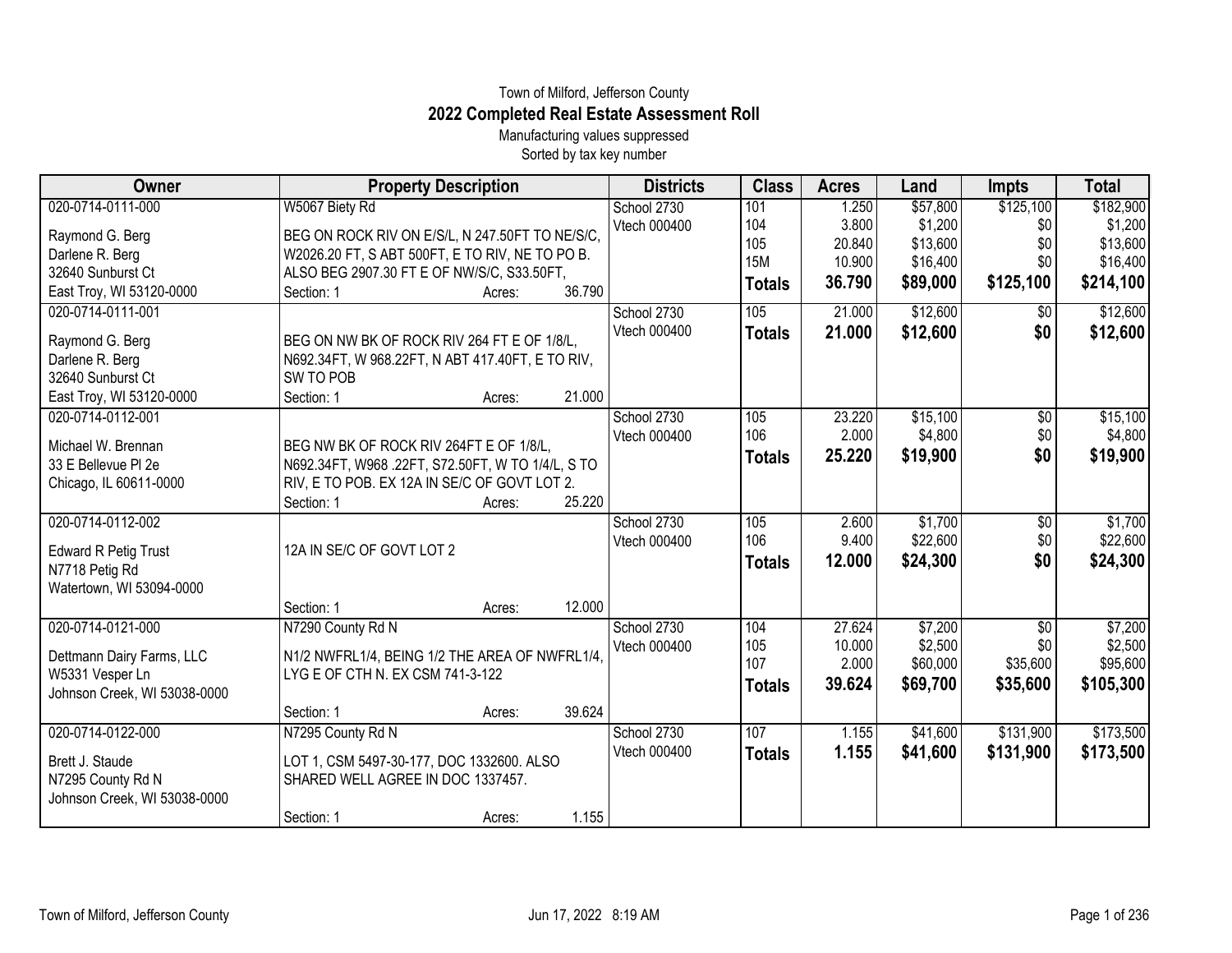| Owner                                                                                              | <b>Property Description</b>                                                                                                                               |        |        | <b>Districts</b>            | <b>Class</b>                | <b>Acres</b>             | Land                            | <b>Impts</b>                  | <b>Total</b>                      |
|----------------------------------------------------------------------------------------------------|-----------------------------------------------------------------------------------------------------------------------------------------------------------|--------|--------|-----------------------------|-----------------------------|--------------------------|---------------------------------|-------------------------------|-----------------------------------|
| 020-0714-0122-001                                                                                  | N47201 County Rd N                                                                                                                                        |        |        | School 2730                 | 304                         | 0.300                    | \$0                             | $\overline{50}$               | \$0                               |
| Johnson Creek Histor Society<br><b>Inc</b><br><b>PO Box 113</b>                                    | BEG 1209.50FT S OF NW/C, NWFRL1/4, E85FT,<br>S154FT, W85 FT, N154FT TO POB                                                                                |        |        | Vtech 000400                | <b>Totals</b>               | 0.300                    | \$0                             | \$0                           | \$0                               |
| Johnson Creek, WI 53038-0000                                                                       | Section: 1                                                                                                                                                | Acres: | 0.300  |                             |                             |                          |                                 |                               |                                   |
| 020-0714-0122-002<br>Jennifer A. Haas<br>N7282 County Rd N<br>Johnson Creek, WI 53038-0000         | N7282 County Rd N<br>LOT 1, CSM 741-3-122, DOC 729012.                                                                                                    |        |        | School 2730<br>Vtech 000400 | 101<br><b>Totals</b>        | 1.006<br>1.006           | \$55,100<br>\$55,100            | \$74,600<br>\$74,600          | \$129,700<br>\$129,700            |
| 020-0714-0122-003                                                                                  | Section: 1<br>N7285 County Rd N                                                                                                                           | Acres: | 1.006  | School 2730                 | 104                         | 29.545                   | \$9,000                         | \$0                           | \$9,000                           |
| Dettmann Dairy Farms, LLC<br>W5331 Vesper Ln<br>Johnson Creek, WI 53038-0000                       | N1/2 NWFRL1/4, BEING 1/2 THE AREA OF NWFRL1/4,<br>LYG W OF CTH N. EX CSM 5497-30-177, DOC<br>1332600. ALSO SHARED WELL AGREE DOC 1337457.<br>Section: 1   | Acres: | 31.345 | Vtech 000400                | 107<br><b>Totals</b>        | 1.800<br>31.345          | \$48,000<br>\$57,000            | \$59,400<br>\$59,400          | \$107,400<br>\$116,400            |
| 020-0714-0123-000                                                                                  | N7218 County Rd N                                                                                                                                         |        |        | School 2898                 | 104                         | 58.800                   | \$15,300                        | \$0                           | \$15,300                          |
| David C. Erb<br>N7218 County Rd N<br>Johnson Creek, WI 53038-0000                                  | BEG 1209.5FT S OF NW/S/C, E PAR WITH N/S/L<br>2685FT TO E/L NWFRL1/4, S ALG SD E/L 820FT TO<br>NLY BK ROCK RIV, SLY ALG SD BK TO A PT WHERE<br>Section: 1 | Acres: | 70.567 | Vtech 000400                | 105<br>107<br><b>Totals</b> | 8.067<br>3.700<br>70.567 | \$5,300<br>\$68,500<br>\$89,100 | \$0<br>\$303,500<br>\$303,500 | \$5,300<br>\$372,000<br>\$392,600 |
| 020-0714-0123-001<br>Christopher T. Schick<br>N7126 Erb Wrensch Ln<br>Johnson Creek, WI 53038-0000 | N7126 Erb Wrensch Ln<br>LOT 1, CSM 1896-6-114, DOC 812656. SUBJ TO<br>ESMT, WELL AGREE, DRAINAGE ESMT IN DOC<br>819446.<br>Section: 1                     | Acres: | 1.475  | School 2898<br>Vtech 000400 | 101<br>104<br><b>Totals</b> | 0.775<br>0.700<br>1.475  | \$55,000<br>\$200<br>\$55,200   | \$91,800<br>\$0<br>\$91,800   | \$146,800<br>\$200<br>\$147,000   |
| 020-0714-0123-002                                                                                  | N7102 Erb Wrensch Ln                                                                                                                                      |        |        | School 2898                 | 101                         | 2.158                    | \$91,600                        | \$81,000                      | \$172,600                         |
| Brian L. Iserman<br>Sharon F. Iserman<br>1310 Ruth St<br>Watertown, WI 53094-0000                  | LOT 2, CSM 1896-6-114, DOC 812656.<br>Section: 1                                                                                                          | Acres: | 2.158  | Vtech 000400                | <b>Totals</b>               | 2.158                    | \$91,600                        | \$81,000                      | \$172,600                         |
| 020-0714-0132-000                                                                                  | N7060 County Rd N                                                                                                                                         |        |        | School 2730                 | 101                         | 2.500                    | \$68,500                        | \$128,000                     | \$196,500                         |
| Wrensch Trust<br>N7060 County Rd N<br>Johnson Creek, WI 53038-0000                                 | LOT 1, CSM 3785-18-16.<br>Section: 1                                                                                                                      | Acres: | 3.000  | Vtech 000400                | 104<br><b>Totals</b>        | 0.500<br>3.000           | \$100<br>\$68,600               | \$0<br>\$128,000              | \$100<br>\$196,600                |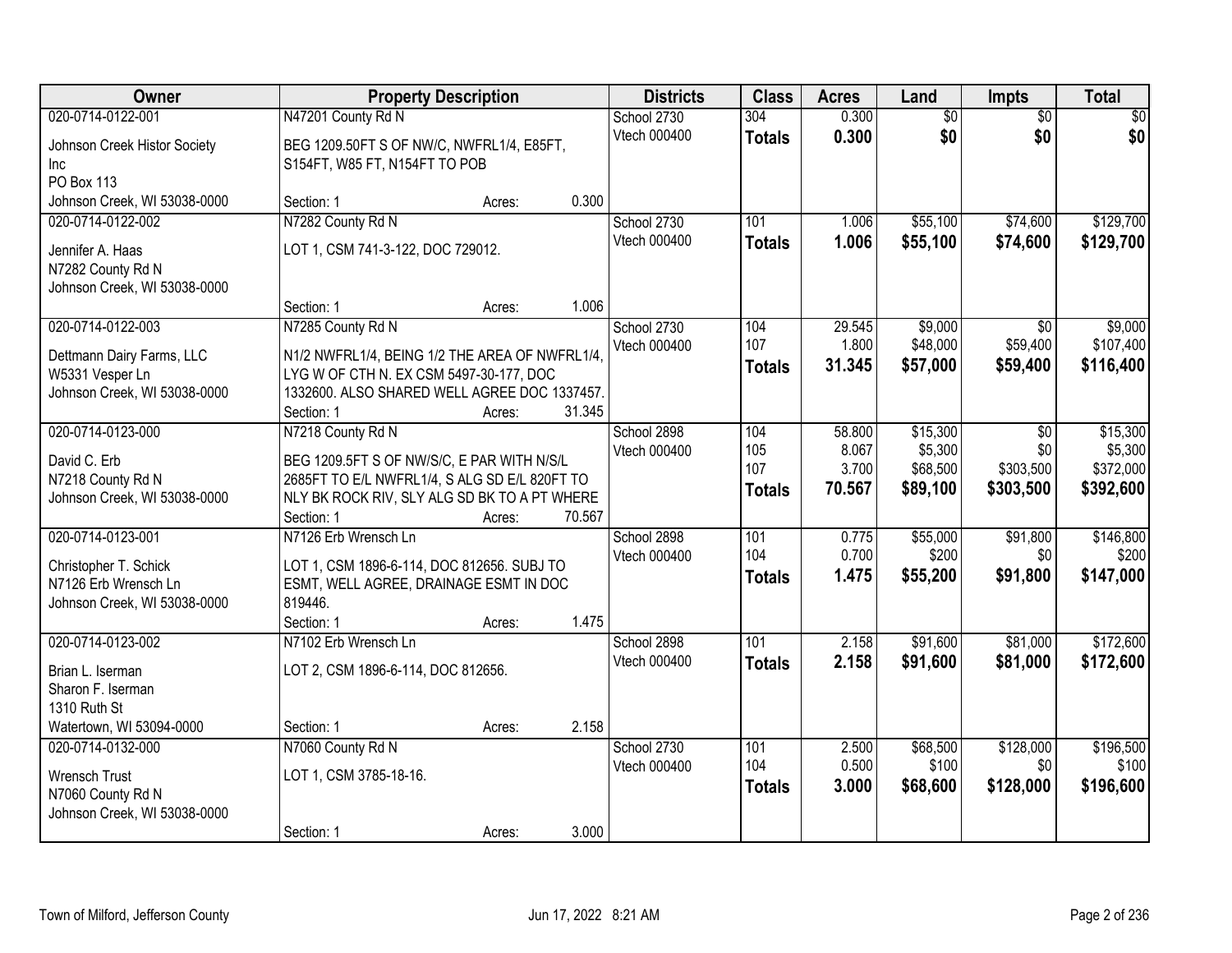| Owner                                                | <b>Property Description</b>                                              | <b>Districts</b> | <b>Class</b> | <b>Acres</b>  | Land   | <b>Impts</b> | <b>Total</b>    |           |
|------------------------------------------------------|--------------------------------------------------------------------------|------------------|--------------|---------------|--------|--------------|-----------------|-----------|
| 020-0714-0132-001                                    | N7096 Erb Wrensch Ln                                                     |                  | School 2730  | 101           | 0.380  | \$47,800     | \$59,500        | \$107,300 |
| <b>Richard Wrensch Trust</b>                         | BEG W1/4/C, E1064.50FT TO POB, E110.20FT, SLY                            |                  | Vtech 000400 | <b>Totals</b> | 0.380  | \$47,800     | \$59,500        | \$107,300 |
| N7018 Erb Wrensch Ln                                 | ALG ROCK RIV 163.60FT, N7DG08'W 126 .90FT TO                             |                  |              |               |        |              |                 |           |
| Johnson Creek, WI 53038-0000                         | POB                                                                      |                  |              |               |        |              |                 |           |
|                                                      | Section: 1<br>Acres:                                                     | 0.380            |              |               |        |              |                 |           |
| 020-0714-0132-002                                    | Erb Wrensch Ln                                                           |                  | School 2730  | 101           | 0.539  | \$13,200     | \$0             | \$13,200  |
| Richard Wrensch Trust                                | LOT 1, CSM 1839-6-27. ALSO BEG SW/C AD 1E,                               |                  | Vtech 000400 | <b>Totals</b> | 0.539  | \$13,200     | \$0             | \$13,200  |
| N7018 Erb Wrensch Ln                                 | N87DG06'E 220.62FT ALG S/L, S66DG11'W 40.4FT                             |                  |              |               |        |              |                 |           |
| Johnson Creek, WI 53038-0000                         | ALG M/L, N88DG22'W 201.45FT TO POB. EX COM NW                            |                  |              |               |        |              |                 |           |
|                                                      | Section: 1<br>Acres:                                                     | 0.539            |              |               |        |              |                 |           |
| 020-0714-0132-003                                    | N7092 Erb Wrensch Ln                                                     |                  | School 2730  | 101           | 1.141  | \$73,300     | \$322,500       | \$395,800 |
| Danny V. Wrensch                                     | LOT 2, CSM 1839-6-27. EX BEG SW/C LOT 1 SD CSM,                          |                  | Vtech 000400 | <b>Totals</b> | 1.141  | \$73,300     | \$322,500       | \$395,800 |
| N7092 Erb Wrensch Ln                                 | N87DG06'E 220.62FT ALG S/L, S66DG11'W 40.4FT                             |                  |              |               |        |              |                 |           |
| Johnson Creek, WI 53038                              | ALG M/L, N88DG22'W 201.45FT TO POB. ALSO COM                             |                  |              |               |        |              |                 |           |
|                                                      | Section: 1<br>Acres:                                                     | 1.141            |              |               |        |              |                 |           |
| 020-0714-0132-004                                    | N7060 Erb Wrensch Ln                                                     |                  | School 2730  | 101           | 1.380  | \$65,400     | \$2,500         | \$67,900  |
| Sharon Wrensch Cwirla                                |                                                                          |                  | Vtech 000400 | 104           | 0.300  | \$100        | \$0             | \$100     |
| W5596 Church Rd                                      | LOT 3, CSM 1839-6-27, DOC 804668. ALSO ESMT IN<br>DOC 1331450 & 1331937. |                  |              | <b>Totals</b> | 1.680  | \$65,500     | \$2,500         | \$68,000  |
| Johnson Creek, WI 53038-0000                         |                                                                          |                  |              |               |        |              |                 |           |
|                                                      | Section: 1<br>Acres:                                                     | 1.680            |              |               |        |              |                 |           |
| 020-0714-0132-005                                    | Erb Wrensch Ln                                                           |                  | School 2730  | 101           | 0.440  | \$4,400      | \$300           | \$4,700   |
|                                                      |                                                                          |                  | Vtech 000400 | <b>Totals</b> | 0.440  | \$4,400      | \$300           | \$4,700   |
| D V. Wrensch et al                                   | OUTLOT 1, CSM 1839-6-27, DOC 804668. ALSO ESMT                           |                  |              |               |        |              |                 |           |
| N7018 Erb Wrensch Ln<br>Johnson Creek, WI 53038-0000 | IN DOC 1331450 & 1331937.                                                |                  |              |               |        |              |                 |           |
|                                                      | Section: 1<br>Acres:                                                     | 0.440            |              |               |        |              |                 |           |
| 020-0714-0132-006                                    | N7018 Erb Wrensch Ln                                                     |                  | School 2730  | 101           | 1.000  | \$56,000     | \$263,200       | \$319,200 |
|                                                      |                                                                          |                  | Vtech 000400 | 104           | 23.000 | \$5,800      | \$0             | \$5,800   |
| <b>Richard Wrensch Trust</b>                         | GOVT LOT 4, EX 25FT IN HWY ON N/L & O.38A IN                             |                  |              | 105           | 4.810  | \$1,500      | \$0             | \$1,500   |
| N7018 Erb Wrensch Ln                                 | NE/C EX CSM 1839-6-27. EX CSM 3785-18-16.                                |                  |              | <b>Totals</b> | 28.810 | \$63,300     | \$263,200       | \$326,500 |
| Johnson Creek, WI 53038-0000                         | Section: 1<br>Acres:                                                     | 28.810           |              |               |        |              |                 |           |
| 020-0714-0133-000                                    |                                                                          |                  | School 2730  | 104           | 5.600  | \$1,100      | $\overline{50}$ | \$1,100   |
|                                                      |                                                                          |                  | Vtech 000400 | 105           | 31.400 | \$20,400     | \$0             | \$20,400  |
| <b>Richard Wrensch Trust</b>                         | GOVT LOT 5                                                               |                  |              | <b>Totals</b> | 37.000 | \$21,500     | \$0             | \$21,500  |
| N7018 Erb Wrensch Ln                                 |                                                                          |                  |              |               |        |              |                 |           |
| Johnson Creek, WI 53038-0000                         |                                                                          |                  |              |               |        |              |                 |           |
|                                                      | Section: 1<br>Acres:                                                     | 37.000           |              |               |        |              |                 |           |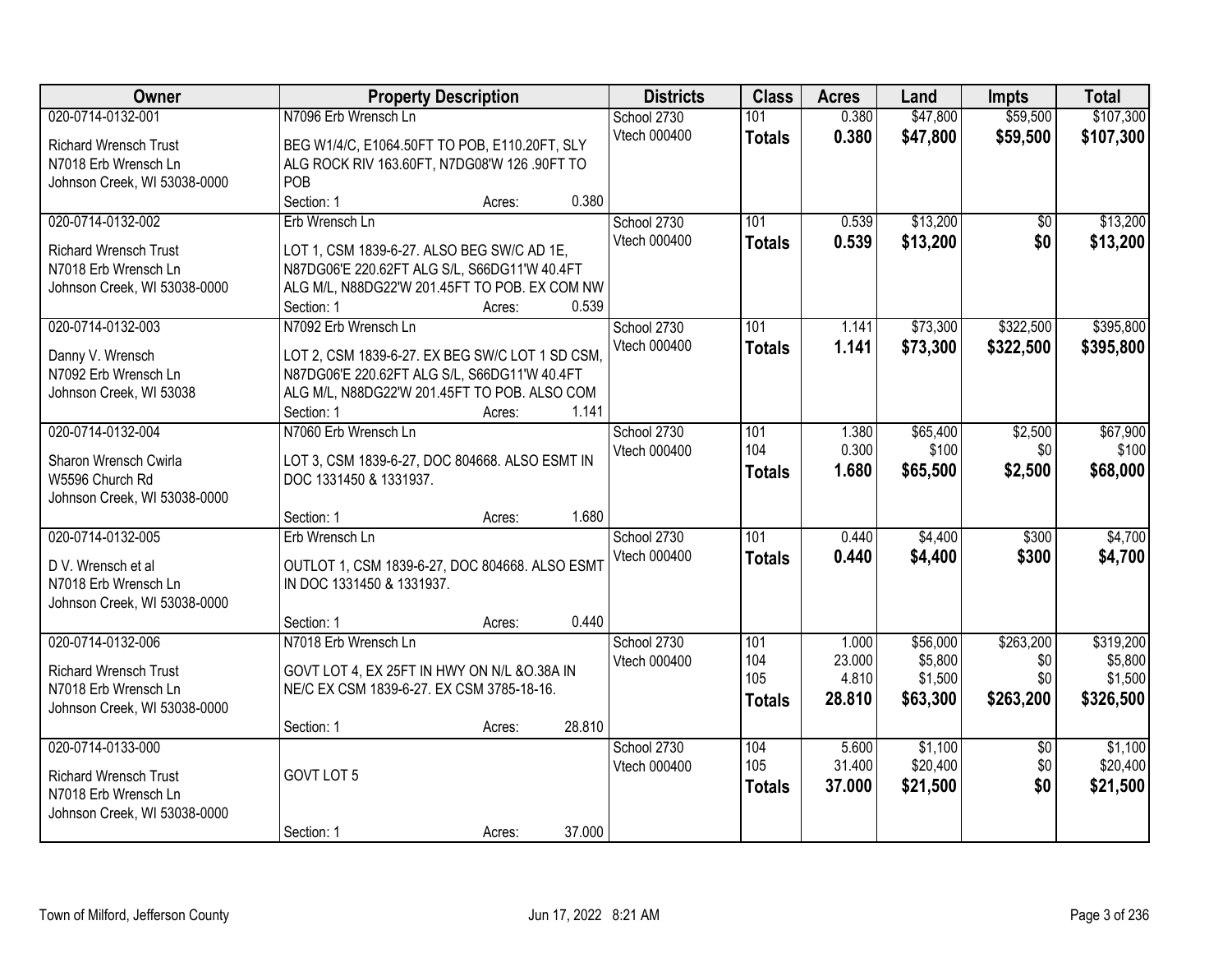| Owner                          | <b>Property Description</b>                                                         |        |        | <b>Districts</b> | <b>Class</b>  | <b>Acres</b> | Land      | <b>Impts</b>    | <b>Total</b> |
|--------------------------------|-------------------------------------------------------------------------------------|--------|--------|------------------|---------------|--------------|-----------|-----------------|--------------|
| 020-0714-0211-000              | W5394 Finder Rd                                                                     |        |        | School 2730      | 104           | 52.120       | \$13,500  | $\overline{50}$ | \$13,500     |
| <b>Edwin P Messmer Trust</b>   | NEFRL1/4 NEFRL1/4                                                                   |        |        | Vtech 000400     | 107           | 2.500        | \$52,500  | \$257,600       | \$310,100    |
| Kathleen A Messmer Trust       |                                                                                     |        |        |                  | <b>Totals</b> | 54.620       | \$66,000  | \$257,600       | \$323,600    |
| W5394 Finder Rd                |                                                                                     |        |        |                  |               |              |           |                 |              |
| Johnson Creek, WI 53038-0000   | Section: 2                                                                          | Acres: | 54.620 |                  |               |              |           |                 |              |
| 020-0714-0212-000              |                                                                                     |        |        | School 2730      | 104           | 20.700       | \$5,300   | $\overline{50}$ | \$5,300      |
| <b>Edwin P Messmer Trust</b>   |                                                                                     |        |        | Vtech 000400     | 105           | 1.300        | \$900     | \$0             | \$900        |
| Kathleen A Messmer Trust       | NWFRL1/4 NEFRL1/4 EX 26.54A OF W SIDE N OF<br>HGY.SUBJ TO 16.5FT ROW                |        |        |                  | 106           | 6.060        | \$18,200  | \$0             | \$18,200     |
| W5394 Finder Rd                |                                                                                     |        |        |                  | <b>Totals</b> | 28.060       | \$24,400  | \$0             | \$24,400     |
| Johnson Creek, WI 53038-0000   | Section: 2                                                                          | Acres: | 28.060 |                  |               |              |           |                 |              |
| 020-0714-0212-001              | <b>Finder Rd</b>                                                                    |        |        | School 2730      | 104           | 26.540       | \$6,600   | $\overline{50}$ | \$6,600      |
|                                |                                                                                     |        |        | Vtech 000400     | <b>Totals</b> | 26.540       | \$6,600   | \$0             | \$6,600      |
| Dettmann Dairy Farms, LLC      | W26.54A OF N1/2 NEFRL1/4 N OF HGY. ALSO ESMT                                        |        |        |                  |               |              |           |                 |              |
| W5331 Vesper Ln                | IN DOC 1379667.                                                                     |        |        |                  |               |              |           |                 |              |
| Johnson Creek, WI 53038-0000   |                                                                                     |        |        |                  |               |              |           |                 |              |
|                                | Section: 2                                                                          | Acres: | 26.540 |                  |               |              |           |                 |              |
| 020-0714-0213-000              | W5433 Finder Rd                                                                     |        |        | School 2898      | 101           | 2.000        | \$65,000  | \$124,400       | \$189,400    |
| Michael T. Murphy              | COM E1/4/C, N1338.13FT, S85 DG50'W 1784.50FT TO                                     |        |        | Vtech 000400     | 106           | 17.046       | \$44,300  | \$0             | \$44,300     |
| W5433 Finder Rd                | POB, S85 DG50'W 889.40FT, S1293.77FT, N88DG40'E                                     |        |        |                  | <b>Totals</b> | 19.046       | \$109,300 | \$124,400       | \$233,700    |
| Johnson Creek, WI 53038-0000   | 457.50FT, N6DG22'E 879.17FT, N85DG50'E 320.70FT                                     |        |        |                  |               |              |           |                 |              |
|                                | Section: 2                                                                          | Acres: | 19.046 |                  |               |              |           |                 |              |
| 020-0714-0213-001              |                                                                                     |        |        | School 2898      | 104           | 15.334       | \$3,600   | $\overline{50}$ | \$3,600      |
| Jamie B. Mueller               | SW1/4 NEFRL1/4 EX BEG C/P, N 88DG40'E 457.50FT,                                     |        |        | Vtech 000400     | 106           | 1.000        | \$3,000   | \$0             | \$3,000      |
| Natasha M. Mueller             | N06DG22'E 879.17FT, N85DG50'E TO E/L SD 1/4 1/4,                                    |        |        |                  | <b>Totals</b> | 16.334       | \$6,600   | \$0             | \$6,600      |
| W5570 Church Rd                | N TO E-W1/4/L, W TO N-S1/4/L, S TO POB. ALSO                                        |        |        |                  |               |              |           |                 |              |
| Johnson Creek, WI 53038-0000   | Section: 2                                                                          | Acres: | 16.334 |                  |               |              |           |                 |              |
| 020-0714-0214-000              |                                                                                     |        |        | School 2898      | 104           | 32.720       | \$8,000   | $\sqrt{6}$      | \$8,000      |
|                                |                                                                                     |        |        | Vtech 000400     | 105           | 1.000        | \$700     | \$0             | \$700        |
| David C. Erb<br>Rebecca L. Erb | SE1/4 NEFRL1/4. ALSO BEG 1338.13FT N &<br>1784.50FT S85 DG50'W OF E1/4/L, S01DG35'W |        |        |                  | 106           | 12.000       | \$36,000  | \$0             | \$36,000     |
| N7218 County Rd N              | 450.93FT, N85DG50'E TO W/L SD 1/41/4, N TO                                          |        |        |                  | <b>Totals</b> | 45.720       | \$44,700  | \$0             | \$44,700     |
| Johnson Creek, WI 53038-0000   | Section: 2                                                                          | Acres: | 45.720 |                  |               |              |           |                 |              |
| 020-0714-0221-000              | W5592 Finder Rd                                                                     |        |        | School 2730      | 104           | 12.192       | \$2,200   | $\overline{30}$ | \$2,200      |
|                                |                                                                                     |        |        | Vtech 000400     | 105           | 4.300        | \$2,800   | \$0             | \$2,800      |
| Bradley A. Murray              | LOT 1, CSM 5770-32-312, DOC 1379355. SUBJ TO                                        |        |        |                  | 107           | 5.900        | \$69,500  | \$85,500        | \$155,000    |
| Tanya J. Murray                | ESMT IN DOC 1379667.                                                                |        |        |                  | <b>15M</b>    | 12.989       | \$19,500  | \$0             | \$19,500     |
| W5592 Finder Rd                |                                                                                     |        |        |                  | <b>Totals</b> | 35.381       | \$94,000  | \$85,500        | \$179,500    |
| Johnson Creek, WI 53038-0000   | Section: 2                                                                          | Acres: | 35.381 |                  |               |              |           |                 |              |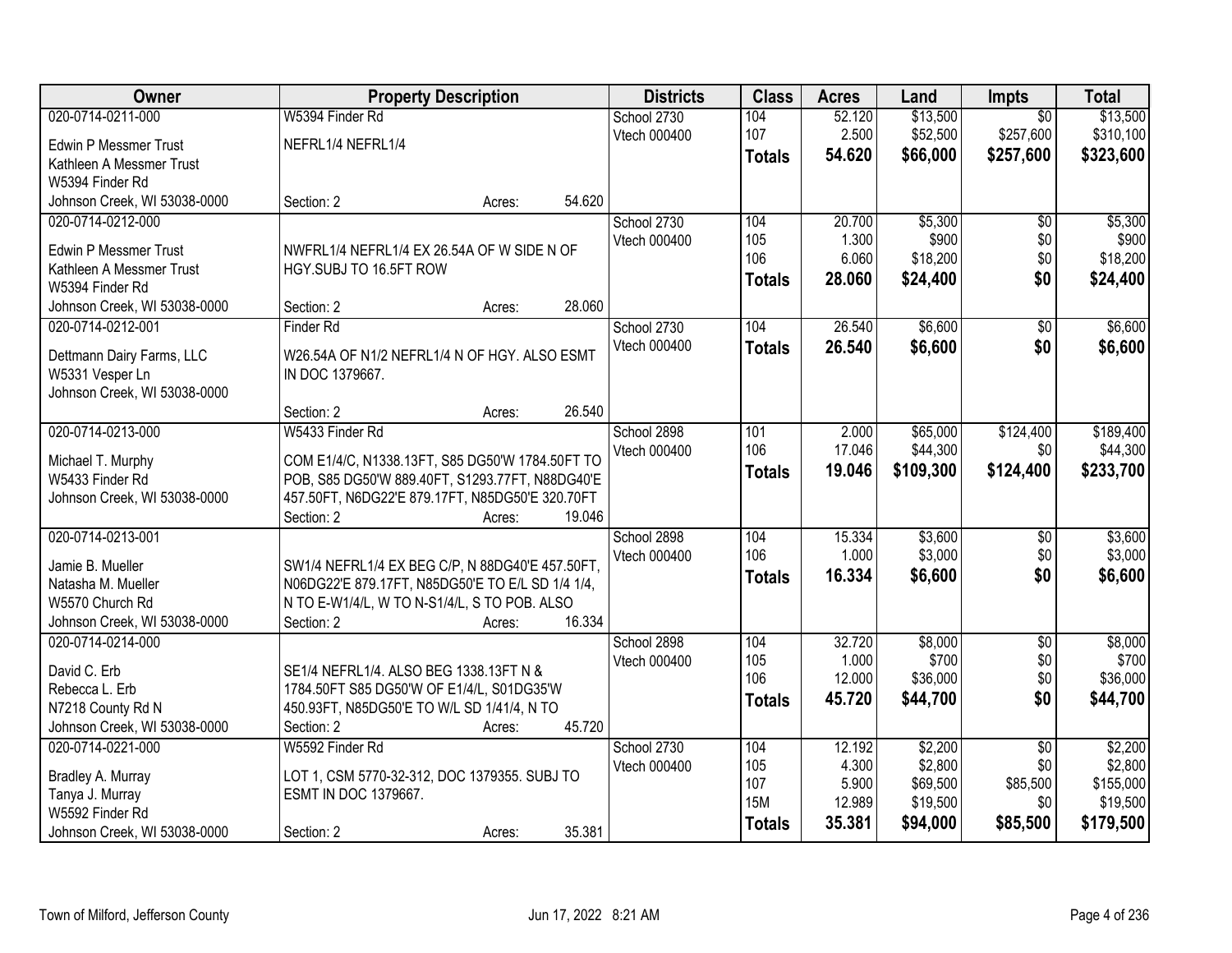| Owner                                                                                                               | <b>Property Description</b>                                                                                                                                                                | <b>Districts</b>                   | <b>Class</b>                       | <b>Acres</b>                      | Land                                     | <b>Impts</b>                         | <b>Total</b>                               |
|---------------------------------------------------------------------------------------------------------------------|--------------------------------------------------------------------------------------------------------------------------------------------------------------------------------------------|------------------------------------|------------------------------------|-----------------------------------|------------------------------------------|--------------------------------------|--------------------------------------------|
| 020-0714-0221-001<br>Dettmann Dairy Farms, LLC<br>W5331 Vesper Ln<br>Johnson Creek, WI 53038-0000                   | Finder Rd<br>THAT PT OF E1/2 NWFRL1/4 N OF HGY. EX CSM<br>5770-32-312, DOC 1379355. ALSO ESMT IN DOC<br>1379667.                                                                           | School 2730<br>Vtech 000400        | 104<br>106<br><b>Totals</b>        | 26.942<br>3.199<br>30.141         | \$6,200<br>\$9,600<br>\$15,800           | $\overline{50}$<br>\$0<br>\$0        | \$6,200<br>\$9,600<br>\$15,800             |
| 020-0714-0222-000<br>Dettmann Dairy Farms, LLC<br>W5331 Vesper Ln<br>Johnson Creek, WI 53038-0000                   | 30.141<br>Section: 2<br>Acres:<br>Finder Rd<br>E21.56A OF NWFRL1/4 NWFRL1/4 EX CSM<br>5770-32-312, DOC 1379355. ALSO ESMT IN DOC<br>1379667.<br>10.942<br>Section: 2<br>Acres:             | School 2730<br>Vtech 000400        | 104<br><b>Totals</b>               | 10.942<br>10.942                  | \$2,100<br>\$2,100                       | $\overline{50}$<br>\$0               | \$2,100<br>\$2,100                         |
| 020-0714-0222-001<br>David C. Erb<br>Rebecca L. Erb<br>N7218 County Rd N<br>Johnson Creek, WI 53038-0000            | W33A OF NWFRL1/4 NWFRL1/4<br>33.000<br>Section: 2<br>Acres:                                                                                                                                | School 2730<br>Vtech 000400        | 104<br><b>15M</b><br><b>Totals</b> | 32.000<br>1.000<br>33.000         | \$7,200<br>\$1,500<br>\$8,700            | $\overline{50}$<br>\$0<br>\$0        | \$7,200<br>\$1,500<br>\$8,700              |
| 020-0714-0223-000<br>Donald L. Battenberg<br>Carol S. Battenberg<br>W5670 Finder Rd<br>Johnson Creek, WI 53038-0000 | W5670 Finder Rd<br>THAT PT OF SW1/4 NWFRL1/4 LYG NWLYOF C/L OF<br><b>FINDER RD</b><br>30.000<br>Section: 2<br>Acres:                                                                       | School 2730<br>Vtech 000400        | 101<br>104<br><b>Totals</b>        | 2.000<br>28.000<br>30.000         | \$65,000<br>\$6,700<br>\$71,700          | \$204,500<br>\$0<br>\$204,500        | \$269,500<br>\$6,700<br>\$276,200          |
| 020-0714-0223-001<br>David C. Erb<br>Rebecca L. Erb<br>N7218 County Rd N<br>Johnson Creek, WI 53038-0000            | THAT PT SW1/4 NWFRL1/4 LYG SELY OF C/L OF<br>FINDER RD EX BEG 589.95FT N87DG35'E OF<br>W1/4/P,N34DGE284.63FT,S9DG 03'W TO S/L NW1/4, V<br>9.678<br>Section: 2<br>Acres:                    | School 2898<br><b>Vtech 000400</b> | 104<br>105<br><b>Totals</b>        | 8.678<br>1.000<br>9.678           | \$2,100<br>\$700<br>\$2,800              | \$0<br>\$0<br>\$0                    | \$2,100<br>\$700<br>\$2,800                |
| 020-0714-0224-000<br>David C. Erb<br>Rebecca L. Erb<br>N7218 County Rd N<br>Johnson Creek, WI 53038-0000            | EFRL1/2 NWFRL1/4 LYG S OF HGY. EX BEG<br>2371.15FT E OF W1/4/C, N1369FT, NW 191.20FT TO<br>C/L FINDER RD, NE ALG SD C/L TO N/S/1/4/L, S TO<br>Section: 2<br>30.000<br>Acres:               | School 2730<br>Vtech 000400        | 104<br>105<br><b>Totals</b>        | 29.000<br>1.000<br>30.000         | \$7,000<br>\$700<br>\$7,700              | $\overline{60}$<br>\$0<br>\$0        | \$7,000<br>\$700<br>\$7,700                |
| 020-0714-0224-001<br>Karczewski Trust<br>W5515 Finder Rd<br>Johnson Creek, WI 53038-0000                            | W5515 Finder Rd<br>COM W1/4/P, N87DG25'E2371.15 FT TO POB,<br>N6DG26'E 1369FT, N53DG02'W 191.20FT, N58DG44'<br>E442.80FT, S2DG02'W 1691.78 FT, S87DG25'W<br>10.000<br>Section: 2<br>Acres: | School 2730<br>Vtech 000400        | 101<br>104<br>105<br><b>Totals</b> | 2.000<br>2.500<br>5.500<br>10.000 | \$65,000<br>\$600<br>\$3,600<br>\$69,200 | \$255,400<br>\$0<br>\$0<br>\$255,400 | \$320,400<br>\$600<br>\$3,600<br>\$324,600 |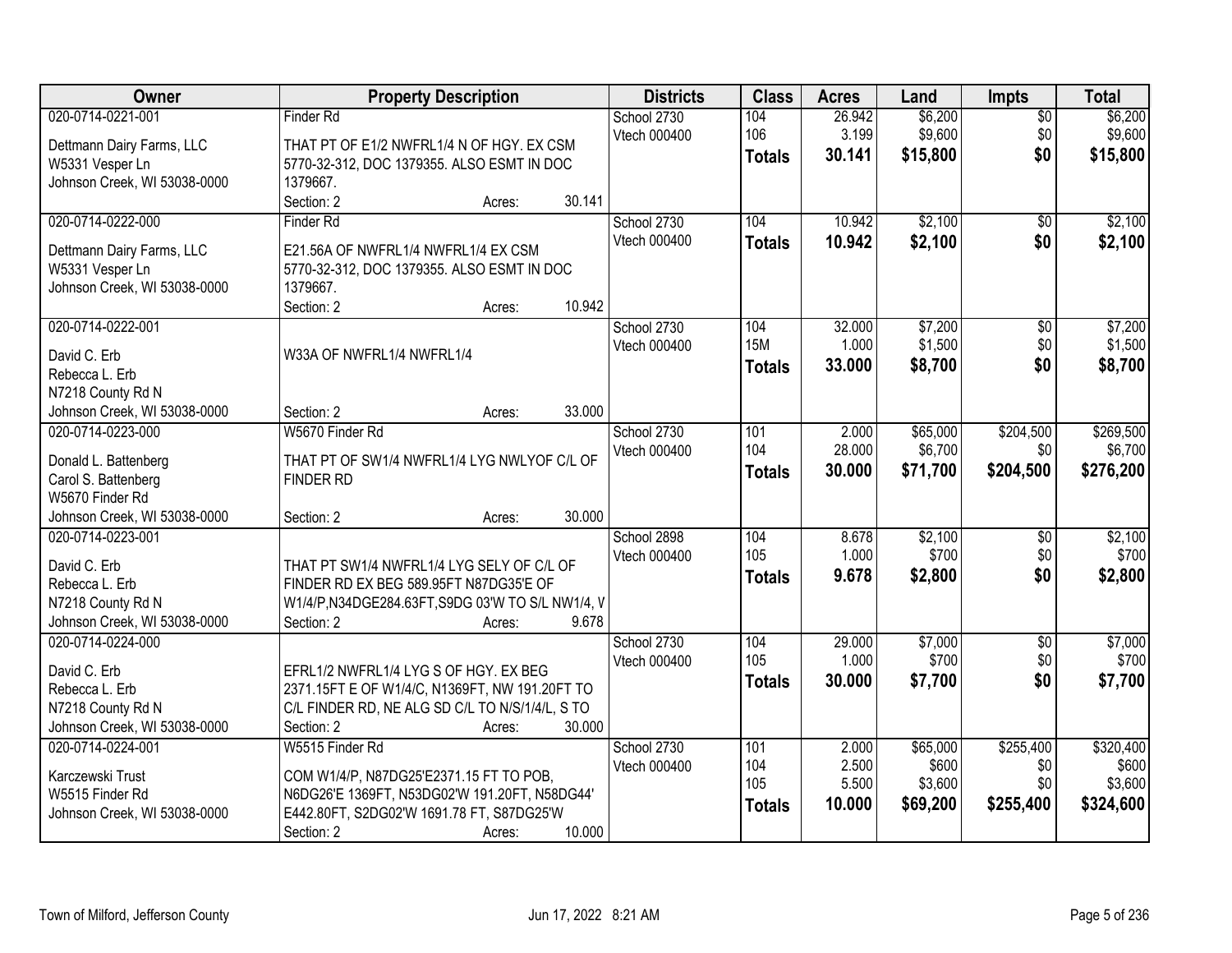| Owner                                       | <b>Property Description</b>                                              | <b>Districts</b> | <b>Class</b>  | <b>Acres</b> | Land     | Impts           | <b>Total</b> |
|---------------------------------------------|--------------------------------------------------------------------------|------------------|---------------|--------------|----------|-----------------|--------------|
| 020-0714-0231-000                           | W5570 Church Rd                                                          | School 2898      | 101           | 3.600        | \$76,200 | \$318,600       | \$394,800    |
| Jamie B. Mueller                            | LOT 1, CSM 5700-32-105, DOC 1367784. SUBJ TO                             | Vtech 000400     | 104           | 18.856       | \$4,100  | \$0             | \$4,100      |
| Natasha M. Mueller                          | 20FT ESMT IN SD CSM & DOC 1368112.                                       |                  | <b>15M</b>    | 12.610       | \$18,900 | \$0             | \$18,900     |
| W5570 Church Rd                             |                                                                          |                  | <b>Totals</b> | 35.066       | \$99,200 | \$318,600       | \$417,800    |
| Johnson Creek, WI 53038-0000                | 35.066<br>Section: 2<br>Acres:                                           |                  |               |              |          |                 |              |
| 020-0714-0231-001                           |                                                                          | School 2898      | 104           | 23.377       | \$6,000  | \$0             | \$6,000      |
|                                             |                                                                          | Vtech 000400     | <b>Totals</b> | 23.377       | \$6,000  | \$0             | \$6,000      |
| Lewellyn A Beilke Trust                     | LOT 1, CSM 5287-28-278, DOC 1277105, LYG IN N1/2                         |                  |               |              |          |                 |              |
| Kelly A Beilke Trust                        | SW1/4.                                                                   |                  |               |              |          |                 |              |
| N5129 Watertown Rd                          |                                                                          |                  |               |              |          |                 |              |
| Jefferson, WI 53549-0000                    | 23.377<br>Section: 2<br>Acres:                                           |                  |               |              |          |                 |              |
| 020-0714-0232-000                           |                                                                          | School 2898      | 104           | 24.706       | \$6,400  | \$0             | \$6,400      |
| David C. Erb                                | PT OF N1/2 SW1/4 W OF DITCH, EX N1/2 N1/2 NE1/4                          | Vtech 000400     | <b>Totals</b> | 24.706       | \$6,400  | \$0             | \$6,400      |
| Rebecca L. Erb                              | SW1/4. EX BEG W1/4/C, N87DG35'E 589.95 FT,                               |                  |               |              |          |                 |              |
| N7218 County Rd N                           | N34DGE 284.63FT, S09DG 03'W 694.06FT,                                    |                  |               |              |          |                 |              |
| Johnson Creek, WI 53038-0000                | 24.706<br>Section: 2<br>Acres:                                           |                  |               |              |          |                 |              |
| 020-0714-0232-001                           | W5661 Finder Rd                                                          | School 2730      | 104           | 4.170        | \$700    | \$0             | \$700        |
|                                             |                                                                          | Vtech 000400     | 105           | 1.000        | \$700    | \$0             | \$700        |
| David Arthur Peters Trust                   | BEG W1/4/P, N87DG35'E 589.95 FT, N34DGE                                  |                  | 107           | 2.000        | \$50,000 | \$192,900       | \$242,900    |
| Robyn Marie Peters Trust<br>W5661 Finder Rd | 284.63FT, S9DG03'W 694.06FT, N88DG24'W 646FT,<br>NODG53'E406.50FT TO POB |                  | <b>Totals</b> | 7.170        | \$51,400 | \$192,900       | \$244,300    |
| Johnson Creek, WI 53038-0000                | 7.170<br>Section: 2                                                      |                  |               |              |          |                 |              |
| 020-0714-0232-002                           | Acres:                                                                   | School 2898      | 104           | 11.615       | \$1,500  | $\overline{50}$ | \$1,500      |
|                                             |                                                                          | Vtech 000400     |               | 11.615       |          |                 |              |
| Michael K. Kelly                            | PT FOL LD LYG IN NW1/4 SW1/4 BEG SW/S/C,                                 |                  | <b>Totals</b> |              | \$1,500  | \$0             | \$1,500      |
| Margaret C. Kelly                           | N89DG08'E 280FT, N11DG56'E 2241.57FT, N86DG13                            |                  |               |              |          |                 |              |
| N6967 South Ln                              | 'W 642.63FT, S TO POB. ALSO ESMT IN DOC 1307580                          |                  |               |              |          |                 |              |
| Johnson Creek, WI 53538-0000                | Section: 2<br>11.615<br>Acres:                                           |                  |               |              |          |                 |              |
| 020-0714-0233-000                           | South Ln                                                                 | School 2730      | 104           | 22.069       | \$5,100  | $\overline{50}$ | \$5,100      |
| David C. Erb                                | SW1/4 SW1/4 EX BEG SW S/C, N 1326FT, E121.60FT,                          | Vtech 000400     | 107           | 0.100        | \$14,000 | \$2,600         | \$16,600     |
| Rebecca L. Erb                              | S3DG18'W 416.53FT, W28.95FT, SWLY TO POB EX                              |                  | <b>Totals</b> | 22.169       | \$19,100 | \$2,600         | \$21,700     |
| N7218 County Rd N                           | CSM 670-3-24 & 50FT STRIP ADJ ON E. EX LD LYG E                          |                  |               |              |          |                 |              |
| Johnson Creek, WI 53038-0000                | 22.169<br>Section: 2<br>Acres:                                           |                  |               |              |          |                 |              |
| 020-0714-0233-001                           | W5602 Church Rd                                                          | School 2730      | 101           | 1.000        | \$55,000 | \$151,400       | \$206,400    |
|                                             |                                                                          | Vtech 000400     | 104           | 1.000        | \$300    | \$0             | \$300        |
| Dennis J. Bries                             | LOT 1, CSM 670-3-24. ALSO 50FT STRIP ADJ ON E                            |                  | <b>15M</b>    | 2.978        | \$3,900  | \$0             | \$3,900      |
| Patricia A. Bries                           |                                                                          |                  | <b>Totals</b> | 4.978        | \$59,200 | \$151,400       | \$210,600    |
| W5602 Church Rd                             |                                                                          |                  |               |              |          |                 |              |
| Johnson Creek, WI 53038-0000                | 4.978<br>Section: 2<br>Acres:                                            |                  |               |              |          |                 |              |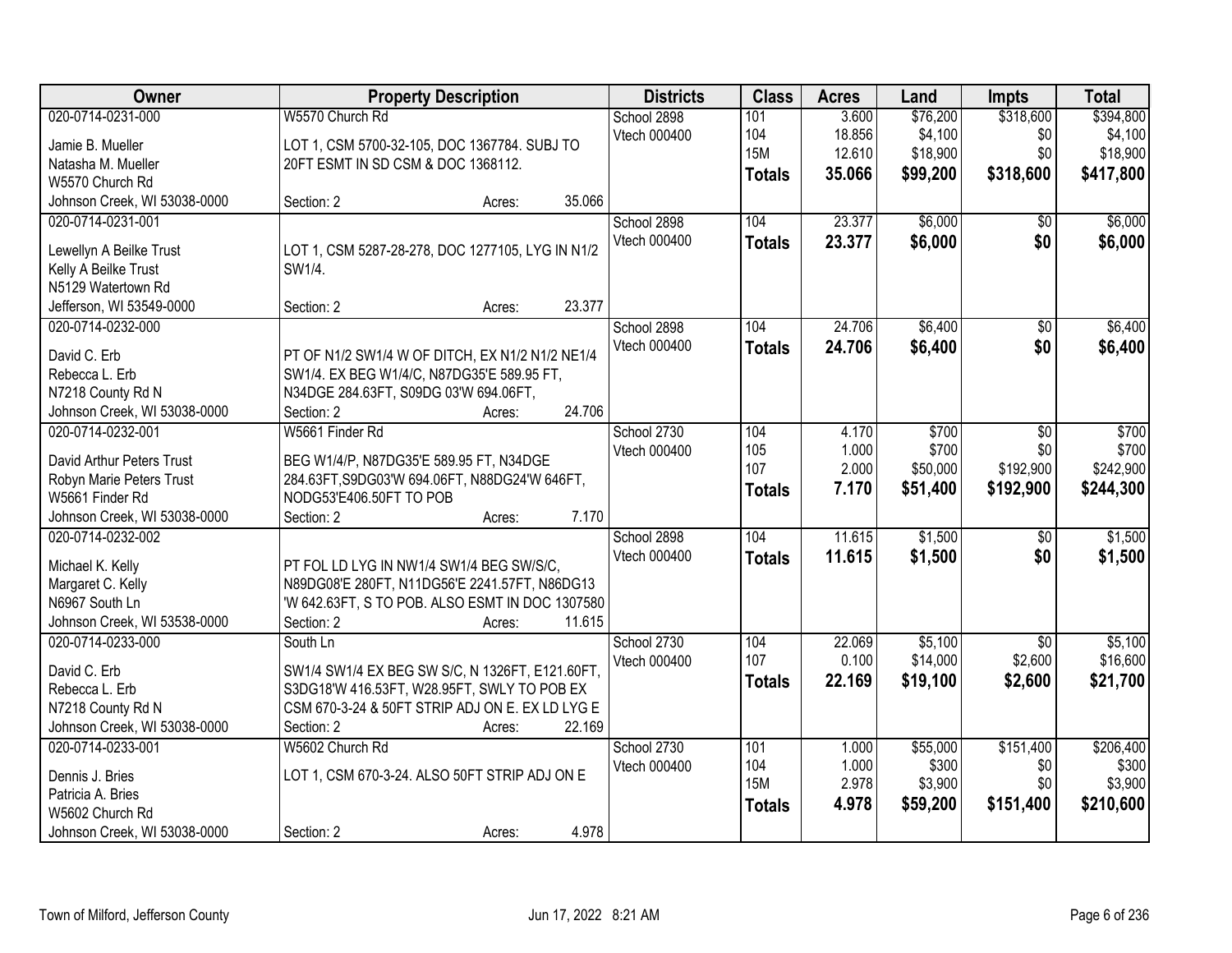| Owner                        | <b>Property Description</b>                      | <b>Districts</b> | <b>Class</b>  | <b>Acres</b> | Land     | Impts           | <b>Total</b> |
|------------------------------|--------------------------------------------------|------------------|---------------|--------------|----------|-----------------|--------------|
| 020-0714-0233-002            | Church Rd                                        | School 2730      | 104           | 9.942        | \$2,400  | $\overline{50}$ | \$2,400      |
| Michael K. Kelly             | PT FOL LD LYG IN SW1/4 SW1/4 BEG SW/S/C,         | Vtech 000400     | 107           | 1.400        | \$44,000 | \$54,600        | \$98,600     |
| Margaret C. Kelly            | N89DG08'E 280FT, N11DG56'E 2241.57FT, N86DG13    |                  | <b>Totals</b> | 11.342       | \$46,400 | \$54,600        | \$101,000    |
| N6967 South Ln               | 'W 642.63FT, S TO POB. ALSO ESMT IN DOC 1307580  |                  |               |              |          |                 |              |
| Johnson Creek, WI 53538-0000 | 11.342<br>Section: 2<br>Acres:                   |                  |               |              |          |                 |              |
| 020-0714-0234-000            |                                                  | School 2730      | 104           | 19.947       | \$4,500  | $\overline{30}$ | \$4,500      |
|                              |                                                  | Vtech 000400     | 105           | 0.750        | \$500    | \$0             | \$500        |
| Lewellyn A Beilke Trust      | LOT 1, CSM 5287-28-278, DOC 1277105, LYG IN S1/2 |                  | 107           | 0.250        | \$10,000 | \$3,400         | \$13,400     |
| Kelly A Beilke Trust         | SW1/4.                                           |                  | <b>Totals</b> | 20.947       | \$15,000 | \$3,400         | \$18,400     |
| N5129 Watertown Rd           |                                                  |                  |               |              |          |                 |              |
| Jefferson, WI 53549-0000     | 20.947<br>Section: 2<br>Acres:                   |                  |               |              |          |                 |              |
| 020-0714-0234-001            | W5596 Church Rd                                  | School 2730      | 101           | 2.000        | \$65,000 | \$59,600        | \$124,600    |
| David A. Cwirla              | LOT 1, CSM 1302-4-255                            | Vtech 000400     | <b>Totals</b> | 2.000        | \$65,000 | \$59,600        | \$124,600    |
| Sharon Wrensch Cwirla        |                                                  |                  |               |              |          |                 |              |
| W5596 Church Rd              |                                                  |                  |               |              |          |                 |              |
| Johnson Creek, WI 53038-0000 | 2.000<br>Section: 2<br>Acres:                    |                  |               |              |          |                 |              |
| 020-0714-0234-003            |                                                  | School 2730      | 104           | 2.106        | \$400    | \$0             | \$400        |
| <b>Troy Blakey</b>           | PT OF LOT 1, CSM 5550-31-012 DOC 1343095 LYG IN  | Vtech 000400     | 105           | 4.000        | \$2,600  | \$0             | \$2,600      |
| Nicole Blakey                | SE1/4 SW1/4. SUBJ TO ESMT IN DOC 1343783.        |                  | <b>Totals</b> | 6.106        | \$3,000  | \$0             | \$3,000      |
| PO Box 268                   |                                                  |                  |               |              |          |                 |              |
| Johnson Creek, WI 53038-0000 | 6.106<br>Section: 2<br>Acres:                    |                  |               |              |          |                 |              |
| 020-0714-0241-000            | County Rd N                                      | School 2730      | 104           | 27.600       | \$5,300  | $\overline{60}$ | \$5,300      |
|                              |                                                  | Vtech 000400     | 105           | 8.400        | \$5,500  | \$0             | \$5,500      |
| <b>Wrensch Trust</b>         | <b>NE1/4 SE1/4</b>                               |                  | 107           | 0.400        | \$16,000 | \$12,400        | \$28,400     |
| N7060 County Rd N            |                                                  |                  | <b>15M</b>    | 3.600        | \$5,400  | \$0             | \$5,400      |
| Johnson Creek, WI 53038-0000 |                                                  |                  | <b>Totals</b> | 40.000       | \$32,200 | \$12,400        | \$44,600     |
|                              | 40.000<br>Section: 2<br>Acres:                   |                  |               |              |          |                 |              |
| 020-0714-0242-000            |                                                  | School 2898      | 104           | 20.228       | \$5,200  | $\sqrt{6}$      | \$5,200      |
| Jamie B. Mueller             | NW1/4 SE1/4. EX PT IN CSM 5550-31-012, DOC       | Vtech 000400     | <b>Totals</b> | 20.228       | \$5,200  | \$0             | \$5,200      |
| Natasha M. Mueller           | 1343095. ALSO ESMT IN DOC 1343783. EX CSM        |                  |               |              |          |                 |              |
| W5570 Church Rd              | 5700-32-105, DOC 1367784 ALSO 20FT ESMT IN SD    |                  |               |              |          |                 |              |
| Johnson Creek, WI 53038-0000 | 20.228<br>Section: 2<br>Acres:                   |                  |               |              |          |                 |              |
| 020-0714-0243-000            | W5412 Church Rd                                  | School 2898      | 101           | 0.200        | \$11,000 | \$15,300        | \$26,300     |
|                              |                                                  | Vtech 000400     | 104           | 10.670       | \$3,300  | \$0             | \$3,300      |
| <b>Troy Blakey</b>           | LOT 1, CSM 5550-31-012, DOC 1343095. EX PT IN    |                  | 105           | 1.000        | \$300    | \$0             | \$300        |
| Nicole Blakey                | SE1/4 SW1/4. SUBJ TO ESMT IN DOC 1343783.        |                  | <b>15M</b>    | 23.000       | \$34,500 | \$0             | \$34,500     |
| PO Box 268                   |                                                  |                  | <b>Totals</b> | 34.870       | \$49,100 | \$15,300        | \$64,400     |
| Johnson Creek, WI 53038-0000 | 34.870<br>Section: 2<br>Acres:                   |                  |               |              |          |                 |              |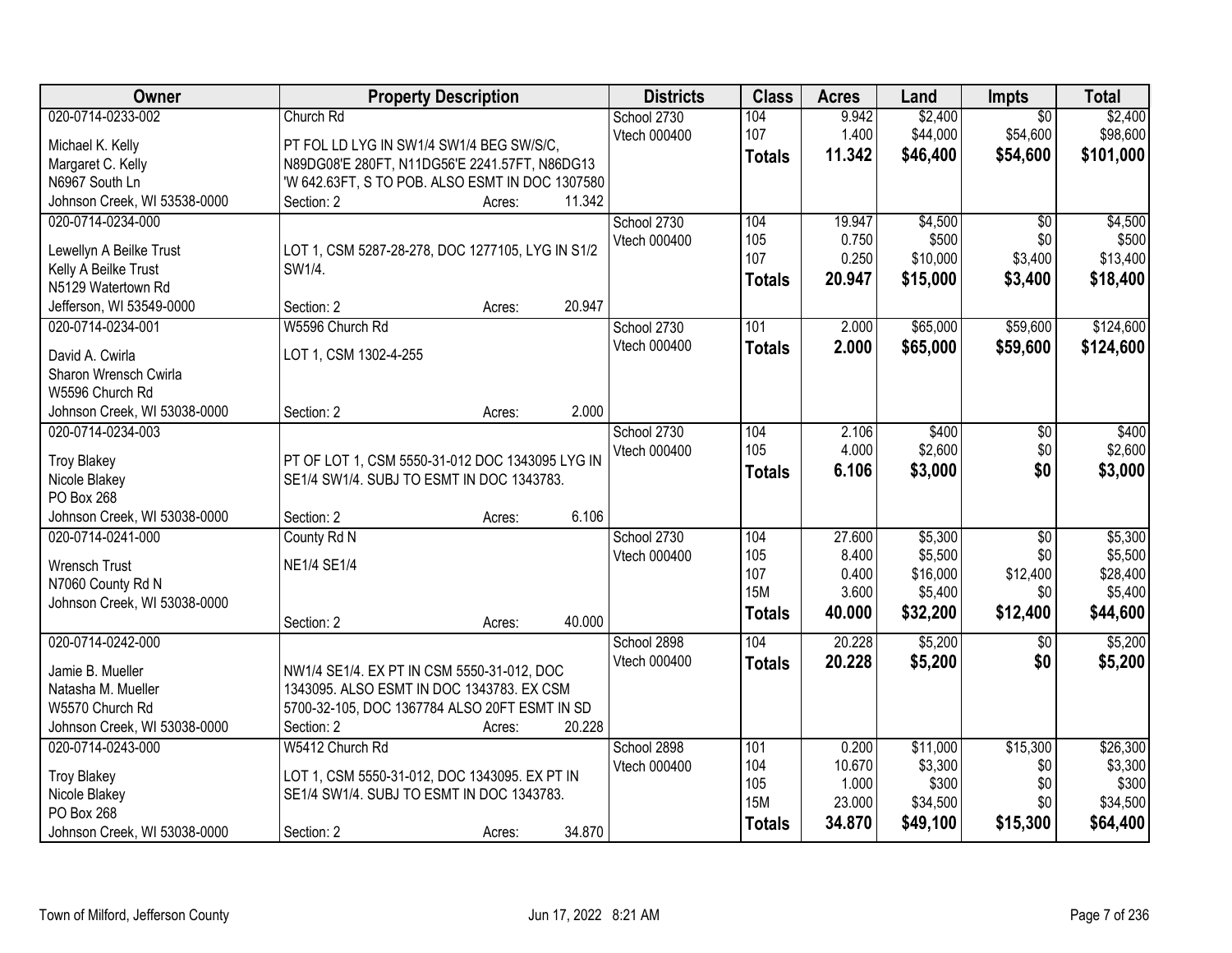| Owner                         | <b>Property Description</b>                    |        |        | <b>Districts</b> | <b>Class</b>  | <b>Acres</b> | Land     | <b>Impts</b>    | <b>Total</b> |
|-------------------------------|------------------------------------------------|--------|--------|------------------|---------------|--------------|----------|-----------------|--------------|
| 020-0714-0243-001             | W5462 Church Rd                                |        |        | School 2898      | 101           | 1.883        | \$63,800 | \$535,300       | \$599,100    |
| <b>Troy Blakey</b>            | LOT 2, CSM 5550-31-012, DOC 1343095.           |        |        | Vtech 000400     | <b>Totals</b> | 1.883        | \$63,800 | \$535,300       | \$599,100    |
| Nicole Blakey                 |                                                |        |        |                  |               |              |          |                 |              |
| PO Box 268                    |                                                |        |        |                  |               |              |          |                 |              |
| Johnson Creek, WI 53038-0000  | Section: 2                                     | Acres: | 1.883  |                  |               |              |          |                 |              |
| 020-0714-0244-000             | W5412 Church Rd                                |        |        | School 2898      | 104           | 33.200       | \$8,800  | $\overline{50}$ | \$8,800      |
| Steven M. Kube                | COM E1/4/C S2DG12'W 1391.10 FT TO POB,         |        |        | Vtech 000400     | 105           | 1.800        | \$100    | \$0             | \$100        |
| Barbara Nahmens (Limited Poa) | S88DG59'W 397.53 FT, S17DG00W 254.48FT,        |        |        |                  | 107           | 6.800        | \$74,000 | \$257,200       | \$331,200    |
| 425 Mulberry St #a            | S88DG59'W 210.30FT, N17DG00' E 323.87FT,       |        |        |                  | <b>Totals</b> | 41.800       | \$82,900 | \$257,200       | \$340,100    |
| Lake Mills, WI 53551-0000     | Section: 2                                     | Acres: | 41.800 |                  |               |              |          |                 |              |
| 020-0714-0244-001             | N6995 County Rd N                              |        |        | School 2898      | 101           | 2.000        | \$65,000 | \$361,400       | \$426,400    |
| Andrew J. Windl               | LOT 1, CSM 4110-20-104, DOC 1057454.           |        |        | Vtech 000400     | <b>Totals</b> | 2.000        | \$65,000 | \$361,400       | \$426,400    |
| Tammi M. Vetrano              |                                                |        |        |                  |               |              |          |                 |              |
| N6995 County Rd N             |                                                |        |        |                  |               |              |          |                 |              |
| Johnson Creek, WI 53038-0000  | Section: 2                                     | Acres: | 2.000  |                  |               |              |          |                 |              |
| 020-0714-0244-002             | County Rd N                                    |        |        | School 2898      | 104           | 8.414        | \$2,200  | \$0             | \$2,200      |
| Timothy E. Dettmann           | PT SE/14 SE1/4 LYING SELY OF CTH N.            |        |        | Vtech 000400     | 105           | 2.700        | \$1,200  | \$0             | \$1,200      |
| Amy J. Dettmann               |                                                |        |        |                  | <b>Totals</b> | 11.114       | \$3,400  | \$0             | \$3,400      |
| W5331 Vesper Ln               |                                                |        |        |                  |               |              |          |                 |              |
| Johnson Creek, WI 53038-0000  | Section: 2                                     | Acres: | 11.114 |                  |               |              |          |                 |              |
| 020-0714-0311-000             |                                                |        |        | School 2730      | 104           | 53.000       | \$12,600 | $\overline{30}$ | \$12,600     |
| David C. Erb                  | NEFRL1/4 NEFRL1/4.                             |        |        | Vtech 000400     | 105           | 1.180        | \$800    | \$0             | \$800        |
| Rebecca L. Erb                |                                                |        |        |                  | <b>Totals</b> | 54.180       | \$13,400 | \$0             | \$13,400     |
| N7218 County Rd N             |                                                |        |        |                  |               |              |          |                 |              |
| Johnson Creek, WI 53038-0000  | Section: 3                                     | Acres: | 54.180 |                  |               |              |          |                 |              |
| 020-0714-0312-000             |                                                |        |        | School 2898      | 104           | 26.414       | \$7,200  | $\sqrt{6}$      | \$7,200      |
| Jonathan S Duwe Trust         | S1/2 NWFRL1/4 NEFRL1/4 EX LD IN CSM 2089-7-46. |        |        | Vtech 000400     | <b>Totals</b> | 26.414       | \$7,200  | \$0             | \$7,200      |
| Debra S Duwe Trust            |                                                |        |        |                  |               |              |          |                 |              |
| W5574 Rupprecht Ln            |                                                |        |        |                  |               |              |          |                 |              |
| Johnson Creek, WI 53038-0000  | Section: 3                                     | Acres: | 26.414 |                  |               |              |          |                 |              |
| 020-0714-0312-001             |                                                |        |        | School 2898      | 104           | 16.000       | \$3,300  | $\overline{50}$ | \$3,300      |
| Duwe Farms, LLC               | BEG AT NW/C OF NEFRL1/4, E 965FT, S5DGW        |        |        | Vtech 000400     | 105           | 4.000        | \$2,600  | \$0             | \$2,600      |
| N7204 County Rd A             | 905.50FT, W965 FT, N5DGE 896.50FT TO POB.      |        |        |                  | <b>Totals</b> | 20.000       | \$5,900  | \$0             | \$5,900      |
| Johnson Creek, WI 53038-0000  |                                                |        |        |                  |               |              |          |                 |              |
|                               | Section: 3                                     | Acres: | 20.000 |                  |               |              |          |                 |              |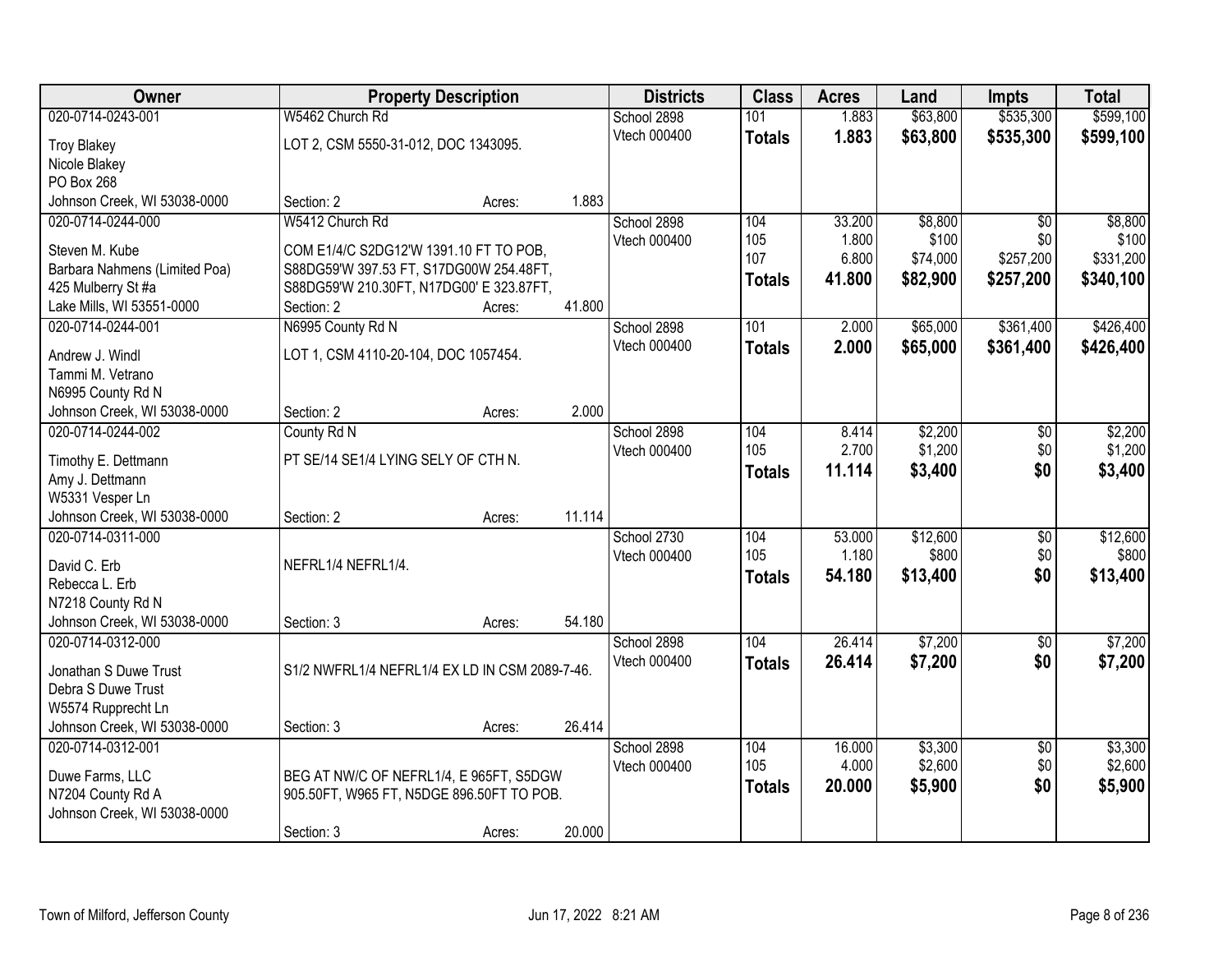| Owner                                             | <b>Property Description</b>                    |        |        | <b>Districts</b>            | <b>Class</b>  | <b>Acres</b>   | Land               | Impts                  | <b>Total</b>       |
|---------------------------------------------------|------------------------------------------------|--------|--------|-----------------------------|---------------|----------------|--------------------|------------------------|--------------------|
| 020-0714-0312-002                                 |                                                |        |        | School 2898<br>Vtech 000400 | 104<br>105    | 5.000<br>1.720 | \$1,300<br>\$1,100 | $\overline{50}$<br>\$0 | \$1,300<br>\$1,100 |
| David C. Erb                                      | E1/4 N1/2 OF NWFRL1/4 NEFRL1/4.                |        |        |                             | <b>Totals</b> | 6.720          | \$2,400            | \$0                    | \$2,400            |
| Rebecca L. Erb                                    |                                                |        |        |                             |               |                |                    |                        |                    |
| N7218 County Rd N                                 |                                                |        |        |                             |               |                |                    |                        |                    |
| Johnson Creek, WI 53038-0000                      | Section: 3                                     | Acres: | 6.720  |                             |               |                |                    |                        |                    |
| 020-0714-0313-000                                 |                                                |        |        | School 2898                 | 104           | 16.266         | \$3,100            | $\overline{50}$        | \$3,100            |
| Jonathan S Duwe Trust                             | SW1/4 NEFRL1/4 N OF CHURCH RD. EX CSM          |        |        | Vtech 000400                | 105           | 1.000          | \$100              | \$0                    | \$100              |
| Debra S Duwe Trust                                | 72-1-94. EX CSM 2089-7-46.                     |        |        |                             | <b>Totals</b> | 17.266         | \$3,200            | \$0                    | \$3,200            |
| W5574 Rupprecht Ln                                |                                                |        |        |                             |               |                |                    |                        |                    |
| Johnson Creek, WI 53038-0000                      | Section: 3                                     | Acres: | 17.266 |                             |               |                |                    |                        |                    |
| 020-0714-0313-001                                 | W5884 Church Rd                                |        |        | School 2898                 | 101           | 1.670          | \$61,700           | \$125,800              | \$187,500          |
|                                                   |                                                |        |        | Vtech 000400                | <b>Totals</b> | 1.670          | \$61,700           | \$125,800              | \$187,500          |
| Donald D. Wegner                                  | LOT 1, CSM 72-1-94, DOC 698481.                |        |        |                             |               |                |                    |                        |                    |
| Lisa J. Nashold<br>W5884 Church Rd                |                                                |        |        |                             |               |                |                    |                        |                    |
|                                                   |                                                |        | 1.670  |                             |               |                |                    |                        |                    |
| Johnson Creek, WI 53038-9736<br>020-0714-0313-002 | Section: 3                                     | Acres: |        | School 2898                 | 104           | 10.000         | \$2,600            |                        | \$2,600            |
|                                                   |                                                |        |        | Vtech 000400                | 105           | 8.930          | \$5,800            | \$0<br>\$0             | \$5,800            |
| Carey L. Behm                                     | LOT 1, CSM 2089-7-46.                          |        |        |                             |               |                |                    | \$0                    |                    |
| Suzanne M. Behm                                   |                                                |        |        |                             | <b>Totals</b> | 18.930         | \$8,400            |                        | \$8,400            |
| W5821 Church Dr                                   |                                                |        |        |                             |               |                |                    |                        |                    |
| Johnson Creek, WI 53038-0000                      | Section: 3                                     | Acres: | 18.930 |                             |               |                |                    |                        |                    |
| 020-0714-0314-000                                 |                                                |        |        | School 2730                 | 104           | 27.000         | \$6,300            | \$0                    | \$6,300            |
| David C. Erb                                      | SE1/4 NEFRL1/4, EX CSM 623-2-458.              |        |        | Vtech 000400                | 105           | 1.308          | \$900              | \$0                    | \$900              |
| Rebecca L. Erb                                    |                                                |        |        |                             | <b>Totals</b> | 28.308         | \$7,200            | \$0                    | \$7,200            |
| N7218 County Rd N                                 |                                                |        |        |                             |               |                |                    |                        |                    |
| Johnson Creek, WI 53038-0000                      | Section: 3                                     | Acres: | 28.308 |                             |               |                |                    |                        |                    |
| 020-0714-0314-001                                 | W5768 Finder Rd                                |        |        | School 2730                 | 101           | 3.158          | \$73,100           | \$120,600              | \$193,700          |
|                                                   |                                                |        |        | Vtech 000400                | <b>Totals</b> | 3.158          | \$73,100           | \$120,600              | \$193,700          |
| Eric J. Zimmermann                                | LOT 1, CSM 623-2-458, DOC 722335. EX PT IN CSM |        |        |                             |               |                |                    |                        |                    |
| W5788 Finder Rd                                   | 4236-21 -57, DOC 1082969.                      |        |        |                             |               |                |                    |                        |                    |
| Johnson Creek, WI 53038-0000                      |                                                |        |        |                             |               |                |                    |                        |                    |
|                                                   | Section: 3                                     | Acres: | 3.158  |                             |               |                |                    |                        |                    |
| 020-0714-0314-002                                 | W5788 Finder Rd                                |        |        | School 2730                 | 101           | 1.097          | \$56,000           | \$257,100              | \$313,100          |
| Eric J. Zimmermann                                | LOT 1, CSM 4236-21-57.                         |        |        | Vtech 000400                | <b>Totals</b> | 1.097          | \$56,000           | \$257,100              | \$313,100          |
| W5788 Finder Rd                                   |                                                |        |        |                             |               |                |                    |                        |                    |
| Johnson Creek, WI 53038-0000                      |                                                |        |        |                             |               |                |                    |                        |                    |
|                                                   | Section: 3                                     | Acres: | 1.097  |                             |               |                |                    |                        |                    |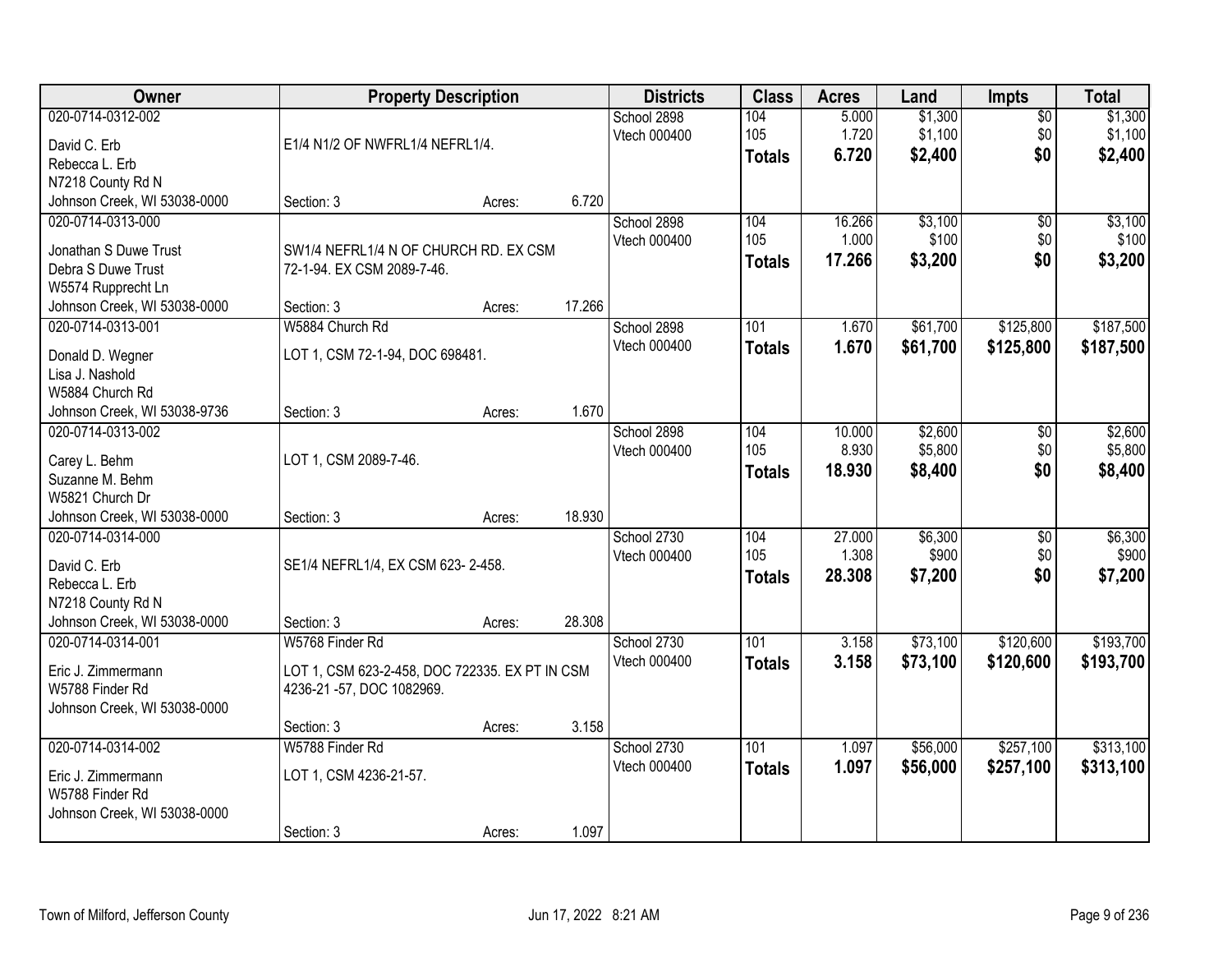| Owner                        | <b>Property Description</b>               | <b>Districts</b>                                 | <b>Class</b> | <b>Acres</b>      | Land           | <b>Impts</b>        | <b>Total</b>    |                      |
|------------------------------|-------------------------------------------|--------------------------------------------------|--------------|-------------------|----------------|---------------------|-----------------|----------------------|
| 020-0714-0314-003            | <b>Finder Rd</b>                          |                                                  | School 2730  | 101               | 7.437          | \$54,800            | \$20,300        | \$75,100             |
| Eric J. Zimmermann           | OUTLOT 1, CSM 4236-21-57.                 |                                                  | Vtech 000400 | <b>Totals</b>     | 7.437          | \$54,800            | \$20,300        | \$75,100             |
| W5788 Finder Rd              |                                           |                                                  |              |                   |                |                     |                 |                      |
| Johnson Creek, WI 53038-0000 |                                           |                                                  |              |                   |                |                     |                 |                      |
|                              | Section: 3                                | Acres:                                           | 7.437        |                   |                |                     |                 |                      |
| 020-0714-0321-000            |                                           |                                                  | School 2898  | 104               | 52.884         | \$12,400            | \$0             | \$12,400             |
| Duwe Farms, LLC              |                                           | BEG 560FT S OF N1/4/P, S2098 .50FT, N67DG58'W ON | Vtech 000400 | <b>Totals</b>     | 52.884         | \$12,400            | \$0             | \$12,400             |
| N7204 County Rd A            |                                           | HGY 609FT N264FT, WLY 220FT, S TO HGY, NLY ON    |              |                   |                |                     |                 |                      |
| Johnson Creek, WI 53038-0000 | HGY TO 1/16/L, N1600 FT, E TO POB. EX CSM |                                                  |              |                   |                |                     |                 |                      |
|                              | Section: 3                                | Acres:                                           | 52.884       |                   |                |                     |                 |                      |
| 020-0714-0321-001            | N7298 County Rd A                         |                                                  | School 2898  | 104               | 12.000         | \$3,700             | \$0             | \$3,700              |
| Harvey W. Schave             |                                           | BEG INTER N/S/L&C/L CTH A, E TO 1/4/L, S561FT, W | Vtech 000400 | 105               | 0.350          | \$300               | \$0             | \$300                |
| 204 Frederick Ave            |                                           | TO 1/8/L N272.92FT, W TO HGY, NE ON HWY TO POB   |              | 107<br><b>15M</b> | 1.000<br>6.300 | \$40,000<br>\$8,200 | \$61,000<br>\$0 | \$101,000<br>\$8,200 |
| Fort Atkinson, WI 53538-0000 | EX .35A IN CTH A IN DOC 1009350.          |                                                  |              | <b>Totals</b>     | 19.650         | \$52,200            | \$61,000        | \$113,200            |
|                              | Section: 3                                | Acres:                                           | 19.650       |                   |                |                     |                 |                      |
| 020-0714-0322-000            | N7204 County Rd A                         |                                                  | School 2898  | 104               | 36.940         | \$10,500            | \$0             | \$10,500             |
| Duwe Farms, LLC              |                                           | W1/2 NWFRL1/4 N OF CHURCH DR .EX 10A NW OF       | Vtech 000400 | 105               | 1.750          | \$1,200             | \$0             | \$1,200              |
| N7204 County Rd A            |                                           | CTH A & EX N288.98FT E OF CTH A. EX 1.21A IN CTH |              | 107               | 4.200          | \$61,000            | \$273,500       | \$334,500            |
| Johnson Creek, WI 53038-0000 |                                           | A IN 1014463. EX CSM 5216-28-101, DOC 1261960.   |              | <b>Totals</b>     | 42.890         | \$72,700            | \$273,500       | \$346,200            |
|                              | Section: 3                                | Acres:                                           | 42.890       |                   |                |                     |                 |                      |
| 020-0714-0322-001            | N7259 County Rd A                         |                                                  | School 2898  | 107               | 2.000          | \$50,000            | \$11,000        | \$61,000             |
| Edward P. Pirkel             |                                           | THAT PT OF NWFRL1/4 NWFRL1/4 LYG N OF CTH A.     | Vtech 000400 | <b>15M</b>        | 6.528          | \$8,500             | \$0             | \$8,500              |
| N7259 County Rd A            | EX 1.472A IN CTH A IN 1084-648.           |                                                  |              | <b>Totals</b>     | 8.528          | \$58,500            | \$11,000        | \$69,500             |
| Johnson Creek, WI 53038-0000 |                                           |                                                  |              |                   |                |                     |                 |                      |
|                              | Section: 3                                | Acres:                                           | 8.528        |                   |                |                     |                 |                      |
| 020-0714-0322-002            | W6080 Church Rd                           |                                                  | School 2898  | 101               | 1.000          | \$55,000            | \$205,000       | \$260,000            |
| Brett M. Duwe                | LOT 1, CSM 5216-28-101, DOC 1261960.      |                                                  | Vtech 000400 | <b>Totals</b>     | 1.000          | \$55,000            | \$205,000       | \$260,000            |
| Erin N. Duwe                 |                                           |                                                  |              |                   |                |                     |                 |                      |
| W6080 Church Rd              |                                           |                                                  |              |                   |                |                     |                 |                      |
| Johnson Creek, WI 53038-0000 | Section: 3                                | Acres:                                           | 1.000        |                   |                |                     |                 |                      |
| 020-0714-0323-000            | W6001 Church Rd                           |                                                  | School 2898  | $\overline{101}$  | 2.516          | \$68,600            | \$191,800       | \$260,400            |
| Matthew Q. Kooiman           | LOT 1, CSM 5327-29-073, DOC 1290552.      |                                                  | Vtech 000400 | <b>Totals</b>     | 2.516          | \$68,600            | \$191,800       | \$260,400            |
| Catherine M. Kooiman         |                                           |                                                  |              |                   |                |                     |                 |                      |
| W6001 Church Rd              |                                           |                                                  |              |                   |                |                     |                 |                      |
| Johnson Creek, WI 53038-0000 | Section: 3                                | Acres:                                           | 2.516        |                   |                |                     |                 |                      |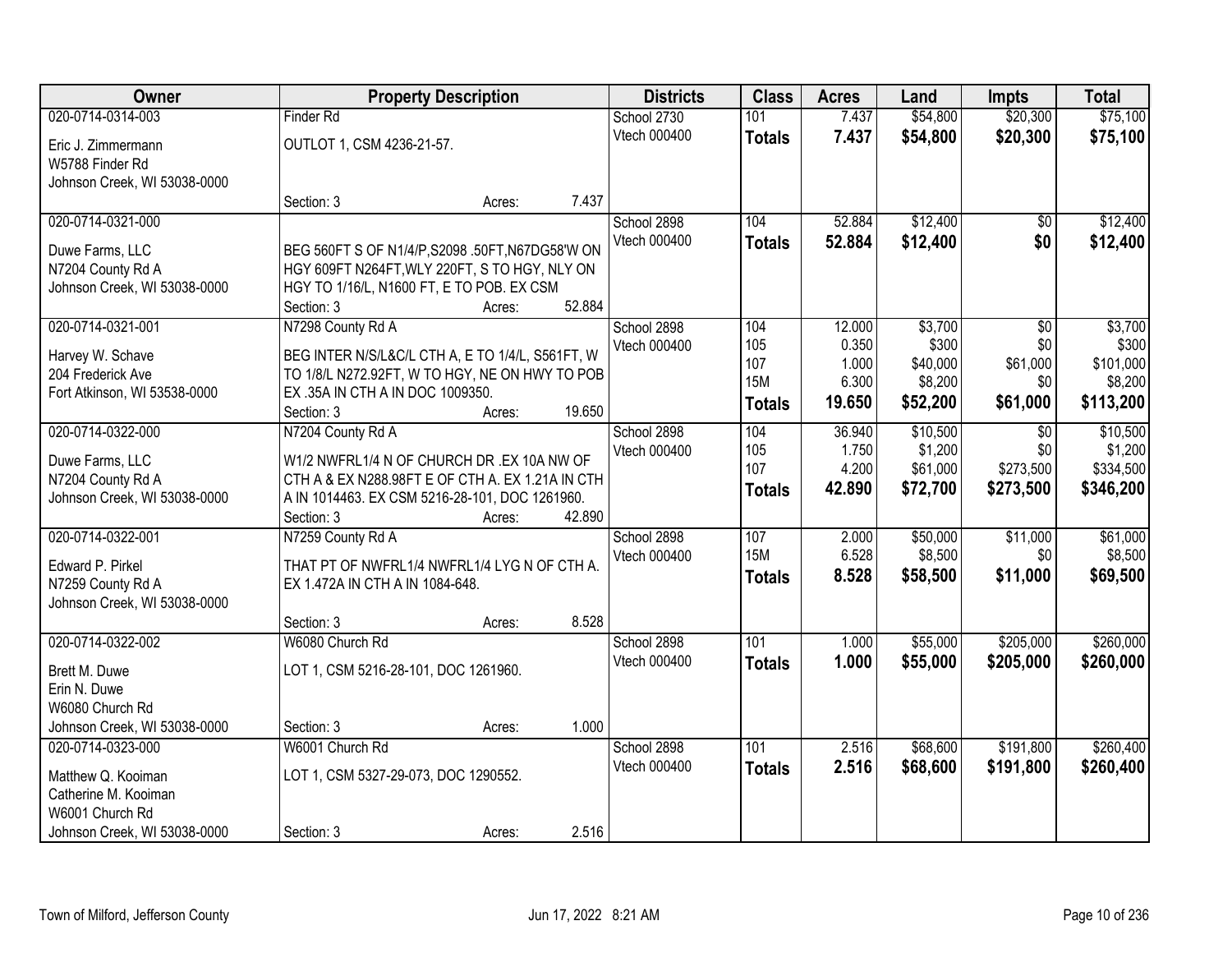| Owner                                                                                       | <b>Property Description</b>                                                                                                                               |        |        | <b>Districts</b>            | <b>Class</b>                       | <b>Acres</b>              | Land                           | <b>Impts</b>              | <b>Total</b>                   |
|---------------------------------------------------------------------------------------------|-----------------------------------------------------------------------------------------------------------------------------------------------------------|--------|--------|-----------------------------|------------------------------------|---------------------------|--------------------------------|---------------------------|--------------------------------|
| 020-0714-0323-001<br>Duwe Farms, LLC<br>N7204 County Rd A<br>Johnson Creek, WI 53038-0000   | W1/2 NWFRL1/4 S OF CHURCH DR EX CSM<br>5327-29-073, DOC 1290552.                                                                                          |        |        | School 2898<br>Vtech 000400 | 104<br><b>15M</b><br><b>Totals</b> | 31.184<br>1.000<br>32.184 | \$8,500<br>\$1,500<br>\$10,000 | $\sqrt{$0}$<br>\$0<br>\$0 | \$8,500<br>\$1,500<br>\$10,000 |
|                                                                                             | Section: 3                                                                                                                                                | Acres: | 32.184 |                             |                                    |                           |                                |                           |                                |
| 020-0714-0324-000<br>Duwe Farms, LLC<br>N7204 County Rd A<br>Johnson Creek, WI 53038-0000   | THAT PT OF SE1/4 NWFRL1/4 & SW1/4 NEFRL1/4 S<br>OF HGY. EX CSM 2029-6-318, DOC 831720.<br>Section: 3                                                      |        | 23.010 | School 2898<br>Vtech 000400 | 104<br><b>Totals</b>               | 23.010<br>23.010          | \$5,100<br>\$5,100             | $\overline{50}$<br>\$0    | \$5,100<br>\$5,100             |
| 020-0714-0324-001                                                                           | W5962 Church Rd                                                                                                                                           | Acres: |        | School 2898                 | 101                                | 1.500                     | \$60,000                       | \$86,200                  | \$146,200                      |
| Francis L. Bingham<br>Jane M. Bingham<br>W5962 Church Rd<br>Johnson Creek, WI 53038-0000    | COM ON HGY 2658.5FT S5DGW & N67DG58'W609FT<br>OF NE/C NW1/4 N9DG27'W 264FT, N71DG20'W220 FT<br>SLY TO PT N67DG58'W 275 FT FR POB, S67DG58'E<br>Section: 3 | Acres: | 1.500  | Vtech 000400                | <b>Totals</b>                      | 1.500                     | \$60,000                       | \$86,200                  | \$146,200                      |
| 020-0714-0324-002<br>Todd A. Duwe<br>Leeann M. Duwe<br>W5932 Church Rd                      | W5932 Church Rd<br>LOT 1, CSM 5757-32-272, DOC 1377648.                                                                                                   |        |        | School 2898<br>Vtech 000400 | 101<br><b>Totals</b>               | 1.116<br>1.116            | \$56,200<br>\$56,200           | \$358,600<br>\$358,600    | \$414,800<br>\$414,800         |
| Johnson Creek, WI 53038-0000                                                                | Section: 3                                                                                                                                                | Acres: | 1.116  |                             |                                    |                           |                                |                           |                                |
| 020-0714-0331-000<br>Duwe Farms, LLC<br>N7204 County Rd A<br>Johnson Creek, WI 53038-0000   | NE1/4 SW1/4. EX CSM 2029-6-318, DOC 831720.<br>Section: 3                                                                                                 | Acres: | 37.320 | School 2898<br>Vtech 000400 | 104<br><b>Totals</b>               | 37.320<br>37.320          | \$8,200<br>\$8,200             | $\overline{50}$<br>\$0    | \$8,200<br>\$8,200             |
| 020-0714-0331-001                                                                           | N7097 Nielson Ln                                                                                                                                          |        |        | School 2898                 | $\overline{101}$                   | 3.000                     | \$72,000                       | \$129,700                 | \$201,700                      |
| Madeline Schuett<br><b>Tucker Schuett</b><br>N7097 Nielson Ln                               | LOT 1, CSM 2029-6-318, DOC 831720.                                                                                                                        |        |        | Vtech 000400                | <b>Totals</b>                      | 3.000                     | \$72,000                       | \$129,700                 | \$201,700                      |
| Johnson Creek, WI 53038-0000<br>020-0714-0332-000                                           | Section: 3                                                                                                                                                | Acres: | 3.000  | School 2898                 | 104                                | 35.000                    | \$7,800                        | $\overline{50}$           | \$7,800                        |
| Lloyd V. Anderson<br>Alydia C. Anderson<br>N7002 Ziebell Rd<br>Johnson Creek, WI 53038-0000 | NW1/4 SW1/4<br>Section: 3                                                                                                                                 | Acres: | 40.000 | Vtech 000400                | 105<br><b>Totals</b>               | 5.000<br>40.000           | \$3,300<br>\$11,100            | \$0<br>\$0                | \$3,300<br>\$11,100            |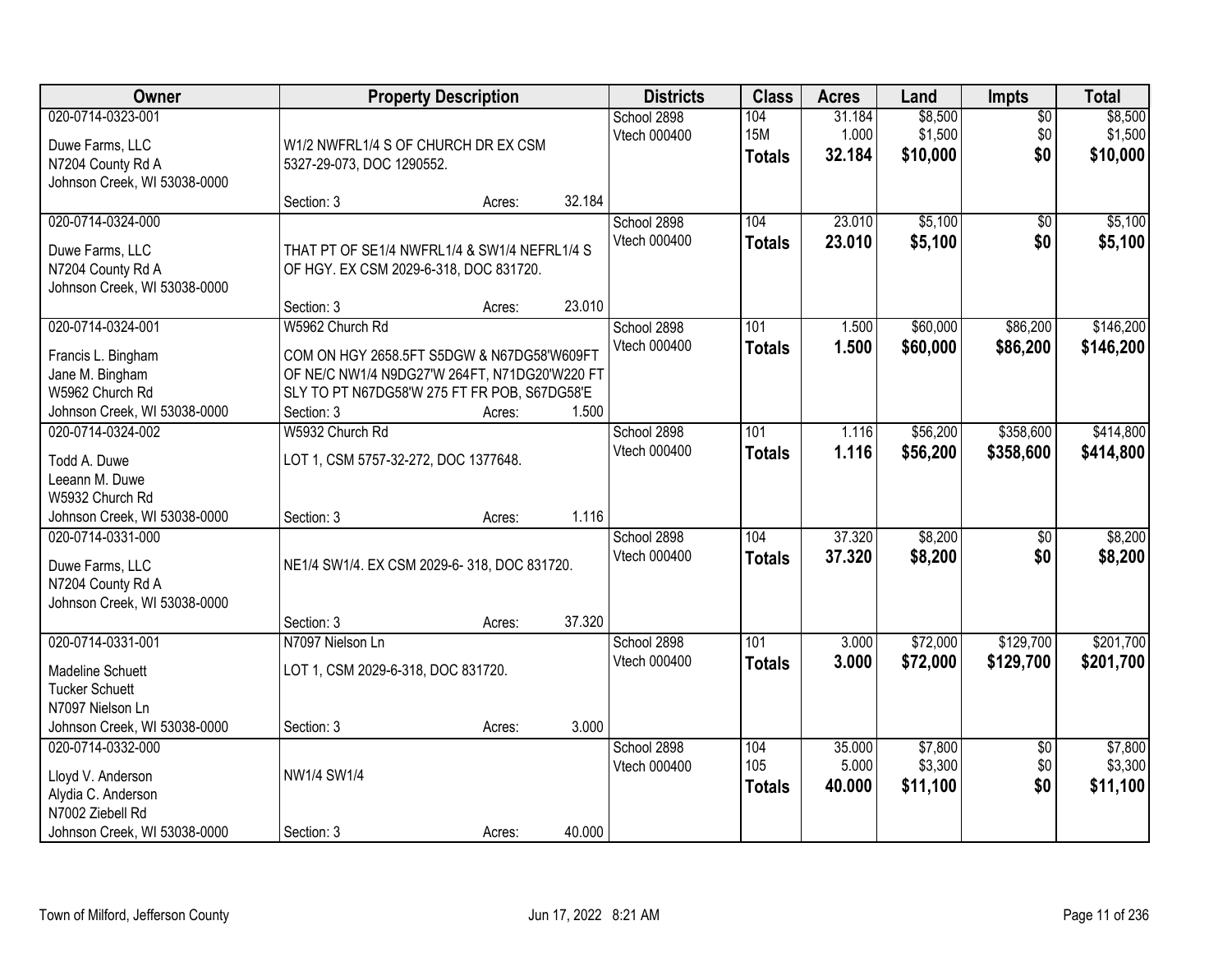| Owner                        | <b>Property Description</b>                   |        | <b>Districts</b> | <b>Class</b> | <b>Acres</b>  | Land   | <b>Impts</b> | <b>Total</b>    |           |
|------------------------------|-----------------------------------------------|--------|------------------|--------------|---------------|--------|--------------|-----------------|-----------|
| 020-0714-0333-000            |                                               |        |                  | School 2898  | 104           | 23.000 | \$5,400      | $\overline{60}$ | \$5,400   |
| Lloyd V. Anderson            | SW1/4 SW1/4. MFL 785-315 MFL DOC 1338084.     |        |                  | Vtech 000400 | 105           | 5.000  | \$3,300      | \$0             | \$3,300   |
| Alydia C. Anderson           |                                               |        |                  |              | <b>15M</b>    | 12.000 | \$18,000     | \$0             | \$18,000  |
| N7002 Ziebell Rd             |                                               |        |                  |              | <b>Totals</b> | 40.000 | \$26,700     | \$0             | \$26,700  |
| Johnson Creek, WI 53038-0000 | Section: 3                                    | Acres: | 40.000           |              |               |        |              |                 |           |
| 020-0714-0334-000            |                                               |        |                  | School 2898  | 104           | 33.000 | \$7,400      | $\overline{50}$ | \$7,400   |
|                              |                                               |        |                  | Vtech 000400 | 105           | 6.600  | \$4,300      | \$0             | \$4,300   |
| Duwe Farms, LLC              | SE1/4 SW1/4                                   |        |                  |              | <b>15M</b>    | 0.400  | \$500        | \$0             | \$500     |
| N7204 County Rd A            |                                               |        |                  |              | <b>Totals</b> | 40.000 | \$12,200     | \$0             | \$12,200  |
| Johnson Creek, WI 53038-0000 |                                               |        |                  |              |               |        |              |                 |           |
|                              | Section: 3                                    | Acres: | 40.000           |              |               |        |              |                 |           |
| 020-0714-0341-000            | W5695 Finder Rd                               |        |                  | School 2898  | 101           | 10.000 | \$121,000    | \$53,800        | \$174,800 |
| Jerome M. Reuter             | E1/2 E1/2 OF NE1/4 SE1/4                      |        |                  | Vtech 000400 | <b>Totals</b> | 10.000 | \$121,000    | \$53,800        | \$174,800 |
| Julie M. Prout-Reuter        |                                               |        |                  |              |               |        |              |                 |           |
| <b>Box 33</b>                |                                               |        |                  |              |               |        |              |                 |           |
| Johnson Creek, WI 53038-0000 | Section: 3                                    | Acres: | 10.000           |              |               |        |              |                 |           |
| 020-0714-0341-001            | N7088 Church Rd                               |        |                  | School 2898  | 104           | 26.550 | \$7,300      | \$0             | \$7,300   |
|                              |                                               |        |                  | Vtech 000400 | 105           | 0.750  | \$500        | \$0             | \$500     |
| Sylvia G Sippel Trust        | W3/4 OF NE1/4 SE1/4                           |        |                  |              | 107           | 2.700  | \$53,500     | \$92,300        | \$145,800 |
| N7088 Church Rd              |                                               |        |                  |              | <b>Totals</b> | 30.000 | \$61,300     | \$92,300        | \$153,600 |
| Johnson Creek, WI 53038-0000 |                                               |        |                  |              |               |        |              |                 |           |
|                              | Section: 3                                    | Acres: | 30.000           |              |               |        |              |                 |           |
| 020-0714-0342-000            |                                               |        |                  | School 2898  | 104           | 33.000 | \$7,300      | $\overline{50}$ | \$7,300   |
| Leigh R Larson Trust         | NW1/4 SE1/4, EX N488FT OF E466.50FT           |        |                  | Vtech 000400 | 105           | 1.000  | \$100        | \$0             | \$100     |
| 40803 N Brangus Rd           |                                               |        |                  |              | <b>15M</b>    | 1.000  | \$1,300      | \$0             | \$1,300   |
| Scottsdale, AZ 85262-0000    |                                               |        |                  |              | <b>Totals</b> | 35.000 | \$8,700      | \$0             | \$8,700   |
|                              | Section: 3                                    | Acres: | 35.000           |              |               |        |              |                 |           |
| 020-0714-0342-001            | W5821 Church Rd                               |        |                  | School 2898  | 101           | 5.000  | \$86,000     | \$159,800       | \$245,800 |
| Carey L. Behm                | BEG 1305FT W OF E1/4/P, S 488FT, S87DG53'W    |        |                  | Vtech 000400 | <b>Totals</b> | 5.000  | \$86,000     | \$159,800       | \$245,800 |
| W5821 Church Rd              | 446.50FT, N488FT TO E/W/1/4/L, N87DG 53'E     |        |                  |              |               |        |              |                 |           |
| Johnson Creek, WI 53038-0000 | 446.50FT TO POB                               |        |                  |              |               |        |              |                 |           |
|                              | Section: 3                                    | Acres: | 5.000            |              |               |        |              |                 |           |
| 020-0714-0343-000            |                                               |        |                  | School 2898  | 104           | 28.000 | \$6,600      | $\overline{30}$ | \$6,600   |
|                              |                                               |        |                  | Vtech 000400 | 105           | 1.630  | \$1,100      | \$0             | \$1,100   |
| Leigh R Larson Trust         | SW1/4 SE1/4 EX BEG NE/C SD 1/4 1/4, S193.9FT, |        |                  |              | <b>Totals</b> | 29.630 | \$7,700      | \$0             | \$7,700   |
| 40803 N Brangus Rd           | W198FT N193.9FT, E TO POB. EX S1/2 S1/2 SW1/4 |        |                  |              |               |        |              |                 |           |
| Scottsdale, AZ 85262-0000    | SE1/4.                                        |        |                  |              |               |        |              |                 |           |
|                              | Section: 3                                    | Acres: | 29.630           |              |               |        |              |                 |           |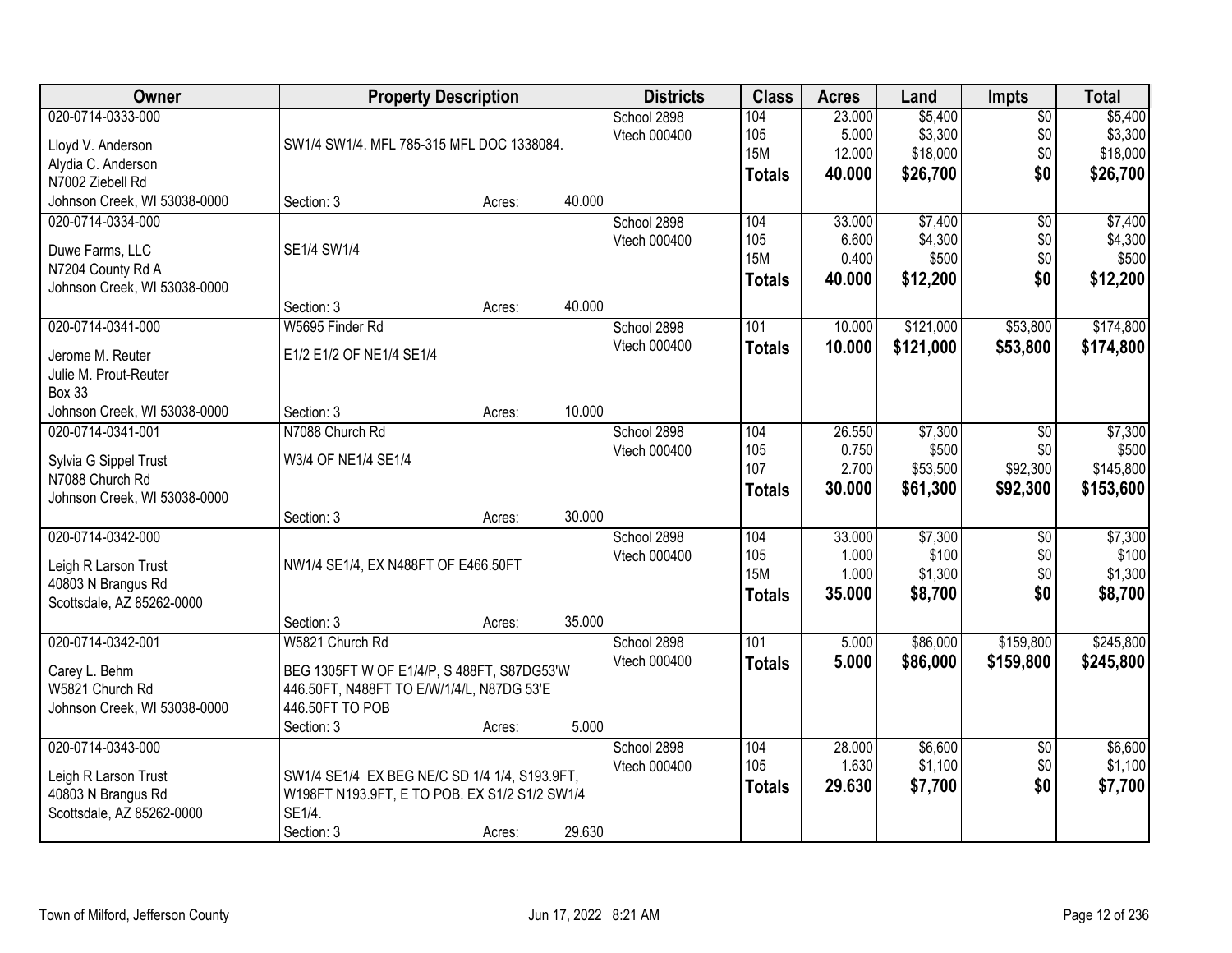| Owner                                                                                                                             | <b>Property Description</b>                                                                                                                         | <b>Districts</b>                      | <b>Class</b>                       | <b>Acres</b>                      | Land                                        | Impts                                            | <b>Total</b>                                  |
|-----------------------------------------------------------------------------------------------------------------------------------|-----------------------------------------------------------------------------------------------------------------------------------------------------|---------------------------------------|------------------------------------|-----------------------------------|---------------------------------------------|--------------------------------------------------|-----------------------------------------------|
| 020-0714-0343-001<br>Leigh R Larson Trust<br>40803 N Brangus Rd<br>Scottsdale, AZ 85262-0000                                      | S1/2 S1/2 OF SW1/4 SE1/4                                                                                                                            | School 2898<br>Vtech 000400           | 104<br>105<br><b>Totals</b>        | 9.600<br>0.400<br>10.000          | \$2,500<br>\$300<br>\$2,800                 | $\overline{50}$<br>\$0<br>\$0                    | \$2,500<br>\$300<br>\$2,800                   |
|                                                                                                                                   | Section: 3<br>Acres:                                                                                                                                | 10.000                                |                                    |                                   |                                             |                                                  |                                               |
| 020-0714-0343-002<br>Salem Evangelical Church et al<br>c/o Lake Mills United Methodist<br>PO Box 216<br>Lake Mills, WI 53038-0000 | N6993 Church Rd<br>BEG NW/C OF SE1/4 SE1/4, E49.<br>50FT, S220FT, W49.50FT, N26.140<br>FT, W198FT, N193.86FT, E198FT TO POB<br>Section: 3<br>Acres: | School 2898<br>Vtech 000400<br>1.120  | 304<br><b>Totals</b>               | 1.120<br>1.120                    | $\overline{60}$<br>\$0                      | $\overline{50}$<br>\$0                           | \$0<br>\$0                                    |
| 020-0714-0344-000<br>Michael K. Kelly<br>Margaret C. Kelly<br>N6967 South Ln<br>Johnson Creek, WI 53538-0000                      | N6967 South Ln<br>E1/2 SE1/4 SE1/4, EX LD IN TWN RD. EX CSM<br>5363-29-148, DOC 1296668.<br>Section: 3<br>Acres:                                    | School 2898<br>Vtech 000400<br>13.998 | 104<br>106<br>107<br><b>Totals</b> | 6.998<br>6.000<br>1.000<br>13.998 | \$1,400<br>\$18,000<br>\$40,000<br>\$59,400 | $\overline{50}$<br>\$0<br>\$119,100<br>\$119,100 | \$1,400<br>\$18,000<br>\$159,100<br>\$178,500 |
| 020-0714-0344-001<br>Town of Milford<br>W6335 County Rd A<br>Johnson Creek, WI 53038-0000                                         | BEG SW/S/C, SEC 2, NELY 960FT, W50FT, SWLY<br>965.7FT TO C/L CHURCH RD, ELY 50.3FT TO POB<br>Section: 3<br>Acres:                                   | School 2898<br>Vtech 000400<br>1.100  | 304<br><b>Totals</b>               | 1.100<br>1.100                    | \$0<br>\$0                                  | \$0<br>\$0                                       | \$0<br>\$0                                    |
| 020-0714-0344-002<br>Sylvia G Sippel Trust<br>N7088 Church Dr<br>Johnson Creek, WI 53038-0000                                     | W1/2 OF SE1/4 SE1/4 EX BEG AT NW/C, E49.50FT,<br>S220FT, W49.50FT, N200FT TO POB. EX CSM<br>4471-22-254.<br>Section: 3<br>Acres:                    | School 2898<br>Vtech 000400<br>11.430 | 104<br><b>15M</b><br><b>Totals</b> | 10.230<br>1.200<br>11.430         | \$2,300<br>\$1,800<br>\$4,100               | $\overline{50}$<br>\$0<br>\$0                    | \$2,300<br>\$1,800<br>\$4,100                 |
| 020-0714-0344-003<br>Joseph R. Donnelly<br>Teena M. Donnelly<br>N6938 Church Rd<br>Johnson Creek, WI 53038-0000                   | N6938 Church Rd<br>LOT 1 & OUTLOT 1, CSM 4932-26-020, DOC 1133392.<br>Section: 3<br>Acres:                                                          | School 2898<br>Vtech 000400<br>7.560  | 101<br><b>Totals</b>               | 7.560<br>7.560                    | \$103,900<br>\$103,900                      | \$481,600<br>\$481,600                           | \$585,500<br>\$585,500                        |
| 020-0714-0344-004<br>Michael K. Kelly<br>Margaret C. Kelly<br>N6967 South Ln<br>Johnson Creek, WI 53538-0000                      | LOT 1, CSM 5363-29-148, DOC 1296668.<br>Section: 3<br>Acres:                                                                                        | School 2898<br>Vtech 000400<br>1.500  | 104<br><b>Totals</b>               | 1.500<br>1.500                    | \$100<br>\$100                              | $\overline{50}$<br>\$0                           | \$100<br>\$100                                |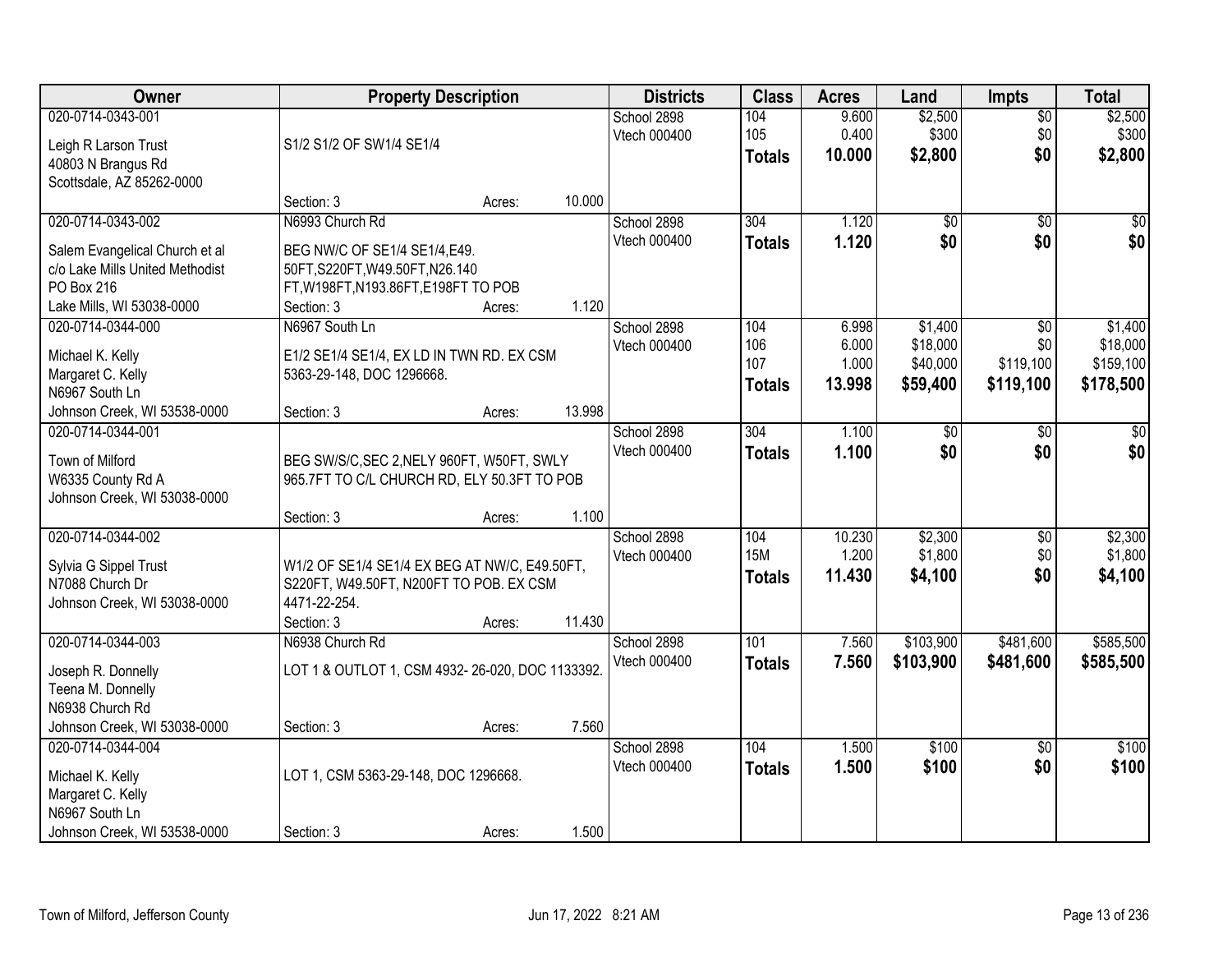| \$3,500<br>020-0714-0344-005<br>2.293<br>School 2898<br>15M<br>$\overline{30}$<br>\$0<br>Vtech 000400<br>2.293<br>\$3,500<br>\$3,500<br><b>Totals</b><br>LOT 2, CSM 5363-29-148, DOC 1296668.<br>Michael K. Kelly<br>Margaret C. Kelly<br>N6967 South Ln<br>2.293<br>Johnson Creek, WI 53538-0000<br>Section: 3<br>Acres:<br>\$2,500<br>020-0714-0344-006<br>School 2898<br>15M<br>1.659<br>$\overline{50}$<br>Vtech 000400<br>1.659<br>\$2,500<br>\$0<br>\$2,500<br><b>Totals</b><br>LOT 3, CSM 5363-29-148, DOC 1296668.<br>Michael K. Kelly<br>Margaret C. Kelly<br>N6967 South Ln<br>1.659<br>Section: 3<br>Johnson Creek, WI 53538-0000<br>Acres:<br>020-0714-0411-000<br>N7259 County Rd A<br>106<br>\$15,200<br>\$0<br>School 2898<br>6.332<br>107<br>\$142,800<br>1.000<br>\$40,000<br>Vtech 000400<br>Edward P. Pirkel<br>BEG NE/S/C, W429FT, S1153.68 FT, E TO CTH A, NE<br>7.332<br>\$55,200<br>\$142,800<br>\$198,000<br><b>Totals</b><br>ON SD HGY TO SEC/L, N TO POB. EX CSM 538-2-345.<br>N7259 County Rd A<br>EX .288A IN CTH A IN 1084-648. EX CSM 4506-23-<br>Johnson Creek, WI 53038-0000<br>7.332<br>Section: 4<br>Acres:<br>020-0714-0411-001<br>33.250<br>\$7,200<br>School 2898<br>104<br>\$0<br>208<br>10.000<br>(\$30,000)<br>Vtech 000400<br>\$0<br>\$0<br>John C. Mitchell<br>BEG 429FT W OF NE/S/C, W1320 FT, S TO 1/4 1/4/L,<br>\$0<br>\$7,200<br>43.250<br>\$7,200<br><b>Totals</b><br>Ellen J. Mitchell<br>E1053.69 FT, N566.28FT, E186.78FT, S363FT,<br>N44DGE ON HGY 477.18 FT, W244.06FT, N TO POB<br>N7109 County Rd A<br>Johnson Creek, WI 53038-0000<br>Section: 4<br>43.250<br>Acres:<br>\$207,100<br>020-0714-0411-002<br>N7185 County Rd A<br>101<br>1.750<br>\$62,500<br>School 2898<br>Vtech 000400<br>1.750<br>\$62,500<br>\$207,100<br>\$269,600<br><b>Totals</b><br>Jeremy D. Hepp<br>BEG C/L CTH A 522.06FT W OF E S/L, N363FT,<br>Monica C. Hepp<br>W186.78FT, S 566.28FT TO SD C/L, NE ON SD C/L<br>N7185 County Rd A<br>279.84FT TO POB. EX .25A IN CTH A IN 1086-842<br>Johnson Creek, WI 53038-0000<br>1.750<br>Section: 4<br>Acres:<br>2.330<br>020-0714-0411-003<br>School 2898<br>104<br>\$600<br>$\overline{50}$<br>Vtech 000400<br>2.330<br>\$600<br>\$0<br>\$600<br><b>Totals</b><br>BEG INTR CHURCH RD & E SEC/L NW ON SD RD TO<br>Duwe Farms, LLC | Owner | <b>Property Description</b> | <b>Districts</b> | <b>Class</b> | <b>Acres</b> | Land | <b>Impts</b> | <b>Total</b> |
|--------------------------------------------------------------------------------------------------------------------------------------------------------------------------------------------------------------------------------------------------------------------------------------------------------------------------------------------------------------------------------------------------------------------------------------------------------------------------------------------------------------------------------------------------------------------------------------------------------------------------------------------------------------------------------------------------------------------------------------------------------------------------------------------------------------------------------------------------------------------------------------------------------------------------------------------------------------------------------------------------------------------------------------------------------------------------------------------------------------------------------------------------------------------------------------------------------------------------------------------------------------------------------------------------------------------------------------------------------------------------------------------------------------------------------------------------------------------------------------------------------------------------------------------------------------------------------------------------------------------------------------------------------------------------------------------------------------------------------------------------------------------------------------------------------------------------------------------------------------------------------------------------------------------------------------------------------------------------------------------------------------------------------------------------------------------------------------------------------------------------------------------------------------------------------------------------------------------------------------------------------------------------------------------------------------|-------|-----------------------------|------------------|--------------|--------------|------|--------------|--------------|
|                                                                                                                                                                                                                                                                                                                                                                                                                                                                                                                                                                                                                                                                                                                                                                                                                                                                                                                                                                                                                                                                                                                                                                                                                                                                                                                                                                                                                                                                                                                                                                                                                                                                                                                                                                                                                                                                                                                                                                                                                                                                                                                                                                                                                                                                                                              |       |                             |                  |              |              |      |              | \$3,500      |
|                                                                                                                                                                                                                                                                                                                                                                                                                                                                                                                                                                                                                                                                                                                                                                                                                                                                                                                                                                                                                                                                                                                                                                                                                                                                                                                                                                                                                                                                                                                                                                                                                                                                                                                                                                                                                                                                                                                                                                                                                                                                                                                                                                                                                                                                                                              |       |                             |                  |              |              |      |              |              |
|                                                                                                                                                                                                                                                                                                                                                                                                                                                                                                                                                                                                                                                                                                                                                                                                                                                                                                                                                                                                                                                                                                                                                                                                                                                                                                                                                                                                                                                                                                                                                                                                                                                                                                                                                                                                                                                                                                                                                                                                                                                                                                                                                                                                                                                                                                              |       |                             |                  |              |              |      |              |              |
|                                                                                                                                                                                                                                                                                                                                                                                                                                                                                                                                                                                                                                                                                                                                                                                                                                                                                                                                                                                                                                                                                                                                                                                                                                                                                                                                                                                                                                                                                                                                                                                                                                                                                                                                                                                                                                                                                                                                                                                                                                                                                                                                                                                                                                                                                                              |       |                             |                  |              |              |      |              |              |
| \$2,500<br>\$15,200<br>\$182,800<br>\$7,200                                                                                                                                                                                                                                                                                                                                                                                                                                                                                                                                                                                                                                                                                                                                                                                                                                                                                                                                                                                                                                                                                                                                                                                                                                                                                                                                                                                                                                                                                                                                                                                                                                                                                                                                                                                                                                                                                                                                                                                                                                                                                                                                                                                                                                                                  |       |                             |                  |              |              |      |              |              |
|                                                                                                                                                                                                                                                                                                                                                                                                                                                                                                                                                                                                                                                                                                                                                                                                                                                                                                                                                                                                                                                                                                                                                                                                                                                                                                                                                                                                                                                                                                                                                                                                                                                                                                                                                                                                                                                                                                                                                                                                                                                                                                                                                                                                                                                                                                              |       |                             |                  |              |              |      |              |              |
|                                                                                                                                                                                                                                                                                                                                                                                                                                                                                                                                                                                                                                                                                                                                                                                                                                                                                                                                                                                                                                                                                                                                                                                                                                                                                                                                                                                                                                                                                                                                                                                                                                                                                                                                                                                                                                                                                                                                                                                                                                                                                                                                                                                                                                                                                                              |       |                             |                  |              |              |      |              |              |
|                                                                                                                                                                                                                                                                                                                                                                                                                                                                                                                                                                                                                                                                                                                                                                                                                                                                                                                                                                                                                                                                                                                                                                                                                                                                                                                                                                                                                                                                                                                                                                                                                                                                                                                                                                                                                                                                                                                                                                                                                                                                                                                                                                                                                                                                                                              |       |                             |                  |              |              |      |              |              |
|                                                                                                                                                                                                                                                                                                                                                                                                                                                                                                                                                                                                                                                                                                                                                                                                                                                                                                                                                                                                                                                                                                                                                                                                                                                                                                                                                                                                                                                                                                                                                                                                                                                                                                                                                                                                                                                                                                                                                                                                                                                                                                                                                                                                                                                                                                              |       |                             |                  |              |              |      |              |              |
|                                                                                                                                                                                                                                                                                                                                                                                                                                                                                                                                                                                                                                                                                                                                                                                                                                                                                                                                                                                                                                                                                                                                                                                                                                                                                                                                                                                                                                                                                                                                                                                                                                                                                                                                                                                                                                                                                                                                                                                                                                                                                                                                                                                                                                                                                                              |       |                             |                  |              |              |      |              |              |
|                                                                                                                                                                                                                                                                                                                                                                                                                                                                                                                                                                                                                                                                                                                                                                                                                                                                                                                                                                                                                                                                                                                                                                                                                                                                                                                                                                                                                                                                                                                                                                                                                                                                                                                                                                                                                                                                                                                                                                                                                                                                                                                                                                                                                                                                                                              |       |                             |                  |              |              |      |              |              |
|                                                                                                                                                                                                                                                                                                                                                                                                                                                                                                                                                                                                                                                                                                                                                                                                                                                                                                                                                                                                                                                                                                                                                                                                                                                                                                                                                                                                                                                                                                                                                                                                                                                                                                                                                                                                                                                                                                                                                                                                                                                                                                                                                                                                                                                                                                              |       |                             |                  |              |              |      |              |              |
|                                                                                                                                                                                                                                                                                                                                                                                                                                                                                                                                                                                                                                                                                                                                                                                                                                                                                                                                                                                                                                                                                                                                                                                                                                                                                                                                                                                                                                                                                                                                                                                                                                                                                                                                                                                                                                                                                                                                                                                                                                                                                                                                                                                                                                                                                                              |       |                             |                  |              |              |      |              |              |
|                                                                                                                                                                                                                                                                                                                                                                                                                                                                                                                                                                                                                                                                                                                                                                                                                                                                                                                                                                                                                                                                                                                                                                                                                                                                                                                                                                                                                                                                                                                                                                                                                                                                                                                                                                                                                                                                                                                                                                                                                                                                                                                                                                                                                                                                                                              |       |                             |                  |              |              |      |              |              |
|                                                                                                                                                                                                                                                                                                                                                                                                                                                                                                                                                                                                                                                                                                                                                                                                                                                                                                                                                                                                                                                                                                                                                                                                                                                                                                                                                                                                                                                                                                                                                                                                                                                                                                                                                                                                                                                                                                                                                                                                                                                                                                                                                                                                                                                                                                              |       |                             |                  |              |              |      |              |              |
|                                                                                                                                                                                                                                                                                                                                                                                                                                                                                                                                                                                                                                                                                                                                                                                                                                                                                                                                                                                                                                                                                                                                                                                                                                                                                                                                                                                                                                                                                                                                                                                                                                                                                                                                                                                                                                                                                                                                                                                                                                                                                                                                                                                                                                                                                                              |       |                             |                  |              |              |      |              |              |
|                                                                                                                                                                                                                                                                                                                                                                                                                                                                                                                                                                                                                                                                                                                                                                                                                                                                                                                                                                                                                                                                                                                                                                                                                                                                                                                                                                                                                                                                                                                                                                                                                                                                                                                                                                                                                                                                                                                                                                                                                                                                                                                                                                                                                                                                                                              |       |                             |                  |              |              |      |              |              |
| \$269,600<br>\$600                                                                                                                                                                                                                                                                                                                                                                                                                                                                                                                                                                                                                                                                                                                                                                                                                                                                                                                                                                                                                                                                                                                                                                                                                                                                                                                                                                                                                                                                                                                                                                                                                                                                                                                                                                                                                                                                                                                                                                                                                                                                                                                                                                                                                                                                                           |       |                             |                  |              |              |      |              |              |
|                                                                                                                                                                                                                                                                                                                                                                                                                                                                                                                                                                                                                                                                                                                                                                                                                                                                                                                                                                                                                                                                                                                                                                                                                                                                                                                                                                                                                                                                                                                                                                                                                                                                                                                                                                                                                                                                                                                                                                                                                                                                                                                                                                                                                                                                                                              |       |                             |                  |              |              |      |              |              |
|                                                                                                                                                                                                                                                                                                                                                                                                                                                                                                                                                                                                                                                                                                                                                                                                                                                                                                                                                                                                                                                                                                                                                                                                                                                                                                                                                                                                                                                                                                                                                                                                                                                                                                                                                                                                                                                                                                                                                                                                                                                                                                                                                                                                                                                                                                              |       |                             |                  |              |              |      |              |              |
|                                                                                                                                                                                                                                                                                                                                                                                                                                                                                                                                                                                                                                                                                                                                                                                                                                                                                                                                                                                                                                                                                                                                                                                                                                                                                                                                                                                                                                                                                                                                                                                                                                                                                                                                                                                                                                                                                                                                                                                                                                                                                                                                                                                                                                                                                                              |       |                             |                  |              |              |      |              |              |
|                                                                                                                                                                                                                                                                                                                                                                                                                                                                                                                                                                                                                                                                                                                                                                                                                                                                                                                                                                                                                                                                                                                                                                                                                                                                                                                                                                                                                                                                                                                                                                                                                                                                                                                                                                                                                                                                                                                                                                                                                                                                                                                                                                                                                                                                                                              |       |                             |                  |              |              |      |              |              |
|                                                                                                                                                                                                                                                                                                                                                                                                                                                                                                                                                                                                                                                                                                                                                                                                                                                                                                                                                                                                                                                                                                                                                                                                                                                                                                                                                                                                                                                                                                                                                                                                                                                                                                                                                                                                                                                                                                                                                                                                                                                                                                                                                                                                                                                                                                              |       |                             |                  |              |              |      |              |              |
|                                                                                                                                                                                                                                                                                                                                                                                                                                                                                                                                                                                                                                                                                                                                                                                                                                                                                                                                                                                                                                                                                                                                                                                                                                                                                                                                                                                                                                                                                                                                                                                                                                                                                                                                                                                                                                                                                                                                                                                                                                                                                                                                                                                                                                                                                                              |       |                             |                  |              |              |      |              |              |
|                                                                                                                                                                                                                                                                                                                                                                                                                                                                                                                                                                                                                                                                                                                                                                                                                                                                                                                                                                                                                                                                                                                                                                                                                                                                                                                                                                                                                                                                                                                                                                                                                                                                                                                                                                                                                                                                                                                                                                                                                                                                                                                                                                                                                                                                                                              |       |                             |                  |              |              |      |              |              |
|                                                                                                                                                                                                                                                                                                                                                                                                                                                                                                                                                                                                                                                                                                                                                                                                                                                                                                                                                                                                                                                                                                                                                                                                                                                                                                                                                                                                                                                                                                                                                                                                                                                                                                                                                                                                                                                                                                                                                                                                                                                                                                                                                                                                                                                                                                              |       |                             |                  |              |              |      |              |              |
|                                                                                                                                                                                                                                                                                                                                                                                                                                                                                                                                                                                                                                                                                                                                                                                                                                                                                                                                                                                                                                                                                                                                                                                                                                                                                                                                                                                                                                                                                                                                                                                                                                                                                                                                                                                                                                                                                                                                                                                                                                                                                                                                                                                                                                                                                                              |       |                             |                  |              |              |      |              |              |
|                                                                                                                                                                                                                                                                                                                                                                                                                                                                                                                                                                                                                                                                                                                                                                                                                                                                                                                                                                                                                                                                                                                                                                                                                                                                                                                                                                                                                                                                                                                                                                                                                                                                                                                                                                                                                                                                                                                                                                                                                                                                                                                                                                                                                                                                                                              |       |                             |                  |              |              |      |              |              |
| CTH A, NE ON CTH A TO E/SEC/L, S TO POB EX 1A IN<br>N7204 County Rd A                                                                                                                                                                                                                                                                                                                                                                                                                                                                                                                                                                                                                                                                                                                                                                                                                                                                                                                                                                                                                                                                                                                                                                                                                                                                                                                                                                                                                                                                                                                                                                                                                                                                                                                                                                                                                                                                                                                                                                                                                                                                                                                                                                                                                                        |       |                             |                  |              |              |      |              |              |
| Johnson Creek, WI 53038-0000<br>CTH A IN 1014463.                                                                                                                                                                                                                                                                                                                                                                                                                                                                                                                                                                                                                                                                                                                                                                                                                                                                                                                                                                                                                                                                                                                                                                                                                                                                                                                                                                                                                                                                                                                                                                                                                                                                                                                                                                                                                                                                                                                                                                                                                                                                                                                                                                                                                                                            |       |                             |                  |              |              |      |              |              |
| 2.330<br>Section: 4<br>Acres:                                                                                                                                                                                                                                                                                                                                                                                                                                                                                                                                                                                                                                                                                                                                                                                                                                                                                                                                                                                                                                                                                                                                                                                                                                                                                                                                                                                                                                                                                                                                                                                                                                                                                                                                                                                                                                                                                                                                                                                                                                                                                                                                                                                                                                                                                |       |                             |                  |              |              |      |              |              |
| 020-0714-0411-004<br>\$52,400<br>\$25,500<br>\$77,900<br>N7203 County Rd A<br>School 2898<br>101<br>0.870                                                                                                                                                                                                                                                                                                                                                                                                                                                                                                                                                                                                                                                                                                                                                                                                                                                                                                                                                                                                                                                                                                                                                                                                                                                                                                                                                                                                                                                                                                                                                                                                                                                                                                                                                                                                                                                                                                                                                                                                                                                                                                                                                                                                    |       |                             |                  |              |              |      |              |              |
| Vtech 000400<br>0.870<br>\$25,500<br>\$52,400<br>\$77,900<br><b>Totals</b>                                                                                                                                                                                                                                                                                                                                                                                                                                                                                                                                                                                                                                                                                                                                                                                                                                                                                                                                                                                                                                                                                                                                                                                                                                                                                                                                                                                                                                                                                                                                                                                                                                                                                                                                                                                                                                                                                                                                                                                                                                                                                                                                                                                                                                   |       |                             |                  |              |              |      |              |              |
| LOT 1, CSM 538-2-345, DOC 719291. EX .13A IN CTH<br>Allen G. Johnson                                                                                                                                                                                                                                                                                                                                                                                                                                                                                                                                                                                                                                                                                                                                                                                                                                                                                                                                                                                                                                                                                                                                                                                                                                                                                                                                                                                                                                                                                                                                                                                                                                                                                                                                                                                                                                                                                                                                                                                                                                                                                                                                                                                                                                         |       |                             |                  |              |              |      |              |              |
| N7491 County Rd A<br>A IN DOC 1009349.<br>Johnson Creek, WI 53038-0000                                                                                                                                                                                                                                                                                                                                                                                                                                                                                                                                                                                                                                                                                                                                                                                                                                                                                                                                                                                                                                                                                                                                                                                                                                                                                                                                                                                                                                                                                                                                                                                                                                                                                                                                                                                                                                                                                                                                                                                                                                                                                                                                                                                                                                       |       |                             |                  |              |              |      |              |              |
| 0.870<br>Section: 4<br>Acres:                                                                                                                                                                                                                                                                                                                                                                                                                                                                                                                                                                                                                                                                                                                                                                                                                                                                                                                                                                                                                                                                                                                                                                                                                                                                                                                                                                                                                                                                                                                                                                                                                                                                                                                                                                                                                                                                                                                                                                                                                                                                                                                                                                                                                                                                                |       |                             |                  |              |              |      |              |              |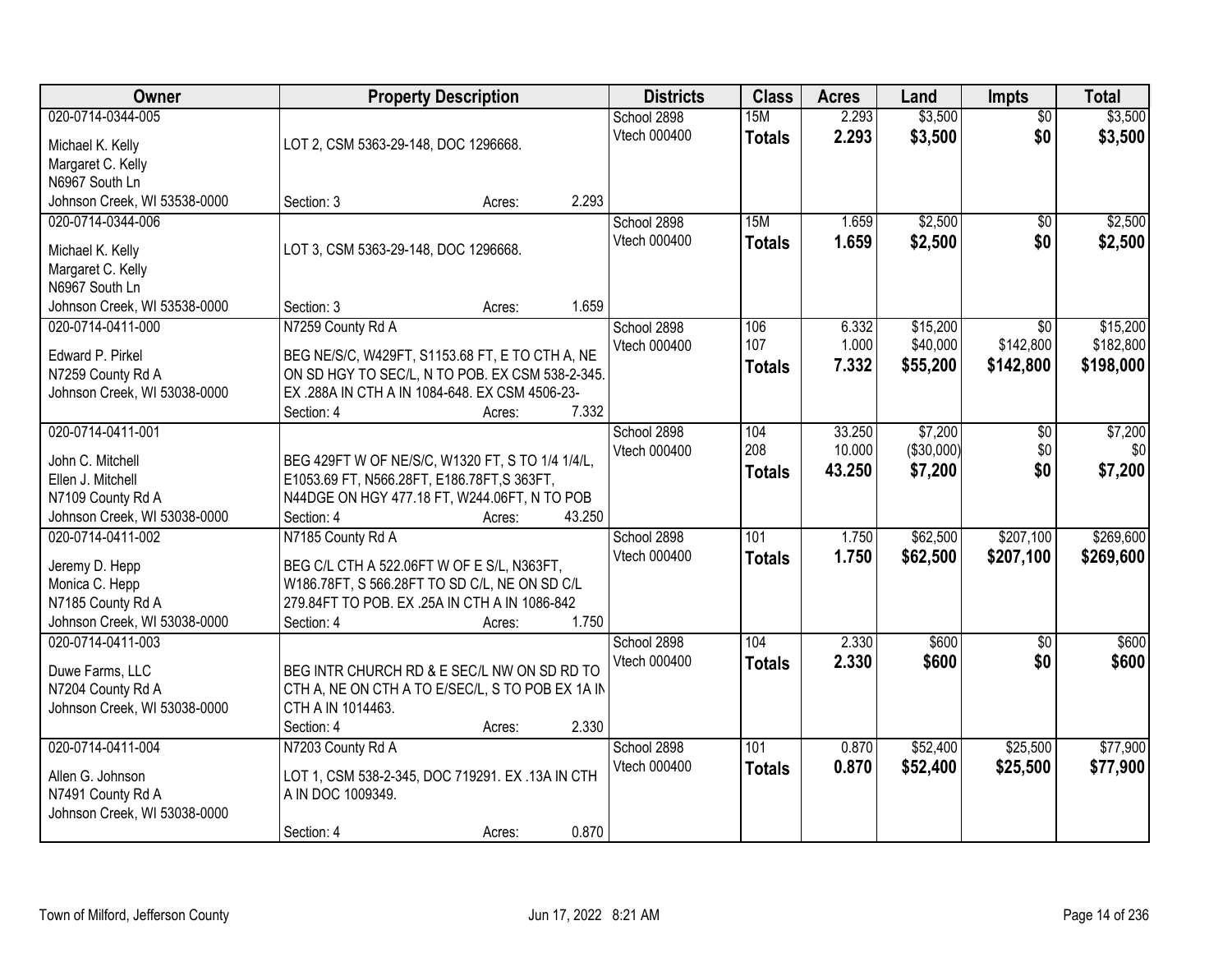| <b>Owner</b>                                      | <b>Property Description</b>                     |        |        | <b>Districts</b>            | <b>Class</b>  | <b>Acres</b> | Land                | <b>Impts</b>    | <b>Total</b> |
|---------------------------------------------------|-------------------------------------------------|--------|--------|-----------------------------|---------------|--------------|---------------------|-----------------|--------------|
| 020-0714-0411-005                                 | N7213 County Rd A                               |        |        | School 2898                 | 101           | 1.380        | \$58,800            | \$349,800       | \$408,600    |
| Jenny M. Martin                                   | LOT 1, CSM 4506-23-012.                         |        |        | Vtech 000400                | <b>Totals</b> | 1.380        | \$58,800            | \$349,800       | \$408,600    |
| Timothy M. Martin                                 |                                                 |        |        |                             |               |              |                     |                 |              |
| N7213 County Rd A                                 |                                                 |        |        |                             |               |              |                     |                 |              |
| Johnson Creek, WI 53038-0000                      | Section: 4                                      | Acres: | 1.380  |                             |               |              |                     |                 |              |
| 020-0714-0412-000                                 |                                                 |        |        | School 2898                 | 104           | 18.000       | \$3,600             | $\overline{50}$ | \$3,600      |
| Edwin C. Wollin                                   | BEG N/1/4/P, E891FT, S1309. 44FT, W891FT, N TO  |        |        | Vtech 000400                | 105           | 0.660        | \$500               | \$0             | \$500        |
| Kathryn K. Wollin                                 | POB EX CSM 987-3-479 EX CSM 2995-12-120.        |        |        |                             | <b>15M</b>    | 6.000        | \$7,800             | \$0             | \$7,800      |
| W6697 Wollin Rd                                   |                                                 |        |        |                             | <b>Totals</b> | 24.660       | \$11,900            | \$0             | \$11,900     |
| Johnson Creek, WI 53038-0000                      | Section: 4                                      | Acres: | 24.660 |                             |               |              |                     |                 |              |
| 020-0714-0412-001                                 | N7280 County Rd Q                               |        |        | School 2898                 | 101           | 1.000        | \$55,000            | \$127,600       | \$182,600    |
|                                                   |                                                 |        |        | Vtech 000400                | <b>Totals</b> | 1.000        | \$55,000            | \$127,600       | \$182,600    |
| Stephanie L. Heinzelman                           | LOT 1, CSM 987-3-479                            |        |        |                             |               |              |                     |                 |              |
| N7280 County Rd Q<br>Johnson Creek, WI 53038-0000 |                                                 |        |        |                             |               |              |                     |                 |              |
|                                                   | Section: 4                                      | Acres: | 1.000  |                             |               |              |                     |                 |              |
| 020-0714-0412-002                                 | N7294 County Rd Q                               |        |        | School 2898                 | 101           | 1.000        | \$55,000            | \$185,600       | \$240,600    |
|                                                   |                                                 |        |        | Vtech 000400                | <b>Totals</b> | 1.000        | \$55,000            | \$185,600       | \$240,600    |
| Jeffrey W. Steiner                                | LOT 1, CSM 2995-12-120.                         |        |        |                             |               |              |                     |                 |              |
| Elizabeth G. Steiner                              |                                                 |        |        |                             |               |              |                     |                 |              |
| N7294 County Rd Q                                 |                                                 |        | 1.000  |                             |               |              |                     |                 |              |
| Johnson Creek, WI 53038-0000<br>020-0714-0413-000 | Section: 4                                      | Acres: |        |                             | 104           | 21.160       |                     | $\overline{50}$ | \$5,200      |
|                                                   | N7156 County Rd Q                               |        |        | School 2898<br>Vtech 000400 | 107           | 5.500        | \$5,200<br>\$67,500 | \$459,800       | \$527,300    |
| Erich C. Wollin                                   | BEG 341.22FT N OF CEN/P, N 1296.90FT, E891FT,   |        |        |                             | <b>Totals</b> | 26.660       | \$72,700            | \$459,800       | \$532,500    |
| Mia M. Wollin                                     | S1306.80 FT, W TO POB                           |        |        |                             |               |              |                     |                 |              |
| N7156 County Rd Q                                 |                                                 |        |        |                             |               |              |                     |                 |              |
| Johnson Creek, WI 53038-0000                      | Section: 4                                      | Acres: | 26.660 |                             |               |              |                     |                 |              |
| 020-0714-0413-001                                 | N7109 County Rd A                               |        |        | School 2898                 | 104           | 6.210        | \$1,900             | \$0             | \$1,900      |
| John C. Mitchell                                  | BEG 71.28FT S OF C/SEC, N 412.50FT, E1155FT,    |        |        | Vtech 000400                | 107           | 1.000        | \$40,000            | \$36,200        | \$76,200     |
| Ellen J. Mitchell                                 | S412.50FT W858FT, N TO C/L CTH A, SW ALG SD C/L |        |        |                             | <b>Totals</b> | 7.210        | \$41,900            | \$36,200        | \$78,100     |
| N7109 County Rd A                                 | TO POB. EX CSM 987-3-296. EX 1.45A IN CTH A IN  |        |        |                             |               |              |                     |                 |              |
| Johnson Creek, WI 53038-0000                      | Section: 4                                      | Acres: | 7.210  |                             |               |              |                     |                 |              |
| 020-0714-0413-002                                 | N7109 County Rd A                               |        |        | School 2898                 | 101           | 1.500        | \$60,000            | \$139,100       | \$199,100    |
| Ellen J. Mitchell                                 | LOT 1, CSM 863-3-296                            |        |        | Vtech 000400                | <b>Totals</b> | 1.500        | \$60,000            | \$139,100       | \$199,100    |
| John C. Mitchell                                  |                                                 |        |        |                             |               |              |                     |                 |              |
| N7109 County Rd A                                 |                                                 |        |        |                             |               |              |                     |                 |              |
| Johnson Creek, WI 53038-0000                      | Section: 4                                      | Acres: | 1.500  |                             |               |              |                     |                 |              |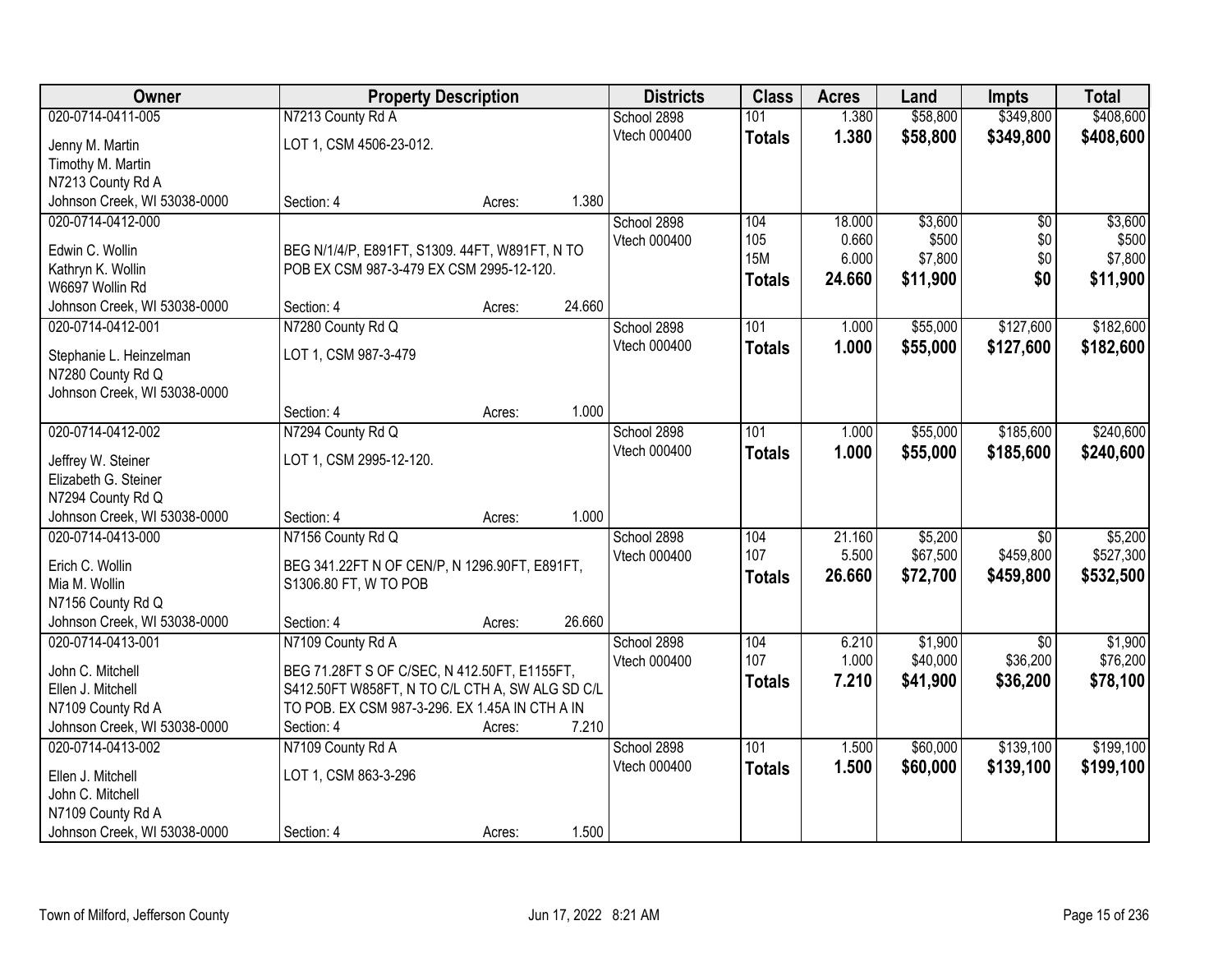| Owner                                | <b>Property Description</b>                                                               | <b>Districts</b> | <b>Class</b>      | <b>Acres</b>   | Land                | Impts           | <b>Total</b>         |
|--------------------------------------|-------------------------------------------------------------------------------------------|------------------|-------------------|----------------|---------------------|-----------------|----------------------|
| 020-0714-0414-000                    | W6107 Church Rd                                                                           | School 2898      | 104               | 11.940         | \$3,400             | $\overline{50}$ | \$3,400              |
| Timothy J Walsh Trust                | BEG INTR CHURCH RD & CTH A, SE ON CHURCH                                                  | Vtech 000400     | 105               | 1.000          | \$700               | \$0             | \$700                |
| Mary L Walsh Trust                   | RD TO E S/L, S 894.96FT, W709.50FT, N TO CTH A NE                                         |                  | 107               | 1.000          | \$40,000            | \$314,100       | \$354,100            |
| W6107 Church Rd                      | ON SD HWY TO POB. EX CSM 1005-3-501, DOC                                                  |                  | <b>Totals</b>     | 13.940         | \$44,100            | \$314,100       | \$358,200            |
| Johnson Creek, WI 53038-0000         | 13.940<br>Section: 4<br>Acres:                                                            |                  |                   |                |                     |                 |                      |
| 020-0714-0414-001                    | N7184 County Rd A                                                                         | School 2898      | 101               | 0.710          | \$49,200            | \$52,000        | \$101,200            |
|                                      |                                                                                           | Vtech 000400     | <b>Totals</b>     | 0.710          | \$49,200            | \$52,000        | \$101,200            |
| Vernon W. Wolff                      | LOT 1, CSM 1005-3-501 EX .36A IN CTH A IN 1080-905                                        |                  |                   |                |                     |                 |                      |
| Melody A. Wolff                      |                                                                                           |                  |                   |                |                     |                 |                      |
| N7184 County Rd A                    |                                                                                           |                  |                   |                |                     |                 |                      |
| Johnson Creek, WI 53038-0000         | 0.710<br>Section: 4<br>Acres:                                                             |                  |                   |                |                     |                 |                      |
| 020-0714-0414-002                    | N7137 County Rd A                                                                         | School 2898      | 104               | 22.660         | \$5,900             | $\overline{50}$ | \$5,900              |
| J A. Le et al                        | BEG 695.31FT W OF E1/4/P, N TO 1/4 1/4/L,                                                 | Vtech 000400     | 107<br><b>15M</b> | 2.600<br>1.100 | \$53,000<br>\$1,700 | \$57,300        | \$110,300<br>\$1,700 |
| N7109 County Rd A                    | W1053.69FT, S 978.78FT, E264FT, S341.22FT, E TO                                           |                  |                   |                |                     | \$0             |                      |
| Johnson Creek, WI 53038-0000         | POB. WTE 625-703. EX 3.48A IN CTH A IN 1018305                                            |                  | <b>Totals</b>     | 26.360         | \$60,600            | \$57,300        | \$117,900            |
|                                      | 26.360<br>Section: 4<br>Acres:                                                            |                  |                   |                |                     |                 |                      |
| 020-0714-0414-003                    |                                                                                           | School 2898      | 105               | 0.170          | \$100               | \$0             | \$100                |
| Lloyd V. Anderson                    | S556.38FT OF SE1/4 NE1/4 E OF ZIEBELL RD                                                  | Vtech 000400     | <b>15M</b>        | 8.000          | \$10,400            | \$0             | \$10,400             |
| Alydia C. Anderson                   |                                                                                           |                  | <b>Totals</b>     | 8.170          | \$10,500            | \$0             | \$10,500             |
| N7002 Ziebell Rd                     |                                                                                           |                  |                   |                |                     |                 |                      |
| Johnson Creek, WI 53038-0000         | 8.170<br>Section: 4<br>Acres:                                                             |                  |                   |                |                     |                 |                      |
| 020-0714-0421-000                    |                                                                                           | School 2898      | 104               | 24.000         | \$4,500             | $\overline{50}$ | \$4,500              |
|                                      |                                                                                           | Vtech 000400     | 105               | 2.000          | \$1,300             | \$0             | \$1,300              |
| Edwin C. Wollin                      | BEG N1/4/P, W1776.06FT, S                                                                 |                  | <b>15M</b>        | 6.000          | \$9,000             | \$0             | \$9,000              |
| Kathryn K. Wollin                    | 767.58FT,E1776.06FT,N-POB                                                                 |                  | <b>Totals</b>     | 32.000         | \$14,800            | \$0             | \$14,800             |
| W6697 Wollin Rd                      |                                                                                           |                  |                   |                |                     |                 |                      |
| Johnson Creek, WI 53038-0000         | 32.000<br>Section: 4<br>Acres:                                                            |                  |                   |                |                     |                 |                      |
| 020-0714-0421-001                    |                                                                                           | School 2898      | 104               | 11.000         | \$2,800             | $\overline{50}$ | \$2,800              |
| Erich C. Wollin                      | BEG 1831.50FT N OF C/P, N 294.36FT, W1776.06FT,                                           | Vtech 000400     | 105               | 1.000          | \$700               | \$0             | \$700                |
| Mia M. Wollin                        | S294 .36FT, E TO POB                                                                      |                  | <b>Totals</b>     | 12.000         | \$3,500             | \$0             | \$3,500              |
| N7156 County Rd Q                    |                                                                                           |                  |                   |                |                     |                 |                      |
| Johnson Creek, WI 53038-0000         | 12.000<br>Section: 4<br>Acres:                                                            |                  |                   |                |                     |                 |                      |
| 020-0714-0421-002                    |                                                                                           | School 2898      | 104               | 15.000         | \$3,500             | $\overline{50}$ | \$3,500              |
|                                      |                                                                                           | Vtech 000400     | 105               | 2.291          | \$1,300             | \$0             | \$1,300              |
| Edwin C. Wollin                      | THAT PT OF FOLLOWING LYG ELY OF DRAINAGE                                                  |                  | <b>Totals</b>     | 17.291         | \$4,800             | \$0             | \$4,800              |
| Kathryn K. Wollin<br>W6697 Wollin Rd | DITCH:BEG 1320FT N OF S1/4/C, N511.5FT,<br>W1776.06FT, N294.36FT, W TO S/L, S TO S/L N1/2 |                  |                   |                |                     |                 |                      |
| Johnson Creek, WI 53038-0000         | 17.291<br>Section: 4                                                                      |                  |                   |                |                     |                 |                      |
|                                      | Acres:                                                                                    |                  |                   |                |                     |                 |                      |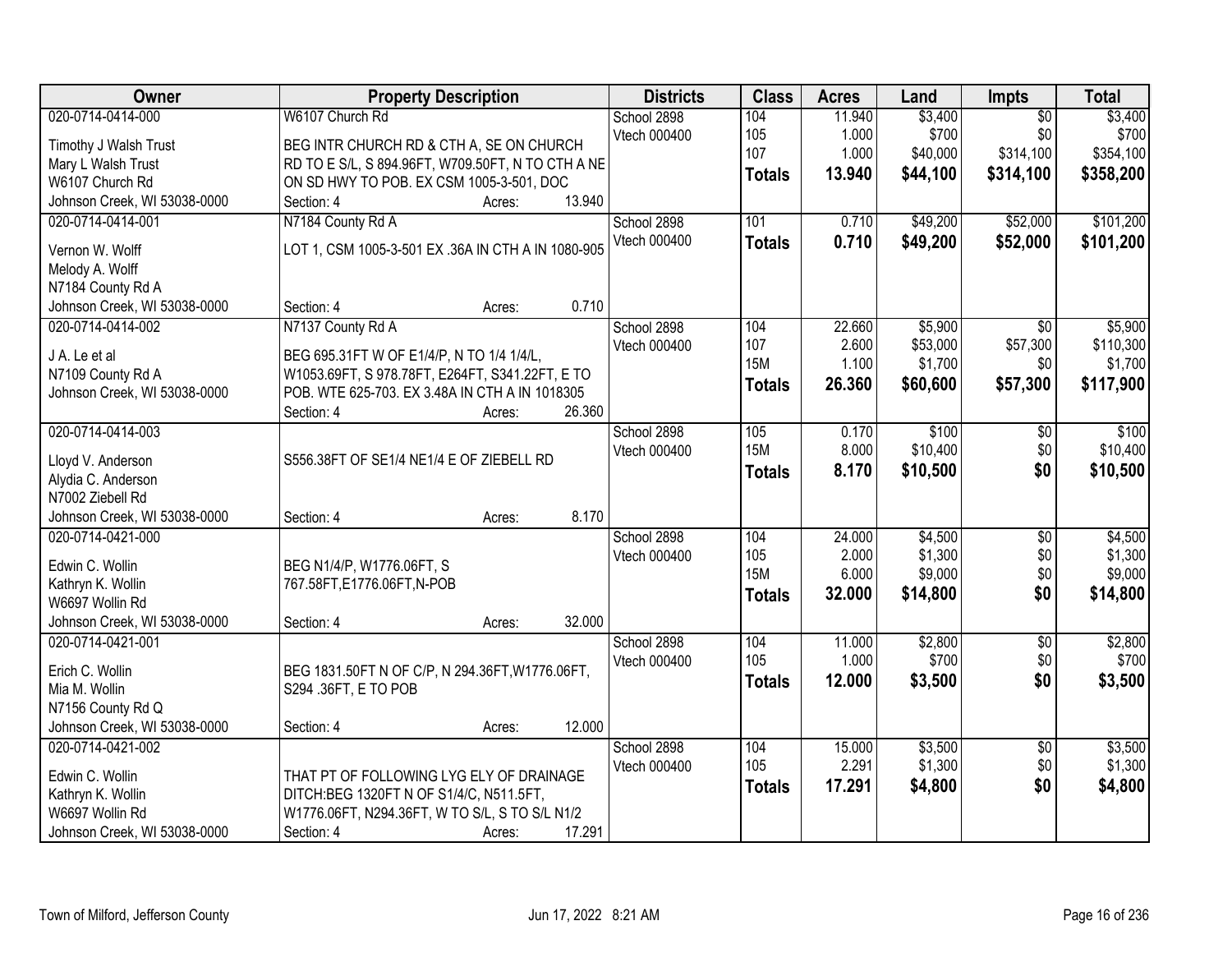| Owner                                                                                                         | <b>Property Description</b>                                                                                                                                                   | <b>Districts</b>            | <b>Class</b>                       | <b>Acres</b>              | Land                          | <b>Impts</b>                  | <b>Total</b>                  |
|---------------------------------------------------------------------------------------------------------------|-------------------------------------------------------------------------------------------------------------------------------------------------------------------------------|-----------------------------|------------------------------------|---------------------------|-------------------------------|-------------------------------|-------------------------------|
| 020-0714-0422-000<br>Erich C. Wollin<br>Mia M. Wollin<br>N7156 County Rd Q                                    | BEG NW/S/C, S764.28FT, E867. 90FT, N764.28FT, W<br>TO POB                                                                                                                     | School 2898<br>Vtech 000400 | 104<br><b>15M</b><br><b>Totals</b> | 12.970<br>1.400<br>14.370 | \$3,000<br>\$1,800<br>\$4,800 | $\overline{50}$<br>\$0<br>\$0 | \$3,000<br>\$1,800<br>\$4,800 |
| Johnson Creek, WI 53038-0000                                                                                  | 14.370<br>Section: 4<br>Acres:                                                                                                                                                |                             |                                    |                           |                               |                               |                               |
| 020-0714-0422-001<br>Edwin C. Wollin<br>Kathryn K. Wollin<br>W6697 Wollin Rd<br>Johnson Creek, WI 53038-0000  | BEG SE/C NW1/4 NW1/4, N511. 50FT, W456.06FT,<br>N294.36FT, W TO SEC/L, S TO 1/8/L, E TO POB. EX PT<br>LYG ELY OF DRAINAGE DITCH.<br>19.709<br>Section: 4<br>Acres:            | School 2898<br>Vtech 000400 | 104<br><b>Totals</b>               | 19.709<br>19.709          | \$5,100<br>\$5,100            | \$0<br>\$0                    | \$5,100<br>\$5,100            |
| 020-0714-0423-000<br>Edwin C. Wollin<br>Kathryn K. Wollin<br>W6697 Wollin Rd<br>Johnson Creek, WI 53038-0000  | GOVT LOT 1, EX ABT 1A IN SE/C EX PT LYG ELY OF<br>DRAINAGE DITCH.<br>22.950<br>Section: 4<br>Acres:                                                                           | School 2898<br>Vtech 000400 | 104<br>105<br><b>Totals</b>        | 14.600<br>8.350<br>22.950 | \$2,800<br>\$5,500<br>\$8,300 | \$0<br>\$0<br>\$0             | \$2,800<br>\$5,500<br>\$8,300 |
| 020-0714-0424-000<br>Edward D. Hart<br>Katherine R. Hart<br>W6344 County Rd A<br>Johnson Creek, WI 53038-0000 | W6344 County Rd A<br>LOT 1, CSM 3698-17-106.<br>2.294<br>Section: 4<br>Acres:                                                                                                 | School 2898<br>Vtech 000400 | 101<br><b>Totals</b>               | 2.294<br>2.294            | \$67,100<br>\$67,100          | \$207,100<br>\$207,100        | \$274,200<br>\$274,200        |
| 020-0714-0424-001<br>Edwin C. Wollin<br>Kathryn K. Wollin<br>W6697 Wollin Rd<br>Johnson Creek, WI 53038-0000  | SE1/4 NWFRL1/4. ALSO BEG S/C S TO CEN CTH A,<br>SW ON SD HGY 482FT, NW165FT, SW198FT, SE TO<br>CEN SD HGY, SW ON SD HGY 264FT, N32DG30'W TO<br>46.078<br>Section: 4<br>Acres: | School 2898<br>Vtech 000400 | 104<br>105<br><b>Totals</b>        | 45.078<br>1.000<br>46.078 | \$10,500<br>\$700<br>\$11,200 | $\overline{50}$<br>\$0<br>\$0 | \$10,500<br>\$700<br>\$11,200 |
| 020-0714-0424-002<br>Ross A. Jones<br>Rachel M. Jones<br>W6304 County Rd A<br>Johnson Creek, WI 53038-0000    | W6304 County Rd A<br>LOT 2, CSM 5265-28-231, DOC 1273688.<br>1.086<br>Section: 4<br>Acres:                                                                                    | School 2898<br>Vtech 000400 | $\overline{101}$<br><b>Totals</b>  | 1.086<br>1.086            | \$55,900<br>\$55,900          | \$189,500<br>\$189,500        | \$245,400<br>\$245,400        |
| 020-0714-0424-003<br>Edwin C. Wollin<br>Kathryn K. Wollin<br>W6697 Wollin Rd<br>Johnson Creek, WI 53038-0000  | OUTLOT 1, CSM 5265-28-231, DOC 1273688.<br>0.054<br>Section: 4<br>Acres:                                                                                                      | School 2898<br>Vtech 000400 | 104<br><b>Totals</b>               | 0.054<br>0.054            | \$100<br>\$100                | $\overline{50}$<br>\$0        | \$100<br>\$100                |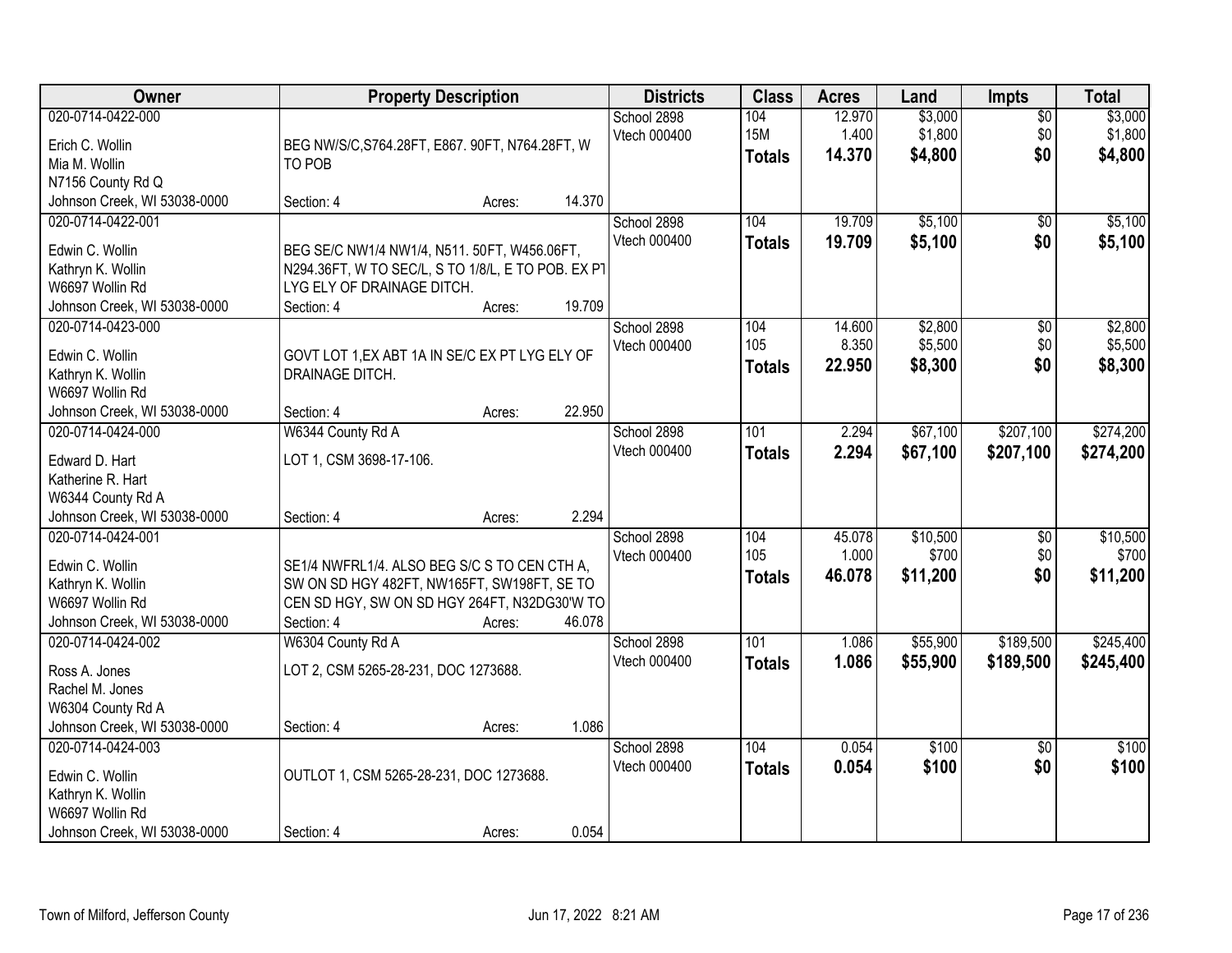| Owner                                                                                                             | <b>Property Description</b>                                                                                                                                                        |                  | <b>Districts</b>            | <b>Class</b>                | <b>Acres</b>              | Land                          | Impts                         | <b>Total</b>                  |
|-------------------------------------------------------------------------------------------------------------------|------------------------------------------------------------------------------------------------------------------------------------------------------------------------------------|------------------|-----------------------------|-----------------------------|---------------------------|-------------------------------|-------------------------------|-------------------------------|
| 020-0714-0431-000<br>Erich C. Wollin<br>Mia M. Wollin<br>N7156 County Rd Q<br>Johnson Creek, WI 53038-0000        | BEG CEN CTH A 297FT E OF N/S 1/4/L, S68DG30'W<br>ALG C/L SD HGY 759FT, S20DGE 165FT, S68 DG30'W<br>363FT, S198FT TO CRAWFISH RIV, SELY ALG E BK<br>Section: 4                      | 17.481<br>Acres: | School 2898<br>Vtech 000400 | 104<br>105<br><b>Totals</b> | 13.580<br>3.901<br>17.481 | \$3,300<br>\$2,600<br>\$5,900 | $\overline{50}$<br>\$0<br>\$0 | \$3,300<br>\$2,600<br>\$5,900 |
| 020-0714-0431-001<br>Edward D. Hart<br>W6344 County Rd A<br>Johnson Creek, WI 53038-0000                          | BEG SW/C LOT 9 BLK 1 GREENES ADD, NELY ALG<br>S/L SD LOT TO SELY COR SD LOT, NWLY ON LOT<br>LINE TO PT 107.25FT S OF NW COR LOT 8, NE<br>Section: 4                                | 1.869<br>Acres:  | School 2898<br>Vtech 000400 | 105<br><b>Totals</b>        | 1.869<br>1.869            | \$1,200<br>\$1,200            | \$0<br>\$0                    | \$1,200<br>\$1,200            |
| 020-0714-0431-002<br>Gregory P. Redmer<br>Kathleen J. Redmer<br>W6330 County Rd A<br>Johnson Creek, WI 53038-0000 | W6330 County Rd A<br>LOTS 2&3, BLK 2, ALLEN'S ADD ALSO W12FT OF LOT<br>1, CSM 5265-28-231, DOC 1273688.<br>Section: 4                                                              | 0.545<br>Acres:  | School 2898<br>Vtech 000400 | 101<br><b>Totals</b>        | 0.545<br>0.545            | \$45,900<br>\$45,900          | \$120,900<br>\$120,900        | \$166,800<br>\$166,800        |
| 020-0714-0431-003<br>Timothy M. Medenwaldt<br>W6336 County Rd A<br>Johnson Creek, WI 53038-0000                   | W6336 County Rd A<br>LOT 1, BLK 2, ALLEN'S ADD<br>Section: 4                                                                                                                       | 0.250<br>Acres:  | School 2898<br>Vtech 000400 | 101<br><b>Totals</b>        | 0.250<br>0.250            | \$35,000<br>\$35,000          | \$52,700<br>\$52,700          | \$87,700<br>\$87,700          |
| 020-0714-0431-004<br>Trent R. Rueth<br>W6321 County Rd A<br>Johnson Creek, WI 53038-0000                          | W6321 County Rd A<br>LOT 1, BLK 1, EX WLY 2FT, GRE ENE'S ADD. ALSO<br>BEG SE/C SD LOT, NELY ON EXT S/L SD LOT 160FT,<br>NWLY AT R/A 165FT TO C/L CTH A, SWLY TO NE/C<br>Section: 4 | 0.933<br>Acres:  | School 2898<br>Vtech 000400 | 101<br><b>Totals</b>        | 0.933<br>0.933            | \$51,300<br>\$51,300          | \$133,900<br>\$133,900        | \$185,200<br>\$185,200        |
| 020-0714-0431-005<br>Town of Milford<br>W6335 County Rd A<br>Johnson Creek, WI 53038-0000                         | W6335 County Rd A<br>LOTS 2&3 & W2FT LOT 1, BLK 1 GREENE'S ADD.<br>SUBJ TO PERM LIM ESMT FOR CTHA IN 1014465<br>Section: 4                                                         | 0.458<br>Acres:  | School 2898<br>Vtech 000400 | 304<br><b>Totals</b>        | 0.458<br>0.458            | $\sqrt{6}$<br>\$0             | $\overline{50}$<br>\$0        | $\frac{6}{3}$<br>\$0          |
| 020-0714-0431-006<br>Jane C. Lenius<br>W6468 Schmidt Rd<br>Johnson Creek, WI 53038-0000                           | W6343 County Rd A<br>LOTS 4&5, BLK 1 GREENE'S ADD ALSO 17.16FT<br>ALLEY BTWN SD LOTS.<br>Section: 4                                                                                | 0.451<br>Acres:  | School 2898<br>Vtech 000400 | 101<br><b>Totals</b>        | 0.451<br>0.451            | \$31,400<br>\$31,400          | \$8,800<br>\$8,800            | \$40,200<br>\$40,200          |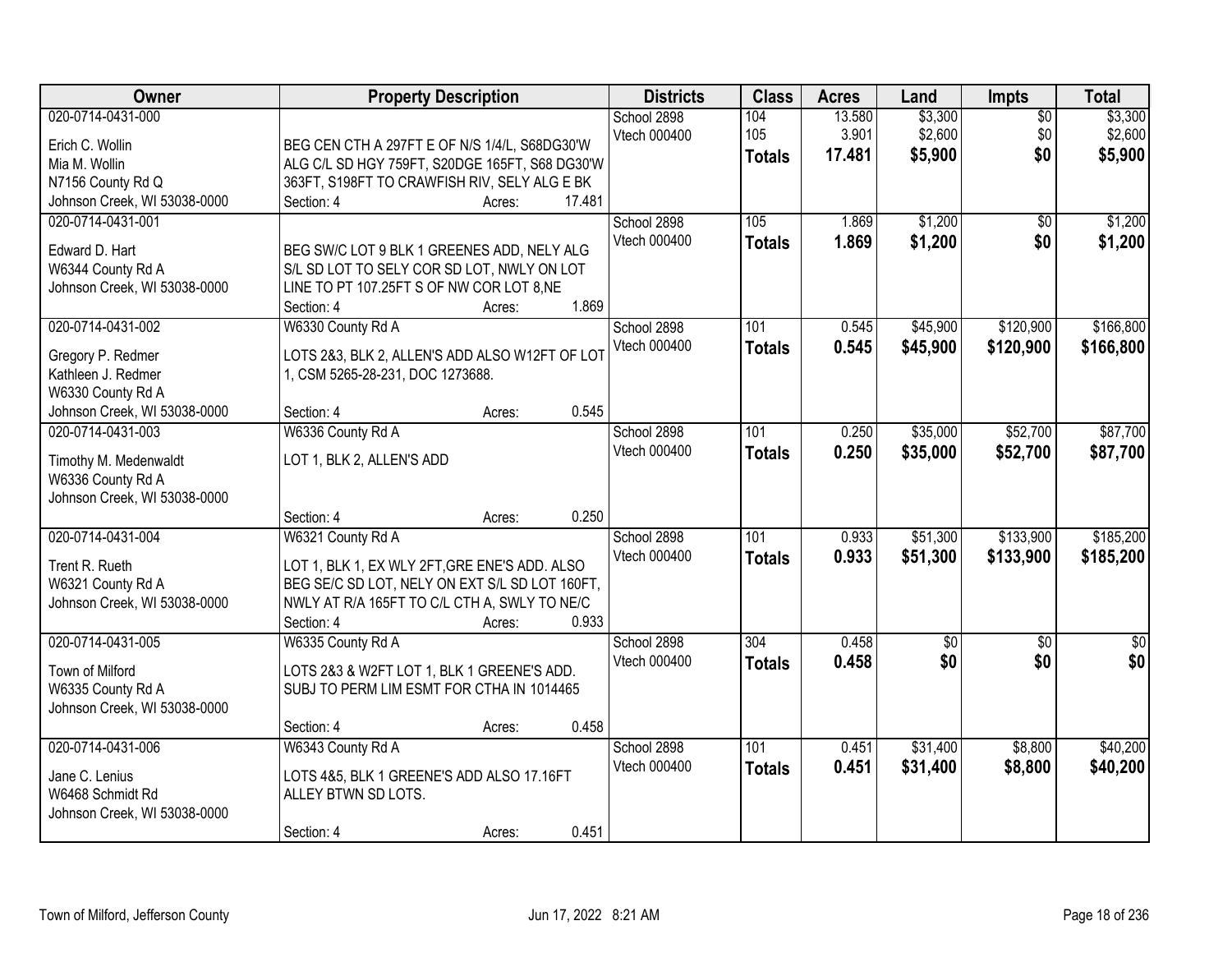| Owner                        | <b>Property Description</b>                           |        | <b>Districts</b> | <b>Class</b>     | <b>Acres</b> | Land      | <b>Impts</b> | <b>Total</b> |
|------------------------------|-------------------------------------------------------|--------|------------------|------------------|--------------|-----------|--------------|--------------|
| 020-0714-0431-007            | W6361 County Rd A                                     |        | School 2898      | 101              | 0.182        | \$25,400  | \$8,400      | \$33,800     |
| Steven J. Smith              | BEG NW/C LOT 8, BLK 1 GREENE'S ADD, ELY ON            |        | Vtech 000400     | <b>Totals</b>    | 0.182        | \$25,400  | \$8,400      | \$33,800     |
| W7606 Karberg Ln             | CTH A 74.25FT, S107.25FT, WLY 74.25FT, NLY TO         |        |                  |                  |              |           |              |              |
| Lake Mills, WI 53551         | POB                                                   |        |                  |                  |              |           |              |              |
|                              | Section: 4                                            | Acres: | 0.182            |                  |              |           |              |              |
| 020-0714-0431-008            | W6367 County Rd A                                     |        | School 2898      | 101              | 0.328        | \$38,100  | \$98,200     | \$136,300    |
|                              |                                                       |        | Vtech 000400     | <b>Totals</b>    | 0.328        | \$38,100  | \$98,200     | \$136,300    |
| Corey Mcgrath                | LOT 9, BLK 1, GREENE'S ADD                            |        |                  |                  |              |           |              |              |
| W6367 County Rd A            |                                                       |        |                  |                  |              |           |              |              |
| Johnson Creek, WI 53038-0000 | Section: 4                                            | Acres: | 0.328            |                  |              |           |              |              |
| 020-0714-0431-010            | W6385 County Rd A                                     |        | School 2898      | 101              | 1.120        | \$40,900  | \$58,900     | \$99,800     |
|                              |                                                       |        | Vtech 000400     |                  | 1.120        | \$40,900  |              | \$99,800     |
| Cantrall Properties et al    | BEG C/L CTH A ON E BK CRAW- FISH RIV, NELY ALG        |        |                  | <b>Totals</b>    |              |           | \$58,900     |              |
| 1327 Western Ave             | S C/L TO NW/C LOT 9, BLK 1, GREENE'S ADD, SELY        |        |                  |                  |              |           |              |              |
| Watertown, WI 53094-0000     | TO SW/C SD LOT, S68DG45'W 28FT, S11DGE TO             |        |                  |                  |              |           |              |              |
|                              | Section: 4                                            | Acres: | 1.120            |                  |              |           |              |              |
| 020-0714-0431-011            | W6364 County Rd A                                     |        | School 2898      | 101              | 2.410        | \$101,200 | \$104,600    | \$205,800    |
| Jerome L. Topel              | BEG CEN OF CTH A 99.66FT NE OF SE/C BLK 5, VILL       |        | Vtech 000400     | <b>Totals</b>    | 2.410        | \$101,200 | \$104,600    | \$205,800    |
| Debra J. Topel               | OF MILFORD, NE ALG SD HGY 104. 60FT, N32DG30'W        |        |                  |                  |              |           |              |              |
| W6364 County Rd A            | TO CR, SW ALG CR 170.61FT, S31DG30'E TO PT            |        |                  |                  |              |           |              |              |
| Johnson Creek, WI 53038-0000 | Section: 4                                            | Acres: | 2.410            |                  |              |           |              |              |
| 020-0714-0431-012            | W6370 County Rd A                                     |        | School 2898      | 101              | 0.250        | \$35,000  | \$45,500     | \$80,500     |
|                              |                                                       |        | Vtech 000400     | <b>Totals</b>    | 0.250        | \$35,000  | \$45,500     | \$80,500     |
| Steven J. Smith              | BEG 33.66FT NE OF SE/C OF BLK 5 OF VILL OF            |        |                  |                  |              |           |              |              |
| W7606 Karberg Ln             | MILFORD, NW 165FT, NE66FT, SE165FT, SW 66FT<br>TO POB |        |                  |                  |              |           |              |              |
| Lake Mills, WI 53551         | Section: 4                                            | Acres: | 0.250            |                  |              |           |              |              |
| 020-0714-0431-013            | W6384 County Rd A                                     |        | School 2898      | $\overline{101}$ | 0.826        | \$51,500  | \$50,000     | \$101,500    |
|                              |                                                       |        | Vtech 000400     | <b>Totals</b>    | 0.826        | \$51,500  | \$50,000     | \$101,500    |
| Mary A. Touton               | LOT 2, BLK 5 EX 16FT STRIP OFF W SIDE SD BLK,         |        |                  |                  |              |           |              |              |
| 418 Adams St                 | VILL OF MILFORD. EX ELY 19FT. ALSO & SUBJ TO          |        |                  |                  |              |           |              |              |
| Fort Atkinson, WI 53538-0000 | ESMT IN DOC 1378267.                                  |        |                  |                  |              |           |              |              |
|                              | Section: 4                                            | Acres: | 0.826            |                  |              |           |              |              |
| 020-0714-0431-014            | W6394 Kasten Rd                                       |        | School 2898      | 101              | 1.591        | \$88,900  | \$182,200    | \$271,100    |
| Steven K. Christ             | COM SW/C BLK 3, GREENE'S ADD E348.48FT,               |        | Vtech 000400     | <b>Totals</b>    | 1.591        | \$88,900  | \$182,200    | \$271,100    |
| Kristin M. Lafond            | S3DG45'W 52.80FT TO POB, N9DG49'E 223.75FT,           |        |                  |                  |              |           |              |              |
| W6394 Kasten Rd              | S82DGE 288.90FT, S9DG49'W 195.60FT, N87DG30'W         |        |                  |                  |              |           |              |              |
| Lake Mills, WI 53551-0000    | Section: 4                                            | Acres: | 1.591            |                  |              |           |              |              |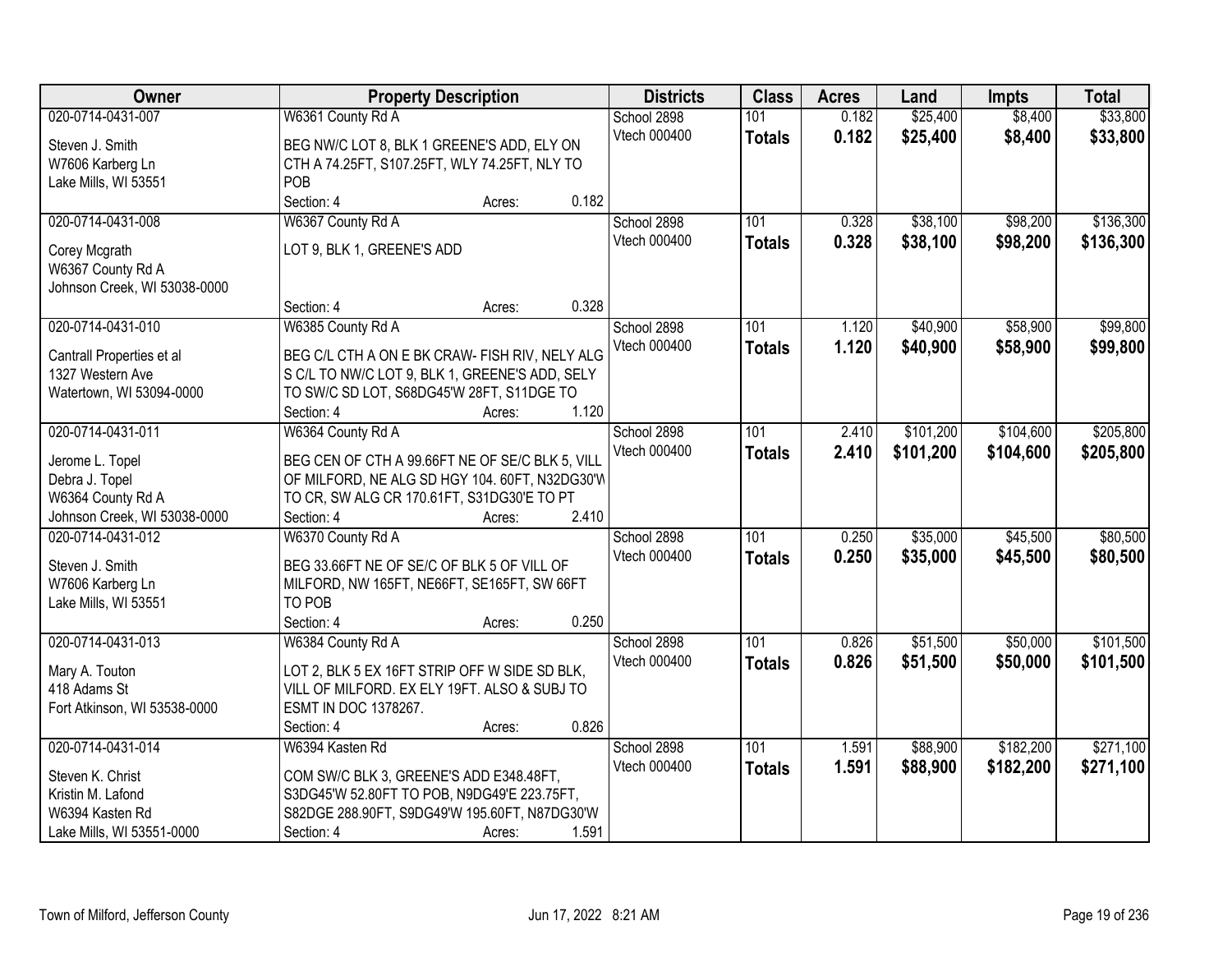| Owner                                         | <b>Property Description</b>                                                                    | <b>Districts</b>    | <b>Class</b>  | <b>Acres</b> | Land     | <b>Impts</b> | <b>Total</b> |
|-----------------------------------------------|------------------------------------------------------------------------------------------------|---------------------|---------------|--------------|----------|--------------|--------------|
| 020-0714-0431-015                             | W6305 County Rd A                                                                              | School 2898         | 101           | 1.989        | \$64,900 | \$200,600    | \$265,500    |
| Theresa M. Gutheridge                         | LOT 1, CSM 4200-20-297. EX COM SW/C LOT 1, BLK 1                                               | Vtech 000400        | <b>Totals</b> | 1.989        | \$64,900 | \$200,600    | \$265,500    |
| W6305 County Rd A                             | NS GREENE'S ADD, N68DG12'E 290.02FT, S21DG48'E                                                 |                     |               |              |          |              |              |
| Johnson Creek, WI 53038-0000                  | 24.50FT, S71DG51'W 290.61FT, N21DG48' W 6FT TO                                                 |                     |               |              |          |              |              |
|                                               | 1.989<br>Section: 4<br>Acres:                                                                  |                     |               |              |          |              |              |
| 020-0714-0431-016                             |                                                                                                | School 2898         | 105           | 2.056        | \$1,400  | \$0          | \$1,400      |
| Theresa M. Gutheridge                         | OUTLOT 1, CSM 4200-20-297.                                                                     | <b>Vtech 000400</b> | <b>Totals</b> | 2.056        | \$1,400  | \$0          | \$1,400      |
| W6305 County Rd A                             |                                                                                                |                     |               |              |          |              |              |
| Johnson Creek, WI 53038-0000                  |                                                                                                |                     |               |              |          |              |              |
|                                               | 2.056<br>Section: 4<br>Acres:                                                                  |                     |               |              |          |              |              |
| 020-0714-0431-017                             | W6312 County Rd A                                                                              | School 2898         | 101           | 0.743        | \$49,800 | \$25,400     | \$75,200     |
| Stephen M. Gardner                            | LOT 1, CSM 5265-28-231, DOC 1273688. EX W12FT.                                                 | Vtech 000400        | <b>Totals</b> | 0.743        | \$49,800 | \$25,400     | \$75,200     |
| 235 Pleasant St                               |                                                                                                |                     |               |              |          |              |              |
| Lake Mills, WI 53551-0000                     |                                                                                                |                     |               |              |          |              |              |
|                                               | 0.743<br>Section: 4<br>Acres:                                                                  |                     |               |              |          |              |              |
| 020-0714-0432-000                             | County Rd A                                                                                    | School 2898         | 104           | 18.000       | \$4,100  | \$0          | \$4,100      |
| Edwin C. Wollin                               | BEG 150FT N1DG19'W OF INTR CTH A & CTH Q,                                                      | Vtech 000400        | 105           | 2.160        | \$1,400  | \$0          | \$1,400      |
| Kathryn K. Wollin                             | N201FT, N86DG 47'E TO RIV, NW ON RIV TO W                                                      |                     | <b>Totals</b> | 20.160       | \$5,500  | \$0          | \$5,500      |
| W6697 Wollin Rd                               | SEC/L, S1170FT TO SCHOOL LOT E368.98FT,                                                        |                     |               |              |          |              |              |
| Johnson Creek, WI 53038-0000                  | 20.160<br>Section: 4<br>Acres:                                                                 |                     |               |              |          |              |              |
| 020-0714-0432-001                             | W6394 County Rd A                                                                              | School 2898         | 102           | 0.410        | \$41,400 | \$28,200     | \$69,600     |
|                                               |                                                                                                | Vtech 000400        | <b>Totals</b> | 0.410        | \$41,400 | \$28,200     | \$69,600     |
| Jordan A. Wedig<br>801 N Main St              | LOT 1, BLK 5, GREENE'S ADD ALSO STRIP 16FT<br>WIDE ALG SW SIDE OF LOT 2, BLK 5 ALSO STRIP      |                     |               |              |          |              |              |
| Lake Mills, WI 53551                          | 5.50FT WIDE ALG N END OF LOT 1, BLK 5                                                          |                     |               |              |          |              |              |
|                                               | 0.410<br>Section: 4<br>Acres:                                                                  |                     |               |              |          |              |              |
| 020-0714-0432-002                             | W6376 County Rd A                                                                              | School 2898         | 102           | 3.554        | \$58,400 | \$273,000    | \$331,400    |
|                                               |                                                                                                | Vtech 000400        | <b>Totals</b> | 3.554        | \$58,400 | \$273,000    | \$331,400    |
| Orey Properties, LLC<br>W6376 County Rd A     | BEG SE/C LOT 3, BLK 5, VILL OF MILFORD, NE ON<br>CTH A 33.66FT, N32DG30'W TO CR, SWLY ALGCR TO |                     |               |              |          |              |              |
| Johnson Creek, WI 53038-0000                  | CRAWFISH RIV, SE ALG RIV TO PT 234.3FT N 3DGW                                                  |                     |               |              |          |              |              |
|                                               | 3.554<br>Section: 4<br>Acres:                                                                  |                     |               |              |          |              |              |
| 020-0714-0432-003                             | W6420 County Rd A                                                                              | School 2898         | 102           | 1.490        | \$38,900 | \$235,800    | \$274,700    |
|                                               |                                                                                                | Vtech 000400        | <b>Totals</b> | 1.490        | \$38,900 | \$235,800    | \$274,700    |
| Donald G. Gigante                             | BLK 4, GREENE'S ADD ALSO BEG INTR CTHA & CTH                                                   |                     |               |              |          |              |              |
| W8202 County Rd Q<br>Watertown, WI 53098-0000 | Q, N150FT, W90FT, S90FT, E49FT, S TO CEN CTH A,<br>E41.04FT TO POB                             |                     |               |              |          |              |              |
|                                               | 1.490<br>Section: 4<br>Acres:                                                                  |                     |               |              |          |              |              |
|                                               |                                                                                                |                     |               |              |          |              |              |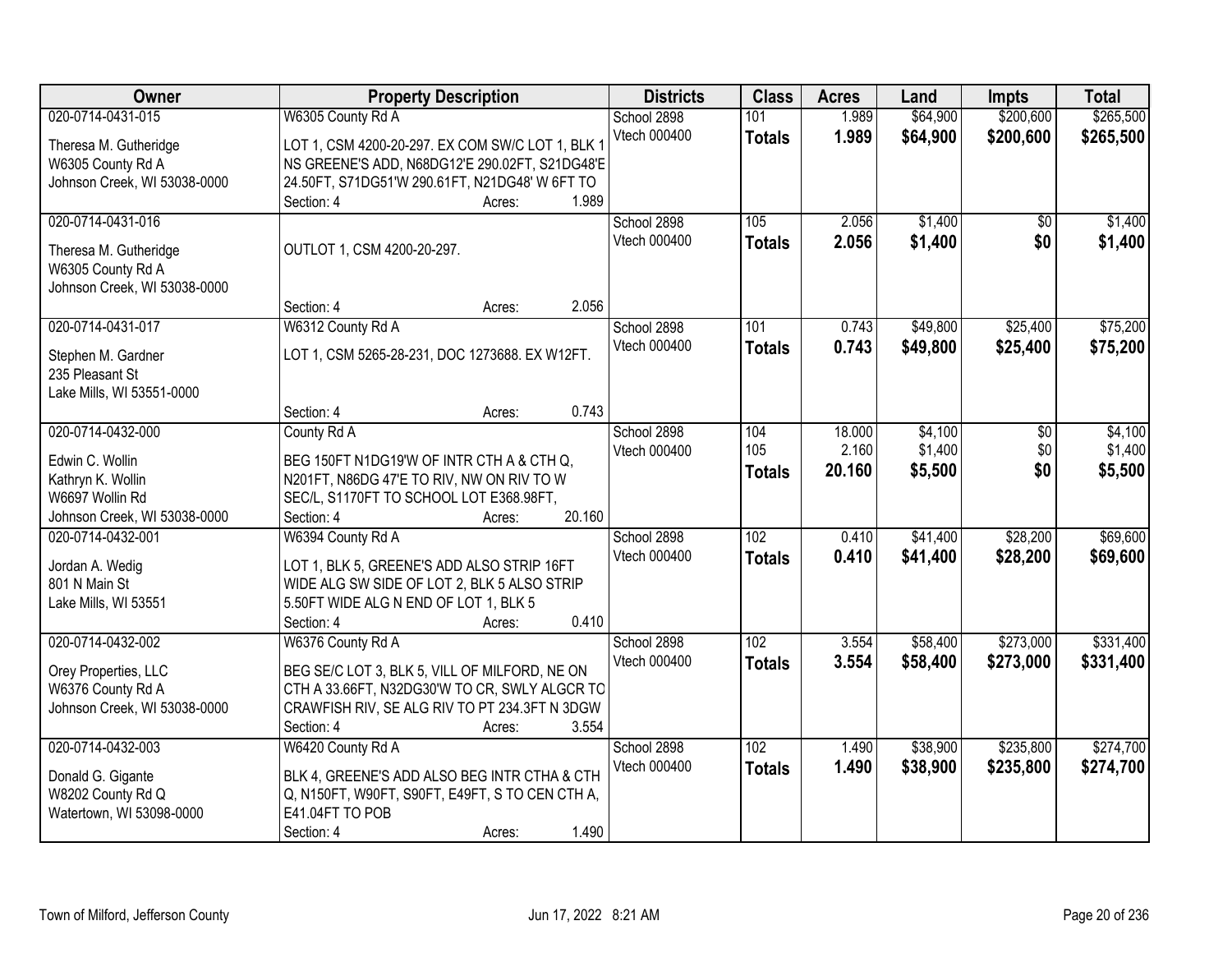| Owner                                | <b>Property Description</b>                             | <b>Districts</b>            | <b>Class</b>         | <b>Acres</b>   | Land                 | Impts                  | <b>Total</b>           |
|--------------------------------------|---------------------------------------------------------|-----------------------------|----------------------|----------------|----------------------|------------------------|------------------------|
| 020-0714-0432-004                    | W6436 County Rd A                                       | School 2898<br>Vtech 000400 | 101<br><b>Totals</b> | 0.582<br>0.582 | \$46,600<br>\$46,600 | \$103,600<br>\$103,600 | \$150,200<br>\$150,200 |
| Brenda A. Blank<br>W6436 County Rd A | BEG 41.04FT W OF INTR CTH A & CTH Q, W166.50FT          |                             |                      |                |                      |                        |                        |
| Lake Mills, WI 53551-0000            | N187FT, E121.95FT, S123.20FT, E49FT, S61.80FT TO<br>POB |                             |                      |                |                      |                        |                        |
|                                      | 0.582<br>Section: 4<br>Acres:                           |                             |                      |                |                      |                        |                        |
| 020-0714-0432-005                    | W6450 County Rd A                                       | School 2898                 | 101                  | 0.841          | \$51,800             | \$107,800              | \$159,600              |
|                                      |                                                         | Vtech 000400                | <b>Totals</b>        | 0.841          | \$51,800             | \$107,800              | \$159,600              |
| Michael C. Bade                      | BEG ON CTH A 529.65FT E OF W/SEC/L, N217.14FT,          |                             |                      |                |                      |                        |                        |
| Mary H. Bade                         | E168.75 FT, S217.14FT, W TO POB SUBJ TO PERM            |                             |                      |                |                      |                        |                        |
| W6450 County Rd A                    | LIM ESMT FOR CTH A IN 1014460.                          |                             |                      |                |                      |                        |                        |
| Lake Mills, WI 53551-0000            | 0.841<br>Section: 4<br>Acres:                           |                             |                      |                |                      |                        |                        |
| 020-0714-0432-006                    | W6466 County Rd A                                       | School 2898                 | 101                  | 0.617          | \$47,300             | \$47,400               | \$94,700               |
| Glen C. Sponem                       | BEG CEN CTH A 405.90FT E OF W/SEC/L, N217.14FT,         | Vtech 000400                | <b>Totals</b>        | 0.617          | \$47,300             | \$47,400               | \$94,700               |
| W6466 County Rd A                    | E123.75 FT, S217.14FT, W123.75FT TO POB                 |                             |                      |                |                      |                        |                        |
| Lake Mills, WI 53551-0000            |                                                         |                             |                      |                |                      |                        |                        |
|                                      | 0.617<br>Section: 4<br>Acres:                           |                             |                      |                |                      |                        |                        |
| 020-0714-0432-007                    | W6480 County Rd A                                       | School 2898                 | 102                  | 2.456          | \$84,200             | \$101,700              | \$185,900              |
| <b>Timothy Ganster</b>               | BEG ON CTH A 566.05FT W OF CEN OF CTH Q,                | Vtech 000400                | <b>Totals</b>        | 2.456          | \$84,200             | \$101,700              | \$185,900              |
| W6480 County Rd A                    | W464FT, N247. 50FT, E464FT, S247.50FT TO POB. EX        |                             |                      |                |                      |                        |                        |
| Lake Mills, WI 53551-0000            | 18A IN CTH A IN 1020106.                                |                             |                      |                |                      |                        |                        |
|                                      | 2.456<br>Section: 4<br>Acres:                           |                             |                      |                |                      |                        |                        |
| 020-0714-0432-008                    | W6410 Kasten Rd                                         | School 2898                 | 101                  | 0.760          | \$65,600             | \$135,400              | \$201,000              |
|                                      |                                                         | Vtech 000400                | <b>Totals</b>        | 0.760          | \$65,600             | \$135,400              | \$201,000              |
| Tony J. Campbell                     | ELY 100FT OF LOT 1, BLK 3 EXT TO RIV & 1/2 VAC ST       |                             |                      |                |                      |                        |                        |
| W6410 Kasten Rd                      | ON S/L, GREENE'S ADD. ALSO COM SW/C SD BLK 3,           |                             |                      |                |                      |                        |                        |
| Lake Mills, WI 53551-0000            | S87DG30'E 348.48FT TO A POB, S3DG45'W 52.80FT,          |                             |                      |                |                      |                        |                        |
|                                      | 0.760<br>Section: 4<br>Acres:                           |                             |                      |                |                      |                        |                        |
| 020-0714-0432-009                    | N7018 County Rd Q                                       | School 2898                 | 101                  | 2.000          | \$95,000             | \$176,000              | \$271,000              |
| Joshua Eric Sawyer                   | LOT 1, BLK 3, GREENE'S ADD EX ELY 100FT. ALSO           | Vtech 000400                | <b>Totals</b>        | 2.000          | \$95,000             | \$176,000              | \$271,000              |
| 349 Rochester Unit a                 | ALL LD BETW SD LOT & RIV EX E100FT ALSO                 |                             |                      |                |                      |                        |                        |
| Costa Mesa, CA 92627-0000            | VACATED STREET ON S. SUBJ TO PERM LIM ESMT              |                             |                      |                |                      |                        |                        |
|                                      | 2.000<br>Section: 4<br>Acres:                           |                             |                      |                |                      |                        |                        |
| 020-0714-0432-010                    | W6435 County Rd A                                       | School 2898                 | 101                  | 0.610          | \$42,000             | \$166,500              | \$208,500              |
|                                      |                                                         | Vtech 000400                | <b>Totals</b>        | 0.610          | \$42,000             | \$166,500              | \$208,500              |
| Steven James Drevlow                 | BEG AT INTR CTH Q & CTH A, W162FT, S165FT,              |                             |                      |                |                      |                        |                        |
| W6435 County Rd A                    | E162FT, N165FT TO POB                                   |                             |                      |                |                      |                        |                        |
| Lake Mills, WI 53551-0000            | 0.610<br>Section: 4<br>Acres:                           |                             |                      |                |                      |                        |                        |
|                                      |                                                         |                             |                      |                |                      |                        |                        |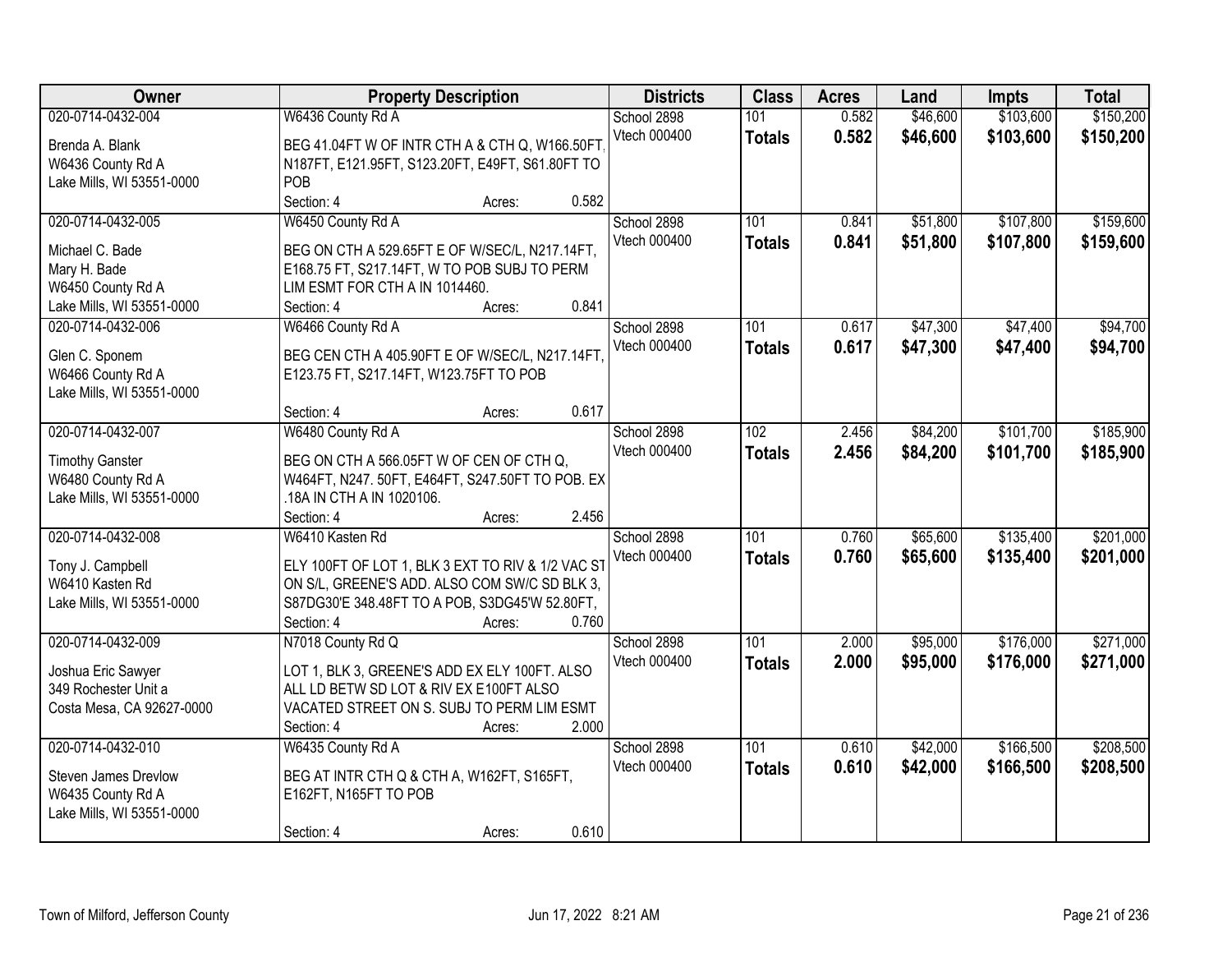| Owner                                    |                                                                                             | <b>Property Description</b> | <b>Districts</b>    | <b>Class</b>  | <b>Acres</b> | Land     | Impts     | <b>Total</b> |
|------------------------------------------|---------------------------------------------------------------------------------------------|-----------------------------|---------------------|---------------|--------------|----------|-----------|--------------|
| 020-0714-0432-011                        | W6443 County Rd A                                                                           |                             | School 2898         | 101           | 0.385        | \$40,400 | \$181,200 | \$221,600    |
| Brenda L. Lemaster                       | BEG 162FT W OF INTR CTH A & CTH Q, S165FT,                                                  |                             | Vtech 000400        | <b>Totals</b> | 0.385        | \$40,400 | \$181,200 | \$221,600    |
| W6443 County Rd A                        | W102FT, N165FT, E102FT TO POB                                                               |                             |                     |               |              |          |           |              |
| Lake Mills, WI 53551-0000                |                                                                                             |                             |                     |               |              |          |           |              |
|                                          | Section: 4                                                                                  | Acres:                      | 0.385               |               |              |          |           |              |
| 020-0714-0432-012                        | W6451 County Rd A                                                                           |                             | School 2898         | 101           | 0.580        | \$46,600 | \$131,500 | \$178,100    |
| <b>Mark Pirkel</b>                       | BEG 264FT W OF HGY INTR CTH A & CTH Q, S198FT.                                              |                             | <b>Vtech 000400</b> | <b>Totals</b> | 0.580        | \$46,600 | \$131,500 | \$178,100    |
| Jenifer L. Tubbs                         | W132FT, NWLY TO PT 144FT W OF POB, E TO POB.                                                |                             |                     |               |              |          |           |              |
| W6451 County Rd A                        | SUBJ TO PERM LIM ESMT FOR CTH A IN 1014461.                                                 |                             |                     |               |              |          |           |              |
| Lake Mills, WI 53551-0000                | Section: 4                                                                                  | Acres:                      | 0.580               |               |              |          |           |              |
| 020-0714-0432-013                        | N7015 County Rd Q                                                                           |                             | School 2898         | 101           | 0.552        | \$46,000 | \$57,400  | \$103,400    |
|                                          |                                                                                             |                             | Vtech 000400        | <b>Totals</b> | 0.552        | \$46,000 | \$57,400  | \$103,400    |
| Robert H. Schroeder<br>N7015 County Rd Q | COM W1/4/C, S03DG10'W 1022. 33FT, N86DG10'E<br>962.01FT, S01DG25'W 165FT TO POB, S01 DG25'W |                             |                     |               |              |          |           |              |
| Lake Mills, WI 53551-0000                | 96.71FT, S88DG32'W 264.32FT, N01DG25'E 47.85FT,                                             |                             |                     |               |              |          |           |              |
|                                          | Section: 4                                                                                  | Acres:                      | 0.552               |               |              |          |           |              |
| 020-0714-0432-014                        | N7007 County Rd Q                                                                           |                             | School 2898         | 101           | 0.540        | \$45,800 | \$53,300  | \$99,100     |
|                                          |                                                                                             |                             | Vtech 000400        | <b>Totals</b> | 0.540        | \$45,800 | \$53,300  | \$99,100     |
| Quinten F. Clauer                        | LOT 2, BLK 7, GREENE'S 2ND ADD. ALSO BEG SE/C                                               |                             |                     |               |              |          |           |              |
| N7007 County Rd Q                        | SD LOT N6.5DGE 95.04FT, S89DGW 264 FT, S6.5DGW                                              |                             |                     |               |              |          |           |              |
| Lake Mills, WI 53551-0000                | 84.15FT TO SW/C SD LOT ELY TO POB.<br>Section: 4                                            |                             | 0.540               |               |              |          |           |              |
| 020-0714-0432-015                        | N6997 County Rd Q                                                                           | Acres:                      | School 2898         | 101           | 0.800        | \$51,000 | \$84,100  | \$135,100    |
|                                          |                                                                                             |                             | Vtech 000400        |               | 0.800        | \$51,000 | \$84,100  |              |
| Scott B. Brown                           | LOTS 3&4, BLK 7, GREENE'S 2ND ADD                                                           |                             |                     | <b>Totals</b> |              |          |           | \$135,100    |
| Joni M. Brown                            |                                                                                             |                             |                     |               |              |          |           |              |
| 1813 W7 Ave                              |                                                                                             |                             |                     |               |              |          |           |              |
| Friendship, WI 53934-0000                | Section: 4                                                                                  | Acres:                      | 0.800               |               |              |          |           |              |
| 020-0714-0432-016                        | N6993 County Rd Q                                                                           |                             | School 2898         | 101           | 0.400        | \$41,000 | \$113,400 | \$154,400    |
| William J. Turpin                        | LOT 5, BLK 7, GREENE'S 2ND ADD.                                                             |                             | Vtech 000400        | <b>Totals</b> | 0.400        | \$41,000 | \$113,400 | \$154,400    |
| Andrea D. Matti                          |                                                                                             |                             |                     |               |              |          |           |              |
| N6993 County Rd Q                        |                                                                                             |                             |                     |               |              |          |           |              |
| Lake Mills, WI 53551-0000                | Section: 4                                                                                  | Acres:                      | 0.400               |               |              |          |           |              |
| 020-0714-0432-017                        | W6495 County Rd A                                                                           |                             | School 2898         | 101           | 1.920        | \$64,200 | \$173,600 | \$237,800    |
| Charles W Tuyls Trust                    | LOT 1, CSM 6172-36-127, DOC 1445575.                                                        |                             | Vtech 000400        | <b>Totals</b> | 1.920        | \$64,200 | \$173,600 | \$237,800    |
| Corinne M Tuyls Trust                    |                                                                                             |                             |                     |               |              |          |           |              |
| W6495 County Rd A                        |                                                                                             |                             |                     |               |              |          |           |              |
| Lake Mills, WI 53551-0000                | Section: 4                                                                                  | Acres:                      | 1.920               |               |              |          |           |              |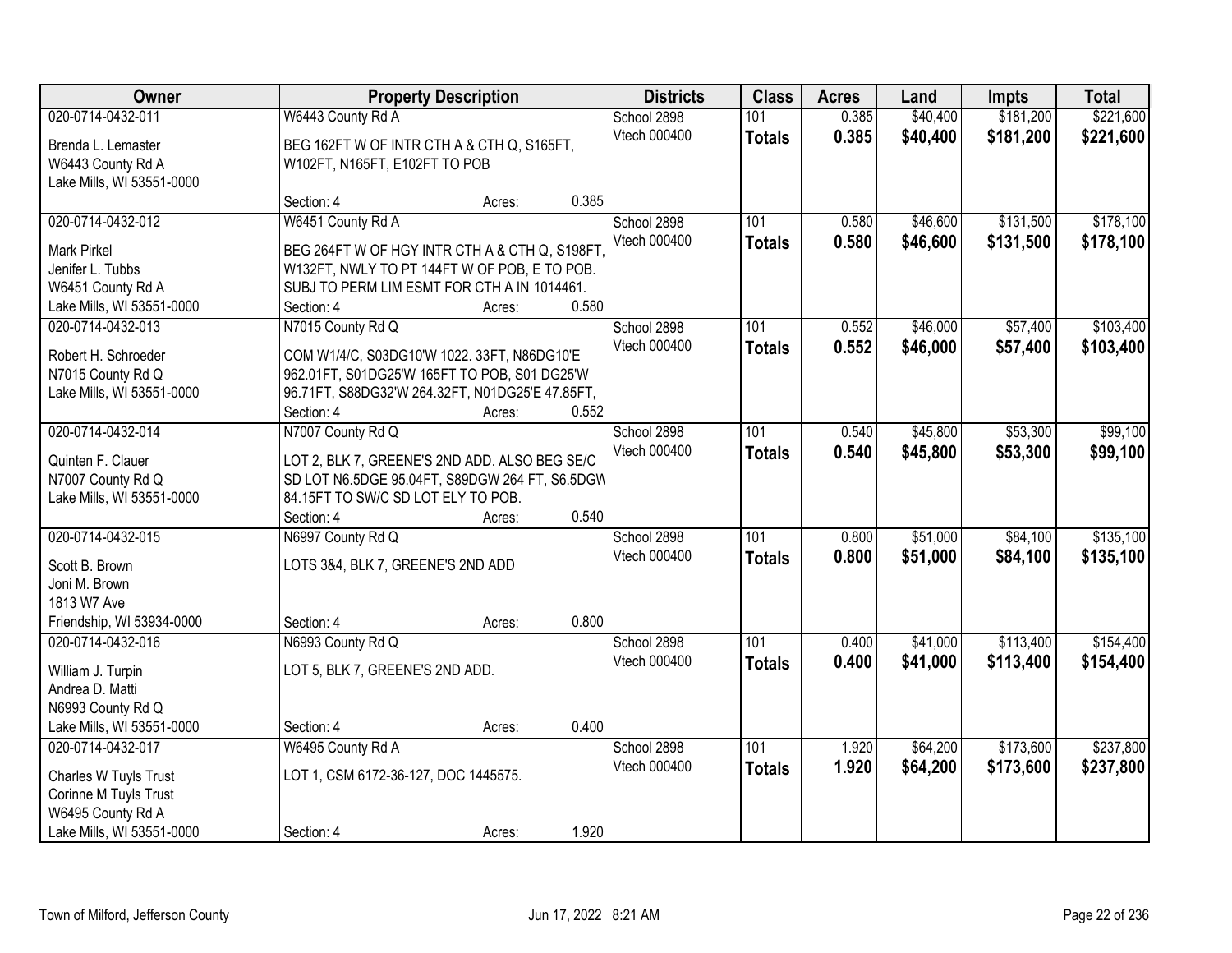| Owner                                 | <b>Property Description</b>                                  |        |        | <b>Districts</b> | <b>Class</b>     | <b>Acres</b> | Land     | <b>Impts</b>    | <b>Total</b> |
|---------------------------------------|--------------------------------------------------------------|--------|--------|------------------|------------------|--------------|----------|-----------------|--------------|
| 020-0714-0432-018                     | County Rd A                                                  |        |        | School 2898      | 104              | 6.988        | \$1,800  | $\overline{50}$ | \$1,800      |
| Charles W Tuyls Trust                 | BEG 408FT W OF INTR CTH A & CTH Q, SE198FT,                  |        |        | Vtech 000400     | <b>Totals</b>    | 6.988        | \$1,800  | \$0             | \$1,800      |
| Corinne M Tuyls Trust                 | E132FT, S396 FT, W TO W/SEC/L, N TO C/L CTH A, E             |        |        |                  |                  |              |          |                 |              |
| W6495 County Rd A                     | TO POB. EX .42A IN CTH A IN 1016379. EX CSM                  |        |        |                  |                  |              |          |                 |              |
| Lake Mills, WI 53551-0000             | Section: 4                                                   | Acres: | 6.988  |                  |                  |              |          |                 |              |
| 020-0714-0433-000                     | County Rd Q                                                  |        |        | School 2898      | 104              | 22.000       | \$5,200  | \$0             | \$5,200      |
| Thomas S Kasten Trust                 | BEG INTR CTH Q & S/S/L, N ON HGY TO SE/C OF                  |        |        | Vtech 000400     | <b>Totals</b>    | 22.000       | \$5,200  | \$0             | \$5,200      |
| Kathleen a Kasten Trust               | N1/2 LOT 12, BLK 7, GREENES 2ND ADD, W797 FT,                |        |        |                  |                  |              |          |                 |              |
| W6636 County Rd A                     | N330FT, W TO SEC/L, S TO SW/SEC/C, E TO POB. EX              |        |        |                  |                  |              |          |                 |              |
| Lake Mills, WI 53551-0000             | Section: 4                                                   | Acres: | 22.000 |                  |                  |              |          |                 |              |
| 020-0714-0433-001                     | N6987 County Rd Q                                            |        |        | School 2898      | 101              | 0.400        | \$41,000 | \$89,600        | \$130,600    |
|                                       |                                                              |        |        | Vtech 000400     | <b>Totals</b>    | 0.400        | \$41,000 | \$89,600        | \$130,600    |
| Joseph R. Donnelly                    | LOT 6, BLK 7, GREENE'S 2ND ADD                               |        |        |                  |                  |              |          |                 |              |
| N6938 Church Rd                       |                                                              |        |        |                  |                  |              |          |                 |              |
| Johnson Creek, WI 53038-0000          |                                                              |        |        |                  |                  |              |          |                 |              |
|                                       | Section: 4                                                   | Acres: | 0.400  |                  |                  |              |          |                 |              |
| 020-0714-0433-002                     | N6981 County Rd Q                                            |        |        | School 2898      | 101              | 0.600        | \$47,000 | \$127,800       | \$174,800    |
| Adam J. Saeger                        | LOT 7 & N1/2 OF LOT 8, BLK 7, GREENE'S 2ND ADD               |        |        | Vtech 000400     | <b>Totals</b>    | 0.600        | \$47,000 | \$127,800       | \$174,800    |
| N6981 County Rd Q                     |                                                              |        |        |                  |                  |              |          |                 |              |
| Lake Mills, WI 53551-0000             |                                                              |        |        |                  |                  |              |          |                 |              |
|                                       | Section: 4                                                   | Acres: | 0.600  |                  |                  |              |          |                 |              |
| 020-0714-0433-003                     | N6975 County Rd Q                                            |        |        | School 2898      | 101              | 0.547        | \$45,900 | \$49,100        | \$95,000     |
|                                       |                                                              |        |        | Vtech 000400     | <b>Totals</b>    | 0.547        | \$45,900 | \$49,100        | \$95,000     |
| Jeanne L. Finger<br>N6975 County Rd Q | S1/2 LOT 8 & ALL OF LOT 9, BLK 7, GREENE'S 2ND<br><b>ADD</b> |        |        |                  |                  |              |          |                 |              |
| Lake Mills, WI 53551-0000             |                                                              |        |        |                  |                  |              |          |                 |              |
|                                       | Section: 4                                                   | Acres: | 0.547  |                  |                  |              |          |                 |              |
| 020-0714-0433-004                     | N6965 County Rd Q                                            |        |        | School 2898      | $\overline{101}$ | 2.640        | \$69,500 | \$134,400       | \$203,900    |
|                                       |                                                              |        |        | Vtech 000400     | <b>Totals</b>    | 2.640        | \$69,500 | \$134,400       | \$203,900    |
| Jason P. Thiede                       | LOT 1, CSM 1089-3-634                                        |        |        |                  |                  |              |          |                 |              |
| N6965 County Rd Q                     |                                                              |        |        |                  |                  |              |          |                 |              |
| Lake Mills, WI 53551-0000             |                                                              |        |        |                  |                  |              |          |                 |              |
|                                       | Section: 4                                                   | Acres: | 2.640  |                  |                  |              |          |                 |              |
| 020-0714-0433-005                     | N6959 County Rd Q                                            |        |        | School 2898      | 101              | 2.640        | \$69,500 | \$20,300        | \$89,800     |
| Susan C Slauson Trust                 | LOT 2, CSM 1089-3-634                                        |        |        | Vtech 000400     | <b>Totals</b>    | 2.640        | \$69,500 | \$20,300        | \$89,800     |
| N6453 Shorewood Meadows               |                                                              |        |        |                  |                  |              |          |                 |              |
| Lake Mills, WI 53551-0000             |                                                              |        |        |                  |                  |              |          |                 |              |
|                                       | Section: 4                                                   | Acres: | 2.640  |                  |                  |              |          |                 |              |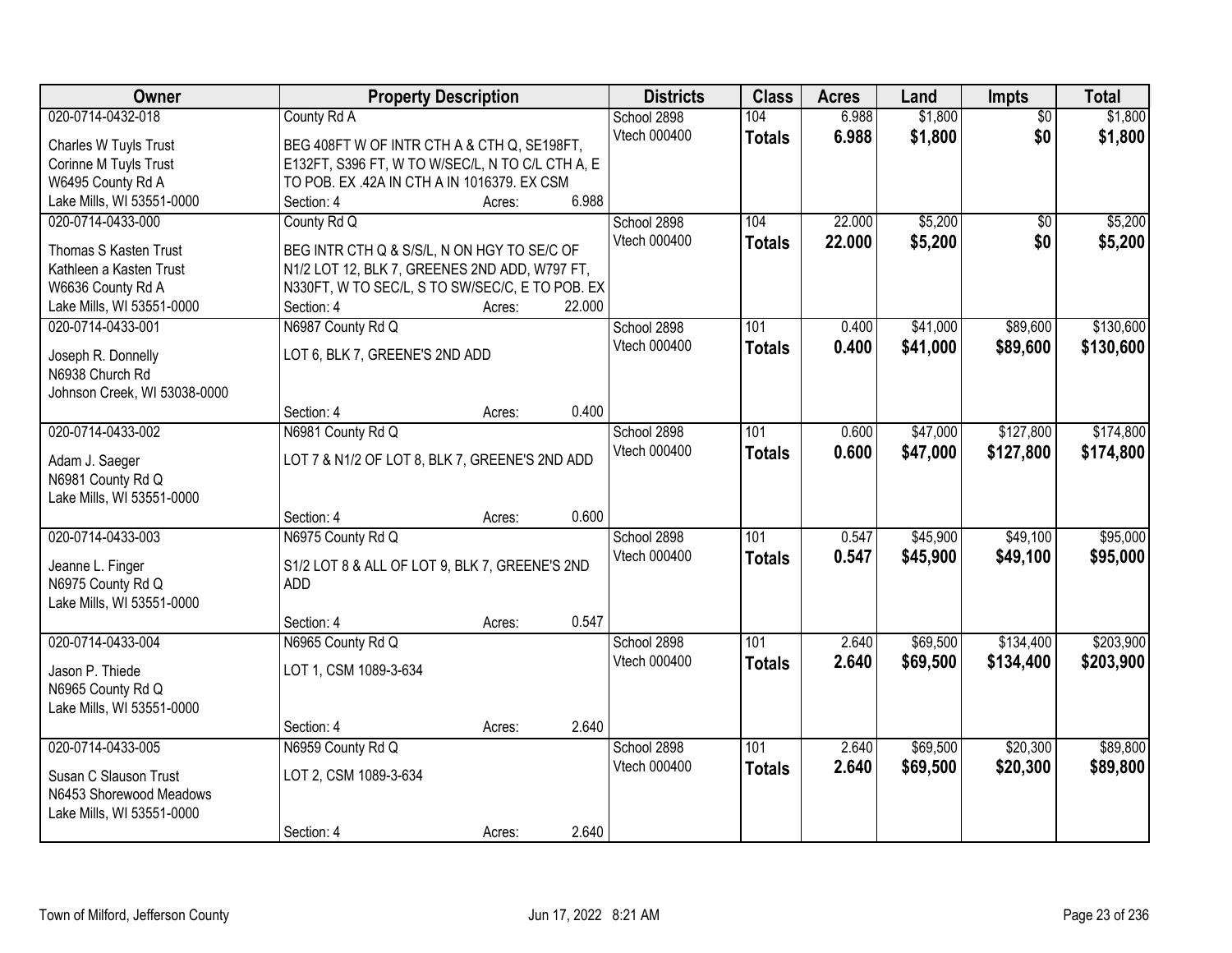| Owner                                                                                     | <b>Property Description</b>                                                                                                                                                 |        |       | <b>Districts</b>                   | <b>Class</b>                      | <b>Acres</b>            | Land                    | <b>Impts</b>                  | <b>Total</b>            |
|-------------------------------------------------------------------------------------------|-----------------------------------------------------------------------------------------------------------------------------------------------------------------------------|--------|-------|------------------------------------|-----------------------------------|-------------------------|-------------------------|-------------------------------|-------------------------|
| 020-0714-0433-006<br>Tyler J. Whiting<br>165 Anna Cir<br>Columbus, WI 53925-0000          | County Rd Q<br>BEG CEN HGY ON SE/C LOT 15, BLK 7, GREENE'S<br>2ND ADD, S50FT, W100FT, N50FT, E100FT TO POB                                                                  |        |       | School 2898<br>Vtech 000400        | 104<br>105<br><b>Totals</b>       | 0.100<br>0.015<br>0.115 | \$100<br>\$100<br>\$200 | $\overline{50}$<br>\$0<br>\$0 | \$100<br>\$100<br>\$200 |
|                                                                                           | Section: 4                                                                                                                                                                  | Acres: | 0.115 |                                    |                                   |                         |                         |                               |                         |
| 020-0714-0433-007<br>Lynette M. Pauli<br>N6994 County Rd Q<br>Lake Mills, WI 53551-0000   | N6994 County Rd Q<br>LOTS 16 & 17, BLK 2, GREENE'S ADD                                                                                                                      |        |       | School 2898<br>Vtech 000400        | 101<br><b>Totals</b>              | 2.137<br>2.137          | \$66,000<br>\$66,000    | \$75,900<br>\$75,900          | \$141,900<br>\$141,900  |
|                                                                                           | Section: 4                                                                                                                                                                  | Acres: | 2.137 |                                    |                                   |                         |                         |                               |                         |
| 020-0714-0433-008<br>Robert M. Davis<br>Carolyn R. Davis<br>N6970 County Rd Q             | N6970 County Rd Q<br>S82.5FT LOT 15, BLK 2 GREENE'S ADD ALSO<br>N49.5FT LOT 15, BLK 2, GREENE'S ADD, VILL OF<br><b>MILFORD</b>                                              |        |       | School 2898<br>Vtech 000400        | 101<br><b>Totals</b>              | 0.897<br>0.897          | \$52,900<br>\$52,900    | \$118,600<br>\$118,600        | \$171,500<br>\$171,500  |
| Lake Mills, WI 53551-0000                                                                 | Section: 4                                                                                                                                                                  | Acres: | 0.897 |                                    |                                   |                         |                         |                               |                         |
| 020-0714-0433-009<br>Jose B. Castro<br>Ruth A. Castro<br>N6964 County Rd Q                | N6964 County Rd Q<br>LOTS 6 & 14, BLK 2, GREENE'S ADD. EX CSM<br>3659-17-20.                                                                                                |        |       | School 2898<br>Vtech 000400        | 101<br><b>Totals</b>              | 0.509<br>0.509          | \$45,200<br>\$45,200    | \$102,100<br>\$102,100        | \$147,300<br>\$147,300  |
| Lake Mills, WI 53551-0000                                                                 | Section: 4                                                                                                                                                                  | Acres: | 0.509 |                                    |                                   |                         |                         |                               |                         |
| 020-0714-0433-010<br>Peter Stilling<br>N6956 County Rd Q<br>Lake Mills, WI 53551-0000     | N6956 County Rd Q<br>LOT 13 & N49.50FT OF LOT 12 BLK 2. GREENE'S<br>ADD. EX E49. 5FT.                                                                                       |        |       | School 2898<br><b>Vtech 000400</b> | $\overline{101}$<br><b>Totals</b> | 0.650<br>0.650          | \$48,000<br>\$48,000    | \$112,100<br>\$112,100        | \$160, 100<br>\$160,100 |
| 020-0714-0433-011                                                                         | Section: 4<br>N6913 Kasten Rd                                                                                                                                               | Acres: | 0.650 | School 2898                        | $\overline{101}$                  | 0.547                   | \$45,900                | \$146,300                     | \$192,200               |
| Gregory A. Banes & J Michol Banes Jr<br>J Michol Banes<br>N6913 Kasten Rd                 | LOT 11, EX E40FT & S4.54FT. S33FT LOT 12, EX<br>E40FT, BLK 2, GREENE'S ADD                                                                                                  |        |       | Vtech 000400                       | <b>Totals</b>                     | 0.547                   | \$45,900                | \$146,300                     | \$192,200               |
| Lake Mills, WI 53551-0000                                                                 | Section: 4                                                                                                                                                                  | Acres: | 0.547 |                                    |                                   |                         |                         |                               |                         |
| 020-0714-0433-012<br>Town of Milford<br>W6335 County Rd Q<br>Johnson Creek, WI 53038-0000 | N6981 County Rd Q<br>S4.54FT OF LOTS 9&11 ALSO LOT 10 BLK 2,<br>GREENE'S ADD. ALSO 16.5FT STRIP OF & ADJ TO<br>LOT 10 & EXT OF SD STRIP 66FT ON E END 341-618<br>Section: 4 | Acres: | 1.760 | School 2898<br>Vtech 000400        | 304<br><b>Totals</b>              | 1.760<br>1.760          | \$0<br>\$0              | $\overline{50}$<br>\$0        | $\overline{50}$<br>\$0  |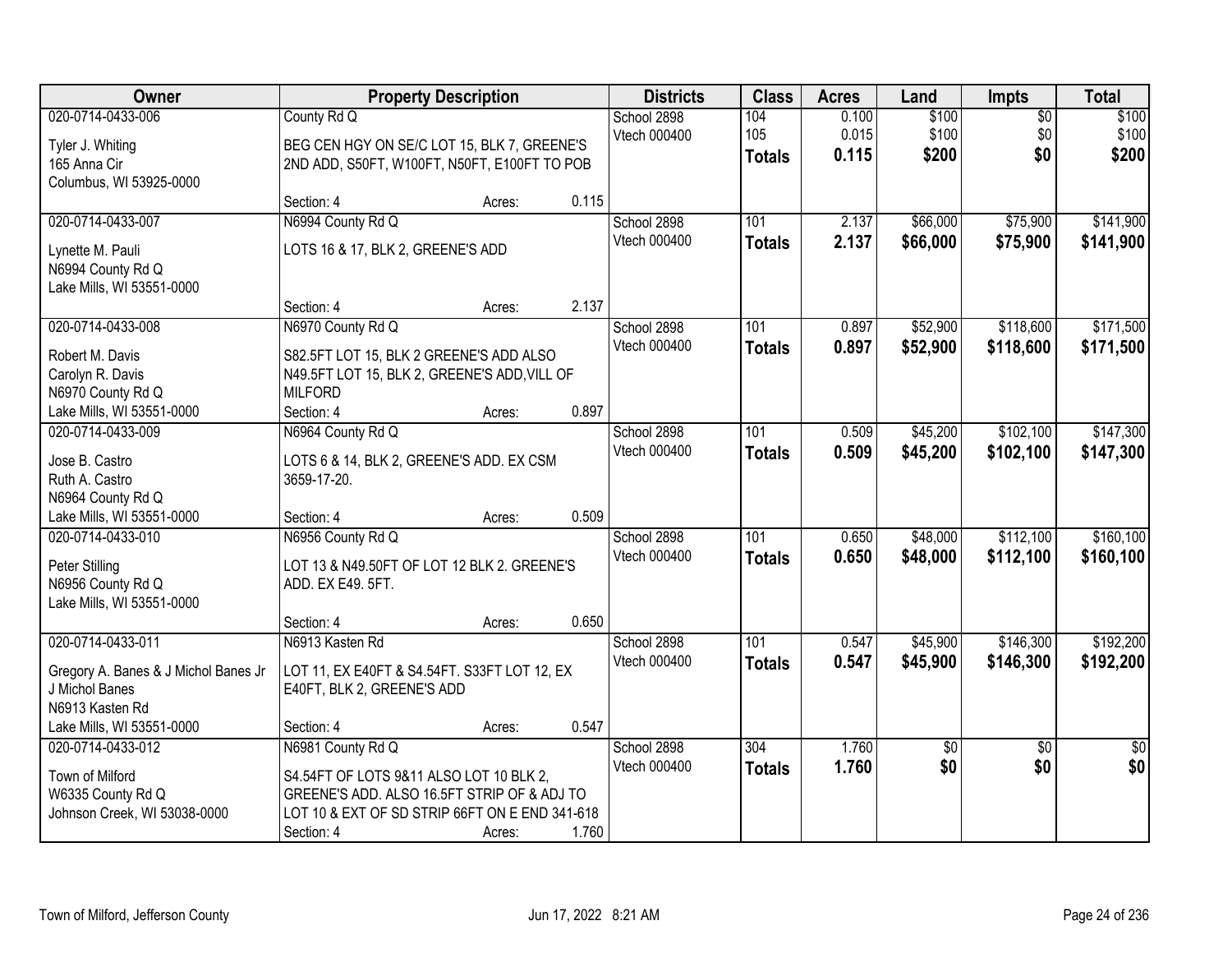| Owner                     | <b>Property Description</b>                     |        |       | <b>Districts</b> | <b>Class</b>  | <b>Acres</b> | Land     | <b>Impts</b> | <b>Total</b> |
|---------------------------|-------------------------------------------------|--------|-------|------------------|---------------|--------------|----------|--------------|--------------|
| 020-0714-0433-013         | N6935 Kasten Rd                                 |        |       | School 2898      | 101           | 0.522        | \$45,400 | \$61,900     | \$107,300    |
| Raymond P. Peterson       | S33FT LOT 8, E40FT OF S33FT LOT 12. LOT 9, EX   |        |       | Vtech 000400     | <b>Totals</b> | 0.522        | \$45,400 | \$61,900     | \$107,300    |
| Pamela A. Peterson        | S4.54FT. E40FT LOT 11, EX S4.54FT BLK 2,        |        |       |                  |               |              |          |              |              |
| N6935 Kasten Rd           | <b>GREENE'S ADD</b>                             |        |       |                  |               |              |          |              |              |
| Lake Mills, WI 53551-0000 | Section: 4                                      | Acres: | 0.522 |                  |               |              |          |              |              |
| 020-0714-0433-014         | N6957 Kasten Rd                                 |        |       | School 2898      | 101           | 0.650        | \$48,000 | \$121,500    | \$169,500    |
|                           |                                                 |        |       | Vtech 000400     | <b>Totals</b> | 0.650        | \$48,000 | \$121,500    | \$169,500    |
| Darrel W. Turcotte        | LOT 7 & N49.50FT OF LOT 8, E49.5FT LOT 13 &     |        |       |                  |               |              |          |              |              |
| Carolanne Turcotte        | E49.5FT OF N49.5FT LOT 12, BLK 2, GREENES ADD   |        |       |                  |               |              |          |              |              |
| N6957 Kasten Rd           |                                                 |        | 0.650 |                  |               |              |          |              |              |
| Lake Mills, WI 53551-0000 | Section: 4                                      | Acres: |       |                  |               |              |          |              |              |
| 020-0714-0433-015         | N6971 Kasten Rd                                 |        |       | School 2898      | 101           | 0.937        | \$53,700 | \$52,400     | \$106,100    |
| Paul E. Voegeli           | LOTS 3,4&5, BLK 2, GREENE'S ADD                 |        |       | Vtech 000400     | <b>Totals</b> | 0.937        | \$53,700 | \$52,400     | \$106,100    |
| Jeanne L. Voegeli         |                                                 |        |       |                  |               |              |          |              |              |
| N6971 Kasten Rd           |                                                 |        |       |                  |               |              |          |              |              |
| Lake Mills, WI 53551-0000 | Section: 4                                      | Acres: | 0.937 |                  |               |              |          |              |              |
| 020-0714-0433-016         | W6411 Kasten Rd                                 |        |       | School 2898      | 101           | 0.375        | \$40,000 | \$90,400     | \$130,400    |
| Jacob W. Lewis            | W1/2 OF LOTS 1&2, BLK 2, GREENE'S ADD           |        |       | Vtech 000400     | <b>Totals</b> | 0.375        | \$40,000 | \$90,400     | \$130,400    |
| Katie E. Lewis            |                                                 |        |       |                  |               |              |          |              |              |
| W6411 Kasten Rd           |                                                 |        |       |                  |               |              |          |              |              |
| Lake Mills, WI 53551-0000 | Section: 4                                      | Acres: | 0.375 |                  |               |              |          |              |              |
| 020-0714-0433-018         | N6963 Kasten Rd                                 |        |       | School 2898      | 101           | 0.366        | \$39,600 | \$177,600    | \$217,200    |
|                           |                                                 |        |       | Vtech 000400     | <b>Totals</b> | 0.366        | \$39,600 | \$177,600    | \$217,200    |
| Craig A. Castro           | LOT 1, CSM 3659-17-20.                          |        |       |                  |               |              |          |              |              |
| Cherie O A. Castro        |                                                 |        |       |                  |               |              |          |              |              |
| N6963 Kasten Rd           |                                                 |        |       |                  |               |              |          |              |              |
| Lake Mills, WI 53551-0000 | Section: 4                                      | Acres: | 0.366 |                  |               |              |          |              |              |
| 020-0714-0434-000         | W6391 Kasten Rd                                 |        |       | School 2898      | 101           | 1.150        | \$56,500 | \$124,600    | \$181,100    |
| Christopher R. Gosdeck    | LOT 1, CSM 3244-14-72. ALSO COM 33FT E OF NE/C  |        |       | Vtech 000400     | <b>Totals</b> | 1.150        | \$56,500 | \$124,600    | \$181,100    |
| Carolyn C. Olson-Gosdeck  | LOT 1, BLK 2, VILLAGE OF MILFORD S165FT, E66FT, |        |       |                  |               |              |          |              |              |
| W6375 Kasten Rd           | N165FT, W66FT TO POB.                           |        |       |                  |               |              |          |              |              |
| Lake Mills, WI 53551-0000 | Section: 4                                      | Acres: | 1.150 |                  |               |              |          |              |              |
| 020-0714-0434-001         | N6997 Kasten Rd                                 |        |       | School 2898      | 101           | 0.375        | \$40,000 | \$100,700    | \$140,700    |
|                           |                                                 |        |       | Vtech 000400     | <b>Totals</b> | 0.375        | \$40,000 | \$100,700    | \$140,700    |
| Jeffrey L. Gosdeck        | E1/2 OF LOTS 1&2, BLK 2, GREENE'S ADD           |        |       |                  |               |              |          |              |              |
| Christopher R. Gosdeck    |                                                 |        |       |                  |               |              |          |              |              |
| N6997 Kasten Rd           |                                                 |        |       |                  |               |              |          |              |              |
| Lake Mills, WI 53551-0000 | Section: 4                                      | Acres: | 0.375 |                  |               |              |          |              |              |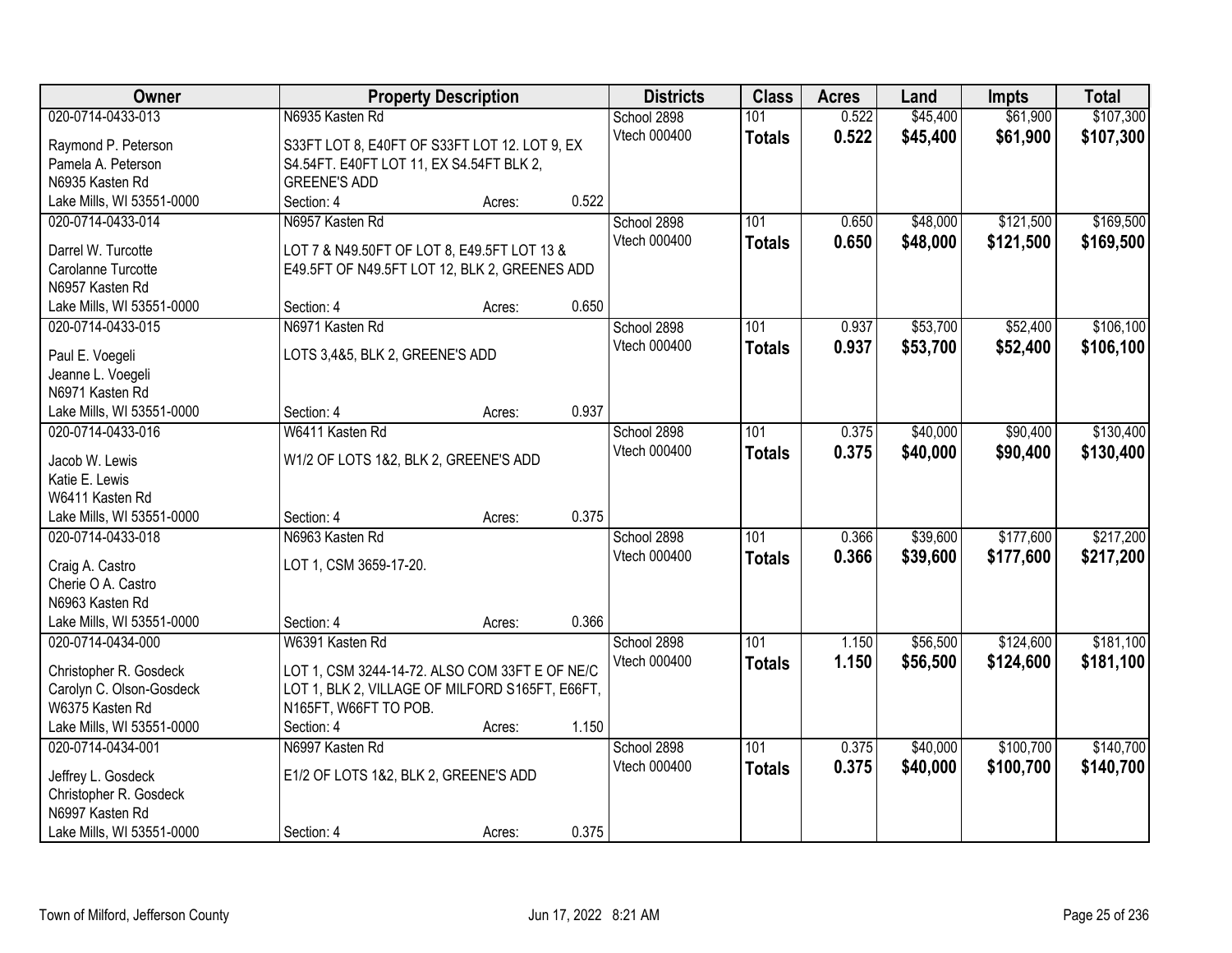| Owner                                        | <b>Property Description</b>                                                                         |        |        | <b>Districts</b> | <b>Class</b>  | <b>Acres</b>    | Land                | <b>Impts</b>     | <b>Total</b>         |
|----------------------------------------------|-----------------------------------------------------------------------------------------------------|--------|--------|------------------|---------------|-----------------|---------------------|------------------|----------------------|
| 020-0714-0434-002                            | N6974 Kasten Rd                                                                                     |        |        | School 2898      | 101           | 1.170           | \$56,700            | \$136,100        | \$192,800            |
| Allan R. Billings                            | LOT 1, CSM 1189-4-69                                                                                |        |        | Vtech 000400     | <b>Totals</b> | 1.170           | \$56,700            | \$136,100        | \$192,800            |
| Patricia M. Billings                         |                                                                                                     |        |        |                  |               |                 |                     |                  |                      |
| N6974 Kasten Rd                              |                                                                                                     |        |        |                  |               |                 |                     |                  |                      |
| Lake Mills, WI 53551-0000                    | Section: 4                                                                                          | Acres: | 1.170  |                  |               |                 |                     |                  |                      |
| 020-0714-0434-003                            | N6956 Kasten Rd                                                                                     |        |        | School 2898      | 101           | 0.830           | \$51,600            | \$103,200        | \$154,800            |
| Albin D. Olson                               | LOT 2, CSM 1189-4-69, DOC 754275.                                                                   |        |        | Vtech 000400     | <b>Totals</b> | 0.830           | \$51,600            | \$103,200        | \$154,800            |
| Penny L. Olson                               |                                                                                                     |        |        |                  |               |                 |                     |                  |                      |
| N6956 Kasten Rd                              |                                                                                                     |        |        |                  |               |                 |                     |                  |                      |
| Lake Mills, WI 53551-0000                    | Section: 4                                                                                          | Acres: | 0.830  |                  |               |                 |                     |                  |                      |
| 020-0714-0434-004                            | N6942 Kasten Rd                                                                                     |        |        | School 2898      | 101           | 2.005           | \$65,000            | \$57,600         | \$122,600            |
|                                              | LOT 2, CSM, 1170-4-44                                                                               |        |        | Vtech 000400     | <b>Totals</b> | 2.005           | \$65,000            | \$57,600         | \$122,600            |
| Perry Hahn<br>143 Grant St                   |                                                                                                     |        |        |                  |               |                 |                     |                  |                      |
| Lake Mills, WI 53551-0000                    |                                                                                                     |        |        |                  |               |                 |                     |                  |                      |
|                                              | Section: 4                                                                                          | Acres: | 2.005  |                  |               |                 |                     |                  |                      |
| 020-0714-0434-005                            | N6928 County Rd Q                                                                                   |        |        | School 2898      | 104           | 11.310          | \$2,700             | \$0              | \$2,700              |
|                                              |                                                                                                     |        |        | Vtech 000400     | 105           | 2.000           | \$1,000             | \$0              | \$1,000              |
| Wayne Kasten Trust<br>N6928 Kasten Rd        | BEG C/L CTH Q 16.5FT S OF SW/C LOT 10, BLK 2,                                                       |        |        |                  | 107           | 3.700           | \$68,500            | \$202,800        | \$271,300            |
| Lake Mills, WI 53551-0000                    | GREENES ADD, E TO PT 16.5FT S & 66FT E OF SE/C<br>SD LOT, N16.5FT, E TO RIV, S TO S/SEC/L, E TO C/L |        |        |                  | <b>Totals</b> | 17.010          | \$72,200            | \$202,800        | \$275,000            |
|                                              | Section: 4                                                                                          | Acres: | 17.010 |                  |               |                 |                     |                  |                      |
| 020-0714-0434-006                            | W6375 Kasten Rd                                                                                     |        |        | School 2898      | 101           | 5.659           | \$74,900            | \$132,000        | \$206,900            |
|                                              |                                                                                                     |        |        | Vtech 000400     | <b>Totals</b> | 5.659           | \$74,900            | \$132,000        | \$206,900            |
| Carolyn C. Olson-Gosdeck                     | LOT 1, CSM 4877-25-205.                                                                             |        |        |                  |               |                 |                     |                  |                      |
| Christopher R. Gosdeck                       |                                                                                                     |        |        |                  |               |                 |                     |                  |                      |
| W6375 Kasten Rd<br>Lake Mills, WI 53551-0000 |                                                                                                     |        | 5.659  |                  |               |                 |                     |                  |                      |
| 020-0714-0434-007                            | Section: 4<br>N6980 Kasten Rd                                                                       | Acres: |        | School 2898      | 101           | 6.148           | \$112,200           | $\sqrt{6}$       | \$112,200            |
|                                              |                                                                                                     |        |        | Vtech 000400     | <b>Totals</b> | 6.148           | \$112,200           | \$0              | \$112,200            |
| Carolyn C. Olson-Gosdeck                     | LOT 2, CSM 4877-25-205.                                                                             |        |        |                  |               |                 |                     |                  |                      |
| Christopher R. Gosdeck                       |                                                                                                     |        |        |                  |               |                 |                     |                  |                      |
| W6375 Kasten Rd                              |                                                                                                     |        |        |                  |               |                 |                     |                  |                      |
| Lake Mills, WI 53551-0000                    | Section: 4                                                                                          | Acres: | 6.148  |                  |               |                 |                     |                  |                      |
| 020-0714-0441-000                            | N7002 Ziebell Rd                                                                                    |        |        | School 2898      | 104           | 9.300           | \$2,600             | $\overline{50}$  | \$2,600              |
| Lloyd V. Anderson                            | THAT PT OF NE1/4 SE1/4 E OF ZIEBELL RD                                                              |        |        | Vtech 000400     | 105<br>107    | 10.200<br>1.500 | \$6,200<br>\$45,000 | \$0<br>\$170,900 | \$6,200<br>\$215,900 |
| Alydia C. Anderson                           |                                                                                                     |        |        |                  | <b>Totals</b> | 21.000          | \$53,800            | \$170,900        | \$224,700            |
| N7002 Ziebell Rd                             |                                                                                                     |        |        |                  |               |                 |                     |                  |                      |
| Johnson Creek, WI 53038-0000                 | Section: 4                                                                                          | Acres: | 21.000 |                  |               |                 |                     |                  |                      |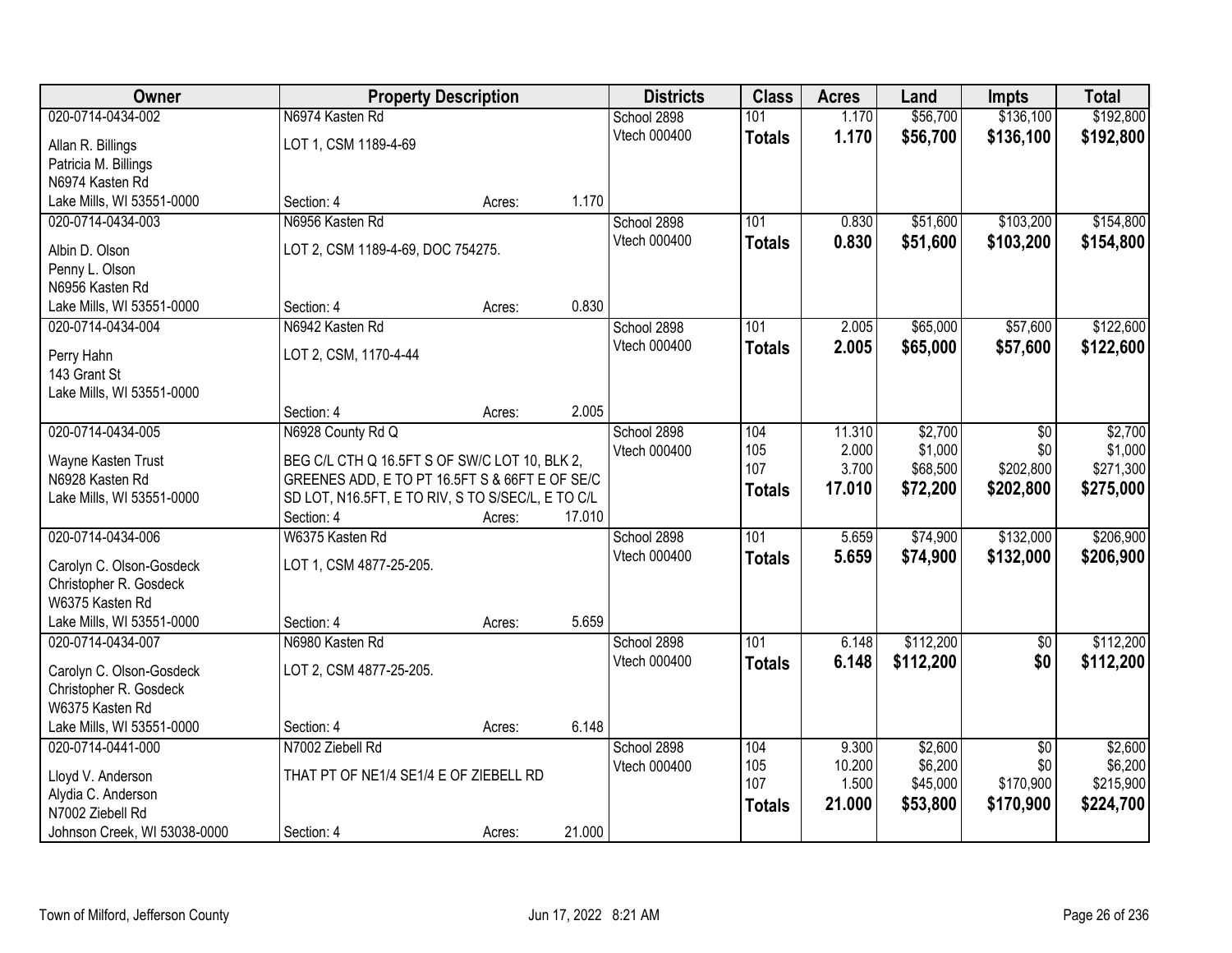| Owner                                             | <b>Property Description</b>                                              | <b>Districts</b> | <b>Class</b>  | <b>Acres</b> | Land      | Impts           | <b>Total</b> |
|---------------------------------------------------|--------------------------------------------------------------------------|------------------|---------------|--------------|-----------|-----------------|--------------|
| 020-0714-0442-000                                 |                                                                          | School 2898      | 104           | 44.000       | \$10,000  | $\overline{50}$ | \$10,000     |
| John C. Mitchell                                  | COM CEN CTH A 297FT E OF N/S 1/4/L, S TO PT                              | Vtech 000400     | 105           | 4.460        | \$2,900   | \$0             | \$2,900      |
| Ellen J. Mitchell                                 | 71.28FT S OF E/W 1/4/L & POB, S TO 1/41/4 L, E TO                        |                  | <b>Totals</b> | 48.460       | \$12,900  | \$0             | \$12,900     |
| N7109 County Rd A                                 | ZIEBELL RD, N TO E/W 1/4/L, W TO PT 1155FT E OF                          |                  |               |              |           |                 |              |
| Johnson Creek, WI 53038-0000                      | 48.460<br>Section: 4<br>Acres:                                           |                  |               |              |           |                 |              |
| 020-0714-0443-000                                 |                                                                          | School 2898      | 104           | 25.000       | \$5,400   | $\overline{50}$ | \$5,400      |
|                                                   |                                                                          | Vtech 000400     | 105           | 7.660        | \$1,900   | \$0             | \$1,900      |
| John C. Mitchell                                  | COM CEN CTH A 297FT E OF N/S 1/4/L, S TO 1/4 1/4/L                       |                  | 208           | 2.000        | (\$6,000) | \$0             | \$0          |
| Ellen J. Mitchell                                 | & POB, S TO S/S/L, E TO ZIEBELL RD, N TO 1/4                             |                  | <b>Totals</b> | 34.660       | \$7,300   | \$0             | \$7,300      |
| N7109 County Rd A<br>Johnson Creek, WI 53038-0000 | 1/4/L, W TO POB, EX PCL 607.42FT N&S BY 789.69FT<br>34.660<br>Section: 4 |                  |               |              |           |                 |              |
| 020-0714-0443-001                                 | Acres:                                                                   |                  | 104           | 13.000       | \$3,200   |                 | \$3,200      |
|                                                   |                                                                          | School 2898      | 105           | 2.800        | \$1,800   | \$0<br>\$0      | \$1,800      |
| Erich C. Wollin                                   | BEG INTER S/S/L & BK CRAWFISH RIV, E ABT                                 | Vtech 000400     |               |              |           | \$0             |              |
| Mia M. Wollin                                     | 379.5FT, N TO 1/4 1/4/L, W TO E BK OF SD RIV, SLY                        |                  | Totals        | 15.800       | \$5,000   |                 | \$5,000      |
| N7156 County Rd Q                                 | ALG SD BK TO POB                                                         |                  |               |              |           |                 |              |
| Johnson Creek, WI 53038-0000                      | 15.800<br>Section: 4<br>Acres:                                           |                  |               |              |           |                 |              |
| 020-0714-0444-000                                 | County Rd N                                                              | School 2898      | 104           | 19.200       | \$4,400   | \$0             | \$4,400      |
| Lloyd V. Anderson                                 | THAT PT OF SE1/4 SE1/4 E OF ZIEBELL RD                                   | Vtech 000400     | 105           | 1.200        | \$100     | \$0             | \$100        |
| Alydia C. Anderson                                |                                                                          |                  | 107           | 0.600        | \$24,000  | \$1,700         | \$25,700     |
| N7002 Ziebell Rd                                  |                                                                          |                  | <b>Totals</b> | 21.000       | \$28,500  | \$1,700         | \$30,200     |
| Johnson Creek, WI 53038-0000                      | 21.000<br>Section: 4<br>Acres:                                           |                  |               |              |           |                 |              |
| 020-0714-0444-001                                 |                                                                          | School 2898      | 104           | 10.000       | \$2,100   | \$0             | \$2,100      |
|                                                   |                                                                          | Vtech 000400     | 105           | 1.000        | \$500     | \$0             | \$500        |
| Erich C. Wollin                                   | BEG CEN OF ZIEBELL RD 695.21 FT W OF SE/S/C.                             |                  | <b>Totals</b> | 11.000       | \$2,600   | \$0             | \$2,600      |
| Kyle M. Wollin                                    | W789.69FT, N 607.42FT, E 789.69FT, S607.42 FT TO                         |                  |               |              |           |                 |              |
| N7156 County Rd Q                                 | POB.                                                                     |                  |               |              |           |                 |              |
| Johnson Creek, WI 53038-0000                      | 11.000<br>Section: 4<br>Acres:                                           |                  |               |              |           |                 |              |
| 020-0714-0511-000                                 |                                                                          | School 2898      | 104           | 4.500        | \$1,000   | $\sqrt{6}$      | \$1,000      |
| Erich C. Wollin                                   | BEG NE/C SEC 5, W508.53FT, S429FT, E508.53FT N                           | Vtech 000400     | 105           | 0.500        | \$100     | \$0             | \$100        |
| Mia M. Wollin                                     | TO POB                                                                   |                  | <b>Totals</b> | 5.000        | \$1,100   | \$0             | \$1,100      |
| N7156 County Rd Q                                 |                                                                          |                  |               |              |           |                 |              |
| Johnson Creek, WI 53038-0000                      | 5.000<br>Section: 5<br>Acres:                                            |                  |               |              |           |                 |              |
| 020-0714-0511-001                                 |                                                                          | School 2898      | 104           | 24.500       | \$5,000   | $\overline{50}$ | \$5,000      |
|                                                   |                                                                          | Vtech 000400     | 105           | 0.500        | \$100     | \$0             | \$100        |
| Edwin C. Wollin                                   | BEG 508.53FT W OF NE/SEC/C S TO RIV NW ON RIV                            |                  | <b>Totals</b> | 25.000       | \$5,100   | \$0             | \$5,100      |
| Kathryn K. Wollin                                 | 544.17FT, W TO SEC/L, E544.17FT TO POB                                   |                  |               |              |           |                 |              |
| W6697 Wollin Rd                                   |                                                                          |                  |               |              |           |                 |              |
| Johnson Creek, WI 53038-0000                      | 25.000<br>Section: 5<br>Acres:                                           |                  |               |              |           |                 |              |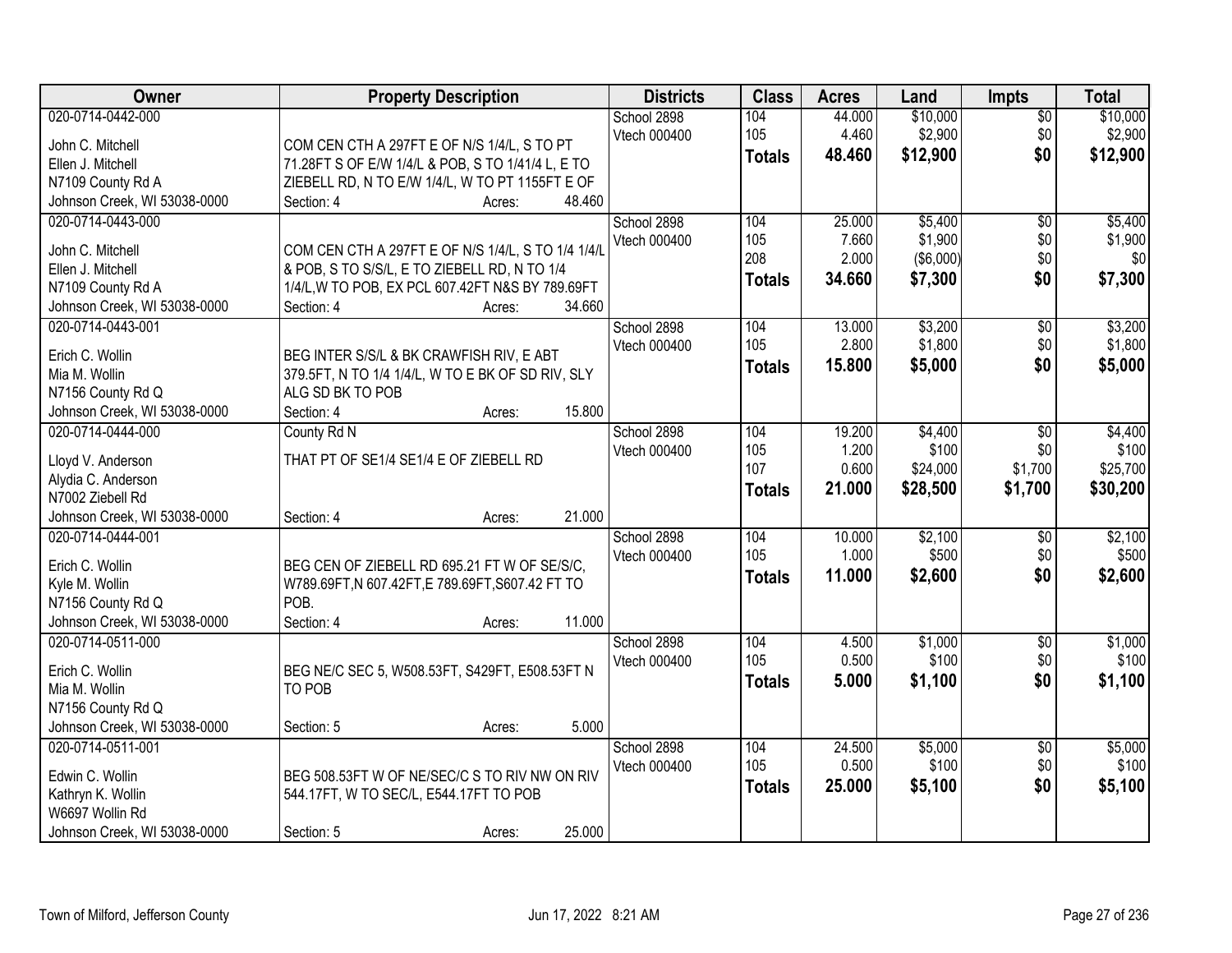| Owner                                                                                                                         | <b>Property Description</b>                                                                                                 |        |        | <b>Districts</b>            | <b>Class</b>                       | <b>Acres</b>                       | Land                                      | <b>Impts</b>                                     | <b>Total</b>                                |
|-------------------------------------------------------------------------------------------------------------------------------|-----------------------------------------------------------------------------------------------------------------------------|--------|--------|-----------------------------|------------------------------------|------------------------------------|-------------------------------------------|--------------------------------------------------|---------------------------------------------|
| 020-0714-0511-002<br>Edwin C. Wollin<br>Kathryn K. Wollin<br>W6697 Wollin Rd                                                  | BEG 429FT S OF NE/S/C, W508. 53FT, S TO RIV, E TO<br>E/SEC/L, N TO POB                                                      |        |        | School 2898<br>Vtech 000400 | 104<br>105<br><b>Totals</b>        | 19.000<br>1.000<br>20.000          | \$4,200<br>\$300<br>\$4,500               | $\overline{50}$<br>\$0<br>\$0                    | \$4,200<br>\$300<br>\$4,500                 |
| Johnson Creek, WI 53038-0000                                                                                                  | Section: 5                                                                                                                  | Acres: | 20.000 |                             |                                    |                                    |                                           |                                                  |                                             |
| 020-0714-0512-000<br><b>Howard J Straub Trust</b><br>Linda L Straub Trust<br>1124 Peterson St<br>Fort Atkinson, WI 53538-0000 | W6607 Wollin Rd<br>BEG 1052.37FT W OF NE/SEC/C, W1285.68FT, S TO<br>CRAWFISH RIV SE 1285.68FT, N2048.68FT-POB<br>Section: 5 | Acres: | 64.000 | School 2898<br>Vtech 000400 | 104<br>105<br>107<br><b>Totals</b> | 62,000<br>0.500<br>1.500<br>64.000 | \$16,900<br>\$400<br>\$52,500<br>\$69,800 | $\overline{50}$<br>\$0<br>\$109,200<br>\$109,200 | \$16,900<br>\$400<br>\$161,700<br>\$179,000 |
| 020-0714-0512-001<br>Joshua Felber<br><b>Brooke Loomis</b><br>521 Maunesha Dr<br>Marshall, WI 53559-0000                      | W6681 N Wollin Rd<br>LOT 1, CSM 4582-23-188, DOC 1151729.<br>Section: 5                                                     | Acres: | 7.310  | School 2898<br>Vtech 000400 | 101<br><b>Totals</b>               | 7.310<br>7.310                     | \$162,500<br>\$162,500                    | \$52,100<br>\$52,100                             | \$214,600<br>\$214,600                      |
| 020-0714-0512-002<br>Robert A Rehm Trust III<br>Rennie E Rehm Trust<br>W6683 N Wollin Rd<br>Johnson Creek, WI 53038-0000      | W6683 N Wollin Rd<br>LOT 2, CSM 4582-23-188, DOC 1151729.<br>Section: 5                                                     | Acres: | 6.070  | School 2898<br>Vtech 000400 | 101<br><b>Totals</b>               | 6.070<br>6.070                     | \$155,400<br>\$155,400                    | \$536,500<br>\$536,500                           | \$691,900<br>\$691,900                      |
| 020-0714-0513-000<br>Thomas S Kasten Trust<br>Kathleen a Kasten Trust<br>W6636 County Rd A<br>Lake Mills, WI 53551-0000       | Manske Rd<br>SW1/4 NE1/4 S OF CRAWFISH RIV, EX CSM 26-1-37.<br>Section: 5                                                   | Acres: | 17.050 | School 2898<br>Vtech 000400 | 104<br>105<br><b>Totals</b>        | 14.800<br>2.250<br>17.050          | \$3,600<br>\$600<br>\$4,200               | $\overline{50}$<br>\$0<br>\$0                    | \$3,600<br>\$600<br>\$4,200                 |
| 020-0714-0513-001<br>William D. Wesenberg Sr<br>Renee M. Wesenberg<br>N7084 Manske Rd<br>Lake Mills, WI 53551-0000            | N7084 Manske Rd<br>PCL C, CSM 26-1-37. ALSO ROW<br>Section: 5                                                               | Acres: | 1.070  | School 2898<br>Vtech 000400 | 101<br><b>Totals</b>               | 1.070<br>1.070                     | \$81,100<br>\$81,100                      | \$173,400<br>\$173,400                           | \$254,500<br>\$254,500                      |
| 020-0714-0513-002<br>Kurt J. Koester<br>Jennifer S. Koester<br>N7107 Manske Rd<br>Lake Mills, WI 53551-0000                   | PCL B, CSM 26-1-37<br>Section: 5                                                                                            | Acres: | 1.600  | School 2898<br>Vtech 000400 | 104<br>105<br><b>Totals</b>        | 0.700<br>0.900<br>1.600            | \$200<br>\$300<br>\$500                   | $\overline{50}$<br>\$0<br>\$0                    | \$200<br>\$300<br>\$500                     |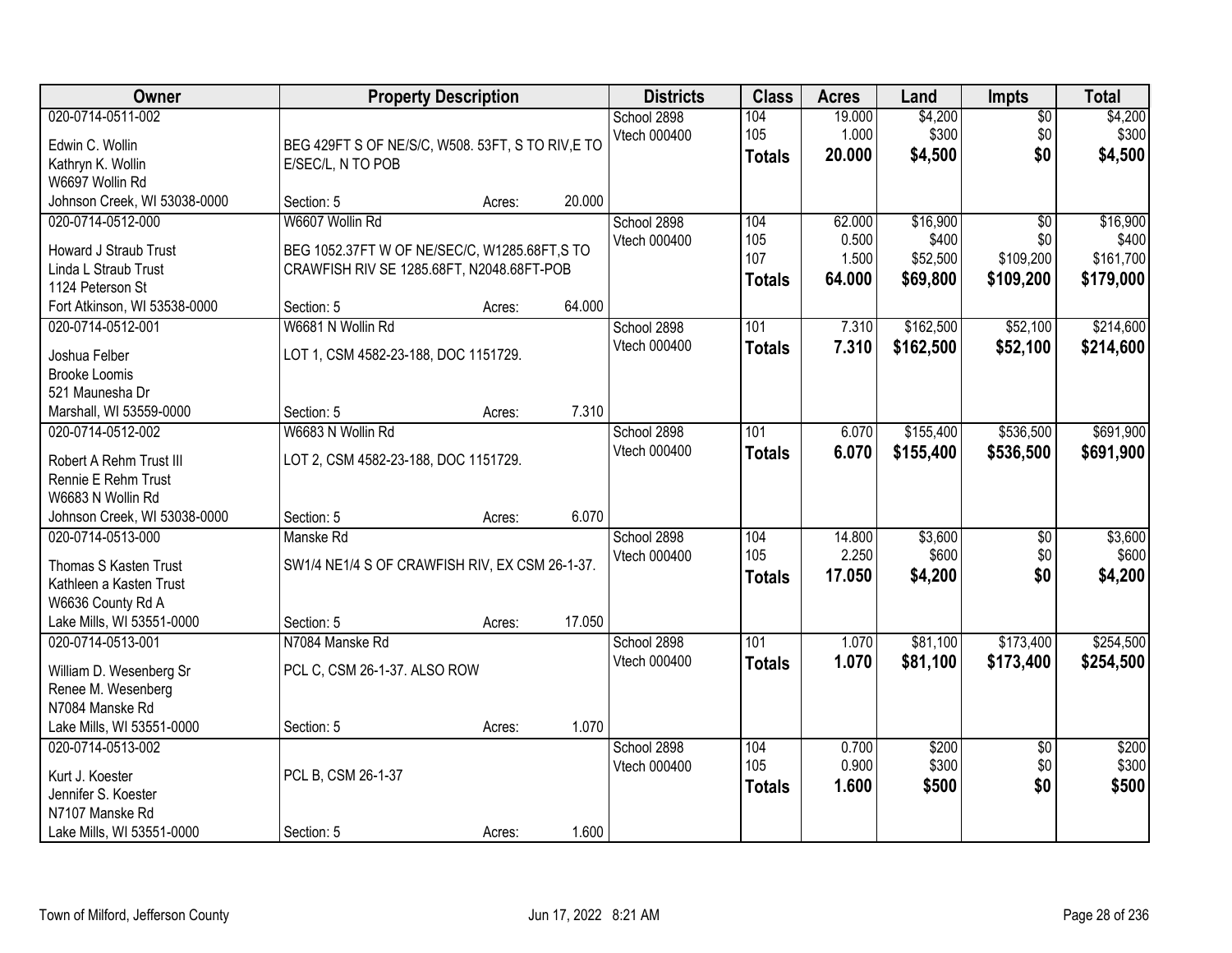| Owner                              | <b>Property Description</b>                                                                 | <b>Districts</b> | <b>Class</b>  | <b>Acres</b> | Land      | <b>Impts</b>    | <b>Total</b> |
|------------------------------------|---------------------------------------------------------------------------------------------|------------------|---------------|--------------|-----------|-----------------|--------------|
| 020-0714-0521-000                  | W6697 Wollin Rd                                                                             | School 2898      | 101           | 18.824       | \$228,100 | \$340,700       | \$568,800    |
| Edwin C. Wollin                    | THAT PT OF NE1/4 NW1/4 NE OF CRAWFISH RIV.                                                  | Vtech 000400     | <b>Totals</b> | 18.824       | \$228,100 | \$340,700       | \$568,800    |
| Kathryn K. Wollin                  | ALSO BEG AT N1/4/P, E286.44FT, S1650FT TO                                                   |                  |               |              |           |                 |              |
| W6697 Wollin Rd                    | CRAWFISH RIV, NW TO PT 1419FT S OF N1/4/P N TO                                              |                  |               |              |           |                 |              |
| Johnson Creek, WI 53038-0000       | 18.824<br>Section: 5<br>Acres:                                                              |                  |               |              |           |                 |              |
| 020-0714-0522-000                  | N7294 Manske Rd                                                                             | School 2898      | 104           | 8.506        | \$2,600   | $\overline{30}$ | \$2,600      |
| Jon M. Erb                         | BEG NW/S/C, S TO CR, ELY ON CR TO CRAWFISH                                                  | Vtech 000400     | 107           | 1.000        | \$45,000  | \$177,300       | \$222,300    |
| N7294 Manske Rd                    | RIV, N ALG RIV TO N/S/L W TO POB. EX CSM                                                    |                  | <b>Totals</b> | 9.506        | \$47,600  | \$177,300       | \$224,900    |
| Lake Mills, WI 53551-0000          | 495-2-287. EX COM NW/C LOT 1, CSM 495 N84DG27'E                                             |                  |               |              |           |                 |              |
|                                    | 9.506<br>Section: 5<br>Acres:                                                               |                  |               |              |           |                 |              |
| 020-0714-0522-001                  | N7246 Manske Rd                                                                             | School 2898      | 101           | 5.168        | \$73,700  | \$122,300       | \$196,000    |
|                                    |                                                                                             | Vtech 000400     | <b>Totals</b> | 5.168        | \$73,700  | \$122,300       | \$196,000    |
| Gregory A. Hein<br>N7246 Manske Rd | LOT 1, CSM 495-2-287 EX CSM 1732-5-363. ALSO<br>DRVWY ESMT IN 912-405. ALSO BEG NW/C LOT 1, |                  |               |              |           |                 |              |
| Lake Mills, WI 53551-0000          | CSM 495 N84DG27'E 1077.12FT TO M/L CREEK,                                                   |                  |               |              |           |                 |              |
|                                    | 5.168<br>Section: 5<br>Acres:                                                               |                  |               |              |           |                 |              |
| 020-0714-0522-002                  |                                                                                             | School 2898      | 104           | 33.000       | \$7,400   | $\sqrt[6]{}$    | \$7,400      |
|                                    |                                                                                             | Vtech 000400     | 105           | 4.940        | \$3,200   | \$0             | \$3,200      |
| Kurt J. Koester                    | GOVT LOT 3, SE OF CR & W OF RIV. EX PT IN                                                   |                  | <b>Totals</b> | 37.940       | \$10,600  | \$0             | \$10,600     |
| Jennifer S. Koester                | MANSKE RD IN DOC 1141716 & 1142722.                                                         |                  |               |              |           |                 |              |
| N7107 Manske Rd                    |                                                                                             |                  |               |              |           |                 |              |
| Lake Mills, WI 53551-0000          | 37.940<br>Section: 5<br>Acres:                                                              |                  | 101           |              |           |                 |              |
| 020-0714-0522-003                  | N7244 Manske Rd                                                                             | School 2898      |               | 2.042        | \$65,300  | \$173,600       | \$238,900    |
| June Carolyn Liedtke               | LOT 1, CSM 1732-5-363. SUBJ TO DRVWY ESMT IN                                                | Vtech 000400     | <b>Totals</b> | 2.042        | \$65,300  | \$173,600       | \$238,900    |
| N7244 Manske Rd                    | 912-405.                                                                                    |                  |               |              |           |                 |              |
| Lake Mills, WI 53551-9615          |                                                                                             |                  |               |              |           |                 |              |
|                                    | 2.042<br>Section: 5<br>Acres:                                                               |                  |               |              |           |                 |              |
| 020-0714-0523-000                  |                                                                                             | School 2898      | 104           | 26.000       | \$5,700   | $\overline{50}$ | \$5,700      |
| Kurt J. Koester                    | SW1/4 NW1/4                                                                                 | Vtech 000400     | 105           | 14.000       | \$3,500   | \$0             | \$3,500      |
| Jennifer S. Koester                |                                                                                             |                  | <b>Totals</b> | 40.000       | \$9,200   | \$0             | \$9,200      |
| N7107 Manske Rd                    |                                                                                             |                  |               |              |           |                 |              |
| Lake Mills, WI 53551-0000          | 40.000<br>Section: 5<br>Acres:                                                              |                  |               |              |           |                 |              |
| 020-0714-0524-000                  | N7107 Manske Rd                                                                             | School 2898      | 101           | 1.000        | \$80,000  | \$186,000       | \$266,000    |
| Kurt J. Koester                    | SE1/4 NW1/4 EX BEG SE/C SE1/4 NW1/4,N 12DG42'W                                              | Vtech 000400     | 104           | 34.280       | \$9,500   | \$0             | \$9,500      |
| Jennifer S. Koester                | 443. 13FT, N39DG08'E 154.37FT TO N&S 1/4/L, S ALG                                           |                  | 105           | 2.000        | \$1,300   | \$0             | \$1,300      |
| N7107 Manske Rd                    | SD 1/4/L 552FT TO POB                                                                       |                  | <b>Totals</b> | 37.280       | \$90,800  | \$186,000       | \$276,800    |
| Lake Mills, WI 53551-0000          | 37.280<br>Section: 5<br>Acres:                                                              |                  |               |              |           |                 |              |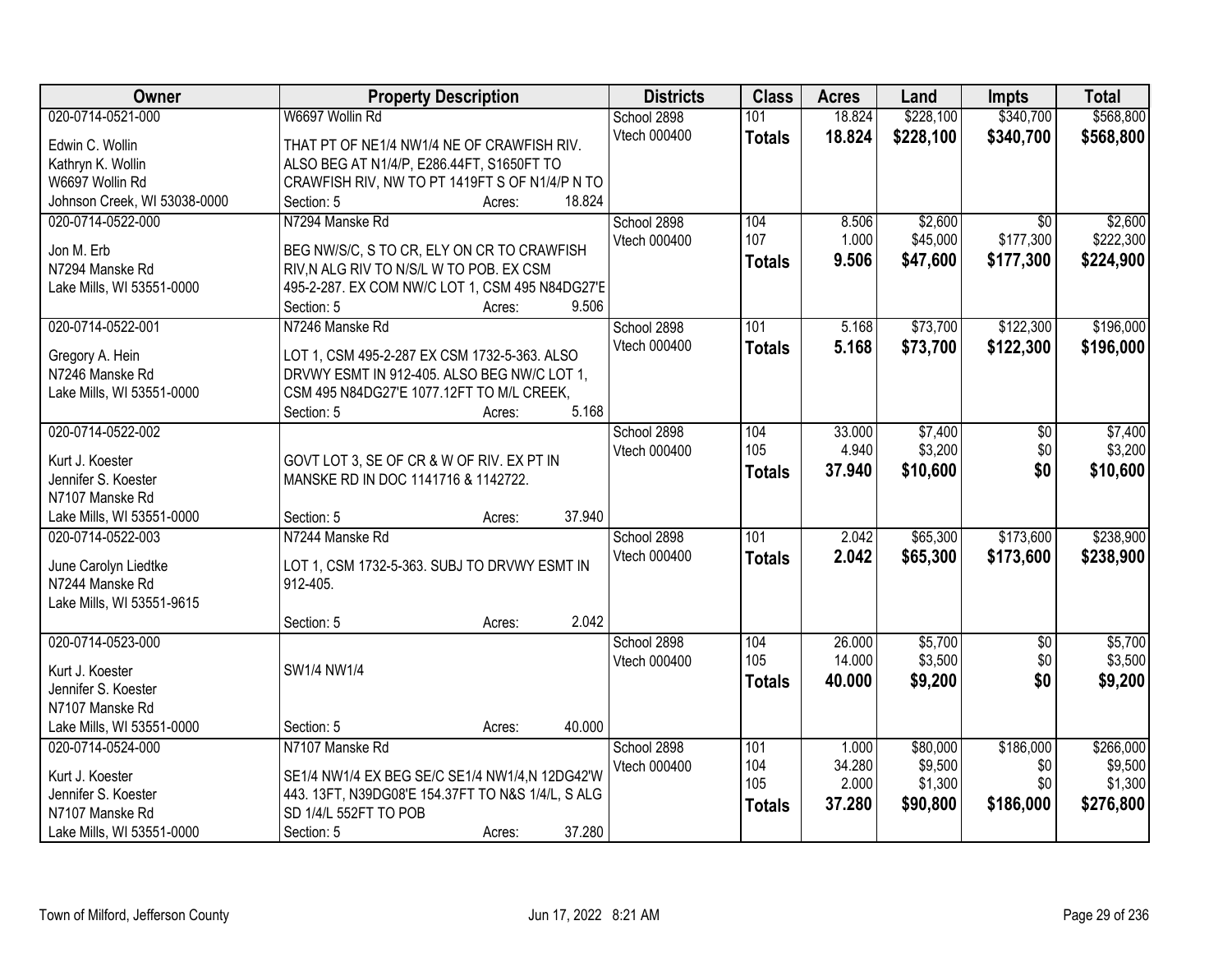| Owner                                          |                                                                        | <b>Property Description</b> |        | <b>Districts</b>            | <b>Class</b>  | <b>Acres</b>     | Land               | <b>Impts</b>           | <b>Total</b>       |
|------------------------------------------------|------------------------------------------------------------------------|-----------------------------|--------|-----------------------------|---------------|------------------|--------------------|------------------------|--------------------|
| 020-0714-0531-000                              | W6772 County Rd A                                                      |                             |        | School 2898                 | 104           | 34.233           | \$9,400            | $\overline{50}$        | \$9,400            |
| Mary Ann Nielsen Trust                         | NE1/4 SW1/4. EX 1.167A IN CTH A IN 662-834.                            |                             |        | Vtech 000400                | 107           | 4.600            | \$63,000           | \$194,700              | \$257,700          |
| W6772 County Rd A                              |                                                                        |                             |        |                             | <b>Totals</b> | 38,833           | \$72,400           | \$194,700              | \$267,100          |
| Lake Mills, WI 53551-0000                      |                                                                        |                             |        |                             |               |                  |                    |                        |                    |
|                                                | Section: 5                                                             | Acres:                      | 38.833 |                             |               |                  |                    |                        |                    |
| 020-0714-0532-000                              |                                                                        |                             |        | School 2898<br>Vtech 000400 | 104           | 23.500<br>23.500 | \$5,600            | $\overline{50}$        | \$5,600            |
| Mary Ann Nielsen Trust                         | NW1/4 SW1/4.EX CSM 475-2-266                                           |                             |        |                             | <b>Totals</b> |                  | \$5,600            | \$0                    | \$5,600            |
| W6772 County Rd A                              |                                                                        |                             |        |                             |               |                  |                    |                        |                    |
| Lake Mills, WI 53551-0000                      | Section: 5                                                             |                             | 23.500 |                             |               |                  |                    |                        |                    |
| 020-0714-0532-001                              | County Rd A                                                            | Acres:                      |        | School 2898                 | 104           | 6.300            | \$1,600            | \$0                    | \$1,600            |
|                                                |                                                                        |                             |        | Vtech 000400                | 105           | 12.368           | \$3,100            | \$0                    | \$3,100            |
| Mary Ann Nielsen Trust                         | LOT 1, CSM 475-2-266 EX CSM 3974-19-130. EX CSM                        |                             |        |                             | <b>Totals</b> | 18.668           | \$4,700            | \$0                    | \$4,700            |
| W6772 County Rd A<br>Lake Mills, WI 53551-0000 | 4500-23-001. ALSO AFFIDAVIT IN 1149911.                                |                             |        |                             |               |                  |                    |                        |                    |
|                                                | Section: 5                                                             | Acres:                      | 18.668 |                             |               |                  |                    |                        |                    |
| 020-0714-0533-000                              |                                                                        |                             |        | School 2898                 | 104           | 32.000           | \$8,000            | \$0                    | \$8,000            |
|                                                |                                                                        |                             |        | Vtech 000400                | 105           | 1.458            | \$1,000            | \$0                    | \$1,000            |
| Mary Ann Nielsen Trust<br>W6772 County Rd A    | SW1/4 SW1/4, EX PT IN CSM 475-2-266. EX 1.412A IN<br>CTH A IN 662-834. |                             |        |                             | <b>Totals</b> | 33.458           | \$9,000            | \$0                    | \$9,000            |
| Lake Mills, WI 53551-0000                      |                                                                        |                             |        |                             |               |                  |                    |                        |                    |
|                                                | Section: 5                                                             | Acres:                      | 33.458 |                             |               |                  |                    |                        |                    |
| 020-0714-0533-001                              | W6890 County Rd A                                                      |                             |        | School 2898                 | 101           | 1.962            | \$64,600           | \$305,700              | \$370,300          |
| Darrell D. Kitsembel                           | LOT 1, CSM 3974-19-130.                                                |                             |        | Vtech 000400                | <b>Totals</b> | 1.962            | \$64,600           | \$305,700              | \$370,300          |
| Sarah J. Kitsembel                             |                                                                        |                             |        |                             |               |                  |                    |                        |                    |
| W6890 County Rd A                              |                                                                        |                             |        |                             |               |                  |                    |                        |                    |
| Lake Mills, WI 53551-0000                      | Section: 5                                                             | Acres:                      | 1.962  |                             |               |                  |                    |                        |                    |
| 020-0714-0533-002                              | W6862 County Rd A                                                      |                             |        | School 2898                 | 101           | 1.000            | \$55,000           | \$379,000              | \$434,000          |
| Kevin R. Zimmerman                             | LOT 1, CSM 4500-23-001. ALSO AFFIDAVIT IN                              |                             |        | Vtech 000400                | <b>Totals</b> | 1.000            | \$55,000           | \$379,000              | \$434,000          |
| Brenda S. Zimmerman                            | 1149911.                                                               |                             |        |                             |               |                  |                    |                        |                    |
| W6862 County Rd A                              |                                                                        |                             |        |                             |               |                  |                    |                        |                    |
| Lake Mills, WI 53551-0000                      | Section: 5                                                             | Acres:                      | 1.000  |                             |               |                  |                    |                        |                    |
| 020-0714-0534-000                              |                                                                        |                             |        | School 2898<br>Vtech 000400 | 104<br>105    | 37.000<br>1.589  | \$8,500<br>\$1,100 | $\overline{50}$<br>\$0 | \$8,500<br>\$1,100 |
| Mary Ann Nielsen Trust                         | SE1/4 SW1/4. EX 1.411AC IN CTH A IN 662-834.                           |                             |        |                             | <b>Totals</b> | 38.589           | \$9,600            | \$0                    | \$9,600            |
| W6772 County Rd A                              |                                                                        |                             |        |                             |               |                  |                    |                        |                    |
| Lake Mills, WI 53551-0000                      |                                                                        |                             |        |                             |               |                  |                    |                        |                    |
|                                                | Section: 5                                                             | Acres:                      | 38.589 |                             |               |                  |                    |                        |                    |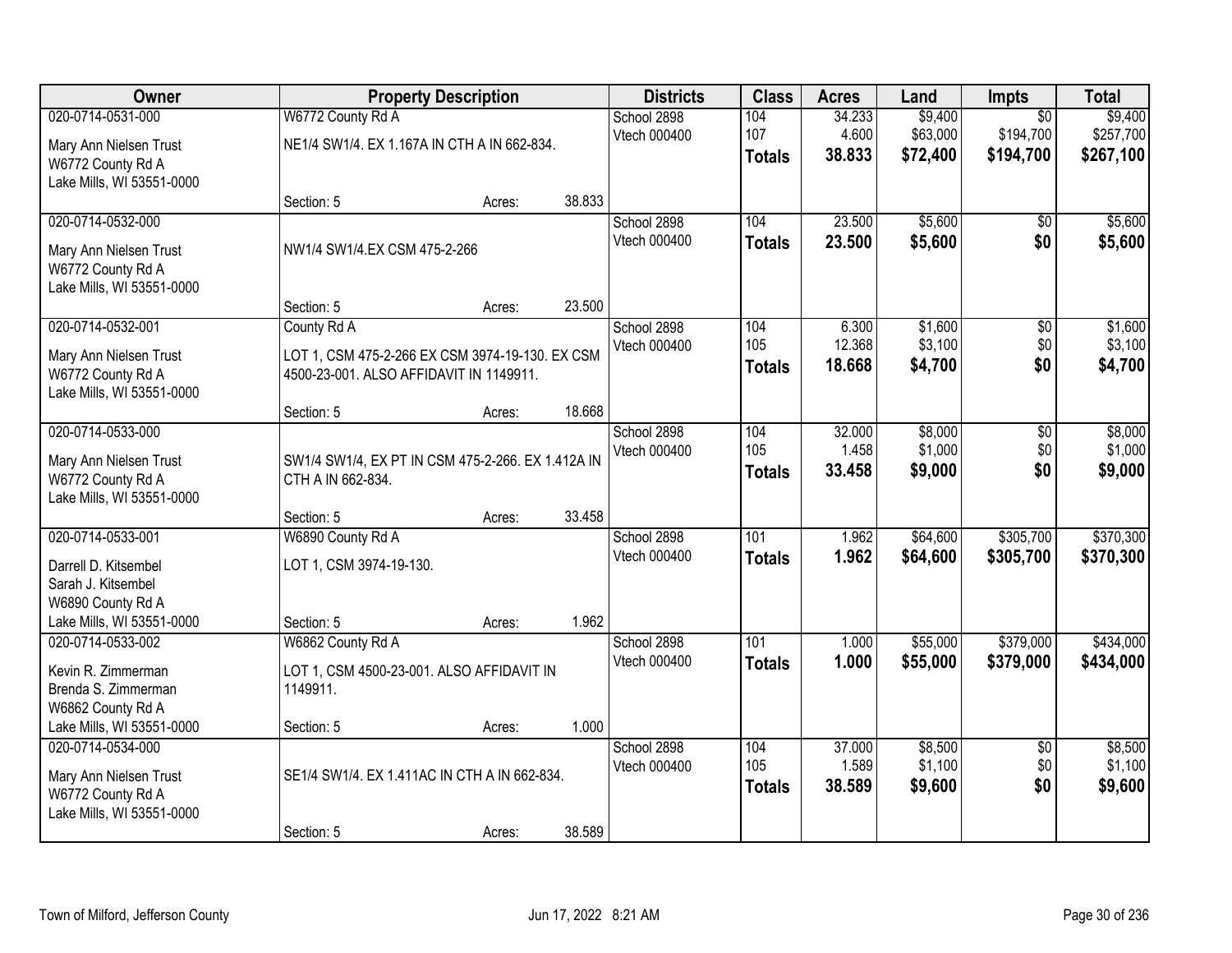| Owner                                          |                                                    | <b>Property Description</b> |        | <b>Districts</b> | <b>Class</b>  | <b>Acres</b> | Land     | <b>Impts</b>    | <b>Total</b> |
|------------------------------------------------|----------------------------------------------------|-----------------------------|--------|------------------|---------------|--------------|----------|-----------------|--------------|
| 020-0714-0541-000                              | W6530 County Rd A                                  |                             |        | School 2898      | 101           | 1.499        | \$60,000 | \$120,800       | \$180,800    |
| Nicholas A. Draeger                            | LOT 1, CSM 3894-18-255.                            |                             |        | Vtech 000400     | <b>Totals</b> | 1.499        | \$60,000 | \$120,800       | \$180,800    |
| Melissa A. Soto                                |                                                    |                             |        |                  |               |              |          |                 |              |
| W6530 County Rd A                              |                                                    |                             |        |                  |               |              |          |                 |              |
| Lake Mills, WI 53551-0000                      | Section: 5                                         | Acres:                      | 1.499  |                  |               |              |          |                 |              |
| 020-0714-0541-001                              | County Rd A                                        |                             |        | School 2898      | 104           | 23.140       | \$5,600  | \$0             | \$5,600      |
|                                                |                                                    |                             |        | Vtech 000400     | 105           | 0.600        | \$400    | \$0             | \$400        |
| Thomas S Kasten Trust                          | GOVT LOT 6, N OF CTH A & W OF L BEG 582.95FT W     |                             |        |                  | <b>Totals</b> | 23.740       | \$6,000  | \$0             | \$6,000      |
| Kathleen a Kasten Trust                        | OF E S/L ON CTH A, NO5DG43'E TO CRAWFISH RIV.      |                             |        |                  |               |              |          |                 |              |
| W6636 County Rd A<br>Lake Mills, WI 53551-0000 | EX .86A IN CTH A IN 1014459.<br>Section: 5         | Acres:                      | 23.740 |                  |               |              |          |                 |              |
| 020-0714-0541-002                              |                                                    |                             |        | School 2898      | 104           | 7.233        | \$1,900  | \$0             | \$1,900      |
|                                                |                                                    |                             |        | Vtech 000400     |               |              |          |                 |              |
| Charles W Tuyls Trust                          | BEG IN CTH A & E S/L, W582. 95FT, S594FT, E TO S/L |                             |        |                  | <b>Totals</b> | 7.233        | \$1,900  | \$0             | \$1,900      |
| Corinne M Tuyls Trust                          | N TO POB. EX .71A IN CTH A IN 1016379.             |                             |        |                  |               |              |          |                 |              |
| W6495 County Rd A                              |                                                    |                             |        |                  |               |              |          |                 |              |
| Lake Mills, WI 53551-0000                      | Section: 5                                         | Acres:                      | 7.233  |                  |               |              |          |                 |              |
| 020-0714-0541-003                              | County Rd A                                        |                             |        | School 2898      | 101           | 2.460        | \$35,700 | $\sqrt[6]{}$    | \$35,700     |
| <b>Timothy Ganster</b>                         | LOT 1, CSM 1225-4-128 EX .04A IN CTH A IN 1020106. |                             |        | Vtech 000400     | <b>Totals</b> | 2.460        | \$35,700 | \$0             | \$35,700     |
| W6480 County Rd A                              |                                                    |                             |        |                  |               |              |          |                 |              |
| Lake Mills, WI 53551-0000                      |                                                    |                             |        |                  |               |              |          |                 |              |
|                                                | Section: 5                                         | Acres:                      | 2.460  |                  |               |              |          |                 |              |
| 020-0714-0541-004                              | W6518 County Rd A                                  |                             |        | School 2898      | 104           | 4.857        | \$1,100  | $\overline{30}$ | \$1,100      |
|                                                |                                                    |                             |        | Vtech 000400     | 105           | 6.200        | \$4,100  | \$0             | \$4,100      |
| Nancy Kidder Godkin                            | BEG SW/C CSM 1225-4-128, S 86DG41'W 475.01FT,      |                             |        |                  | 107           | 1.400        | \$51,000 | \$219,300       | \$270,300    |
| <b>Billy Godkin</b>                            | N05DG47'E 1460.44FT TO RIV, S83DG40'E 404.54FT     |                             |        |                  | <b>Totals</b> | 12.457       | \$56,200 | \$219,300       | \$275,500    |
| PO Box 93                                      | TO W/L SD CSM, S02 DG47'W 348.14FT, S03DG10'W      |                             |        |                  |               |              |          |                 |              |
| Lake Mills, WI 53551                           | Section: 5                                         | Acres:                      | 12.457 |                  |               |              |          |                 |              |
| 020-0714-0542-000                              | W6636 County Rd A                                  |                             |        | School 2898      | 104           | 30.000       | \$9,200  | $\sqrt{6}$      | \$9,200      |
| Thomas S Kasten Trust                          | NW1/4 SE1/4 N OF CTH A EX .51A IN CTH A IN         |                             |        | Vtech 000400     | 105           | 1.040        | \$700    | \$0             | \$700        |
| Kathleen a Kasten Trust                        | 656-917. EX .90A IN CTH A IN 1014459.              |                             |        |                  | 107           | 1.000        | \$40,000 | \$218,200       | \$258,200    |
| W6636 County Rd A                              |                                                    |                             |        |                  | <b>Totals</b> | 32.040       | \$49,900 | \$218,200       | \$268,100    |
| Lake Mills, WI 53551-0000                      | Section: 5                                         | Acres:                      | 32.040 |                  |               |              |          |                 |              |
| 020-0714-0543-000                              | County Rd A                                        |                             |        | School 2898      | 104           | 41.560       | \$10,700 | $\overline{30}$ | \$10,700     |
|                                                |                                                    |                             |        | Vtech 000400     | 105           | 1.000        | \$100    | \$0             | \$100        |
| Wayne Kasten Trust                             | W1/2 SE1/4 S OF CTH A, EX BEG 1466FT N & 783.25F1  |                             |        |                  | <b>Totals</b> | 42.560       | \$10,800 | \$0             | \$10,800     |
| N6928 Kasten Rd                                | E OF S1/4/P, E300FT, S310.86FT, W297.76FT,         |                             |        |                  |               |              |          |                 |              |
| Lake Mills, WI 53551-0000                      | N274.30FT TO POB EX .52A IN CTH A IN 656-916. EX   |                             |        |                  |               |              |          |                 |              |
|                                                | Section: 5                                         | Acres:                      | 42.560 |                  |               |              |          |                 |              |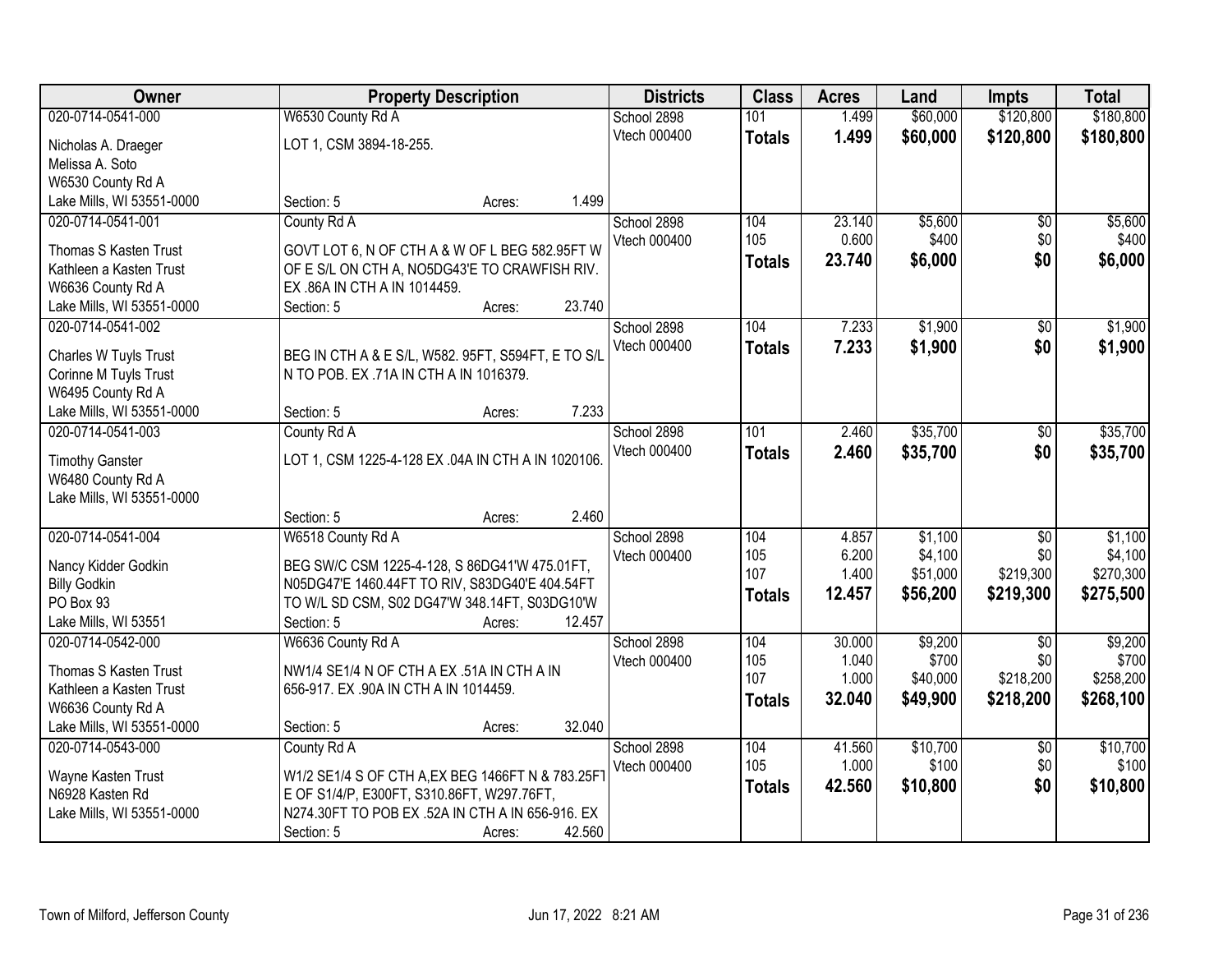| Owner                     | <b>Property Description</b>                      |        |        | <b>Districts</b> | <b>Class</b>  | <b>Acres</b> | Land     | <b>Impts</b>    | <b>Total</b> |
|---------------------------|--------------------------------------------------|--------|--------|------------------|---------------|--------------|----------|-----------------|--------------|
| 020-0714-0543-001         | W6631 County Rd A                                |        |        | School 2898      | 101           | 1.751        | \$62,500 | \$163,700       | \$226,200    |
| Joseph L. Topel           | BEG ON C/L OF CTH A, 1466FT, N& 783.25FT E OF    |        |        | Vtech 000400     | <b>Totals</b> | 1.751        | \$62,500 | \$163,700       | \$226,200    |
| Jamie M. Topel            | S1/4/P, E300FT, S310.86FT, W297.76FT, N274.30FT. |        |        |                  |               |              |          |                 |              |
| W6631 County Rd A         | EX .31A IN CTH A IN 1010271.                     |        |        |                  |               |              |          |                 |              |
| Lake Mills, WI 53551-0000 | Section: 5                                       | Acres: | 1.751  |                  |               |              |          |                 |              |
| 020-0714-0544-000         |                                                  |        |        | School 2898      | 104           | 10.000       | \$2,600  | $\overline{50}$ | \$2,600      |
|                           |                                                  |        |        | Vtech 000400     | <b>Totals</b> | 10.000       | \$2,600  | \$0             | \$2,600      |
| Thomas S Kasten Trust     | BEG SE S/C, W641.52FT NO5DGE TO PT 494FT S OF    |        |        |                  |               |              |          |                 |              |
| Kathleen a Kasten Trust   | HWY, E TO S/L, S TO POB                          |        |        |                  |               |              |          |                 |              |
| W6636 County Rd A         |                                                  |        |        |                  |               |              |          |                 |              |
| Lake Mills, WI 53551-0000 | Section: 5                                       | Acres: | 10.000 |                  |               |              |          |                 |              |
| 020-0714-0544-001         | County Rd A                                      |        |        | School 2898      | 104           | 25.520       | \$6,600  | $\overline{50}$ | \$6,600      |
| Wayne Kasten Trust        | BEG 641.52FT W OF SE/S/C, N05DGE TO CTH A, W     |        |        | Vtech 000400     | <b>Totals</b> | 25.520       | \$6,600  | \$0             | \$6,600      |
| N6928 Kasten Rd           | TO 1/16TH/L,S TO S/S/L,E TO POB EX .88A IN CTH A |        |        |                  |               |              |          |                 |              |
| Lake Mills, WI 53551-0000 | IN 1014988.                                      |        |        |                  |               |              |          |                 |              |
|                           | Section: 5                                       | Acres: | 25.520 |                  |               |              |          |                 |              |
| 020-0714-0611-000         | N7295 Manske Rd                                  |        |        | School 2898      | 101           | 2.974        | \$71,800 | \$139,900       | \$211,700    |
|                           |                                                  |        |        | Vtech 000400     | <b>Totals</b> | 2.974        | \$71,800 | \$139,900       | \$211,700    |
| Michael A. Bruening       | LOT 1, CSM 3056-12-229.                          |        |        |                  |               |              |          |                 |              |
| Cathleen R. Bruening      |                                                  |        |        |                  |               |              |          |                 |              |
| N7295 Manske Rd           |                                                  |        |        |                  |               |              |          |                 |              |
| Lake Mills, WI 53551-0000 | Section: 6                                       | Acres: | 2.974  |                  |               |              |          |                 |              |
| 020-0714-0611-001         | W6772 County Rd A                                |        |        | School 2898      | 104           | 30.446       | \$7,100  | $\overline{50}$ | \$7,100      |
| Mary Ann Nielsen Trust    | NEFRL1/4 NEFRL1/4. EX CSM 3056-12-229. EX PT     |        |        | Vtech 000400     | 105           | 7.800        | \$2,000  | \$0             | \$2,000      |
| W6772 County Rd A         | LYG NELY OF MANSKE RD.                           |        |        |                  | <b>Totals</b> | 38.246       | \$9,100  | \$0             | \$9,100      |
| Lake Mills, WI 53551-0000 |                                                  |        |        |                  |               |              |          |                 |              |
|                           | Section: 6                                       |        | 38.246 |                  |               |              |          |                 |              |
| 020-0714-0611-002         | Manske Rd                                        | Acres: |        | School 2898      | 101           | 0.600        | \$600    | $\overline{50}$ | \$600        |
|                           |                                                  |        |        | Vtech 000400     | 104           | 3.494        | \$1,100  | \$0             | \$1,100      |
| Jon M. Erb                | THAT PT NE1/4 NE1/4 LYG NELY OF MANSKE RD. EX    |        |        |                  | 105           | 0.300        | \$100    | \$0             | \$100        |
| N7294 Manske Rd           | PT LYG SLY OF FOLLOWING LINE: COM NE/S/C,        |        |        |                  |               | 4.394        | \$1,800  | \$0             | \$1,800      |
| Lake Mills, WI 53551-0000 | S1DG45'W 454.25FT, S65DG47'E 59.30FT, TO PT IN   |        |        |                  | <b>Totals</b> |              |          |                 |              |
|                           | Section: 6                                       | Acres: | 4.394  |                  |               |              |          |                 |              |
| 020-0714-0612-000         |                                                  |        |        | School 2898      | 104           | 44.860       | \$10,700 | $\overline{50}$ | \$10,700     |
|                           | NWFRL1/4 NEFRL1/4                                |        |        | Vtech 000400     | <b>Totals</b> | 44.860       | \$10,700 | \$0             | \$10,700     |
| Mary Ann Nielsen Trust    |                                                  |        |        |                  |               |              |          |                 |              |
| W6772 County Rd A         |                                                  |        |        |                  |               |              |          |                 |              |
| Lake Mills, WI 53551-0000 |                                                  |        |        |                  |               |              |          |                 |              |
|                           | Section: 6                                       | Acres: | 44.860 |                  |               |              |          |                 |              |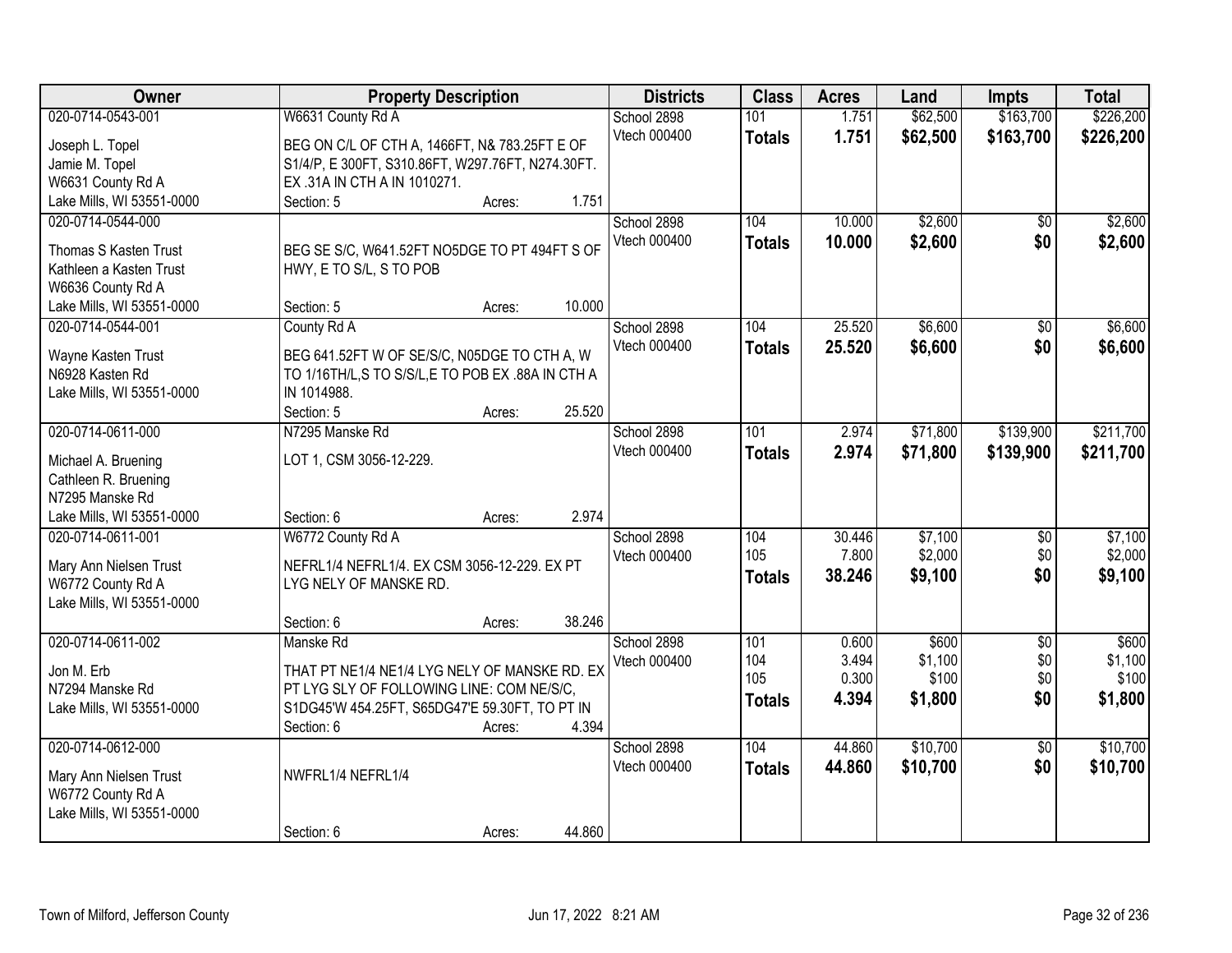| Owner                     | <b>Property Description</b>                    |        |        | <b>Districts</b> | <b>Class</b>  | <b>Acres</b> | Land     | <b>Impts</b>    | <b>Total</b> |
|---------------------------|------------------------------------------------|--------|--------|------------------|---------------|--------------|----------|-----------------|--------------|
| 020-0714-0613-000         |                                                |        |        | School 2898      | 104           | 20.000       | \$5,200  | $\overline{50}$ | \$5,200      |
| Mary Ann Nielsen Trust    | E1/2 SW1/4 NEFRL1/4                            |        |        | Vtech 000400     | <b>Totals</b> | 20.000       | \$5,200  | \$0             | \$5,200      |
| W6772 County Rd A         |                                                |        |        |                  |               |              |          |                 |              |
| Lake Mills, WI 53551-0000 |                                                |        |        |                  |               |              |          |                 |              |
|                           | Section: 6                                     | Acres: | 20.000 |                  |               |              |          |                 |              |
| 020-0714-0613-001         |                                                |        |        | School 2898      | 104           | 17.000       | \$3,400  | \$0             | \$3,400      |
| Wayne Weber Trust         | W1/2 SW1/4 NEFRL1/4                            |        |        | Vtech 000400     | <b>15M</b>    | 3.000        | \$4,500  | \$0             | \$4,500      |
| <b>Mavis Weber Trust</b>  |                                                |        |        |                  | <b>Totals</b> | 20.000       | \$7,900  | \$0             | \$7,900      |
| W7170 County Rd A         |                                                |        |        |                  |               |              |          |                 |              |
| Lake Mills, WI 53551-0000 | Section: 6                                     | Acres: | 20.000 |                  |               |              |          |                 |              |
| 020-0714-0614-000         |                                                |        |        | School 2898      | 104           | 29.900       | \$7,000  | \$0             | \$7,000      |
| Mary Ann Nielsen Trust    | SE1/4 NEFRL1/4                                 |        |        | Vtech 000400     | 105           | 10.100       | \$2,600  | \$0             | \$2,600      |
| W6772 County Rd A         |                                                |        |        |                  | <b>Totals</b> | 40.000       | \$9,600  | \$0             | \$9,600      |
| Lake Mills, WI 53551-0000 |                                                |        |        |                  |               |              |          |                 |              |
|                           | Section: 6                                     | Acres: | 40.000 |                  |               |              |          |                 |              |
| 020-0714-0621-000         |                                                |        |        | School 2898      | 104           | 44.654       | \$9,500  | $\sqrt[6]{3}$   | \$9,500      |
| Wayne Weber Trust         | NEFRL1/4 NWFRL1/4                              |        |        | Vtech 000400     | <b>Totals</b> | 44.654       | \$9,500  | \$0             | \$9,500      |
| Mavis Weber Trust         |                                                |        |        |                  |               |              |          |                 |              |
| W7170 County Rd A         |                                                |        |        |                  |               |              |          |                 |              |
| Lake Mills, WI 53551-0000 | Section: 6                                     | Acres: | 44.654 |                  |               |              |          |                 |              |
| 020-0714-0622-000         | N7274 Faville Rd                               |        |        | School 2898      | 104           | 13.600       | \$3,400  | $\overline{50}$ | \$3,400      |
| Steven J. Smith           | NWFRL1/4 NWFRL1/4. EX S584. 05FT OF E374.77FT. |        |        | Vtech 000400     | 105           | 5.520        | \$3,100  | \$0             | \$3,100      |
| W7606 Karberg Ln          | EX CSM 5600-31-140, DOC 1350566.               |        |        |                  | 107           | 2.000        | \$50,000 | \$6,000         | \$56,000     |
| Lake Mills, WI 53551      |                                                |        |        |                  | <b>15M</b>    | 5.050        | \$7,600  | \$0             | \$7,600      |
|                           | Section: 6                                     | Acres: | 26.170 |                  | <b>Totals</b> | 26.170       | \$64,100 | \$6,000         | \$70,100     |
| 020-0714-0622-001         |                                                |        |        | School 2898      | 104           | 4.320        | \$1,100  | $\overline{50}$ | \$1,100      |
| Wayne Weber Trust         | S584.05FT OF E374.77FT OF NWFRL1/4 OF          |        |        | Vtech 000400     | 105           | 0.700        | \$500    | \$0             | \$500        |
| Mavis Weber Trust         | NWFRL1/4.                                      |        |        |                  | <b>Totals</b> | 5.020        | \$1,600  | \$0             | \$1,600      |
| W7170 County Rd A         |                                                |        |        |                  |               |              |          |                 |              |
| Lake Mills, WI 53551-0000 | Section: 6                                     | Acres: | 5.020  |                  |               |              |          |                 |              |
| 020-0714-0622-002         | N7204 Faville Rd                               |        |        | School 2898      | 101           | 2.000        | \$65,000 | \$280,500       | \$345,500    |
| Dennis C. Riedl           | LOT 1, CSM 5600-31-140, DOC 1350566.           |        |        | Vtech 000400     | <b>Totals</b> | 2.000        | \$65,000 | \$280,500       | \$345,500    |
| Jane M. Riedl             |                                                |        |        |                  |               |              |          |                 |              |
| N7204 Faville Rd          |                                                |        |        |                  |               |              |          |                 |              |
| Lake Mills, WI 53551-0000 | Section: 6                                     | Acres: | 2.000  |                  |               |              |          |                 |              |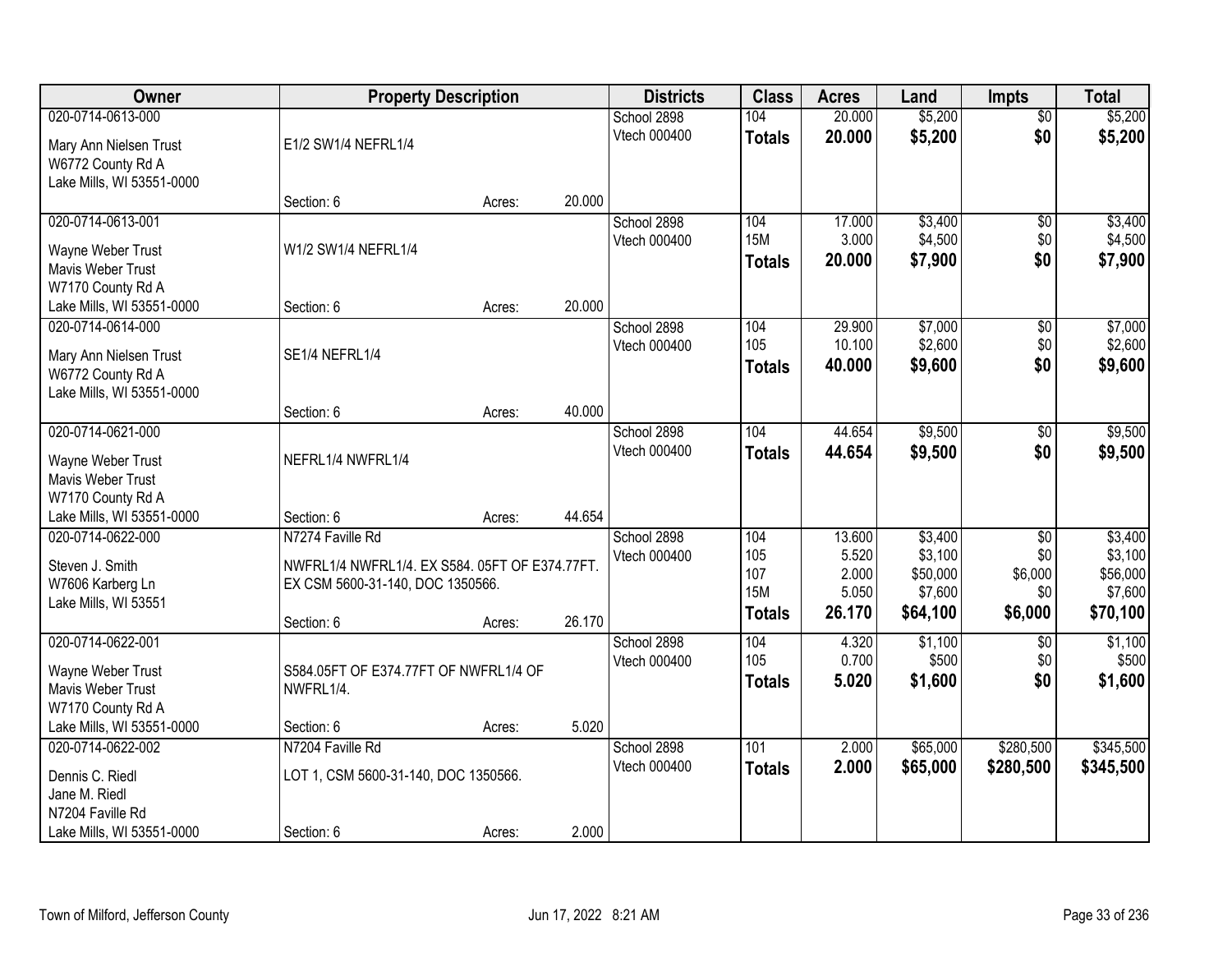| Owner                                                                                                                                      |                                                                                                                                           | <b>Property Description</b> |                 | <b>Districts</b>            | <b>Class</b>                       | <b>Acres</b>                         | Land                                       | Impts                                            | <b>Total</b>                                |
|--------------------------------------------------------------------------------------------------------------------------------------------|-------------------------------------------------------------------------------------------------------------------------------------------|-----------------------------|-----------------|-----------------------------|------------------------------------|--------------------------------------|--------------------------------------------|--------------------------------------------------|---------------------------------------------|
| 020-0714-0623-000<br>Steven J. Smith<br>W7606 Karberg Ln<br>Lake Mills, WI 53551                                                           | SWFRL1/4 NWFRL1/4 EX W290.40 FT OF N450FT, EX<br>S135FT OF W435.6FT                                                                       |                             |                 | School 2898<br>Vtech 000400 | 104<br>105<br><b>Totals</b>        | 26.786<br>1.400<br>28.186            | \$5,600<br>\$500<br>\$6,100                | $\overline{60}$<br>\$0<br>\$0                    | \$5,600<br>\$500<br>\$6,100                 |
|                                                                                                                                            | Section: 6                                                                                                                                | Acres:                      | 28.186          |                             |                                    |                                      |                                            |                                                  |                                             |
| 020-0714-0623-001<br>Charles F. Rush Jr<br>Jamie L. Rush<br>N7184 Faville Rd<br>Lake Mills, WI 53551-0000                                  | N7184 Faville Rd<br>BEG ON E/S/L 973.30FT N OF W1/4/C, N300FT,<br>N89DG46'E 290.40FT, S300FT, S89DG46'W 290.40FT<br>TO POB.<br>Section: 6 | Acres:                      | 2.000           | School 2898<br>Vtech 000400 | 101<br><b>Totals</b>               | 2.000<br>2.000                       | \$65,000<br>\$65,000                       | \$201,800<br>\$201,800                           | \$266,800<br>\$266,800                      |
| 020-0714-0623-002<br>Tyler W. Lanier<br>N7166 Faville Rd<br>Lake Mills, WI 53551-0000                                                      | N7166 Faville Rd<br>COM W1/4/C, N823.30FT TO POB N150FT, N89DG46'E<br>290.40FT, S150FT, S89DG46'W 290.40FT TO POB.                        |                             |                 | School 2898<br>Vtech 000400 | 101<br><b>Totals</b>               | 1.000<br>1.000                       | \$55,000<br>\$55,000                       | \$125,700<br>\$125,700                           | \$180,700<br>\$180,700                      |
|                                                                                                                                            | Section: 6                                                                                                                                | Acres:                      | 1.000           |                             |                                    |                                      |                                            |                                                  |                                             |
| 020-0714-0623-003<br>Robert J. Bett<br>Debra K. Bett<br>N7102 Faville Rd                                                                   | N7102 Faville Rd<br>LOT 1, CSM 1694-5-300.                                                                                                |                             |                 | School 2898<br>Vtech 000400 | 101<br><b>Totals</b>               | 1.349<br>1.349                       | \$58,500<br>\$58,500                       | \$191,000<br>\$191,000                           | \$249,500<br>\$249,500                      |
| Lake Mills, WI 53551-0000<br>020-0714-0624-000<br>Wayne Weber Trust<br>Mavis Weber Trust<br>W7170 County Rd A<br>Lake Mills, WI 53551-0000 | Section: 6<br>SE1/4 NWFRL1/4<br>Section: 6                                                                                                | Acres:<br>Acres:            | 1.349<br>40.000 | School 2898<br>Vtech 000400 | 104<br>105<br>106<br>Totals        | 15.600<br>11.600<br>12.800<br>40.000 | \$3,000<br>\$7,600<br>\$38,400<br>\$49,000 | $\overline{50}$<br>\$0<br>\$0<br>\$0             | \$3,000<br>\$7,600<br>\$38,400<br>\$49,000  |
| 020-0714-0631-000<br>Wayne Weber Trust<br>Mavis Weber Trust<br>W7170 County Rd A<br>Lake Mills, WI 53551-0000                              | NE1/4 SWFRL1/4, E43.53FT OF NWFRL1/4 SWFRL1/4<br>Section: 6                                                                               | Acres:                      | 41.300          | School 2898<br>Vtech 000400 | 104<br>105<br><b>Totals</b>        | 36.170<br>5.130<br>41.300            | \$7,900<br>\$3,400<br>\$11,300             | $\overline{50}$<br>\$0<br>\$0                    | \$7,900<br>\$3,400<br>\$11,300              |
| 020-0714-0632-000<br>Wayne Weber Trust<br>Mavis Weber Trust<br>W7170 County Rd A<br>Lake Mills, WI 53551-0000                              | N7004 Faville Rd<br>BEG W1/4/P, S1772.76FT, E 981.42FT, N1772.76FT, W<br>981.42FT TO POB<br>Section: 6                                    | Acres:                      | 40.400          | School 2898<br>Vtech 000400 | 104<br>105<br>107<br><b>Totals</b> | 38.400<br>1.000<br>1.000<br>40.400   | \$10,800<br>\$100<br>\$40,000<br>\$50,900  | $\overline{50}$<br>\$0<br>\$103,700<br>\$103,700 | \$10,800<br>\$100<br>\$143,700<br>\$154,600 |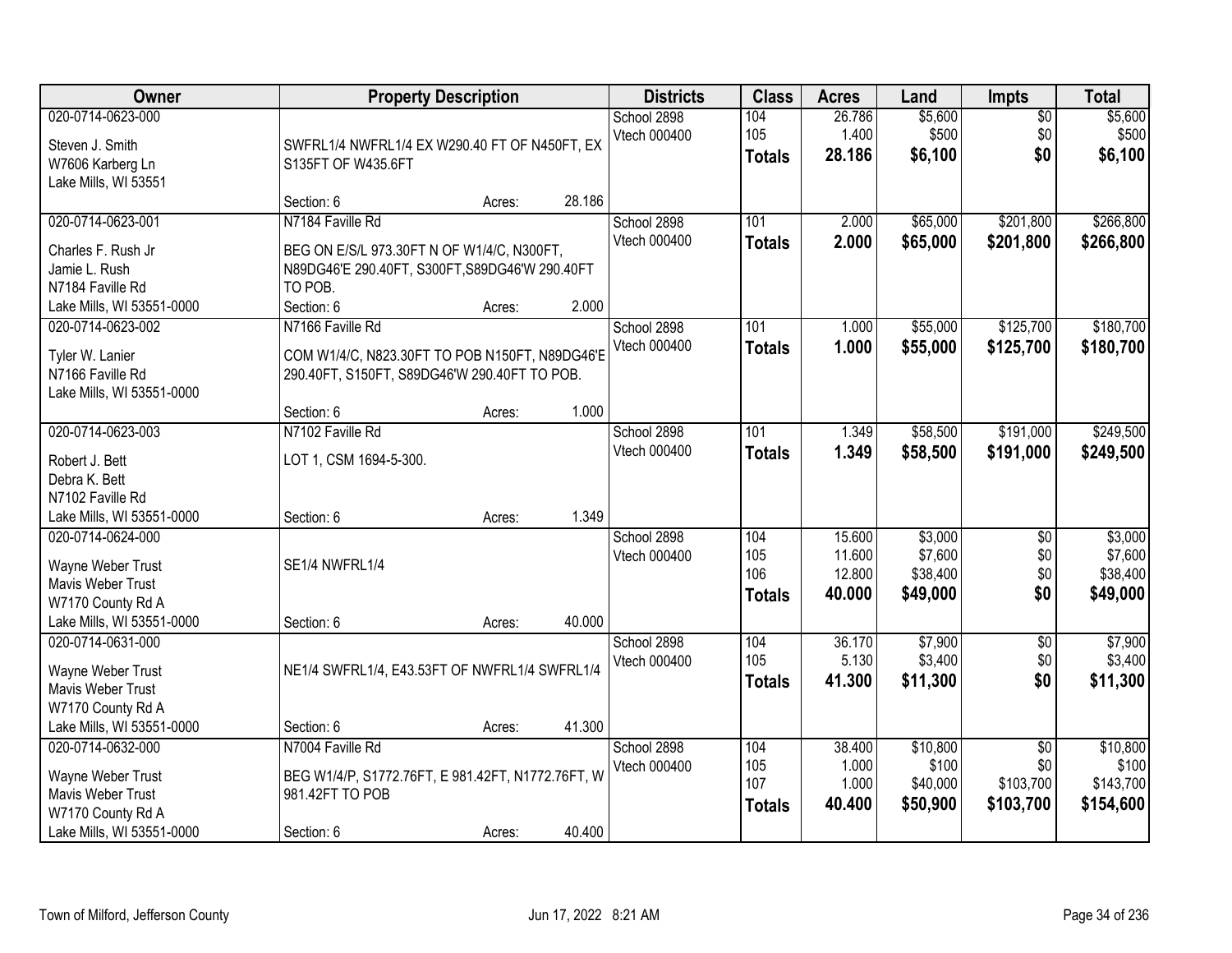| Owner                                          | <b>Property Description</b>                      |        |        | <b>Districts</b> | <b>Class</b>     | <b>Acres</b> | Land     | Impts           | <b>Total</b> |
|------------------------------------------------|--------------------------------------------------|--------|--------|------------------|------------------|--------------|----------|-----------------|--------------|
| 020-0714-0633-000                              | N6938 Faville Rd                                 |        |        | School 2898      | 104              | 14.072       | \$4,200  | $\overline{50}$ | \$4,200      |
| Wayne Weber Trust                              | BEG AT SW/SEC/C, N887.50FT, E981.42FT,           |        |        | Vtech 000400     | 105              | 2.000        | \$1,300  | \$0             | \$1,300      |
| Mavis Weber Trust                              | S887.50FT, W 981.42FT TO POB EX PT IN CSM        |        |        |                  | 107              | 1.500        | \$45,000 | \$55,600        | \$100,600    |
| W7170 County Rd A                              | 4049-19-296.                                     |        |        |                  | <b>Totals</b>    | 17.572       | \$50,500 | \$55,600        | \$106,100    |
| Lake Mills, WI 53551-0000                      | Section: 6                                       | Acres: | 17.572 |                  |                  |              |          |                 |              |
| 020-0714-0633-001                              | W7222 Weber Rd                                   |        |        | School 2898      | 101              | 1.244        | \$57,400 | \$269,200       | \$326,600    |
|                                                |                                                  |        |        | Vtech 000400     | <b>Totals</b>    | 1.244        | \$57,400 | \$269,200       | \$326,600    |
| Karl Trust<br>W7222 Weber Rd                   | LOT 1, CSM 4049-19-296.                          |        |        |                  |                  |              |          |                 |              |
| Lake Mills, WI 53551-0000                      |                                                  |        |        |                  |                  |              |          |                 |              |
|                                                | Section: 6                                       | Acres: | 1.244  |                  |                  |              |          |                 |              |
| 020-0714-0633-002                              | W7216 Weber Rd                                   |        |        | School 2898      | 101              | 1.244        | \$57,400 | \$327,400       | \$384,800    |
|                                                |                                                  |        |        | Vtech 000400     |                  | 1.244        | \$57,400 | \$327,400       | \$384,800    |
| Alan H. Corlett                                | LOT 2, CSM 4049-19-296.                          |        |        |                  | <b>Totals</b>    |              |          |                 |              |
| Sandra L. Corlett                              |                                                  |        |        |                  |                  |              |          |                 |              |
| W7216 Weber Rd                                 |                                                  |        |        |                  |                  |              |          |                 |              |
| Lake Mills, WI 53551-0000                      | Section: 6                                       | Acres: | 1.244  |                  |                  |              |          |                 |              |
| 020-0714-0634-000                              | W7170 County Rd A                                |        |        | School 2898      | 104              | 24.340       | \$7,300  | $\sqrt{6}$      | \$7,300      |
| Wayne Weber Trust                              | THAT PT OF SE1/4 SW1/4 N OF HGY & E 43.56FT OF   |        |        | Vtech 000400     | 107              | 2.800        | \$54,000 | \$157,800       | \$211,800    |
| Mavis Weber Trust                              | SWFRL1/4 SWFRL1/4. EX LD IN CTH A IN 627-185. EX |        |        |                  | <b>Totals</b>    | 27.140       | \$61,300 | \$157,800       | \$219,100    |
| W7170 County Rd A                              | PT IN CSM 4049-19-296.                           |        |        |                  |                  |              |          |                 |              |
| Lake Mills, WI 53551-0000                      | Section: 6                                       | Acres: | 27.140 |                  |                  |              |          |                 |              |
| 020-0714-0634-001                              | W7107 County Rd A                                |        |        | School 2898      | 101              | 2.527        | \$68,700 | \$194,600       | \$263,300    |
|                                                |                                                  |        |        | Vtech 000400     | <b>Totals</b>    | 2.527        | \$68,700 | \$194,600       | \$263,300    |
| Duane I. Latsch                                | LOT 2, CSM 2426-8-300.                           |        |        |                  |                  |              |          |                 |              |
| W7107 County Rd A<br>Lake Mills, WI 53551-0000 |                                                  |        |        |                  |                  |              |          |                 |              |
|                                                | Section: 6                                       | Acres: | 2.527  |                  |                  |              |          |                 |              |
| 020-0714-0634-002                              | W7123 County Rd A                                |        |        | School 2898      | $\overline{101}$ | 1.739        | \$62,400 | \$189,000       | \$251,400    |
|                                                |                                                  |        |        | Vtech 000400     | <b>Totals</b>    | 1.739        | \$62,400 | \$189,000       | \$251,400    |
| Paul E. Riedl                                  | LOT 1, CSM 2426-8-300.                           |        |        |                  |                  |              |          |                 |              |
| Lois M. Riedl                                  |                                                  |        |        |                  |                  |              |          |                 |              |
| W7123 County Rd A                              |                                                  |        |        |                  |                  |              |          |                 |              |
| Lake Mills, WI 53551-0000                      | Section: 6                                       | Acres: | 1.739  |                  |                  |              |          |                 |              |
| 020-0714-0634-003                              | W7145 County Rd A                                |        |        | School 2898      | 101              | 4.095        | \$79,700 | \$469,700       | \$549,400    |
| Grant E. Goetsch                               | LOT 2,CSM 494-2-286,EX E50FT EX LD IN CTH A IN   |        |        | Vtech 000400     | <b>Totals</b>    | 4.095        | \$79,700 | \$469,700       | \$549,400    |
| Elizabeth L. Goetsch                           | 624-506.                                         |        |        |                  |                  |              |          |                 |              |
| W7145 County Rd A                              |                                                  |        |        |                  |                  |              |          |                 |              |
| Lake Mills, WI 53551-0000                      | Section: 6                                       | Acres: | 4.095  |                  |                  |              |          |                 |              |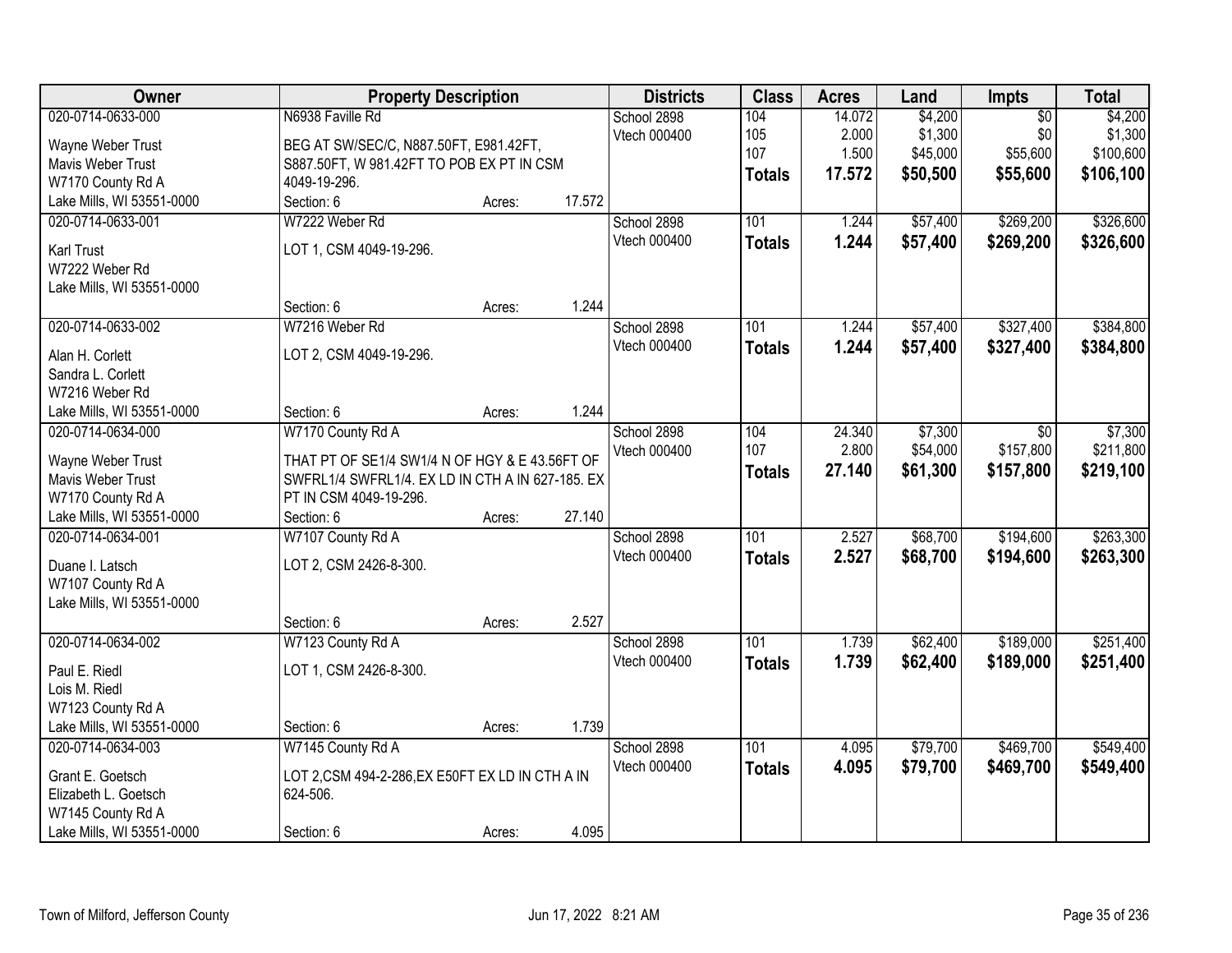| Owner                     | <b>Property Description</b>                      |        |        | <b>Districts</b> | <b>Class</b>  | <b>Acres</b> | Land     | <b>Impts</b>    | <b>Total</b> |
|---------------------------|--------------------------------------------------|--------|--------|------------------|---------------|--------------|----------|-----------------|--------------|
| 020-0714-0634-004         | W7173 County Rd A                                |        |        | School 2898      | 101           | 1.030        | \$55,300 | \$241,000       | \$296,300    |
| Matthew C. Winchell       | LOT 1, CSM 494-2-286, DOC 717971. EX LD IN CTH A |        |        | Vtech 000400     | <b>Totals</b> | 1.030        | \$55,300 | \$241,000       | \$296,300    |
| Angie M. Winchell         | IN DOC 785396.                                   |        |        |                  |               |              |          |                 |              |
| W7173 County Rd A         |                                                  |        |        |                  |               |              |          |                 |              |
| Lake Mills, WI 53551-0000 | Section: 6                                       | Acres: | 1.030  |                  |               |              |          |                 |              |
| 020-0714-0641-000         | W6912 County Rd A                                |        |        | School 2898      | 101           | 1.000        | \$55,000 | \$199,600       | \$254,600    |
| Robert P. Leistiko        | LOT 1, CSM 3684-17-74.                           |        |        | Vtech 000400     | 104           | 6.040        | \$1,100  | \$0             | \$1,100      |
| Jennifer A. Leistiko      |                                                  |        |        |                  | 105           | 0.750        | \$500    | \$0             | \$500        |
| W6912 County Rd A         |                                                  |        |        |                  | <b>Totals</b> | 7.790        | \$56,600 | \$199,600       | \$256,200    |
| Lake Mills, WI 53551-0000 | Section: 6                                       | Acres: | 7.790  |                  |               |              |          |                 |              |
| 020-0714-0641-001         | County Rd A                                      |        |        | School 2898      | 104           | 28.046       | \$6,700  | \$0             | \$6,700      |
| Mary Ann Nielsen Trust    | BEG AT E1/4/P, W903.57FT, S TO HGY, E TO E/SEC/L |        |        | Vtech 000400     | 107           | 0.250        | \$10,000 | \$11,600        | \$21,600     |
| W6772 County Rd A         | N TO POB EX CSM 2882-11-184. EX CSM 3684-17-74.  |        |        |                  | <b>Totals</b> | 28.296       | \$16,700 | \$11,600        | \$28,300     |
| Lake Mills, WI 53551-0000 |                                                  |        |        |                  |               |              |          |                 |              |
|                           | Section: 6                                       | Acres: | 28.296 |                  |               |              |          |                 |              |
| 020-0714-0642-000         |                                                  |        |        | School 2898      | 104           | 50.830       | \$11,600 | \$0             | \$11,600     |
| James E Flood Trust       | W1775FT OF N1/2 SE1/4                            |        |        | Vtech 000400     | 105           | 2.000        | \$1,300  | \$0             | \$1,300      |
| W6999 County Rd A         |                                                  |        |        |                  | <b>Totals</b> | 52.830       | \$12,900 | \$0             | \$12,900     |
| Lake Mills, WI 53551-0000 |                                                  |        |        |                  |               |              |          |                 |              |
|                           | Section: 6                                       | Acres: | 52.830 |                  |               |              |          |                 |              |
| 020-0714-0643-000         | W7050 County Rd A                                |        |        | School 2898      | 104           | 26.320       | \$7,300  | $\overline{30}$ | \$7,300      |
| James E Flood Trust       | W1775FT OF S1/2 SE1/4 N OF CTH A. EX LD IN CTH A |        |        | Vtech 000400     | 107           | 1.000        | \$40,000 | \$144,100       | \$184,100    |
| W6999 County Rd A         | IN 623-885.                                      |        |        |                  | <b>15M</b>    | 1.100        | \$1,500  | \$0             | \$1,500      |
| Lake Mills, WI 53551-0000 |                                                  |        |        |                  | <b>Totals</b> | 28.420       | \$48,800 | \$144,100       | \$192,900    |
|                           | Section: 6                                       | Acres: | 28.420 |                  |               |              |          |                 |              |
| 020-0714-0643-001         | W7091 County Rd A                                |        |        | School 2898      | 101           | 4.085        | \$79,600 | \$238,600       | \$318,200    |
| Daniel M. Lapaz           | LOT 1, CSM 2764-10-276, DOC 907504.              |        |        | Vtech 000400     | <b>Totals</b> | 4.085        | \$79,600 | \$238,600       | \$318,200    |
| Lori K. Lapaz             |                                                  |        |        |                  |               |              |          |                 |              |
| W7091 County Rd A         |                                                  |        |        |                  |               |              |          |                 |              |
| Lake Mills, WI 53551-0000 | Section: 6                                       | Acres: | 4.085  |                  |               |              |          |                 |              |
| 020-0714-0643-002         | W7075 County Rd A                                |        |        | School 2898      | 101           | 3.050        | \$72,400 | \$181,800       | \$254,200    |
| Mary Lou Hooper Trust     | LOTS 1&2, CSM 419-2-199, DOC 714353. EX LD IN    |        |        | Vtech 000400     | <b>Totals</b> | 3.050        | \$72,400 | \$181,800       | \$254,200    |
| W7075 County Rd A         | CTH A IN DOC 785431.                             |        |        |                  |               |              |          |                 |              |
| Lake Mills, WI 53551-0000 |                                                  |        |        |                  |               |              |          |                 |              |
|                           | Section: 6                                       | Acres: | 3.050  |                  |               |              |          |                 |              |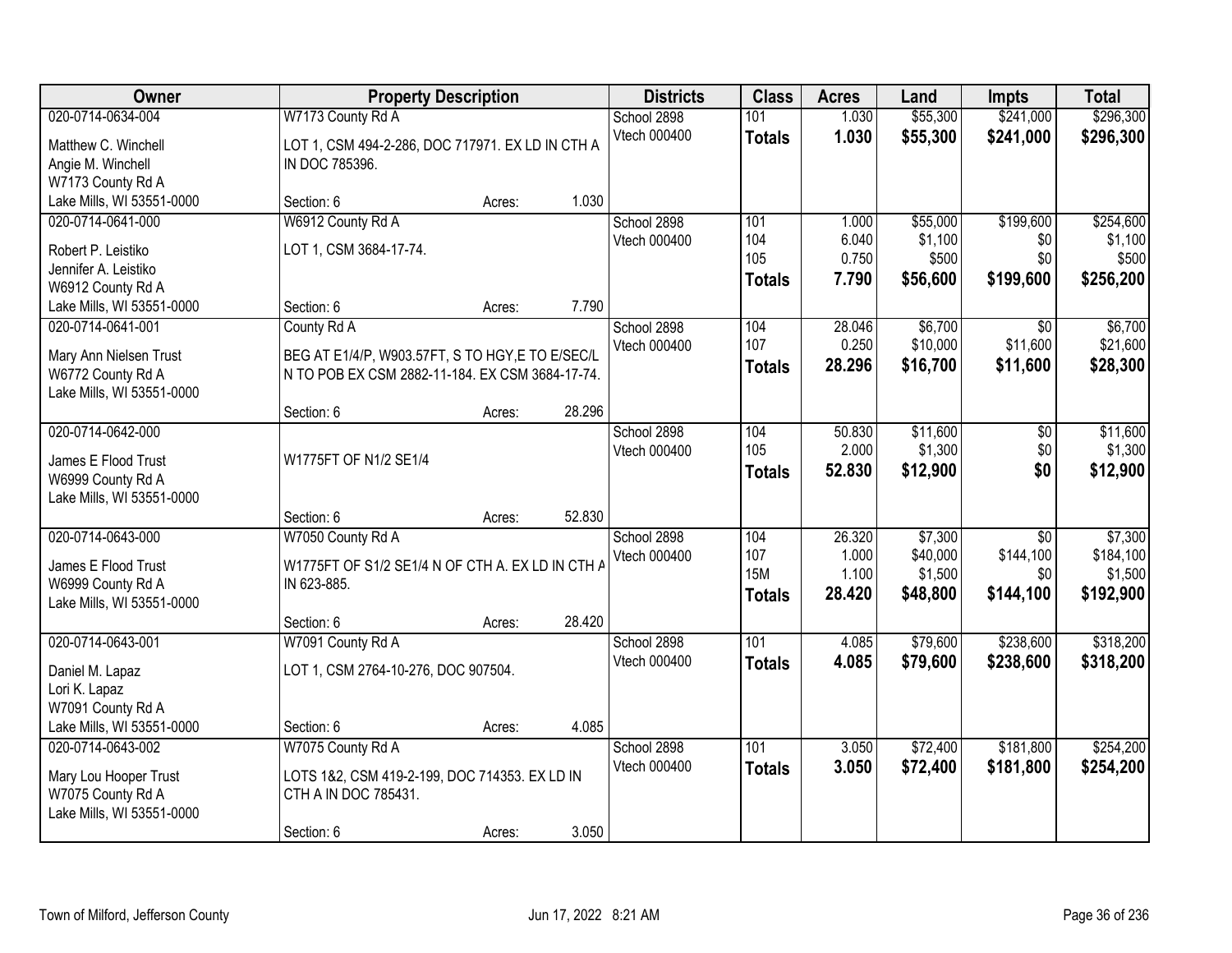| Owner                     | <b>Property Description</b>                     | <b>Districts</b> | <b>Class</b>  | <b>Acres</b> | Land     | <b>Impts</b> | <b>Total</b> |
|---------------------------|-------------------------------------------------|------------------|---------------|--------------|----------|--------------|--------------|
| 020-0714-0643-003         | W7061 County Rd A                               | School 2898      | 101           | 3.207        | \$73,400 | \$192,000    | \$265,400    |
| Diane Stuehler Trust      | COM S1/4/C, N88DGE 303.95FT, N61DGE 160.74FT    | Vtech 000400     | <b>Totals</b> | 3.207        | \$73,400 | \$192,000    | \$265,400    |
| W7061 County Rd A         | TO POB, N08 DG07'W 515FT, N79DG05'E 343. 80FT,  |                  |               |              |          |              |              |
| Lake Mills, WI 53551-0000 | S25DG47'E 371FT, S64DG 13'W 17FT, N33DG22'W     |                  |               |              |          |              |              |
|                           | 3.207<br>Section: 6<br>Acres:                   |                  |               |              |          |              |              |
| 020-0714-0643-004         | N6942 Hoopers Mill Ln                           | School 2898      | 101           | 0.560        | \$46,200 | \$97,200     | \$143,400    |
|                           |                                                 | Vtech 000400     | <b>Totals</b> | 0.560        | \$46,200 | \$97,200     | \$143,400    |
| Chadwick M. Anderson      | BEG 1568FT W & N39DG18'W 203.10FT & N25DG58'W   |                  |               |              |          |              |              |
| Amanda R. Anderson        | 335.70 FT OF SE/S/C, N66DG09'E 162 .50FT,       |                  |               |              |          |              |              |
| N6942 Hoopers Mill Ln     | N21DG20'W 123FT, SW ON HGY 179.20FT, SE 165.50  |                  |               |              |          |              |              |
| Lake Mills, WI 53551-0000 | 0.560<br>Section: 6<br>Acres:                   |                  |               |              |          |              |              |
| 020-0714-0643-005         | W7019 County Rd A                               | School 2898      | 101           | 0.614        | \$47,300 | \$150,700    | \$198,000    |
| Heidi G. Grasser          | COM SE/S/C, W1568FT, N39DG 18'W 203.10FT,       | Vtech 000400     | <b>Totals</b> | 0.614        | \$47,300 | \$150,700    | \$198,000    |
| 801 Sherman Ave           | N25DG58'W 501.20FT TO C/L CTH A, N80DG E 228FT  |                  |               |              |          |              |              |
| Janesville, WI 53545-0000 | TO POB, S23DG30'E 217FT, N60DG30'E 139.50FT, N  |                  |               |              |          |              |              |
|                           | 0.614<br>Section: 6<br>Acres:                   |                  |               |              |          |              |              |
| 020-0714-0643-006         | N6920 Hoopers Mill Ln                           | School 2898      | 102           | 1.193        | \$58,900 | \$11,300     | \$70,200     |
|                           |                                                 | Vtech 000400     | <b>Totals</b> | 1.193        | \$58,900 | \$11,300     | \$70,200     |
| Barbara J. Rottier        | BEG 1568FT W & N39DG18'W 203.10FT OF SE/S/C,    |                  |               |              |          |              |              |
| 305 S Bedord St           | N60DG30' E 103.10FT, N36DG02'W 115.50 FT,       |                  |               |              |          |              |              |
| Madison, WI 53703-0000    | N67DG21'W 124.10FT, S 25DG58'E 212.70FT TO POB. |                  |               |              |          |              |              |
|                           | 1.193<br>Section: 6<br>Acres:                   |                  |               |              |          |              |              |
| 020-0714-0644-000         | W6951 County Rd A                               | School 2898      | 101           | 4.586        | \$83,100 | \$114,600    | \$197,700    |
| Cynthia Skare L. Welbourn | LOT 1, CSM 2969-12-76.                          | Vtech 000400     | <b>Totals</b> | 4.586        | \$83,100 | \$114,600    | \$197,700    |
| Peter J. Welbourne        |                                                 |                  |               |              |          |              |              |
| W6951 County Rd A         |                                                 |                  |               |              |          |              |              |
| Lake Mills, WI 53551-0000 | 4.586<br>Section: 6<br>Acres:                   |                  |               |              |          |              |              |
| 020-0714-0644-001         | W6999 County Rd A                               | School 2898      | 101           | 2.242        | \$66,700 | \$69,200     | \$135,900    |
|                           |                                                 | Vtech 000400     | <b>Totals</b> | 2.242        | \$66,700 | \$69,200     | \$135,900    |
| James E Flood Trust       | BEG ON BRIDGE 900FT W OF E/S/L, W ON HGY        |                  |               |              |          |              |              |
| W6999 County Rd A         | 540FT, S280FT TO CR, NE ON CR 490FT TO POB      |                  |               |              |          |              |              |
| Lake Mills, WI 53551-0000 |                                                 |                  |               |              |          |              |              |
|                           | 2.242<br>Section: 6<br>Acres:                   |                  |               |              |          |              |              |
| 020-0714-0644-002         | N6934 Hoopers Mill Ln                           | School 2898      | 101           | 1.697        | \$62,000 | \$142,300    | \$204,300    |
| Steven C. Zimmermann      | BEG 1408FT W OF SE/S/C, S125 .40FT, W67.40FT TO | Vtech 000400     | <b>Totals</b> | 1.697        | \$62,000 | \$142,300    | \$204,300    |
| Kathy S. Zimmermann       | RD, NW ON RD TO S/S/L, N39DG18'W 203.10         |                  |               |              |          |              |              |
| N6815 County Rd Q         | FT, N60DG30'E 103.10FT, N36DG 02'W              |                  |               |              |          |              |              |
| Lake Mills, WI 53551-0000 | 1.697<br>Section: 6<br>Acres:                   |                  |               |              |          |              |              |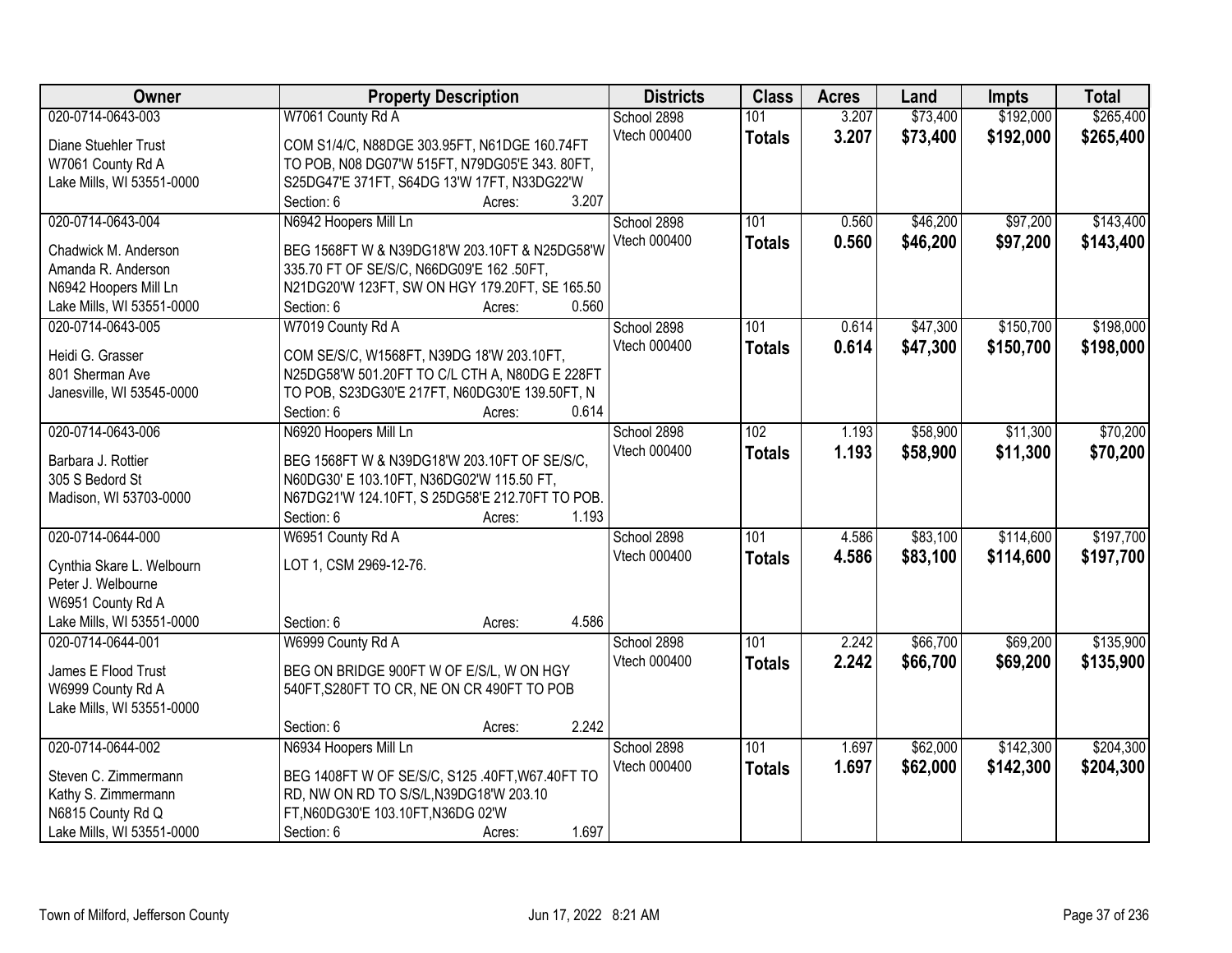| Owner                                         |                                                              | <b>Property Description</b> |        |                     | <b>Class</b>  | <b>Acres</b> | Land     | <b>Impts</b>    | <b>Total</b> |
|-----------------------------------------------|--------------------------------------------------------------|-----------------------------|--------|---------------------|---------------|--------------|----------|-----------------|--------------|
| 020-0714-0644-003                             | W6928 County Rd A                                            |                             |        | School 2898         | 101           | 3.914        | \$78,400 | \$113,800       | \$192,200    |
| Brigitte E. Kreyer                            | LOT 1, CSM 2882-11-184.                                      |                             |        | Vtech 000400        | <b>Totals</b> | 3.914        | \$78,400 | \$113,800       | \$192,200    |
| W6928 County Rd A                             |                                                              |                             |        |                     |               |              |          |                 |              |
| Lake Mills, WI 53551-0000                     |                                                              |                             |        |                     |               |              |          |                 |              |
|                                               | Section: 6                                                   | Acres:                      | 3.914  |                     |               |              |          |                 |              |
| 020-0714-0644-004                             |                                                              |                             |        | School 2898         | 104           | 8.156        | \$2,100  | $\overline{50}$ | \$2,100      |
|                                               |                                                              |                             |        | Vtech 000400        | <b>Totals</b> | 8.156        | \$2,100  | \$0             | \$2,100      |
| David G. Schroeder                            | BEG SE/S/C, W ABT 900FT, N TO CTH A, E ON HWY                |                             |        |                     |               |              |          |                 |              |
| Diana L. Schroeder                            | TO SEC/L S TO POB. EX CSM 2969-12-76, DOC                    |                             |        |                     |               |              |          |                 |              |
| N5163 County Rd A                             | 928942. EX CSM 4184-20-263, DOC 1070877. EX PT<br>Section: 6 |                             | 8.156  |                     |               |              |          |                 |              |
| Cambridge, WI 53523-0000<br>020-0714-0644-005 | W6925 County Rd A                                            | Acres:                      |        | School 2898         | 101           | 1.000        | \$55,000 | \$232,900       | \$287,900    |
|                                               |                                                              |                             |        | Vtech 000400        |               |              |          |                 |              |
| Lance Stock                                   | LOT 1, CSM 4184-20-263.                                      |                             |        |                     | <b>Totals</b> | 1.000        | \$55,000 | \$232,900       | \$287,900    |
| Jamie Stock                                   |                                                              |                             |        |                     |               |              |          |                 |              |
| W6925 County Rd A                             |                                                              |                             |        |                     |               |              |          |                 |              |
| Lake Mills, WI 53551-0000                     | Section: 6                                                   | Acres:                      | 1.000  |                     |               |              |          |                 |              |
| 020-0714-0644-006                             | 6902 N Hoopers Mill Ln                                       |                             |        | School 2898         | 101           | 1.611        | \$61,100 | \$255,800       | \$316,900    |
| Mark Burger                                   | LOT 1, CSM 4700-24-122.                                      |                             |        | Vtech 000400        | <b>Totals</b> | 1.611        | \$61,100 | \$255,800       | \$316,900    |
| Denice Burger                                 |                                                              |                             |        |                     |               |              |          |                 |              |
| N6902 Hoopers Mill Ln                         |                                                              |                             |        |                     |               |              |          |                 |              |
| Lake Mills, WI 53551-0000                     | Section: 6                                                   | Acres:                      | 1.611  |                     |               |              |          |                 |              |
| 020-0714-0644-007                             |                                                              |                             |        | School 2898         | 101           | 6.503        | \$96,500 | \$33,500        | \$130,000    |
|                                               |                                                              |                             |        | <b>Vtech 000400</b> | 104           | 1.900        | \$600    | \$0             | \$600        |
| Mark Burger                                   | COM SE/S/C, N89DG15'W 870.62 FT TO POB,                      |                             |        |                     | <b>Totals</b> | 8.403        | \$97,100 | \$33,500        | \$130,600    |
| Denice Burger                                 | N03DG22'E 723.13 FT, NWLY TO C/L ROCK CREEK,                 |                             |        |                     |               |              |          |                 |              |
| N6902 Hoopers Mill Ln                         | S55DG50'W 48.38FT, S63DG10'W 37.26FT, S58DG56'V              |                             |        |                     |               |              |          |                 |              |
| Lake Mills, WI 53551-0000                     | Section: 6                                                   | Acres:                      | 8.403  |                     |               |              |          |                 |              |
| 020-0714-0711-000                             |                                                              |                             |        | School 2898         | 104           | 38.049       | \$9,600  | $\overline{60}$ | \$9,600      |
| David G. Schroeder                            | BEG NE/S/C, W1402.50FT, S 145FT, W43.56FT, SE ON             |                             |        | Vtech 000400        | <b>Totals</b> | 38.049       | \$9,600  | \$0             | \$9,600      |
| Diane L. Schroeder                            | HGY TO 1/4 1/4/L, E TO E/S/L, N TO POB. EX PT IN             |                             |        |                     |               |              |          |                 |              |
| N5163 County Rd A                             | CSM 5407-29 -268, DOC 1307179.                               |                             |        |                     |               |              |          |                 |              |
| Cambridge, WI 53523-0000                      | Section: 7                                                   | Acres:                      | 38.049 |                     |               |              |          |                 |              |
| 020-0714-0712-000                             | N6877 Hoopers Mill Ln                                        |                             |        | School 2898         | 104           | 14.325       | \$3,800  | $\overline{50}$ | \$3,800      |
|                                               |                                                              |                             |        | Vtech 000400        | 105           | 3.400        | \$2,200  | \$0             | \$2,200      |
| David E Messmer Trust                         | BEG ON HGY 125.40FT S OF N/S/L, W213.84FT,                   |                             |        |                     | 107           | 1.500        | \$45,000 | \$38,400        | \$83,400     |
| <b>Yvette M Messmer Trust</b>                 | N125.40FT TO N/S/L, W102.30FT TO MILL                        |                             |        |                     | <b>Totals</b> | 19.225       | \$51,000 | \$38,400        | \$89,400     |
| N6885 Hoopers Mill Ln                         | POND, SWLY ALG MILL POND TO 1/4 1/4/L, E TO HGY              |                             |        |                     |               |              |          |                 |              |
| Lake Mills, WI 53551-0000                     | Section: 7                                                   | Acres:                      | 19.225 |                     |               |              |          |                 |              |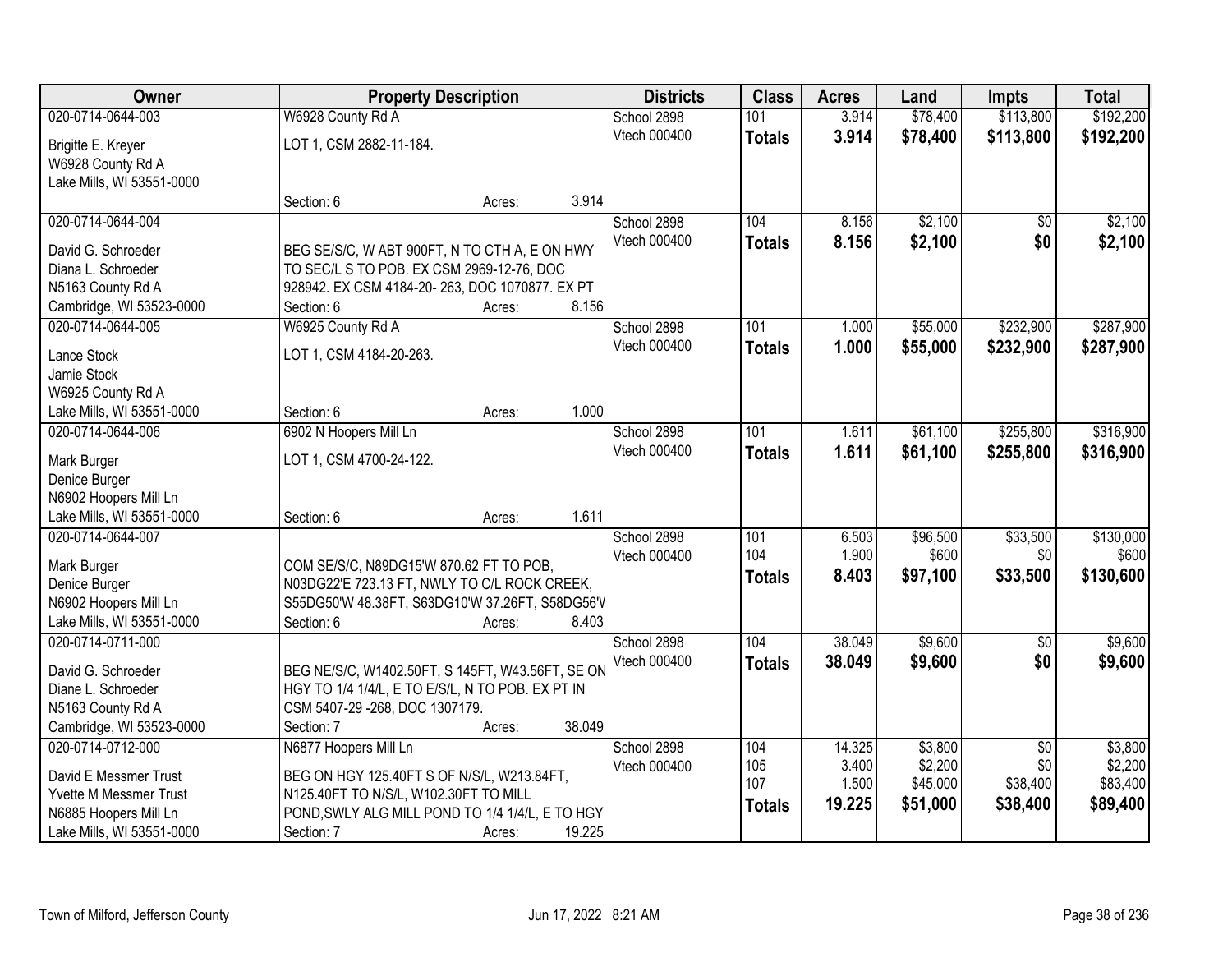| Owner                                                  | <b>Property Description</b>                                                                  |        |        | <b>Districts</b> | <b>Class</b>  | <b>Acres</b> | Land     | <b>Impts</b>    | <b>Total</b> |
|--------------------------------------------------------|----------------------------------------------------------------------------------------------|--------|--------|------------------|---------------|--------------|----------|-----------------|--------------|
| 020-0714-0712-001                                      | N6889 Hoopers Mill Ln                                                                        |        |        | School 2898      | 101           | 0.670        | \$36,300 | \$47,000        | \$83,300     |
| Timm J. Rivette                                        | BEG ON HGY 1475.40FT W & 125 .40FT S OF NE/C OF                                              |        |        | Vtech 000400     | <b>Totals</b> | 0.670        | \$36,300 | \$47,000        | \$83,300     |
| N6889 Hoopers Mill Ln                                  | SEC, W190 FT, N125.40FT, N TO MILL POND, E TO                                                |        |        |                  |               |              |          |                 |              |
| Lake Mills, WI 53551-0000                              | HGY, SELY TO POB ALSO COM NE/S/C, N89DG15'W                                                  |        |        |                  |               |              |          |                 |              |
|                                                        | Section: 7                                                                                   | Acres: | 0.670  |                  |               |              |          |                 |              |
| 020-0714-0712-002                                      | N6885 Hoopers Mill Ln                                                                        |        |        | School 2898      | 104           | 2.500        | \$600    | $\overline{50}$ | \$600        |
|                                                        |                                                                                              |        |        | Vtech 000400     | 105           | 2.500        | \$1,700  | \$0             | \$1,700      |
| David E Messmer Trust<br><b>Yvette M Messmer Trust</b> | LOT 1, CSM 3334-14-264, DOC 961865. ALSO COM<br>SE/C SD CSM N02DG33'W 150FT, N88DG08'E 75FT, |        |        |                  | 107           | 2.620        | \$53,100 | \$258,600       | \$311,700    |
| N6885 Hoopers Mill Ln                                  | S02DG33'E 150FT, S88DG 08'W 75FT TO POB.                                                     |        |        |                  | <b>Totals</b> | 7.620        | \$55,400 | \$258,600       | \$314,000    |
| Lake Mills, WI 53551-0000                              | Section: 7                                                                                   | Acres: | 7.620  |                  |               |              |          |                 |              |
| 020-0714-0713-000                                      |                                                                                              |        |        | School 2898      | 104           | 24.200       | \$4,900  | $\overline{50}$ | \$4,900      |
|                                                        |                                                                                              |        |        | Vtech 000400     | 105           | 10.545       | \$6,900  | \$0             | \$6,900      |
| David E Messmer Trust                                  | S1/2 NE1/4 LGY W OF HOOPER MILL LANE & E OF                                                  |        |        |                  | <b>15M</b>    | 13.100       | \$17,100 | \$0             | \$17,100     |
| Yvette M Messmer Trust                                 | MILL POND, EX 3.80A IN HGY I-94                                                              |        |        |                  |               | 47.845       | \$28,900 | \$0             | \$28,900     |
| N6885 Hoopers Mill Ln                                  |                                                                                              |        |        |                  | <b>Totals</b> |              |          |                 |              |
| Lake Mills, WI 53551-0000                              | Section: 7                                                                                   | Acres: | 47.845 |                  |               |              |          |                 |              |
| 020-0714-0714-000                                      |                                                                                              |        |        | School 2898      | 104           | 21.871       | \$5,100  | \$0             | \$5,100      |
| David G. Schroeder                                     | S1/2 NE1/4 LYG E OF HOOPER'S MILL LANE. EX 1.80/                                             |        |        | Vtech 000400     | <b>Totals</b> | 21.871       | \$5,100  | \$0             | \$5,100      |
| Diane L. Schroeder                                     | FOR HWY IN 341-546. EX PT IN CSM 5407-29-268,                                                |        |        |                  |               |              |          |                 |              |
| N5163 County Rd A                                      | DOC 1307179.                                                                                 |        |        |                  |               |              |          |                 |              |
| Cambridge, WI 53523-0000                               | Section: 7                                                                                   | Acres: | 21.871 |                  |               |              |          |                 |              |
| 020-0714-0721-000                                      | W7203 County Rd A                                                                            |        |        | School 2898      | 104           | 15.700       | \$4,300  | $\overline{30}$ | \$4,300      |
|                                                        |                                                                                              |        |        | Vtech 000400     | 105           | 2.190        | \$1,400  | \$0             | \$1,400      |
| <b>Groves Trust</b>                                    | LOT 1, CSM 2601-10-11.                                                                       |        |        |                  | 107           | 3.000        | \$55,000 | \$266,400       | \$321,400    |
| W7203 County Rd A                                      |                                                                                              |        |        |                  | <b>Totals</b> | 20.890       | \$60,700 | \$266,400       | \$327,100    |
| Lake Mills, WI 53551-0000                              |                                                                                              |        |        |                  |               |              |          |                 |              |
|                                                        | Section: 7                                                                                   | Acres: | 20.890 |                  |               |              |          |                 |              |
| 020-0714-0721-001                                      |                                                                                              |        |        | School 2898      | 105           | 38.470       | \$9,600  | $\overline{50}$ | \$9,600      |
| Daniel M. Lapaz                                        | CSM 5220-28-110, DOC 1263019                                                                 |        |        | Vtech 000400     | <b>Totals</b> | 38.470       | \$9,600  | \$0             | \$9,600      |
| Lori K. Lapaz                                          |                                                                                              |        |        |                  |               |              |          |                 |              |
| W7091 County Rd A                                      |                                                                                              |        |        |                  |               |              |          |                 |              |
| Lake Mills, WI 53551-0000                              | Section: 7                                                                                   | Acres: | 38.470 |                  |               |              |          |                 |              |
| 020-0714-0721-002                                      |                                                                                              |        |        | School 2898      | 104           | 13.110       | \$4,000  | $\overline{50}$ | \$4,000      |
|                                                        |                                                                                              |        |        | Vtech 000400     | 105           | 2.900        | \$1,900  | \$0             | \$1,900      |
| Christopher A. Hamilton                                | LOT 2, CSM 2601-10-11.                                                                       |        |        |                  | <b>Totals</b> | 16.010       | \$5,900  | \$0             | \$5,900      |
| Tracy J. Hamilton                                      |                                                                                              |        |        |                  |               |              |          |                 |              |
| W7259 County Rd A                                      |                                                                                              |        |        |                  |               |              |          |                 |              |
| Lake Mills, WI 53551-0000                              | Section: 7                                                                                   | Acres: | 16.010 |                  |               |              |          |                 |              |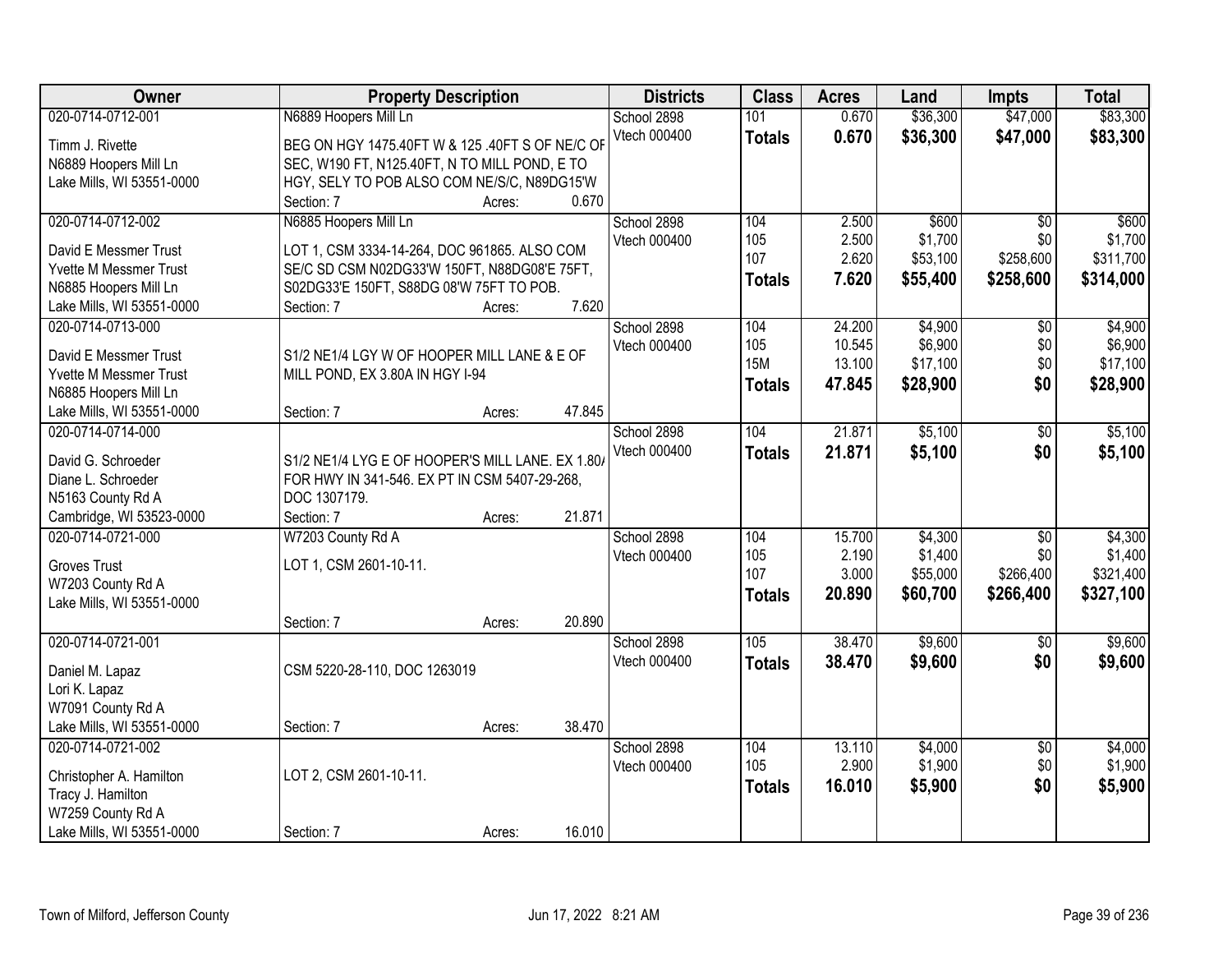| Owner                     |                                                 | <b>Property Description</b> |       |              | <b>Class</b>  | <b>Acres</b> | Land     | <b>Impts</b> | <b>Total</b> |
|---------------------------|-------------------------------------------------|-----------------------------|-------|--------------|---------------|--------------|----------|--------------|--------------|
| 020-0714-0722-000         | W7255 Weber Rd                                  |                             |       | School 2898  | 101           | 3.612        | \$76,300 | \$205,100    | \$281,400    |
| Todd R. Parrish           | LOT 1, CSM 4620-23-271.                         |                             |       | Vtech 000400 | <b>Totals</b> | 3.612        | \$76,300 | \$205,100    | \$281,400    |
| W7255 Weber Rd            |                                                 |                             |       |              |               |              |          |              |              |
| Lake Mills, WI 53551-0000 |                                                 |                             |       |              |               |              |          |              |              |
|                           | Section: 7                                      | Acres:                      | 3.612 |              |               |              |          |              |              |
| 020-0714-0722-001         | N6892 Faville Rd                                |                             |       | School 2898  | 101           | 2.500        | \$68,500 | \$318,100    | \$386,600    |
| Kris E. Walter            | LOT 2, CSM 4304-21-194.                         |                             |       | Vtech 000400 | <b>Totals</b> | 2.500        | \$68,500 | \$318,100    | \$386,600    |
| Christa R. Walter         |                                                 |                             |       |              |               |              |          |              |              |
| N6892 Faville Rd          |                                                 |                             |       |              |               |              |          |              |              |
| Lake Mills, WI 53551-0000 | Section: 7                                      | Acres:                      | 2.500 |              |               |              |          |              |              |
| 020-0714-0722-002         | N6836 Faville Rd                                |                             |       | School 2898  | 101           | 2.086        | \$65,600 | \$249,700    | \$315,300    |
| Nicholas P. Burling       | LOT 1, CSM 3691-17-90, DOC 998959. EX BEG NE/C  |                             |       | Vtech 000400 | <b>Totals</b> | 2.086        | \$65,600 | \$249,700    | \$315,300    |
| Rachel N. Burling         | SD LOT 1 S33DG20'W 91.71FT, N71DG42'W 187.50FT, |                             |       |              |               |              |          |              |              |
| N6836 Faville Rd          | N65DG36'W 79.82FT, S87DG06'E 301.50FT TO POB.   |                             |       |              |               |              |          |              |              |
| Lake Mills, WI 53551-0000 | Section: 7                                      | Acres:                      | 2.086 |              |               |              |          |              |              |
| 020-0714-0722-003         | N6830 Faville Rd                                |                             |       | School 2898  | 101           | 2.922        | \$71,500 | \$268,000    | \$339,500    |
| Jeffrey S. Mcfarlane      | LOT 4, CSM 2491-9-75                            |                             |       | Vtech 000400 | <b>Totals</b> | 2.922        | \$71,500 | \$268,000    | \$339,500    |
| Jody A. Mcfarlane         |                                                 |                             |       |              |               |              |          |              |              |
| N6830 Faville Rd          |                                                 |                             |       |              |               |              |          |              |              |
| Lake Mills, WI 53551-0000 | Section: 7                                      | Acres:                      | 2.922 |              |               |              |          |              |              |
| 020-0714-0722-004         | N6848 Faville Rd                                |                             |       | School 2898  | 101           | 3.137        | \$73,000 | \$512,800    | \$585,800    |
| Elizabeth E. Lund         | LOT 2, CSM 3691-17-90. ALSO BEG SE/C SD LOT 2,  |                             |       | Vtech 000400 | <b>Totals</b> | 3.137        | \$73,000 | \$512,800    | \$585,800    |
| N6848 Faville Rd          | S33DG20'W 91.71FT, N71DG42'W 187.50FT,          |                             |       |              |               |              |          |              |              |
| Lake Mills, WI 53551-0000 | N65DG36'W 79.82FT, S87DG06'E 301.50FT TO POB.   |                             |       |              |               |              |          |              |              |
|                           | Section: 7                                      | Acres:                      | 3.137 |              |               |              |          |              |              |
| 020-0714-0722-005         | W7275 W Weber Rd                                |                             |       | School 2898  | 101           | 2.500        | \$68,500 | \$279,600    | \$348,100    |
| Melissa R. Quest          | LOT 1, CSM 4304-21-194, DOC 1092346.            |                             |       | Vtech 000400 | <b>Totals</b> | 2.500        | \$68,500 | \$279,600    | \$348,100    |
| W7275 Weber Rd            |                                                 |                             |       |              |               |              |          |              |              |
| Lake Mills, WI 53551-0000 |                                                 |                             |       |              |               |              |          |              |              |
|                           | Section: 7                                      | Acres:                      | 2.500 |              |               |              |          |              |              |
| 020-0714-0722-006         | W7251 Weber Rd                                  |                             |       | School 2898  | 101           | 1.917        | \$54,500 | \$386,300    | \$440,800    |
| <b>Tyler Speth</b>        | LOT 2, CSM 4620-23-271, DOC 1156418.            |                             |       | Vtech 000400 | <b>Totals</b> | 1.917        | \$54,500 | \$386,300    | \$440,800    |
| Jessica Speth             |                                                 |                             |       |              |               |              |          |              |              |
| W7251 Weber Rd            |                                                 |                             |       |              |               |              |          |              |              |
| Lake Mills, WI 53551-0000 | Section: 7                                      | Acres:                      | 1.917 |              |               |              |          |              |              |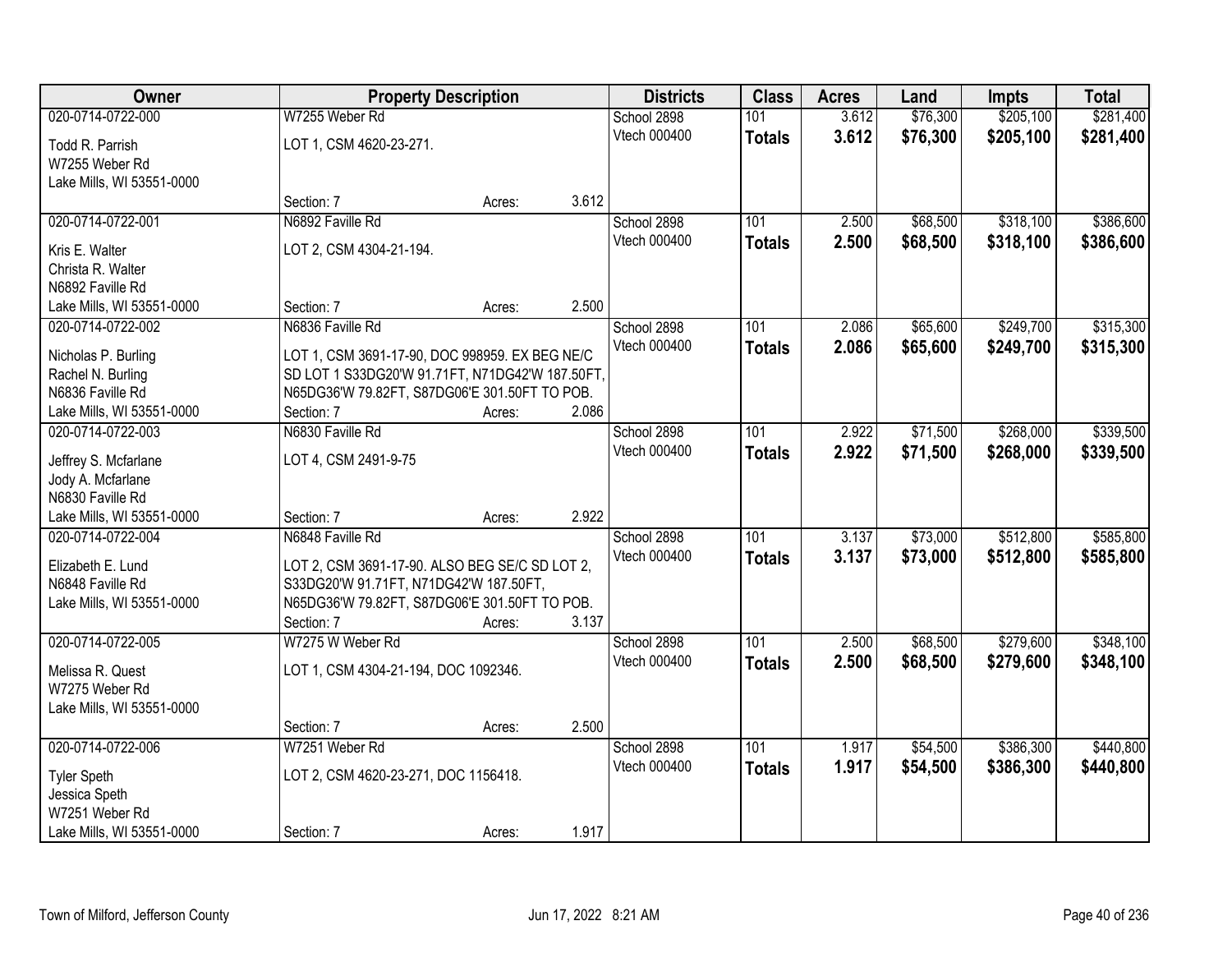| Owner                               | <b>Property Description</b>                     |        |        | <b>Districts</b> | <b>Class</b>  | <b>Acres</b> | Land      | Impts           | <b>Total</b> |
|-------------------------------------|-------------------------------------------------|--------|--------|------------------|---------------|--------------|-----------|-----------------|--------------|
| 020-0714-0723-000                   | W7282 County Rd A                               |        |        | School 2898      | 101           | 1.010        | \$55,100  | \$151,400       | \$206,500    |
| Donald R Hein Trust (Le)            | BEG ON CTH A ON W/S/L, N534 .10FT, E326.23FT,   |        |        | Vtech 000400     | <b>Totals</b> | 1.010        | \$55,100  | \$151,400       | \$206,500    |
| Nancy E Hein Trust (Le)             | S31DG25'W ON CTH A 625.67FT TO POB. EX .28A IN  |        |        |                  |               |              |           |                 |              |
| W7282 County Rd A                   | ROW IN DOC 631703. SUBJ TO ESMT IN DOC          |        |        |                  |               |              |           |                 |              |
| Lake Mills, WI 53551-0000           | Section: 7                                      | Acres: | 1.010  |                  |               |              |           |                 |              |
| 020-0714-0723-001                   | W7299 County Rd A                               |        |        | School 2898      | 102           | 3.500        | \$105,100 | \$884,700       | \$989,800    |
|                                     | LOT 1, CSM 1057-3-583 LOT 2, CSM 2100-7-66      |        |        | Vtech 000400     | 104           | 3.500        | \$1,100   | \$0             | \$1,100      |
| Daybreak Foods, Inc<br>PO Box 800   |                                                 |        |        |                  | <b>Totals</b> | 7.000        | \$106,200 | \$884,700       | \$990,900    |
| Lake Mills, WI 53551-0000           |                                                 |        |        |                  |               |              |           |                 |              |
|                                     | Section: 7                                      | Acres: | 7.000  |                  |               |              |           |                 |              |
| 020-0714-0723-002                   | County Rd A                                     |        |        | School 2898      | 102           | 8.880        | \$113,000 | \$0             | \$113,000    |
|                                     |                                                 |        |        | Vtech 000400     | <b>Totals</b> | 8.880        | \$113,000 | \$0             | \$113,000    |
| H-D Only, Al's Cycle H-D Only, Al's | BEG SELY/L CTH A 1882.23FT S OF NW/S/C,         |        |        |                  |               |              |           |                 |              |
| Cycle                               | S507.94FT TO NLY/L I-94, SELY ALG SD HGY        |        |        |                  |               |              |           |                 |              |
| Service, LLC                        | 659.75FT, N31DG10'E 500FT, N78DG25'W 928.75FT   |        |        |                  |               |              |           |                 |              |
| N6796 County Rd A                   | Section: 7                                      | Acres: | 8.880  |                  |               |              |           |                 |              |
| Lake Mills, WI 53551-0000           |                                                 |        |        |                  |               |              |           |                 |              |
| 020-0714-0724-000                   | W7259 County Rd A                               |        |        | School 2898      | 101           | 3.300        | \$74,100  | \$133,100       | \$207,200    |
| Christopher A. Hamilton             | LOT 1, CSM 2100-7-66.                           |        |        | Vtech 000400     | 104           | 21.975       | \$6,300   | \$0             | \$6,300      |
| Tracy J. Hamilton                   |                                                 |        |        |                  | 105           | 0.500        | \$400     | \$0             | \$400        |
| W7259 County Rd A                   |                                                 |        |        |                  | <b>Totals</b> | 25.775       | \$80,800  | \$133,100       | \$213,900    |
| Lake Mills, WI 53551-0000           | Section: 7                                      | Acres: | 25.775 |                  |               |              |           |                 |              |
| 020-0714-0811-000                   | N6803 County Rd Q                               |        |        | School 2898      | 101           | 4.240        | \$80,700  | \$424,700       | \$505,400    |
|                                     | LOT 1 & OUTLOT 1, CSM 4140-20-169. ALSO         |        |        | Vtech 000400     | <b>Totals</b> | 4.240        | \$80,700  | \$424,700       | \$505,400    |
| Dyj Trust<br>N6803 County Rd Q      | AFFADAVIT IN DOC 1330260.                       |        |        |                  |               |              |           |                 |              |
| Lake Mills, WI 53551-0000           |                                                 |        |        |                  |               |              |           |                 |              |
|                                     | Section: 8                                      | Acres: | 4.240  |                  |               |              |           |                 |              |
| 020-0714-0811-001                   |                                                 |        |        | School 2898      | 104           | 26.000       | \$6,700   | $\sqrt{6}$      | \$6,700      |
|                                     |                                                 |        |        | Vtech 000400     | <b>Totals</b> | 26.000       | \$6,700   | \$0             | \$6,700      |
| John R. Russell                     | BEG 425.70FT S OF NW/C OF NE1/4 NE1/4,          |        |        |                  |               |              |           |                 |              |
| N6761 County Rd Q                   | S1145.10FT, E 988.02FT, N 1148.40FT, W TO POB   |        |        |                  |               |              |           |                 |              |
| Lake Mills, WI 53551-0000           |                                                 |        |        |                  |               |              |           |                 |              |
|                                     | Section: 8                                      | Acres: | 26.000 |                  |               |              |           |                 |              |
| 020-0714-0811-002                   |                                                 |        |        | School 2898      | 104           | 13.584       | \$2,600   | $\overline{30}$ | \$2,600      |
| Thomas S Kasten Trust               | BEG NE/C OF SEC 8, W1320FT, S425.70FT, E1350FT. |        |        | Vtech 000400     | <b>Totals</b> | 13.584       | \$2,600   | \$0             | \$2,600      |
| Kathleen a Kasten Trust             | N TO POB EX CSM 6024-35-097, DOC 1415506.       |        |        |                  |               |              |           |                 |              |
| W6636 County Rd A                   |                                                 |        |        |                  |               |              |           |                 |              |
| Lake Mills, WI 53551-0000           | Section: 8                                      | Acres: | 13.584 |                  |               |              |           |                 |              |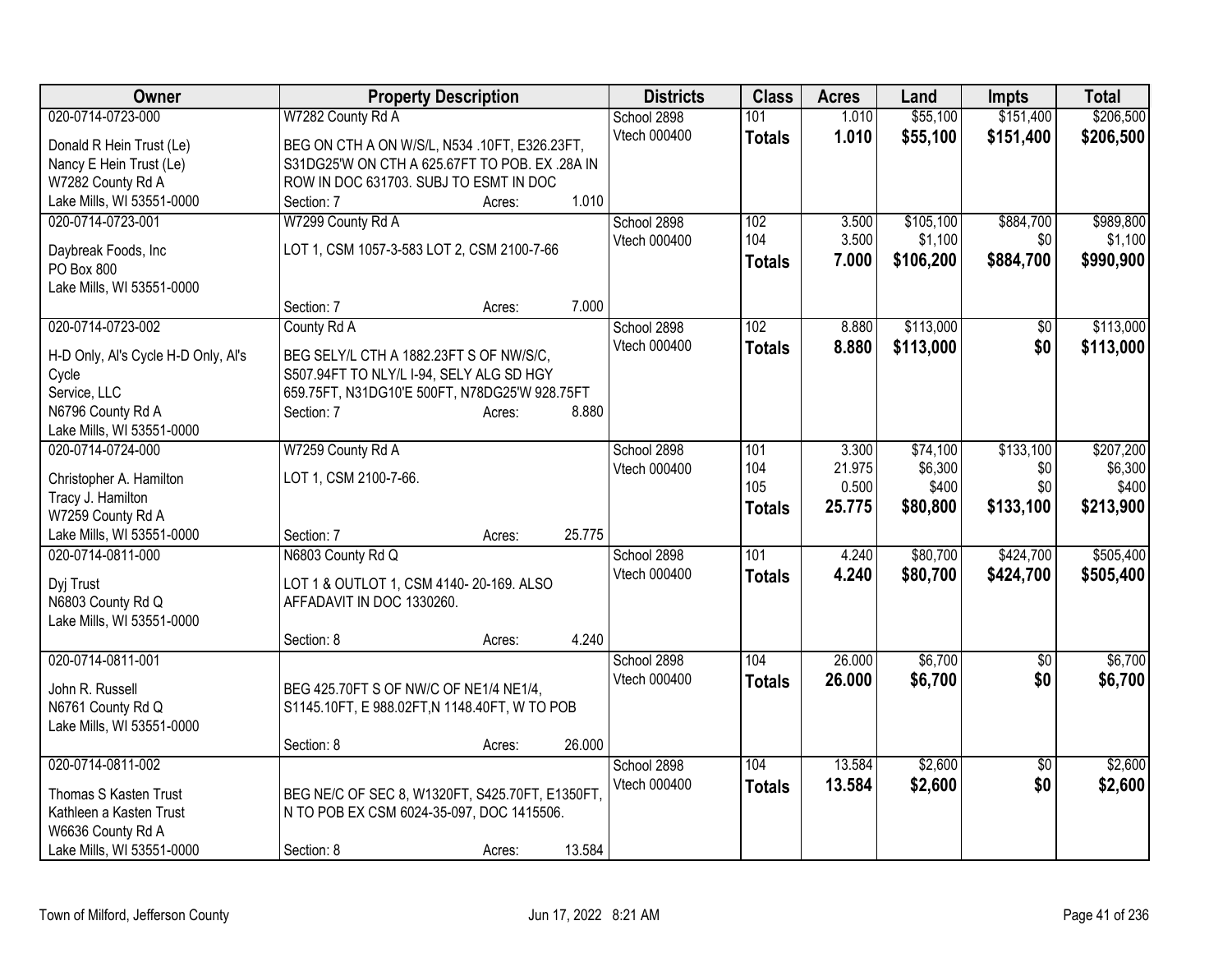| Owner                                                                                                | <b>Property Description</b>                                                                                                                                   |        |        | <b>Districts</b>            | <b>Class</b>                | <b>Acres</b>              | Land                           | Impts                  | <b>Total</b>                   |
|------------------------------------------------------------------------------------------------------|---------------------------------------------------------------------------------------------------------------------------------------------------------------|--------|--------|-----------------------------|-----------------------------|---------------------------|--------------------------------|------------------------|--------------------------------|
| 020-0714-0811-003<br>Archaeological Conservancy<br>1717 Girard Blvd NE<br>Albuquerque, NM 87106-0000 | County Rd Q<br>LOT 1, CSM 3561-16-122. ALSO 16.5FT ESMT. SUBJ<br>TO CATALOGUED BURIAL SITE IN DOC 1382488.                                                    |        |        | School 2898<br>Vtech 000400 | 304<br><b>Totals</b>        | 7.200<br>7.200            | $\overline{60}$<br>\$0         | $\overline{50}$<br>\$0 | \$0<br>\$0                     |
|                                                                                                      | Section: 8                                                                                                                                                    | Acres: | 7.200  |                             |                             |                           |                                |                        |                                |
| 020-0714-0812-000<br>Kyle M. Wollin et al<br>N7156 County Rd Q<br>Johnson Creek, WI 53038-0000       | N775.50FT OF W1/2 NE1/4 & E 13.5A OF S775.50FT<br>OF N 1551FT OF W1/2 NE1/4. EX CSM 2289-8-77. EX<br>CSM 4185-20-265.<br>Section: 8                           | Acres: | 32.806 | School 2898<br>Vtech 000400 | 104<br>105<br><b>Totals</b> | 25.206<br>7.600<br>32.806 | \$6,500<br>\$5,000<br>\$11,500 | \$0<br>\$0<br>\$0      | \$6,500<br>\$5,000<br>\$11,500 |
| 020-0714-0812-001                                                                                    |                                                                                                                                                               |        |        | School 2898                 | 104                         | 10.000                    | \$3,100                        | \$0                    | \$3,100                        |
| Kyle M. Wollin et al<br>N7156 County Rd Q<br>Johnson Creek, WI 53038-0000                            | W10A OF S777.50FT OF N1551FT OF W1/2 NE1/4                                                                                                                    |        |        | Vtech 000400                | <b>Totals</b>               | 10.000                    | \$3,100                        | \$0                    | \$3,100                        |
|                                                                                                      | Section: 8                                                                                                                                                    | Acres: | 10.000 |                             |                             |                           |                                |                        |                                |
| 020-0714-0812-002                                                                                    | N6878 Manske Rd                                                                                                                                               |        |        | School 2898                 | 101                         | 2.997                     | \$72,000                       | \$2,000                | \$74,000                       |
| Mary A. Touton<br>418 Adams St<br>Fort Atkinson, WI 53538-0000                                       | LOT 1, CSM 2289-8-77.                                                                                                                                         |        |        | Vtech 000400                | <b>Totals</b>               | 2.997                     | \$72,000                       | \$2,000                | \$74,000                       |
| 020-0714-0812-003                                                                                    | Section: 8<br>N6850 Manske Rd                                                                                                                                 | Acres: | 2.997  | School 2898                 | 101                         | 1.197                     | \$57,000                       | \$267,500              | \$324,500                      |
| Christopher M. Wendorf<br>Heidi M. Wendorf<br>N6850 Manske Rd<br>Lake Mills, WI 53551-0000           | LOT 1, CSM 4185-20-265.<br>Section: 8                                                                                                                         | Acres: | 1.197  | Vtech 000400                | <b>Totals</b>               | 1.197                     | \$57,000                       | \$267,500              | \$324,500                      |
| 020-0714-0813-000                                                                                    | Manske Rd                                                                                                                                                     |        |        | School 2898                 | 101                         | 3.073                     | \$25,400                       | $\sqrt{6}$             | \$25,400                       |
| Steven J. Smith<br>W7606 Karberg Ln<br>Lake Mills, WI 53551                                          | BEG AT SEC/C, N662.25FT, E 1 015.20FT, S TO E&W<br>1/4/L, W TO POB. EX PT IN HWY IN 347-487. EX CSM<br>3882-18-229. EX PT W OF CSM 3882-18-229.<br>Section: 8 | Acres: | 3.073  | Vtech 000400                | <b>Totals</b>               | 3.073                     | \$25,400                       | \$0                    | \$25,400                       |
| 020-0714-0813-001                                                                                    | Manske Rd                                                                                                                                                     |        |        | School 2898                 | 101                         | 3.000                     | \$57,600                       | $\overline{50}$        | \$57,600                       |
| Steven J. Smith<br>W7606 Karberg Ln<br>Lake Mills, WI 53551                                          | LOT 1, CSM 3882-18-229.<br>Section: 8                                                                                                                         |        | 3.000  | Vtech 000400                | <b>Totals</b>               | 3.000                     | \$57,600                       | \$0                    | \$57,600                       |
|                                                                                                      |                                                                                                                                                               | Acres: |        |                             |                             |                           |                                |                        |                                |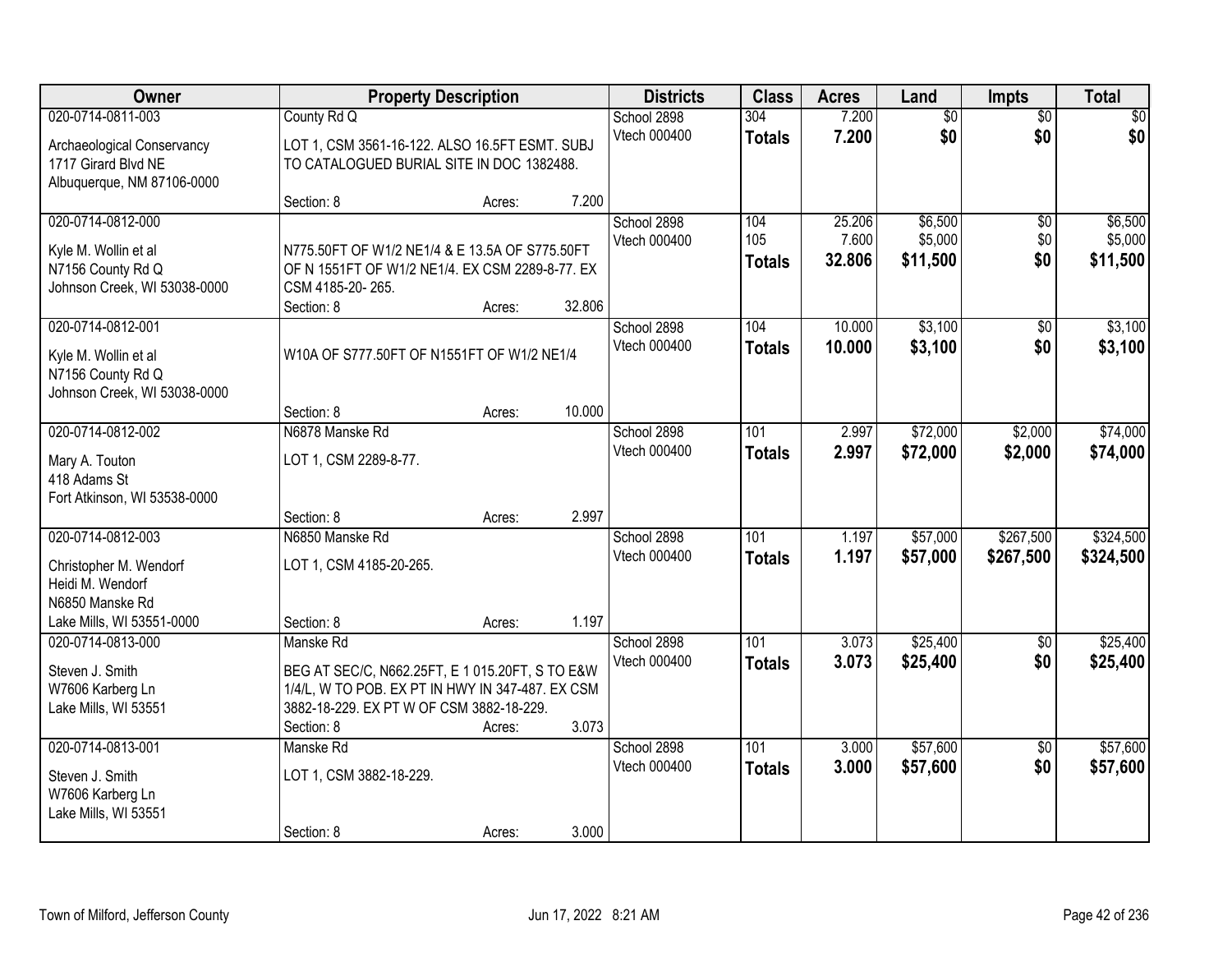| Owner                     |                                      | <b>Property Description</b>                      | <b>Districts</b> | <b>Class</b>  | <b>Acres</b> | Land     | <b>Impts</b>    | <b>Total</b> |
|---------------------------|--------------------------------------|--------------------------------------------------|------------------|---------------|--------------|----------|-----------------|--------------|
| 020-0714-0813-002         | N6746 Manske Rd                      |                                                  | School 2898      | 101           | 2.000        | \$55,300 | \$189,100       | \$244,400    |
| Scott A. Null             | LOT 2, CSM 3882-18-229.              |                                                  | Vtech 000400     | <b>Totals</b> | 2.000        | \$55,300 | \$189,100       | \$244,400    |
| Laurie A. Null            |                                      |                                                  |                  |               |              |          |                 |              |
| N6746 Manske Rd           |                                      |                                                  |                  |               |              |          |                 |              |
| Lake Mills, WI 53551-0000 | Section: 8                           | Acres:                                           | 2.000            |               |              |          |                 |              |
| 020-0714-0813-003         | Manske Rd                            |                                                  | School 2898      | 101           | 4.880        | \$29,800 | \$0             | \$29,800     |
| Steven J. Smith           | LOT 3, CSM 3882-18-229.              |                                                  | Vtech 000400     | <b>Totals</b> | 4.880        | \$29,800 | \$0             | \$29,800     |
| W7606 Karberg Ln          |                                      |                                                  |                  |               |              |          |                 |              |
| Lake Mills, WI 53551      |                                      |                                                  |                  |               |              |          |                 |              |
|                           | Section: 8                           | Acres:                                           | 4.880            |               |              |          |                 |              |
| 020-0714-0813-004         | N6792 Manske Rd                      |                                                  | School 2898      | 101           | 1.124        | \$56,200 | \$257,800       | \$314,000    |
| David E. Hunt             | LOT 1, CSM 5343-29-109, DOC 1293770. |                                                  | Vtech 000400     | <b>Totals</b> | 1.124        | \$56,200 | \$257,800       | \$314,000    |
| Kimberley C. Hunt         |                                      |                                                  |                  |               |              |          |                 |              |
| N6792 Manske Rd           |                                      |                                                  |                  |               |              |          |                 |              |
| Lake Mills, WI 53551-0000 | Section: 8                           | Acres:                                           | 1.124            |               |              |          |                 |              |
| 020-0714-0813-005         | N6784 Manske Rd                      |                                                  | School 2898      | 101           | 1.130        | \$56,300 | \$235,000       | \$291,300    |
| Kevin D. Hunt             | LOT 2, CSM 5343-29-109, DOC 1293770. |                                                  | Vtech 000400     | <b>Totals</b> | 1.130        | \$56,300 | \$235,000       | \$291,300    |
| Danielle K. Wolf          |                                      |                                                  |                  |               |              |          |                 |              |
| N6784 Manske Rd           |                                      |                                                  |                  |               |              |          |                 |              |
| Lake Mills, WI 53551-0000 | Section: 8                           | Acres:                                           | 1.130            |               |              |          |                 |              |
| 020-0714-0814-000         |                                      |                                                  | School 2898      | 104           | 13.421       | \$4,100  | $\overline{50}$ | \$4,100      |
| John R. Russell           |                                      | COM ON 1/4/L 668.25FT N OF SEC/C, E2326.17FT,    | Vtech 000400     | 105           | 1.300        | \$900    | \$0             | \$900        |
| N6761 County Rd Q         |                                      | N48DGE 552.42FT, N9DG17E 62.04FT, W TO 1/4/L, S  |                  | <b>Totals</b> | 14.721       | \$5,000  | \$0             | \$5,000      |
| Lake Mills, WI 53551-0000 |                                      | TO POB. EX CSM 734-3-112 & 875-3-313. EX CSM     |                  |               |              |          |                 |              |
|                           | Section: 8                           | Acres:                                           | 14.721           |               |              |          |                 |              |
| 020-0714-0814-001         |                                      |                                                  | School 2898      | 104           | 8.053        | \$2,500  | $\sqrt{6}$      | \$2,500      |
| John R. Russell           |                                      | BEG ON 1/4/L 1021.20FT,E OF CEN/P E569.73FT, NE  | Vtech 000400     | 105           | 1.800        | \$1,200  | \$0             | \$1,200      |
| N6761 County Rd Q         |                                      | ON HGY 1019.04FT, W1310.97FT, S TO POB. EX 4.15/ |                  | <b>Totals</b> | 9.853        | \$3,700  | \$0             | \$3,700      |
| Lake Mills, WI 53551-0000 |                                      | IN HGY I-94 DEED DOC 628968. EX PAR 3, TRANS     |                  |               |              |          |                 |              |
|                           | Section: 8                           | Acres:                                           | 9.853            |               |              |          |                 |              |
| 020-0714-0814-002         | County Rd Q                          |                                                  | School 2898      | 101           | 0.530        | \$18,300 | $\overline{50}$ | \$18,300     |
| John R. Russell           | LOT 2, CSM 734-3-112                 |                                                  | Vtech 000400     | 104           | 0.400        | \$100    | \$0             | \$100        |
| Rosemary D. Russell       |                                      |                                                  |                  | <b>Totals</b> | 0.930        | \$18,400 | \$0             | \$18,400     |
| N6761 County Rd Q         |                                      |                                                  |                  |               |              |          |                 |              |
| Lake Mills, WI 53551-0000 | Section: 8                           | Acres:                                           | 0.930            |               |              |          |                 |              |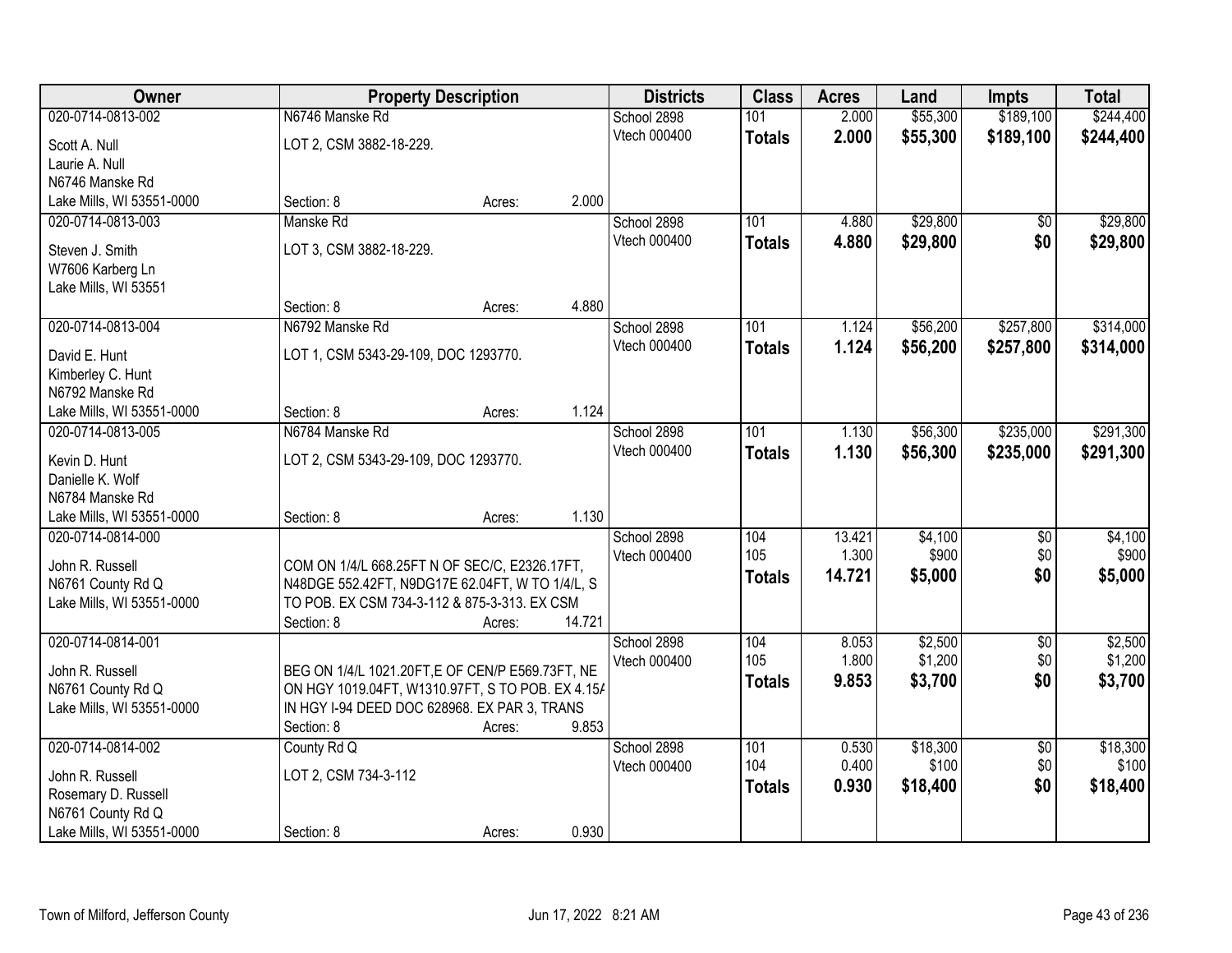| <b>Owner</b>                                     | <b>Property Description</b>                                                               |        |        | <b>Districts</b> | <b>Class</b>  | <b>Acres</b> | Land     | <b>Impts</b>    | <b>Total</b> |
|--------------------------------------------------|-------------------------------------------------------------------------------------------|--------|--------|------------------|---------------|--------------|----------|-----------------|--------------|
| 020-0714-0814-003                                | N6761 County Rd Q                                                                         |        |        | School 2898      | 101           | 1.015        | \$55,200 | \$132,600       | \$187,800    |
| John R. Russell                                  | LOT 1, CSM 734-3-112                                                                      |        |        | Vtech 000400     | <b>Totals</b> | 1.015        | \$55,200 | \$132,600       | \$187,800    |
| Rosemary D. Russell                              |                                                                                           |        |        |                  |               |              |          |                 |              |
| N6761 County Rd Q                                |                                                                                           |        |        |                  |               |              |          |                 |              |
| Lake Mills, WI 53551-0000                        | Section: 8                                                                                | Acres: | 1.015  |                  |               |              |          |                 |              |
| 020-0714-0814-004                                |                                                                                           |        |        | School 2898      | 104           | 11.157       | \$3,400  | $\overline{50}$ | \$3,400      |
|                                                  |                                                                                           |        |        | Vtech 000400     | <b>Totals</b> | 11.157       | \$3,400  | \$0             | \$3,400      |
| Wiedenfeld Land Holdings, LLC<br>N6372 Wollin Rd | THAT PT OF SE1/4 NE1/4 S&E OF CTH Q. ALSO                                                 |        |        |                  |               |              |          |                 |              |
| Lake Mills, WI 53551-0000                        | DRWY ESMT IN DOC 1295132. EX PAR 2, TRANS<br>PROJ PLAT 1066-06-22-4.02, DOC 1382355. DEED |        |        |                  |               |              |          |                 |              |
|                                                  | Section: 8                                                                                | Acres: | 11.157 |                  |               |              |          |                 |              |
| 020-0714-0821-000                                |                                                                                           |        |        | School 2898      | 104           | 19.927       | \$5,700  | \$0             | \$5,700      |
|                                                  |                                                                                           |        |        | Vtech 000400     | <b>Totals</b> | 19.927       | \$5,700  | \$0             | \$5,700      |
| David G. Schroeder                               | N1/2 NE1/4 NW1/4. EX PT IN CSM 5407-29-268, DOC                                           |        |        |                  |               |              |          |                 |              |
| Diane L. Schroeder                               | 1307179                                                                                   |        |        |                  |               |              |          |                 |              |
| N5163 County Rd A                                |                                                                                           |        |        |                  |               |              |          |                 |              |
| Cambridge, WI 53523-0000                         | Section: 8                                                                                | Acres: | 19.927 |                  |               |              |          |                 |              |
| 020-0714-0821-001                                |                                                                                           |        |        | School 2898      | 104           | 18.807       | \$5,000  | \$0             | \$5,000      |
| David G. Schroeder                               | S1/2 NE1/4 NW1/4. EX PT IN CSM 5407-29-268, DOC                                           |        |        | Vtech 000400     | 105           | 0.500        | \$400    | \$0             | \$400        |
| Diana L. Schroeder                               | 1307179                                                                                   |        |        |                  | <b>Totals</b> | 19.307       | \$5,400  | \$0             | \$5,400      |
| N5163 County Rd A                                |                                                                                           |        |        |                  |               |              |          |                 |              |
| Cambridge, WI 53523-0000                         | Section: 8                                                                                | Acres: | 19.307 |                  |               |              |          |                 |              |
| 020-0714-0822-000                                | W6901 County Rd A                                                                         |        |        | School 2898      | 104           | 5.657        | \$1,500  | \$0             | \$1,500      |
| Brian S. Lund                                    | LOT 1, CSM 5407-29-268, DOC 1307179.                                                      |        |        | Vtech 000400     | 105           | 43.500       | \$28,300 | \$0             | \$28,300     |
| Elizabeth E. Lund                                |                                                                                           |        |        |                  | <b>Totals</b> | 49.157       | \$29,800 | \$0             | \$29,800     |
| N6848 Faville Rd                                 |                                                                                           |        |        |                  |               |              |          |                 |              |
| Lake Mills, WI 53551-0000                        | Section: 8                                                                                | Acres: | 49.157 |                  |               |              |          |                 |              |
| 020-0714-0822-001                                |                                                                                           |        |        | School 2898      | 104           | 5.966        | \$1,100  | $\sqrt{6}$      | \$1,100      |
|                                                  |                                                                                           |        |        | Vtech 000400     | <b>Totals</b> | 5.966        | \$1,100  | \$0             | \$1,100      |
| David G. Schroeder                               | S1/2 NW1/4 NW1/4. EX PT IN CSM 5407-29-268, DOC                                           |        |        |                  |               |              |          |                 |              |
| Diana L. Schroeder                               | 1307179                                                                                   |        |        |                  |               |              |          |                 |              |
| N5163 County Rd A                                |                                                                                           |        |        |                  |               |              |          |                 |              |
| Cambridge, WI 53523-0000                         | Section: 8                                                                                | Acres: | 5.966  |                  |               |              |          |                 |              |
| 020-0714-0822-002                                |                                                                                           |        |        | School 2898      | 104           | 6.462        | \$2,000  | $\overline{30}$ | \$2,000      |
| David G. Schroeder                               | N1/2 NW1/4 NW1/4. EX PT IN CSM 5407-29-268, DOC                                           |        |        | Vtech 000400     | <b>Totals</b> | 6.462        | \$2,000  | \$0             | \$2,000      |
| Diane L. Schroeder                               | 1307179                                                                                   |        |        |                  |               |              |          |                 |              |
| N5163 County Rd A                                |                                                                                           |        |        |                  |               |              |          |                 |              |
| Cambridge, WI 53523-0000                         | Section: 8                                                                                | Acres: | 6.462  |                  |               |              |          |                 |              |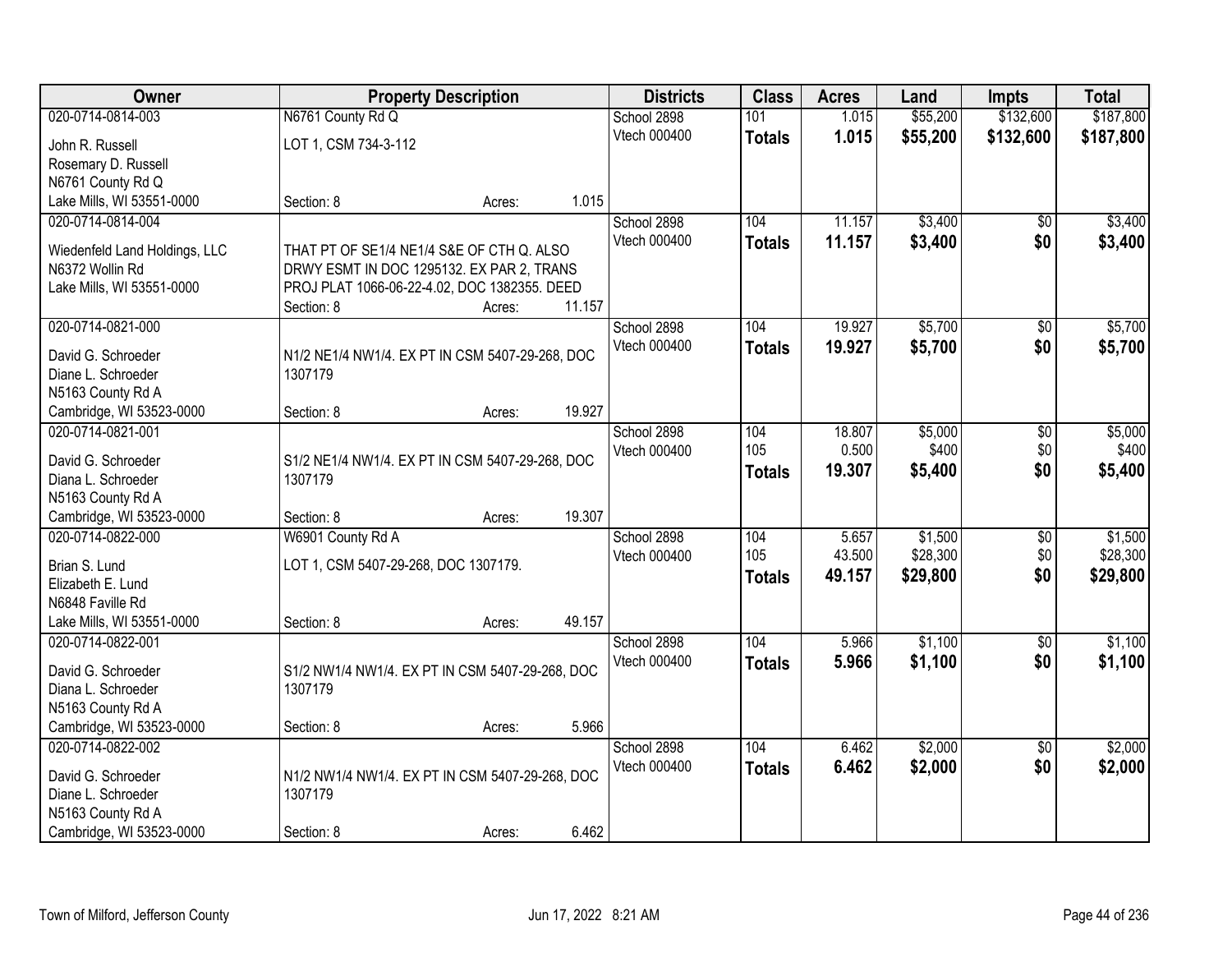| Owner                                                                                                                  | <b>Property Description</b>                                                                                                                                                                                  | <b>Districts</b>            | <b>Class</b>                              | <b>Acres</b>                     | Land                                     | <b>Impts</b>                 | <b>Total</b>                             |
|------------------------------------------------------------------------------------------------------------------------|--------------------------------------------------------------------------------------------------------------------------------------------------------------------------------------------------------------|-----------------------------|-------------------------------------------|----------------------------------|------------------------------------------|------------------------------|------------------------------------------|
| 020-0714-0823-000<br>David G. Schroeder<br>Diane L. Schroeder<br>N5163 County Rd A                                     | SW1/4 NW1/4, EX LD IN I-94 IN 347-487. EX PT IN CSM<br>5407-29-268, DOC 1307179.                                                                                                                             | School 2898<br>Vtech 000400 | 104<br><b>Totals</b>                      | 25.341<br>25.341                 | \$6,600<br>\$6,600                       | $\overline{50}$<br>\$0       | \$6,600<br>\$6,600                       |
| Cambridge, WI 53523-0000                                                                                               | 25.341<br>Section: 8<br>Acres:                                                                                                                                                                               |                             |                                           |                                  |                                          |                              |                                          |
| 020-0714-0824-000<br>David G. Schroeder<br>Diana L. Schroeder<br>N5163 County Rd A<br>Cambridge, WI 53523-0000         | N31A SE1/4 NW1/4, EX S337FT OF CSM 542-2-349, EX<br>BEG SW/C SD CSM, W225.07FT, N337 FT E225.07FT<br>S TO POB. EX CSM 1720-5-344.<br>17.870<br>Section: 8<br>Acres:                                          | School 2898<br>Vtech 000400 | 104<br><b>Totals</b>                      | 17.870<br>17.870                 | \$4,800<br>\$4,800                       | $\overline{50}$<br>\$0       | \$4,800<br>\$4,800                       |
| 020-0714-0824-001<br>David G. Schroeder<br>Diana L. Schroeder<br>N5163 County Rd A<br>Cambridge, WI 53523-0000         | Karberg Ln<br>S9A OF SE1/4 NW1/4 EX E257.6 FT. EX LD IN I-94 IN<br>347-487<br>6.840<br>Section: 8<br>Acres:                                                                                                  | School 2898<br>Vtech 000400 | 104<br>107<br><b>15M</b><br><b>Totals</b> | 3.800<br>0.500<br>2.540<br>6.840 | \$1,200<br>\$2,500<br>\$3,100<br>\$6,800 | \$0<br>\$500<br>\$0<br>\$500 | \$1,200<br>\$3,000<br>\$3,100<br>\$7,300 |
| 020-0714-0824-002<br>Ps Manthe Cm Johnson<br>Shirley Morgan J. Le<br>N6775 Manske Rd<br>Lake Mills, WI 53551-0000      | N6775 Manske Rd<br>LOT 1, CSM 542-2-349, DOC 719339. EX N88FT. ALSO<br>BEG SW/C SD CSM, W225.07FT, N337 FT, E225.07FT,<br>S TO POB.<br>4.910<br>Section: 8<br>Acres:                                         | School 2898<br>Vtech 000400 | 101<br><b>Totals</b>                      | 4.910<br>4.910                   | \$85,400<br>\$85,400                     | \$140,900<br>\$140,900       | \$226,300<br>\$226,300                   |
| 020-0714-0824-003<br>Steven J. Smith<br>W7606 Karberg Ln<br>Lake Mills, WI 53551                                       | W7606 Karberg Ln<br>BEG AT SEC/C, N311.60FT, W 257.60FT, S TO N/L OF<br>HGY 30 E TO POB. EX 0.25A IN HGY I-94 IN 346-99.<br>ALSO LD LYG W OF CSM 3882-18-229, E OF N-S1/4/L<br>Section: 8<br>1.708<br>Acres: | School 2898<br>Vtech 000400 | 101<br><b>Totals</b>                      | 1.708<br>1.708                   | \$62,100<br>\$62,100                     | \$42,200<br>\$42,200         | \$104,300<br>\$104,300                   |
| 020-0714-0824-004<br>James F Hughes Sr Trust<br>Shirley G Hughes Trust<br>N6797 Manske Rd<br>Lake Mills, WI 53551-0000 | N6797 Manske Rd<br>LOT 1, CSM 1720-5-344, DOC 794159.<br>4.270<br>Section: 8<br>Acres:                                                                                                                       | School 2898<br>Vtech 000400 | 101<br><b>Totals</b>                      | 4.270<br>4.270                   | \$80,900<br>\$80,900                     | \$110,800<br>\$110,800       | \$191,700<br>\$191,700                   |
| 020-0714-0824-005<br>Juan R. Hinojos Jr<br>N6787 Manske Rd<br>Lake Mills, WI 53551-0000                                | N6787 Manske Rd<br>LOT 2, CSM 1720-5-344, DOC 794159.<br>3.950<br>Section: 8<br>Acres:                                                                                                                       | School 2898<br>Vtech 000400 | 101<br><b>Totals</b>                      | 3.950<br>3.950                   | \$78,700<br>\$78,700                     | \$124,400<br>\$124,400       | \$203,100<br>\$203,100                   |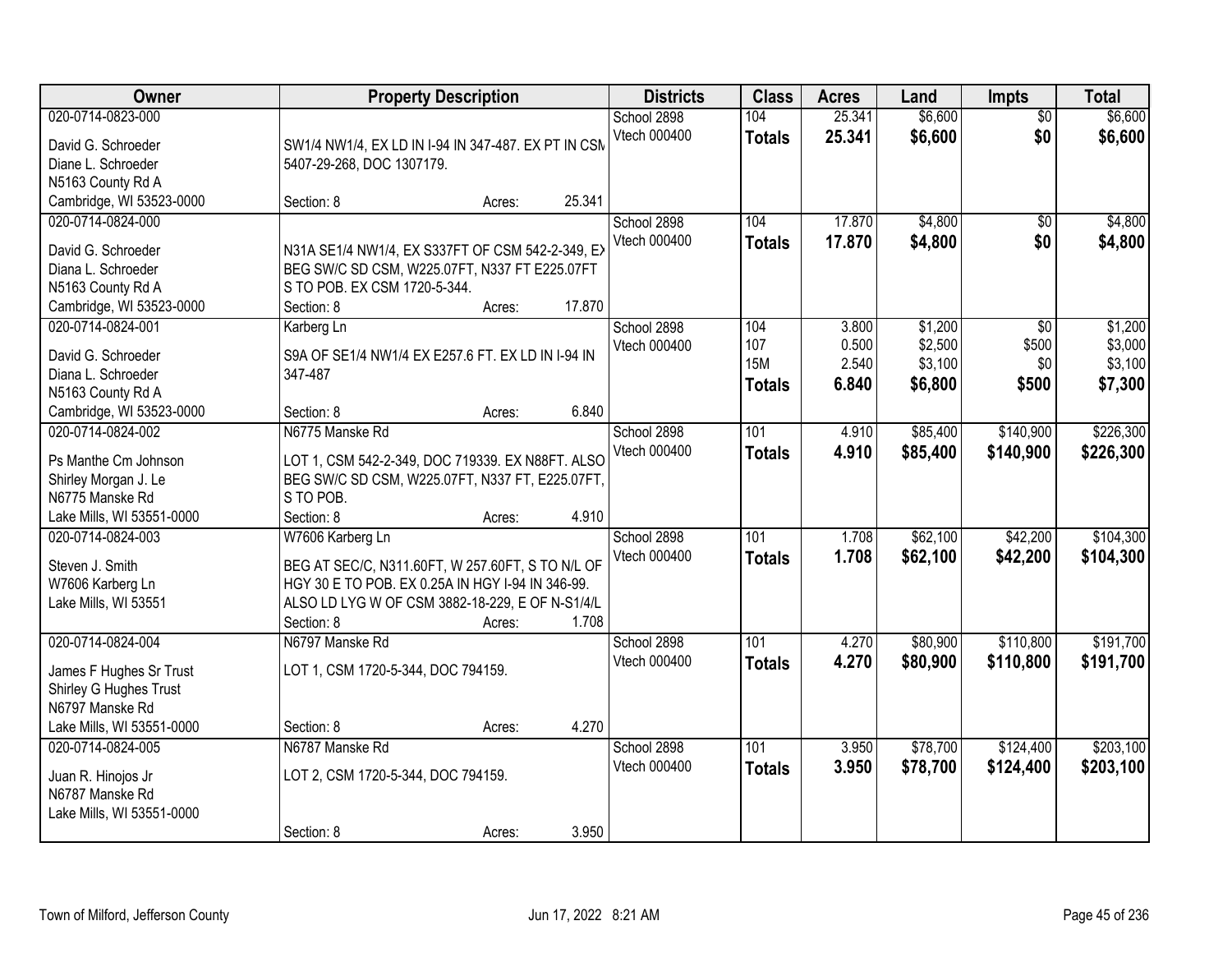| Owner                                 | <b>Property Description</b>                                                               |                  | <b>Districts</b> | <b>Class</b>  | <b>Acres</b> | Land              | Impts           | <b>Total</b> |
|---------------------------------------|-------------------------------------------------------------------------------------------|------------------|------------------|---------------|--------------|-------------------|-----------------|--------------|
| 020-0714-0911-000                     | N6852 Ziebell Rd                                                                          |                  | School 2898      | 104           | 7.670        | \$2,300           | $\overline{50}$ | \$2,300      |
| Mildred Ziebell                       | PT FOL LYG E OF ZIEBELL RD: BEG AT NE/S/C,                                                |                  | Vtech 000400     | 107           | 1.500        | \$45,000          | \$111,700       | \$156,700    |
| N6852 Ziebell Rd                      | W1320FT, SELY 599.61FT, E840.18FT TO HGY, SE ON                                           |                  |                  | <b>Totals</b> | 9.170        | \$47,300          | \$111,700       | \$159,000    |
| Johnson Creek, WI 53038-0000          | HGY TO PT 816.42FT S OF N/S/L, E TO E/L N TO POE                                          |                  |                  |               |              |                   |                 |              |
|                                       | Section: 9                                                                                | 9.170<br>Acres:  |                  |               |              |                   |                 |              |
| 020-0714-0911-001                     | N6897 Ziebell Rd                                                                          |                  | School 2898      | 101           | 1.352        | \$58,500          | \$245,500       | \$304,000    |
|                                       |                                                                                           |                  | Vtech 000400     | <b>Totals</b> | 1.352        | \$58,500          | \$245,500       | \$304,000    |
| David R. Johnson                      | LOT 1, CSM 4641-24-003.                                                                   |                  |                  |               |              |                   |                 |              |
| Karen J. Johnson                      |                                                                                           |                  |                  |               |              |                   |                 |              |
| N6897 Ziebell Rd                      |                                                                                           | 1.352            |                  |               |              |                   |                 |              |
| Johnson Creek, WI 53038-9760          | Section: 9                                                                                | Acres:           |                  |               |              |                   |                 |              |
| 020-0714-0911-002                     |                                                                                           |                  | School 2898      | 104           | 8.904        | \$2,500           | \$0             | \$2,500      |
| Karen J. Johnson                      | COM NE/S/C, W1320FT, E627FT, S23DGE 664.125FT,                                            |                  | Vtech 000400     | <b>Totals</b> | 8.904        | \$2,500           | \$0             | \$2,500      |
| N6897 Ziebell Rd                      | W840.18FT, N599.61FT TO POB. EX CSM                                                       |                  |                  |               |              |                   |                 |              |
| Johnson Creek, WI 53038-0000          | 4641-24-003.                                                                              |                  |                  |               |              |                   |                 |              |
|                                       | Section: 9                                                                                | 8.904<br>Acres:  |                  |               |              |                   |                 |              |
| 020-0714-0912-000                     |                                                                                           |                  | School 2898      | 104           | 18.000       | \$4,800           | \$0             | \$4,800      |
|                                       |                                                                                           |                  | Vtech 000400     | 208           | 22.000       | $($ \$66,000) $ $ | \$0             | \$0          |
| John C. Mitchell<br>Ellen J. Mitchell | BEG AT NW/C OF NE1/4 NE1/4, SELY 599.61FT<br>E840.18FT TO HGY, SELY ON HGY TO PT 194.04FT |                  |                  | <b>Totals</b> | 40.000       | \$4,800           | \$0             | \$4,800      |
| N7109 County Rd A                     | N OF 1/8/L, W1270.50FT, N3DG30'W 333.96FT, W TO                                           |                  |                  |               |              |                   |                 |              |
| Johnson Creek, WI 53038-0000          | Section: 9                                                                                | 40.000<br>Acres: |                  |               |              |                   |                 |              |
| 020-0714-0912-001                     |                                                                                           |                  | School 2898      | 104           | 11.600       | \$3,200           | $\overline{50}$ | \$3,200      |
|                                       |                                                                                           |                  | Vtech 000400     | 105           | 2.600        | \$700             | \$0             | \$700        |
| Ginger Klein                          | COM NW/C LOT 1 CSM 4238-21-061, N88DG31'W                                                 |                  |                  |               | 14.200       | \$3,900           | \$0             | \$3,900      |
| Leonard W. Klein                      | 1150FT TO RIV SELY 538FT TO S/L GOV LOT 1,                                                |                  |                  | <b>Totals</b> |              |                   |                 |              |
| 805 E Lake St                         | S88DG31'E 1200FT TO W/L OF SD CSM, N02DG31'E                                              |                  |                  |               |              |                   |                 |              |
| Lake Mills, WI 53551-0000             | Section: 9                                                                                | 14.200<br>Acres: |                  |               |              |                   |                 |              |
| 020-0714-0913-000                     | W6257 Klein Ln                                                                            |                  | School 2898      | 101           | 4.254        | \$80,800          | \$69,300        | \$150,100    |
| Leonard W. Klein                      | LOT 1, CSM 4199-20-295.                                                                   |                  | Vtech 000400     | <b>Totals</b> | 4.254        | \$80,800          | \$69,300        | \$150,100    |
| Ginger Klein                          |                                                                                           |                  |                  |               |              |                   |                 |              |
| 805 E Lake St                         |                                                                                           |                  |                  |               |              |                   |                 |              |
| Lake Mills, WI 53551-0000             | Section: 9                                                                                | 4.254<br>Acres:  |                  |               |              |                   |                 |              |
| 020-0714-0913-001                     | W6268 Front Rd                                                                            |                  | School 2898      | 101           | 0.990        | \$54,800          | \$56,000        | \$110,800    |
|                                       |                                                                                           |                  | Vtech 000400     | <b>Totals</b> | 0.990        | \$54,800          | \$56,000        | \$110,800    |
| Ignacio Varela                        | BEG 2117FT W OF E1/4/P, N290 .40FT, W150FT,                                               |                  |                  |               |              |                   |                 |              |
| Debra Ann Varela                      | S290.40FT, E 150FT TO POB, EX 0.13A IN HGY I-94                                           |                  |                  |               |              |                   |                 |              |
| W6232 Front Rd                        | DOC 626289. ALSO ROW IN 300-532. ALSO BEG                                                 |                  |                  |               |              |                   |                 |              |
| Johnson Creek, WI 53038-0000          | Section: 9                                                                                | 0.990<br>Acres:  |                  |               |              |                   |                 |              |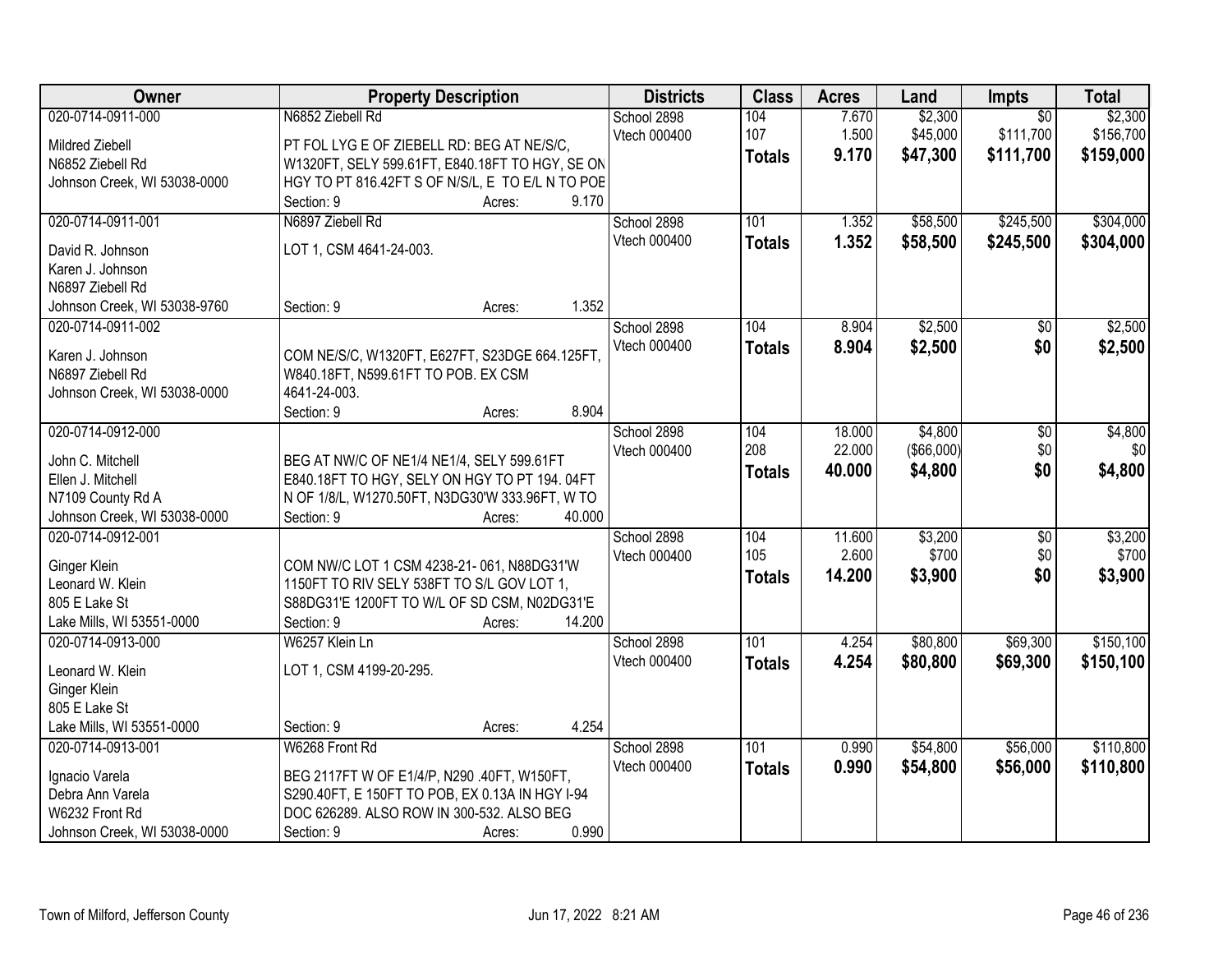| Owner                                 | <b>Property Description</b>                                   | <b>Districts</b> | <b>Class</b>  | <b>Acres</b> | Land     | <b>Impts</b>    | <b>Total</b> |
|---------------------------------------|---------------------------------------------------------------|------------------|---------------|--------------|----------|-----------------|--------------|
| 020-0714-0913-002                     | W6254 Front Rd                                                | School 2898      | 101           | 0.870        | \$29,900 | \$59,400        | \$89,300     |
| David Ringelstetter                   | BEG 1959FT W OF E1/4/P, N 290.40FT, W150FT,                   | Vtech 000400     | <b>Totals</b> | 0.870        | \$29,900 | \$59,400        | \$89,300     |
| W6254 Front Rd                        | S290.40FT, E150FT TO POB, EX 0.13A IN HGY I-94                |                  |               |              |          |                 |              |
| Johnson Creek, WI 53038-0000          | DOC 627997.                                                   |                  |               |              |          |                 |              |
|                                       | Section: 9<br>0.870<br>Acres:                                 |                  |               |              |          |                 |              |
| 020-0714-0913-003                     | W6240 Front Rd                                                | School 2898      | 101           | 0.860        | \$52,200 | \$58,600        | \$110,800    |
|                                       |                                                               | Vtech 000400     | <b>Totals</b> | 0.860        | \$52,200 | \$58,600        | \$110,800    |
| David Ringelstetter<br>W6240 Front Rd | BEG 1959FT W OF E1/4/P, N 290.40FT, E150FT                    |                  |               |              |          |                 |              |
| Johnson Creek, WI 53038-0000          | S290.40FT, W150FT TO POB, EX 0.14A IN HGY I-94<br>DOC 627693. |                  |               |              |          |                 |              |
|                                       | Section: 9<br>0.860<br>Acres:                                 |                  |               |              |          |                 |              |
| 020-0714-0913-004                     | W6226 Front Rd                                                | School 2898      | 101           | 3.522        | \$75,700 | \$127,900       | \$203,600    |
|                                       |                                                               | Vtech 000400     |               | 3.522        |          |                 |              |
| Freson Trust                          | COM NE/C NE1/4, S01DG43'W 1328.14FT, N87DG41'W                |                  | <b>Totals</b> |              | \$75,700 | \$127,900       | \$203,600    |
| 7323 W Lunt Ave                       | 1485FT, S01DG43'W 604.65FT TO POB, S01DG43'W                  |                  |               |              |          |                 |              |
| Chicago, IL 60631-0000                | 617.09FT, N89DG07' W 254.44FT, N01DG02'E 572.14               |                  |               |              |          |                 |              |
|                                       | 3.522<br>Section: 9<br>Acres:                                 |                  |               |              |          |                 |              |
| 020-0714-0913-005                     | W6232 Front Rd                                                | School 2898      | 101           | 12.080       | \$94,800 | \$339,100       | \$433,900    |
| Ignacio Varela                        | LOT 1, CSM 3906-18-280.                                       | Vtech 000400     | <b>Totals</b> | 12.080       | \$94,800 | \$339,100       | \$433,900    |
| Debra A. Varela                       |                                                               |                  |               |              |          |                 |              |
| W6232 Front Rd                        |                                                               |                  |               |              |          |                 |              |
| Johnson Creek, WI 53038-0000          | 12.080<br>Section: 9<br>Acres:                                |                  |               |              |          |                 |              |
| 020-0714-0913-006                     | W6202 Klein Ln                                                | School 2898      | 101           | 1.000        | \$55,000 | \$258,100       | \$313,100    |
|                                       |                                                               | Vtech 000400     | 105           | 0.500        | \$400    | \$0             | \$400        |
| Edward S. Klein                       | BEG ON E BK CRAWFISH RIV 528FT N OF S/L GOV                   |                  | <b>15M</b>    | 5.556        | \$8,400  | \$0             | \$8,400      |
| Laura S. Klein                        | LOT 1, E1320FT, S4DGE 333.96FT, E 1270.50FT TO                |                  | <b>Totals</b> | 7.056        | \$63,800 | \$258,100       | \$321,900    |
| W6202 Klein Ln                        | HGY, SE ON HGY TO 1/8/L, W TO RIV, N TO POB EX                |                  |               |              |          |                 |              |
| Johnson Creek, WI 53038-0000          | 7.056<br>Section: 9<br>Acres:                                 |                  |               |              |          |                 |              |
| 020-0714-0913-007                     |                                                               | School 2898      | 104           | 1.492        | \$500    | $\overline{50}$ | \$500        |
| Leonard W. Klein                      | LOT 1, CSM 4238-21-61.                                        | Vtech 000400     | <b>Totals</b> | 1.492        | \$500    | \$0             | \$500        |
| Ginger Klein                          |                                                               |                  |               |              |          |                 |              |
| 805 E Lake St                         |                                                               |                  |               |              |          |                 |              |
| Lake Mills, WI 53551-0000             | 1.492<br>Section: 9<br>Acres:                                 |                  |               |              |          |                 |              |
| 020-0714-0913-008                     |                                                               | School 2898      | 104           | 10.400       | \$2,900  | $\overline{50}$ | \$2,900      |
| Klein & Klein, LLC                    | BEG ON E BK CRAWFISH RIV 528FT N OF S/L GOV                   | Vtech 000400     | 105           | 3.200        | \$2,100  | \$0             | \$2,100      |
| 805 E Lake St                         | LOT 1, E1320FT, S4DGW 333.96FT, E 1270.50FT TO                |                  | 106           | 2.938        | \$7,600  | \$0             | \$7,600      |
| Lake Mills, WI 53551-0000             | HGY, SE ON HGY TO 1/8/L, W1485FT, S559.67FT                   |                  | <b>Totals</b> | 16.538       | \$12,600 | \$0             | \$12,600     |
|                                       | 16.538<br>Section: 9<br>Acres:                                |                  |               |              |          |                 |              |
|                                       |                                                               |                  |               |              |          |                 |              |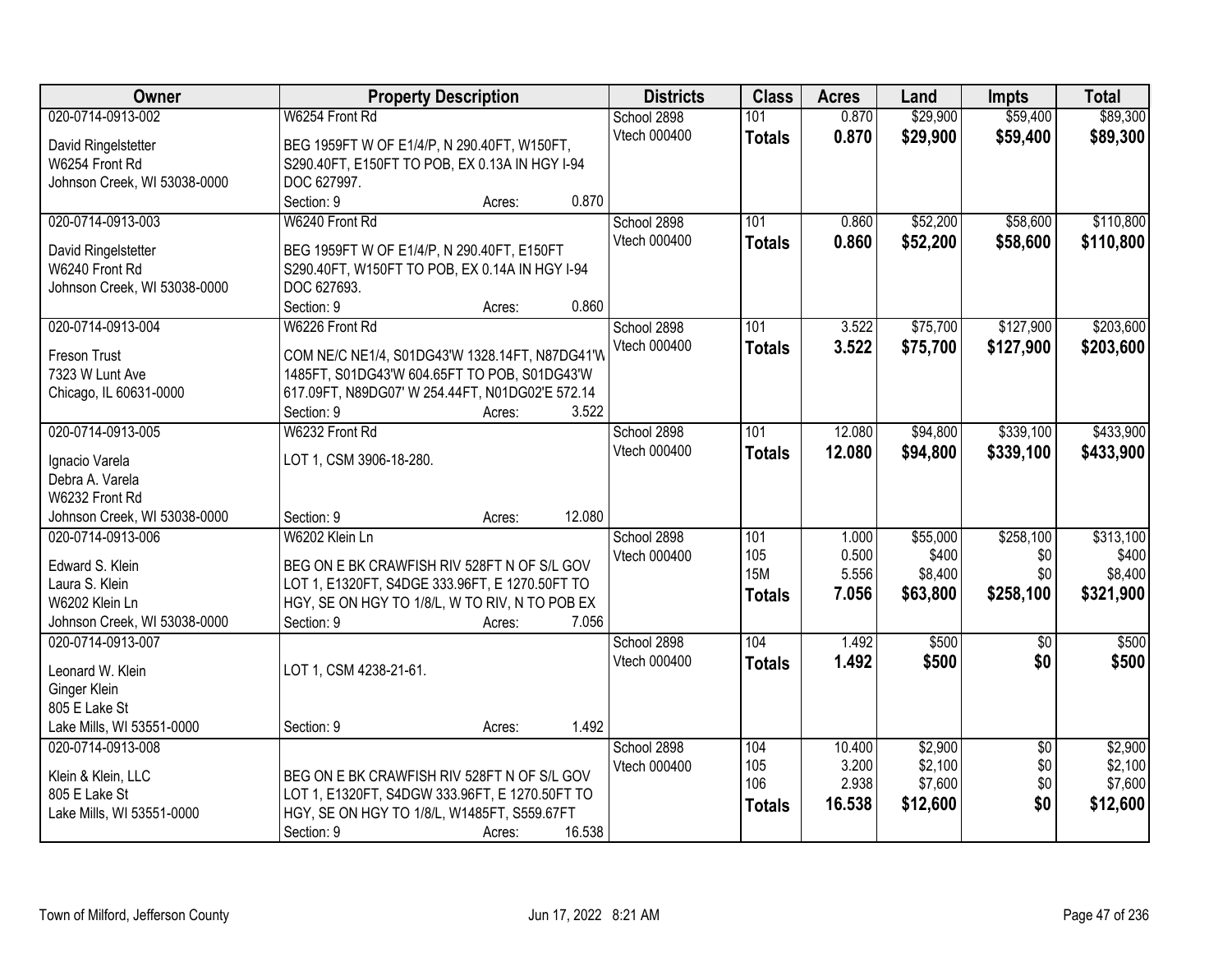| Owner                                      | <b>Property Description</b>                                    | <b>Districts</b> | <b>Class</b> | <b>Acres</b>  | Land   | <b>Impts</b> | <b>Total</b>    |          |
|--------------------------------------------|----------------------------------------------------------------|------------------|--------------|---------------|--------|--------------|-----------------|----------|
| 020-0714-0914-000                          | Ziebell Rd                                                     |                  | School 2898  | 104           | 16.820 | \$4,300      | $\sqrt{$0}$     | \$4,300  |
| Phillip G Wesa Trust                       | BEG AT NE/C OF SE1/4 NE1/4, W990FT, S880FT,                    |                  | Vtech 000400 | 105           | 2.670  | \$1,200      | \$0             | \$1,200  |
| Susan M Wesa Trust                         | E990FT, N880 FT TO POB, EX 0.68A IN HGY I-94 IN                |                  |              | <b>Totals</b> | 19.490 | \$5,500      | \$0             | \$5,500  |
| N6660 Ziebell Rd                           | DOC 632832.                                                    |                  |              |               |        |              |                 |          |
| Jefferson, WI 53549-0000                   | Section: 9<br>Acres:                                           | 19.490           |              |               |        |              |                 |          |
| 020-0714-0914-001                          | Klein Ln                                                       |                  | School 2898  | 104           | 3.600  | \$900        | $\overline{50}$ | \$900    |
| Edward S. Klein                            | BEG 990FT W OF NE/C OF SE1/4 NE1/4, W495FT,                    |                  | Vtech 000400 | 105           | 4.000  | \$1,000      | \$0             | \$1,000  |
| Laura S. Klein                             | S704FT, E495 FT, N TO POB. ALSO ESMT IN DOC                    |                  |              | 107           | 0.400  | \$16,000     | \$2,000         | \$18,000 |
| W6202 Klein Ln                             | 1425290.                                                       |                  |              | <b>Totals</b> | 8.000  | \$17,900     | \$2,000         | \$19,900 |
| Johnson Creek, WI 53038-0000               | Section: 9<br>Acres:                                           | 8.000            |              |               |        |              |                 |          |
| 020-0714-0914-002                          |                                                                |                  | School 2898  | 104           | 4.000  | \$1,000      | $\sqrt[6]{}$    | \$1,000  |
|                                            |                                                                |                  | Vtech 000400 | <b>15M</b>    | 1.766  | \$2,100      | \$0             | \$2,100  |
| Jesse Hafenstein                           | COM NE/C NE1/4, S01DG43'W 1328.14FT, N87DG41'W                 |                  |              | <b>Totals</b> | 5.766  | \$3,100      | \$0             | \$3,100  |
| Emily Hafenstein                           | 1485FT, S01DG43'W 704FT TO POB, S01 DG43'W                     |                  |              |               |        |              |                 |          |
| 589 W Avalon Rd<br>Columbus, WI 53925-0000 | 517.74FT, S89DG07'E 241.37FT, N85DG10'E 100.50FT<br>Section: 9 | 5.766            |              |               |        |              |                 |          |
| 020-0714-0914-003                          | Acres:                                                         |                  | School 2898  | 104           | 4.600  | \$1,300      | \$0             | \$1,300  |
|                                            |                                                                |                  | Vtech 000400 | 105           | 0.500  | \$100        | \$0             | \$100    |
| Erich C. Wollin                            | BEG AT E1/4/P, W990FT, N440 FT, E990FT, S440FT                 |                  |              |               | 5.100  | \$1,400      | \$0             | \$1,400  |
| Kyle M. Wollin                             | TO POB, EX 4.90A IN HGY I-94 IN DOCS 351364 &                  |                  |              | <b>Totals</b> |        |              |                 |          |
| N7156 County Rd Q                          | 635458.                                                        |                  |              |               |        |              |                 |          |
| Johnson Creek, WI 53038-0000               | Section: 9<br>Acres:                                           | 5.100            |              |               |        |              |                 |          |
| 020-0714-0921-000                          |                                                                |                  | School 2898  | 104           | 31.200 | \$9,300      | \$0             | \$9,300  |
| Wayne Kasten Trust                         | GOVT LOT 5                                                     |                  | Vtech 000400 | <b>Totals</b> | 31.200 | \$9,300      | \$0             | \$9,300  |
| N6928 Kasten Rd                            |                                                                |                  |              |               |        |              |                 |          |
| Lake Mills, WI 53551-0000                  |                                                                |                  |              |               |        |              |                 |          |
|                                            | Section: 9<br>Acres:                                           | 31.200           |              |               |        |              |                 |          |
| 020-0714-0922-000                          |                                                                |                  | School 2898  | 104           | 24.630 | \$7,000      | $\overline{$0}$ | \$7,000  |
| Wayne Kasten Trust                         | NW1/4 NW1/4 LYG E OF CTH Q                                     |                  | Vtech 000400 | 105           | 1.500  | \$100        | \$0             | \$100    |
| N6928 Kasten Rd                            |                                                                |                  |              | <b>Totals</b> | 26.130 | \$7,100      | \$0             | \$7,100  |
| Lake Mills, WI 53551-0000                  |                                                                |                  |              |               |        |              |                 |          |
|                                            | Section: 9<br>Acres:                                           | 26.130           |              |               |        |              |                 |          |
| 020-0714-0922-001                          | County Rd Q                                                    |                  | School 2898  | 104           | 2.378  | \$600        | $\overline{30}$ | \$600    |
|                                            |                                                                |                  | Vtech 000400 | <b>Totals</b> | 2.378  | \$600        | \$0             | \$600    |
| Thomas S Kasten Trust                      | BEG AT NW/SEC/C, E TO HGY, SW ON HGY 438.64FT                  |                  |              |               |        |              |                 |          |
| Kathleen a Kasten Trust                    | W TO W/SEC/L, N TO POB. EX CSM 6024-35-097, DOC                |                  |              |               |        |              |                 |          |
| W6636 County Rd A                          | 1415506.                                                       |                  |              |               |        |              |                 |          |
| Lake Mills, WI 53551-0000                  | Section: 9<br>Acres:                                           | 2.378            |              |               |        |              |                 |          |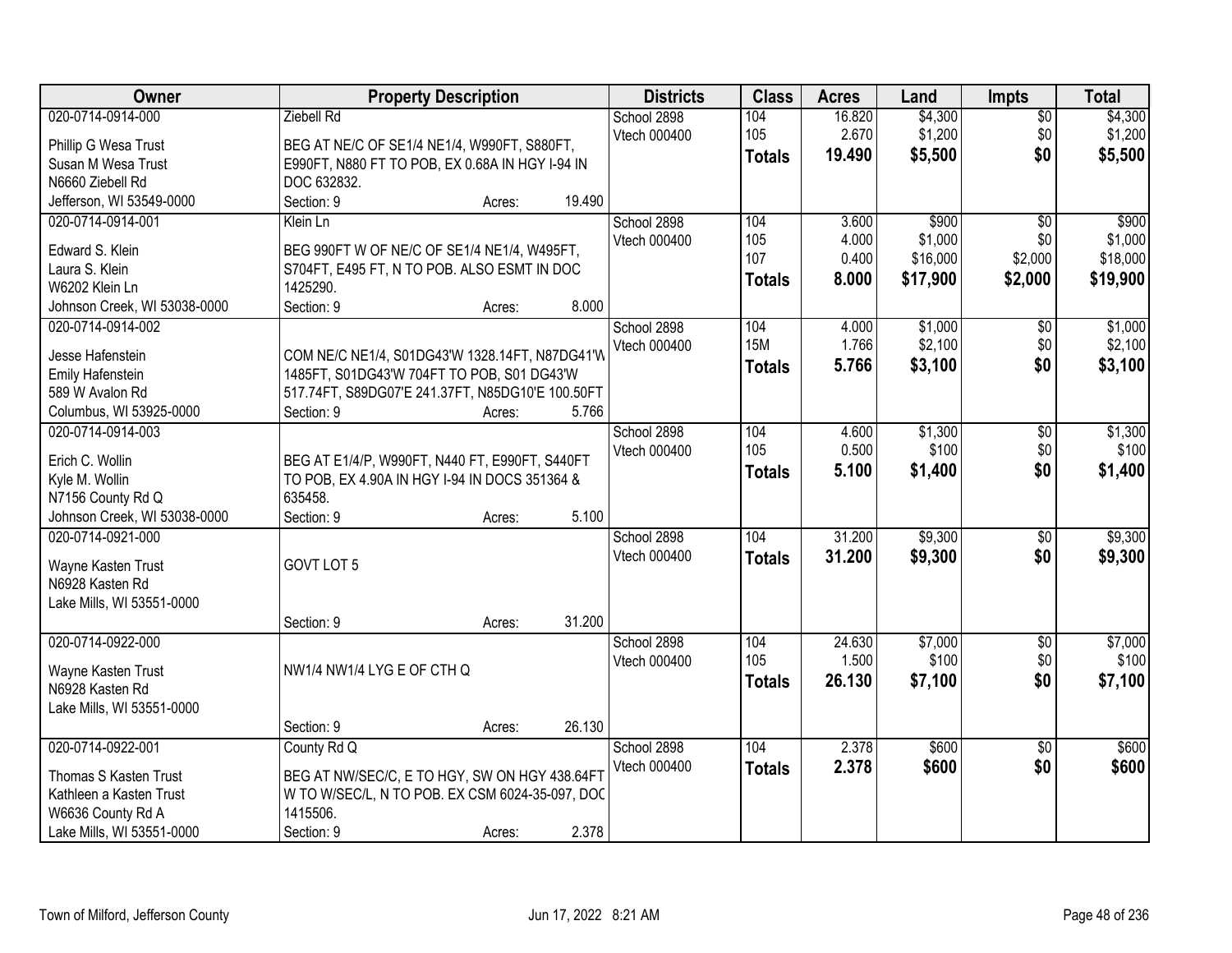| Owner                                                                                                           | <b>Property Description</b>                                                                                     |                             | <b>Districts</b>            | <b>Class</b>                | <b>Acres</b>         | Land                   | <b>Impts</b>           | <b>Total</b>           |                        |
|-----------------------------------------------------------------------------------------------------------------|-----------------------------------------------------------------------------------------------------------------|-----------------------------|-----------------------------|-----------------------------|----------------------|------------------------|------------------------|------------------------|------------------------|
| 020-0714-0922-002<br><b>Brian D Powers Trust</b><br>N6867 County Rd Q                                           | N6847 County Rd Q<br>BEG ON HGY 425.70FT S OF N/L OF NW1/4, W TO<br>SEC/L, S TO HGY, NELY ON HGY TO POB. EX CSM | School 2898<br>Vtech 000400 | 101<br><b>Totals</b>        | 1.575<br>1.575              | \$60,800<br>\$60,800 | \$120,200<br>\$120,200 | \$181,000<br>\$181,000 |                        |                        |
| Lake Mills, WI 53551-0000                                                                                       | 3009-12-151. EX PT IN CSM 3561-16-122. EX CSM<br>Section: 9                                                     | Acres:                      | 1.575                       |                             |                      |                        |                        |                        |                        |
| 020-0714-0922-003<br>Jon S. Carpenter<br>N6835 County Rd Q<br>Lake Mills, WI 53551-0000                         | N6835 County Rd Q<br>LOT 1, CSM 3009-12-151.                                                                    |                             |                             | School 2898<br>Vtech 000400 | 101<br><b>Totals</b> | 1.381<br>1.381         | \$58,800<br>\$58,800   | \$130,300<br>\$130,300 | \$189,100<br>\$189,100 |
| 020-0714-0922-004<br>Kathy Allison S. Zimmermann<br>N6815 County Rd Q<br>Lake Mills, WI 53551                   | Section: 9<br>N6815 County Rd Q<br>LOT 2, CSM 3009-12-151.                                                      | Acres:                      | 1.381                       | School 2898<br>Vtech 000400 | 101<br><b>Totals</b> | 1.101<br>1.101         | \$56,000<br>\$56,000   | \$160,400<br>\$160,400 | \$216,400<br>\$216,400 |
|                                                                                                                 | Section: 9                                                                                                      | Acres:                      | 1.101                       |                             |                      |                        |                        |                        |                        |
| 020-0714-0922-005<br><b>Brian D Powers Trust</b><br>N6867 County Rd Q<br>Lake Mills, WI 53551-0000              | N6867 County Rd Q<br>LOT 1, CSM 3809-18-71. SUBJ TO 16.5FT ESMT.                                                |                             | School 2898<br>Vtech 000400 | 101<br><b>Totals</b>        | 1.938<br>1.938       | \$64,400<br>\$64,400   | \$293,600<br>\$293,600 | \$358,000<br>\$358,000 |                        |
|                                                                                                                 | Section: 9                                                                                                      | Acres:                      | 1.938                       |                             |                      |                        |                        |                        |                        |
| 020-0714-0922-006<br>Mmh Trust<br>N6875 County Rd Q<br>Lake Mills, WI 53551-0000                                | N6875 County Rd Q<br>LOT 1, CSM 6024-35-097, DOC 1415506.<br>Section: 9                                         | Acres:                      | 3.688                       | School 2898<br>Vtech 000400 | 101<br><b>Totals</b> | 3.688<br>3.688         | \$76,800<br>\$76,800   | \$401,300<br>\$401,300 | \$478,100<br>\$478,100 |
| 020-0714-0923-000<br>Wayne Kasten Trust<br>N6928 Kasten Rd<br>Lake Mills, WI 53551-0000                         | LOT 1, CSM 875-3-313                                                                                            |                             |                             | School 2898<br>Vtech 000400 | 104<br><b>Totals</b> | 25.480<br>25.480       | \$6,600<br>\$6,600     | $\overline{50}$<br>\$0 | \$6,600<br>\$6,600     |
|                                                                                                                 | Section: 9                                                                                                      | Acres:                      | 25.480                      |                             |                      |                        |                        |                        |                        |
| 020-0714-0923-001<br>Derek R. Opgenorth<br>Terri L. Opgenorth<br>N6810 County Rd Q<br>Lake Mills, WI 53551-0000 | N6810 County Rd Q<br>LOT 2, CSM 875-3-313<br>Section: 9                                                         | Acres:                      | 5.940                       | School 2898<br>Vtech 000400 | 101<br><b>Totals</b> | 5.940<br>5.940         | \$92,600<br>\$92,600   | \$56,600<br>\$56,600   | \$149,200<br>\$149,200 |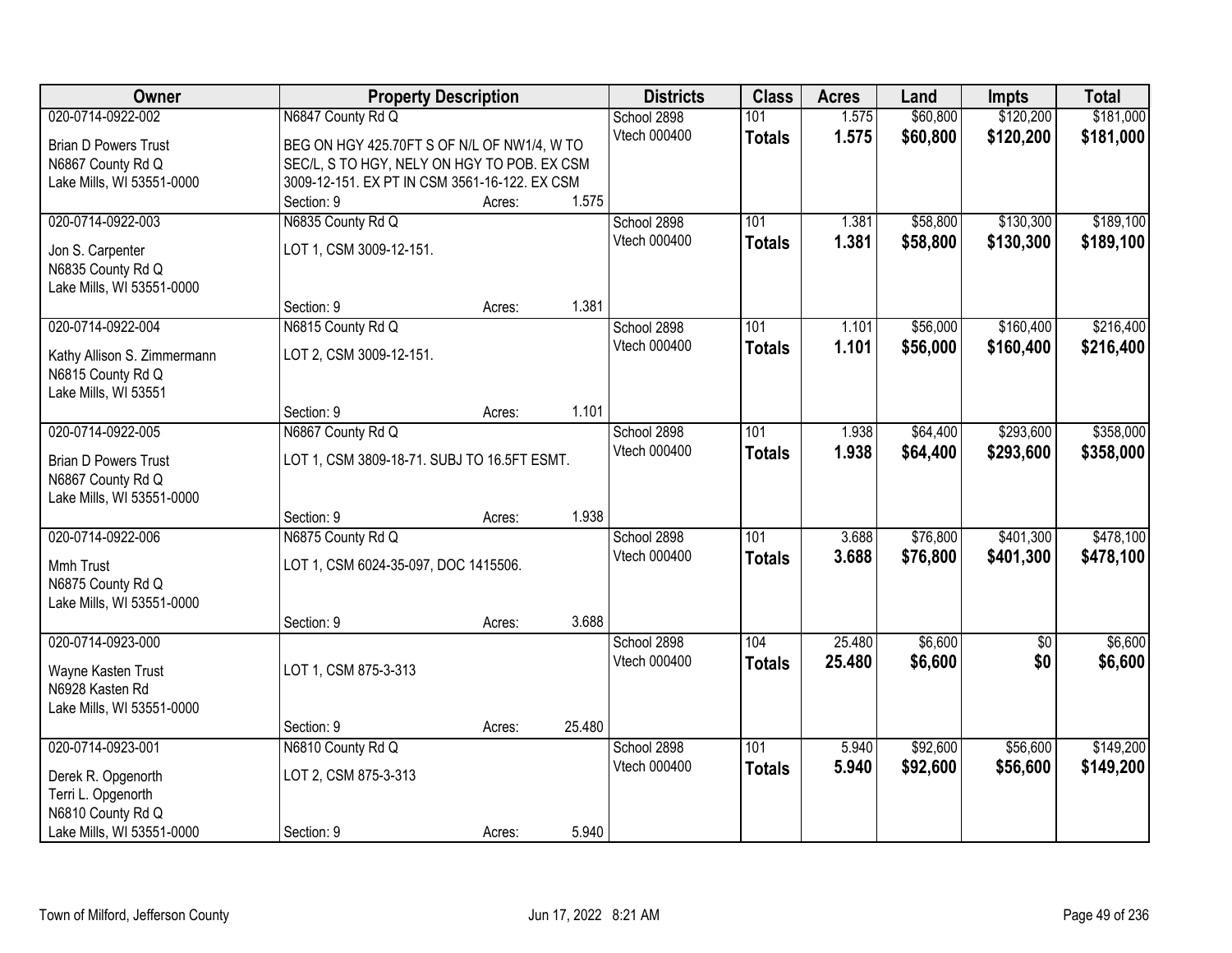| Owner                                                                                              | <b>Property Description</b>                                                                                                                                      |                  | <b>Districts</b> | <b>Class</b>                | <b>Acres</b>                       | Land                               | <b>Impts</b>                              | <b>Total</b>                                     |                                             |
|----------------------------------------------------------------------------------------------------|------------------------------------------------------------------------------------------------------------------------------------------------------------------|------------------|------------------|-----------------------------|------------------------------------|------------------------------------|-------------------------------------------|--------------------------------------------------|---------------------------------------------|
| 020-0714-0924-000<br>Timothy J. Anhalt                                                             | N6760 County Rd Q<br>LOT 1 & OUTLOT 1, CSM 5295-28-299, DOC 1278694.                                                                                             |                  |                  | School 2898<br>Vtech 000400 | 101<br><b>Totals</b>               | 5.807<br>5.807                     | \$91,600<br>\$91,600                      | \$182,200<br>\$182,200                           | \$273,800<br>\$273,800                      |
| Renee T. Anhalt<br>N6760 County Rd Q<br>Lake Mills, WI 53551-0000                                  | ALSO DRWY ESMT IN DOC 1295132.<br>Section: 9                                                                                                                     | Acres:           | 5.807            |                             |                                    |                                    |                                           |                                                  |                                             |
| 020-0714-0924-001<br>Wiedenfeld Land Holdings, LLC<br>N6372 Wollin Rd<br>Lake Mills, WI 53551-0000 | BEG 1922.50FT S OF NW/SEC/C, E TO CRAWFISH<br>RIV, S ON RIV TO 1/4/L, W TO SEC/L N TO POB. EX PT<br>IN I-94 IN DOC 630972. EX CSM 5295-28-299, DOC<br>Section: 9 | Acres:           | 30.519           | School 2898<br>Vtech 000400 | 104<br>105<br>107<br><b>Totals</b> | 28.219<br>1.700<br>0.600<br>30.519 | \$5,300<br>\$500<br>\$27,000<br>\$32,800  | $\overline{50}$<br>\$0<br>\$8,200<br>\$8,200     | \$5,300<br>\$500<br>\$35,200<br>\$41,000    |
| 020-0714-1011-000<br>Leigh R Larson Trust<br>40803 N Brangus Rd<br>Scottsdale, AZ 85262-0000       | N6865 South Ln<br>NE1/4 NE1/4 NE1/4                                                                                                                              |                  |                  | School 2898<br>Vtech 000400 | 101<br><b>Totals</b>               | 10.000<br>10.000                   | \$121,000<br>\$121,000                    | \$463,900<br>\$463,900                           | \$584,900<br>\$584,900                      |
| 020-0714-1011-001<br>Leigh R Larson Trust<br>40803 N Brangus Rd<br>Scottsdale, AZ 85262-0000       | Section: 10<br>W1/2 N1/2 NE1/4 NE1/4                                                                                                                             | Acres:           | 10.000           | School 2898<br>Vtech 000400 | 104<br>106<br><b>Totals</b>        | 6.600<br>3.400<br>10.000           | \$2,000<br>\$10,200<br>\$12,200           | \$0<br>\$0<br>\$0                                | \$2,000<br>\$10,200<br>\$12,200             |
| 020-0714-1011-002<br>Leigh R Larson Trust<br>40803 N Brangus Rd<br>Scottsdale, AZ 85262-0000       | Section: 10<br>E18.50A OF S1/2 NE1/4 NE1/4<br>Section: 10                                                                                                        | Acres:<br>Acres: | 10.000<br>18.500 | School 2898<br>Vtech 000400 | 104<br>105<br>106<br><b>Totals</b> | 10.000<br>0.500<br>8.000<br>18.500 | \$2,600<br>\$400<br>\$24,000<br>\$27,000  | $\overline{50}$<br>\$0<br>\$0<br>\$0             | \$2,600<br>\$400<br>\$24,000<br>\$27,000    |
| 020-0714-1012-000<br>Leigh R Larson Trust<br>40803 N Brangus Rd<br>Scottsdale, AZ 85262-0000       | N6839 Budig Ln<br>NW1/4 NE1/4, ALSO W1.50A OF S1/2 OF NE1/4 NE1/4                                                                                                |                  |                  | School 2898<br>Vtech 000400 | 104<br>105<br>107<br><b>Totals</b> | 40.000<br>0.500<br>1.000<br>41.500 | \$12,200<br>\$400<br>\$40,000<br>\$52,600 | $\overline{50}$<br>\$0<br>\$111,700<br>\$111,700 | \$12,200<br>\$400<br>\$151,700<br>\$164,300 |
| 020-0714-1013-000<br>Leigh R Larson Trust<br>40803 N Brangus Rd<br>Scottsdale, AZ 85262-0000       | Section: 10<br>SW1/4 NE1/4, EX PT IN I-94<br>Section: 10                                                                                                         | Acres:<br>Acres: | 41.500<br>21.310 | School 2898<br>Vtech 000400 | 104<br><b>Totals</b>               | 21.310<br>21.310                   | \$5,500<br>\$5,500                        | $\overline{50}$<br>\$0                           | \$5,500<br>\$5,500                          |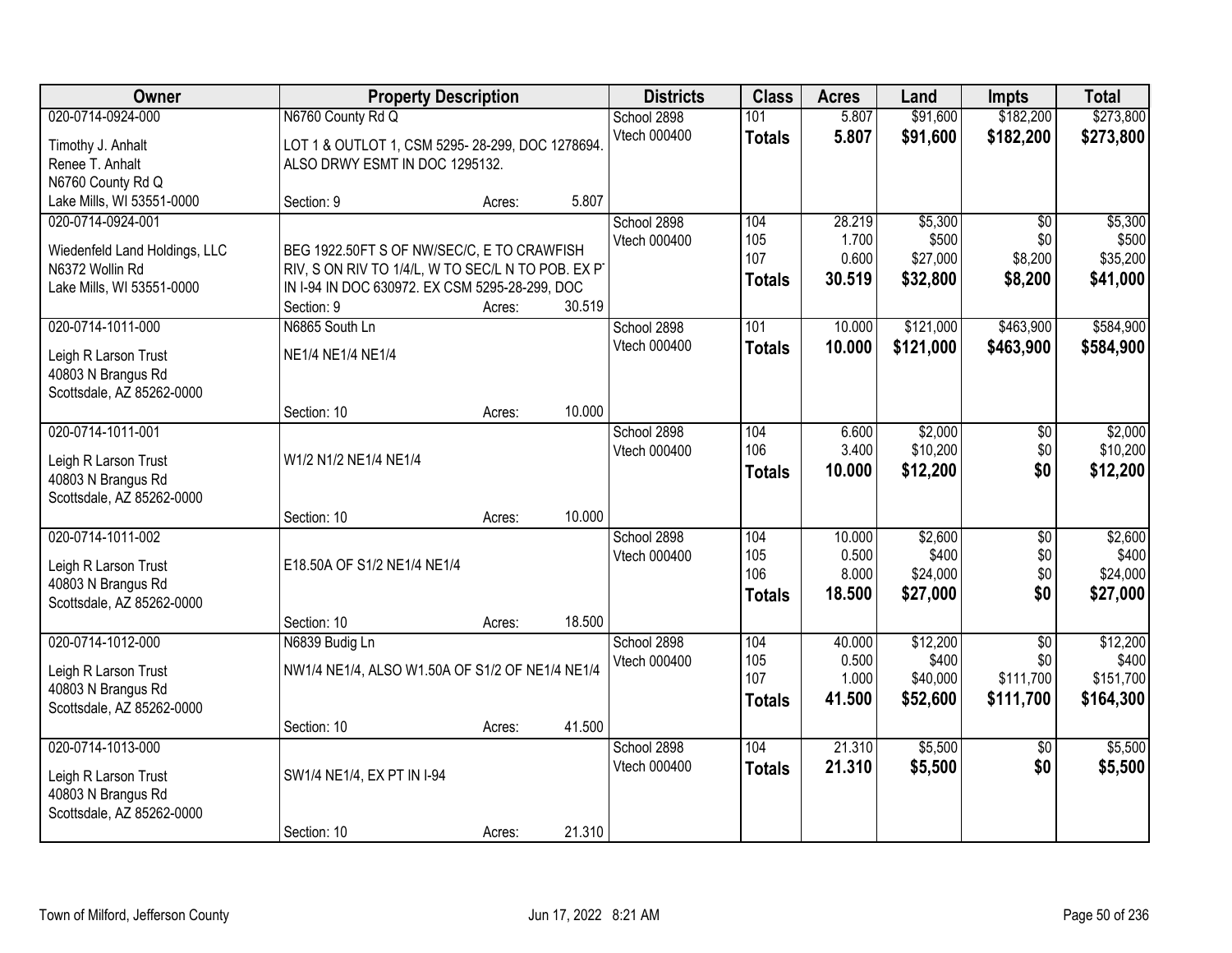| Owner                        |                                                     | <b>Property Description</b> |        | <b>Districts</b> | <b>Class</b>  | <b>Acres</b> | Land            | <b>Impts</b>    | <b>Total</b> |
|------------------------------|-----------------------------------------------------|-----------------------------|--------|------------------|---------------|--------------|-----------------|-----------------|--------------|
| 020-0714-1013-001            |                                                     |                             |        | School 2898      | 302           | 0.000        | $\overline{50}$ | $\overline{50}$ | \$0          |
| State of Wisconsin           | WESTBOUND REST AREA.                                |                             |        | Vtech 000400     | <b>Totals</b> | 0.000        | \$0             | \$0             | \$0          |
| Westbound Rest Area          |                                                     |                             |        |                  |               |              |                 |                 |              |
| PO Box 7921                  |                                                     |                             |        |                  |               |              |                 |                 |              |
| Madison, WI 53707-0000       | Section: 10                                         | Acres:                      | 0.000  |                  |               |              |                 |                 |              |
| 020-0714-1014-000            |                                                     |                             |        | School 2898      | 104           | 32.220       | \$8,300         | \$0             | \$8,300      |
| Leigh R Larson Trust         | SE1/4 NE1/4, ALSO NE1/4 SE1/4 N OF I-94 EX 2.68A IN |                             |        | Vtech 000400     | 105           | 6.100        | \$4,000         | \$0             | \$4,000      |
| 40803 N Brangus Rd           | I-94 IN 1044898.                                    |                             |        |                  | <b>Totals</b> | 38.320       | \$12,300        | \$0             | \$12,300     |
| Scottsdale, AZ 85262-0000    |                                                     |                             |        |                  |               |              |                 |                 |              |
|                              | Section: 10                                         | Acres:                      | 38.320 |                  |               |              |                 |                 |              |
| 020-0714-1021-000            |                                                     |                             |        | School 2898      | 104           | 5.000        | \$1,300         | \$0             | \$1,300      |
| Mildred Ziebell              | N1/2 OF THE FOL: BEG 585.42FT W OF SE/C N1/2        |                             |        | Vtech 000400     | <b>Totals</b> | 5.000        | \$1,300         | \$0             | \$1,300      |
| N6852 Ziebell Rd             | NW1/4, N747.78FT, W579.48FT, S764.28FT,             |                             |        |                  |               |              |                 |                 |              |
| Johnson Creek, WI 53038-0000 | E579.48FT TO POB.                                   |                             |        |                  |               |              |                 |                 |              |
|                              | Section: 10                                         | Acres:                      | 5.000  |                  |               |              |                 |                 |              |
| 020-0714-1021-001            |                                                     |                             |        | School 2898      | 104           | 10.000       | \$1,900         | $\sqrt[6]{}$    | \$1,900      |
| Leigh R Larson Trust         | BEG SE/C OF N1/2 NW1/4, N 739.86FT, W585.42FT,      |                             |        | Vtech 000400     | <b>Totals</b> | 10.000       | \$1,900         | \$0             | \$1,900      |
| 40803 N Brangus Rd           | S739.86 FT, E585.42FT TO POB                        |                             |        |                  |               |              |                 |                 |              |
| Scottsdale, AZ 85262-0000    |                                                     |                             |        |                  |               |              |                 |                 |              |
|                              | Section: 10                                         | Acres:                      | 10.000 |                  |               |              |                 |                 |              |
| 020-0714-1021-002            |                                                     |                             |        | School 2898      | 104           | 3.900        | \$700           | \$0             | \$700        |
| Jeffrey A. Ziebell           | S1/2 OF THE FOL: BEG 585.42FT W OF SE/C N1/2        |                             |        | Vtech 000400     | <b>15M</b>    | 1.100        | \$1,700         | \$0             | \$1,700      |
| W6044 Klein Ln               | NW1/4, N747.78FT, W579.48FT, S764.28FT,             |                             |        |                  | <b>Totals</b> | 5.000        | \$2,400         | \$0             | \$2,400      |
| Johnson Creek, WI 53038-0000 | E579.48FT TO POB.                                   |                             |        |                  |               |              |                 |                 |              |
|                              | Section: 10                                         | Acres:                      | 5.000  |                  |               |              |                 |                 |              |
| 020-0714-1022-000            |                                                     |                             |        | School 2898      | 104           | 44.500       | \$11,500        | \$0             | \$11,500     |
| Mildred Ziebell              | BEG AT N//1/4/P, S549.78FT, W1164.90FT S266.64FT,   |                             |        | Vtech 000400     | <b>Totals</b> | 44.500       | \$11,500        | \$0             | \$11,500     |
| N6852 Ziebell Rd             | W TO SEC/L, N TO NE/SEC/C E TO POB                  |                             |        |                  |               |              |                 |                 |              |
| Johnson Creek, WI 53038-0000 |                                                     |                             |        |                  |               |              |                 |                 |              |
|                              | Section: 10                                         | Acres:                      | 44.500 |                  |               |              |                 |                 |              |
| 020-0714-1022-001            | W6824 Ziebell Rd                                    |                             |        | School 2898      | 101           | 6.000        | \$83,700        | \$213,500       | \$297,200    |
| Anthony S. Weber             | BEG 1164.90FT W& 343.20FT N OF SE/C, N1/2 NW1/4     |                             |        | Vtech 000400     | <b>Totals</b> | 6.000        | \$83,700        | \$213,500       | \$297,200    |
| Laurie M. Weber              | N154.44FT W1731.18FT TO HGY IN SEC 9 SE ON HGY      |                             |        |                  |               |              |                 |                 |              |
| N6824 Ziebell Rd             | 154.44FT E TO POB                                   |                             |        |                  |               |              |                 |                 |              |
| Johnson Creek, WI 53038-0000 | Section: 10                                         | Acres:                      | 6.000  |                  |               |              |                 |                 |              |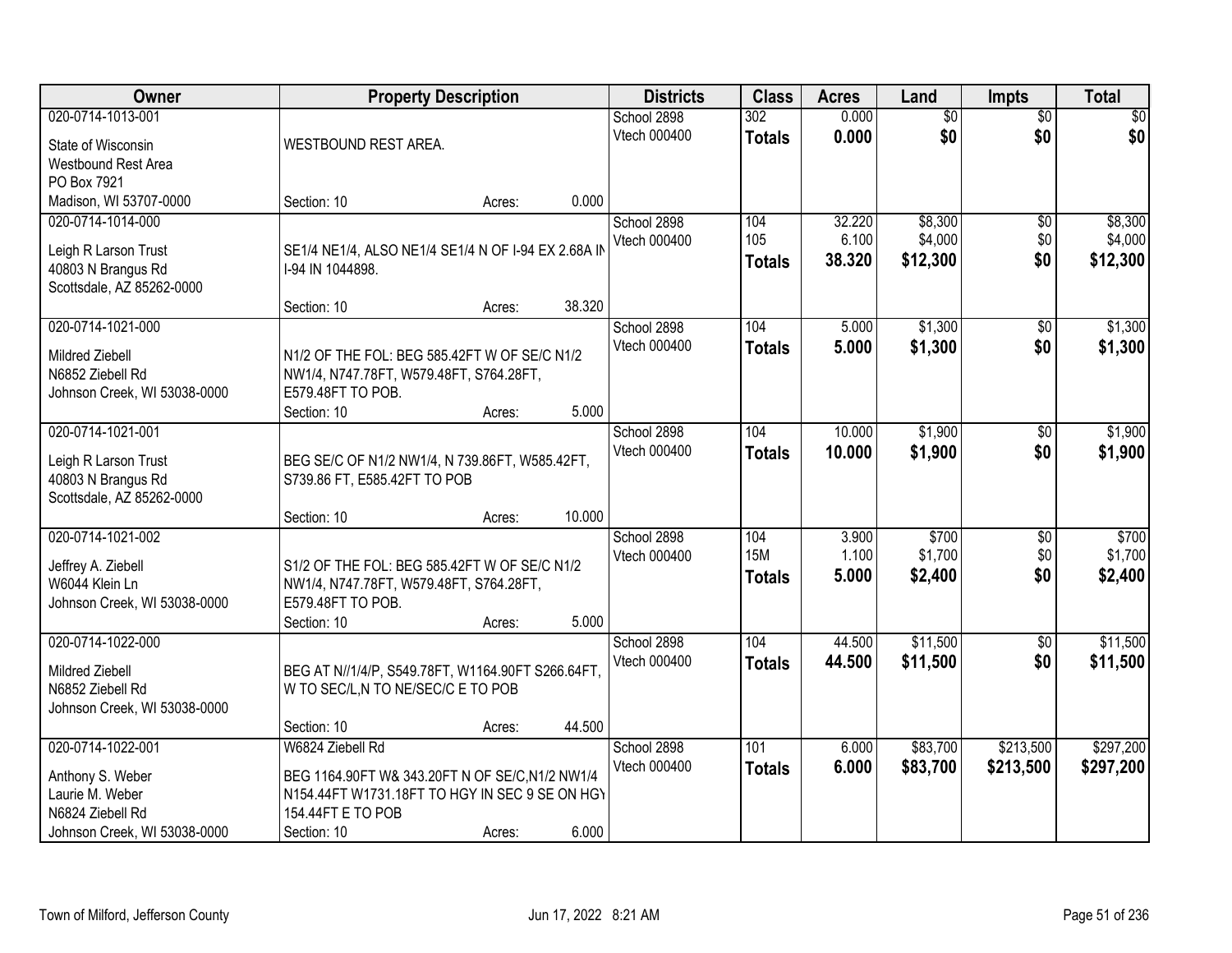| Owner                        | <b>Property Description</b>                        | <b>Districts</b> | <b>Class</b>  | <b>Acres</b> | Land     | Impts           | <b>Total</b> |
|------------------------------|----------------------------------------------------|------------------|---------------|--------------|----------|-----------------|--------------|
| 020-0714-1022-002            | W6044 Klein Ln                                     | School 2898      | 104           | 8.400        | \$2,400  | $\overline{50}$ | \$2,400      |
| Jeffrey A. Ziebell           | BEG 1164.90FT W OF SE/C N1/2 NW1/4, N343.20FT, W   | Vtech 000400     | 105           | 3.020        | \$2,000  | \$0             | \$2,000      |
| W6044 Klein Ln               | TO ZIEBELL RD, SE ON RD TO S/L N1/2 NW1/4, E TO    |                  | 107           | 1.000        | \$40,000 | \$265,600       | \$305,600    |
| Johnson Creek, WI 53038-0000 | POB                                                |                  | <b>Totals</b> | 12.420       | \$44,400 | \$265,600       | \$310,000    |
|                              | Section: 10<br>12.420<br>Acres:                    |                  |               |              |          |                 |              |
| 020-0714-1023-000            | Klein Ln                                           | School 2898      | 101           | 0.200        | \$8,000  | $\overline{50}$ | \$8,000      |
|                              |                                                    | Vtech 000400     | 104           | 5.800        | \$1,500  | \$0             | \$1,500      |
| Jeffrey A. Ziebell           | BEG NE/C SW1/4 NW1/4, W858FT S503.25FT,            |                  | 105           | 4.000        | \$2,600  | \$0             | \$2,600      |
| W6044 Klein Ln               | E858FT, N TO POB                                   |                  | <b>Totals</b> | 10.000       | \$12,100 | \$0             | \$12,100     |
| Johnson Creek, WI 53038-0000 |                                                    |                  |               |              |          |                 |              |
|                              | 10.000<br>Section: 10<br>Acres:                    |                  |               |              |          |                 |              |
| 020-0714-1023-001            | Ziebell Rd                                         | School 2898      | 104           | 21.790       | \$5,600  | $\overline{50}$ | \$5,600      |
| Phillip G Wesa Trust         | BEG AT W1/4/P, E1320FT, N816 .75FT, W858FT,        | Vtech 000400     | 105           | 4.800        | \$3,100  | \$0             | \$3,100      |
| Susan M Wesa Trust           | N503.87FT, W 462FT, S1320.00FT TO POB. EX LD IN    |                  | <b>Totals</b> | 26.590       | \$8,700  | \$0             | \$8,700      |
| N6660 Ziebell Rd             | I-94 IN 205-369, & 347-489                         |                  |               |              |          |                 |              |
| Jefferson, WI 53549-0000     | 26.590<br>Section: 10<br>Acres:                    |                  |               |              |          |                 |              |
| 020-0714-1024-000            |                                                    | School 2898      | 104           | 30.760       | \$7,900  | $\overline{50}$ | \$7,900      |
|                              |                                                    | Vtech 000400     | <b>15M</b>    | 5.400        | \$8,100  | \$0             | \$8,100      |
| Jeffrey A. Ziebell           | SE1/4 NW1/4, EX LD IN I-94 IN 342-232. EX 1.12A IN |                  | <b>Totals</b> | 36.160       | \$16,000 | \$0             | \$16,000     |
| W6044 Klein Ln               | I-94 IN 1044899.                                   |                  |               |              |          |                 |              |
| Johnson Creek, WI 53038-0000 |                                                    |                  |               |              |          |                 |              |
|                              | 36.160<br>Section: 10<br>Acres:                    |                  |               |              |          |                 |              |
| 020-0714-1111-000            |                                                    | School 2730      | 104           | 37.776       | \$7,100  | $\overline{50}$ | \$7,100      |
| Timothy E. Dettmann          | BEG ON N/S/L 1179.75FT E OF N1/4/P, E1617FT TO     | Vtech 000400     | 105           | 1.100        | \$700    | \$0             | \$700        |
| Amy J. Dettmann              | RIV, SLY ON RIV 874.5FT, W TO HGY, NE ON HGY       |                  | <b>Totals</b> | 38.876       | \$7,800  | \$0             | \$7,800      |
| W5331 Vesper Ln              | 1282.6FT TO POB. EX PT IN CSM 5050-27-020, DOC     |                  |               |              |          |                 |              |
| Johnson Creek, WI 53038-0000 | Section: 11<br>38.876<br>Acres:                    |                  |               |              |          |                 |              |
| 020-0714-1112-000            |                                                    | School 2730      | 104           | 11.491       | \$3,500  | $\overline{50}$ | \$3,500      |
|                              |                                                    | Vtech 000400     | <b>Totals</b> | 11.491       | \$3,500  | \$0             | \$3,500      |
| Lewellyn A Beilke Trust      | NW1/4 NE1/4 LYG NW OF CTH N EX PT IN CSM           |                  |               |              |          |                 |              |
| Kelly A Beilke Trust         | 3863-18-192, DOC 1025295. EX CSM 4131-20-151,      |                  |               |              |          |                 |              |
| N5129 Watertown Rd           | DOC 1061921.                                       |                  |               |              |          |                 |              |
| Jefferson, WI 53549-0000     | 11.491<br>Section: 11<br>Acres:                    |                  |               |              |          |                 |              |
| 020-0714-1112-001            | W5439 Church Rd                                    | School 2730      | 101           | 2.000        | \$65,000 | \$305,400       | \$370,400    |
| Sheldon J. King              | LOT 1, CSM 4131-20-151, DOC 1061921.               | Vtech 000400     | <b>Totals</b> | 2.000        | \$65,000 | \$305,400       | \$370,400    |
| Jennifer M. King             |                                                    |                  |               |              |          |                 |              |
| W5439 Church Rd              |                                                    |                  |               |              |          |                 |              |
| Johnson Creek, WI 53038-0000 | 2.000<br>Section: 11<br>Acres:                     |                  |               |              |          |                 |              |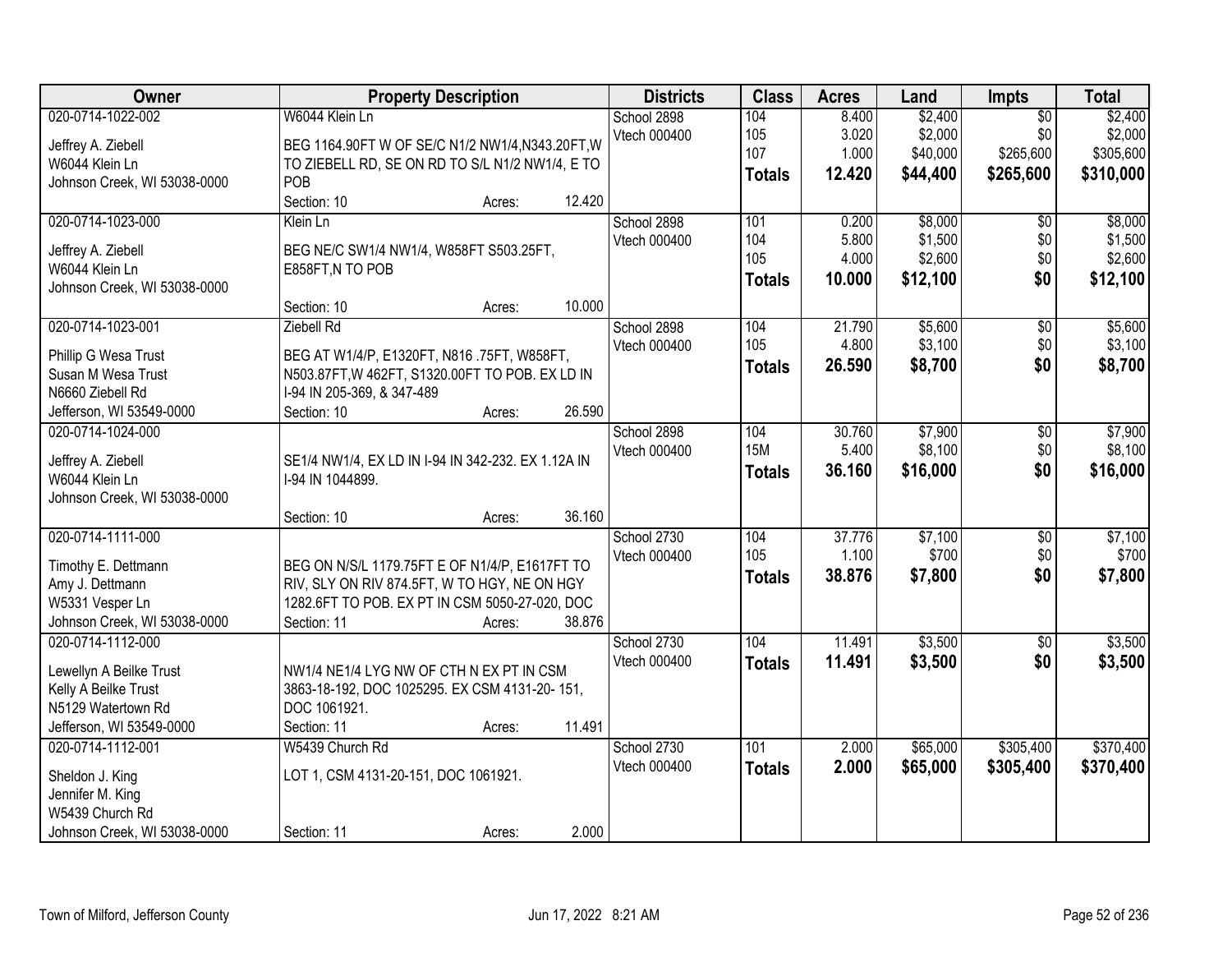| Owner                                                                                                          | <b>Property Description</b>                                                                                                                                                                     | <b>Districts</b>            | <b>Class</b>                | <b>Acres</b>              | Land                          | <b>Impts</b>                  | <b>Total</b>                    |
|----------------------------------------------------------------------------------------------------------------|-------------------------------------------------------------------------------------------------------------------------------------------------------------------------------------------------|-----------------------------|-----------------------------|---------------------------|-------------------------------|-------------------------------|---------------------------------|
| 020-0714-1113-000<br>Timothy E. Dettmann<br>Amy J. Dettmann<br>W5331 Vesper Ln<br>Johnson Creek, WI 53038-0000 | BEG 693FT N OF SEC/C, E ABT 609.23FT, N1072.5FT.<br>W TO C/L CTH N, SWLY ALG C/L 309.375FT, S TO<br>POB. EX PT IN CSM 5050-27-020, DOC 1218157.<br>12.620<br>Section: 11<br>Acres:              | School 2730<br>Vtech 000400 | 104<br>105<br><b>Totals</b> | 12.120<br>0.500<br>12.620 | \$2,300<br>\$400<br>\$2,700   | $\overline{50}$<br>\$0<br>\$0 | \$2,300<br>\$400<br>\$2,700     |
| 020-0714-1113-001<br>Timothy E. Dettmann<br>Amy J. Dettmann<br>W5331 Vesper Ln<br>Johnson Creek, WI 53038-0000 | S693FT OF SW1/4 NE1/4. EX LD IN I-94 IN 345-260. EX<br>PT IN CSM 5050-27-020, DOC 1218157.<br>19.826<br>Section: 11                                                                             | School 2730<br>Vtech 000400 | 104<br><b>Totals</b>        | 19.826<br>19.826          | \$5,100<br>\$5,100            | $\overline{50}$<br>\$0        | \$5,100<br>\$5,100              |
| 020-0714-1114-000<br>Timothy E. Dettmann<br>Amy J. Dettmann<br>W5331 Vesper Ln<br>Johnson Creek, WI 53038-0000 | Acres:<br>W5331 Vesper Ln<br>LOT 1, CSM 5050-27-020, DOC 1218157.<br>3.000<br>Section: 11<br>Acres:                                                                                             | School 2730<br>Vtech 000400 | 101<br>104<br>Totals        | 1.000<br>2.000<br>3.000   | \$60,000<br>\$200<br>\$60,200 | \$321,300<br>\$0<br>\$321,300 | \$381,300<br>\$200<br>\$381,500 |
| 020-0714-1114-001<br>Timothy E. Dettmann<br>Amy J. Dettmann<br>W5331 Vesper Ln<br>Johnson Creek, WI 53038-0000 | COM 693FT N OF SEC/C, E TO 1/4 1/4/L & POB, E TO<br>E/S/L, S363FT TO RIV, SW ALG RIV TO 1/4/L, W TO<br>1/4/L, 1/4/L, N TO POB. EX PT IN CSM 5050-27-020,<br>12.872<br>Section: 11<br>Acres:     | School 2730<br>Vtech 000400 | 104<br>105<br><b>Totals</b> | 10.272<br>2.600<br>12.872 | \$2,600<br>\$1,700<br>\$4,300 | \$0<br>\$0<br>\$0             | \$2,600<br>\$1,700<br>\$4,300   |
| 020-0714-1114-002<br>Timothy E. Dettmann<br>Amy J. Dettmann<br>W5331 Vesper Ln<br>Johnson Creek, WI 53038-0000 | BEG 693FT N OF SEC/C, E2640 FT TO E/S/L, N TO PT<br>874.5FT S OF NE/S/C, W2524.5FT TO C/L HGY, SW ALO<br>C/L 309.375FT FT, S TO POB, EX W15A. EX CSM<br>43.137<br>Section: 11<br>Acres:         | School 2730<br>Vtech 000400 | 104<br>105<br><b>Totals</b> | 42.037<br>1.100<br>43.137 | \$10,800<br>\$700<br>\$11,500 | $\overline{30}$<br>\$0<br>\$0 | \$10,800<br>\$700<br>\$11,500   |
| 020-0714-1121-000<br>Kathleen K Glaaser Trust<br>N6861 County Rd N<br>Johnson Creek, WI 53038-0000             | N6861 County Rd N<br>LOT 1, CSM 3863-18-192, DOC 1025295.<br>3.000<br>Section: 11<br>Acres:                                                                                                     | School 2730<br>Vtech 000400 | 101<br>104<br><b>Totals</b> | 1.000<br>2.000<br>3.000   | \$55,000<br>\$400<br>\$55,400 | \$134,500<br>\$0<br>\$134,500 | \$189,500<br>\$400<br>\$189,900 |
| 020-0714-1121-001<br>Steven Erb<br>W5595 Church Rd<br>Johnson Creek, WI 53038-0000                             | W5595 Church Rd<br>LOT 1, CSM 1847-6-39. ALSO BEG NE/C SD CSM,<br>N89DGE 350FT, S1DGE 400FT, S79DG27'W 386.66FT,<br>S89DGW 120FT, NLY ABT 40FT TO S/L SD CSM,<br>5.193<br>Section: 11<br>Acres: | School 2730<br>Vtech 000400 | 101<br><b>Totals</b>        | 5.193<br>5.193            | \$87,400<br>\$87,400          | \$190,300<br>\$190,300        | \$277,700<br>\$277,700          |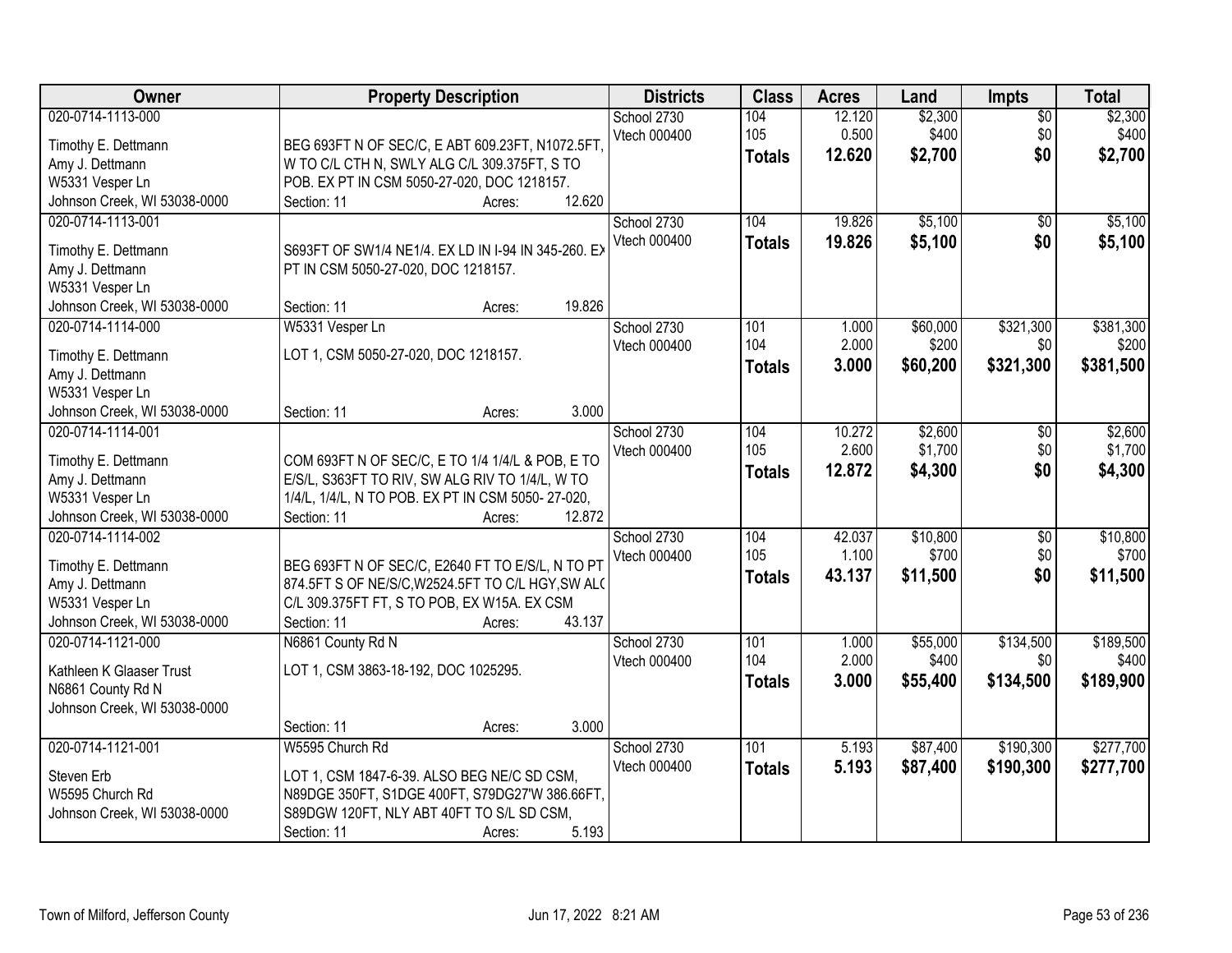| Owner                        | <b>Property Description</b>                        | <b>Districts</b>            | <b>Class</b>  | <b>Acres</b>   | Land                | <b>Impts</b>        | <b>Total</b>         |
|------------------------------|----------------------------------------------------|-----------------------------|---------------|----------------|---------------------|---------------------|----------------------|
| 020-0714-1121-002            |                                                    | School 2730                 | 104           | 33.269         | \$8,300             | $\overline{50}$     | \$8,300              |
| Lewellyn A Beilke Trust      | NE1/4 NW1/4. EX PT IN CSM 1847-6-39, DOC 805843.   | Vtech 000400                | <b>Totals</b> | 33.269         | \$8,300             | \$0                 | \$8,300              |
| Kelly A Beilke Trust         | EX BEG NE/C SD CSM, N89DGE 350 FT, S1DGE           |                             |               |                |                     |                     |                      |
| N5129 Watertown Rd           | 400FT, S78DG27'W 386.66FT, S89DGW 120FT, NLY       |                             |               |                |                     |                     |                      |
| Jefferson, WI 53549-0000     | 33.269<br>Section: 11<br>Acres:                    |                             |               |                |                     |                     |                      |
| 020-0714-1122-000            | Church Rd                                          | School 2730                 | 104           | 14.897         | \$3,800             | $\overline{50}$     | \$3,800              |
|                              |                                                    | Vtech 000400                | 105           | 1.500          | \$1,000             | \$0                 | \$1,000              |
| Steven Erb                   | N1/2 NW1/4 NW1/4 EX PT IN CSM 1847-6-39.           |                             | 107           | 1.000          | \$40,000            | \$15,100            | \$55,100             |
| W5595 Church Dr              |                                                    |                             | <b>15M</b>    | 2.400          | \$3,600             | \$0                 | \$3,600              |
| Johnson Creek, WI 53038-0000 | 19.797                                             |                             | <b>Totals</b> | 19.797         | \$48,400            | \$15,100            | \$63,500             |
| 020-0714-1122-001            | Section: 11<br>Acres:                              |                             | 104           | 11.200         |                     |                     |                      |
|                              |                                                    | School 2730<br>Vtech 000400 | 105           | 8.800          | \$2,400<br>\$5,700  | $\sqrt[6]{}$<br>\$0 | \$2,400<br>\$5,700   |
| Timothy E. Dettmann          | S1/2 NW1/4 NW1/4                                   |                             |               | 20.000         |                     | \$0                 |                      |
| Amy J. Dettmann              |                                                    |                             | <b>Totals</b> |                | \$8,100             |                     | \$8,100              |
| W5331 Vesper Ln              |                                                    |                             |               |                |                     |                     |                      |
| Johnson Creek, WI 53038-0000 | 20.000<br>Section: 11<br>Acres:                    |                             |               |                |                     |                     |                      |
| 020-0714-1123-000            |                                                    | School 2730                 | 104           | 13.000         | \$2,500             | \$0                 | \$2,500              |
| Timothy E. Dettmann          | N1/2 SW1/4 NW1/4                                   | Vtech 000400                | 105           | 7.000          | \$4,700             | \$0                 | \$4,700              |
| Amy J. Dettmann              |                                                    |                             | <b>Totals</b> | 20.000         | \$7,200             | \$0                 | \$7,200              |
| W5331 Vesper Ln              |                                                    |                             |               |                |                     |                     |                      |
| Johnson Creek, WI 53038-0000 | 20.000<br>Section: 11<br>Acres:                    |                             |               |                |                     |                     |                      |
| 020-0714-1123-001            | N6748 South Ln                                     | School 2730                 | 104           | 11.100         | \$3,400             | $\overline{50}$     | \$3,400              |
|                              |                                                    | Vtech 000400                | 105           | 5.500          | \$3,600             | \$0                 | \$3,600              |
| John G. Heiden               | S1/2 SW1/4 NW1/4                                   |                             | 107           | 3.400          | \$57,000            | \$521,100           | \$578,100            |
| 1045 Hill St #4207           |                                                    |                             | <b>Totals</b> | 20.000         | \$64,000            | \$521,100           | \$585,100            |
| Watertown, WI 53098-0000     |                                                    |                             |               |                |                     |                     |                      |
|                              | 20.000<br>Section: 11<br>Acres:                    |                             |               |                |                     |                     |                      |
| 020-0714-1124-000            | W5588 Albers Ln                                    | School 2730                 | 104<br>105    | 30.360         | \$8,800             | $\overline{50}$     | \$8,800              |
| Timothy E. Dettmann          | SE1/4 NW1/4, EX 0.41A IN HGY I-94. EX 1.21A IN TWN | Vtech 000400                | 107           | 6.520<br>1.500 | \$4,300<br>\$45,000 | \$0<br>\$75,200     | \$4,300<br>\$120,200 |
| Amy J. Dettmann              | <b>RD</b>                                          |                             |               | 38.380         |                     | \$75,200            | \$133,300            |
| W5331 Vesper Ln              |                                                    |                             | <b>Totals</b> |                | \$58,100            |                     |                      |
| Johnson Creek, WI 53038-0000 | 38.380<br>Section: 11<br>Acres:                    |                             |               |                |                     |                     |                      |
| 020-0714-1124-001            |                                                    | School 2730                 | 304           | 1.210          | $\overline{50}$     | $\overline{30}$     | $\overline{50}$      |
| Town of Milford              | BEG 560FT N OF SEC/C, W1060 FT, N50FT, E1060FT,    | Vtech 000400                | <b>Totals</b> | 1.210          | \$0                 | \$0                 | \$0                  |
| Albers Ln                    | S50FT TO POB                                       |                             |               |                |                     |                     |                      |
| W6335 County Rd A            |                                                    |                             |               |                |                     |                     |                      |
| Johnson Creek, WI 53038-0000 | 1.210<br>Section: 11<br>Acres:                     |                             |               |                |                     |                     |                      |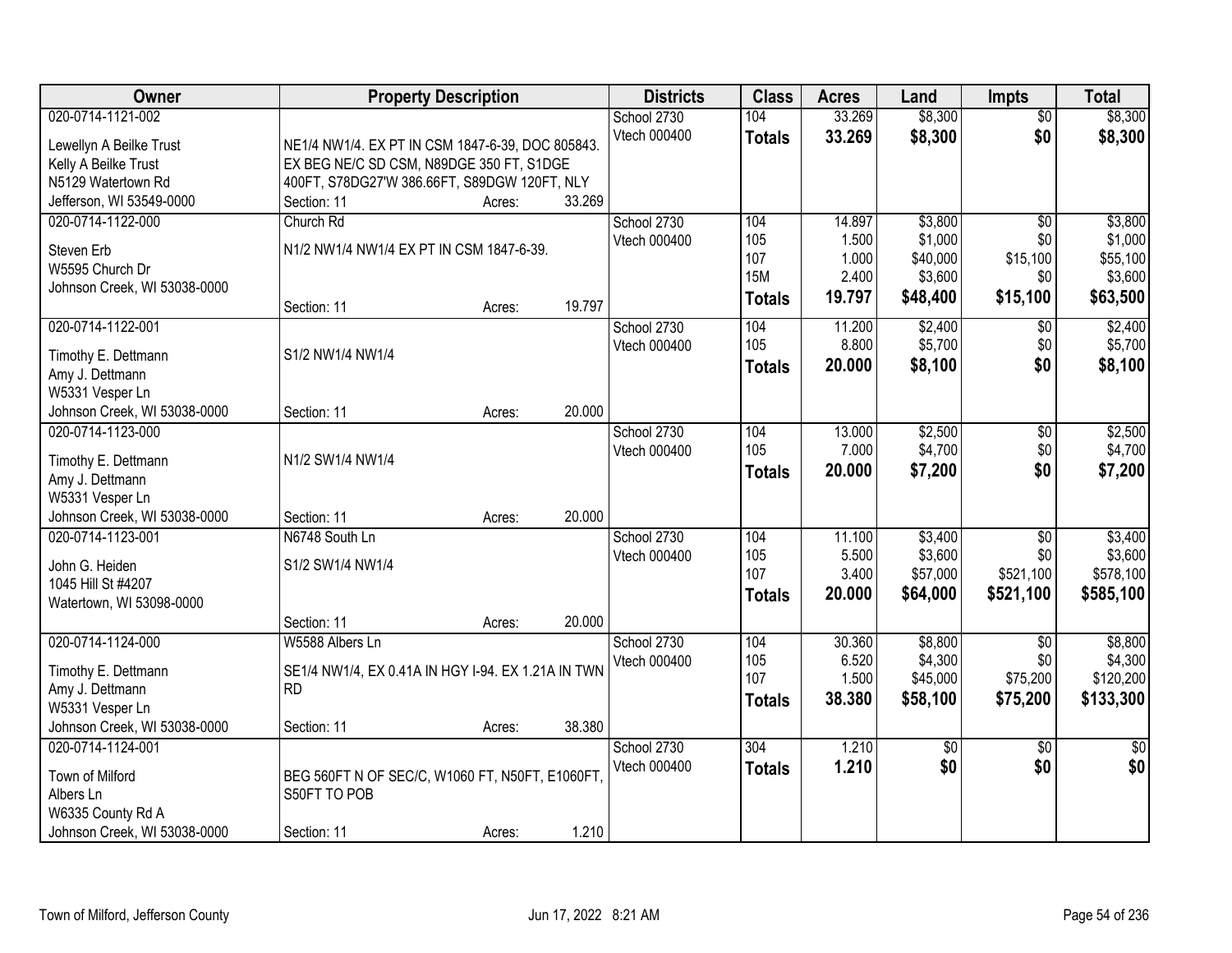| Owner                                                                                                    | <b>Property Description</b>                                          |        | <b>Districts</b> | <b>Class</b>                | <b>Acres</b>                       | Land                               | <b>Impts</b>                               | <b>Total</b>                  |                                            |
|----------------------------------------------------------------------------------------------------------|----------------------------------------------------------------------|--------|------------------|-----------------------------|------------------------------------|------------------------------------|--------------------------------------------|-------------------------------|--------------------------------------------|
| 020-0714-1223-000<br>Timothy E. Dettmann<br>Amy J. Dettmann<br>W5331 Vesper Ln                           | GOVT LOT 5 EX N874.5FT                                               |        |                  | School 2730<br>Vtech 000400 | 104<br>105<br><b>Totals</b>        | 1.000<br>15.000<br>16.000          | \$300<br>\$9,800<br>\$10,100               | \$0<br>\$0<br>\$0             | \$300<br>\$9,800<br>\$10,100               |
| Johnson Creek, WI 53038-0000                                                                             | Section: 12                                                          | Acres: | 16.000           |                             |                                    |                                    |                                            |                               |                                            |
| 020-0814-0411-000<br>Linda G. Wegner<br>N9526 County Rd Q<br>Watertown, WI 53098                         | NEFRL1/4 NEFRL1/4 EX LD IN RR ROW, EX LD IN<br>STH 19 IN 453-161     |        |                  | School 6125<br>Vtech 000400 | 104<br><b>Totals</b>               | 38.732<br>38.732                   | \$8,500<br>\$8,500                         | \$0<br>\$0                    | \$8,500<br>\$8,500                         |
| 020-0814-0411-001                                                                                        | Section: 4                                                           | Acres: | 38.732           | School 6125                 | 302                                | 3.000                              | \$0                                        | \$0                           | $\overline{30}$                            |
| <b>Wisconsin Dot</b><br>State of Wisconsin<br>PO Box 7910                                                | A 100FT ROW THRU NEFRL1/4 NEFRL1/4                                   |        |                  | Vtech 000400                | <b>Totals</b>                      | 3.000                              | \$0                                        | \$0                           | \$0                                        |
| Madison, WI 53707-0000                                                                                   | Section: 4                                                           | Acres: | 3.000            |                             |                                    |                                    |                                            |                               |                                            |
| 020-0814-0412-000<br>Linda G. Wegner<br>N9526 County Rd Q<br>Watertown, WI 53098                         | NWFRL1/4 NEFRL1/4, EX LD IN RR ROW & LD IN STH<br>19 IN 453-161      |        |                  | School 6125<br>Vtech 000400 | 102<br>104<br>105<br><b>Totals</b> | 0.200<br>36.632<br>2.000<br>38.832 | \$11,000<br>\$8,600<br>\$1,300<br>\$20,900 | \$0<br>\$0<br>\$0<br>\$0      | \$11,000<br>\$8,600<br>\$1,300<br>\$20,900 |
|                                                                                                          | Section: 4                                                           | Acres: | 38.832           |                             |                                    |                                    |                                            |                               |                                            |
| 020-0814-0412-001<br><b>Wisconsin Dot</b><br>State of Wisconsin<br>PO Box 7910<br>Madison, WI 53707-0000 | A 100FT RR ROW THRU NWFRL1/4 NEFRL1/4<br>Section: 4                  | Acres: | 3.000            | School 6125<br>Vtech 000400 | $\overline{302}$<br><b>Totals</b>  | 3.000<br>3.000                     | $\overline{50}$<br>\$0                     | $\overline{50}$<br>\$0        | $\overline{50}$<br>\$0                     |
| 020-0814-0413-000                                                                                        | N9526 County Rd Q                                                    |        |                  | School 6125                 | 104                                | 33.000                             | \$7,200                                    | $\overline{50}$               | \$7,200                                    |
| Linda G. Wegner<br>N9526 County Rd Q<br>Watertown, WI 53098                                              | SW1/4 NEFRL1/4 . EX CSM 2074-7-24.                                   |        |                  | Vtech 000400                | 105<br>107<br>Totals               | 3.700<br>2.300<br>39.000           | \$2,100<br>\$51,500<br>\$60,800            | \$0<br>\$191,400<br>\$191,400 | \$2,100<br>\$242,900<br>\$252,200          |
|                                                                                                          | Section: 4                                                           | Acres: | 39.000           |                             |                                    |                                    |                                            |                               |                                            |
| 020-0814-0413-001<br>Linda G. Wegner<br>N9526 County Rd Q<br>Watertown, WI 53098                         | N9548 County Rd Q<br>LOT 1, CSM 2074-7-24, DOC 836193.<br>Section: 4 | Acres: | 1.000            | School 6125<br>Vtech 000400 | 101<br><b>Totals</b>               | 1.000<br>1.000                     | \$55,000<br>\$55,000                       | \$6,500<br>\$6,500            | \$61,500<br>\$61,500                       |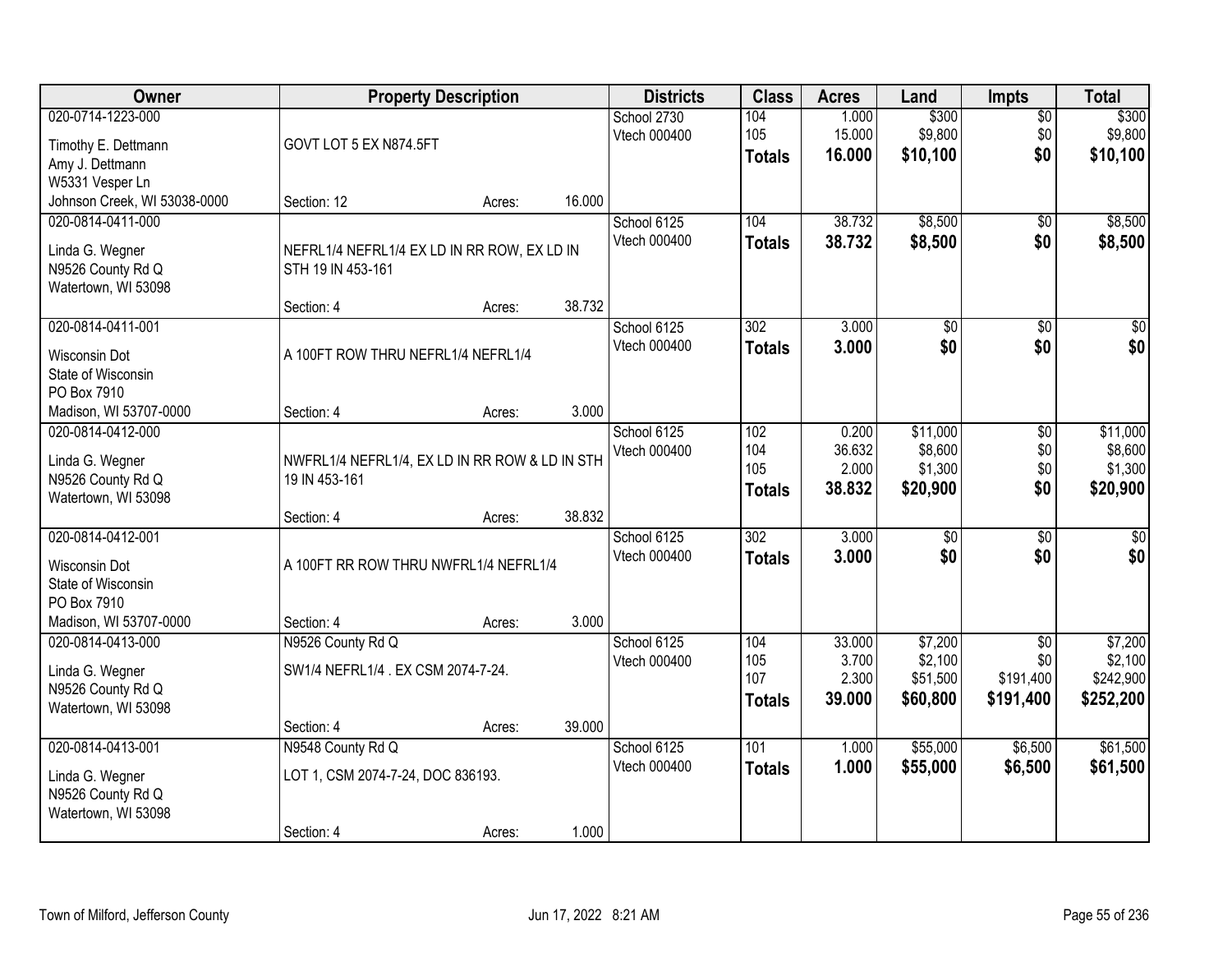| Owner                                |                                                                               | <b>Property Description</b> |        | <b>Districts</b> | <b>Class</b>  | <b>Acres</b> | Land            | <b>Impts</b>    | <b>Total</b>  |
|--------------------------------------|-------------------------------------------------------------------------------|-----------------------------|--------|------------------|---------------|--------------|-----------------|-----------------|---------------|
| 020-0814-0414-000                    | N9652 County Rd Q                                                             |                             |        | School 6125      | 104           | 36.000       | \$6,800         | $\overline{50}$ | \$6,800       |
| Linda G. Wegner                      | SE1/4 NEFRL1/4                                                                |                             |        | Vtech 000400     | 105           | 4.000        | \$2,600         | \$0             | \$2,600       |
| N9526 County Rd Q                    |                                                                               |                             |        |                  | <b>Totals</b> | 40.000       | \$9,400         | \$0             | \$9,400       |
| Watertown, WI 53098                  |                                                                               |                             |        |                  |               |              |                 |                 |               |
|                                      | Section: 4                                                                    | Acres:                      | 40.000 |                  |               |              |                 |                 |               |
| 020-0814-0421-000                    | State Highway 19                                                              |                             |        | School 6125      | 104           | 9.439        | \$1,800         | $\overline{50}$ | \$1,800       |
| Linda G. Wegner                      | NEFRL1/4 NWFRL1/4 LYG N OF RR ROW. ALSO .493A                                 |                             |        | Vtech 000400     | 105           | 1.113        | \$300           | \$0             | \$300         |
| N9526 County Rd Q                    | N OF DIT IN NWFRL1/4 NWFRL1/4. EX LD IN RR ROW                                |                             |        |                  | <b>Totals</b> | 10.552       | \$2,100         | \$0             | \$2,100       |
| Watertown, WI 53098                  | & LD IN STH 19 IN DOC 690738. EX 6.312A N OF RR                               |                             |        |                  |               |              |                 |                 |               |
|                                      | Section: 4                                                                    | Acres:                      | 10.552 |                  |               |              |                 |                 |               |
| 020-0814-0421-001                    |                                                                               |                             |        | School 6125      | 104           | 6.312        | \$1,600         | $\sqrt[6]{30}$  | \$1,600       |
| Carl E. Wolff                        | BEG 1343FT E & S1DG22'W 237.95FT FR                                           |                             |        | Vtech 000400     | <b>Totals</b> | 6.312        | \$1,600         | \$0             | \$1,600       |
| David L. Wolff                       | NW/S/C, S83DG27'E 302FT, S53DG28'E 506.41FT,                                  |                             |        |                  |               |              |                 |                 |               |
| 340 S River St                       | S12DG51'E 102.16FT, S0DG07'W 63.45FT TO N RR                                  |                             |        |                  |               |              |                 |                 |               |
| Lowell, WI 53557-0000                | Section: 4                                                                    | Acres:                      | 6.312  |                  |               |              |                 |                 |               |
| 020-0814-0421-002                    |                                                                               |                             |        | School 6125      | 302           | 3.000        | $\overline{50}$ | \$0             | \$0           |
| Wisconsin Dot                        | A 100FT RR ROW THRU NEFRL1/4 NWFRL1/4                                         |                             |        | Vtech 000400     | <b>Totals</b> | 3.000        | \$0             | \$0             | \$0           |
| State of Wisconsin                   |                                                                               |                             |        |                  |               |              |                 |                 |               |
| PO Box 7910                          |                                                                               |                             |        |                  |               |              |                 |                 |               |
| Madison, WI 53707-0000               | Section: 4                                                                    | Acres:                      | 3.000  |                  |               |              |                 |                 |               |
| 020-0814-0421-003                    | State Highway 19                                                              |                             |        | School 6125      | 104           | 20.861       | \$5,400         | $\overline{30}$ | \$5,400       |
|                                      | NEFRL1/4 NW1/4 LYG S OF RR ROW.                                               |                             |        | Vtech 000400     | 105           | 1.700        | \$500           | \$0             | \$500         |
| Anthony W. Schadt<br>Karen A. Schadt |                                                                               |                             |        |                  | <b>Totals</b> | 22.561       | \$5,900         | \$0             | \$5,900       |
| N9457 County Rd Q                    |                                                                               |                             |        |                  |               |              |                 |                 |               |
| Watertown, WI 53094-0000             | Section: 4                                                                    | Acres:                      | 22.561 |                  |               |              |                 |                 |               |
| 020-0814-0422-000                    | W6473 State Highway 19                                                        |                             |        | School 6125      | 104           | 36.557       | \$9,600         | $\overline{50}$ | \$9,600       |
|                                      |                                                                               |                             |        | Vtech 000400     | 107           | 2.500        | \$47,300        | \$41,800        | \$89,100      |
| Carl E. Wolff<br>David L. Wolff      | NWFRL1/4 NWFRL1/4 EX RR ROW & LD IN STH 19 IN<br>DOC 689508 EX .493A IN NE/C. |                             |        |                  | <b>Totals</b> | 39.057       | \$56,900        | \$41,800        | \$98,700      |
| 340 S River St                       |                                                                               |                             |        |                  |               |              |                 |                 |               |
| Lowell, WI 53557-0000                | Section: 4                                                                    | Acres:                      | 39.057 |                  |               |              |                 |                 |               |
| 020-0814-0422-001                    |                                                                               |                             |        | School 6125      | 302           | 3.100        | $\overline{50}$ | $\overline{50}$ | $\frac{1}{2}$ |
|                                      | A 100FT ROW THRU NWFRL1/4 NWFRL1/4                                            |                             |        | Vtech 000400     | <b>Totals</b> | 3.100        | \$0             | \$0             | \$0           |
| Wisconsin Dot<br>State of Wisconsin  |                                                                               |                             |        |                  |               |              |                 |                 |               |
| PO Box 7910                          |                                                                               |                             |        |                  |               |              |                 |                 |               |
| Madison, WI 53707-0000               | Section: 4                                                                    | Acres:                      | 3.100  |                  |               |              |                 |                 |               |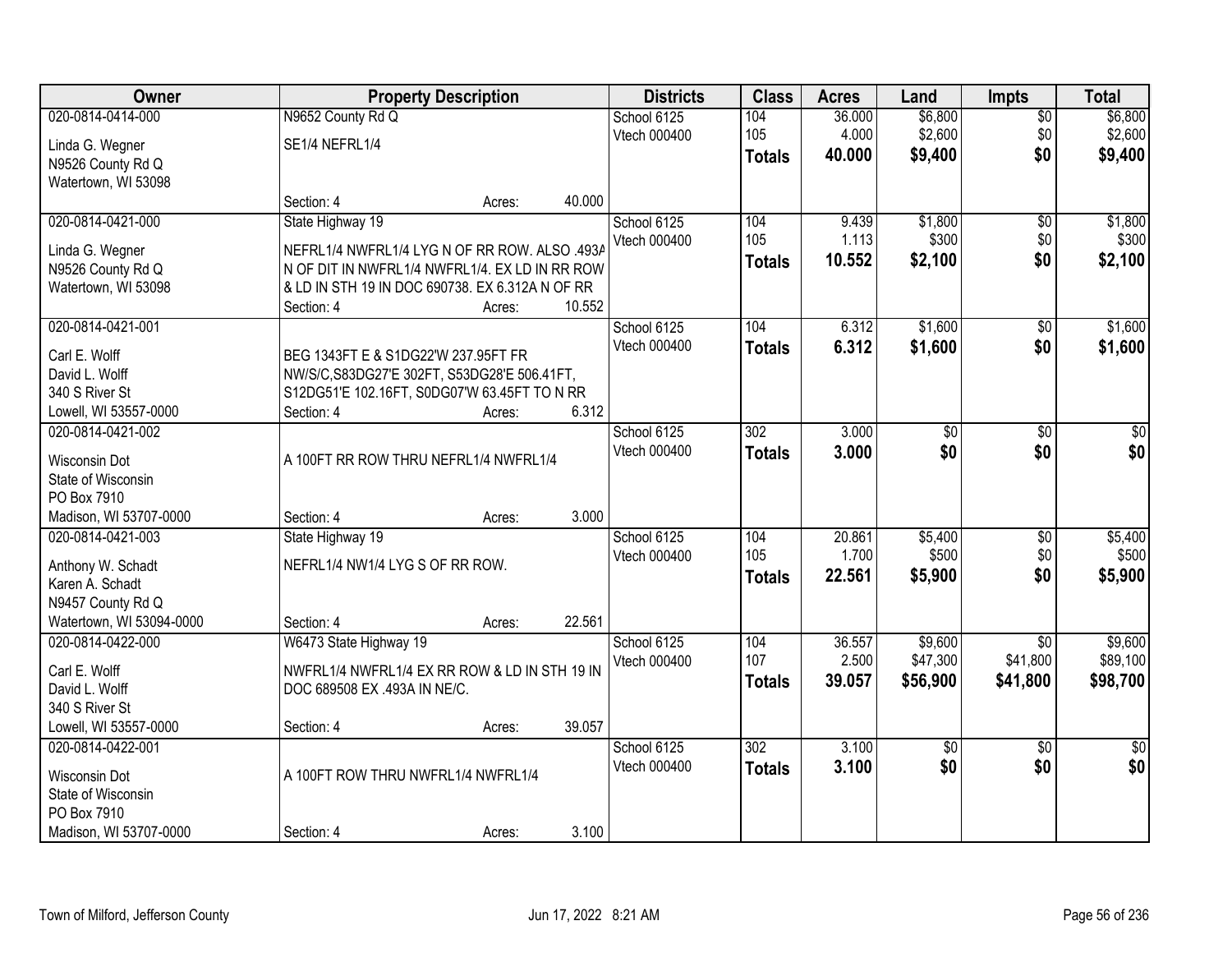| Owner                                | <b>Property Description</b>                   |        |        | <b>Districts</b>            | <b>Class</b>  | <b>Acres</b> | Land     | <b>Impts</b> | <b>Total</b> |
|--------------------------------------|-----------------------------------------------|--------|--------|-----------------------------|---------------|--------------|----------|--------------|--------------|
| 020-0814-0423-000                    |                                               |        |        | School 6125                 | 104           | 33.000       | \$7,100  | \$0          | \$7,100      |
| Carl E. Wolff                        | SW1/4 NWFRL1/4                                |        |        | Vtech 000400                | 105           | 7.000        | \$4,600  | \$0          | \$4,600      |
| David L. Wolff                       |                                               |        |        |                             | <b>Totals</b> | 40.000       | \$11,700 | \$0          | \$11,700     |
| 340 S River St                       |                                               |        |        |                             |               |              |          |              |              |
| Lowell, WI 53557-0000                | Section: 4                                    | Acres: | 40.000 |                             |               |              |          |              |              |
| 020-0814-0424-000                    |                                               |        |        | School 6125                 | 104           | 38.000       | \$9,800  | \$0          | \$9,800      |
| Anthony W. Schadt                    | SE1/4 NWFRL1/4                                |        |        | Vtech 000400                | 105           | 2.000        | \$1,300  | \$0          | \$1,300      |
| Karen A. Schadt                      |                                               |        |        |                             | <b>Totals</b> | 40.000       | \$11,100 | \$0          | \$11,100     |
| N9457 County Rd Q                    |                                               |        |        |                             |               |              |          |              |              |
| Watertown, WI 53094-0000             | Section: 4                                    | Acres: | 40.000 |                             |               |              |          |              |              |
| 020-0814-0431-000                    | N9457 County Rd Q                             |        |        | School 6125                 | 104           | 33.700       | \$9,700  | \$0          | \$9,700      |
|                                      | <b>NE1/4 SW1/4</b>                            |        |        | Vtech 000400                | 105           | 1.000        | \$100    | \$0          | \$100        |
| Anthony W. Schadt<br>Karen A. Schadt |                                               |        |        |                             | 107           | 5.300        | \$66,500 | \$254,600    | \$321,100    |
| N9457 County Rd Q                    |                                               |        |        |                             | Totals        | 40.000       | \$76,300 | \$254,600    | \$330,900    |
| Watertown, WI 53094-0000             | Section: 4                                    | Acres: | 40.000 |                             |               |              |          |              |              |
| 020-0814-0432-000                    |                                               |        |        | School 6125                 | 104           | 18.000       | \$4,100  | \$0          | \$4,100      |
|                                      |                                               |        |        | Vtech 000400                | 105           | 7.000        | \$4,600  | \$0          | \$4,600      |
| Anthony W. Schadt                    | NW1/4 SW1/4                                   |        |        |                             | 106           | 15.000       | \$45,000 | \$0          | \$45,000     |
| Karen A. Schadt<br>N9457 County Rd Q |                                               |        |        |                             | <b>Totals</b> | 40.000       | \$53,700 | \$0          | \$53,700     |
| Watertown, WI 53094-0000             | Section: 4                                    | Acres: | 40.000 |                             |               |              |          |              |              |
| 020-0814-0433-000                    |                                               |        |        | School 2898                 | 104           | 19.100       | \$4,700  | \$0          | \$4,700      |
|                                      |                                               |        |        | Vtech 000400                | 105           | 2.800        | \$1,800  | \$0          | \$1,800      |
| <b>C&amp;J Hutchins Trust</b>        | SW1/4 SW1/4. EX CSM 3732-17-174, DOC 1003844. |        |        |                             | <b>Totals</b> | 21.900       | \$6,500  | \$0          | \$6,500      |
| N8779 County Rd Q                    |                                               |        |        |                             |               |              |          |              |              |
| Watertown, WI 53094-0000             | Section: 4                                    |        | 21.900 |                             |               |              |          |              |              |
| 020-0814-0434-000                    | W6312 E Hubbleton Rd                          | Acres: |        | School 2898                 | 107           | 2.017        | \$50,100 | \$176,900    | \$227,000    |
|                                      |                                               |        |        | Vtech 000400                | <b>Totals</b> | 2.017        | \$50,100 | \$176,900    | \$227,000    |
| Brian D. Grulke                      | LOT 1, CSM 3892-18-249.                       |        |        |                             |               |              |          |              |              |
| W6312 E Hubbleton Rd                 |                                               |        |        |                             |               |              |          |              |              |
| Watertown, WI 53094-0000             |                                               |        |        |                             |               |              |          |              |              |
|                                      | Section: 4                                    | Acres: | 2.017  |                             |               |              |          |              |              |
| 020-0814-0434-001                    | W6324 E Hubbleton Rd                          |        |        | School 2898<br>Vtech 000400 | 101           | 2.000        | \$65,000 | \$42,900     | \$107,900    |
| Adan Villarreal                      | LOT 1, CSM 5493-30-169, DOC 1330914.          |        |        |                             | <b>Totals</b> | 2.000        | \$65,000 | \$42,900     | \$107,900    |
| W6324 E Hubbleton Rd                 |                                               |        |        |                             |               |              |          |              |              |
| Watertown, WI 53094-0000             |                                               |        |        |                             |               |              |          |              |              |
|                                      | Section: 4                                    | Acres: | 2.000  |                             |               |              |          |              |              |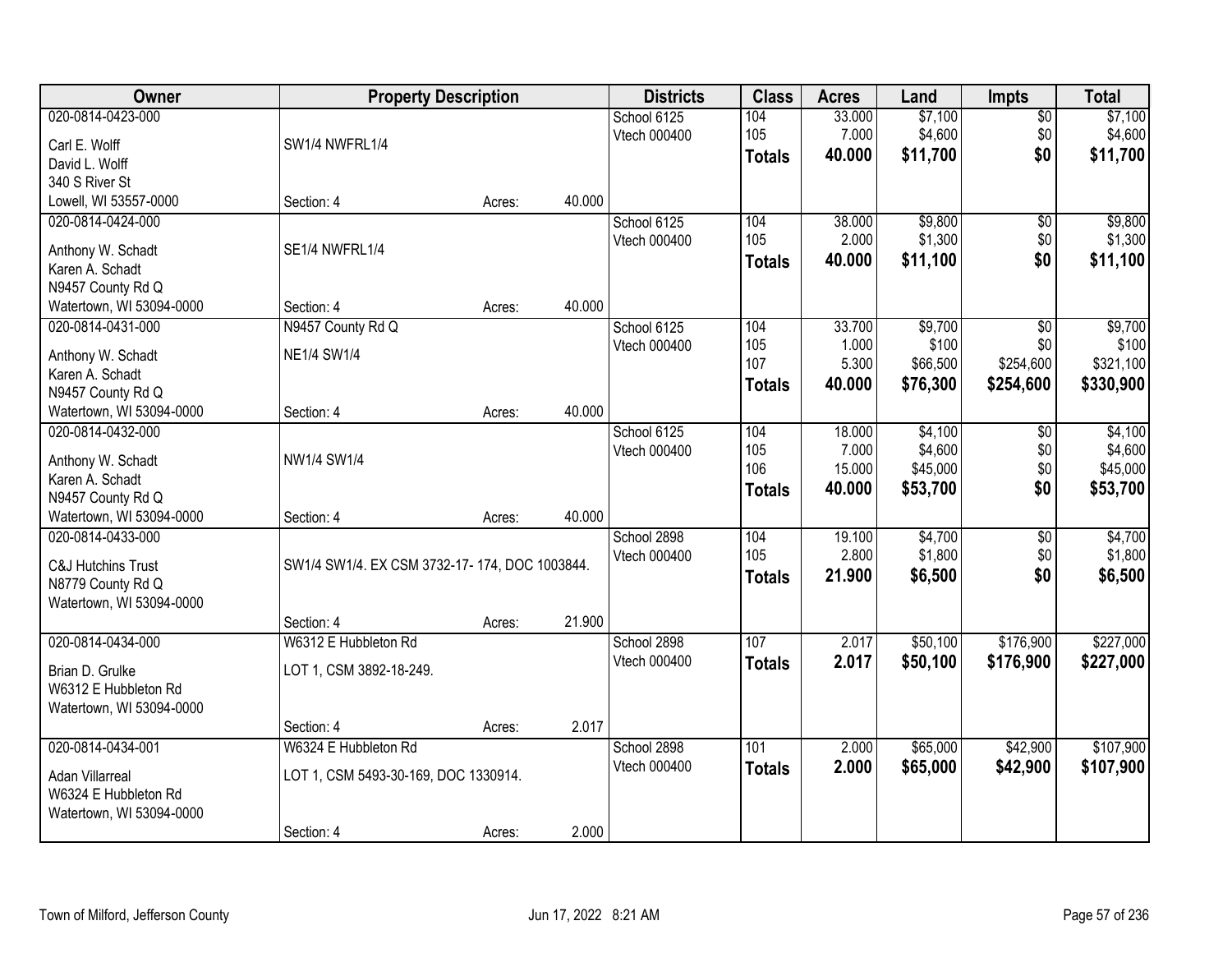| Owner                                                                                                              |                                                                                                                                    | <b>Property Description</b> |        | <b>Districts</b>            | <b>Class</b>                       | <b>Acres</b>                       | Land                                        | <b>Impts</b>                                   | <b>Total</b>                                  |
|--------------------------------------------------------------------------------------------------------------------|------------------------------------------------------------------------------------------------------------------------------------|-----------------------------|--------|-----------------------------|------------------------------------|------------------------------------|---------------------------------------------|------------------------------------------------|-----------------------------------------------|
| 020-0814-0434-002<br>Brian L Zimmerman Trust<br>Jill M Zimmerman Trust<br>W6614 Radloff Ln                         | SE1/4 SW1/4. EX CSM 3892-18-249, DOC 1029565. EX<br>CSM 5493-30-169, DOC 1330914.                                                  |                             |        | School 2898<br>Vtech 000400 | 104<br>105<br><b>Totals</b>        | 35.000<br>0.983<br>35.983          | \$9,000<br>\$700<br>\$9,700                 | \$0<br>\$0<br>\$0                              | \$9,000<br>\$700<br>\$9,700                   |
| Watertown, WI 53094-0000                                                                                           | Section: 4                                                                                                                         | Acres:                      | 35.983 |                             |                                    |                                    |                                             |                                                |                                               |
| 020-0814-0441-000<br>Charles A. Schadt<br>Janice M. Schadt<br>W6065 Clifford Ln                                    | NE1/4 SE1/4 BEING PT OF CSM 1324-4-290                                                                                             |                             |        | School 6125<br>Vtech 000400 | 105<br><b>Totals</b>               | 40.832<br>40.832                   | \$26,600<br>\$26,600                        | \$0<br>\$0                                     | \$26,600<br>\$26,600                          |
| Watertown, WI 53094-0000                                                                                           | Section: 4                                                                                                                         | Acres:                      | 40.832 |                             |                                    |                                    |                                             |                                                |                                               |
| 020-0814-0442-000<br>Anthony W. Schadt<br>Karen A. Schadt<br>N9457 County Rd Q                                     | NW1/4 SE1/4                                                                                                                        |                             |        | School 6125<br>Vtech 000400 | 104<br>105<br>106<br><b>Totals</b> | 31.000<br>2.000<br>7.000<br>40.000 | \$7,300<br>\$1,300<br>\$21,000<br>\$29,600  | $\overline{60}$<br>\$0<br>\$0<br>\$0           | \$7,300<br>\$1,300<br>\$21,000<br>\$29,600    |
| Watertown, WI 53094-0000                                                                                           | Section: 4                                                                                                                         | Acres:                      | 40.000 |                             |                                    |                                    |                                             |                                                |                                               |
| 020-0814-0443-000<br>Anthony W. Schadt<br>Karen A. Schadt<br>N9457 County Rd Q                                     | SW1/4 SE1/4                                                                                                                        |                             |        | School 2898<br>Vtech 000400 | 104<br>105<br><b>Totals</b>        | 38.000<br>2.000<br>40.000          | \$8,600<br>\$1,300<br>\$9,900               | $\sqrt[6]{3}$<br>\$0<br>\$0                    | \$8,600<br>\$1,300<br>\$9,900                 |
| Watertown, WI 53094-0000                                                                                           | Section: 4                                                                                                                         | Acres:                      | 40.000 |                             |                                    |                                    |                                             |                                                |                                               |
| 020-0814-0444-000<br>Anthony W. Schadt<br>Karen A. Schadt<br>N9457 County Rd Q<br>Watertown, WI 53094-0000         | SE1/4 SE1/4<br>Section: 4                                                                                                          | Acres:                      | 40.000 | School 6125<br>Vtech 000400 | 104<br>105<br><b>Totals</b>        | 36.000<br>4.000<br>40.000          | \$8,200<br>\$2,600<br>\$10,800              | $\overline{50}$<br>\$0<br>\$0                  | \$8,200<br>\$2,600<br>\$10,800                |
| 020-0814-0511-000<br>Joseph D. Griswold<br>Ellen R. Griswold<br>N18W 22736 Watertown Rd<br>Waukesha, WI 53186-0000 | NE1/4 NE1/4 S OF CMSTP&P RR EX CSM<br>5791-33-057, DOC 1382063.<br>Section: 5                                                      | Acres:                      | 13.036 | School 6125<br>Vtech 000400 | 104<br><b>15M</b><br><b>Totals</b> | 8.836<br>4.200<br>13.036           | \$2,300<br>\$6,300<br>\$8,600               | $\sqrt{6}$<br>\$0<br>\$0                       | \$2,300<br>\$6,300<br>\$8,600                 |
| 020-0814-0511-001<br>Richard E. Zechzer<br>Cheryl L. Hemiller<br>W6569 State Rd 19<br>Watertown, WI 53094-0000     | W6569 State Highway 19<br>ALL THAT PT OF NEFRL1/4 NEFRL1/4 WHICH LIES N<br>OF CMSTP&P RR, EX LD IN STH 19 IN 451-600<br>Section: 5 | Acres:                      | 17.500 | School 6125<br>Vtech 000400 | 104<br>105<br>107<br><b>Totals</b> | 6.500<br>9.000<br>2.000<br>17.500  | \$1,800<br>\$26,100<br>\$50,000<br>\$77,900 | $\overline{50}$<br>\$0<br>\$66,400<br>\$66,400 | \$1,800<br>\$26,100<br>\$116,400<br>\$144,300 |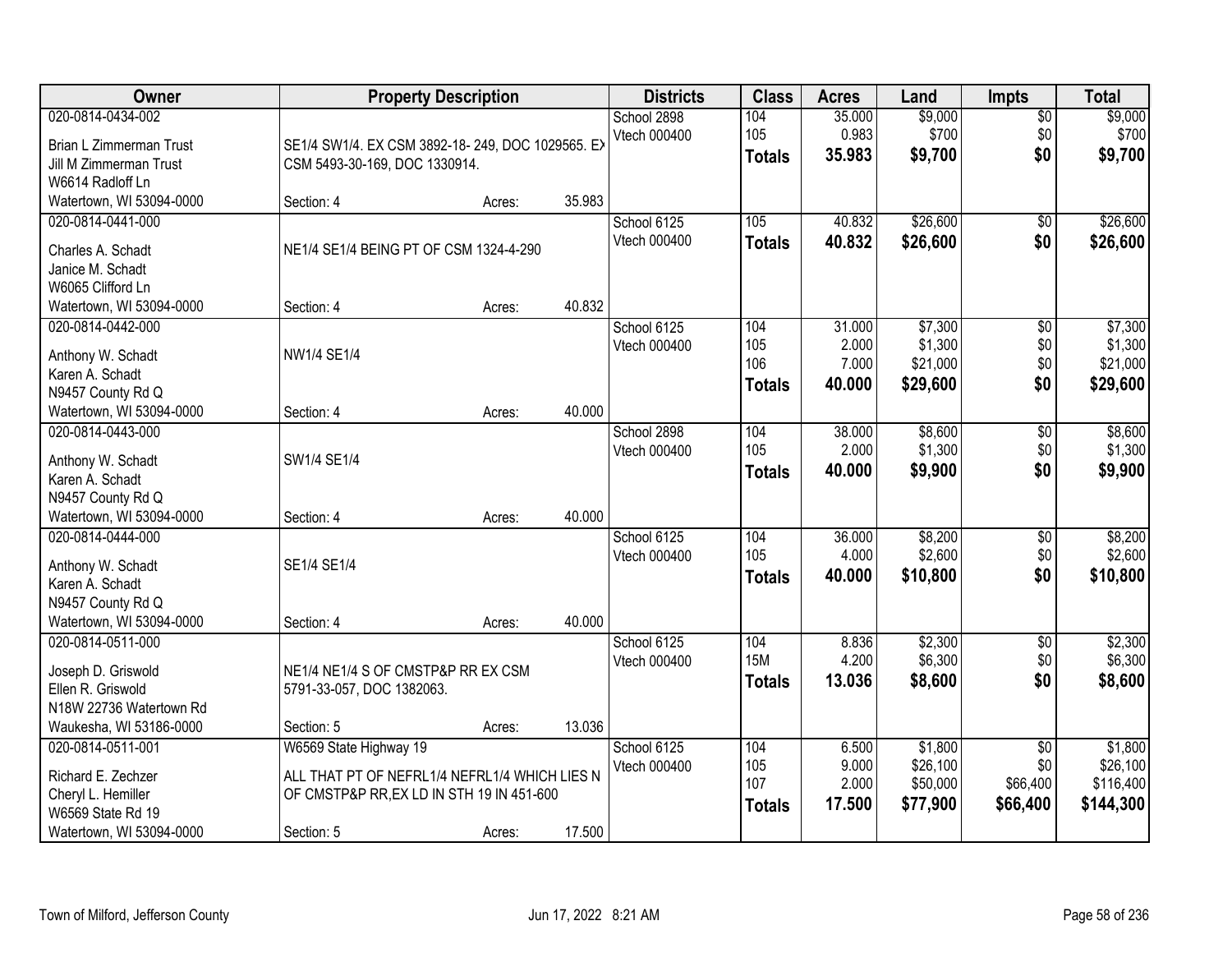| Owner                               |                                                                    | <b>Property Description</b> |       | <b>Districts</b> | <b>Class</b>     | <b>Acres</b> | Land            | Impts           | <b>Total</b>    |
|-------------------------------------|--------------------------------------------------------------------|-----------------------------|-------|------------------|------------------|--------------|-----------------|-----------------|-----------------|
| 020-0814-0511-002                   |                                                                    |                             |       | School 6125      | 302              | 4.000        | $\overline{50}$ | $\overline{50}$ | \$0             |
| Wisconsin Dot                       | A RR ROW THRU NEFRL1/4 NE1/4                                       |                             |       | Vtech 000400     | <b>Totals</b>    | 4.000        | \$0             | \$0             | \$0             |
| State of Wisconsin                  |                                                                    |                             |       |                  |                  |              |                 |                 |                 |
| PO Box 7910                         |                                                                    |                             |       |                  |                  |              |                 |                 |                 |
| Madison, WI 53707-0000              | Section: 5                                                         | Acres:                      | 4.000 |                  |                  |              |                 |                 |                 |
| 020-0814-0511-003                   | <b>Englehart Rd</b>                                                |                             |       | School 6125      | 104              | 4.913        | \$1,300         | $\overline{50}$ | \$1,300         |
| Joseph D. Griswold                  | LOT 1, CSM 5791-33-057, DOC 1382063.                               |                             |       | Vtech 000400     | <b>15M</b>       | 2.000        | \$3,000         | \$0             | \$3,000         |
| Ellen R. Griswold                   |                                                                    |                             |       |                  | <b>Totals</b>    | 6.913        | \$4,300         | \$0             | \$4,300         |
| N18 W22736 Watertown Rd             |                                                                    |                             |       |                  |                  |              |                 |                 |                 |
| Waukesha, WI 53186-0000             | Section: 5                                                         | Acres:                      | 6.913 |                  |                  |              |                 |                 |                 |
| 020-0814-0511-004                   | <b>Englehart Rd</b>                                                |                             |       | School 6125      | 104              | 4.947        | \$1,300         | \$0             | \$1,300         |
| Joseph D. Griswold                  | LOT 2, CSM 5791-33-057, DOC 1382063.                               |                             |       | Vtech 000400     | <b>Totals</b>    | 4.947        | \$1,300         | \$0             | \$1,300         |
| Ellen R. Griswold                   |                                                                    |                             |       |                  |                  |              |                 |                 |                 |
| N18 W22736 Watertown Rd             |                                                                    |                             |       |                  |                  |              |                 |                 |                 |
| Waukesha, WI 53186-0000             | Section: 5                                                         | Acres:                      | 4.947 |                  |                  |              |                 |                 |                 |
| 020-0814-0512-000                   | W6665 Timberline Ct                                                |                             |       | School 6125      | 101              | 4.000        | \$79,000        | \$301,800       | \$380,800       |
| <b>Richard Lessner</b>              | LOT 1, CSM 3088-13-43, DOC 939964. ALSO DRWY                       |                             |       | Vtech 000400     | 105              | 0.480        | \$500           | \$0             | \$500           |
| Sonya Lessner                       | ESMT IN 916-922 & 925-497.                                         |                             |       |                  | <b>Totals</b>    | 4.480        | \$79,500        | \$301,800       | \$381,300       |
| 5002 Wenworth Cir                   |                                                                    |                             |       |                  |                  |              |                 |                 |                 |
| Mcfarland, WI 53558-0000            | Section: 5                                                         | Acres:                      | 4.480 |                  |                  |              |                 |                 |                 |
| 020-0814-0512-001                   | N9663 Englehart Rd                                                 |                             |       | School 6125      | $\overline{102}$ | 5.200        | \$87,400        | \$43,500        | \$130,900       |
| Steven J. Roberts                   | THAT PT OF NWFRL1/4 NE1/4 LGY BETW S/L OF STH                      |                             |       | Vtech 000400     | <b>Totals</b>    | 5.200        | \$87,400        | \$43,500        | \$130,900       |
| N150 Englehart Rd                   | 19 & N/L CMSTP&P RR CO ROW. EX 1.80A IN STH 19                     |                             |       |                  |                  |              |                 |                 |                 |
| Watertown, WI 53098-0000            | IN DOC 690509.                                                     |                             |       |                  |                  |              |                 |                 |                 |
|                                     | Section: 5                                                         | Acres:                      | 5.200 |                  |                  |              |                 |                 |                 |
| 020-0814-0512-002                   | W6614 State Highway 19                                             |                             |       | School 6125      | 104              | 2.100        | \$400           | $\overline{50}$ | \$400           |
| Martha M. Yoakum                    |                                                                    |                             |       | Vtech 000400     | 105              | 2.000        | \$500           | \$0             | \$500           |
| W6614 State Rd 19                   | THAT PT OF NWFRL1/4 NEFRL1/4 N OF HGY, EX LD<br>IN STH 19 IN 461-1 |                             |       |                  | 107              | 2.000        | \$50,000        | \$129,900       | \$179,900       |
| Watertown, WI 53094-0000            |                                                                    |                             |       |                  | <b>Totals</b>    | 6.100        | \$50,900        | \$129,900       | \$180,800       |
|                                     | Section: 5                                                         | Acres:                      | 6.100 |                  |                  |              |                 |                 |                 |
| 020-0814-0512-003                   |                                                                    |                             |       | School 6125      | 302              | 3.030        | $\sqrt{$0}$     | $\overline{50}$ | $\overline{50}$ |
|                                     | A RR ROW THRU NW1/4 NEFRL1/4                                       |                             |       | Vtech 000400     | <b>Totals</b>    | 3.030        | \$0             | \$0             | \$0             |
| Wisconsin Dot<br>State of Wisconsin |                                                                    |                             |       |                  |                  |              |                 |                 |                 |
| PO Box 7910                         |                                                                    |                             |       |                  |                  |              |                 |                 |                 |
| Madison, WI 53707-0000              | Section: 5                                                         | Acres:                      | 3.030 |                  |                  |              |                 |                 |                 |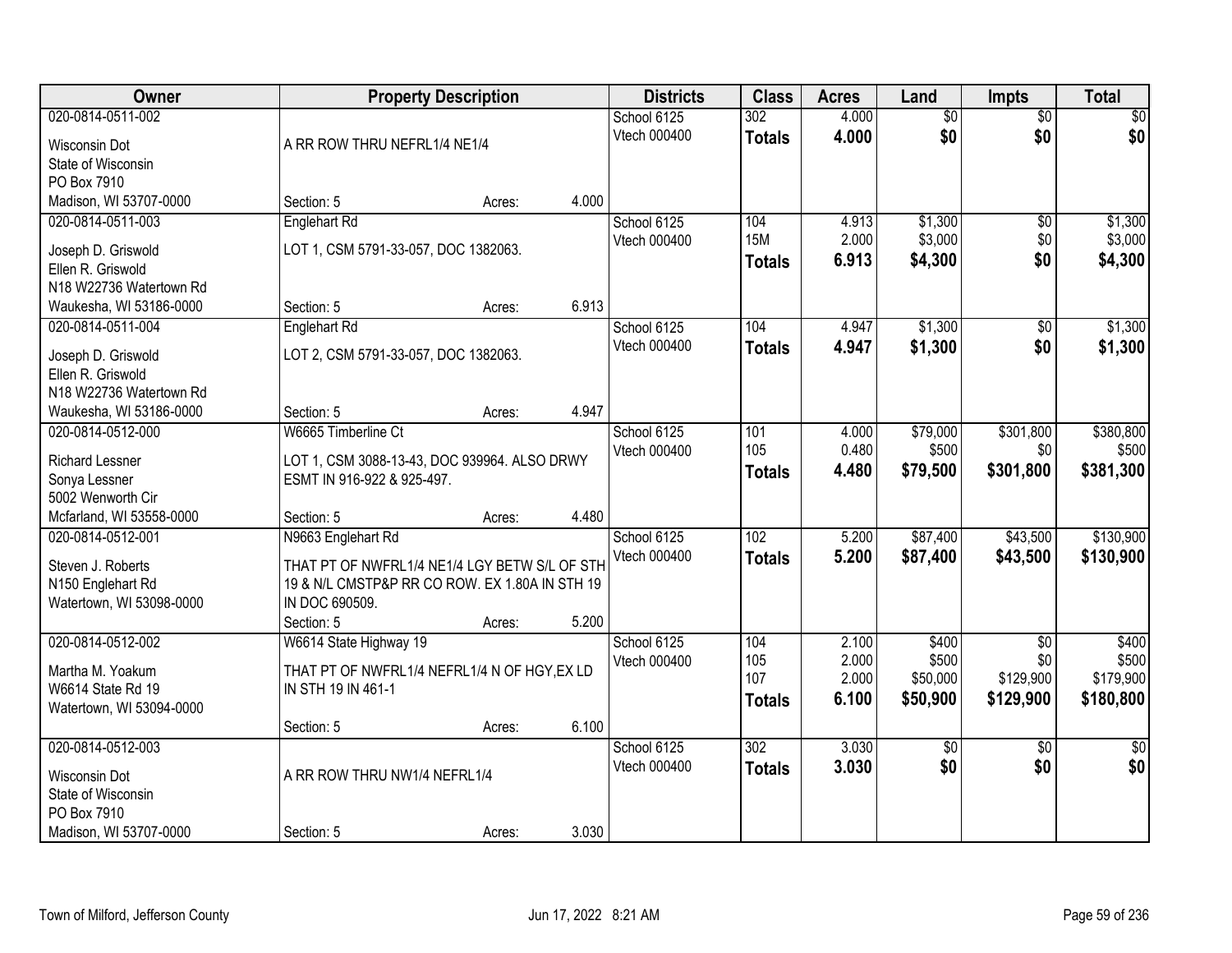| Owner                                                                                                           | <b>Property Description</b>                                                                                | <b>Districts</b> | <b>Class</b> | <b>Acres</b>                | Land                        | <b>Impts</b>              | <b>Total</b>                   |                               |                                |
|-----------------------------------------------------------------------------------------------------------------|------------------------------------------------------------------------------------------------------------|------------------|--------------|-----------------------------|-----------------------------|---------------------------|--------------------------------|-------------------------------|--------------------------------|
| 020-0814-0512-004<br>Richard A. Lessner<br>Sonya Lesssner<br>5002 Wentworth Cir                                 | N9598 E Hubbleton Rd<br>LOT 2, CSM 3088-13-43, DOC 939964. ALSO DRWY<br>ESMT IN 916-922 & 925-497.         |                  |              | School 6125<br>Vtech 000400 | 101<br><b>Totals</b>        | 5.070<br>5.070            | \$86,500<br>\$86,500           | $\overline{50}$<br>\$0        | \$86,500<br>\$86,500           |
| Mcfarland, WI 53558-0000                                                                                        | Section: 5                                                                                                 | Acres:           | 5.070        |                             |                             |                           |                                |                               |                                |
| 020-0814-0512-005<br>James Grenz<br>Shauna Grenz<br>W6661 Timberline Ct                                         | W6661 Timberline Ct<br>LOT 3, CSM 2921-11-250, DOC 924903. ALSO DRWY<br>ESMT IN 925-497.                   |                  |              | School 6125<br>Vtech 000400 | 101<br><b>Totals</b>        | 6.020<br>6.020            | \$93,100<br>\$93,100           | \$302,300<br>\$302,300        | \$395,400<br>\$395,400         |
| Watertown, WI 53094-0000                                                                                        | Section: 5                                                                                                 | Acres:           | 6.020        |                             |                             |                           |                                |                               |                                |
| 020-0814-0512-006<br>Norman K. Wrensch<br>W6619 Timberline Ct<br>Watertown, WI 53094-0000                       | W6619 Timberline Ct<br>LOT 1, CSM 3975-19-131.                                                             |                  |              | School 6125<br>Vtech 000400 | 101<br><b>Totals</b>        | 1.503<br>1.503            | \$60,000<br>\$60,000           | \$10,400<br>\$10,400          | \$70,400<br>\$70,400           |
|                                                                                                                 | Section: 5                                                                                                 | Acres:           | 1.503        |                             |                             |                           |                                |                               |                                |
| 020-0814-0513-000<br>Roger G. Zimmerman<br>Laura M. Zimmerman<br>N9579 Englehart Rd                             | N9579 Englehart Rd<br>UNIT 2, HUBBLETON HEIGHTS CONDO, DOC<br>1364585. ALSO INT IN COMMON ELEMENT.         |                  |              | School 6125<br>Vtech 000400 | 101<br><b>Totals</b>        | 1.017<br>1.017            | \$40,000<br>\$40,000           | \$150,000<br>\$150,000        | \$190,000<br>\$190,000         |
| Watertown, WI 53094-0000                                                                                        | Section: 5                                                                                                 | Acres:           | 1.017        |                             |                             |                           |                                |                               |                                |
| 020-0814-0513-001<br>Roger G. Zimmerman<br>Laura M. Zimmerman<br>N9579 Englehart Rd<br>Watertown, WI 53094-0000 | UNIT 1, HUBBLETON HEIGHTS CONDO, DOC<br>1364585. ALSO INT IN COMMON ELEMENT.<br>Section: 5                 | Acres:           | 49.325       | School 6125<br>Vtech 000400 | 104<br><b>Totals</b>        | 49.325<br>49.325          | \$11,800<br>\$11,800           | \$0<br>\$0                    | \$11,800<br>\$11,800           |
| 020-0814-0514-000<br>Joseph D. Griswold<br>Ellen Griswold<br>N18W 22736 Watertown Rd<br>Waukesha, WI 53186-0000 | Englehart Rd<br>SE1/4 NE1/4. EX CSM 294-2-27 DOC 715557. EX CSM<br>5791-33-057, DOC 1382063.<br>Section: 5 | Acres:           | 36.056       | School 6125<br>Vtech 000400 | 104<br>105<br><b>Totals</b> | 28.182<br>7.874<br>36.056 | \$6,600<br>\$5,100<br>\$11,700 | $\overline{50}$<br>\$0<br>\$0 | \$6,600<br>\$5,100<br>\$11,700 |
| 020-0814-0514-001<br>Tami M. Collupy<br>N9520 Englehart Rd<br>Watertown, WI 53094-0000                          | N9520 Englehart Rd<br>LOT 1, CSM 754-3-142, DOC 729578.<br>Section: 5                                      | Acres:           | 0.760        | School 6125<br>Vtech 000400 | 101<br><b>Totals</b>        | 0.760<br>0.760            | \$50,200<br>\$50,200           | \$176,900<br>\$176,900        | \$227,100<br>\$227,100         |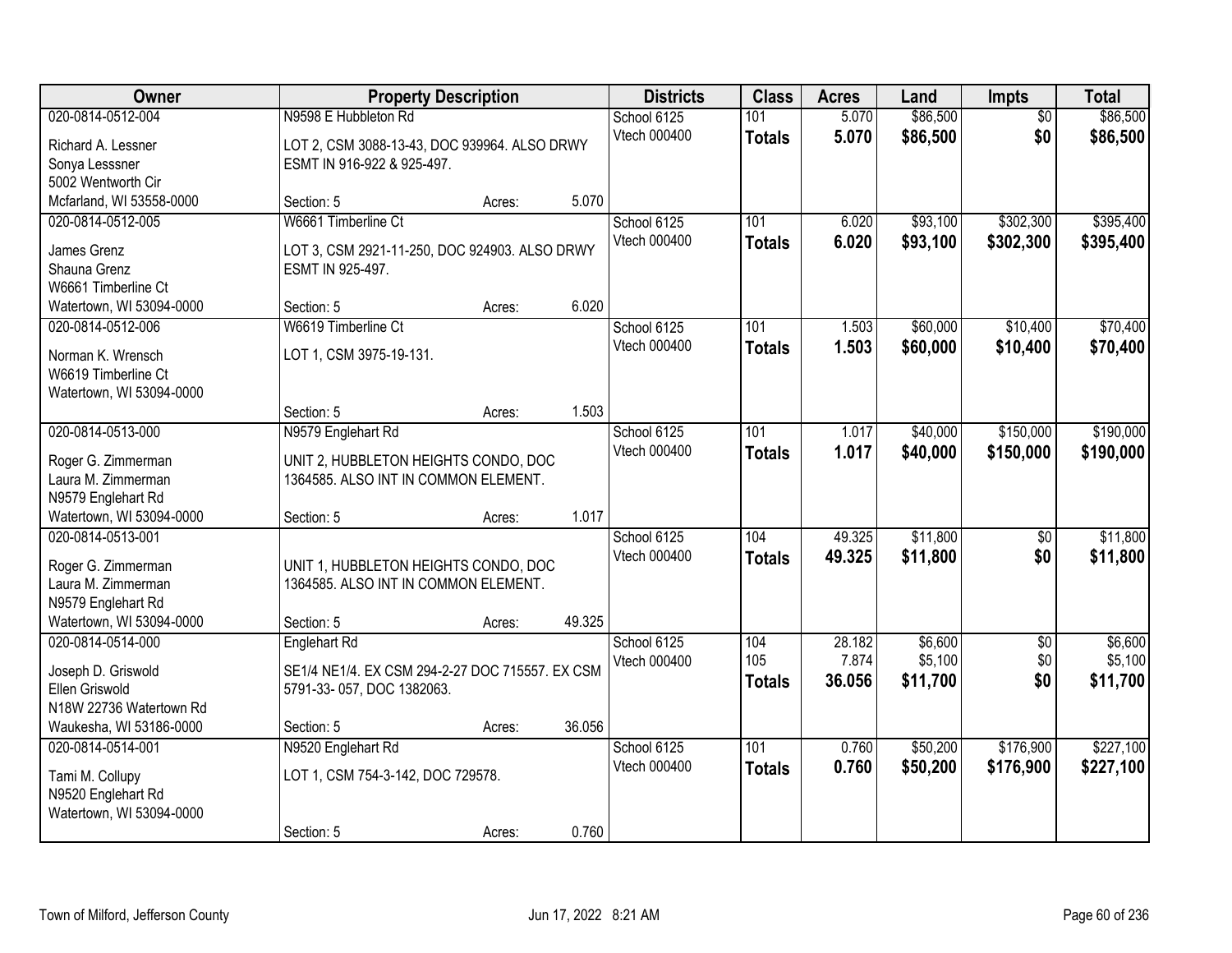| Owner                    | <b>Property Description</b>                    |        |        | <b>Districts</b> | <b>Class</b>     | <b>Acres</b> | Land        | <b>Impts</b>    | <b>Total</b>    |
|--------------------------|------------------------------------------------|--------|--------|------------------|------------------|--------------|-------------|-----------------|-----------------|
| 020-0814-0514-002        | N9516 Englehart Rd                             |        |        | School 6125      | 101              | 0.970        | \$54,400    | \$133,400       | \$187,800       |
| Scott A. Strege          | LOT 1, CSM 2951-12-41.                         |        |        | Vtech 000400     | <b>Totals</b>    | 0.970        | \$54,400    | \$133,400       | \$187,800       |
| N9516 Englehart Rd       |                                                |        |        |                  |                  |              |             |                 |                 |
| Watertown, WI 53094-9128 |                                                |        |        |                  |                  |              |             |                 |                 |
|                          | Section: 5                                     | Acres: | 0.970  |                  |                  |              |             |                 |                 |
| 020-0814-0514-003        | N9512 Englehart Rd                             |        |        | School 6125      | 101              | 1.120        | \$56,200    | \$208,200       | \$264,400       |
| Dale J. Hrobsky Jr       | LOT 2, CSM 2951-12-41.                         |        |        | Vtech 000400     | <b>Totals</b>    | 1.120        | \$56,200    | \$208,200       | \$264,400       |
| Brenda K. Hrobsky        |                                                |        |        |                  |                  |              |             |                 |                 |
| N9512 Englehart Rd       |                                                |        |        |                  |                  |              |             |                 |                 |
| Watertown, WI 53094-0000 | Section: 5                                     | Acres: | 1.120  |                  |                  |              |             |                 |                 |
| 020-0814-0514-004        | <b>Englehart Rd</b>                            |        |        | School 6125      | 104              | 4.344        | \$1,300     | $\overline{50}$ | \$1,300         |
| Joseph D. Griswold       | LOT 3, CSM 5791-33-057, DOC 1382063.           |        |        | Vtech 000400     | <b>Totals</b>    | 4.344        | \$1,300     | \$0             | \$1,300         |
| Ellen R. Griswold        |                                                |        |        |                  |                  |              |             |                 |                 |
| N18 W22736 Watertown Rd  |                                                |        |        |                  |                  |              |             |                 |                 |
| Waukesha, WI 53186-0000  | Section: 5                                     | Acres: | 4.344  |                  |                  |              |             |                 |                 |
| 020-0814-0521-000        |                                                |        |        | School 6125      | 104              | 15.510       | \$2,900     | \$0             | \$2,900         |
| Larry M Holzhueter Trust | NEFRL1/4 NWFRL1/4 N OF STH 19                  |        |        | Vtech 000400     | <b>Totals</b>    | 15.510       | \$2,900     | \$0             | \$2,900         |
| N9165 Riverview Dr       |                                                |        |        |                  |                  |              |             |                 |                 |
| Waterloo, WI 53594-0000  |                                                |        |        |                  |                  |              |             |                 |                 |
|                          | Section: 5                                     | Acres: | 15.510 |                  |                  |              |             |                 |                 |
| 020-0814-0521-001        |                                                |        |        | School 6125      | 104              | 8.600        | \$1,600     | \$0             | \$1,600         |
| Paul J. Harrison         | NEFRL1/4 NWFRL1/4 S OF RR & OLD PLANK RD,      |        |        | Vtech 000400     | <b>15M</b>       | 14.650       | \$19,100    | \$0             | \$19,100        |
| N9598 E Hubbleton Rd     | NWFRL1/4 NWFRL 1/4 S OF SD RD & E OF EAST      |        |        |                  | <b>Totals</b>    | 23.250       | \$20,700    | \$0             | \$20,700        |
| Watertown, WI 53094-0000 | HUBBLETON RD. EX CSM 1438-4-480.               |        |        |                  |                  |              |             |                 |                 |
|                          | Section: 5                                     | Acres: | 23.250 |                  |                  |              |             |                 |                 |
| 020-0814-0521-002        |                                                |        |        | School 6125      | $\overline{302}$ | 3.030        | $\sqrt{50}$ | $\overline{50}$ | $\overline{50}$ |
| <b>Wisconsin Dot</b>     | A RR ROW THRU NE1/4 NWFRL1/4                   |        |        | Vtech 000400     | <b>Totals</b>    | 3.030        | \$0         | \$0             | \$0             |
| State of Wisconsin       |                                                |        |        |                  |                  |              |             |                 |                 |
| PO Box 7910              |                                                |        |        |                  |                  |              |             |                 |                 |
| Madison, WI 53707-0000   | Section: 5                                     | Acres: | 3.030  |                  |                  |              |             |                 |                 |
| 020-0814-0521-003        |                                                |        |        | School 6125      | 105              | 1.740        | \$400       | $\overline{30}$ | \$400           |
| Paul J. Harrison         | BEG 561FT S& S71DG52'W 767. 70FT,FR            |        |        | Vtech 000400     | <b>Totals</b>    | 1.740        | \$400       | \$0             | \$400           |
| Diane M. Harrison        | N1/4/P, S71DG52'W 296.40FT, S2DG40'E 22FT, S71 |        |        |                  |                  |              |             |                 |                 |
| N9598 E Hubbleton Rd     | DG52'W 636.30FT, N1DG58'W 165.40FT, N80DG45'E  |        |        |                  |                  |              |             |                 |                 |
| Watertown, WI 53094-0000 | Section: 5                                     | Acres: | 1.740  |                  |                  |              |             |                 |                 |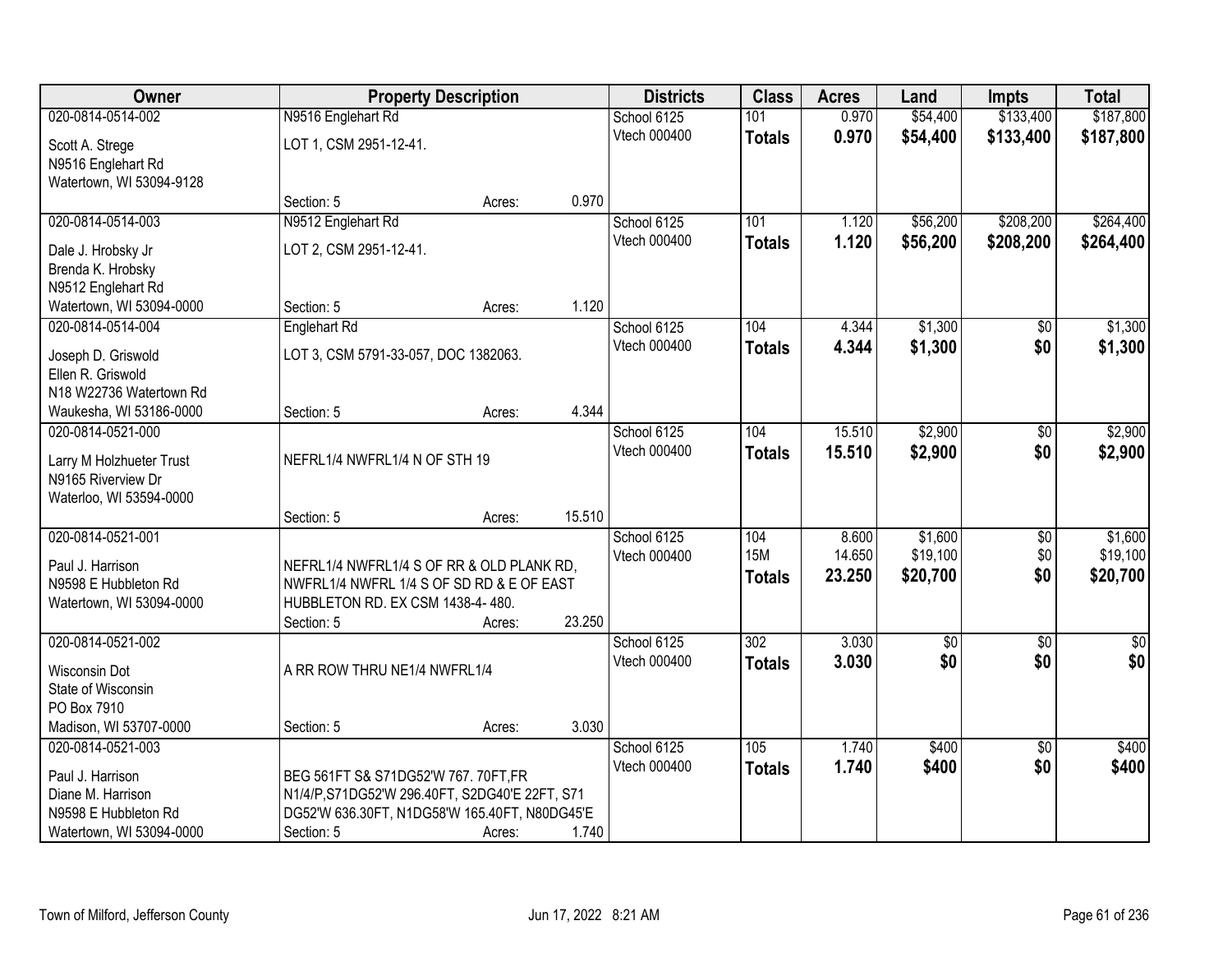| Owner                     |                                              | <b>Property Description</b> |        | <b>Districts</b> | <b>Class</b>     | <b>Acres</b> | Land            | <b>Impts</b>    | <b>Total</b>    |
|---------------------------|----------------------------------------------|-----------------------------|--------|------------------|------------------|--------------|-----------------|-----------------|-----------------|
| 020-0814-0521-004         | N9598 E Hubbleton Rd                         |                             |        | School 6125      | 107              | 5.750        | \$68,800        | \$131,500       | \$200,300       |
| Paul J. Harrison          | LOT 1, CSM 1438-4-480.                       |                             |        | Vtech 000400     | <b>Totals</b>    | 5.750        | \$68,800        | \$131,500       | \$200,300       |
| Diane M. Harrison         |                                              |                             |        |                  |                  |              |                 |                 |                 |
| N9598 E Hubbleton Rd      |                                              |                             |        |                  |                  |              |                 |                 |                 |
| Watertown, WI 53094-0000  | Section: 5                                   | Acres:                      | 5.750  |                  |                  |              |                 |                 |                 |
| 020-0814-0522-000         | W6852 State Highway 19                       |                             |        | School 6125      | 104              | 21.300       | \$5,500         | $\overline{50}$ | \$5,500         |
| Larry M Holzhueter Trust  | NWFRL1/4 NWFRL1/4 N OF STH 19                |                             |        | Vtech 000400     | 105              | 1.000        | \$700           | \$0             | \$700           |
| N9165 Riverview Dr        |                                              |                             |        |                  | <b>Totals</b>    | 22.300       | \$6,200         | \$0             | \$6,200         |
| Waterloo, WI 53594-0000   |                                              |                             |        |                  |                  |              |                 |                 |                 |
|                           | Section: 5                                   | Acres:                      | 22.300 |                  |                  |              |                 |                 |                 |
| 020-0814-0522-001         | W6853 State Highway 19                       |                             |        | School 6125      | 101              | 6.300        | \$80,800        | \$141,900       | \$222,700       |
| John Vander Mause P. Trus | THAT PT OF NWFRL1/4 NWFRL1/4 LYG BETW        |                             |        | Vtech 000400     | <b>Totals</b>    | 6.300        | \$80,800        | \$141,900       | \$222,700       |
| W6853 State Rd 19         | CMSTP&P RR ROW & OLD PLANK RD, EX 1.74A ON E |                             |        |                  |                  |              |                 |                 |                 |
| Watertown, WI 53094-0000  | END S OF RR                                  |                             |        |                  |                  |              |                 |                 |                 |
|                           | Section: 5                                   | Acres:                      | 6.300  |                  |                  |              |                 |                 |                 |
| 020-0814-0522-002         |                                              |                             |        | School 6125      | 104              | 9.000        | \$1,700         | \$0             | \$1,700         |
| Amy Harrison Fugman       | NWFRL1/4 NWFRL1/4 S OF OLD PLANK RD & W OF   |                             |        | Vtech 000400     | 105              | 1.000        | \$700           | \$0             | \$700           |
| 1050 Parkwatch Dr         | E/L OF HUBBLETON RD.                         |                             |        |                  | <b>Totals</b>    | 10.000       | \$2,400         | \$0             | \$2,400         |
| Ballwin, MO 63011-0000    |                                              |                             |        |                  |                  |              |                 |                 |                 |
|                           | Section: 5                                   | Acres:                      | 10.000 |                  |                  |              |                 |                 |                 |
| 020-0814-0522-003         |                                              |                             |        | School 6125      | $\overline{302}$ | 3.140        | $\overline{30}$ | $\overline{30}$ | $\overline{30}$ |
| <b>Wisconsin Dot</b>      | A RR ROW THRU NW1/4 NWFRL1/4                 |                             |        | Vtech 000400     | <b>Totals</b>    | 3.140        | \$0             | \$0             | \$0             |
| State of Wisconsin        |                                              |                             |        |                  |                  |              |                 |                 |                 |
| PO Box 7910               |                                              |                             |        |                  |                  |              |                 |                 |                 |
| Madison, WI 53707-0000    | Section: 5                                   | Acres:                      | 3.140  |                  |                  |              |                 |                 |                 |
| 020-0814-0523-000         |                                              |                             |        | School 6125      | 104              | 28.252       | \$5,600         | $\overline{30}$ | \$5,600         |
| Amy Harrison Fugman       | SW1/4 NW1/4 LYG W OF E HUBBLETON RD.         |                             |        | Vtech 000400     | 105              | 3.700        | \$1,900         | \$0             | \$1,900         |
| 1050 Parkwatch Dr         |                                              |                             |        |                  | <b>15M</b>       | 6.700        | \$8,700         | \$0             | \$8,700         |
| Ballwin, MO 63011-0000    |                                              |                             |        |                  | <b>Totals</b>    | 38.652       | \$16,200        | \$0             | \$16,200        |
|                           | Section: 5                                   | Acres:                      | 38.652 |                  |                  |              |                 |                 |                 |
| 020-0814-0524-000         |                                              |                             |        | School 6125      | 104              | 34.839       | \$7,400         | $\overline{50}$ | \$7,400         |
| Paul J. Harrison          | SE1/4 NW1/4. SW1/4 NW1/4 LYG ELY OF E        |                             |        | Vtech 000400     | 105              | 8.000        | \$5,200         | \$0             | \$5,200         |
| N9598 E Hubbleton Rd      | HUBBLETON RD.                                |                             |        |                  | <b>Totals</b>    | 42.839       | \$12,600        | \$0             | \$12,600        |
| Watertown, WI 53094-0000  |                                              |                             |        |                  |                  |              |                 |                 |                 |
|                           | Section: 5                                   | Acres:                      | 42.839 |                  |                  |              |                 |                 |                 |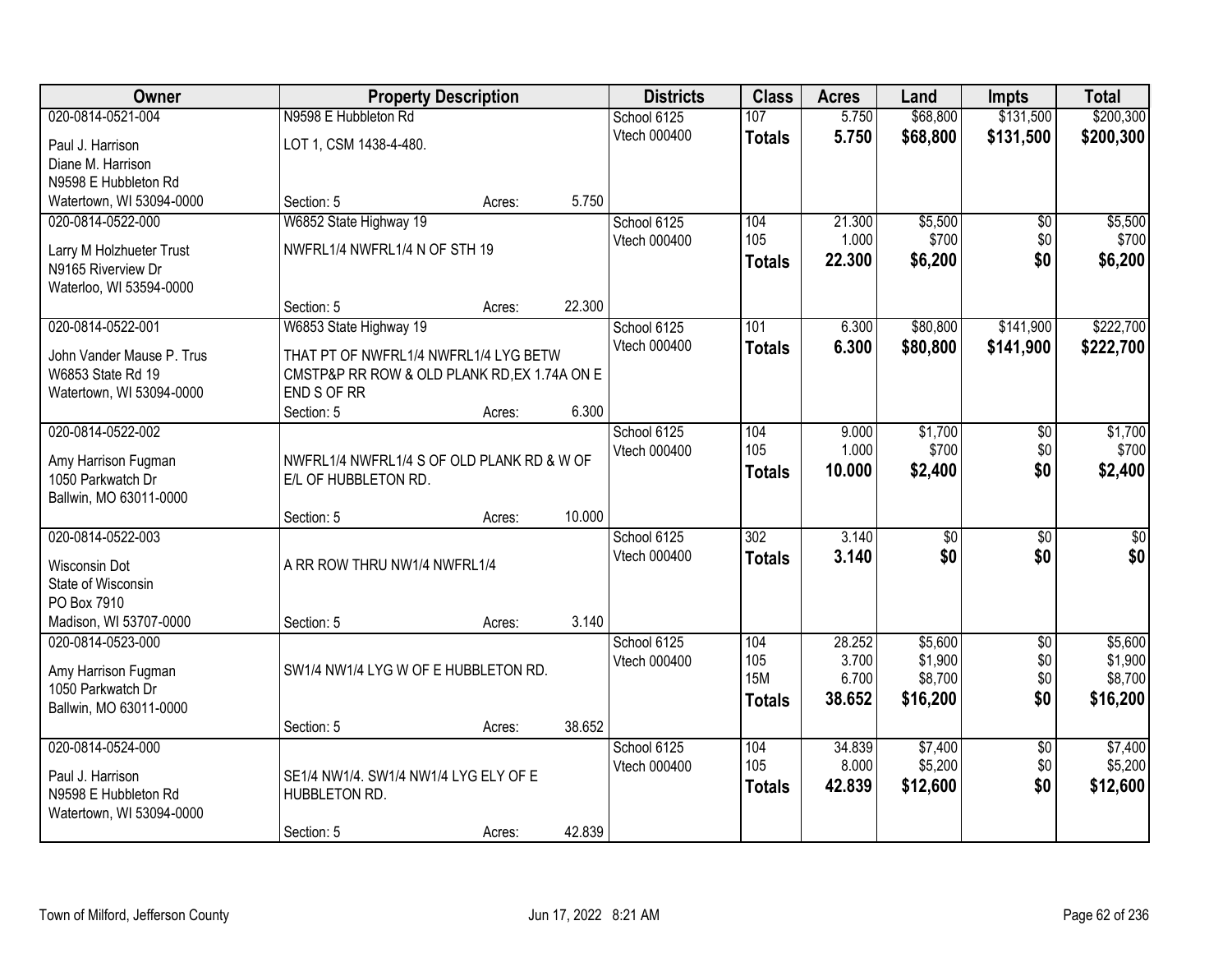| Owner                                 |                                                                                     | <b>Property Description</b> |        | <b>Districts</b> | <b>Class</b>  | <b>Acres</b> | Land     | <b>Impts</b>    | <b>Total</b> |
|---------------------------------------|-------------------------------------------------------------------------------------|-----------------------------|--------|------------------|---------------|--------------|----------|-----------------|--------------|
| 020-0814-0531-000                     |                                                                                     |                             |        | School 6125      | 104           | 35.000       | \$7,300  | $\overline{50}$ | \$7,300      |
| Troy N. Schlender                     | <b>NE1/4 SW1/4</b>                                                                  |                             |        | Vtech 000400     | 105           | 1.000        | \$700    | \$0             | \$700        |
| W6624 E Hubbleton Rd                  |                                                                                     |                             |        |                  | 106           | 4.000        | \$12,000 | \$0             | \$12,000     |
| Watertown, WI 53094-0000              |                                                                                     |                             |        |                  | <b>Totals</b> | 40.000       | \$20,000 | \$0             | \$20,000     |
|                                       | Section: 5                                                                          | Acres:                      | 40.000 |                  |               |              |          |                 |              |
| 020-0814-0532-000                     | W6872 Lang Ln                                                                       |                             |        | School 6125      | 101           | 3.000        | \$72,000 | \$219,100       | \$291,100    |
| Ann M. Horack                         | LOT 1, CSM 4327-21-249, DOC 1097635.                                                |                             |        | Vtech 000400     | <b>Totals</b> | 3.000        | \$72,000 | \$219,100       | \$291,100    |
| Justin M. Horack                      |                                                                                     |                             |        |                  |               |              |          |                 |              |
| W6872 Lang Ln                         |                                                                                     |                             |        |                  |               |              |          |                 |              |
| Watertown, WI 53094-0000              | Section: 5                                                                          | Acres:                      | 3.000  |                  |               |              |          |                 |              |
| 020-0814-0532-001                     |                                                                                     |                             |        | School 6125      | 104           | 37.312       | \$7,900  | \$0             | \$7,900      |
| <b>Morris Trust</b>                   | NW1/4 SW1/4. EX CSM 4327-21-249, DOC 1097635.                                       |                             |        | Vtech 000400     | <b>Totals</b> | 37.312       | \$7,900  | \$0             | \$7,900      |
| W6134 County Rd T                     |                                                                                     |                             |        |                  |               |              |          |                 |              |
| Watertown, WI 53094-0000              |                                                                                     |                             |        |                  |               |              |          |                 |              |
|                                       | Section: 5                                                                          | Acres:                      | 37.312 |                  |               |              |          |                 |              |
| 020-0814-0533-000                     |                                                                                     |                             |        | School 6125      | 104           | 29.483       | \$5,900  | \$0             | \$5,900      |
|                                       |                                                                                     |                             |        | Vtech 000400     | <b>Totals</b> | 29.483       | \$5,900  | \$0             | \$5,900      |
| Morris Trust<br>W6134 County Rd T     | N30A SW1/4 SW1/4. EX PT IN CSM 4327-21-249, DOC<br>1097635                          |                             |        |                  |               |              |          |                 |              |
| Watertown, WI 53094-0000              |                                                                                     |                             |        |                  |               |              |          |                 |              |
|                                       | Section: 5                                                                          | Acres:                      | 29.483 |                  |               |              |          |                 |              |
| 020-0814-0533-001                     |                                                                                     |                             |        | School 6125      | 104           | 5.515        | \$1,300  | $\overline{50}$ | \$1,300      |
|                                       |                                                                                     |                             |        | Vtech 000400     | <b>Totals</b> | 5.515        | \$1,300  | \$0             | \$1,300      |
| Bron W. Wentzel<br>Rebecca W. Wentzel | S1/4 SW1/4 SW1/4, EX E626.44FT.                                                     |                             |        |                  |               |              |          |                 |              |
| W6794 E Hubbleton Rd                  |                                                                                     |                             |        |                  |               |              |          |                 |              |
| Watertown, WI 53094-0000              | Section: 5                                                                          | Acres:                      | 5.515  |                  |               |              |          |                 |              |
| 020-0814-0533-002                     | N9317 E Hubbleton Rd                                                                |                             |        | School 6125      | 101           | 4.485        | \$82,400 | \$141,500       | \$223,900    |
| Jacob H. Neuman                       |                                                                                     |                             |        | Vtech 000400     | <b>Totals</b> | 4.485        | \$82,400 | \$141,500       | \$223,900    |
| Frances L. Neuman                     | BEG 1244.85FT E OF SW/S/C, N11DG46'E 337.08FT,<br>W626.44 FT, S TO S/S/L, E TO POB. |                             |        |                  |               |              |          |                 |              |
| N9317 E Hubbleton Rd                  |                                                                                     |                             |        |                  |               |              |          |                 |              |
| Watertown, WI 53094-0000              | Section: 5                                                                          | Acres:                      | 4.485  |                  |               |              |          |                 |              |
| 020-0814-0534-000                     | W6794 E Hubbleton Rd                                                                |                             |        | School 6125      | 104           | 18.044       | \$5,100  | $\overline{50}$ | \$5,100      |
|                                       |                                                                                     |                             |        | Vtech 000400     | 105           | 1.000        | \$700    | \$0             | \$700        |
| Bron W. Wentzel<br>Rebecca W. Wentzel | W1/2 SE1/4 SW1/4. ALSO SW1/4 SW1/4 LYG E OF E<br>HUBBLETON RD.                      |                             |        |                  | 107           | 1.500        | \$45,000 | \$207,600       | \$252,600    |
| W6794 E Hubbleton Rd                  |                                                                                     |                             |        |                  | <b>Totals</b> | 20.544       | \$50,800 | \$207,600       | \$258,400    |
| Watertown, WI 53094-0000              | Section: 5                                                                          | Acres:                      | 20.544 |                  |               |              |          |                 |              |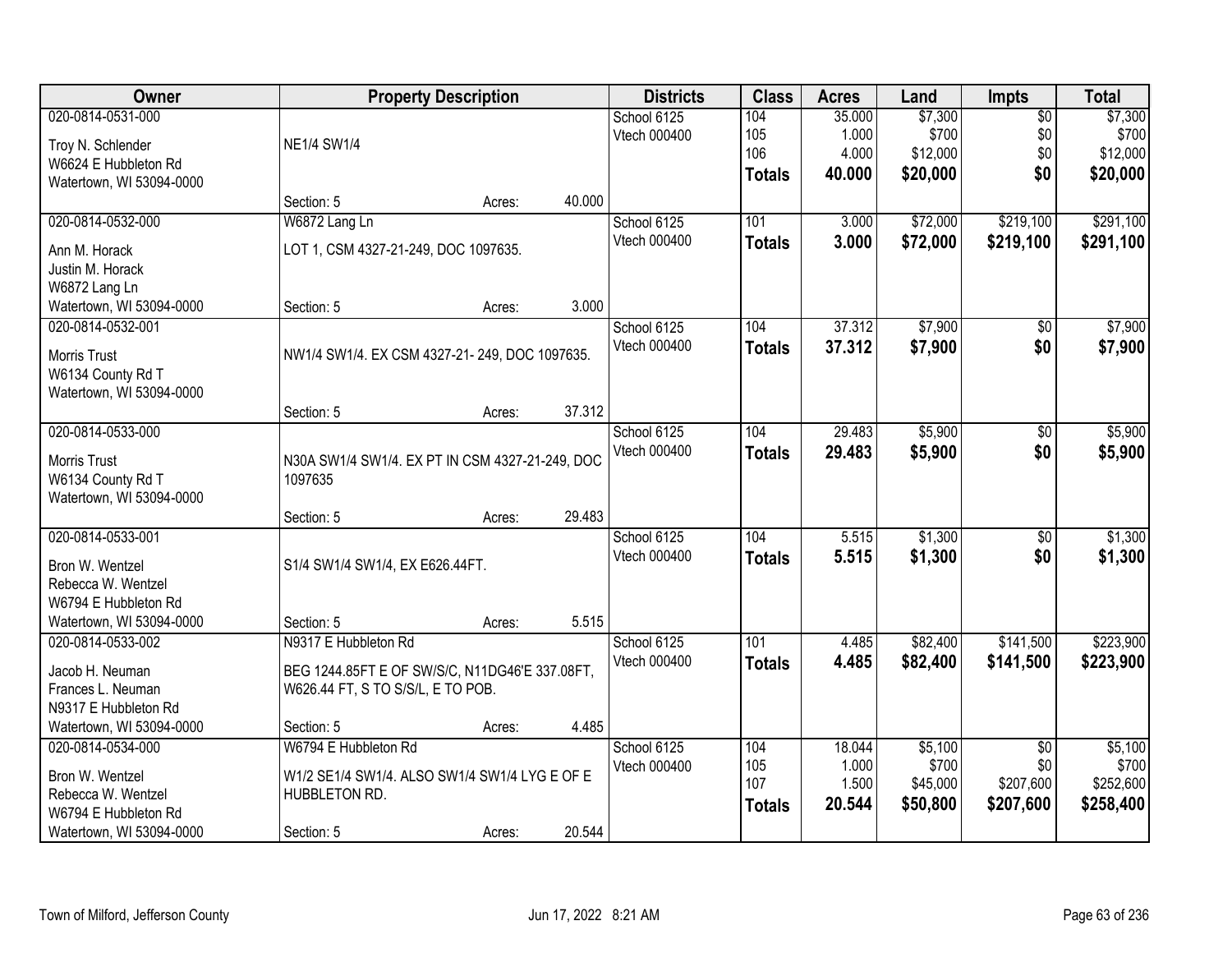| Owner                                                                                      | <b>Property Description</b>                                             |        |        | <b>Districts</b>            | <b>Class</b>                       | <b>Acres</b>                       | Land                                       | <b>Impts</b>                                     | <b>Total</b>                                 |
|--------------------------------------------------------------------------------------------|-------------------------------------------------------------------------|--------|--------|-----------------------------|------------------------------------|------------------------------------|--------------------------------------------|--------------------------------------------------|----------------------------------------------|
| 020-0814-0534-001<br>Troy N. Schlender<br>W6624 E Hubbleton Rd<br>Watertown, WI 53094-0000 | E1/2 SE1/4 SW1/4                                                        |        |        | School 6125<br>Vtech 000400 | 104<br>105<br><b>Totals</b>        | 19.500<br>0.500<br>20.000          | \$3,700<br>\$100<br>\$3,800                | \$0<br>\$0<br>\$0                                | \$3,700<br>\$100<br>\$3,800                  |
|                                                                                            | Section: 5                                                              | Acres: | 20.000 |                             |                                    |                                    |                                            |                                                  |                                              |
| 020-0814-0541-000<br>Joseph D. Griswold<br>Ellen R. Griswold<br>N18W 22736 Watertown Rd    | N28A NE1/4 SE1/4                                                        |        |        | School 6125<br>Vtech 000400 | 104<br>105<br><b>Totals</b>        | 27.500<br>0.500<br>28.000          | \$7,100<br>\$100<br>\$7,200                | \$0<br>\$0<br>\$0                                | \$7,100<br>\$100<br>\$7,200                  |
| Waukesha, WI 53186-0000                                                                    | Section: 5                                                              | Acres: | 28.000 |                             |                                    |                                    |                                            |                                                  |                                              |
| 020-0814-0541-001<br>William L. Wegner<br>Christine Wegner<br>N9396 Englehart Rd           | N9396 Englehart Rd<br>LOT 1, CSM 3732-17-174.                           |        |        | School 2898<br>Vtech 000400 | 101<br>104<br>105<br><b>Totals</b> | 1.000<br>32.100<br>2.000<br>35.100 | \$55,000<br>\$6,500<br>\$1,300<br>\$62,800 | \$255,100<br>\$0<br>\$0<br>\$255,100             | \$310,100<br>\$6,500<br>\$1,300<br>\$317,900 |
| Watertown, WI 53094-0000                                                                   | Section: 5                                                              | Acres: | 35.100 |                             |                                    |                                    |                                            |                                                  |                                              |
| 020-0814-0542-000<br>Troy N. Schlender<br>W6624 E Hubbleton Rd<br>Watertown, WI 53094-0000 | E1/2 NW1/4 SE1/4.                                                       |        |        | School 6125<br>Vtech 000400 | 104<br><b>Totals</b>               | 20.000<br>20.000                   | \$5,200<br>\$5,200                         | $\sqrt[6]{}$<br>\$0                              | \$5,200<br>\$5,200                           |
|                                                                                            | Section: 5                                                              | Acres: | 20.000 |                             |                                    |                                    |                                            |                                                  |                                              |
| 020-0814-0542-001<br><b>Morris Trust</b><br>W6132 County Rd T<br>Watertown, WI 53094-0000  | W1/2 NW1/4 SE1/4 SUBJ TO 16.5FT ROW ON N SD                             |        |        | School 6125<br>Vtech 000400 | 104<br><b>Totals</b>               | 20.000<br>20,000                   | \$5,200<br>\$5,200                         | \$0<br>\$0                                       | \$5,200<br>\$5,200                           |
| 020-0814-0543-000                                                                          | Section: 5                                                              | Acres: | 20.000 | School 6125                 | 104                                | 19.500                             | \$5,200                                    | $\sqrt{$0}$                                      | \$5,200                                      |
| Morris Trust<br>W6134 County Rd T<br>Watertown, WI 53094-0000                              | W1/2 SW1/4 SE1/4                                                        |        |        | Vtech 000400                | 105<br><b>Totals</b>               | 0.500<br>20,000                    | \$100<br>\$5,300                           | \$0<br>\$0                                       | \$100<br>\$5,300                             |
|                                                                                            | Section: 5                                                              | Acres: | 20.000 |                             |                                    |                                    |                                            |                                                  |                                              |
| 020-0814-0543-001<br>Troy N. Schlender<br>W6624 E Hubbleton Rd<br>Watertown, WI 53094-0000 | W6624 E Hubbleton Rd<br>E1/2 SW1/4 SE1/4 EX CSM 1825-6-6.<br>Section: 5 | Acres: | 19.000 | School 6125<br>Vtech 000400 | 104<br>105<br>107<br><b>Totals</b> | 11.750<br>1.250<br>6.000<br>19.000 | \$3,000<br>\$800<br>\$70,000<br>\$73,800   | $\overline{50}$<br>\$0<br>\$518,000<br>\$518,000 | \$3,000<br>\$800<br>\$588,000<br>\$591,800   |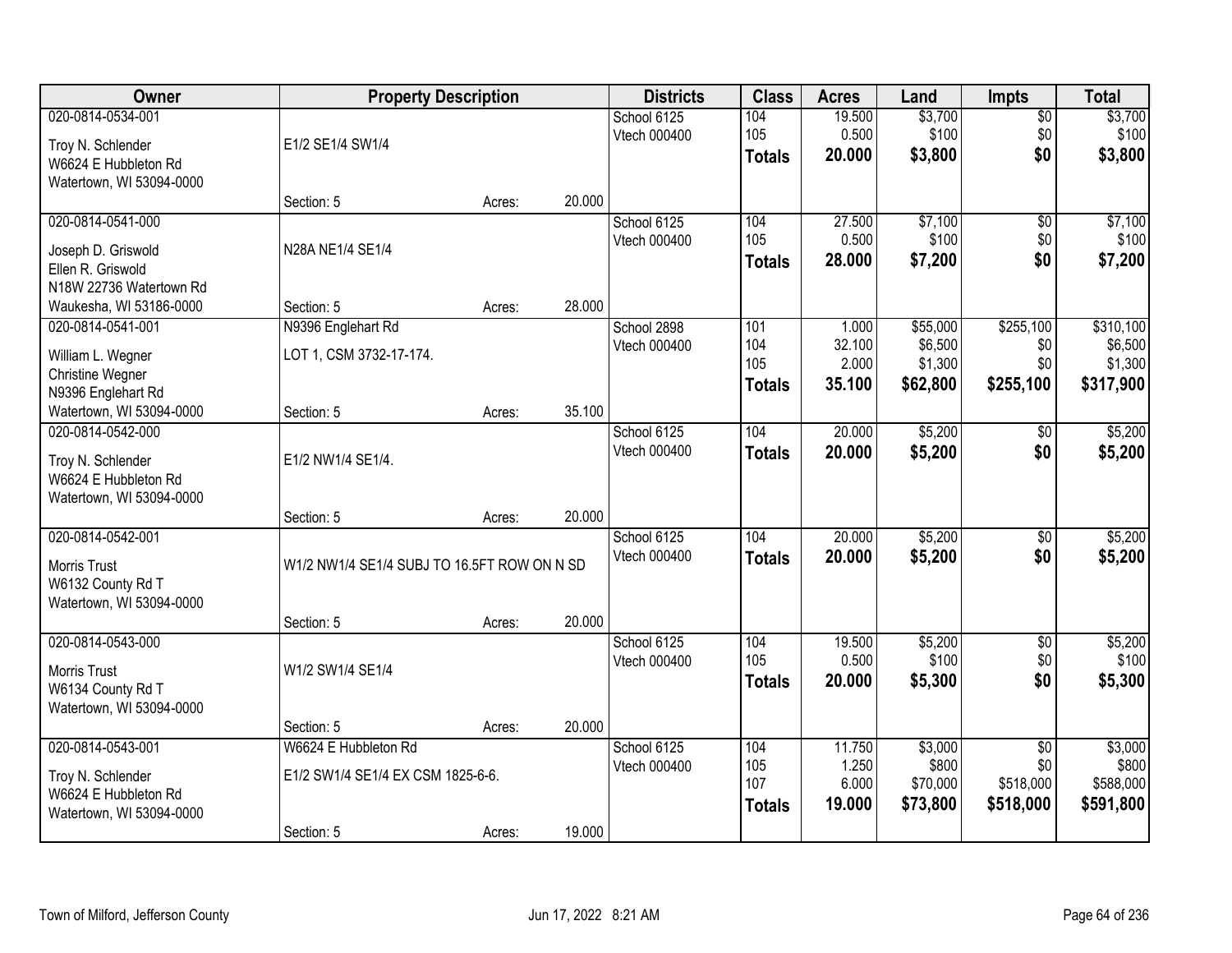| Owner                         |                                                    | <b>Property Description</b> |        | <b>Districts</b>            | <b>Class</b>      | <b>Acres</b>    | Land               | <b>Impts</b>           | <b>Total</b>       |
|-------------------------------|----------------------------------------------------|-----------------------------|--------|-----------------------------|-------------------|-----------------|--------------------|------------------------|--------------------|
| 020-0814-0543-002             | N9305 Englehart Rd                                 |                             |        | School 6125                 | 101               | 1.000           | \$55,000           | \$117,900              | \$172,900          |
| Dawn E. Olson                 | LOT 1, CSM 1825-6-6.                               |                             |        | Vtech 000400                | <b>Totals</b>     | 1.000           | \$55,000           | \$117,900              | \$172,900          |
| N9305 Englehart Rd            |                                                    |                             |        |                             |                   |                 |                    |                        |                    |
| Watertown, WI 53094-0000      |                                                    |                             |        |                             |                   |                 |                    |                        |                    |
|                               | Section: 5                                         | Acres:                      | 1.000  |                             |                   |                 |                    |                        |                    |
| 020-0814-0544-000             | N9338 Englehart Rd                                 |                             |        | School 2898                 | 104               | 1.000           | \$300              | $\overline{30}$        | \$300              |
| Kelly Jo Bakken               | LOT 1, CSM 5916-34-125, DOC 1402164.               |                             |        | Vtech 000400                | 107               | 2.000           | \$50,000           | \$131,200              | \$181,200          |
| N9338 Englehart Rd            |                                                    |                             |        |                             | <b>Totals</b>     | 3.000           | \$50,300           | \$131,200              | \$181,500          |
| Watertown, WI 53094-0000      |                                                    |                             |        |                             |                   |                 |                    |                        |                    |
|                               | Section: 5                                         | Acres:                      | 3.000  |                             |                   |                 |                    |                        |                    |
| 020-0814-0544-001             | N9378 Englehart Rd                                 |                             |        | School 2898                 | 101               | 1.204           | \$57,000           | \$209,100              | \$266,100          |
| Dennis L. Schultz             | LOT 1, CSM 4170-20-233.                            |                             |        | Vtech 000400                | <b>Totals</b>     | 1.204           | \$57,000           | \$209,100              | \$266,100          |
| Pauline E. Schultz            |                                                    |                             |        |                             |                   |                 |                    |                        |                    |
| N9378 Englehart Rd            |                                                    |                             |        |                             |                   |                 |                    |                        |                    |
| Watertown, WI 53094-0000      | Section: 5                                         | Acres:                      | 1.204  |                             |                   |                 |                    |                        |                    |
| 020-0814-0544-002             | N9362 Englehart Rd                                 |                             |        | School 2898                 | 101               | 1.000           | \$55,000           | \$255,300              | \$310,300          |
| Steven D. Bakken              | LOT 2, CSM 5916-34-125, DOC 1402164.               |                             |        | Vtech 000400                | <b>Totals</b>     | 1.000           | \$55,000           | \$255,300              | \$310,300          |
| Carol A. Bakken               |                                                    |                             |        |                             |                   |                 |                    |                        |                    |
| N9362 Englehart Rd            |                                                    |                             |        |                             |                   |                 |                    |                        |                    |
| Watertown, WI 53094-0000      | Section: 5                                         | Acres:                      | 1.000  |                             |                   |                 |                    |                        |                    |
| 020-0814-0544-003             | <b>Englehart Rd</b>                                |                             |        | School 2898                 | 104<br>105        | 27.336<br>2.000 | \$8,100<br>\$1,300 | $\overline{50}$<br>\$0 | \$8,100<br>\$1,300 |
| <b>C&amp;J Hutchins Trust</b> | SE1/4 SE1/4. EX CSM 3732-17-174, DOC 1003844. EX   |                             |        | Vtech 000400                |                   | 29.336          | \$9,400            | \$0                    | \$9,400            |
| N8779 County Rd Q             | CSM 4170-20-233, DOC 1067765. EX CSM               |                             |        |                             | <b>Totals</b>     |                 |                    |                        |                    |
| Watertown, WI 53094-0000      | 5916-34-125, DOC 1402164                           |                             |        |                             |                   |                 |                    |                        |                    |
|                               | Section: 5                                         | Acres:                      | 29.336 |                             |                   |                 |                    |                        |                    |
| 020-0814-0611-000             | State Highway 19                                   |                             |        | School 6125<br>Vtech 000400 | 104<br>105        | 4.000<br>5.251  | \$800<br>\$1,300   | $\overline{50}$<br>\$0 | \$800<br>\$1,300   |
| Larry M Holzhueter Trust      | THAT PT OF NEFRL1/4 BAN ON W BY RIV, & ON N&E      |                             |        |                             | <b>Totals</b>     | 9.251           | \$2,100            | \$0                    | \$2,100            |
| N9165 Riverview Dr            | BY SEC/L, ON S BY OLD P/L STH 19, EX 3.049A IN STH |                             |        |                             |                   |                 |                    |                        |                    |
| Waterloo, WI 53594-0000       | 19 IN 529-769                                      |                             |        |                             |                   |                 |                    |                        |                    |
|                               | Section: 6                                         | Acres:                      | 9.251  |                             |                   |                 |                    |                        |                    |
| 020-0814-0611-001             | State Highway 19                                   |                             |        | School 6125<br>Vtech 000400 | 104<br><b>15M</b> | 1.300<br>8.200  | \$200<br>\$12,300  | $\overline{50}$<br>\$0 | \$200<br>\$12,300  |
| John Vander P. Mause          | THAT PT OF GOVT LOT 1, LYG BETW CMSTP&P RR         |                             |        |                             | <b>Totals</b>     | 9.500           | \$12,500           | \$0                    | \$12,500           |
| W6853 State Rd 19             | ROW & OLD PLANK RD                                 |                             |        |                             |                   |                 |                    |                        |                    |
| Watertown, WI 53094-0000      |                                                    |                             |        |                             |                   |                 |                    |                        |                    |
|                               | Section: 6                                         | Acres:                      | 9.500  |                             |                   |                 |                    |                        |                    |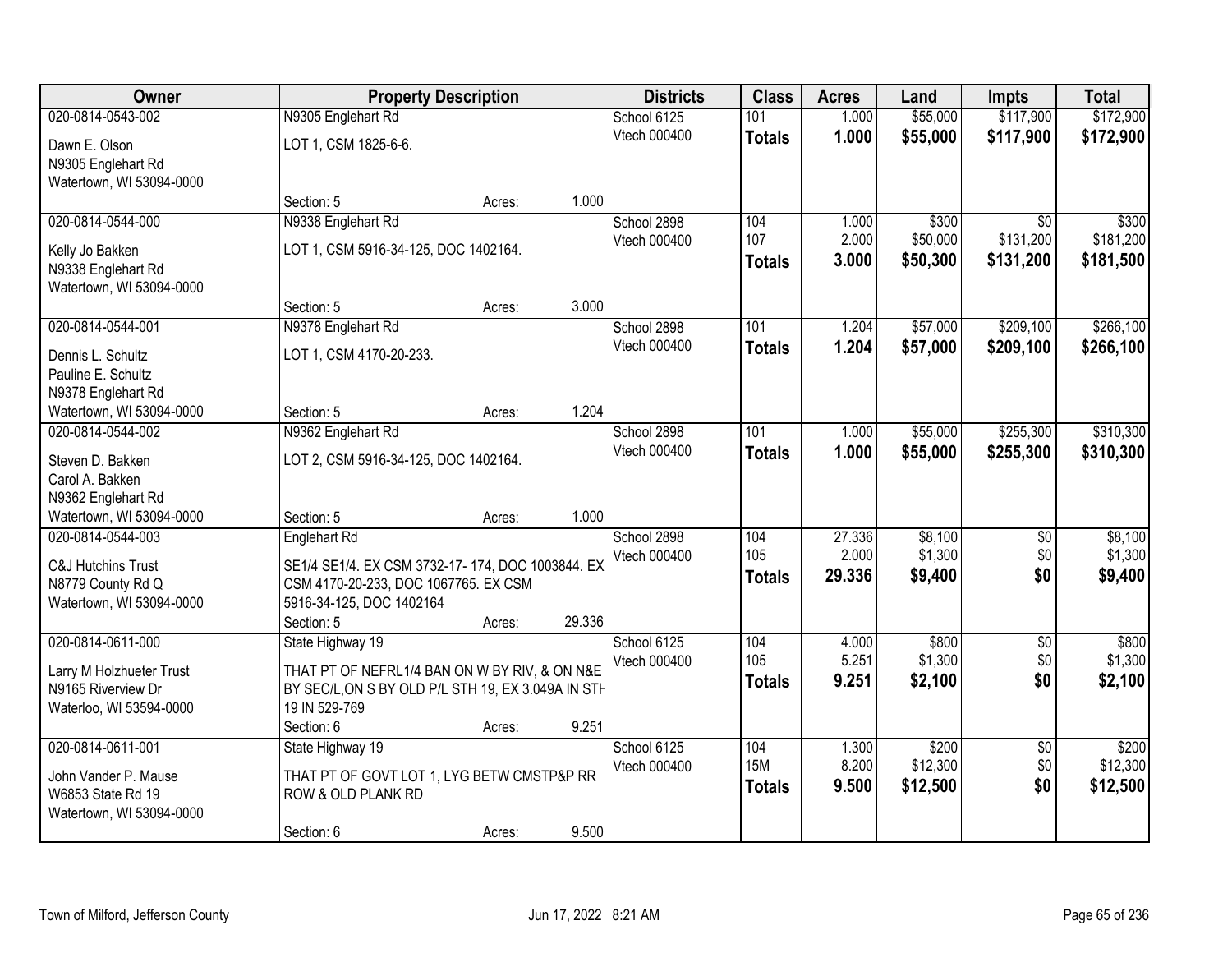| Owner                     |                                        | <b>Property Description</b>                      | <b>Districts</b> | <b>Class</b>     | <b>Acres</b> | Land            | <b>Impts</b>    | <b>Total</b>    |
|---------------------------|----------------------------------------|--------------------------------------------------|------------------|------------------|--------------|-----------------|-----------------|-----------------|
| 020-0814-0611-002         |                                        |                                                  | School 6125      | 302              | 3.000        | $\overline{50}$ | $\overline{50}$ | $\overline{30}$ |
| <b>Wisconsin Dot</b>      | A RR ROW THRU NE1/4 NE1/4              |                                                  | Vtech 000400     | <b>Totals</b>    | 3.000        | \$0             | \$0             | \$0             |
| State of Wisconsin        |                                        |                                                  |                  |                  |              |                 |                 |                 |
| PO Box 7910               |                                        |                                                  |                  |                  |              |                 |                 |                 |
| Madison, WI 53707-0000    | Section: 6                             | Acres:                                           | 3.000            |                  |              |                 |                 |                 |
| 020-0814-0612-000         | State Highway 19                       |                                                  | School 6118      | 104              | 40.000       | \$7,500         | $\overline{50}$ | \$7,500         |
|                           |                                        |                                                  | Vtech 000400     | 105              | 2.850        | \$1,900         | \$0             | \$1,900         |
| James P Mcmahon Trust     |                                        | BEG 948.79FT E OF NW/C NE1/4 NW1/4,S TO STH 19,  |                  | <b>Totals</b>    | 42.850       | \$9,400         | \$0             | \$9,400         |
| 16876 W County Rd Dd      |                                        | E ON HGY TO CRAWFISH RIV, NLY ALG RIV TO N/S/L   |                  |                  |              |                 |                 |                 |
| Birchwood, WI 54817-0000  |                                        | W TO POB. EX BEG 1191.2FT S & S78DG59'E 225.6 FT |                  |                  |              |                 |                 |                 |
|                           | Section: 6                             | Acres:                                           | 42.850           |                  |              |                 |                 |                 |
| 020-0814-0612-001         | W7056 State Highway 19                 |                                                  | School 6118      | 101              | 1.092        | \$40,900        | \$71,100        | \$112,000       |
| Gary J. Keever            |                                        | BEG 1191.2FT S & S78DG59'E 225.6FT IN CEN STH    | Vtech 000400     | <b>Totals</b>    | 1.092        | \$40,900        | \$71,100        | \$112,000       |
| Sandra Lee Keever         |                                        | 19 FR N1/4/P, ELY IN CEN SD HGY 378.22FT,        |                  |                  |              |                 |                 |                 |
| W7056 State Rd 19         |                                        | N11DG19'E 278.7FT, N79DG30'W 180.58FT, S10DG50'  |                  |                  |              |                 |                 |                 |
| Watertown, WI 53094-0000  | Section: 6                             | Acres:                                           | 1.092            |                  |              |                 |                 |                 |
| 020-0814-0612-002         | W7065 State Highway 19                 |                                                  | School 6118      | 101              | 1.196        | \$35,700        | \$89,900        | \$125,600       |
|                           |                                        |                                                  | Vtech 000400     | <b>Totals</b>    | 1.196        | \$35,700        | \$89,900        | \$125,600       |
| <b>Wayne Marty</b>        |                                        | BEG N/L RR ROW ON N/S 1/4/L, N TO STH 19, E ON   |                  |                  |              |                 |                 |                 |
| <b>Tiffany Marty</b>      |                                        | HGY TO RIV, S TO RR, W TO POB. EX 0.49A IN RD IN |                  |                  |              |                 |                 |                 |
| W7065 State Rd 19         |                                        | 397-091. EX 1.18A IN STH 19 IN 529-768. EX BEG   |                  |                  |              |                 |                 |                 |
| Watertown, WI 53094-0000  | Section: 6                             | Acres:                                           | 1.196            |                  |              |                 |                 |                 |
| 020-0814-0612-003         |                                        |                                                  | School 6118      | $\overline{303}$ | 0.053        | $\overline{50}$ | \$0             | $\overline{30}$ |
| Jefferson County          | BEG AT PT ON W/L LOT 13 BLK 2, VILL OF |                                                  | Vtech 000400     | <b>Totals</b>    | 0.053        | \$0             | \$0             | \$0             |
| Land in Sth 19            |                                        | HUBBLETON 35 FT S OF NW/C SD LOT, N35FT,         |                  |                  |              |                 |                 |                 |
| 311 S Center Ave          | E66FT, S36.2FT, W TO POB               |                                                  |                  |                  |              |                 |                 |                 |
| Jefferson, WI 53549-0000  | Section: 6                             | Acres:                                           | 0.053            |                  |              |                 |                 |                 |
| 020-0814-0612-004         | Main St                                |                                                  | School 6118      | 101              | 0.290        | \$18,400        | \$12,800        | \$31,200        |
|                           |                                        |                                                  | Vtech 000400     | <b>Totals</b>    | 0.290        | \$18,400        | \$12,800        | \$31,200        |
| Frank E. Marty et al      |                                        | THAT PT OF LOTS 4,5&6, BLK 2, S OF RR, VILL OF   |                  |                  |              |                 |                 |                 |
| N5796 County Rd A         | <b>HUBBLETON</b>                       |                                                  |                  |                  |              |                 |                 |                 |
| Lake Mills, WI 53551-0000 |                                        |                                                  |                  |                  |              |                 |                 |                 |
|                           | Section: 6                             | Acres:                                           | 0.290            |                  |              |                 |                 |                 |
| 020-0814-0612-005         | W7066 Main St                          |                                                  | School 6118      | 101              | 0.160        | \$15,000        | \$63,600        | \$78,600        |
| Mark E. Zimbric           |                                        | LOT 7, BLK 2, S OF RR, VILL OF HUBBLETON         | Vtech 000400     | <b>Totals</b>    | 0.160        | \$15,000        | \$63,600        | \$78,600        |
| W7066 Main St             |                                        |                                                  |                  |                  |              |                 |                 |                 |
| Watertown, WI 53094-0000  |                                        |                                                  |                  |                  |              |                 |                 |                 |
|                           | Section: 6                             | Acres:                                           | 0.160            |                  |              |                 |                 |                 |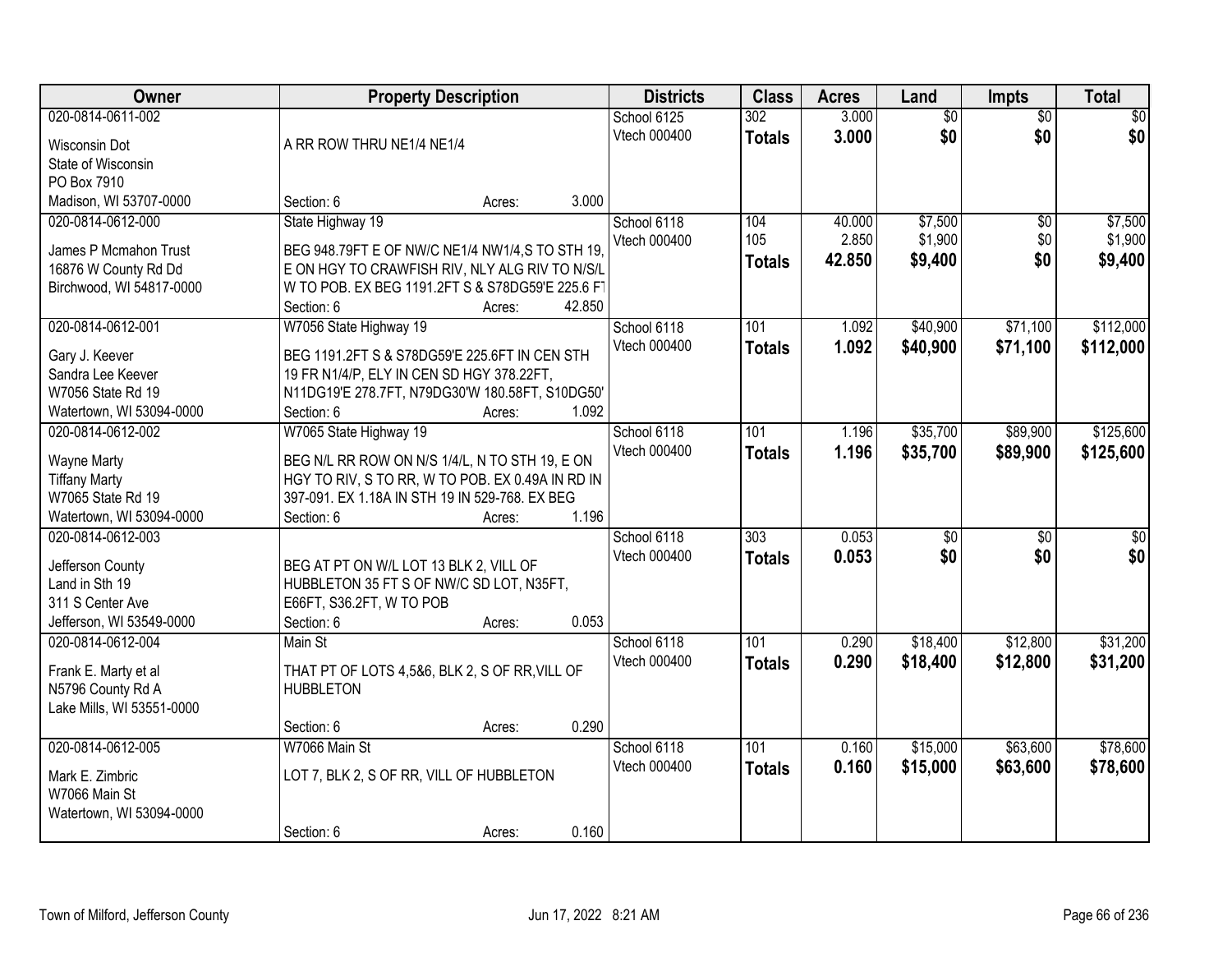| Owner                    |                                                  | <b>Property Description</b> |        | <b>Districts</b> | <b>Class</b>  | <b>Acres</b> | Land        | <b>Impts</b>    | <b>Total</b>    |
|--------------------------|--------------------------------------------------|-----------------------------|--------|------------------|---------------|--------------|-------------|-----------------|-----------------|
| 020-0814-0612-006        | W7062 Main St                                    |                             |        | School 6118      | 101           | 0.200        | \$14,300    | \$95,600        | \$109,900       |
| William A. Bradley       | LOT 8, BLK 2, VILL OF HUBBLETON                  |                             |        | Vtech 000400     | <b>Totals</b> | 0.200        | \$14,300    | \$95,600        | \$109,900       |
| W7062 Main St            |                                                  |                             |        |                  |               |              |             |                 |                 |
| Watertown, WI 53094-0000 |                                                  |                             |        |                  |               |              |             |                 |                 |
|                          | Section: 6                                       | Acres:                      | 0.200  |                  |               |              |             |                 |                 |
| 020-0814-0612-007        | Main St                                          |                             |        | School 6118      | 101           | 0.250        | \$8,500     | \$0             | \$8,500         |
| David R. Meyer           | LOT 9, BLK 2. ALSO THAT PT OF LOT 10, BLK 2, LYG |                             |        | Vtech 000400     | <b>Totals</b> | 0.250        | \$8,500     | \$0             | \$8,500         |
| W7036 Main St            | S OF RR, VILL OF HUBBLETON                       |                             |        |                  |               |              |             |                 |                 |
| Watertown, WI 53094-0000 |                                                  |                             |        |                  |               |              |             |                 |                 |
|                          | Section: 6                                       | Acres:                      | 0.250  |                  |               |              |             |                 |                 |
| 020-0814-0612-008        | W7048 Main St                                    |                             |        | School 6118      | 101           | 1.133        | \$42,700    | \$83,900        | \$126,600       |
| Brian P. Otto            | LOT 1, BLK 3, VILL OF HUBBLETON. ALSO COM        |                             |        | Vtech 000400     | <b>Totals</b> | 1.133        | \$42,700    | \$83,900        | \$126,600       |
| Jessica L. Otto          | 132FT N OF SW/C BLK 3, VILL OF HUBBLETON,        |                             |        |                  |               |              |             |                 |                 |
| W7048 Main St            | E132FT, S132FT, E16.50FT, N132FT, E TO RIV, N TO |                             |        |                  |               |              |             |                 |                 |
| Watertown, WI 53094-0000 | Section: 6                                       | Acres:                      | 1.133  |                  |               |              |             |                 |                 |
| 020-0814-0612-009        | W7042 Main St                                    |                             |        | School 6118      | 101           | 0.200        | \$17,200    | \$84,500        | \$101,700       |
| Timothy H. Geib          | LOT 2, BLK 3, VILL OF HUBBLETON                  |                             |        | Vtech 000400     | <b>Totals</b> | 0.200        | \$17,200    | \$84,500        | \$101,700       |
| W7042 Main St            |                                                  |                             |        |                  |               |              |             |                 |                 |
| Watertown, WI 53094-0000 |                                                  |                             |        |                  |               |              |             |                 |                 |
|                          | Section: 6                                       | Acres:                      | 0.200  |                  |               |              |             |                 |                 |
| 020-0814-0612-011        | W7036 Main St                                    |                             |        | School 6118      | 101           | 0.600        | \$42,000    | \$122,400       | \$164,400       |
| David R. Meyer           | E49.50FT OF LOT 3, & LOTS 4& 5, BLK 3, VILL OF   |                             |        | Vtech 000400     | <b>Totals</b> | 0.600        | \$42,000    | \$122,400       | \$164,400       |
| W7036 Main St            | <b>HUBBLETON</b>                                 |                             |        |                  |               |              |             |                 |                 |
| Watertown, WI 53094-0000 |                                                  |                             |        |                  |               |              |             |                 |                 |
|                          | Section: 6                                       | Acres:                      | 0.600  |                  |               |              |             |                 |                 |
| 020-0814-0612-012        |                                                  |                             |        | School 6118      | 302           | 2.500        | $\sqrt{30}$ | $\overline{60}$ | $\overline{50}$ |
| Wisconsin Dot            | A RR ROW THRU NW1/4 NE1/4                        |                             |        | Vtech 000400     | <b>Totals</b> | 2.500        | \$0         | \$0             | \$0             |
| State of Wisconsin       |                                                  |                             |        |                  |               |              |             |                 |                 |
| PO Box 7910              |                                                  |                             |        |                  |               |              |             |                 |                 |
| Madison, WI 53707-0000   | Section: 6                                       | Acres:                      | 2.500  |                  |               |              |             |                 |                 |
| 020-0814-0613-000        | County Rd G                                      |                             |        | School 2898      | 104           | 12.000       | \$3,100     | $\overline{50}$ | \$3,100         |
| Larry M Holzhueter Trust | GOVT LOT 4 S OF PEARL ST & S OF CSM 1993-6-261   |                             |        | Vtech 000400     | 105           | 4.821        | \$3,100     | \$0<br>\$0      | \$3,100         |
| N9165 Riverview Dr       | EX LD IN CTH G IN 456-129. EX BEG AT SW/C CSM    |                             |        |                  | <b>Totals</b> | 16.821       | \$6,200     |                 | \$6,200         |
| Waterloo, WI 53594-0000  | 1993-6-261, N89DE 38'W 78.45FT, N166.19FT,       |                             |        |                  |               |              |             |                 |                 |
|                          | Section: 6                                       | Acres:                      | 16.821 |                  |               |              |             |                 |                 |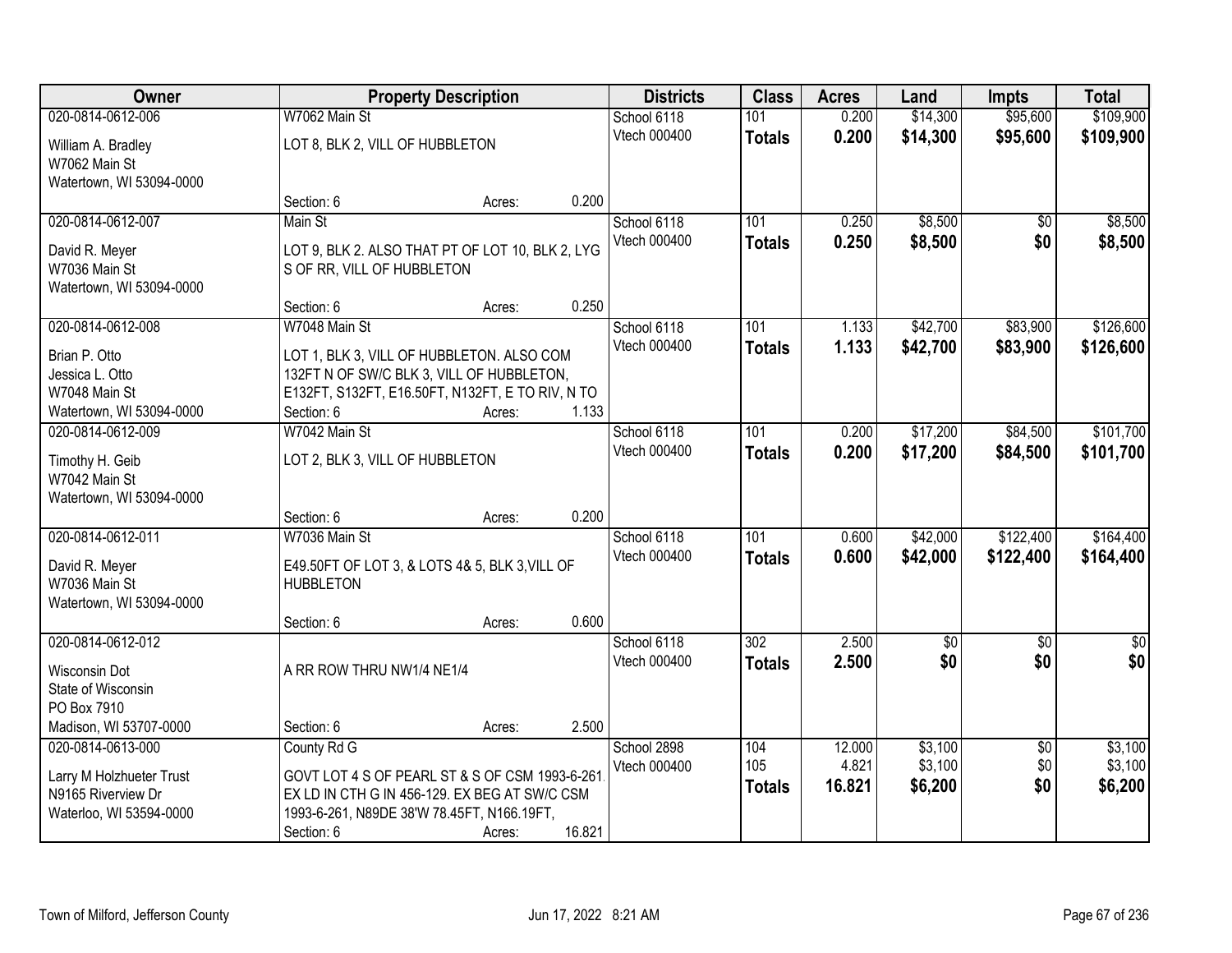| Owner                    |                                         | <b>Property Description</b>                     |       | <b>Districts</b>            | <b>Class</b>         | <b>Acres</b>   | Land                 | <b>Impts</b>           | <b>Total</b>           |
|--------------------------|-----------------------------------------|-------------------------------------------------|-------|-----------------------------|----------------------|----------------|----------------------|------------------------|------------------------|
| 020-0814-0613-001        | W7037 Main St                           |                                                 |       | School 6118<br>Vtech 000400 | 101                  | 0.950<br>0.950 | \$57,800<br>\$57,800 | \$122,000<br>\$122,000 | \$179,800<br>\$179,800 |
| Brian M. Genrich         |                                         | BEG ON S/L OF PLANK RD 83FT, E OF COMMERCIAL    |       |                             | <b>Totals</b>        |                |                      |                        |                        |
| Lisa D. Genrich          | ST, S150FT, E TO RIV, N TO RD, W TO POB |                                                 |       |                             |                      |                |                      |                        |                        |
| W7037 Main St            |                                         |                                                 |       |                             |                      |                |                      |                        |                        |
| Watertown, WI 53094-0000 | Section: 6                              | Acres:                                          | 0.950 |                             |                      |                |                      |                        |                        |
| 020-0814-0613-002        | W7049 Main St                           |                                                 |       | School 6118<br>Vtech 000400 | 102<br><b>Totals</b> | 0.180<br>0.180 | \$16,100<br>\$16,100 | \$58,200<br>\$58,200   | \$74,300<br>\$74,300   |
| Harvey Ruehlow H. Le     |                                         | BEG AT INTR OF E/L OF COMMERCIAL ST & S/L OF    |       |                             |                      |                |                      |                        |                        |
| Hubbleton Inn, LLC       |                                         | PLANK RD, S96FT, E83FT, N96FT, W83FT TO POB     |       |                             |                      |                |                      |                        |                        |
| 1125 Center St           |                                         |                                                 |       |                             |                      |                |                      |                        |                        |
| Watertown, WI 53098-0000 | Section: 6                              | Acres:                                          | 0.180 |                             |                      |                |                      |                        |                        |
| 020-0814-0613-003        | W7045 Pearl St                          |                                                 |       | School 2898                 | 101                  | 4.268          | \$96,800             | \$127,800              | \$224,600              |
| Arthur L. Schneider      |                                         | LOT 1, CSM 1993-6-261, DOC 826517. ALSO BEG INT |       | Vtech 000400                | <b>Totals</b>        | 4.268          | \$96,800             | \$127,800              | \$224,600              |
| Priscilla A. Schneider   |                                         | N/L SD CSM & W/L RIV, WLY ALG N/L SD CSM 230FT, |       |                             |                      |                |                      |                        |                        |
| W7045 Pearl St           |                                         | NLY 246FT ALG E/L CSM, S81DG12'E TO RIV, S TO   |       |                             |                      |                |                      |                        |                        |
| Watertown, WI 53094      | Section: 6                              | Acres:                                          | 4.268 |                             |                      |                |                      |                        |                        |
| 020-0814-0613-004        | W7055 Main St                           |                                                 |       | School 6118                 | 101                  | 0.200          | \$17,200             | \$51,400               | \$68,600               |
|                          |                                         |                                                 |       | Vtech 000400                | <b>Totals</b>        | 0.200          | \$17,200             | \$51,400               | \$68,600               |
| Terra Sancta, LLC        | LOT 9, BLK 1, VILL OF HUBBLETON         |                                                 |       |                             |                      |                |                      |                        |                        |
| 607 S Tenth St           |                                         |                                                 |       |                             |                      |                |                      |                        |                        |
| Watertown, WI 53094-0000 |                                         |                                                 |       |                             |                      |                |                      |                        |                        |
|                          | Section: 6                              | Acres:                                          | 0.200 |                             |                      |                |                      |                        |                        |
| 020-0814-0613-005        | W7061 Main St                           |                                                 |       | School 6118                 | 101                  | 0.200          | \$17,200             | \$85,800               | \$103,000              |
| Jacob A. Schneider       |                                         | LOT 8, BLK 1, VILL OF HUBBLETON. ALSO WELL      |       | Vtech 000400                | <b>Totals</b>        | 0.200          | \$17,200             | \$85,800               | \$103,000              |
| W7061 Main St            | AGREE IN DOC 1228783.                   |                                                 |       |                             |                      |                |                      |                        |                        |
| Watertown, WI 53094-0000 |                                         |                                                 |       |                             |                      |                |                      |                        |                        |
|                          | Section: 6                              | Acres:                                          | 0.200 |                             |                      |                |                      |                        |                        |
| 020-0814-0613-006        | W7067 Main St                           |                                                 |       | School 6118                 | 101                  | 0.200          | \$17,200             | \$94,600               | \$111,800              |
| Ervin Penzkover          |                                         | LOT 7, BLK 1, VIL OF HUBBLETON. ALSO WELL       |       | Vtech 000400                | <b>Totals</b>        | 0.200          | \$17,200             | \$94,600               | \$111,800              |
| W7067 Main St            | AGREE IN DOC 1228783.                   |                                                 |       |                             |                      |                |                      |                        |                        |
| Watertown, WI 53094-0000 |                                         |                                                 |       |                             |                      |                |                      |                        |                        |
|                          | Section: 6                              | Acres:                                          | 0.200 |                             |                      |                |                      |                        |                        |
| 020-0814-0613-007        | W7071 Main St                           |                                                 |       | School 6118                 | 102                  | 0.500          | \$20,100             | \$116,600              | \$136,700              |
|                          |                                         |                                                 |       | Vtech 000400                | <b>Totals</b>        | 0.500          | \$20,100             | \$116,600              | \$136,700              |
| Harold M. Zirbel         | LOTS 6&13, BLK 1, VILL OF HUBBLETON     |                                                 |       |                             |                      |                |                      |                        |                        |
| W6626 Navan Rd           |                                         |                                                 |       |                             |                      |                |                      |                        |                        |
| Watertown, WI 53094-0000 |                                         |                                                 |       |                             |                      |                |                      |                        |                        |
|                          | Section: 6                              | Acres:                                          | 0.500 |                             |                      |                |                      |                        |                        |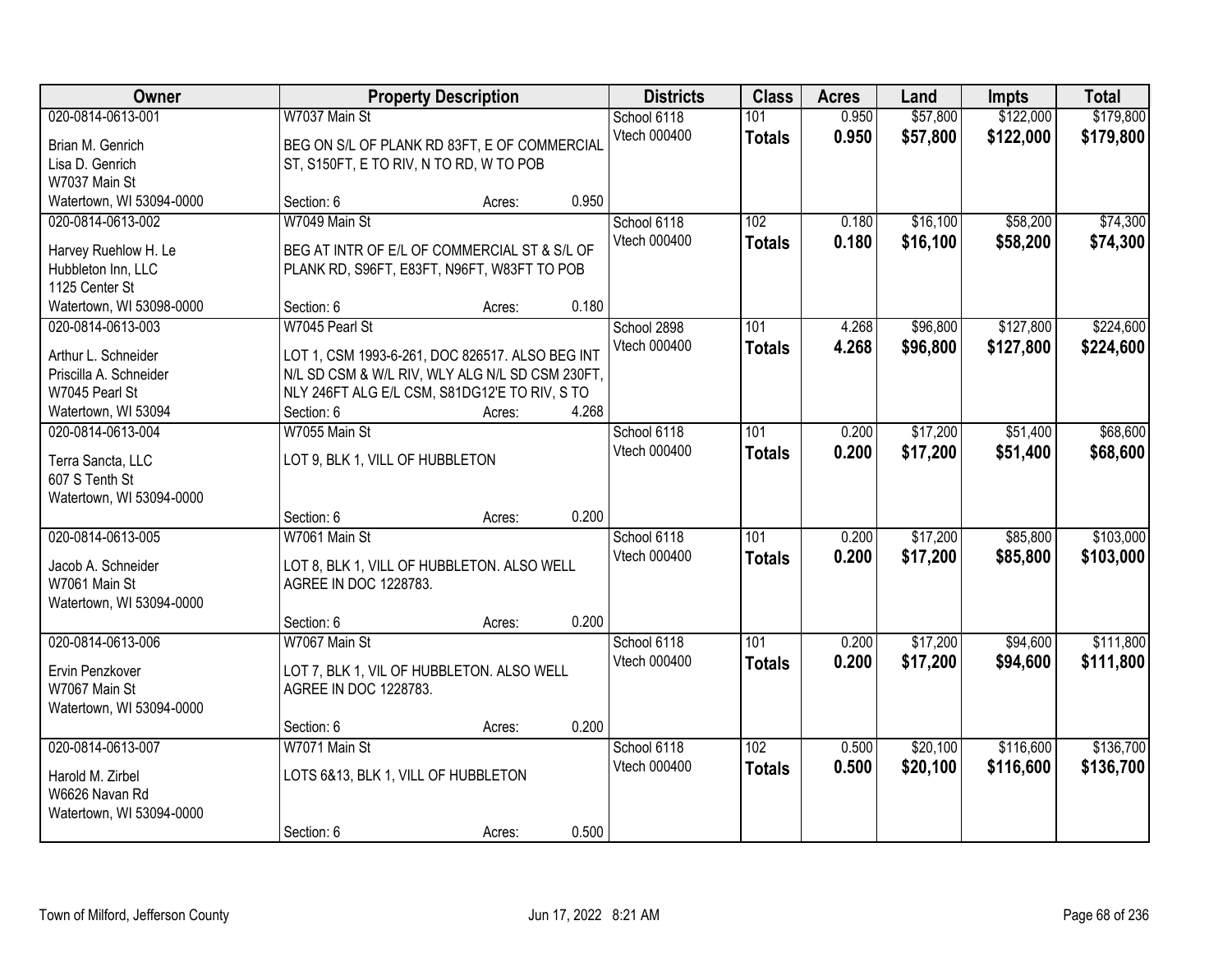| Owner                                                                                   |                                                                                                                                                                                 | <b>Property Description</b> |        | <b>Districts</b>            | <b>Class</b>                | <b>Acres</b>               | Land                            | <b>Impts</b>                  | <b>Total</b>                    |
|-----------------------------------------------------------------------------------------|---------------------------------------------------------------------------------------------------------------------------------------------------------------------------------|-----------------------------|--------|-----------------------------|-----------------------------|----------------------------|---------------------------------|-------------------------------|---------------------------------|
| 020-0814-0613-008<br>Jacob Schepp<br>891 Gold Finch Ln<br>Marshall, WI 53559-0000       | W7075 Main St<br>LOTS 4&5, BLK 1, EX 100FT N&S BY 40FT E&W IN<br>NW/C LOT 4, VILL OF HUBBLETON                                                                                  |                             |        | School 6118<br>Vtech 000400 | 101<br><b>Totals</b>        | 0.308<br>0.308             | \$11,400<br>\$11,400            | \$11,100<br>\$11,100          | \$22,500<br>\$22,500            |
|                                                                                         | Section: 6                                                                                                                                                                      | Acres:                      | 0.308  |                             |                             |                            |                                 |                               |                                 |
| 020-0814-0613-009<br>Harvey L. Klug et al<br>W7083 Main St<br>Watertown, WI 53094-0000  | W7083 Main St<br>A STRIP OF LD 100FT N&S BY 40FT E&W IN NW/C<br>LOT 4, BLK 1, VILL OF HUBBLETON                                                                                 |                             |        | School 6118<br>Vtech 000400 | 101<br><b>Totals</b>        | 0.090<br>0.090             | \$8,400<br>\$8,400              | \$50,300<br>\$50,300          | \$58,700<br>\$58,700            |
|                                                                                         | Section: 6                                                                                                                                                                      | Acres:                      | 0.090  |                             |                             |                            |                                 |                               |                                 |
| 020-0814-0613-010<br>Forrest D. Dallman<br>W7095 Main St<br>Watertown, WI 53094-0000    | W7095 Main St<br>LOTS 1,2,3,16&17 BLK 1 VILL OF HUBBLETON. EX<br>BEG 1539.92 FT S OF N1/4/P, S1DG35'W 334.03FT,<br>S1DG30'E 25.98FT, N335.53FT, N81DG30'W 13.50FT<br>Section: 6 | Acres:                      | 1.140  | School 6118<br>Vtech 000400 | 101<br><b>Totals</b>        | 1.140<br>1.140             | \$41,400<br>\$41,400            | \$46,400<br>\$46,400          | \$87,800<br>\$87,800            |
| 020-0814-0613-011                                                                       | Pearl St                                                                                                                                                                        |                             |        | School 6118                 | 101                         | 0.600                      | \$15,400                        | \$0                           | \$15,400                        |
| Harold M. Zirbel<br>W6626 Navan Rd<br>Watertown, WI 53094-0000                          | LOTS 14&15, BLK 1, VILL OF HUBBLETON                                                                                                                                            |                             |        | Vtech 000400                | <b>Totals</b>               | 0.600                      | \$15,400                        | \$0                           | \$15,400                        |
|                                                                                         | Section: 6                                                                                                                                                                      | Acres:                      | 0.600  |                             |                             |                            |                                 |                               |                                 |
| 020-0814-0613-012<br>Harold M. Zirbel<br>W6626 Navan Rd<br>Watertown, WI 53094-0000     | Pearl St<br>LOTS 10,11&12, BLK 1, VILL OF HUBBLETON<br>Section: 6                                                                                                               | Acres:                      | 0.900  | School 6118<br>Vtech 000400 | 101<br><b>Totals</b>        | 0.900<br>0.900             | \$18,300<br>\$18,300            | $\overline{50}$<br>\$0        | \$18,300<br>\$18,300            |
| 020-0814-0613-013                                                                       | W7085 Pearl St                                                                                                                                                                  |                             |        | School 2898                 | 304                         | 0.348                      | \$0                             | $\sqrt{6}$                    | $\frac{1}{6}$                   |
| Evangelical Luth Immanuel Church<br>W7085 Pearl St<br>Watertown, WI 53094-0000          | BEG ON SW/C CSM 1993-6-261, N89DG38'W 78.45FT,<br>N166.19FT S81DG12'E 103.08FT, S5DG26'W<br>151.88FT, N88DG19'W 9.02FT TO POB.<br>Section: 6                                    | Acres:                      | 0.348  | Vtech 000400                | <b>Totals</b>               | 0.348                      | \$0                             | \$0                           | \$0                             |
| 020-0814-0614-000<br>Amy Harrison Fugman<br>1050 Parkwatch Dr<br>Ballwin, MO 63011-0000 | ALL OF GOVT LOT 1, S OF OLD PLANK RD.<br>Section: 6                                                                                                                             | Acres:                      | 41.000 | School 6125<br>Vtech 000400 | 104<br>105<br><b>Totals</b> | 22.000<br>19.000<br>41.000 | \$4,100<br>\$12,400<br>\$16,500 | $\overline{50}$<br>\$0<br>\$0 | \$4,100<br>\$12,400<br>\$16,500 |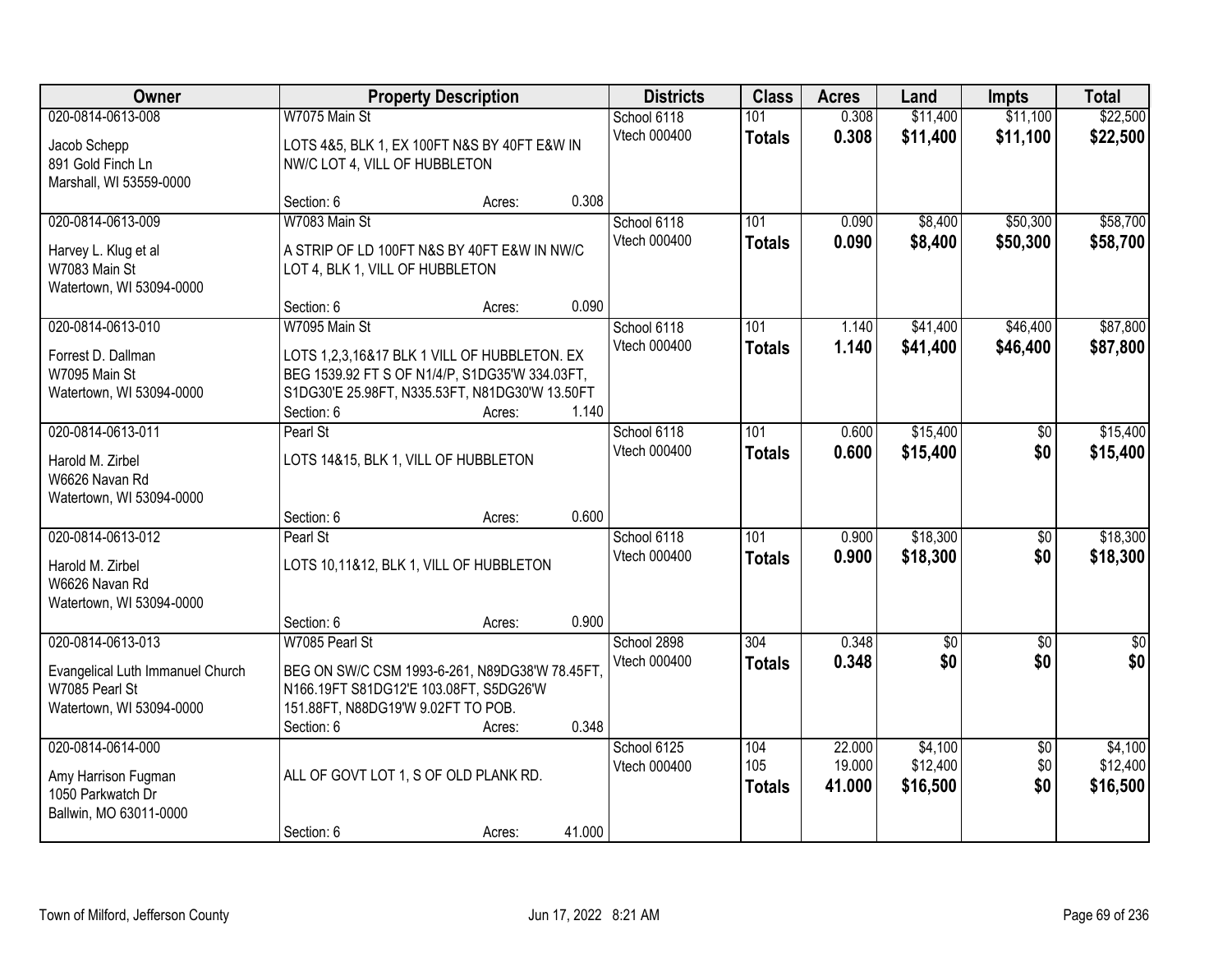| <b>Districts</b><br>Owner<br><b>Property Description</b>                                                   | <b>Class</b>  | <b>Acres</b> | Land     | Impts           | <b>Total</b> |
|------------------------------------------------------------------------------------------------------------|---------------|--------------|----------|-----------------|--------------|
| 020-0814-0621-000<br>State Highway 19<br>School 6118<br>104                                                |               | 22.000       | \$4,100  | $\overline{50}$ | \$4,100      |
| 105<br>Vtech 000400<br>W1/2 NWFRL1/4 LYG N OF STH 19 EX W280.5FT.<br>James P Mcmahon Trust                 |               | 0.400        | \$300    | \$0             | \$300        |
| ALSO BEG NW COR NE1/4 NW1/4, E948.75FT, S TO<br>16876 W County Rd Dd                                       | <b>Totals</b> | 22.400       | \$4,400  | \$0             | \$4,400      |
| Birchwood, WI 54817-0000<br>STH 19, NWLY TO W/L SD 1/4 1/4, N TO POB. EX CON                               |               |              |          |                 |              |
| 22.400<br>Section: 6<br>Acres:                                                                             |               |              |          |                 |              |
| 020-0814-0621-001<br>W7154 State Highway 19<br>School 6118<br>104                                          |               | 1.080        | \$300    | $\overline{30}$ | \$300        |
| 105<br>Vtech 000400                                                                                        |               | 0.300        | \$200    | \$0             | \$200        |
| COM NE/S/C, S885FT TO C/L STH 19, S77DG34'W<br>James P Mcmahon Trust                                       | <b>Totals</b> | 1.380        | \$500    | \$0             | \$500        |
| ALG SD C/L 1823.90FT, WLY 545.40FT, N 80DG37'W<br>16876 W County Rd Dd                                     |               |              |          |                 |              |
| Birchwood, WI 54817-0000<br>ALG C/L 784.90FT, N1DG30'W 33.60FT TO N/L STH<br>1.380<br>Section: 6<br>Acres: |               |              |          |                 |              |
| 020-0814-0621-002<br>W731 State Highway 19<br>School 6118<br>102                                           |               | 0.670        | \$33,400 | \$97,700        | \$131,100    |
| Vtech 000400                                                                                               |               |              |          |                 |              |
| BEG INTR C/L STH 19 & OLD PLANK RD, SE ON STH<br>Daniel Gorder                                             | <b>Totals</b> | 0.670        | \$33,400 | \$97,700        | \$131,100    |
| 347 Crestview Dr<br>19 325FT, S TO PLANK RD, NW ON RD TO POB, EX                                           |               |              |          |                 |              |
| 0.13A IN STH 19 IN 529-764. ALSO EASM IN 621-626.<br>Waterloo, WI 53594-0000                               |               |              |          |                 |              |
| 0.670<br>Section: 6<br>Acres:                                                                              |               |              |          |                 |              |
| 020-0814-0621-003<br>N9541 County Rd G<br>School 6118<br>101                                               |               | 0.379        | \$25,200 | \$99,000        | \$124,200    |
| Vtech 000400<br>Denise M. Craig<br>BEG 325FT E OF INTR C/L STH 19 & OLD PLANK RD                           | <b>Totals</b> | 0.379        | \$25,200 | \$99,000        | \$124,200    |
| N9541 County Rd G<br>ON STH 19, E175FT, S214FT, NW 150FT, N TO POB,                                        |               |              |          |                 |              |
| Watertown, WI 53094-0000<br>EX 0.22A IN STH 19 IN 396-118 & 529-765. EX COM                                |               |              |          |                 |              |
| 0.379<br>Section: 6<br>Acres:                                                                              |               |              |          |                 |              |
| 020-0814-0621-004<br>101<br>N9535 County Rd G<br>School 6118                                               |               | 0.743        | \$34,900 | \$104,700       | \$139,600    |
| Vtech 000400                                                                                               | <b>Totals</b> | 0.743        | \$34,900 | \$104,700       | \$139,600    |
| Carmin R. Elm<br>BEG AT INTR N/L OF RR & N/L OF PLANK RD, NWLY                                             |               |              |          |                 |              |
| ON RD 182 FT, NELY 244FT, ELY 100FT, S300FT, W<br>Charles C. Gilmer                                        |               |              |          |                 |              |
| N9535 County Rd G<br>TO POB, EX .395A IN HGY IN 456-130. EX LD IN HWY                                      |               |              |          |                 |              |
| 0.743<br>Watertown, WI 53094-0000<br>Section: 6<br>Acres:                                                  |               |              |          |                 |              |
| 020-0814-0622-000<br>101<br>State Highway 19<br>School 6118                                                |               | 0.420        | \$4,200  | \$9,500         | \$13,700     |
| Vtech 000400<br>BEG AT NW/SEC/C, E280.50FT, S237FT, NW ON HGY<br>William J. Gingles                        | <b>Totals</b> | 0.420        | \$4,200  | \$9,500         | \$13,700     |
| TO W/SEC/L N73FT TO POB, EX LD IN STH 19 IN DOC<br>N160 Hubbleton Rd                                       |               |              |          |                 |              |
| 745651.<br>Waterloo, WI 53594-0000                                                                         |               |              |          |                 |              |
| 0.420<br>Section: 6<br>Acres:                                                                              |               |              |          |                 |              |
| 020-0814-0622-001<br>W7285 State Highway 19<br>School 6118<br>104                                          |               | 12.700       | \$3,300  | $\overline{50}$ | \$3,300      |
| 105<br>Vtech 000400<br>Peggy L. Rosberg<br>THAT PT OF NWFRL1/4 LYG BTWN STH 19, OLD                        |               | 25.700       | \$16,700 | \$0             | \$16,700     |
| 107<br>W7285 State Rd 19<br>PLANK RD & RR ROW. EX LD IN STH 19 IN 582-                                     |               | 1.000        | \$40,000 | \$31,200        | \$71,200     |
| 180+582-183. EX SCHOOL ACRE.<br>Waterloo, WI 53594-0000                                                    | <b>Totals</b> | 39.400       | \$60,000 | \$31,200        | \$91,200     |
| 39.400<br>Section: 6<br>Acres:                                                                             |               |              |          |                 |              |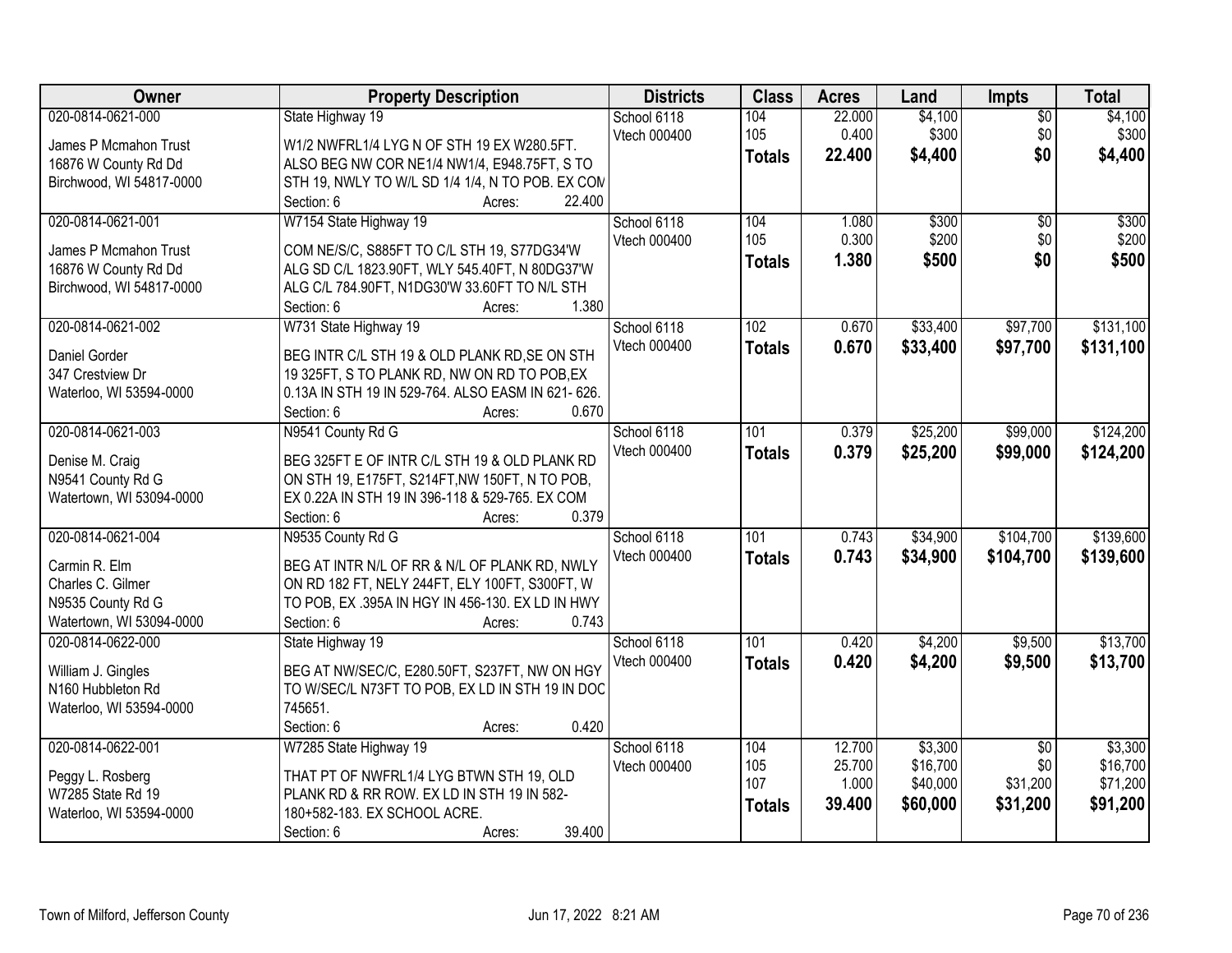| Owner                                      |                                                     | <b>Property Description</b> |        | <b>Districts</b> | <b>Class</b>     | <b>Acres</b> | Land            | <b>Impts</b>    | <b>Total</b>     |
|--------------------------------------------|-----------------------------------------------------|-----------------------------|--------|------------------|------------------|--------------|-----------------|-----------------|------------------|
| 020-0814-0622-003                          | W7259 State Highway 19                              |                             |        | School 6118      | 101              | 1.000        | \$44,000        | \$5,900         | \$49,900         |
| Peggy L. Rosberg                           | COM ON HGY 270.93FT S OF N/S/L + 308.22FT E OF      |                             |        | Vtech 000400     | <b>Totals</b>    | 1.000        | \$44,000        | \$5,900         | \$49,900         |
| W7285 State Rd 19                          | W/S/L. W 49.50FT, S 214.50FT, E 324 72FT, N 49.50FT |                             |        |                  |                  |              |                 |                 |                  |
| Waterloo, WI 53594-0000                    | NW TO POB.                                          |                             |        |                  |                  |              |                 |                 |                  |
|                                            | Section: 6                                          | Acres:                      | 1.000  |                  |                  |              |                 |                 |                  |
| 020-0814-0623-000                          |                                                     |                             |        | School 6118      | 104              | 20.000       | \$5,200         | \$0             | \$5,200          |
| Daniel J. Kleiber                          | THAT PT OF THE SWFRL1/4 NWFRL1/4 S OF RR            |                             |        | Vtech 000400     | <b>Totals</b>    | 20.000       | \$5,200         | \$0             | \$5,200          |
| Catherine E. Kleiber                       | <b>ROW</b>                                          |                             |        |                  |                  |              |                 |                 |                  |
| N9387 Riverview Rd                         |                                                     |                             |        |                  |                  |              |                 |                 |                  |
| Waterloo, WI 53594-0000                    | Section: 6                                          | Acres:                      | 20.000 |                  |                  |              |                 |                 |                  |
| 020-0814-0623-001                          |                                                     |                             |        | School 6118      | 302              | 1.400        | $\overline{50}$ | $\overline{50}$ | $\overline{30}$  |
|                                            | A RR ROW THRU THE SWFRL1/4 NWFRL1/4                 |                             |        | Vtech 000400     | <b>Totals</b>    | 1.400        | \$0             | \$0             | \$0              |
| <b>Wisconsin Dot</b><br>State of Wisconsin |                                                     |                             |        |                  |                  |              |                 |                 |                  |
| PO Box 7910                                |                                                     |                             |        |                  |                  |              |                 |                 |                  |
| Madison, WI 53707-0000                     | Section: 6                                          | Acres:                      | 1.400  |                  |                  |              |                 |                 |                  |
| 020-0814-0624-000                          |                                                     |                             |        | School 2898      | 104              | 16.000       | \$4,100         | $\sqrt[6]{}$    | \$4,100          |
|                                            |                                                     |                             |        | Vtech 000400     | <b>Totals</b>    | 16.000       | \$4,100         | \$0             | \$4,100          |
| Mitchell L. Haberman                       | S16A OF SE1/4 NWFRL1/4                              |                             |        |                  |                  |              |                 |                 |                  |
| W7987 Haberman Ln                          |                                                     |                             |        |                  |                  |              |                 |                 |                  |
| Waterloo, WI 53594-9469                    | Section: 6                                          | Acres:                      | 16.000 |                  |                  |              |                 |                 |                  |
| 020-0814-0624-001                          |                                                     |                             |        | School 6118      | 104              | 20,000       | \$5,200         | \$0             | \$5,200          |
|                                            |                                                     |                             |        | Vtech 000400     | <b>Totals</b>    | 20,000       | \$5,200         | \$0             | \$5,200          |
| Rachel Strauss Le                          | N20A E1/2 NWFRL1/4 S OF RR                          |                             |        |                  |                  |              |                 |                 |                  |
| <b>Godsey Strauss</b>                      |                                                     |                             |        |                  |                  |              |                 |                 |                  |
| W10208 State Rd 19                         |                                                     |                             |        |                  |                  |              |                 |                 |                  |
| Waterloo, WI 53594-0000                    | Section: 6                                          | Acres:                      | 20.000 |                  |                  |              |                 |                 |                  |
| 020-0814-0624-002                          |                                                     |                             |        | School 6118      | $\overline{302}$ | 2.570        | $\overline{50}$ | $\overline{50}$ | $\overline{\$0}$ |
| <b>Wisconsin Dot</b>                       | A RR ROW THRU E1/2 NW1/4                            |                             |        | Vtech 000400     | <b>Totals</b>    | 2.570        | \$0             | \$0             | \$0              |
| State of Wisconsin                         |                                                     |                             |        |                  |                  |              |                 |                 |                  |
| PO Box 7910                                |                                                     |                             |        |                  |                  |              |                 |                 |                  |
| Madison, WI 53707-0000                     | Section: 6                                          | Acres:                      | 2.570  |                  |                  |              |                 |                 |                  |
| 020-0814-0631-000                          | County Rd N                                         |                             |        | School 2898      | 104              | 33.837       | \$8,700         | $\overline{50}$ | \$8,700          |
| Larry M Holzhueter Trust                   | NE1/4 SWFRL1/4, EX BEG NE/C NE1/4 SW1/4 IN CEN      |                             |        | Vtech 000400     | 105              | 1.400        | \$600           | \$0             | \$600            |
| N9165 Riverview Dr                         | CTH G, S 432FT, W206FT, N432FT, E206 FT TO          |                             |        |                  | <b>Totals</b>    | 35.237       | \$9,300         | \$0             | \$9,300          |
| Waterloo, WI 53594-0000                    | POB, EX BEG 432FT S OF NE/C NE1/4 SW1/4 IN CEN      |                             |        |                  |                  |              |                 |                 |                  |
|                                            | Section: 6                                          | Acres:                      | 35.237 |                  |                  |              |                 |                 |                  |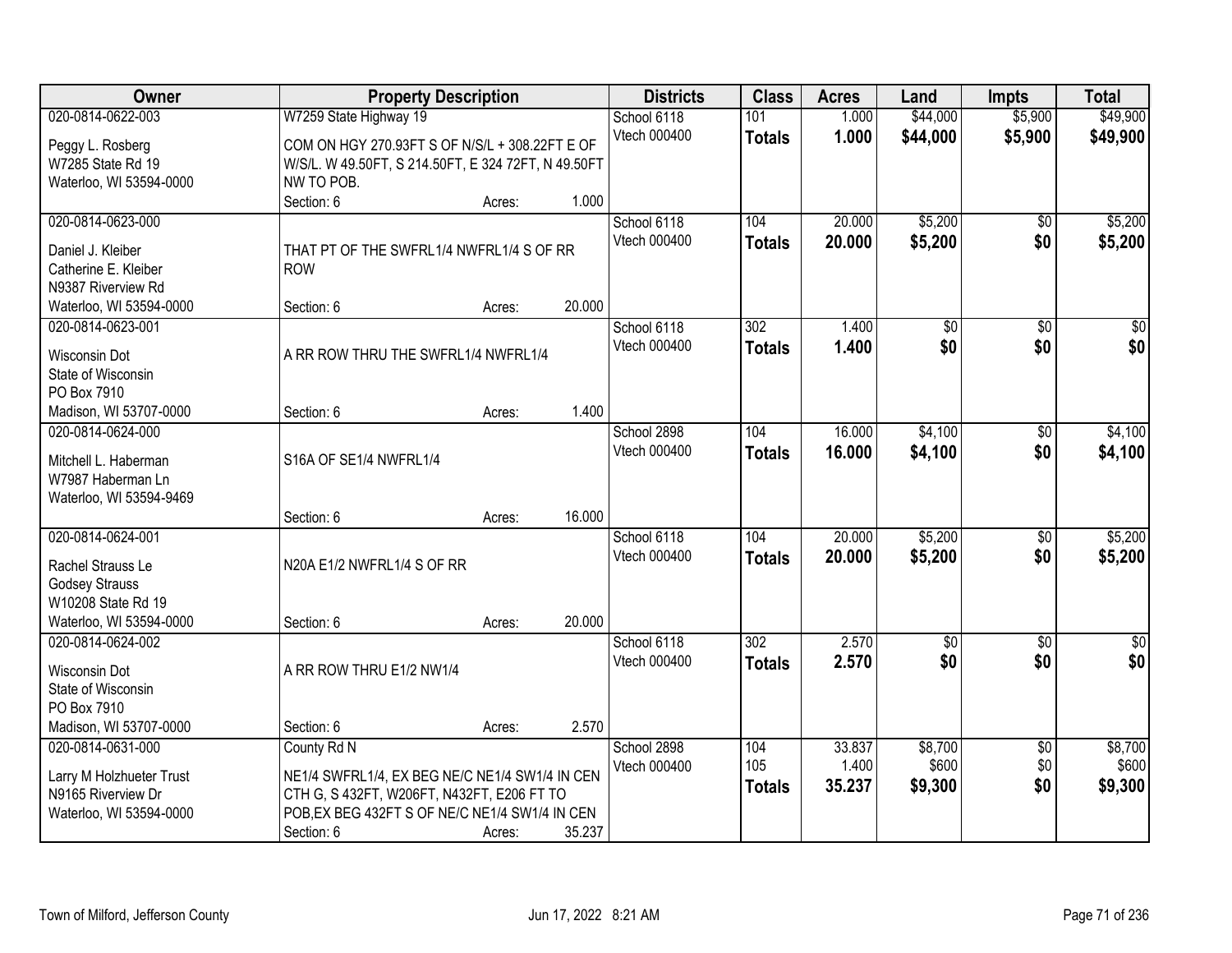| Owner                                                                                          |                                                                                                                                                        | <b>Property Description</b> |        | <b>Districts</b>            | <b>Class</b>                | <b>Acres</b>              | Land                            | <b>Impts</b>                          | <b>Total</b>                    |
|------------------------------------------------------------------------------------------------|--------------------------------------------------------------------------------------------------------------------------------------------------------|-----------------------------|--------|-----------------------------|-----------------------------|---------------------------|---------------------------------|---------------------------------------|---------------------------------|
| 020-0814-0631-001                                                                              | N9471 County Rd G                                                                                                                                      |                             |        | School 2898                 | 101                         | 2.042                     | \$65,300                        | \$111,200                             | \$176,500                       |
| Fredrick J. Yunto<br>N9471 County Rd G<br>Watertown, WI 53094-0000                             | LOT 1, CSM 4216-21-15, DOC 1078558.                                                                                                                    |                             |        | Vtech 000400                | <b>Totals</b>               | 2.042                     | \$65,300                        | \$111,200                             | \$176,500                       |
|                                                                                                | Section: 6                                                                                                                                             | Acres:                      | 2.042  |                             |                             |                           |                                 |                                       |                                 |
| 020-0814-0631-002<br>Steven J. Smith<br>W7606 Karberg Ln<br>Lake Mills, WI 53551               | N9453 County Rd G<br>BEG 432FT S OF NE/C NE1/4 SWFRL1/4, IN CEN CTH<br>G, S288 FT, W360FT, N288FT, E360FT TO POB.                                      |                             |        | School 2898<br>Vtech 000400 | 104<br>107<br><b>Totals</b> | 1.380<br>1.000<br>2.380   | \$400<br>\$40,000<br>\$40,400   | $\overline{50}$<br>\$4,800<br>\$4,800 | \$400<br>\$44,800<br>\$45,200   |
|                                                                                                | Section: 6                                                                                                                                             | Acres:                      | 2.380  |                             |                             |                           |                                 |                                       |                                 |
| 020-0814-0632-000<br>Larry M Holzhueter Trust<br>N9165 Riverview Dr<br>Waterloo, WI 53594-0000 | N20A OF NWFRL1/4 SWFRL1/4                                                                                                                              |                             |        | School 2898<br>Vtech 000400 | 104<br>105<br><b>Totals</b> | 19.000<br>1.000<br>20.000 | \$3,600<br>\$700<br>\$4,300     | \$0<br>\$0<br>\$0                     | \$3,600<br>\$700<br>\$4,300     |
|                                                                                                | Section: 6                                                                                                                                             | Acres:                      | 20.000 |                             |                             |                           |                                 |                                       |                                 |
| 020-0814-0632-001<br>Larry M Holzhueter Trust<br>N9165 Riverview Dr<br>Waterloo, WI 53594-0000 | LOT 1, CSM 1477-4-547. EX COM SW/C SD CSM<br>N00DG14'W 70FT, S88DG37'E 924.87FT, S00DG15'W<br>80.54FT, N87DG58'W 924.52FT TO POB.                      |                             |        | School 2898<br>Vtech 000400 | 104<br><b>Totals</b>        | 5.153<br>5.153            | \$1,300<br>\$1,300              | \$0<br>\$0                            | \$1,300<br>\$1,300              |
|                                                                                                | Section: 6                                                                                                                                             | Acres:                      | 5.153  |                             |                             |                           |                                 |                                       |                                 |
| 020-0814-0633-000<br>Hubbleton Holdings, LLC<br>W10412 Hubbleton Rd<br>Waterloo, WI 53594-0000 | S27.72A OF WFRL1/2 SWFRL1/4 ALSO COM SW/C<br>CSM 1477-4-547 N00DG14'W 70FT, S88DG37'E<br>924.87FT, S00DG15'W 80.54FT, N87DG58'W 924.52FT<br>Section: 6 | Acres:                      | 29.317 | School 2898<br>Vtech 000400 | 104<br>105<br><b>Totals</b> | 27.517<br>1.800<br>29.317 | \$7,100<br>\$1,200<br>\$8,300   | $\overline{50}$<br>\$0<br>\$0         | \$7,100<br>\$1,200<br>\$8,300   |
| 020-0814-0634-000<br>Hubbleton Holdings, LLC<br>W10412 Hubbleton Rd<br>Waterloo, WI 53594-0000 | SE1/4 SWFRL1/4. ALSO COM SE/C NE1/4 SW1/4,<br>N87DG45'W 1274.45FT, S89DG05'E 998.68 FT,<br>S82DG53'E 277.05FT TO POB. ALSO WINDBREAK<br>Section: 6     | Acres:                      | 40.343 | School 2898<br>Vtech 000400 | 104<br>105<br><b>Totals</b> | 39.343<br>1.000<br>40.343 | \$10,100<br>\$700<br>\$10,800   | $\sqrt{6}$<br>\$0<br>\$0              | \$10,100<br>\$700<br>\$10,800   |
| 020-0814-0641-000<br>Morris Trust<br>W6134 County Rd T<br>Watertown, WI 53094-0000             | GOVT LOT 2, EX S10A<br>Section: 6                                                                                                                      | Acres:                      | 67.500 | School 6125<br>Vtech 000400 | 104<br>105<br><b>Totals</b> | 63.100<br>4.400<br>67.500 | \$14,500<br>\$2,900<br>\$17,400 | $\overline{50}$<br>\$0<br>\$0         | \$14,500<br>\$2,900<br>\$17,400 |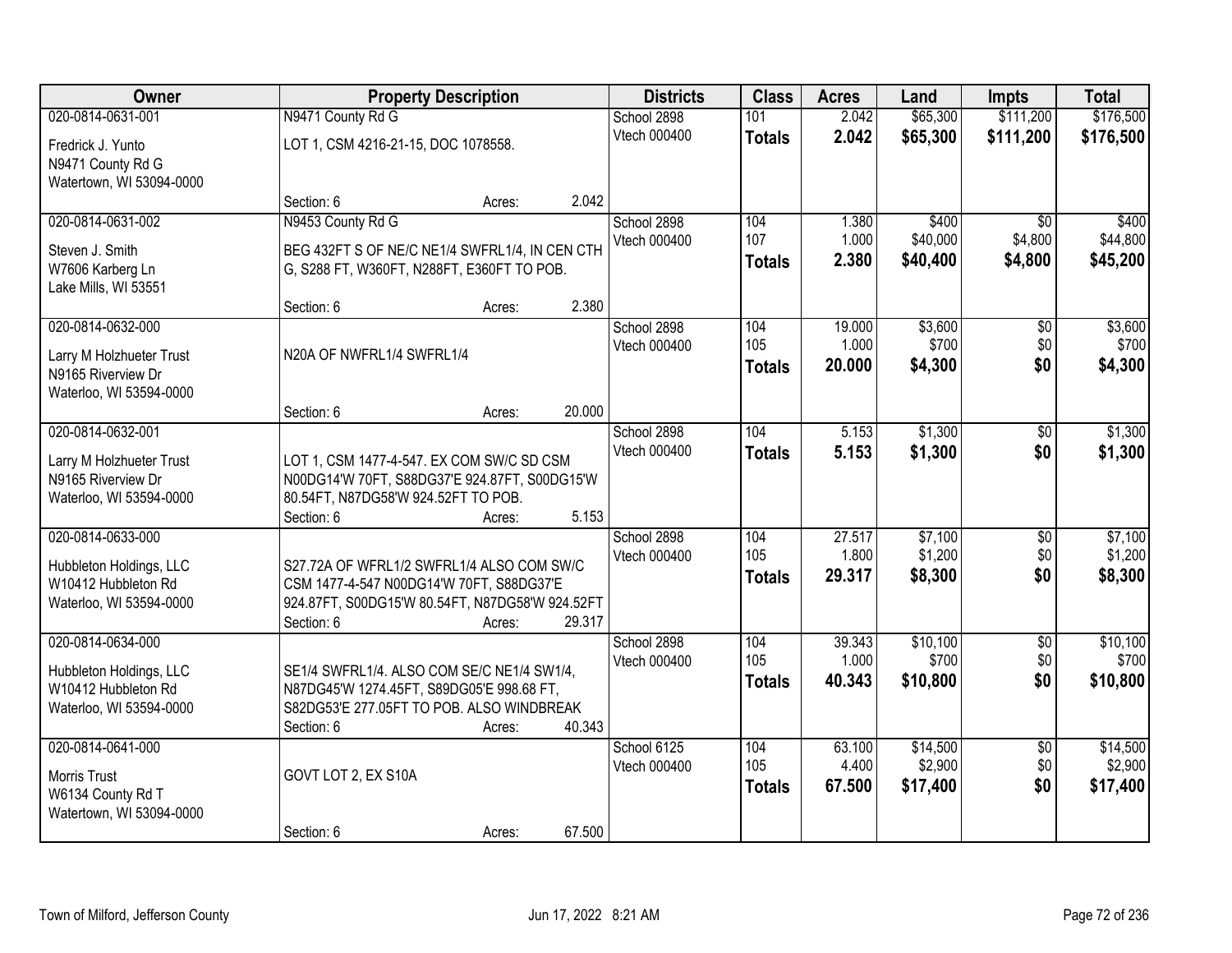| Owner                    | <b>Property Description</b>                       |                  | <b>Districts</b> | <b>Class</b>  | <b>Acres</b> | Land      | <b>Impts</b>    | <b>Total</b> |
|--------------------------|---------------------------------------------------|------------------|------------------|---------------|--------------|-----------|-----------------|--------------|
| 020-0814-0642-000        | County Rd G                                       |                  | School 2898      | 104           | 10.850       | \$2,800   | $\overline{60}$ | \$2,800      |
| Larry M Holzhueter Trust | N12.25A OF GOVT LOT 5, EX LD IN CTH G IN 456-129. |                  | Vtech 000400     | 105           | 1.400        | \$600     | \$0             | \$600        |
| N9165 Riverview Dr       |                                                   |                  |                  | <b>Totals</b> | 12.250       | \$3,400   | \$0             | \$3,400      |
| Waterloo, WI 53594-0000  |                                                   |                  |                  |               |              |           |                 |              |
|                          | Section: 6                                        | 12.250<br>Acres: |                  |               |              |           |                 |              |
| 020-0814-0642-001        |                                                   |                  | School 2898      | 104           | 10.229       | \$1,900   | $\overline{50}$ | \$1,900      |
| Larry M Holzhueter Trust | S1/2 OF GOVT LOT 5. EX COM S1/4/C, N00DG52'E      |                  | Vtech 000400     | 105           | 1.400        | \$900     | \$0             | \$900        |
| N9165 Riverview Dr       | 1328.92FT TO POB, N00DG52'E 28.58FT, S88DG46'E    |                  |                  | <b>Totals</b> | 11.629       | \$2,800   | \$0             | \$2,800      |
| Waterloo, WI 53594-0000  | 778.35FT, S88DG46' E 60FT TO RIV, SLY 36FT, N88   |                  |                  |               |              |           |                 |              |
|                          | Section: 6                                        | 11.629<br>Acres: |                  |               |              |           |                 |              |
| 020-0814-0643-000        | N9394 County Rd G                                 |                  | School 2898      | 104           | 6.780        | \$2,100   | $\overline{50}$ | \$2,100      |
| Mitchell L. Haberman     | N1/2 OF GOVT LOT 6. EX COM S1/4/C, N00DG52'E      |                  | Vtech 000400     | 105           | 3.700        | \$2,200   | \$0             | \$2,200      |
| W7987 Haberman Ln        | 664.46FT TO POB, N00DG52'E 26FT, S88 DG48'E       |                  |                  | 107           | 1.000        | \$45,000  | \$78,400        | \$123,400    |
| Waterloo, WI 53594-9469  | 750FT, S88DG48'E 34FT TO RIV EDGE, S02DG44'E      |                  |                  | <b>Totals</b> | 11.480       | \$49,300  | \$78,400        | \$127,700    |
|                          | Section: 6                                        | 11.480<br>Acres: |                  |               |              |           |                 |              |
| 020-0814-0643-001        | N9332 County Rd G                                 |                  | School 2898      | 101           | 3.810        | \$122,200 | \$138,800       | \$261,000    |
| Blaine V. Stewart        | LOT 1, CSM 5230-28-145, DOC 1265976. ALSO COM     |                  | Vtech 000400     | 104           | 3.600        | \$900     | \$0             | \$900        |
| N9332 County Rd G        | S1/4/C, N00DG52'E 664.46FT TO POB, N00DG52'E      |                  |                  | <b>Totals</b> | 7.410        | \$123,100 | \$138,800       | \$261,900    |
| Watertown, WI 53094-0000 | 26FT, S88DG48'E 750FT, S88DG48'E 34FT TO RIV      |                  |                  |               |              |           |                 |              |
|                          | Section: 6                                        | 7.410<br>Acres:  |                  |               |              |           |                 |              |
| 020-0814-0644-000        |                                                   |                  | School 6125      | 104           | 10.000       | \$1,900   | $\overline{50}$ | \$1,900      |
| Bron W. Wentzel          | BEG AT SE/SEC/C, N330FT, W TO RIV, S330FT, E TO   |                  | Vtech 000400     | <b>Totals</b> | 10.000       | \$1,900   | \$0             | \$1,900      |
| Rebecca W. Wentzel       | POB                                               |                  |                  |               |              |           |                 |              |
| W6794 E Hubbleton Rd     |                                                   |                  |                  |               |              |           |                 |              |
| Watertown, WI 53094-0000 | Section: 6                                        | 10.000<br>Acres: |                  |               |              |           |                 |              |
| 020-0814-0711-000        |                                                   |                  | School 6125      | 104           | 47.000       | \$12,100  | $\overline{60}$ | \$12,100     |
| Morris Trust             | GOVT LOT 1 & ALSO N5.90A OF GOVT LOT 2, EX        |                  | Vtech 000400     | 105           | 3.000        | \$2,000   | \$0             | \$2,000      |
| W6134 County Rd T        | 33FT ROW ALG E SIDE                               |                  |                  | <b>Totals</b> | 50.000       | \$14,100  | \$0             | \$14,100     |
| Watertown, WI 53094-0000 |                                                   |                  |                  |               |              |           |                 |              |
|                          | Section: 7                                        | 50.000<br>Acres: |                  |               |              |           |                 |              |
| 020-0814-0712-000        |                                                   |                  | School 2898      | 104           | 24.590       | \$6,300   | $\overline{30}$ | \$6,300      |
| Hubbleton Holdings, LLC  | BEG 229.48FT E OF N1/4/P, E TO CRAWFISH RIV, SW   |                  | Vtech 000400     | 105           | 2.000        | \$500     | \$0             | \$500        |
| W10412 Hubbleton Rd      | ON RIV 783.42FT, W TO HGY, NE TO PT 193.24FT SW   |                  |                  | <b>Totals</b> | 26.590       | \$6,800   | \$0             | \$6,800      |
| Waterloo, WI 53594-0000  | OF N/S/L, E 351. 32FT, N150FT TO POB. ALSO S 1/2  |                  |                  |               |              |           |                 |              |
|                          | Section: 7                                        | 26.590<br>Acres: |                  |               |              |           |                 |              |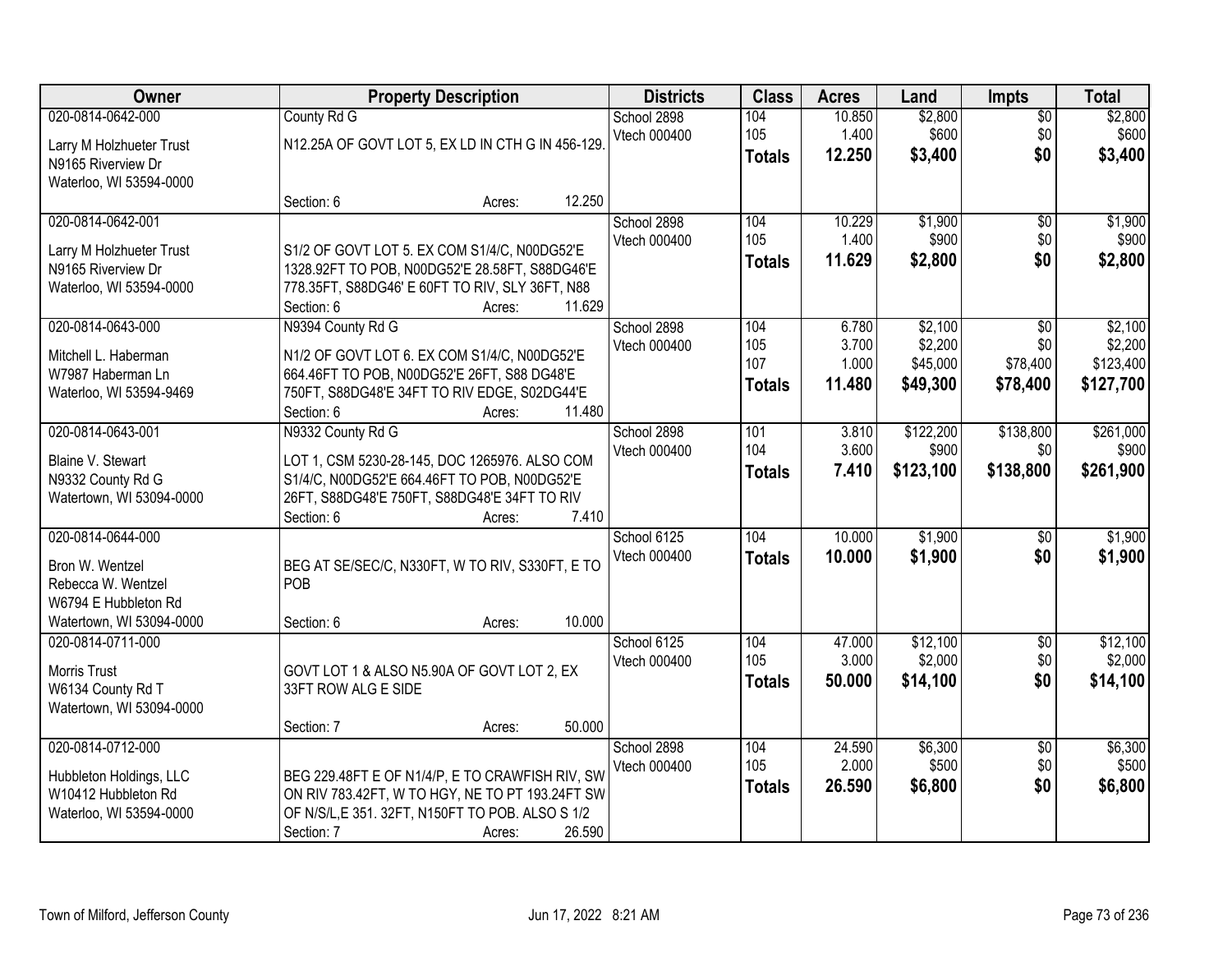| Owner                                          |                                                                                       | <b>Property Description</b> |        |              | <b>Class</b>  | <b>Acres</b> | Land     | <b>Impts</b>    | <b>Total</b> |
|------------------------------------------------|---------------------------------------------------------------------------------------|-----------------------------|--------|--------------|---------------|--------------|----------|-----------------|--------------|
| 020-0814-0712-001                              | N9294 County Rd G                                                                     |                             |        | School 2898  | 104           | 1.000        | \$300    | $\overline{50}$ | \$300        |
| Hubbleton Holdings, LLC                        | BEG AT N1/4/P, E229.48FT, S 150FT, W351.32FT,                                         |                             |        | Vtech 000400 | <b>Totals</b> | 1.000        | \$300    | \$0             | \$300        |
| W10412 Hubbleton Rd                            | N39DG15'E 193.24FT TO POB                                                             |                             |        |              |               |              |          |                 |              |
| Waterloo, WI 53594-0000                        |                                                                                       |                             |        |              |               |              |          |                 |              |
|                                                | Section: 7                                                                            | Acres:                      | 1.000  |              |               |              |          |                 |              |
| 020-0814-0714-000                              |                                                                                       |                             |        | School 2898  | 104           | 18.000       | \$3,400  | $\overline{50}$ | \$3,400      |
| <b>C&amp;J Hutchins Trust</b>                  | N22.30A OF S44.60A OF GOVT LOT 2, ALSO 33FT                                           |                             |        | Vtech 000400 | 105           | 3.300        | \$900    | \$0             | \$900        |
| N8779 County Rd Q                              | ROW OVER E SIDE OF N50A OF GOVT LOT 1&2 EX                                            |                             |        |              | Totals        | 21.300       | \$4,300  | \$0             | \$4,300      |
| Watertown, WI 53094-0000                       | COM E1/4/C, N01DG22'E 611.80FT TO POB,                                                |                             |        |              |               |              |          |                 |              |
|                                                | Section: 7                                                                            | Acres:                      | 21.300 |              |               |              |          |                 |              |
| 020-0814-0714-001                              | W7040 Olson Rd                                                                        |                             |        | School 6125  | 101           | 1.000        | \$36,000 | \$83,200        | \$119,200    |
| Thomas Krischan Trust                          | BEG E1/4/C, N87DG26'W2106.95 FT TO CRAWFISH                                           |                             |        | Vtech 000400 | 105           | 8.000        | \$5,200  | \$0             | \$5,200      |
| Roxanne Vincent Trust                          | RIV, N ON RIV 639.65FT, S87DG26'E 1887.61                                             |                             |        |              | 106           | 19.000       | \$45,600 | \$0             | \$45,600     |
| W7040 Olson Rd                                 | FT, S1DG14'W 611.80FT TO POB                                                          |                             |        |              | <b>Totals</b> | 28,000       | \$86,800 | \$83,200        | \$170,000    |
| Watertown, WI 53094-0000                       | Section: 7                                                                            | Acres:                      | 28.000 |              |               |              |          |                 |              |
| 020-0814-0714-002                              |                                                                                       |                             |        | School 2898  | 104           | 0.300        | \$100    | \$0             | \$100        |
| Michael R Walter Trust                         | THAT PT LOT 1, CSM 3847-18-154 IN SEC 7. SUBJ                                         |                             |        | Vtech 000400 | 105           | 0.700        | \$500    | \$0             | \$500        |
| Sarah S Walter Trust                           | TO ESMT IN 1022507.                                                                   |                             |        |              | <b>Totals</b> | 1.000        | \$600    | \$0             | \$600        |
| W5340 French Rd                                |                                                                                       |                             |        |              |               |              |          |                 |              |
| Johnson Creek, WI 53038-0000                   | Section: 7                                                                            | Acres:                      | 1.000  |              |               |              |          |                 |              |
| 020-0814-0721-000                              | N9241 County Rd G                                                                     |                             |        | School 2898  | 101           | 1.000        | \$55,000 | \$155,700       | \$210,700    |
|                                                |                                                                                       |                             |        | Vtech 000400 | 104           | 9.000        | \$2,700  | \$0             | \$2,700      |
| Mitchell Heaslip<br><b>Brittany Heaslip</b>    | BEG N1/4/P, W853.50FT, S693FT E TO HGY, NE ON<br>HGY TO POB.                          |                             |        |              | <b>Totals</b> | 10.000       | \$57,700 | \$155,700       | \$213,400    |
| N9241 County Rd G                              |                                                                                       |                             |        |              |               |              |          |                 |              |
| Watertown, WI 53094-0000                       | Section: 7                                                                            | Acres:                      | 10.000 |              |               |              |          |                 |              |
| 020-0814-0721-001                              |                                                                                       |                             |        | School 2898  | 105           | 39.080       | \$20,300 | \$0             | \$20,300     |
|                                                |                                                                                       |                             |        | Vtech 000400 | <b>Totals</b> | 39.080       | \$20,300 | \$0             | \$20,300     |
| Jason Thom                                     | BEG CEN OF CTH G 763.42FT S OF N/S/L, E TO                                            |                             |        |              |               |              |          |                 |              |
| 107 Aztalan St<br>Johnson Creek, WI 53038-0000 | RIV, SW ON RIV 1031.58FT, W TO HGY, NE TO POB<br>ALSO FLOODPLAIN ESMT IN DOC 1283711. |                             |        |              |               |              |          |                 |              |
|                                                | Section: 7                                                                            | Acres:                      | 39.080 |              |               |              |          |                 |              |
| 020-0814-0721-002                              | N9219 County Rd G                                                                     |                             |        | School 2898  | 101           | 3.000        | \$72,000 | \$159,300       | \$231,300    |
|                                                |                                                                                       |                             |        | Vtech 000400 | <b>Totals</b> | 3.000        | \$72,000 | \$159,300       | \$231,300    |
| Scott C. Peter                                 | LOT 1, CSM 2144-7-147, DOC 842328.                                                    |                             |        |              |               |              |          |                 |              |
| N9219 County Rd G                              |                                                                                       |                             |        |              |               |              |          |                 |              |
| Watertown, WI 53094-0000                       |                                                                                       |                             | 3.000  |              |               |              |          |                 |              |
|                                                | Section: 7                                                                            | Acres:                      |        |              |               |              |          |                 |              |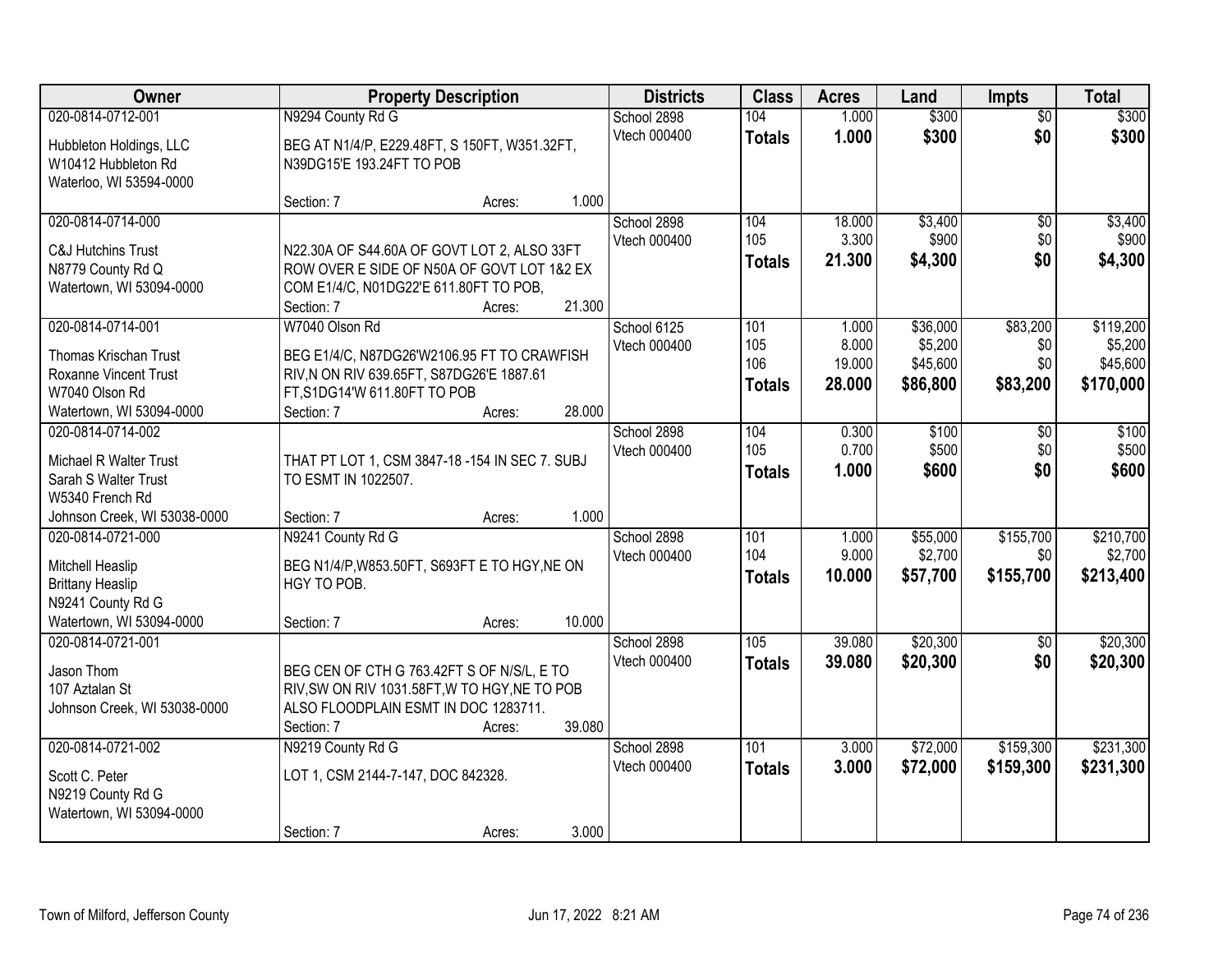| Owner                                                                                          | <b>Property Description</b>                                                                                                                        |        |        | <b>Districts</b>            | <b>Class</b>                | <b>Acres</b>              | Land                           | <b>Impts</b>                  | <b>Total</b>                   |
|------------------------------------------------------------------------------------------------|----------------------------------------------------------------------------------------------------------------------------------------------------|--------|--------|-----------------------------|-----------------------------|---------------------------|--------------------------------|-------------------------------|--------------------------------|
| 020-0814-0722-000<br>Larry M Holzhueter Trust<br>N9165 Riverview Dr<br>Waterloo, WI 53594-0000 | NWFRL1/4 NWFRL1/4. NE1/4 NWFRL1/4 LYG W OF<br>CTH G, EX 10A IN NE/C. EX CSM 2144-7-147.                                                            |        |        | School 2898<br>Vtech 000400 | 104<br>105<br><b>Totals</b> | 32.200<br>2.700<br>34.900 | \$9,800<br>\$1,800<br>\$11,600 | $\overline{50}$<br>\$0<br>\$0 | \$9,800<br>\$1,800<br>\$11,600 |
|                                                                                                | Section: 7                                                                                                                                         | Acres: | 34.900 |                             |                             |                           |                                |                               |                                |
| 020-0814-0723-000<br>Larry M Holzhueter Trust<br>N9165 Riverview Dr<br>Waterloo, WI 53594-0000 | SFRL1/2 NWFRL1/4 LYG W OF CTH G                                                                                                                    |        |        | School 2898<br>Vtech 000400 | 104<br>105<br><b>Totals</b> | 11.210<br>3.200<br>14.410 | \$2,900<br>\$1,500<br>\$4,400  | $\overline{50}$<br>\$0<br>\$0 | \$2,900<br>\$1,500<br>\$4,400  |
| 020-0814-0724-000                                                                              | Section: 7                                                                                                                                         | Acres: | 14.410 | School 2898                 | 105                         | 40.000                    | \$26,100                       | \$0                           | \$26,100                       |
| Duane L. Sterwald et al<br>N8861 County Rd G<br>Waterloo, WI 53594-0000                        | BEG ON CTH G 825FT N OF E& W 1/4/L, E TO<br>CRAWFISH RIV, SW ON RIV TO E&W 1/4/L, W2244FT<br>NE ON HGY TO POB. ALSO WET-LAND RESERVE<br>Section: 7 | Acres: | 40.000 | Vtech 000400                | <b>Totals</b>               | 40.000                    | \$26,100                       | \$0                           | \$26,100                       |
| 020-0814-0731-000<br>Judith J Gehler Trust<br>305 Crestview Dr<br>Waterloo, WI 53594-0000      | N34A OF SWFRL1/4, EX ROW OVER W10FT & OVER<br>N33FT                                                                                                |        |        | School 2898<br>Vtech 000400 | 104<br>105<br><b>Totals</b> | 28.700<br>5.300<br>34.000 | \$5,400<br>\$3,500<br>\$8,900  | \$0<br>\$0<br>\$0             | \$5,400<br>\$3,500<br>\$8,900  |
|                                                                                                | Section: 7                                                                                                                                         | Acres: | 34.000 |                             |                             |                           |                                |                               |                                |
| 020-0814-0732-000<br>Larry M Holzhueter Trust<br>N9165 Riverview Dr<br>Waterloo, WI 53594-0000 | S34A OF N68A OF SWFRL1/4 W OF CRAWFISH RIV,<br>ALSO 10FT ROW. AERIAL ACRES 25.3                                                                    |        |        | School 2898<br>Vtech 000400 | 104<br>105<br><b>Totals</b> | 30.400<br>3.600<br>34.000 | \$7,800<br>\$2,400<br>\$10,200 | $\overline{50}$<br>\$0<br>\$0 | \$7,800<br>\$2,400<br>\$10,200 |
| 020-0814-0733-000                                                                              | Section: 7                                                                                                                                         | Acres: | 34.000 | School 2898                 | 104                         | 27.500                    | \$7,100                        | $\overline{50}$               | \$7,100                        |
| Juan W Edwards Trust<br>Cynthia A Edwards Trust<br>N9047 County Rd G                           | S28A OF GOVT LOT 8. ALSO ESMT IN 981-560. SUBJ<br>TO ESMT IN DOC 1323766.                                                                          |        |        | Vtech 000400                | 105<br><b>Totals</b>        | 0.500<br>28,000           | \$200<br>\$7,300               | \$0<br>\$0                    | \$200<br>\$7,300               |
| Waterloo, WI 53594-0000                                                                        | Section: 7                                                                                                                                         | Acres: | 28.000 |                             |                             |                           |                                |                               |                                |
| 020-0814-0733-001<br>Larry M Holzhueter Trust<br>N9165 Riverview Dr<br>Waterloo, WI 53594-0000 | BEG 1782FT S OF W1/4/P, E TO RIV BK, S45.87FT, W<br>TO W/SEC/L, N TO POB<br>Section: 7                                                             | Acres: | 1.020  | School 2898<br>Vtech 000400 | 105<br><b>Totals</b>        | 1.020<br>1.020            | \$700<br>\$700                 | $\overline{50}$<br>\$0        | \$700<br>\$700                 |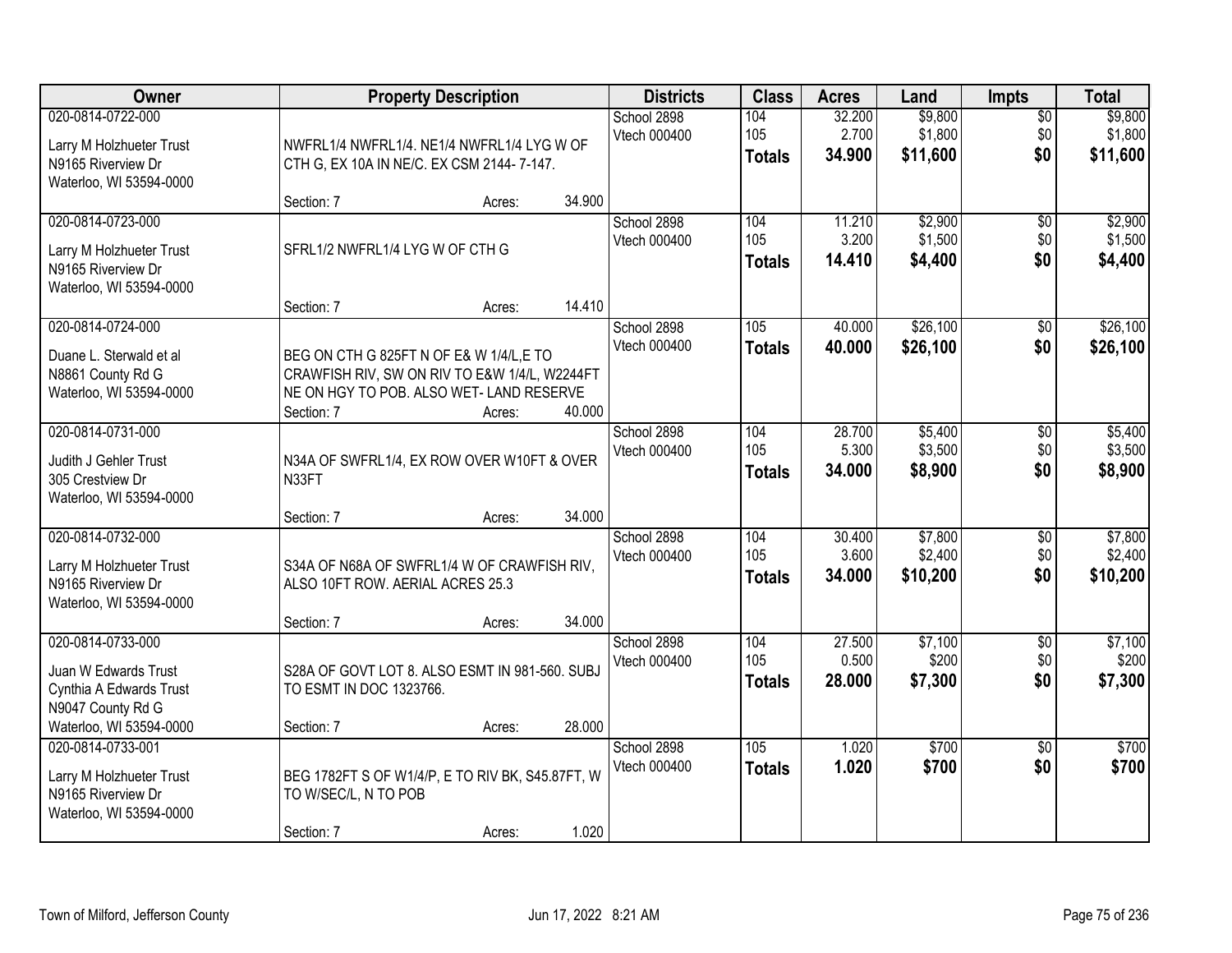| Owner                                          | <b>Property Description</b>                                                        |        |       | <b>Districts</b>            | <b>Class</b>         | <b>Acres</b>   | Land               | <b>Impts</b>       | <b>Total</b>       |
|------------------------------------------------|------------------------------------------------------------------------------------|--------|-------|-----------------------------|----------------------|----------------|--------------------|--------------------|--------------------|
| 020-0814-0734-000                              | W6940 Rubidell Rd Unit 407                                                         |        |       | School 2898<br>Vtech 000400 | 101<br><b>Totals</b> | 0.000<br>0.000 | \$7,400<br>\$7,400 | \$1,600<br>\$1,600 | \$9,000<br>\$9,000 |
| Charles Vorpahl                                | UNIT 407, RUBIDELL RESORT CONDOMINIUM. ALSO                                        |        |       |                             |                      |                |                    |                    |                    |
| Deborah Porter                                 | AN INTEREST IN THE COMMON ELEMENTS.                                                |        |       |                             |                      |                |                    |                    |                    |
| 149 N Bristol St<br>Sun Prairie, WI 53590-0000 | Section: 7                                                                         | Acres: | 0.000 |                             |                      |                |                    |                    |                    |
| 020-0814-0734-001                              | W6940 Rubidell Rd Unit 408                                                         |        |       | School 2898                 | 101                  | 0.000          | \$7,400            | \$300              | \$7,700            |
|                                                |                                                                                    |        |       | Vtech 000400                |                      | 0.000          | \$7,400            | \$300              | \$7,700            |
| Robert T. Hegberg                              | UNIT 408, RUBIDELL RESORT CONDOMINIUM. ALSO                                        |        |       |                             | <b>Totals</b>        |                |                    |                    |                    |
| S63 W33295 State Rd 59                         | AN INTEREST IN THE COMMON ELEMENTS.                                                |        |       |                             |                      |                |                    |                    |                    |
| North Prairie, WI 53153-0000                   |                                                                                    |        |       |                             |                      |                |                    |                    |                    |
|                                                | Section: 7                                                                         | Acres: | 0.000 |                             |                      |                |                    |                    |                    |
| 020-0814-0734-002                              | W6940 Rubidell Rd Unit 409                                                         |        |       | School 2898                 | 101                  | 0.000          | \$7,400            | \$100              | \$7,500            |
| Diane Lynch                                    | UNIT 409, RUBIDELL RESORT CONDOMINIUM. ALSO                                        |        |       | Vtech 000400                | <b>Totals</b>        | 0.000          | \$7,400            | \$100              | \$7,500            |
| Jean Werner                                    | AN INTEREST IN THE COMMON ELEMENTS.                                                |        |       |                             |                      |                |                    |                    |                    |
| 1104 Oak St                                    |                                                                                    |        |       |                             |                      |                |                    |                    |                    |
| Watertown, WI 53098-0000                       | Section: 7                                                                         | Acres: | 0.000 |                             |                      |                |                    |                    |                    |
| 020-0814-0734-003                              | W6940 Rubidell Rd Unit 410                                                         |        |       | School 2898                 | 101                  | 0.000          | \$7,400            | \$500              | \$7,900            |
| Robert K. Barrett                              | UNIT 410, RUBIDELL RESORT CONDOMINIUM. ALSO                                        |        |       | Vtech 000400                | <b>Totals</b>        | 0.000          | \$7,400            | \$500              | \$7,900            |
| Cheryl A. Partch                               | AN INTEREST IN THE COMMON ELEMENTS.                                                |        |       |                             |                      |                |                    |                    |                    |
| W4939 State Rd 106                             |                                                                                    |        |       |                             |                      |                |                    |                    |                    |
| Fort Atkinson, WI 53538-0000                   | Section: 7                                                                         | Acres: | 0.000 |                             |                      |                |                    |                    |                    |
| 020-0814-0734-004                              | W6940 Rubidell Rd Unit 411                                                         |        |       | School 2898                 | 101                  | 0.000          | \$7,400            | \$1,200            | \$8,600            |
| Eric Sobstad                                   | UNIT 411, RUBIDELL RESORT CONDOMINIUM. ALSO                                        |        |       | Vtech 000400                | <b>Totals</b>        | 0.000          | \$7,400            | \$1,200            | \$8,600            |
| <b>Traci Sobstad</b>                           | AN INTEREST IN THE COMMON ELEMENTS.                                                |        |       |                             |                      |                |                    |                    |                    |
| 832 W Wisconsin Ave                            |                                                                                    |        |       |                             |                      |                |                    |                    |                    |
| Oconomowoc, WI 53066-0000                      | Section: 7                                                                         | Acres: | 0.000 |                             |                      |                |                    |                    |                    |
| 020-0814-0734-005                              | W6940 Rubidell Rd Unit 412                                                         |        |       | School 2898                 | 101                  | 0.000          | \$7,400            | \$4,700            | \$12,100           |
|                                                |                                                                                    |        |       | Vtech 000400                | <b>Totals</b>        | 0.000          | \$7,400            | \$4,700            | \$12,100           |
| Bryan R. Beaulieu<br>6618 W Center St          | UNIT 412, RUBIDELL RESORT CONDOMINIUM. ALSO<br>AN INTEREST IN THE COMMON ELEMENTS. |        |       |                             |                      |                |                    |                    |                    |
| Milwaukee, WI 53210-0000                       |                                                                                    |        |       |                             |                      |                |                    |                    |                    |
|                                                | Section: 7                                                                         | Acres: | 0.000 |                             |                      |                |                    |                    |                    |
| 020-0814-0734-006                              | W6940 Rubidell Rd Unit 413                                                         |        |       | School 2898                 | 101                  | 0.000          | \$7,400            | \$100              | \$7,500            |
|                                                |                                                                                    |        |       | Vtech 000400                | <b>Totals</b>        | 0.000          | \$7,400            | \$100              | \$7,500            |
| Michael J. Gibbs                               | UNIT 413, RUBIDELL RESORT CONDOMINIUM. ALSO                                        |        |       |                             |                      |                |                    |                    |                    |
| Therese E. Gibbs                               | AN INTEREST IN THE COMMON ELEMENTS.                                                |        |       |                             |                      |                |                    |                    |                    |
| 200 Southtowne Dr Apt 127                      |                                                                                    |        |       |                             |                      |                |                    |                    |                    |
| South Milwaukee, WI 53172-0000                 | Section: 7                                                                         | Acres: | 0.000 |                             |                      |                |                    |                    |                    |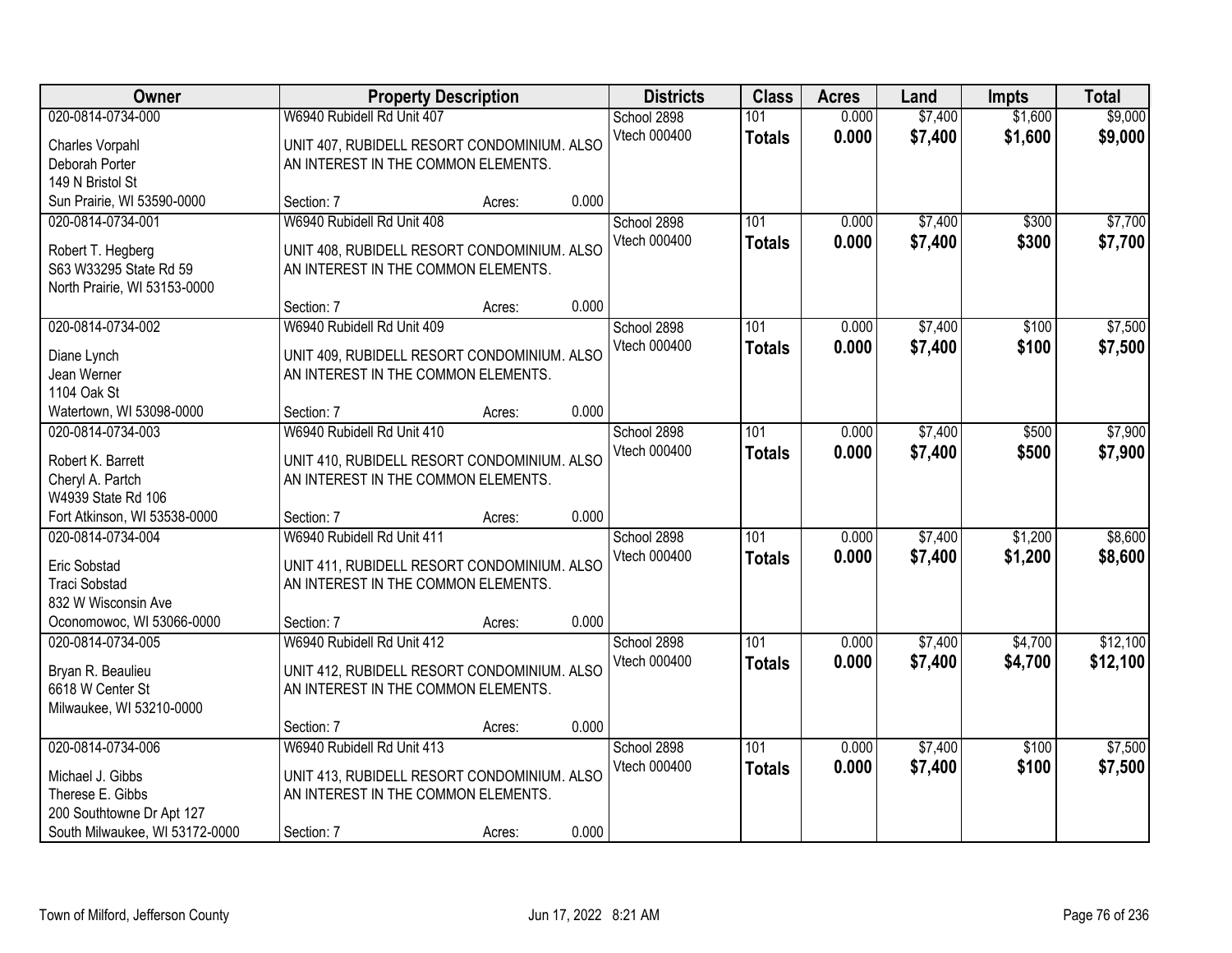| Owner                                                                                         | <b>Property Description</b>                                                                                      |        |       | <b>Districts</b>            | <b>Class</b>         | <b>Acres</b>   | Land               | Impts              | <b>Total</b>         |
|-----------------------------------------------------------------------------------------------|------------------------------------------------------------------------------------------------------------------|--------|-------|-----------------------------|----------------------|----------------|--------------------|--------------------|----------------------|
| 020-0814-0734-007<br>David Marshall<br>Patricia Zenner<br>340 N Milwaukee Ave                 | W6940 Rubidell Rd Unit 414<br>UNIT 414, RUBIDELL RESORT CONDOMINIUM. ALSO<br>AN INTEREST IN THE COMMON ELEMENTS. |        |       | School 2898<br>Vtech 000400 | 101<br><b>Totals</b> | 0.000<br>0.000 | \$7,400<br>\$7,400 | \$500<br>\$500     | \$7,900<br>\$7,900   |
| Vernon Hills, IL 60061-0000                                                                   | Section: 7                                                                                                       | Acres: | 0.000 |                             |                      |                |                    |                    |                      |
| 020-0814-0734-008<br><b>Barry Hauerwas</b><br>1502 N Second St<br>Watertown, WI 53098-0000    | W6940 Rubidell Rd Unit 415<br>UNIT 415, RUBIDELL RESORT CONDOMINIUM. ALSO<br>AN INTEREST IN THE COMMON ELEMENTS. |        |       | School 2898<br>Vtech 000400 | 101<br><b>Totals</b> | 0.000<br>0.000 | \$7,400<br>\$7,400 | \$1,100<br>\$1,100 | \$8,500<br>\$8,500   |
|                                                                                               | Section: 7                                                                                                       | Acres: | 0.000 |                             |                      |                |                    |                    |                      |
| 020-0814-0734-009<br>Paul Alleman<br>5800 81st St<br>Kenosha, WI 53142-0000                   | W6940 Rubidell Rd Unit 416<br>UNIT 416, RUBIDELL RESORT CONDOMINIUM. ALSO<br>AN INTEREST IN THE COMMON ELEMENTS. |        |       | School 2898<br>Vtech 000400 | 101<br><b>Totals</b> | 0.000<br>0.000 | \$7,400<br>\$7,400 | \$100<br>\$100     | \$7,500<br>\$7,500   |
|                                                                                               | Section: 7                                                                                                       | Acres: | 0.000 |                             |                      |                |                    |                    |                      |
| 020-0814-0734-010<br>Paul Alleman<br>5800 81st St<br>Kenosha, WI 53142-0000                   | W6940 Rubidell Rd Unit 417<br>UNIT 417, RUBIDELL RESORT CONDOMINIUM. ALSO<br>AN INTEREST IN THE COMMON ELEMENTS. |        |       | School 2898<br>Vtech 000400 | 101<br><b>Totals</b> | 0.000<br>0.000 | \$7,400<br>\$7,400 | \$1,000<br>\$1,000 | \$8,400<br>\$8,400   |
|                                                                                               | Section: 7                                                                                                       | Acres: | 0.000 |                             |                      |                |                    |                    |                      |
| 020-0814-0734-011<br>Dennis L. Skurka Jr<br>Vicki L. Skurka<br>5329 73rd St                   | W6940 Rubidell Rd Unit 418<br>UNIT 418, RUBIDELL RESORT CONDOMINIUM. ALSO<br>AN INTEREST IN THE COMMON ELEMENTS. |        |       | School 2898<br>Vtech 000400 | 101<br><b>Totals</b> | 0.000<br>0.000 | \$7,400<br>\$7,400 | \$1,700<br>\$1,700 | \$9,100<br>\$9,100   |
| Kenosha, WI 53142-0000                                                                        | Section: 7                                                                                                       | Acres: | 0.000 |                             |                      |                |                    |                    |                      |
| 020-0814-0734-012<br><b>Grams Trust</b><br>20285 Highway 27 Lot 46<br>Clermont, FL 34715-0000 | W6940 Rubidell Rd Unit 419<br>UNIT 419, RUBIDELL RESORT CONDOMINIUM. ALSO<br>AN INTEREST IN THE COMMON ELEMENTS. |        |       | School 2898<br>Vtech 000400 | 101<br><b>Totals</b> | 0.000<br>0.000 | \$7,400<br>\$7,400 | \$4,800<br>\$4,800 | \$12,200<br>\$12,200 |
|                                                                                               | Section: 7                                                                                                       | Acres: | 0.000 |                             |                      |                |                    |                    |                      |
| 020-0814-0734-013<br>Daniela Knoll<br>Jeremy R. Knoll<br>1201 Lance Dr                        | W6940 Rubidell Rd Unit 420<br>UNIT 420, RUBIDELL RESORT CONDOMINIUM. ALSO<br>AN INTEREST IN THE COMMON ELEMENTS. |        |       | School 2898<br>Vtech 000400 | 101<br><b>Totals</b> | 0.000<br>0.000 | \$7,400<br>\$7,400 | \$100<br>\$100     | \$7,500<br>\$7,500   |
| Twin Lakes, WI 53181-0000                                                                     | Section: 7                                                                                                       | Acres: | 0.000 |                             |                      |                |                    |                    |                      |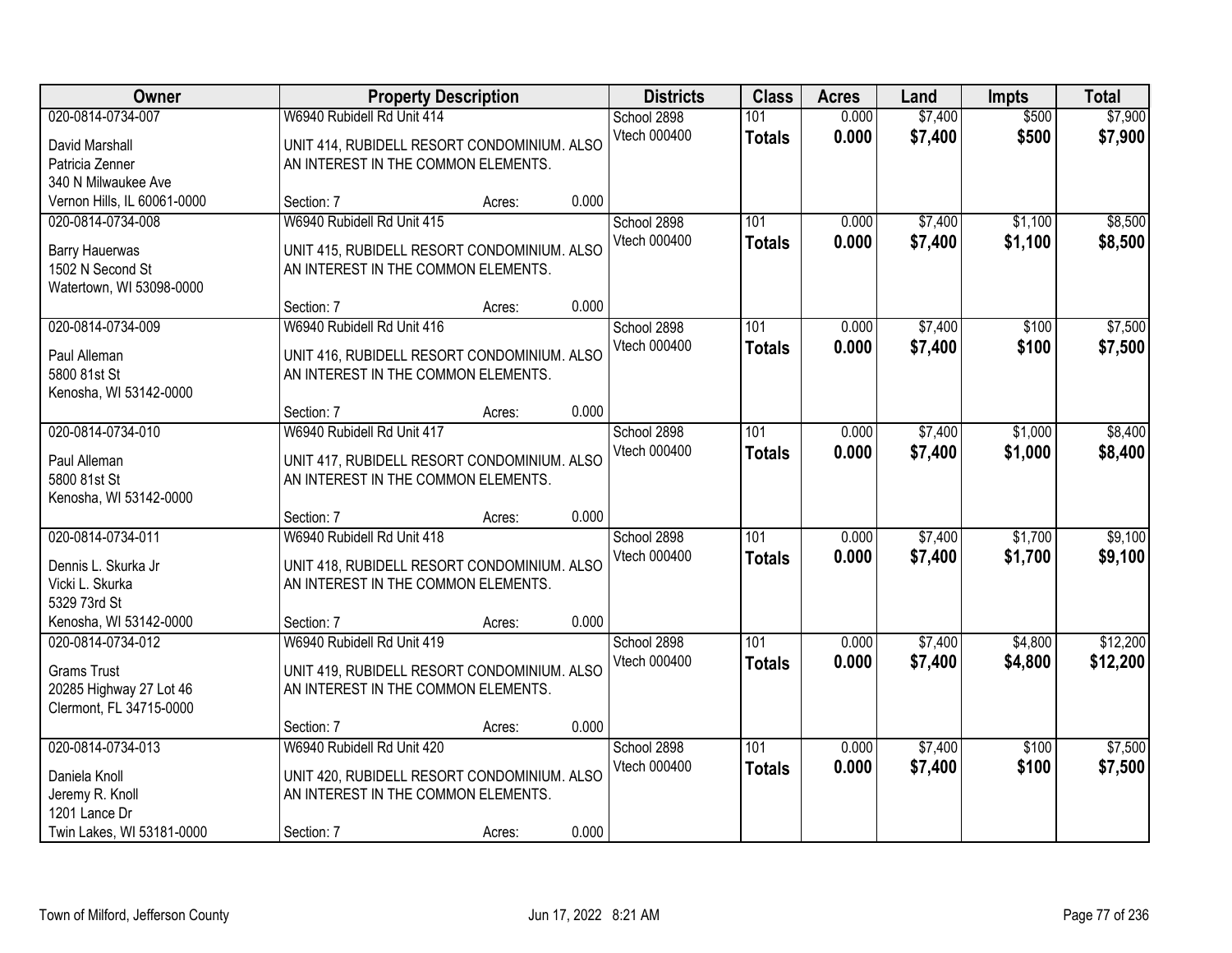| 020-0814-0734-014<br>W6940 Rubidell Rd Unit 421<br>0.000<br>\$7,400<br>\$500<br>School 2898<br>101                                                               |                    |
|------------------------------------------------------------------------------------------------------------------------------------------------------------------|--------------------|
|                                                                                                                                                                  | \$7,900            |
| \$500<br>Vtech 000400<br>0.000<br>\$7,400<br><b>Totals</b><br>UNIT 421, RUBIDELL RESORT CONDOMINIUM. ALSO<br>Steven Mark Smokovich                               | \$7,900            |
| Brenda Lynn Smokovich<br>AN INTEREST IN THE COMMON ELEMENTS.                                                                                                     |                    |
| 5734 W Plainfield Ave                                                                                                                                            |                    |
| 0.000<br>Milwaukee, WI 53220-0000<br>Section: 7<br>Acres:                                                                                                        |                    |
| W6940 Rubidell Rd Unit 422<br>101<br>\$7,400<br>020-0814-0734-015<br>School 2898<br>0.000<br>\$700<br>Vtech 000400<br>0.000<br>\$7,400<br>\$700<br><b>Totals</b> | \$8,100<br>\$8,100 |
| UNIT 422, RUBIDELL RESORT CONDOMINIUM. ALSO<br>Steven Smokovich                                                                                                  |                    |
| AN INTEREST IN THE COMMON ELEMENTS.<br>Brenda Smokovich                                                                                                          |                    |
| 5734 W Plainfield Ave                                                                                                                                            |                    |
| 0.000<br>Milwaukee, WI 53220-0000<br>Section: 7<br>Acres:                                                                                                        |                    |
| \$7,400<br>020-0814-0734-016<br>W6940 Rubidell Rd Unit 423<br>School 2898<br>101<br>0.000<br>\$100                                                               | \$7,500            |
| Vtech 000400<br>\$7,400<br>\$100<br>0.000<br><b>Totals</b><br>UNIT 423, RUBIDELL RESORT CONDOMINIUM. ALSO<br>Jeffrey M. Unger                                    | \$7,500            |
| AN INTEREST IN THE COMMON ELEMENTS.<br>Mary M. Unger                                                                                                             |                    |
| 7304 Springhelt Dr                                                                                                                                               |                    |
| 0.000<br>Dane, WI 53529-0000<br>Section: 7<br>Acres:                                                                                                             |                    |
| W6940 Rubidell Rd Unit 424<br>\$7,400<br>020-0814-0734-017<br>School 2898<br>101<br>0.000<br>\$100                                                               | \$7,500            |
| Vtech 000400<br>0.000<br>\$100<br>\$7,400<br><b>Totals</b>                                                                                                       | \$7,500            |
| UNIT 424, RUBIDELL RESORT CONDOMINIUM. ALSO<br>Thomas L. Henely                                                                                                  |                    |
| 2702 Shorewood Dr<br>AN INTEREST IN THE COMMON ELEMENTS.                                                                                                         |                    |
| Mchenry, IL 60050-0000<br>0.000                                                                                                                                  |                    |
| Section: 7<br>Acres:                                                                                                                                             |                    |
| \$7,400<br>\$1,700<br>020-0814-0734-018<br>W6940 Rubidell Rd Unit 425<br>101<br>0.000<br>School 2898                                                             | \$9,100            |
| Vtech 000400<br>0.000<br>\$7,400<br>\$1,700<br><b>Totals</b><br>Jennifer K. Theim<br>UNIT 425, RUBIDELL RESORT CONDOMINIUM. ALSO                                 | \$9,100            |
| AN INTEREST IN THE COMMON ELEMENTS.<br>N73 W28812 Bark River Rd                                                                                                  |                    |
| Hartland, WI 53029-0000                                                                                                                                          |                    |
| 0.000<br>Section: 7<br>Acres:                                                                                                                                    |                    |
| W6940 Rubidell Rd Unit 426<br>\$7,400<br>020-0814-0734-019<br>School 2898<br>101<br>0.000<br>\$100                                                               | \$7,500            |
| Vtech 000400<br>0.000<br>\$7,400<br>\$100<br><b>Totals</b><br>UNIT 426, RUBIDELL RESORT CONDOMINIUM. ALSO<br>Denice M. Fischer                                   | \$7,500            |
| AN INTEREST IN THE COMMON ELEMENTS.<br>Thomas W. Fischer                                                                                                         |                    |
| PO Box 719                                                                                                                                                       |                    |
| 0.000<br>Watertown, WI 53094-0000<br>Section: 7<br>Acres:                                                                                                        |                    |
| W6940 Rubidell Rd Unit 427<br>\$7,400<br>020-0814-0734-020<br>School 2898<br>101<br>0.000<br>\$100                                                               | \$7,500            |
| Vtech 000400<br>0.000<br>\$100<br>\$7,400<br><b>Totals</b><br>UNIT 427, RUBIDELL RESORT CONDOMINIUM. ALSO<br>Thomas W. Fischer                                   | \$7,500            |
| Denice M. Fischer<br>AN INTEREST IN THE COMMON ELEMENTS.                                                                                                         |                    |
| PO Box 719                                                                                                                                                       |                    |
| 0.000<br>Watertown, WI 53094-0000<br>Section: 7<br>Acres:                                                                                                        |                    |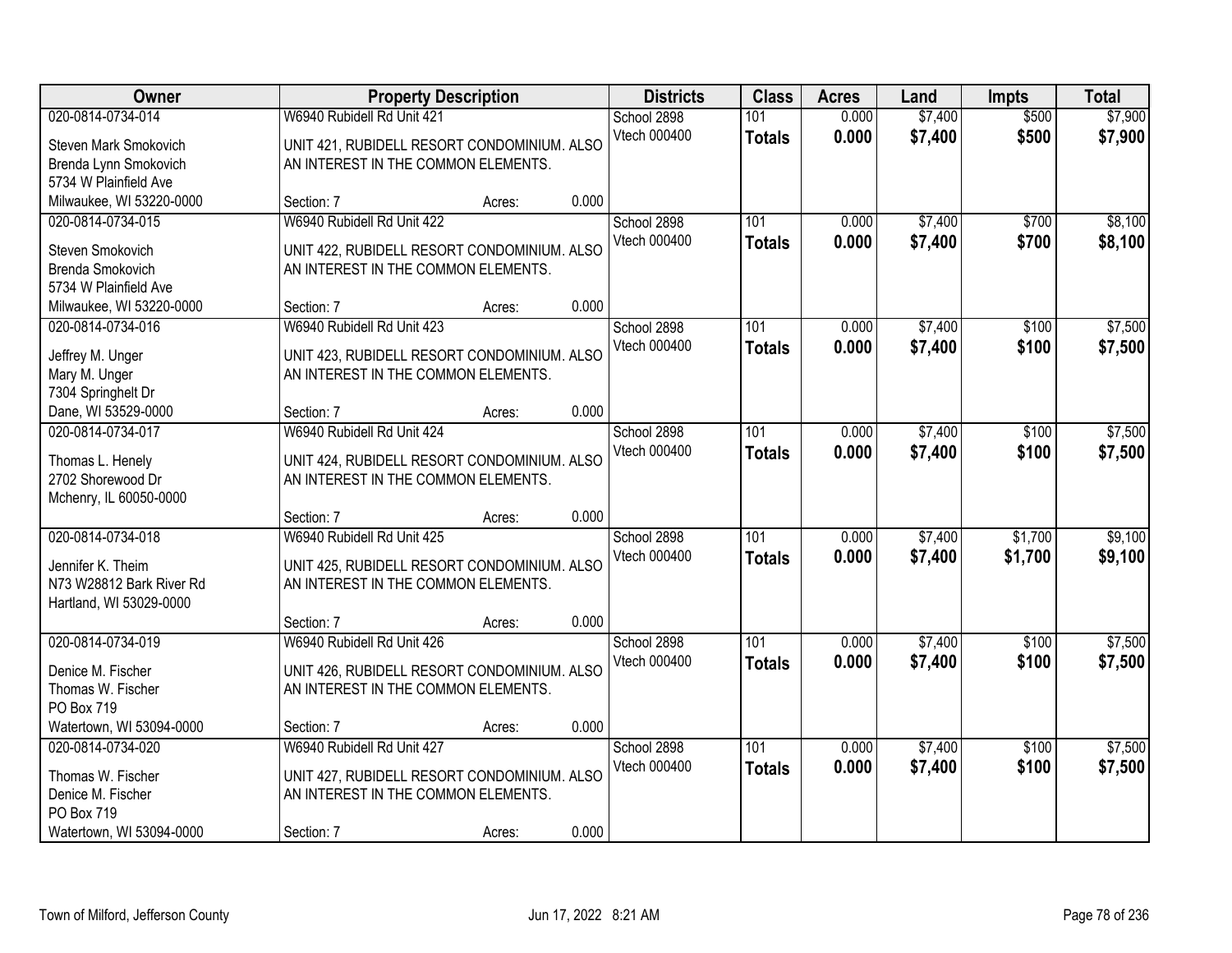| Owner                      | <b>Property Description</b>                 |        |       | <b>Districts</b> | <b>Class</b>     | <b>Acres</b> | Land    | <b>Impts</b> | <b>Total</b> |
|----------------------------|---------------------------------------------|--------|-------|------------------|------------------|--------------|---------|--------------|--------------|
| 020-0814-0734-021          | W6940 Rubidell Rd Unit 428                  |        |       | School 2898      | 101              | 0.000        | \$7,400 | \$100        | \$7,500      |
| Thomas W. Fischer          | UNIT 428, RUBIDELL RESORT CONDOMINIUM. ALSO |        |       | Vtech 000400     | <b>Totals</b>    | 0.000        | \$7,400 | \$100        | \$7,500      |
| Denice M. Fischer          | AN INTEREST IN THE COMMON ELEMENTS.         |        |       |                  |                  |              |         |              |              |
| PO Box 719                 |                                             |        |       |                  |                  |              |         |              |              |
| Watertown, WI 53094-0000   | Section: 7                                  | Acres: | 0.000 |                  |                  |              |         |              |              |
| 020-0814-0734-022          | W6940 Rubidell Rd Unit 429                  |        |       | School 2898      | 101              | 0.000        | \$5,200 | \$3,400      | \$8,600      |
| William R. Oliver III      | UNIT 429, RUBIDELL RESORT CONDOMINIUM. ALSO |        |       | Vtech 000400     | <b>Totals</b>    | 0.000        | \$5,200 | \$3,400      | \$8,600      |
| 820 N Grandview            | AN INTEREST IN THE COMMON ELEMENTS.         |        |       |                  |                  |              |         |              |              |
| Waukesha, WI 53188-0000    |                                             |        |       |                  |                  |              |         |              |              |
|                            | Section: 7                                  | Acres: | 0.000 |                  |                  |              |         |              |              |
| 020-0814-0734-023          | W6940 Rubidell Rd Unit 430                  |        |       | School 2898      | 101              | 0.000        | \$5,200 | \$400        | \$5,600      |
| Ladonna Radke              | UNIT 430, RUBIDELL RESORT CONDOMINIUM. ALSO |        |       | Vtech 000400     | <b>Totals</b>    | 0.000        | \$5,200 | \$400        | \$5,600      |
| PO Box 974                 | AN INTEREST IN THE COMMON ELEMENTS.         |        |       |                  |                  |              |         |              |              |
| Janesville, WI 53547-0000  |                                             |        |       |                  |                  |              |         |              |              |
|                            | Section: 7                                  | Acres: | 0.000 |                  |                  |              |         |              |              |
| 020-0814-0734-024          | W6940 Rubidell Rd Unit 431                  |        |       | School 2898      | 101              | 0.000        | \$5,200 | \$2,700      | \$7,900      |
| Corey Lowry                | UNIT 431, RUBIDELL RESORT CONDOMINIUM. ALSO |        |       | Vtech 000400     | <b>Totals</b>    | 0.000        | \$5,200 | \$2,700      | \$7,900      |
| 10820 Zarnstorff Rd        | A A.00187 INTEREST IN THE COMMON ELEMENTS.  |        |       |                  |                  |              |         |              |              |
| Richmond, IL 60071-0000    |                                             |        |       |                  |                  |              |         |              |              |
|                            | Section: 7                                  | Acres: | 0.000 |                  |                  |              |         |              |              |
| 020-0814-0734-025          | W6940 Rubidell Rd Unit 432                  |        |       | School 2898      | $\overline{101}$ | 0.000        | \$5,200 | \$1,100      | \$6,300      |
| Allen Felder               | UNIT 432, RUBIDELL RESORT CONDOMINIUM. ALSO |        |       | Vtech 000400     | <b>Totals</b>    | 0.000        | \$5,200 | \$1,100      | \$6,300      |
| <b>Beth Felder</b>         | AN INTEREST IN THE COMMON ELEMENTS.         |        |       |                  |                  |              |         |              |              |
| Joshua A Felder            |                                             |        |       |                  |                  |              |         |              |              |
| 883 Oakwood Ln             | Section: 7                                  | Acres: | 0.000 |                  |                  |              |         |              |              |
| Watertown, WI 53094-0000   |                                             |        |       |                  |                  |              |         |              |              |
| 020-0814-0734-026          | W6940 Rubidell Rd Unit 433                  |        |       | School 2898      | 101              | 0.000        | \$5,200 | \$2,400      | \$7,600      |
| <b>Christine Halbmaier</b> | UNIT 433, RUBIDELL RESORT CONDOMINIUM. ALSO |        |       | Vtech 000400     | <b>Totals</b>    | 0.000        | \$5,200 | \$2,400      | \$7,600      |
| 1700 Tyler Tr              | AN INTEREST IN THE COMMON ELEMENTS.         |        |       |                  |                  |              |         |              |              |
| Mchenry, IL 60051-0000     |                                             |        |       |                  |                  |              |         |              |              |
|                            | Section: 7                                  | Acres: | 0.000 |                  |                  |              |         |              |              |
| 020-0814-0734-027          | W6940 Rubidell Rd Unit 434                  |        |       | School 2898      | $\overline{101}$ | 0.000        | \$5,200 | \$2,600      | \$7,800      |
| Ronald W. Redlin           | UNIT 434, RUBIDELL RESORT CONDOMINIUM. ALSO |        |       | Vtech 000400     | <b>Totals</b>    | 0.000        | \$5,200 | \$2,600      | \$7,800      |
| PO Box 341                 | AN INTEREST IN THE COMMON ELEMENTS.         |        |       |                  |                  |              |         |              |              |
| Twin Lakes, WI 53181-0000  |                                             |        |       |                  |                  |              |         |              |              |
|                            | Section: 7                                  | Acres: | 0.000 |                  |                  |              |         |              |              |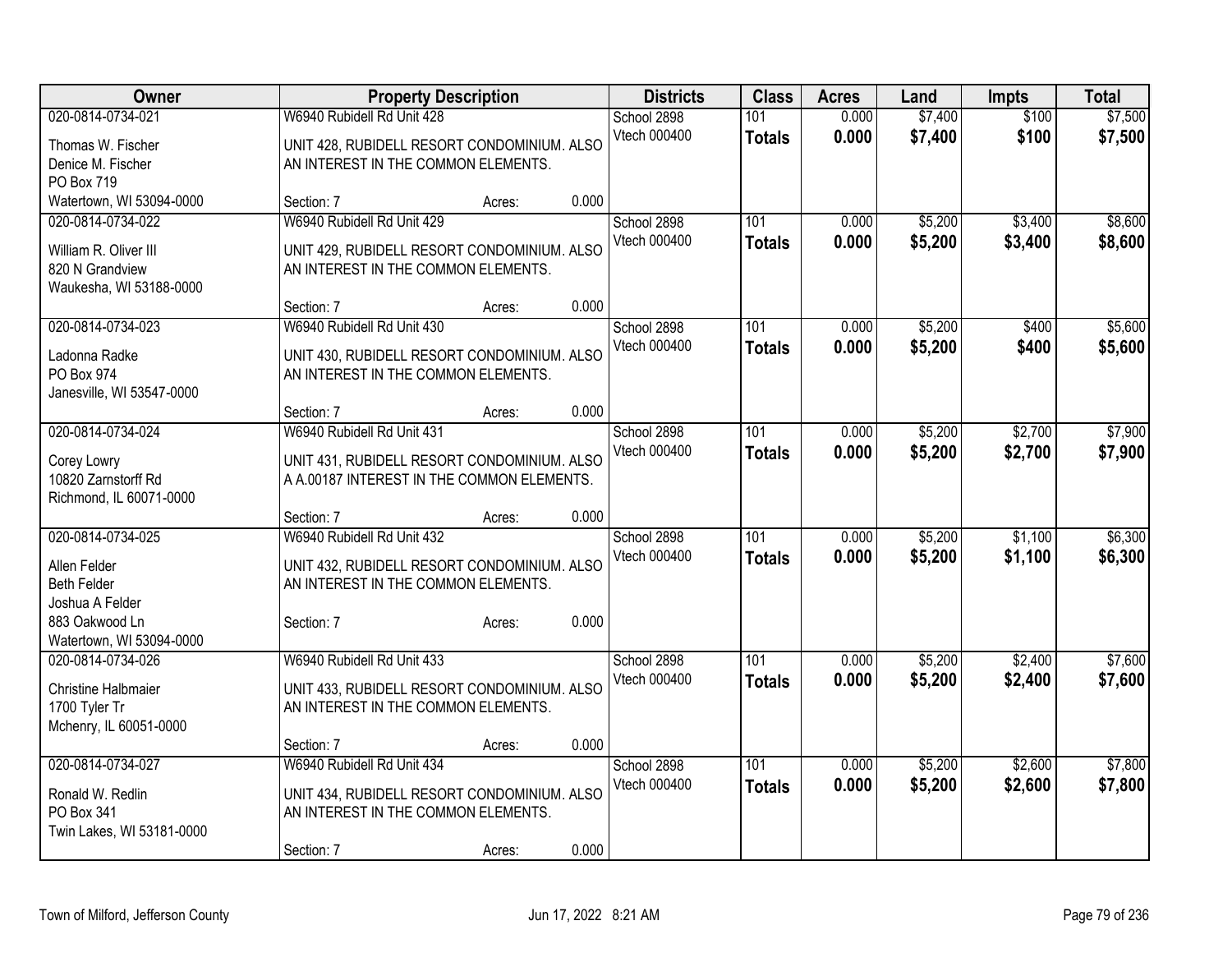| 020-0814-0734-028<br>W6940 Rubidell Rd Unit 435<br>\$5,200<br>\$500<br>School 2898<br>101<br>0.000<br>\$500<br>Vtech 000400<br>0.000<br>\$5,200<br><b>Totals</b><br>UNIT 435, RUBIDELL RESORT CONDOMINIUM. ALSO<br>Robert J. Sandberg<br>Kristen K. Kaskin<br>AN INTEREST IN THE COMMON ELEMENTS.<br>5625 Carrigae Hills Dr<br>0.000<br>Mount Pleasant, WI 53406-0000<br>Section: 7<br>Acres:<br>\$5,200<br>\$2,600<br>020-0814-0734-029<br>436 Otter Dr<br>School 2898<br>101<br>0.000<br>Vtech 000400<br>0.000<br>\$5,200<br>\$2,600<br><b>Totals</b><br>UNIT 436, RUBIDELL RESORT CONDOMINIUM. ALSO<br>Kate Smith<br>Mary Smith<br>AN INTEREST IN THE COMMON ELEMENTS.<br>1337 Bluestem Tr<br>0.000<br>Oconomowoc, WI 53066-0000<br>Section: 7<br>Acres:<br>020-0814-0734-030<br>101<br>\$5,200<br>\$100<br>W6940 Rubidell Rd Unit 437<br>School 2898<br>0.000<br>Vtech 000400<br>0.000<br>\$5,200<br>\$100<br><b>Totals</b><br>Dennis L. Portz<br>UNIT 437, RUBIDELL RESORT CONDOMINIUM. ALSO<br>AN INTEREST IN THE COMMON ELEMENTS.<br>Dorothy I. Portz<br><b>PO Box 175</b><br>0.000<br>Neosho, WI 53059-0000<br>Section: 7<br>Acres:<br>\$2,000<br>W6940 Rubidell Rd Unit 438<br>101<br>\$5,200<br>020-0814-0734-031<br>School 2898<br>0.000<br>Vtech 000400<br>0.000<br>\$5,200<br>\$2,000<br><b>Totals</b><br>Allen R. Weishoff<br>UNIT 438, RUBIDELL RESORT CONDOMINIUM. ALSO<br>Tammy L. Weishoff<br>AN INTEREST IN THE COMMON ELEMENTS.<br>7898 State Highway 73<br>0.000<br>Columbus, WI 53925-0000<br>Section: 7<br>Acres:<br>W6940 Rubidell Rd Unit 439<br>020-0814-0734-032<br>101<br>0.000<br>\$5,200<br>\$500<br>School 2898<br>Vtech 000400<br>0.000<br>\$5,200<br>\$500<br><b>Totals</b><br>Raquel Mahnke<br>UNIT 439, RUBIDELL RESORT CONDOMINIUM. ALSO<br>AN INTEREST IN THE COMMON ELEMENTS.<br>8411 Lexington PI #10<br>Pleasant Prairie, WI 53158-0000<br>0.000<br>Section: 7<br>Acres:<br>W6940 Rubidell Rd Unit 440<br>020-0814-0734-033<br>School 2898<br>101<br>\$5,200<br>\$4,100<br>0.000<br>Vtech 000400<br>0.000<br>\$5,200<br>\$4,100<br><b>Totals</b><br>Blake L. Huffman<br>UNIT 440, RUBIDELL RESORT CONDOMINIUM. ALSO<br>Susana Huffman<br>AN INTEREST IN THE COMMON ELEMENTS.<br>11903 Getty Rd<br>Marengo, IL 60152-0000<br>0.000<br>Section: 7<br>Acres:<br>\$5,200<br>020-0814-0734-034<br>W6940 Rubidell Rd Unit 441<br>School 2898<br>101<br>0.000<br>\$500<br>Vtech 000400<br>0.000<br>\$500<br>\$5,200<br><b>Totals</b><br>Michael V. Springer<br>UNIT 441, RUBIDELL RESORT CONDOMINIUM. ALSO | Owner       | <b>Property Description</b> |  |  | <b>Districts</b> | <b>Class</b> | <b>Acres</b> | Land | Impts | <b>Total</b>       |
|---------------------------------------------------------------------------------------------------------------------------------------------------------------------------------------------------------------------------------------------------------------------------------------------------------------------------------------------------------------------------------------------------------------------------------------------------------------------------------------------------------------------------------------------------------------------------------------------------------------------------------------------------------------------------------------------------------------------------------------------------------------------------------------------------------------------------------------------------------------------------------------------------------------------------------------------------------------------------------------------------------------------------------------------------------------------------------------------------------------------------------------------------------------------------------------------------------------------------------------------------------------------------------------------------------------------------------------------------------------------------------------------------------------------------------------------------------------------------------------------------------------------------------------------------------------------------------------------------------------------------------------------------------------------------------------------------------------------------------------------------------------------------------------------------------------------------------------------------------------------------------------------------------------------------------------------------------------------------------------------------------------------------------------------------------------------------------------------------------------------------------------------------------------------------------------------------------------------------------------------------------------------------------------------------------------------------------------------------------------------------------------------------------------------------------------------------------------------------------------------------------------------------------------------|-------------|-----------------------------|--|--|------------------|--------------|--------------|------|-------|--------------------|
|                                                                                                                                                                                                                                                                                                                                                                                                                                                                                                                                                                                                                                                                                                                                                                                                                                                                                                                                                                                                                                                                                                                                                                                                                                                                                                                                                                                                                                                                                                                                                                                                                                                                                                                                                                                                                                                                                                                                                                                                                                                                                                                                                                                                                                                                                                                                                                                                                                                                                                                                             |             |                             |  |  |                  |              |              |      |       | \$5,700<br>\$5,700 |
|                                                                                                                                                                                                                                                                                                                                                                                                                                                                                                                                                                                                                                                                                                                                                                                                                                                                                                                                                                                                                                                                                                                                                                                                                                                                                                                                                                                                                                                                                                                                                                                                                                                                                                                                                                                                                                                                                                                                                                                                                                                                                                                                                                                                                                                                                                                                                                                                                                                                                                                                             |             |                             |  |  |                  |              |              |      |       |                    |
|                                                                                                                                                                                                                                                                                                                                                                                                                                                                                                                                                                                                                                                                                                                                                                                                                                                                                                                                                                                                                                                                                                                                                                                                                                                                                                                                                                                                                                                                                                                                                                                                                                                                                                                                                                                                                                                                                                                                                                                                                                                                                                                                                                                                                                                                                                                                                                                                                                                                                                                                             |             |                             |  |  |                  |              |              |      |       | \$7,800<br>\$7,800 |
|                                                                                                                                                                                                                                                                                                                                                                                                                                                                                                                                                                                                                                                                                                                                                                                                                                                                                                                                                                                                                                                                                                                                                                                                                                                                                                                                                                                                                                                                                                                                                                                                                                                                                                                                                                                                                                                                                                                                                                                                                                                                                                                                                                                                                                                                                                                                                                                                                                                                                                                                             |             |                             |  |  |                  |              |              |      |       |                    |
|                                                                                                                                                                                                                                                                                                                                                                                                                                                                                                                                                                                                                                                                                                                                                                                                                                                                                                                                                                                                                                                                                                                                                                                                                                                                                                                                                                                                                                                                                                                                                                                                                                                                                                                                                                                                                                                                                                                                                                                                                                                                                                                                                                                                                                                                                                                                                                                                                                                                                                                                             |             |                             |  |  |                  |              |              |      |       | \$5,300<br>\$5,300 |
|                                                                                                                                                                                                                                                                                                                                                                                                                                                                                                                                                                                                                                                                                                                                                                                                                                                                                                                                                                                                                                                                                                                                                                                                                                                                                                                                                                                                                                                                                                                                                                                                                                                                                                                                                                                                                                                                                                                                                                                                                                                                                                                                                                                                                                                                                                                                                                                                                                                                                                                                             |             |                             |  |  |                  |              |              |      |       |                    |
|                                                                                                                                                                                                                                                                                                                                                                                                                                                                                                                                                                                                                                                                                                                                                                                                                                                                                                                                                                                                                                                                                                                                                                                                                                                                                                                                                                                                                                                                                                                                                                                                                                                                                                                                                                                                                                                                                                                                                                                                                                                                                                                                                                                                                                                                                                                                                                                                                                                                                                                                             |             |                             |  |  |                  |              |              |      |       | \$7,200<br>\$7,200 |
|                                                                                                                                                                                                                                                                                                                                                                                                                                                                                                                                                                                                                                                                                                                                                                                                                                                                                                                                                                                                                                                                                                                                                                                                                                                                                                                                                                                                                                                                                                                                                                                                                                                                                                                                                                                                                                                                                                                                                                                                                                                                                                                                                                                                                                                                                                                                                                                                                                                                                                                                             |             |                             |  |  |                  |              |              |      |       |                    |
|                                                                                                                                                                                                                                                                                                                                                                                                                                                                                                                                                                                                                                                                                                                                                                                                                                                                                                                                                                                                                                                                                                                                                                                                                                                                                                                                                                                                                                                                                                                                                                                                                                                                                                                                                                                                                                                                                                                                                                                                                                                                                                                                                                                                                                                                                                                                                                                                                                                                                                                                             |             |                             |  |  |                  |              |              |      |       | \$5,700<br>\$5,700 |
|                                                                                                                                                                                                                                                                                                                                                                                                                                                                                                                                                                                                                                                                                                                                                                                                                                                                                                                                                                                                                                                                                                                                                                                                                                                                                                                                                                                                                                                                                                                                                                                                                                                                                                                                                                                                                                                                                                                                                                                                                                                                                                                                                                                                                                                                                                                                                                                                                                                                                                                                             |             |                             |  |  |                  |              |              |      |       |                    |
|                                                                                                                                                                                                                                                                                                                                                                                                                                                                                                                                                                                                                                                                                                                                                                                                                                                                                                                                                                                                                                                                                                                                                                                                                                                                                                                                                                                                                                                                                                                                                                                                                                                                                                                                                                                                                                                                                                                                                                                                                                                                                                                                                                                                                                                                                                                                                                                                                                                                                                                                             |             |                             |  |  |                  |              |              |      |       | \$9,300<br>\$9,300 |
|                                                                                                                                                                                                                                                                                                                                                                                                                                                                                                                                                                                                                                                                                                                                                                                                                                                                                                                                                                                                                                                                                                                                                                                                                                                                                                                                                                                                                                                                                                                                                                                                                                                                                                                                                                                                                                                                                                                                                                                                                                                                                                                                                                                                                                                                                                                                                                                                                                                                                                                                             |             |                             |  |  |                  |              |              |      |       |                    |
| AN INTEREST IN THE COMMON ELEMENTS.<br>Winthrop Harbor, IL 60096-0000<br>0.000<br>Section: 7<br>Acres:                                                                                                                                                                                                                                                                                                                                                                                                                                                                                                                                                                                                                                                                                                                                                                                                                                                                                                                                                                                                                                                                                                                                                                                                                                                                                                                                                                                                                                                                                                                                                                                                                                                                                                                                                                                                                                                                                                                                                                                                                                                                                                                                                                                                                                                                                                                                                                                                                                      | 1508 7th St |                             |  |  |                  |              |              |      |       | \$5,700<br>\$5,700 |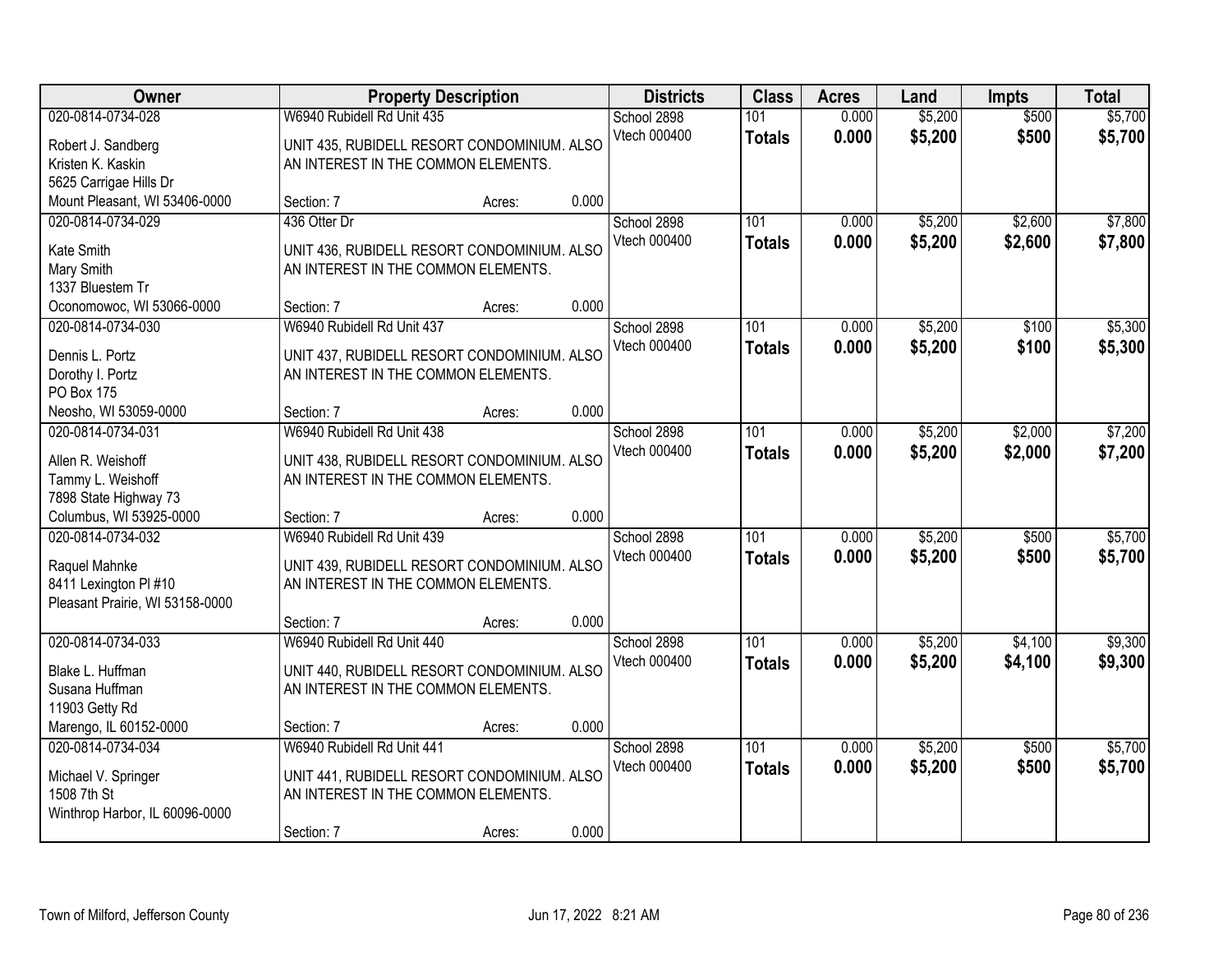| Owner                                                                                 |                                                                                                                                | <b>Property Description</b> |       |                             | <b>Class</b>         | <b>Acres</b>   | Land               | <b>Impts</b>       | <b>Total</b>         |
|---------------------------------------------------------------------------------------|--------------------------------------------------------------------------------------------------------------------------------|-----------------------------|-------|-----------------------------|----------------------|----------------|--------------------|--------------------|----------------------|
| 020-0814-0734-035<br>Michelle McCormick<br><b>Steve McCormick</b>                     | W6940 Rubidell Rd Unit 442<br>UNIT 442, RUBIDELL RESORT CONDOMINIUM. ALSO<br>AN INTEREST IN THE COMMON ELEMENTS.               |                             |       | School 2898<br>Vtech 000400 | 101<br><b>Totals</b> | 0.000<br>0.000 | \$5,200<br>\$5,200 | \$500<br>\$500     | \$5,700<br>\$5,700   |
| 3758 E Whitaker<br>Cudahy, WI 53110-0000                                              | Section: 7                                                                                                                     | Acres:                      | 0.000 |                             |                      |                |                    |                    |                      |
| 020-0814-0734-036<br>Jay Maritz<br>1504 Whispering Pines Dr<br>Delavan, WI 53115-0000 | W6940 Rubidell Rd Unit 443<br>UNIT 443, RUBIDELL RESORT CONDOMINIUM. ALSO<br>AN INTEREST IN THE COMMON ELEMENTS.               |                             |       | School 2898<br>Vtech 000400 | 101<br><b>Totals</b> | 0.000<br>0.000 | \$5,200<br>\$5,200 | \$800<br>\$800     | \$6,000<br>\$6,000   |
|                                                                                       | Section: 7                                                                                                                     | Acres:                      | 0.000 |                             |                      |                |                    |                    |                      |
| 020-0814-0734-037<br>Donald E. Kincanon<br>Adrenna G. Kincanon<br>PO Box 262          | W6940 Rubidell Rd Unit 444<br>UNIT 444, RUBIDELL RESORT CONDOMINIUM. ALSO<br>AN INTEREST IN THE COMMON ELEMENTS.               |                             |       | School 2898<br>Vtech 000400 | 101<br><b>Totals</b> | 0.000<br>0.000 | \$5,200<br>\$5,200 | \$3,900<br>\$3,900 | \$9,100<br>\$9,100   |
| Watertown, WI 53094-0000                                                              | Section: 7                                                                                                                     | Acres:                      | 0.000 |                             |                      |                |                    |                    |                      |
| 020-0814-0734-038<br>William Doggett<br>Gina Doggett<br>37 S Charles Ave              | W6940 Rubidell Rd Unit 445<br>UNIT 445, RUBIDELL RESORT CONDOMINIUM. ALSO<br>AN INTEREST IN THE COMMON ELEMENTS.               |                             |       | School 2898<br>Vtech 000400 | 101<br><b>Totals</b> | 0.000<br>0.000 | \$5,200<br>\$5,200 | \$6,500<br>\$6,500 | \$11,700<br>\$11,700 |
| Villa Park, IL 60181-0000                                                             | Section: 7                                                                                                                     | Acres:                      | 0.000 |                             |                      |                |                    |                    |                      |
| 020-0814-0734-039<br>Donald Toth<br>Karen Toth<br>4033 S 71st St                      | W6940 Rubidell Rd Unit 446<br>UNIT 446, RUBIDELL RESORT CONDOMINIUM. ALSO<br>AN INTEREST IN THE COMMON ELEMENTS.               |                             |       | School 2898<br>Vtech 000400 | 101<br><b>Totals</b> | 0.000<br>0.000 | \$5,200<br>\$5,200 | \$500<br>\$500     | \$5,700<br>\$5,700   |
| Milwaukee, WI 53220                                                                   | Section: 7                                                                                                                     | Acres:                      | 0.000 |                             |                      |                |                    |                    |                      |
| 020-0814-0734-040<br>Ronald H. Holz<br>Carol A. Holz<br>636 W Racine St               | W6940 Rubidell Rd Unit 447<br>UNIT 447, RUBIDELL RESORT CONDOMINIUM. ALSO<br>AN INTEREST IN THE COMMON ELEMENTS.               |                             |       | School 2898<br>Vtech 000400 | 101<br><b>Totals</b> | 0.000<br>0.000 | \$5,200<br>\$5,200 | \$1,800<br>\$1,800 | \$7,000<br>\$7,000   |
| Jefferson, WI 53549-0000                                                              | Section: 7                                                                                                                     | Acres:                      | 0.000 |                             |                      |                |                    |                    |                      |
| 020-0814-0734-041<br>Vicente Carrillo<br>W7235 Manske Rd<br>Lake Mills, WI 53551-0000 | W6940 Rubidell Rd Unit 448<br>UNIT 448, RUBIDELL RESORT CONDOMINIUM. ALSO<br>AN INTEREST IN THE COMMON ELEMENTS.<br>Section: 7 | Acres:                      | 0.000 | School 2898<br>Vtech 000400 | 101<br><b>Totals</b> | 0.000<br>0.000 | \$5,200<br>\$5,200 | \$1,100<br>\$1,100 | \$6,300<br>\$6,300   |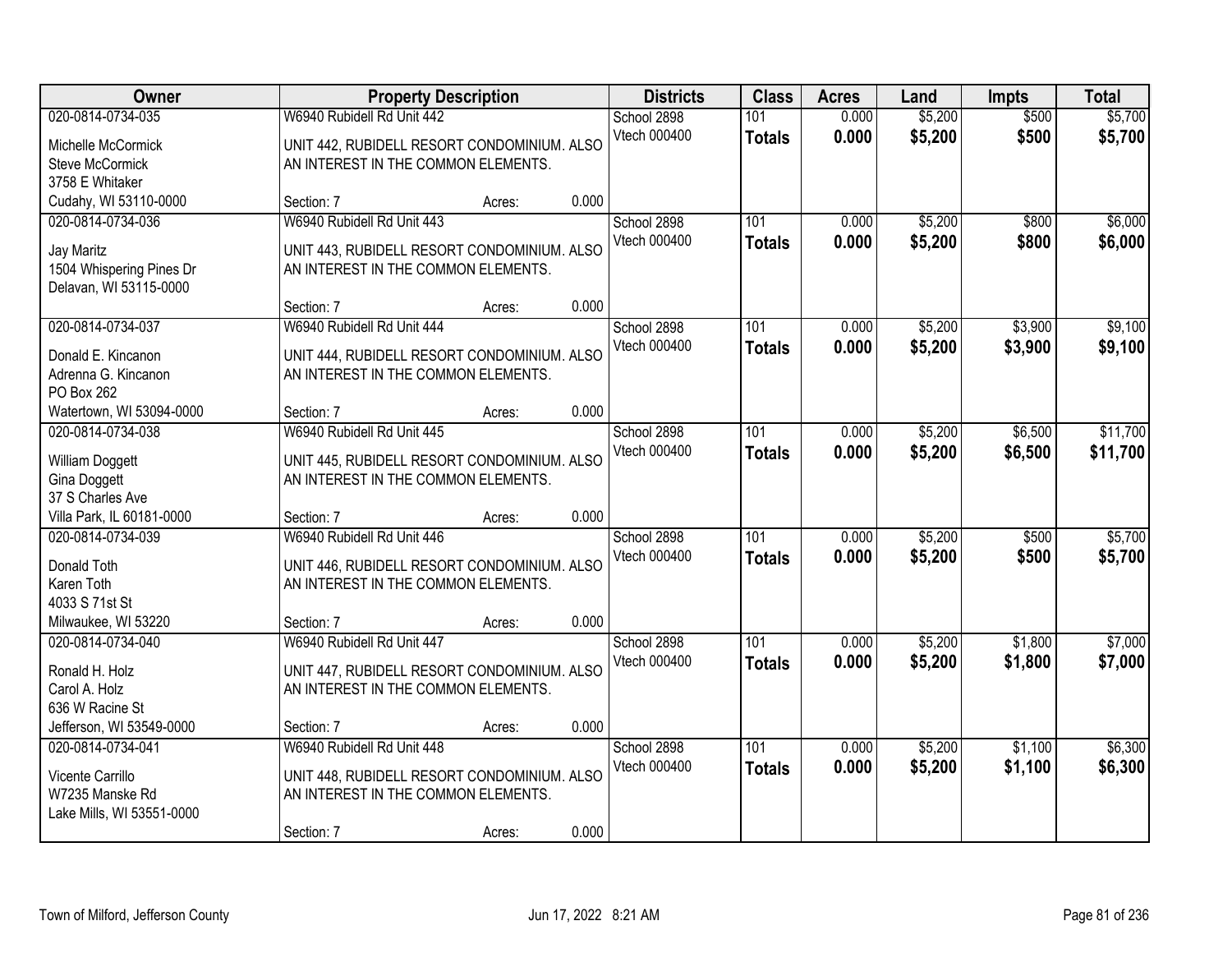| Owner                          | <b>Property Description</b>                      |        |        | <b>Districts</b> | <b>Class</b>  | <b>Acres</b> | Land     | <b>Impts</b>    | <b>Total</b> |
|--------------------------------|--------------------------------------------------|--------|--------|------------------|---------------|--------------|----------|-----------------|--------------|
| 020-0814-0734-042              | W6940 Rubidell Rd Unit 449                       |        |        | School 2898      | 101           | 0.000        | \$5,200  | \$1,500         | \$6,700      |
| Neil Schumann                  | UNIT 449, RUBIDELL RESORT CONDOMINIUM. ALSO      |        |        | Vtech 000400     | <b>Totals</b> | 0.000        | \$5,200  | \$1,500         | \$6,700      |
| Jennifer Schumann              | AN INTEREST IN THE COMMON ELEMENTS.              |        |        |                  |               |              |          |                 |              |
| N61 W16066 Hawthorne Dr        |                                                  |        |        |                  |               |              |          |                 |              |
| Menomonee Falls, WI 53051-0000 | Section: 7                                       | Acres: | 0.000  |                  |               |              |          |                 |              |
| 020-0814-0741-000              |                                                  |        |        | School 2898      | 106           | 15.000       | \$45,000 | $\overline{50}$ | \$45,000     |
|                                |                                                  |        |        | Vtech 000400     | <b>Totals</b> | 15.000       | \$45,000 | \$0             | \$45,000     |
| Steven L. Hoelz                | THE E 495FT OF NE 1/4 SE 1/4 EX N60FT FOR HWY    |        |        |                  |               |              |          |                 |              |
| Donna L. Hoelz                 | PURPOSES. WTE 625-667.                           |        |        |                  |               |              |          |                 |              |
| 507 Black Earth Rd             |                                                  |        |        |                  |               |              |          |                 |              |
| Wales, WI 53183-0000           | Section: 7                                       | Acres: | 15.000 |                  |               |              |          |                 |              |
| 020-0814-0741-001              |                                                  |        |        | School 2898      | 304           | 2.090        | \$0      | \$0             | $\sqrt{50}$  |
| Town of Milford                | A STRIP 60FT WIDE ALG THE N SIDE OF E15A OF      |        |        | Vtech 000400     | <b>Totals</b> | 2.090        | \$0      | \$0             | \$0          |
| Olson Ln                       | W25A NE1/4 SE1/4. ALSO 60FT OFF THE N SIDE OF    |        |        |                  |               |              |          |                 |              |
| W6335 County Rd A              | THE N321.42FT OF GOVT LOT 3                      |        |        |                  |               |              |          |                 |              |
| Watertown, WI 53094-0000       | Section: 7                                       | Acres: | 2.090  |                  |               |              |          |                 |              |
| 020-0814-0741-002              |                                                  |        |        | School 2898      | 106           | 13.910       | \$41,700 |                 | \$41,700     |
|                                |                                                  |        |        |                  |               |              |          | \$0             |              |
| Steven L. Hoelz                | E15A OF W25A NE1/4 SE1/4, EX STRIP 60FT WIDE     |        |        | Vtech 000400     | <b>Totals</b> | 13.910       | \$41,700 | \$0             | \$41,700     |
| Donna L. Hoelz                 | ALG N SIDE WTD 638-375.                          |        |        |                  |               |              |          |                 |              |
| 507 Black Earth Rd             |                                                  |        |        |                  |               |              |          |                 |              |
| Wales, WI 53183-0000           | Section: 7                                       | Acres: | 13.910 |                  |               |              |          |                 |              |
| 020-0814-0741-003              |                                                  |        |        | School 2898      | 106           | 9.730        | \$29,200 | \$0             | \$29,200     |
|                                |                                                  |        |        | Vtech 000400     | <b>Totals</b> | 9.730        | \$29,200 | \$0             | \$29,200     |
| Jason Hoelz                    | THE W330FT OF NE 1/4 SE 1/4 EX N60FT FOR ROW     |        |        |                  |               |              |          |                 |              |
| Steven Hoelz                   | IN DOC 651438.                                   |        |        |                  |               |              |          |                 |              |
| W292 N983 Churchview Dr        |                                                  |        |        |                  |               |              |          |                 |              |
| Waukesha, WI 53188-0000        | Section: 7                                       | Acres: | 9.730  |                  |               |              |          |                 |              |
| 020-0814-0742-000              |                                                  |        |        | School 2898      | 106           | 13.680       | \$35,600 | $\sqrt{$0}$     | \$35,600     |
| Steven L. Hoelz                | BEG NE/C NWFRL1/4 SEFRL1/4, S1194.62FT, W TO     |        |        | Vtech 000400     | <b>Totals</b> | 13.680       | \$35,600 | \$0             | \$35,600     |
| Donna L. Hoelz                 | RIV, NLY ON RIV TO E&W 1/4/L, E TO POB. EX N60FT |        |        |                  |               |              |          |                 |              |
| 507 Black Earth Rd             | EX BEG INTR E M/L CRAWFISH RIV & S/L OLSON LA,   |        |        |                  |               |              |          |                 |              |
| Wales, WI 53183-0000           | Section: 7                                       | Acres: | 13.680 |                  |               |              |          |                 |              |
| 020-0814-0742-001              | W7049 Olson Rd                                   |        |        | School 2898      | 101           | 2.000        | \$42,800 | \$80,600        | \$123,400    |
|                                |                                                  |        |        | Vtech 000400     | 106           | 7.100        | \$21,300 | \$0             | \$21,300     |
| Mark R. Herman                 | BEG 1835FT W & 65.60FT S26DG 30'W OF E1/4/P, W   |        |        |                  |               |              | \$64,100 |                 |              |
| W7049 Olson Rd                 | TO M/L CRAWFISH RIV, SLY ALG SD M/L 1016.4FT,    |        |        |                  | <b>Totals</b> | 9.100        |          | \$80,600        | \$144,700    |
| Watertown, WI 53094-0000       | S86DG34'E 466FT, N57DG51'E 242.65FT, N46DG17'    |        |        |                  |               |              |          |                 |              |
|                                | Section: 7                                       | Acres: | 9.100  |                  |               |              |          |                 |              |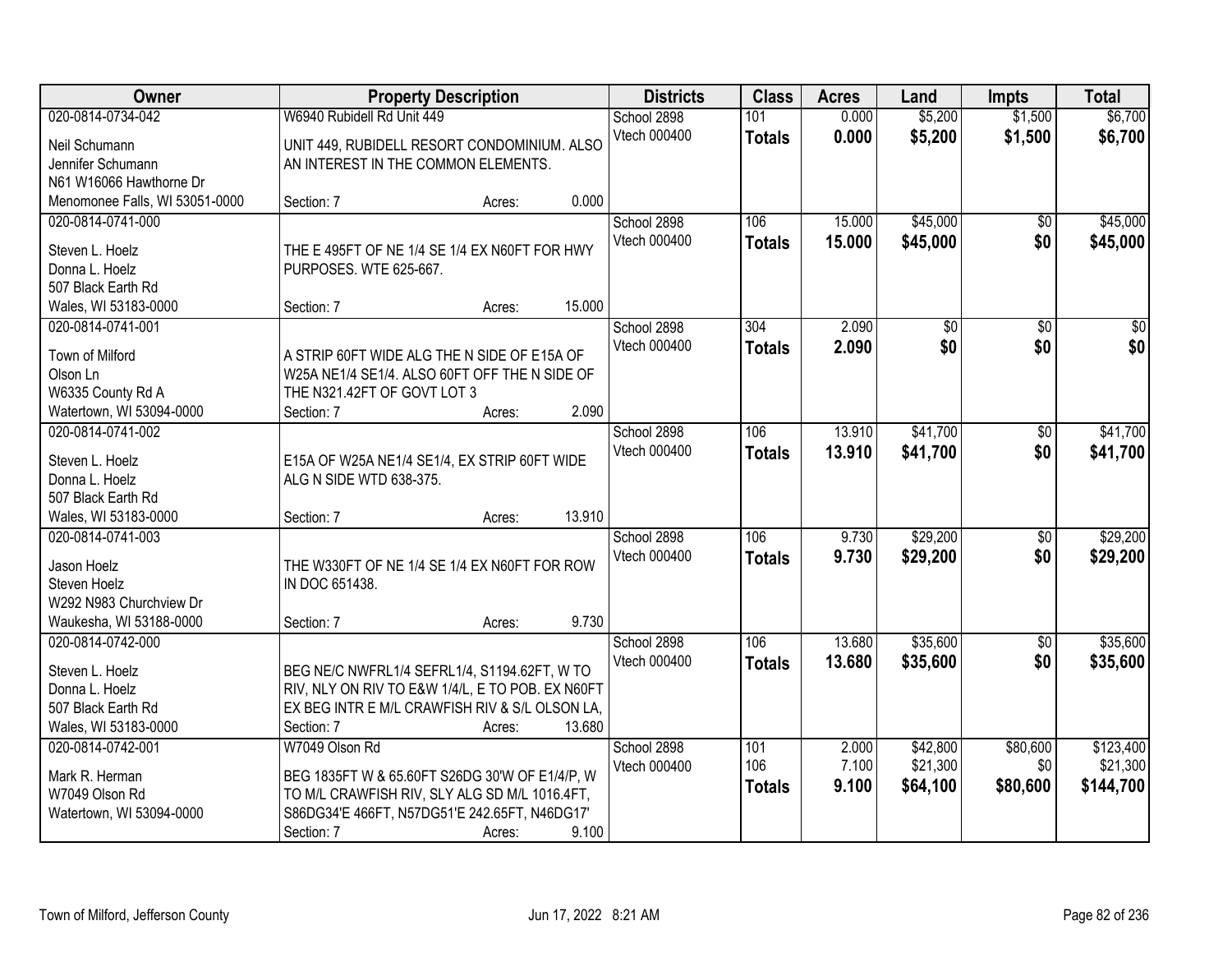| Owner                       |                                               | <b>Property Description</b> |        | <b>Districts</b> | <b>Class</b>     | <b>Acres</b> | Land        | <b>Impts</b>    | <b>Total</b>    |
|-----------------------------|-----------------------------------------------|-----------------------------|--------|------------------|------------------|--------------|-------------|-----------------|-----------------|
| 020-0814-0742-002           |                                               |                             |        | School 2898      | 106              | 6.150        | \$18,500    | $\overline{50}$ | \$18,500        |
| Steven L. Hoelz             | N1/2 S12A GOVT LOT 3                          |                             |        | Vtech 000400     | <b>Totals</b>    | 6.150        | \$18,500    | \$0             | \$18,500        |
| Donna L. Hoelz              |                                               |                             |        |                  |                  |              |             |                 |                 |
| 507 Black Earth Rd          |                                               |                             |        |                  |                  |              |             |                 |                 |
| Wales, WI 53183-0000        | Section: 7                                    | Acres:                      | 6.150  |                  |                  |              |             |                 |                 |
| 020-0814-0742-003           |                                               |                             |        | School 2898      | 105              | 1.000        | \$700       | \$0             | \$700           |
| Gary D. Clark               | S1/2 OF S12A OF GOVT LOT 3 MFL 901-38. MFL    |                             |        | Vtech 000400     | 106              | 5.000        | \$12,500    | \$0             | \$12,500        |
| Jeremy Clark                | 1164301. MFL 1397645                          |                             |        |                  | <b>Totals</b>    | 6.000        | \$13,200    | \$0             | \$13,200        |
| N4131 W Water St            |                                               |                             |        |                  |                  |              |             |                 |                 |
| Sullivan, WI 53178-0000     | Section: 7                                    | Acres:                      | 6.000  |                  |                  |              |             |                 |                 |
| 020-0814-0742-004           | W7043 Olson Rd                                |                             |        | School 2898      | 101              | 0.730        | \$29,200    | \$13,500        | \$42,700        |
|                             |                                               |                             |        | Vtech 000400     | <b>Totals</b>    | 0.730        | \$29,200    | \$13,500        | \$42,700        |
| Mark R. Herman              | LOT 1, CSM 177-1-227. ALSO 66FT ROW TO OLSON  |                             |        |                  |                  |              |             |                 |                 |
| W7049 Olson Rd              | RD.                                           |                             |        |                  |                  |              |             |                 |                 |
| Watertown, WI 53094-0000    | Section: 7                                    | Acres:                      | 0.730  |                  |                  |              |             |                 |                 |
| 020-0814-0743-000           |                                               |                             |        | School 2898      | 208              | 27.220       | ( \$81,700) | $\sqrt[6]{3}$   | $\sqrt{50}$     |
|                             |                                               |                             |        | Vtech 000400     |                  | 27.220       | \$0         | \$0             | \$0             |
| Gary D. Clark               | GOVT LOT 4. EX E489FT OF S 891FT. EX RUBIDELL |                             |        |                  | <b>Totals</b>    |              |             |                 |                 |
| Patricia J. Clark           | RESORT CONDOMINIUM. ALSO GOVT LOT 2 IN SEC    |                             |        |                  |                  |              |             |                 |                 |
| N4131 W Water St            | 18, T8NR14E. EX RUBIDELL RESORT CONDOMINIUM.  |                             |        |                  |                  |              |             |                 |                 |
| Sullivan, WI 53178-0000     | Section: 7                                    | Acres:                      | 27.220 |                  |                  |              |             |                 |                 |
| 020-0814-0743-002           |                                               |                             |        | School 2898      | $\overline{208}$ | 10.000       | ( \$30,000) | $\overline{50}$ | $\overline{50}$ |
| Gary D. Clark               | E489FT OF S891FT OF GOVT LOT 4. MFL 1029397.  |                             |        | Vtech 000400     | <b>Totals</b>    | 10,000       | \$0         | \$0             | \$0             |
| Patricia J. Clark           |                                               |                             |        |                  |                  |              |             |                 |                 |
| N4131 W Water St            |                                               |                             |        |                  |                  |              |             |                 |                 |
| Sullivan, WI 53178-0000     | Section: 7                                    | Acres:                      | 10.000 |                  |                  |              |             |                 |                 |
| 020-0814-0743-003           | 457 Otter Dr                                  |                             |        | School 2898      | 101              | 0.000        | \$5,200     | \$2,400         | \$7,600         |
| Michael Klecker             | UNIT 457, RUBIDELL RESORT CONDOMINIUM. ALSO   |                             |        | Vtech 000400     | <b>Totals</b>    | 0.000        | \$5,200     | \$2,400         | \$7,600         |
| Sherry Klecker              | AN INTEREST IN THE COMMON ELEMENTS.           |                             |        |                  |                  |              |             |                 |                 |
| 504 Lakeside Ranch Way      |                                               |                             |        |                  |                  |              |             |                 |                 |
| Winter Haven, FL 33881-0000 | Section: 7                                    | Acres:                      | 0.000  |                  |                  |              |             |                 |                 |
| 020-0814-0743-004           | 458 Otter Dr                                  |                             |        | School 2898      | 101              | 0.000        | \$5,200     | \$3,100         | \$8,300         |
| <b>Steven Hurckes</b>       | UNIT 458, RUBIDELL RESORT CONDOMINIUM. ALSO   |                             |        | Vtech 000400     | <b>Totals</b>    | 0.000        | \$5,200     | \$3,100         | \$8,300         |
| Kristy Hurckes              | AN INTEREST IN THE COMMON ELEMENTS.           |                             |        |                  |                  |              |             |                 |                 |
| 4811 Patty Ln               |                                               |                             |        |                  |                  |              |             |                 |                 |
| Ringwood, IL 60072-0000     | Section: 7                                    | Acres:                      | 0.000  |                  |                  |              |             |                 |                 |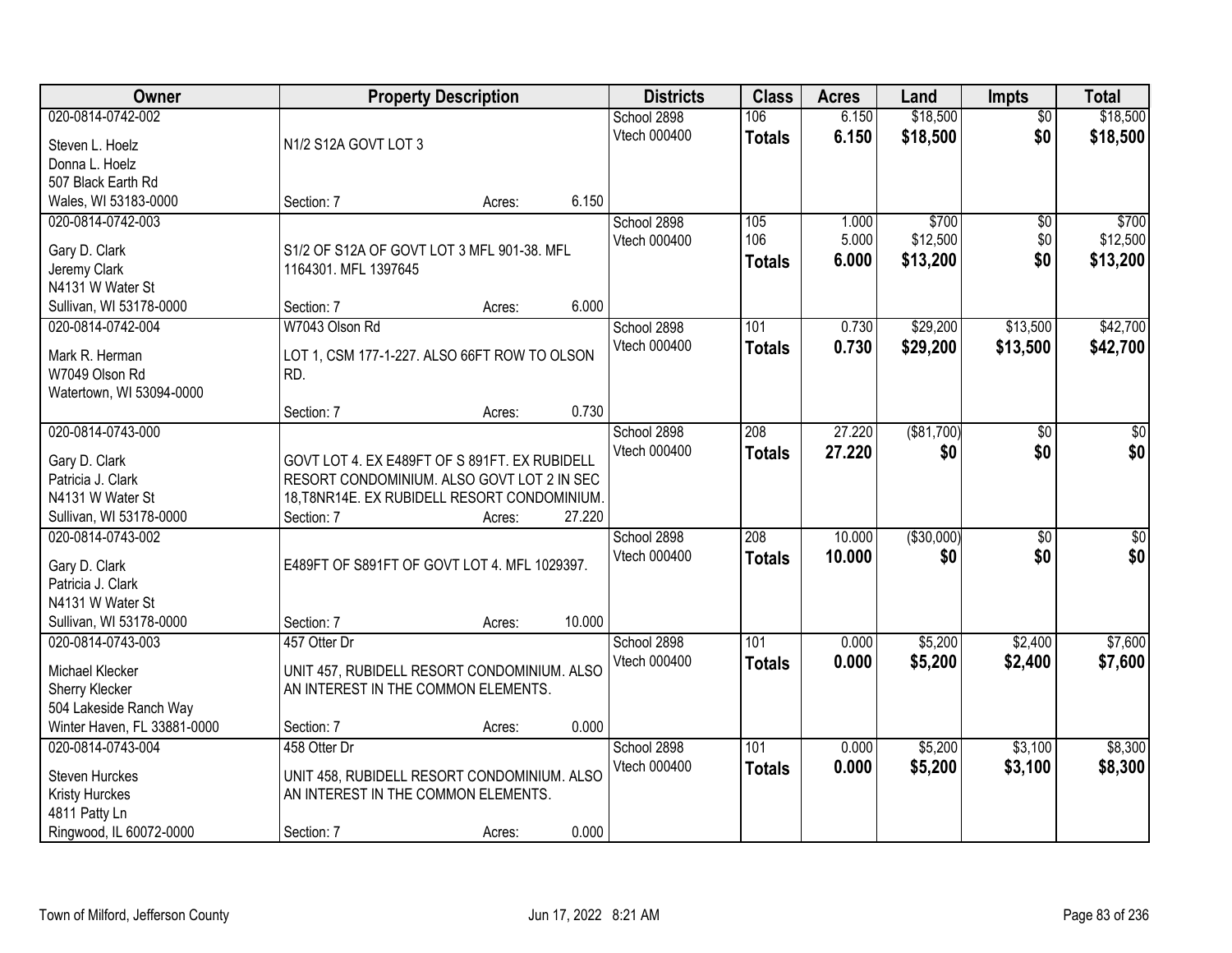| Owner                                                                                | <b>Property Description</b>                                       |                                                       |       | <b>Districts</b>            | <b>Class</b>         | <b>Acres</b>   | Land               | <b>Impts</b>       | <b>Total</b>         |
|--------------------------------------------------------------------------------------|-------------------------------------------------------------------|-------------------------------------------------------|-------|-----------------------------|----------------------|----------------|--------------------|--------------------|----------------------|
| 020-0814-0743-005<br>Kate Smith<br>Mary Smith<br>W192 N5690 Spencers pass            | 459 Otter Dr<br>AN INTEREST IN THE COMMON ELEMENTS.               | UNIT 459, RUBIDELL RESORT CONDOMINIUM. ALSO           |       | School 2898<br>Vtech 000400 | 101<br><b>Totals</b> | 0.000<br>0.000 | \$5,200<br>\$5,200 | \$2,900<br>\$2,900 | \$8,100<br>\$8,100   |
| Menomonee Falls, WI 53051-0000                                                       | Section: 7                                                        | Acres:                                                | 0.000 |                             |                      |                |                    |                    |                      |
| 020-0814-0743-006<br>James Sobecki<br>Wendy Sobecki<br>3208 Harbor Ridge Dr          | 460 Otter Dr<br>AN INTEREST IN THE COMMON ELEMENTS.               | UNIT 460, RUBIDELL RESORT CONDOMINIUM. ALSO           |       | School 2898<br>Vtech 000400 | 101<br><b>Totals</b> | 0.000<br>0.000 | \$5,200<br>\$5,200 | \$6,000<br>\$6,000 | \$11,200<br>\$11,200 |
| Zion, IL 60099-0000                                                                  | Section: 7                                                        | Acres:                                                | 0.000 |                             |                      |                |                    |                    |                      |
| 020-0814-0743-007<br>Jeanne Burazin<br>Katy Jager<br>3350 S Springfield Ave          | 461 Otter Dr<br>AN INTEREST IN THE COMMON ELEMENTS.               | UNIT 461, RUBIDELL RESORT CONDOMINIUM. ALSO           |       | School 2898<br>Vtech 000400 | 101<br><b>Totals</b> | 0.000<br>0.000 | \$5,200<br>\$5,200 | \$4,700<br>\$4,700 | \$9,900<br>\$9,900   |
| Milwaukee, WI 53207-0000                                                             | Section: 7                                                        | Acres:                                                | 0.000 |                             |                      |                |                    |                    |                      |
| 020-0814-0743-008<br>Ronald Schumann<br>Marilynn Schumann<br>N61 W16165 Hawthorn Dr  | 462 Otter Dr<br>AN INTEREST IN THE COMMON ELEMENTS.               | UNIT 462, RUBIDELL RESORT CONDOMINIUM. ALSO           |       | School 2898<br>Vtech 000400 | 101<br><b>Totals</b> | 0.000<br>0.000 | \$5,200<br>\$5,200 | \$500<br>\$500     | \$5,700<br>\$5,700   |
| Menomonee Falls, WI 53305-0000                                                       | Section: 7                                                        | Acres:                                                | 0.000 |                             |                      |                |                    |                    |                      |
| 020-0814-0743-009<br>Donna Domres<br>401 Sheridan Dr<br>West Bend, WI 53090-0000     | 463 Otter Dr<br>AN INTEREST IN THE COMMON ELEMENTS.               | UNIT 463, RUBIDELL RESORT CONDOMINIUM. ALSO           |       | School 2898<br>Vtech 000400 | 101<br><b>Totals</b> | 0.000<br>0.000 | \$5,200<br>\$5,200 | \$6,000<br>\$6,000 | \$11,200<br>\$11,200 |
|                                                                                      | Section: 7                                                        | Acres:                                                | 0.000 |                             |                      |                |                    |                    |                      |
| 020-0814-0743-010<br>Sherry Hebenstreich<br>209 Oak St<br>Mayville, WI 53050-0000    | 464 Otter Dr<br>AN INTEREST IN THE COMMON ELEMENTS.               | UNIT 464, RUBIDELL RESORT CONDOMINIUM. ALSO           |       | School 2898<br>Vtech 000400 | 101<br><b>Totals</b> | 0.000<br>0.000 | \$5,200<br>\$5,200 | \$900<br>\$900     | \$6,100<br>\$6,100   |
|                                                                                      | Section: 7                                                        | Acres:                                                | 0.000 |                             |                      |                |                    |                    |                      |
| 020-0814-0743-011<br>Joyce A. Stolarczyk<br>706 S 7th St<br>Watertown, WI 53094-0000 | 465 Otter Dr<br>AN INTEREST IN THE COMMON ELEMENTS.<br>Section: 7 | UNIT 465, RUBIDELL RESORT CONDOMINIUM. ALSO<br>Acres: | 0.000 | School 2898<br>Vtech 000400 | 101<br><b>Totals</b> | 0.000<br>0.000 | \$5,200<br>\$5,200 | \$3,700<br>\$3,700 | \$8,900<br>\$8,900   |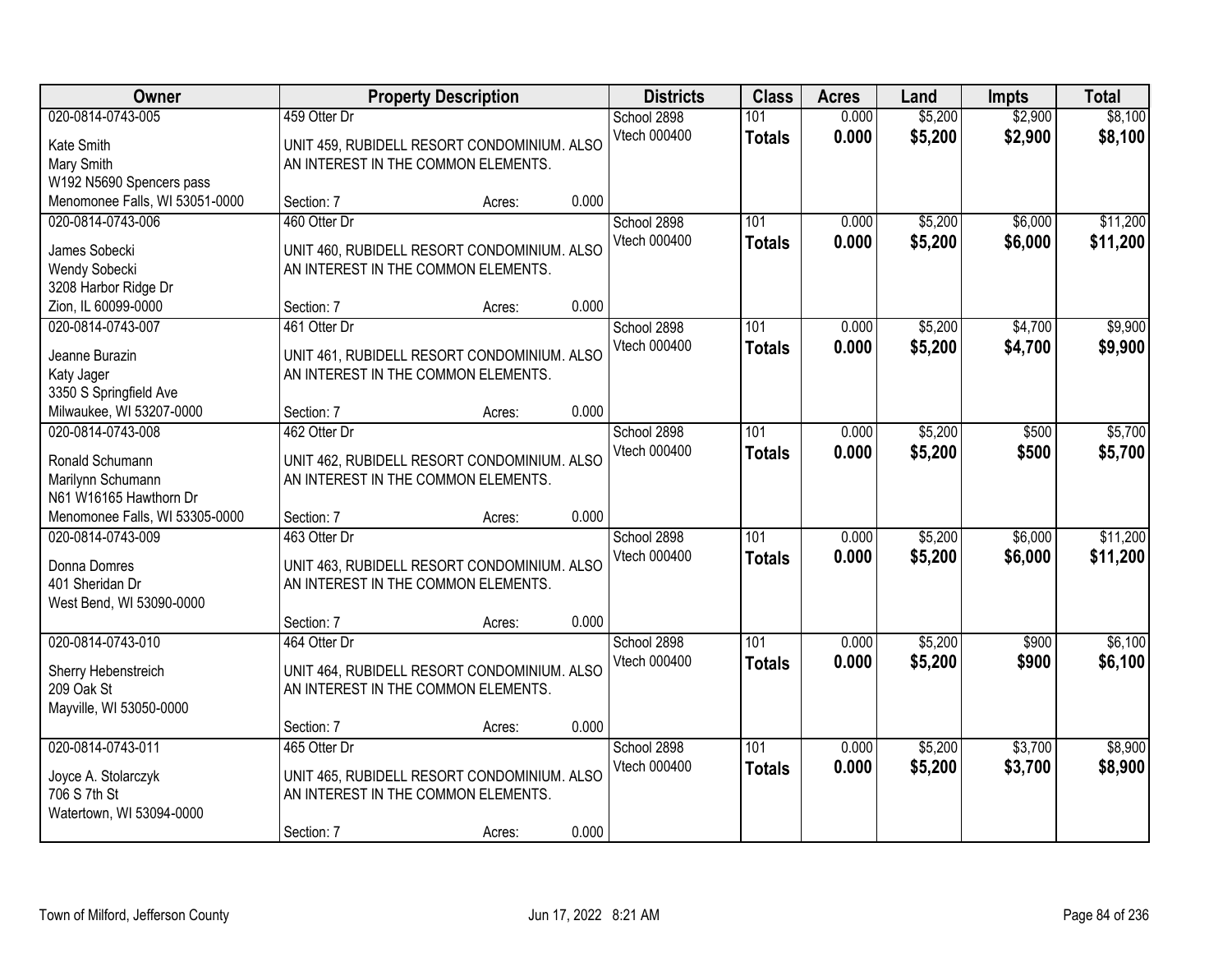| Owner                                                                                                  |                                                           | <b>Property Description</b>                 |       | <b>Districts</b>            | <b>Class</b>         | <b>Acres</b>   | Land               | <b>Impts</b>       | <b>Total</b>         |
|--------------------------------------------------------------------------------------------------------|-----------------------------------------------------------|---------------------------------------------|-------|-----------------------------|----------------------|----------------|--------------------|--------------------|----------------------|
| 020-0814-0743-012<br><b>Tina Sirrell</b><br><b>Mildred Dozier</b><br>10901 32nd Ave                    | 466 Otter Dr<br>AN INTEREST IN THE COMMON ELEMENTS.       | UNIT 466, RUBIDELL RESORT CONDOMINIUM. ALSO |       | School 2898<br>Vtech 000400 | 101<br><b>Totals</b> | 0.000<br>0.000 | \$5,200<br>\$5,200 | \$3,300<br>\$3,300 | \$8,500<br>\$8,500   |
| Pleasant Prairie, WI 53158-0000                                                                        | Section: 7                                                | Acres:                                      | 0.000 |                             |                      |                |                    |                    |                      |
| 020-0814-0743-013<br><b>Superior Construction</b><br>10901 32nd Ave<br>Pleasant Prairie, WI 53158-0000 | 467 Otter Dr<br>AN INTEREST IN THE COMMON ELEMENTS.       | UNIT 467, RUBIDELL RESORT CONDOMINIUM. ALSO |       | School 2898<br>Vtech 000400 | 101<br><b>Totals</b> | 0.000<br>0.000 | \$5,200<br>\$5,200 | \$3,700<br>\$3,700 | \$8,900<br>\$8,900   |
|                                                                                                        | Section: 7                                                | Acres:                                      | 0.000 |                             |                      |                |                    |                    |                      |
| 020-0814-0743-014<br>Constance P. Busby<br>3821 E Van Eimeren Ave<br>Cudahy, WI 53110-0000             | 468 Otter Dr<br>AN INTEREST IN THE COMMON ELEMENTS.       | UNIT 468, RUBIDELL RESORT CONDOMINIUM. ALSO |       | School 2898<br>Vtech 000400 | 101<br><b>Totals</b> | 0.000<br>0.000 | \$5,200<br>\$5,200 | \$2,400<br>\$2,400 | \$7,600<br>\$7,600   |
|                                                                                                        | Section: 7                                                | Acres:                                      | 0.000 |                             |                      |                |                    |                    |                      |
| 020-0814-0743-015<br>Joseph Wyatt<br>33128 N Mill Rd<br>Grays Lake, IL 60030-0000                      | 469 Otter Dr<br>AN INTEREST IN THE COMMON ELEMENTS.       | UNIT 469, RUBIDELL RESORT CONDOMINIUM. ALSO |       | School 2898<br>Vtech 000400 | 101<br><b>Totals</b> | 0.000<br>0.000 | \$5,200<br>\$5,200 | \$100<br>\$100     | \$5,300<br>\$5,300   |
|                                                                                                        | Section: 7                                                | Acres:                                      | 0.000 |                             |                      |                |                    |                    |                      |
| 020-0814-0743-016<br>Andrew P. Brinkmann<br>311 Louise St<br>Lake Mills, WI 53551-0000                 | 470 King Fisher Dr<br>AN INTEREST IN THE COMMON ELEMENTS. | UNIT 470, RUBIDELL RESORT CONDOMINIUM. ALSO |       | School 2898<br>Vtech 000400 | 101<br><b>Totals</b> | 0.000<br>0.000 | \$5,200<br>\$5,200 | \$4,800<br>\$4,800 | \$10,000<br>\$10,000 |
|                                                                                                        | Section: 7                                                | Acres:                                      | 0.000 |                             |                      |                |                    |                    |                      |
| 020-0814-0743-017<br><b>Brian Zirbel</b><br>1427 Menomonee Ave<br>South Milwaukee, WI 53172-0000       | 471 Otter Dr<br>AN INTEREST IN THE COMMON ELEMENTS.       | UNIT 471, RUBIDELL RESORT CONDOMINIUM. ALSO |       | School 2898<br>Vtech 000400 | 101<br><b>Totals</b> | 0.000<br>0.000 | \$5,200<br>\$5,200 | \$100<br>\$100     | \$5,300<br>\$5,300   |
|                                                                                                        | Section: 7                                                | Acres:                                      | 0.000 |                             |                      |                |                    |                    |                      |
| 020-0814-0743-018<br>Mary Schiefelbein<br>Jerrold Koch<br>4636 Lake Club Cir                           | 472 Otter Dr<br>AN INTEREST IN THE COMMON ELEMENTS.       | UNIT 472, RUBIDELL RESORT CONDOMINIUM. ALSO | 0.000 | School 2898<br>Vtech 000400 | 101<br><b>Totals</b> | 0.000<br>0.000 | \$5,200<br>\$5,200 | \$1,400<br>\$1,400 | \$6,600<br>\$6,600   |
| Oconomowoc, WI 53066-0000                                                                              | Section: 7                                                | Acres:                                      |       |                             |                      |                |                    |                    |                      |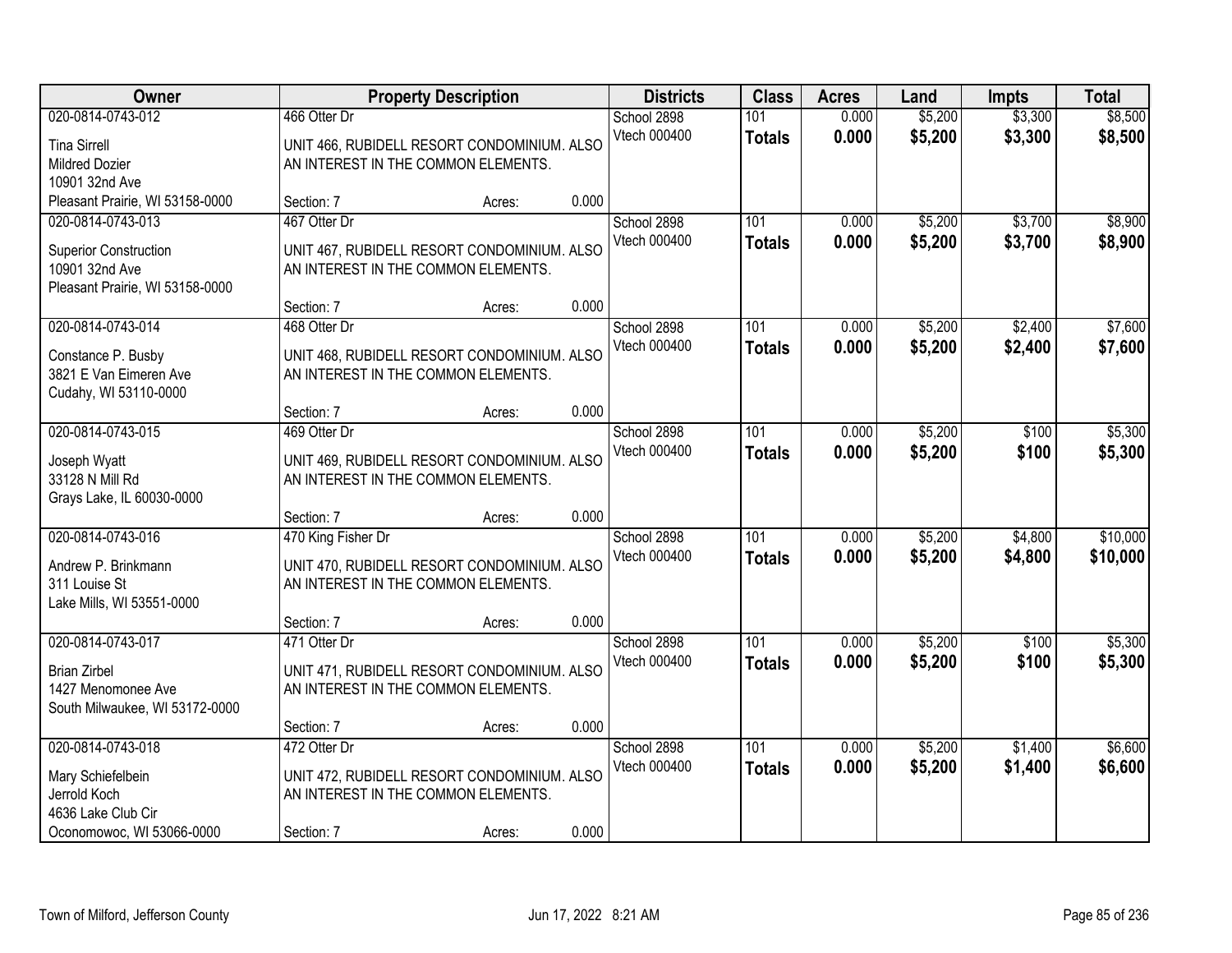| 020-0814-0743-019<br>473 Otter Dr<br>School 2898<br>0.000<br>101<br>Vtech 000400<br>0.000<br>\$5,200<br>\$2,600<br>\$7,800<br><b>Totals</b><br>UNIT 473, RUBIDELL RESORT CONDOMINIUM. ALSO<br>Jason L. Drallmeier<br>AN INTEREST IN THE COMMON ELEMENTS.<br>Jennifer L. Drallmeier<br>2011 Patricia Ln<br>0.000<br>Waukesha, WI 53188<br>Section: 7<br>Acres:<br>474 Otter Dr<br>\$5,200<br>020-0814-0743-020<br>School 2898<br>101<br>0.000<br>\$900<br>\$900<br>Vtech 000400<br>0.000<br>\$5,200<br>\$6,100<br><b>Totals</b><br>UNIT 474, RUBIDELL RESORT CONDOMINIUM. ALSO<br>Joseph Schneidler<br>Kristin Schneidler<br>AN INTEREST IN THE COMMON ELEMENTS.<br>3855 S Pohl Dr<br>0.000<br>New Berlin, WI 53151-0000<br>Section: 7<br>Acres:<br>475 Otter Dr<br>101<br>\$5,200<br>\$700<br>020-0814-0743-021<br>School 2898<br>0.000<br>Vtech 000400<br>0.000<br>\$5,200<br>\$700<br>\$5,900<br><b>Totals</b><br>UNIT 475, RUBIDELL RESORT CONDOMINIUM. ALSO<br>Wendy Beth Steinbach<br>8692 N 62nd St<br>AN INTEREST IN THE COMMON ELEMENTS.<br>Brown Deer, WI 53223-0000<br>0.000<br>Section: 7<br>Acres:<br>\$3,400<br>020-0814-0743-022<br>476 Otter Dr<br>101<br>0.000<br>\$5,200<br>School 2898<br>Vtech 000400<br>0.000<br>\$5,200<br><b>Totals</b><br>\$3,400<br>UNIT 476, RUBIDELL RESORT CONDOMINIUM. ALSO<br>James J. Mowry<br>Paula S. Mowry<br>AN INTEREST IN THE COMMON ELEMENTS.<br>2811 Milton Ave<br>0.000<br>Pmb 169<br>Section: 7<br>Acres:<br>Janesville, WI 53545-0000<br>\$5,200<br>\$2,200<br>020-0814-0743-023<br>477 Otter Dr<br>School 2898<br>101<br>0.000<br>Vtech 000400<br>0.000<br>\$5,200<br>\$2,200<br>\$7,400<br><b>Totals</b><br>UNIT 477, RUBIDELL RESORT CONDOMINIUM. ALSO<br>Samosky Trust<br>735 SW Salerno Rd<br>AN INTEREST IN THE COMMON ELEMENTS.<br>Stuart, FL 34997-0000<br>0.000<br>Section: 7<br>Acres:<br>020-0814-0743-024<br>101<br>0.000<br>\$5,200<br>\$4,400<br>478 Otter Dr<br>School 2898 | Owner | <b>Property Description</b> | <b>Districts</b> | <b>Class</b>  | <b>Acres</b> | Land    | <b>Impts</b> | <b>Total</b> |
|-----------------------------------------------------------------------------------------------------------------------------------------------------------------------------------------------------------------------------------------------------------------------------------------------------------------------------------------------------------------------------------------------------------------------------------------------------------------------------------------------------------------------------------------------------------------------------------------------------------------------------------------------------------------------------------------------------------------------------------------------------------------------------------------------------------------------------------------------------------------------------------------------------------------------------------------------------------------------------------------------------------------------------------------------------------------------------------------------------------------------------------------------------------------------------------------------------------------------------------------------------------------------------------------------------------------------------------------------------------------------------------------------------------------------------------------------------------------------------------------------------------------------------------------------------------------------------------------------------------------------------------------------------------------------------------------------------------------------------------------------------------------------------------------------------------------------------------------------------------------------------------------------------------------------------------------------------|-------|-----------------------------|------------------|---------------|--------------|---------|--------------|--------------|
| \$8,600                                                                                                                                                                                                                                                                                                                                                                                                                                                                                                                                                                                                                                                                                                                                                                                                                                                                                                                                                                                                                                                                                                                                                                                                                                                                                                                                                                                                                                                                                                                                                                                                                                                                                                                                                                                                                                                                                                                                             |       |                             |                  |               |              | \$5,200 | \$2,600      | \$7,800      |
|                                                                                                                                                                                                                                                                                                                                                                                                                                                                                                                                                                                                                                                                                                                                                                                                                                                                                                                                                                                                                                                                                                                                                                                                                                                                                                                                                                                                                                                                                                                                                                                                                                                                                                                                                                                                                                                                                                                                                     |       |                             |                  |               |              |         |              |              |
|                                                                                                                                                                                                                                                                                                                                                                                                                                                                                                                                                                                                                                                                                                                                                                                                                                                                                                                                                                                                                                                                                                                                                                                                                                                                                                                                                                                                                                                                                                                                                                                                                                                                                                                                                                                                                                                                                                                                                     |       |                             |                  |               |              |         |              |              |
| \$6,100<br>\$5,900<br>\$8,600                                                                                                                                                                                                                                                                                                                                                                                                                                                                                                                                                                                                                                                                                                                                                                                                                                                                                                                                                                                                                                                                                                                                                                                                                                                                                                                                                                                                                                                                                                                                                                                                                                                                                                                                                                                                                                                                                                                       |       |                             |                  |               |              |         |              |              |
|                                                                                                                                                                                                                                                                                                                                                                                                                                                                                                                                                                                                                                                                                                                                                                                                                                                                                                                                                                                                                                                                                                                                                                                                                                                                                                                                                                                                                                                                                                                                                                                                                                                                                                                                                                                                                                                                                                                                                     |       |                             |                  |               |              |         |              |              |
|                                                                                                                                                                                                                                                                                                                                                                                                                                                                                                                                                                                                                                                                                                                                                                                                                                                                                                                                                                                                                                                                                                                                                                                                                                                                                                                                                                                                                                                                                                                                                                                                                                                                                                                                                                                                                                                                                                                                                     |       |                             |                  |               |              |         |              |              |
|                                                                                                                                                                                                                                                                                                                                                                                                                                                                                                                                                                                                                                                                                                                                                                                                                                                                                                                                                                                                                                                                                                                                                                                                                                                                                                                                                                                                                                                                                                                                                                                                                                                                                                                                                                                                                                                                                                                                                     |       |                             |                  |               |              |         |              |              |
|                                                                                                                                                                                                                                                                                                                                                                                                                                                                                                                                                                                                                                                                                                                                                                                                                                                                                                                                                                                                                                                                                                                                                                                                                                                                                                                                                                                                                                                                                                                                                                                                                                                                                                                                                                                                                                                                                                                                                     |       |                             |                  |               |              |         |              |              |
|                                                                                                                                                                                                                                                                                                                                                                                                                                                                                                                                                                                                                                                                                                                                                                                                                                                                                                                                                                                                                                                                                                                                                                                                                                                                                                                                                                                                                                                                                                                                                                                                                                                                                                                                                                                                                                                                                                                                                     |       |                             |                  |               |              |         |              |              |
|                                                                                                                                                                                                                                                                                                                                                                                                                                                                                                                                                                                                                                                                                                                                                                                                                                                                                                                                                                                                                                                                                                                                                                                                                                                                                                                                                                                                                                                                                                                                                                                                                                                                                                                                                                                                                                                                                                                                                     |       |                             |                  |               |              |         |              |              |
|                                                                                                                                                                                                                                                                                                                                                                                                                                                                                                                                                                                                                                                                                                                                                                                                                                                                                                                                                                                                                                                                                                                                                                                                                                                                                                                                                                                                                                                                                                                                                                                                                                                                                                                                                                                                                                                                                                                                                     |       |                             |                  |               |              |         |              |              |
|                                                                                                                                                                                                                                                                                                                                                                                                                                                                                                                                                                                                                                                                                                                                                                                                                                                                                                                                                                                                                                                                                                                                                                                                                                                                                                                                                                                                                                                                                                                                                                                                                                                                                                                                                                                                                                                                                                                                                     |       |                             |                  |               |              |         |              |              |
|                                                                                                                                                                                                                                                                                                                                                                                                                                                                                                                                                                                                                                                                                                                                                                                                                                                                                                                                                                                                                                                                                                                                                                                                                                                                                                                                                                                                                                                                                                                                                                                                                                                                                                                                                                                                                                                                                                                                                     |       |                             |                  |               |              |         |              |              |
|                                                                                                                                                                                                                                                                                                                                                                                                                                                                                                                                                                                                                                                                                                                                                                                                                                                                                                                                                                                                                                                                                                                                                                                                                                                                                                                                                                                                                                                                                                                                                                                                                                                                                                                                                                                                                                                                                                                                                     |       |                             |                  |               |              |         |              |              |
|                                                                                                                                                                                                                                                                                                                                                                                                                                                                                                                                                                                                                                                                                                                                                                                                                                                                                                                                                                                                                                                                                                                                                                                                                                                                                                                                                                                                                                                                                                                                                                                                                                                                                                                                                                                                                                                                                                                                                     |       |                             |                  |               |              |         |              |              |
|                                                                                                                                                                                                                                                                                                                                                                                                                                                                                                                                                                                                                                                                                                                                                                                                                                                                                                                                                                                                                                                                                                                                                                                                                                                                                                                                                                                                                                                                                                                                                                                                                                                                                                                                                                                                                                                                                                                                                     |       |                             |                  |               |              |         |              |              |
|                                                                                                                                                                                                                                                                                                                                                                                                                                                                                                                                                                                                                                                                                                                                                                                                                                                                                                                                                                                                                                                                                                                                                                                                                                                                                                                                                                                                                                                                                                                                                                                                                                                                                                                                                                                                                                                                                                                                                     |       |                             |                  |               |              |         |              |              |
|                                                                                                                                                                                                                                                                                                                                                                                                                                                                                                                                                                                                                                                                                                                                                                                                                                                                                                                                                                                                                                                                                                                                                                                                                                                                                                                                                                                                                                                                                                                                                                                                                                                                                                                                                                                                                                                                                                                                                     |       |                             |                  |               |              |         |              |              |
| \$7,400<br>\$9,600                                                                                                                                                                                                                                                                                                                                                                                                                                                                                                                                                                                                                                                                                                                                                                                                                                                                                                                                                                                                                                                                                                                                                                                                                                                                                                                                                                                                                                                                                                                                                                                                                                                                                                                                                                                                                                                                                                                                  |       |                             |                  |               |              |         |              |              |
|                                                                                                                                                                                                                                                                                                                                                                                                                                                                                                                                                                                                                                                                                                                                                                                                                                                                                                                                                                                                                                                                                                                                                                                                                                                                                                                                                                                                                                                                                                                                                                                                                                                                                                                                                                                                                                                                                                                                                     |       |                             |                  |               |              |         |              |              |
|                                                                                                                                                                                                                                                                                                                                                                                                                                                                                                                                                                                                                                                                                                                                                                                                                                                                                                                                                                                                                                                                                                                                                                                                                                                                                                                                                                                                                                                                                                                                                                                                                                                                                                                                                                                                                                                                                                                                                     |       |                             |                  |               |              |         |              |              |
|                                                                                                                                                                                                                                                                                                                                                                                                                                                                                                                                                                                                                                                                                                                                                                                                                                                                                                                                                                                                                                                                                                                                                                                                                                                                                                                                                                                                                                                                                                                                                                                                                                                                                                                                                                                                                                                                                                                                                     |       |                             |                  |               |              |         |              |              |
|                                                                                                                                                                                                                                                                                                                                                                                                                                                                                                                                                                                                                                                                                                                                                                                                                                                                                                                                                                                                                                                                                                                                                                                                                                                                                                                                                                                                                                                                                                                                                                                                                                                                                                                                                                                                                                                                                                                                                     |       |                             |                  |               |              |         |              |              |
|                                                                                                                                                                                                                                                                                                                                                                                                                                                                                                                                                                                                                                                                                                                                                                                                                                                                                                                                                                                                                                                                                                                                                                                                                                                                                                                                                                                                                                                                                                                                                                                                                                                                                                                                                                                                                                                                                                                                                     |       |                             |                  |               |              |         |              |              |
|                                                                                                                                                                                                                                                                                                                                                                                                                                                                                                                                                                                                                                                                                                                                                                                                                                                                                                                                                                                                                                                                                                                                                                                                                                                                                                                                                                                                                                                                                                                                                                                                                                                                                                                                                                                                                                                                                                                                                     |       |                             |                  |               |              |         |              |              |
|                                                                                                                                                                                                                                                                                                                                                                                                                                                                                                                                                                                                                                                                                                                                                                                                                                                                                                                                                                                                                                                                                                                                                                                                                                                                                                                                                                                                                                                                                                                                                                                                                                                                                                                                                                                                                                                                                                                                                     |       |                             |                  |               |              |         |              |              |
|                                                                                                                                                                                                                                                                                                                                                                                                                                                                                                                                                                                                                                                                                                                                                                                                                                                                                                                                                                                                                                                                                                                                                                                                                                                                                                                                                                                                                                                                                                                                                                                                                                                                                                                                                                                                                                                                                                                                                     |       |                             |                  |               |              |         |              |              |
|                                                                                                                                                                                                                                                                                                                                                                                                                                                                                                                                                                                                                                                                                                                                                                                                                                                                                                                                                                                                                                                                                                                                                                                                                                                                                                                                                                                                                                                                                                                                                                                                                                                                                                                                                                                                                                                                                                                                                     |       |                             |                  |               |              |         |              |              |
| UNIT 478, RUBIDELL RESORT CONDOMINIUM. ALSO<br>Richard Patzlsberger II                                                                                                                                                                                                                                                                                                                                                                                                                                                                                                                                                                                                                                                                                                                                                                                                                                                                                                                                                                                                                                                                                                                                                                                                                                                                                                                                                                                                                                                                                                                                                                                                                                                                                                                                                                                                                                                                              |       |                             | Vtech 000400     | <b>Totals</b> | 0.000        | \$5,200 | \$4,400      | \$9,600      |
| 319 1/2 Main St<br>AN INTEREST IN THE COMMON ELEMENTS.                                                                                                                                                                                                                                                                                                                                                                                                                                                                                                                                                                                                                                                                                                                                                                                                                                                                                                                                                                                                                                                                                                                                                                                                                                                                                                                                                                                                                                                                                                                                                                                                                                                                                                                                                                                                                                                                                              |       |                             |                  |               |              |         |              |              |
| Waupun, WI 53963-0000                                                                                                                                                                                                                                                                                                                                                                                                                                                                                                                                                                                                                                                                                                                                                                                                                                                                                                                                                                                                                                                                                                                                                                                                                                                                                                                                                                                                                                                                                                                                                                                                                                                                                                                                                                                                                                                                                                                               |       |                             |                  |               |              |         |              |              |
| 0.000<br>Section: 7<br>Acres:                                                                                                                                                                                                                                                                                                                                                                                                                                                                                                                                                                                                                                                                                                                                                                                                                                                                                                                                                                                                                                                                                                                                                                                                                                                                                                                                                                                                                                                                                                                                                                                                                                                                                                                                                                                                                                                                                                                       |       |                             |                  |               |              |         |              |              |
| 020-0814-0743-025<br>$\overline{101}$<br>\$5,200<br>\$6,700<br>\$11,900<br>479 Otter Dr<br>School 2898<br>0.000                                                                                                                                                                                                                                                                                                                                                                                                                                                                                                                                                                                                                                                                                                                                                                                                                                                                                                                                                                                                                                                                                                                                                                                                                                                                                                                                                                                                                                                                                                                                                                                                                                                                                                                                                                                                                                     |       |                             |                  |               |              |         |              |              |
| Vtech 000400<br>0.000<br>\$5,200<br>\$6,700<br>\$11,900<br><b>Totals</b><br>UNIT 479, RUBIDELL RESORT CONDOMINIUM. ALSO<br>Samantha J. Kowald                                                                                                                                                                                                                                                                                                                                                                                                                                                                                                                                                                                                                                                                                                                                                                                                                                                                                                                                                                                                                                                                                                                                                                                                                                                                                                                                                                                                                                                                                                                                                                                                                                                                                                                                                                                                       |       |                             |                  |               |              |         |              |              |
| W7796 N Star Rd<br>AN INTEREST IN THE COMMON ELEMENTS.                                                                                                                                                                                                                                                                                                                                                                                                                                                                                                                                                                                                                                                                                                                                                                                                                                                                                                                                                                                                                                                                                                                                                                                                                                                                                                                                                                                                                                                                                                                                                                                                                                                                                                                                                                                                                                                                                              |       |                             |                  |               |              |         |              |              |
| Pardeeville, WI 53954-0000                                                                                                                                                                                                                                                                                                                                                                                                                                                                                                                                                                                                                                                                                                                                                                                                                                                                                                                                                                                                                                                                                                                                                                                                                                                                                                                                                                                                                                                                                                                                                                                                                                                                                                                                                                                                                                                                                                                          |       |                             |                  |               |              |         |              |              |
| 0.000<br>Section: 7<br>Acres:                                                                                                                                                                                                                                                                                                                                                                                                                                                                                                                                                                                                                                                                                                                                                                                                                                                                                                                                                                                                                                                                                                                                                                                                                                                                                                                                                                                                                                                                                                                                                                                                                                                                                                                                                                                                                                                                                                                       |       |                             |                  |               |              |         |              |              |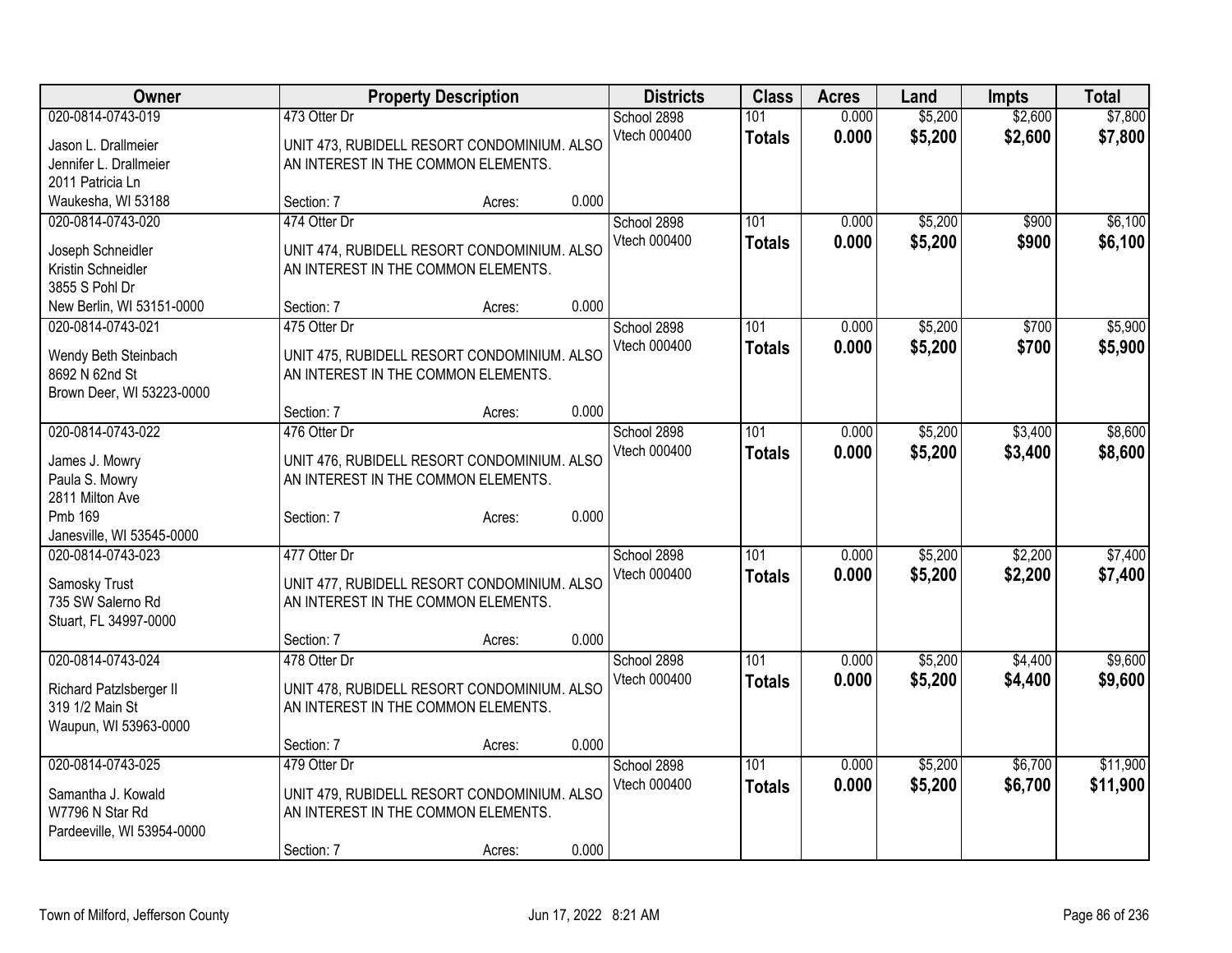| Owner                        |                                     | <b>Property Description</b>                 |       | <b>Districts</b> | <b>Class</b>     | <b>Acres</b> | Land    | <b>Impts</b> | <b>Total</b> |
|------------------------------|-------------------------------------|---------------------------------------------|-------|------------------|------------------|--------------|---------|--------------|--------------|
| 020-0814-0743-026            | 480 Otter Dr                        |                                             |       | School 2898      | 101              | 0.000        | \$5,200 | \$1,500      | \$6,700      |
| Steven M. Lorenzi            |                                     | UNIT 480, RUBIDELL RESORT CONDOMINIUM. ALSO |       | Vtech 000400     | <b>Totals</b>    | 0.000        | \$5,200 | \$1,500      | \$6,700      |
| Donna J. Lorenzi             | AN INTEREST IN THE COMMON ELEMENTS. |                                             |       |                  |                  |              |         |              |              |
| 123 S Grandview Blvd         |                                     |                                             |       |                  |                  |              |         |              |              |
| Waukesha, WI 53188-0000      | Section: 7                          | Acres:                                      | 0.000 |                  |                  |              |         |              |              |
| 020-0814-0743-027            | 481 Otter Dr                        |                                             |       | School 2898      | 101              | 0.000        | \$5,200 | \$2,800      | \$8,000      |
| Jason Fiege                  |                                     | UNIT 481, RUBIDELL RESORT CONDOMINIUM. ALSO |       | Vtech 000400     | <b>Totals</b>    | 0.000        | \$5,200 | \$2,800      | \$8,000      |
| W6429 Us Highway 12          | AN INTEREST IN THE COMMON ELEMENTS. |                                             |       |                  |                  |              |         |              |              |
| Fort Atkinson, WI 53538-0000 |                                     |                                             |       |                  |                  |              |         |              |              |
|                              | Section: 7                          | Acres:                                      | 0.000 |                  |                  |              |         |              |              |
| 020-0814-0743-028            | 482 Otter Dr                        |                                             |       | School 2898      | 101              | 0.000        | \$5,200 | \$4,700      | \$9,900      |
|                              |                                     |                                             |       | Vtech 000400     | <b>Totals</b>    | 0.000        | \$5,200 | \$4,700      | \$9,900      |
| Jeffrey H. Stasik            |                                     | UNIT 482, RUBIDELL RESORT CONDOMINIUM. ALSO |       |                  |                  |              |         |              |              |
| 5422 S 45th St               | AN INTEREST IN THE COMMON ELEMENTS. |                                             |       |                  |                  |              |         |              |              |
| Green Bay, WI 53220-0000     |                                     |                                             | 0.000 |                  |                  |              |         |              |              |
| 020-0814-0743-029            | Section: 7<br>483 Otter Dr          | Acres:                                      |       | School 2898      | 101              | 0.000        | \$5,200 | \$900        | \$6,100      |
|                              |                                     |                                             |       | Vtech 000400     |                  |              |         |              |              |
| Nicholas Burazin             |                                     | UNIT 483, RUBIDELL RESORT CONDOMINIUM. ALSO |       |                  | <b>Totals</b>    | 0.000        | \$5,200 | \$900        | \$6,100      |
| Jennifer Burazin             | AN INTEREST IN THE COMMON ELEMENTS. |                                             |       |                  |                  |              |         |              |              |
| 2741 S 76th St               |                                     |                                             |       |                  |                  |              |         |              |              |
| West Allis, WI 53219-0000    | Section: 7                          | Acres:                                      | 0.000 |                  |                  |              |         |              |              |
| 020-0814-0743-030            | 484 Otter Dr                        |                                             |       | School 2898      | $\overline{101}$ | 0.000        | \$5,200 | \$3,400      | \$8,600      |
| Adam Knurr                   |                                     | UNIT 484, RUBIDELL RESORT CONDOMINIUM. ALSO |       | Vtech 000400     | <b>Totals</b>    | 0.000        | \$5,200 | \$3,400      | \$8,600      |
| Jennifer Knurr               | AN INTEREST IN THE COMMON ELEMENTS. |                                             |       |                  |                  |              |         |              |              |
| 4773 S 26th St               |                                     |                                             |       |                  |                  |              |         |              |              |
| Milwaukee, WI 53221-0000     | Section: 7                          | Acres:                                      | 0.000 |                  |                  |              |         |              |              |
| 020-0814-0743-031            | 485 Otter Dr                        |                                             |       | School 2898      | 101              | 0.000        | \$5,200 | \$1,600      | \$6,800      |
| <b>Steven Hurckes</b>        |                                     | UNIT 485, RUBIDELL RESORT CONDOMINIUM. ALSO |       | Vtech 000400     | <b>Totals</b>    | 0.000        | \$5,200 | \$1,600      | \$6,800      |
| Kristy Hurckes               | AN INTEREST IN THE COMMON ELEMENTS. |                                             |       |                  |                  |              |         |              |              |
| 4811 Patty Ln                |                                     |                                             |       |                  |                  |              |         |              |              |
| Ringwood, IL 60072-0000      | Section: 7                          | Acres:                                      | 0.000 |                  |                  |              |         |              |              |
| 020-0814-0743-032            | 486 Otter Dr                        |                                             |       | School 2898      | 101              | 0.000        | \$5,200 | \$2,100      | \$7,300      |
|                              |                                     |                                             |       | Vtech 000400     | <b>Totals</b>    | 0.000        | \$5,200 | \$2,100      | \$7,300      |
| Michael Klecker              |                                     | UNIT 486, RUBIDELL RESORT CONDOMINIUM. ALSO |       |                  |                  |              |         |              |              |
| Sherry Klecker               | AN INTEREST IN THE COMMON ELEMENTS. |                                             |       |                  |                  |              |         |              |              |
| 504 Lakeside Ranch Way       |                                     |                                             | 0.000 |                  |                  |              |         |              |              |
| Winter Haven, FL 33881-0000  | Section: 7                          | Acres:                                      |       |                  |                  |              |         |              |              |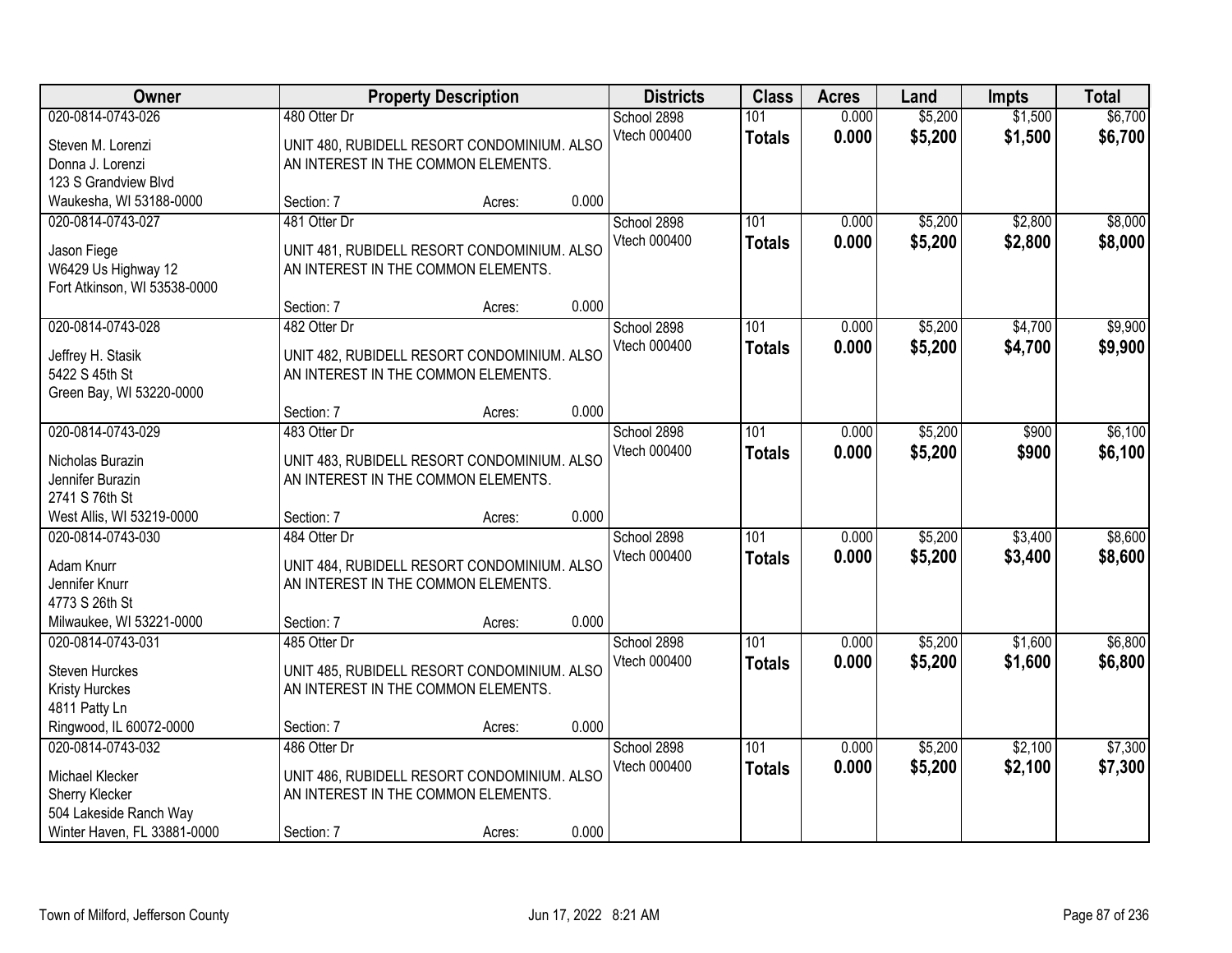| Owner                                                                                            |                                                                                                                        | <b>Property Description</b> |       | <b>Districts</b>            | <b>Class</b>         | <b>Acres</b>   | Land               | <b>Impts</b>       | <b>Total</b>         |
|--------------------------------------------------------------------------------------------------|------------------------------------------------------------------------------------------------------------------------|-----------------------------|-------|-----------------------------|----------------------|----------------|--------------------|--------------------|----------------------|
| 020-0814-0743-033<br>Grayce Kenealy<br>John Kenealy III<br>1539 Magnolia Dr                      | 487 Otter Dr<br>UNIT 487, RUBIDELL RESORT CONDOMINIUM. ALSO<br>AN INTEREST IN THE COMMON ELEMENTS.                     |                             |       | School 2898<br>Vtech 000400 | 101<br><b>Totals</b> | 0.000<br>0.000 | \$5,200<br>\$5,200 | \$4,700<br>\$4,700 | \$9,900<br>\$9,900   |
| Waukesha, WI 53188-0000                                                                          | Section: 7                                                                                                             | Acres:                      | 0.000 |                             |                      |                |                    |                    |                      |
| 020-0814-0743-034<br>Ronald Moore<br>7255 Badger Rd<br>East Dubuque, IA 61025-0000               | 494 King Fisher Dr<br>UNIT 494, RUBIDELL RESORT CONDOMINIUM. ALSO<br>AN INTEREST IN THE COMMON ELEMENTS.               |                             |       | School 2898<br>Vtech 000400 | 101<br><b>Totals</b> | 0.000<br>0.000 | \$5,200<br>\$5,200 | \$4,300<br>\$4,300 | \$9,500<br>\$9,500   |
|                                                                                                  | Section: 7                                                                                                             | Acres:                      | 0.000 |                             |                      |                |                    |                    |                      |
| 020-0814-0743-035<br>Chad Kempf<br>Dawn Kempf<br>10334 W Lancaster Ave                           | 495 King Fisher Dr<br>UNIT 495, RUBIDELL RESORT CONDOMINIUM. ALSO<br>AN INTEREST IN THE COMMON ELEMENTS.               |                             |       | School 2898<br>Vtech 000400 | 101<br><b>Totals</b> | 0.000<br>0.000 | \$5,200<br>\$5,200 | \$5,200<br>\$5,200 | \$10,400<br>\$10,400 |
| Milwaukee, WI 53225-0000                                                                         | Section: 7                                                                                                             | Acres:                      | 0.000 |                             |                      |                |                    |                    |                      |
| 020-0814-0743-036<br>Michael Konig<br>W148 N6273 Pocahontas Dr<br>Menomonee Falls, WI 53051-0000 | 496 King Fisher Dr<br>UNIT 496, RUBIDELL RESORT CONDOMINIUM. ALSO<br>AN INTEREST IN THE COMMON ELEMENTS.               |                             |       | School 2898<br>Vtech 000400 | 101<br><b>Totals</b> | 0.000<br>0.000 | \$5,200<br>\$5,200 | \$2,300<br>\$2,300 | \$7,500<br>\$7,500   |
|                                                                                                  | Section: 7                                                                                                             | Acres:                      | 0.000 |                             |                      |                |                    |                    |                      |
| 020-0814-0743-037<br><b>Todd A Prange Trust</b><br>Jennifer S Prange Trust<br>1569 Wolf Run Dr   | 497 King Fisher Dr<br>UNIT 497, RUBIDELL RESORT CONDOMINIUM. ALSO<br>AN INTEREST IN THE COMMON ELEMENTS.               |                             |       | School 2898<br>Vtech 000400 | 101<br><b>Totals</b> | 0.000<br>0.000 | \$5,200<br>\$5,200 | \$5,300<br>\$5,300 | \$10,500<br>\$10,500 |
| Richfield, WI 53076-0000                                                                         | Section: 7                                                                                                             | Acres:                      | 0.000 |                             |                      |                |                    |                    |                      |
| 020-0814-0743-038<br>Dawn Demet<br>518 Grey Fox run<br>Watertown, WI 53094-0000                  | 498 King Fisher Dr<br>UNIT 498, RUBIDELL RESORT CONDOMINIUM. ALSO<br>AN INTEREST IN THE COMMON ELEMENTS.               |                             |       | School 2898<br>Vtech 000400 | 101<br><b>Totals</b> | 0.000<br>0.000 | \$5,200<br>\$5,200 | \$1,700<br>\$1,700 | \$6,900<br>\$6,900   |
|                                                                                                  | Section: 7                                                                                                             | Acres:                      | 0.000 |                             |                      |                |                    |                    |                      |
| 020-0814-0743-039<br>Carla Walsh<br>PO Box 11<br>Lake Mills, WI 53551-0000                       | 499 King Fisher Dr<br>UNIT 499, RUBIDELL RESORT CONDOMINIUM. ALSO<br>AN INTEREST IN THE COMMON ELEMENTS.<br>Section: 7 | Acres:                      | 0.000 | School 2898<br>Vtech 000400 | 101<br><b>Totals</b> | 0.000<br>0.000 | \$5,200<br>\$5,200 | \$2,100<br>\$2,100 | \$7,300<br>\$7,300   |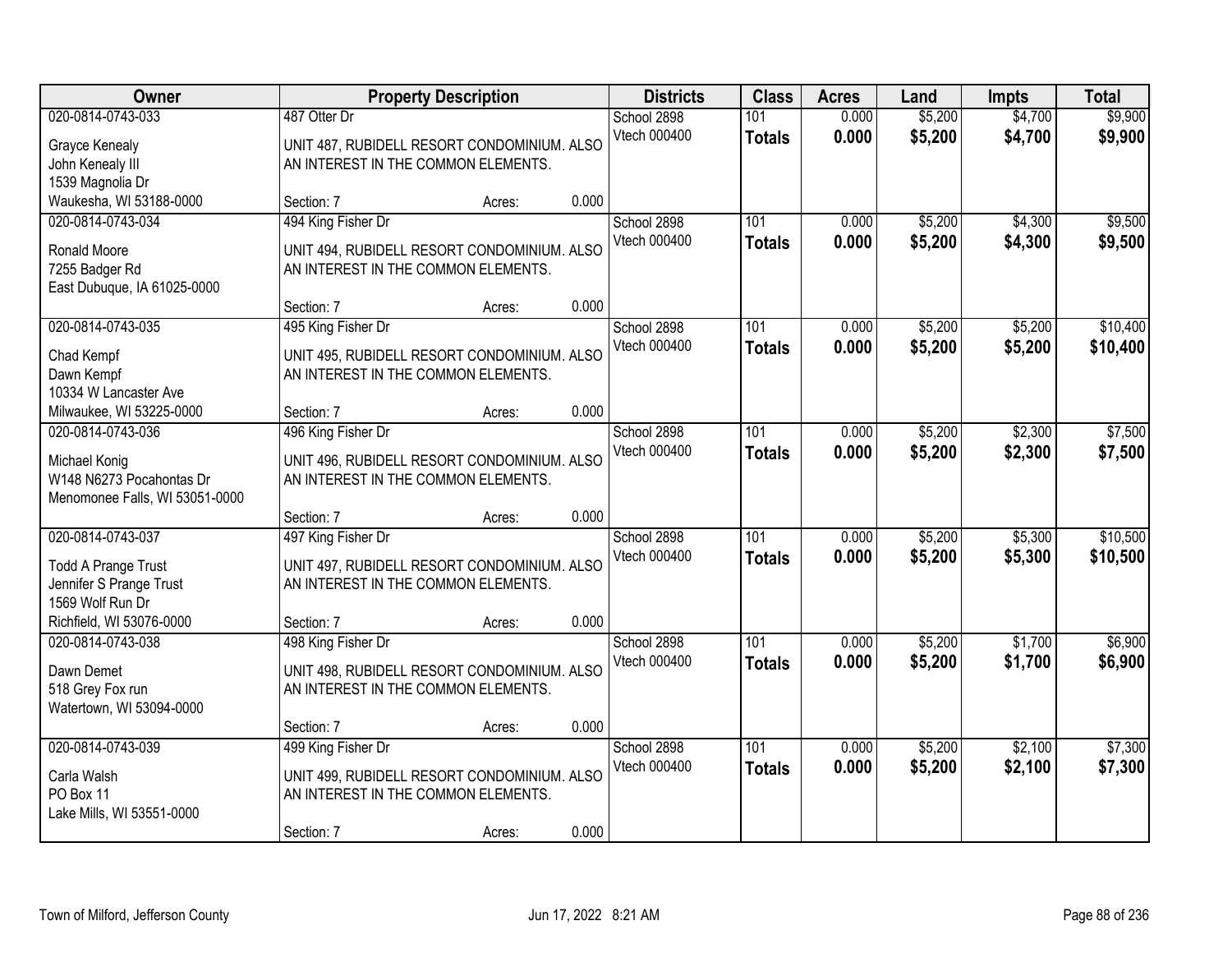| Owner                                                                                    |                                                                                                                        | <b>Property Description</b> |       | <b>Districts</b>            | <b>Class</b>         | <b>Acres</b>   | Land               | <b>Impts</b>       | <b>Total</b>         |
|------------------------------------------------------------------------------------------|------------------------------------------------------------------------------------------------------------------------|-----------------------------|-------|-----------------------------|----------------------|----------------|--------------------|--------------------|----------------------|
| 020-0814-0743-040<br>David R. Hill<br>PO Box 585<br>Watertown, WI 53094-0585             | 500 King Fisher Dr<br>UNIT 500, RUBIDELL RESORT CONDOMINIUM. ALSO<br>AN INTEREST IN THE COMMON ELEMENTS.               |                             |       | School 2898<br>Vtech 000400 | 101<br><b>Totals</b> | 0.000<br>0.000 | \$5,200<br>\$5,200 | \$500<br>\$500     | \$5,700<br>\$5,700   |
|                                                                                          | Section: 7                                                                                                             | Acres:                      | 0.000 |                             |                      |                |                    |                    |                      |
| 020-0814-0743-041<br>Lisa M. Kuhn<br>22119 86th PI<br>Salem, WI 53168-0000               | 501 King Fisher Dr<br>UNIT 501, RUBIDELL RESORT CONDOMINIUM. ALSO<br>AN INTEREST IN THE COMMON ELEMENTS.               |                             |       | School 2898<br>Vtech 000400 | 101<br><b>Totals</b> | 0.000<br>0.000 | \$5,200<br>\$5,200 | \$1,600<br>\$1,600 | \$6,800<br>\$6,800   |
|                                                                                          | Section: 7                                                                                                             | Acres:                      | 0.000 |                             |                      |                |                    |                    |                      |
| 020-0814-0743-042<br>Sheri M. Lotzer<br>Frederick H. Lotzer<br>N10478 Dairy Rd           | 502 King Fisher Dr<br>UNIT 502, RUBIDELL RESORT CONDOMINIUM. ALSO<br>AN INTEREST IN THE COMMON ELEMENTS.               |                             |       | School 2898<br>Vtech 000400 | 101<br><b>Totals</b> | 0.000<br>0.000 | \$5,200<br>\$5,200 | \$6,200<br>\$6,200 | \$11,400<br>\$11,400 |
| Lomira, WI 53048-0000                                                                    | Section: 7                                                                                                             | Acres:                      | 0.000 |                             |                      |                |                    |                    |                      |
| 020-0814-0743-043<br>Rich Pochowski<br>438 S Washington St<br>Waterloo, WI 53594-0000    | 503 King Fisher Dr<br>UNIT 503, RUBIDELL RESORT CONDOMINIUM. ALSO<br>AN INTEREST IN THE COMMON ELEMENTS.               |                             |       | School 2898<br>Vtech 000400 | 101<br><b>Totals</b> | 0.000<br>0.000 | \$5,200<br>\$5,200 | \$2,600<br>\$2,600 | \$7,800<br>\$7,800   |
|                                                                                          | Section: 7                                                                                                             | Acres:                      | 0.000 |                             |                      |                |                    |                    |                      |
| 020-0814-0743-044<br>Jason Remiszewski<br>6845 Running Horse Rd<br>Racine, WI 53402-0000 | 504 King Fisher Dr<br>UNIT 504, RUBIDELL RESORT CONDOMINIUM. ALSO<br>AN INTEREST IN THE COMMON ELEMENTS.               |                             |       | School 2898<br>Vtech 000400 | 101<br><b>Totals</b> | 0.000<br>0.000 | \$5,200<br>\$5,200 | \$500<br>\$500     | \$5,700<br>\$5,700   |
|                                                                                          | Section: 7                                                                                                             | Acres:                      | 0.000 |                             |                      |                |                    |                    |                      |
| 020-0814-0743-045<br>Nanette Redetzke<br>2306 Kenzie Ave<br>Racine, WI 53405-0000        | 505 King Fisher Dr<br>UNIT 505, RUBIDELL RESORT CONDOMINIUM. ALSO<br>AN INTEREST IN THE COMMON ELEMENTS.               |                             |       | School 2898<br>Vtech 000400 | 101<br><b>Totals</b> | 0.000<br>0.000 | \$5,200<br>\$5,200 | \$3,200<br>\$3,200 | \$8,400<br>\$8,400   |
|                                                                                          | Section: 7                                                                                                             | Acres:                      | 0.000 |                             |                      |                |                    |                    |                      |
| 020-0814-0743-046<br>Danny Heavner<br>423 Russell Ave<br>Winthrop Harbor, IL 60096-0000  | 506 King Fisher Dr<br>UNIT 506, RUBIDELL RESORT CONDOMINIUM. ALSO<br>AN INTEREST IN THE COMMON ELEMENTS.<br>Section: 7 | Acres:                      | 0.000 | School 2898<br>Vtech 000400 | 101<br><b>Totals</b> | 0.000<br>0.000 | \$5,200<br>\$5,200 | \$2,500<br>\$2,500 | \$7,700<br>\$7,700   |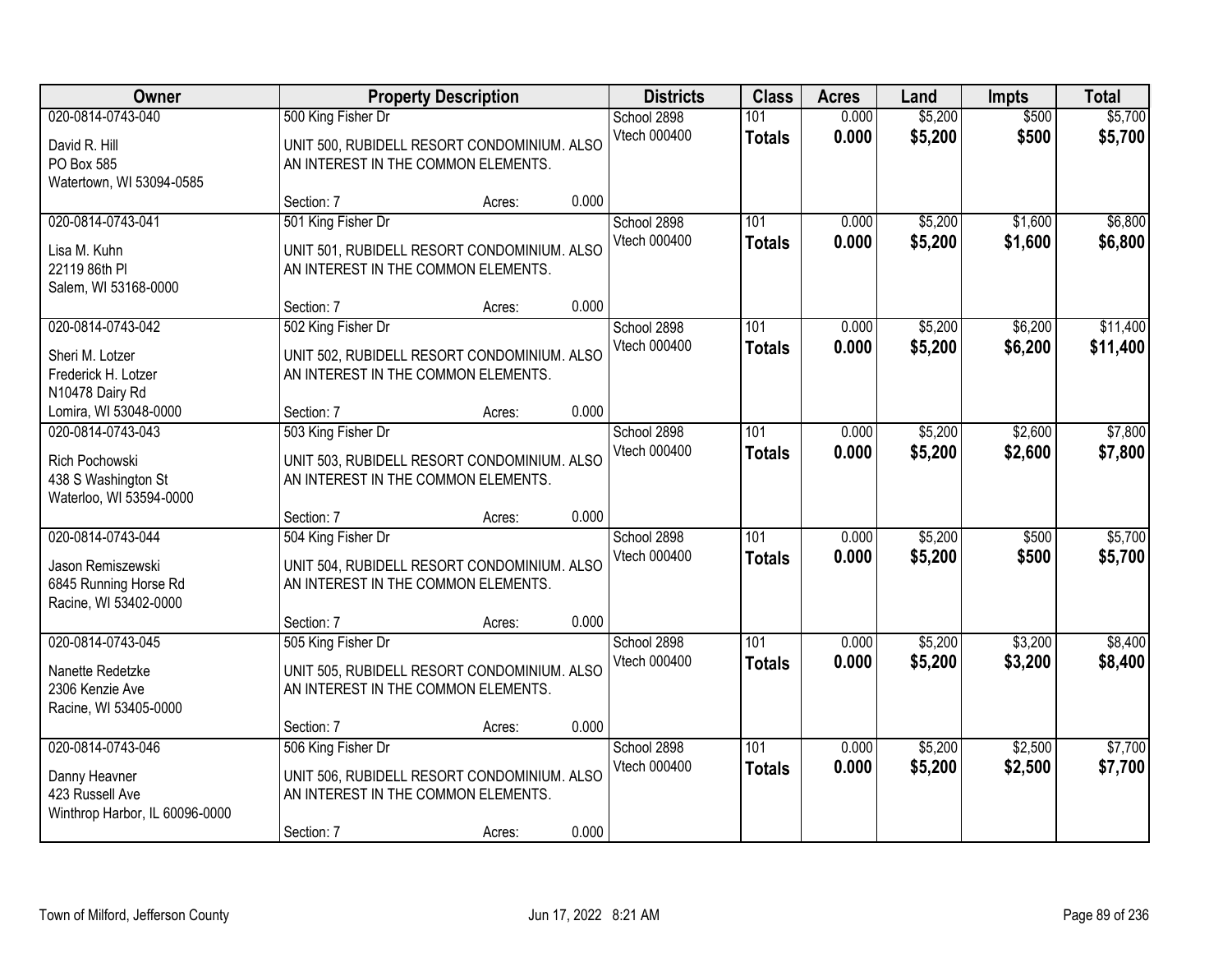| Owner                                                                                  |                                                           | <b>Property Description</b>                 |       | <b>Districts</b>            | <b>Class</b>                      | <b>Acres</b>   | Land               | <b>Impts</b>       | <b>Total</b>         |
|----------------------------------------------------------------------------------------|-----------------------------------------------------------|---------------------------------------------|-------|-----------------------------|-----------------------------------|----------------|--------------------|--------------------|----------------------|
| 020-0814-0743-047<br>Renee R. Gall<br>1315 Schneider Ln<br>Burlington, WI 53105-0000   | 507 King Fisher Dr<br>AN INTEREST IN THE COMMON ELEMENTS. | UNIT 507, RUBIDELL RESORT CONDOMINIUM. ALSO |       | School 2898<br>Vtech 000400 | 101<br><b>Totals</b>              | 0.000<br>0.000 | \$5,200<br>\$5,200 | \$6,600<br>\$6,600 | \$11,800<br>\$11,800 |
|                                                                                        | Section: 7                                                | Acres:                                      | 0.000 |                             |                                   |                |                    |                    |                      |
| 020-0814-0743-048<br>Dan Wichman<br>Stacie N. Wichman<br>5861 Fulham Ct                | 508 King Fisher Dr<br>AN INTEREST IN THE COMMON ELEMENTS. | UNIT 508, RUBIDELL RESORT CONDOMINIUM. ALSO |       | School 2898<br>Vtech 000400 | 101<br><b>Totals</b>              | 0.000<br>0.000 | \$5,200<br>\$5,200 | \$2,800<br>\$2,800 | \$8,000<br>\$8,000   |
| Greendale, WI 53129-0000                                                               | Section: 7                                                | Acres:                                      | 0.000 |                             |                                   |                |                    |                    |                      |
| 020-0814-0743-049<br>Joseph Lueck<br>N65 W24043 Poplar Ave<br>Sussex, WI 53089-0000    | 509 King Fisher Dr<br>AN INTEREST IN THE COMMON ELEMENTS. | UNIT 509, RUBIDELL RESORT CONDOMINIUM. ALSO |       | School 2898<br>Vtech 000400 | 101<br><b>Totals</b>              | 0.000<br>0.000 | \$5,200<br>\$5,200 | \$1,400<br>\$1,400 | \$6,600<br>\$6,600   |
|                                                                                        | Section: 7                                                | Acres:                                      | 0.000 |                             |                                   |                |                    |                    |                      |
| 020-0814-0743-050<br>Phillip Dugger<br>664 N Hastings PI<br>Lindenhurst, IL 60046-0000 | 510 King Fisher Dr<br>AN INTEREST IN THE COMMON ELEMENTS. | UNIT 510, RUBIDELL RESORT CONDOMINIUM. ALSO |       | School 2898<br>Vtech 000400 | 101<br><b>Totals</b>              | 0.000<br>0.000 | \$5,200<br>\$5,200 | \$100<br>\$100     | \$5,300<br>\$5,300   |
|                                                                                        | Section: 7                                                | Acres:                                      | 0.000 |                             |                                   |                |                    |                    |                      |
| 020-0814-0743-051<br>Timothy J. Leonard<br>Daniel M. Leonard<br>28412 Plank Rd         | 511 King Fisher Dr<br>AN INTEREST IN THE COMMON ELEMENTS. | UNIT 511, RUBIDELL RESORT CONDOMINIUM. ALSO |       | School 2898<br>Vtech 000400 | 101<br><b>Totals</b>              | 0.000<br>0.000 | \$5,200<br>\$5,200 | \$1,800<br>\$1,800 | \$7,000<br>\$7,000   |
| Burlington, WI 53105-0000                                                              | Section: 7                                                | Acres:                                      | 0.000 |                             |                                   |                |                    |                    |                      |
| 020-0814-0743-052<br><b>Timothy Deering</b><br>Jamie Deering<br>W7650 Patrick PI       | 512 King Fisher Dr<br>AN INTEREST IN THE COMMON ELEMENTS. | UNIT 512, RUBIDELL RESORT CONDOMINIUM. ALSO |       | School 2898<br>Vtech 000400 | $\overline{101}$<br><b>Totals</b> | 0.000<br>0.000 | \$5,200<br>\$5,200 | \$1,400<br>\$1,400 | \$6,600<br>\$6,600   |
| Beaver Dam, WI 53916-0000                                                              | Section: 7                                                | Acres:                                      | 0.000 |                             |                                   |                |                    |                    |                      |
| 020-0814-0743-053<br>Henry B. Pynakker<br>Christa J. Pynakker<br>S17 W36917 Henry St   | 513 King Fisher Dr<br>AN INTEREST IN THE COMMON ELEMENTS. | UNIT 513, RUBIDELL RESORT CONDOMINIUM. ALSO |       | School 2898<br>Vtech 000400 | 101<br><b>Totals</b>              | 0.000<br>0.000 | \$5,200<br>\$5,200 | \$4,700<br>\$4,700 | \$9,900<br>\$9,900   |
| Dousman, WI 53118-0000                                                                 | Section: 7                                                | Acres:                                      | 0.000 |                             |                                   |                |                    |                    |                      |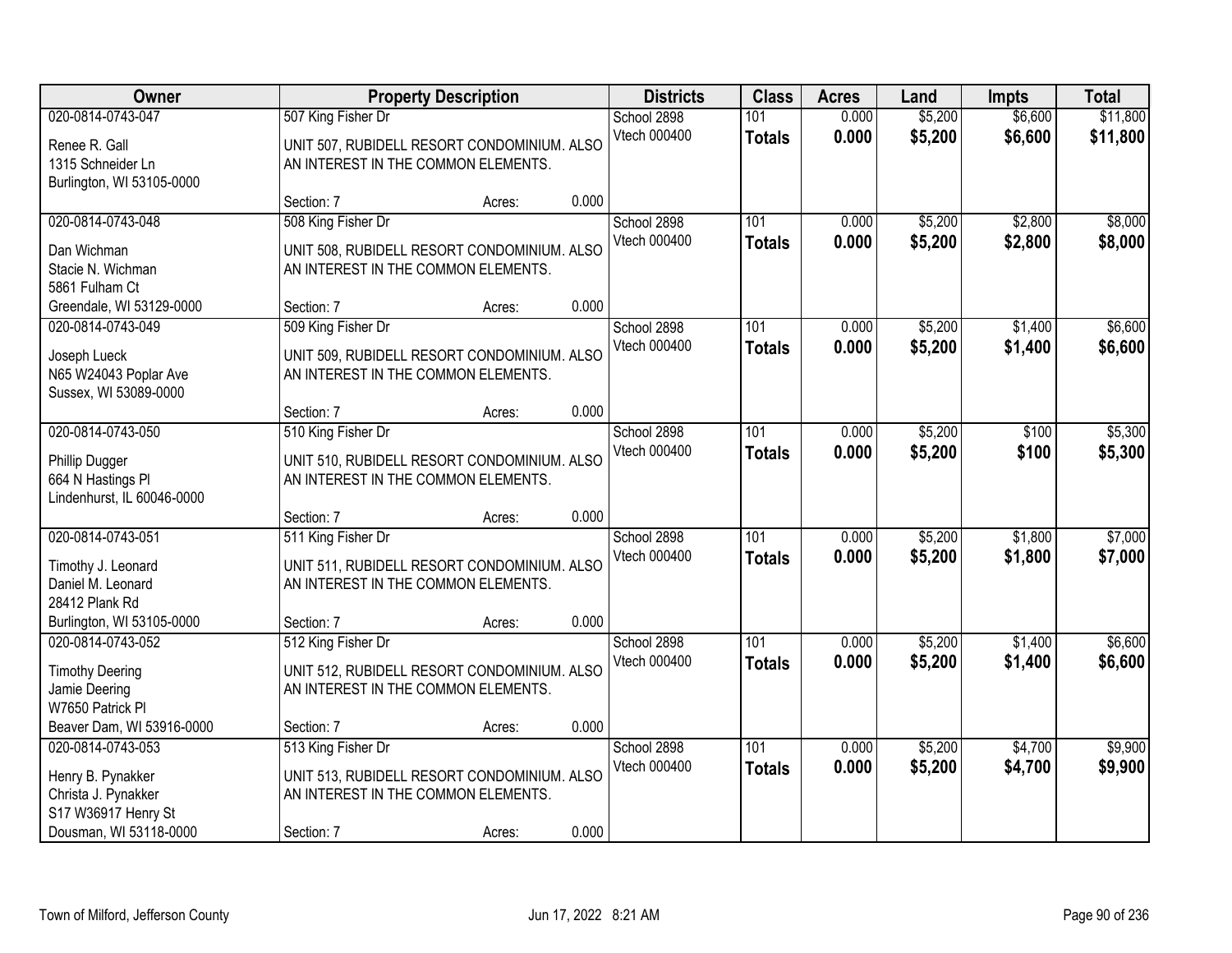| Owner                                                                                                             |                                                                                                          | <b>Property Description</b>                 | <b>Districts</b>                     | <b>Class</b>                      | <b>Acres</b>   | Land               | <b>Impts</b>       | <b>Total</b>         |
|-------------------------------------------------------------------------------------------------------------------|----------------------------------------------------------------------------------------------------------|---------------------------------------------|--------------------------------------|-----------------------------------|----------------|--------------------|--------------------|----------------------|
| 020-0814-0743-054<br>William Wilson Jr<br>c/o Megan Wilson<br>1427 Newport Cir                                    | 514 King Fisher Dr<br>UNIT 514, RUBIDELL RESORT CONDOMINIUM. ALSO<br>AN INTEREST IN THE COMMON ELEMENTS. |                                             | School 2898<br>Vtech 000400          | 101<br><b>Totals</b>              | 0.000<br>0.000 | \$5,200<br>\$5,200 | \$3,600<br>\$3,600 | \$8,800<br>\$8,800   |
| Pingree Grove, IL 60140-0000                                                                                      | Section: 7                                                                                               | Acres:                                      | 0.000                                |                                   |                |                    |                    |                      |
| 020-0814-0743-055<br><b>Tracie Lueck</b><br>N65 W24043 Poplar Ave<br>Sussex, WI 53089-0000                        | 515 King Fisher Dr<br>UNIT 515, RUBIDELL RESORT CONDOMINIUM. ALSO<br>AN INTEREST IN THE COMMON ELEMENTS. |                                             | School 2898<br>Vtech 000400          | 101<br><b>Totals</b>              | 0.000<br>0.000 | \$5,200<br>\$5,200 | \$4,000<br>\$4,000 | \$9,200<br>\$9,200   |
|                                                                                                                   | Section: 7                                                                                               | Acres:                                      | 0.000                                |                                   |                |                    |                    |                      |
| 020-0814-0743-056<br><b>Rick Alaimo</b><br>Jennette Alaimo<br>7304 Oierceshire                                    | 516 King Fisher Dr<br>UNIT 516, RUBIDELL RESORT CONDOMINIUM. ALSO<br>AN INTEREST IN THE COMMON ELEMENTS. |                                             | School 2898<br>Vtech 000400          | 101<br><b>Totals</b>              | 0.000<br>0.000 | \$5,200<br>\$5,200 | \$2,400<br>\$2,400 | \$7,600<br>\$7,600   |
| Spring Grove, IL 60081-0000                                                                                       | Section: 7                                                                                               | Acres:                                      | 0.000                                |                                   |                |                    |                    |                      |
| 020-0814-0743-057<br>Joe Lueck<br>N65 W24043 Poplar Ave<br>Sussex, WI 53089-0000                                  | 517 King Fisher Dr<br>AN INTEREST IN THE COMMON ELEMENTS.                                                | UNIT 517, RUBIDELL RESORT CONDOMINIUM. ALSO | School 2898<br>Vtech 000400          | 101<br><b>Totals</b>              | 0.000<br>0.000 | \$5,200<br>\$5,200 | \$3,300<br>\$3,300 | \$8,500<br>\$8,500   |
|                                                                                                                   | Section: 7                                                                                               | Acres:                                      | 0.000                                |                                   |                |                    |                    |                      |
| 020-0814-0743-058<br>Joseph B. Scott<br>2061 S 70th St<br>Milwaukee, WI 53219-0000                                | 518 King Fisher Dr<br>AN INTEREST IN THE COMMON ELEMENTS.                                                | UNIT 518, RUBIDELL RESORT CONDOMINIUM. ALSO | School 2898<br>Vtech 000400          | $\overline{101}$<br><b>Totals</b> | 0.000<br>0.000 | \$5,200<br>\$5,200 | \$2,700<br>\$2,700 | \$7,900<br>\$7,900   |
|                                                                                                                   | Section: 7                                                                                               | Acres:                                      | 0.000                                |                                   |                |                    |                    |                      |
| 020-0814-0743-059<br>Christopher Schaefgen<br>Michele Schaefgen<br>N66 W245316 Champeny Rd                        | 519 King Fisher Dr<br>UNIT 519, RUBIDELL RESORT CONDOMINIUM. ALSO<br>AN INTEREST IN THE COMMON ELEMENTS. |                                             | School 2898<br>Vtech 000400          | 101<br><b>Totals</b>              | 0.000<br>0.000 | \$5,200<br>\$5,200 | \$3,200<br>\$3,200 | \$8,400<br>\$8,400   |
| Sussex, WI 53089-0000                                                                                             | Section: 7                                                                                               | Acres:                                      | 0.000                                |                                   |                |                    |                    |                      |
| 020-0814-0743-060<br>Martin D Chapa Trust<br>Robin R Chapa Trust<br>1800 E Rawson Ave<br>Oak Creek, WI 53154-0000 | 520 King Fisher Dr<br>UNIT 520, RUBIDELL RESORT CONDOMINIUM. ALSO<br>AN INTEREST IN THE COMMON ELEMENTS. |                                             | School 2898<br>Vtech 000400<br>0.000 | 101<br><b>Totals</b>              | 0.000<br>0.000 | \$5,200<br>\$5,200 | \$6,900<br>\$6,900 | \$12,100<br>\$12,100 |
|                                                                                                                   | Section: 7                                                                                               | Acres:                                      |                                      |                                   |                |                    |                    |                      |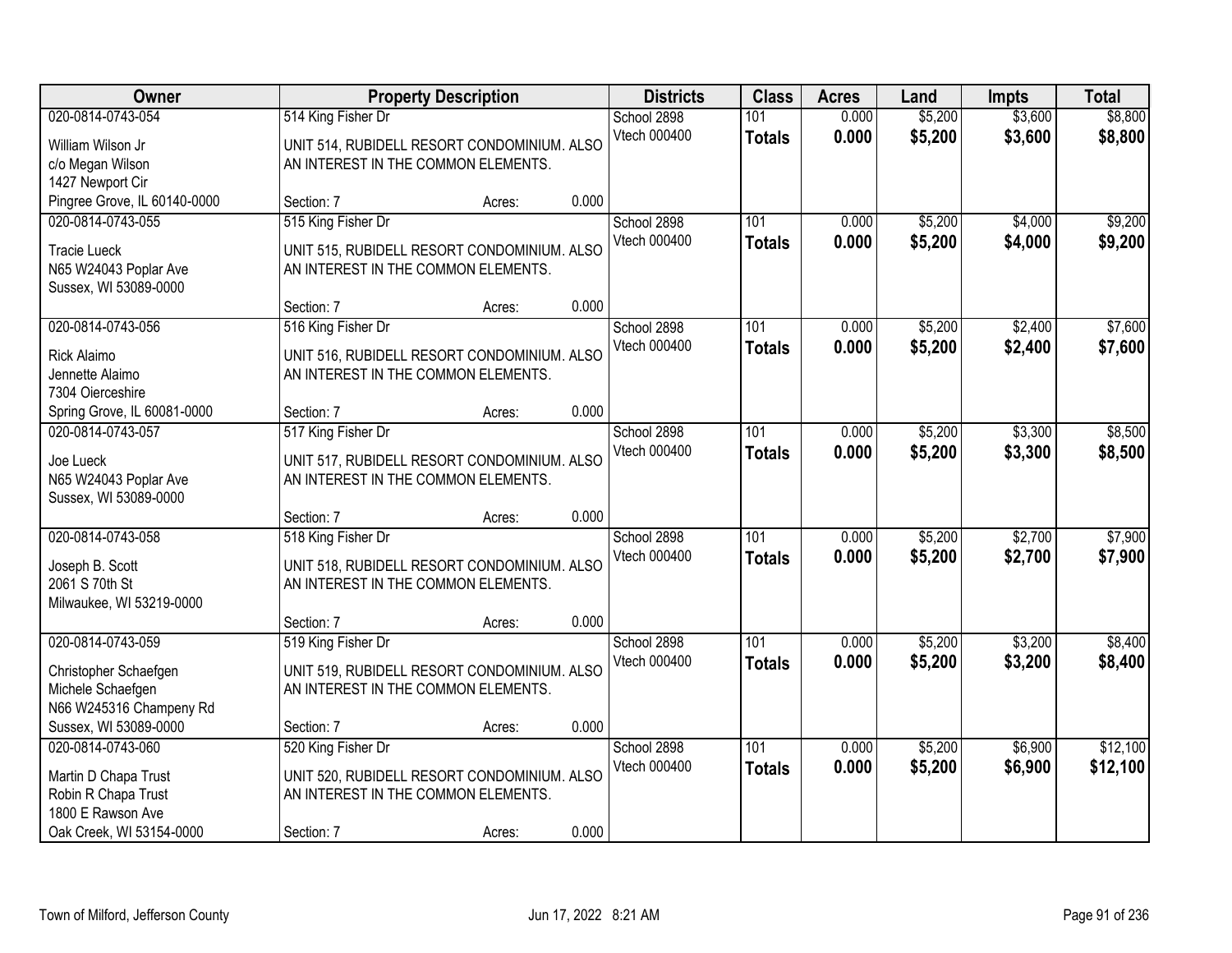| Owner                                                                                                                 |                                  | <b>Property Description</b>                                                                                                                                |        | <b>Districts</b>            | <b>Class</b>                       | <b>Acres</b>                       | Land                                        | <b>Impts</b>                       | <b>Total</b>                                |
|-----------------------------------------------------------------------------------------------------------------------|----------------------------------|------------------------------------------------------------------------------------------------------------------------------------------------------------|--------|-----------------------------|------------------------------------|------------------------------------|---------------------------------------------|------------------------------------|---------------------------------------------|
| 020-0814-0743-061<br>Susan Corcoron<br>1432 Barton Ave<br>West Bend, WI 53090-0000                                    | 521 King Fisher Dr               | UNIT 521, RUBIDELL RESORT CONDOMINIUM. ALSO<br>AN INTEREST IN THE COMMON ELEMENTS.                                                                         |        | School 2898<br>Vtech 000400 | 101<br><b>Totals</b>               | 0.000<br>0.000                     | \$5,200<br>\$5,200                          | \$900<br>\$900                     | \$6,100<br>\$6,100                          |
|                                                                                                                       | Section: 7                       | Acres:                                                                                                                                                     | 0.000  |                             |                                    |                                    |                                             |                                    |                                             |
| 020-0814-0743-062<br>Jeffery J. Pakula<br>900 N Hartwell #35a<br>Waukesha, WI 53186-0000                              | 522 King Fisher Dr<br>Section: 7 | UNIT 522, RUBIDELL RESORT CONDOMINIUM. ALSO<br>AN INTEREST IN THE COMMON ELEMENTS.<br>Acres:                                                               | 0.000  | School 2898<br>Vtech 000400 | 101<br><b>Totals</b>               | 0.000<br>0.000                     | \$5,200<br>\$5,200                          | \$1,600<br>\$1,600                 | \$6,800<br>\$6,800                          |
| 020-0814-0743-063                                                                                                     | 523 King Fisher Dr               |                                                                                                                                                            |        | School 2898                 | 101                                | 0.000                              | \$5,200                                     | \$2,100                            | \$7,300                                     |
| Kevin Griesemer<br>Sonia Griesemer<br>84 E Prospect St<br>Hartford, WI 53027-0000                                     | Section: 7                       | UNIT 523, RUBIDELL RESORT CONDOMINIUM. ALSO<br>AN INTEREST IN THE COMMON ELEMENTS.<br>Acres:                                                               | 0.000  | Vtech 000400                | <b>Totals</b>                      | 0.000                              | \$5,200                                     | \$2,100                            | \$7,300                                     |
| 020-0814-0744-000<br>Association, Inc<br>Rubidell Resort Condominium<br>W6940 Rubidell Rd<br>Watertown, WI 53094-0000 | W6940 Rubidell Rd<br>Section: 7  | E1/2 W1/2 SE1/4 SE1/4. E1/2 NE1/4 SE1/4 SE1/4. SE1/-<br>SE1/4 SE1/4, SUBJ TO 16.5FT ROW. EX RUBIDELL<br>RESORT CONDOMINIUM. AMENDED IN ALSO ESMT<br>Acres: | 16.281 | School 2898<br>Vtech 000400 | 102<br>105<br>106<br><b>Totals</b> | 10.281<br>1.000<br>5.000<br>16.281 | \$51,400<br>\$1,000<br>\$15,000<br>\$67,400 | \$14,800<br>\$0<br>\$0<br>\$14,800 | \$66,200<br>\$1,000<br>\$15,000<br>\$82,200 |
| 020-0814-0744-001<br>Douglas Hoelz<br>Linda Hoelz<br>S75 W25280 Brookside Cir<br>Waukesha, WI 53189-0000              | 1246131.<br>Section: 7           | W1/2 N1/2 E1/2 SE1/4 SE1/4. ALSO ESMT IN DOC<br>Acres:                                                                                                     | 5.001  | School 2898<br>Vtech 000400 | 106<br><b>Totals</b>               | 5.001<br>5.001                     | \$15,000<br>\$15,000                        | \$0<br>\$0                         | \$15,000<br>\$15,000                        |
| 020-0814-0744-002<br>Jeremy Clark<br>Gary D. Clark<br>N4131 W Water St<br>Sullivan, WI 53178-0000                     | Section: 7                       | W1/2 W1/2 SE1/4 SEFRL1/4 ALSO ESMT IN DOC<br>1094517. MFL 901-38. MFL 1164301. MFL 1397645.<br>Acres:                                                      | 10.000 | School 2898<br>Vtech 000400 | 106<br><b>Totals</b>               | 10.000<br>10.000                   | \$30,000<br>\$30,000                        | $\sqrt{$0}$<br>\$0                 | \$30,000<br>\$30,000                        |
| 020-0814-0744-003<br>Patrick D. Spencer Jr<br>Kara Spencer<br>12761 W 28th St<br>Beach Park, IL 60099-0000            | 301 Jay Dr<br>Section: 7         | UNIT 301, RUBIDELL RESORT CONDOMINIUM. ALSO<br>AN INTEREST IN THE COMMON ELEMENTS.<br>Acres:                                                               | 0.000  | School 2898<br>Vtech 000400 | 101<br><b>Totals</b>               | 0.000<br>0.000                     | \$5,000<br>\$5,000                          | \$3,600<br>\$3,600                 | \$8,600<br>\$8,600                          |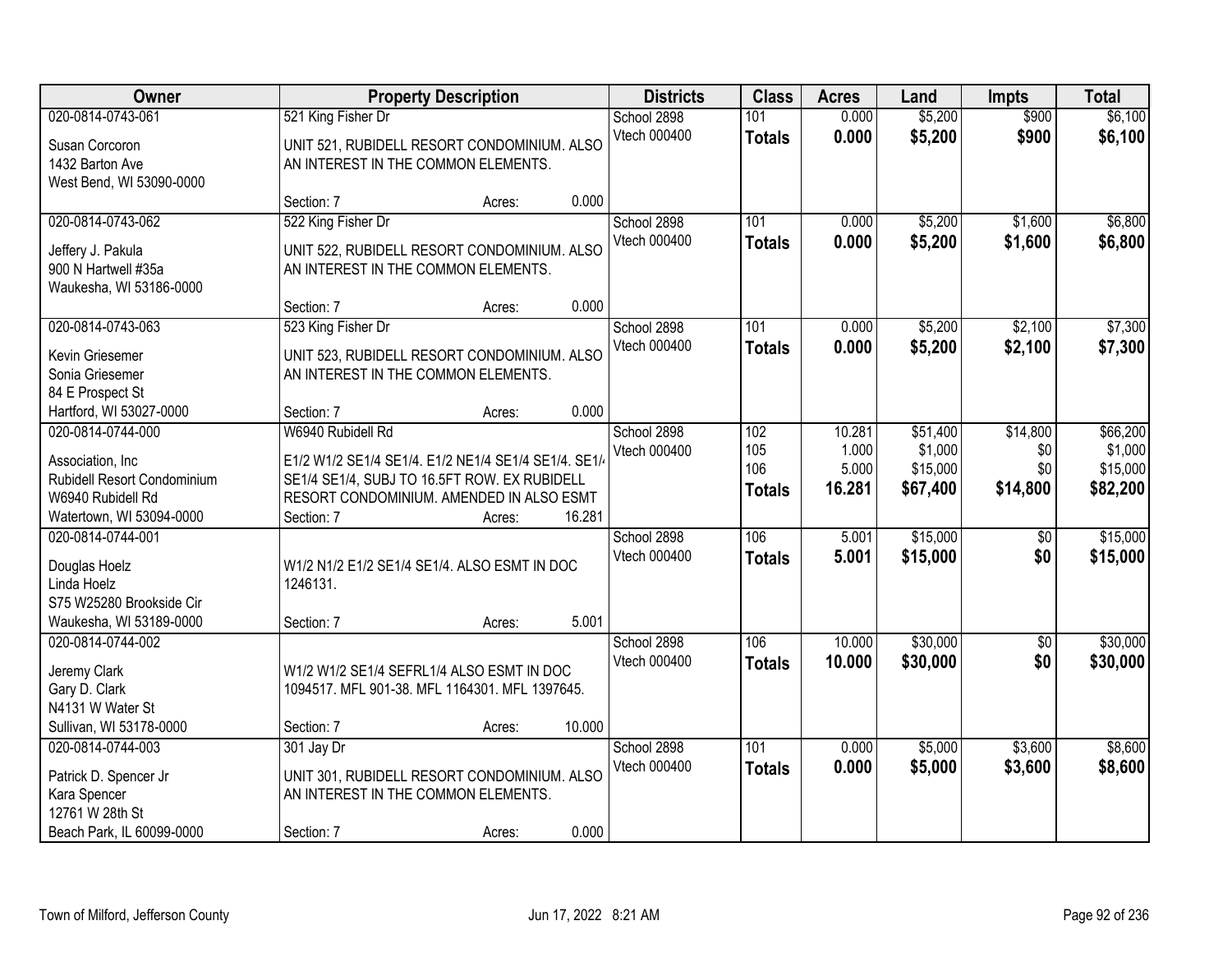| Owner                                                                                |            | <b>Property Description</b>                                                        |       | <b>Districts</b>            | <b>Class</b>         | <b>Acres</b>   | Land               | <b>Impts</b>       | <b>Total</b>       |
|--------------------------------------------------------------------------------------|------------|------------------------------------------------------------------------------------|-------|-----------------------------|----------------------|----------------|--------------------|--------------------|--------------------|
| 020-0814-0744-004<br>Patricia J. Haught<br>1909 35th St<br>Kenosha, WI 53140-0000    | 302 Jay Dr | UNIT 302, RUBIDELL RESORT CONDOMINIUM. ALSO<br>AN INTEREST IN THE COMMON ELEMENTS. |       | School 2898<br>Vtech 000400 | 101<br><b>Totals</b> | 0.000<br>0.000 | \$5,000<br>\$5,000 | \$2,600<br>\$2,600 | \$7,600<br>\$7,600 |
|                                                                                      | Section: 7 | Acres:                                                                             | 0.000 |                             |                      |                |                    |                    |                    |
| 020-0814-0744-005<br>Jason J. Bower<br>N67 W3099 Golf Cir<br>Hartland, WI 53029-0000 | 303 Jay Dr | UNIT 303, RUBIDELL RESORT CONDOMINIUM. ALSO<br>AN INTEREST IN THE COMMON ELEMENTS. |       | School 2898<br>Vtech 000400 | 101<br><b>Totals</b> | 0.000<br>0.000 | \$5,000<br>\$5,000 | \$500<br>\$500     | \$5,500<br>\$5,500 |
|                                                                                      | Section: 7 | Acres:                                                                             | 0.000 |                             |                      |                |                    |                    |                    |
| 020-0814-0744-006<br><b>Patrick Bower</b><br>Laurie Bower<br>10500 W Scharies Ave    | 304 Jay Dr | UNIT 304, RUBIDELL RESORT CONDOMINIUM. ALSO<br>AN INTEREST IN THE COMMON ELEMENTS. |       | School 2898<br>Vtech 000400 | 101<br><b>Totals</b> | 0.000<br>0.000 | \$5,000<br>\$5,000 | \$3,100<br>\$3,100 | \$8,100<br>\$8,100 |
| Hales Corners, WI 53130-0000                                                         | Section: 7 | Acres:                                                                             | 0.000 |                             |                      |                |                    |                    |                    |
| 020-0814-0744-007<br>Scott Kramm<br>Lois Kramm<br>N52 W34831 Lake St                 | 305 Jay Dr | UNIT 305, RUBIDELL RESORT CONDOMINIUM. ALSO<br>AN INTEREST IN THE COMMON ELEMENTS. |       | School 2898<br>Vtech 000400 | 101<br><b>Totals</b> | 0.000<br>0.000 | \$5,000<br>\$5,000 | \$1,200<br>\$1,200 | \$6,200<br>\$6,200 |
| Okauchee, WI 53069-0000                                                              | Section: 7 | Acres:                                                                             | 0.000 |                             |                      |                |                    |                    |                    |
| 020-0814-0744-008<br>Thomas L. Porter<br>Kimberly D. Porter<br>7344 Norway Rd        | 306 Jay Dr | UNIT 306, RUBIDELL RESORT CONDOMINIUM. ALSO<br>AN INTEREST IN THE COMMON ELEMENTS. |       | School 2898<br>Vtech 000400 | 101<br><b>Totals</b> | 0.000<br>0.000 | \$5,000<br>\$5,000 | \$600<br>\$600     | \$5,600<br>\$5,600 |
| Deforest, WI 53532-0000                                                              | Section: 7 | Acres:                                                                             | 0.000 |                             |                      |                |                    |                    |                    |
| 020-0814-0744-009<br>Michael D. Meyer<br>527 S Pier Dr<br>Sheboygan, WI 53081-0000   | 307 Jay Dr | UNIT 307, RUBIDELL RESORT CONDOMINIUM. ALSO<br>AN INTEREST IN THE COMMON ELEMENTS. |       | School 2898<br>Vtech 000400 | 101<br><b>Totals</b> | 0.000<br>0.000 | \$5,000<br>\$5,000 | \$100<br>\$100     | \$5,100<br>\$5,100 |
|                                                                                      | Section: 7 | Acres:                                                                             | 0.000 |                             |                      |                |                    |                    |                    |
| 020-0814-0744-010<br>Jason Lee<br>Nicole Lee<br>813 Lillian St                       | 308 Jay Dr | UNIT 308, RUBIDELL RESORT CONDOMINIUM. ALSO<br>AN INTEREST IN THE COMMON ELEMENTS. |       | School 2898<br>Vtech 000400 | 101<br><b>Totals</b> | 0.000<br>0.000 | \$5,000<br>\$5,000 | \$500<br>\$500     | \$5,500<br>\$5,500 |
| Mchenry, IL 60050-0000                                                               | Section: 7 | Acres:                                                                             | 0.000 |                             |                      |                |                    |                    |                    |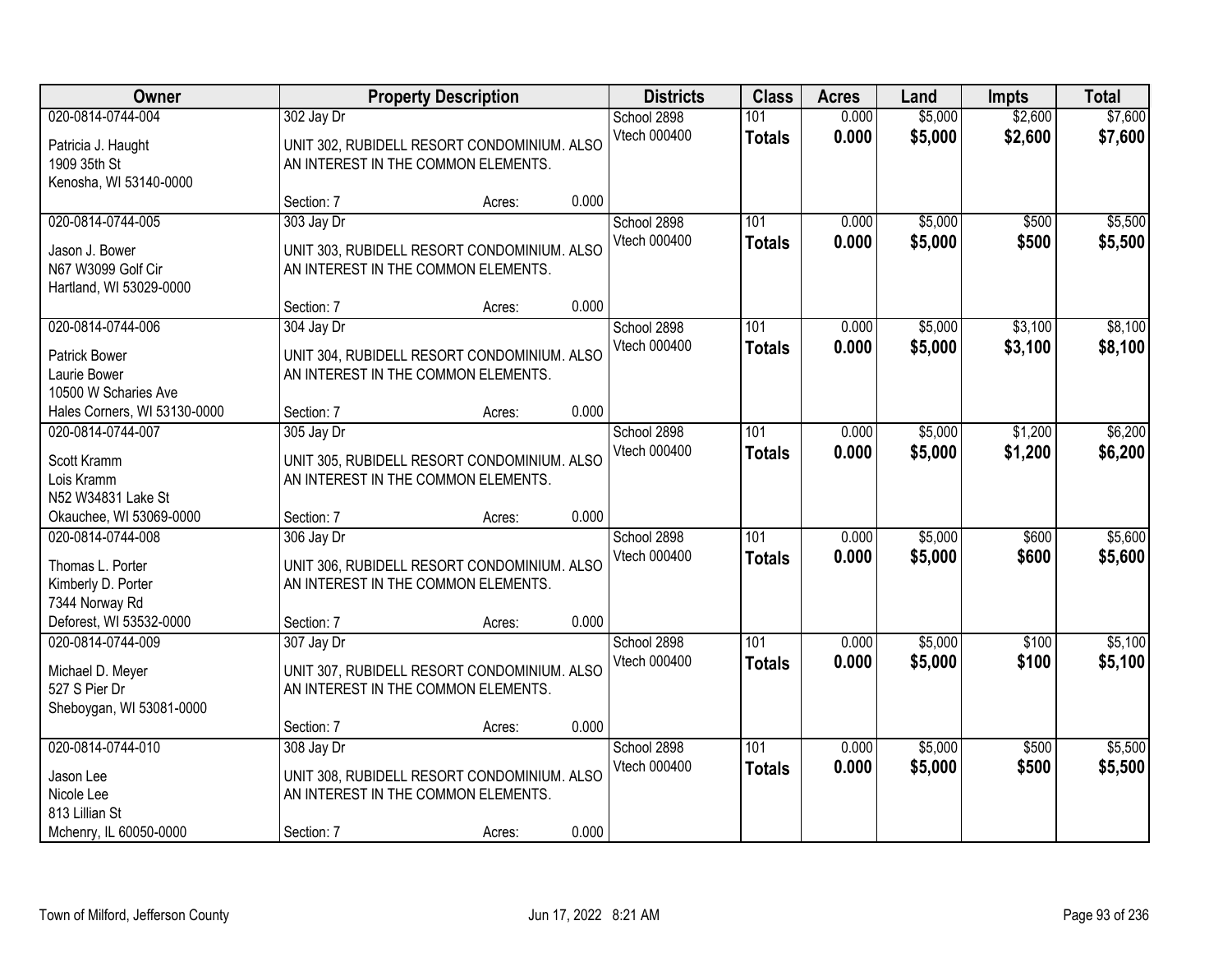| Owner                                 |                                     | <b>Property Description</b>                 |       | <b>Districts</b> | <b>Class</b>     | <b>Acres</b> | Land    | <b>Impts</b> | <b>Total</b> |
|---------------------------------------|-------------------------------------|---------------------------------------------|-------|------------------|------------------|--------------|---------|--------------|--------------|
| 020-0814-0744-011                     | 309 Jay Dr                          |                                             |       | School 2898      | 101              | 0.000        | \$5,000 | \$1,400      | \$6,400      |
| Scott Anthony                         |                                     | UNIT 309, RUBIDELL RESORT CONDOMINIUM. ALSO |       | Vtech 000400     | <b>Totals</b>    | 0.000        | \$5,000 | \$1,400      | \$6,400      |
| Katie Anthony                         | AN INTEREST IN THE COMMON ELEMENTS. |                                             |       |                  |                  |              |         |              |              |
| 23810 Jackson Rd                      |                                     |                                             |       |                  |                  |              |         |              |              |
| Marengo, IL 60152-0000                | Section: 7                          | Acres:                                      | 0.000 |                  |                  |              |         |              |              |
| 020-0814-0744-012                     | 310 Jay Dr                          |                                             |       | School 2898      | 101              | 0.000        | \$5,000 | \$100        | \$5,100      |
| Heidi L. Carr                         |                                     | UNIT 310, RUBIDELL RESORT CONDOMINIUM. ALSO |       | Vtech 000400     | <b>Totals</b>    | 0.000        | \$5,000 | \$100        | \$5,100      |
| Douglas M. Carr                       | AN INTEREST IN THE COMMON ELEMENTS. |                                             |       |                  |                  |              |         |              |              |
| W3979 State Rd 50                     |                                     |                                             |       |                  |                  |              |         |              |              |
| Lake Geneva, WI 53147-0000            | Section: 7                          | Acres:                                      | 0.000 |                  |                  |              |         |              |              |
| 020-0814-0744-013                     | 311 Jay Dr                          |                                             |       | School 2898      | 101              | 0.000        | \$5,000 | \$1,800      | \$6,800      |
|                                       |                                     |                                             |       | Vtech 000400     | <b>Totals</b>    | 0.000        | \$5,000 | \$1,800      | \$6,800      |
| Laurence Mills<br><b>Bonnie Mills</b> | AN INTEREST IN THE COMMON ELEMENTS. | UNIT 311, RUBIDELL RESORT CONDOMINIUM. ALSO |       |                  |                  |              |         |              |              |
| 407 Theresa St                        |                                     |                                             |       |                  |                  |              |         |              |              |
| Watertown, WI 53094-0000              | Section: 7                          | Acres:                                      | 0.000 |                  |                  |              |         |              |              |
| 020-0814-0744-014                     | 312 Jay Dr                          |                                             |       | School 2898      | 101              | 0.000        | \$5,000 | \$3,100      | \$8,100      |
|                                       |                                     |                                             |       | Vtech 000400     | <b>Totals</b>    | 0.000        | \$5,000 | \$3,100      | \$8,100      |
| Dennis Carlson                        |                                     | UNIT 312, RUBIDELL RESORT CONDOMINIUM. ALSO |       |                  |                  |              |         |              |              |
| Heide Carlson                         | AN INTEREST IN THE COMMON ELEMENTS. |                                             |       |                  |                  |              |         |              |              |
| N47 W22391 Weyer Rd                   |                                     |                                             |       |                  |                  |              |         |              |              |
| Pewaukee, WI 53072-0000               | Section: 7                          | Acres:                                      | 0.000 |                  | 101              |              |         |              |              |
| 020-0814-0744-015                     | 313 Jay Dr                          |                                             |       | School 2898      |                  | 0.000        | \$5,000 | \$1,200      | \$6,200      |
| Lawrence Price                        |                                     | UNIT 313, RUBIDELL RESORT CONDOMINIUM. ALSO |       | Vtech 000400     | <b>Totals</b>    | 0.000        | \$5,000 | \$1,200      | \$6,200      |
| W304 S4660 Brookhill Rd               | AN INTEREST IN THE COMMON ELEMENTS. |                                             |       |                  |                  |              |         |              |              |
| Waukesha, WI 53189-0000               |                                     |                                             |       |                  |                  |              |         |              |              |
|                                       | Section: 7                          | Acres:                                      | 0.000 |                  |                  |              |         |              |              |
| 020-0814-0744-016                     | 314 Jay Dr                          |                                             |       | School 2898      | $\overline{101}$ | 0.000        | \$5,000 | \$100        | \$5,100      |
| Tom R. Nelson                         |                                     | UNIT 314, RUBIDELL RESORT CONDOMINIUM. ALSO |       | Vtech 000400     | <b>Totals</b>    | 0.000        | \$5,000 | \$100        | \$5,100      |
| Sue K. Nelson                         | AN INTEREST IN THE COMMON ELEMENTS. |                                             |       |                  |                  |              |         |              |              |
| 1086 Liberty Rd                       |                                     |                                             |       |                  |                  |              |         |              |              |
| Deerfield, WI 53531-0000              | Section: 7                          | Acres:                                      | 0.000 |                  |                  |              |         |              |              |
| 020-0814-0744-017                     | 315 Jay Dr                          |                                             |       | School 2898      | 101              | 0.000        | \$5,000 | \$100        | \$5,100      |
| Tom R. Nelson                         |                                     | UNIT 315, RUBIDELL RESORT CONDOMINIUM. ALSO |       | Vtech 000400     | <b>Totals</b>    | 0.000        | \$5,000 | \$100        | \$5,100      |
| Sue K. Nelson                         | AN INTEREST IN THE COMMON ELEMENTS. |                                             |       |                  |                  |              |         |              |              |
| 1086 Liberty Rd                       |                                     |                                             |       |                  |                  |              |         |              |              |
| Deerfield, WI 53531-0000              | Section: 7                          | Acres:                                      | 0.000 |                  |                  |              |         |              |              |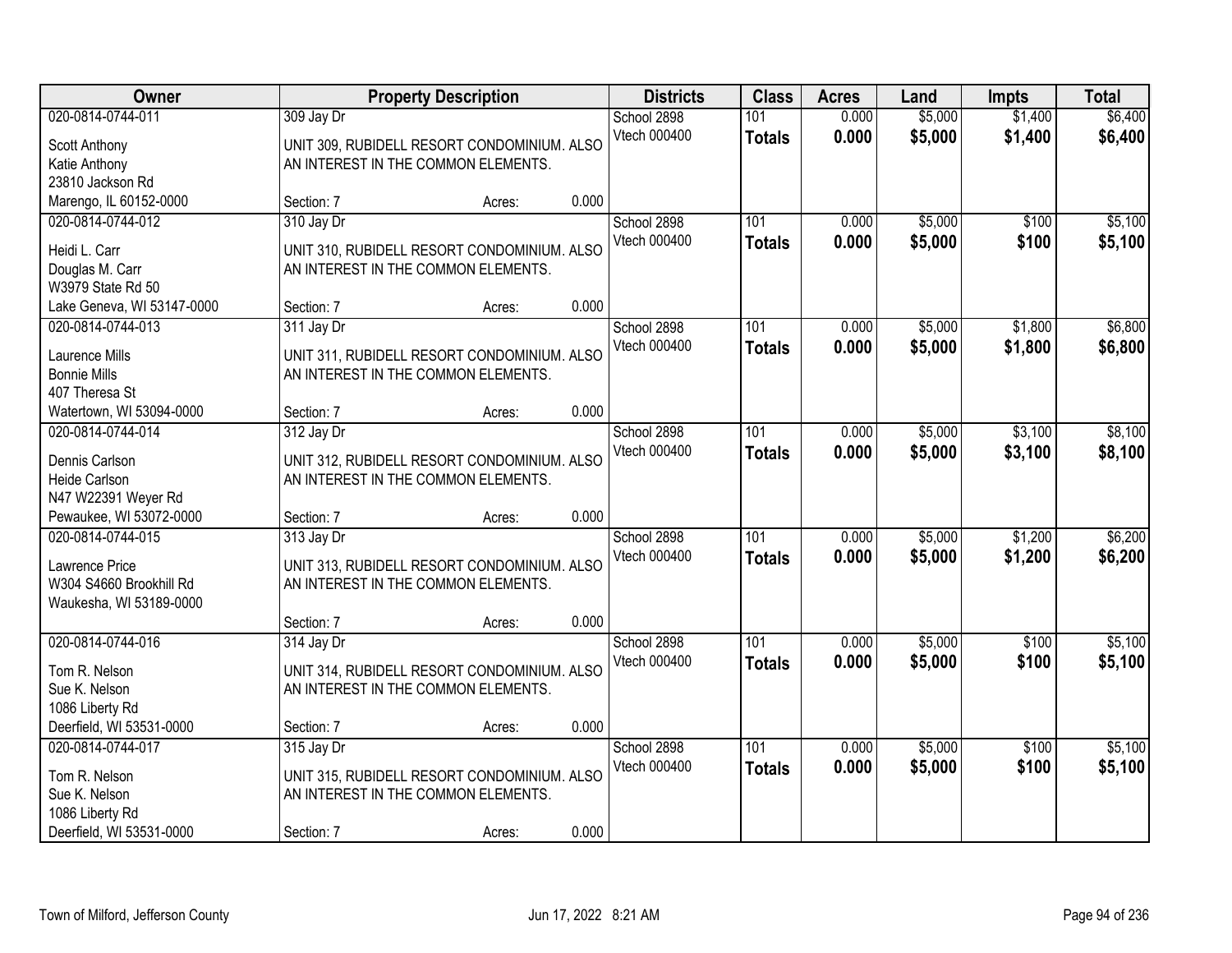| Owner                          |                                     | <b>Property Description</b>                 |       | <b>Districts</b> | <b>Class</b>  | <b>Acres</b> | Land    | <b>Impts</b> | <b>Total</b> |
|--------------------------------|-------------------------------------|---------------------------------------------|-------|------------------|---------------|--------------|---------|--------------|--------------|
| 020-0814-0744-018              | 316 Jay Dr                          |                                             |       | School 2898      | 101           | 0.000        | \$5,000 | \$300        | \$5,300      |
| <b>Richard Pietila</b>         |                                     | UNIT 316, RUBIDELL RESORT CONDOMINIUM. ALSO |       | Vtech 000400     | <b>Totals</b> | 0.000        | \$5,000 | \$300        | \$5,300      |
| Cheryl Pietila                 | AN INTEREST IN THE COMMON ELEMENTS. |                                             |       |                  |               |              |         |              |              |
| 7331 Harbor View Dr            |                                     |                                             |       |                  |               |              |         |              |              |
| Leesburg, FL 34788-0000        | Section: 7                          | Acres:                                      | 0.000 |                  |               |              |         |              |              |
| 020-0814-0744-019              | 317 Jay Dr                          |                                             |       | School 2898      | 101           | 0.000        | \$5,000 | \$300        | \$5,300      |
| Patrick D. Spencer             |                                     | UNIT 317, RUBIDELL RESORT CONDOMINIUM. ALSO |       | Vtech 000400     | <b>Totals</b> | 0.000        | \$5,000 | \$300        | \$5,300      |
| Mary K. Spencer                | AN INTEREST IN THE COMMON ELEMENTS. |                                             |       |                  |               |              |         |              |              |
| 12761 W 28th St                |                                     |                                             |       |                  |               |              |         |              |              |
| Beach Park, IL 60099-0000      | Section: 7                          | Acres:                                      | 0.000 |                  |               |              |         |              |              |
| 020-0814-0744-020              | 318 Jay Dr                          |                                             |       | School 2898      | 101           | 0.000        | \$5,000 | \$100        | \$5,100      |
| Patrick D. Spencer             |                                     | UNIT 318, RUBIDELL RESORT CONDOMINIUM. ALSO |       | Vtech 000400     | <b>Totals</b> | 0.000        | \$5,000 | \$100        | \$5,100      |
| Mary K. Spencer                | AN INTEREST IN THE COMMON ELEMENTS. |                                             |       |                  |               |              |         |              |              |
| 12761 W 28th St                |                                     |                                             |       |                  |               |              |         |              |              |
| Beach Park, IL 60099-0000      | Section: 7                          | Acres:                                      | 0.000 |                  |               |              |         |              |              |
| 020-0814-0744-021              | 319 Jay Dr                          |                                             |       | School 2898      | 101           | 0.000        | \$5,000 | \$100        | \$5,100      |
| Adam Moore                     |                                     | UNIT 319, RUBIDELL RESORT CONDOMINIUM. ALSO |       | Vtech 000400     | <b>Totals</b> | 0.000        | \$5,000 | \$100        | \$5,100      |
| Carolyn Moore                  | AN INTEREST IN THE COMMON ELEMENTS. |                                             |       |                  |               |              |         |              |              |
| 38044 N Academy Dr             |                                     |                                             |       |                  |               |              |         |              |              |
| Lake Villa, IL 60046-0000      | Section: 7                          | Acres:                                      | 0.000 |                  |               |              |         |              |              |
| 020-0814-0744-022              | 320 Jay Dr                          |                                             |       | School 2898      | 101           | 0.000        | \$5,000 | \$100        | \$5,100      |
| Carolyn Kremel                 |                                     | UNIT 320, RUBIDELL RESORT CONDOMINIUM. ALSO |       | Vtech 000400     | <b>Totals</b> | 0.000        | \$5,000 | \$100        | \$5,100      |
| <b>Todd Kremel</b>             | AN INTEREST IN THE COMMON ELEMENTS. |                                             |       |                  |               |              |         |              |              |
| W215 N5871 Silver Meadows Dr   |                                     |                                             |       |                  |               |              |         |              |              |
| Menomonee Falls, WI 53051-0000 | Section: 7                          | Acres:                                      | 0.000 |                  |               |              |         |              |              |
| 020-0814-0744-023              | 321 Shady Ln                        |                                             |       | School 2898      | 101           | 0.000        | \$5,000 | \$800        | \$5,800      |
| <b>Glen Tackes</b>             |                                     | UNIT 321, RUBIDELL RESORT CONDOMINIUM. ALSO |       | Vtech 000400     | <b>Totals</b> | 0.000        | \$5,000 | \$800        | \$5,800      |
| Lynn Tackes                    | AN INTEREST IN THE COMMON ELEMENTS. |                                             |       |                  |               |              |         |              |              |
| W7184 County Rd F              |                                     |                                             |       |                  |               |              |         |              |              |
| Cascade, WI 53011-0000         | Section: 7                          | Acres:                                      | 0.000 |                  |               |              |         |              |              |
| 020-0814-0744-024              | 322 Shady Ln                        |                                             |       | School 2898      | 101           | 0.000        | \$5,000 | \$4,300      | \$9,300      |
| Peter J. Fani                  |                                     | UNIT 322, RUBIDELL RESORT CONDOMINIUM. ALSO |       | Vtech 000400     | <b>Totals</b> | 0.000        | \$5,000 | \$4,300      | \$9,300      |
| 2946 Cornerstone Way           | AN INTEREST IN THE COMMON ELEMENTS. |                                             |       |                  |               |              |         |              |              |
| Mount Pleasant, WI 53403-0000  |                                     |                                             |       |                  |               |              |         |              |              |
|                                | Section: 7                          | Acres:                                      | 0.000 |                  |               |              |         |              |              |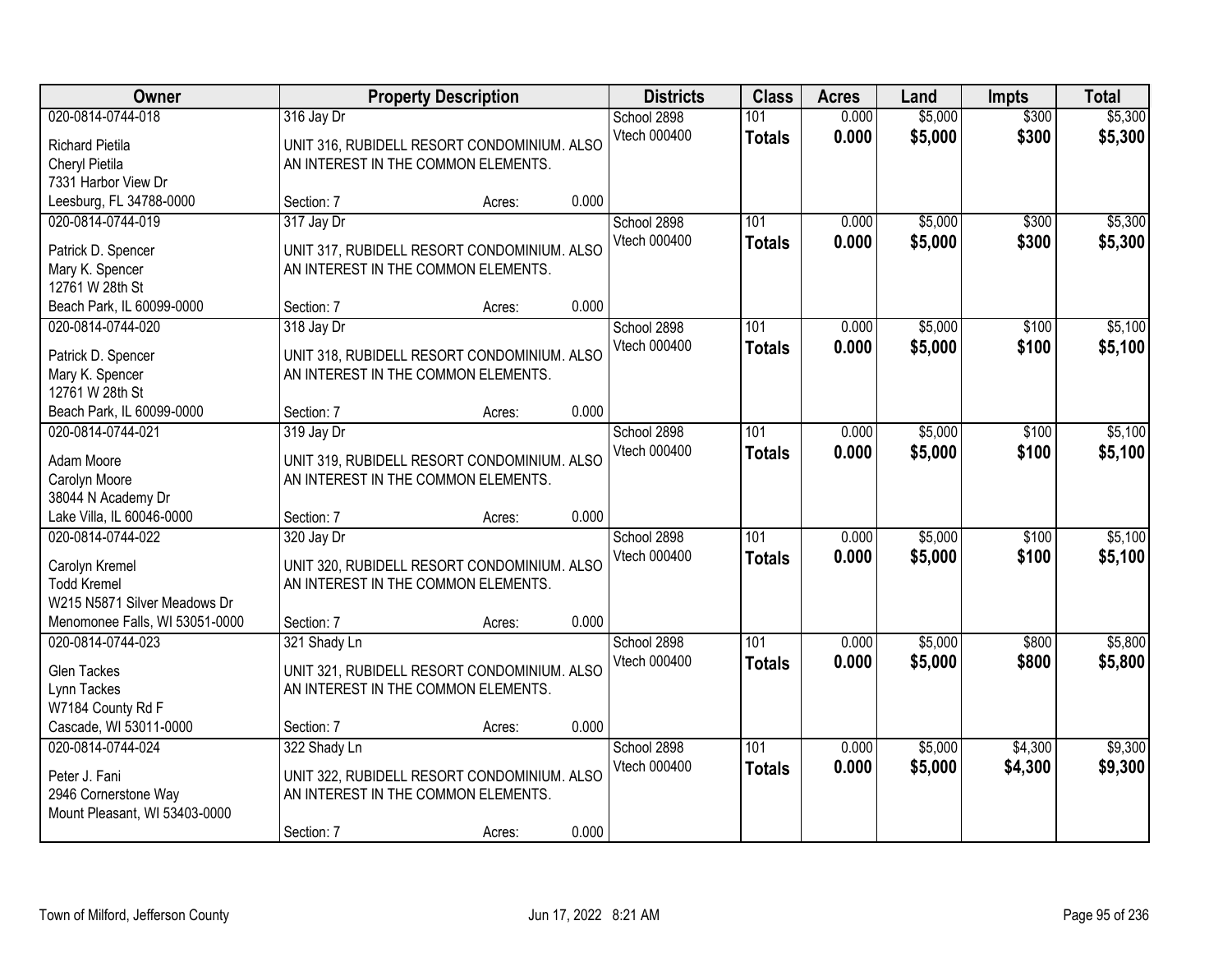| Owner                                                                                   |                                                                   | <b>Property Description</b>                           |       | <b>Districts</b>            | <b>Class</b>         | <b>Acres</b>   | Land               | <b>Impts</b>       | <b>Total</b>       |
|-----------------------------------------------------------------------------------------|-------------------------------------------------------------------|-------------------------------------------------------|-------|-----------------------------|----------------------|----------------|--------------------|--------------------|--------------------|
| 020-0814-0744-025<br>Daniel L. Larson<br>1339 Noel Ct<br>South Milwaukee, WI 53172-0000 | 323 Shady Ln<br>AN INTEREST IN THE COMMON ELEMENTS.               | UNIT 323, RUBIDELL RESORT CONDOMINIUM. ALSO           |       | School 2898<br>Vtech 000400 | 101<br><b>Totals</b> | 0.000<br>0.000 | \$5,000<br>\$5,000 | \$1,400<br>\$1,400 | \$6,400<br>\$6,400 |
|                                                                                         | Section: 7                                                        | Acres:                                                | 0.000 |                             |                      |                |                    |                    |                    |
| 020-0814-0744-026<br>Dustin A. Deboer<br>Rebecca A. Deboer<br>906 69th St               | 324 Shady Ln<br>AN INTEREST IN THE COMMON ELEMENTS.               | UNIT 324, RUBIDELL RESORT CONDOMINIUM. ALSO           |       | School 2898<br>Vtech 000400 | 101<br><b>Totals</b> | 0.000<br>0.000 | \$5,000<br>\$5,000 | \$900<br>\$900     | \$5,900<br>\$5,900 |
| Kenosha, WI 53143-0000                                                                  | Section: 7                                                        | Acres:                                                | 0.000 |                             |                      |                |                    |                    |                    |
| 020-0814-0744-027<br>Roxane Sardina<br>3508 S 17th St<br>Milwaukee, WI 53221-1650       | 325 Shady Ln<br>AN INTEREST IN THE COMMON ELEMENTS.               | UNIT 325, RUBIDELL RESORT CONDOMINIUM. ALSO           |       | School 2898<br>Vtech 000400 | 101<br><b>Totals</b> | 0.000<br>0.000 | \$5,000<br>\$5,000 | \$100<br>\$100     | \$5,100<br>\$5,100 |
|                                                                                         | Section: 7                                                        | Acres:                                                | 0.000 |                             |                      |                |                    |                    |                    |
| 020-0814-0744-028<br>Stacey L. Kaiser<br>Scott R. Kaiser<br>2175 S Woodshire            | 328 Shady Ln<br>AN INTEREST IN THE COMMON ELEMENTS.               | UNIT 328, RUBIDELL RESORT CONDOMINIUM. ALSO           |       | School 2898<br>Vtech 000400 | 101<br><b>Totals</b> | 0.000<br>0.000 | \$5,000<br>\$5,000 | \$100<br>\$100     | \$5,100<br>\$5,100 |
| New Berlin, WI 53151-0000                                                               | Section: 7                                                        | Acres:                                                | 0.000 |                             |                      |                |                    |                    |                    |
| 020-0814-0744-029<br>Michael D. Bookstein<br>Danette R. Bookstein<br>1504 Kedron        | 329 Shady Ln<br>AN INTEREST IN THE COMMON ELEMENTS.               | UNIT 329, RUBIDELL RESORT CONDOMINIUM. ALSO           |       | School 2898<br>Vtech 000400 | 101<br><b>Totals</b> | 0.000<br>0.000 | \$5,000<br>\$5,000 | \$2,900<br>\$2,900 | \$7,900<br>\$7,900 |
| Zion, IL 60099-0000                                                                     | Section: 7                                                        | Acres:                                                | 0.000 |                             |                      |                |                    |                    |                    |
| 020-0814-0744-030<br>Judy M. Trejo<br>Jose A. Trejo<br>10641 S Sommer Cir               | 330 Shady Ln<br>AN INTEREST IN THE COMMON ELEMENTS.               | UNIT 330, RUBIDELL RESORT CONDOMINIUM. ALSO           |       | School 2898<br>Vtech 000400 | 101<br><b>Totals</b> | 0.000<br>0.000 | \$5,000<br>\$5,000 | \$3,100<br>\$3,100 | \$8,100<br>\$8,100 |
| Oak Creek, WI 53154-0000                                                                | Section: 7                                                        | Acres:                                                | 0.000 |                             |                      |                |                    |                    |                    |
| 020-0814-0744-031<br>Karen E. Smith<br>PO Box 554<br>Cherokee Village, AR 72525-0000    | 331 Shady Ln<br>AN INTEREST IN THE COMMON ELEMENTS.<br>Section: 7 | UNIT 331, RUBIDELL RESORT CONDOMINIUM. ALSO<br>Acres: | 0.000 | School 2898<br>Vtech 000400 | 101<br><b>Totals</b> | 0.000<br>0.000 | \$5,000<br>\$5,000 | \$3,400<br>\$3,400 | \$8,400<br>\$8,400 |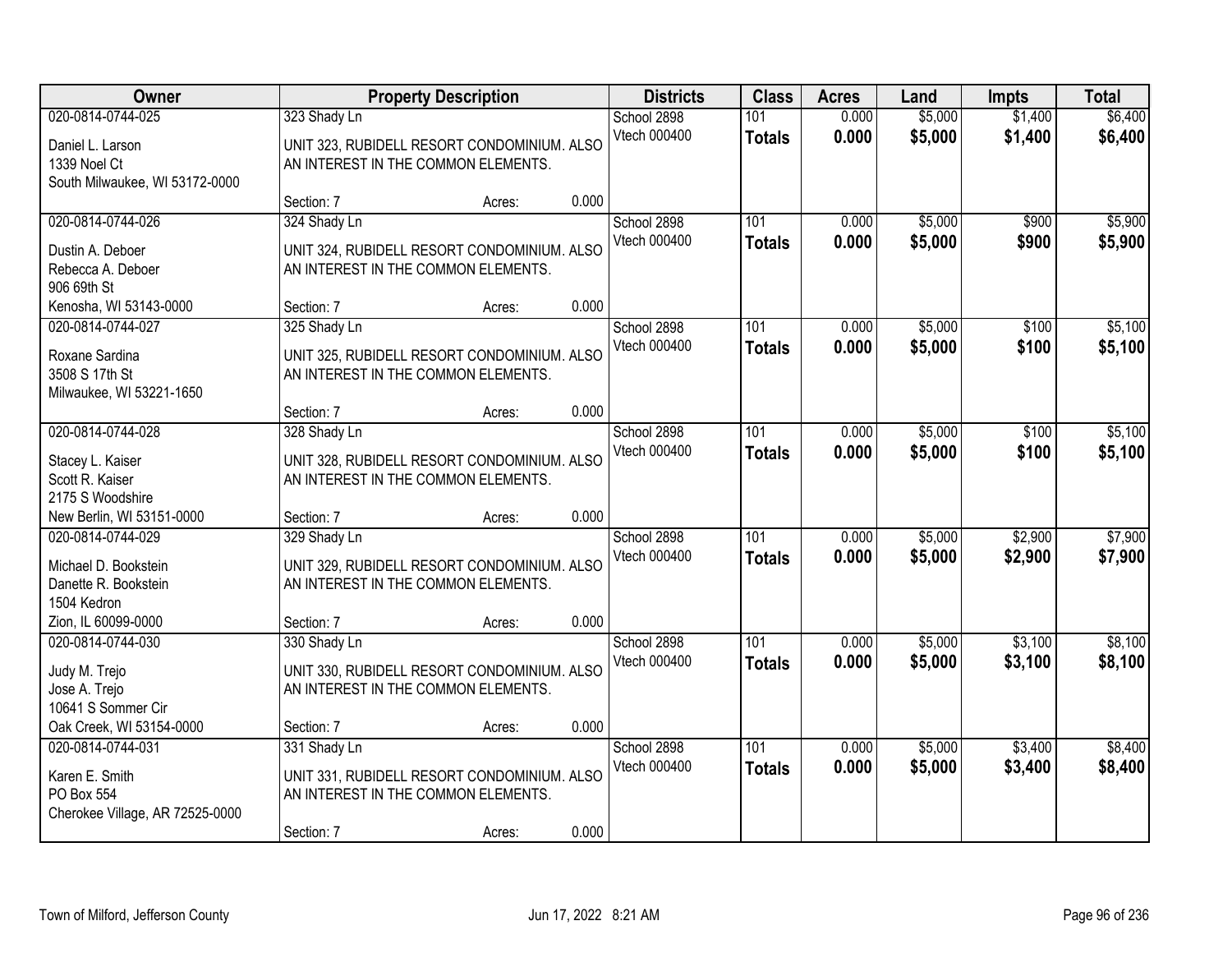| Owner                                                                                                    |                            | <b>Property Description</b>                                                                        |       | <b>Districts</b>            | <b>Class</b>               | <b>Acres</b>   | Land               | <b>Impts</b>       | <b>Total</b>       |
|----------------------------------------------------------------------------------------------------------|----------------------------|----------------------------------------------------------------------------------------------------|-------|-----------------------------|----------------------------|----------------|--------------------|--------------------|--------------------|
| 020-0814-0744-032<br><b>Hector Villarreal Sr</b><br><b>Brenda Villarreal</b><br>N2020 County Road H #621 | 332 Shady Ln               | UNIT 332, RUBIDELL RESORT CONDOMINIUM. ALSO<br>AN INTEREST IN THE COMMON ELEMENTS.                 |       | School 2898<br>Vtech 000400 | 101<br><b>Totals</b>       | 0.000<br>0.000 | \$5,000<br>\$5,000 | \$1,300<br>\$1,300 | \$6,300<br>\$6,300 |
| Lake Geneva, WI 53147-0000                                                                               | Section: 7                 | Acres:                                                                                             | 0.000 |                             |                            |                |                    |                    |                    |
| 020-0814-0744-033<br>Ralph Shoop<br>Barb Shoop<br>6433 235th Ave                                         | 333 Shady Ln               | UNIT 333, RUBIDELL RESORT CONDOMINIUM. ALSO<br>AN INTEREST IN THE COMMON ELEMENTS.                 |       | School 2898<br>Vtech 000400 | 101<br><b>Totals</b>       | 0.000<br>0.000 | \$5,000<br>\$5,000 | \$500<br>\$500     | \$5,500<br>\$5,500 |
| Salem, WI 53168-0000                                                                                     | Section: 7                 | Acres:                                                                                             | 0.000 |                             |                            |                |                    |                    |                    |
| 020-0814-0744-034<br>Josh Galbraith<br>Cassie Galbraith<br>215 Knoll Ct                                  | 334 Shady Ln               | UNIT 334, RUBIDELL RESORT CONDOMINIUM. ALSO<br>AN INTEREST IN THE COMMON ELEMENTS.                 |       | School 2898<br>Vtech 000400 | 101<br><b>Totals</b>       | 0.000<br>0.000 | \$5,000<br>\$5,000 | \$500<br>\$500     | \$5,500<br>\$5,500 |
| Deerfield, WI 53531-0000                                                                                 | Section: 7                 | Acres:                                                                                             | 0.000 |                             |                            |                |                    |                    |                    |
| 020-0814-0744-035<br>Charles R. Frost<br>200 Old Pine Cir<br>Wind Point, WI 53042-0000                   | 335 Shady Ln               | UNIT 335, RUBIDELL RESORT CONDOMINIUM. ALSO<br>AN INTEREST IN THE COMMON ELEMENTS.                 |       | School 2898<br>Vtech 000400 | 101<br><b>Totals</b>       | 0.000<br>0.000 | \$5,000<br>\$5,000 | \$100<br>\$100     | \$5,100<br>\$5,100 |
|                                                                                                          | Section: 7                 | Acres:                                                                                             | 0.000 |                             |                            |                |                    |                    |                    |
| 020-0814-0744-036<br>Bryan Thornton<br>617 Cartwright Tr<br>Mchenry, IL 60050-0000                       | 336 Shady Ln               | UNIT 336, RUBIDELL RESORT CONDOMINIUM. ALSO<br>AN INTEREST IN THE COMMON ELEMENTS.                 |       | School 2898<br>Vtech 000400 | $\overline{101}$<br>Totals | 0.000<br>0.000 | \$5,000<br>\$5,000 | \$100<br>\$100     | \$5,100<br>\$5,100 |
|                                                                                                          | Section: 7                 | Acres:                                                                                             | 0.000 |                             |                            |                |                    |                    |                    |
| 020-0814-0744-037<br>Adam Jordan<br>9418 Creekside Dr<br>Wonder Lake, IL 60097-0000                      | 337 Shady Ln               | UNIT 337, RUBIDELL RESORT CONDOMINIUM. ALSO<br>AN INTEREST IN THE COMMON ELEMENTS.                 |       | School 2898<br>Vtech 000400 | 101<br><b>Totals</b>       | 0.000<br>0.000 | \$5,000<br>\$5,000 | \$100<br>\$100     | \$5,100<br>\$5,100 |
|                                                                                                          | Section: 7                 | Acres:                                                                                             | 0.000 |                             |                            |                |                    |                    |                    |
| 020-0814-0744-038<br>Dennis Blundy<br>Murriel Blundy<br>1810 Kingbury Rd<br>Washington, IL 61571-0000    | 338 Shady Ln<br>Section: 7 | UNIT 338, RUBIDELL RESORT CONDOMINIUN. ALSO<br>A .00187 INTEREST IN THE COMMON ELEMENTS.<br>Acres: | 0.000 | School 2898<br>Vtech 000400 | 101<br><b>Totals</b>       | 0.000<br>0.000 | \$5,000<br>\$5,000 | \$2,500<br>\$2,500 | \$7,500<br>\$7,500 |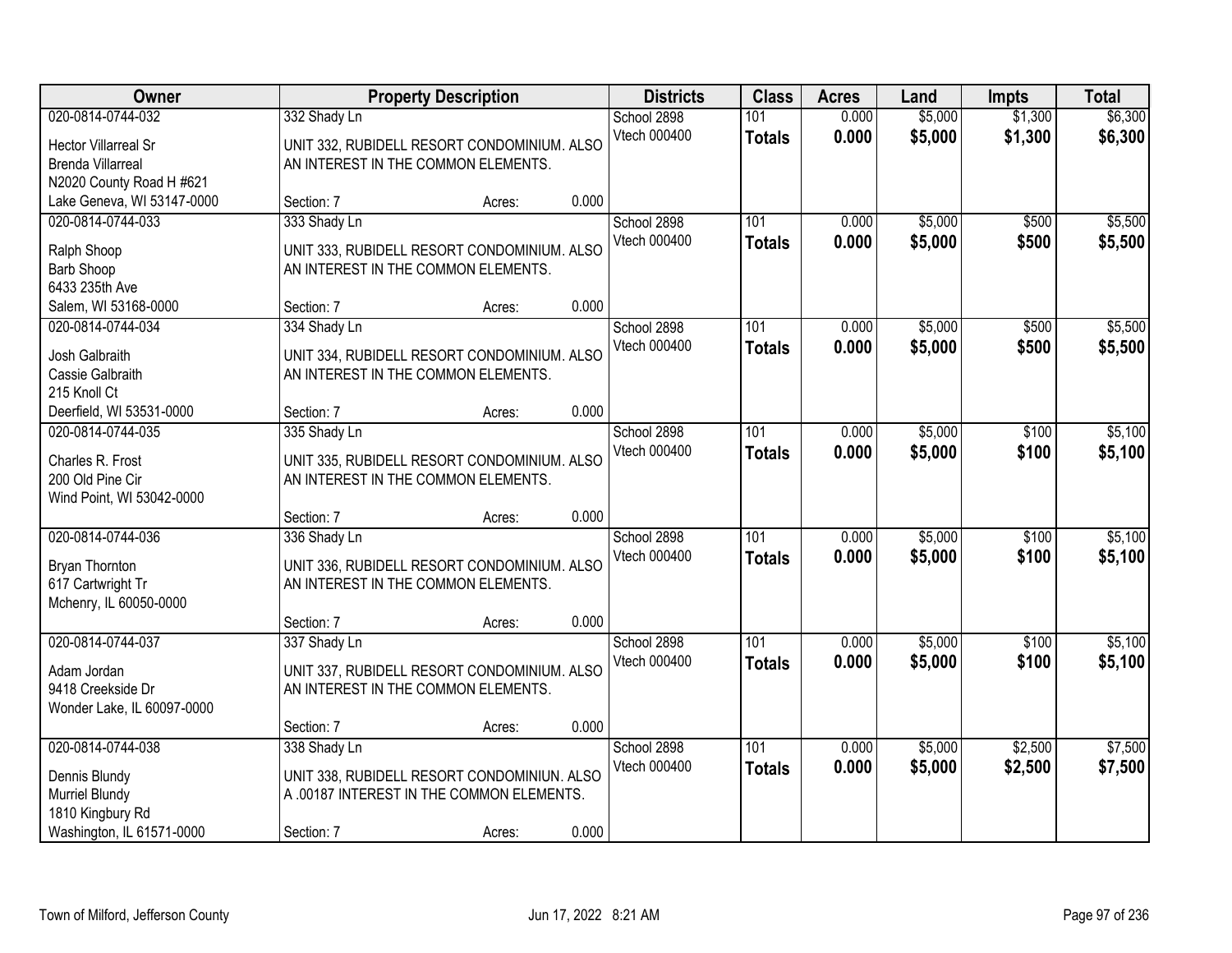| Owner                                                                                |                            | <b>Property Description</b>                                                                  |       | <b>Districts</b>            | <b>Class</b>         | <b>Acres</b>   | Land               | <b>Impts</b>       | <b>Total</b>       |
|--------------------------------------------------------------------------------------|----------------------------|----------------------------------------------------------------------------------------------|-------|-----------------------------|----------------------|----------------|--------------------|--------------------|--------------------|
| 020-0814-0744-039<br>Rosemary Krueger<br>Carl E. Krueger                             | 339 Shady Ln               | UNIT 339, RUBIDELL RESORT CONDOMINIUM. ALSO<br>AN INTEREST IN THE COMMON ELEMENTS.           |       | School 2898<br>Vtech 000400 | 101<br><b>Totals</b> | 0.000<br>0.000 | \$5,000<br>\$5,000 | \$3,500<br>\$3,500 | \$8,500<br>\$8,500 |
| N8214 County Rd A<br>Watertown, WI 53094-0000                                        | Section: 7                 | Acres:                                                                                       | 0.000 |                             |                      |                |                    |                    |                    |
| 020-0814-0744-040<br>Raymond F. Eckert<br>Monica Eckert<br>S70 W17399 Jewel Ct       | 340 Shady Ln               | UNIT 340, RUBIDELL RESORT CONDOMINIUM. ALSO<br>AN INTEREST IN THE COMMON ELEMENTS.           |       | School 2898<br>Vtech 000400 | 101<br><b>Totals</b> | 0.000<br>0.000 | \$5,000<br>\$5,000 | \$1,500<br>\$1,500 | \$6,500<br>\$6,500 |
| Muskego, WI 53150-0000                                                               | Section: 7                 | Acres:                                                                                       | 0.000 |                             |                      |                |                    |                    |                    |
| 020-0814-0744-041<br>Anita Bach<br>Jen Ciesinski<br>25 N Westmore Ave                | 326 Shady Ln               | UNIT 326, RUBIDELL RESORT CONDOMINIUM. ALSO<br>A .0016 INTEREST IN THE COMMON ELEMENTS.      |       | School 2898<br>Vtech 000400 | 101<br><b>Totals</b> | 0.000<br>0.000 | \$5,000<br>\$5,000 | \$4,600<br>\$4,600 | \$9,600<br>\$9,600 |
| Villa Park, IL 60181-0000                                                            | Section: 7                 | Acres:                                                                                       | 0.000 |                             |                      |                |                    |                    |                    |
| 020-0814-0744-042<br>Albert Eserhut<br>Margaret Cavan-Eserhut<br>1226 Prairie Dr     | 327 Shady Ln               | UNIT 327, RUBIDELL RESORT CONDOMINIUM. ALSO<br>A .0016 INTEREST IN THE COMMON ELEMENTS.      |       | School 2898<br>Vtech 000400 | 101<br><b>Totals</b> | 0.000<br>0.000 | \$5,000<br>\$5,000 | \$2,400<br>\$2,400 | \$7,400<br>\$7,400 |
| Mount Pleasant, WI 53406-0000                                                        | Section: 7                 | Acres:                                                                                       | 0.000 |                             |                      |                |                    |                    |                    |
| 020-0814-0744-043<br>Russell A. Nelson<br>418 C E Court St<br>Elkhorn, WI 53121-1964 | W6940 Rubidell Rd Unit 527 | UNIT 527, RUBIDELL RESORT CONDOMINIUM. ALSO<br>AN INTEREST IN THE COMMON ELEMENTS.           |       | School 2898<br>Vtech 000400 | 101<br><b>Totals</b> | 0.000<br>0.000 | \$5,000<br>\$5,000 | \$1,200<br>\$1,200 | \$6,200<br>\$6,200 |
|                                                                                      | Section: 7                 | Acres:                                                                                       | 0.000 |                             |                      |                |                    |                    |                    |
| 020-0814-0744-044<br>Timothy A. Wiens<br>336 Cook Ave<br>Oconto, WI 54153-0000       | 528 Jay Dr                 | UNIT 528, RUBIDELL RESORT CONDOMINIUM. ALSO<br>AN INTEREST IN THE COMMON ELEMENTS.           |       | School 2898<br>Vtech 000400 | 101<br><b>Totals</b> | 0.000<br>0.000 | \$5,000<br>\$5,000 | \$1,100<br>\$1,100 | \$6,100<br>\$6,100 |
|                                                                                      | Section: 7                 | Acres:                                                                                       | 0.000 |                             |                      |                |                    |                    |                    |
| 020-0814-0744-045<br>Timothy A. Wiens<br>336 Cook Ave<br>Oconto, WI 54153-0000       | 529 Jay Dr<br>Section: 7   | UNIT 529, RUBIDELL RESORT CONDOMINIUM. ALSO<br>AN INTEREST IN THE COMMON ELEMENTS.<br>Acres: | 0.000 | School 2898<br>Vtech 000400 | 101<br><b>Totals</b> | 0.000<br>0.000 | \$5,000<br>\$5,000 | \$4,200<br>\$4,200 | \$9,200<br>\$9,200 |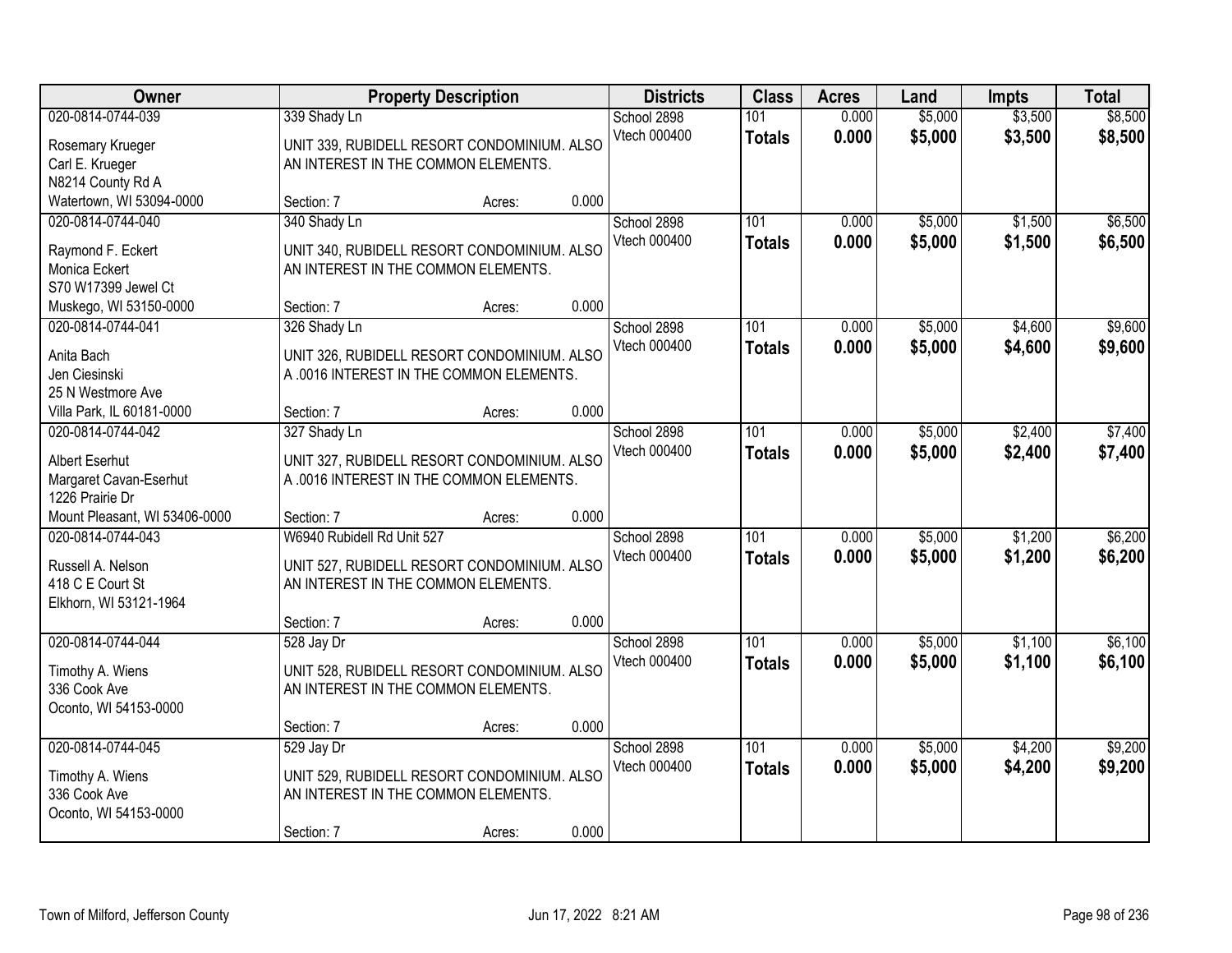| Owner                                                                                     |                          | <b>Property Description</b>                                                                  |       | <b>Districts</b>            | <b>Class</b>         | <b>Acres</b>   | Land               | <b>Impts</b>       | <b>Total</b>       |
|-------------------------------------------------------------------------------------------|--------------------------|----------------------------------------------------------------------------------------------|-------|-----------------------------|----------------------|----------------|--------------------|--------------------|--------------------|
| 020-0814-0744-046<br>James Basham<br>Amanda Basham<br>12960 W Grange Ave                  | 530 Jay Dr               | UNIT 530, RUBIDELL RESORT CONDOMINIUM. ALSO<br>AN INTEREST IN THE COMMON ELEMENTS.           |       | School 2898<br>Vtech 000400 | 101<br><b>Totals</b> | 0.000<br>0.000 | \$5,000<br>\$5,000 | \$1,600<br>\$1,600 | \$6,600<br>\$6,600 |
| New Berlin, WI 53151                                                                      | Section: 7               | Acres:                                                                                       | 0.000 |                             |                      |                |                    |                    |                    |
| 020-0814-0744-047<br>Diane Bernards Hayden<br>Jeffrey Hayden<br>1135 Tower Hill Dr        | 531 Jay Dr               | UNIT 531, RUBIDELL RESORT CONDOMINIUM. ALSO<br>AN INTEREST IN THE COMMON ELEMENTS.           |       | School 2898<br>Vtech 000400 | 101<br><b>Totals</b> | 0.000<br>0.000 | \$5,000<br>\$5,000 | \$400<br>\$400     | \$5,400<br>\$5,400 |
| Brookfield, WI 53045                                                                      | Section: 7               | Acres:                                                                                       | 0.000 |                             |                      |                |                    |                    |                    |
| 020-0814-0744-048<br>Kevin D. Plummer<br>37340 Forest Dr<br>Oconomowoc, WI 53066-0000     | 532 Jay Dr               | UNIT 532, RUBIDELL RESORT CONDOMINIUM. ALSO<br>AN INTEREST IN THE COMMON ELEMENTS.           |       | School 2898<br>Vtech 000400 | 101<br><b>Totals</b> | 0.000<br>0.000 | \$5,000<br>\$5,000 | \$2,400<br>\$2,400 | \$7,400<br>\$7,400 |
|                                                                                           | Section: 7               | Acres:                                                                                       | 0.000 |                             |                      |                |                    |                    |                    |
| 020-0814-0744-049<br>Robert E. Martin III<br>W4022 49th St<br>Mauston, WI 53948-0000      | 533 Jay Dr               | UNIT 533, RUBIDELL RESORT CONDOMINIUM. ALSO<br>AN INTEREST IN THE COMMON ELEMENTS.           |       | School 2898<br>Vtech 000400 | 101<br><b>Totals</b> | 0.000<br>0.000 | \$5,000<br>\$5,000 | \$2,600<br>\$2,600 | \$7,600<br>\$7,600 |
|                                                                                           | Section: 7               | Acres:                                                                                       | 0.000 |                             |                      |                |                    |                    |                    |
| 020-0814-0744-050<br>Steve Hansen<br>20817 N William Ave<br>Prairie View, IL 60069-0000   | 534 Jay Dr               | UNIT 534, RUBIDELL RESORT CONDOMINIUM. ALSO<br>AN INTEREST IN THE COMMON ELEMENTS.           |       | School 2898<br>Vtech 000400 | 101<br><b>Totals</b> | 0.000<br>0.000 | \$5,000<br>\$5,000 | \$4,100<br>\$4,100 | \$9,100<br>\$9,100 |
|                                                                                           | Section: 7               | Acres:                                                                                       | 0.000 |                             |                      |                |                    |                    |                    |
| 020-0814-0744-051<br>David Hatcher<br>117 Lewis St<br>Burlington, WI 53105-1214           | 535 Jay Dr               | UNIT 535, RUBIDELL RESORT CONDOMINIUM. ALSO<br>AN INTEREST IN THE COMMON ELEMENTS.           |       | School 2898<br>Vtech 000400 | 101<br><b>Totals</b> | 0.000<br>0.000 | \$5,000<br>\$5,000 | \$2,100<br>\$2,100 | \$7,100<br>\$7,100 |
|                                                                                           | Section: 7               | Acres:                                                                                       | 0.000 |                             |                      |                |                    |                    |                    |
| 020-0814-0744-052<br>Buena Hyland-Bublitz<br>415 Riverview Ave<br>Waukesha, WI 53188-0000 | 536 Jay Dr<br>Section: 7 | UNIT 536, RUBIDELL RESORT CONDOMINIUM. ALSO<br>AN INTEREST IN THE COMMON ELEMENTS.<br>Acres: | 0.000 | School 2898<br>Vtech 000400 | 101<br><b>Totals</b> | 0.000<br>0.000 | \$5,000<br>\$5,000 | \$500<br>\$500     | \$5,500<br>\$5,500 |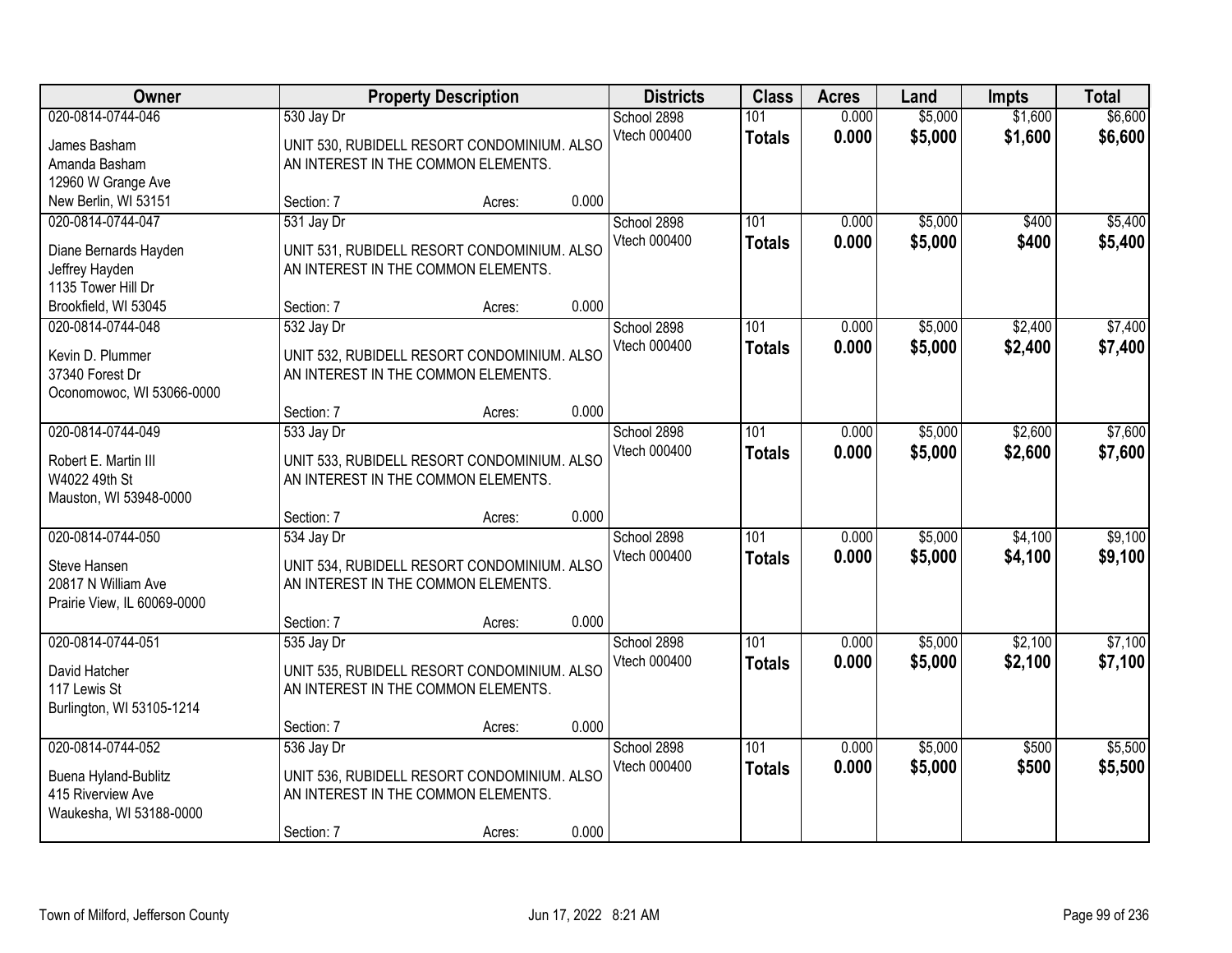| Owner                                                                          |                                                   | <b>Property Description</b>                 |       | <b>Districts</b>            | <b>Class</b>                      | <b>Acres</b>   | Land               | <b>Impts</b>       | <b>Total</b>       |
|--------------------------------------------------------------------------------|---------------------------------------------------|---------------------------------------------|-------|-----------------------------|-----------------------------------|----------------|--------------------|--------------------|--------------------|
| 020-0814-0744-053                                                              | 537 Jay Dr                                        |                                             |       | School 2898<br>Vtech 000400 | 101<br><b>Totals</b>              | 0.000<br>0.000 | \$5,000<br>\$5,000 | \$500<br>\$500     | \$5,500<br>\$5,500 |
| Ryan Fletcher<br>W730 County Rd L<br>East Troy, WI 53120-0000                  | AN INTEREST IN THE COMMON ELEMENTS.               | UNIT 537, RUBIDELL RESORT CONDOMINIUM. ALSO |       |                             |                                   |                |                    |                    |                    |
|                                                                                | Section: 7                                        | Acres:                                      | 0.000 |                             |                                   |                |                    |                    |                    |
| 020-0814-0744-054<br>Ryan Fletcher<br>W730 County Rd L                         | 538 Jay Dr<br>AN INTEREST IN THE COMMON ELEMENTS. | UNIT 538, RUBIDELL RESORT CONDOMINIUM. ALSO |       | School 2898<br>Vtech 000400 | 101<br><b>Totals</b>              | 0.000<br>0.000 | \$5,000<br>\$5,000 | \$100<br>\$100     | \$5,100<br>\$5,100 |
| East Troy, WI 53120-0000                                                       | Section: 7                                        | Acres:                                      | 0.000 |                             |                                   |                |                    |                    |                    |
| 020-0814-0744-055                                                              | 539 Jay Dr                                        |                                             |       | School 2898                 | 101                               | 0.000          | \$5,000            | \$1,100            | \$6,100            |
| Christina Maritz<br><b>Chris Maritz</b><br>1504 Whispering Pines Dr            | AN INTEREST IN THE COMMON ELEMENTS.               | UNIT 539, RUBIDELL RESORT CONDOMINIUM. ALSO |       | Vtech 000400                | <b>Totals</b>                     | 0.000          | \$5,000            | \$1,100            | \$6,100            |
| Delavan, WI 53115-0000                                                         | Section: 7                                        | Acres:                                      | 0.000 |                             |                                   |                |                    |                    |                    |
| 020-0814-0744-056<br>Grant Taylor et al                                        | 540 Jay Dr                                        | UNIT 540, RUBIDELL RESORT CONDOMINIUM. ALSO |       | School 2898<br>Vtech 000400 | 101<br><b>Totals</b>              | 0.000<br>0.000 | \$5,000<br>\$5,000 | \$2,900<br>\$2,900 | \$7,900<br>\$7,900 |
| 10701 Hwy 42<br>Newton, WI 53063-9510                                          | AN INTEREST IN THE COMMON ELEMENT.<br>Section: 7  | Acres:                                      | 0.000 |                             |                                   |                |                    |                    |                    |
| 020-0814-0744-057                                                              | 541 Jay Dr                                        |                                             |       | School 2898                 | 101                               | 0.000          | \$5,000            | \$3,200            | \$8,200            |
| Tammy L. Hartwig<br>N5124 County Rd Y<br>Jefferson, WI 53549-0000              | AN INTEREST IN THE COMMON ELEMENTS.               | UNIT 541, RUBIDELL RESORT CONDOMINIUM. ALSO |       | Vtech 000400                | <b>Totals</b>                     | 0.000          | \$5,000            | \$3,200            | \$8,200            |
|                                                                                | Section: 7                                        | Acres:                                      | 0.000 |                             |                                   |                |                    |                    |                    |
| 020-0814-0744-058<br>Lynn Allen<br><b>Terry Allen</b><br>W3985 State Road 50 W | 542 Jay Dr<br>AN INTEREST IN THE COMMON ELEMENTS. | UNIT 542, RUBIDELL RESORT CONDOMINIUM. ALSO |       | School 2898<br>Vtech 000400 | $\overline{101}$<br><b>Totals</b> | 0.000<br>0.000 | \$5,000<br>\$5,000 | \$1,000<br>\$1,000 | \$6,000<br>\$6,000 |
| Lake Geneva, WI 53147-0000                                                     | Section: 7                                        | Acres:                                      | 0.000 |                             |                                   |                |                    |                    |                    |
| 020-0814-0744-059<br>Shawn Magsamen<br>Barb Magsamen<br>PO Box 258             | 543 Jay Dr<br>AN INTEREST IN THE COMMON ELEMENTS. | UNIT 543, RUBIDELL RESORT CONDOMINIUM. ALSO |       | School 2898<br>Vtech 000400 | 101<br><b>Totals</b>              | 0.000<br>0.000 | \$5,000<br>\$5,000 | \$800<br>\$800     | \$5,800<br>\$5,800 |
| Watertown, WI 53094-0000                                                       | Section: 7                                        | Acres:                                      | 0.000 |                             |                                   |                |                    |                    |                    |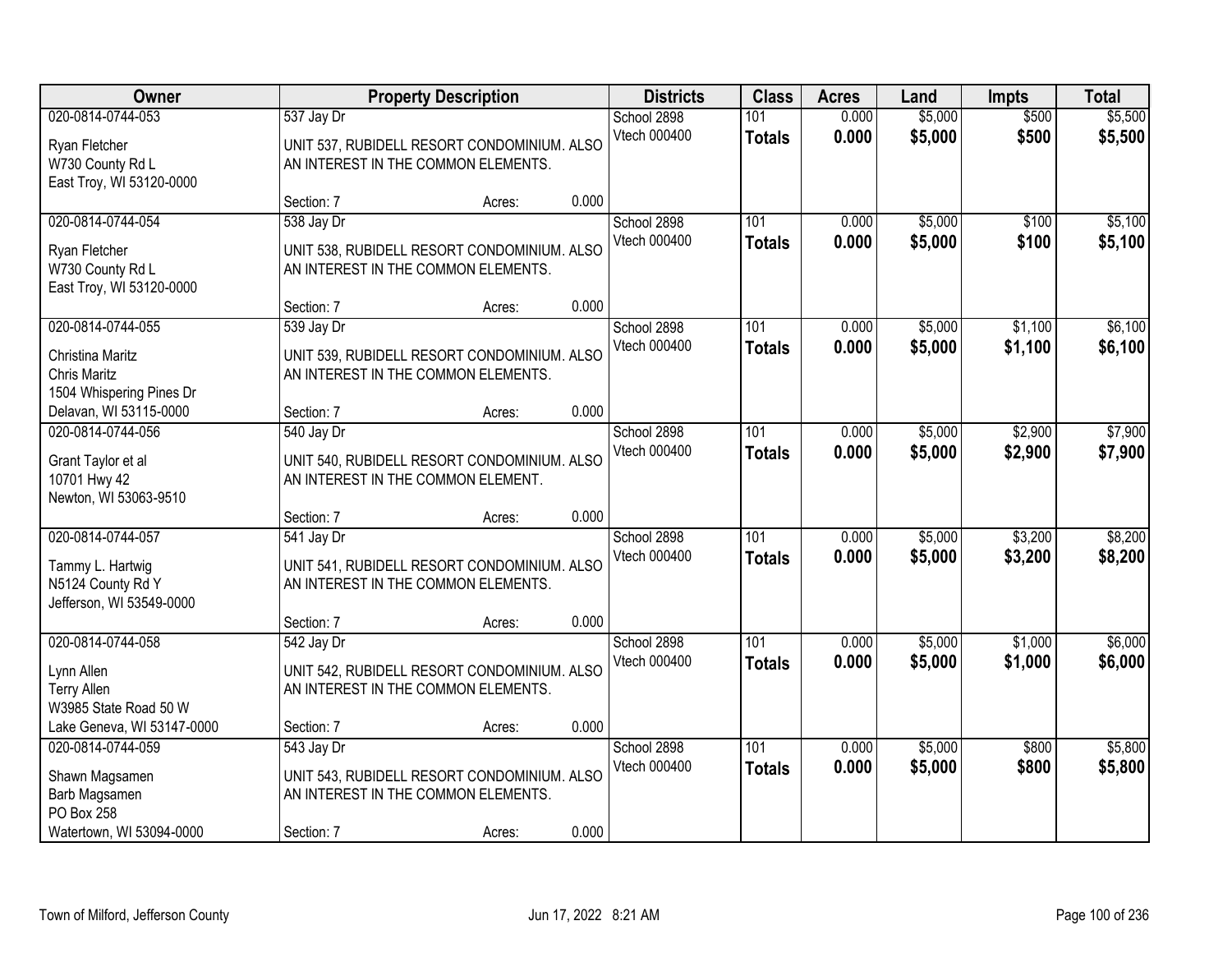| Owner<br><b>Property Description</b><br>020-0814-0744-060<br>544 Jay Dr<br>UNIT 544, RUBIDELL RESORT CONDOMINIUM. ALSO<br>Elizebeth L. Cichon<br>600 Devonshire Ct<br>AN INTEREST IN THE COMMON ELEMENTS.<br>Mchenry, IL 60050-0000 |                          | <b>Districts</b>                                                                             | <b>Class</b> | <b>Acres</b>                | Land                 | <b>Impts</b>   | <b>Total</b>       |                    |                      |
|-------------------------------------------------------------------------------------------------------------------------------------------------------------------------------------------------------------------------------------|--------------------------|----------------------------------------------------------------------------------------------|--------------|-----------------------------|----------------------|----------------|--------------------|--------------------|----------------------|
|                                                                                                                                                                                                                                     |                          |                                                                                              |              | School 2898<br>Vtech 000400 | 101<br><b>Totals</b> | 0.000<br>0.000 | \$5,000<br>\$5,000 | \$6,200<br>\$6,200 | \$11,200<br>\$11,200 |
|                                                                                                                                                                                                                                     | Section: 7               | Acres:                                                                                       | 0.000        |                             |                      |                |                    |                    |                      |
| 020-0814-0744-061<br>Dan Sawdy<br>2945 S 50th St<br>Milwaukee, WI 53219-0000                                                                                                                                                        | 545 Jay Dr               | UNIT 545, RUBIDELL RESORT CONDOMINIUM. ALSO<br>AN INTEREST IN THE COMMON ELEMENTS.           |              | School 2898<br>Vtech 000400 | 101<br><b>Totals</b> | 0.000<br>0.000 | \$5,000<br>\$5,000 | \$200<br>\$200     | \$5,200<br>\$5,200   |
|                                                                                                                                                                                                                                     | Section: 7               | Acres:                                                                                       | 0.000        |                             |                      |                |                    |                    |                      |
| 020-0814-0744-062<br>Russell Ridge<br>240 N Mill St<br>Juneau, WI 53039-0000                                                                                                                                                        | 546 Jay Dr               | UNIT 546, RUBIDELL RESORT CONDOMINIUM. ALSO<br>AN INTEREST IN THE COMMON ELEMENTS.           |              | School 2898<br>Vtech 000400 | 101<br><b>Totals</b> | 0.000<br>0.000 | \$5,000<br>\$5,000 | \$2,200<br>\$2,200 | \$7,200<br>\$7,200   |
|                                                                                                                                                                                                                                     | Section: 7               | Acres:                                                                                       | 0.000        |                             |                      |                |                    |                    |                      |
| 020-0814-0744-063<br>Kay M. Plagemann<br>James Plagemann<br>22606 County Rd X                                                                                                                                                       | 547 Jay Dr               | UNIT 547, RUBIDELL RESORT CONDOMINIUM. ALSO<br>AN INTEREST IN THE COMMON ELEMENTS.           |              | School 2898<br>Vtech 000400 | 101<br><b>Totals</b> | 0.000<br>0.000 | \$5,000<br>\$5,000 | \$3,100<br>\$3,100 | \$8,100<br>\$8,100   |
| Kiel, WI 53042-0000                                                                                                                                                                                                                 | Section: 7               | Acres:                                                                                       | 0.000        |                             |                      |                |                    |                    |                      |
| 020-0814-0744-064<br>Eileen Lanfear K. Horn<br>285 Harrison St Apt a<br>Waterloo, WI 53594-0000                                                                                                                                     | 548 Jay Dr               | UNIT 548, RUBIDELL RESORT CONDOMINIUM. ALSO<br>AN INTEREST IN THE COMMON ELEMENTS.           |              | School 2898<br>Vtech 000400 | 101<br><b>Totals</b> | 0.000<br>0.000 | \$5,000<br>\$5,000 | \$100<br>\$100     | \$5,100<br>\$5,100   |
|                                                                                                                                                                                                                                     | Section: 7               | Acres:                                                                                       | 0.000        |                             |                      |                |                    |                    |                      |
| 020-0814-0744-065<br>Kenneth Lux<br>Debra Smith<br>34120 White Oak Dr                                                                                                                                                               | 549 Jay Dr               | UNIT 549, RUBIDELL RESORT CONDOMINIUM. ALSO<br>AN INTEREST IN THE COMMON ELEMENTS.           |              | School 2898<br>Vtech 000400 | 101<br><b>Totals</b> | 0.000<br>0.000 | \$5,000<br>\$5,000 | \$3,300<br>\$3,300 | \$8,300<br>\$8,300   |
| Burlington, WI 53105-0000                                                                                                                                                                                                           | Section: 7               | Acres:                                                                                       | 0.000        |                             |                      |                |                    |                    |                      |
| 020-0814-0744-066<br>Margaret M. Wolf<br>217 Air Park Dr Apt 16<br>Watertown, WI 53094-0000                                                                                                                                         | 550 Jay Dr<br>Section: 7 | UNIT 550, RUBIDELL RESORT CONDOMINIUM. ALSO<br>AN INTEREST IN THE COMMON ELEMENTS.<br>Acres: | 0.000        | School 2898<br>Vtech 000400 | 101<br><b>Totals</b> | 0.000<br>0.000 | \$5,000<br>\$5,000 | \$4,500<br>\$4,500 | \$9,500<br>\$9,500   |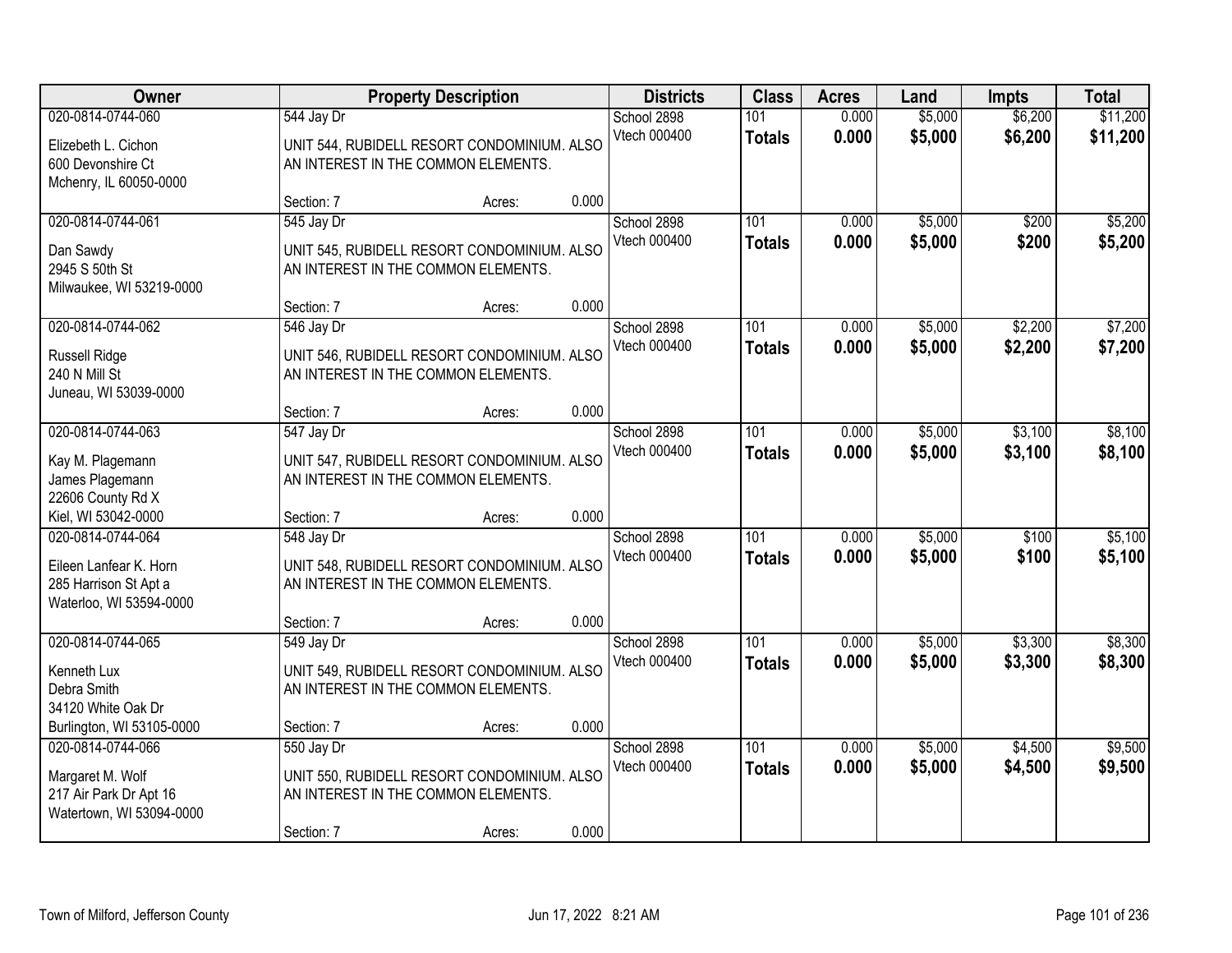| Owner                                 |            | <b>Property Description</b>                                                        |       | <b>Districts</b>            | <b>Class</b>         | <b>Acres</b>   | Land               | <b>Impts</b>       | <b>Total</b>       |
|---------------------------------------|------------|------------------------------------------------------------------------------------|-------|-----------------------------|----------------------|----------------|--------------------|--------------------|--------------------|
| 020-0814-0744-067<br>John Meyers      | 551 Jay Dr | UNIT 551, RUBIDELL RESORT CONDOMINIUM. ALSO                                        |       | School 2898<br>Vtech 000400 | 101<br><b>Totals</b> | 0.000<br>0.000 | \$5,000<br>\$5,000 | \$3,900<br>\$3,900 | \$8,900<br>\$8,900 |
| Jill Meyers                           |            | AN INTEREST IN THE COMMON ELEMENTS.                                                |       |                             |                      |                |                    |                    |                    |
| 2541 Dover Ln                         |            |                                                                                    |       |                             |                      |                |                    |                    |                    |
| Mt Pleasant, WI 53406-0000            | Section: 7 | Acres:                                                                             | 0.000 |                             |                      |                |                    |                    |                    |
| 020-0814-0744-068                     | 552 Jay Dr |                                                                                    |       | School 2898                 | 101                  | 0.000          | \$5,000            | \$1,200            | \$6,200            |
| Steven C. Mikos                       |            | UNIT 552, RUBIDELL RESORT CONDOMINIUM. ALSO                                        |       | Vtech 000400                | <b>Totals</b>        | 0.000          | \$5,000            | \$1,200            | \$6,200            |
| Amber A. Mikos                        |            | AN INTEREST IN THE COMMON ELEMENTS.                                                |       |                             |                      |                |                    |                    |                    |
| W279 N8845 Twin Pine Cir              |            |                                                                                    |       |                             |                      |                |                    |                    |                    |
| Hartland, WI 53029-0000               | Section: 7 | Acres:                                                                             | 0.000 |                             |                      |                |                    |                    |                    |
| 020-0814-0744-069                     | 553 Jay Dr |                                                                                    |       | School 2898                 | 101                  | 0.000          | \$5,000            | \$3,000            | \$8,000            |
|                                       |            |                                                                                    |       | Vtech 000400                | <b>Totals</b>        | 0.000          | \$5,000            | \$3,000            | \$8,000            |
| Donald A. Rechek                      |            | UNIT 553, RUBIDELL RESORT CONDOMINIUM. ALSO<br>AN INTEREST IN THE COMMON ELEMENTS. |       |                             |                      |                |                    |                    |                    |
| Debra K. Rechek<br>N10607 State Rd 26 |            |                                                                                    |       |                             |                      |                |                    |                    |                    |
| Waupun, WI 53963-1845                 | Section: 7 | Acres:                                                                             | 0.000 |                             |                      |                |                    |                    |                    |
| 020-0814-0744-070                     | 554 Jay Dr |                                                                                    |       | School 2898                 | 101                  | 0.000          | \$5,000            | \$600              | \$5,600            |
|                                       |            |                                                                                    |       | Vtech 000400                | <b>Totals</b>        | 0.000          | \$5,000            | \$600              | \$5,600            |
| <b>Scott Walters</b>                  |            | UNIT 554, RUBIDELL RESORT CONDOMINIUM. ALSO                                        |       |                             |                      |                |                    |                    |                    |
| 1513 Bridge St                        |            | AN INTEREST IN THE COMMON ELEMENTS.                                                |       |                             |                      |                |                    |                    |                    |
| Watertown, WI 53094-0000              |            |                                                                                    |       |                             |                      |                |                    |                    |                    |
|                                       | Section: 7 | Acres:                                                                             | 0.000 |                             |                      |                |                    |                    |                    |
| 020-0814-0744-071                     | 555 Jay Dr |                                                                                    |       | School 2898                 | $\overline{101}$     | 0.000          | \$5,000            | \$5,300            | \$10,300           |
| David Burton                          |            | UNIT 555, RUBIDELL RESORT CONDOMINIUM. ALSO                                        |       | Vtech 000400                | <b>Totals</b>        | 0.000          | \$5,000            | \$5,300            | \$10,300           |
| Leila Burton                          |            | AN INTEREST IN THE COMMON ELEMENTS.                                                |       |                             |                      |                |                    |                    |                    |
| 36 S Garfield Ave                     |            |                                                                                    |       |                             |                      |                |                    |                    |                    |
| Janesville, WI 53545-0000             | Section: 7 | Acres:                                                                             | 0.000 |                             |                      |                |                    |                    |                    |
| 020-0814-0744-072                     | 556 Jay Dr |                                                                                    |       | School 2898                 | 101                  | 0.000          | \$5,000            | \$4,600            | \$9,600            |
| Cheryl H. Dahm                        |            | UNIT 556, RUBIDELL RESORT CONDOMINIUM. ALSO                                        |       | Vtech 000400                | <b>Totals</b>        | 0.000          | \$5,000            | \$4,600            | \$9,600            |
| Daniel W. Dahm                        |            | AN INTEREST IN THE COMMON ELEMENTS.                                                |       |                             |                      |                |                    |                    |                    |
| W4741 County Rd A                     |            |                                                                                    |       |                             |                      |                |                    |                    |                    |
| Elkhart Lake, WI 53020-0000           | Section: 7 | Acres:                                                                             | 0.000 |                             |                      |                |                    |                    |                    |
| 020-0814-0744-073                     | 557 Jay Dr |                                                                                    |       | School 2898                 | 101                  | 0.000          | \$5,000            | \$5,800            | \$10,800           |
|                                       |            |                                                                                    |       | Vtech 000400                | <b>Totals</b>        | 0.000          | \$5,000            | \$5,800            | \$10,800           |
| John Kaeser                           |            | UNIT 557, RUBIDELL RESORT CONDOMINIUM. ALSO                                        |       |                             |                      |                |                    |                    |                    |
| Pattie Kaeser                         |            | AN INTEREST IN THE COMMON ELEMENTS.                                                |       |                             |                      |                |                    |                    |                    |
| 225 Lake St                           |            |                                                                                    |       |                             |                      |                |                    |                    |                    |
| Deerfield, WI 53531-0000              | Section: 7 | Acres:                                                                             | 0.000 |                             |                      |                |                    |                    |                    |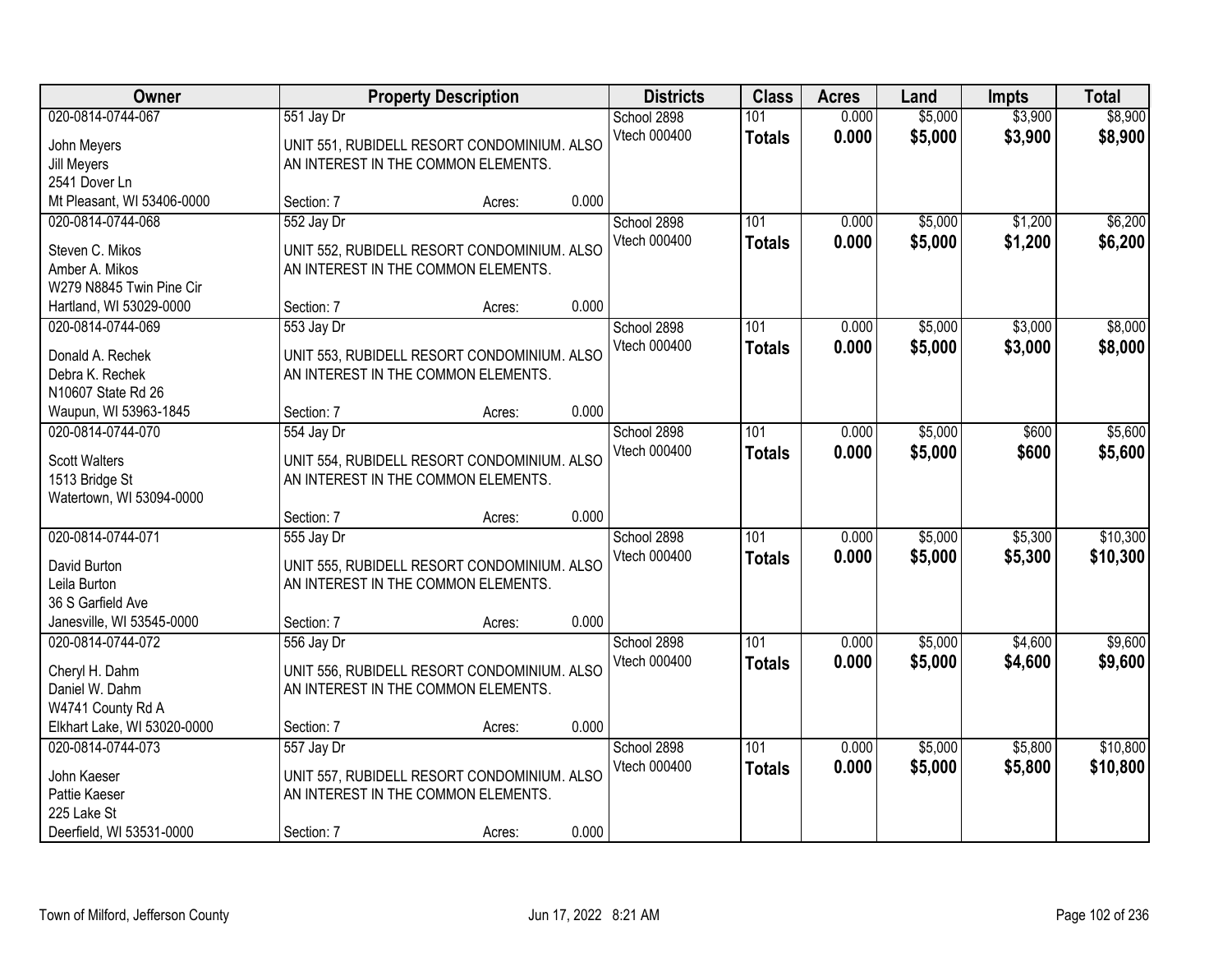| Owner                                                                                                   |                                                                                                  | <b>Property Description</b> | <b>Districts</b>                     |                      | <b>Class</b> | <b>Acres</b>   | Land               | <b>Impts</b>       | <b>Total</b>       |
|---------------------------------------------------------------------------------------------------------|--------------------------------------------------------------------------------------------------|-----------------------------|--------------------------------------|----------------------|--------------|----------------|--------------------|--------------------|--------------------|
| 020-0814-0744-074<br>James Huff<br>Jerrolynn Huff<br>3916 N Potsdam Ave #2507                           | 558 Jay Dr<br>UNIT 558, RUBIDELL RESORT CONDOMINIUM. ALSO<br>AN INTEREST IN THE COMMON ELEMENTS. |                             | School 2898<br>Vtech 000400          | 101<br><b>Totals</b> |              | 0.000<br>0.000 | \$5,000<br>\$5,000 | \$1,900<br>\$1,900 | \$6,900<br>\$6,900 |
| Sioux Falls, SD 57104-0000                                                                              | Section: 7                                                                                       | Acres:                      | 0.000                                |                      |              |                |                    |                    |                    |
| 020-0814-0744-075<br>Scott D. Miller et al<br>322 North St<br>Monroe Center, IL 61052-0000              | 559 Jay Dr<br>UNIT 559, RUBIDELL RESORT CONDOMINIUM. ALSO<br>AN INTEREST IN THE COMMON ELEMENTS. |                             | School 2898<br>Vtech 000400          | 101<br><b>Totals</b> |              | 0.000<br>0.000 | \$5,000<br>\$5,000 | \$1,100<br>\$1,100 | \$6,100<br>\$6,100 |
|                                                                                                         | Section: 7                                                                                       | Acres:                      | 0.000                                |                      |              |                |                    |                    |                    |
| 020-0814-0744-076<br>Ed Remshak<br>Cathy Remshak<br>577w19851 Holly Patch Ct                            | 560 Jay Dr<br>UNIT 560, RUBIDELL RESORT CONDOMINIUM. ALSO<br>AN INTEREST IN THE COMMON ELEMENTS. |                             | School 2898<br>Vtech 000400          | 101<br><b>Totals</b> |              | 0.000<br>0.000 | \$5,000<br>\$5,000 | \$800<br>\$800     | \$5,800<br>\$5,800 |
| Muskego, WI 53150-0000                                                                                  | Section: 7                                                                                       | Acres:                      | 0.000                                |                      |              |                |                    |                    |                    |
| 020-0814-0744-077<br>Michael Peirick et al<br>800 Elon Ct<br>Chesapeake, VA 23322-0000                  | 561 Jay Dr<br>UNIT 561, RUBIDELL RESORT CONDOMINIUM. ALSO<br>AN INTEREST IN THE COMMON ELEMENTS. |                             | School 2898<br>Vtech 000400          | 101<br><b>Totals</b> |              | 0.000<br>0.000 | \$5,000<br>\$5,000 | \$1,900<br>\$1,900 | \$6,900<br>\$6,900 |
|                                                                                                         | Section: 7                                                                                       | Acres:                      | 0.000                                |                      |              |                |                    |                    |                    |
| 020-0814-0744-078<br>Antonia Schlorf<br>Leroy Schlorf Jr<br>1400 Riverdale Dr                           | 562 Jay Dr<br>UNIT 562, RUBIDELL RESORT CONDOMINIUM. ALSO<br>AN INTEREST IN THE COMMON ELEMENTS. |                             | School 2898<br>Vtech 000400          | 101<br><b>Totals</b> |              | 0.000<br>0.000 | \$5,000<br>\$5,000 | \$1,700<br>\$1,700 | \$6,700<br>\$6,700 |
| Oneida, WI 54155-0000                                                                                   | Section: 7                                                                                       | Acres:                      | 0.000                                |                      |              |                |                    |                    |                    |
| 020-0814-0744-079<br>Debbie Hansen<br>20817 N William Ave<br>Prairie View, IL 60069-0000                | 563 Jay Dr<br>UNIT 563, RUBIDELL RESORT CONDOMINIUM. ALSO<br>AN INTEREST IN THE COMMON ELEMENTS. |                             | School 2898<br>Vtech 000400          | 101<br><b>Totals</b> |              | 0.000<br>0.000 | \$5,000<br>\$5,000 | \$2,500<br>\$2,500 | \$7,500<br>\$7,500 |
|                                                                                                         | Section: 7                                                                                       | Acres:                      | 0.000                                |                      |              |                |                    |                    |                    |
| 020-0814-0744-080<br>Steve Hansen<br>Debra Hansen<br>20817 N William Ave<br>Prairie View, IL 60069-0000 | 564 Jay Dr<br>UNIT 564, RUBIDELL RESORT CONDOMINIUM. ALSO<br>AN INTEREST IN THE COMMON ELEMENTS. |                             | School 2898<br>Vtech 000400<br>0.000 | 101<br><b>Totals</b> |              | 0.000<br>0.000 | \$5,000<br>\$5,000 | \$1,900<br>\$1,900 | \$6,900<br>\$6,900 |
|                                                                                                         | Section: 7                                                                                       | Acres:                      |                                      |                      |              |                |                    |                    |                    |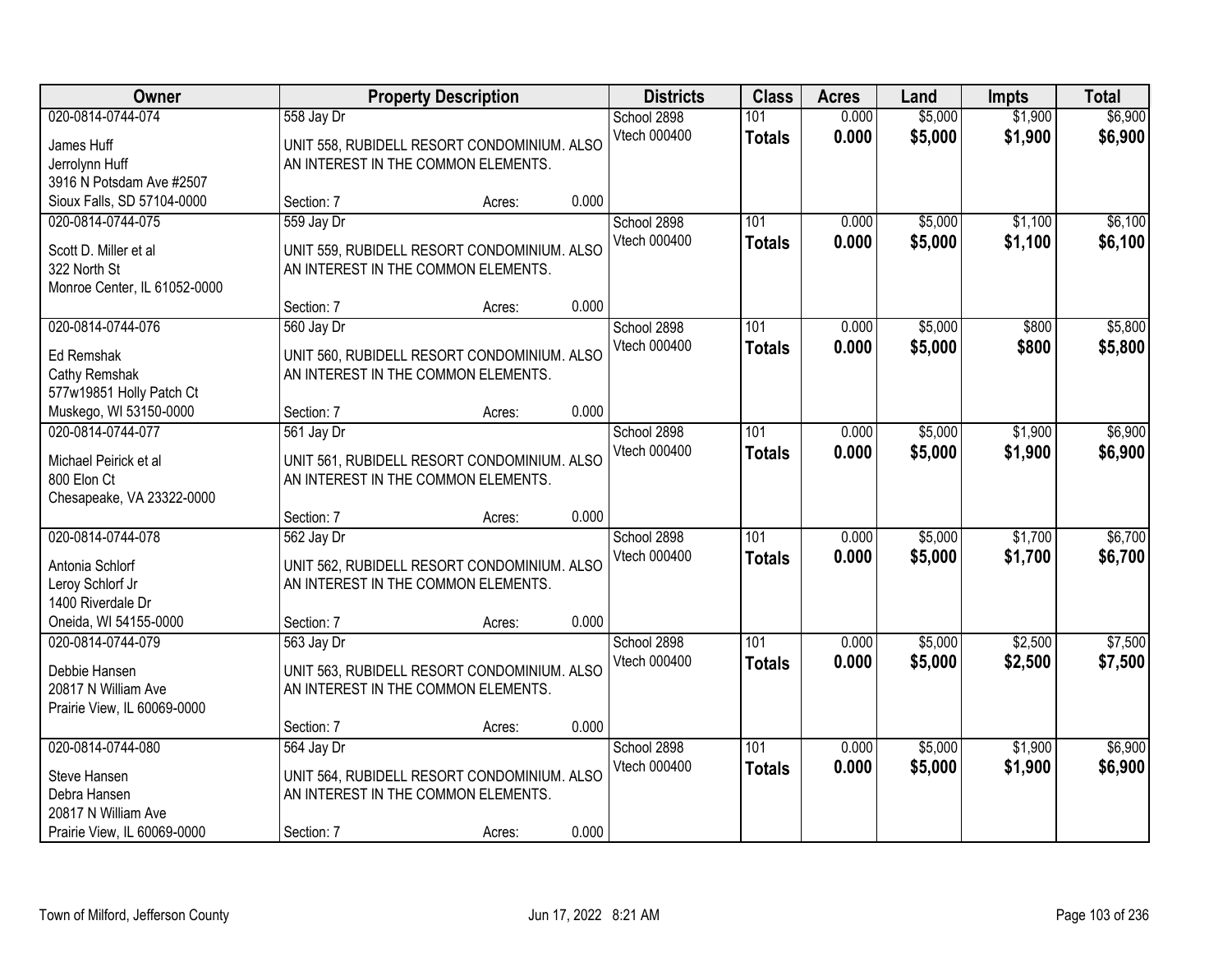| Owner                                                                                        |                                                                   | <b>Property Description</b>                           |       | <b>Districts</b>            | <b>Class</b>         | <b>Acres</b>   | Land               | <b>Impts</b>       | <b>Total</b>       |
|----------------------------------------------------------------------------------------------|-------------------------------------------------------------------|-------------------------------------------------------|-------|-----------------------------|----------------------|----------------|--------------------|--------------------|--------------------|
| 020-0814-0744-081<br>Jeff Newell et al<br>9600 W Beloit Rd Apt 1<br>Milwaukee, WI 53227-0000 | 565 Jay Dr<br>AN INTEREST IN THE COMMON ELEMENTS.                 | UNIT 565, RUBIDELL RESORT CONDOMINIUM. ALSO           |       | School 2898<br>Vtech 000400 | 101<br><b>Totals</b> | 0.000<br>0.000 | \$5,000<br>\$5,000 | \$500<br>\$500     | \$5,500<br>\$5,500 |
|                                                                                              | Section: 7                                                        | Acres:                                                | 0.000 |                             |                      |                |                    |                    |                    |
| 020-0814-0744-082<br>Douglas Sawdy<br>Debra Sawdy<br>6935 Carpenter Ave                      | 566 Jay Dr<br>AN INTEREST IN THE COMMON ELEMENTS.                 | UNIT 566, RUBIDELL RESORT CONDOMINIUM. ALSO           |       | School 2898<br>Vtech 000400 | 101<br><b>Totals</b> | 0.000<br>0.000 | \$5,000<br>\$5,000 | \$1,400<br>\$1,400 | \$6,400<br>\$6,400 |
| Greenfield, WI 53220-0000                                                                    | Section: 7                                                        | Acres:                                                | 0.000 |                             |                      |                |                    |                    |                    |
| 020-0814-0744-083<br><b>Brian Wargolet</b><br>PO Box 541<br>Watertown, WI 53094-0000         | 567 Jay Dr<br>AN INTEREST IN THE COMMON ELEMENTS.                 | UNIT 567, RUBIDELL RESORT CONDOMINIUM. ALSO           |       | School 2898<br>Vtech 000400 | 101<br><b>Totals</b> | 0.000<br>0.000 | \$5,000<br>\$5,000 | \$1,100<br>\$1,100 | \$6,100<br>\$6,100 |
|                                                                                              | Section: 7                                                        | Acres:                                                | 0.000 |                             |                      |                |                    |                    |                    |
| 020-0814-0744-084<br>Nancy Radomski<br>457 N 112 St<br>Wauwatosa, WI 53226-0000              | 568 Jay Dr<br>AN INTEREST IN THE COMMON ELEMENTS.                 | UNIT 568, RUBIDELL RESORT CONDOMINIUM. ALSO           |       | School 2898<br>Vtech 000400 | 101<br><b>Totals</b> | 0.000<br>0.000 | \$5,000<br>\$5,000 | \$500<br>\$500     | \$5,500<br>\$5,500 |
|                                                                                              | Section: 7                                                        | Acres:                                                | 0.000 |                             |                      |                |                    |                    |                    |
| 020-0814-0744-085<br>Rubidell Resort Condominium<br>Association, Inc.<br>W6940 Rubidell Rd   | 569 Jay Dr<br>AN INTEREST IN THE COMMON ELEMENTS.                 | UNIT 569, RUBIDELL RESORT CONDOMINIUM. ALSO           |       | School 2898<br>Vtech 000400 | 101<br><b>Totals</b> | 0.000<br>0.000 | \$5,000<br>\$5,000 | \$100<br>\$100     | \$5,100<br>\$5,100 |
| Watertown, WI 53094-0000                                                                     | Section: 7                                                        | Acres:                                                | 0.000 |                             |                      |                |                    |                    |                    |
| 020-0814-0744-086<br>Rubidell Resort Condominium<br>Assoc, Inc<br>W6940 Rubidell Rd          | 570 Jay Dr<br>AN INTEREST IN THE COMMON ELEMENTS.                 | UNIT 570, RUBIDELL RESORT CONDOMINIUM. ALSO           |       | School 2898<br>Vtech 000400 | 101<br><b>Totals</b> | 0.000<br>0.000 | \$5,000<br>\$5,000 | \$700<br>\$700     | \$5,700<br>\$5,700 |
| Watertown, WI 53094-0000                                                                     | Section: 7                                                        | Acres:                                                | 0.000 |                             |                      |                |                    |                    |                    |
| 020-0814-0744-087<br>Nolan Ainsworth<br><b>W7170 E Fir Rd</b><br>Burnett, WI 53922-0000      | 571 Shady Ln<br>AN INTEREST IN THE COMMON ELEMENTS.<br>Section: 7 | UNIT 571, RUBIDELL RESORT CONDOMINIUM. ALSO<br>Acres: | 0.000 | School 2898<br>Vtech 000400 | 101<br><b>Totals</b> | 0.000<br>0.000 | \$5,000<br>\$5,000 | \$100<br>\$100     | \$5,100<br>\$5,100 |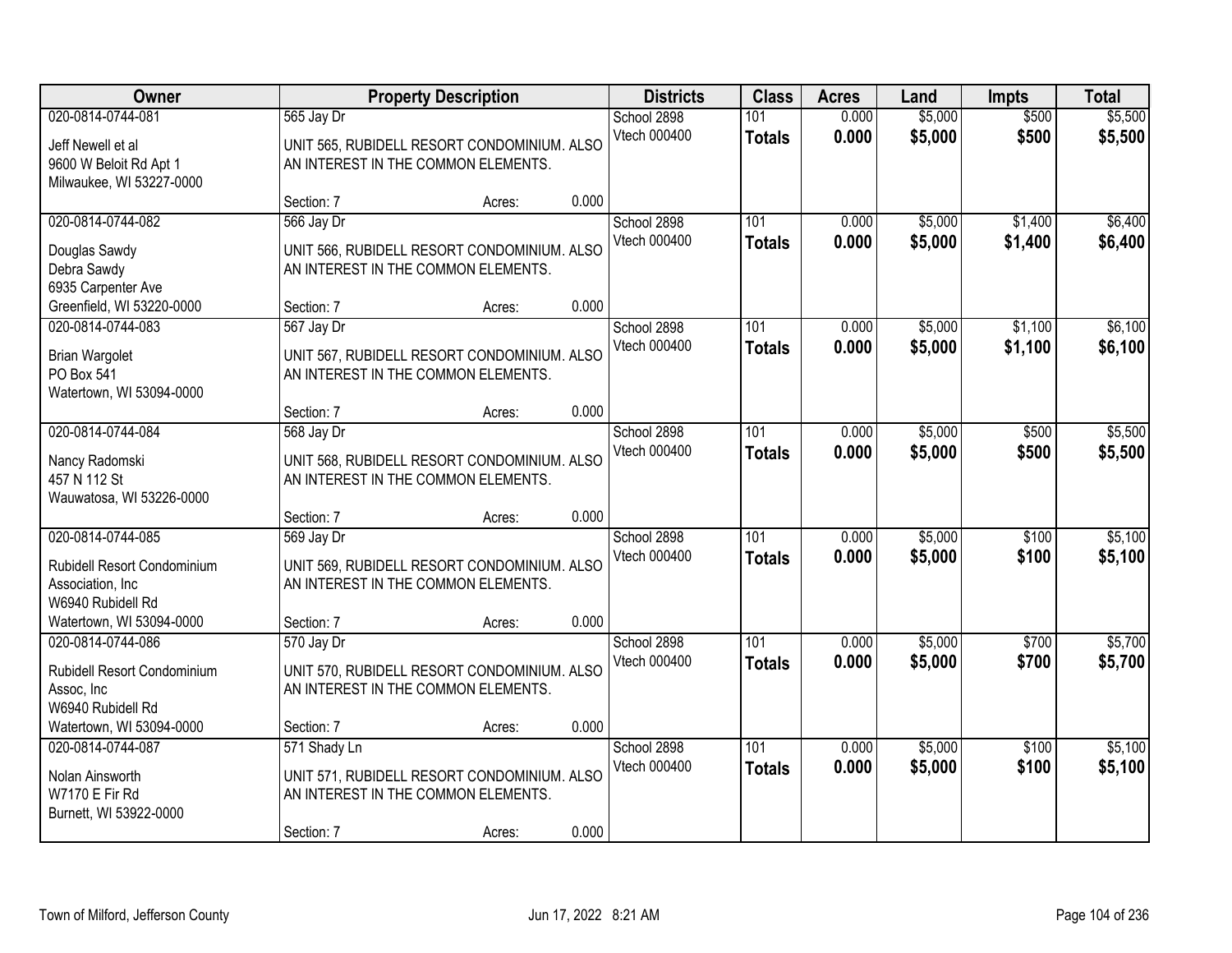| Owner                                                                                              |                                                                   | <b>Property Description</b>                           |       | <b>Districts</b>            | <b>Class</b>         | <b>Acres</b>   | Land               | <b>Impts</b>       | <b>Total</b>       |
|----------------------------------------------------------------------------------------------------|-------------------------------------------------------------------|-------------------------------------------------------|-------|-----------------------------|----------------------|----------------|--------------------|--------------------|--------------------|
| 020-0814-0744-088<br>Amanda Sears<br>W321 S7638 Claire Dr<br>Mukwonago, WI 53149-0000              | 572 Shady Ln<br>AN INTEREST IN THE COMMON ELEMENTS.               | UNIT 572, RUBIDELL RESORT CONDOMINIUM. ALSO           |       | School 2898<br>Vtech 000400 | 101<br><b>Totals</b> | 0.000<br>0.000 | \$5,000<br>\$5,000 | \$1,700<br>\$1,700 | \$6,700<br>\$6,700 |
|                                                                                                    | Section: 7                                                        | Acres:                                                | 0.000 |                             |                      |                |                    |                    |                    |
| 020-0814-0744-089<br>Kimberly Kenney<br>S71 W14850 Westcot Dr<br>Muskego, WI 53150-0000            | 573 Shady Ln<br>AN INTEREST IN THE COMMON ELEMENTS.               | UNIT 573, RUBIDELL RESORT CONDOMINIUM. ALSO           |       | School 2898<br>Vtech 000400 | 101<br><b>Totals</b> | 0.000<br>0.000 | \$5,000<br>\$5,000 | \$2,700<br>\$2,700 | \$7,700<br>\$7,700 |
|                                                                                                    | Section: 7                                                        | Acres:                                                | 0.000 |                             |                      |                |                    |                    |                    |
| 020-0814-0744-090<br>Pete Zurawski<br>Angela Zurawski<br>4627 Kenrich Dr                           | 574 Shady Ln<br>AN INTEREST IN THE COMMON ELEMENTS.               | UNIT 574, RUBIDELL RESORT CONDOMINIUM. ALSO           |       | School 2898<br>Vtech 000400 | 101<br><b>Totals</b> | 0.000<br>0.000 | \$5,000<br>\$5,000 | \$3,600<br>\$3,600 | \$8,600<br>\$8,600 |
| Racine, WI 53402-0000                                                                              | Section: 7                                                        | Acres:                                                | 0.000 |                             |                      |                |                    |                    |                    |
| 020-0814-0744-091<br>Steven A. Garrity<br>Shelby A. Garrity<br>375 Greendale Dr                    | 575 Shady Ln<br>AN INTEREST IN THE COMMON ELEMENTS.               | UNIT 575, RUBIDELL RESORT CONDOMINIUM. ALSO           |       | School 2898<br>Vtech 000400 | 101<br><b>Totals</b> | 0.000<br>0.000 | \$5,000<br>\$5,000 | \$3,200<br>\$3,200 | \$8,200<br>\$8,200 |
| Janesville, WI 53546-0000                                                                          | Section: 7                                                        | Acres:                                                | 0.000 |                             |                      |                |                    |                    |                    |
| 020-0814-0744-092<br>Deboer K&J Properties, LLC<br>9047 17th Ave Apt 102<br>Kenosha, WI 53143-0000 | 576 Shady Ln<br>AN INTEREST IN THE COMMON ELEMENTS.               | UNIT 576, RUBIDELL RESORT CONDOMINIUM. ALSO           |       | School 2898<br>Vtech 000400 | 101<br><b>Totals</b> | 0.000<br>0.000 | \$5,000<br>\$5,000 | \$2,500<br>\$2,500 | \$7,500<br>\$7,500 |
|                                                                                                    | Section: 7                                                        | Acres:                                                | 0.000 |                             |                      |                |                    |                    |                    |
| 020-0814-0744-093<br>Keith Pleester II<br>1216 Crestview Dr<br>Watertown, WI 53094-0000            | 577 Shady Ln<br>AN INTEREST IN THE COMMON ELEMENTS.               | UNIT 577, RUBIDELL RESORT CONDOMINIUM. ALSO           |       | School 2898<br>Vtech 000400 | 101<br><b>Totals</b> | 0.000<br>0.000 | \$5,000<br>\$5,000 | \$3,800<br>\$3,800 | \$8,800<br>\$8,800 |
|                                                                                                    | Section: 7                                                        | Acres:                                                | 0.000 |                             |                      |                |                    |                    |                    |
| 020-0814-0744-094<br>Joshua G. Bull<br>W3384 Beryl Dr<br>Watertown, WI 53094-0000                  | 578 Shady Ln<br>AN INTEREST IN THE COMMON ELEMENTS.<br>Section: 7 | UNIT 578, RUBIDELL RESORT CONDOMINIUM. ALSO<br>Acres: | 0.000 | School 2898<br>Vtech 000400 | 101<br><b>Totals</b> | 0.000<br>0.000 | \$5,000<br>\$5,000 | \$1,000<br>\$1,000 | \$6,000<br>\$6,000 |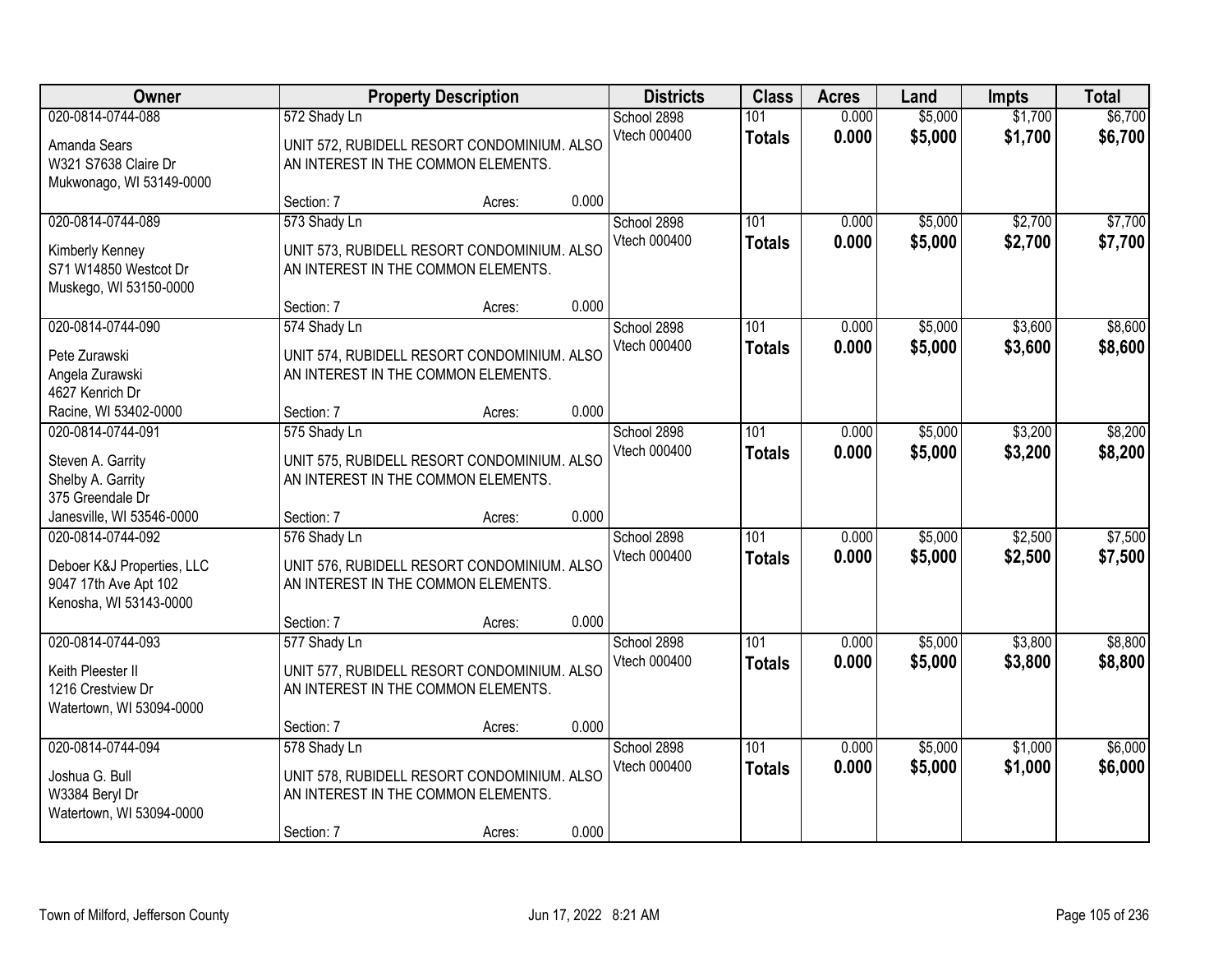| Owner                                                                                               | <b>Property Description</b>                                                                                      |        | <b>Districts</b>                     | <b>Class</b>         | <b>Acres</b>   | Land               | Impts              | <b>Total</b>       |
|-----------------------------------------------------------------------------------------------------|------------------------------------------------------------------------------------------------------------------|--------|--------------------------------------|----------------------|----------------|--------------------|--------------------|--------------------|
| 020-0814-0744-095<br>Luis I. Moroney<br>Maritza R. Moroney<br>4914 Burma Rd                         | 579 Shady Ln<br>UNIT 579, RUBIDELL RESORT CONDOMINIUM. ALSO<br>AN INTEREST IN THE COMMON ELEMENTS.               |        | School 2898<br>Vtech 000400          | 101<br><b>Totals</b> | 0.000<br>0.000 | \$5,000<br>\$5,000 | \$100<br>\$100     | \$5,100<br>\$5,100 |
| Mcfarland, WI 53558-0000                                                                            | Section: 7                                                                                                       | Acres: | 0.000                                |                      |                |                    |                    |                    |
| 020-0814-0744-096<br>Cheryl Klingenberg<br>Kasey Gieseke<br>906 Oak St                              | 580 Shady Ln<br>UNIT 580, RUBIDELL RESORT CONDOMINIUM. ALSO<br>AN INTEREST IN THE COMMON ELEMENTS.               |        | School 2898<br>Vtech 000400          | 101<br><b>Totals</b> | 0.000<br>0.000 | \$5,000<br>\$5,000 | \$1,700<br>\$1,700 | \$6,700<br>\$6,700 |
| Woodstock, IL 60098-0000                                                                            | Section: 7                                                                                                       | Acres: | 0.000                                |                      |                |                    |                    |                    |
| 020-0814-0744-097<br>Therese L Ziolezki Trust<br>2438 S 94th St<br>West Allis, WI 53227-0000        | 581 Shady Ln<br>UNIT 581, RUBIDELL RESORT CONDOMINIUM. ALSO<br>AN INTEREST IN THE COMMON ELEMENTS.               |        | School 2898<br>Vtech 000400          | 101<br><b>Totals</b> | 0.000<br>0.000 | \$5,000<br>\$5,000 | \$2,300<br>\$2,300 | \$7,300<br>\$7,300 |
|                                                                                                     | Section: 7                                                                                                       | Acres: | 0.000                                |                      |                |                    |                    |                    |
| 020-0814-0744-098<br>Shannon M. Angell<br>10310 W Spencer PI<br>Milwaukee, WI 53224-0000            | 582 Shady Ln<br>UNIT 582, RUBIDELL RESORT CONDOMINIUM. ALSO<br>AN INTEREST IN THE COMMON ELEMENTS.               |        | School 2898<br>Vtech 000400          | 101<br><b>Totals</b> | 0.000<br>0.000 | \$5,000<br>\$5,000 | \$3,200<br>\$3,200 | \$8,200<br>\$8,200 |
|                                                                                                     | Section: 7                                                                                                       | Acres: | 0.000                                |                      |                |                    |                    |                    |
| 020-0814-0744-099<br><b>Tracy Bezotte</b><br><b>Wendy Bezotte</b><br>26217 100th St                 | 583 Shady Ln<br>UNIT 583, RUBIDELL RESORT CONDOMINIUM. ALSO<br>AN INTEREST IN THE COMMON ELEMENTS.               |        | School 2898<br>Vtech 000400          | 101<br><b>Totals</b> | 0.000<br>0.000 | \$5,000<br>\$5,000 | \$2,700<br>\$2,700 | \$7,700<br>\$7,700 |
| Salem, WI 53168                                                                                     | Section: 7                                                                                                       | Acres: | 0.000                                |                      |                |                    |                    |                    |
| 020-0814-0744-100<br><b>Brian Connell</b><br>Rebecca Connell<br>6108 Coachlight Rd                  | 584 Shady Ln<br>UNIT 584, RUBIDELL RESORT CONDOMINIUM. ALSO<br>AN INTEREST IN THE COMMON ELEMENTS.               |        | School 2898<br>Vtech 000400          | 101<br><b>Totals</b> | 0.000<br>0.000 | \$5,000<br>\$5,000 | \$100<br>\$100     | \$5,100<br>\$5,100 |
| Crystal Lake, IL 60012-0000                                                                         | Section: 7                                                                                                       | Acres: | 0.000                                |                      |                |                    |                    |                    |
| 020-0814-0744-101<br>Nick Smith<br>Colette Smith<br>36460 N Tamarack Dr<br>Ingleside, IL 60041-0000 | 585 Shady Ln<br>UNIT 585, RUBIDELL RESORT CONDOMINIUM. ALSO<br>AN INTEREST IN THE COMMON ELEMENTS.<br>Section: 7 | Acres: | School 2898<br>Vtech 000400<br>0.000 | 101<br><b>Totals</b> | 0.000<br>0.000 | \$5,000<br>\$5,000 | \$900<br>\$900     | \$5,900<br>\$5,900 |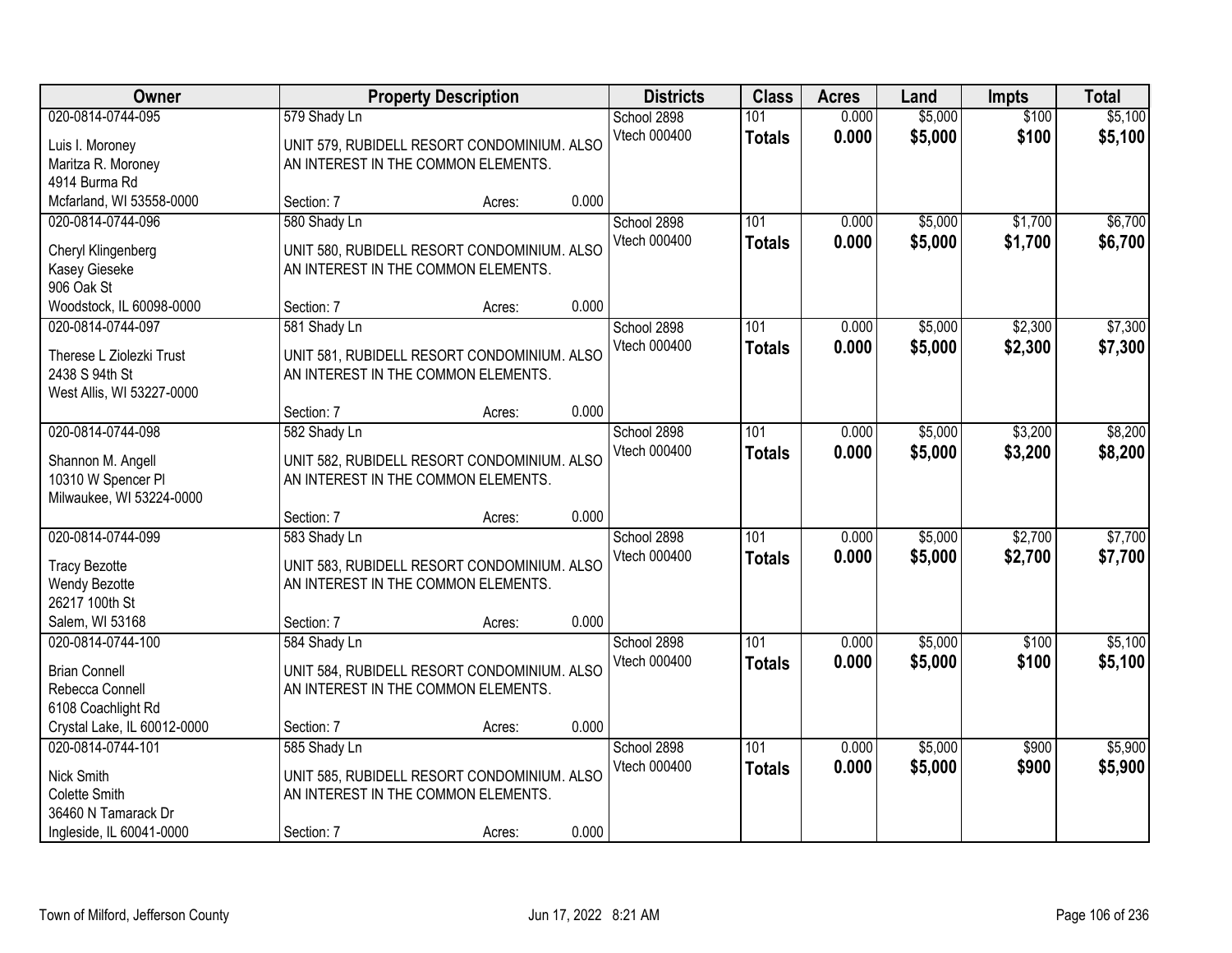| <b>Owner</b>                                                                                                    | <b>Property Description</b>                                                                                      |        | <b>Districts</b>                     | <b>Class</b>         | <b>Acres</b>   | Land               | <b>Impts</b>       | <b>Total</b>         |
|-----------------------------------------------------------------------------------------------------------------|------------------------------------------------------------------------------------------------------------------|--------|--------------------------------------|----------------------|----------------|--------------------|--------------------|----------------------|
| 020-0814-0744-102<br>Richard A. Keller<br>Mary L. Keller<br>21075 George Hunt Cir                               | 586 Shady Ln<br>UNIT 586, RUBIDELL RESORT CONDOMINIUM. ALSO<br>AN INTEREST IN THE COMMON ELEMENTS.               |        | School 2898<br>Vtech 000400          | 101<br><b>Totals</b> | 0.000<br>0.000 | \$5,000<br>\$5,000 | \$2,900<br>\$2,900 | \$7,900<br>\$7,900   |
| Waukesha, WI 53186-0000                                                                                         | Section: 7                                                                                                       | Acres: | 0.000                                |                      |                |                    |                    |                      |
| 020-0814-0744-103<br>Michael J. Held<br>Nancy J. Held<br>2110 S 99th St                                         | 587 Shady Ln<br>UNIT 587, RUBIDELL RESORT CONDOMINIUM. ALSO<br>AN INTEREST IN THE COMMON ELEMENTS.               |        | School 2898<br>Vtech 000400          | 101<br><b>Totals</b> | 0.000<br>0.000 | \$5,000<br>\$5,000 | \$4,300<br>\$4,300 | \$9,300<br>\$9,300   |
| West Allis, WI 53227-0000                                                                                       | Section: 7                                                                                                       | Acres: | 0.000                                |                      |                |                    |                    |                      |
| 020-0814-0744-104<br><b>Bobby Harrington</b><br><b>Eldarey Harrington</b><br>5326 N 63rd St                     | 588 Shady Ln<br>UNIT 588, RUBIDELL RESORT CONDOMINIUM. ALSO<br>AN INTEREST IN THE COMMON ELEMENTS.               |        | School 2898<br>Vtech 000400          | 101<br><b>Totals</b> | 0.000<br>0.000 | \$5,000<br>\$5,000 | \$100<br>\$100     | \$5,100<br>\$5,100   |
| Milwaukee, WI 53218-0000                                                                                        | Section: 7                                                                                                       | Acres: | 0.000                                |                      |                |                    |                    |                      |
| 020-0814-0744-105<br>Daniel N. Heinz<br>4850 W Fillmore Dr<br>Milwaukee, WI 53219                               | 589 Shady Ln<br>UNIT 589, RUBIDELL RESORT CONDOMINIUM. ALSO<br>AN INTEREST IN THE COMMON ELEMENTS.               |        | School 2898<br>Vtech 000400          | 101<br><b>Totals</b> | 0.000<br>0.000 | \$5,000<br>\$5,000 | \$2,600<br>\$2,600 | \$7,600<br>\$7,600   |
|                                                                                                                 | Section: 7                                                                                                       | Acres: | 0.000                                |                      |                |                    |                    |                      |
| 020-0814-0744-106<br><b>Brett Manuel</b><br><b>Theresa Manuel</b><br>1213 1st Ave                               | 590 Shady Ln<br>UNIT 590, RUBIDELL RESORT CONDOMINIUM. ALSO<br>AN INTEREST IN THE COMMON ELEMENTS.               |        | School 2898<br>Vtech 000400          | 101<br><b>Totals</b> | 0.000<br>0.000 | \$5,000<br>\$5,000 | \$1,100<br>\$1,100 | \$6,100<br>\$6,100   |
| Grafton, WI 53024-0000                                                                                          | Section: 7                                                                                                       | Acres: | 0.000                                |                      |                |                    |                    |                      |
| 020-0814-0744-107<br>John J. Hamer<br>1834 Oregon St<br>Oshkosh, WI 54902-0000                                  | 591 Shady Ln<br>UNIT 591, RUBIDELL RESORT CONDOMINIUM. ALSO<br>AN INTEREST IN THE COMMON ELEMENTS.               |        | School 2898<br>Vtech 000400          | 101<br><b>Totals</b> | 0.000<br>0.000 | \$5,000<br>\$5,000 | \$5,900<br>\$5,900 | \$10,900<br>\$10,900 |
|                                                                                                                 | Section: 7                                                                                                       | Acres: | 0.000                                |                      |                |                    |                    |                      |
| 020-0814-0744-108<br>Thomas J. McDermott<br>Rosemary McDermott<br>1212 Crestview Dr<br>Watertown, WI 53094-0000 | 592 Shady Ln<br>UNIT 592, RUBIDELL RESORT CONDOMINIUM. ALSO<br>AN INTEREST IN THE COMMON ELEMENTS.<br>Section: 7 | Acres: | School 2898<br>Vtech 000400<br>0.000 | 101<br><b>Totals</b> | 0.000<br>0.000 | \$5,000<br>\$5,000 | \$6,000<br>\$6,000 | \$11,000<br>\$11,000 |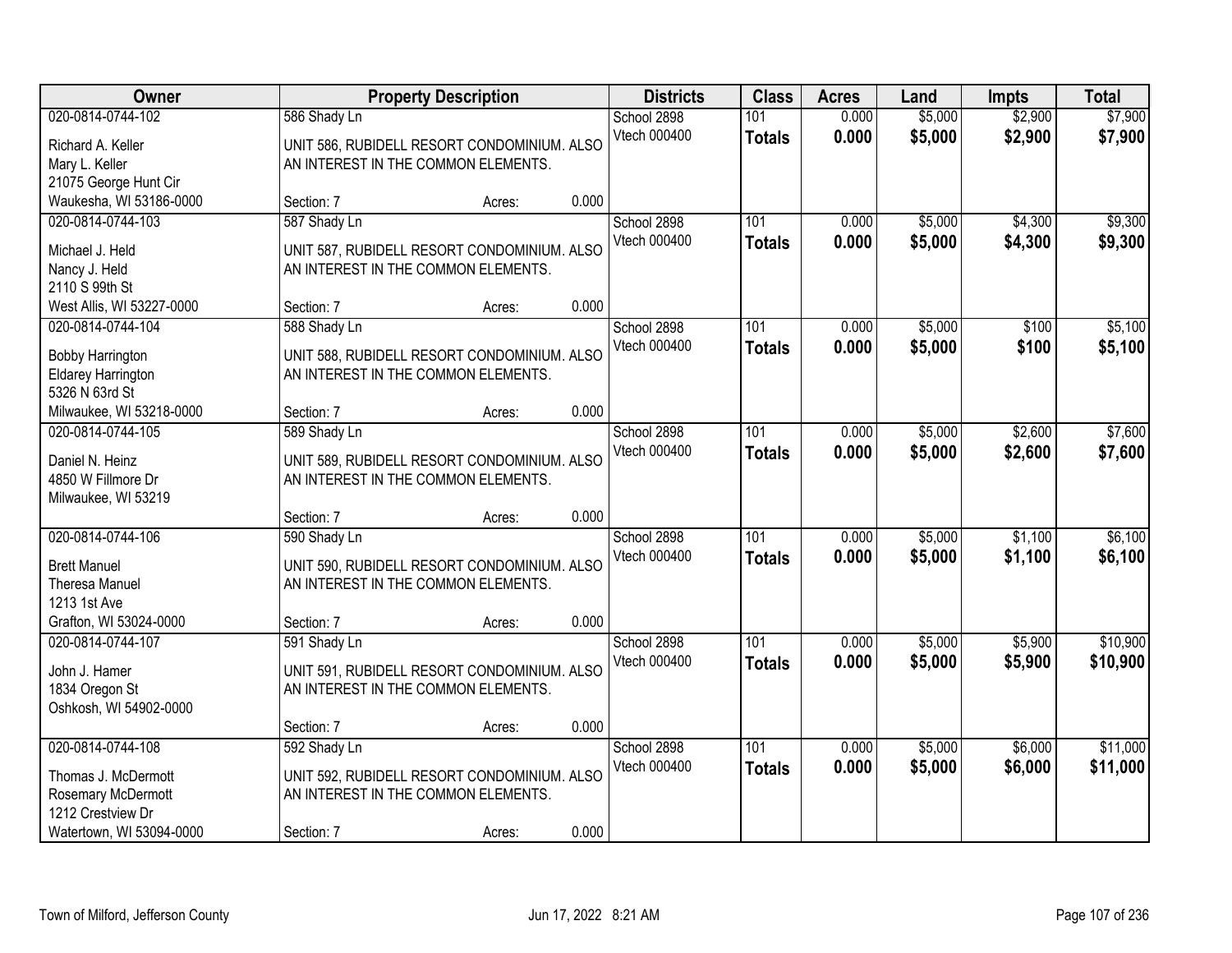| <b>Owner</b>                                                                                 |                                                                                                                  | <b>Property Description</b> | <b>Districts</b>                     | <b>Class</b>         | <b>Acres</b>   | Land               | <b>Impts</b>       | <b>Total</b>       |
|----------------------------------------------------------------------------------------------|------------------------------------------------------------------------------------------------------------------|-----------------------------|--------------------------------------|----------------------|----------------|--------------------|--------------------|--------------------|
| 020-0814-0744-109<br>Susan Jungwirth<br>436 W 8th Ave<br>Oshkosh, WI 54902-0000              | 593 Shady Ln<br>UNIT 593, RUBIDELL RESORT CONDOMINIUM. ALSO<br>AN INTEREST IN THE COMMON ELEMENTS.               |                             | School 2898<br>Vtech 000400          | 101<br><b>Totals</b> | 0.000<br>0.000 | \$5,000<br>\$5,000 | \$3,300<br>\$3,300 | \$8,300<br>\$8,300 |
|                                                                                              | Section: 7                                                                                                       | Acres:                      | 0.000                                |                      |                |                    |                    |                    |
| 020-0814-0744-110<br><b>Conrad Mains</b><br>Robin Mains<br>609 Dakota St                     | 594 Shady Ln<br>UNIT 594, RUBIDELL RESORT CONDOMINIUM. ALSO<br>AN INTEREST IN THE COMMON ELEMENTS.               |                             | School 2898<br>Vtech 000400          | 101<br><b>Totals</b> | 0.000<br>0.000 | \$5,000<br>\$5,000 | \$1,400<br>\$1,400 | \$6,400<br>\$6,400 |
| Oshkosh, WI 54902-0000                                                                       | Section: 7                                                                                                       | Acres:                      | 0.000                                |                      |                |                    |                    |                    |
| 020-0814-0744-111<br>Anthony Jezyk Jr et al<br>129 Haskell<br>Beaver Dam, WI 53916-0000      | 595 Shady Ln<br>UNIT 595, RUBIDELL RESORT CONDOMINIUM. ALSO<br>AN INTEREST IN THE COMMON ELEMENTS.               |                             | School 2898<br>Vtech 000400          | 101<br><b>Totals</b> | 0.000<br>0.000 | \$5,000<br>\$5,000 | \$1,700<br>\$1,700 | \$6,700<br>\$6,700 |
|                                                                                              | Section: 7                                                                                                       | Acres:                      | 0.000                                |                      |                |                    |                    |                    |
| 020-0814-0744-112<br>Charles F. Rush Jr<br>Jamie L. Rush<br>N7184 Faville Rd                 | 596 Shady Ln<br>UNIT 596, RUBIDELL RESORT CONDOMINIUM. ALSO<br>AN INTEREST IN THE COMMON ELEMENTS.               |                             | School 2898<br>Vtech 000400          | 101<br><b>Totals</b> | 0.000<br>0.000 | \$5,000<br>\$5,000 | \$2,000<br>\$2,000 | \$7,000<br>\$7,000 |
| Lake Mills, WI 53551-0000                                                                    | Section: 7                                                                                                       | Acres:                      | 0.000                                |                      |                |                    |                    |                    |
| 020-0814-0744-113<br>Edith M Schimpf Trust<br>S78 W32189 Mark Ln<br>Mukwonago, WI 53149-0000 | 597 Shady Ln<br>UNIT 597, RUBIDELL RESORT CONDOMINIUM. ALSO<br>AN INTEREST IN THE COMMON ELEMENTS.               |                             | School 2898<br>Vtech 000400          | 101<br><b>Totals</b> | 0.000<br>0.000 | \$5,000<br>\$5,000 | \$900<br>\$900     | \$5,900<br>\$5,900 |
|                                                                                              | Section: 7                                                                                                       | Acres:                      | 0.000                                |                      |                |                    |                    |                    |
| 020-0814-0744-114<br>Jeremy Holtzee<br>884 Oak St<br>Woodstock, IL 60098-0000                | 598 Shady Ln<br>UNIT 598, RUBIDELL RESORT CONDOMINIUM. ALSO<br>AN INTEREST IN THE COMMON ELEMENTS.               |                             | School 2898<br>Vtech 000400          | 101<br><b>Totals</b> | 0.000<br>0.000 | \$5,000<br>\$5,000 | \$400<br>\$400     | \$5,400<br>\$5,400 |
|                                                                                              | Section: 7                                                                                                       | Acres:                      | 0.000                                |                      |                |                    |                    |                    |
| 020-0814-0744-115<br>Doreen Beaulieu<br>6907 W North Ave<br>Wauwatosa, WI 53213-0000         | 599 Shady Ln<br>UNIT 599, RUBIDELL RESORT CONDOMINIUM. ALSO<br>AN INTEREST IN THE COMMON ELEMENTS.<br>Section: 7 | Acres:                      | School 2898<br>Vtech 000400<br>0.000 | 101<br><b>Totals</b> | 0.000<br>0.000 | \$5,000<br>\$5,000 | \$1,200<br>\$1,200 | \$6,200<br>\$6,200 |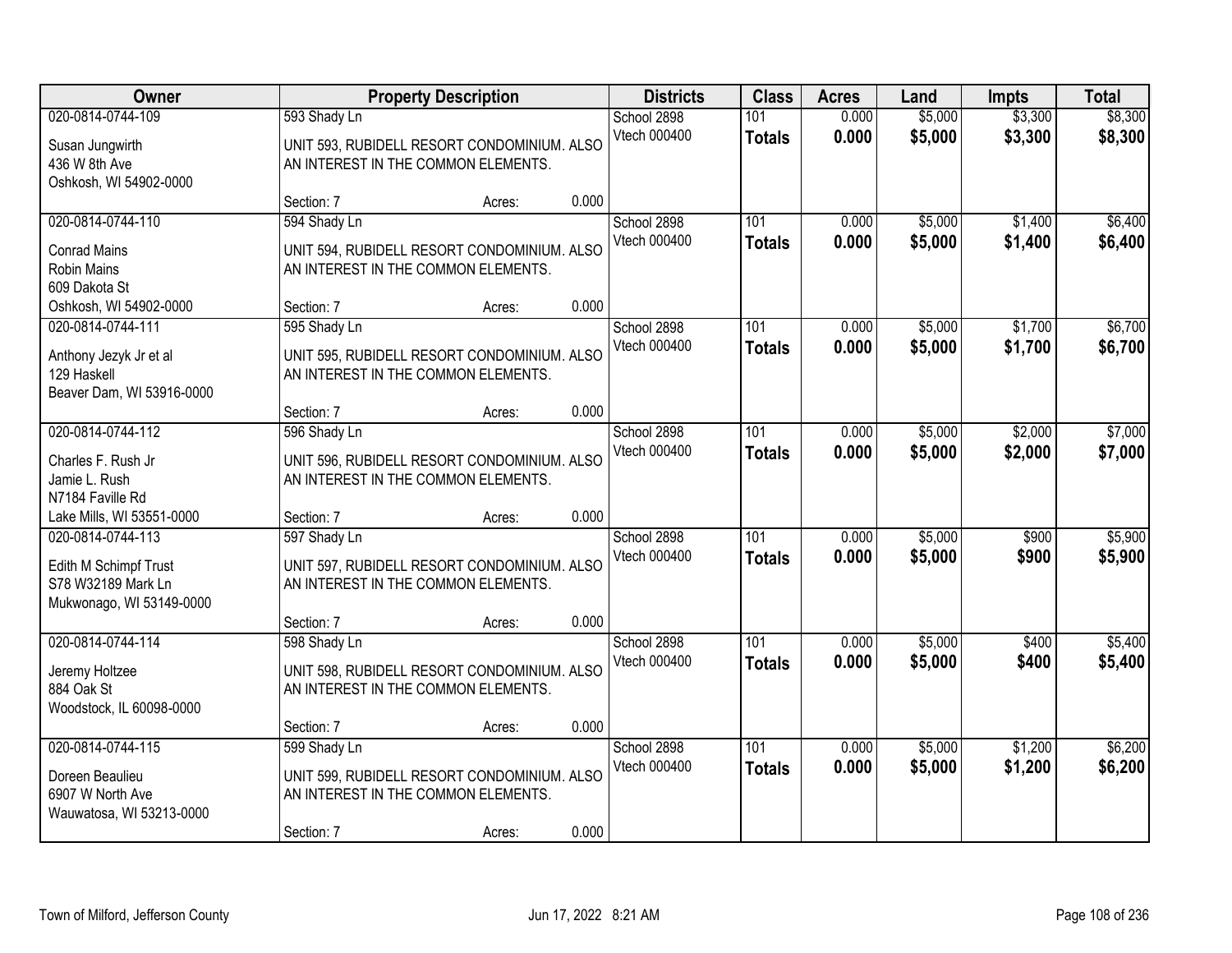| Owner                                                                                            |                            | <b>Property Description</b>                                                                  |       | <b>Districts</b>            | <b>Class</b>                      | <b>Acres</b>   | Land               | <b>Impts</b>       | <b>Total</b>       |
|--------------------------------------------------------------------------------------------------|----------------------------|----------------------------------------------------------------------------------------------|-------|-----------------------------|-----------------------------------|----------------|--------------------|--------------------|--------------------|
| 020-0814-0744-116<br><b>Tod Montanye</b><br>1605 W Burbank Ave<br>Janesville, WI 53546-0000      | 600 Shady Ln               | UNIT 600, RUBIDELL RESORT CONDOMINIUM. ALSO<br>AN INTEREST IN THE COMMON ELEMENTS.           |       | School 2898<br>Vtech 000400 | 101<br><b>Totals</b>              | 0.000<br>0.000 | \$5,000<br>\$5,000 | \$500<br>\$500     | \$5,500<br>\$5,500 |
|                                                                                                  | Section: 7                 | Acres:                                                                                       | 0.000 |                             |                                   |                |                    |                    |                    |
| 020-0814-0744-117<br>Goodspeed Trust<br>402 Barney St<br>Waukesha, WI 53186-0000                 | 601 Shady Ln               | UNIT 601, RUBIDELL RESORT CONDOMINIUM. ALSO<br>AN INTEREST IN THE COMMON ELEMENTS.           |       | School 2898<br>Vtech 000400 | 101<br><b>Totals</b>              | 0.000<br>0.000 | \$5,000<br>\$5,000 | \$1,100<br>\$1,100 | \$6,100<br>\$6,100 |
|                                                                                                  | Section: 7                 | Acres:                                                                                       | 0.000 |                             |                                   |                |                    |                    |                    |
| 020-0814-0744-118<br>Chad Weyrauch<br>Michelle Nagel<br>6304 Hospital Rd                         | 602 Shady Ln               | UNIT 602, RUBIDELL RESORT CONDOMINIUM. ALSO<br>AN INTEREST IN THE COMMON ELEMENTS.           |       | School 2898<br>Vtech 000400 | 101<br><b>Totals</b>              | 0.000<br>0.000 | \$5,000<br>\$5,000 | \$2,600<br>\$2,600 | \$7,600<br>\$7,600 |
| Burlington, WI 53105-0000                                                                        | Section: 7                 | Acres:                                                                                       | 0.000 |                             |                                   |                |                    |                    |                    |
| 020-0814-0744-119<br>Gerald L. Krueger<br>Marily A. Krueger<br>2489 Datura Loop                  | 603 Shady Ln               | UNIT 603, RUBIDELL RESORT CONDOMINIUM. ALSO<br>AN INTEREST IN THE COMMON ELEMENTS.           |       | School 2898<br>Vtech 000400 | 101<br><b>Totals</b>              | 0.000<br>0.000 | \$5,000<br>\$5,000 | \$800<br>\$800     | \$5,800<br>\$5,800 |
| St Cloud, FL 34472-0000                                                                          | Section: 7                 | Acres:                                                                                       | 0.000 |                             |                                   |                |                    |                    |                    |
| 020-0814-0744-120<br>Violet M. Kuhn<br>Bruce A. Danforth II<br>4200 S 35th St #214               | 604 Shady Ln               | UNIT 604, RUBIDELL RESORT CONDOMINIUM. ALSO<br>AN INTEREST IN THE COMMON ELEMENTS.           |       | School 2898<br>Vtech 000400 | $\overline{101}$<br><b>Totals</b> | 0.000<br>0.000 | \$5,000<br>\$5,000 | \$500<br>\$500     | \$5,500<br>\$5,500 |
| Greenfield, WI 53221-0000                                                                        | Section: 7                 | Acres:                                                                                       | 0.000 |                             |                                   |                |                    |                    |                    |
| 020-0814-0744-121<br>Nancy Schiavo<br>25660 Marshfield Dr<br>Lake Villa, IL 60046-0000           | 605 Shady Ln               | UNIT 605, RUBIDELL RESORT CONDOMINIUM. ALSO<br>AN INTEREST IN THE COMMON ELEMENTS.           |       | School 2898<br>Vtech 000400 | 101<br><b>Totals</b>              | 0.000<br>0.000 | \$5,000<br>\$5,000 | \$2,900<br>\$2,900 | \$7,900<br>\$7,900 |
|                                                                                                  | Section: 7                 | Acres:                                                                                       | 0.000 |                             |                                   |                |                    |                    |                    |
| 020-0814-0744-122<br>Steve Geib<br>Mary Lou Geib<br>10354 S Hobby Ln<br>Oak Creek, WI 53154-0000 | 606 Shady Ln<br>Section: 7 | UNIT 606, RUBIDELL RESORT CONDOMINIUM. ALSO<br>AN INTEREST IN THE COMMON ELEMENTS.<br>Acres: | 0.000 | School 2898<br>Vtech 000400 | 101<br><b>Totals</b>              | 0.000<br>0.000 | \$5,000<br>\$5,000 | \$1,100<br>\$1,100 | \$6,100<br>\$6,100 |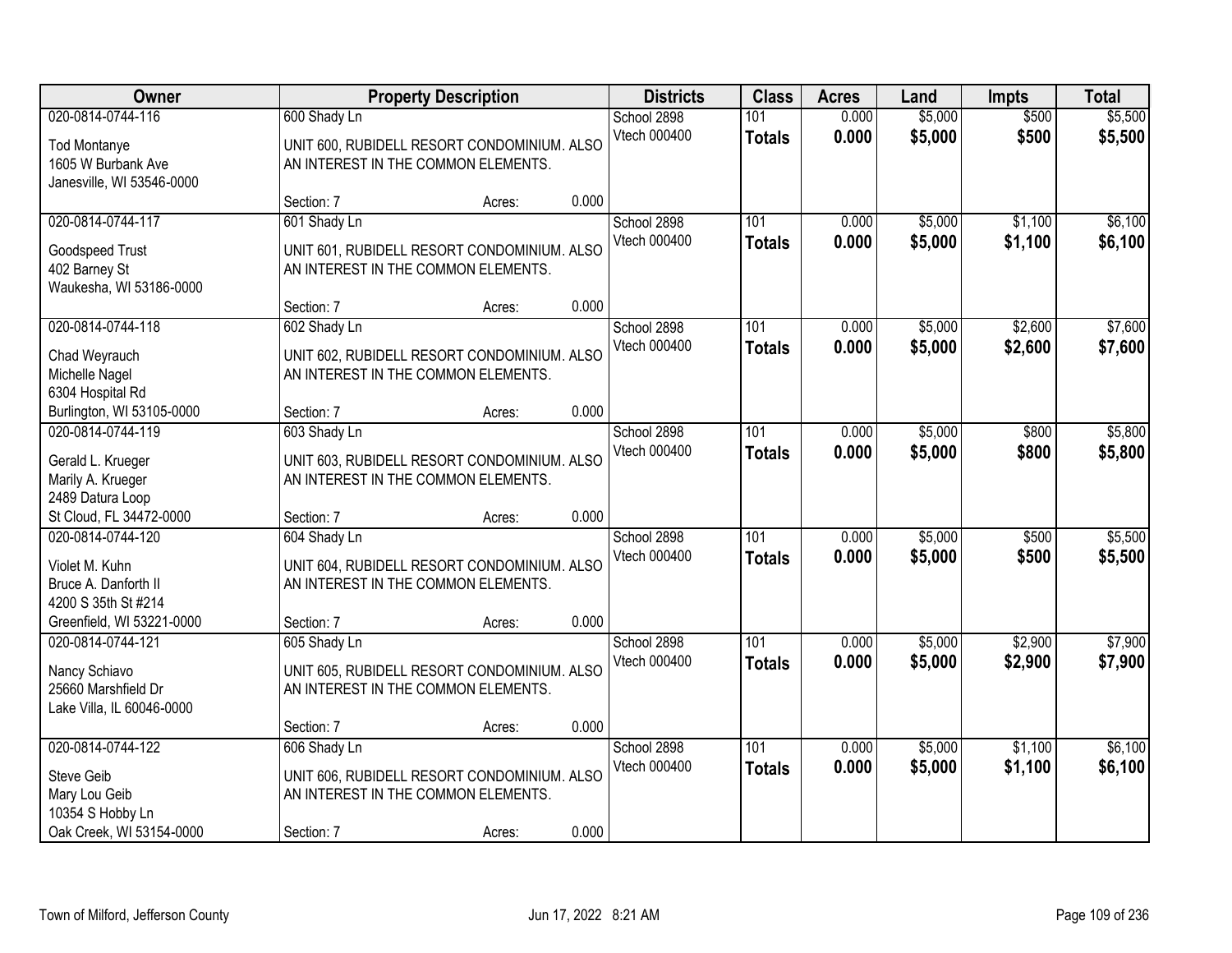| Owner                        |                                     | <b>Property Description</b>                 |       | <b>Districts</b> | <b>Class</b>     | <b>Acres</b> | Land    | <b>Impts</b> | <b>Total</b> |
|------------------------------|-------------------------------------|---------------------------------------------|-------|------------------|------------------|--------------|---------|--------------|--------------|
| 020-0814-0744-123            | 607 Shady Ln                        |                                             |       | School 2898      | 101              | 0.000        | \$5,000 | \$1,600      | \$6,600      |
| <b>Matthew Flintrop</b>      |                                     | UNIT 607, RUBIDELL RESORT CONDOMINIUM. ALSO |       | Vtech 000400     | <b>Totals</b>    | 0.000        | \$5,000 | \$1,600      | \$6,600      |
| Jenelle Flintrop             | AN INTEREST IN THE COMMON ELEMENTS. |                                             |       |                  |                  |              |         |              |              |
| N7390 Long Meadow Dr         |                                     |                                             |       |                  |                  |              |         |              |              |
| Elkhorn, WI 53121-0000       | Section: 7                          | Acres:                                      | 0.000 |                  |                  |              |         |              |              |
| 020-0814-0744-124            | 608 Shady Ln                        |                                             |       | School 2898      | 101              | 0.000        | \$5,000 | \$6,000      | \$11,000     |
| Gregory J. Patz              |                                     | UNIT 608, RUBIDELL RESORT CONDOMINIUM. ALSO |       | Vtech 000400     | <b>Totals</b>    | 0.000        | \$5,000 | \$6,000      | \$11,000     |
| 3347 S Griffin Ave           | AN INTEREST IN THE COMMON ELEMENTS. |                                             |       |                  |                  |              |         |              |              |
| Milwaukee, WI 53207-0000     |                                     |                                             |       |                  |                  |              |         |              |              |
|                              | Section: 7                          | Acres:                                      | 0.000 |                  |                  |              |         |              |              |
| 020-0814-0744-125            | 609 Shady Ln                        |                                             |       | School 2898      | 101              | 0.000        | \$5,000 | \$900        | \$5,900      |
| Michele L. Hammonds          |                                     | UNIT 609, RUBIDELL RESORT CONDOMINIUM. ALSO |       | Vtech 000400     | <b>Totals</b>    | 0.000        | \$5,000 | \$900        | \$5,900      |
| 1023 S 119th St              | AN INTEREST IN THE COMMON ELEMENTS. |                                             |       |                  |                  |              |         |              |              |
| West Allis, WI 53214-0000    |                                     |                                             |       |                  |                  |              |         |              |              |
|                              | Section: 7                          | Acres:                                      | 0.000 |                  |                  |              |         |              |              |
| 020-0814-0744-126            | 610 Shady Ln                        |                                             |       | School 2898      | 101              | 0.000        | \$5,000 | \$2,500      | \$7,500      |
|                              |                                     |                                             |       | Vtech 000400     | <b>Totals</b>    | 0.000        | \$5,000 | \$2,500      | \$7,500      |
| Benjamin Kruse<br>Jill Kruse | AN INTEREST IN THE COMMON ELEMENTS. | UNIT 610, RUBIDELL RESORT CONDOMINIUM. ALSO |       |                  |                  |              |         |              |              |
| 28502 Wagor Trail Rd         |                                     |                                             |       |                  |                  |              |         |              |              |
| Lakemoor, IL 60051-0000      | Section: 7                          | Acres:                                      | 0.000 |                  |                  |              |         |              |              |
| 020-0814-0744-127            | 611 Shady Ln                        |                                             |       | School 2898      | 101              | 0.000        | \$5,000 | \$1,800      | \$6,800      |
|                              |                                     |                                             |       | Vtech 000400     | <b>Totals</b>    | 0.000        | \$5,000 | \$1,800      | \$6,800      |
| William Hakow et al          |                                     | UNIT 611, RUBIDELL RESORT CONDOMINIUM. ALSO |       |                  |                  |              |         |              |              |
| 10633 S Emerald Meadows      | AN INTEREST IN THE COMMON ELEMENTS. |                                             |       |                  |                  |              |         |              |              |
| Oak Creek, WI 53154-0000     | Section: 7                          |                                             | 0.000 |                  |                  |              |         |              |              |
| 020-0814-0744-128            | 612 Shady Ln                        | Acres:                                      |       | School 2898      | $\overline{101}$ | 0.000        | \$5,000 | \$500        | \$5,500      |
|                              |                                     |                                             |       | Vtech 000400     | <b>Totals</b>    | 0.000        | \$5,000 | \$500        | \$5,500      |
| Nicholas J. Stauffacher      |                                     | UNIT 612, RUBIDELL RESORT CONDOMINIUM. ALSO |       |                  |                  |              |         |              |              |
| Kara E. Stauffacher          | AN INTEREST IN THE COMMON ELEMENTS. |                                             |       |                  |                  |              |         |              |              |
| 1846 Hillside Rd             |                                     |                                             |       |                  |                  |              |         |              |              |
| Cambridge, WI 53523-0000     | Section: 7                          | Acres:                                      | 0.000 |                  |                  |              |         |              |              |
| 020-0814-0744-129            | 613 Shady Ln                        |                                             |       | School 2898      | 101              | 0.000        | \$5,000 | \$2,000      | \$7,000      |
| John Blundy                  |                                     | UNIT 613, RUBIDELL RESORT CONDOMINIUM. ALSO |       | Vtech 000400     | <b>Totals</b>    | 0.000        | \$5,000 | \$2,000      | \$7,000      |
| Kimberly Blundy              | AN INTEREST IN THE COMMON ELEMENTS. |                                             |       |                  |                  |              |         |              |              |
| 5 Anthony Ct                 |                                     |                                             |       |                  |                  |              |         |              |              |
| Washington, IL 61571-0000    | Section: 7                          | Acres:                                      | 0.000 |                  |                  |              |         |              |              |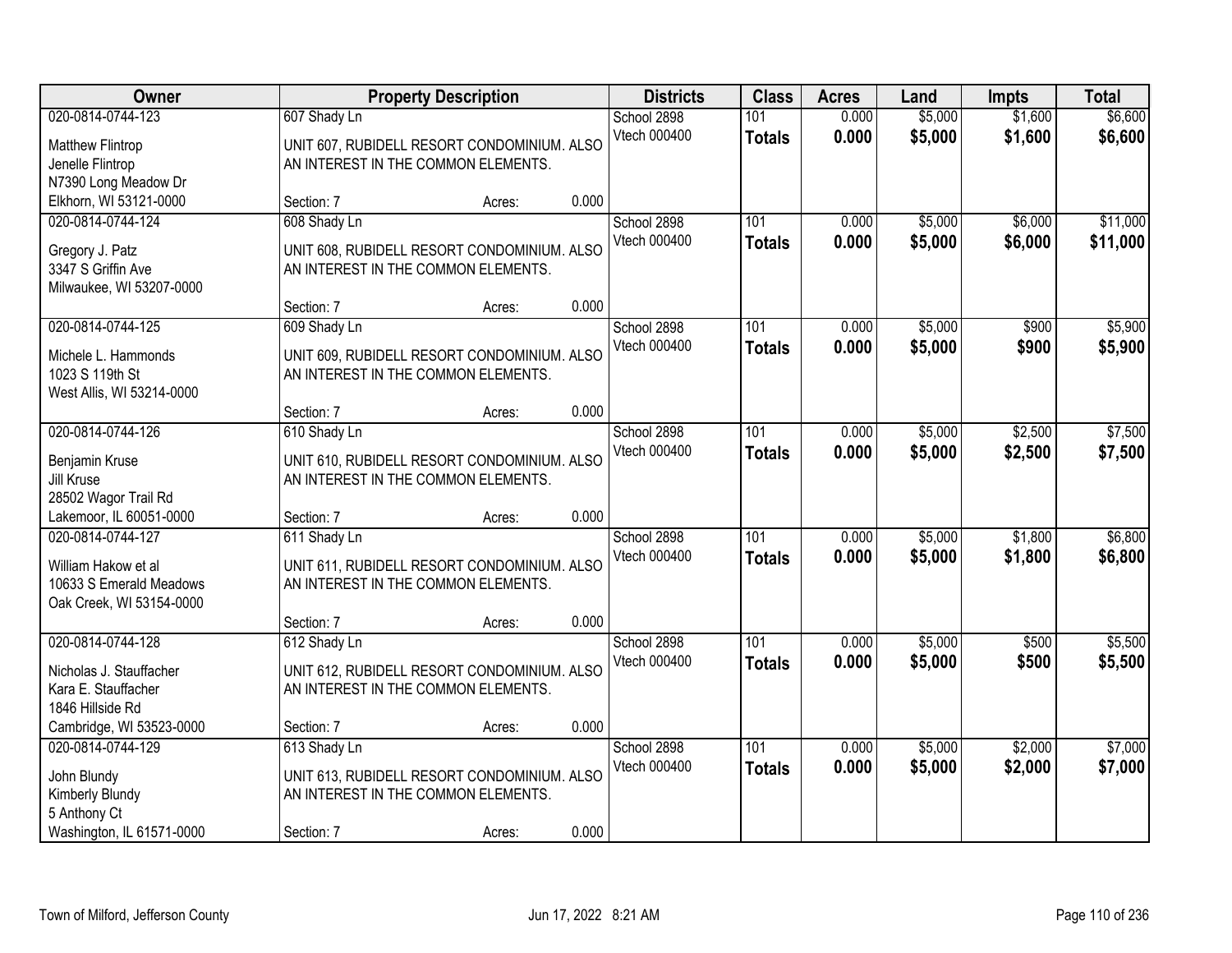| Owner                                                                                             | <b>Property Description</b>                                             |        |        | <b>Districts</b>            | <b>Class</b>                | <b>Acres</b>              | Land                           | <b>Impts</b>                  | <b>Total</b>                   |
|---------------------------------------------------------------------------------------------------|-------------------------------------------------------------------------|--------|--------|-----------------------------|-----------------------------|---------------------------|--------------------------------|-------------------------------|--------------------------------|
| 020-0814-0811-000<br>Morris Trust<br>W6134 County Rd T<br>Watertown, WI 53094-0000                | <b>NE1/4 NE1/4</b>                                                      |        |        | School 6125<br>Vtech 000400 | 104<br>105<br><b>Totals</b> | 39.100<br>0.900<br>40.000 | \$10,100<br>\$100<br>\$10,200  | \$0<br>\$0<br>\$0             | \$10,100<br>\$100<br>\$10,200  |
|                                                                                                   | Section: 8                                                              | Acres: | 40.000 |                             |                             |                           |                                |                               |                                |
| 020-0814-0812-000<br>Michael J. Campos<br>Dona E. Campos<br>W6649 E Hubbleton Rd                  | W6649 E Hubbleton Rd<br>LOT 1, CSM 4320-21-232.                         |        |        | School 6125<br>Vtech 000400 | 107<br><b>Totals</b>        | 4.090<br>4.090            | \$60,500<br>\$60,500           | \$115,000<br>\$115,000        | \$175,500<br>\$175,500         |
| Watertown, WI 53094-0000<br>020-0814-0812-001                                                     | Section: 8<br><b>Hubbleton Rd</b>                                       | Acres: | 4.090  |                             | 104                         | 34.410                    | \$8,900                        |                               | \$8,900                        |
| Morris Trust<br>W6134 County Rd T<br>Watertown, WI 53094-0000                                     | NW1/4 NE1/4. EX CSM 4320-21-232, DOC 1095595.                           |        |        | School 6125<br>Vtech 000400 | 105<br><b>Totals</b>        | 1.500<br>35.910           | \$100<br>\$9,000               | \$0<br>\$0<br>\$0             | \$100<br>\$9,000               |
|                                                                                                   | Section: 8                                                              | Acres: | 35.910 |                             |                             |                           |                                |                               |                                |
| 020-0814-0813-000<br>Brian L Zimmerman Trust<br><b>Jill M Zimmerman Trust</b><br>W6614 Radloff Ln | Olson Rd<br>W28A SW1/4 NE1/4                                            |        |        | School 2898<br>Vtech 000400 | 104<br>105<br><b>Totals</b> | 23.300<br>4.700<br>28.000 | \$6,000<br>\$2,700<br>\$8,700  | \$0<br>\$0<br>\$0             | \$6,000<br>\$2,700<br>\$8,700  |
| Watertown, WI 53094-0000                                                                          | Section: 8                                                              | Acres: | 28.000 |                             |                             |                           |                                |                               |                                |
| 020-0814-0813-001<br>Morris Trust<br>W6134 County Rd T<br>Watertown, WI 53094-0000                | Olson Rd<br>E12A OF SW1/4 NE1/4<br>Section: 8                           | Acres: | 12.000 | School 6125<br>Vtech 000400 | 104<br>105<br><b>Totals</b> | 11.000<br>1.000<br>12.000 | \$2,800<br>\$700<br>\$3,500    | $\overline{50}$<br>\$0<br>\$0 | \$2,800<br>\$700<br>\$3,500    |
| 020-0814-0814-000<br>Morris Trust<br>W6134 County Rd T<br>Watertown, WI 53094-0000                | SE1/4 NE1/4                                                             |        |        | School 6125<br>Vtech 000400 | 104<br>105<br><b>Totals</b> | 32.200<br>7.800<br>40,000 | \$8,300<br>\$5,100<br>\$13,400 | $\overline{$0}$<br>\$0<br>\$0 | \$8,300<br>\$5,100<br>\$13,400 |
|                                                                                                   | Section: 8                                                              | Acres: | 40.000 |                             |                             |                           |                                |                               |                                |
| 020-0814-0821-000<br>Troy N. Schlender<br>W6624 E Hubbleton Rd<br>Watertown, WI 53094-0000        | <b>Hubbleton Rd</b><br>NE1/4 NW1/4, EX LOT 1, CSM 71-1-93<br>Section: 8 | Acres: | 32.674 | School 2898<br>Vtech 000400 | 104<br>105<br><b>Totals</b> | 30.474<br>2.200<br>32.674 | \$6,800<br>\$800<br>\$7,600    | $\overline{50}$<br>\$0<br>\$0 | \$6,800<br>\$800<br>\$7,600    |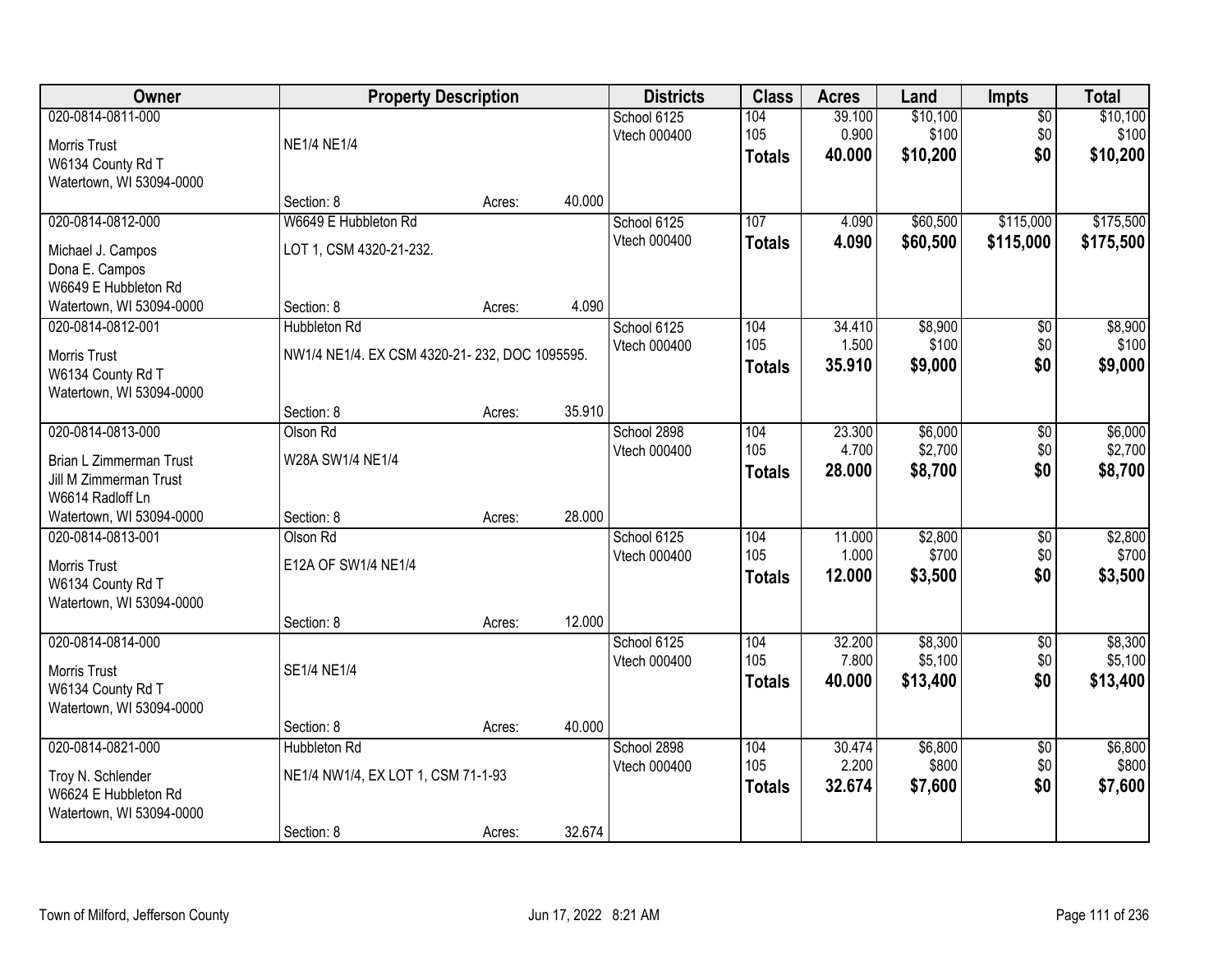| Owner                                       | <b>Property Description</b>                      |        |        | <b>Districts</b> | <b>Class</b>  | <b>Acres</b> | Land      | <b>Impts</b>    | <b>Total</b> |
|---------------------------------------------|--------------------------------------------------|--------|--------|------------------|---------------|--------------|-----------|-----------------|--------------|
| 020-0814-0821-001                           | N9251 River Bend Rd                              |        |        | School 2898      | 101           | 2.000        | \$65,000  | \$122,400       | \$187,400    |
| Charles W. Stocks                           | LOT 1, CSM 71-1-93                               |        |        | Vtech 000400     | 104           | 5.326        | \$1,400   | \$0             | \$1,400      |
| Eileen F. Stocks                            |                                                  |        |        |                  | <b>Totals</b> | 7.326        | \$66,400  | \$122,400       | \$188,800    |
| N9251 River Bend Rd                         |                                                  |        |        |                  |               |              |           |                 |              |
| Watertown, WI 53094-0000                    | Section: 8                                       | Acres: | 7.326  |                  |               |              |           |                 |              |
| 020-0814-0822-000                           | Resmer Ln                                        |        |        | School 6125      | 104           | 31.825       | \$7,400   | \$0             | \$7,400      |
| Michael R Walter Trust                      | THAT PT LOT 1, CSM 3847-18-154 IN SEC 8.         |        |        | Vtech 000400     | 105           | 2.200        | \$1,500   | \$0             | \$1,500      |
| Sarah S Walter Trust                        |                                                  |        |        |                  | <b>Totals</b> | 34.025       | \$8,900   | \$0             | \$8,900      |
| W5340 French Rd                             |                                                  |        |        |                  |               |              |           |                 |              |
| Johnson Creek, WI 53038-0000                | Section: 8                                       | Acres: | 34.025 |                  |               |              |           |                 |              |
| 020-0814-0822-001                           | W6815 Reamer Ln                                  |        |        | School 6125      | 101           | 8.847        | \$112,900 | \$71,400        | \$184,300    |
|                                             |                                                  |        |        | Vtech 000400     | <b>Totals</b> | 8.847        | \$112,900 | \$71,400        | \$184,300    |
| Karen C. Weihert                            | LOT 1, CSM 465-2-255, DOC 716502. EX CSM         |        |        |                  |               |              |           |                 |              |
| W231 County Rd I<br>Waterloo, WI 53594-0000 | 3926-19-24, DOC 1033834.                         |        |        |                  |               |              |           |                 |              |
|                                             | Section: 8                                       | Acres: | 8.847  |                  |               |              |           |                 |              |
| 020-0814-0822-002                           | W6809 Reamer Ln                                  |        |        | School 6125      | 101           | 1.153        | \$56,500  | \$0             | \$56,500     |
|                                             |                                                  |        |        | Vtech 000400     | <b>Totals</b> | 1.153        | \$56,500  | \$0             | \$56,500     |
| Karen C. Weihert                            | LOT 1, CSM 3926-19-24, DOC 1033834.              |        |        |                  |               |              |           |                 |              |
| W231 County Rd I                            |                                                  |        |        |                  |               |              |           |                 |              |
| Waterloo, WI 53594-0000                     | Section: 8                                       |        | 1.153  |                  |               |              |           |                 |              |
| 020-0814-0823-000                           | Olson Rd                                         | Acres: |        | School 6125      | 104           | 15.401       | \$3,600   | $\overline{50}$ | \$3,600      |
|                                             |                                                  |        |        | Vtech 000400     | 105           | 19.600       | \$12,800  | \$0             | \$12,800     |
| Adam R. Walter                              | LOT 2, CSM 3847-18-154.                          |        |        |                  | <b>Totals</b> | 35.001       | \$16,400  | \$0             | \$16,400     |
| Heather M. Walter                           |                                                  |        |        |                  |               |              |           |                 |              |
| W3501 French Rd                             |                                                  |        |        |                  |               |              |           |                 |              |
| Johnson Creek, WI 53038-0000                | Section: 8                                       | Acres: | 35.001 |                  |               |              |           |                 |              |
| 020-0814-0824-000                           |                                                  |        |        | School 2898      | 104           | 28.186       | \$5,900   | $\overline{60}$ | \$5,900      |
| Troy N. Schlender                           | BEG SE/C CSM 71-1-93, S ON C/L RIV RD 1107.06FT, |        |        | Vtech 000400     | 105           | 3.800        | \$2,000   | \$0             | \$2,000      |
| W6624 E Hubbleton Rd                        | S86DG 53'W 578FT, N82DG46'W 796.31 FT, N TO 1/4  |        |        |                  | <b>Totals</b> | 31.986       | \$7,900   | \$0             | \$7,900      |
| Watertown, WI 53094-0000                    | 1/4/L,E TO POB                                   |        |        |                  |               |              |           |                 |              |
|                                             | Section: 8                                       | Acres: | 31.986 |                  |               |              |           |                 |              |
| 020-0814-0824-001                           |                                                  |        |        | School 2898      | 104           | 6.814        | \$1,300   | $\overline{50}$ | \$1,300      |
| Brian L Zimmerman Trust                     | BEG C/P, N TO PT 2404.41FT S OF N1/4/P,          |        |        | Vtech 000400     | 105           | 1.200        | \$800     | \$0             | \$800        |
| Jill M Zimmerman Trust                      | S86DG53'W 578FT, N82DG46'W 796.31FT TO 1/4 1/4/L |        |        |                  | <b>Totals</b> | 8.014        | \$2,100   | \$0             | \$2,100      |
| W6614 Radloff Ln                            | S TO E&W1/4/L, E-POB                             |        |        |                  |               |              |           |                 |              |
| Watertown, WI 53094-0000                    | Section: 8                                       | Acres: | 8.014  |                  |               |              |           |                 |              |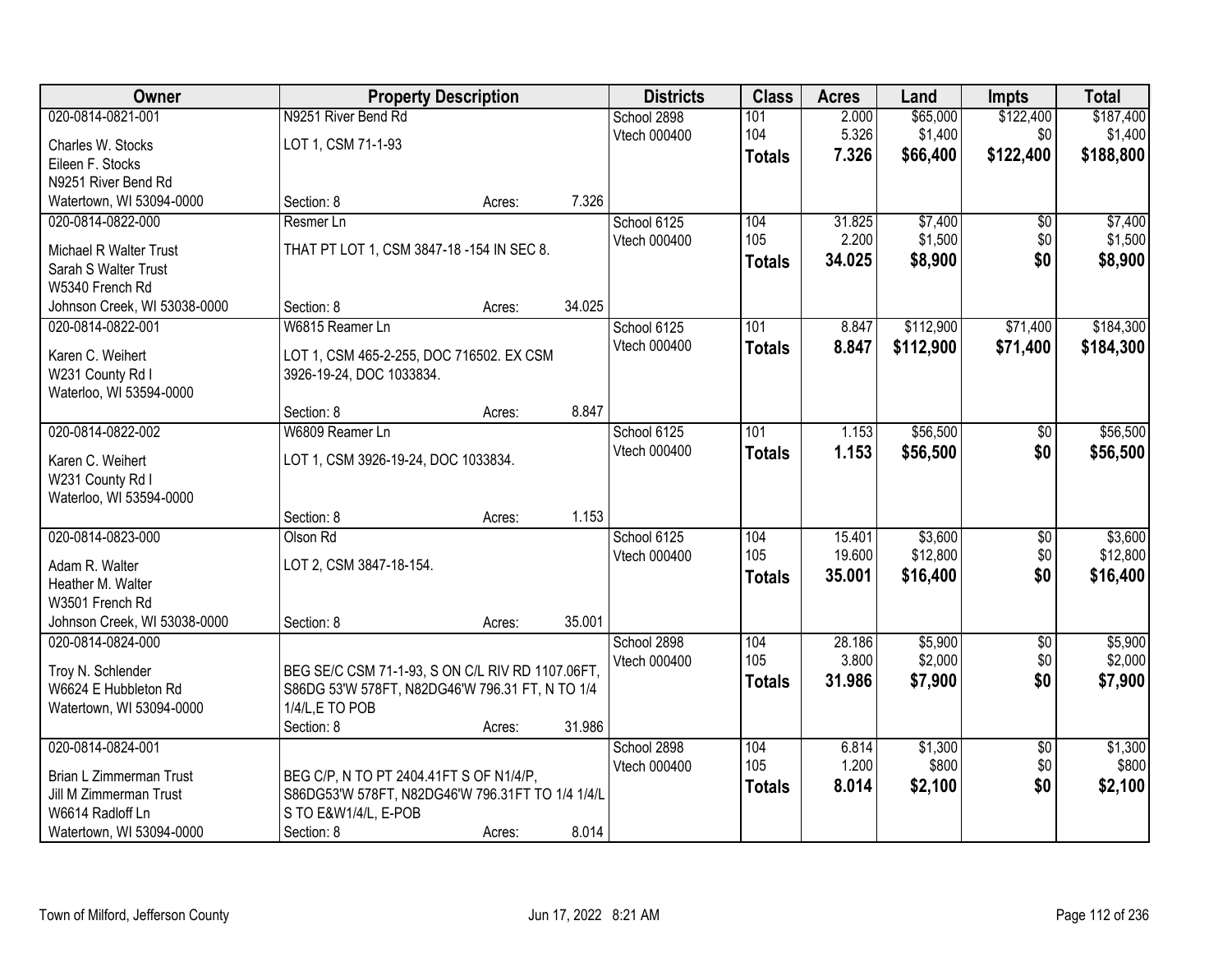| Owner                       |                                                   | <b>Property Description</b> |        | <b>Districts</b>            | <b>Class</b>  | <b>Acres</b>   | Land                | <b>Impts</b>           | <b>Total</b>        |
|-----------------------------|---------------------------------------------------|-----------------------------|--------|-----------------------------|---------------|----------------|---------------------|------------------------|---------------------|
| 020-0814-0831-000           | <b>River Bend Rd</b>                              |                             |        | School 2898                 | 104           | 1.900          | \$400               | $\overline{50}$        | \$400               |
| Steven L. Hoelz             | NE1/4 SW1/4, EX 60FT STRIP ALG N SIDE. SUBJ TO    |                             |        | Vtech 000400                | 105           | 36.520         | \$23,800            | \$0                    | \$23,800            |
| Donna L. Hoelz              | COV 801-669.                                      |                             |        |                             | <b>Totals</b> | 38.420         | \$24,200            | \$0                    | \$24,200            |
| 507 Black Earth Rd          |                                                   |                             |        |                             |               |                |                     |                        |                     |
| Wales, WI 53183-0000        | Section: 8                                        | Acres:                      | 38.420 |                             |               |                |                     |                        |                     |
| 020-0814-0832-000           |                                                   |                             |        | School 2898                 | 105           | 9.605          | \$6,300             | \$0                    | \$6,300             |
| Steven L. Hoelz             | E1/2 E1/2 NW1/4 SW1/4, EX LD IN TWN RD IN 344-463 |                             |        | Vtech 000400                | <b>Totals</b> | 9.605          | \$6,300             | \$0                    | \$6,300             |
| Donna L. Hoelz              |                                                   |                             |        |                             |               |                |                     |                        |                     |
| 507 Black Earth Rd          |                                                   |                             |        |                             |               |                |                     |                        |                     |
| Wales, WI 53183-0000        | Section: 8                                        | Acres:                      | 9.605  |                             |               |                |                     |                        |                     |
| 020-0814-0832-001           |                                                   |                             |        | School 2898                 | 105           | 9.605          | \$6,300             | \$0                    | \$6,300             |
|                             |                                                   |                             |        | Vtech 000400                | <b>Totals</b> | 9.605          | \$6,300             | \$0                    | \$6,300             |
| Steven L. Hoelz             | W1/2 E1/2 NW1/4 SW1/4, EX LD IN TWN RD IN 344-463 |                             |        |                             |               |                |                     |                        |                     |
| Donna L. Hoelz              |                                                   |                             |        |                             |               |                |                     |                        |                     |
| 507 Black Earth Rd          |                                                   |                             |        |                             |               |                |                     |                        |                     |
| Wales, WI 53183-0000        | Section: 8                                        | Acres:                      | 9.605  |                             |               |                |                     |                        |                     |
| 020-0814-0832-002           |                                                   |                             |        | School 2898                 | 105           | 9.210          | \$6,000             | \$0                    | \$6,000             |
| Steven L. Hoelz             | NW1/4 NW1/4 SW1/4, EX 60FT STRIP ALG N SIDE       |                             |        | Vtech 000400                | <b>Totals</b> | 9.210          | \$6,000             | \$0                    | \$6,000             |
| Donna L. Hoelz              |                                                   |                             |        |                             |               |                |                     |                        |                     |
| 507 Black Earth Rd          |                                                   |                             |        |                             |               |                |                     |                        |                     |
| Wales, WI 53183-0000        | Section: 8                                        | Acres:                      | 9.210  |                             |               |                |                     |                        |                     |
| 020-0814-0832-003           |                                                   |                             |        | School 2898                 | 105           | 10.000         | \$6,500             | \$0                    | \$6,500             |
| Steven L. Hoelz             | SW1/4 NW1/4 SW1/4                                 |                             |        | Vtech 000400                | <b>Totals</b> | 10.000         | \$6,500             | \$0                    | \$6,500             |
| Donna L. Hoelz              |                                                   |                             |        |                             |               |                |                     |                        |                     |
| 507 Black Earth Rd          |                                                   |                             |        |                             |               |                |                     |                        |                     |
| Wales, WI 53183-0000        | Section: 8                                        | Acres:                      | 10.000 |                             |               |                |                     |                        |                     |
| 020-0814-0832-004           |                                                   |                             |        | School 2898                 | 304           | 3.160          | $\overline{50}$     | $\overline{50}$        | $\overline{50}$     |
|                             |                                                   |                             |        | Vtech 000400                | <b>Totals</b> | 3.160          | \$0                 | \$0                    | \$0                 |
| Town of Milford             | A 60FT STRIP ON N SIDE OF SW1/4                   |                             |        |                             |               |                |                     |                        |                     |
| Olson Ln                    |                                                   |                             |        |                             |               |                |                     |                        |                     |
| W6335 County Rd A           |                                                   |                             |        |                             |               |                |                     |                        |                     |
| Watertown, WI 53094-0000    | Section: 8                                        | Acres:                      | 3.160  |                             |               |                |                     |                        |                     |
| 020-0814-0833-000           | <b>Rubidell Rd</b>                                |                             |        | School 2898<br>Vtech 000400 | 102<br>104    | 1.000<br>9.793 | \$55,000<br>\$2,600 | $\overline{30}$<br>\$0 | \$55,000<br>\$2,600 |
| Association, Inc            | SW1/4 SW1/4, EX CSM 1222-4-122 & SW1/4 OF SD 1/4  |                             |        |                             | 105           | 5.000          | \$1,300             | \$0                    | \$1,300             |
| Rubidell Resort Condominium | 1/4 & EX BEG NE/C SD CSM, E117FT, S18DG18'E       |                             |        |                             | 106           | 8.500          | \$25,500            | \$0                    | \$25,500            |
| W6940 Rubidell Rd           | 324.02FT, W225FT, N307.67FT TO POB.               |                             |        |                             | 107           | 2.000          | \$50,000            | \$43,100               | \$93,100            |
| Watertown, WI 53094-0000    | Section: 8                                        | Acres:                      | 26.293 |                             | <b>Totals</b> | 26.293         | \$134,400           | \$43,100               | \$177,500           |
|                             |                                                   |                             |        |                             |               |                |                     |                        |                     |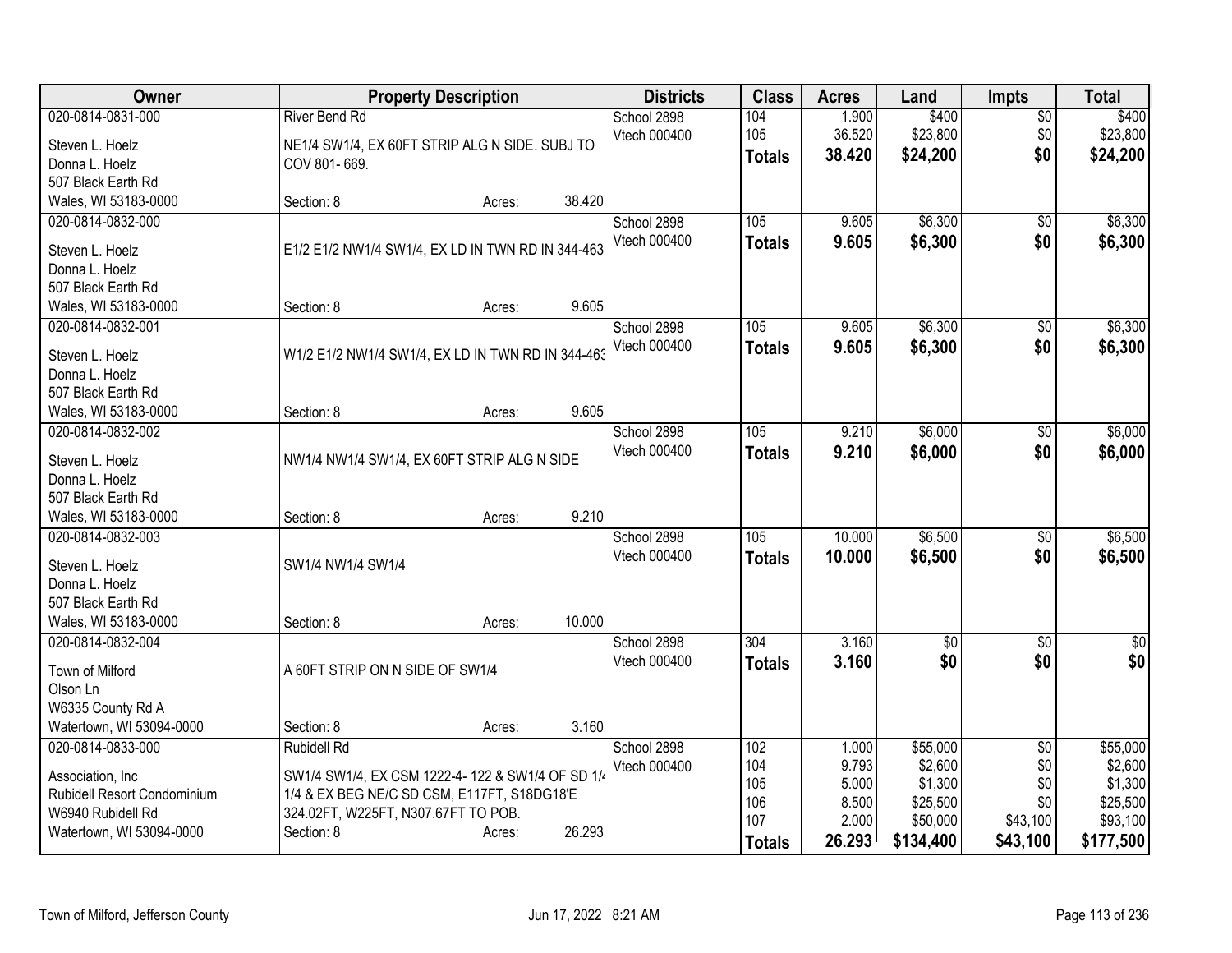| Owner                                                                                                                  |                                                                                                                      | <b>Property Description</b> |        | <b>Districts</b>            | <b>Class</b>                       | <b>Acres</b>               | Land                            | <b>Impts</b>                  | <b>Total</b>                    |
|------------------------------------------------------------------------------------------------------------------------|----------------------------------------------------------------------------------------------------------------------|-----------------------------|--------|-----------------------------|------------------------------------|----------------------------|---------------------------------|-------------------------------|---------------------------------|
| 020-0814-0833-001<br>Association, Inc.<br>Rubidell Resort Condominium<br>W6940 Rubidell Rd                             | SW1/4 SW1/4 SW1/4                                                                                                    |                             |        | School 2898<br>Vtech 000400 | 102<br>104<br><b>Totals</b>        | 5.000<br>5.000<br>10.000   | \$25,000<br>\$1,300<br>\$26,300 | \$17,100<br>\$0<br>\$17,100   | \$42,100<br>\$1,300<br>\$43,400 |
| Watertown, WI 53094-0000                                                                                               | Section: 8                                                                                                           | Acres:                      | 10.000 |                             |                                    |                            |                                 |                               |                                 |
| 020-0814-0833-002<br>Timothy J. Massey<br>W6796 Rubidell Rd<br>Watertown, WI 53094-0000                                | W6796 Rubidell Rd<br>LOT 1, CSM 1222-4-122. ALSO BEG NE/C, E117FT,<br>S18DG18'E 324.02FT, W225FT, N307.67 FT TO POB. |                             |        | School 2898<br>Vtech 000400 | 101<br><b>Totals</b>               | 3.707<br>3.707             | \$76,900<br>\$76,900            | \$134,100<br>\$134,100        | \$211,000<br>\$211,000          |
| 020-0814-0834-000                                                                                                      | Section: 8                                                                                                           | Acres:                      | 3.707  | School 2898                 | 104                                | 26.000                     | \$4,900                         | $\overline{50}$               | \$4,900                         |
| Association, Inc.<br>Rubidell Resort Condominium<br>W6940 Rubidell Rd                                                  | SE1/4 SW1/4. SUBJ TO COV 801-669.                                                                                    |                             |        | Vtech 000400                | 105<br>106<br><b>Totals</b>        | 2.000<br>12.000<br>40.000  | \$1,300<br>\$36,000<br>\$42,200 | \$0<br>\$0<br>\$0             | \$1,300<br>\$36,000<br>\$42,200 |
| Watertown, WI 53094-0000                                                                                               | Section: 8                                                                                                           | Acres:                      | 40.000 |                             |                                    |                            |                                 |                               |                                 |
| 020-0814-0841-000<br><b>Brian L Zimmerman Trust</b><br>Jill M Zimmerman Trust<br>W6614 Radloff Ln                      | <b>NE1/4 SE1/4</b>                                                                                                   |                             |        | School 6125<br>Vtech 000400 | 104<br><b>15M</b><br><b>Totals</b> | 36.100<br>3.900<br>40.000  | \$11,000<br>\$5,900<br>\$16,900 | \$0<br>\$0<br>\$0             | \$11,000<br>\$5,900<br>\$16,900 |
| Watertown, WI 53094-0000                                                                                               | Section: 8                                                                                                           | Acres:                      | 40.000 |                             |                                    |                            |                                 |                               |                                 |
| 020-0814-0842-000<br>Zachariah P. Stern<br>W6646 Olson Rd<br>Watertown, WI 53094-0000                                  | W6646 Olson Rd<br>LOT 1, CSM 5490-30-162, DOC 1329741.<br>Section: 8                                                 | Acres:                      | 4.227  | School 6125<br>Vtech 000400 | 101<br>105<br><b>Totals</b>        | 3.727<br>0.500<br>4.227    | \$82,100<br>\$500<br>\$82,600   | \$169,200<br>\$0<br>\$169,200 | \$251,300<br>\$500<br>\$251,800 |
| 020-0814-0842-001                                                                                                      |                                                                                                                      |                             |        | School 2898                 | 105                                | 10.000                     | \$6,000                         | \$0                           | \$6,000                         |
| Merrilyn Claas P. Nehls<br>W6858 Rubidell Rd<br>Watertown, WI 53094-0000                                               | W10A OF NW1/4 SE1/4, EX 16.5 FT RD OVER N END                                                                        |                             |        | Vtech 000400                | <b>Totals</b>                      | 10.000                     | \$6,000                         | \$0                           | \$6,000                         |
|                                                                                                                        | Section: 8                                                                                                           | Acres:                      | 10.000 |                             |                                    |                            |                                 |                               |                                 |
| 020-0814-0842-002<br>Brian L Zimmerman Trust<br>Jill M Zimmerman Trust<br>W6614 Radloff Ln<br>Watertown, WI 53094-0000 | E30A OF NW1/4 SE1/4. ALSO ROW. EX CSM<br>5490-30-162, DOC 1329741.<br>Section: 8                                     | Acres:                      | 25.773 | School 6125<br>Vtech 000400 | 104<br><b>15M</b><br><b>Totals</b> | 15.673<br>10.100<br>25.773 | \$4,100<br>\$12,100<br>\$16,200 | $\overline{30}$<br>\$0<br>\$0 | \$4,100<br>\$12,100<br>\$16,200 |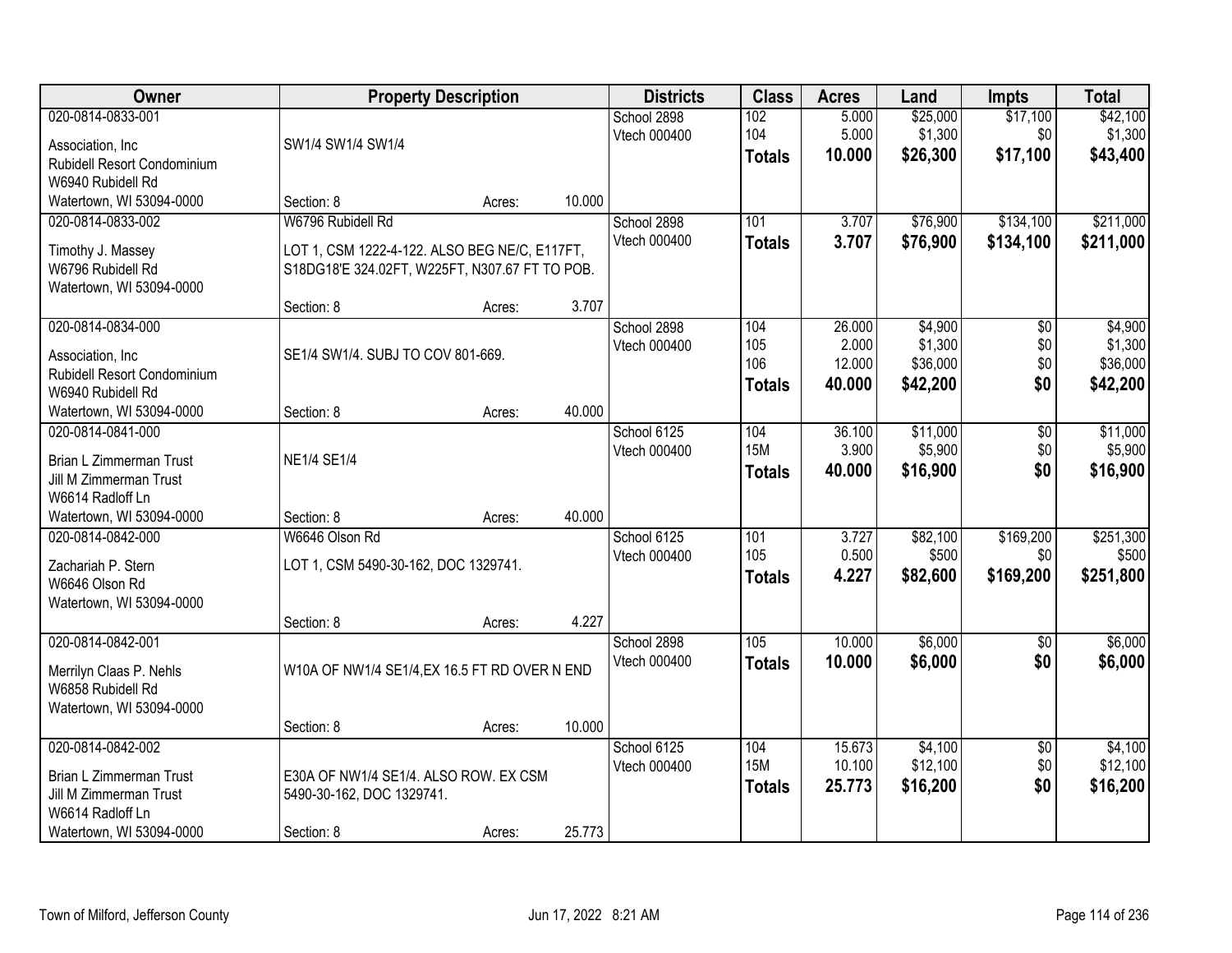| Owner                                                                                             |                                                                                   | <b>Property Description</b> |        | <b>Districts</b>            | <b>Class</b>                       | <b>Acres</b>                       | Land                                     | Impts                                | <b>Total</b>                             |
|---------------------------------------------------------------------------------------------------|-----------------------------------------------------------------------------------|-----------------------------|--------|-----------------------------|------------------------------------|------------------------------------|------------------------------------------|--------------------------------------|------------------------------------------|
| 020-0814-0843-000<br>Merrilyn Claas P. Nehls<br>W6858 Rubidell Rd<br>Watertown, WI 53094-0000     | W1/2 SW1/4 SE1/4 & SE1/4 SW1/4 SE1/4. EX 330FT BY<br>16. 5FT ON S/L.              |                             |        | School 2898<br>Vtech 000400 | 104<br>105<br>106<br><b>Totals</b> | 20.400<br>1.000<br>8.600<br>30.000 | \$3,800<br>\$700<br>\$25,800<br>\$30,300 | $\overline{50}$<br>\$0<br>\$0<br>\$0 | \$3,800<br>\$700<br>\$25,800<br>\$30,300 |
|                                                                                                   | Section: 8                                                                        | Acres:                      | 30.000 |                             |                                    |                                    |                                          |                                      |                                          |
| 020-0814-0843-001<br><b>Brian L Zimmerman Trust</b><br>Jill M Zimmerman Trust<br>W6614 Radloff Ln | NE1/4 SW1/4 SE1/4                                                                 |                             |        | School 6125<br>Vtech 000400 | 104<br><b>15M</b><br><b>Totals</b> | 0.100<br>9.900<br>10.000           | \$100<br>\$12,900<br>\$13,000            | $\overline{50}$<br>\$0<br>\$0        | \$100<br>\$12,900<br>\$13,000            |
| Watertown, WI 53094-0000                                                                          | Section: 8                                                                        | Acres:                      | 10.000 |                             |                                    |                                    |                                          |                                      |                                          |
| 020-0814-0844-000<br><b>Brian L Zimmerman Trust</b><br>Jill M Zimmerman Trust<br>W6614 Radloff Ln | SE1/4 SE1/4, EX SW1/4 SD 1/4 1/4                                                  |                             |        | School 6125<br>Vtech 000400 | 104<br><b>15M</b><br><b>Totals</b> | 9.400<br>20.600<br>30.000          | \$1,800<br>\$30,900<br>\$32,700          | \$0<br>\$0<br>\$0                    | \$1,800<br>\$30,900<br>\$32,700          |
| Watertown, WI 53094-0000                                                                          | Section: 8                                                                        | Acres:                      | 30.000 |                             |                                    |                                    |                                          |                                      |                                          |
| 020-0814-0844-001<br>David J. Ebert<br>W6912 Puckaway Rd<br>Markesan, WI 53946-0000               | SW1/4 SE1/4 SE1/4. ALSO 16.5 FT ROW OVER S/L<br>SW1/4 SE1/4. SUBJ TO COV 801-669. |                             |        | School 2898<br>Vtech 000400 | 105<br><b>Totals</b>               | 10.350<br>10.350                   | \$6,800<br>\$6,800                       | \$0<br>\$0                           | \$6,800<br>\$6,800                       |
|                                                                                                   | Section: 8                                                                        | Acres:                      | 10.350 |                             |                                    |                                    |                                          |                                      |                                          |
| 020-0814-0911-000<br><b>Morris Trust</b><br>W6134 County Rd T<br>Watertown, WI 53094-0000         | County Rd T<br><b>NE1/4 NE1/4</b><br>Section: 9                                   | Acres:                      | 40.000 | School 2898<br>Vtech 000400 | 104<br>105<br><b>Totals</b>        | 35.300<br>4.700<br>40.000          | \$9,100<br>\$3,100<br>\$12,200           | $\overline{50}$<br>\$0<br>\$0        | \$9,100<br>\$3,100<br>\$12,200           |
| 020-0814-0912-000<br>Morris Trust<br>W6134 County Rd T<br>Watertown, WI 53094-0000                | <b>NW1/4 NE1/4</b>                                                                |                             |        | School 2898<br>Vtech 000400 | 104<br>105<br><b>Totals</b>        | 39.100<br>0.900<br>40.000          | \$10,100<br>\$100<br>\$10,200            | $\overline{50}$<br>\$0<br>\$0        | \$10,100<br>\$100<br>\$10,200            |
|                                                                                                   | Section: 9                                                                        | Acres:                      | 40.000 |                             |                                    |                                    |                                          |                                      |                                          |
| 020-0814-0913-000<br><b>Morris Trust</b><br>W6134 County Rd T<br>Watertown, WI 53094-0000         | County Rd Q<br>SW1/4 NE1/4<br>Section: 9                                          | Acres:                      | 40.000 | School 2898<br>Vtech 000400 | 104<br>105<br><b>Totals</b>        | 39.200<br>0.800<br>40.000          | \$10,100<br>\$100<br>\$10,200            | $\overline{50}$<br>\$0<br>\$0        | \$10,100<br>\$100<br>\$10,200            |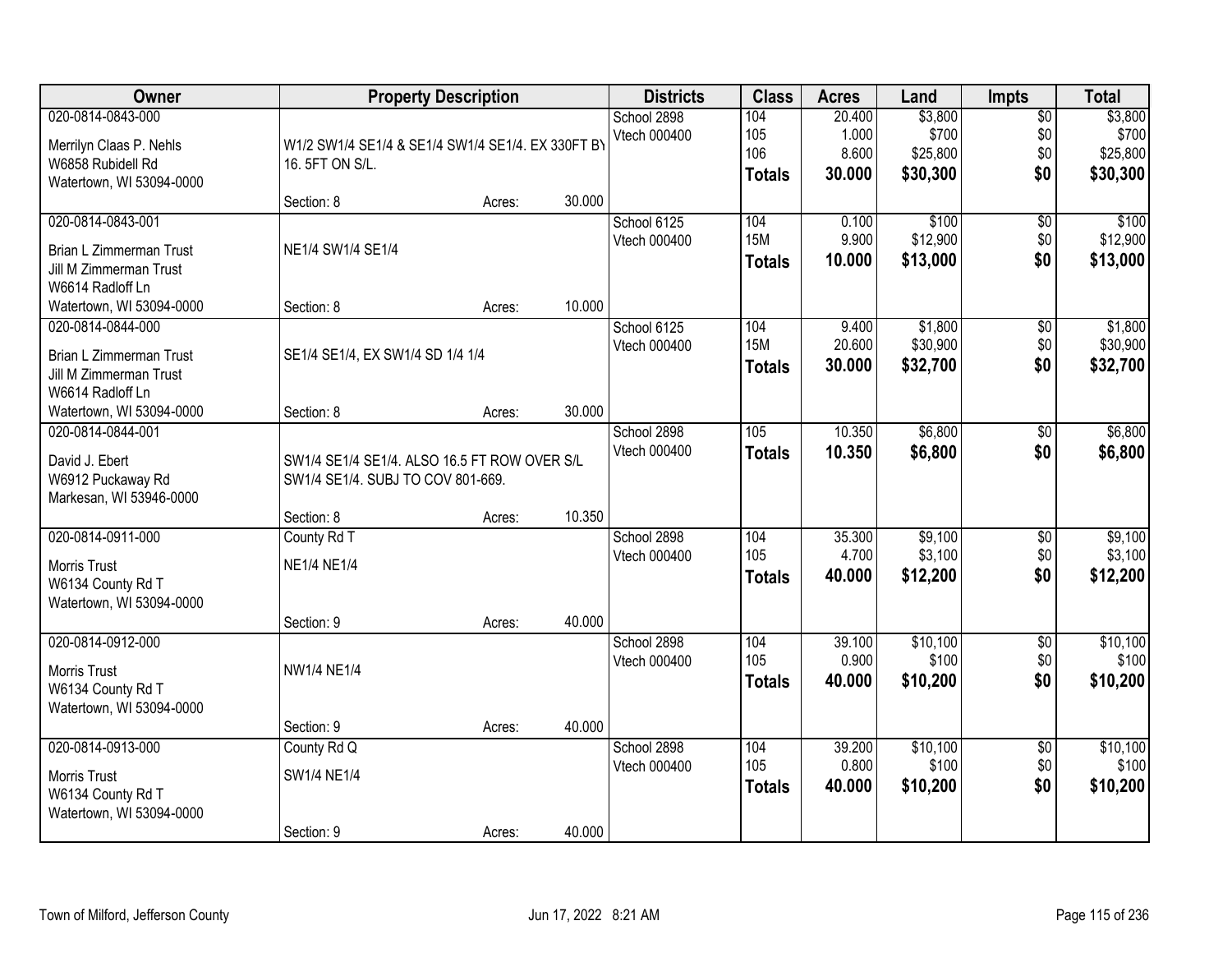| Owner                                       |                                    | <b>Property Description</b> |        | <b>Districts</b> | <b>Class</b>  | <b>Acres</b> | Land     | Impts           | <b>Total</b> |
|---------------------------------------------|------------------------------------|-----------------------------|--------|------------------|---------------|--------------|----------|-----------------|--------------|
| 020-0814-0914-000                           | W6134 County Rd T                  |                             |        | School 2898      | 104           | 35.000       | \$10,700 | $\overline{50}$ | \$10,700     |
| Morris Trust                                | SE1/4 NE1/4                        |                             |        | Vtech 000400     | 105           | 1.100        | \$100    | \$0             | \$100        |
| W6134 County Rd T                           |                                    |                             |        |                  | 107           | 3.900        | \$59,500 | \$477,600       | \$537,100    |
| Watertown, WI 53094-0000                    |                                    |                             |        |                  | <b>Totals</b> | 40.000       | \$70,300 | \$477,600       | \$547,900    |
|                                             | Section: 9                         | Acres:                      | 40.000 |                  |               |              |          |                 |              |
| 020-0814-0921-000                           |                                    |                             |        | School 2898      | 104           | 38.000       | \$9,800  | $\overline{50}$ | \$9,800      |
| Anthony W. Schadt                           | <b>NE1/4 NW1/4</b>                 |                             |        | Vtech 000400     | 105           | 2.000        | \$100    | \$0             | \$100        |
| Karen A. Schadt                             |                                    |                             |        |                  | <b>Totals</b> | 40.000       | \$9,900  | \$0             | \$9,900      |
| N9457 County Rd Q                           |                                    |                             |        |                  |               |              |          |                 |              |
| Watertown, WI 53094-0000                    | Section: 9                         | Acres:                      | 40.000 |                  |               |              |          |                 |              |
| 020-0814-0922-000                           | N9218 Spoehr Ln                    |                             |        | School 6125      | 101           | 1.469        | \$59,700 | \$128,700       | \$188,400    |
|                                             |                                    |                             |        | Vtech 000400     | <b>Totals</b> | 1.469        | \$59,700 | \$128,700       | \$188,400    |
| Cole R. Strohbusch                          | LOT 1, CSM 3355-15-19, DOC 964098. |                             |        |                  |               |              |          |                 |              |
| Megan A. Strohbusch                         |                                    |                             |        |                  |               |              |          |                 |              |
| N9218 Spoehr Ln<br>Watertown, WI 53094-0000 | Section: 9                         | Acres:                      | 1.469  |                  |               |              |          |                 |              |
| 020-0814-0922-001                           | <b>Hubbleton Rd</b>                |                             |        | School 2898      | 104           | 37.531       | \$11,000 | \$0             | \$11,000     |
|                                             |                                    |                             |        | Vtech 000400     | 105           | 1.000        | \$100    | \$0             | \$100        |
| Anthony W. Schadt                           | NW1/4 NW1/4. EX CSM 3355-15-19.    |                             |        |                  | <b>Totals</b> | 38.531       | \$11,100 | \$0             | \$11,100     |
| Karen A. Schadt                             |                                    |                             |        |                  |               |              |          |                 |              |
| N9457 County Rd Q                           |                                    |                             |        |                  |               |              |          |                 |              |
| Watertown, WI 53094-0000                    | Section: 9                         | Acres:                      | 38.531 |                  |               |              |          |                 |              |
| 020-0814-0923-000                           |                                    |                             |        | School 2898      | 104           | 19.200       | \$3,600  | $\overline{50}$ | \$3,600      |
| Anthony W. Schadt                           | N1/2 SW1/4 NW1/4                   |                             |        | Vtech 000400     | 105           | 0.800        | \$500    | \$0             | \$500        |
| Karen A. Schadt                             |                                    |                             |        |                  | <b>Totals</b> | 20.000       | \$4,100  | \$0             | \$4,100      |
| N9457 County Rd Q                           |                                    |                             |        |                  |               |              |          |                 |              |
| Watertown, WI 53094-0000                    | Section: 9                         | Acres:                      | 20.000 |                  |               |              |          |                 |              |
| 020-0814-0923-001                           |                                    |                             |        | School 2898      | 104           | 14.400       | \$2,700  | $\overline{50}$ | \$2,700      |
| Altenburg Farm, LLC                         | S1/2 SW1/4 NW1/4                   |                             |        | Vtech 000400     | 105           | 5.600        | \$3,700  | \$0             | \$3,700      |
| 376 Grove St                                |                                    |                             |        |                  | <b>Totals</b> | 20.000       | \$6,400  | \$0             | \$6,400      |
| Lake Mills, WI 53551-0000                   |                                    |                             |        |                  |               |              |          |                 |              |
|                                             | Section: 9                         | Acres:                      | 20.000 |                  |               |              |          |                 |              |
| 020-0814-0924-000                           | N9125 County Rd Q                  |                             |        | School 2898      | 104           | 36.200       | \$10,900 | $\overline{50}$ | \$10,900     |
| Altenburg Farm, LLC                         | SE1/4 NW1/4                        |                             |        | Vtech 000400     | 105           | 1.000        | \$700    | \$0             | \$700        |
| 376 Grove St                                |                                    |                             |        |                  | 107           | 2.800        | \$54,000 | \$68,000        | \$122,000    |
| Lake Mills, WI 53551-0000                   |                                    |                             |        |                  | <b>Totals</b> | 40.000       | \$65,600 | \$68,000        | \$133,600    |
|                                             | Section: 9                         | Acres:                      | 40.000 |                  |               |              |          |                 |              |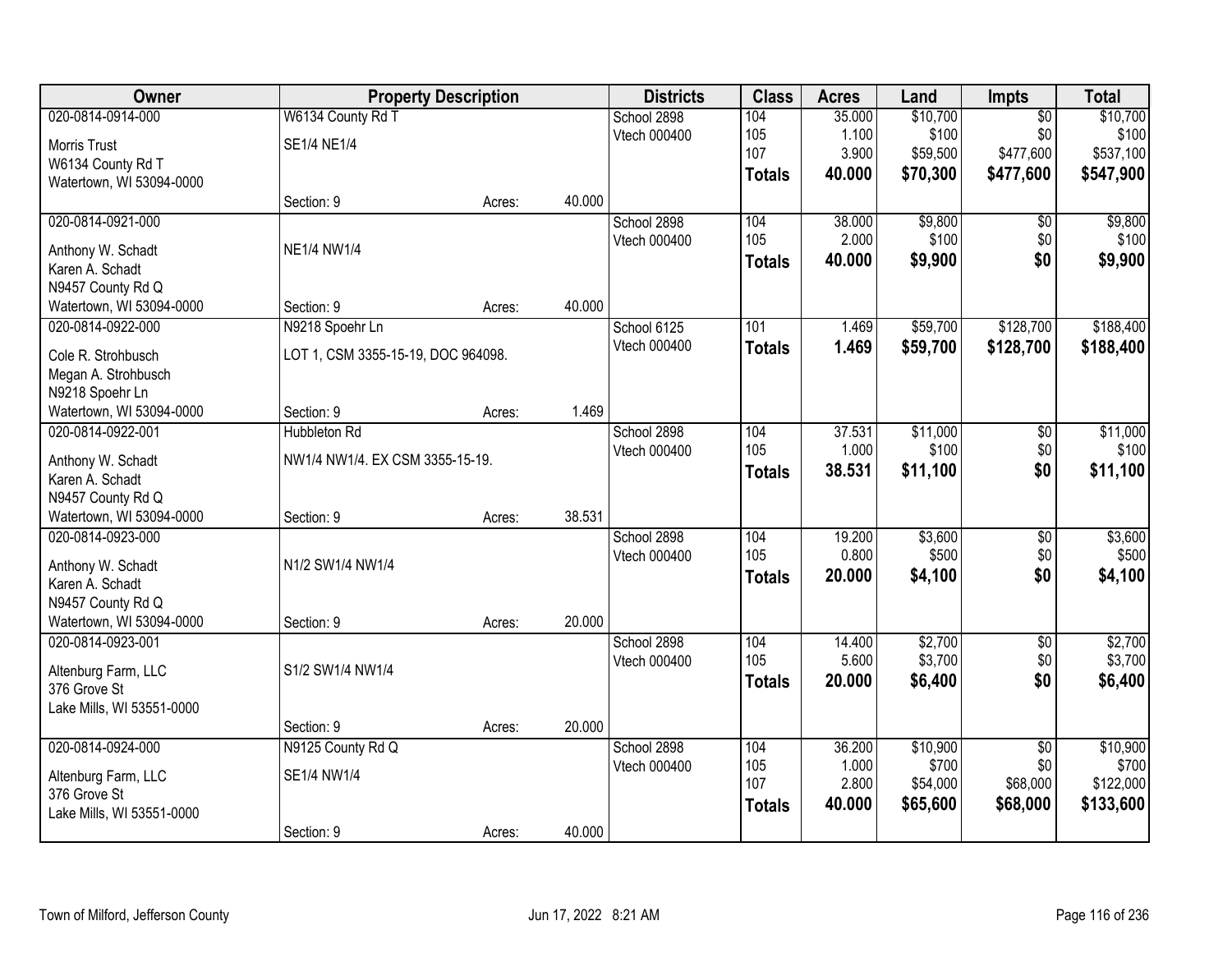| Owner                                             | <b>Property Description</b>                                               |        |        | <b>Districts</b> | <b>Class</b>  | <b>Acres</b> | Land            | <b>Impts</b>    | <b>Total</b>    |
|---------------------------------------------------|---------------------------------------------------------------------------|--------|--------|------------------|---------------|--------------|-----------------|-----------------|-----------------|
| 020-0814-0931-000                                 | N9045 County Rd Q                                                         |        |        | School 6125      | 101           | 3.000        | \$72,000        | \$195,900       | \$267,900       |
| Duane K Bennett Trust                             | LOT 2, CSM 3425-15-153.                                                   |        |        | Vtech 000400     | <b>Totals</b> | 3.000        | \$72,000        | \$195,900       | \$267,900       |
| Anita D Bennett Trust                             |                                                                           |        |        |                  |               |              |                 |                 |                 |
| N9045 County Rd Q                                 |                                                                           |        |        |                  |               |              |                 |                 |                 |
| Watertown, WI 53094-0000                          | Section: 9                                                                | Acres: | 3.000  |                  |               |              |                 |                 |                 |
| 020-0814-0931-001                                 | N9015 County Rd Q                                                         |        |        | School 6125      | 304           | 1.003        | $\overline{50}$ | $\overline{50}$ | $\overline{50}$ |
| Mamre Moravian Church, Inc.                       | BEG SE/C NE1/4 SW1/4, N264FT W165FT, S264FT, E                            |        |        | Vtech 000400     | <b>Totals</b> | 1.003        | \$0             | \$0             | \$0             |
| c/o Donald D. Wegner                              | TO POB.                                                                   |        |        |                  |               |              |                 |                 |                 |
| W5884 Church Rd                                   |                                                                           |        |        |                  |               |              |                 |                 |                 |
| Johnson Creek, WI 53038-9736                      | Section: 9                                                                | Acres: | 1.003  |                  |               |              |                 |                 |                 |
| 020-0814-0931-002                                 | N9027 County Rd Q                                                         |        |        | School 6125      | 107           | 1.000        | \$40,000        | \$6,300         | \$46,300        |
| Duane Bennett                                     | LOT 1, CSM 3425-15-153, DOC 971274.                                       |        |        | Vtech 000400     | <b>Totals</b> | 1.000        | \$40,000        | \$6,300         | \$46,300        |
| Anita Bennett                                     |                                                                           |        |        |                  |               |              |                 |                 |                 |
| N9045 County Rd Q                                 |                                                                           |        |        |                  |               |              |                 |                 |                 |
| Watertown, WI 53094-0000                          | Section: 9                                                                | Acres: | 1.000  |                  |               |              |                 |                 |                 |
| 020-0814-0931-003                                 |                                                                           |        |        | School 6125      | 104           | 33.900       | \$8,700         | \$0             | \$8,700         |
|                                                   |                                                                           |        |        | Vtech 000400     | 105           | 1.100        | \$700           | \$0             | \$700           |
| Duwe Farms, LLC<br>N7204 County Rd A              | NE1/4 SW1/4, EX PCL 264FT N&S BY 165FT E&W IN<br>SE/C EX CSM 3425-15-153. |        |        |                  | <b>Totals</b> | 35.000       | \$9,400         | \$0             | \$9,400         |
| Johnson Creek, WI 53038-0000                      |                                                                           |        |        |                  |               |              |                 |                 |                 |
|                                                   | Section: 9                                                                | Acres: | 35.000 |                  |               |              |                 |                 |                 |
| 020-0814-0932-000                                 |                                                                           |        |        | School 2898      | 104           | 26.400       | \$6,400         | $\overline{50}$ | \$6,400         |
|                                                   |                                                                           |        |        | Vtech 000400     | 105           | 13.600       | \$8,900         | \$0             | \$8,900         |
| Altenburg Farm, LLC<br>376 Grove St               | NW1/4 SW1/4                                                               |        |        |                  | <b>Totals</b> | 40.000       | \$15,300        | \$0             | \$15,300        |
| Lake Mills, WI 53551-0000                         |                                                                           |        |        |                  |               |              |                 |                 |                 |
|                                                   | Section: 9                                                                | Acres: | 40.000 |                  |               |              |                 |                 |                 |
| 020-0814-0933-000                                 |                                                                           |        |        | School 6125      | 104           | 40.000       | \$10,300        | $\overline{50}$ | \$10,300        |
|                                                   |                                                                           |        |        | Vtech 000400     | <b>Totals</b> | 40.000       | \$10,300        | \$0             | \$10,300        |
| Duwe Farms, LLC                                   | SW1/4 SW1/4                                                               |        |        |                  |               |              |                 |                 |                 |
| N7204 County Rd A<br>Johnson Creek, WI 53038-0000 |                                                                           |        |        |                  |               |              |                 |                 |                 |
|                                                   | Section: 9                                                                | Acres: | 40.000 |                  |               |              |                 |                 |                 |
| 020-0814-0934-000                                 |                                                                           |        |        | School 6125      | 104           | 40.000       | \$9,600         | $\overline{50}$ | \$9,600         |
|                                                   |                                                                           |        |        | Vtech 000400     | <b>Totals</b> | 40.000       | \$9,600         | \$0             | \$9,600         |
| Duwe Farms, LLC                                   | SE1/4 SW1/4                                                               |        |        |                  |               |              |                 |                 |                 |
| N7204 County Rd A                                 |                                                                           |        |        |                  |               |              |                 |                 |                 |
| Johnson Creek, WI 53038-0000                      |                                                                           |        |        |                  |               |              |                 |                 |                 |
|                                                   | Section: 9                                                                | Acres: | 40.000 |                  |               |              |                 |                 |                 |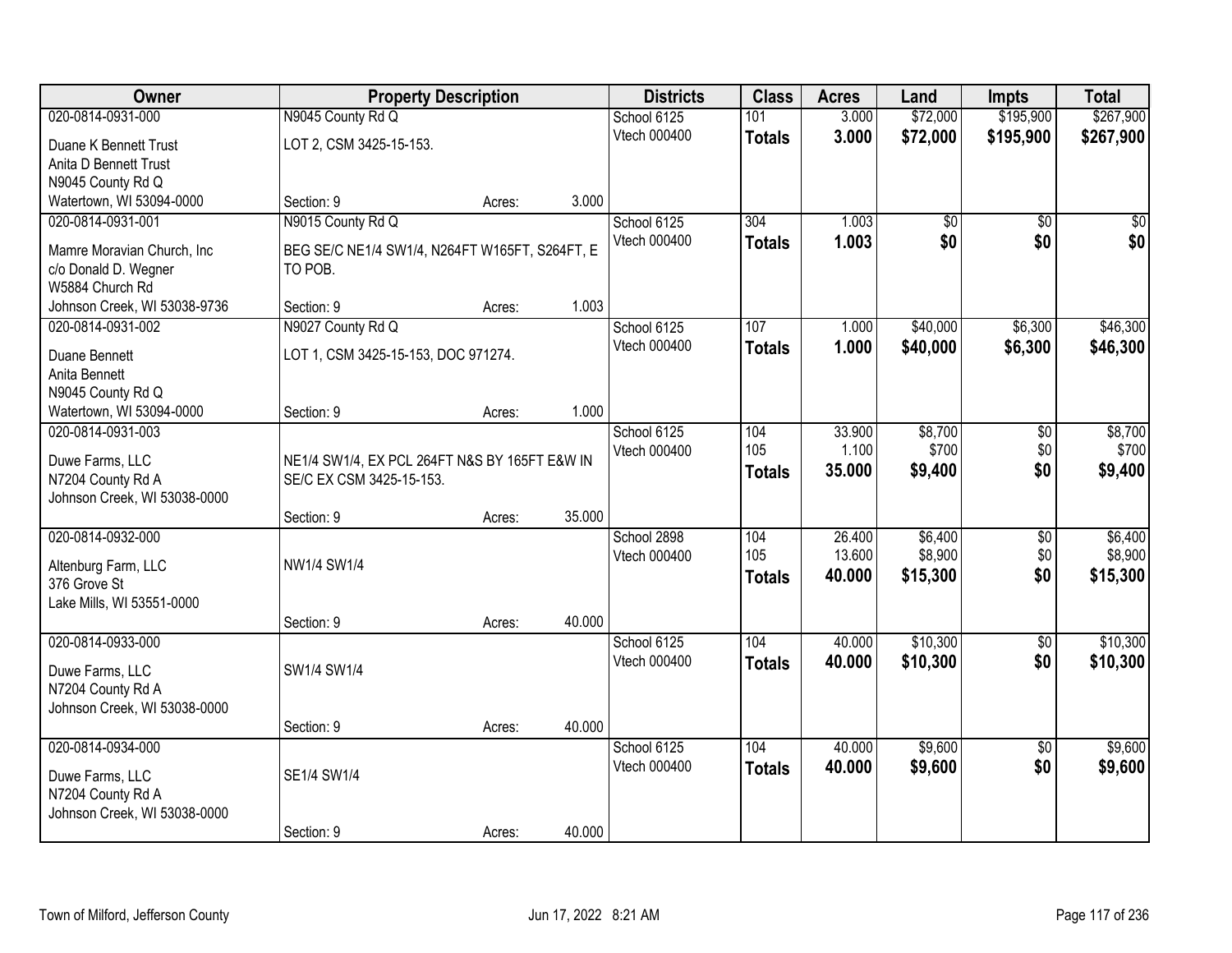| Owner                                                                                                                 |                                                                                                           | <b>Property Description</b> |                 | <b>Districts</b>            | <b>Class</b>                | <b>Acres</b>               | Land                           | <b>Impts</b>                  | <b>Total</b>                    |
|-----------------------------------------------------------------------------------------------------------------------|-----------------------------------------------------------------------------------------------------------|-----------------------------|-----------------|-----------------------------|-----------------------------|----------------------------|--------------------------------|-------------------------------|---------------------------------|
| 020-0814-0941-000<br>Willard R. Morris<br>Jena P. Morris<br>W6127 County Rd T                                         | W6127 County Rd T<br>LOT 1, CSM 5644-31-266, DOC 1359356. SUBJ TO<br>ESMT IN DOC 1362749.                 |                             |                 | School 2898<br>Vtech 000400 | 101<br>104<br><b>Totals</b> | 1.714<br>1.500<br>3.214    | \$62,100<br>\$400<br>\$62,500  | \$303,400<br>\$0<br>\$303,400 | \$365,500<br>\$400<br>\$365,900 |
| Watertown, WI 53094-0000                                                                                              | Section: 9                                                                                                | Acres:                      | 3.214           |                             |                             |                            |                                |                               |                                 |
| 020-0814-0941-001<br><b>Morris Trust</b><br>W6134 County Rd T<br>Watertown, WI 53094-0000                             | County Rd T<br>NE1/4 SE1/4. EX CSM 5644-31-266, DOC 1359356.<br>ALSO ESMT IN DOC 1362749.                 |                             | 36.786          | School 2898<br>Vtech 000400 | 104<br>105<br><b>Totals</b> | 34.986<br>1.800<br>36.786  | \$9,000<br>\$800<br>\$9,800    | \$0<br>\$0<br>\$0             | \$9,000<br>\$800<br>\$9,800     |
| 020-0814-0942-000<br>Duwe Farms, LLC<br>N7204 County Rd A<br>Johnson Creek, WI 53038-0000                             | Section: 9<br>County Rd Q<br>NW1/4 SE1/4, EX 1.5A IN SW/C EX CSM 1016-3-522                               | Acres:                      |                 | School 6125<br>Vtech 000400 | 104<br>105<br><b>Totals</b> | 35.375<br>1.200<br>36.575  | \$8,600<br>\$300<br>\$8,900    | $\overline{50}$<br>\$0<br>\$0 | \$8,600<br>\$300<br>\$8,900     |
| 020-0814-0942-001<br>Kathleen A. Shields<br>N9078 County Rd Q                                                         | Section: 9<br>N9078 County Rd Q<br>LOT 1, CSM 1016-3-522                                                  | Acres:                      | 36.575          | School 6125<br>Vtech 000400 | 101<br><b>Totals</b>        | 1.925<br>1.925             | \$64,300<br>\$64,300           | \$121,200<br>\$121,200        | \$185,500<br>\$185,500          |
| Watertown, WI 53094-0000<br>020-0814-0942-002<br><b>Robert Firkus</b><br><b>Marion Firkus</b><br>N9014 County Rd Q    | Section: 9<br>N9014 County Rd Q<br>BEG 16.5FT E OF SW/C NW1/4 SE1/4, E198FT,<br>N330FT, W198FT, S TO POB. | Acres:                      | 1.925           | School 6125<br>Vtech 000400 | 101<br><b>Totals</b>        | 1.497<br>1.497             | \$60,000<br>\$60,000           | \$136,300<br>\$136,300        | \$196,300<br>\$196,300          |
| Watertown, WI 53094-0000<br>020-0814-0943-000<br>Duwe Farms, LLC<br>N7204 County Rd A<br>Johnson Creek, WI 53038-0000 | Section: 9<br>SW1/4 SE1/4<br>Section: 9                                                                   | Acres:<br>Acres:            | 1.497<br>40.000 | School 6125<br>Vtech 000400 | 104<br>105<br><b>Totals</b> | 39.000<br>1.000<br>40.000  | \$10,000<br>\$100<br>\$10,100  | $\overline{50}$<br>\$0<br>\$0 | \$10,000<br>\$100<br>\$10,100   |
| 020-0814-0944-000<br>Duwe Farms, LLC<br>N7204 County Rd A<br>Johnson Creek, WI 53038-0000                             | SE1/4 SE1/4<br>Section: 9                                                                                 | Acres:                      | 40.000          | School 6125<br>Vtech 000400 | 104<br>105<br><b>Totals</b> | 26.500<br>13.500<br>40.000 | \$6,800<br>\$8,800<br>\$15,600 | $\overline{50}$<br>\$0<br>\$0 | \$6,800<br>\$8,800<br>\$15,600  |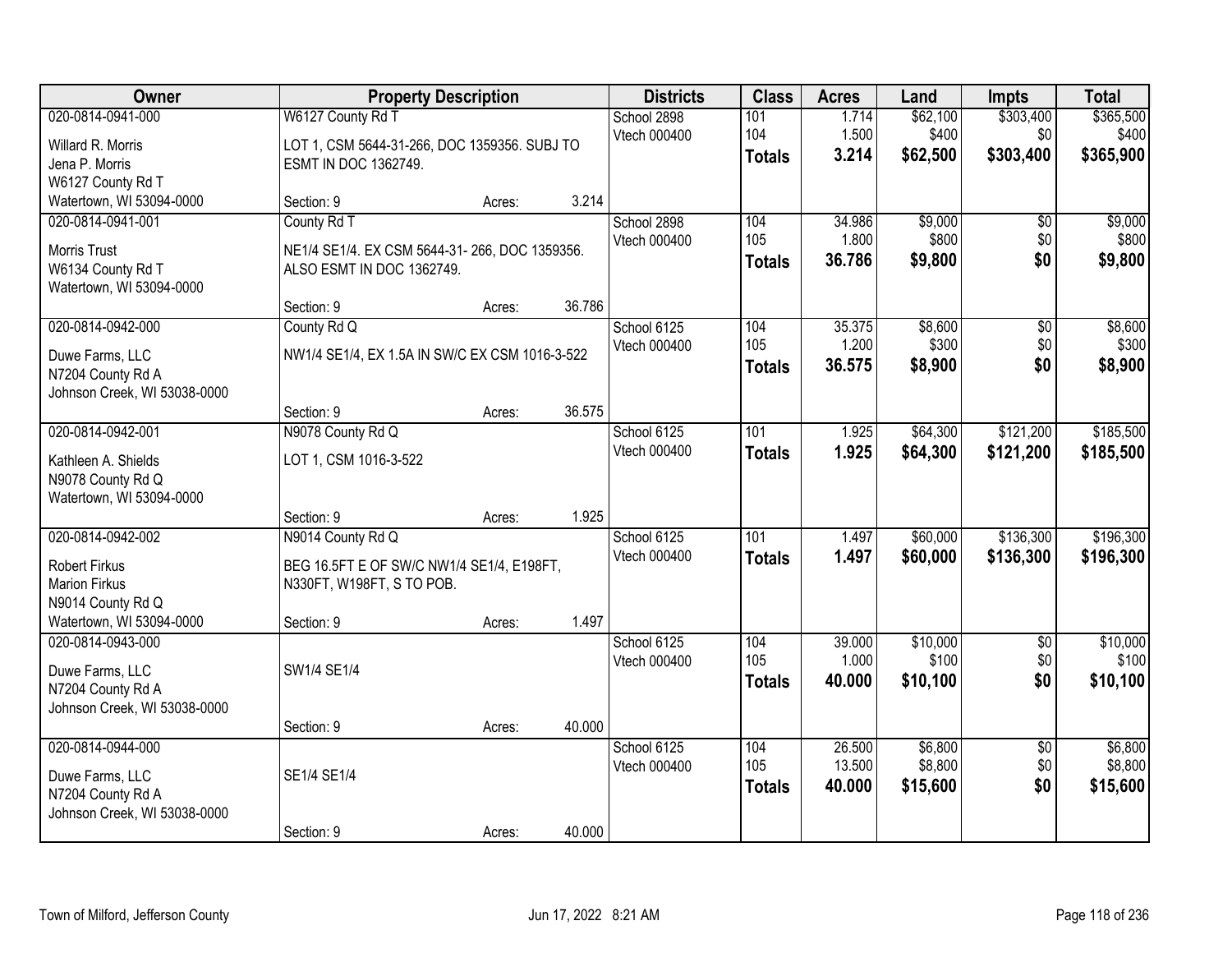| Owner                                         |                                                                      | <b>Property Description</b> |        | <b>Districts</b>            | <b>Class</b>  | <b>Acres</b> | Land     | Impts           | <b>Total</b> |
|-----------------------------------------------|----------------------------------------------------------------------|-----------------------------|--------|-----------------------------|---------------|--------------|----------|-----------------|--------------|
| 020-0814-1611-000                             | County Rd Q                                                          |                             |        | School 2898                 | 104           | 19.700       | \$5,100  | $\overline{50}$ | \$5,100      |
| Michael H. Weihert et al                      | N1/2 NE1/4 NE1/4                                                     |                             |        | Vtech 000400                | 105           | 0.300        | \$200    | \$0             | \$200        |
| N8890 West Rd                                 |                                                                      |                             |        |                             | <b>Totals</b> | 20.000       | \$5,300  | \$0             | \$5,300      |
| Watertown, WI 53094-0000                      |                                                                      |                             |        |                             |               |              |          |                 |              |
|                                               | Section: 16                                                          | Acres:                      | 20.000 |                             |               |              |          |                 |              |
| 020-0814-1611-001                             |                                                                      |                             |        | School 2898<br>Vtech 000400 | 104           | 20.000       | \$3,800  | $\overline{50}$ | \$3,800      |
| Michael H. Weihert et al                      | S1/2 NE1/4 NE1/4 SUBJ TO ESMT 533-262.                               |                             |        |                             | <b>Totals</b> | 20.000       | \$3,800  | \$0             | \$3,800      |
| N8890 West Rd                                 |                                                                      |                             |        |                             |               |              |          |                 |              |
| Watertown, WI 53094-0000                      |                                                                      |                             | 20.000 |                             |               |              |          |                 |              |
| 020-0814-1612-000                             | Section: 16<br>County Rd Q                                           | Acres:                      |        | School 2898                 | 104           | 36.300       | \$9,300  | \$0             | \$9,300      |
|                                               |                                                                      |                             |        | Vtech 000400                | 105           | 3.700        | \$1,900  | \$0             | \$1,900      |
| Duwe Farms, LLC                               | <b>NW1/4 NE1/4</b>                                                   |                             |        |                             | <b>Totals</b> | 40.000       | \$11,200 | \$0             | \$11,200     |
| N7204 County Rd A                             |                                                                      |                             |        |                             |               |              |          |                 |              |
| Johnson Creek, WI 53038-0000                  | Section: 16                                                          | Acres:                      | 40.000 |                             |               |              |          |                 |              |
| 020-0814-1613-000                             | County Rd Q                                                          |                             |        | School 2898                 | 104           | 37.000       | \$7,000  | \$0             | \$7,000      |
|                                               |                                                                      |                             |        | Vtech 000400                | 105           | 2.360        | \$800    | \$0             | \$800        |
| <b>C&amp;J Hutchins Trust</b>                 | SW1/4 NE1/4, EX 173FT N&S BY 251.79FT, E&W COM<br>561FT N OF SEC/CEN |                             |        |                             | <b>Totals</b> | 39.360       | \$7,800  | \$0             | \$7,800      |
| N8779 County Rd Q<br>Watertown, WI 53094-0000 |                                                                      |                             |        |                             |               |              |          |                 |              |
|                                               | Section: 16                                                          | Acres:                      | 39.360 |                             |               |              |          |                 |              |
| 020-0814-1613-001                             | N8744 County Rd Q                                                    |                             |        | School 2898                 | 101           | 1.000        | \$55,000 | \$56,400        | \$111,400    |
| Robert J. Delaney                             | BEG ON HGY 561FT N OF C/P, N 173FT, E251.79FT                        |                             |        | Vtech 000400                | <b>Totals</b> | 1.000        | \$55,000 | \$56,400        | \$111,400    |
| N8744 County Rd Q                             | S173FT, W 251.79FT TO POB                                            |                             |        |                             |               |              |          |                 |              |
| Watertown, WI 53094-0000                      |                                                                      |                             |        |                             |               |              |          |                 |              |
|                                               | Section: 16                                                          | Acres:                      | 1.000  |                             |               |              |          |                 |              |
| 020-0814-1614-000                             |                                                                      |                             |        | School 2898                 | 104           | 40.000       | \$9,700  | $\overline{50}$ | \$9,700      |
| <b>C&amp;J Hutchins Trust</b>                 | SE1/4 NE1/4                                                          |                             |        | Vtech 000400                | <b>Totals</b> | 40.000       | \$9,700  | \$0             | \$9,700      |
| N8779 County Rd Q                             |                                                                      |                             |        |                             |               |              |          |                 |              |
| Watertown, WI 53094-0000                      |                                                                      |                             |        |                             |               |              |          |                 |              |
|                                               | Section: 16                                                          | Acres:                      | 40.000 |                             |               |              |          |                 |              |
| 020-0814-1621-000                             | N8871 County Rd Q                                                    |                             |        | School 2898                 | 101           | 3.000        | \$72,000 | \$113,900       | \$185,900    |
| Joshua E. Lauersdorf                          | LOT 1, CSM 3719-17-147, DOC 1002692.                                 |                             |        | Vtech 000400                | <b>Totals</b> | 3.000        | \$72,000 | \$113,900       | \$185,900    |
| Ami Jo Lauersdorf                             |                                                                      |                             |        |                             |               |              |          |                 |              |
| N8871 County Rd Q                             |                                                                      |                             |        |                             |               |              |          |                 |              |
| Watertown, WI 53094-0000                      | Section: 16                                                          | Acres:                      | 3.000  |                             |               |              |          |                 |              |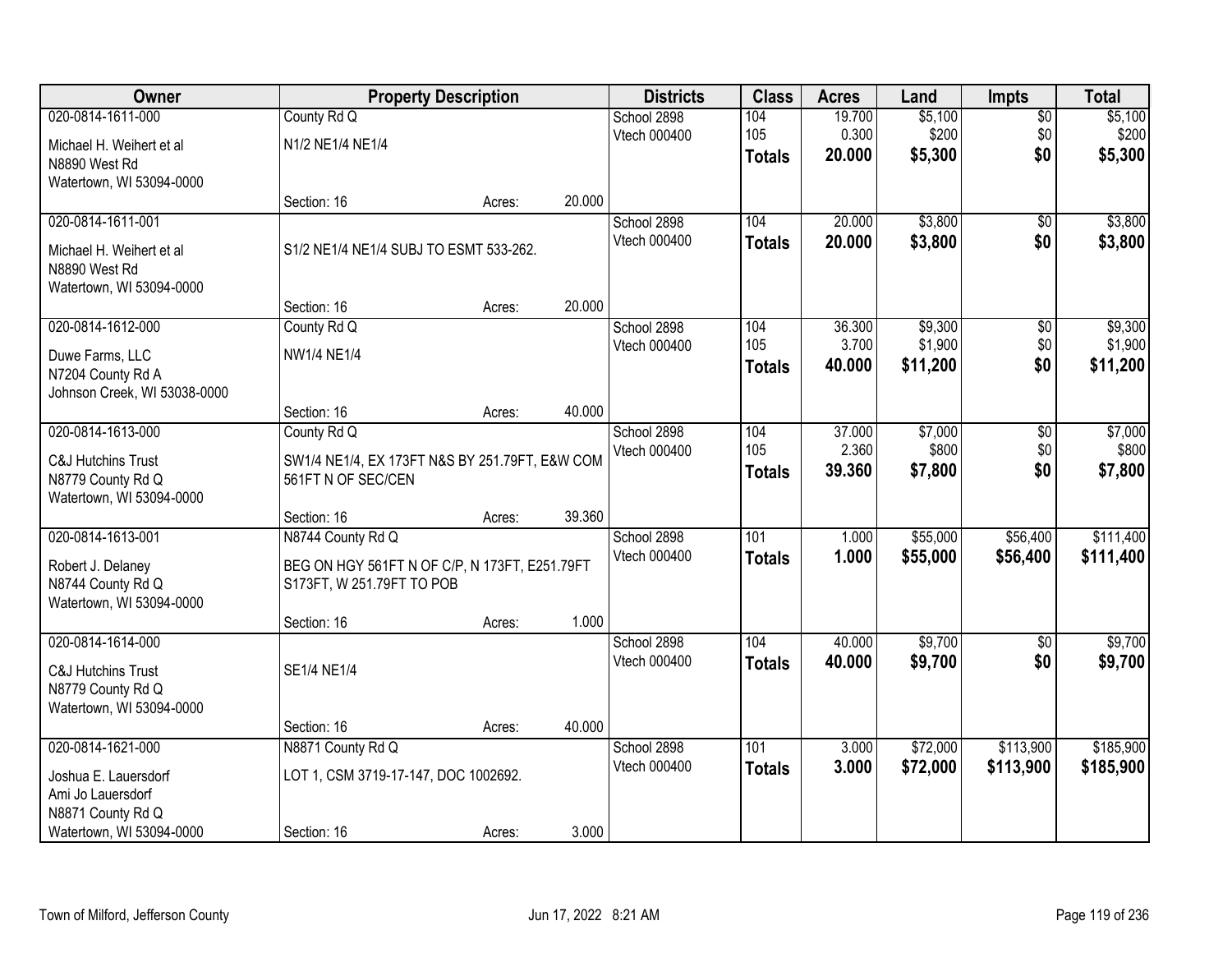| Owner                                                                                                   |                                                                          | <b>Property Description</b> |        | <b>Districts</b>            | <b>Class</b>                       | <b>Acres</b>                       | Land                                     | Impts                                          | <b>Total</b>                              |
|---------------------------------------------------------------------------------------------------------|--------------------------------------------------------------------------|-----------------------------|--------|-----------------------------|------------------------------------|------------------------------------|------------------------------------------|------------------------------------------------|-------------------------------------------|
| 020-0814-1621-001<br><b>C&amp;J Hutchins Trust</b><br>N8779 County Rd Q<br>Watertown, WI 53094-0000     | NE1/4 NW1/4. EX CSM 3719-17-147.                                         |                             |        | School 2898<br>Vtech 000400 | 104<br>105<br><b>Totals</b>        | 35.900<br>1.100<br>37.000          | \$8,600<br>\$700<br>\$9,300              | $\overline{50}$<br>\$0<br>\$0                  | \$8,600<br>\$700<br>\$9,300               |
|                                                                                                         | Section: 16                                                              | Acres:                      | 37.000 |                             |                                    |                                    |                                          |                                                |                                           |
| 020-0814-1622-000<br><b>C&amp;J Hutchins Trust</b><br>N8779 County Rd Q<br>Watertown, WI 53094-0000     | County Rd Q<br>NW1/4 NW1/4                                               |                             |        | School 2898<br>Vtech 000400 | 104<br><b>Totals</b>               | 40.000<br>40.000                   | \$9,200<br>\$9,200                       | $\overline{50}$<br>\$0                         | \$9,200<br>\$9,200                        |
|                                                                                                         | Section: 16                                                              | Acres:                      | 40.000 |                             |                                    |                                    |                                          |                                                |                                           |
| 020-0814-1623-000<br>Scott R. Zimmerman<br>Tami L. Zimmerman<br>W6430 Navan Rd                          | SW1/4 NW1/4. ALSO 33FT ROW.                                              |                             |        | School 2898<br>Vtech 000400 | 104<br><b>15M</b><br><b>Totals</b> | 25.800<br>14.200<br>40.000         | \$6,600<br>\$21,300<br>\$27,900          | $\overline{50}$<br>\$0<br>\$0                  | \$6,600<br>\$21,300<br>\$27,900           |
| Watertown, WI 53094-0000                                                                                | Section: 16                                                              | Acres:                      | 40.000 |                             |                                    |                                    |                                          |                                                |                                           |
| 020-0814-1624-000<br>C&J Hutchins Trust<br>N8779 County Rd Q<br>Watertown, WI 53094-0000                | N8779 County Rd Q<br>SE1/4 NW1/4. EX CSM 5559-31-033, DOC 1345013.       |                             |        | School 2898<br>Vtech 000400 | 104<br>107<br><b>Totals</b>        | 36.857<br>1.000<br>37.857          | \$10,700<br>\$40,000<br>\$50,700         | \$0<br>\$212,500<br>\$212,500                  | \$10,700<br>\$252,500<br>\$263,200        |
|                                                                                                         | Section: 16                                                              | Acres:                      | 37.857 |                             |                                    |                                    |                                          |                                                |                                           |
| 020-0814-1624-001<br>Adam L. Kelly<br>Nicole L. Kelly<br>N8703 County Rd Q<br>Watertown, WI 53094-0000  | N8703 County Rd Q<br>LOT 1, CSM 5559-31-033, DOC 1345013.<br>Section: 16 | Acres:                      | 2.143  | School 2898<br>Vtech 000400 | 101<br><b>Totals</b>               | 2.143<br>2.143                     | \$66,000<br>\$66,000                     | \$269,700<br>\$269,700                         | \$335,700<br>\$335,700                    |
| 020-0814-1631-000<br>Henry H. Wendt<br>N8657 County Rd Q<br>Watertown, WI 53094-0000                    | N8657 County Rd Q<br>LOT 1, CSM 4379-22-057.<br>Section: 16              | Acres:                      | 2.000  | School 2898<br>Vtech 000400 | 101<br><b>Totals</b>               | 2.000<br>2.000                     | \$65,000<br>\$65,000                     | \$217,400<br>\$217,400                         | \$282,400<br>\$282,400                    |
| 020-0814-1631-001<br>Nancy Schultz<br>Scott A. Schultz<br>N8077 County Rd Q<br>Watertown, WI 53094-0000 | N8641 County Rd Q<br>NE1/4 SW1/4 EX CSM 4379-22-057.<br>Section: 16      | Acres:                      | 38.000 | School 2898<br>Vtech 000400 | 104<br>105<br>107<br><b>Totals</b> | 35.600<br>1.400<br>1.000<br>38.000 | \$7,700<br>\$800<br>\$40,000<br>\$48,500 | $\overline{50}$<br>\$0<br>\$57,600<br>\$57,600 | \$7,700<br>\$800<br>\$97,600<br>\$106,100 |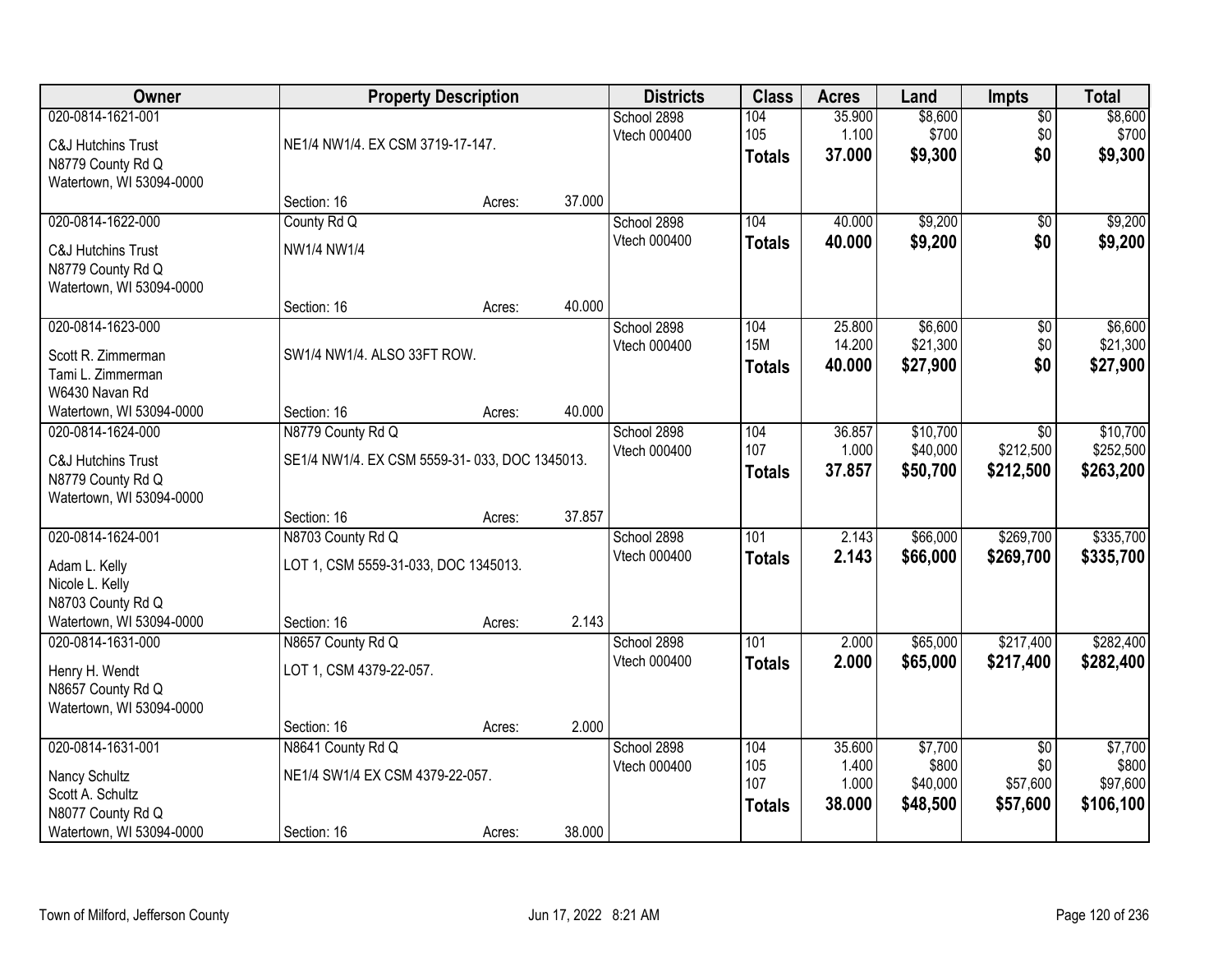| Owner                                      |                    | <b>Property Description</b> |        | <b>Districts</b> | <b>Class</b>  | <b>Acres</b> | Land     | <b>Impts</b>    | <b>Total</b> |
|--------------------------------------------|--------------------|-----------------------------|--------|------------------|---------------|--------------|----------|-----------------|--------------|
| 020-0814-1632-000                          |                    |                             |        | School 2898      | 104           | 40.000       | \$10,300 | $\overline{30}$ | \$10,300     |
| Scott R. Zimmerman                         | NW1/4 SW1/4        |                             |        | Vtech 000400     | <b>Totals</b> | 40.000       | \$10,300 | \$0             | \$10,300     |
| Tami L. Zimmerman                          |                    |                             |        |                  |               |              |          |                 |              |
| W6430 Navan Rd                             |                    |                             |        |                  |               |              |          |                 |              |
| Watertown, WI 53094-0000                   | Section: 16        | Acres:                      | 40.000 |                  |               |              |          |                 |              |
| 020-0814-1633-000                          | W6430 Navan Rd     |                             |        | School 2898      | 104           | 36.000       | \$10,000 | $\overline{30}$ | \$10,000     |
| Scott R. Zimmerman                         | SW1/4 SW1/4        |                             |        | Vtech 000400     | 105           | 1.000        | \$100    | \$0             | \$100        |
| Tami L. Zimmerman                          |                    |                             |        |                  | 107           | 3.000        | \$55,000 | \$261,500       | \$316,500    |
| W6430 Navan Rd                             |                    |                             |        |                  | <b>Totals</b> | 40.000       | \$65,100 | \$261,500       | \$326,600    |
| Watertown, WI 53094-0000                   | Section: 16        | Acres:                      | 40.000 |                  |               |              |          |                 |              |
| 020-0814-1634-000                          | W6358 Navan Rd     |                             |        | School 2898      | 104           | 37.000       | \$10,100 | $\overline{50}$ | \$10,100     |
| <b>Clarence P Mess Trust</b>               | SE1/4 SW1/4        |                             |        | Vtech 000400     | 105           | 2.000        | \$100    | \$0             | \$100        |
| Catherine a Mess Trust                     |                    |                             |        |                  | 107           | 1.000        | \$40,000 | \$44,300        | \$84,300     |
| N8485 County Rd Q                          |                    |                             |        |                  | <b>Totals</b> | 40.000       | \$50,200 | \$44,300        | \$94,500     |
| Watertown, WI 53094-0000                   | Section: 16        | Acres:                      | 40.000 |                  |               |              |          |                 |              |
| 020-0814-1641-000                          |                    |                             |        | School 2898      | 104           | 40.000       | \$9,900  | \$0             | \$9,900      |
| Kurtis A Schaefer Trust                    | <b>NE1/4 SE1/4</b> |                             |        | Vtech 000400     | <b>Totals</b> | 40.000       | \$9,900  | \$0             | \$9,900      |
| W6162 Navan Rd                             |                    |                             |        |                  |               |              |          |                 |              |
| Watertown, WI 53094-0000                   |                    |                             |        |                  |               |              |          |                 |              |
|                                            | Section: 16        | Acres:                      | 40.000 |                  |               |              |          |                 |              |
| 020-0814-1642-000                          | County Rd Q        |                             |        | School 2898      | 104           | 36.100       | \$8,900  | \$0             | \$8,900      |
|                                            | <b>NW1/4 SE1/4</b> |                             |        | Vtech 000400     | 105           | 3.900        | \$2,600  | \$0             | \$2,600      |
| Kurtis A Schaefer Trust<br>W6162 Navan Rd  |                    |                             |        |                  | <b>Totals</b> | 40.000       | \$11,500 | \$0             | \$11,500     |
| Watertown, WI 53094-0000                   |                    |                             |        |                  |               |              |          |                 |              |
|                                            | Section: 16        | Acres:                      | 40.000 |                  |               |              |          |                 |              |
| 020-0814-1643-000                          |                    |                             |        | School 2898      | 104           | 38.000       | \$9,800  | $\overline{60}$ | \$9,800      |
|                                            | SW1/4 SE1/4        |                             |        | Vtech 000400     | 105           | 2.000        | \$100    | \$0             | \$100        |
| Kurtis A Schaefer Trust<br>W6162 Navan Rd  |                    |                             |        |                  | <b>Totals</b> | 40.000       | \$9,900  | \$0             | \$9,900      |
| Watertown, WI 53094-0000                   |                    |                             |        |                  |               |              |          |                 |              |
|                                            | Section: 16        | Acres:                      | 40.000 |                  |               |              |          |                 |              |
| 020-0814-1644-000                          | W6162 Navan Rd     |                             |        | School 2898      | 104           | 34.600       | \$7,100  | $\overline{30}$ | \$7,100      |
|                                            |                    |                             |        | Vtech 000400     | 105           | 1.000        | \$700    | \$0             | \$700        |
| Kurtis A Schaefer Trust                    | SE1/4 SE1/4        |                             |        |                  | 107           | 4.400        | \$62,000 | \$238,500       | \$300,500    |
| W6162 Navan Rd<br>Watertown, WI 53094-0000 |                    |                             |        |                  | <b>Totals</b> | 40.000       | \$69,800 | \$238,500       | \$308,300    |
|                                            | Section: 16        | Acres:                      | 40.000 |                  |               |              |          |                 |              |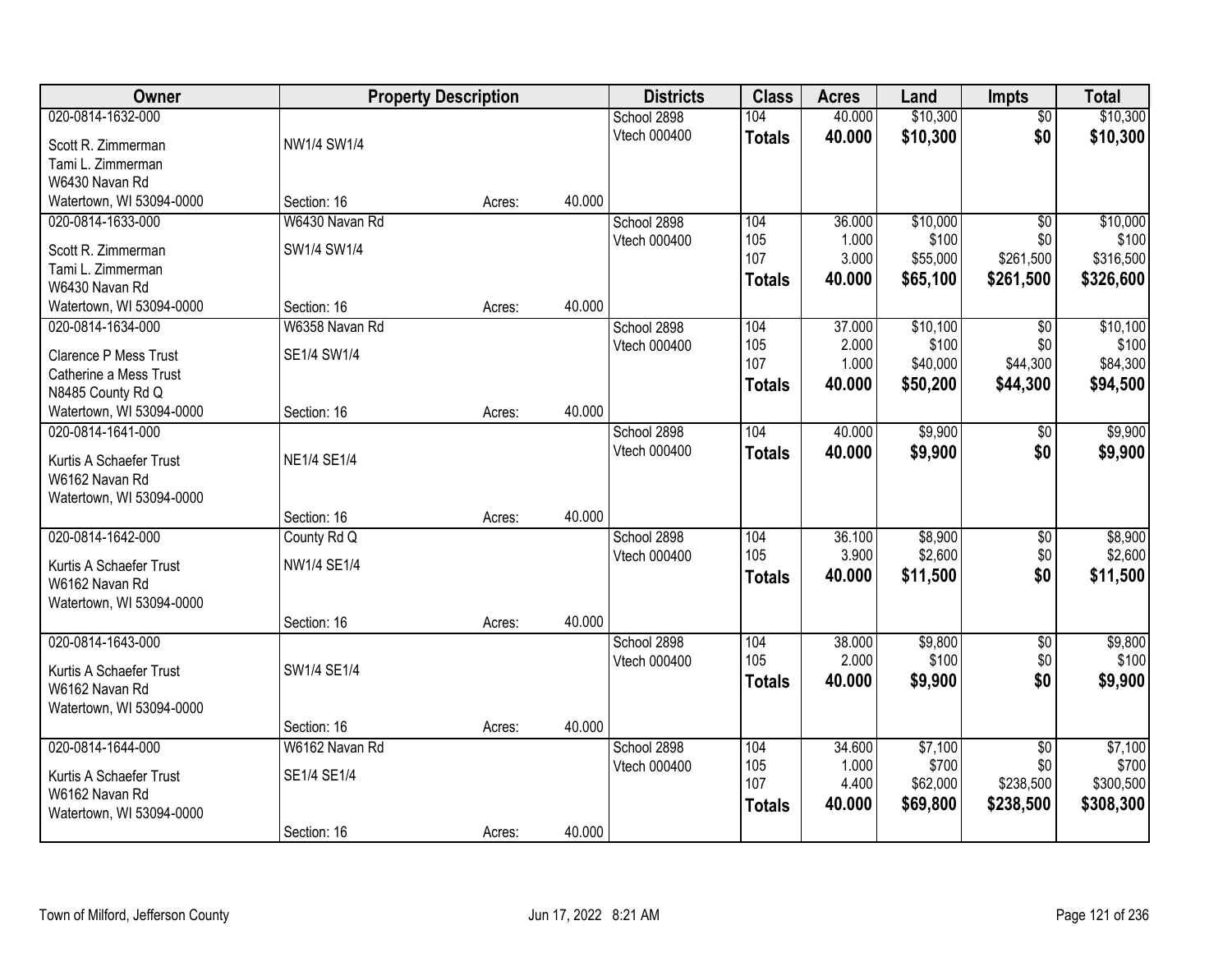| Owner                                                                                                                  | <b>Property Description</b>                                                                                                                                              |        |        | <b>Districts</b>            | <b>Class</b>                       | <b>Acres</b>                       | Land                                     | <b>Impts</b>                                     | <b>Total</b>                               |
|------------------------------------------------------------------------------------------------------------------------|--------------------------------------------------------------------------------------------------------------------------------------------------------------------------|--------|--------|-----------------------------|------------------------------------|------------------------------------|------------------------------------------|--------------------------------------------------|--------------------------------------------|
| 020-0814-1711-000<br>Brian L Zimmerman Trust<br>Jill M Zimmerman Trust<br>W6614 Radloff Ln                             | NE1/4 NE1/4 & N2.50A OF SE1/4 NE1/4. EX CSM 1453-<br>4-505.                                                                                                              |        |        | School 2898<br>Vtech 000400 | 104<br><b>Totals</b>               | 35.390<br>35.390                   | \$7,800<br>\$7,800                       | $\overline{50}$<br>\$0                           | \$7,800<br>\$7,800                         |
| Watertown, WI 53094-0000                                                                                               | Section: 17                                                                                                                                                              | Acres: | 35.390 |                             |                                    |                                    |                                          |                                                  |                                            |
| 020-0814-1711-001<br>Lucille E. Schleef<br>N171 W19981 Cerry Hill Cr<br>Jackson, WI 53037-0000                         | W6675 Rubidell Rd<br>LOT 1, CSM 1453-4-505.<br>Section: 17                                                                                                               | Acres: | 13.910 | School 2898<br>Vtech 000400 | 101<br>104<br>105<br><b>Totals</b> | 2.000<br>4.200<br>7.710<br>13.910  | \$65,000<br>\$800<br>\$5,000<br>\$70,800 | \$67,700<br>\$0<br>\$0<br>\$67,700               | \$132,700<br>\$800<br>\$5,000<br>\$138,500 |
| 020-0814-1712-000                                                                                                      |                                                                                                                                                                          |        |        | School 2898                 | 104                                | 35.700                             | \$8,600                                  | $\sqrt[6]{}$                                     | \$8,600                                    |
| <b>Brian L Zimmerman Trust</b><br>Jill M Zimmerman Trust<br>W6614 Radloff Ln<br>Watertown, WI 53094-0000               | NW1/4 NE1/4 & N2.50A OF SW1/4 NE1/4. EX CSM<br>1453-4-505.<br>Section: 17                                                                                                | Acres: | 35.700 | Vtech 000400                | <b>Totals</b>                      | 35.700                             | \$8,600                                  | \$0                                              | \$8,600                                    |
| 020-0814-1713-000                                                                                                      | <b>River Bend Rd</b>                                                                                                                                                     |        |        | School 2898                 | 104                                | 36.000                             | \$9,300                                  | \$0                                              | \$9,300                                    |
| Brian L Zimmerman Trust<br>Jill M Zimmerman Trust<br>W6614 Radloff Ln                                                  | SW1/4 NE1/4, EX N2.50A                                                                                                                                                   |        |        | Vtech 000400                | 105<br><b>Totals</b>               | 1.500<br>37.500                    | \$800<br>\$10,100                        | \$0<br>\$0                                       | \$800<br>\$10,100                          |
| Watertown, WI 53094-0000                                                                                               | Section: 17                                                                                                                                                              | Acres: | 37.500 |                             |                                    |                                    |                                          |                                                  |                                            |
| 020-0814-1714-000<br>Brian L Zimmerman Trust<br>Jill M Zimmerman Trust<br>W6614 Radloff Ln<br>Watertown, WI 53094-0000 | SE1/ NE1/4, EX N2.50A<br>Section: 17                                                                                                                                     | Acres: | 37.500 | School 2898<br>Vtech 000400 | 104<br><b>Totals</b>               | 37.500<br>37,500                   | \$9,500<br>\$9,500                       | \$0<br>\$0                                       | \$9,500<br>\$9,500                         |
| 020-0814-1721-000<br>Merrilyn Claas P. Nehls<br>W6858 Rubidell Rd<br>Watertown, WI 53094-0000                          | NE1/4 NWFRL1/4                                                                                                                                                           |        |        | School 2898<br>Vtech 000400 | 104<br>105<br><b>Totals</b>        | 38.000<br>2.000<br>40.000          | \$9,700<br>\$100<br>\$9,800              | $\overline{$0}$<br>\$0<br>\$0                    | \$9,700<br>\$100<br>\$9,800                |
|                                                                                                                        | Section: 17                                                                                                                                                              | Acres: | 40.000 |                             |                                    |                                    |                                          |                                                  |                                            |
| 020-0814-1722-000<br>Merrilyn Claas P. Nehls<br>W6858 Rubidell Rd<br>Watertown, WI 53094-0000                          | W6858 Rubidell Rd<br>NW1/4 NWFRL1/4. EX BEG NW/S/ C, E ON S/L<br>657.67FT, S00DG 11'E 147FT, S60DG47'W 754.37 FT<br>TO S/L, N TO POB. EX CSM 4800-25-040.<br>Section: 17 | Acres: | 32.605 | School 2898<br>Vtech 000400 | 104<br>105<br>107<br><b>Totals</b> | 28.605<br>2.000<br>2.000<br>32.605 | \$7,500<br>\$100<br>\$50,000<br>\$57,600 | $\overline{60}$<br>\$0<br>\$219,100<br>\$219,100 | \$7,500<br>\$100<br>\$269,100<br>\$276,700 |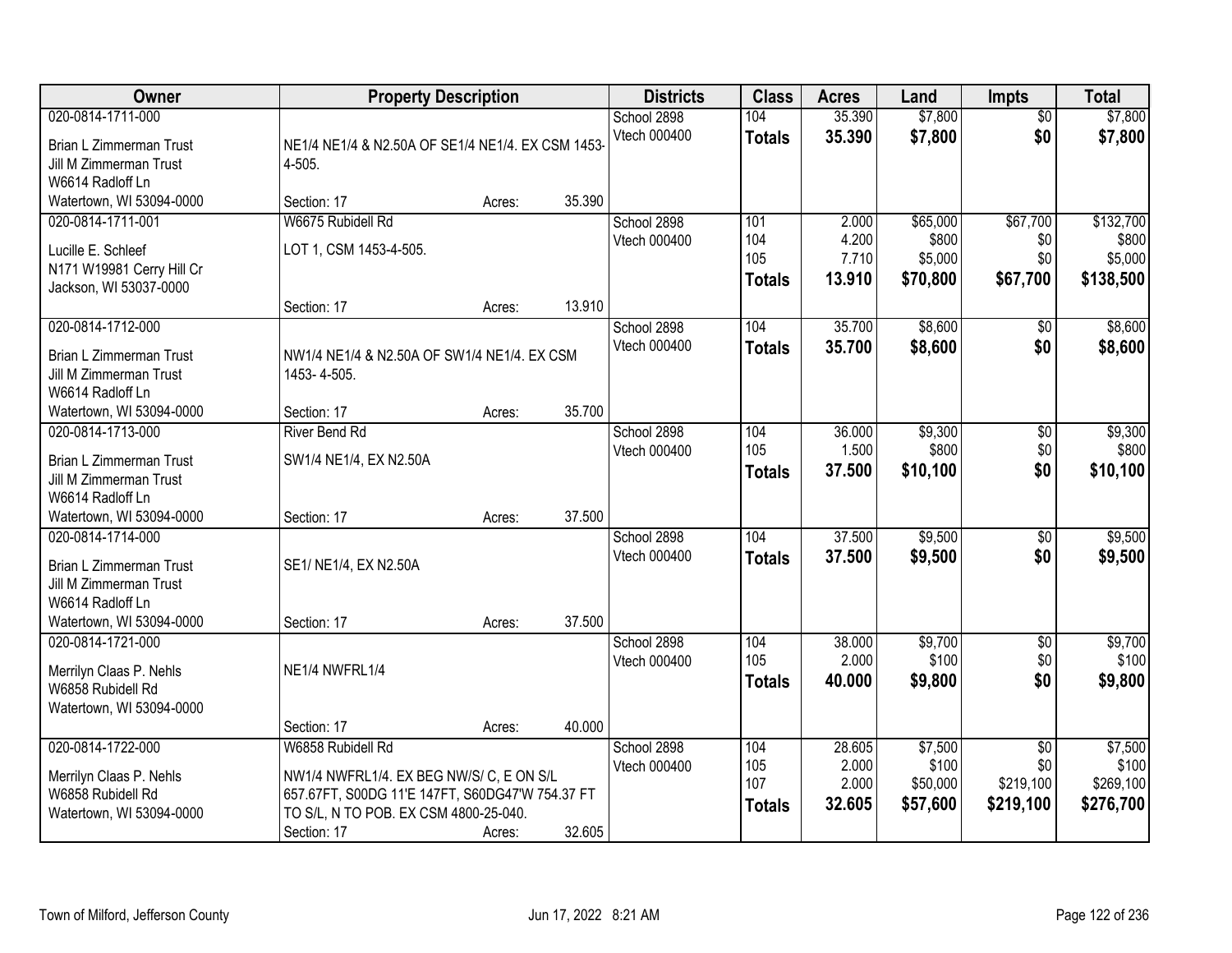| Owner                       | <b>Property Description</b>                   |        |        | <b>Districts</b>            | <b>Class</b>      | <b>Acres</b>    | Land               | <b>Impts</b>           | <b>Total</b>       |
|-----------------------------|-----------------------------------------------|--------|--------|-----------------------------|-------------------|-----------------|--------------------|------------------------|--------------------|
| 020-0814-1722-001           |                                               |        |        | School 2898                 | 104               | 5.000           | \$900              | $\overline{50}$        | \$900              |
| Association, Inc            | BEG NW/S/C, E657.67FT, S00DG 11'E 147FT,      |        |        | Vtech 000400                | <b>Totals</b>     | 5.000           | \$900              | \$0                    | \$900              |
| Rubidell Resort Condominium | S60DG47'W 754.37 FT TO S/L, N TO POB.         |        |        |                             |                   |                 |                    |                        |                    |
| W6940 Rubidell Rd           |                                               |        |        |                             |                   |                 |                    |                        |                    |
| Watertown, WI 53094-0000    | Section: 17                                   | Acres: | 5.000  |                             |                   |                 |                    |                        |                    |
| 020-0814-1722-002           | W6826 Rubidell Rd                             |        |        | School 2898<br>Vtech 000400 | 101               | 1.176           | \$56,800           | \$167,700              | \$224,500          |
| Manuel Rojas                | LOT 1, CSM 4800-25-040, DOC 1179322.          |        |        |                             | <b>Totals</b>     | 1.176           | \$56,800           | \$167,700              | \$224,500          |
| Katie L. Chapman            |                                               |        |        |                             |                   |                 |                    |                        |                    |
| W6826 Rubidell Rd           |                                               |        |        |                             |                   |                 |                    |                        |                    |
| Watertown, WI 53094-0000    | Section: 17                                   | Acres: | 1.176  |                             |                   |                 |                    |                        |                    |
| 020-0814-1722-003           | W6802 Rubidell Rd                             |        |        | School 2898<br>Vtech 000400 | 101               | 1.219           | \$54,300           | \$215,700              | \$270,000          |
| Ronald G. Lehmann           | LOT 2, CSM 4800-25-040, DOC 1179322.          |        |        |                             | <b>Totals</b>     | 1.219           | \$54,300           | \$215,700              | \$270,000          |
| Gretchen K. Lehmann         |                                               |        |        |                             |                   |                 |                    |                        |                    |
| W6802 Rubidell Rd           |                                               |        |        |                             |                   |                 |                    |                        |                    |
| Watertown, WI 53094-0000    | Section: 17                                   | Acres: | 1.219  |                             |                   |                 |                    |                        |                    |
| 020-0814-1723-000           |                                               |        |        | School 2898<br>Vtech 000400 | 104<br>105        | 24.600<br>9.000 | \$5,500<br>\$5,900 | \$0<br>\$0             | \$5,500<br>\$5,900 |
| Merrilyn Claas P. Nehls     | GOVT LOT 1                                    |        |        |                             | <b>Totals</b>     | 33.600          | \$11,400           | \$0                    | \$11,400           |
| W6858 Rubidell Rd           |                                               |        |        |                             |                   |                 |                    |                        |                    |
| Watertown, WI 53094-0000    |                                               |        |        |                             |                   |                 |                    |                        |                    |
|                             | Section: 17                                   | Acres: | 33.600 |                             |                   |                 |                    |                        |                    |
| 020-0814-1724-000           | <b>Rubidell Rd</b>                            |        |        | School 2898<br>Vtech 000400 | 104<br><b>15M</b> | 18.000<br>1.780 | \$3,400<br>\$2,300 | \$0<br>\$0             | \$3,400<br>\$2,300 |
| Merrilyn Claas P. Nehls     | N1/2 OF SE1/4 NWFRL1/4, EX 0.22A IN THE NE/C. |        |        |                             | <b>Totals</b>     | 19.780          | \$5,700            | \$0                    | \$5,700            |
| W6858 Rubidell Rd           |                                               |        |        |                             |                   |                 |                    |                        |                    |
| Watertown, WI 53094-0000    |                                               |        |        |                             |                   |                 |                    |                        |                    |
| 020-0814-1724-001           | Section: 17                                   | Acres: | 19.780 |                             |                   |                 |                    |                        |                    |
|                             |                                               |        |        | School 2898<br>Vtech 000400 | 304               | 0.220<br>0.220  | $\sqrt{$0}$<br>\$0 | \$0<br>\$0             | $\sqrt{30}$<br>\$0 |
| German Methodist Church     | BEG NE/C SE1/4 NWFRL1/4, S 82.5FT, W115.6FT,  |        |        |                             | <b>Totals</b>     |                 |                    |                        |                    |
| R <sub>6</sub>              | N82.5FT, E15.6FT TO POB                       |        |        |                             |                   |                 |                    |                        |                    |
| Watertown, WI 53094-0000    |                                               |        |        |                             |                   |                 |                    |                        |                    |
|                             | Section: 17                                   | Acres: | 0.220  |                             |                   |                 |                    |                        |                    |
| 020-0814-1724-002           | <b>Rubidell Rd</b>                            |        |        | School 2898<br>Vtech 000400 | 104<br>105        | 19.000<br>1.000 | \$4,900<br>\$700   | $\overline{50}$<br>\$0 | \$4,900<br>\$700   |
| Merrilyn Claas P. Nehls     | S1/2 SEFRL1/4 NWFRL1/4                        |        |        |                             | <b>Totals</b>     | 20.000          | \$5,600            | \$0                    | \$5,600            |
| W6858 Rubidell Rd           |                                               |        |        |                             |                   |                 |                    |                        |                    |
| Watertown, WI 53094-0000    |                                               |        |        |                             |                   |                 |                    |                        |                    |
|                             | Section: 17                                   | Acres: | 20.000 |                             |                   |                 |                    |                        |                    |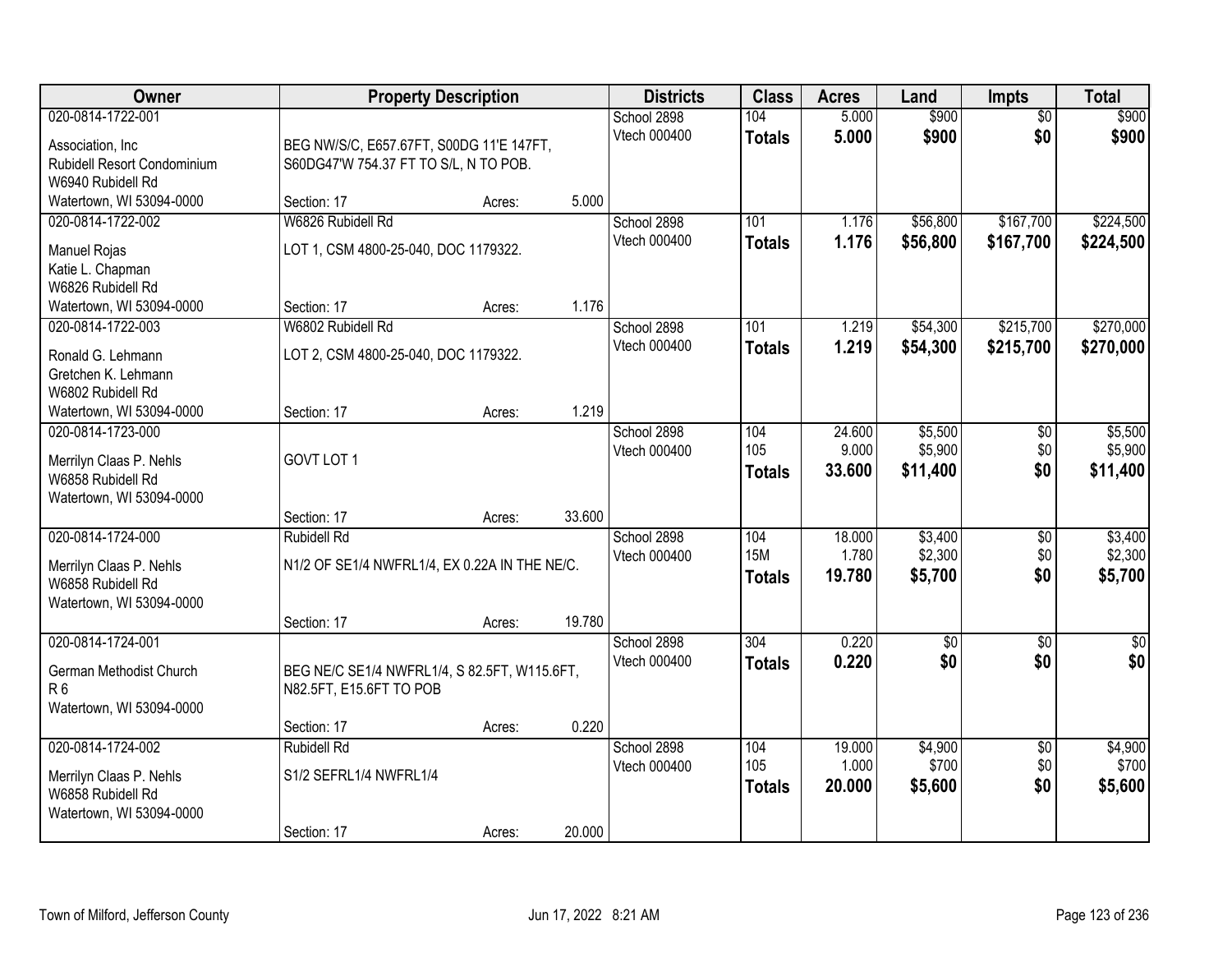| Owner                        | <b>Property Description</b>                     | <b>Districts</b> | <b>Class</b>  | <b>Acres</b> | Land      | <b>Impts</b>    | <b>Total</b> |
|------------------------------|-------------------------------------------------|------------------|---------------|--------------|-----------|-----------------|--------------|
| 020-0814-1731-000            | N8653 River Bend Rd                             | School 2898      | 101           | 6.200        | \$156,100 | \$267,300       | \$423,400    |
| David S. Hanrahan            | BEG NE/C GOVT LOT 3, N89DG45 'W 1000.43FT TO    | Vtech 000400     | 104           | 3.800        | \$1,200   | \$0             | \$1,200      |
| Sharon M. Hanrahan           | ELY BK OF CRAWFISH RIV, S26DG24'E613. 05FT,     |                  | 105           | 0.750        | \$100     | \$0             | \$100        |
| N8653 River Bend Rd          | N87DG22'E 728.64FT, N 511.25FT TO POB           |                  | <b>Totals</b> | 10.750       | \$157,400 | \$267,300       | \$424,700    |
| Watertown, WI 53094-0000     | 10.750<br>Section: 17<br>Acres:                 |                  |               |              |           |                 |              |
| 020-0814-1731-001            | <b>River Bend Rd</b>                            | School 2898      | 105           | 14.250       | \$9,300   | $\overline{50}$ | \$9,300      |
|                              |                                                 | Vtech 000400     | <b>Totals</b> | 14.250       | \$9,300   | \$0             | \$9,300      |
| Patricia J. Hanrahan         | N25A OF GOVT LOT 3, EX BEG NE/C SD GOVT LOT 3   |                  |               |              |           |                 |              |
| 716 E 2nd St Apt 110         | N89DG45' W1000.43FT TO ELY BK OF CRAWFISH       |                  |               |              |           |                 |              |
| Fond Du Lac, WI 54935-0000   | RIV, S26DG24'E 613. 05FT, N87DG22'E 728.64FT, N |                  |               |              |           |                 |              |
|                              | 14.250<br>Section: 17<br>Acres:                 |                  |               |              |           |                 |              |
| 020-0814-1732-000            |                                                 | School 2898      | 104           | 19.400       | \$5,000   | \$0             | \$5,000      |
| Thomsen Farms, LLC           | GOVT LOT 4                                      | Vtech 000400     | 105           | 42.750       | \$10,700  | \$0             | \$10,700     |
| N5603 Popp Rd                |                                                 |                  | <b>Totals</b> | 62.150       | \$15,700  | \$0             | \$15,700     |
| Jefferson, WI 53549-0000     |                                                 |                  |               |              |           |                 |              |
|                              | 62.150<br>Section: 17<br>Acres:                 |                  |               |              |           |                 |              |
| 020-0814-1734-000            | N8593 River Bend Rd                             | School 2898      | 101           | 5.000        | \$93,800  | \$168,100       | \$261,900    |
|                              |                                                 | Vtech 000400     | <b>Totals</b> | 5.000        | \$93,800  | \$168,100       | \$261,900    |
| Randall A. Lindemann         | COM 1338.48FT N OF S1/4/P, W TO CRAWFISH RIV, S |                  |               |              |           |                 |              |
| Cassandra Lindemann          | ALG RIV TO PT 192FT AT RIGHT ANG FR N/L OF      |                  |               |              |           |                 |              |
| N8593 River Bend Rd          | PREMISES HEREIN DES, E TO PT ON N&S C/L 192FT   |                  |               |              |           |                 |              |
| Watertown, WI 53094-0000     | 5.000<br>Section: 17<br>Acres:                  |                  |               |              |           |                 |              |
| 020-0814-1734-001            |                                                 | School 2898      | 104           | 5.000        | \$900     | $\overline{50}$ | \$900        |
| <b>Clarence P Mess Trust</b> | BEG 949.08FT N OF S1/4/P, N 197.40FT, W TO      | Vtech 000400     | <b>Totals</b> | 5.000        | \$900     | \$0             | \$900        |
| Catherine a Mess Trust       | CRAWFSIH RIV, S ON RIV 197.40FT, E TO POB       |                  |               |              |           |                 |              |
| N8485 County Rd Q            |                                                 |                  |               |              |           |                 |              |
| Watertown, WI 53094-0000     | 5.000<br>Section: 17<br>Acres:                  |                  |               |              |           |                 |              |
| 020-0814-1734-002            | <b>River Bend Rd</b>                            | School 2898      | 104           | 30.970       | \$8,000   | $\overline{50}$ | \$8,000      |
| Clarence P Mess Trust        | S33A OF GOVT LOT 3. EX COM S1/4/C, S.42FT,      | Vtech 000400     | 105           | 1.700        | \$500     | \$0             | \$500        |
| Catherine a Mess Trust       | N88DG42'W 39.13FT, N89DG19'W 1623.33FT          |                  | <b>Totals</b> | 32.670       | \$8,500   | \$0             | \$8,500      |
| N8485 County Rd Q            | N00DG04'W 17.70FT, S88DG41'E 774.51FT,          |                  |               |              |           |                 |              |
| Watertown, WI 53094-0000     | 32.670<br>Section: 17<br>Acres:                 |                  |               |              |           |                 |              |
| 020-0814-1741-000            | W6614 Radloff Ln                                | School 2898      | 104           | 39.000       | \$10,100  | $\overline{30}$ | \$10,100     |
|                              |                                                 | Vtech 000400     | 107           | 1.000        | \$40,000  | \$98,500        | \$138,500    |
| Brian L Zimmerman Trust      | <b>NE1/4 SE1/4</b>                              |                  |               |              |           |                 |              |
| Jill M Zimmerman Trust       |                                                 |                  | <b>Totals</b> | 40.000       | \$50,100  | \$98,500        | \$148,600    |
| W6614 Radloff Ln             |                                                 |                  |               |              |           |                 |              |
| Watertown, WI 53094-0000     | 40.000<br>Section: 17<br>Acres:                 |                  |               |              |           |                 |              |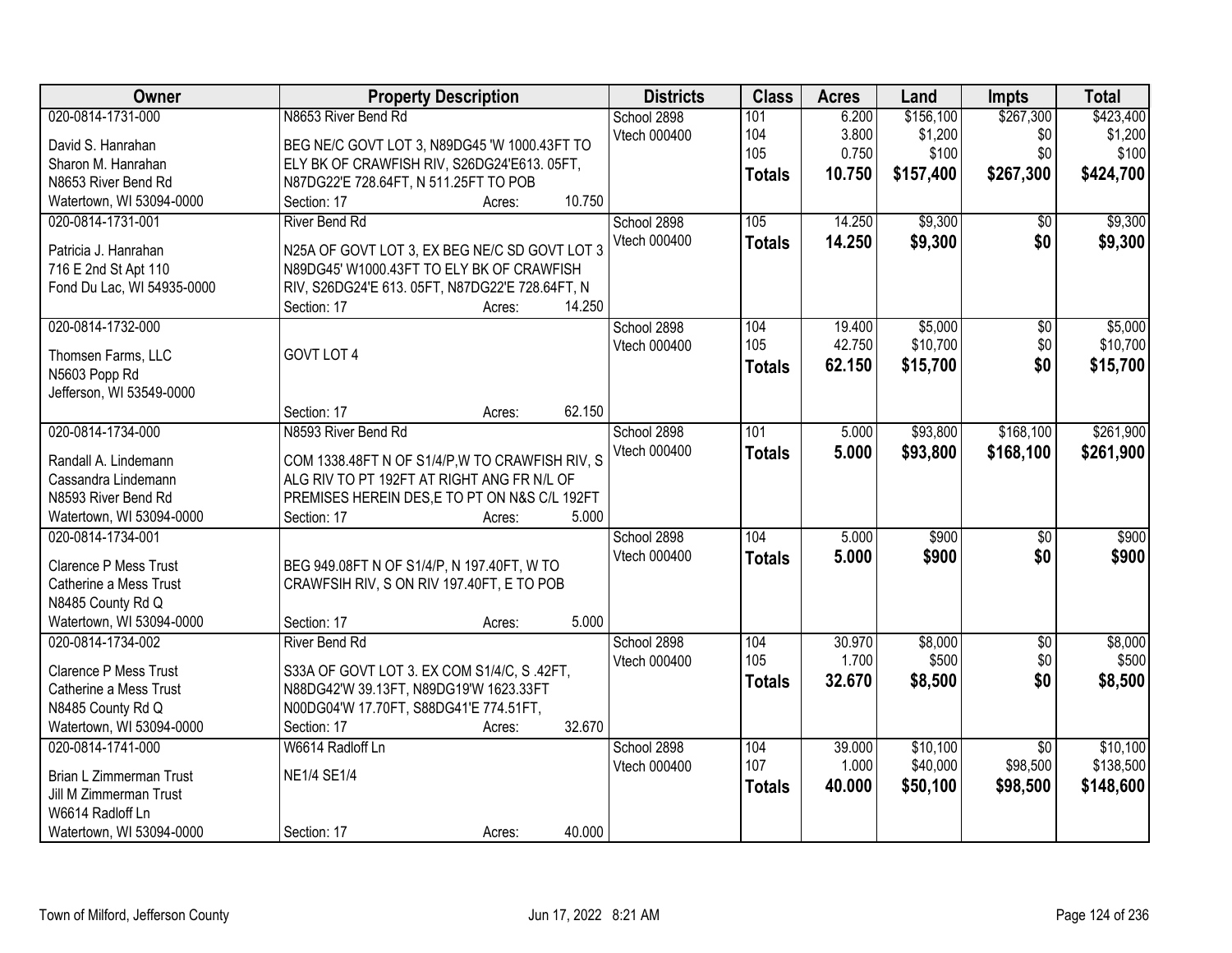| Owner                                 |                                                | <b>Property Description</b> |        | <b>Districts</b>            | <b>Class</b>  | <b>Acres</b> | Land     | <b>Impts</b>    | <b>Total</b> |
|---------------------------------------|------------------------------------------------|-----------------------------|--------|-----------------------------|---------------|--------------|----------|-----------------|--------------|
| 020-0814-1742-000                     | W6614 Radloff Ln                               |                             |        | School 2898                 | 104           | 16.000       | \$4,100  | $\overline{50}$ | \$4,100      |
| Brian L Zimmerman Trust               | N1/2 OF NW1/4 SE1/4                            |                             |        | Vtech 000400                | 105           | 1.500        | \$100    | \$0             | \$100        |
| Jill M Zimmerman Trust                |                                                |                             |        |                             | 107           | 2.500        | \$52,500 | \$334,000       | \$386,500    |
| W6614 Radloff Ln                      |                                                |                             |        |                             | <b>Totals</b> | 20.000       | \$56,700 | \$334,000       | \$390,700    |
| Watertown, WI 53094-0000              | Section: 17                                    | Acres:                      | 20.000 |                             |               |              |          |                 |              |
| 020-0814-1742-001                     |                                                |                             |        | School 2898                 | 104           | 20.000       | \$5,200  | \$0             | \$5,200      |
| Charles A. Schadt                     | S1/2 OF NW1/4 SE1/4                            |                             |        | Vtech 000400                | <b>Totals</b> | 20.000       | \$5,200  | \$0             | \$5,200      |
| Janice M. Schadt                      |                                                |                             |        |                             |               |              |          |                 |              |
| W6065 Clifford Ln                     |                                                |                             |        |                             |               |              |          |                 |              |
| Watertown, WI 53094-0000              | Section: 17                                    | Acres:                      | 20.000 |                             |               |              |          |                 |              |
| 020-0814-1743-000                     | <b>River Bend Rd</b>                           |                             |        | School 2898                 | 104           | 34.010       | \$8,800  | $\overline{50}$ | \$8,800      |
|                                       |                                                |                             |        | Vtech 000400                | 105           | 1.000        | \$100    | \$0             | \$100        |
| Charles A. Schadt<br>Janice M. Schadt | SW1/4 SE1/4, EX BEG 1325.20 FT, W OF SE/S/C,   |                             |        |                             | <b>Totals</b> | 35.010       | \$8,900  | \$0             | \$8,900      |
| W6065 Clifford Ln                     | W543.40FT, N400FT, E543.40FT, S400FT TO POB    |                             |        |                             |               |              |          |                 |              |
| Watertown, WI 53094-0000              | Section: 17                                    | Acres:                      | 35.010 |                             |               |              |          |                 |              |
| 020-0814-1743-001                     | W6626 Navan Rd                                 |                             |        | School 2898                 | 101           | 3.190        | \$73,300 | \$265,500       | \$338,800    |
|                                       |                                                |                             |        | Vtech 000400                | 104           | 1.800        | \$300    | \$0             | \$300        |
| Harold M. Zirbel                      | BEG 1325.20FT W OF SE/S/C, W 543.40FT, N400FT, |                             |        |                             | <b>Totals</b> | 4.990        | \$73,600 | \$265,500       | \$339,100    |
| W6626 Navan Rd                        | E543.40FT, S400FT TO POB                       |                             |        |                             |               |              |          |                 |              |
| Watertown, WI 53094-0000              |                                                |                             | 4.990  |                             |               |              |          |                 |              |
| 020-0814-1744-000                     | Section: 17<br>Radloff Ln                      | Acres:                      |        |                             | 104           | 29.305       | \$6,600  | $\overline{60}$ | \$6,600      |
|                                       |                                                |                             |        | School 2898<br>Vtech 000400 | 105           | 6.200        | \$4,100  | \$0             | \$4,100      |
| Brian L Zimmerman Trust               | SE1/4 SE1/4. EX CSM 1266-4-197. EX CSM         |                             |        |                             |               | 35.505       | \$10,700 | \$0             | \$10,700     |
| Jill M Zimmerman Trust                | 4755-24-244.                                   |                             |        |                             | <b>Totals</b> |              |          |                 |              |
| W6614 Radloff Ln                      |                                                |                             |        |                             |               |              |          |                 |              |
| Watertown, WI 53094-0000              | Section: 17                                    | Acres:                      | 35.505 |                             |               |              |          |                 |              |
| 020-0814-1744-001                     | W6594 Navan Rd                                 |                             |        | School 2898                 | 101           | 3.000        | \$72,000 | \$205,000       | \$277,000    |
| Jon G. Heitz                          | LOT 1, CSM 1266-4-197                          |                             |        | Vtech 000400                | <b>Totals</b> | 3.000        | \$72,000 | \$205,000       | \$277,000    |
| Kathleen Willma                       |                                                |                             |        |                             |               |              |          |                 |              |
| W6594 Navan Rd                        |                                                |                             |        |                             |               |              |          |                 |              |
| Watertown, WI 53094-0000              | Section: 17                                    | Acres:                      | 3.000  |                             |               |              |          |                 |              |
| 020-0814-1744-002                     | W6572 Navan Rd                                 |                             |        | School 2898                 | 101           | 1.495        | \$60,000 | \$371,300       | \$431,300    |
| Adam P. Dettman                       | LOT 1, CSM 4755-24-244, DOC 1171633.           |                             |        | Vtech 000400                | <b>Totals</b> | 1.495        | \$60,000 | \$371,300       | \$431,300    |
| Melissa M. Smith                      |                                                |                             |        |                             |               |              |          |                 |              |
| 2508 Gold Crest Ave                   |                                                |                             |        |                             |               |              |          |                 |              |
| Milwaukee, WI 53221-0000              | Section: 17                                    | Acres:                      | 1.495  |                             |               |              |          |                 |              |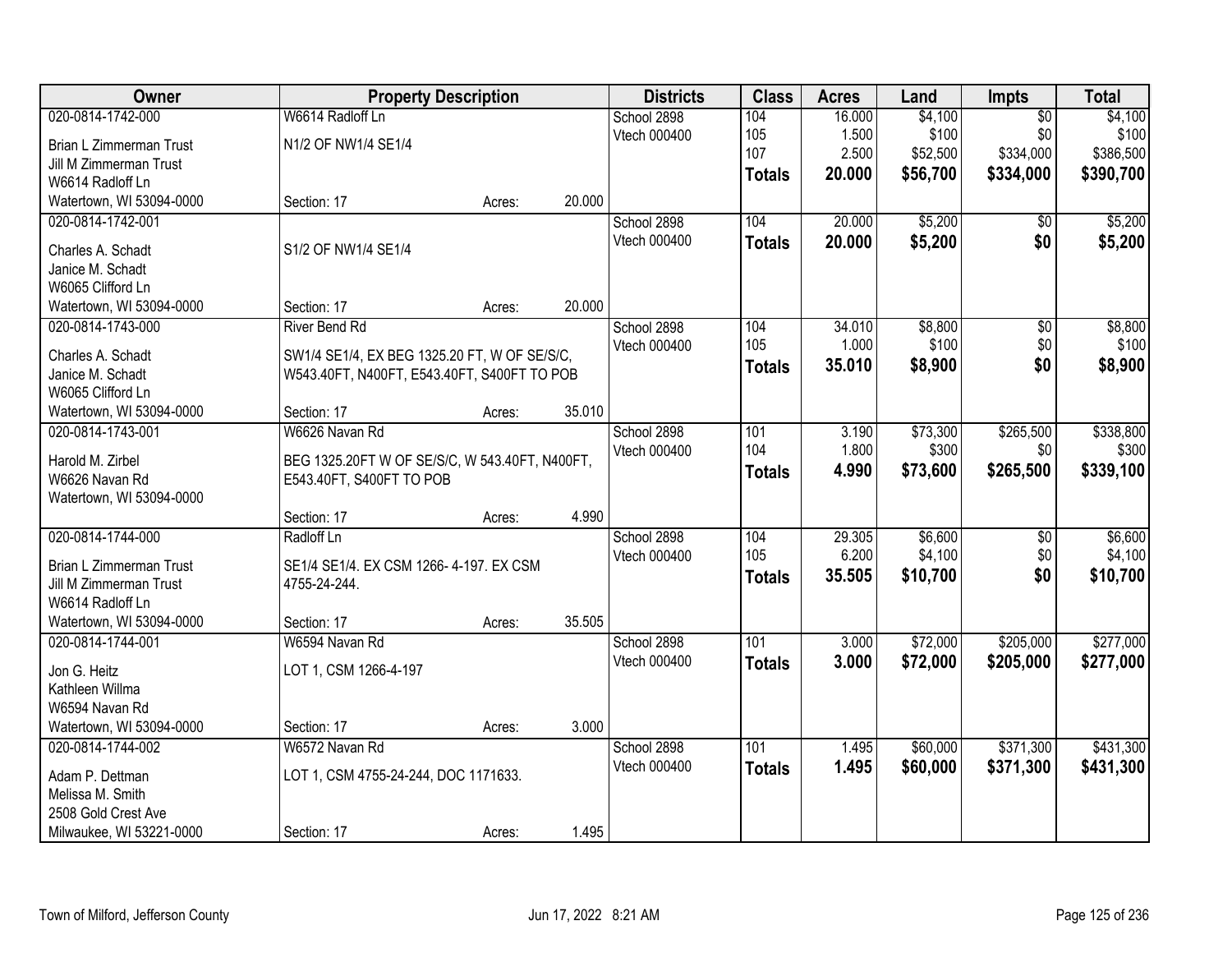| Owner                              | <b>Property Description</b>                           | <b>Districts</b> | <b>Class</b>     | <b>Acres</b> | Land      | <b>Impts</b> | <b>Total</b> |
|------------------------------------|-------------------------------------------------------|------------------|------------------|--------------|-----------|--------------|--------------|
| 020-0814-1811-000                  |                                                       | School 2898      | 102              | 28.673       | \$214,400 | \$104,100    | \$318,500    |
| Association, Inc.                  | GOVT LOT 1, EX RUBIDELL RESORT CONDOMINIUM            | Vtech 000400     | 104              | 2.200        | \$600     | \$0          | \$600        |
| Rubidell Resort Condominium        | 711-191 AS AMENDED. EX AS AMENDED IN 884-886.         |                  | <b>Totals</b>    | 30.873       | \$215,000 | \$104,100    | \$319,100    |
| W6940 Rubidell Rd                  | ALSO ESMT IN DOC 1094517.                             |                  |                  |              |           |              |              |
| Watertown, WI 53094-0000           | 30.873<br>Section: 18<br>Acres:                       |                  |                  |              |           |              |              |
| 020-0814-1811-001                  | W6940 Rubidell Rd Unit 151                            | School 2898      | 102              | 14.200       | \$142,000 | \$1,581,500  | \$1,723,500  |
|                                    |                                                       | Vtech 000400     | <b>Totals</b>    | 14.200       | \$142,000 | \$1,581,500  | \$1,723,500  |
| Association, Inc.                  | COMMERCIAL UNIT 151, RUBIDELL RESORT                  |                  |                  |              |           |              |              |
| <b>Rubidell Resort Condominium</b> | CONDOMINIUM. ALSO A .0187 INTEREST IN THE             |                  |                  |              |           |              |              |
| W6940 Rubidell Rd                  | COMMON ELEMENTS. ALSO AS AMENDED IN                   |                  |                  |              |           |              |              |
| Watertown, WI 53094-0000           | 14.200<br>Section: 18<br>Acres:                       |                  |                  |              |           |              |              |
| 020-0814-1811-002                  | W6940 Rubidell Rd                                     | School 2898      | 102              | 0.000        | \$713,200 | \$35,300     | \$748,500    |
| <b>River Bend</b>                  | VOL & PGS 08-14-18-11-002 654-246, 655-904,           | Vtech 000400     | <b>Totals</b>    | 0.000        | \$713,200 | \$35,300     | \$748,500    |
| 1-1500 Int                         | 659-046, 661-403, 661-413, 662-651 663-714, 663-720,  |                  |                  |              |           |              |              |
| W6940 Rubidell Rd                  | 663-726, 663-730, 664-426, 664-432, 664-440, 664-442, |                  |                  |              |           |              |              |
| Watertown, WI 53094-0000           | Section: 18<br>0.000<br>Acres:                        |                  |                  |              |           |              |              |
| 020-0814-1811-003                  | 217 Center St                                         | School 2898      | 101              | 0.000        | \$5,200   | \$1,700      | \$6,900      |
|                                    |                                                       | Vtech 000400     | <b>Totals</b>    | 0.000        | \$5,200   | \$1,700      | \$6,900      |
| Jerry Brzezinski                   | UNIT 217, RUBIDELL RESORT CONDOMINIUM. ALSO           |                  |                  |              |           |              |              |
| Kathy Brzezinski                   | AN INTEREST IN THE COMMON ELEMENTS.                   |                  |                  |              |           |              |              |
| 23004 120th St                     |                                                       |                  |                  |              |           |              |              |
| Trevor, WI 53179-0000              | 0.000<br>Section: 18<br>Acres:<br>218 Center St       |                  | $\overline{101}$ |              |           |              |              |
| 020-0814-1811-004                  |                                                       | School 2898      |                  | 0.000        | \$5,200   | \$1,900      | \$7,100      |
| Debra L. Toutant                   | UNIT 218, RUBIDELL RESORT CONDOMINIUM. ALSO           | Vtech 000400     | <b>Totals</b>    | 0.000        | \$5,200   | \$1,900      | \$7,100      |
| 1000 E Main St                     | AN INTEREST IN THE COMMON ELEMENTS.                   |                  |                  |              |           |              |              |
| Watertown, WI 53094-0000           |                                                       |                  |                  |              |           |              |              |
|                                    | 0.000<br>Section: 18<br>Acres:                        |                  |                  |              |           |              |              |
| 020-0814-1811-005                  | 219 Center St                                         | School 2898      | 101              | 0.000        | \$5,000   | \$7,000      | \$12,000     |
| Michael Mehevic                    | UNIT 219, RUBIDELL RESORT CONDOMINIUM. ALSO           | Vtech 000400     | <b>Totals</b>    | 0.000        | \$5,000   | \$7,000      | \$12,000     |
| 3619 Riverbend Dr                  | AN INTEREST IN THE COMMON ELEMENTS.                   |                  |                  |              |           |              |              |
| Racine, WI 53404-0000              |                                                       |                  |                  |              |           |              |              |
|                                    | 0.000<br>Section: 18<br>Acres:                        |                  |                  |              |           |              |              |
| 020-0814-1811-006                  | 220 Bass Dr                                           | School 2898      | 101              | 0.000        | \$5,000   | \$3,800      | \$8,800      |
|                                    |                                                       | Vtech 000400     |                  | 0.000        | \$5,000   | \$3,800      | \$8,800      |
| Chad Kelsey                        | UNIT 220, RUBIDELL RESORT CONDOMINIUM. ALSO           |                  | <b>Totals</b>    |              |           |              |              |
| <b>Christine Kelsey</b>            | AN INTEREST IN THE COMMON ELEMENTS.                   |                  |                  |              |           |              |              |
| 4707 Buss Rd                       |                                                       |                  |                  |              |           |              |              |
| Cottage Grove, WI 53527-0000       | 0.000<br>Section: 18<br>Acres:                        |                  |                  |              |           |              |              |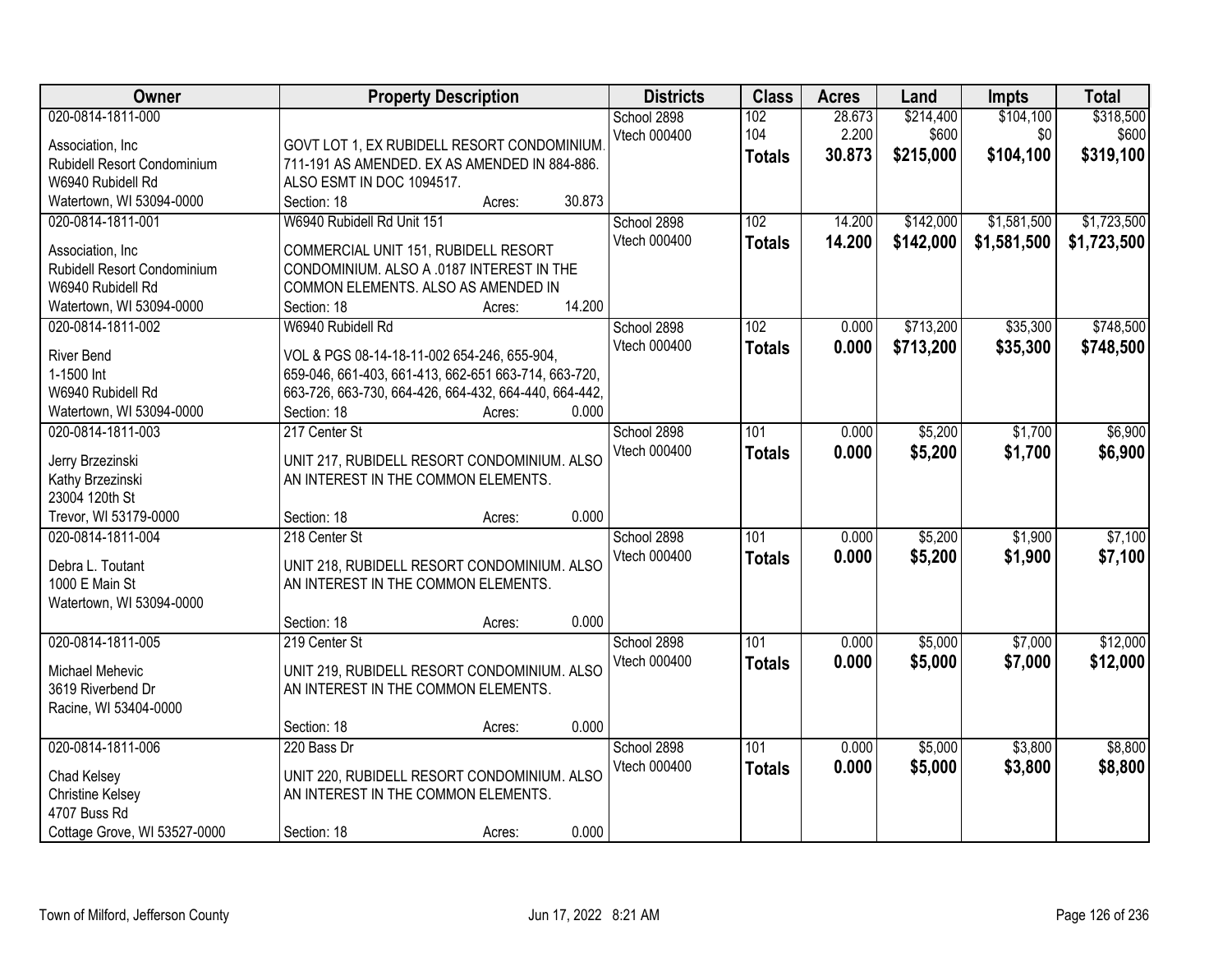| Owner                                                                                    |                                                                                                                  | <b>Property Description</b> |       | <b>Districts</b>            | <b>Class</b>                      | <b>Acres</b>   | Land               | <b>Impts</b>       | <b>Total</b>       |
|------------------------------------------------------------------------------------------|------------------------------------------------------------------------------------------------------------------|-----------------------------|-------|-----------------------------|-----------------------------------|----------------|--------------------|--------------------|--------------------|
| 020-0814-1811-007<br>Jeff Jones<br>1100 Michigan Ave                                     | 221 Bass Dr<br>UNIT 221, RUBIDELL RESORT CONDOMINIUM. ALSO<br>AN INTEREST IN THE COMMON ELEMENTS.                |                             |       | School 2898<br>Vtech 000400 | 101<br><b>Totals</b>              | 0.000<br>0.000 | \$5,000<br>\$5,000 | \$3,100<br>\$3,100 | \$8,100<br>\$8,100 |
| Waukesha, WI 53188-0000                                                                  | Section: 18                                                                                                      | Acres:                      | 0.000 |                             |                                   |                |                    |                    |                    |
| 020-0814-1811-008<br>Jeffrey W. Zastrow<br>Kelly A. Zastrow<br>1231 N Water St           | 244 Blue Gill Dr<br>UNIT 244, RUBIDELL RESORT CONDOMINIUM. ALSO<br>AN INTEREST IN THE COMMON ELEMENTS.           |                             |       | School 2898<br>Vtech 000400 | 101<br><b>Totals</b>              | 0.000<br>0.000 | \$5,000<br>\$5,000 | \$2,100<br>\$2,100 | \$7,100<br>\$7,100 |
| Watertown, WI 53098-0000                                                                 | Section: 18                                                                                                      | Acres:                      | 0.000 |                             |                                   |                |                    |                    |                    |
| 020-0814-1811-009<br>Richard A. Nuoffer<br>Linda Nuoffer                                 | 245 Blue Gill Dr<br>UNIT 245, RUBIDELL RESORT CONDOMINIUM. ALSO<br>AN INTEREST IN THE COMMON ELEMENTS.           |                             |       | School 2898<br>Vtech 000400 | 101<br><b>Totals</b>              | 0.000<br>0.000 | \$5,000<br>\$5,000 | \$3,200<br>\$3,200 | \$8,200<br>\$8,200 |
| 510 Robert St<br>Fort Atkinson, WI 53538-0000                                            | Section: 18                                                                                                      | Acres:                      | 0.000 |                             |                                   |                |                    |                    |                    |
| 020-0814-1811-010<br>David J. Lee<br>Wilma L. Lee                                        | 246 Blue Gill Dr<br>UNIT 246, RUBIDELL RESORT CONDOMINIUM. ALSO<br>AN INTEREST IN THE COMMON ELEMENTS.           |                             |       | School 2898<br>Vtech 000400 | 101<br><b>Totals</b>              | 0.000<br>0.000 | \$5,000<br>\$5,000 | \$300<br>\$300     | \$5,300<br>\$5,300 |
| 225 S Hyland St<br>Juneau, WI 53039-0000                                                 | Section: 18                                                                                                      | Acres:                      | 0.000 |                             |                                   |                |                    |                    |                    |
| 020-0814-1811-011<br><b>Gail Clark</b><br>N5865 Lyons Rd<br>Burlington, WI 53105-0000    | 247 Blue Gill Dr<br>UNIT 247, RUBIDELL RESORT CONDOMINIUM. ALSO<br>AN INTEREST IN THE COMMON ELEMENTS.           |                             |       | School 2898<br>Vtech 000400 | 101<br><b>Totals</b>              | 0.000<br>0.000 | \$5,000<br>\$5,000 | \$2,300<br>\$2,300 | \$7,300<br>\$7,300 |
|                                                                                          | Section: 18                                                                                                      | Acres:                      | 0.000 |                             |                                   |                |                    |                    |                    |
| 020-0814-1811-012<br><b>Crystal Kraft</b><br>4657 N 117th St<br>Wauwatosa, WI 53225-0000 | 248 Blue Gill Dr<br>UNIT 248, RUBIDELL RESORT CONDOMINIUM. ALSO<br>AN INTEREST IN THE COMMON ELEMENTS.           |                             |       | School 2898<br>Vtech 000400 | $\overline{101}$<br><b>Totals</b> | 0.000<br>0.000 | \$5,000<br>\$5,000 | \$500<br>\$500     | \$5,500<br>\$5,500 |
|                                                                                          | Section: 18                                                                                                      | Acres:                      | 0.000 |                             |                                   |                |                    |                    |                    |
| 020-0814-1811-013<br>Diana J. Scharine<br>John Daniel Scharine<br>605 S River St         | W6940 Rubidell Rd Unit 249<br>UNIT 249, RUBIDELL RESORT CONDOMINIUM. ALSO<br>AN INTEREST IN THE COMMON ELEMENTS. |                             |       | School 2898<br>Vtech 000400 | 101<br><b>Totals</b>              | 0.000<br>0.000 | \$5,000<br>\$5,000 | \$3,400<br>\$3,400 | \$8,400<br>\$8,400 |
| Shawano, WI 54166-0000                                                                   | Section: 18                                                                                                      | Acres:                      | 0.000 |                             |                                   |                |                    |                    |                    |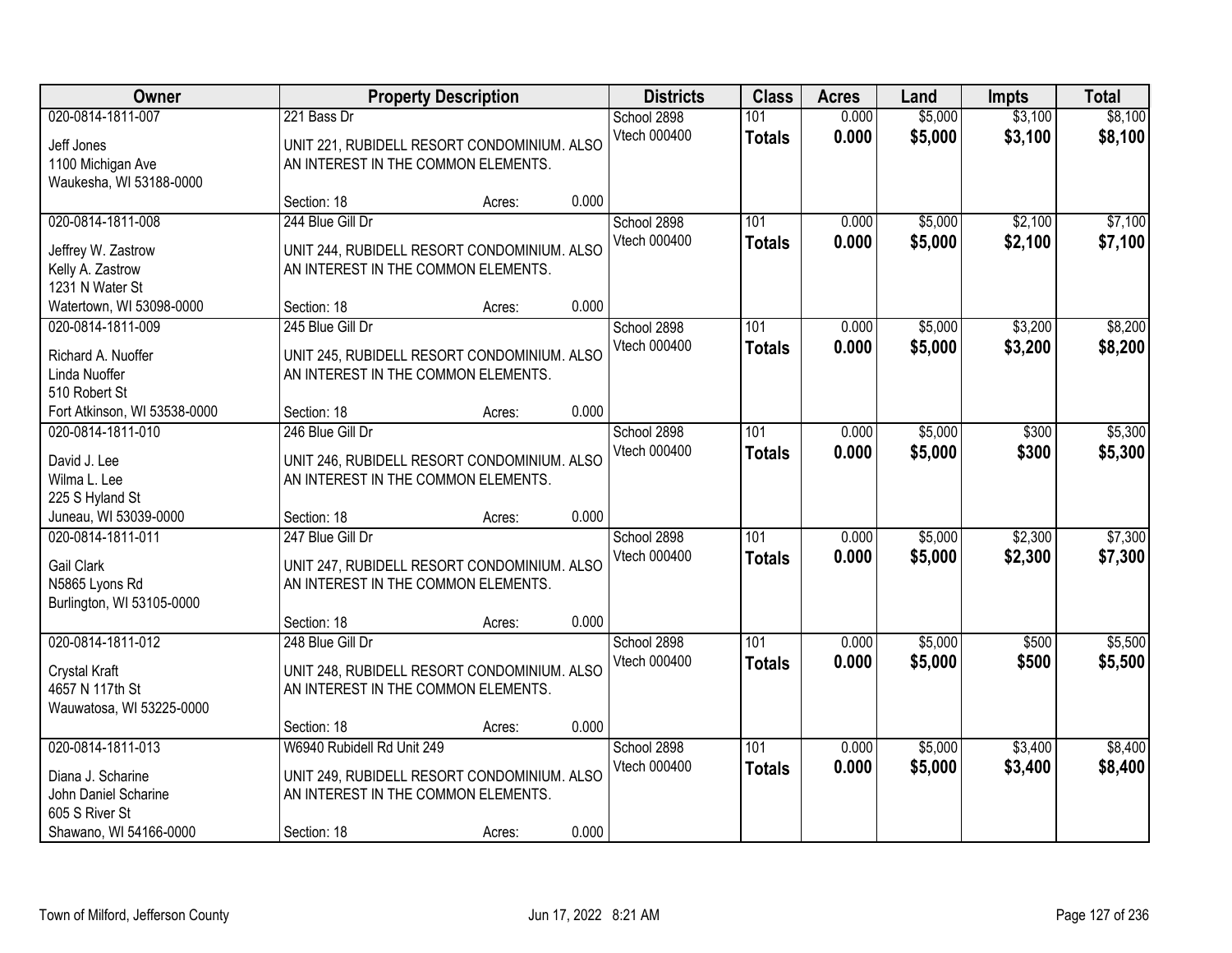| Owner                                        |                                     | <b>Property Description</b>                 |       | <b>Districts</b>            | <b>Class</b>         | <b>Acres</b>   | Land               | <b>Impts</b>       | <b>Total</b>       |
|----------------------------------------------|-------------------------------------|---------------------------------------------|-------|-----------------------------|----------------------|----------------|--------------------|--------------------|--------------------|
| 020-0814-1811-014<br>Conrad Rudolph          | 250 Center St                       | UNIT 250, RUBIDELL RESORT CONDOMINIUM. ALSO |       | School 2898<br>Vtech 000400 | 101<br><b>Totals</b> | 0.000<br>0.000 | \$5,000<br>\$5,000 | \$2,700<br>\$2,700 | \$7,700<br>\$7,700 |
| Karen Rudolph                                | AN INTEREST IN THE COMMON ELEMENTS. |                                             |       |                             |                      |                |                    |                    |                    |
| 4246 Tipperary Ln                            |                                     |                                             |       |                             |                      |                |                    |                    |                    |
| Brooksville, FL 34601-0000                   | Section: 18                         | Acres:                                      | 0.000 |                             |                      |                |                    |                    |                    |
| 020-0814-1811-015                            | 251 Center St                       |                                             |       | School 2898                 | 101                  | 0.000          | \$5,000            | \$1,000            | \$6,000            |
| Robert J. Mlejnek et al                      |                                     | UNIT 251, RUBIDELL RESORT CONDOMINIUM. ALSO |       | Vtech 000400                | <b>Totals</b>        | 0.000          | \$5,000            | \$1,000            | \$6,000            |
| 8280 Highland Dr                             | AN INTEREST IN THE COMMON ELEMENTS. |                                             |       |                             |                      |                |                    |                    |                    |
| Kewaskum, WI 53040-0000                      |                                     |                                             |       |                             |                      |                |                    |                    |                    |
|                                              | Section: 18                         | Acres:                                      | 0.000 |                             |                      |                |                    |                    |                    |
| 020-0814-1811-016                            | 282 Blue Gill Dr                    |                                             |       | School 2898                 | 101                  | 0.000          | \$5,000            | \$1,700            | \$6,700            |
| Kenneth Faken et al                          |                                     | UNIT 282, RUBIDELL RESORT CONDOMINIUM. ALSO |       | Vtech 000400                | <b>Totals</b>        | 0.000          | \$5,000            | \$1,700            | \$6,700            |
| 7645 W Dakota St                             | AN INTEREST IN THE COMMON ELEMENTS. |                                             |       |                             |                      |                |                    |                    |                    |
| West Allis, WI 53219-0000                    |                                     |                                             |       |                             |                      |                |                    |                    |                    |
|                                              | Section: 18                         | Acres:                                      | 0.000 |                             |                      |                |                    |                    |                    |
| 020-0814-1811-017                            | 283 Blue Gill Dr                    |                                             |       | School 2898                 | 101                  | 0.000          | \$5,000            | \$1,100            | \$6,100            |
| <b>Burnett Trust</b>                         |                                     | UNIT 283, RUBIDELL RESORT CONDOMINIUM. ALSO |       | Vtech 000400                | <b>Totals</b>        | 0.000          | \$5,000            | \$1,100            | \$6,100            |
| 1400B West St Apt 7                          | AN INTEREST IN THE COMMON ELEMENTS. |                                             |       |                             |                      |                |                    |                    |                    |
| Union Grove, WI 53182-0000                   |                                     |                                             |       |                             |                      |                |                    |                    |                    |
|                                              | Section: 18                         | Acres:                                      | 0.000 |                             |                      |                |                    |                    |                    |
| 020-0814-1811-018                            | 284 Blue Gill Dr                    |                                             |       | School 2898                 | $\overline{101}$     | 0.000          | \$5,000            | \$500              | \$5,500            |
|                                              |                                     |                                             |       | Vtech 000400                | <b>Totals</b>        | 0.000          | \$5,000            | \$500              | \$5,500            |
| Joseph G. Humphrey                           |                                     | UNIT 284, RUBIDELL RESORT CONDOMINIUM. ALSO |       |                             |                      |                |                    |                    |                    |
| Tiffani R. Humphrey                          | AN INTEREST IN THE COMMON ELEMENTS. |                                             |       |                             |                      |                |                    |                    |                    |
| 2705 Brighton Dr                             |                                     |                                             |       |                             |                      |                |                    |                    |                    |
| Waukesha, WI 53188-0000<br>020-0814-1811-019 | Section: 18                         | Acres:                                      | 0.000 |                             | 101                  |                |                    | \$1,500            |                    |
|                                              | 285 Blue Gill Dr                    |                                             |       | School 2898<br>Vtech 000400 |                      | 0.000          | \$5,000            |                    | \$6,500            |
| Russell A. Nelson                            |                                     | UNIT 285, RUBIDELL RESORT CONDOMINIUM. ALSO |       |                             | <b>Totals</b>        | 0.000          | \$5,000            | \$1,500            | \$6,500            |
| Jody A. Nelson                               | AN INTEREST IN THE COMMON ELEMENTS. |                                             |       |                             |                      |                |                    |                    |                    |
| 418 C E Court St                             |                                     |                                             |       |                             |                      |                |                    |                    |                    |
| Elkhorn, WI 53121-1964                       | Section: 18                         | Acres:                                      | 0.000 |                             |                      |                |                    |                    |                    |
| 020-0814-1811-020                            | 286 Blue Gill Dr                    |                                             |       | School 2898                 | 101                  | 0.000          | \$5,000            | \$2,500            | \$7,500            |
| Scott Goodspeed                              |                                     | UNIT 286, RUBIDELL RESORT CONDOMINIUM. ALSO |       | Vtech 000400                | <b>Totals</b>        | 0.000          | \$5,000            | \$2,500            | \$7,500            |
| Beth Goodspeed                               | AN INTEREST IN THE COMMON ELEMENTS. |                                             |       |                             |                      |                |                    |                    |                    |
| 1965 Pebble Dr                               |                                     |                                             |       |                             |                      |                |                    |                    |                    |
| Beloit, WI 53511-0000                        | Section: 18                         | Acres:                                      | 0.000 |                             |                      |                |                    |                    |                    |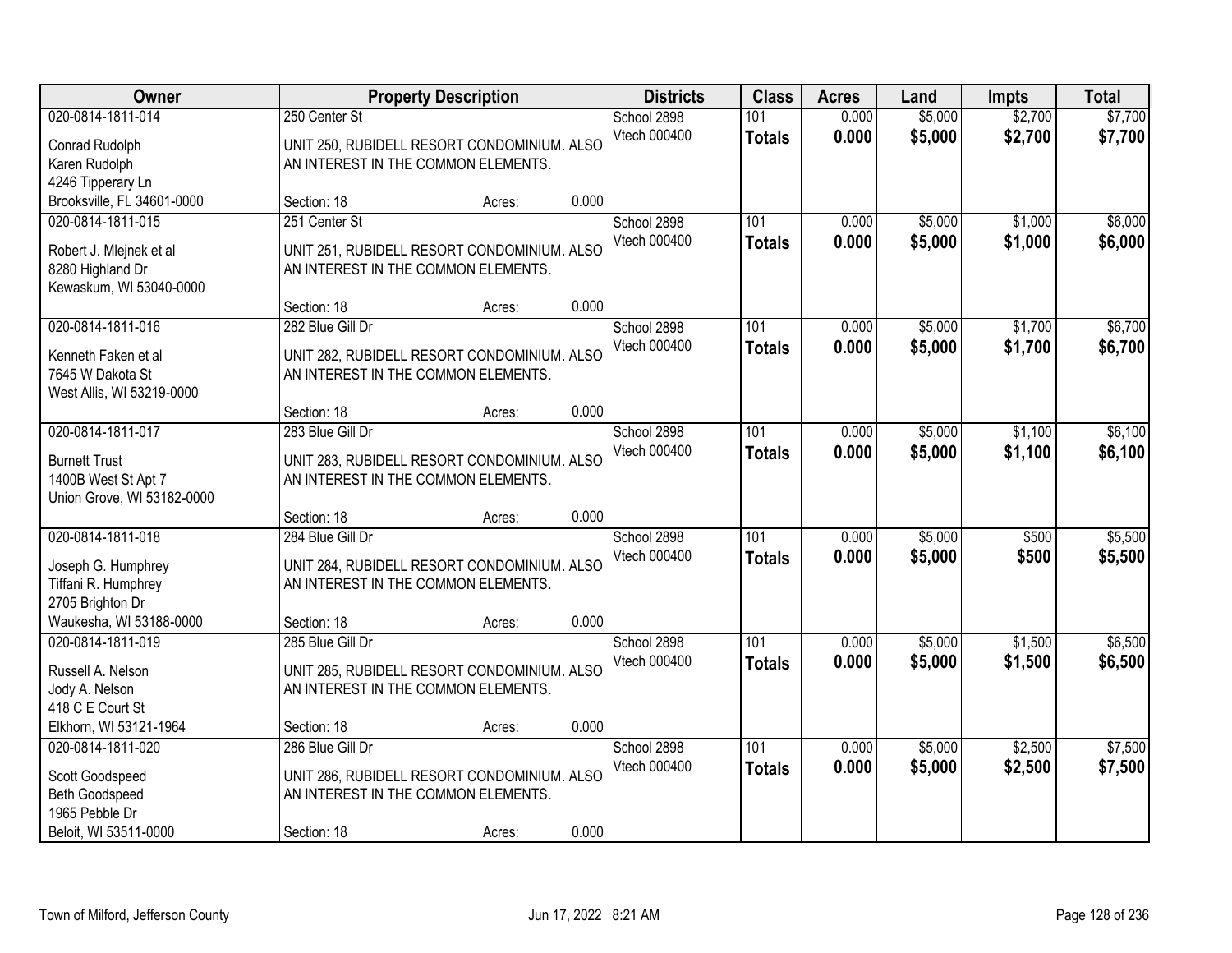| <b>Owner</b>                                                                                  |                                                                                                                                 | <b>Property Description</b> |       | <b>Districts</b>            | <b>Class</b>                      | <b>Acres</b>   | Land               | Impts              | <b>Total</b>       |
|-----------------------------------------------------------------------------------------------|---------------------------------------------------------------------------------------------------------------------------------|-----------------------------|-------|-----------------------------|-----------------------------------|----------------|--------------------|--------------------|--------------------|
| 020-0814-1811-021<br>Kristina Ciesiolka<br>265 Tamarack Dr Apt 2<br>Lake Mills, WI 53551-0000 | 287 Blue Gill Dr<br>UNIT 287, RUBIDELL RESORT CONDOMINIUM. ALSO<br>AN INTEREST IN THE COMMON ELEMENTS.                          |                             |       | School 2898<br>Vtech 000400 | 101<br><b>Totals</b>              | 0.000<br>0.000 | \$5,000<br>\$5,000 | \$1,300<br>\$1,300 | \$6,300<br>\$6,300 |
|                                                                                               | Section: 18                                                                                                                     | Acres:                      | 0.000 |                             |                                   |                |                    |                    |                    |
| 020-0814-1811-022<br>Jack Olson et al<br>N6294 Hillcrest Ter<br>Burlington, WI 53105-0000     | 288 Blue Gill Dr<br>UNIT 288, RUBIDELL RESORT CONDOMINIUM. ALSO<br>AN INTEREST IN THE COMMON ELEMENTS.                          |                             |       | School 2898<br>Vtech 000400 | 101<br><b>Totals</b>              | 0.000<br>0.000 | \$5,000<br>\$5,000 | \$2,300<br>\$2,300 | \$7,300<br>\$7,300 |
|                                                                                               | Section: 18                                                                                                                     | Acres:                      | 0.000 |                             |                                   |                |                    |                    |                    |
| 020-0814-1811-023<br>Katherine Poritz<br>340 Beloit St<br>Burlington, WI 53105-0000           | 289 Center St<br>UNIT 289, RUBIDELL RESORT CONDOMINIUM. ALSO<br>AN INTEREST IN THE COMMON ELEMENTS.                             |                             |       | School 2898<br>Vtech 000400 | 101<br><b>Totals</b>              | 0.000<br>0.000 | \$5,000<br>\$5,000 | \$3,200<br>\$3,200 | \$8,200<br>\$8,200 |
|                                                                                               | Section: 18                                                                                                                     | Acres:                      | 0.000 |                             |                                   |                |                    |                    |                    |
| 020-0814-1811-024<br><b>Charles Bartz</b><br>Lois D. Bartz<br>611 S 8th St                    | W6940 Rubidell Rd Unit 290<br>UNIT 290, RUBIDELL RESORT CONDOMINIUM. ALSO<br>AN INTEREST IN THE COMMON ELEMENTS.                |                             |       | School 2898<br>Vtech 000400 | 101<br><b>Totals</b>              | 0.000<br>0.000 | \$5,000<br>\$5,000 | \$1,200<br>\$1,200 | \$6,200<br>\$6,200 |
| Watertown, WI 53094-0000                                                                      | Section: 18                                                                                                                     | Acres:                      | 0.000 |                             |                                   |                |                    |                    |                    |
| 020-0814-1811-025<br>Marcia R. Bucholtz<br>11729 W Waterford Ave<br>Greenfield, WI 53228-0000 | W6940 Rubidell Rd Unit 291<br>UNIT 291, RUBIDELL RESORT CONDOMINIUM. ALSO<br>AN INTEREST IN THE COMMON ELEMENTS.                |                             |       | School 2898<br>Vtech 000400 | $\overline{101}$<br><b>Totals</b> | 0.000<br>0.000 | \$5,000<br>\$5,000 | \$2,000<br>\$2,000 | \$7,000<br>\$7,000 |
|                                                                                               | Section: 18                                                                                                                     | Acres:                      | 0.000 |                             |                                   |                |                    |                    |                    |
| 020-0814-1811-026<br><b>Collin Neitzel</b><br>Samantha Neitzel<br>William Steinhaff           | W6940 Rubidell Rd Unit 292<br>UNIT 292, RUBIDELL RESORT CONDOMINIUM. ALSO<br>AN INTEREST IN THE COMMON ELEMENTS.                |                             |       | School 2898<br>Vtech 000400 | 101<br><b>Totals</b>              | 0.000<br>0.000 | \$5,000<br>\$5,000 | \$100<br>\$100     | \$5,100<br>\$5,100 |
| 2534 Partridge Woods Ct<br>Burlington, WI 53105-0000                                          | Section: 18                                                                                                                     | Acres:                      | 0.000 |                             |                                   |                |                    |                    |                    |
| 020-0814-1811-027<br>Bethany S. Smith<br>4225 Wilshire Ln<br>Janesville, WI 53546-0000        | W6940 Rubidell Rd Unit 293<br>UNIT 293, RUBIDELL RESORT CONDOMINIUM. ALSO<br>AN INTEREST IN THE COMMON ELEMENTS.<br>Section: 18 | Acres:                      | 0.000 | School 2898<br>Vtech 000400 | 101<br><b>Totals</b>              | 0.000<br>0.000 | \$5,000<br>\$5,000 | \$500<br>\$500     | \$5,500<br>\$5,500 |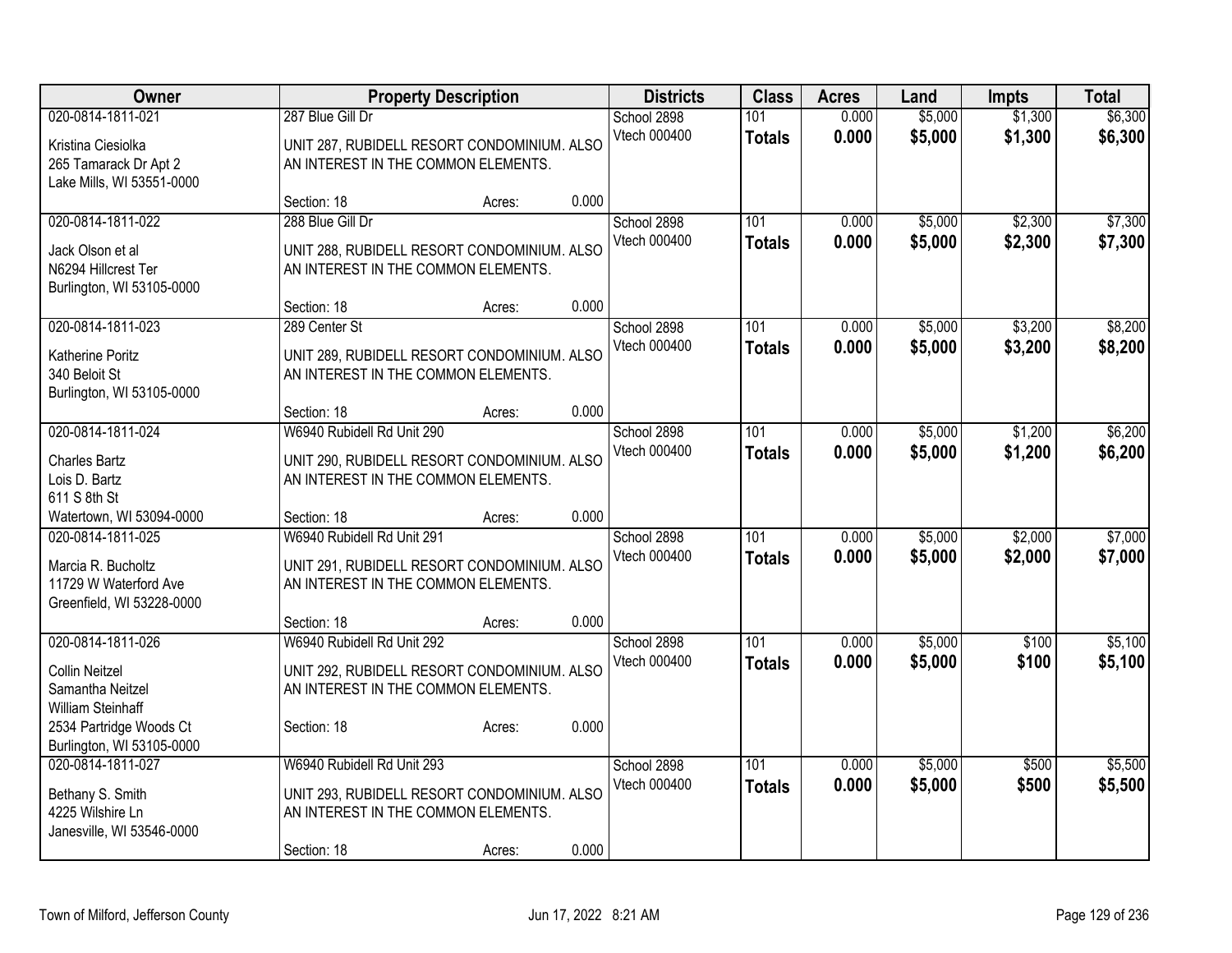| Owner                                | <b>Property Description</b>                 |        |       | <b>Districts</b> | <b>Class</b>  | <b>Acres</b> | Land    | <b>Impts</b> | <b>Total</b> |
|--------------------------------------|---------------------------------------------|--------|-------|------------------|---------------|--------------|---------|--------------|--------------|
| 020-0814-1811-028                    | W6940 Rubidell Rd Unit 294                  |        |       | School 2898      | 101           | 0.000        | \$5,000 | \$1,800      | \$6,800      |
| Kermit L. Ellefson                   | UNIT 294, RUBIDELL RESORT CONDOMINIUM. ALSO |        |       | Vtech 000400     | <b>Totals</b> | 0.000        | \$5,000 | \$1,800      | \$6,800      |
| Kathleen M. Ellefson                 | AN INTEREST IN THE COMMON ELEMENTS.         |        |       |                  |               |              |         |              |              |
| N7131 Melody Ln                      |                                             |        |       |                  |               |              |         |              |              |
| Sheboygan Falls, WI 53085-0000       | Section: 18                                 | Acres: | 0.000 |                  |               |              |         |              |              |
| 020-0814-1811-029                    | W6940 Rubidell Rd Unit 295                  |        |       | School 2898      | 101           | 0.000        | \$5,000 | \$3,200      | \$8,200      |
| Jeff Weber                           | UNIT 295, RUBIDELL RESORT CONDOMINIUM. ALSO |        |       | Vtech 000400     | <b>Totals</b> | 0.000        | \$5,000 | \$3,200      | \$8,200      |
| Judith Weber                         | AN INTEREST IN THE COMMON ELEMENTS.         |        |       |                  |               |              |         |              |              |
| 6785 County Rd K                     |                                             |        |       |                  |               |              |         |              |              |
| Omro, WI 54963-0000                  | Section: 18                                 | Acres: | 0.000 |                  |               |              |         |              |              |
| 020-0814-1811-030                    | W6940 Rubidell Rd Unit 296                  |        |       | School 2898      | 101           | 0.000        | \$5,000 | \$1,700      | \$6,700      |
| David Seitz                          | UNIT 296, RUBIDELL RESORT CONDOMINIUM. ALSO |        |       | Vtech 000400     | <b>Totals</b> | 0.000        | \$5,000 | \$1,700      | \$6,700      |
| <b>Bonnie Seitz</b>                  | AN INTEREST IN THE COMMON ELEMENTS.         |        |       |                  |               |              |         |              |              |
| 34433 Walburg Ln                     |                                             |        |       |                  |               |              |         |              |              |
| Burlington, WI 53105-0000            | Section: 18                                 | Acres: | 0.000 |                  |               |              |         |              |              |
| 020-0814-1811-031                    | W6940 Rubidell Rd Unit 297                  |        |       | School 2898      | 101           | 0.000        | \$5,000 | \$1,100      | \$6,100      |
| Sidney W. Young                      | UNIT 297, RUBIDELL RESORT CONDOMINIUM. ALSO |        |       | Vtech 000400     | <b>Totals</b> | 0.000        | \$5,000 | \$1,100      | \$6,100      |
| Dm Syring Cn Breuckman               | AN INTEREST IN THE COMMON ELEMENTS.         |        |       |                  |               |              |         |              |              |
| 7501 W Winnemac                      |                                             |        |       |                  |               |              |         |              |              |
| Harwood Heigh, IL 60656-0000         | Section: 18                                 | Acres: | 0.000 |                  |               |              |         |              |              |
| 020-0814-1811-032                    | W6940 Rubidell Rd Unit 298                  |        |       | School 2898      | 101           | 0.000        | \$5,000 | \$2,300      | \$7,300      |
|                                      | UNIT 298, RUBIDELL RESORT CONDOMINIUM. ALSO |        |       | Vtech 000400     | <b>Totals</b> | 0.000        | \$5,000 | \$2,300      | \$7,300      |
| Sidney W. Young<br>Kristine M. Young | AN INTEREST IN THE COMMON ELEMENTS.         |        |       |                  |               |              |         |              |              |
| 7501 W Winnemac                      |                                             |        |       |                  |               |              |         |              |              |
| Harwood Heigh, IL 60656-0000         | Section: 18                                 | Acres: | 0.000 |                  |               |              |         |              |              |
| 020-0814-1811-033                    | W6940 Rubidell Rd Unit 299                  |        |       | School 2898      | 101           | 0.000        | \$5,000 | \$3,000      | \$8,000      |
|                                      |                                             |        |       | Vtech 000400     | <b>Totals</b> | 0.000        | \$5,000 | \$3,000      | \$8,000      |
| Donald A. Helms                      | UNIT 299, RUBIDELL RESORT CONDOMINIUM. ALSO |        |       |                  |               |              |         |              |              |
| Nancy E. Helms<br>876 Meadowlark Ln  | AN INTEREST IN THE COMMON ELEMENTS.         |        |       |                  |               |              |         |              |              |
| Cedarburg, WI 53012-0000             | Section: 18                                 | Acres: | 0.000 |                  |               |              |         |              |              |
| 020-0814-1811-034                    | 300 Jay Dr                                  |        |       | School 2898      | 101           | 0.000        | \$5,000 | \$4,100      | \$9,100      |
|                                      |                                             |        |       | Vtech 000400     | <b>Totals</b> | 0.000        | \$5,000 | \$4,100      | \$9,100      |
| Owen Walker                          | UNIT 300, RUBIDELL RESORT CONDOMINIUM. ALSO |        |       |                  |               |              |         |              |              |
| 6402 Stonington Way                  | AN INTEREST IN THE COMMON ELEMENTS.         |        |       |                  |               |              |         |              |              |
| Roscoe, IL 61073-0000                |                                             |        |       |                  |               |              |         |              |              |
|                                      | Section: 18                                 | Acres: | 0.000 |                  |               |              |         |              |              |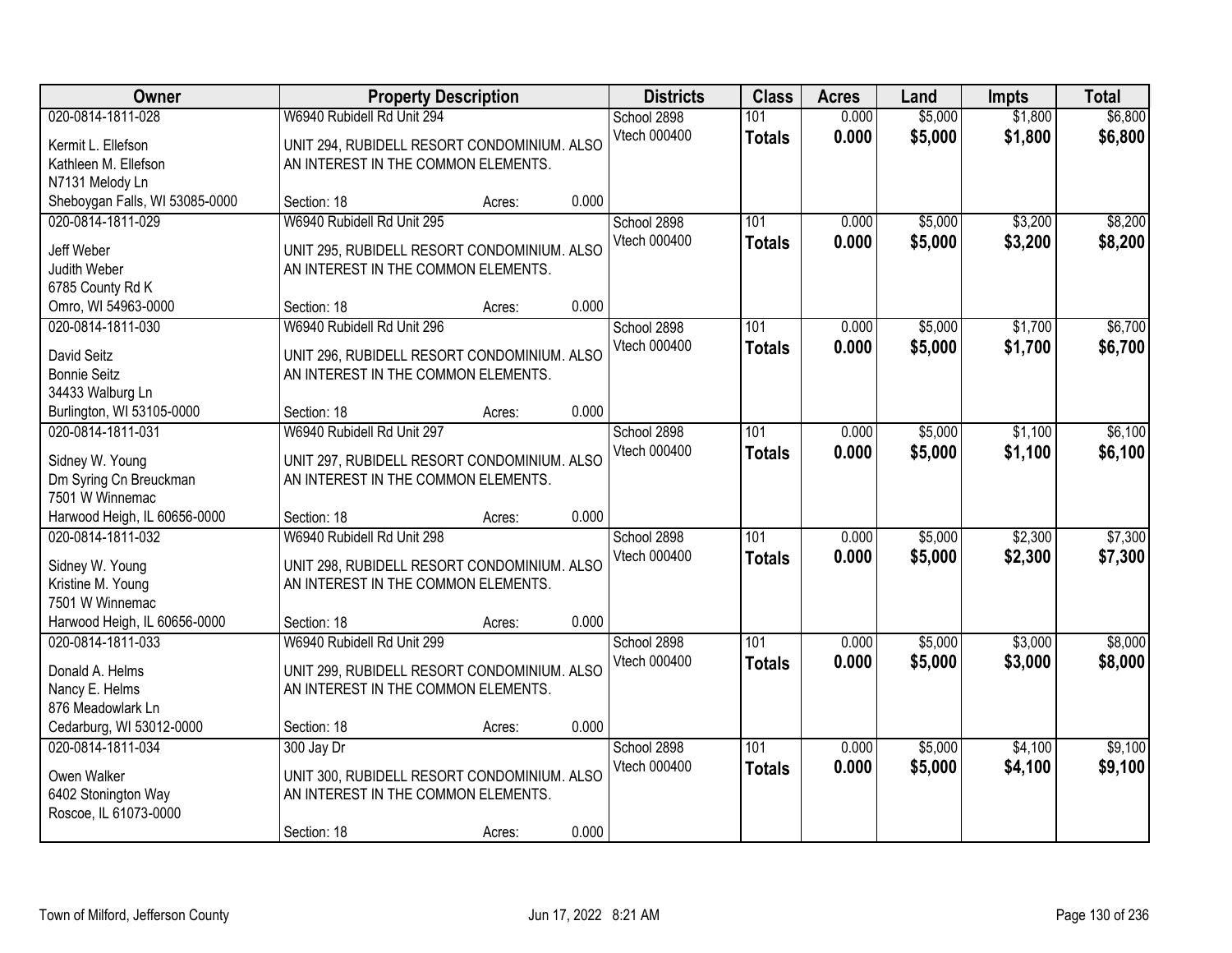| Owner                                           |                                     | <b>Property Description</b>                 |       | <b>Districts</b> | <b>Class</b>     | <b>Acres</b> | Land    | <b>Impts</b> | <b>Total</b> |
|-------------------------------------------------|-------------------------------------|---------------------------------------------|-------|------------------|------------------|--------------|---------|--------------|--------------|
| 020-0814-1811-035                               | 194 Jay Dr                          |                                             |       | School 2898      | 101              | 0.000        | \$5,000 | \$1,000      | \$6,000      |
| Russel M. Farrar                                |                                     | UNIT 194, RUBIDELL RESORT CONDOMINIUM. ALSO |       | Vtech 000400     | <b>Totals</b>    | 0.000        | \$5,000 | \$1,000      | \$6,000      |
| 5512 N Ridgeway Rd                              | AN INTEREST IN THE COMMON ELEMENTS. |                                             |       |                  |                  |              |         |              |              |
| Ringwood, IL 60072-0000                         | Section: 18                         | Acres:                                      | 0.000 |                  |                  |              |         |              |              |
| 020-0814-1811-036                               | 239 Shady Ln                        |                                             |       | School 2898      | 101              | 0.000        | \$5,000 | \$400        | \$5,400      |
| Rubidell Resort Condominium                     |                                     | UNIT 239, RUBIDELL RESORT CONDOMINIUM. ALSO |       | Vtech 000400     | <b>Totals</b>    | 0.000        | \$5,000 | \$400        | \$5,400      |
| Association, Inc                                | AN INTEREST IN THE COMMON ELEMENTS. |                                             |       |                  |                  |              |         |              |              |
| W6940 Rubidell Rd                               |                                     |                                             |       |                  |                  |              |         |              |              |
| Watertown, WI 53094-0000                        | Section: 18                         | Acres:                                      | 0.000 |                  |                  |              |         |              |              |
| 020-0814-1811-037                               | 341 Higgins Rd                      |                                             |       | School 2898      | 101              | 0.000        | \$5,000 | \$3,400      | \$8,400      |
| Patrick F. Cherone                              |                                     | UNIT 341, RUBIDELL RESORT CONDOMINIUM. ALSO |       | Vtech 000400     | <b>Totals</b>    | 0.000        | \$5,000 | \$3,400      | \$8,400      |
| Mary F. Cherone                                 | AN INTEREST IN THE COMMON ELEMENTS. |                                             |       |                  |                  |              |         |              |              |
| 760 S Springfield Rd                            |                                     |                                             |       |                  |                  |              |         |              |              |
| Waukesha, WI 53186-0000<br>020-0814-1811-038    | Section: 18                         | Acres:                                      | 0.000 | School 2898      | 101              | 0.000        | \$5,000 | \$2,800      | \$7,800      |
|                                                 | 342 Higgins Rd                      |                                             |       | Vtech 000400     | <b>Totals</b>    | 0.000        | \$5,000 | \$2,800      | \$7,800      |
| Nicholas Gleiter                                |                                     | UNIT 342, RUBIDELL RESORT CONDOMINIUM. ALSO |       |                  |                  |              |         |              |              |
| 7783 Westman Way Rd<br>Middleton, WI 53562-0000 | AN INTEREST IN THE COMMON ELEMENTS. |                                             |       |                  |                  |              |         |              |              |
|                                                 | Section: 18                         | Acres:                                      | 0.000 |                  |                  |              |         |              |              |
| 020-0814-1811-039                               | 343 Higgins Rd                      |                                             |       | School 2898      | 101              | 0.000        | \$5,000 | \$3,300      | \$8,300      |
| Judson Stephens et al                           |                                     | UNIT 343, RUBIDELL RESORT CONDOMINIUM. ALSO |       | Vtech 000400     | <b>Totals</b>    | 0.000        | \$5,000 | \$3,300      | \$8,300      |
| 312 E Washington Ave                            | AN INTEREST IN THE COMMON ELEMENTS. |                                             |       |                  |                  |              |         |              |              |
| Round Lake Park, IL 60061-0000                  |                                     |                                             |       |                  |                  |              |         |              |              |
|                                                 | Section: 18                         | Acres:                                      | 0.000 |                  |                  |              |         |              |              |
| 020-0814-1811-040                               | 344 Higgins Rd                      |                                             |       | School 2898      | $\overline{101}$ | 0.000        | \$5,000 | \$3,000      | \$8,000      |
| Mike Scheffner                                  |                                     | UNIT 344, RUBIDELL RESORT CONDOMINIUM. ALSO |       | Vtech 000400     | <b>Totals</b>    | 0.000        | \$5,000 | \$3,000      | \$8,000      |
| Jeanne Scheffner                                | AN INTEREST IN THE COMMON ELEMENTS. |                                             |       |                  |                  |              |         |              |              |
| 5410 Woodland Dr                                |                                     |                                             |       |                  |                  |              |         |              |              |
| West Bend, WI 53095-0000<br>020-0814-1811-041   | Section: 18                         | Acres:                                      | 0.000 | School 2898      | 101              | 0.000        | \$5,000 | \$2,700      | \$7,700      |
|                                                 | 345 Higgins Rd                      |                                             |       | Vtech 000400     | <b>Totals</b>    | 0.000        | \$5,000 | \$2,700      | \$7,700      |
| Nicolaus Anderson                               |                                     | UNIT 345, RUBIDELL RESORT CONDOMINIUM. ALSO |       |                  |                  |              |         |              |              |
| Heidi Anderson<br>872 Saint Albert the Great Dr | AN INTEREST IN THE COMMON ELEMENTS. |                                             |       |                  |                  |              |         |              |              |
| Sun Prairie, WI 53590-0000                      | Section: 18                         | Acres:                                      | 0.000 |                  |                  |              |         |              |              |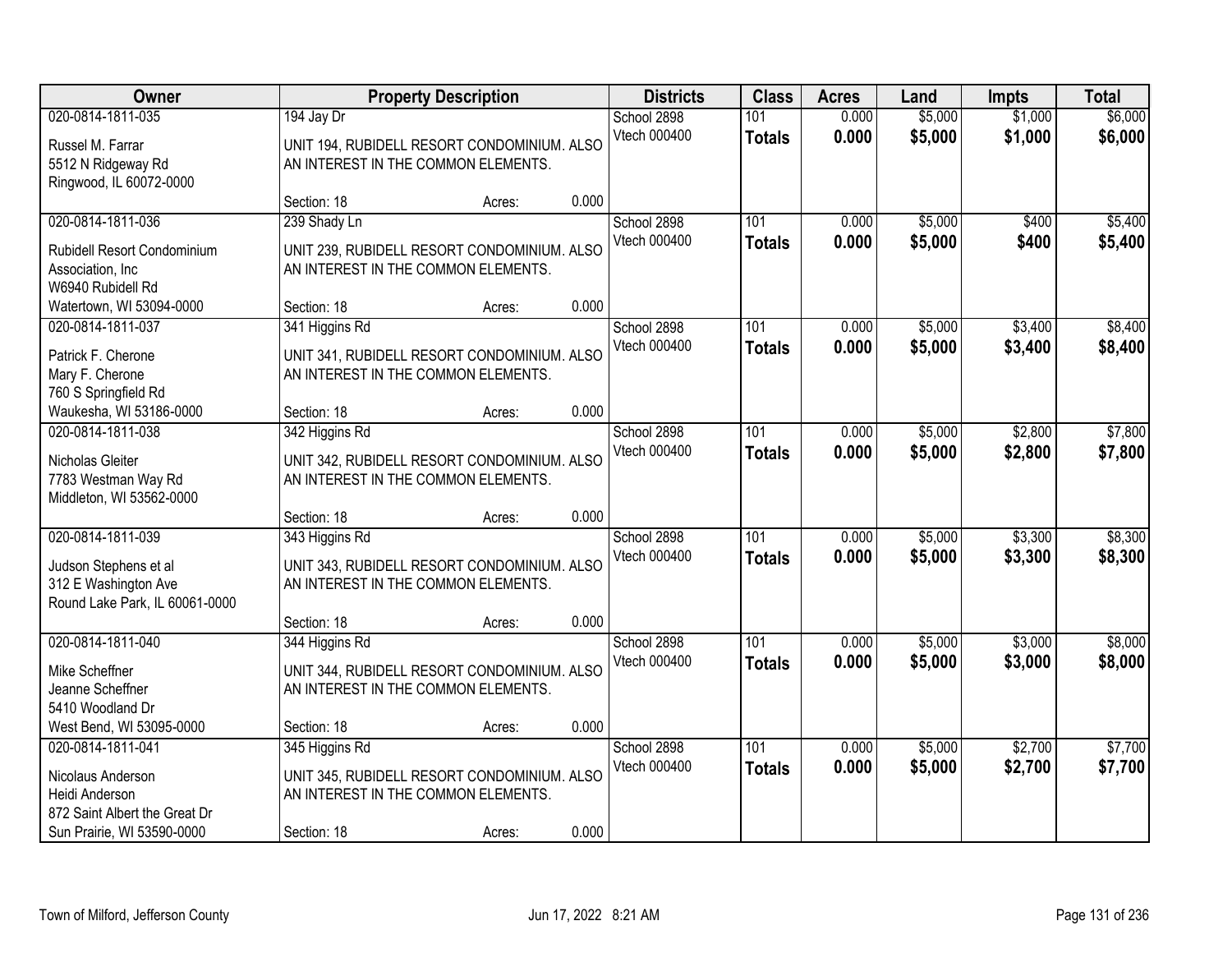| Owner                                                                                         |                                                                                                                  | <b>Property Description</b> |       | <b>Districts</b>            | <b>Class</b>         | <b>Acres</b>   | Land               | <b>Impts</b>       | <b>Total</b>       |
|-----------------------------------------------------------------------------------------------|------------------------------------------------------------------------------------------------------------------|-----------------------------|-------|-----------------------------|----------------------|----------------|--------------------|--------------------|--------------------|
| 020-0814-1811-042                                                                             | 355 Higgins Rd<br>UNIT 355, RUBIDELL RESORT CONDOMINIUM. ALSO                                                    |                             |       | School 2898<br>Vtech 000400 | 101<br><b>Totals</b> | 0.000<br>0.000 | \$5,000<br>\$5,000 | \$500<br>\$500     | \$5,500<br>\$5,500 |
| Jeffery K. Tikovitsch<br>Christine M. Tikovitsch                                              | AN INTEREST IN THE COMMON ELEMENTS.                                                                              |                             |       |                             |                      |                |                    |                    |                    |
| 2236 Highpoint Dr<br>Lindenhurst, IL 60046-0000                                               | Section: 18                                                                                                      | Acres:                      | 0.000 |                             |                      |                |                    |                    |                    |
| 020-0814-1811-043                                                                             | 356 Higgins Rd                                                                                                   |                             |       | School 2898                 | 101                  | 0.000          | \$5,000            | \$3,400            | \$8,400            |
| <b>Brent Stevens</b><br>Jennifer Stevens<br>4748 S 68th St #5                                 | UNIT 356, RUBIDELL RESORT CONDOMINIUM. ALSO<br>AN INTEREST IN THE COMMON ELEMENTS.                               |                             |       | Vtech 000400                | <b>Totals</b>        | 0.000          | \$5,000            | \$3,400            | \$8,400            |
| Greenfield, WI 53220-0000                                                                     | Section: 18                                                                                                      | Acres:                      | 0.000 |                             |                      |                |                    |                    |                    |
| 020-0814-1811-044                                                                             | 357 Higgins Rd                                                                                                   |                             |       | School 2898                 | 101                  | 0.000          | \$5,000            | \$1,800            | \$6,800            |
| <b>Daniel Dzievit</b><br>W140 S9467 Boxhorn Dr<br>Muskego, WI 53150-0000                      | UNIT 357, RUBIDELL RESORT CONDOMINIUM. ALSO<br>AN INTEREST IN THE COMMON ELEMENTS.                               |                             |       | Vtech 000400                | <b>Totals</b>        | 0.000          | \$5,000            | \$1,800            | \$6,800            |
|                                                                                               | Section: 18                                                                                                      | Acres:                      | 0.000 |                             |                      |                |                    |                    |                    |
| 020-0814-1811-045                                                                             | 402 Shady Ln                                                                                                     |                             |       | School 2898                 | 101                  | 0.000          | \$5,000            | \$3,800            | \$8,800            |
| Mary Large et al<br>N7095 Switzke Rd<br>Watertown, WI 53094-0000                              | UNIT 402, RUBIDELL RESORT CONDOMINIUM. ALSO<br>AN INTEREST IN THE COMMON ELEMENTS.                               |                             |       | Vtech 000400                | <b>Totals</b>        | 0.000          | \$5,000            | \$3,800            | \$8,800            |
|                                                                                               | Section: 18                                                                                                      | Acres:                      | 0.000 |                             |                      |                |                    |                    |                    |
| 020-0814-1812-000<br>Shawn R. Munch<br>1038 Crestview Cir<br>Baraboo, WI 53913-0000           | W6940 Rubidell Rd Unit 152<br>UNIT 152, RUBIDELL RESORT CONDOMINIUM. ALSO<br>AN INTEREST IN THE COMMON ELEMENTS. |                             |       | School 2898<br>Vtech 000400 | 101<br><b>Totals</b> | 0.000<br>0.000 | \$5,200<br>\$5,200 | \$3,600<br>\$3,600 | \$8,800<br>\$8,800 |
|                                                                                               | Section: 18                                                                                                      | Acres:                      | 0.000 |                             |                      |                |                    |                    |                    |
| 020-0814-1812-001<br>William Wolski<br>Judy Wolski<br>4459 S 20th St                          | W6940 Rubidell Rd Unit 153<br>UNIT 153, RUBIDELL RESORT CONDOMINIUM. ALSO<br>AN INTEREST IN THE COMMON ELEMENTS. |                             |       | School 2898<br>Vtech 000400 | 101<br><b>Totals</b> | 0.000<br>0.000 | \$5,200<br>\$5,200 | \$500<br>\$500     | \$5,700<br>\$5,700 |
| Milwaukee, WI 53221-0000                                                                      | Section: 18                                                                                                      | Acres:                      | 0.000 |                             |                      |                |                    |                    |                    |
| 020-0814-1812-002<br><b>William Barrett</b><br>855 E Lake St #84<br>Lake Mills, WI 53551-0000 | W6940 Rubidell Rd Unit 154<br>UNIT 154, RUBIDELL RESORT CONDOMINIUM. ALSO<br>AN INTEREST IN THE COMMON ELEMENTS. |                             |       | School 2898<br>Vtech 000400 | 101<br><b>Totals</b> | 0.000<br>0.000 | \$5,200<br>\$5,200 | \$4,000<br>\$4,000 | \$9,200<br>\$9,200 |
|                                                                                               | Section: 18                                                                                                      | Acres:                      | 0.000 |                             |                      |                |                    |                    |                    |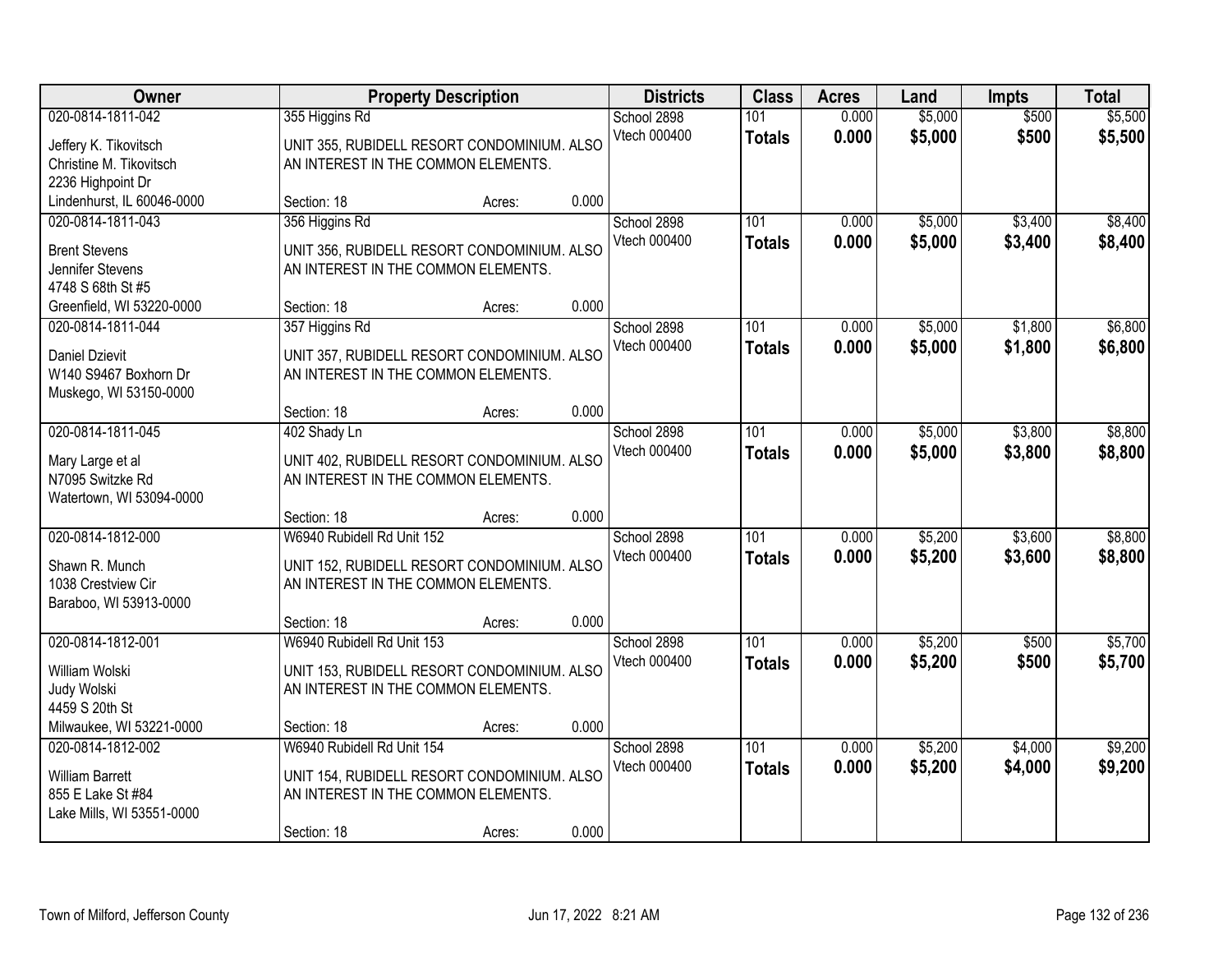| Owner                                                                                  |                                                                                                                                 | <b>Property Description</b> |       | <b>Districts</b>            | <b>Class</b>         | <b>Acres</b>   | Land               | <b>Impts</b>       | <b>Total</b>       |
|----------------------------------------------------------------------------------------|---------------------------------------------------------------------------------------------------------------------------------|-----------------------------|-------|-----------------------------|----------------------|----------------|--------------------|--------------------|--------------------|
| 020-0814-1812-003<br>Diana Wilkum et al<br>2935 S 93rd St<br>West Allis, WI 53227-3605 | W6940 Rubidell Rd Unit 155<br>UNIT 155, RUBIDELL RESORT CONDOMINIUM. ALSO<br>AN INTEREST IN THE COMMON ELEMENTS.                |                             |       | School 2898<br>Vtech 000400 | 101<br><b>Totals</b> | 0.000<br>0.000 | \$5,200<br>\$5,200 | \$2,300<br>\$2,300 | \$7,500<br>\$7,500 |
|                                                                                        | Section: 18                                                                                                                     | Acres:                      | 0.000 |                             |                      |                |                    |                    |                    |
| 020-0814-1812-004<br>Ron J. Thomae<br>Kandis A. Thomae<br>4008 S 52nd St               | W6940 Rubidell Rd Unit 156<br>UNIT 156, RUBIDELL RESORT CONDOMINIUM. ALSO<br>AN INTEREST IN THE COMMON ELEMENTS.                |                             |       | School 2898<br>Vtech 000400 | 101<br><b>Totals</b> | 0.000<br>0.000 | \$5,200<br>\$5,200 | \$2,900<br>\$2,900 | \$8,100<br>\$8,100 |
| Milwaukee, WI 53220-0000                                                               | Section: 18                                                                                                                     | Acres:                      | 0.000 |                             |                      |                |                    |                    |                    |
| 020-0814-1812-005<br>Carlos Rojas<br>5006 N 67th Ave<br>Milwaukee, WI 53218-0000       | W6940 Rubidell Rd Unit 157<br>UNIT 157, RUBIDELL RESORT CONDOMINIUM. ALSO<br>AN INTEREST IN THE COMMON ELEMENTS.                |                             |       | School 2898<br>Vtech 000400 | 101<br><b>Totals</b> | 0.000<br>0.000 | \$5,200<br>\$5,200 | \$700<br>\$700     | \$5,900<br>\$5,900 |
|                                                                                        | Section: 18                                                                                                                     | Acres:                      | 0.000 |                             |                      |                |                    |                    |                    |
| 020-0814-1812-006<br>Charles Gibson<br>Claire Gibson<br>622 Cardiff Dr                 | W6940 Rubidell Rd Unit 158<br>UNIT 158, RUBIDELL RESORT CONDOMINIUM. ALSO<br>AN INTEREST IN THE COMMON ELEMENTS.                |                             |       | School 2898<br>Vtech 000400 | 101<br><b>Totals</b> | 0.000<br>0.000 | \$5,200<br>\$5,200 | \$500<br>\$500     | \$5,700<br>\$5,700 |
| Hartland, WI 53029-0000                                                                | Section: 18                                                                                                                     | Acres:                      | 0.000 |                             |                      |                |                    |                    |                    |
| 020-0814-1812-007<br>Richard J. Quint<br>Karen G. Quint<br>609 Bradford Way            | W6940 Rubidell Rd Unit 159<br>UNIT 159, RUBIDELL RESORT CONDOMINIUM. ALSO<br>AN INTEREST IN THE COMMON ELEMENTS.                |                             |       | School 2898<br>Vtech 000400 | 101<br><b>Totals</b> | 0.000<br>0.000 | \$5,200<br>\$5,200 | \$100<br>\$100     | \$5,300<br>\$5,300 |
| Hartland, WI 53029-0000                                                                | Section: 18                                                                                                                     | Acres:                      | 0.000 |                             |                      |                |                    |                    |                    |
| 020-0814-1812-008<br>Perry Shaner<br>Melissa Shaner<br>920 Jaystone Ter                | W6940 Rubidell Rd Unit 160<br>UNIT 160, RUBIDELL RESORT CONDOMINIUM. ALSO<br>AN INTEREST IN THE COMMON ELEMENTS.                |                             |       | School 2898<br>Vtech 000400 | 101<br><b>Totals</b> | 0.000<br>0.000 | \$5,200<br>\$5,200 | \$1,700<br>\$1,700 | \$6,900<br>\$6,900 |
| Waterloo, WI 53594-0000                                                                | Section: 18                                                                                                                     | Acres:                      | 0.000 |                             |                      |                |                    |                    |                    |
| 020-0814-1812-009<br>Ceceila M. Bronk<br>W233 N5864 Aster Dr<br>Sussex, WI 53089-3803  | W6940 Rubidell Rd Unit 161<br>UNIT 161, RUBIDELL RESORT CONDOMINIUM. ALSO<br>AN INTEREST IN THE COMMON ELEMENTS.<br>Section: 18 | Acres:                      | 0.000 | School 2898<br>Vtech 000400 | 101<br><b>Totals</b> | 0.000<br>0.000 | \$5,200<br>\$5,200 | \$300<br>\$300     | \$5,500<br>\$5,500 |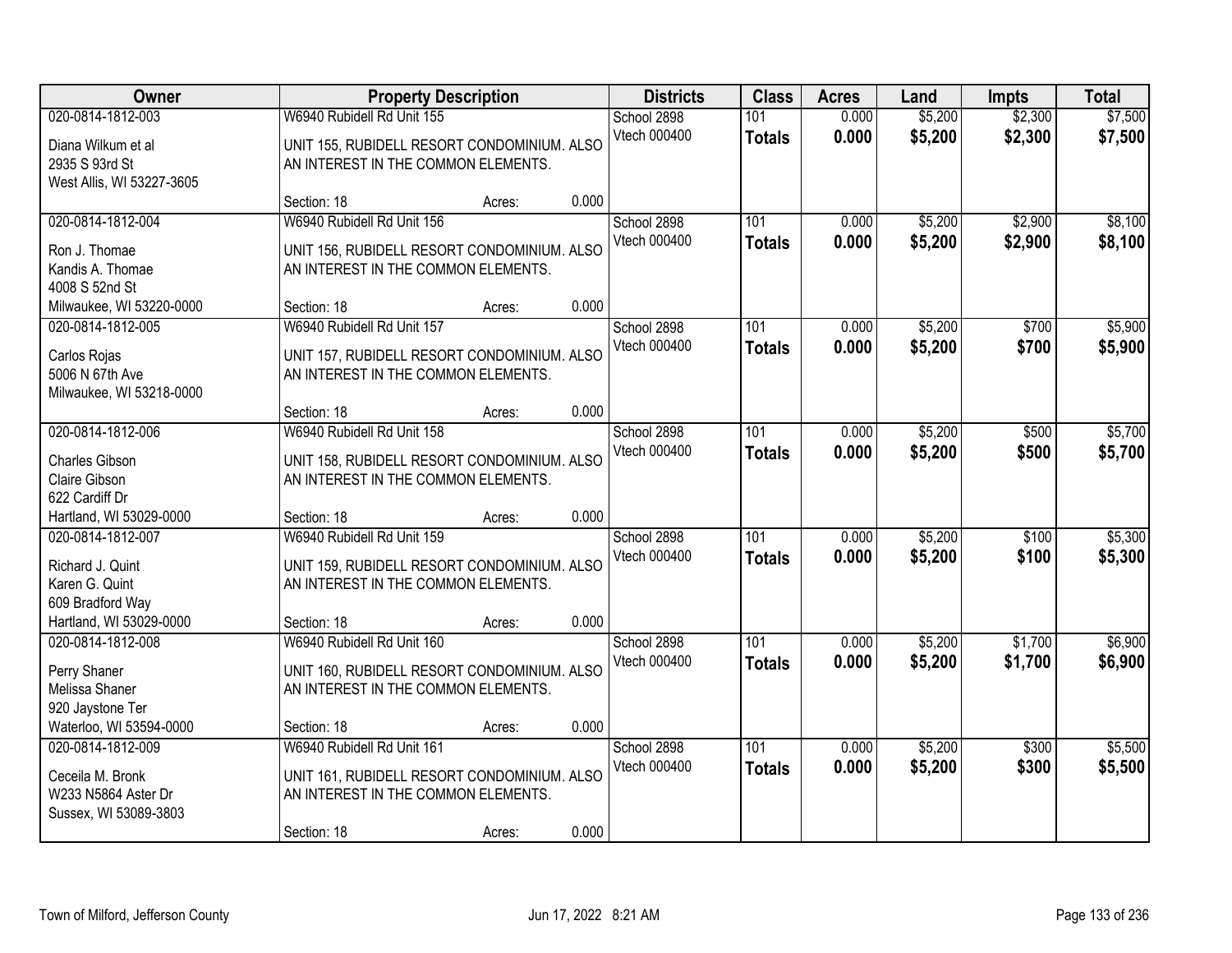| Owner                                                                                |                            | <b>Property Description</b>                                                                  |       | <b>Districts</b>            | <b>Class</b>         | <b>Acres</b>   | Land               | <b>Impts</b>       | <b>Total</b>       |
|--------------------------------------------------------------------------------------|----------------------------|----------------------------------------------------------------------------------------------|-------|-----------------------------|----------------------|----------------|--------------------|--------------------|--------------------|
| 020-0814-1812-010<br>Debra L. Rizer<br>John Rizer                                    | W6940 Rubidell Rd Unit 162 | UNIT 162, RUBIDELL RESORT CONDOMINIUM. ALSO<br>AN INTEREST IN THE COMMON ELEMENTS.           |       | School 2898<br>Vtech 000400 | 101<br><b>Totals</b> | 0.000<br>0.000 | \$5,200<br>\$5,200 | \$4,000<br>\$4,000 | \$9,200<br>\$9,200 |
| W246 N6637 Pewaukee Rd<br>Sussex, WI 53089-0000                                      | Section: 18                | Acres:                                                                                       | 0.000 |                             |                      |                |                    |                    |                    |
| 020-0814-1812-011<br>Kristina Chiu<br>M S. Villwock<br>1045 8th Ave                  | 163 Bass Dr                | UNIT 163, RUBIDELL RESORT CONDOMINIUM. ALSO<br>AN INTEREST IN THE COMMON ELEMENTS.           |       | School 2898<br>Vtech 000400 | 101<br><b>Totals</b> | 0.000<br>0.000 | \$5,000<br>\$5,000 | \$2,400<br>\$2,400 | \$7,400<br>\$7,400 |
| Grafton, WI 53024-0000                                                               | Section: 18                | Acres:                                                                                       | 0.000 |                             |                      |                |                    |                    |                    |
| 020-0814-1812-012<br>Steven C. Balestreri<br>Rory Balestreri<br>26901 Denoon Rd      | 164 Bass Dr                | UNIT 164, RUBIDELL RESORT CONDOMINIUM. ALSO<br>AN INTEREST IN THE COMMON ELEMENTS.           |       | School 2898<br>Vtech 000400 | 101<br><b>Totals</b> | 0.000<br>0.000 | \$5,000<br>\$5,000 | \$1,600<br>\$1,600 | \$6,600<br>\$6,600 |
| Waterford, WI 53185-0000                                                             | Section: 18                | Acres:                                                                                       | 0.000 |                             |                      |                |                    |                    |                    |
| 020-0814-1812-013<br>Marvin Buchholz<br>Kathleen Buchholz<br>N3502 Cattaragus Rd     | 165 Bass Dr                | UNIT 165, RUBIDELL RESORT CONDOMINIUM. ALSO<br>AN INTEREST IN THE COMMON ELEMENTS.           |       | School 2898<br>Vtech 000400 | 101<br><b>Totals</b> | 0.000<br>0.000 | \$5,000<br>\$5,000 | \$4,000<br>\$4,000 | \$9,000<br>\$9,000 |
| Waupun, WI 53963-0000                                                                | Section: 18                | Acres:                                                                                       | 0.000 |                             |                      |                |                    |                    |                    |
| 020-0814-1812-014<br>Jack B. Boehler<br>Bobbie Jo M M. Moran<br>1608 S 92nd St       | 166 Bass Dr                | UNIT 166, RUBIDELL RESORT CONDOMINIUM. ALSO<br>AN INTEREST IN THE COMMON ELEMENTS.           |       | School 2898<br>Vtech 000400 | 101<br><b>Totals</b> | 0.000<br>0.000 | \$5,000<br>\$5,000 | \$2,500<br>\$2,500 | \$7,500<br>\$7,500 |
| West Allis, WI 53214-0000                                                            | Section: 18                | Acres:                                                                                       | 0.000 |                             |                      |                |                    |                    |                    |
| 020-0814-1812-015<br>Linda Wiltzius<br>1918 Vondron Rd<br>Madison, WI 53716-0000     | 167 Bass Dr                | UNIT 167, RUBIDELL RESORT CONDOMINIUM. ALSO<br>AN INTEREST IN THE COMMON ELEMENTS.           |       | School 2898<br>Vtech 000400 | 101<br><b>Totals</b> | 0.000<br>0.000 | \$5,000<br>\$5,000 | \$1,000<br>\$1,000 | \$6,000<br>\$6,000 |
|                                                                                      | Section: 18                | Acres:                                                                                       | 0.000 |                             |                      |                |                    |                    |                    |
| 020-0814-1812-016<br>Lauren C. Rozek<br>4431 Vettelson Rd<br>Hartland, WI 53029-0000 | 168 Bass Dr<br>Section: 18 | UNIT 168, RUBIDELL RESORT CONDOMINIUM. ALSO<br>AN INTEREST IN THE COMMON ELEMENTS.<br>Acres: | 0.000 | School 2898<br>Vtech 000400 | 101<br><b>Totals</b> | 0.000<br>0.000 | \$5,000<br>\$5,000 | \$1,200<br>\$1,200 | \$6,200<br>\$6,200 |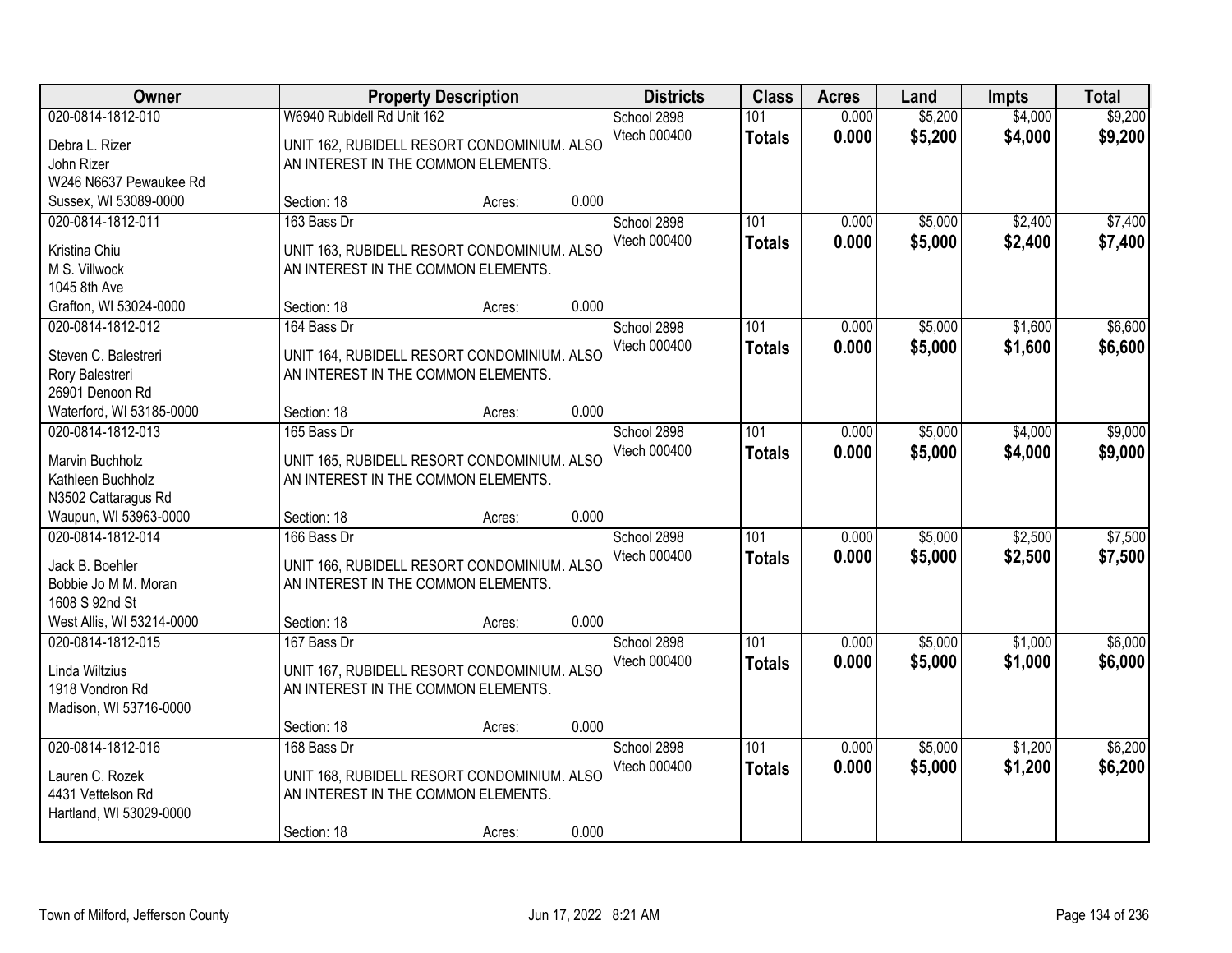| Owner                                                                                                         |                                                                                                                  | <b>Property Description</b> |       | <b>Districts</b>            | <b>Class</b>         | <b>Acres</b>   | Land               | <b>Impts</b>       | <b>Total</b>       |
|---------------------------------------------------------------------------------------------------------------|------------------------------------------------------------------------------------------------------------------|-----------------------------|-------|-----------------------------|----------------------|----------------|--------------------|--------------------|--------------------|
| 020-0814-1812-017<br>Patrick J. Gibson<br>Barbara A. Jozwiak<br>4625 S 112th St                               | 169 Hawk Dr<br>UNIT 169, RUBIDELL RESORT CONDOMINIUM. ALSO<br>AN INTEREST IN THE COMMON ELEMENTS.                |                             |       | School 2898<br>Vtech 000400 | 101<br><b>Totals</b> | 0.000<br>0.000 | \$5,000<br>\$5,000 | \$500<br>\$500     | \$5,500<br>\$5,500 |
| Greenfield, WI 53228-0000                                                                                     | Section: 18                                                                                                      | Acres:                      | 0.000 |                             |                      |                |                    |                    |                    |
| 020-0814-1812-018<br>Del Lee Molkentin<br>Debra Molkentin<br>W316 N895 Highway 83<br>Delafield, WI 53018-0000 | 170 Hawk Dr<br>UNIT 170, RUBIDELL RESORT CONDOMINIUM. ALSO<br>AN INTEREST IN THE COMMON ELEMENTS.<br>Section: 18 | Acres:                      | 0.000 | School 2898<br>Vtech 000400 | 101<br><b>Totals</b> | 0.000<br>0.000 | \$5,000<br>\$5,000 | \$3,900<br>\$3,900 | \$8,900<br>\$8,900 |
| 020-0814-1812-019                                                                                             | 171 Hawk Dr                                                                                                      |                             |       | School 2898                 | 101                  | 0.000          | \$5,000            | \$500              | \$5,500            |
| Joyce R. Kelm<br>855 E Lake St #84<br>Lake Mills, WI 53551-0000                                               | UNIT 171, RUBIDELL RESORT CONDOMINIUM. ALSO<br>AN INTEREST IN THE COMMON ELEMENTS.                               |                             |       | Vtech 000400                | <b>Totals</b>        | 0.000          | \$5,000            | \$500              | \$5,500            |
|                                                                                                               | Section: 18                                                                                                      | Acres:                      | 0.000 |                             |                      |                |                    |                    |                    |
| 020-0814-1812-020<br>Michael S. Montey<br>2270 Elsies Dr<br>Richfield, WI 53076-0000                          | 172 Hawk Dr<br>UNIT 172, RUBIDELL RESORT CONDOMINIUM. ALSO<br>AN INTEREST IN THE COMMON ELEMENTS.                |                             |       | School 2898<br>Vtech 000400 | 101<br><b>Totals</b> | 0.000<br>0.000 | \$5,000<br>\$5,000 | \$600<br>\$600     | \$5,600<br>\$5,600 |
|                                                                                                               | Section: 18                                                                                                      | Acres:                      | 0.000 |                             |                      |                |                    |                    |                    |
| 020-0814-1812-021<br>Allan Uttech<br>N8838 Jefferson Rd<br>Watertown, WI 53094-0000                           | 173 Hawk Dr<br>UNIT 173, RUBIDELL RESORT CONDOMINIUM. ALSO<br>AN INTEREST IN THE COMMON ELEMENTS.                |                             |       | School 2898<br>Vtech 000400 | 101<br><b>Totals</b> | 0.000<br>0.000 | \$5,000<br>\$5,000 | \$3,100<br>\$3,100 | \$8,100<br>\$8,100 |
|                                                                                                               | Section: 18                                                                                                      | Acres:                      | 0.000 |                             |                      |                |                    |                    |                    |
| 020-0814-1812-022<br>Kari Voy<br>309 Mallard Ct<br>Horicon, WI 53032-0000                                     | W6940 Rubidell Rd Unit 174<br>UNIT 174, RUBIDELL RESORT CONDOMINIUM. ALSO<br>AN INTEREST IN THE COMMON ELEMENTS. |                             |       | School 2898<br>Vtech 000400 | 101<br><b>Totals</b> | 0.000<br>0.000 | \$7,400<br>\$7,400 | \$900<br>\$900     | \$8,300<br>\$8,300 |
|                                                                                                               | Section: 18                                                                                                      | Acres:                      | 0.000 |                             |                      |                |                    |                    |                    |
| 020-0814-1812-023<br>Marvin W. Brady<br>Susan K. Brady<br>1056 Kiewert St                                     | W6940 Rubidell Rd Unit 175<br>UNIT 175, RUBIDELL RESORT CONDOMINIUM. ALSO<br>AN INTEREST IN THE COMMON ELEMENTS. |                             |       | School 2898<br>Vtech 000400 | 101<br><b>Totals</b> | 0.000<br>0.000 | \$7,400<br>\$7,400 | \$500<br>\$500     | \$7,900<br>\$7,900 |
| Watertown, WI 53098-0000                                                                                      | Section: 18                                                                                                      | Acres:                      | 0.000 |                             |                      |                |                    |                    |                    |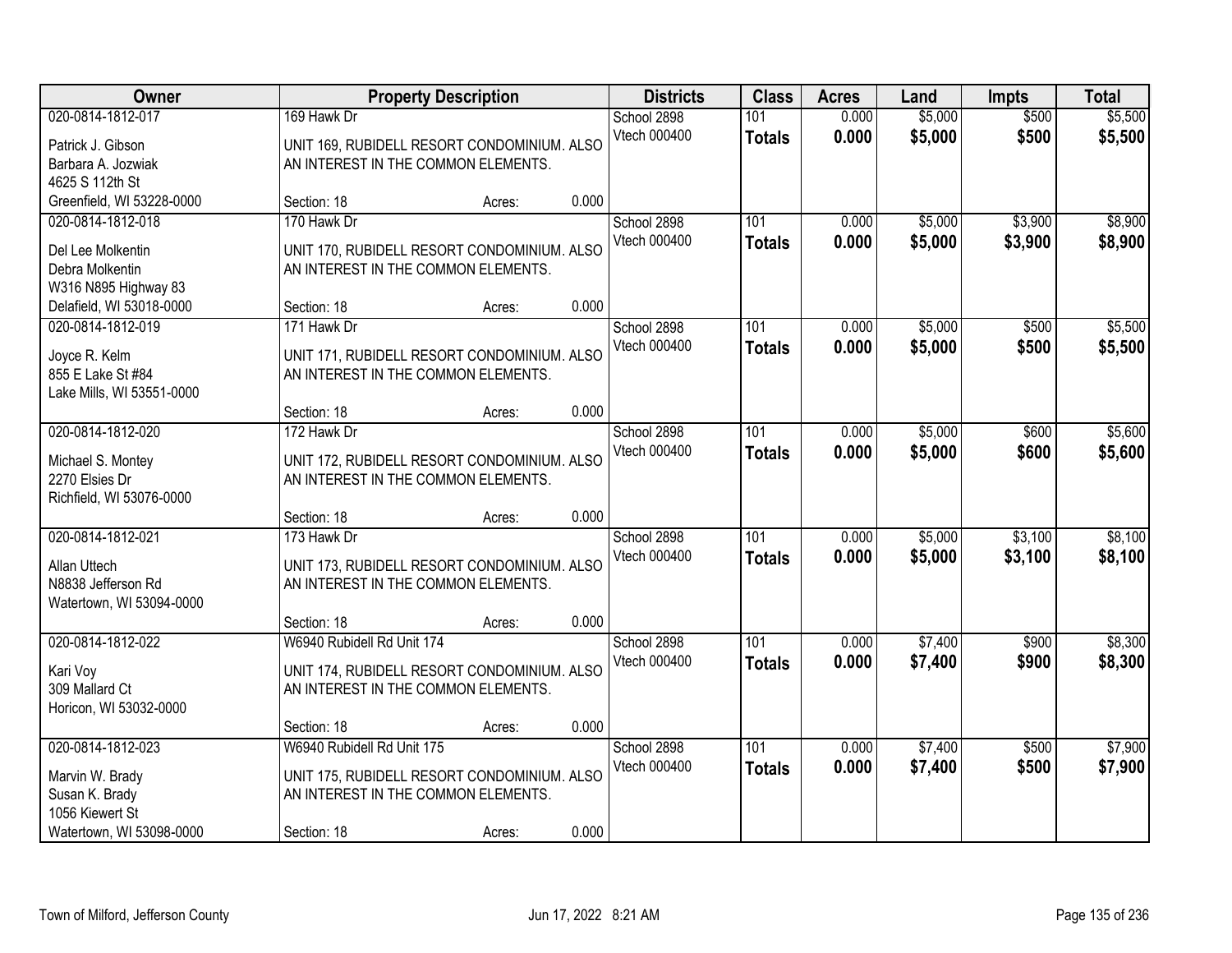| Owner                                                                                                            | <b>Property Description</b>                                                                                                     |        | <b>Districts</b>                     | <b>Class</b>                      | <b>Acres</b>   | Land               | <b>Impts</b>       | <b>Total</b>         |
|------------------------------------------------------------------------------------------------------------------|---------------------------------------------------------------------------------------------------------------------------------|--------|--------------------------------------|-----------------------------------|----------------|--------------------|--------------------|----------------------|
| 020-0814-1812-024<br>Havk, LLC<br>S90 W18920 Acorn Dr                                                            | W6940 Rubidell Rd Unit 176<br>UNIT 176, RUBIDELL RESORT CONDOMINIUM. ALSO<br>AN INTEREST IN THE COMMON ELEMENTS.                |        | School 2898<br>Vtech 000400          | 101<br><b>Totals</b>              | 0.000<br>0.000 | \$7,400<br>\$7,400 | \$800<br>\$800     | \$8,200<br>\$8,200   |
| Muskego, WI 53150-0000                                                                                           | Section: 18                                                                                                                     | Acres: | 0.000                                |                                   |                |                    |                    |                      |
| 020-0814-1812-025<br>Dustin Molkentin<br>Chrlene Molkentin<br>W267 S7555 Olympia Ct                              | W6940 Rubidell Rd Unit 177<br>UNIT 177, RUBIDELL RESORT CONDOMINIUM. ALSO<br>AN INTEREST IN THE COMMON ELEMENTS.                |        | School 2898<br>Vtech 000400          | 101<br><b>Totals</b>              | 0.000<br>0.000 | \$7,400<br>\$7,400 | \$4,100<br>\$4,100 | \$11,500<br>\$11,500 |
| Waukesha, WI 53189-0000                                                                                          | Section: 18                                                                                                                     | Acres: | 0.000                                |                                   |                |                    |                    |                      |
| 020-0814-1812-026<br><b>Tim Doyle</b><br>Kathy Summers<br>W5463 County Rd T                                      | W6940 Rubidell Rd Unit 178<br>UNIT 178, RUBIDELL RESORT CONDOMINIUM. ALSO<br>AN INTEREST IN THE COMMON ELEMENTS.                |        | School 2898<br>Vtech 000400          | 101<br><b>Totals</b>              | 0.000<br>0.000 | \$7,400<br>\$7,400 | \$100<br>\$100     | \$7,500<br>\$7,500   |
| Watertown, WI 53094-0000                                                                                         | Section: 18                                                                                                                     | Acres: | 0.000                                |                                   |                |                    |                    |                      |
| 020-0814-1812-027<br>Kathleen Rice<br>Phouangphan Vilaysack<br>49 Merlham Dr                                     | W6940 Rubidell Rd Unit 179<br>UNIT 179, RUBIDELL RESORT CONDOMINIUM. ALSO<br>AN INTEREST IN THE COMMON ELEMENTS.                |        | School 2898<br>Vtech 000400          | 101<br><b>Totals</b>              | 0.000<br>0.000 | \$7,400<br>\$7,400 | \$400<br>\$400     | \$7,800<br>\$7,800   |
| Madison, WI 53705-0000                                                                                           | Section: 18                                                                                                                     | Acres: | 0.000                                |                                   |                |                    |                    |                      |
| 020-0814-1812-028<br><b>Stuart Arnold</b><br>Joann Arnold<br>2350 Blossom Ln<br>Belvidere, IL 61008-0000         | W6940 Rubidell Rd Unit 180<br>UNIT 180, RUBIDELL RESORT CONDOMINIUM. ALSO<br>AN INTEREST IN THE COMMON ELEMENTS.<br>Section: 18 | Acres: | School 2898<br>Vtech 000400<br>0.000 | $\overline{101}$<br><b>Totals</b> | 0.000<br>0.000 | \$7,400<br>\$7,400 | \$100<br>\$100     | \$7,500<br>\$7,500   |
| 020-0814-1812-029                                                                                                | W6940 Rubidell Rd Unit 181                                                                                                      |        | School 2898                          | 101                               | 0.000          | \$7,400            | \$800              | \$8,200              |
| John Kienbaum Sr<br>W9188 W Townline Rd<br>Whitewater, WI 53190-0000                                             | UNIT 181, RUBIDELL RESORT CONDOMINIUM. ALSO<br>AN INTEREST IN THE COMMON ELEMENTS.                                              |        | Vtech 000400                         | <b>Totals</b>                     | 0.000          | \$7,400            | \$800              | \$8,200              |
|                                                                                                                  | Section: 18                                                                                                                     | Acres: | 0.000                                |                                   |                |                    |                    |                      |
| 020-0814-1812-030<br>Richard J Quint Trust<br>Karen G Quint Trust<br>609 Bradford Way<br>Hartland, WI 53029-0000 | W6940 Rubidell Rd Unit 182<br>UNIT 182, RUBIDELL RESORT CONDOMINIUM. ALSO<br>AN INTEREST IN THE COMMON ELEMENTS.<br>Section: 18 | Acres: | School 2898<br>Vtech 000400<br>0.000 | 101<br><b>Totals</b>              | 0.000<br>0.000 | \$7,400<br>\$7,400 | \$100<br>\$100     | \$7,500<br>\$7,500   |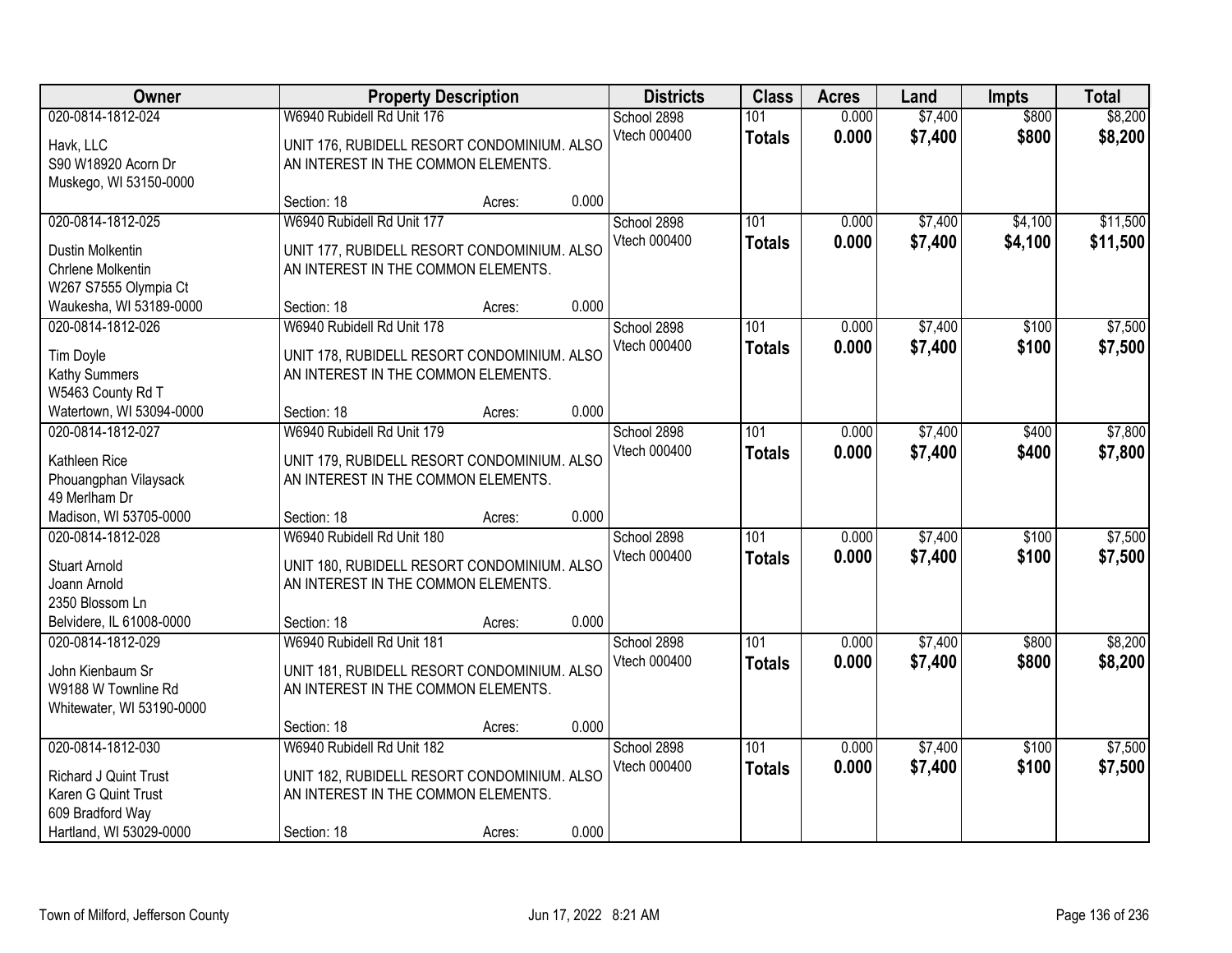| Owner                                                                                       |                                                                                                                       | <b>Property Description</b> |       | <b>Districts</b>            | <b>Class</b>         | <b>Acres</b>   | Land               | Impts              | <b>Total</b>       |
|---------------------------------------------------------------------------------------------|-----------------------------------------------------------------------------------------------------------------------|-----------------------------|-------|-----------------------------|----------------------|----------------|--------------------|--------------------|--------------------|
| 020-0814-1812-031<br>Jennifer S. Johnson<br>1261 Gas Light Dr<br>Sun Prairie, WI 53590-0000 | W6940 Rubidell Rd Unit 183<br>UNIT 183, RUBIDELL RESORT CONDOMINIUM. ALSO<br>AN INTEREST IN THE COMMON ELEMENTS.      |                             |       | School 2898<br>Vtech 000400 | 101<br><b>Totals</b> | 0.000<br>0.000 | \$7,400<br>\$7,400 | \$100<br>\$100     | \$7,500<br>\$7,500 |
|                                                                                             | Section: 18                                                                                                           | Acres:                      | 0.000 |                             |                      |                |                    |                    |                    |
| 020-0814-1812-032<br>Ed Lund<br>Julie Lund<br>6 Ryland Cir                                  | W6940 Rubidell Rd Unit 184<br>UNIT 184, RUBIDELL RESORT CONDOMINIUM. ALSO<br>AN INTEREST IN THE COMMON ELEMENTS.      |                             |       | School 2898<br>Vtech 000400 | 101<br><b>Totals</b> | 0.000<br>0.000 | \$7,400<br>\$7,400 | \$100<br>\$100     | \$7,500<br>\$7,500 |
| Madison, WI 53719-0000                                                                      | Section: 18                                                                                                           | Acres:                      | 0.000 |                             |                      |                |                    |                    |                    |
| 020-0814-1812-033<br>Ed Lund<br>Julie Lund<br>6 Rylant Cir                                  | W6940 Rubidell Rd Unit 185<br>UNIT 185, RUBIDELL RESORT CONDOMINIUM. ALSO<br>AN INTEREST IN THE COMMON ELEMENTS.      |                             |       | School 2898<br>Vtech 000400 | 101<br><b>Totals</b> | 0.000<br>0.000 | \$7,400<br>\$7,400 | \$100<br>\$100     | \$7,500<br>\$7,500 |
| Madison, WI 53719-0000                                                                      | Section: 18                                                                                                           | Acres:                      | 0.000 |                             |                      |                |                    |                    |                    |
| 020-0814-1812-034<br>Anna Miller<br><b>Mark Miller</b><br>N67 W34265 Jorgenson Ct           | W6940 Rubidell Rd Unit 186<br>UNIT 186, RUBIDELL RESORT CONDOMINIUM. ALSO<br>AN INTEREST IN THE COMMON ELEMENTS.      |                             |       | School 2898<br>Vtech 000400 | 101<br><b>Totals</b> | 0.000<br>0.000 | \$7,400<br>\$7,400 | \$100<br>\$100     | \$7,500<br>\$7,500 |
| Oconomowoc, WI 53066-0000                                                                   | Section: 18                                                                                                           | Acres:                      | 0.000 |                             |                      |                |                    |                    |                    |
| 020-0814-1812-035<br>Tom Hurley<br>Pat Hurley<br>5646 Rachel Glen                           | W6940 Rubidell Rd Unit 187<br>UNIT 187, RUBIDELL RESORT CONDOMINIUM. ALSO<br>AN INTEREST IN THE COMMON ELEMENTS.      |                             |       | School 2898<br>Vtech 000400 | 101<br><b>Totals</b> | 0.000<br>0.000 | \$5,200<br>\$5,200 | \$2,900<br>\$2,900 | \$8,100<br>\$8,100 |
| Racine, WI 53402-0000                                                                       | Section: 18                                                                                                           | Acres:                      | 0.000 |                             |                      |                |                    |                    |                    |
| 020-0814-1812-036<br>Robert Burnell<br>115 E Rivera Dr Unit a<br>Waukesha, WI 53189-7695    | 188 Blue Gill Dr<br>UNIT 188, RUBIDELL RESORT CONDOMINIUM. ALSO<br>AN INTEREST IN THE COMMON ELEMENTS.                |                             |       | School 2898<br>Vtech 000400 | 101<br><b>Totals</b> | 0.000<br>0.000 | \$5,000<br>\$5,000 | \$1,300<br>\$1,300 | \$6,300<br>\$6,300 |
|                                                                                             | Section: 18                                                                                                           | Acres:                      | 0.000 |                             |                      |                |                    |                    |                    |
| 020-0814-1812-037<br>Wilbur R. Miller<br>N8404 Witte Ln<br>Watertown, WI 53094-0000         | 189 Blue Gill Dr<br>UNIT 189, RUBIDELL RESORT CONDOMINIUM. ALSO<br>AN INTEREST IN THE COMMON ELEMENTS.<br>Section: 18 | Acres:                      | 0.000 | School 2898<br>Vtech 000400 | 101<br><b>Totals</b> | 0.000<br>0.000 | \$5,000<br>\$5,000 | \$3,100<br>\$3,100 | \$8,100<br>\$8,100 |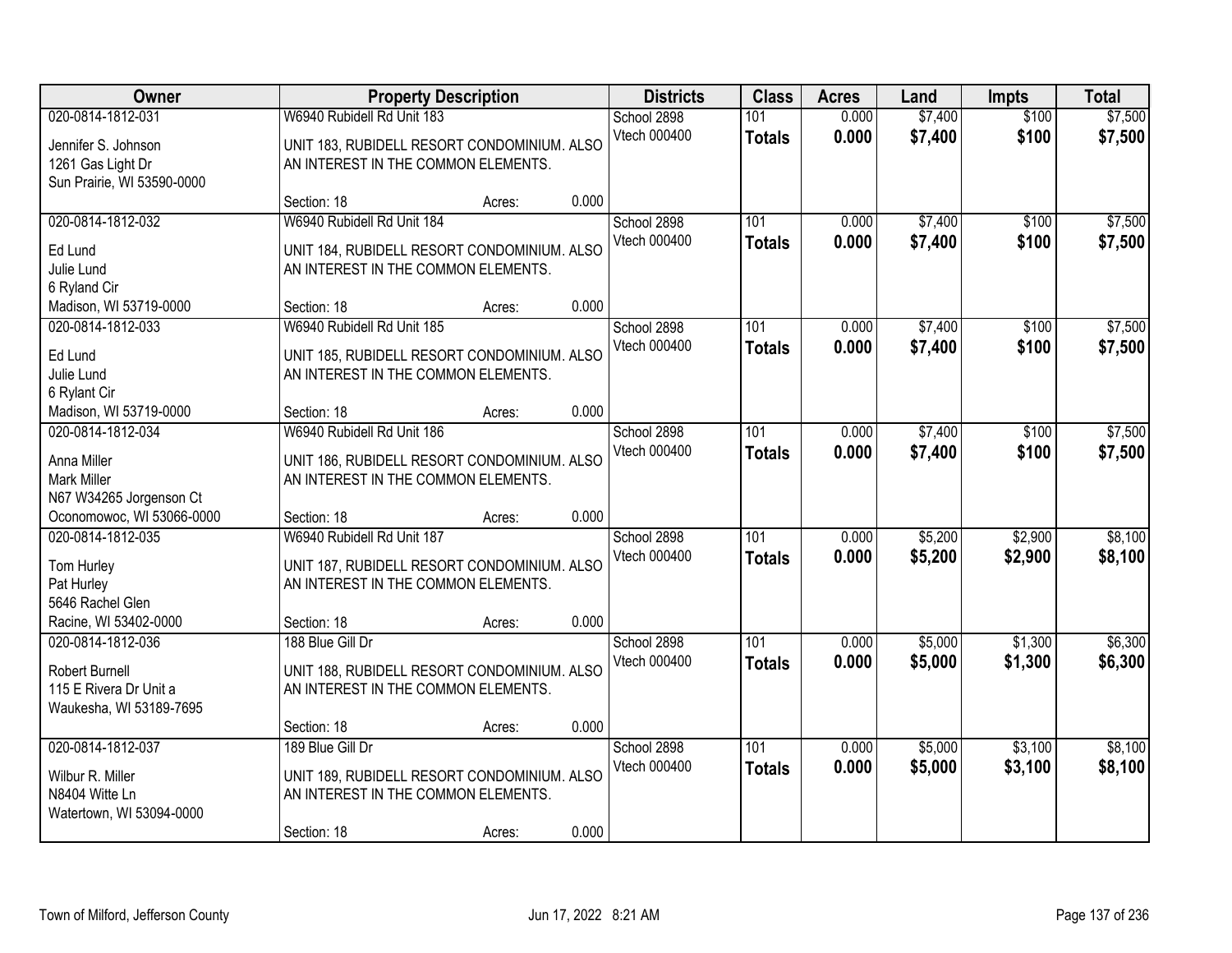| Owner                             |                                     | <b>Property Description</b>                 | <b>Districts</b> | <b>Class</b>  | <b>Acres</b> | Land    | <b>Impts</b> | <b>Total</b> |
|-----------------------------------|-------------------------------------|---------------------------------------------|------------------|---------------|--------------|---------|--------------|--------------|
| 020-0814-1812-038                 | 190 Blue Gill Dr                    |                                             | School 2898      | 101           | 0.000        | \$5,000 | \$800        | \$5,800      |
| Clifford Meyer                    |                                     | UNIT 190, RUBIDELL RESORT CONDOMINIUM. ALSO | Vtech 000400     | <b>Totals</b> | 0.000        | \$5,000 | \$800        | \$5,800      |
| Dawn Meyer                        | AN INTEREST IN THE COMMON ELEMENTS. |                                             |                  |               |              |         |              |              |
| W255 S4681 Oakdale Dr             |                                     |                                             |                  |               |              |         |              |              |
| Waukesha, WI 53189-0000           | Section: 18                         | Acres:                                      | 0.000            |               |              |         |              |              |
| 020-0814-1812-039                 | 191 Blue Gill Dr                    |                                             | School 2898      | 101           | 0.000        | \$5,000 | \$1,700      | \$6,700      |
| Michael F. Gibbs                  |                                     | UNIT 191, RUBIDELL RESORT CONDOMINIUM. ALSO | Vtech 000400     | <b>Totals</b> | 0.000        | \$5,000 | \$1,700      | \$6,700      |
| Cynthia L. Gibbs                  | AN INTEREST IN THE COMMON ELEMENTS. |                                             |                  |               |              |         |              |              |
| 3013 E Norwich Ave                |                                     |                                             |                  |               |              |         |              |              |
| St Francis, WI 53235-0000         | Section: 18                         | Acres:                                      | 0.000            |               |              |         |              |              |
| 020-0814-1812-040                 | 192 Blue Gill Dr                    |                                             | School 2898      | 101           | 0.000        | \$5,000 | \$2,100      | \$7,100      |
|                                   |                                     |                                             | Vtech 000400     | <b>Totals</b> | 0.000        | \$5,000 | \$2,100      | \$7,100      |
| Steven Manthey                    | AN INTEREST IN THE COMMON ELEMENTS. | UNIT 192, RUBIDELL RESORT CONDOMINIUM. ALSO |                  |               |              |         |              |              |
| Kathy Manthey<br>935 Fleetfoot Dr |                                     |                                             |                  |               |              |         |              |              |
| Waukesha, WI 53186-0000           | Section: 18                         | Acres:                                      | 0.000            |               |              |         |              |              |
| 020-0814-1812-041                 | 193 Blue Gill Dr                    |                                             | School 2898      | 101           | 0.000        | \$5,000 | \$500        | \$5,500      |
|                                   |                                     |                                             | Vtech 000400     | <b>Totals</b> | 0.000        | \$5,000 | \$500        | \$5,500      |
| <b>Steven Manthey</b>             |                                     | UNIT 193, RUBIDELL RESORT CONDOMINIUM. ALSO |                  |               |              |         |              |              |
| Kathy Manthey                     | AN INTEREST IN THE COMMON ELEMENTS. |                                             |                  |               |              |         |              |              |
| 935 Fleetfoot Dr                  |                                     |                                             |                  |               |              |         |              |              |
| Waukesha, WI 53186-0000           | Section: 18                         | Acres:                                      | 0.000            |               |              |         |              |              |
| 020-0814-1812-043                 | 195 Hawk Dr                         |                                             | School 2898      | 101           | 0.000        | \$5,000 | \$100        | \$5,100      |
| Marvin Jacobs                     |                                     | UNIT 195, RUBIDELL RESORT CONDOMINIUM. ALSO | Vtech 000400     | <b>Totals</b> | 0.000        | \$5,000 | \$100        | \$5,100      |
| Jean Jacobs                       | AN INTEREST IN THE COMMON ELEMENTS. |                                             |                  |               |              |         |              |              |
| 1040 Echo Ave                     |                                     |                                             |                  |               |              |         |              |              |
| Moore Haven, FL 33471-0000        | Section: 18                         | Acres:                                      | 0.000            |               |              |         |              |              |
| 020-0814-1812-044                 | 196 Hawk Dr                         |                                             | School 2898      | 101           | 0.000        | \$5,000 | \$1,400      | \$6,400      |
| <b>Wayne Quass</b>                |                                     | UNIT 196, RUBIDELL RESORT CONDOMINIUM. ALSO | Vtech 000400     | <b>Totals</b> | 0.000        | \$5,000 | \$1,400      | \$6,400      |
| Maureen Quass                     | AN INTEREST IN THE COMMON ELEMENTS. |                                             |                  |               |              |         |              |              |
| 972 W Peck St                     |                                     |                                             |                  |               |              |         |              |              |
| Whitewater, WI 53190-0000         | Section: 18                         | Acres:                                      | 0.000            |               |              |         |              |              |
| 020-0814-1812-045                 | 197 Bass Dr                         |                                             | School 2898      | 101           | 0.000        | \$5,000 | \$2,200      | \$7,200      |
| Donald W. Pemrich                 |                                     | UNIT 197, RUBIDELL RESORT CONDOMINIUM. ALSO | Vtech 000400     | <b>Totals</b> | 0.000        | \$5,000 | \$2,200      | \$7,200      |
| 3926 Metzler Ct                   | AN INTEREST IN THE COMMON ELEMENTS. |                                             |                  |               |              |         |              |              |
| New Franken, WI 54229-0000        |                                     |                                             |                  |               |              |         |              |              |
|                                   | Section: 18                         | Acres:                                      | 0.000            |               |              |         |              |              |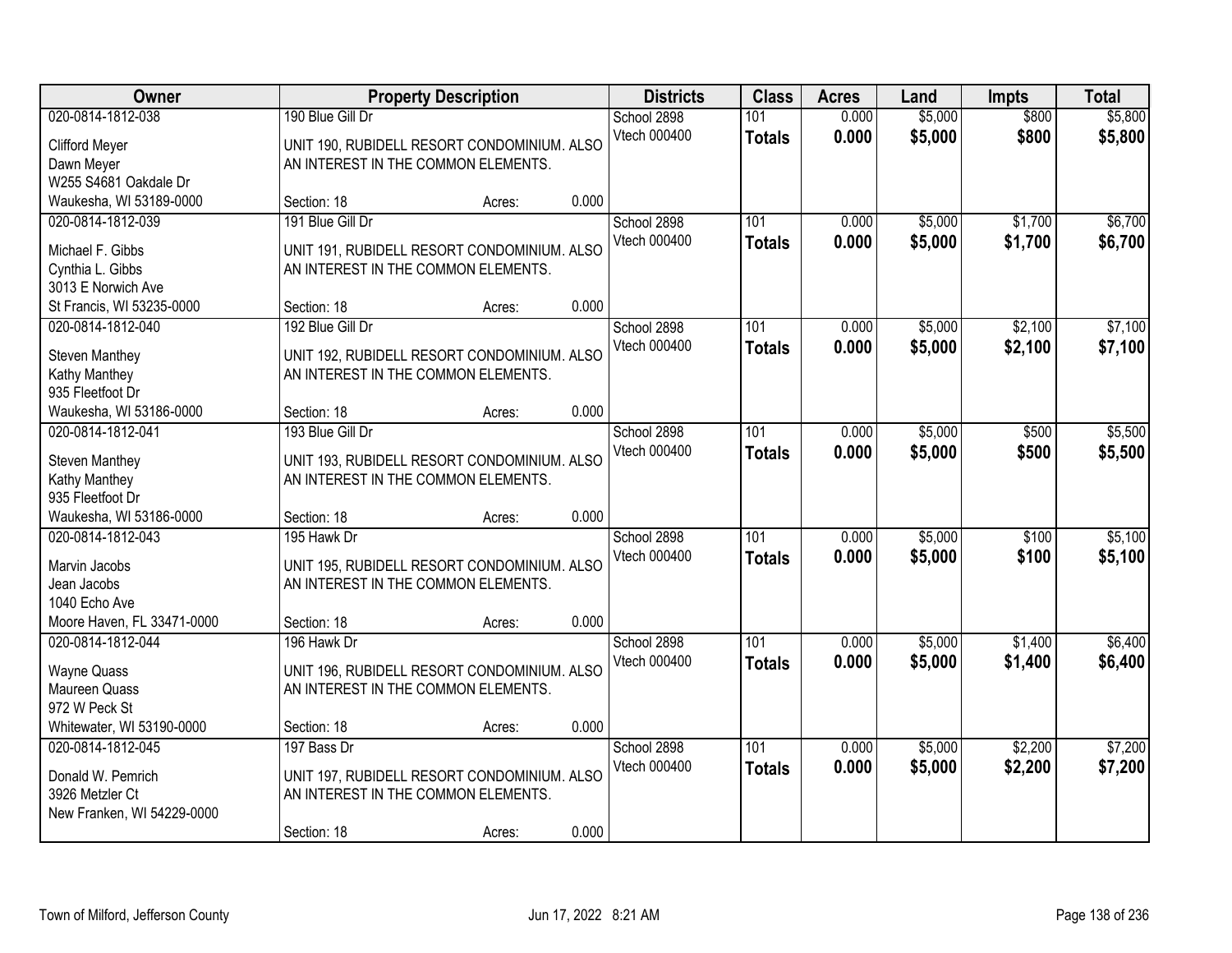| Owner                        |             | <b>Property Description</b>                 |       | <b>Districts</b> | <b>Class</b>     | <b>Acres</b> | Land    | <b>Impts</b> | <b>Total</b> |
|------------------------------|-------------|---------------------------------------------|-------|------------------|------------------|--------------|---------|--------------|--------------|
| 020-0814-1812-046            | 198 Bass Dr |                                             |       | School 2898      | 101              | 0.000        | \$5,000 | \$2,300      | \$7,300      |
| <b>Timothy Kraft</b>         |             | UNIT 198, RUBIDELL RESORT CONDOMINIUM. ALSO |       | Vtech 000400     | <b>Totals</b>    | 0.000        | \$5,000 | \$2,300      | \$7,300      |
| Marisa Kraft                 |             | AN INTEREST IN THE COMMON ELEMENTS.         |       |                  |                  |              |         |              |              |
| 15535 W Rogers Dr            |             |                                             |       |                  |                  |              |         |              |              |
| New Berlin, WI 53151-0000    | Section: 18 | Acres:                                      | 0.000 |                  |                  |              |         |              |              |
| 020-0814-1812-047            | 199 Bass Dr |                                             |       | School 2898      | 101              | 0.000        | \$5,000 | \$3,800      | \$8,800      |
| Richard M. Frederick         |             | UNIT 199, RUBIDELL RESORT CONDOMINIUM. ALSO |       | Vtech 000400     | <b>Totals</b>    | 0.000        | \$5,000 | \$3,800      | \$8,800      |
| Deborah J. Frederick         |             | AN INTEREST IN THE COMMON ELEMENTS.         |       |                  |                  |              |         |              |              |
| 309 Talcott Ave              |             |                                             |       |                  |                  |              |         |              |              |
| Fort Atkinson, WI 53538-0000 | Section: 18 | Acres:                                      | 0.000 |                  |                  |              |         |              |              |
| 020-0814-1812-048            | 200 Bass Dr |                                             |       | School 2898      | 101              | 0.000        | \$5,000 | \$3,000      | \$8,000      |
|                              |             |                                             |       | Vtech 000400     | <b>Totals</b>    | 0.000        | \$5,000 | \$3,000      | \$8,000      |
| Richard M. Frederick         |             | UNIT 200, RUBIDELL RESORT CONDOMINIUM. ALSO |       |                  |                  |              |         |              |              |
| Deborah J. Frederick         |             | AN INTEREST IN THE COMMON ELEMENTS.         |       |                  |                  |              |         |              |              |
| 309 Talcott Ave              |             |                                             |       |                  |                  |              |         |              |              |
| Fort Atkinson, WI 53538-0000 | Section: 18 | Acres:                                      | 0.000 |                  |                  |              |         |              |              |
| 020-0814-1812-049            | 201 Bass Dr |                                             |       | School 2898      | 101              | 0.000        | \$5,000 | \$100        | \$5,100      |
| Edwin Velez                  |             | UNIT 201, RUBIDELL RESORT CONDOMINIUM. ALSO |       | Vtech 000400     | <b>Totals</b>    | 0.000        | \$5,000 | \$100        | \$5,100      |
| Regina Velez                 |             | AN INTEREST IN THE COMMON ELEMENTS.         |       |                  |                  |              |         |              |              |
| 2219 Sunkist Ave             |             |                                             |       |                  |                  |              |         |              |              |
| Waukesha, WI 53188-0000      | Section: 18 | Acres:                                      | 0.000 |                  |                  |              |         |              |              |
| 020-0814-1812-050            | 202 Bass Dr |                                             |       | School 2898      | $\overline{101}$ | 0.000        | \$5,200 | \$100        | \$5,300      |
| Kelly Meadows                |             | UNIT 202, RUBIDELL RESORT CONDOMINIUM. ALSO |       | Vtech 000400     | <b>Totals</b>    | 0.000        | \$5,200 | \$100        | \$5,300      |
| Michael L. Lien              |             | AN INTEREST IN THE COMMON ELEMENTS.         |       |                  |                  |              |         |              |              |
| N64 W24202 Ivy Ave           |             |                                             |       |                  |                  |              |         |              |              |
| Sussex, WI 53089-0000        | Section: 18 | Acres:                                      | 0.000 |                  |                  |              |         |              |              |
| 020-0814-1812-051            | 203 Bass Dr |                                             |       | School 2898      | 101              | 0.000        | \$5,200 | \$400        | \$5,600      |
|                              |             |                                             |       | Vtech 000400     | <b>Totals</b>    | 0.000        | \$5,200 | \$400        | \$5,600      |
| Trini Gonzalez               |             | UNIT 203, RUBIDELL RESORT CONDOMINIUM. ALSO |       |                  |                  |              |         |              |              |
| 7718 Sheridan Rd             |             | AN INTEREST IN THE COMMON ELEMENTS.         |       |                  |                  |              |         |              |              |
| Kenosha, WI 53143-0000       |             |                                             |       |                  |                  |              |         |              |              |
|                              | Section: 18 | Acres:                                      | 0.000 |                  |                  |              |         |              |              |
| 020-0814-1812-052            | 204 Bass Dr |                                             |       | School 2898      | 101              | 0.000        | \$5,200 | \$4,800      | \$10,000     |
| Jason M. Schuepbach          |             | UNIT 204, RUBIDELL RESORT CONDOMINIUM. ALSO |       | Vtech 000400     | <b>Totals</b>    | 0.000        | \$5,200 | \$4,800      | \$10,000     |
| Kim M. Schuepbach            |             | AN INTEREST IN THE COMMON ELEMENTS.         |       |                  |                  |              |         |              |              |
| 255 Tamarack Dr #11          |             |                                             |       |                  |                  |              |         |              |              |
| Lake Mills, WI 53537-0000    | Section: 18 | Acres:                                      | 0.000 |                  |                  |              |         |              |              |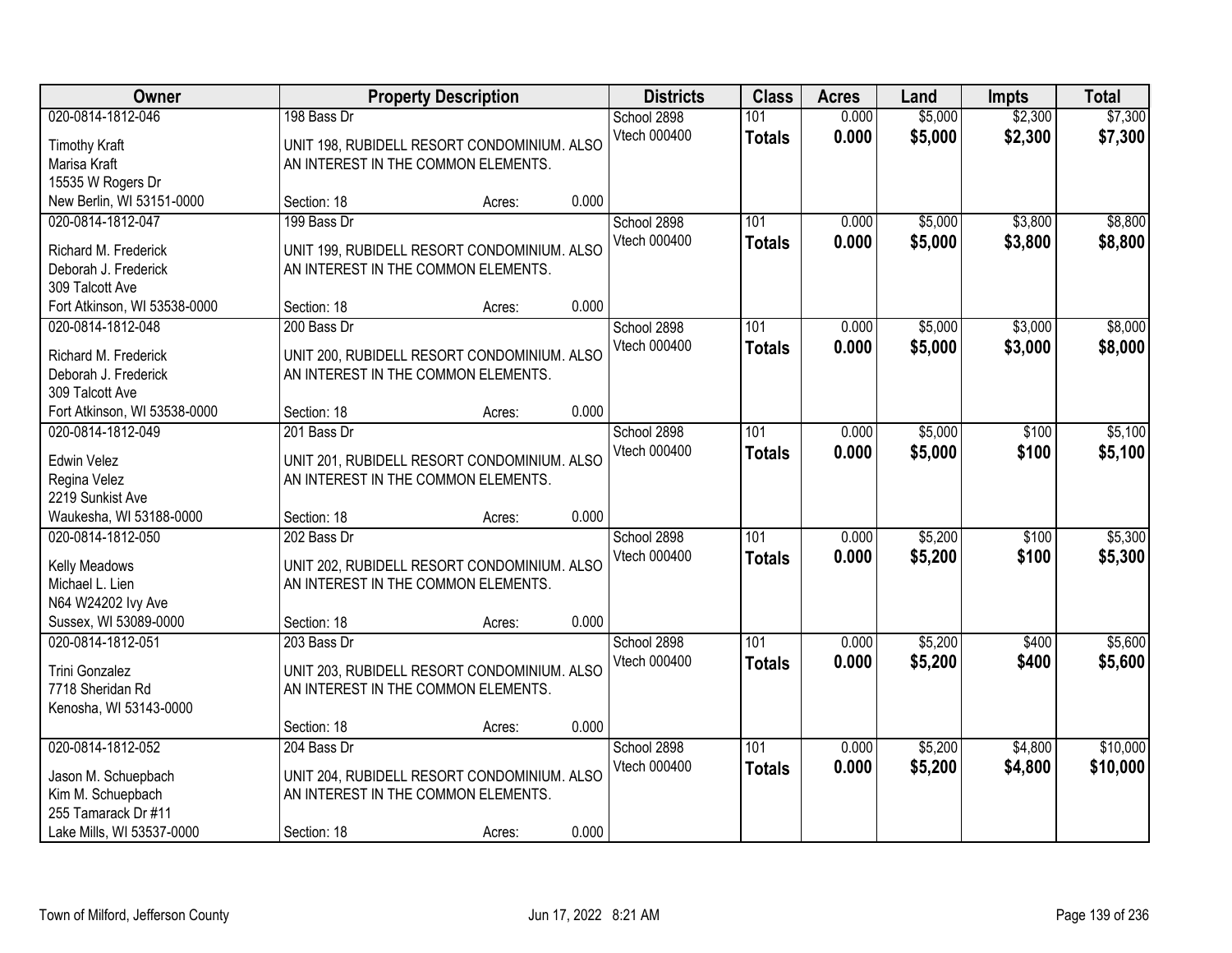| Owner                                                                                        |                                                      | <b>Property Description</b>                 |       | <b>Districts</b>            | <b>Class</b>         | <b>Acres</b>   | Land               | <b>Impts</b>       | <b>Total</b>       |
|----------------------------------------------------------------------------------------------|------------------------------------------------------|---------------------------------------------|-------|-----------------------------|----------------------|----------------|--------------------|--------------------|--------------------|
| 020-0814-1812-053<br>Jason M. Schuepbach<br>255 Tamarack Tr #11<br>Lake Mills, WI 53551-0000 | 205 Bass Dr<br>AN INTEREST IN THE COMMON ELEMENTS.   | UNIT 205, RUBIDELL RESORT CONDOMINIUM. ALSO |       | School 2898<br>Vtech 000400 | 101<br><b>Totals</b> | 0.000<br>0.000 | \$5,200<br>\$5,200 | \$100<br>\$100     | \$5,300<br>\$5,300 |
|                                                                                              | Section: 18                                          | Acres:                                      | 0.000 |                             |                      |                |                    |                    |                    |
| 020-0814-1812-054<br>Judith G. Owens<br>2243 Scenic Hill Tr<br>Richfield, WI 53076-0000      | 206 Hawk Dr<br>AN INTEREST IN THE COMMON ELEMENTS.   | UNIT 206, RUBIDELL RESORT CONDOMINIUM. ALSO |       | School 2898<br>Vtech 000400 | 101<br><b>Totals</b> | 0.000<br>0.000 | \$5,000<br>\$5,000 | \$500<br>\$500     | \$5,500<br>\$5,500 |
| 020-0814-1812-055                                                                            | Section: 18<br>207 Hawk Dr                           | Acres:                                      | 0.000 | School 2898                 | 101                  | 0.000          | \$5,000            | \$800              | \$5,800            |
| Dale Herman<br>157 N 78th St<br>Milwaukee, WI 53213-0000                                     | AN INTEREST IN THE COMMON ELEMENTS.                  | UNIT 207, RUBIDELL RESORT CONDOMINIUM. ALSO |       | Vtech 000400                | <b>Totals</b>        | 0.000          | \$5,000            | \$800              | \$5,800            |
|                                                                                              | Section: 18                                          | Acres:                                      | 0.000 |                             |                      |                |                    |                    |                    |
| 020-0814-1812-056<br>Don R. Peaslee<br>Heather K. Peaslee<br>S38 W32010 Wern Way             | 208 Center St<br>AN INTEREST IN THE COMMON ELEMENTS. | UNIT 208, RUBIDELL RESORT CONDOMINIUM. ALSO |       | School 2898<br>Vtech 000400 | 101<br><b>Totals</b> | 0.000<br>0.000 | \$5,000<br>\$5,000 | \$3,000<br>\$3,000 | \$8,000<br>\$8,000 |
| Waukesha, WI 53189                                                                           | Section: 18                                          | Acres:                                      | 0.000 |                             |                      |                |                    |                    |                    |
| 020-0814-1812-057<br>Michael C. Knickrehm<br>Debra A. Knickrehm<br>22636 282nd Ave           | 209 Center St<br>AN INTEREST IN THE COMMON ELEMENTS. | UNIT 209, RUBIDELL RESORT CONDOMINIUM. ALSO |       | School 2898<br>Vtech 000400 | 101<br><b>Totals</b> | 0.000<br>0.000 | \$5,000<br>\$5,000 | \$1,300<br>\$1,300 | \$6,300<br>\$6,300 |
| Le Claire, IA 52753-0000                                                                     | Section: 18                                          | Acres:                                      | 0.000 |                             |                      |                |                    |                    |                    |
| 020-0814-1812-058<br>Jacob Dunn<br>Rachel Dunn<br>3515 Amhurst Rd                            | 210 Center St<br>AN INTEREST IN THE COMMON ELEMENTS. | UNIT 210, RUBIDELL RESORT CONDOMINIUM. ALSO |       | School 2898<br>Vtech 000400 | 101<br><b>Totals</b> | 0.000<br>0.000 | \$5,000<br>\$5,000 | \$1,700<br>\$1,700 | \$6,700<br>\$6,700 |
| Janesville, WI 53546-0000                                                                    | Section: 18                                          | Acres:                                      | 0.000 |                             |                      |                |                    |                    |                    |
| 020-0814-1812-059<br><b>Bill Hughes</b><br>Deb Hughes<br>4302 Parkview Dr                    | 211 Center St<br>AN INTEREST IN THE COMMON ELEMENTS. | UNIT 211, RUBIDELL RESORT CONDOMINIUM. ALSO |       | School 2898<br>Vtech 000400 | 101<br><b>Totals</b> | 0.000<br>0.000 | \$5,000<br>\$5,000 | \$3,100<br>\$3,100 | \$8,100<br>\$8,100 |
| Janesville, WI 53545-0000                                                                    | Section: 18                                          | Acres:                                      | 0.000 |                             |                      |                |                    |                    |                    |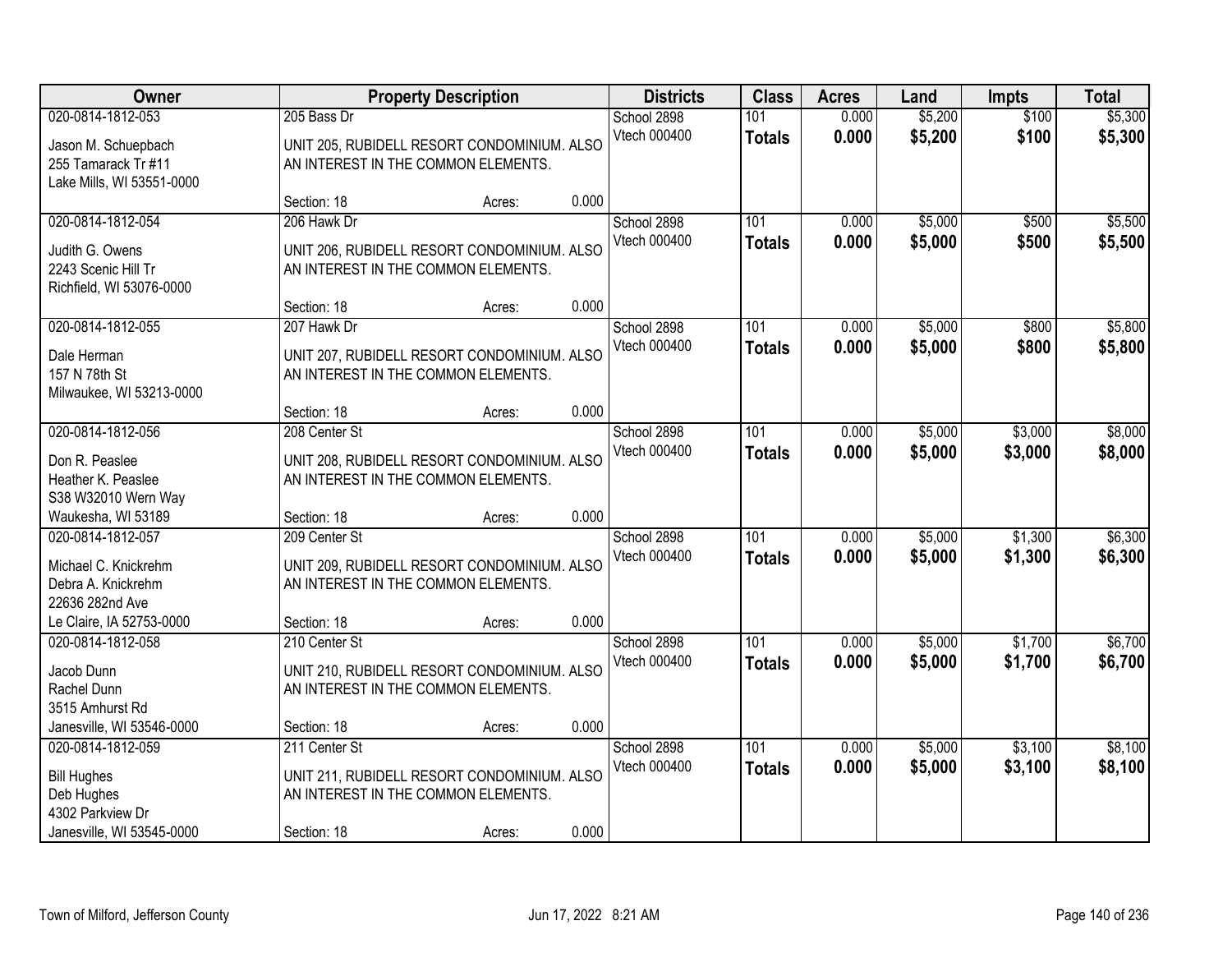| Owner                                                                                       |                                                                   | <b>Property Description</b>                           |       | <b>Districts</b>            | <b>Class</b>         | <b>Acres</b>   | Land               | <b>Impts</b>       | <b>Total</b>       |
|---------------------------------------------------------------------------------------------|-------------------------------------------------------------------|-------------------------------------------------------|-------|-----------------------------|----------------------|----------------|--------------------|--------------------|--------------------|
| 020-0814-1812-060<br><b>Matt Sewell</b><br>Tracy L. Kraft-Sewell<br>2085 S Woodshire Dr     | 212 Center St<br>AN INTEREST IN THE COMMON ELEMENTS.              | UNIT 212, RUBIDELL RESORT CONDOMINIUM. ALSO           |       | School 2898<br>Vtech 000400 | 101<br><b>Totals</b> | 0.000<br>0.000 | \$5,000<br>\$5,000 | \$4,600<br>\$4,600 | \$9,600<br>\$9,600 |
| New Berlin, WI 53151-0000                                                                   | Section: 18                                                       | Acres:                                                | 0.000 |                             |                      |                |                    |                    |                    |
| 020-0814-1812-061<br><b>Charles Pope</b><br>11802 Charley Bluff Rd<br>Milton, WI 53563-0000 | 213 Center St<br>AN INTEREST IN THE COMMON ELEMENTS.              | UNIT 213, RUBIDELL RESORT CONDOMINIUM. ALSO           |       | School 2898<br>Vtech 000400 | 101<br><b>Totals</b> | 0.000<br>0.000 | \$5,000<br>\$5,000 | \$2,400<br>\$2,400 | \$7,400<br>\$7,400 |
|                                                                                             | Section: 18                                                       | Acres:                                                | 0.000 |                             |                      |                |                    |                    |                    |
| 020-0814-1812-062<br>John Ashworth<br>200 S Park St<br>Oconomowoc, WI 53066-0000            | 214 Center St<br>AN INTEREST IN THE COMMON ELEMENTS.              | UNIT 214, RUBIDELL RESORT CONDOMINIUM. ALSO           |       | School 2898<br>Vtech 000400 | 101<br><b>Totals</b> | 0.000<br>0.000 | \$5,000<br>\$5,000 | \$500<br>\$500     | \$5,500<br>\$5,500 |
|                                                                                             | Section: 18                                                       | Acres:                                                | 0.000 |                             |                      |                |                    |                    |                    |
| 020-0814-1812-063<br>Karah Kruse<br>45 Windemere Dr #2c<br>Glen Ellyn, IL 60137-0000        | 215 Center St<br>AN INTEREST IN THE COMMON ELEMENTS.              | UNIT 215, RUBIDELL RESORT CONDOMINIUM. ALSO           |       | School 2898<br>Vtech 000400 | 101<br><b>Totals</b> | 0.000<br>0.000 | \$5,000<br>\$5,000 | \$1,600<br>\$1,600 | \$6,600<br>\$6,600 |
|                                                                                             | Section: 18                                                       | Acres:                                                | 0.000 |                             |                      |                |                    |                    |                    |
| 020-0814-1812-064<br>Sarah Hough<br>4585 N Mulligan Ave<br>Chicago, IL 60630-0000           | 216 Center St<br>AN INTEREST IN THE COMMON ELEMENTS.              | UNIT 216, RUBIDELL RESORT CONDOMINIUM. ALSO           |       | School 2898<br>Vtech 000400 | 101<br><b>Totals</b> | 0.000<br>0.000 | \$5,000<br>\$5,000 | \$3,500<br>\$3,500 | \$8,500<br>\$8,500 |
|                                                                                             | Section: 18                                                       | Acres:                                                | 0.000 |                             |                      |                |                    |                    |                    |
| 020-0814-1812-065<br>Kyle Ashmus<br>10825 62nd St<br>Kenosha, WI 53142-0000                 | 222 Bass Dr<br>AN INTEREST IN THE COMMON ELEMENTS.                | UNIT 222, RUBIDELL RESORT CONDOMINIUM. ALSO           |       | School 2898<br>Vtech 000400 | 101<br><b>Totals</b> | 0.000<br>0.000 | \$5,000<br>\$5,000 | \$4,300<br>\$4,300 | \$9,300<br>\$9,300 |
|                                                                                             | Section: 18                                                       | Acres:                                                | 0.000 |                             |                      |                |                    |                    |                    |
| 020-0814-1812-066<br>Kim Hill<br>Pat Hill<br>W7797 County Rd E<br>Beaver Dam, WI 53916-0000 | 223 Bass Dr<br>AN INTEREST IN THE COMMON ELEMENTS.<br>Section: 18 | UNIT 223, RUBIDELL RESORT CONDOMINIUM. ALSO<br>Acres: | 0.000 | School 2898<br>Vtech 000400 | 101<br><b>Totals</b> | 0.000<br>0.000 | \$5,000<br>\$5,000 | \$1,700<br>\$1,700 | \$6,700<br>\$6,700 |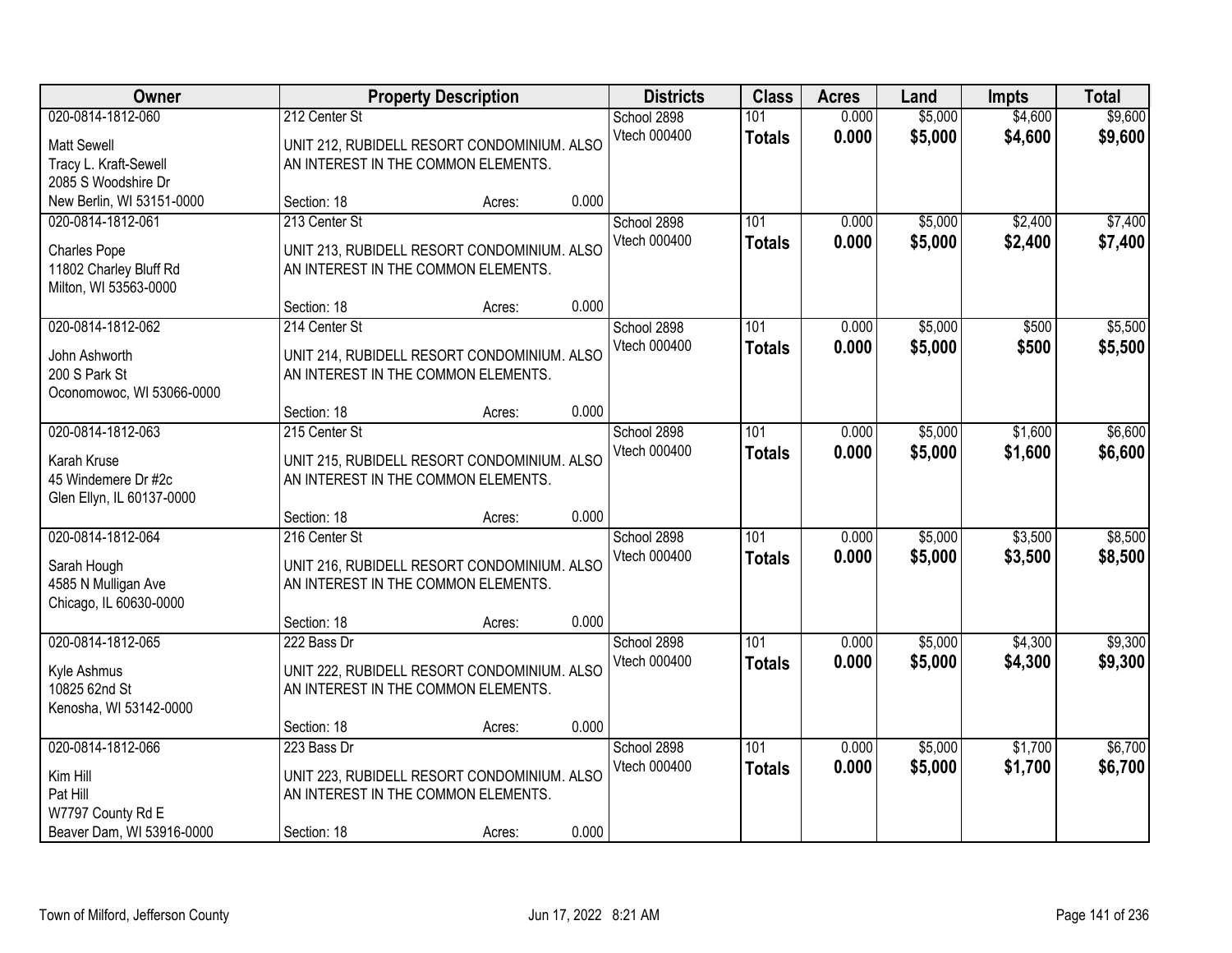| Owner                                                                                           |             | <b>Property Description</b>                                                        |       | <b>Districts</b>            | <b>Class</b>         | <b>Acres</b>   | Land               | <b>Impts</b>       | <b>Total</b>       |
|-------------------------------------------------------------------------------------------------|-------------|------------------------------------------------------------------------------------|-------|-----------------------------|----------------------|----------------|--------------------|--------------------|--------------------|
| 020-0814-1812-067<br>Patti E. Tingwald                                                          | 224 Bass Dr | UNIT 224, RUBIDELL RESORT CONDOMINIUM. ALSO                                        |       | School 2898<br>Vtech 000400 | 101<br><b>Totals</b> | 0.000<br>0.000 | \$5,000<br>\$5,000 | \$4,500<br>\$4,500 | \$9,500<br>\$9,500 |
| Karen R. Tollefson<br>863 E Doty PI                                                             |             | AN INTEREST IN THE COMMON ELEMENTS.                                                | 0.000 |                             |                      |                |                    |                    |                    |
| Milwaukee, WI 53207-0000                                                                        | Section: 18 | Acres:                                                                             |       |                             |                      |                |                    |                    |                    |
| 020-0814-1812-068<br>Matt Anderson                                                              | 225 Bass Dr | UNIT 225, RUBIDELL RESORT CONDOMINIUM. ALSO<br>AN INTEREST IN THE COMMON ELEMENTS. |       | School 2898<br>Vtech 000400 | 101<br><b>Totals</b> | 0.000<br>0.000 | \$5,000<br>\$5,000 | \$2,400<br>\$2,400 | \$7,400<br>\$7,400 |
| Amy Anderson<br>5417 Wakefield Ave<br>Racine, WI 53406-0000                                     | Section: 18 | Acres:                                                                             | 0.000 |                             |                      |                |                    |                    |                    |
| 020-0814-1812-069                                                                               | 226 Bass Dr |                                                                                    |       | School 2898                 | 101                  | 0.000          | \$5,000            | \$4,800            | \$9,800            |
| Matt Anderson<br>Amy Anderson                                                                   |             | UNIT 226, RUBIDELL RESORT CONDOMINIUM. ALSO<br>AN INTEREST IN THE COMMON ELEMENTS. |       | Vtech 000400                | <b>Totals</b>        | 0.000          | \$5,000            | \$4,800            | \$9,800            |
| 5417 Wakefield Ave                                                                              |             |                                                                                    |       |                             |                      |                |                    |                    |                    |
| Racine, WI 53406-0000                                                                           | Section: 18 | Acres:                                                                             | 0.000 |                             |                      |                |                    |                    |                    |
| 020-0814-1812-070<br>Kenneth E. Payton et al<br>W8911 Stony Brook Rd<br>Waterloo, WI 53594-0000 | 227 Bass Dr | UNIT 227, RUBIDELL RESORT CONDOMINIUM. ALSO<br>AN INTEREST IN THE COMMON ELEMENTS. |       | School 2898<br>Vtech 000400 | 101<br><b>Totals</b> | 0.000<br>0.000 | \$5,000<br>\$5,000 | \$100<br>\$100     | \$5,100<br>\$5,100 |
|                                                                                                 | Section: 18 | Acres:                                                                             | 0.000 |                             |                      |                |                    |                    |                    |
| 020-0814-1812-071<br>David P. Bores<br>Rebecca J. Bores<br>6511 Palmer Dr                       | 228 Bass Dr | UNIT 228, RUBIDELL RESORT CONDOMINIUM. ALSO<br>AN INTEREST IN THE COMMON ELEMENTS. |       | School 2898<br>Vtech 000400 | 101<br><b>Totals</b> | 0.000<br>0.000 | \$5,000<br>\$5,000 | \$2,200<br>\$2,200 | \$7,200<br>\$7,200 |
| Wind Lake, WI 53185-0000                                                                        | Section: 18 | Acres:                                                                             | 0.000 |                             |                      |                |                    |                    |                    |
| 020-0814-1812-072<br>Andrea Uherka<br>216 1/2 S College Ave<br>Fox Lake, WI 53933-0000          | 229 Bass Dr | UNIT 229, RUBIDELL RESORT CONDOMINIUM. ALSO<br>AN INTEREST IN THE COMMON ELEMENTS. |       | School 2898<br>Vtech 000400 | 101<br><b>Totals</b> | 0.000<br>0.000 | \$5,000<br>\$5,000 | \$600<br>\$600     | \$5,600<br>\$5,600 |
|                                                                                                 | Section: 18 | Acres:                                                                             | 0.000 |                             |                      |                |                    |                    |                    |
| 020-0814-1812-073<br>James L. Cedarwall<br>731 Mckay Way Apt d                                  | 230 Bass Dr | UNIT 230, RUBIDELL RESORT CONDOMINIUM. ALSO<br>AN INTEREST IN THE COMMON ELEMENTS. |       | School 2898<br>Vtech 000400 | 101<br><b>Totals</b> | 0.000<br>0.000 | \$5,000<br>\$5,000 | \$3,300<br>\$3,300 | \$8,300<br>\$8,300 |
| Waterloo, WI 53594-0000                                                                         | Section: 18 | Acres:                                                                             | 0.000 |                             |                      |                |                    |                    |                    |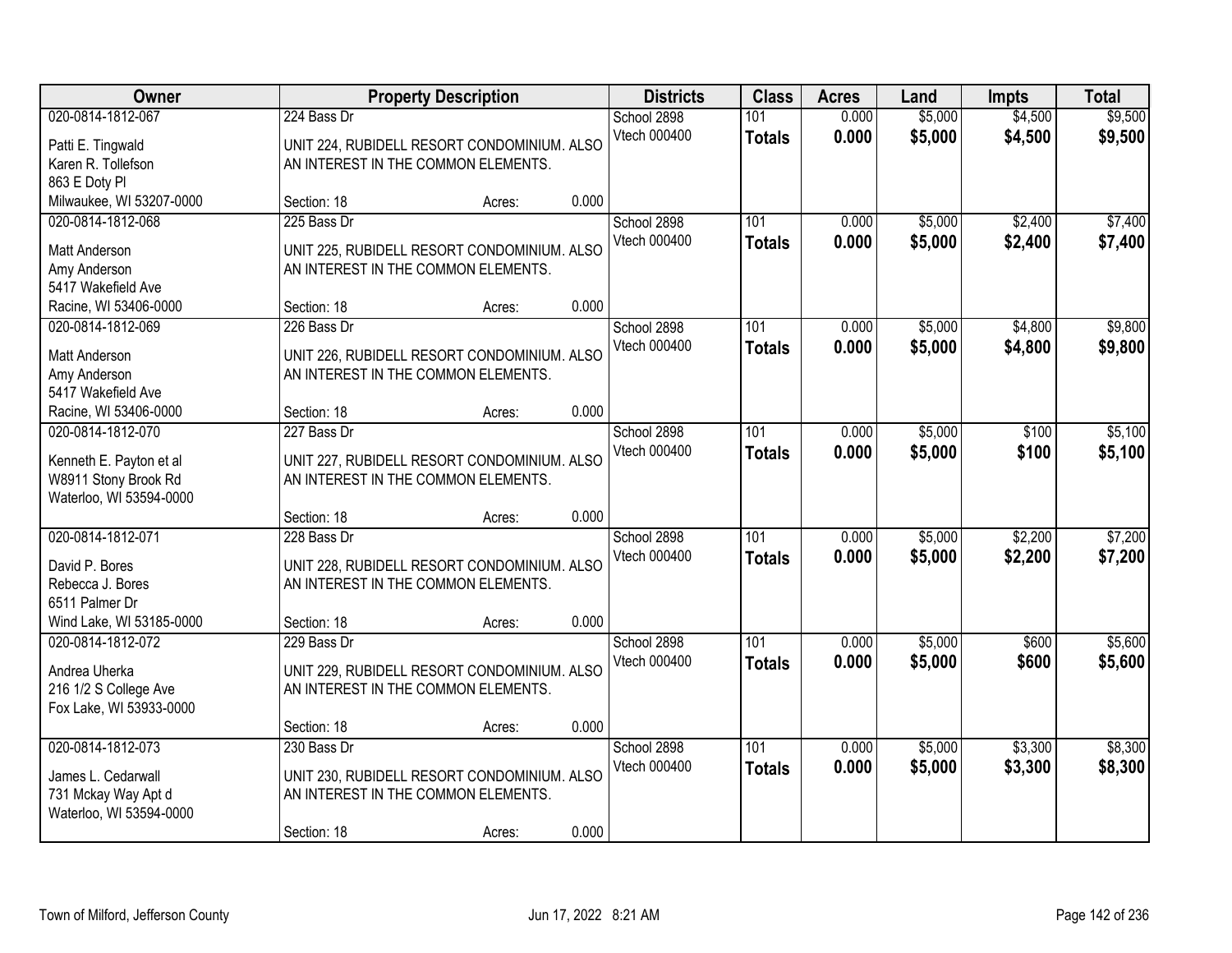| Owner                                          |                                     | <b>Property Description</b>                 |       | <b>Districts</b> | <b>Class</b>  | <b>Acres</b> | Land    | <b>Impts</b> | <b>Total</b> |
|------------------------------------------------|-------------------------------------|---------------------------------------------|-------|------------------|---------------|--------------|---------|--------------|--------------|
| 020-0814-1812-074                              | 231 Bass Dr                         |                                             |       | School 2898      | 101           | 0.000        | \$5,000 | \$1,500      | \$6,500      |
| Judith G. Owens                                |                                     | UNIT 231, RUBIDELL RESORT CONDOMINIUM. ALSO |       | Vtech 000400     | <b>Totals</b> | 0.000        | \$5,000 | \$1,500      | \$6,500      |
| 2243 Scenic Hill Tr                            | AN INTEREST IN THE COMMON ELEMENTS. |                                             |       |                  |               |              |         |              |              |
| Richfield, WI 53076-0000                       |                                     |                                             |       |                  |               |              |         |              |              |
|                                                | Section: 18                         | Acres:                                      | 0.000 |                  |               |              |         |              |              |
| 020-0814-1812-075                              | 232 Blue Gill Dr                    |                                             |       | School 2898      | 101           | 0.000        | \$5,000 | \$1,900      | \$6,900      |
| Aaron Perkins                                  |                                     | UNIT 232, RUBIDELL RESORT CONDOMINIUM. ALSO |       | Vtech 000400     | <b>Totals</b> | 0.000        | \$5,000 | \$1,900      | \$6,900      |
| Sabrina Perkins                                | AN INTEREST IN THE COMMON ELEMENTS. |                                             |       |                  |               |              |         |              |              |
| 375 North St                                   |                                     |                                             |       |                  |               |              |         |              |              |
| Sun Prairie, WI 53590-0000                     | Section: 18                         | Acres:                                      | 0.000 |                  |               |              |         |              |              |
| 020-0814-1812-076                              | 233 Blue Gill Dr                    |                                             |       | School 2898      | 101           | 0.000        | \$5,000 | \$2,000      | \$7,000      |
|                                                |                                     |                                             |       | Vtech 000400     | <b>Totals</b> | 0.000        | \$5,000 | \$2,000      | \$7,000      |
| Matthew P. Gabriel<br>Christal J. Gabriel      | AN INTEREST IN THE COMMON ELEMENTS. | UNIT 233, RUBIDELL RESORT CONDOMINIUM. ALSO |       |                  |               |              |         |              |              |
| 3365 Casey Trl                                 |                                     |                                             |       |                  |               |              |         |              |              |
| Oshkosh, WI 54904-0000                         | Section: 18                         | Acres:                                      | 0.000 |                  |               |              |         |              |              |
| 020-0814-1812-077                              | 234 Blue Gill Dr                    |                                             |       | School 2898      | 101           | 0.000        | \$5,000 | \$1,700      | \$6,700      |
|                                                |                                     |                                             |       | Vtech 000400     | <b>Totals</b> | 0.000        | \$5,000 | \$1,700      | \$6,700      |
| John D. Mashack                                |                                     | UNIT 234, RUBIDELL RESORT CONDOMINIUM. ALSO |       |                  |               |              |         |              |              |
| 549 N Clinton St<br>Princeton, WI 54968-0000   |                                     | AN INTEREST IN THE COMMON ELEMENTS.         |       |                  |               |              |         |              |              |
|                                                | Section: 18                         | Acres:                                      | 0.000 |                  |               |              |         |              |              |
| 020-0814-1812-078                              | 235 Blue Gill Dr                    |                                             |       | School 2898      | 101           | 0.000        | \$5,000 | \$4,300      | \$9,300      |
|                                                |                                     |                                             |       | Vtech 000400     | <b>Totals</b> | 0.000        | \$5,000 | \$4,300      | \$9,300      |
| <b>Thomas Hill</b>                             |                                     | UNIT 235, RUBIDELL RESORT CONDOMINIUM. ALSO |       |                  |               |              |         |              |              |
| Andrea Hill                                    | AN INTEREST IN THE COMMON ELEMENTS. |                                             |       |                  |               |              |         |              |              |
| 123 Washington St                              |                                     |                                             | 0.000 |                  |               |              |         |              |              |
| Beaver Dam, WI 53916-0000<br>020-0814-1812-079 | Section: 18<br>236 Blue Gill Dr     | Acres:                                      |       | School 2898      | 101           | 0.000        | \$5,000 | \$500        | \$5,500      |
|                                                |                                     |                                             |       | Vtech 000400     |               | 0.000        | \$5,000 | \$500        | \$5,500      |
| <b>Trs Holdings</b>                            |                                     | UNIT 236, RUBIDELL RESORT CONDOMINIUM. ALSO |       |                  | <b>Totals</b> |              |         |              |              |
| 10901 32nd Ave                                 |                                     | AN INTEREST IN THE COMMON ELEMENTS.         |       |                  |               |              |         |              |              |
| Pleasant Prairie, WI 53158-0000                |                                     |                                             |       |                  |               |              |         |              |              |
|                                                | Section: 18                         | Acres:                                      | 0.000 |                  |               |              |         |              |              |
| 020-0814-1812-080                              | 237 Blue Gill Dr                    |                                             |       | School 2898      | 101           | 0.000        | \$5,200 | \$3,700      | \$8,900      |
| Jason Hicks                                    |                                     | UNIT 237, RUBIDELL RESORT CONDOMINIUM. ALSO |       | Vtech 000400     | <b>Totals</b> | 0.000        | \$5,200 | \$3,700      | \$8,900      |
| Rachel Hicks                                   | AN INTEREST IN THE COMMON ELEMENTS. |                                             |       |                  |               |              |         |              |              |
| 5792 State Rd 11                               |                                     |                                             |       |                  |               |              |         |              |              |
| Elkhorn, WI 53121-0000                         | Section: 18                         | Acres:                                      | 0.000 |                  |               |              |         |              |              |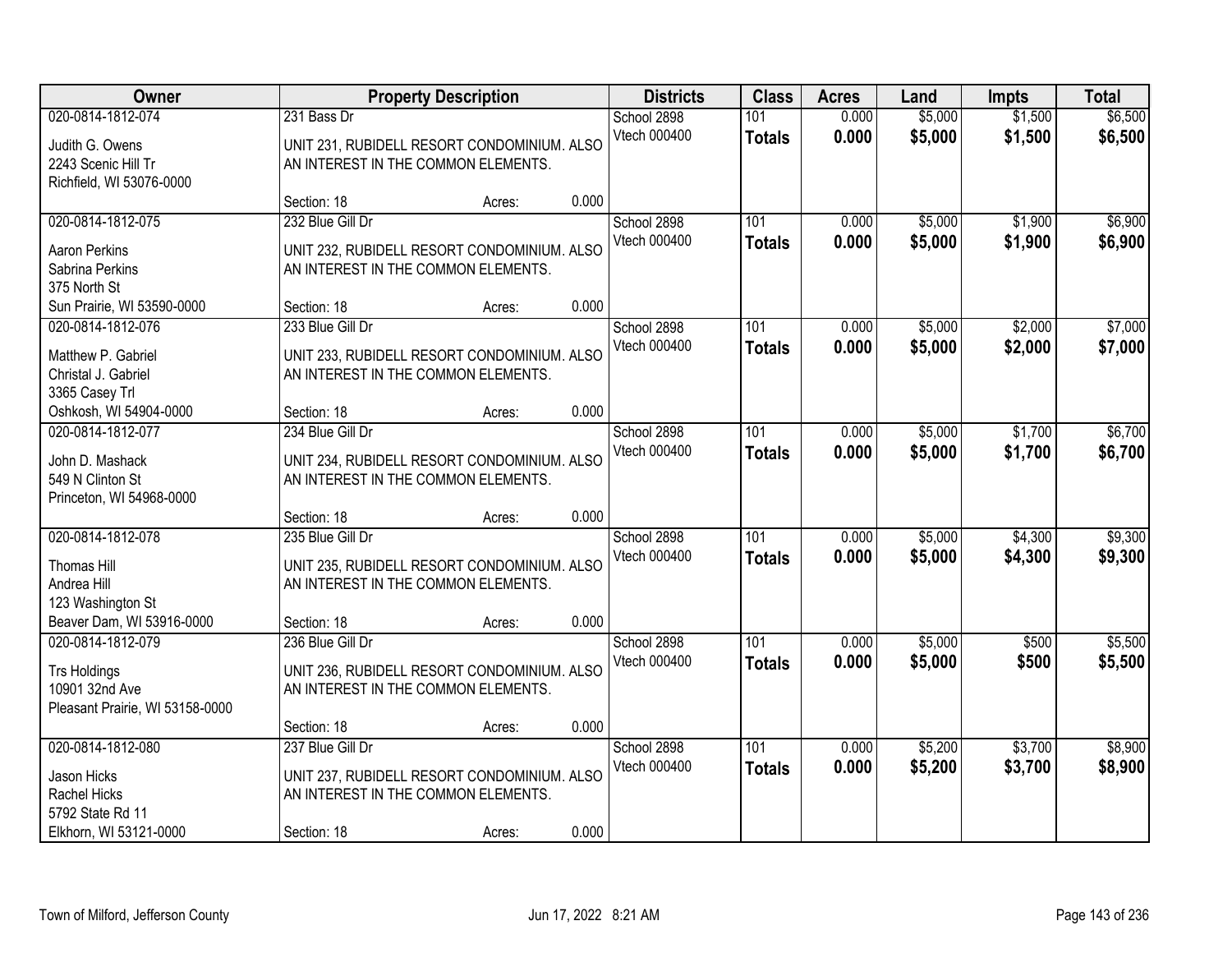| Owner                        |                                     | <b>Property Description</b>                 |       | <b>Districts</b> | <b>Class</b>  | <b>Acres</b> | Land    | <b>Impts</b> | <b>Total</b> |
|------------------------------|-------------------------------------|---------------------------------------------|-------|------------------|---------------|--------------|---------|--------------|--------------|
| 020-0814-1812-081            | 238 Blue Gill Dr                    |                                             |       | School 2898      | 101           | 0.000        | \$5,000 | \$4,000      | \$9,000      |
| <b>Todd D Schultz Trust</b>  |                                     | UNIT 238, RUBIDELL RESORT CONDOMINIUM. ALSO |       | Vtech 000400     | <b>Totals</b> | 0.000        | \$5,000 | \$4,000      | \$9,000      |
| Matthew R Schultz Trust      | AN INTEREST IN THE COMMON ELEMENTS. |                                             |       |                  |               |              |         |              |              |
| 2704 Kettle Ct               |                                     |                                             |       |                  |               |              |         |              |              |
| West Bend, WI 53090-0000     | Section: 18                         | Acres:                                      | 0.000 |                  |               |              |         |              |              |
| 020-0814-1812-083            | 240 Blue Gill Dr                    |                                             |       | School 2898      | 101           | 0.000        | \$5,000 | \$2,800      | \$7,800      |
| Jan Wilcox                   |                                     | UNIT 240, RUBIDELL RESORT CONDOMINIUM. ALSO |       | Vtech 000400     | <b>Totals</b> | 0.000        | \$5,000 | \$2,800      | \$7,800      |
| Paul Wilcox                  | AN INTEREST IN THE COMMON ELEMENTS. |                                             |       |                  |               |              |         |              |              |
| 5128 S Hidden Dr             |                                     |                                             |       |                  |               |              |         |              |              |
| Greenfield, WI 53221-0000    | Section: 18                         | Acres:                                      | 0.000 |                  |               |              |         |              |              |
| 020-0814-1812-084            | 241 Blue Gill Dr                    |                                             |       | School 2898      | 101           | 0.000        | \$5,000 | \$3,800      | \$8,800      |
|                              |                                     |                                             |       | Vtech 000400     | <b>Totals</b> | 0.000        | \$5,000 | \$3,800      | \$8,800      |
| Dan Roberts<br>Julia Roberts | AN INTEREST IN THE COMMON ELEMENTS. | UNIT 241, RUBIDELL RESORT CONDOMINIUM. ALSO |       |                  |               |              |         |              |              |
| 34659 Hiawatha Tr            |                                     |                                             |       |                  |               |              |         |              |              |
| Mchenry, IL 60051-0000       | Section: 18                         | Acres:                                      | 0.000 |                  |               |              |         |              |              |
| 020-0814-1812-085            | 242 Blue Gill Dr                    |                                             |       | School 2898      | 101           | 0.000        | \$5,000 | \$1,100      | \$6,100      |
|                              |                                     |                                             |       | Vtech 000400     | <b>Totals</b> | 0.000        | \$5,000 | \$1,100      | \$6,100      |
| Jay H. Block                 |                                     | UNIT 242, RUBIDELL RESORT CONDOMINIUM. ALSO |       |                  |               |              |         |              |              |
| 2331 Pershing St             | AN INTEREST IN THE COMMON ELEMENTS. |                                             |       |                  |               |              |         |              |              |
| Dulth, MN 55811-0000         |                                     |                                             |       |                  |               |              |         |              |              |
|                              | Section: 18                         | Acres:                                      | 0.000 |                  |               |              |         |              |              |
| 020-0814-1812-086            | 243 Blue Gill Dr                    |                                             |       | School 2898      | 101           | 0.000        | \$5,000 | \$1,800      | \$6,800      |
| Jeffrey W. Zastrow           |                                     | UNIT 243, RUBIDELL RESORT CONDOMINIUM. ALSO |       | Vtech 000400     | <b>Totals</b> | 0.000        | \$5,000 | \$1,800      | \$6,800      |
| Kelly A. Zastrow             | AN INTEREST IN THE COMMON ELEMENTS. |                                             |       |                  |               |              |         |              |              |
| 1231 N Water St              |                                     |                                             |       |                  |               |              |         |              |              |
| Watertown, WI 53098-0000     | Section: 18                         | Acres:                                      | 0.000 |                  |               |              |         |              |              |
| 020-0814-1812-087            | 252 Center St                       |                                             |       | School 2898      | 101           | 0.000        | \$5,000 | \$2,800      | \$7,800      |
| Scott A. Docken              |                                     | UNIT 252, RUBIDELL RESORT CONDOMINIUM. ALSO |       | Vtech 000400     | <b>Totals</b> | 0.000        | \$5,000 | \$2,800      | \$7,800      |
| Karla L. Docken              | AN INTEREST IN THE COMMON ELEMENTS. |                                             |       |                  |               |              |         |              |              |
| 819 Tower Hill Dr            |                                     |                                             |       |                  |               |              |         |              |              |
| Milton, WI 53563-0000        | Section: 18                         | Acres:                                      | 0.000 |                  |               |              |         |              |              |
| 020-0814-1812-088            | 253 Center St                       |                                             |       | School 2898      | 101           | 0.000        | \$5,000 | \$400        | \$5,400      |
| William Stroede              |                                     | UNIT 253, RUBIDELL RESORT CONDOMINIUM. ALSO |       | Vtech 000400     | <b>Totals</b> | 0.000        | \$5,000 | \$400        | \$5,400      |
| Faith Stroede                | AN INTEREST IN THE COMMON ELEMENTS. |                                             |       |                  |               |              |         |              |              |
| 3 S Clark St                 |                                     |                                             |       |                  |               |              |         |              |              |
| Mayville, WI 53050-0000      | Section: 18                         | Acres:                                      | 0.000 |                  |               |              |         |              |              |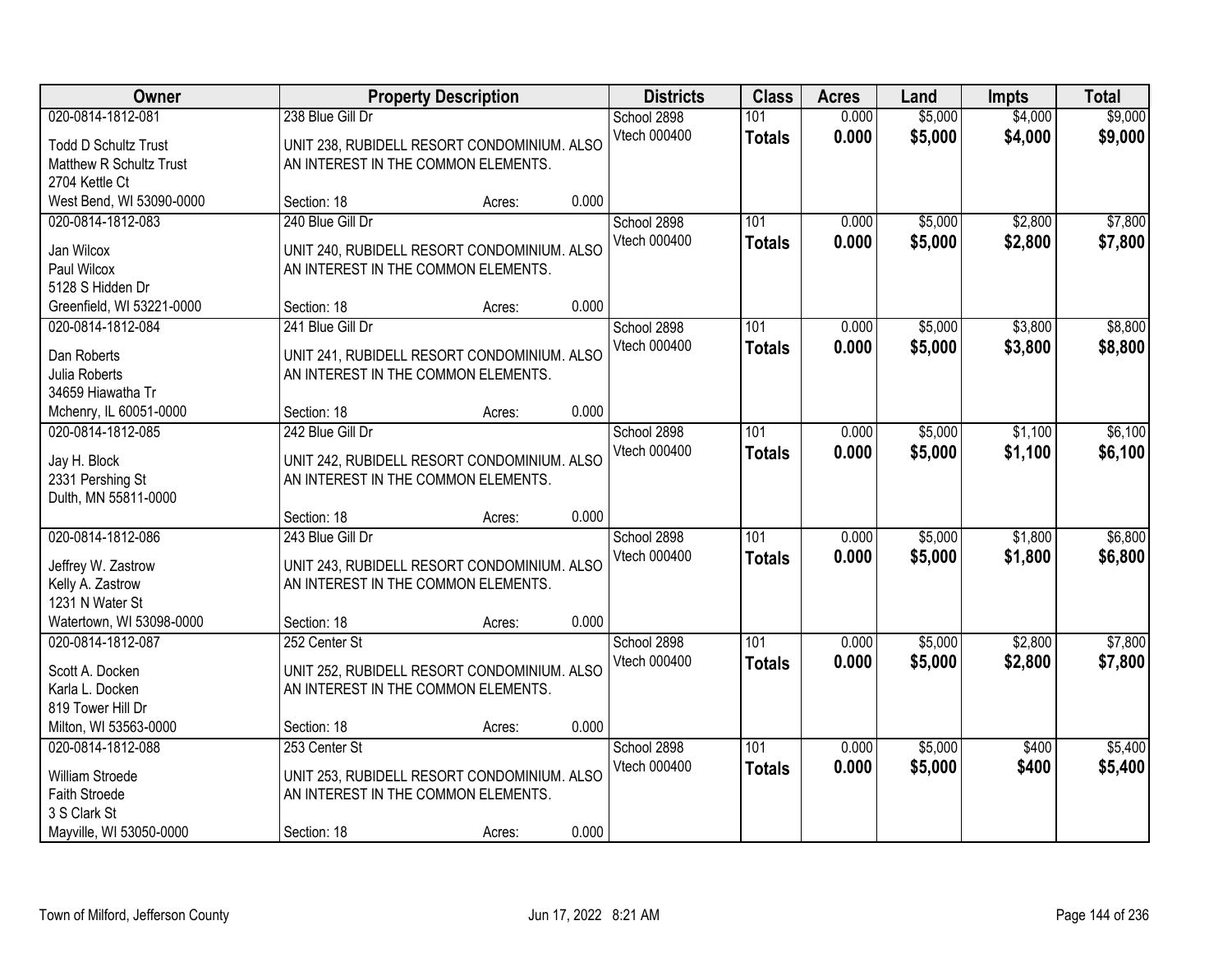| Owner                                       |                                     | <b>Property Description</b>                 |       | <b>Districts</b>            | <b>Class</b>         | <b>Acres</b>   | Land               | <b>Impts</b>       | <b>Total</b>       |
|---------------------------------------------|-------------------------------------|---------------------------------------------|-------|-----------------------------|----------------------|----------------|--------------------|--------------------|--------------------|
| 020-0814-1812-089                           | 254 Center St                       |                                             |       | School 2898<br>Vtech 000400 | 101<br><b>Totals</b> | 0.000<br>0.000 | \$5,000<br>\$5,000 | \$2,500<br>\$2,500 | \$7,500<br>\$7,500 |
| Jerry S. Nelson                             |                                     | UNIT 254, RUBIDELL RESORT CONDOMINIUM. ALSO |       |                             |                      |                |                    |                    |                    |
| Jeremy Nelson                               |                                     | AN INTEREST IN THE COMMON ELEMENTS.         |       |                             |                      |                |                    |                    |                    |
| 1313 Schadel Rd<br>Deerfield, WI 53531-0000 | Section: 18                         |                                             | 0.000 |                             |                      |                |                    |                    |                    |
| 020-0814-1812-090                           | 255 Center St                       | Acres:                                      |       | School 2898                 | 101                  | 0.000          | \$5,000            | \$1,600            | \$6,600            |
|                                             |                                     |                                             |       | Vtech 000400                |                      | 0.000          |                    |                    |                    |
| Kyle Courtney                               |                                     | UNIT 255, RUBIDELL RESORT CONDOMINIUM. ALSO |       |                             | <b>Totals</b>        |                | \$5,000            | \$1,600            | \$6,600            |
| <b>Ashley Courtney</b>                      | AN INTEREST IN THE COMMON ELEMENTS. |                                             |       |                             |                      |                |                    |                    |                    |
| 4601 N Coquette Dr                          |                                     |                                             |       |                             |                      |                |                    |                    |                    |
| Janesville, WI 53546-0000                   | Section: 18                         | Acres:                                      | 0.000 |                             |                      |                |                    |                    |                    |
| 020-0814-1812-091                           | 256 Center St                       |                                             |       | School 2898                 | 101                  | 0.000          | \$5,000            | \$500              | \$5,500            |
| <b>Amber Melisa Nichols</b>                 |                                     | UNIT 256, RUBIDELL RESORT CONDOMINIUM. ALSO |       | Vtech 000400                | <b>Totals</b>        | 0.000          | \$5,000            | \$500              | \$5,500            |
| 7344 Norway Rd                              | AN INTEREST IN THE COMMON ELEMENTS. |                                             |       |                             |                      |                |                    |                    |                    |
| Deforest, WI 53532-0000                     |                                     |                                             |       |                             |                      |                |                    |                    |                    |
|                                             | Section: 18                         | Acres:                                      | 0.000 |                             |                      |                |                    |                    |                    |
| 020-0814-1812-092                           | 257 Center St                       |                                             |       | School 2898                 | 101                  | 0.000          | \$5,000            | \$1,700            | \$6,700            |
| Sue Martin                                  |                                     | UNIT 257, RUBIDELL RESORT CONDOMINIUM. ALSO |       | Vtech 000400                | <b>Totals</b>        | 0.000          | \$5,000            | \$1,700            | \$6,700            |
| 14 Brian Ct                                 | AN INTEREST IN THE COMMON ELEMENTS. |                                             |       |                             |                      |                |                    |                    |                    |
| Watertown, WI 53094-0000                    |                                     |                                             |       |                             |                      |                |                    |                    |                    |
|                                             | Section: 18                         | Acres:                                      | 0.000 |                             |                      |                |                    |                    |                    |
| 020-0814-1812-093                           | 258 Center St                       |                                             |       | School 2898                 | 101                  | 0.000          | \$5,000            | \$500              | \$5,500            |
|                                             |                                     |                                             |       | Vtech 000400                | <b>Totals</b>        | 0.000          | \$5,000            | \$500              | \$5,500            |
| James N. Halvorsen                          |                                     | UNIT 258, RUBIDELL RESORT CONDOMINIUM. ALSO |       |                             |                      |                |                    |                    |                    |
| Catherine A. Halvorsen                      | AN INTEREST IN THE COMMON ELEMENTS. |                                             |       |                             |                      |                |                    |                    |                    |
| 4160 S 1st PI                               |                                     |                                             |       |                             |                      |                |                    |                    |                    |
| Milwaukee, WI 53207-0000                    | Section: 18                         | Acres:                                      | 0.000 |                             |                      |                |                    |                    |                    |
| 020-0814-1812-094                           | 259 Center St                       |                                             |       | School 2898                 | 101                  | 0.000          | \$5,000            | \$100              | \$5,100            |
| Peter J. Siegmann                           |                                     | UNIT 259, RUBIDELL RESORT CONDOMINIUM. ALSO |       | Vtech 000400                | <b>Totals</b>        | 0.000          | \$5,000            | \$100              | \$5,100            |
| 159 N 62nd St                               | AN INTEREST IN THE COMMON ELEMENTS. |                                             |       |                             |                      |                |                    |                    |                    |
| Milwaukee, WI 53213-0000                    |                                     |                                             |       |                             |                      |                |                    |                    |                    |
|                                             | Section: 18                         | Acres:                                      | 0.000 |                             |                      |                |                    |                    |                    |
| 020-0814-1812-095                           | 260 Center St                       |                                             |       | School 2898                 | 101                  | 0.000          | \$5,000            | \$500              | \$5,500            |
| <b>Hinterlong Trust</b>                     |                                     | UNIT 260, RUBIDELL RESORT CONDOMINIUM. ALSO |       | Vtech 000400                | <b>Totals</b>        | 0.000          | \$5,000            | \$500              | \$5,500            |
| 1202 Ochs Ct                                | AN INTEREST IN THE COMMON ELEMENTS. |                                             |       |                             |                      |                |                    |                    |                    |
| Watertown, WI 53098-0000                    |                                     |                                             |       |                             |                      |                |                    |                    |                    |
|                                             | Section: 18                         | Acres:                                      | 0.000 |                             |                      |                |                    |                    |                    |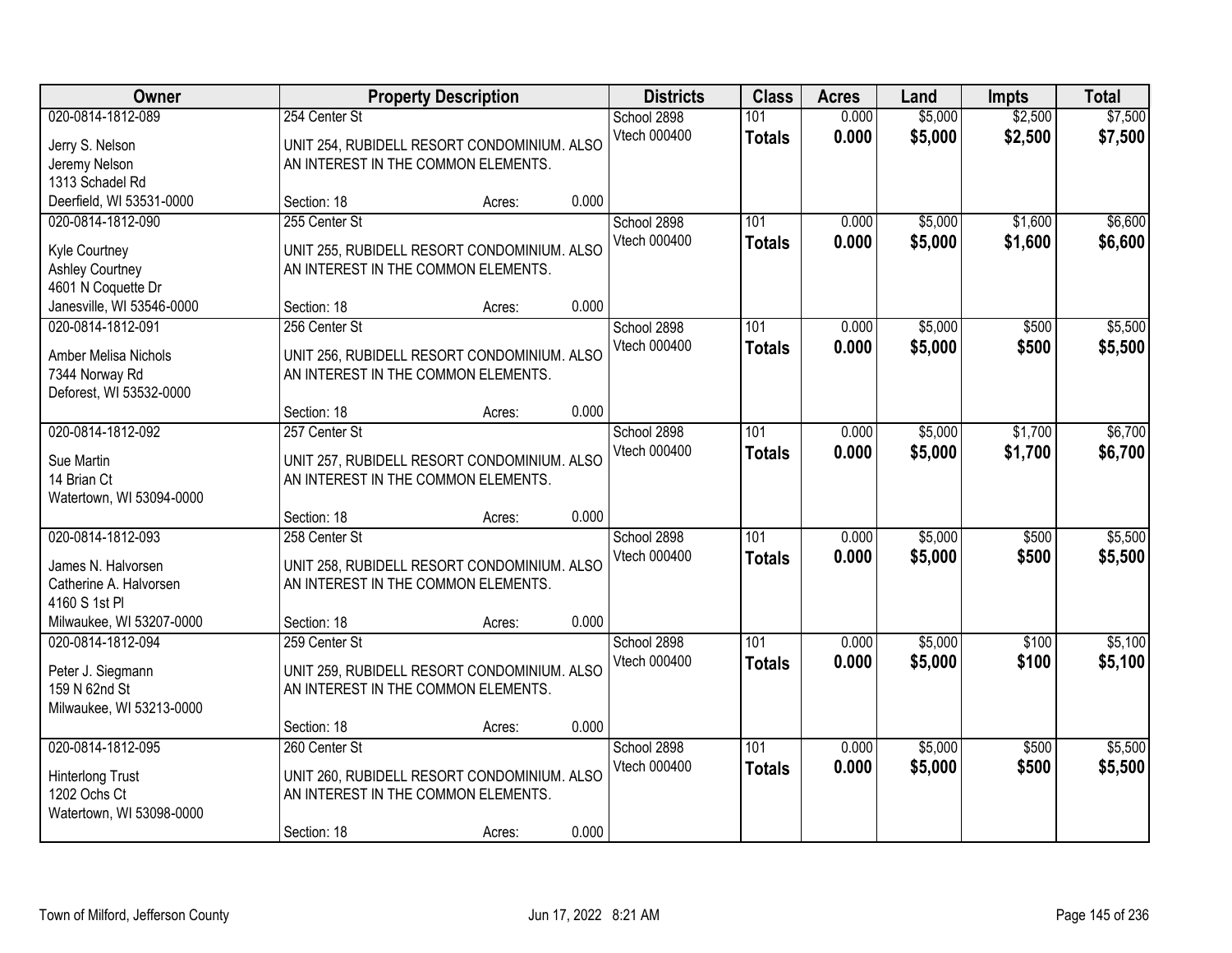| Owner                                      |                                     | <b>Property Description</b>                 |       | <b>Districts</b> | <b>Class</b>     | <b>Acres</b> | Land    | <b>Impts</b> | <b>Total</b> |
|--------------------------------------------|-------------------------------------|---------------------------------------------|-------|------------------|------------------|--------------|---------|--------------|--------------|
| 020-0814-1812-096                          | 261 Center St                       |                                             |       | School 2898      | 101              | 0.000        | \$5,000 | \$1,200      | \$6,200      |
| Dale A. Hauck                              |                                     | UNIT 261, RUBIDELL RESORT CONDOMINIUM. ALSO |       | Vtech 000400     | <b>Totals</b>    | 0.000        | \$5,000 | \$1,200      | \$6,200      |
| Kimberly K. Hauck                          | AN INTEREST IN THE COMMON ELEMENTS. |                                             |       |                  |                  |              |         |              |              |
| 6545 42 Ave                                |                                     |                                             |       |                  |                  |              |         |              |              |
| Kenosha, WI 53142-0000                     | Section: 18                         | Acres:                                      | 0.000 |                  |                  |              |         |              |              |
| 020-0814-1812-097                          | 262 Hawk Dr                         |                                             |       | School 2898      | 101              | 0.000        | \$5,000 | \$8,600      | \$13,600     |
| Gary C. Funk                               |                                     | UNIT 262, RUBIDELL RESORT CONDOMINIUM. ALSO |       | Vtech 000400     | <b>Totals</b>    | 0.000        | \$5,000 | \$8,600      | \$13,600     |
| Linda L. Funk                              | AN INTEREST IN THE COMMON ELEMENTS. |                                             |       |                  |                  |              |         |              |              |
| 7103 31st Ave                              |                                     |                                             |       |                  |                  |              |         |              |              |
| Kenosha, WI 53142-0000                     | Section: 18                         | Acres:                                      | 0.000 |                  |                  |              |         |              |              |
| 020-0814-1812-098                          | 263 Blue Gill Dr                    |                                             |       | School 2898      | 101              | 0.000        | \$5,000 | \$500        | \$5,500      |
|                                            |                                     |                                             |       | Vtech 000400     | <b>Totals</b>    | 0.000        | \$5,000 | \$500        | \$5,500      |
| Tim Schram<br>Beth Schram                  | AN INTEREST IN THE COMMON ELEMENTS. | UNIT 263, RUBIDELL RESORT CONDOMINIUM. ALSO |       |                  |                  |              |         |              |              |
| 11817 Golf Rd                              |                                     |                                             |       |                  |                  |              |         |              |              |
| Franksville, WI 53126-0000                 | Section: 18                         | Acres:                                      | 0.000 |                  |                  |              |         |              |              |
| 020-0814-1812-099                          | 264 Blue Gill Dr                    |                                             |       | School 2898      | 101              | 0.000        | \$5,000 | \$500        | \$5,500      |
|                                            |                                     |                                             |       | Vtech 000400     | <b>Totals</b>    | 0.000        | \$5,000 | \$500        | \$5,500      |
| Thomas S. George                           |                                     | UNIT 264, RUBIDELL RESORT CONDOMINIUM. ALSO |       |                  |                  |              |         |              |              |
| Jo Ellen C George                          | AN INTEREST IN THE COMMON ELEMENTS. |                                             |       |                  |                  |              |         |              |              |
| 1806 Carlisle Ave                          |                                     |                                             | 0.000 |                  |                  |              |         |              |              |
| Racine, WI 53404-0000<br>020-0814-1812-100 | Section: 18<br>265 Blue Gill Dr     | Acres:                                      |       |                  | 101              | 0.000        |         | \$4,800      | \$9,800      |
|                                            |                                     |                                             |       | School 2898      |                  |              | \$5,000 |              |              |
| Judy Owens                                 |                                     | UNIT 265, RUBIDELL RESORT CONDOMINIUM. ALSO |       | Vtech 000400     | <b>Totals</b>    | 0.000        | \$5,000 | \$4,800      | \$9,800      |
| 2243 Scenic Hill Tr                        | AN INTEREST IN THE COMMON ELEMENTS. |                                             |       |                  |                  |              |         |              |              |
| Richfield, WI 53076-0000                   |                                     |                                             |       |                  |                  |              |         |              |              |
|                                            | Section: 18                         | Acres:                                      | 0.000 |                  |                  |              |         |              |              |
| 020-0814-1812-101                          | 266 Blue Gill Dr                    |                                             |       | School 2898      | $\overline{101}$ | 0.000        | \$5,000 | \$1,900      | \$6,900      |
| Judy Owens                                 |                                     | UNIT 266, RUBIDELL RESORT CONDOMINIUM. ALSO |       | Vtech 000400     | <b>Totals</b>    | 0.000        | \$5,000 | \$1,900      | \$6,900      |
| 2243 Scenic Hill Tr                        | AN INTEREST IN THE COMMON ELEMENTS. |                                             |       |                  |                  |              |         |              |              |
| Richfield, WI 53076-0000                   |                                     |                                             |       |                  |                  |              |         |              |              |
|                                            | Section: 18                         | Acres:                                      | 0.000 |                  |                  |              |         |              |              |
| 020-0814-1812-102                          | 267 Blue Gill Dr                    |                                             |       | School 2898      | 101              | 0.000        | \$5,000 | \$2,000      | \$7,000      |
| <b>Richard Pederson</b>                    |                                     | UNIT 267, RUBIDELL RESORT CONDOMINIUM. ALSO |       | Vtech 000400     | <b>Totals</b>    | 0.000        | \$5,000 | \$2,000      | \$7,000      |
| Renae Pederson                             | AN INTEREST IN THE COMMON ELEMENTS. |                                             |       |                  |                  |              |         |              |              |
| 982 E Stonewood Dr                         |                                     |                                             |       |                  |                  |              |         |              |              |
| Oak Creek, WI 53154-0000                   | Section: 18                         | Acres:                                      | 0.000 |                  |                  |              |         |              |              |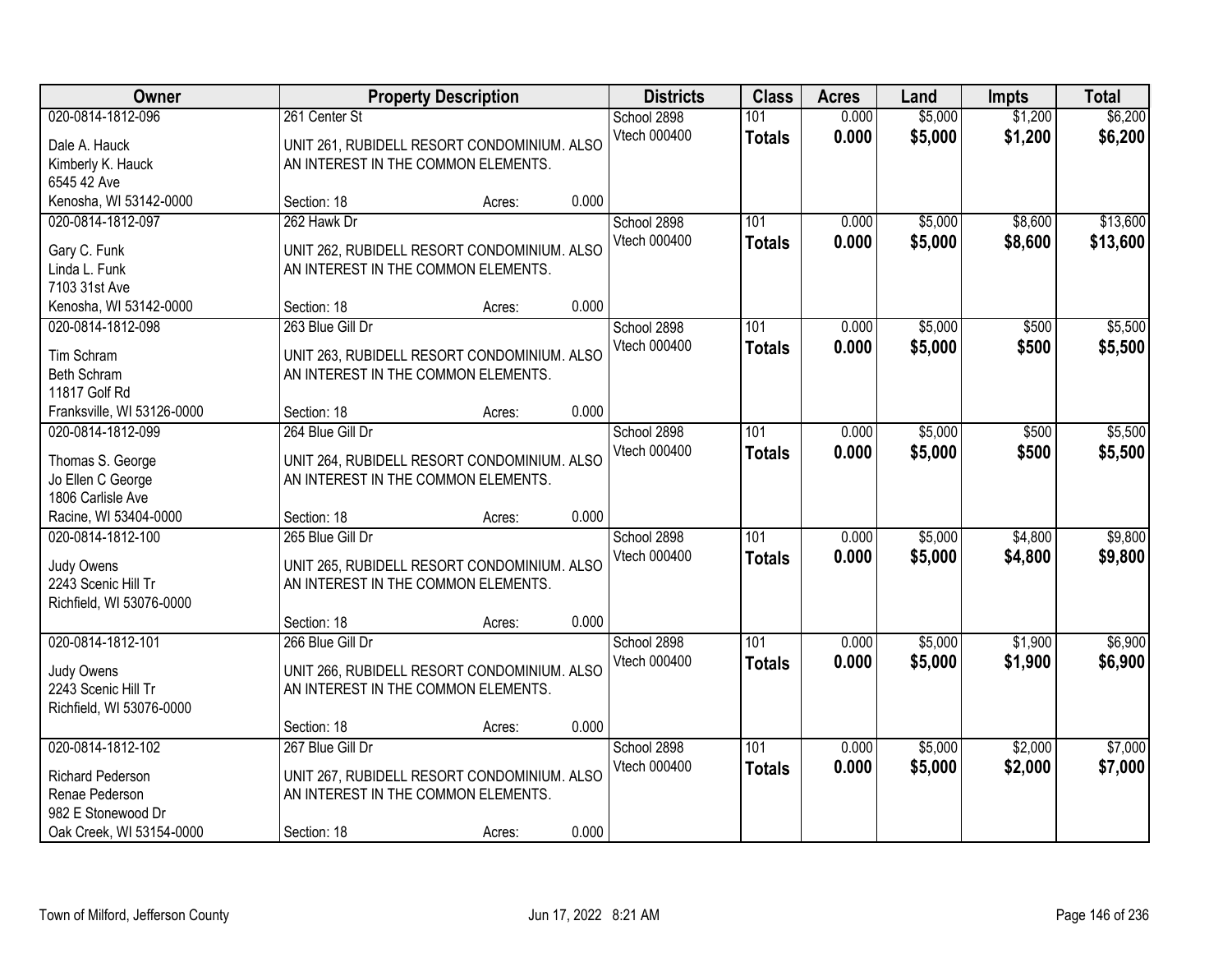| Owner                                    |                                             | <b>Property Description</b>                 |       | <b>Districts</b>            | <b>Class</b>  | <b>Acres</b> | Land    | <b>Impts</b> | <b>Total</b> |
|------------------------------------------|---------------------------------------------|---------------------------------------------|-------|-----------------------------|---------------|--------------|---------|--------------|--------------|
| 020-0814-1812-103                        | 268 Blue Gill Dr                            |                                             |       | School 2898                 | 101           | 0.000        | \$5,000 | \$2,100      | \$7,100      |
| Bradley A. Schroedl                      | UNIT 268, RUBIDELL RESORT CONDOMINIUM. ALSO |                                             |       | Vtech 000400                | <b>Totals</b> | 0.000        | \$5,000 | \$2,100      | \$7,100      |
| Susan Lynn Schroedl                      | AN INTEREST IN THE COMMON ELEMENTS.         |                                             |       |                             |               |              |         |              |              |
| 415 Mckee Ct                             |                                             |                                             |       |                             |               |              |         |              |              |
| Fort Atkinson, WI 53538-0000             | Section: 18                                 | Acres:                                      | 0.000 |                             |               |              |         |              |              |
| 020-0814-1812-104                        | 269 Blue Gill Dr                            |                                             |       | School 2898                 | 101           | 0.000        | \$5,000 | \$2,600      | \$7,600      |
| Ken Semrau                               | UNIT 269, RUBIDELL RESORT CONDOMINIUM. ALSO |                                             |       | Vtech 000400                | <b>Totals</b> | 0.000        | \$5,000 | \$2,600      | \$7,600      |
| Kris Semrau                              | AN INTEREST IN THE COMMON ELEMENTS.         |                                             |       |                             |               |              |         |              |              |
| 728 E Main St                            |                                             |                                             |       |                             |               |              |         |              |              |
| Whitewater, WI 53190-0000                | Section: 18                                 | Acres:                                      | 0.000 |                             |               |              |         |              |              |
| 020-0814-1812-105                        | 270 Blue Gill Dr                            |                                             |       | School 2898                 | 101           | 0.000        | \$5,000 | \$2,200      | \$7,200      |
| Tony Kavanagh                            | UNIT 270, RUBIDELL RESORT CONDOMINIUM. ALSO |                                             |       | Vtech 000400                | <b>Totals</b> | 0.000        | \$5,000 | \$2,200      | \$7,200      |
| Michelle Kavanagh                        | AN INTEREST IN THE COMMON ELEMENTS.         |                                             |       |                             |               |              |         |              |              |
| W333 N4294 Parc Way                      |                                             |                                             |       |                             |               |              |         |              |              |
| Nashotah, WI 53058-0000                  | Section: 18                                 | Acres:                                      | 0.000 |                             |               |              |         |              |              |
| 020-0814-1812-106                        | 271 Blue Gill Dr                            |                                             |       | School 2898                 | 101           | 0.000        | \$5,000 | \$3,400      | \$8,400      |
|                                          |                                             |                                             |       | Vtech 000400                | <b>Totals</b> | 0.000        | \$5,000 | \$3,400      | \$8,400      |
| Michael J. Mashack<br>Barbara J. Mashack | AN INTEREST IN THE COMMON ELEMENTS.         | UNIT 271, RUBIDELL RESORT CONDOMINIUM. ALSO |       |                             |               |              |         |              |              |
| 595 N Clinton St                         |                                             |                                             |       |                             |               |              |         |              |              |
| Princeton, WI 54968-0000                 | Section: 18                                 | Acres:                                      | 0.000 |                             |               |              |         |              |              |
| 020-0814-1812-107                        | 272 Blue Gill Dr                            |                                             |       | School 2898                 | 101           | 0.000        | \$5,000 | \$3,900      | \$8,900      |
|                                          |                                             |                                             |       | Vtech 000400                | <b>Totals</b> | 0.000        | \$5,000 | \$3,900      | \$8,900      |
| Sherry Lynn Dembowiak                    | UNIT 272, RUBIDELL RESORT CONDOMINIUM. ALSO |                                             |       |                             |               |              |         |              |              |
| Thomas L. Markowski                      | AN INTEREST IN THE COMMON ELEMENTS.         |                                             |       |                             |               |              |         |              |              |
| 5727 Clover Ln                           |                                             |                                             |       |                             |               |              |         |              |              |
| Greendale, WI 53129-0000                 | Section: 18                                 | Acres:                                      | 0.000 |                             |               |              |         |              |              |
| 020-0814-1812-108                        | 273 Blue Gill Dr                            |                                             |       | School 2898<br>Vtech 000400 | 101           | 0.000        | \$5,000 | \$1,800      | \$6,800      |
| <b>Torey Smith</b>                       | UNIT 273, RUBIDELL RESORT CONDOMINIUM. ALSO |                                             |       |                             | <b>Totals</b> | 0.000        | \$5,000 | \$1,800      | \$6,800      |
| Donna Hafenstein                         | AN INTEREST IN THE COMMON ELEMENTS.         |                                             |       |                             |               |              |         |              |              |
| W8090 County Rd B                        |                                             |                                             |       |                             |               |              |         |              |              |
| Lake Mills, WI 53551-0000                | Section: 18                                 | Acres:                                      | 0.000 |                             |               |              |         |              |              |
| 020-0814-1812-109                        | 274 Blue Gill Dr                            |                                             |       | School 2898                 | 101           | 0.000        | \$5,000 | \$3,800      | \$8,800      |
| James K. Splaine                         | UNIT 274, RUBIDELL RESORT CONDOMINIUM. ALSO |                                             |       | Vtech 000400                | <b>Totals</b> | 0.000        | \$5,000 | \$3,800      | \$8,800      |
| Caryl B. Splaine                         | AN INTEREST IN THE COMMON ELEMENTS.         |                                             |       |                             |               |              |         |              |              |
| 21405 Hidden Valley Dr                   |                                             |                                             |       |                             |               |              |         |              |              |
| New Berlin, WI 53151-0000                | Section: 18                                 | Acres:                                      | 0.000 |                             |               |              |         |              |              |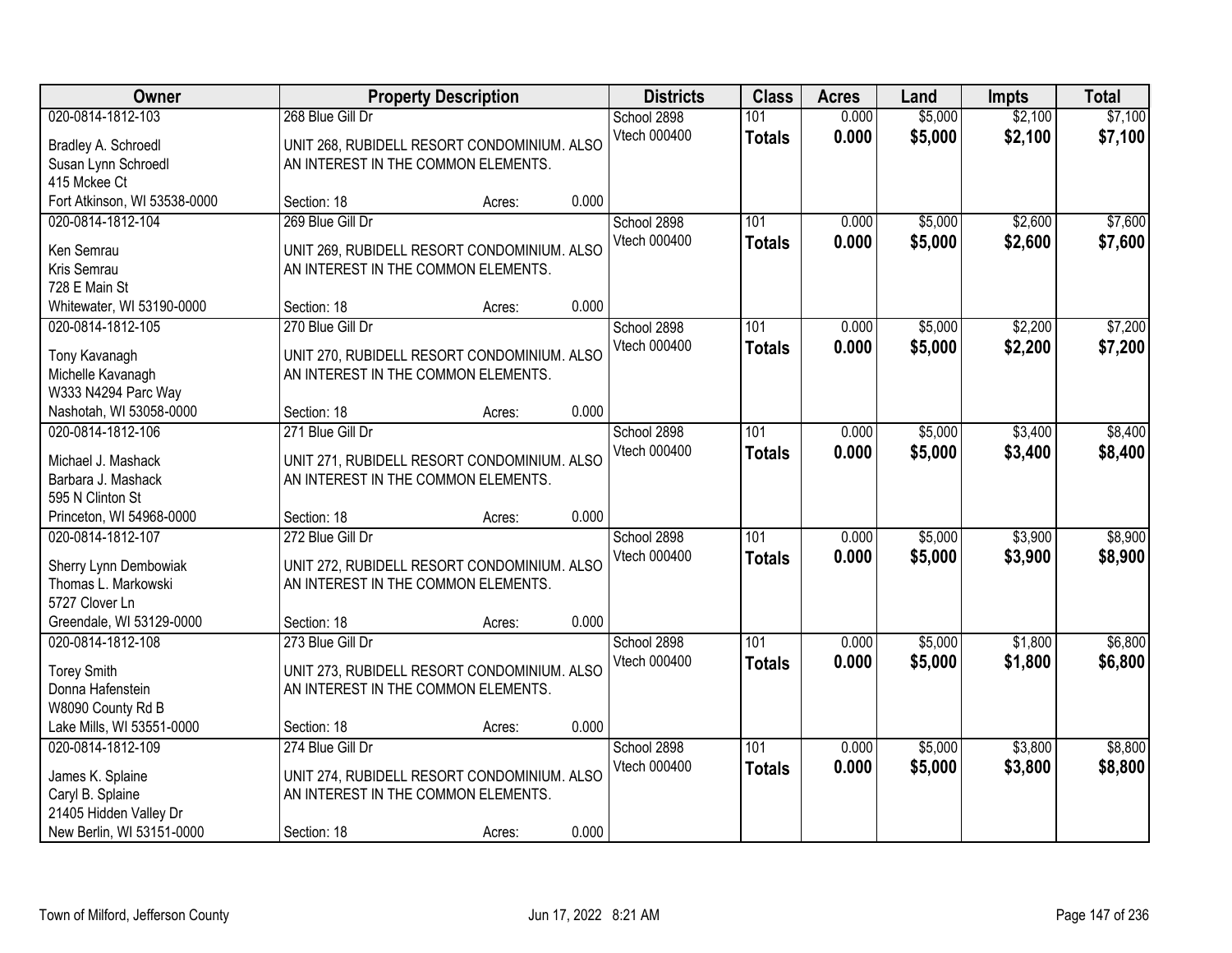| <b>Owner</b>                                                                      |                                                                                                                       | <b>Property Description</b>                 |       | <b>Districts</b>            | <b>Class</b>         | <b>Acres</b>   | Land               | <b>Impts</b>       | <b>Total</b>       |
|-----------------------------------------------------------------------------------|-----------------------------------------------------------------------------------------------------------------------|---------------------------------------------|-------|-----------------------------|----------------------|----------------|--------------------|--------------------|--------------------|
| 020-0814-1812-110<br>Albert Kootstra<br>Patricia Kootstra<br>1729 Crescent Dr     | 275 Blue Gill Dr<br>UNIT 275, RUBIDELL RESORT CONDOMINIUM. ALSO<br>AN INTEREST IN THE COMMON ELEMENTS.                |                                             |       | School 2898<br>Vtech 000400 | 101<br><b>Totals</b> | 0.000<br>0.000 | \$5,000<br>\$5,000 | \$2,800<br>\$2,800 | \$7,800<br>\$7,800 |
| Crystal Lake, IL 60012-0000                                                       | Section: 18                                                                                                           | Acres:                                      | 0.000 |                             |                      |                |                    |                    |                    |
| 020-0814-1812-111<br>Cole Daniels<br><b>Kim Daniels</b><br>608 E Franklin St      | 276 Blue Gill Dr<br>UNIT 276, RUBIDELL RESORT CONDOMINIUM. ALSO<br>AN INTEREST IN THE COMMON ELEMENTS.                |                                             |       | School 2898<br>Vtech 000400 | 101<br><b>Totals</b> | 0.000<br>0.000 | \$5,000<br>\$5,000 | \$2,100<br>\$2,100 | \$7,100<br>\$7,100 |
| Waupun, WI 53963-0000                                                             | Section: 18                                                                                                           | Acres:                                      | 0.000 |                             |                      |                |                    |                    |                    |
| 020-0814-1812-112<br>Linda A. Wiesner<br>831 Hayes Ave<br>Racine, WI 53405-0000   | 277 Blue Gill Dr<br>UNIT 277, RUBIDELL RESORT CONDOMINIUM. ALSO<br>AN INTEREST IN THE COMMON ELEMENTS. 902-495.       |                                             |       | School 2898<br>Vtech 000400 | 101<br><b>Totals</b> | 0.000<br>0.000 | \$5,000<br>\$5,000 | \$1,400<br>\$1,400 | \$6,400<br>\$6,400 |
|                                                                                   | Section: 18                                                                                                           | Acres:                                      | 0.000 |                             |                      |                |                    |                    |                    |
| 020-0814-1812-113<br>Jeanine L. Lester<br>Ricky L. Lester<br>30 Jasmine St        | 278 Blue Gill Dr<br>AN INTEREST IN THE COMMON ELEMENTS.                                                               | UNIT 278, RUBIDELL RESORT CONDOMINIUM. ALSO |       | School 2898<br>Vtech 000400 | 101<br><b>Totals</b> | 0.000<br>0.000 | \$5,000<br>\$5,000 | \$100<br>\$100     | \$5,100<br>\$5,100 |
| Lake Placid, FL 33852                                                             | Section: 18                                                                                                           | Acres:                                      | 0.000 |                             |                      |                |                    |                    |                    |
| 020-0814-1812-114<br>Tracy M. Jackson<br>4306 88th PI<br>Kenosha, WI 53142-0000   | 279 Blue Gill Dr<br>UNIT 279, RUBIDELL RESORT CONDOMINIUM. ALSO<br>AN INTEREST IN THE COMMON ELEMENTS.                |                                             |       | School 2898<br>Vtech 000400 | 101<br><b>Totals</b> | 0.000<br>0.000 | \$5,000<br>\$5,000 | \$1,300<br>\$1,300 | \$6,300<br>\$6,300 |
|                                                                                   | Section: 18                                                                                                           | Acres:                                      | 0.000 |                             |                      |                |                    |                    |                    |
| 020-0814-1812-115<br><b>Bradley Friel</b><br>Heidi Friel<br>37049 N Deerpath Dr   | 280 Blue Gill Dr<br>UNIT 280, RUBIDELL RESORT CONDOMINIUM. ALSO<br>AN INTEREST IN THE COMMON ELEMENTS.                |                                             |       | School 2898<br>Vtech 000400 | 101<br><b>Totals</b> | 0.000<br>0.000 | \$5,000<br>\$5,000 | \$500<br>\$500     | \$5,500<br>\$5,500 |
| Lake Villa, IL 60046-0000                                                         | Section: 18                                                                                                           | Acres:                                      | 0.000 |                             |                      |                |                    |                    |                    |
| 020-0814-1812-116<br>Phyllis J. Foulkes<br>PO Box 86<br>Fall River, WI 53932-0000 | 281 Blue Gill Dr<br>UNIT 281, RUBIDELL RESORT CONDOMINIUM. ALSO<br>AN INTEREST IN THE COMMON ELEMENTS.<br>Section: 18 | Acres:                                      | 0.000 | School 2898<br>Vtech 000400 | 101<br><b>Totals</b> | 0.000<br>0.000 | \$5,000<br>\$5,000 | \$500<br>\$500     | \$5,500<br>\$5,500 |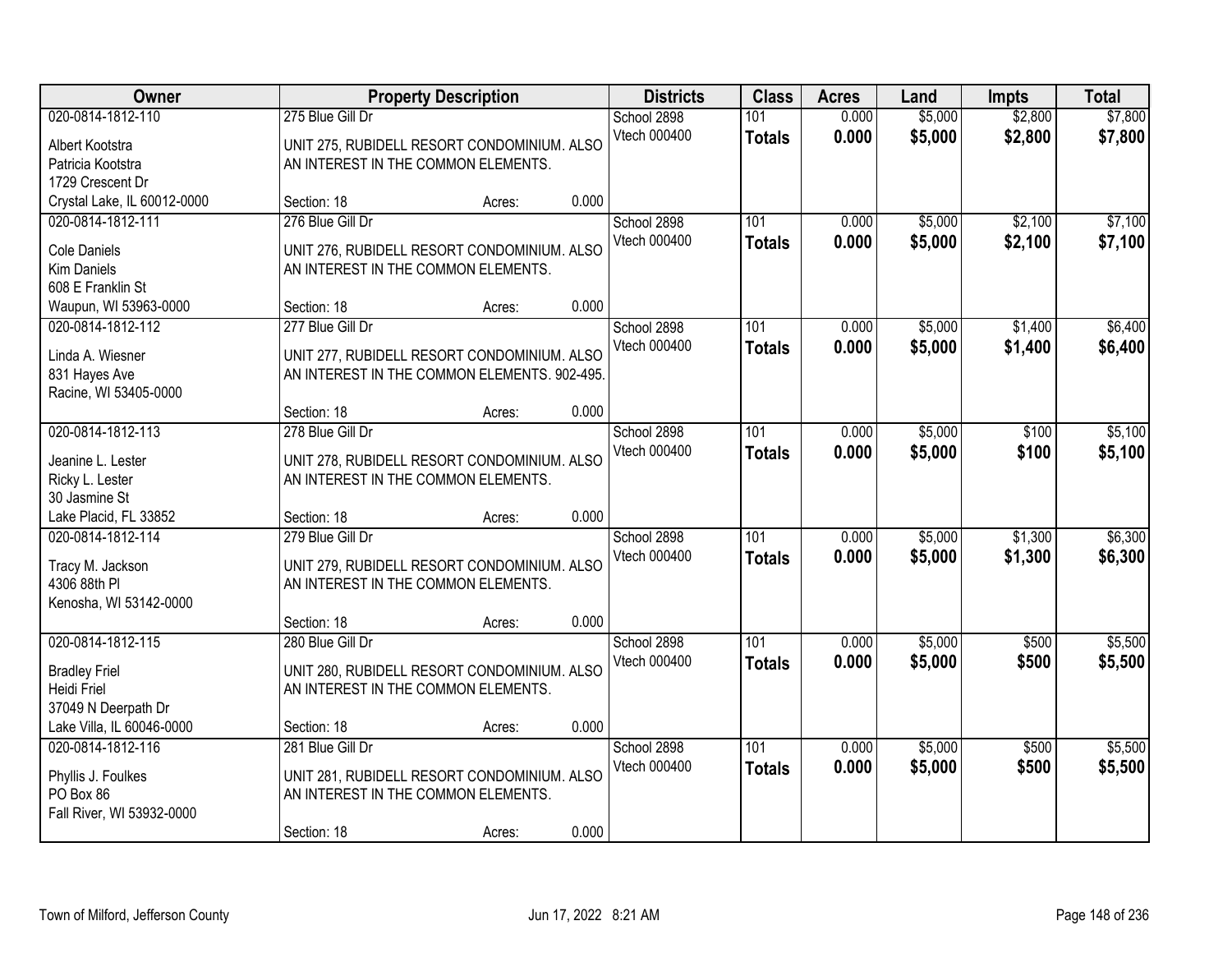| Owner                                  |                                                               | <b>Property Description</b> | <b>Districts</b>            | <b>Class</b>         | <b>Acres</b>   | Land               | <b>Impts</b>       | <b>Total</b>       |
|----------------------------------------|---------------------------------------------------------------|-----------------------------|-----------------------------|----------------------|----------------|--------------------|--------------------|--------------------|
| 020-0814-1812-117<br>Ronald Soczka     | 346 Higgins Rd<br>UNIT 346, RUBIDELL RESORT CONDOMINIUM. ALSO |                             | School 2898<br>Vtech 000400 | 101<br><b>Totals</b> | 0.000<br>0.000 | \$5,000<br>\$5,000 | \$1,400<br>\$1,400 | \$6,400<br>\$6,400 |
| Jacquelyn Soczka                       | AN INTEREST IN THE COMMON ELEMENTS.                           |                             |                             |                      |                |                    |                    |                    |
| W964 Clayton Ct                        |                                                               |                             |                             |                      |                |                    |                    |                    |
| Burlington, WI 53105-0000              | Section: 18                                                   | Acres:                      | 0.000                       |                      |                |                    |                    |                    |
| 020-0814-1812-118                      | 347 Higgins Rd                                                |                             | School 2898                 | 101                  | 0.000          | \$5,000            | \$2,000            | \$7,000            |
| William J. Weber Jr                    | UNIT 347, RUBIDELL RESORT CONDOMINIUM. ALSO                   |                             | Vtech 000400                | <b>Totals</b>        | 0.000          | \$5,000            | \$2,000            | \$7,000            |
| Heidi D. Weber                         | AN INTEREST IN THE COMMON ELEMENTS.                           |                             |                             |                      |                |                    |                    |                    |
| 5647 Field Crest Dr                    |                                                               |                             |                             |                      |                |                    |                    |                    |
| Hartford, WI 53027-0000                | Section: 18                                                   | Acres:                      | 0.000                       |                      |                |                    |                    |                    |
| 020-0814-1812-119                      | 348 Higgins Rd                                                |                             | School 2898                 | 101                  | 0.000          | \$5,000            | \$2,100            | \$7,100            |
| Douglas J. Hughes                      | UNIT 348, RUBIDELL RESORT CONDOMINIUM. ALSO                   |                             | Vtech 000400                | <b>Totals</b>        | 0.000          | \$5,000            | \$2,100            | \$7,100            |
| Barbara A. Hughes                      | AN INTEREST IN THE COMMON ELEMENTS.                           |                             |                             |                      |                |                    |                    |                    |
| 11201 N El Mirage Rd #f19              |                                                               |                             |                             |                      |                |                    |                    |                    |
| El Mirage, AZ 85335-0000               | Section: 18                                                   | Acres:                      | 0.000                       |                      |                |                    |                    |                    |
| 020-0814-1812-120                      | 349 Higgins Rd                                                |                             | School 2898                 | 101                  | 0.000          | \$5,000            | \$3,100            | \$8,100            |
| Christopher Wagner                     | UNIT 349, RUBIDELL RESORT CONDOMINIUM. ALSO                   |                             | Vtech 000400                | <b>Totals</b>        | 0.000          | \$5,000            | \$3,100            | \$8,100            |
| 3244 Sherman Park Cir                  | AN INTEREST IN THE COMMON ELEMENTS.                           |                             |                             |                      |                |                    |                    |                    |
| Jackson, WI 53037-0000                 |                                                               |                             |                             |                      |                |                    |                    |                    |
|                                        | Section: 18                                                   | Acres:                      | 0.000                       |                      |                |                    |                    |                    |
| 020-0814-1812-121                      | 350 Higgins Rd                                                |                             | School 2898                 | 101                  | 0.000          | \$5,000            | \$1,600            | \$6,600            |
|                                        | UNIT 350, RUBIDELL RESORT CONDOMINIUM. ALSO                   |                             | Vtech 000400                | <b>Totals</b>        | 0.000          | \$5,000            | \$1,600            | \$6,600            |
| Kerry Graziano<br><b>Robert Clark</b>  | AN INTEREST IN THE COMMON ELEMENTS.                           |                             |                             |                      |                |                    |                    |                    |
| N3399 Woodland Dr N                    |                                                               |                             |                             |                      |                |                    |                    |                    |
| Lake Geneva, WI 53147-0000             | Section: 18                                                   | Acres:                      | 0.000                       |                      |                |                    |                    |                    |
| 020-0814-1812-122                      | 351 Higgins Rd                                                |                             | School 2898                 | 101                  | 0.000          | \$5,000            | \$5,500            | \$10,500           |
|                                        |                                                               |                             | Vtech 000400                | <b>Totals</b>        | 0.000          | \$5,000            | \$5,500            | \$10,500           |
| Daniel Gebauer                         | UNIT 351, RUBIDELL RESORT CONDOMINIUM. ALSO                   |                             |                             |                      |                |                    |                    |                    |
| Melanie Gebauer<br>1236 St Patrick Way | AN INTEREST IN THE COMMON ELEMENTS.                           |                             |                             |                      |                |                    |                    |                    |
| Sun Prairie, WI 53590-0000             | Section: 18                                                   | Acres:                      | 0.000                       |                      |                |                    |                    |                    |
| 020-0814-1812-123                      | 352 Higgins Rd                                                |                             | School 2898                 | 101                  | 0.000          | \$5,000            | \$4,600            | \$9,600            |
|                                        |                                                               |                             | Vtech 000400                | <b>Totals</b>        | 0.000          | \$5,000            | \$4,600            | \$9,600            |
| <b>Mark Wilkins</b>                    | UNIT 352, RUBIDELL RESORT CONDOMINIUM. ALSO                   |                             |                             |                      |                |                    |                    |                    |
| W2968 County Rd T                      | AN INTEREST IN THE COMMON ELEMENTS.                           |                             |                             |                      |                |                    |                    |                    |
| Green Lake, WI 54941-0000              |                                                               |                             |                             |                      |                |                    |                    |                    |
|                                        | Section: 18                                                   | Acres:                      | 0.000                       |                      |                |                    |                    |                    |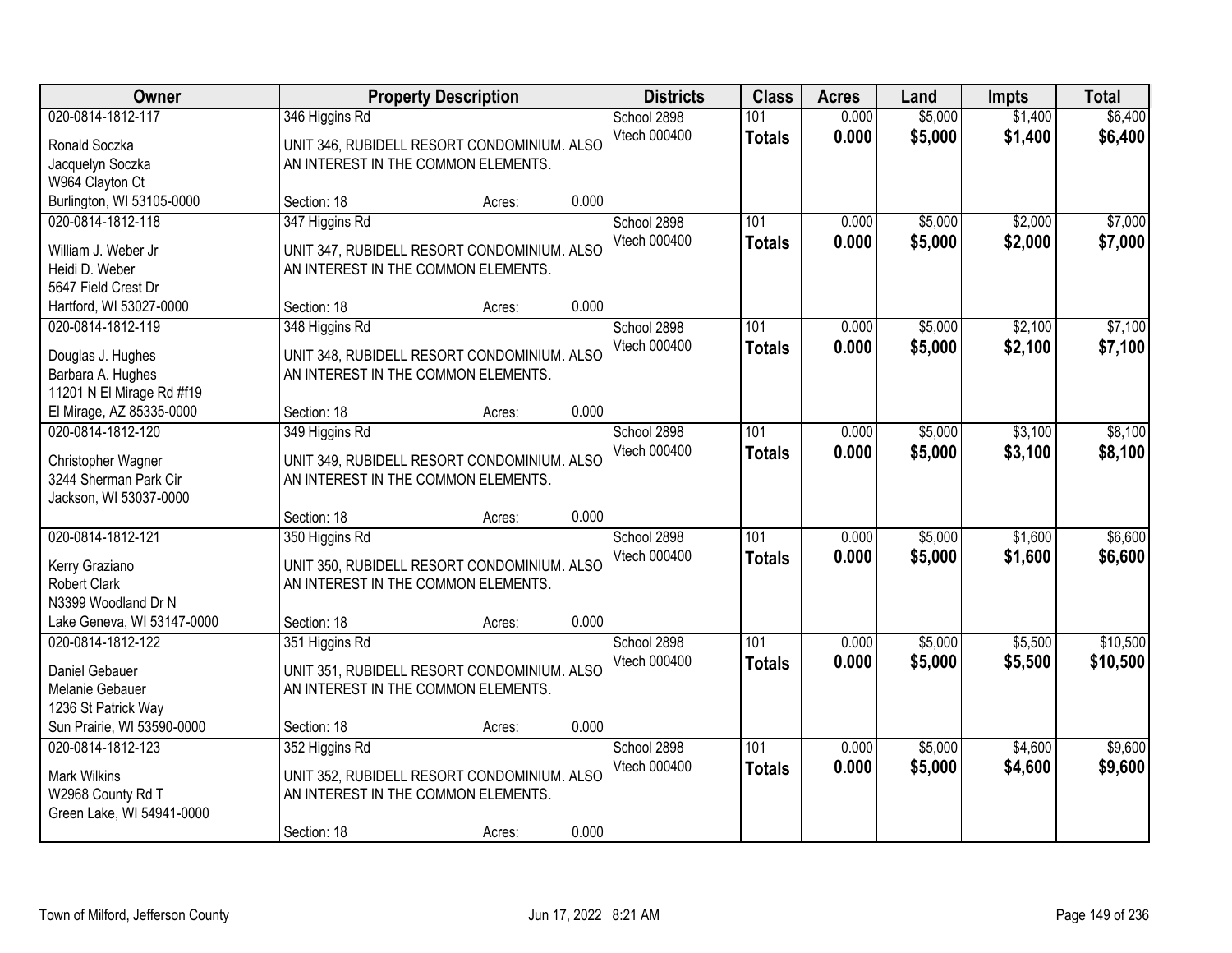| Owner                                                                                                 |                                                                      | <b>Property Description</b>                           |       | <b>Districts</b>            | <b>Class</b>                      | <b>Acres</b>   | Land               | <b>Impts</b>       | <b>Total</b>       |
|-------------------------------------------------------------------------------------------------------|----------------------------------------------------------------------|-------------------------------------------------------|-------|-----------------------------|-----------------------------------|----------------|--------------------|--------------------|--------------------|
| 020-0814-1812-124<br>Tracy L. Moore<br>569 Michigan Ave<br>East Dubuque, IL 61025-0000                | 353 Higgins Rd<br>AN INTEREST IN THE COMMON ELEMENTS.                | UNIT 353, RUBIDELL RESORT CONDOMINIUM. ALSO           |       | School 2898<br>Vtech 000400 | 101<br><b>Totals</b>              | 0.000<br>0.000 | \$5,000<br>\$5,000 | \$3,100<br>\$3,100 | \$8,100<br>\$8,100 |
|                                                                                                       | Section: 18                                                          | Acres:                                                | 0.000 |                             |                                   |                |                    |                    |                    |
| 020-0814-1812-125<br>Michael J. Strathmann<br>Laurie R. Strathmann<br>210 W Paradise Dr               | 354 Higgins Rd<br>AN INTEREST IN THE COMMON ELEMENTS.                | UNIT 354, RUBIDELL RESORT CONDOMINIUM. ALSO           |       | School 2898<br>Vtech 000400 | 101<br><b>Totals</b>              | 0.000<br>0.000 | \$5,000<br>\$5,000 | \$3,000<br>\$3,000 | \$8,000<br>\$8,000 |
| West Bend, WI 53095-0000                                                                              | Section: 18                                                          | Acres:                                                | 0.000 |                             |                                   |                |                    |                    |                    |
| 020-0814-1812-126<br>Lindsey A. Kreske<br>103 Franklin Ave<br>Waukesha, WI 53186-0000                 | 358 Higgins Rd<br>AN INTEREST IN THE COMMON ELEMENTS.                | UNIT 358, RUBIDELL RESORT CONDOMINIUM. ALSO           |       | School 2898<br>Vtech 000400 | 101<br><b>Totals</b>              | 0.000<br>0.000 | \$5,000<br>\$5,000 | \$2,100<br>\$2,100 | \$7,100<br>\$7,100 |
|                                                                                                       | Section: 18                                                          | Acres:                                                | 0.000 |                             |                                   |                |                    |                    |                    |
| 020-0814-1812-127<br>Michael J. Warren<br>Cynthia A. Warren<br>W275 S3215 Burnell Dr                  | 359 Higgins Rd<br>AN INTEREST IN THE COMMON ELEMENTS.                | UNIT 359, RUBIDELL RESORT CONDOMINIUM. ALSO           |       | School 2898<br>Vtech 000400 | 101<br><b>Totals</b>              | 0.000<br>0.000 | \$5,000<br>\$5,000 | \$3,800<br>\$3,800 | \$8,800<br>\$8,800 |
| Waukesha, WI 53189-0000                                                                               | Section: 18                                                          | Acres:                                                | 0.000 |                             |                                   |                |                    |                    |                    |
| 020-0814-1812-128<br>Dennis F Zagrodnik Trust<br>Betty L Zagrodnik Trust<br>44075 Cadburry Dr         | 360 Higgins Rd<br>AN INTEREST IN THE COMMON ELEMENTS.                | UNIT 360, RUBIDELL RESORT CONDOMINIUM. ALSO           |       | School 2898<br>Vtech 000400 | $\overline{101}$<br><b>Totals</b> | 0.000<br>0.000 | \$5,000<br>\$5,000 | \$2,200<br>\$2,200 | \$7,200<br>\$7,200 |
| Clinton Towns, MI 48038-0000                                                                          | Section: 18                                                          | Acres:                                                | 0.000 |                             |                                   |                |                    |                    |                    |
| 020-0814-1812-129<br>Kathy Bowman<br>32390 Ash Ln<br>Brighton, IL 62012-0000                          | 361 Higgins Rd<br>AN INTEREST IN THE COMMON ELEMENTS.                | UNIT 361, RUBIDELL RESORT CONDOMINIUM. ALSO           |       | School 2898<br>Vtech 000400 | 101<br><b>Totals</b>              | 0.000<br>0.000 | \$5,000<br>\$5,000 | \$1,300<br>\$1,300 | \$6,300<br>\$6,300 |
|                                                                                                       | Section: 18                                                          | Acres:                                                | 0.000 |                             |                                   |                |                    |                    |                    |
| 020-0814-1812-130<br>Timothy S. Wild<br>Dawn M. Dresden<br>3275 S 50th St<br>Milwaukee, WI 53219-0000 | 362 Higgins Rd<br>AN INTEREST IN THE COMMON ELEMENTS.<br>Section: 18 | UNIT 362, RUBIDELL RESORT CONDOMINIUM. ALSO<br>Acres: | 0.000 | School 2898<br>Vtech 000400 | 101<br><b>Totals</b>              | 0.000<br>0.000 | \$5,000<br>\$5,000 | \$2,200<br>\$2,200 | \$7,200<br>\$7,200 |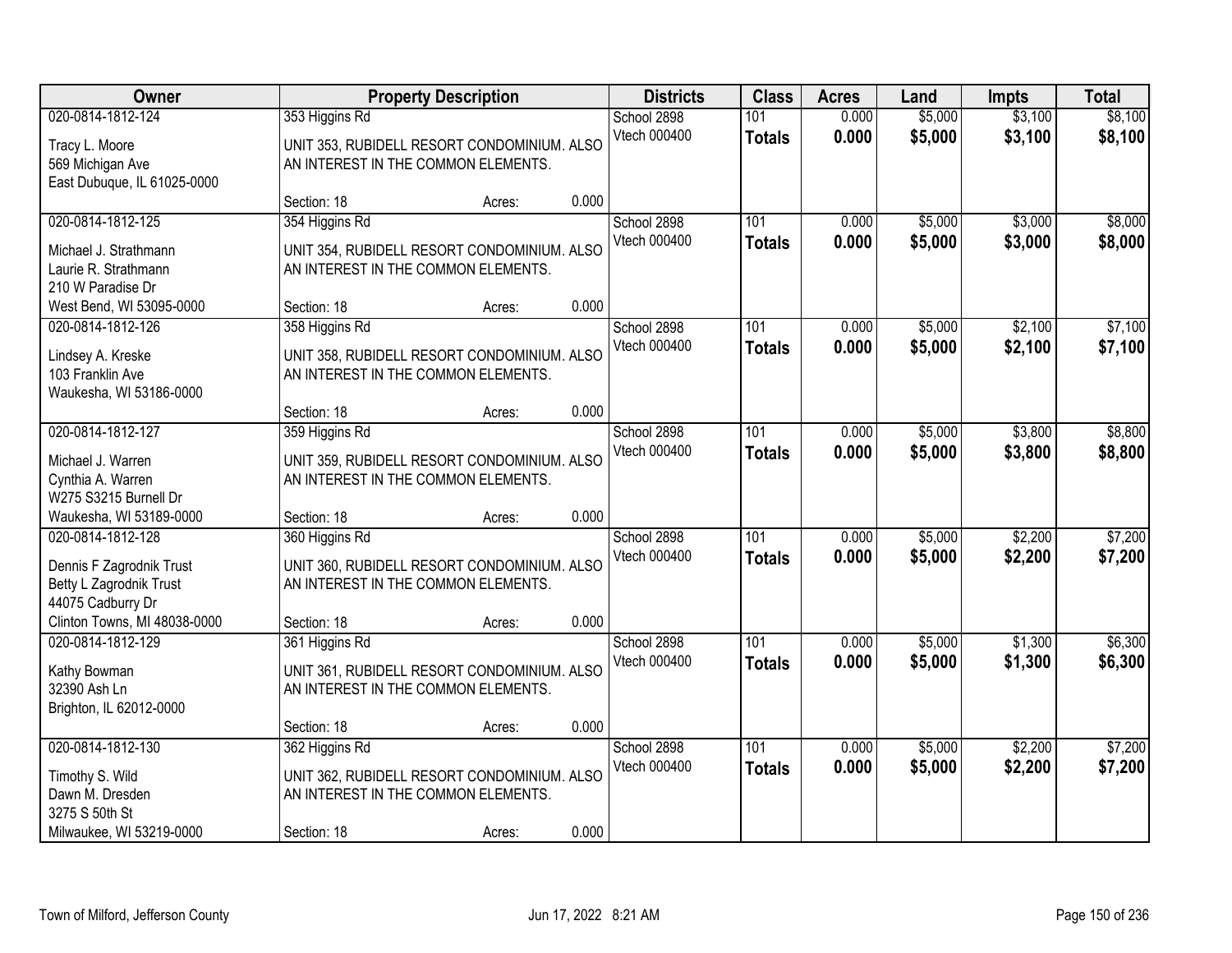| Owner                                                                               |                                                       | <b>Property Description</b>                 |       | <b>Districts</b>            | <b>Class</b>                      | <b>Acres</b>   | Land               | <b>Impts</b>       | <b>Total</b>       |
|-------------------------------------------------------------------------------------|-------------------------------------------------------|---------------------------------------------|-------|-----------------------------|-----------------------------------|----------------|--------------------|--------------------|--------------------|
| 020-0814-1812-131<br>Margaret Rogers<br>341 Bella Way<br>Sun Prairie, WI 53590-0000 | 363 Higgins Rd<br>AN INTEREST IN THE COMMON ELEMENTS. | UNIT 363, RUBIDELL RESORT CONDOMINIUM. ALSO |       | School 2898<br>Vtech 000400 | 101<br><b>Totals</b>              | 0.000<br>0.000 | \$5,000<br>\$5,000 | \$3,900<br>\$3,900 | \$8,900<br>\$8,900 |
|                                                                                     | Section: 18                                           | Acres:                                      | 0.000 |                             |                                   |                |                    |                    |                    |
| 020-0814-1812-132<br>Kim E. Bauer<br>601 N Howard Ave<br>Elmhurst, IL 60126-0000    | 364 Higgins Rd<br>AN INTEREST IN THE COMMON ELEMENTS. | UNIT 364, RUBIDELL RESORT CONDOMINIUM. ALSO |       | School 2898<br>Vtech 000400 | 101<br><b>Totals</b>              | 0.000<br>0.000 | \$5,000<br>\$5,000 | \$400<br>\$400     | \$5,400<br>\$5,400 |
|                                                                                     | Section: 18                                           | Acres:                                      | 0.000 |                             |                                   |                |                    |                    |                    |
| 020-0814-1812-133<br>Ryan C. Knautz<br>981 Lori Ln<br>Sun Prairie, WI 53590-0000    | 365 Higgins Rd<br>AN INTEREST IN THE COMMON ELEMENTS. | UNIT 365, RUBIDELL RESORT CONDOMINIUM. ALSO |       | School 2898<br>Vtech 000400 | 101<br><b>Totals</b>              | 0.000<br>0.000 | \$5,000<br>\$5,000 | \$4,800<br>\$4,800 | \$9,800<br>\$9,800 |
|                                                                                     | Section: 18                                           | Acres:                                      | 0.000 |                             |                                   |                |                    |                    |                    |
| 020-0814-1812-134<br>Misti Jo Coulter<br>3916 N Potsdam Ave<br>Apt 1335             | 366 Higgins Rd<br>AN INTEREST IN THE COMMON ELEMENTS. | UNIT 366, RUBIDELL RESORT CONDOMINIUM. ALSO |       | School 2898<br>Vtech 000400 | 101<br><b>Totals</b>              | 0.000<br>0.000 | \$5,000<br>\$5,000 | \$2,700<br>\$2,700 | \$7,700<br>\$7,700 |
| Sioux Falls, SD 57104-7048                                                          | Section: 18                                           | Acres:                                      | 0.000 |                             |                                   |                |                    |                    |                    |
| 020-0814-1812-135<br>Nathan J. Stephens<br>10416 268th St<br>Trevor, WI 53179-0000  | 367 Higgins Rd<br>AN INTEREST IN THE COMMON ELEMENTS. | UNIT 367, RUBIDELL RESORT CONDOMINIUM. ALSO |       | School 2898<br>Vtech 000400 | 101<br><b>Totals</b>              | 0.000<br>0.000 | \$5,000<br>\$5,000 | \$500<br>\$500     | \$5,500<br>\$5,500 |
|                                                                                     | Section: 18                                           | Acres:                                      | 0.000 |                             |                                   |                |                    |                    |                    |
| 020-0814-1812-136<br>Jim Gray<br>Denise Gray<br>255 Gastin Rd #330                  | 368 Higgins Rd<br>AN INTEREST IN THE COMMON ELEMENTS. | UNIT 368, RUBIDELL RESORT CONDOMINIUM. ALSO |       | School 2898<br>Vtech 000400 | $\overline{101}$<br><b>Totals</b> | 0.000<br>0.000 | \$5,000<br>\$5,000 | \$4,200<br>\$4,200 | \$9,200<br>\$9,200 |
| Cottage Grove, WI 53527-0000                                                        | Section: 18                                           | Acres:                                      | 0.000 |                             |                                   |                |                    |                    |                    |
| 020-0814-1812-137<br>David G. Stephens<br>Ann M. Stephens<br>1660 S Church St #174  | 369 Higgins Rd<br>AN INTEREST IN THE COMMON ELEMENTS. | UNIT 369, RUBIDELL RESORT CONDOMINIUM. ALSO | 0.000 | School 2898<br>Vtech 000400 | 101<br><b>Totals</b>              | 0.000<br>0.000 | \$5,000<br>\$5,000 | \$3,100<br>\$3,100 | \$8,100<br>\$8,100 |
| Watertown, WI 53094-0000                                                            | Section: 18                                           | Acres:                                      |       |                             |                                   |                |                    |                    |                    |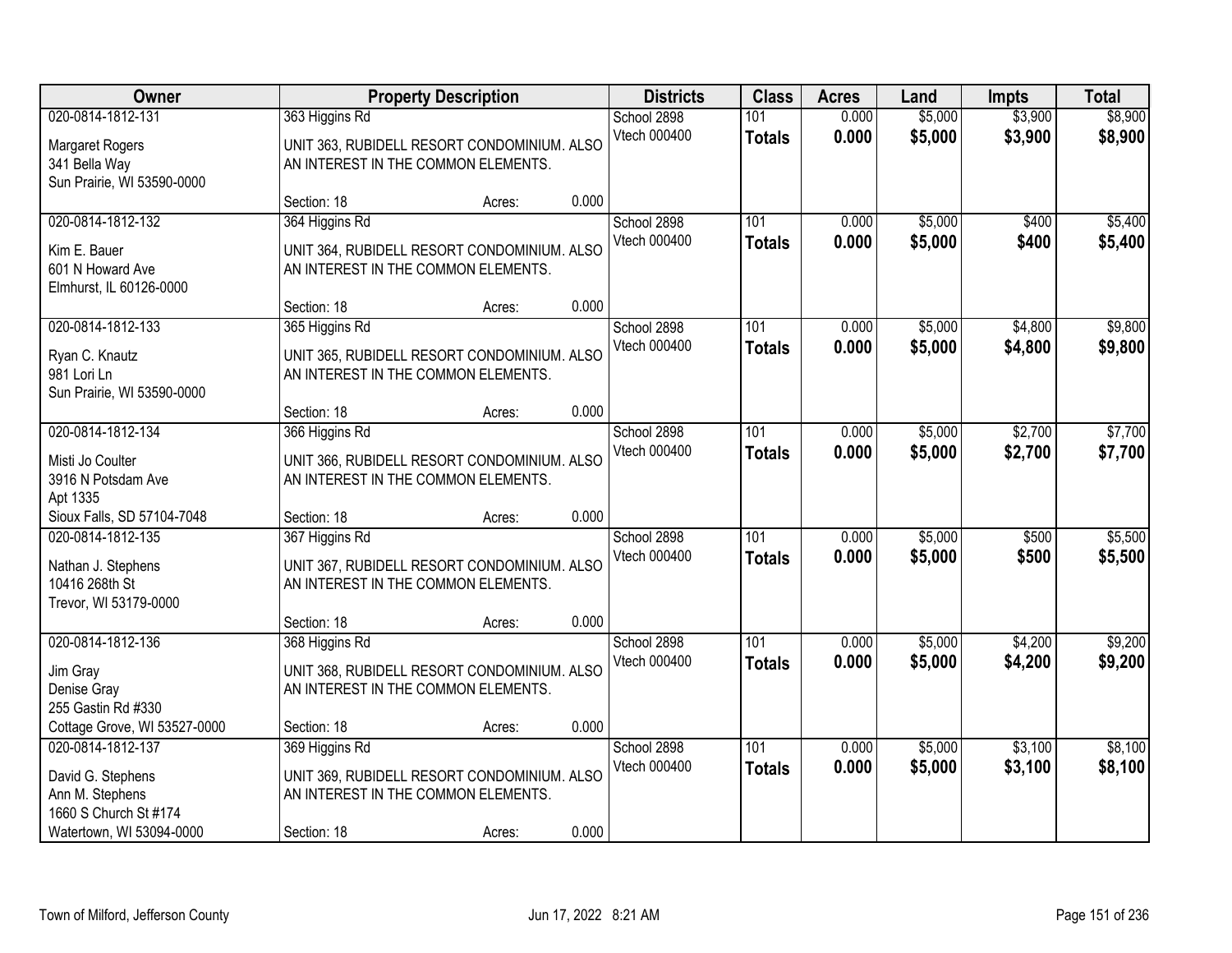| Owner                                                                                     |                                                                    | <b>Property Description</b>                                                        |       | <b>Districts</b>            | <b>Class</b>         | <b>Acres</b>   | Land               | <b>Impts</b>       | <b>Total</b>         |
|-------------------------------------------------------------------------------------------|--------------------------------------------------------------------|------------------------------------------------------------------------------------|-------|-----------------------------|----------------------|----------------|--------------------|--------------------|----------------------|
| 020-0814-1812-138<br>John W. Kochopolus<br>Eileen M. Kochopolus<br>25416 W Racine Ave     | 370 Higgins Rd<br>AN INTEREST IN THE COMMON ELEMENTS.              | UNIT 370, RUBIDELL RESORT CONDOMINIUM. ALSO                                        |       | School 2898<br>Vtech 000400 | 101<br><b>Totals</b> | 0.000<br>0.000 | \$5,000<br>\$5,000 | \$2,600<br>\$2,600 | \$7,600<br>\$7,600   |
| Ingleside, IL 60041-0000                                                                  | Section: 18                                                        | Acres:                                                                             | 0.000 |                             |                      |                |                    |                    |                      |
| 020-0814-1812-139<br>Jeff Jones et al<br>34740 N Peterson Ave<br>Ingleside, IL 60041-0000 | 371 Higgins Rd<br>AN INTEREST IN THE COMMON ELEMENTS.              | UNIT 371, RUBIDELL RESORT CONDOMINIUM. ALSO                                        |       | School 2898<br>Vtech 000400 | 101<br><b>Totals</b> | 0.000<br>0.000 | \$5,000<br>\$5,000 | \$500<br>\$500     | \$5,500<br>\$5,500   |
|                                                                                           | Section: 18                                                        | Acres:                                                                             | 0.000 |                             |                      |                |                    |                    |                      |
| 020-0814-1812-140<br>James A Martin Trust<br>Deborah L Martin Trust<br>N8268 Woody Ln     | 372 Higgins Rd<br>AN INTEREST IN THE COMMON ELEMENTS.              | UNIT 372, RUBIDELL RESORT CONDOMINIUM. ALSO                                        |       | School 2898<br>Vtech 000400 | 101<br><b>Totals</b> | 0.000<br>0.000 | \$5,000<br>\$5,000 | \$1,300<br>\$1,300 | \$6,300<br>\$6,300   |
| Ixonia, WI 53036-0000                                                                     | Section: 18                                                        | Acres:                                                                             | 0.000 |                             |                      |                |                    |                    |                      |
| 020-0814-1812-141<br>Gary Schuster<br>Denise Schuster<br>1809 W Salem St                  | 373 Higgins Rd                                                     | UNIT 373, RUBIDELL RESORT CONDOMINIUM. ALSO<br>AN INTEREST IN THE COMMON ELEMENTS. |       | School 2898<br>Vtech 000400 | 101<br><b>Totals</b> | 0.000<br>0.000 | \$5,000<br>\$5,000 | \$2,600<br>\$2,600 | \$7,600<br>\$7,600   |
| Milwaukee, WI 53221-0000                                                                  | Section: 18                                                        | Acres:                                                                             | 0.000 |                             |                      |                |                    |                    |                      |
| 020-0814-1812-142<br>Lela Marie Fox<br>17558 W Lincoln Ave<br>New Berlin, WI 53146-0000   | 374 Higgins Rd                                                     | UNIT 374, RUBIDELL RESORT CONDOMINIUM. ALSO<br>AN INTEREST IN THE COMMON ELEMENTS. |       | School 2898<br>Vtech 000400 | 101<br><b>Totals</b> | 0.000<br>0.000 | \$5,000<br>\$5,000 | \$1,800<br>\$1,800 | \$6,800<br>\$6,800   |
|                                                                                           | Section: 18                                                        | Acres:                                                                             | 0.000 |                             |                      |                |                    |                    |                      |
| 020-0814-1812-143<br><b>Todd McConochie</b><br>Vicki Homan<br>323 Center Ave              | 375 Otter Dr<br>AN INTEREST IN THE COMMON ELEMENTS.                | UNIT 375, RUBIDELL RESORT CONDOMINIUM. ALSO                                        |       | School 2898<br>Vtech 000400 | 101<br><b>Totals</b> | 0.000<br>0.000 | \$5,000<br>\$5,000 | \$700<br>\$700     | \$5,700<br>\$5,700   |
| Janesville, WI 53548-0000                                                                 | Section: 18                                                        | Acres:                                                                             | 0.000 |                             |                      |                |                    |                    |                      |
| 020-0814-1812-144<br>Paul Popielarski<br>1660 S Church St<br>Watertown, WI 53094-6406     | 376 Otter Dr<br>AN INTEREST IN THE COMMON ELEMENTS.<br>Section: 18 | UNIT 376, RUBIDELL RESORT CONDOMINIUM. ALSO<br>Acres:                              | 0.000 | School 2898<br>Vtech 000400 | 101<br><b>Totals</b> | 0.000<br>0.000 | \$5,000<br>\$5,000 | \$5,400<br>\$5,400 | \$10,400<br>\$10,400 |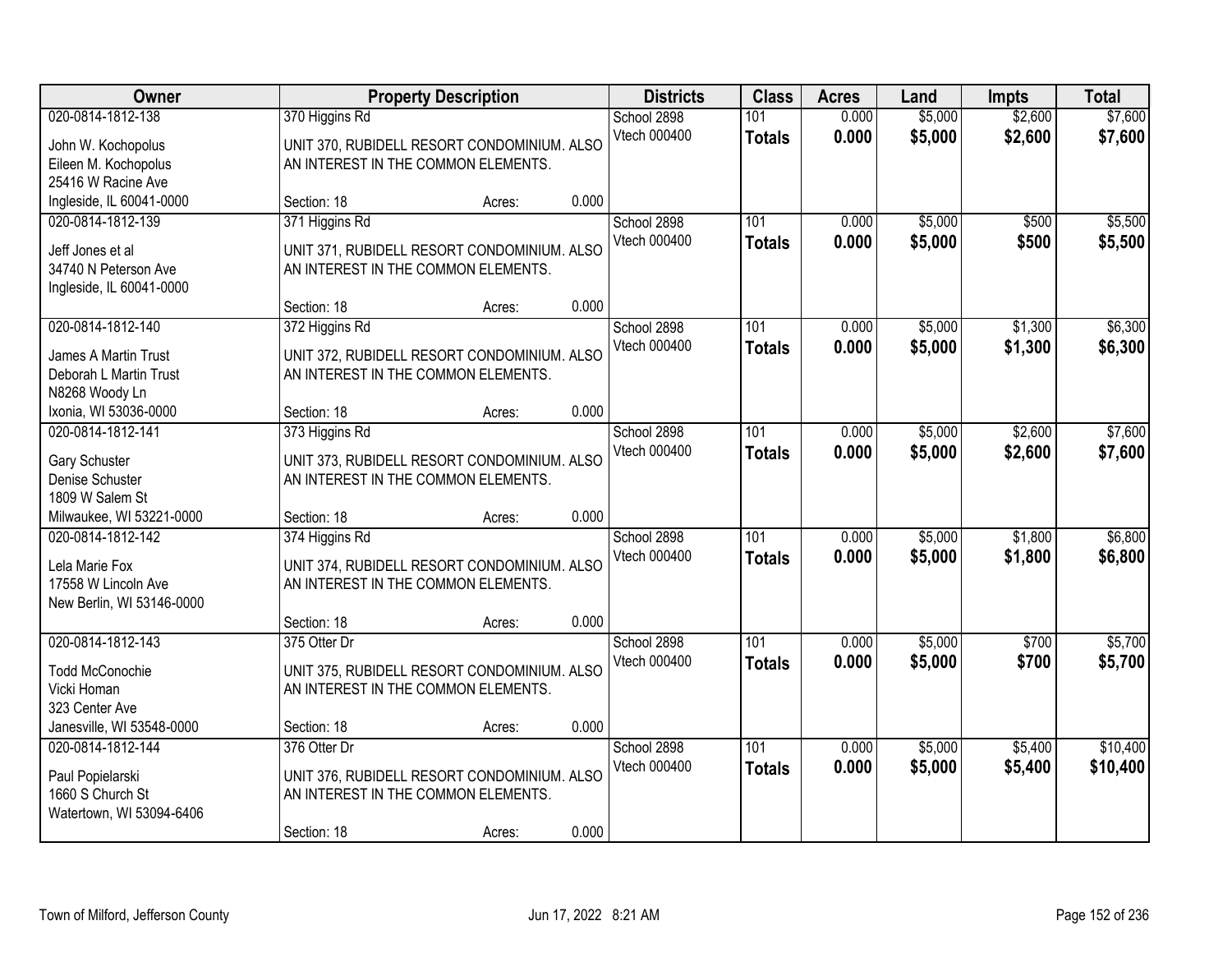| Owner                                                                                               |                             | <b>Property Description</b>                                                                  |       | <b>Districts</b>            | <b>Class</b>         | <b>Acres</b>   | Land               | <b>Impts</b>       | <b>Total</b>       |
|-----------------------------------------------------------------------------------------------------|-----------------------------|----------------------------------------------------------------------------------------------|-------|-----------------------------|----------------------|----------------|--------------------|--------------------|--------------------|
| 020-0814-1812-145<br>Bev Haarklau J. Lisk<br>2870 Happy Valley Rd<br>Sun Prairie, WI 53590-0000     | 377 Otter Dr                | UNIT 377, RUBIDELL RESORT CONDOMINIUM. ALSO<br>AN INTEREST IN THE COMMON ELEMENTS.           |       | School 2898<br>Vtech 000400 | 101<br><b>Totals</b> | 0.000<br>0.000 | \$5,000<br>\$5,000 | \$2,900<br>\$2,900 | \$7,900<br>\$7,900 |
|                                                                                                     | Section: 18                 | Acres:                                                                                       | 0.000 |                             |                      |                |                    |                    |                    |
| 020-0814-1812-146<br>Russel M. Farrar<br>Jean M. Farrar<br>5512 N Ridgeway Rd                       | 378 Otter Dr                | UNIT 378, RUBIDELL RESORT CONDOMINIUM. ALSO<br>AN INTEREST IN THE COMMON ELEMENTS.           |       | School 2898<br>Vtech 000400 | 101<br><b>Totals</b> | 0.000<br>0.000 | \$5,000<br>\$5,000 | \$3,100<br>\$3,100 | \$8,100<br>\$8,100 |
| Ringwood, IL 60072-0000                                                                             | Section: 18                 | Acres:                                                                                       | 0.000 |                             |                      |                |                    |                    |                    |
| 020-0814-1812-147<br>Dale J. Lamora Sr<br>Maureen C. Lamora<br>2129 N 61st St                       | 379 Otter Dr                | UNIT 379, RUBIDELL RESORT CONDOMINIUM. ALSO<br>AN INTEREST IN THE COMMON ELEMENTS.           |       | School 2898<br>Vtech 000400 | 101<br><b>Totals</b> | 0.000<br>0.000 | \$5,000<br>\$5,000 | \$1,100<br>\$1,100 | \$6,100<br>\$6,100 |
| Wauwatosa, WI 53213-0000                                                                            | Section: 18                 | Acres:                                                                                       | 0.000 |                             |                      |                |                    |                    |                    |
| 020-0814-1812-148<br>Keith Kalk<br>Caroline Kalk<br>812 S 95th St                                   | 380 Otter Dr                | UNIT 380, RUBIDELL RESORT CONDOMINIUM. ALSO<br>AN INTEREST IN THE COMMON ELEMENTS.           |       | School 2898<br>Vtech 000400 | 101<br><b>Totals</b> | 0.000<br>0.000 | \$5,200<br>\$5,200 | \$900<br>\$900     | \$6,100<br>\$6,100 |
| West Allis, WI 53214-0000                                                                           | Section: 18                 | Acres:                                                                                       | 0.000 |                             |                      |                |                    |                    |                    |
| 020-0814-1812-149<br>Tyler Vande Zande<br>W167 N8464 Theodore Ave<br>Menomonee Falls, WI 53051-0000 | 381 River Dr                | UNIT 381, RUBIDELL RESORT CONDOMINIUM. ALSO<br>AN INTEREST IN THE COMMON ELEMENTS.           |       | School 2898<br>Vtech 000400 | 101<br><b>Totals</b> | 0.000<br>0.000 | \$5,200<br>\$5,200 | \$3,400<br>\$3,400 | \$8,600<br>\$8,600 |
|                                                                                                     | Section: 18                 | Acres:                                                                                       | 0.000 |                             |                      |                |                    |                    |                    |
| 020-0814-1812-150<br>Kenneth Lanphier et al<br>W5167 State Rd 19<br>Watertown, WI 53094-0000        | 382 River Dr                | UNIT 382, RUBIDELL RESORT CONDOMINIUM. ALSO<br>AN INTEREST IN THE COMMON ELEMENTS.           |       | School 2898<br>Vtech 000400 | 101<br><b>Totals</b> | 0.000<br>0.000 | \$5,200<br>\$5,200 | \$500<br>\$500     | \$5,700<br>\$5,700 |
|                                                                                                     | Section: 18                 | Acres:                                                                                       | 0.000 |                             |                      |                |                    |                    |                    |
| 020-0814-1812-151<br>David E. Mandernack<br>2031 Kentucky St<br>Racine, WI 53405-0000               | 383 River Dr<br>Section: 18 | UNIT 383, RUBIDELL RESORT CONDOMINIUM. ALSO<br>AN INTEREST IN THE COMMON ELEMENTS.<br>Acres: | 0.000 | School 2898<br>Vtech 000400 | 101<br><b>Totals</b> | 0.000<br>0.000 | \$5,200<br>\$5,200 | \$1,600<br>\$1,600 | \$6,800<br>\$6,800 |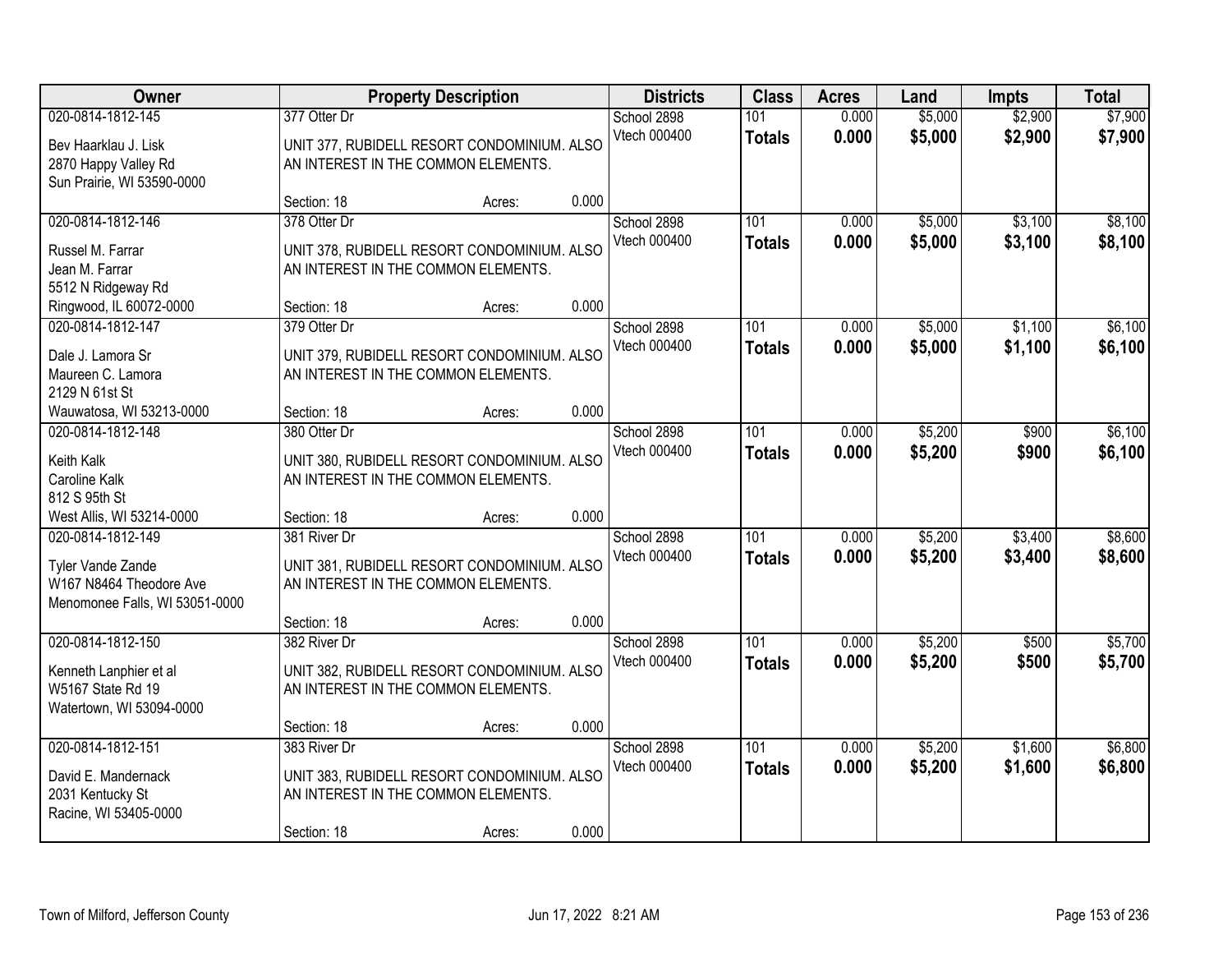| Owner                                                                                          |                                                                                                                   | <b>Property Description</b> |       | <b>Districts</b>            | <b>Class</b>         | <b>Acres</b>   | Land               | <b>Impts</b>       | <b>Total</b>       |
|------------------------------------------------------------------------------------------------|-------------------------------------------------------------------------------------------------------------------|-----------------------------|-------|-----------------------------|----------------------|----------------|--------------------|--------------------|--------------------|
| 020-0814-1812-152<br>Laura A. Greasby<br>Kristine J. Kowalski<br>7200 W Eden Pl                | 384 River Dr<br>UNIT 384, RUBIDELL RESORT CONDOMINIUM. ALSO<br>AN INTEREST IN THE COMMON ELEMENTS.                |                             |       | School 2898<br>Vtech 000400 | 101<br><b>Totals</b> | 0.000<br>0.000 | \$5,200<br>\$5,200 | \$3,000<br>\$3,000 | \$8,200<br>\$8,200 |
| Milwaukee, WI 53220-1105                                                                       | Section: 18                                                                                                       | Acres:                      | 0.000 |                             |                      |                |                    |                    |                    |
| 020-0814-1812-153<br>Mathew Zickert Berge et al<br>613 Central Ave<br>Deerfield, WI 53531-0000 | 385 River Dr<br>UNIT 385, RUBIDELL RESORT CONDOMINIUM. ALSO<br>AN INTEREST IN THE COMMON ELEMENTS.                |                             |       | School 2898<br>Vtech 000400 | 101<br><b>Totals</b> | 0.000<br>0.000 | \$5,200<br>\$5,200 | \$2,900<br>\$2,900 | \$8,100<br>\$8,100 |
|                                                                                                | Section: 18                                                                                                       | Acres:                      | 0.000 |                             |                      |                |                    |                    |                    |
| 020-0814-1812-154<br>Lisa I. Stafford<br>878 Hickory Ct<br>Watertown, WI 53094-0000            | 386 Higgins Rd<br>UNIT 386, RUBIDELL RESORT CONDOMINIUM. ALSO<br>AN INTEREST IN THE COMMON ELEMENTS.              |                             |       | School 2898<br>Vtech 000400 | 101<br><b>Totals</b> | 0.000<br>0.000 | \$5,000<br>\$5,000 | \$1,200<br>\$1,200 | \$6,200<br>\$6,200 |
|                                                                                                | Section: 18                                                                                                       | Acres:                      | 0.000 |                             |                      |                |                    |                    |                    |
| 020-0814-1812-155<br>Suzanne E Draeger Trust<br>217 E Water St<br>Watertown, WI 53094-0000     | 387 Higgins Rd<br>UNIT 387, RUBIDELL RESORT CONDOMINIUM. ALSO<br>AN INTEREST IN THE COMMON ELEMENTS.              |                             |       | School 2898<br>Vtech 000400 | 101<br><b>Totals</b> | 0.000<br>0.000 | \$5,000<br>\$5,000 | \$500<br>\$500     | \$5,500<br>\$5,500 |
|                                                                                                | Section: 18                                                                                                       | Acres:                      | 0.000 |                             |                      |                |                    |                    |                    |
| 020-0814-1812-156<br>Holly Malkowski<br>W266 N2646 Meadowbrook Rd<br>Pewaukee, WI 53072-0000   | 388 Otter Dr<br>UNIT 388, RUBIDELL RESORT CONDOMINIUM. ALSO<br>AN INTEREST IN THE COMMON ELEMENTS.                |                             |       | School 2898<br>Vtech 000400 | 101<br><b>Totals</b> | 0.000<br>0.000 | \$5,000<br>\$5,000 | \$1,300<br>\$1,300 | \$6,300<br>\$6,300 |
|                                                                                                | Section: 18                                                                                                       | Acres:                      | 0.000 |                             |                      |                |                    |                    |                    |
| 020-0814-1812-157<br>Dave E. Buchholz<br>N3261 W Center Rd<br>Waupun, WI 53963-0000            | 389 Otter Dr<br>UNIT 389, RUBIDELL RESORT CONDOMINIUM. ALSO<br>AN INTEREST IN THE COMMON ELEMENTS.                |                             |       | School 2898<br>Vtech 000400 | 101<br><b>Totals</b> | 0.000<br>0.000 | \$5,000<br>\$5,000 | \$1,300<br>\$1,300 | \$6,300<br>\$6,300 |
|                                                                                                | Section: 18                                                                                                       | Acres:                      | 0.000 |                             |                      |                |                    |                    |                    |
| 020-0814-1812-158<br>Pamula M. Mieczkowski<br>1629 Derby Ave<br>Racine, WI 53403-0000          | 390 Otter Dr<br>UNIT 390, RUBIDELL RESORT CONDOMINIUM. ALSO<br>AN INTEREST IN THE COMMON ELEMENTS.<br>Section: 18 | Acres:                      | 0.000 | School 2898<br>Vtech 000400 | 101<br><b>Totals</b> | 0.000<br>0.000 | \$5,000<br>\$5,000 | \$100<br>\$100     | \$5,100<br>\$5,100 |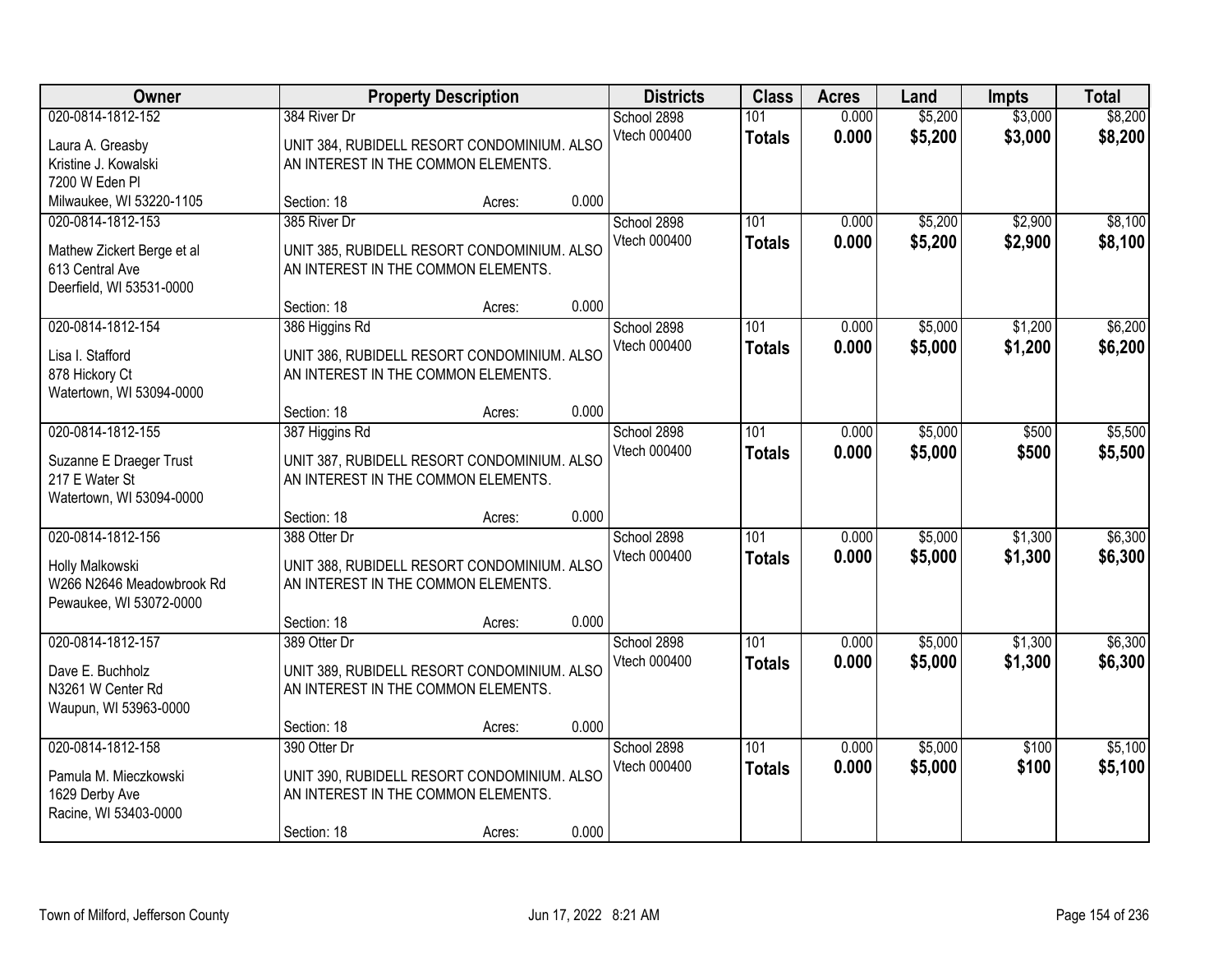| Owner                                                                                                             |                             | <b>Property Description</b>                                                                  |       | <b>Districts</b>            | <b>Class</b>                      | <b>Acres</b>   | Land               | <b>Impts</b>       | <b>Total</b>         |
|-------------------------------------------------------------------------------------------------------------------|-----------------------------|----------------------------------------------------------------------------------------------|-------|-----------------------------|-----------------------------------|----------------|--------------------|--------------------|----------------------|
| 020-0814-1812-159<br>Sharon A. Zaske<br>Tj, Ta Pw Hehling                                                         | 391 Otter Dr                | UNIT 391, RUBIDELL RESORT CONDOMINIUM. ALSO<br>AN INTEREST IN THE COMMON ELEMENTS.           |       | School 2898<br>Vtech 000400 | 101<br><b>Totals</b>              | 0.000<br>0.000 | \$5,200<br>\$5,200 | \$1,300<br>\$1,300 | \$6,500<br>\$6,500   |
| 505 N Genesee St<br>Merrill, WI 54452-0000                                                                        | Section: 18                 | Acres:                                                                                       | 0.000 |                             |                                   |                |                    |                    |                      |
| 020-0814-1812-160<br>Keith Henson<br>1061 Cecelia Dr Apt 117<br>Pewaukee, WI 53072-0000                           | W6940 Rubidell Rd Unit 392  | UNIT 392, RUBIDELL RESORT CONDOMINIUM. ALSO<br>AN INTEREST IN THE COMMON ELEMENTS.           |       | School 2898<br>Vtech 000400 | 101<br><b>Totals</b>              | 0.000<br>0.000 | \$7,400<br>\$7,400 | \$100<br>\$100     | \$7,500<br>\$7,500   |
|                                                                                                                   | Section: 18                 | Acres:                                                                                       | 0.000 |                             |                                   |                |                    |                    |                      |
| 020-0814-1812-161<br>Judy K. Hooverson<br>122 Orchard St<br>Edgerton, WI 53534-0000                               | 393 River Dr                | UNIT 393, RUBIDELL RESORT CONDOMINIUM. ALSO<br>AN INTEREST IN THE COMMON ELEMENTS.           |       | School 2898<br>Vtech 000400 | 101<br><b>Totals</b>              | 0.000<br>0.000 | \$7,400<br>\$7,400 | \$2,300<br>\$2,300 | \$9,700<br>\$9,700   |
|                                                                                                                   | Section: 18                 | Acres:                                                                                       | 0.000 |                             |                                   |                |                    |                    |                      |
| 020-0814-1812-162<br>Keith A. Knollenberg<br>Amanda J. Knollenberg<br>204 James St                                | 394 River Dr                | UNIT 394, RUBIDELL RESORT CONDOMINIUM. ALSO<br>AN INTEREST IN THE COMMON ELEMENTS.           |       | School 2898<br>Vtech 000400 | 101<br><b>Totals</b>              | 0.000<br>0.000 | \$7,400<br>\$7,400 | \$1,500<br>\$1,500 | \$8,900<br>\$8,900   |
| Watertown, WI 53098-0000                                                                                          | Section: 18                 | Acres:                                                                                       | 0.000 |                             |                                   |                |                    |                    |                      |
| 020-0814-1812-163<br>Keith A. Knollenberg<br>Amanda J. Knollenberg<br>204 James St                                | 395 River Dr                | UNIT 395, RUBIDELL RESORT CONDOMINIUM. ALSO<br>AN INTEREST IN THE COMMON ELEMENTS.           |       | School 2898<br>Vtech 000400 | $\overline{101}$<br><b>Totals</b> | 0.000<br>0.000 | \$7,400<br>\$7,400 | \$100<br>\$100     | \$7,500<br>\$7,500   |
| Watertown, WI 53098-0000                                                                                          | Section: 18                 | Acres:                                                                                       | 0.000 |                             |                                   |                |                    |                    |                      |
| 020-0814-1812-164<br><b>Gerald Weber</b><br>Cindy Weber<br>3916 N Potsdam Ave #4539                               | 396 River Dr                | UNIT 396, RUBIDELL RESORT CONDOMINIUM. ALSO<br>AN INTEREST IN THE COMMON ELEMENTS.           |       | School 2898<br>Vtech 000400 | 101<br><b>Totals</b>              | 0.000<br>0.000 | \$7,400<br>\$7,400 | \$2,300<br>\$2,300 | \$9,700<br>\$9,700   |
| Sioux Falls, SD 57104-0000                                                                                        | Section: 18                 | Acres:                                                                                       | 0.000 |                             |                                   |                |                    |                    |                      |
| 020-0814-1812-165<br>Bernadette C. Thomas<br>Dennis J. Longo<br>32910 Maple Grove Dr<br>Burlington, WI 53105-0000 | 397 River Dr<br>Section: 18 | UNIT 397, RUBIDELL RESORT CONDOMINIUM. ALSO<br>AN INTEREST IN THE COMMON ELEMENTS.<br>Acres: | 0.000 | School 2898<br>Vtech 000400 | 101<br><b>Totals</b>              | 0.000<br>0.000 | \$7,400<br>\$7,400 | \$3,100<br>\$3,100 | \$10,500<br>\$10,500 |
|                                                                                                                   |                             |                                                                                              |       |                             |                                   |                |                    |                    |                      |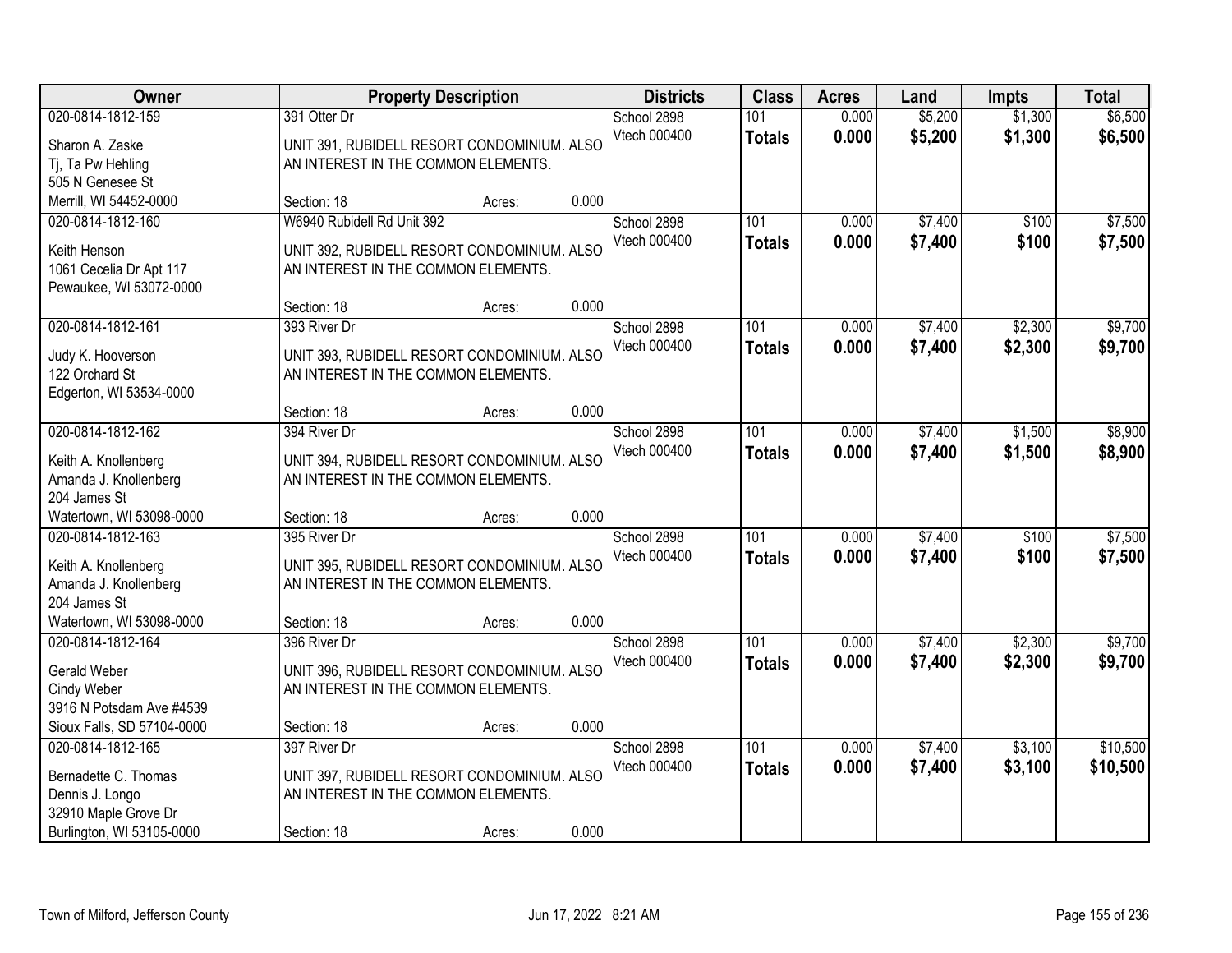| Owner                                                                                                       |                                                                                  | <b>Property Description</b>                           |       | <b>Districts</b>            | <b>Class</b>         | <b>Acres</b>   | Land               | <b>Impts</b>       | <b>Total</b>         |
|-------------------------------------------------------------------------------------------------------------|----------------------------------------------------------------------------------|-------------------------------------------------------|-------|-----------------------------|----------------------|----------------|--------------------|--------------------|----------------------|
| 020-0814-1812-166<br>Dale G. Grudnowski<br>16680 Rosewood Ct<br>Brookfield, WI 53005-6859                   | 398 River Dr<br>AN INTEREST IN THE COMMON ELEMENTS.                              | UNIT 398, RUBIDELL RESORT CONDOMINIUM. ALSO           |       | School 2898<br>Vtech 000400 | 101<br><b>Totals</b> | 0.000<br>0.000 | \$7,400<br>\$7,400 | \$1,500<br>\$1,500 | \$8,900<br>\$8,900   |
|                                                                                                             | Section: 18                                                                      | Acres:                                                | 0.000 |                             |                      |                |                    |                    |                      |
| 020-0814-1812-167<br>Louise B. Haines<br><b>Christopher Haines</b><br>2805 Glendale Ave                     | 399 River Dr<br>AN INTEREST IN THE COMMON ELEMENTS.                              | UNIT 399, RUBIDELL RESORT CONDOMINIUM. ALSO           |       | School 2898<br>Vtech 000400 | 101<br><b>Totals</b> | 0.000<br>0.000 | \$7,400<br>\$7,400 | \$1,500<br>\$1,500 | \$8,900<br>\$8,900   |
| Racine, WI 53403-0000                                                                                       | Section: 18                                                                      | Acres:                                                | 0.000 |                             |                      |                |                    |                    |                      |
| 020-0814-1812-168<br>Jeffery Dehn<br>Cindy Haselow<br>1504 Stoneridge Ct                                    | 400 River Dr<br>AN INTEREST IN THE COMMON ELEMENTS.                              | UNIT 400, RUBIDELL RESORT CONDOMINIUM. ALSO           |       | School 2898<br>Vtech 000400 | 101<br><b>Totals</b> | 0.000<br>0.000 | \$7,400<br>\$7,400 | \$1,800<br>\$1,800 | \$9,200<br>\$9,200   |
| Watertown, WI 53098-0000                                                                                    | Section: 18                                                                      | Acres:                                                | 0.000 |                             |                      |                |                    |                    |                      |
| 020-0814-1812-169<br>Paul D. Wilson<br>Lori A. Wilson<br>1406 Sunset Dr                                     | 401 River Dr<br>AN INTEREST IN THE COMMON ELEMENTS.                              | UNIT 401, RUBIDELL RESORT CONDOMINIUM. ALSO           |       | School 2898<br>Vtech 000400 | 101<br><b>Totals</b> | 0.000<br>0.000 | \$7,400<br>\$7,400 | \$3,800<br>\$3,800 | \$11,200<br>\$11,200 |
| Mc Henry, IL 60051-9282                                                                                     | Section: 18                                                                      | Acres:                                                | 0.000 |                             |                      |                |                    |                    |                      |
| 020-0814-1812-171<br>Steven J. Smith<br>Elizabeth M Smith Trust<br>W7606 Karberg Ln<br>Lake Mills, WI 53551 | W6940 Rubidell Rd Unit 403<br>AN INTEREST IN THE COMMON ELEMENTS.<br>Section: 18 | UNIT 403, RUBIDELL RESORT CONDOMINIUM. ALSO<br>Acres: | 0.000 | School 2898<br>Vtech 000400 | 101<br><b>Totals</b> | 0.000<br>0.000 | \$7,400<br>\$7,400 | \$100<br>\$100     | \$7,500<br>\$7,500   |
| 020-0814-1812-172                                                                                           | W6940 Rubidell Rd Unit 404                                                       |                                                       |       | School 2898                 | 101                  | 0.000          | \$7,400            | \$500              | \$7,900              |
| Alan J. Belanger<br>2600 N 61st St<br>Milwaukee, WI 53213-0000                                              | AN INTEREST IN THE COMMON ELEMENTS.                                              | UNIT 404, RUBIDELL RESORT CONDOMINIUM. ALSO           |       | Vtech 000400                | <b>Totals</b>        | 0.000          | \$7,400            | \$500              | \$7,900              |
|                                                                                                             | Section: 18                                                                      | Acres:                                                | 0.000 |                             |                      |                |                    |                    |                      |
| 020-0814-1812-173<br>John Austin Trust<br>W261 N2642 Derr Haven Dr<br>Pewaukee, WI 53072-0000               | W6940 Rubidell Rd Unit 405<br>AN INTEREST IN THE COMMON ELEMENTS.<br>Section: 18 | UNIT 405, RUBIDELL RESORT CONDOMINIUM. ALSO<br>Acres: | 0.000 | School 2898<br>Vtech 000400 | 101<br><b>Totals</b> | 0.000<br>0.000 | \$7,400<br>\$7,400 | \$1,700<br>\$1,700 | \$9,100<br>\$9,100   |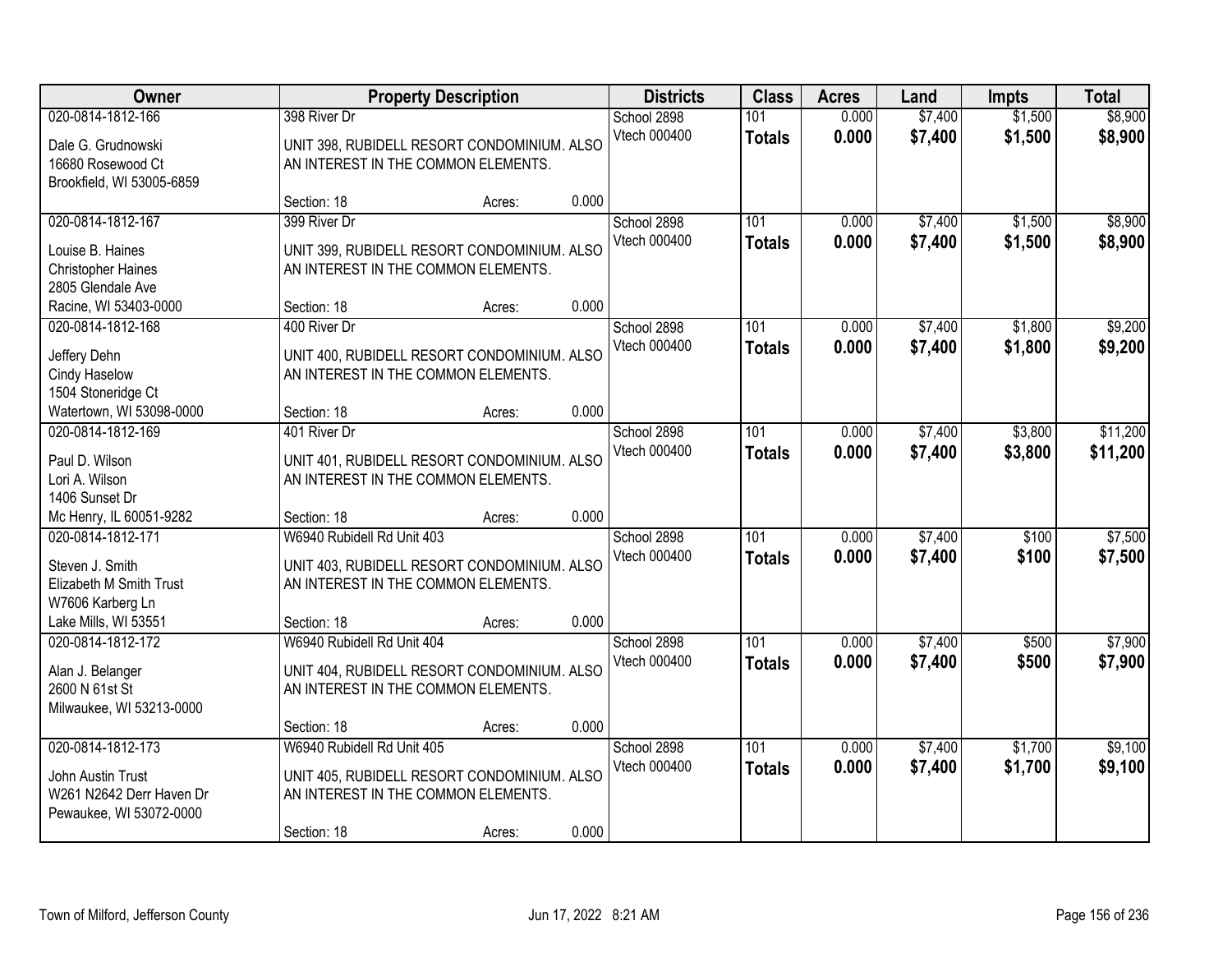| Owner                                            |                                                                                    | <b>Property Description</b> |       | <b>Districts</b> | <b>Class</b>     | <b>Acres</b> | Land    | <b>Impts</b> | <b>Total</b> |
|--------------------------------------------------|------------------------------------------------------------------------------------|-----------------------------|-------|------------------|------------------|--------------|---------|--------------|--------------|
| 020-0814-1812-174                                | W6940 Rubidell Rd Unit 406                                                         |                             |       | School 2898      | 101              | 0.000        | \$7,400 | \$100        | \$7,500      |
| Keith J. Manning                                 | UNIT 406, RUBIDELL RESORT CONDOMINIUM. ALSO                                        |                             |       | Vtech 000400     | <b>Totals</b>    | 0.000        | \$7,400 | \$100        | \$7,500      |
| Sandra L. Manning                                | AN INTEREST IN THE COMMON ELEMENTS.                                                |                             |       |                  |                  |              |         |              |              |
| 1127 Ridgeway St                                 |                                                                                    |                             |       |                  |                  |              |         |              |              |
| Beloit, WI 53511-0000                            | Section: 18                                                                        | Acres:                      | 0.000 |                  |                  |              |         |              |              |
| 020-0814-1812-175                                | W6940 Rubidell Rd Unit 450                                                         |                             |       | School 2898      | 101              | 0.000        | \$5,200 | \$4,400      | \$9,600      |
| Michael J. Kennedy                               | UNIT 450, RUBIDELL RESORT CONDOMINIUM. ALSO                                        |                             |       | Vtech 000400     | <b>Totals</b>    | 0.000        | \$5,200 | \$4,400      | \$9,600      |
| W8432 Shorewood Meadows Cir                      | AN INTEREST IN THE COMMON ELEMENTS.                                                |                             |       |                  |                  |              |         |              |              |
| Lake Mills, WI 53551-0000                        |                                                                                    |                             |       |                  |                  |              |         |              |              |
|                                                  | Section: 18                                                                        | Acres:                      | 0.000 |                  |                  |              |         |              |              |
| 020-0814-1812-176                                | W6940 Rubidell Rd Unit 451                                                         |                             |       | School 2898      | 101              | 0.000        | \$5,200 | \$1,300      | \$6,500      |
| Ildefonso Ortiz Ramirez                          | UNIT 451, RUBIDELL RESORT CONDOMINIUM. ALSO                                        |                             |       | Vtech 000400     | <b>Totals</b>    | 0.000        | \$5,200 | \$1,300      | \$6,500      |
| 2107 S Sixth                                     | AN INTEREST IN THE COMMON ELEMENTS.                                                |                             |       |                  |                  |              |         |              |              |
| Maywood, IL 60153-0000                           |                                                                                    |                             |       |                  |                  |              |         |              |              |
|                                                  | Section: 18                                                                        | Acres:                      | 0.000 |                  |                  |              |         |              |              |
| 020-0814-1812-177                                | W6940 Rubidell Rd Unit 452                                                         |                             |       | School 2898      | 101              | 0.000        | \$5,200 | \$600        | \$5,800      |
|                                                  |                                                                                    |                             |       | Vtech 000400     | <b>Totals</b>    | 0.000        | \$5,200 | \$600        | \$5,800      |
| David F. Belanger<br>Sandra J. Belanger          | UNIT 452, RUBIDELL RESORT CONDOMINIUM. ALSO<br>AN INTEREST IN THE COMMON ELEMENTS. |                             |       |                  |                  |              |         |              |              |
| 4172 N5oth St                                    |                                                                                    |                             |       |                  |                  |              |         |              |              |
| Milwaukee, WI 53216-0000                         | Section: 18                                                                        | Acres:                      | 0.000 |                  |                  |              |         |              |              |
| 020-0814-1812-178                                | 453 Higgins Rd                                                                     |                             |       | School 2898      | $\overline{101}$ | 0.000        | \$5,000 | \$3,600      | \$8,600      |
|                                                  |                                                                                    |                             |       | Vtech 000400     | <b>Totals</b>    | 0.000        | \$5,000 | \$3,600      | \$8,600      |
| Anthony Taylor                                   | UNIT 453, RUBIDELL RESORT CONDOMINIUM. ALSO                                        |                             |       |                  |                  |              |         |              |              |
| Laure E. Taylor<br>31319 Bushnell Rd             | AN INTEREST IN THE COMMON ELEMENTS.                                                |                             |       |                  |                  |              |         |              |              |
| Burlington, WI 53105-0000                        | Section: 18                                                                        | Acres:                      | 0.000 |                  |                  |              |         |              |              |
| 020-0814-1812-179                                | 454 Higgins Rd                                                                     |                             |       | School 2898      | 101              | 0.000        | \$5,000 | \$2,800      | \$7,800      |
|                                                  |                                                                                    |                             |       | Vtech 000400     | <b>Totals</b>    | 0.000        | \$5,000 | \$2,800      | \$7,800      |
| Scott Henderson                                  | UNIT 454, RUBIDELL RESORT CONDOMINIUM. ALSO                                        |                             |       |                  |                  |              |         |              |              |
| Laura Henderson                                  | AN INTEREST IN THE COMMON ELEMENTS.                                                |                             |       |                  |                  |              |         |              |              |
| N73 W24415 Ridgewood Rd<br>Sussex, WI 53089-0000 | Section: 18                                                                        |                             | 0.000 |                  |                  |              |         |              |              |
| 020-0814-1812-180                                | 455 Otter Dr                                                                       | Acres:                      |       | School 2898      | 101              | 0.000        | \$5,000 | \$1,800      | \$6,800      |
|                                                  |                                                                                    |                             |       | Vtech 000400     | <b>Totals</b>    | 0.000        | \$5,000 | \$1,800      | \$6,800      |
| <b>Edward Wayne</b>                              | UNIT 455, RUBIDELL RESORT CONDOMINIUM. ALSO                                        |                             |       |                  |                  |              |         |              |              |
| Marsha Wayne                                     | AN INTEREST IN THE COMMON ELEMENTS.                                                |                             |       |                  |                  |              |         |              |              |
| 3546 Sky Terrace Dr                              |                                                                                    |                             |       |                  |                  |              |         |              |              |
| Deerfield, WI 53531-0000                         | Section: 18                                                                        | Acres:                      | 0.000 |                  |                  |              |         |              |              |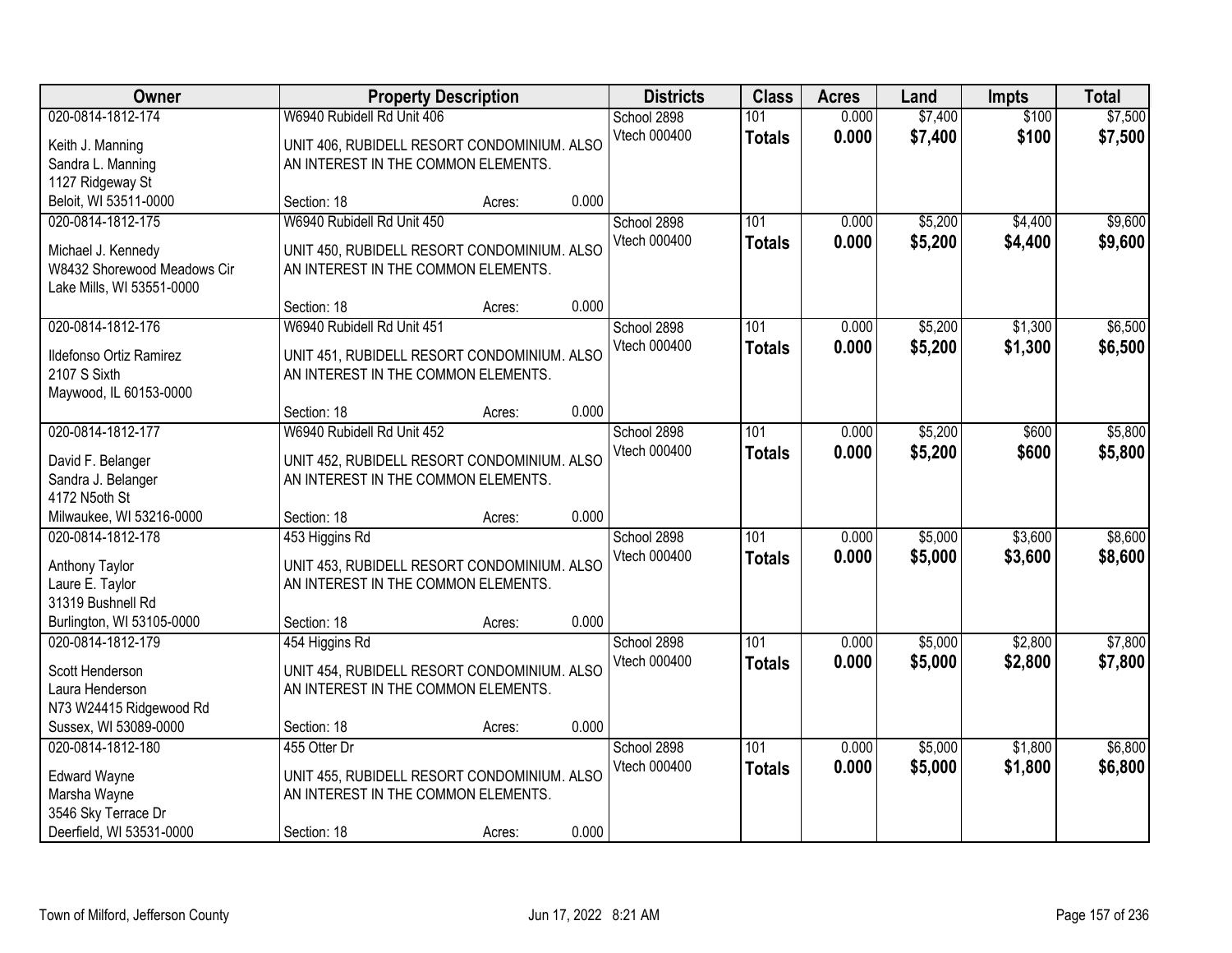| Owner                                       |                                                                                    | <b>Property Description</b>                 |       | <b>Districts</b> | <b>Class</b>  | <b>Acres</b> | Land    | <b>Impts</b> | <b>Total</b> |
|---------------------------------------------|------------------------------------------------------------------------------------|---------------------------------------------|-------|------------------|---------------|--------------|---------|--------------|--------------|
| 020-0814-1812-181                           | 456 Otter Dr                                                                       |                                             |       | School 2898      | 101           | 0.000        | \$5,000 | \$3,400      | \$8,400      |
| Ronald L. Schumann                          | UNIT 456, RUBIDELL RESORT CONDOMINIUM. ALSO                                        |                                             |       | Vtech 000400     | <b>Totals</b> | 0.000        | \$5,000 | \$3,400      | \$8,400      |
| Marilynn Schumann                           | AN INTEREST IN THE COMMON ELEMENTS.                                                |                                             |       |                  |               |              |         |              |              |
| N61 W16165 Hawthorne Dr                     |                                                                                    |                                             |       |                  |               |              |         |              |              |
| Menomonee Falls, WI 53051-0000              | Section: 18                                                                        | Acres:                                      | 0.000 |                  |               |              |         |              |              |
| 020-0814-1812-182                           | 488 Otter Dr                                                                       |                                             |       | School 2898      | 101           | 0.000        | \$5,000 | \$5,100      | \$10,100     |
| James Moyer                                 | UNIT 488, RUBIDELL RESORT CONDOMINIUM. ALSO                                        |                                             |       | Vtech 000400     | <b>Totals</b> | 0.000        | \$5,000 | \$5,100      | \$10,100     |
| Diane Moyer                                 | AN INTEREST IN THE COMMON ELEMENTS.                                                |                                             |       |                  |               |              |         |              |              |
| W164 S7734 Bay Ln                           |                                                                                    |                                             |       |                  |               |              |         |              |              |
| Muskego, WI 53150-0000                      | Section: 18                                                                        | Acres:                                      | 0.000 |                  |               |              |         |              |              |
| 020-0814-1812-183                           | 489 Otter Dr                                                                       |                                             |       | School 2898      | 101           | 0.000        | \$5,000 | \$2,300      | \$7,300      |
|                                             |                                                                                    |                                             |       | Vtech 000400     | <b>Totals</b> | 0.000        | \$5,000 | \$2,300      | \$7,300      |
| <b>Grayce Kenealy</b>                       | UNIT 489, RUBIDELL RESORT CONDOMINIUM. ALSO<br>AN INTEREST IN THE COMMON ELEMENTS. |                                             |       |                  |               |              |         |              |              |
| John Kenealy III                            |                                                                                    |                                             |       |                  |               |              |         |              |              |
| 1539 Magnolia Dr<br>Waukesha, WI 53188-0000 | Section: 18                                                                        | Acres:                                      | 0.000 |                  |               |              |         |              |              |
| 020-0814-1812-184                           | 490 Higgins Rd                                                                     |                                             |       | School 2898      | 101           | 0.000        | \$5,000 | \$700        | \$5,700      |
|                                             |                                                                                    |                                             |       | Vtech 000400     | <b>Totals</b> | 0.000        | \$5,000 | \$700        | \$5,700      |
| Tom White                                   |                                                                                    | UNIT 490, RUBIDELL RESORT CONDOMINIUM. ALSO |       |                  |               |              |         |              |              |
| Susan White                                 | AN INTEREST IN THE COMMON ELEMENTS.                                                |                                             |       |                  |               |              |         |              |              |
| 1754 Powers Rd                              |                                                                                    |                                             |       |                  |               |              |         |              |              |
| Woodstock, IL 60098-0000                    | Section: 18                                                                        | Acres:                                      | 0.000 |                  |               |              |         |              |              |
| 020-0814-1812-185                           | 491 Higgins Rd                                                                     |                                             |       | School 2898      | 101           | 0.000        | \$5,000 | \$300        | \$5,300      |
| William Luebke                              | UNIT 491, RUBIDELL RESORT CONDOMINIUM. ALSO                                        |                                             |       | Vtech 000400     | <b>Totals</b> | 0.000        | \$5,000 | \$300        | \$5,300      |
| Cathy Luebke                                | AN INTEREST IN THE COMMON ELEMENTS.                                                |                                             |       |                  |               |              |         |              |              |
| 257 N George St                             |                                                                                    |                                             |       |                  |               |              |         |              |              |
| Whitewater, WI 53190-0000                   | Section: 18                                                                        | Acres:                                      | 0.000 |                  |               |              |         |              |              |
| 020-0814-1812-186                           | 492 King Fisher Dr                                                                 |                                             |       | School 2898      | 101           | 0.000        | \$5,000 | \$3,700      | \$8,700      |
| William Luebke III                          | UNIT 492, RUBIDELL RESORT CONDOMINIUM. ALSO                                        |                                             |       | Vtech 000400     | <b>Totals</b> | 0.000        | \$5,000 | \$3,700      | \$8,700      |
| 257 N George St                             | AN INTEREST IN THE COMMON ELEMENTS.                                                |                                             |       |                  |               |              |         |              |              |
| Whitewater, WI 53190-0000                   |                                                                                    |                                             |       |                  |               |              |         |              |              |
|                                             | Section: 18                                                                        | Acres:                                      | 0.000 |                  |               |              |         |              |              |
| 020-0814-1812-187                           | 493 King Fisher Dr                                                                 |                                             |       | School 2898      | 101           | 0.000        | \$5,000 | \$2,700      | \$7,700      |
|                                             |                                                                                    |                                             |       | Vtech 000400     | <b>Totals</b> | 0.000        | \$5,000 | \$2,700      | \$7,700      |
| Robert W. Young                             | UNIT 493, RUBIDELL RESORT CONDOMINIUM. ALSO                                        |                                             |       |                  |               |              |         |              |              |
| Melanie C. Young                            | AN INTEREST IN THE COMMON ELEMENTS.                                                |                                             |       |                  |               |              |         |              |              |
| 23994 W Winthrop PI                         |                                                                                    |                                             |       |                  |               |              |         |              |              |
| Lake Villa, IL 60046-8615                   | Section: 18                                                                        | Acres:                                      | 0.000 |                  |               |              |         |              |              |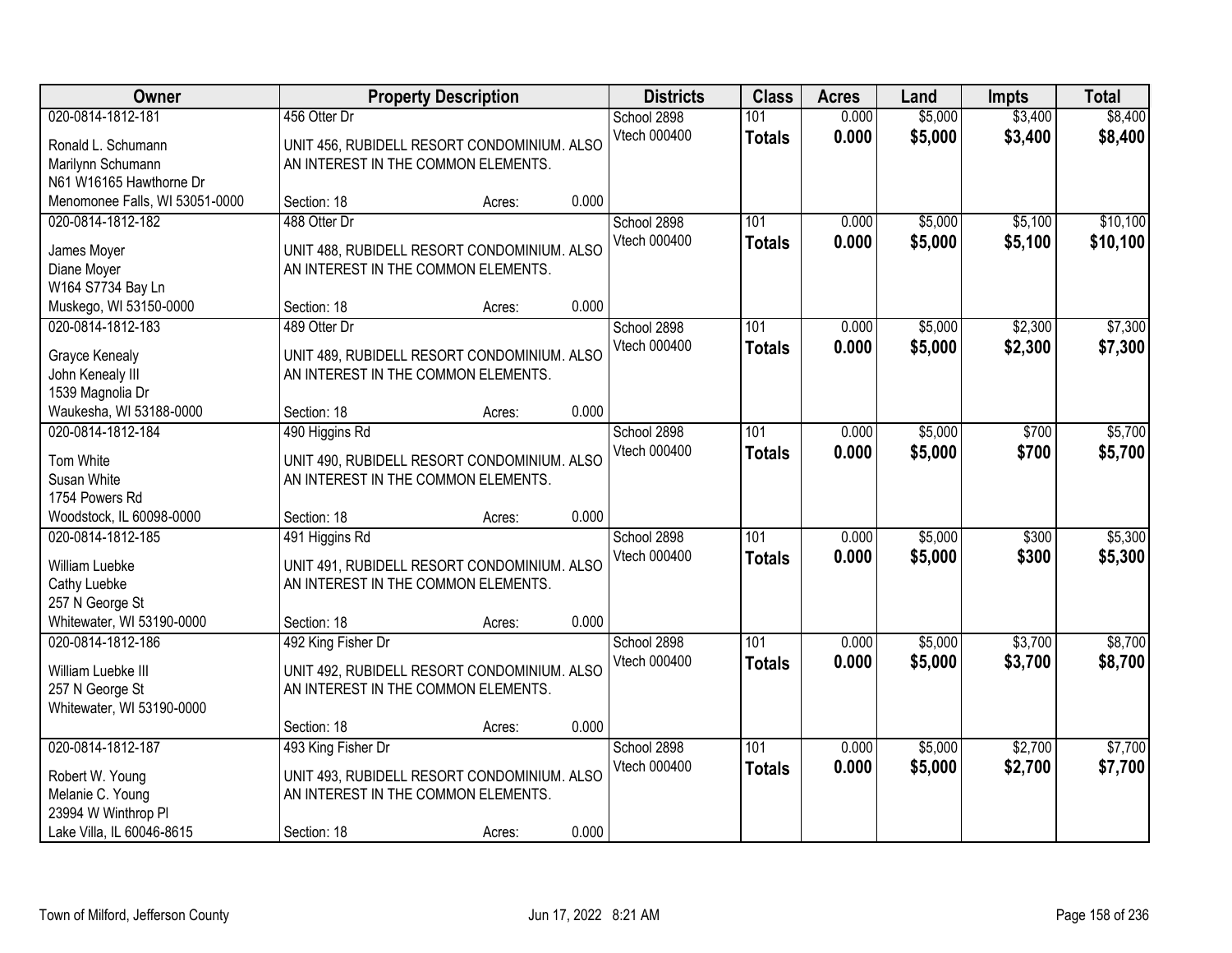| Owner                                 |                                                                                    | <b>Property Description</b> |        | <b>Districts</b> | <b>Class</b>  | <b>Acres</b> | Land            | <b>Impts</b>    | <b>Total</b>     |
|---------------------------------------|------------------------------------------------------------------------------------|-----------------------------|--------|------------------|---------------|--------------|-----------------|-----------------|------------------|
| 020-0814-1812-188                     | 524 King Fisher Dr                                                                 |                             |        | School 2898      | 101           | 0.000        | \$5,000         | \$3,100         | \$8,100          |
| Francis J. Mahsem                     | UNIT 524, RUBIDELL RESORT CONDOMINIUM. ALSO                                        |                             |        | Vtech 000400     | <b>Totals</b> | 0.000        | \$5,000         | \$3,100         | \$8,100          |
| Constance L. Mahsem                   | AN INTEREST IN THE COMMON ELEMENTS.                                                |                             |        |                  |               |              |                 |                 |                  |
| 1301 College Ave 2g                   |                                                                                    |                             |        |                  |               |              |                 |                 |                  |
| South Milwaukee, WI 53172-0000        | Section: 18                                                                        | Acres:                      | 0.000  |                  |               |              |                 |                 |                  |
| 020-0814-1812-189                     | 525 King Fisher Dr                                                                 |                             |        | School 2898      | 101           | 0.000        | \$5,000         | \$2,300         | \$7,300          |
| <b>Eric Emering</b>                   | UNIT 525, RUBIDELL RESORT CONDOMINIUM. ALSO                                        |                             |        | Vtech 000400     | <b>Totals</b> | 0.000        | \$5,000         | \$2,300         | \$7,300          |
| 228 Hawthorn Dr                       | AN INTEREST IN THE COMMON ELEMENTS.                                                |                             |        |                  |               |              |                 |                 |                  |
| Twin Lakes, WI 53181-0000             |                                                                                    |                             |        |                  |               |              |                 |                 |                  |
|                                       | Section: 18                                                                        | Acres:                      | 0.000  |                  |               |              |                 |                 |                  |
| 020-0814-1812-190                     | W6940 Rubidell Rd Unit 526                                                         |                             |        | School 2898      | 101           | 0.000        | \$5,000         | \$2,700         | \$7,700          |
|                                       |                                                                                    |                             |        | Vtech 000400     | <b>Totals</b> | 0.000        | \$5,000         | \$2,700         | \$7,700          |
| <b>Eric Emering</b><br>Sharon Emering | UNIT 526, RUBIDELL RESORT CONDOMINIUM. ALSO<br>AN INTEREST IN THE COMMON ELEMENTS. |                             |        |                  |               |              |                 |                 |                  |
| 228 Hawthorn Dr                       |                                                                                    |                             |        |                  |               |              |                 |                 |                  |
| Twin Lakes, WI 53181-0000             | Section: 18                                                                        | Acres:                      | 0.000  |                  |               |              |                 |                 |                  |
| 020-0814-1813-000                     |                                                                                    |                             |        | School 2898      | 104           | 18.200       | \$4,700         | \$0             | \$4,700          |
|                                       |                                                                                    |                             |        | Vtech 000400     | 105           | 4.600        | \$3,000         | \$0             | \$3,000          |
| Thomsen Farms, LLC                    | GOVT LOT 4, EX W40A. ALSO ESMT IN DOC 1276126.                                     |                             |        |                  | <b>15M</b>    | 3.600        | \$5,400         | \$0             | \$5,400          |
| N5603 Popp Rd                         |                                                                                    |                             |        |                  | <b>Totals</b> | 26.400       | \$13,100        | \$0             | \$13,100         |
| Jefferson, WI 53549-0000              |                                                                                    |                             |        |                  |               |              |                 |                 |                  |
|                                       | Section: 18                                                                        | Acres:                      | 26.400 |                  |               |              |                 |                 |                  |
| 020-0814-1821-000                     |                                                                                    |                             |        | School 2898      | 104           | 52.480       | \$13,500        | $\overline{30}$ | \$13,500         |
| Juan W Edwards Trust                  | GOV'T LOT 3. ALSO ROW ACROSS NW/C OF                                               |                             |        | Vtech 000400     | <b>Totals</b> | 52.480       | \$13,500        | \$0             | \$13,500         |
| Cynthia A Edwards Trust               | SWFRL1/4 NWFRL1/4 IN 591-026. SUBJ TO ESMT IN                                      |                             |        |                  |               |              |                 |                 |                  |
| N9047 County Rd G                     | DOC 1323766.                                                                       |                             |        |                  |               |              |                 |                 |                  |
| Waterloo, WI 53594-0000               | Section: 18                                                                        | Acres:                      | 52.480 |                  |               |              |                 |                 |                  |
| 020-0814-1823-000                     |                                                                                    |                             |        | School 2898      | 304           | 28.330       | $\overline{50}$ | $\overline{30}$ | $\overline{\$0}$ |
| Madison Audubon Society, Inc.         | SWFRL 1/4 NWFRL1/4. ALSO ROW W TO CTH N. SBJ                                       |                             |        | Vtech 000400     | <b>Totals</b> | 28.330       | \$0             | \$0             | \$0              |
| 222 S Hamilton                        | TO ROWS ACROSS NW/C & SW/C. DEDICATED AS                                           |                             |        |                  |               |              |                 |                 |                  |
| Madison, WI 53703-0000                | STATE NATURAL AREA IN 711-935.                                                     |                             |        |                  |               |              |                 |                 |                  |
|                                       | Section: 18                                                                        | Acres:                      | 28.330 |                  |               |              |                 |                 |                  |
| 020-0814-1824-000                     |                                                                                    |                             |        | School 2898      | 104           | 38,500       | \$9,900         | $\overline{50}$ | \$9,900          |
| Juan W Edwards Trust                  | W40A GOVT LOT 4                                                                    |                             |        | Vtech 000400     | 105           | 1.500        | \$1,000         | \$0             | \$1,000          |
| Cynthia A Edwards Trust               |                                                                                    |                             |        |                  | <b>Totals</b> | 40.000       | \$10,900        | \$0             | \$10,900         |
| N9047 County Rd G                     |                                                                                    |                             |        |                  |               |              |                 |                 |                  |
| Waterloo, WI 53594-0000               | Section: 18                                                                        | Acres:                      | 40.000 |                  |               |              |                 |                 |                  |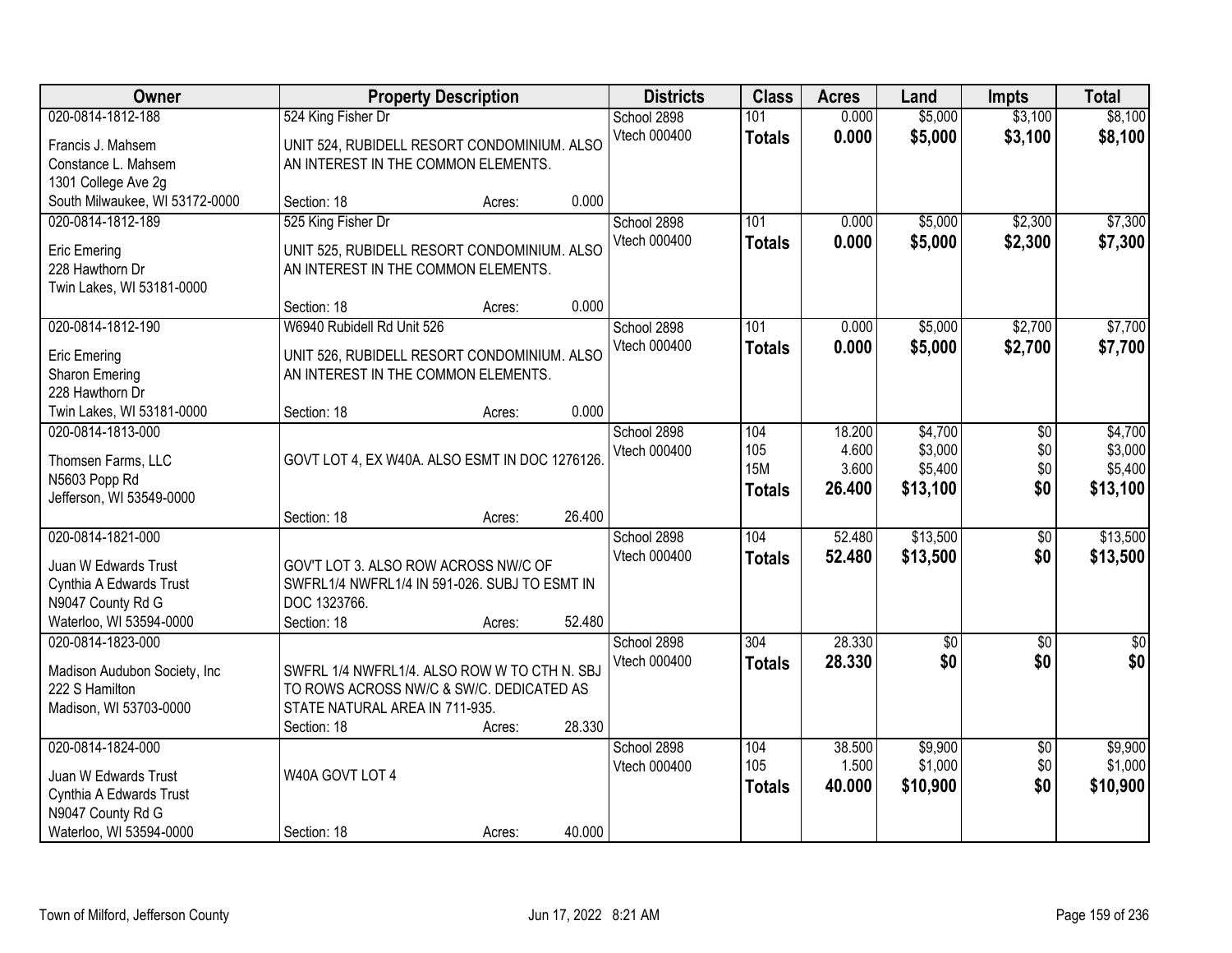| Owner                                                                                      | <b>Property Description</b>                                                                                      |        |        | <b>Districts</b>            | <b>Class</b>                | <b>Acres</b>              | Land                          | <b>Impts</b>                  | <b>Total</b>                  |
|--------------------------------------------------------------------------------------------|------------------------------------------------------------------------------------------------------------------|--------|--------|-----------------------------|-----------------------------|---------------------------|-------------------------------|-------------------------------|-------------------------------|
| 020-0814-1831-000<br>Thomsen Farms, LLC<br>N5603 Popp Rd<br>Jefferson, WI 53549-0000       | N17.50A OF NE1/4 SWFRL1/4. ALSO ESMT IN DOC<br>1276126.                                                          |        |        | School 2898<br>Vtech 000400 | 104<br>105<br><b>Totals</b> | 17.000<br>0.500<br>17.500 | \$4,400<br>\$400<br>\$4,800   | \$0<br>\$0<br>\$0             | \$4,400<br>\$400<br>\$4,800   |
|                                                                                            | Section: 18                                                                                                      | Acres: | 17.500 |                             |                             |                           |                               |                               |                               |
| 020-0814-1831-001<br>Imrie Acres, LLC<br>N7389 County Rd A<br>Johnson Creek, WI 53038-0000 | S22.50A NE1/4 SWFRL1/4, ALSO ESMT IN DOC<br>1276126.                                                             |        |        | School 2898<br>Vtech 000400 | 104<br>105<br><b>Totals</b> | 21.400<br>1.100<br>22.500 | \$5,500<br>\$700<br>\$6,200   | \$0<br>\$0<br>\$0             | \$5,500<br>\$700<br>\$6,200   |
| 020-0814-1832-000                                                                          | Section: 18                                                                                                      | Acres: | 22.500 | School 2898                 | 104                         | 21.000                    | \$5,400                       | \$0                           | \$5,400                       |
| Juan W Edwards Trust<br>Cynthia A Edwards Trust<br>N9047 County Rd G                       | N22.50A OF WFRL1/2 SWFRL1/4 ALSO ROW ACROSS<br>SW/C OF SWFRL1/4 NWFRL1/4 IN 591-026 ALSO<br>ESMT IN DOC 1276126. |        |        | Vtech 000400                | 105<br><b>Totals</b>        | 1.500<br>22.500           | \$1,000<br>\$6,400            | \$0<br>\$0                    | \$1,000<br>\$6,400            |
| Waterloo, WI 53594-0000                                                                    | Section: 18                                                                                                      | Acres: | 22.500 |                             |                             |                           |                               |                               |                               |
| 020-0814-1833-000<br>Juan W Edwards Trust<br>Cynthia A Edwards Trust<br>N9047 County Rd G  | S37.50A WFRL1/2 SWFRL1/4                                                                                         |        |        | School 2898<br>Vtech 000400 | 104<br>105<br><b>Totals</b> | 37.000<br>0.500<br>37.500 | \$9,500<br>\$400<br>\$9,900   | \$0<br>\$0<br>\$0             | \$9,500<br>\$400<br>\$9,900   |
| Waterloo, WI 53594-0000                                                                    | Section: 18                                                                                                      | Acres: | 37.500 |                             |                             |                           |                               |                               |                               |
| 020-0814-1834-000<br>Imrie Acres, LLC<br>N7389 County Rd A<br>Johnson Creek, WI 53038-0000 | SE1/4 SWFRL1/4                                                                                                   |        |        | School 2898<br>Vtech 000400 | 104<br>105<br><b>Totals</b> | 39.000<br>1.000<br>40.000 | \$10,000<br>\$700<br>\$10,700 | \$0<br>\$0<br>\$0             | \$10,000<br>\$700<br>\$10,700 |
|                                                                                            | Section: 18                                                                                                      | Acres: | 40.000 |                             |                             |                           |                               |                               |                               |
| 020-0814-1841-000<br>Thomsen Farms, LLC<br>N5603 Popp Rd<br>Jefferson, WI 53549-0000       | GOVT LOT 5, EX E16.5FT. ALSO ESMT IN DOC<br>1276126.                                                             |        |        | School 2898<br>Vtech 000400 | 104<br>105<br><b>Totals</b> | 36.000<br>1.400<br>37,400 | \$9,300<br>\$400<br>\$9,700   | $\overline{50}$<br>\$0<br>\$0 | \$9,300<br>\$400<br>\$9,700   |
|                                                                                            | Section: 18                                                                                                      | Acres: | 37.400 |                             |                             |                           |                               |                               |                               |
| 020-0814-1841-001<br>Thomsen Farms, LLC<br>N5603 Popp Rd<br>Jefferson, WI 53549-0000       | E16.50FT OF GOVT LOT 5                                                                                           |        |        | School 2898<br>Vtech 000400 | 104<br><b>Totals</b>        | 0.500<br>0.500            | \$100<br>\$100                | $\overline{50}$<br>\$0        | \$100<br>\$100                |
|                                                                                            | Section: 18                                                                                                      | Acres: | 0.500  |                             |                             |                           |                               |                               |                               |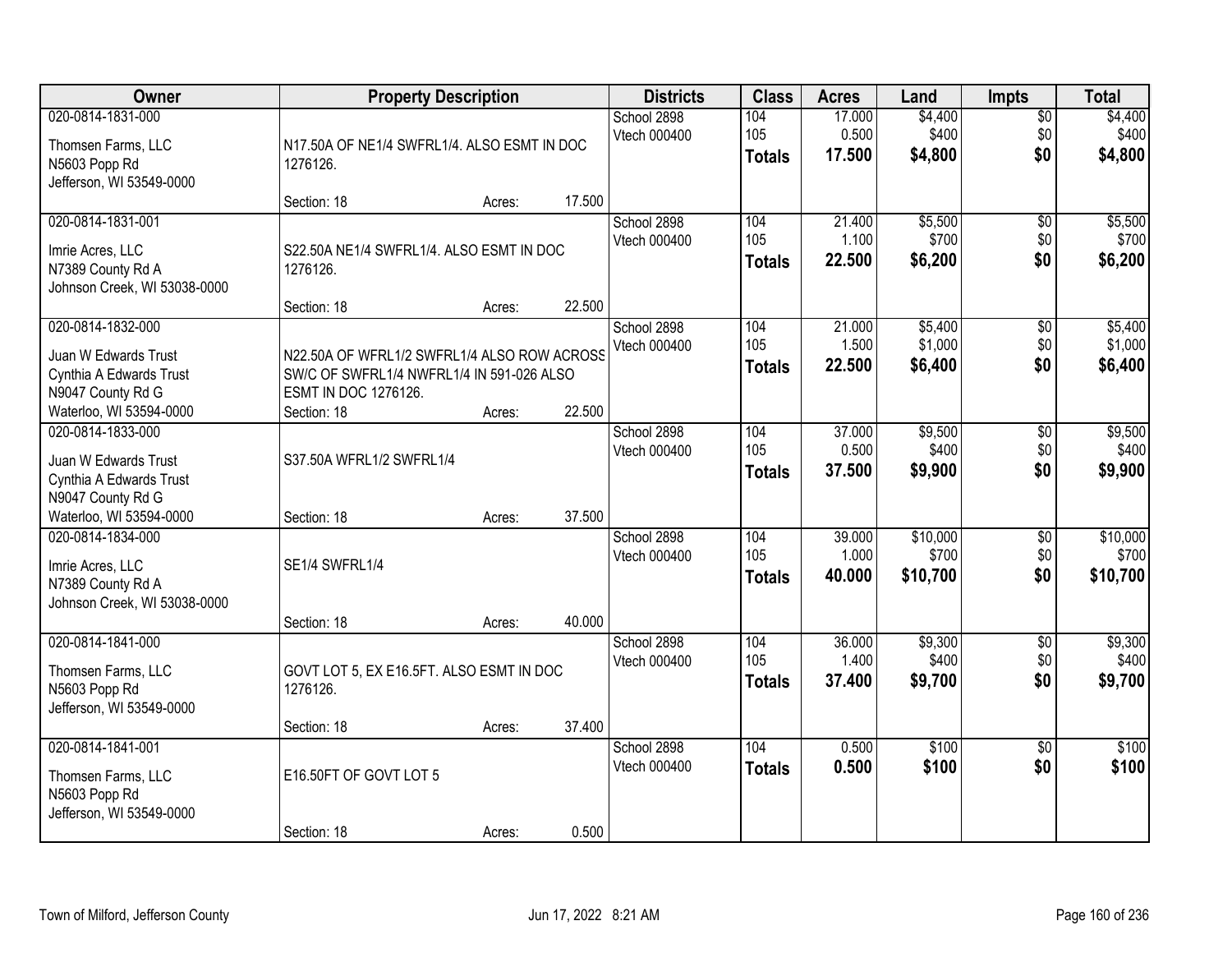| Owner                                                                                           |                                                                          | <b>Property Description</b> |        | <b>Districts</b>            | <b>Class</b>                              | <b>Acres</b>                      | Land                                   | <b>Impts</b>                         | <b>Total</b>                           |
|-------------------------------------------------------------------------------------------------|--------------------------------------------------------------------------|-----------------------------|--------|-----------------------------|-------------------------------------------|-----------------------------------|----------------------------------------|--------------------------------------|----------------------------------------|
| 020-0814-1842-000<br>Charles A. Schadt<br>Anthony W. Schadt<br>W6065 Clifford Ln                | S3/4 OF NW1/4 SEFRL1/4. ALSO ESMT IN DOC<br>1276126.                     |                             |        | School 2898<br>Vtech 000400 | 104<br>105<br><b>Totals</b>               | 27.000<br>3.000<br>30.000         | \$6,800<br>\$2,000<br>\$8,800          | $\overline{50}$<br>\$0<br>\$0        | \$6,800<br>\$2,000<br>\$8,800          |
| Watertown, WI 53094-0000                                                                        | Section: 18                                                              | Acres:                      | 30.000 |                             |                                           |                                   |                                        |                                      |                                        |
| 020-0814-1842-001<br>Thomsen Farms, LLC<br>N5603 Popp Rd<br>Jefferson, WI 53549-0000            | N10A OF NW1/4 SEFRL1/4. ALSO ESMT IN DOC<br>1276126.<br>Section: 18      | Acres:                      | 10.000 | School 2898<br>Vtech 000400 | 104<br>105<br><b>15M</b><br><b>Totals</b> | 7.600<br>2.000<br>0.400<br>10.000 | \$2,000<br>\$1,300<br>\$600<br>\$3,900 | $\overline{50}$<br>\$0<br>\$0<br>\$0 | \$2,000<br>\$1,300<br>\$600<br>\$3,900 |
| 020-0814-1843-000<br>Thomsen Farms, LLC<br>N5603 Popp Rd<br>Jefferson, WI 53549-0000            | SW1/4 SEFRL1/4                                                           |                             |        | School 2898<br>Vtech 000400 | 104<br>105<br><b>Totals</b>               | 37.600<br>2.400<br>40.000         | \$9,700<br>\$1,600<br>\$11,300         | \$0<br>\$0<br>\$0                    | \$9,700<br>\$1,600<br>\$11,300         |
|                                                                                                 | Section: 18                                                              | Acres:                      | 40.000 |                             |                                           |                                   |                                        |                                      |                                        |
| 020-0814-1844-000<br>Thomsen Farms, LLC<br>N5603 Popp Rd<br>Jefferson, WI 53549-0000            | SE1/4 SEFRL1/4                                                           |                             |        | School 2898<br>Vtech 000400 | 104<br>105<br><b>Totals</b>               | 37.000<br>3.000<br>40.000         | \$11,300<br>\$2,000<br>\$13,300        | \$0<br>\$0<br>\$0                    | \$11,300<br>\$2,000<br>\$13,300        |
|                                                                                                 | Section: 18                                                              | Acres:                      | 40.000 |                             |                                           |                                   |                                        |                                      |                                        |
| 020-0814-1911-000<br>Imrie Acres, LLC<br>N7389 County Rd A<br>Johnson Creek, WI 53038-0000      | NE1/4 NE1/4, EX S16.50FT                                                 |                             |        | School 2898<br>Vtech 000400 | 104<br>105<br><b>Totals</b>               | 29.000<br>10.500<br>39.500        | \$7,500<br>\$6,900<br>\$14,400         | $\overline{30}$<br>\$0<br>\$0        | \$7,500<br>\$6,900<br>\$14,400         |
|                                                                                                 | Section: 19                                                              | Acres:                      | 39.500 |                             |                                           |                                   |                                        |                                      |                                        |
| 020-0814-1912-000<br>Imrie Acres, LLC<br>N7389 County Rd A<br>Johnson Creek, WI 53038-0000      | Prairie Ln<br>NW1/4 NE1/4, EX S8A S&W OF DRG DIT.ALSO 33FT<br><b>ROW</b> |                             |        | School 2898<br>Vtech 000400 | 104<br>105<br><b>Totals</b>               | 31.000<br>2.000<br>33.000         | \$8,000<br>\$1,300<br>\$9,300          | $\overline{60}$<br>\$0<br>\$0        | \$8,000<br>\$1,300<br>\$9,300          |
|                                                                                                 | Section: 19                                                              | Acres:                      | 33.000 |                             |                                           |                                   |                                        |                                      |                                        |
| 020-0814-1913-000<br>University of Wisconsin<br>Stoughton Faville Prairie<br>1866 Van Hise Hall | E1/2 SW1/4 NE1/4                                                         |                             |        | School 2898<br>Vtech 000400 | 304<br><b>Totals</b>                      | 20.000<br>20.000                  | $\overline{30}$<br>\$0                 | $\overline{50}$<br>\$0               | $\frac{1}{2}$<br>\$0                   |
| Madison, WI 53706-0000                                                                          | Section: 19                                                              | Acres:                      | 20.000 |                             |                                           |                                   |                                        |                                      |                                        |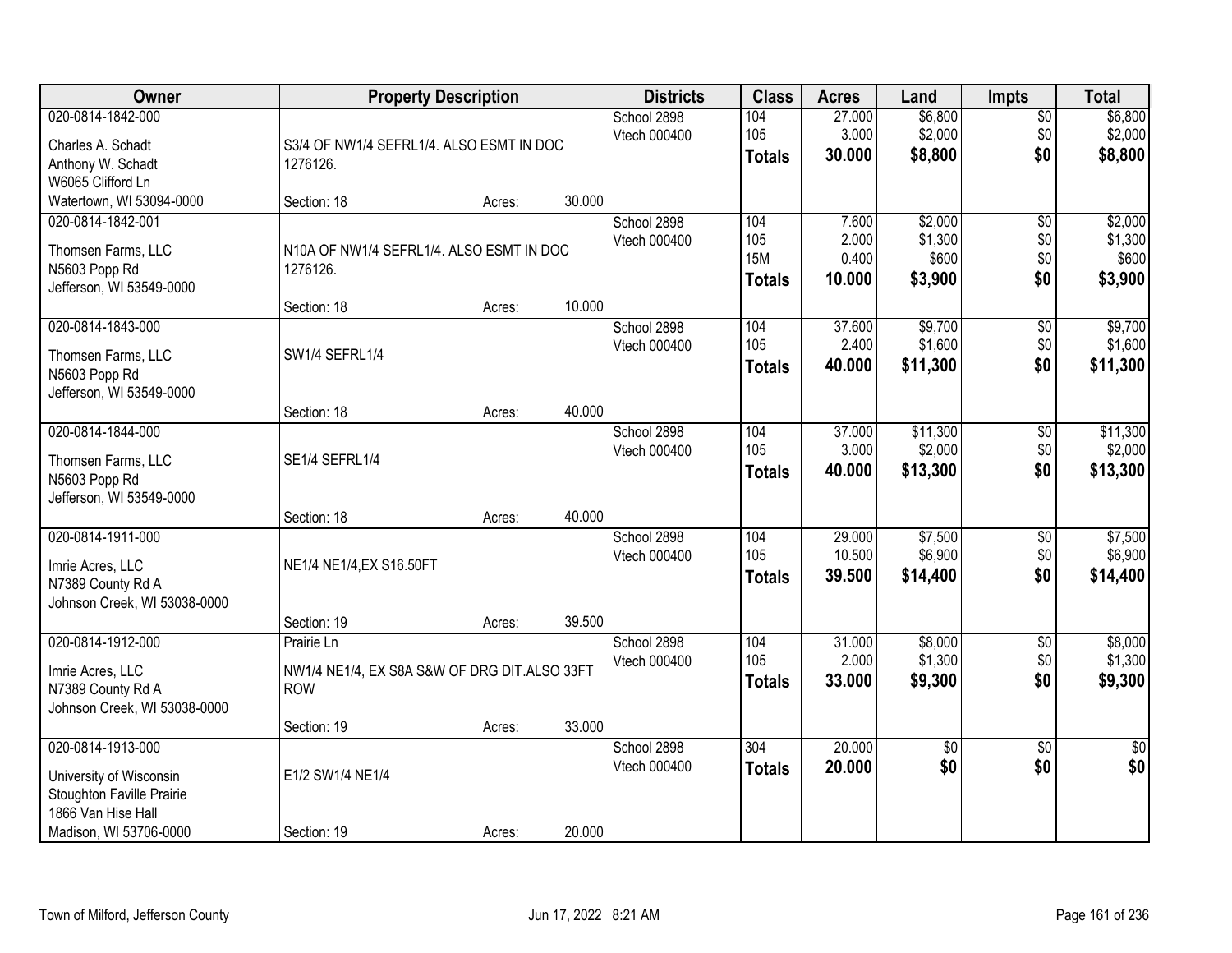| Owner                                 |                                                                           | <b>Property Description</b> |        | <b>Districts</b> | <b>Class</b>  | <b>Acres</b> | Land            | <b>Impts</b>           | <b>Total</b>     |
|---------------------------------------|---------------------------------------------------------------------------|-----------------------------|--------|------------------|---------------|--------------|-----------------|------------------------|------------------|
| 020-0814-1913-001                     |                                                                           |                             |        | School 2898      | 304           | 27.000       | $\overline{50}$ | $\overline{50}$        | \$0              |
| University of Wisconsin               | S8A NW1/4 NE1/4 S&W OF DRG DIT. EX W33FT FOR                              |                             |        | Vtech 000400     | <b>Totals</b> | 27.000       | \$0             | \$0                    | \$0              |
| Stoughton Faville Prairie             | ROW, S16. 50FT NE1/4 NE1/4, W1/2 SW1/4 NE1/4.EX                           |                             |        |                  |               |              |                 |                        |                  |
| 1866 Van Hise Hall                    | 132FT N&S BY 165FT, E&W IN SW/C. ALSO EX W33FT                            |                             |        |                  |               |              |                 |                        |                  |
| Madison, WI 53706-0000                | Section: 19                                                               | Acres:                      | 27.000 |                  |               |              |                 |                        |                  |
| 020-0814-1913-002                     | Prairie Ln                                                                |                             |        | School 2898      | 105           | 0.500        | \$400           | \$0                    | \$400            |
|                                       |                                                                           |                             |        | Vtech 000400     | <b>Totals</b> | 0.500        | \$400           | \$0                    | \$400            |
| Imrie Acres, LLC<br>N7389 County Rd A | A PCL 132FT N&S BY 165FT E&W IN SW/C SW1/4<br>NE1/4. 33FT ROW OVER W/SIDE |                             |        |                  |               |              |                 |                        |                  |
| Johnson Creek, WI 53038-0000          |                                                                           |                             |        |                  |               |              |                 |                        |                  |
|                                       | Section: 19                                                               | Acres:                      | 0.500  |                  |               |              |                 |                        |                  |
| 020-0814-1914-000                     |                                                                           |                             |        | School 2898      | 304           | 40.000       | $\overline{50}$ | \$0                    | $\overline{\$0}$ |
|                                       |                                                                           |                             |        | Vtech 000400     | <b>Totals</b> | 40.000       | \$0             | \$0                    | \$0              |
| University of Wisconsin               | SE1/4 NE1/4                                                               |                             |        |                  |               |              |                 |                        |                  |
| Stoughton Faville Prairie             |                                                                           |                             |        |                  |               |              |                 |                        |                  |
| 1866 Van Hise Hall                    |                                                                           |                             |        |                  |               |              |                 |                        |                  |
| Madison, WI 53706-0000                | Section: 19                                                               | Acres:                      | 40.000 |                  |               |              |                 |                        |                  |
| 020-0814-1921-000                     | Prairie Ln                                                                |                             |        | School 2898      | 104           | 39.000       | \$10,000        | $\sqrt[6]{3}$          | \$10,000         |
| Imrie Acres, LLC                      | NE1/4 NWFRL1/4                                                            |                             |        | Vtech 000400     | 105           | 1.000        | \$700           | \$0                    | \$700            |
| N7389 County Rd A                     |                                                                           |                             |        |                  | <b>Totals</b> | 40.000       | \$10,700        | \$0                    | \$10,700         |
| Johnson Creek, WI 53038-0000          |                                                                           |                             |        |                  |               |              |                 |                        |                  |
|                                       | Section: 19                                                               | Acres:                      | 40.000 |                  |               |              |                 |                        |                  |
| 020-0814-1922-000                     | Prairie Ln                                                                |                             |        | School 2898      | 104           | 29.000       | \$7,500         | $\overline{50}$        | \$7,500          |
| Imrie Acres, LLC                      | NWFRL1/4 NWFRL1/4                                                         |                             |        | Vtech 000400     | 105           | 1.700        | \$1,100         | \$0                    | \$1,100          |
| N7389 County Rd A                     |                                                                           |                             |        |                  | <b>Totals</b> | 30.700       | \$8,600         | \$0                    | \$8,600          |
| Johnson Creek, WI 53038-0000          |                                                                           |                             |        |                  |               |              |                 |                        |                  |
|                                       | Section: 19                                                               | Acres:                      | 30.700 |                  |               |              |                 |                        |                  |
| 020-0814-1923-000                     | Prairie Ln                                                                |                             |        | School 2898      | 104           | 30.700       | \$7,300         | \$0                    | \$7,300          |
|                                       |                                                                           |                             |        | Vtech 000400     | <b>Totals</b> | 30.700       | \$7,300         | \$0                    | \$7,300          |
| Imrie Acres, LLC                      | SWFRL1/4 NWFRL1/4                                                         |                             |        |                  |               |              |                 |                        |                  |
| N7389 County Rd A                     |                                                                           |                             |        |                  |               |              |                 |                        |                  |
| Johnson Creek, WI 53038-0000          | Section: 19                                                               |                             | 30.700 |                  |               |              |                 |                        |                  |
| 020-0814-1924-000                     |                                                                           | Acres:                      |        | School 2898      | 104           | 39.000       | \$9,000         |                        | \$9,000          |
|                                       |                                                                           |                             |        | Vtech 000400     | 105           | 1.000        | \$700           | $\overline{60}$<br>\$0 | \$700            |
| Imrie Acres, LLC                      | SE1/4 NWFRL1/4                                                            |                             |        |                  |               | 40.000       | \$9,700         | \$0                    | \$9,700          |
| N7389 County Rd A                     |                                                                           |                             |        |                  | <b>Totals</b> |              |                 |                        |                  |
| Johnson Creek, WI 53038-0000          |                                                                           |                             |        |                  |               |              |                 |                        |                  |
|                                       | Section: 19                                                               | Acres:                      | 40.000 |                  |               |              |                 |                        |                  |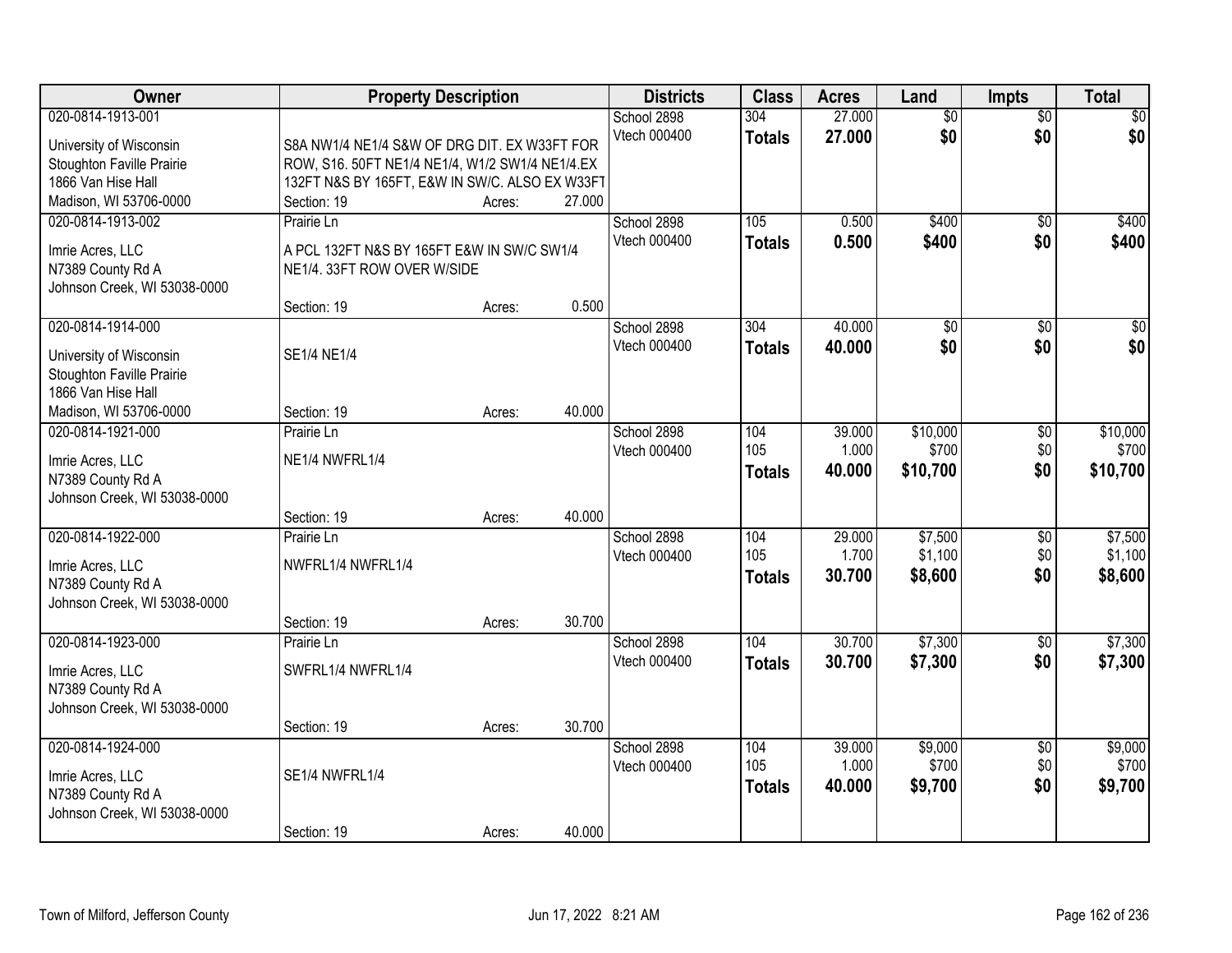| Owner                                                                                          | <b>Property Description</b>                                              |        |        | <b>Districts</b>            | <b>Class</b>                      | <b>Acres</b>              | Land                           | <b>Impts</b>                  | <b>Total</b>                   |
|------------------------------------------------------------------------------------------------|--------------------------------------------------------------------------|--------|--------|-----------------------------|-----------------------------------|---------------------------|--------------------------------|-------------------------------|--------------------------------|
| 020-0814-1931-000<br>Madison Audubon Society, Inc.<br>222 S Hamilton<br>Madison, WI 53703-0000 | NE1/4 SWFRL1/4. ALSO WETLAND RESERVE<br>PROGRAM EASEMENT IN DOC 1144549. |        |        | School 2898<br>Vtech 000400 | 304<br><b>Totals</b>              | 40.000<br>40.000          | $\overline{50}$<br>\$0         | $\overline{50}$<br>\$0        | $\overline{30}$<br>\$0         |
|                                                                                                | Section: 19                                                              | Acres: | 40.000 |                             |                                   |                           |                                |                               |                                |
| 020-0814-1932-000<br>Larry L Peter Trust<br>Mary A Peter Trust<br>N7977 County Rd G            | NWFRL1/4 SWFRL1/4                                                        |        |        | School 2898<br>Vtech 000400 | 104<br>105<br><b>Totals</b>       | 25.000<br>6.300<br>31.300 | \$6,100<br>\$4,100<br>\$10,200 | $\overline{50}$<br>\$0<br>\$0 | \$6,100<br>\$4,100<br>\$10,200 |
| Lake Mills, WI 53551-0000                                                                      | Section: 19                                                              | Acres: | 31.300 |                             |                                   |                           |                                |                               |                                |
| 020-0814-1933-000<br>Larry L Peter Trust<br>Mary A Peter Trust<br>N7977 County Rd G            | Prairie Ln<br>SWFRL1/4 SWFRL1/4                                          |        |        | School 2898<br>Vtech 000400 | 104<br>105<br><b>Totals</b>       | 30.000<br>1.300<br>31.300 | \$5,700<br>\$900<br>\$6,600    | \$0<br>\$0<br>\$0             | \$5,700<br>\$900<br>\$6,600    |
| Lake Mills, WI 53551-0000                                                                      | Section: 19                                                              | Acres: | 31.300 |                             |                                   |                           |                                |                               |                                |
| 020-0814-1934-000<br>Madison Audubon Society, Inc.<br>222 S Hamilton<br>Madison, WI 53703-0000 | SE1/4 SWFRL1/4. ALSO WETLAND RESERVE<br>PROGRAM EASEMENT IN DOC 1144549. |        |        | School 2898<br>Vtech 000400 | 304<br><b>Totals</b>              | 40.000<br>40.000          | \$0<br>\$0                     | \$0<br>\$0                    | \$0<br>\$0                     |
|                                                                                                | Section: 19                                                              | Acres: | 40.000 |                             |                                   |                           |                                |                               |                                |
| 020-0814-1941-000<br>Madison Audubon Society, Inc<br>222 S Hamilton<br>Madison, WI 53703-0000  | N25A OF NE1/4 SE1/4. ALSO WETLAND RESERVE<br>ESMT 1043686<br>Section: 19 | Acres: | 25.000 | School 2898<br>Vtech 000400 | $\overline{304}$<br><b>Totals</b> | 25.000<br>25.000          | $\overline{30}$<br>\$0         | $\overline{30}$<br>\$0        | $\overline{30}$<br>\$0         |
| 020-0814-1941-001                                                                              |                                                                          |        |        | School 2898                 | 304                               | 15.000                    | $\overline{60}$                | $\overline{50}$               | $\overline{\$0}$               |
| Madison Audubon Society, Inc.<br>222 S Hamilton<br>Madison, WI 53703-0000                      | S15A NE1/4 SE1/4. ALSO WETLAND RESERVE ESMT<br>IN DOC 1165475.           |        |        | Vtech 000400                | <b>Totals</b>                     | 15.000                    | \$0                            | \$0                           | \$0                            |
|                                                                                                | Section: 19                                                              | Acres: | 15.000 |                             |                                   |                           |                                |                               |                                |
| 020-0814-1942-000<br>Madison Audubon Society, Inc.<br>222 S Hamilton<br>Madison, WI 53703-0000 | N25A OF NW1/4 SE1/4. ALSO WETLAND RESERVE<br>ESMT 1043686<br>Section: 19 | Acres: | 25.000 | School 2898<br>Vtech 000400 | 304<br><b>Totals</b>              | 25.000<br>25.000          | $\overline{50}$<br>\$0         | $\overline{50}$<br>\$0        | $\overline{50}$<br>\$0         |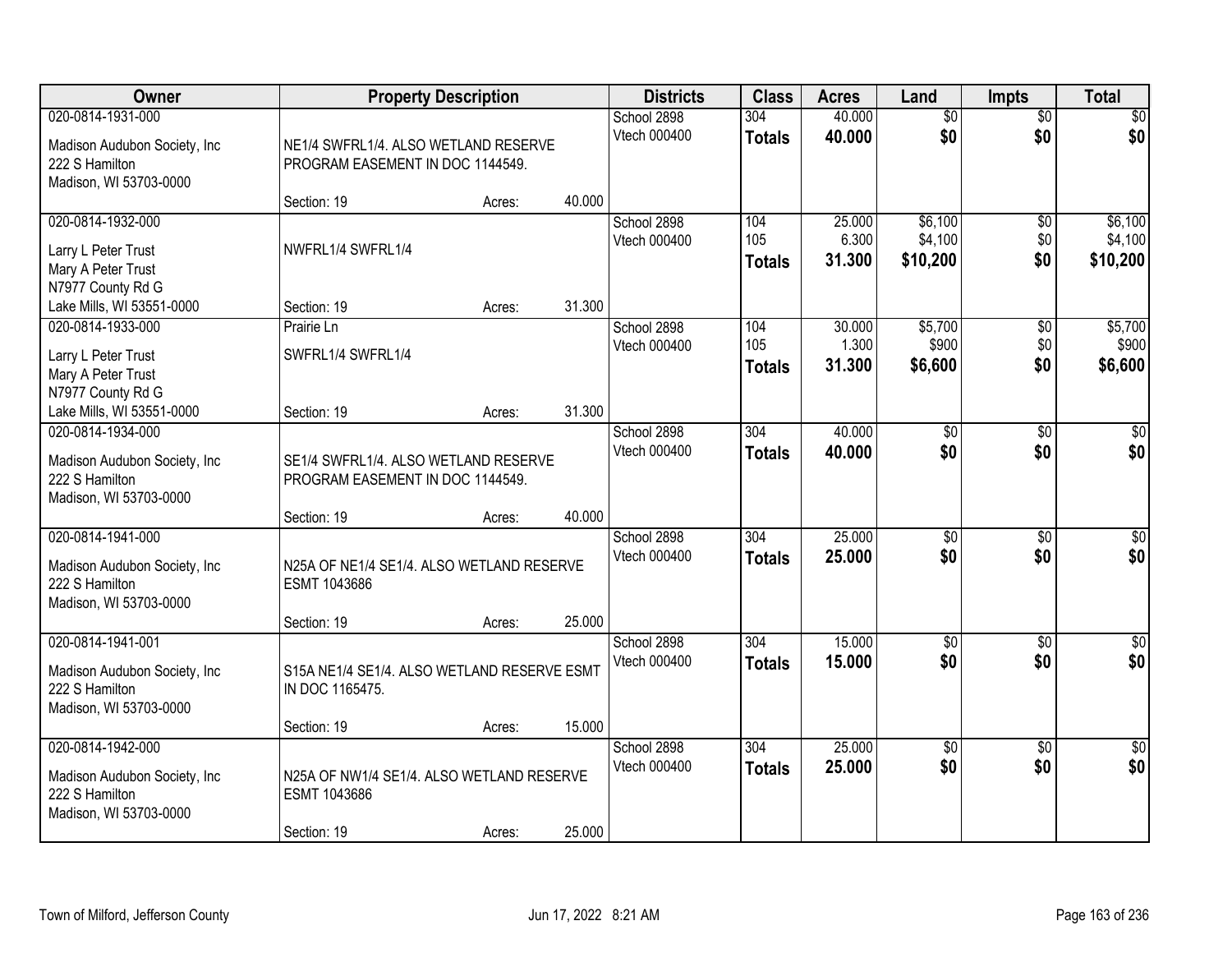| Owner                                                                                                                   |                                                                | <b>Property Description</b> |        | <b>Districts</b>            | <b>Class</b>                | <b>Acres</b>               | Land                           | <b>Impts</b>                  | <b>Total</b>                    |
|-------------------------------------------------------------------------------------------------------------------------|----------------------------------------------------------------|-----------------------------|--------|-----------------------------|-----------------------------|----------------------------|--------------------------------|-------------------------------|---------------------------------|
| 020-0814-1942-001<br>Madison Audubon Society, Inc.<br>222 S Hamilton<br>Madison, WI 53703-0000                          | S15A NW1/4 SE1/4. ALSO WETLAND RESERVE ESMT<br>IN DOC 1165475. |                             |        | School 2898<br>Vtech 000400 | 304<br><b>Totals</b>        | 15.000<br>15.000           | $\overline{50}$<br>\$0         | $\overline{50}$<br>\$0        | \$0<br>\$0                      |
|                                                                                                                         | Section: 19                                                    | Acres:                      | 15.000 |                             |                             |                            |                                |                               |                                 |
| 020-0814-1943-000<br>Madison Audubon Society, Inc.<br>222 S Hamilton<br>Madison, WI 53703-0000                          | N15A SW1/4 SE1/4. ALSO WETLAND RESERVE ESMT<br>IN DOC 1165475. |                             |        | School 2898<br>Vtech 000400 | 304<br><b>Totals</b>        | 15.000<br>15.000           | \$0<br>\$0                     | $\overline{50}$<br>\$0        | $\sqrt{50}$<br>\$0              |
|                                                                                                                         | Section: 19                                                    | Acres:                      | 15.000 |                             |                             |                            |                                |                               |                                 |
| 020-0814-1943-001<br>Wayne C Magnussen Trust<br>Sharon L Magnussen Trust<br>923 S Ferry Dr                              | Prairie Ln<br>S25A OF SW1/4 SE1/4                              |                             |        | School 2898<br>Vtech 000400 | 104<br>105<br><b>Totals</b> | 24.000<br>1.000<br>25.000  | \$4,500<br>\$100<br>\$4,600    | \$0<br>\$0<br>\$0             | \$4,500<br>\$100<br>\$4,600     |
| Lake Mills, WI 53551-0000                                                                                               | Section: 19                                                    | Acres:                      | 25.000 |                             |                             |                            |                                |                               |                                 |
| 020-0814-1944-000<br>Madison Audubon Society, Inc.<br>222 S Hamilton<br>Madison, WI 53703-0000                          | N15A SE1/4 SE1/4. ALSO WETLAND RESERVE ESMT<br>IN DOC 1165475. |                             |        | School 2898<br>Vtech 000400 | 304<br><b>Totals</b>        | 15.000<br>15.000           | $\overline{50}$<br>\$0         | \$0<br>\$0                    | $\sqrt{50}$<br>\$0              |
|                                                                                                                         | Section: 19                                                    | Acres:                      | 15.000 |                             |                             |                            |                                |                               |                                 |
| 020-0814-1944-001<br>Wayne C Magnussen Trust<br>Sharon L Magnussen Trust<br>923 S Ferry Dr<br>Lake Mills, WI 53551-0000 | S25A OF SE1/4 SE1/4<br>Section: 19                             | Acres:                      | 25.000 | School 2898<br>Vtech 000400 | 104<br>105<br><b>Totals</b> | 11.019<br>13.981<br>25.000 | \$2,100<br>\$9,100<br>\$11,200 | \$0<br>\$0<br>\$0             | \$2,100<br>\$9,100<br>\$11,200  |
| 020-0814-2011-000                                                                                                       | Navan Rd                                                       |                             |        | School 2898                 | 104                         | 38.600                     | \$8,700                        | $\sqrt{$0}$                   | \$8,700                         |
| <b>Clarence P Mess Trust</b><br>Catherine a Mess Trust<br>N8485 County Rd Q                                             | <b>NE1/4 NE1/4</b>                                             |                             |        | Vtech 000400                | 105<br><b>Totals</b>        | 1.400<br>40.000            | \$300<br>\$9,000               | \$0<br>\$0                    | \$300<br>\$9,000                |
| Watertown, WI 53094-0000                                                                                                | Section: 20                                                    | Acres:                      | 40.000 |                             |                             |                            |                                |                               |                                 |
| 020-0814-2012-000<br>Benjamin R. Schaefer<br>W6627 Navan Rd<br>Watertown, WI 53094-0000                                 | W6627 Navan Rd<br>LOT 1, CSM 4391-22-082.<br>Section: 20       | Acres:                      | 3.292  | School 2898<br>Vtech 000400 | 101<br>104<br><b>Totals</b> | 2.000<br>1.292<br>3.292    | \$65,000<br>\$300<br>\$65,300  | \$122,000<br>\$0<br>\$122,000 | \$187,000<br>\$300<br>\$187,300 |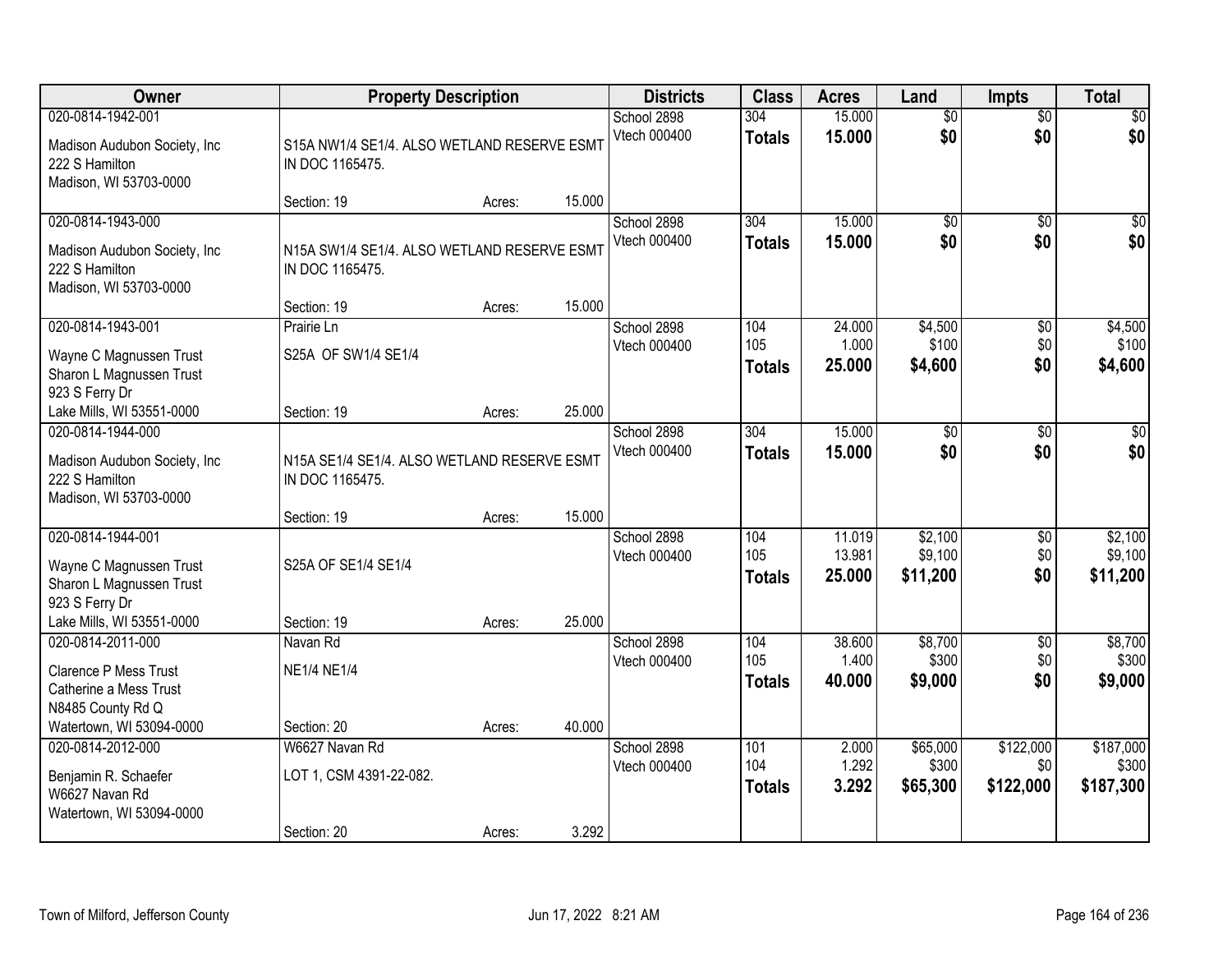| Owner                           | <b>Property Description</b>                                             | <b>Districts</b> | <b>Class</b>     | <b>Acres</b> | Land     | <b>Impts</b>    | <b>Total</b> |
|---------------------------------|-------------------------------------------------------------------------|------------------|------------------|--------------|----------|-----------------|--------------|
| 020-0814-2012-001               | Navan Rd                                                                | School 2898      | 104              | 36.750       | \$9,000  | \$0             | \$9,000      |
| <b>Clarence P Mess Trust</b>    | NW1/4 NE1/4. ALSO N25FT OF SW1/4 NE1/4. EX CSM                          | Vtech 000400     | 105              | 0.708        | \$100    | \$0             | \$100        |
| Catherine a Mess Trust          | 4391-22-082.                                                            |                  | <b>Totals</b>    | 37.458       | \$9,100  | \$0             | \$9,100      |
| N8485 County Rd Q               |                                                                         |                  |                  |              |          |                 |              |
| Watertown, WI 53094-0000        | 37.458<br>Section: 20<br>Acres:                                         |                  |                  |              |          |                 |              |
| 020-0814-2013-000               | N8320 River Bend Rd                                                     | School 2898      | 101              | 2.000        | \$65,000 | \$103,500       | \$168,500    |
| Connie J. Skalitzky             | SW1/4 NE1/4, EX STRIP 25FT WIDE OFF N END                               | Vtech 000400     | 104              | 27.550       | \$8,200  | \$0             | \$8,200      |
| W8491 Blue Joint Rd             |                                                                         |                  | 105              | 1.300        | \$100    | \$0             | \$100        |
| Waterloo, WI 53594-0000         |                                                                         |                  | <b>15M</b>       | 8.400        | \$12,600 | \$0             | \$12,600     |
|                                 | 39.250<br>Section: 20<br>Acres:                                         |                  | <b>Totals</b>    | 39.250       | \$85,900 | \$103,500       | \$189,400    |
| 020-0814-2014-000               | <b>Wolff Rd</b>                                                         | School 2898      | 104              | 38.400       | \$9,900  | \$0             | \$9,900      |
| Iona Wolff M. Le et al          | SE1/4 NE1/4                                                             | Vtech 000400     | 105              | 1.100        | \$700    | \$0             | \$700        |
| N8334 Wolff Rd                  |                                                                         |                  | 107              | 0.500        | \$20,000 | \$1,900         | \$21,900     |
| Watertown, WI 53094-0000        |                                                                         |                  | Totals           | 40.000       | \$30,600 | \$1,900         | \$32,500     |
|                                 | 40.000<br>Section: 20<br>Acres:                                         |                  |                  |              |          |                 |              |
| 020-0814-2021-000               | N8455 River Bend Rd                                                     | School 2898      | 104              | 14.200       | \$2,000  | \$0             | \$2,000      |
| Timothy J. Windl                | N35.75A OF GOVT LOT 1. EX N257FT.                                       | Vtech 000400     | 105              | 9.350        | \$6,100  | \$0             | \$6,100      |
| Helen A. Zahn                   |                                                                         |                  | 107              | 2.000        | \$60,000 | \$224,000       | \$284,000    |
| N8455 River Bend Rd             |                                                                         |                  | <b>Totals</b>    | 25.550       | \$68,100 | \$224,000       | \$292,100    |
| Watertown, WI 53094-0000        | 25.550<br>Section: 20<br>Acres:                                         |                  |                  |              |          |                 |              |
| 020-0814-2021-001               |                                                                         | School 2898      | $\overline{105}$ | 5.390        | \$3,500  | $\sqrt[6]{}$    | \$3,500      |
| Jacob J. Lueck                  | N128.5FT GOVT LOT 1. ALSO COM N1/4/C, S.42FT,                           | Vtech 000400     | <b>Totals</b>    | 5.390        | \$3,500  | \$0             | \$3,500      |
| Erin E. Lueck                   | N88DG42 'W 39.13FT, N89DG19'W 1623. 33FT,                               |                  |                  |              |          |                 |              |
| 1200 Lisbon St                  | N00DG04'W 17.70FT, S88DG41'E 774.51FT, S88DG42'                         |                  |                  |              |          |                 |              |
| Watertown, WI 53098-0000        | Section: 20<br>5.390<br>Acres:                                          |                  |                  |              |          |                 |              |
| 020-0814-2021-002               | N8491 River Bend Rd                                                     | School 2898      | 101              | 0.740        | \$59,200 | \$10,900        | \$70,100     |
|                                 |                                                                         | Vtech 000400     | 105              | 4.400        | \$2,900  | \$0             | \$2,900      |
| Jacob J. Lueck                  | BEG 128.50FT S N1/4/P, S128. 50FT, N88DG37'W                            |                  | <b>Totals</b>    | 5.140        | \$62,100 | \$10,900        | \$73,000     |
| Erin E. Lueck<br>1200 Lisbon St | 1674.85FT TO E BK CRAWFISH RIV, N128.50FT<br>S88DG37'E 1674.85FT TO POB |                  |                  |              |          |                 |              |
| Watertown, WI 53098-0000        | 5.140<br>Section: 20<br>Acres:                                          |                  |                  |              |          |                 |              |
| 020-0814-2021-004               | <b>River Bend Rd</b>                                                    | School 2898      | 104              | 13.800       | \$2,900  | $\overline{50}$ | \$2,900      |
|                                 |                                                                         | Vtech 000400     | 105              | 7.950        | \$2,100  | \$0             | \$2,100      |
| Connie J. Skalitzky             | S21.75A OF GOVT LOT 1                                                   |                  | <b>Totals</b>    | 21.750       | \$5,000  | \$0             | \$5,000      |
| W8491 Blue Joint Rd             |                                                                         |                  |                  |              |          |                 |              |
| Waterloo, WI 53594-0000         | 21.750<br>Section: 20                                                   |                  |                  |              |          |                 |              |
|                                 | Acres:                                                                  |                  |                  |              |          |                 |              |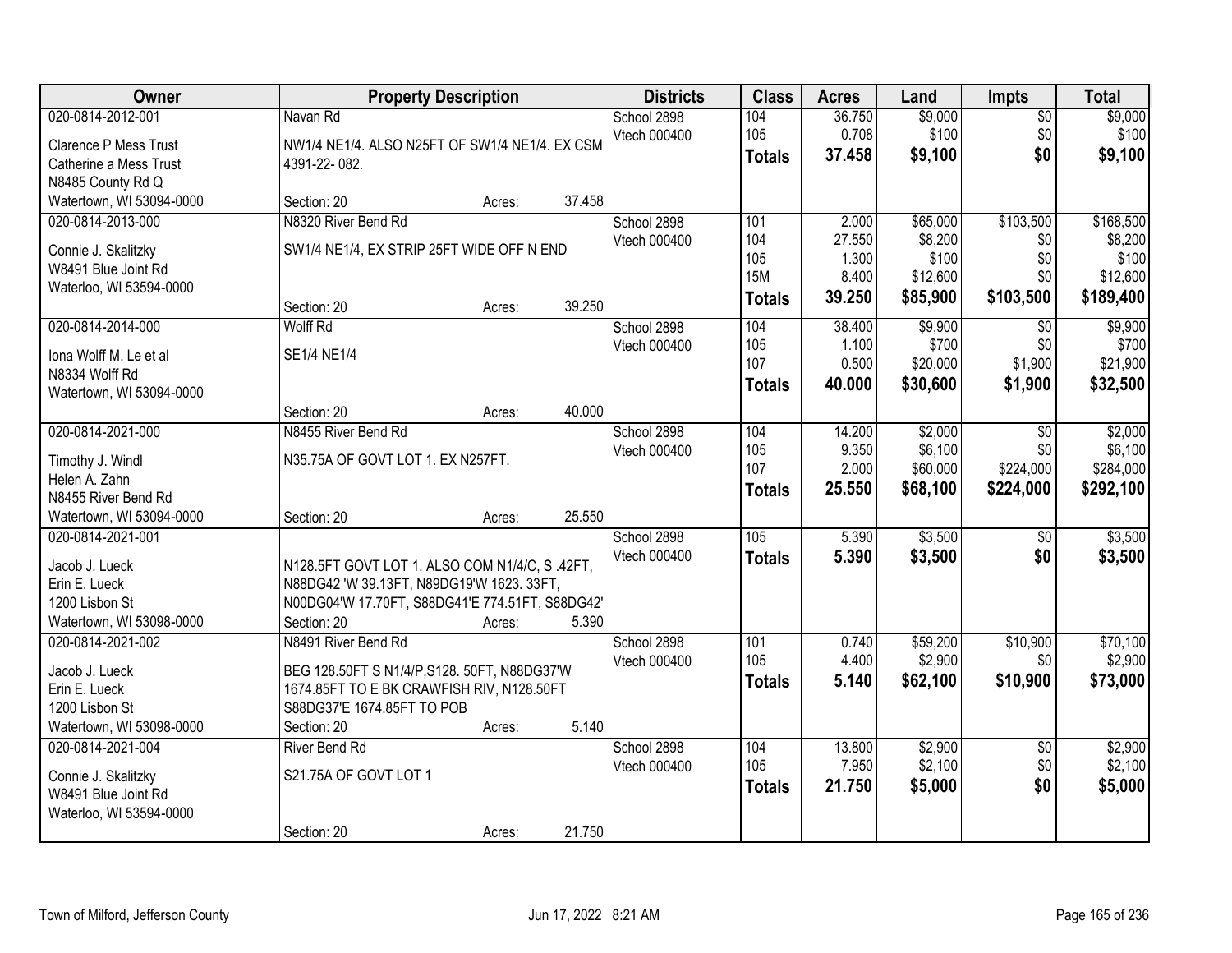| <b>Owner</b>                                                                                    |                                                                                                                                       | <b>Property Description</b> |        | <b>Districts</b>            | <b>Class</b>                | <b>Acres</b>               | Land                            | Impts                         | <b>Total</b>                      |
|-------------------------------------------------------------------------------------------------|---------------------------------------------------------------------------------------------------------------------------------------|-----------------------------|--------|-----------------------------|-----------------------------|----------------------------|---------------------------------|-------------------------------|-----------------------------------|
| 020-0814-2022-000<br>Imrie Acres, LLC<br>N7389 County Rd A<br>Johnson Creek, WI 53038-0000      | GOVT LOT 5, EX 5A S OF DIT GOVT LOT 6, N OF<br>SW1/4 SW1/4                                                                            |                             |        | School 2898<br>Vtech 000400 | 104<br>105<br><b>Totals</b> | 3.600<br>16.400<br>20.000  | \$700<br>\$10,700<br>\$11,400   | $\overline{50}$<br>\$0<br>\$0 | \$700<br>\$10,700<br>\$11,400     |
|                                                                                                 | Section: 20                                                                                                                           | Acres:                      | 20.000 |                             |                             |                            |                                 |                               |                                   |
| 020-0814-2023-000<br>University of Wisconsin<br>Stoughton Faville Prairie<br>1866 Van Hise Hall | THAT PT OF GOVT LOT 5, IN NW 1/4 LYG W OF<br>CRAWFISH RIV, & S OF DRG DIT                                                             |                             |        | School 2898<br>Vtech 000400 | 304<br><b>Totals</b>        | 5.000<br>5.000             | $\overline{60}$<br>\$0          | $\overline{50}$<br>\$0        | $\sqrt{50}$<br>\$0                |
| Madison, WI 53706-0000                                                                          | Section: 20                                                                                                                           | Acres:                      | 5.000  |                             |                             |                            |                                 |                               |                                   |
| 020-0814-2023-001<br>Mb Trust<br>N8160 River Bend Rd<br>Watertown, WI 53094-0000                | <b>River Bend Rd</b><br>W24.09A OF S1/2 GOVT LOT 2                                                                                    |                             |        | School 2898<br>Vtech 000400 | 104<br>105<br><b>Totals</b> | 23.190<br>0.900<br>24.090  | \$6,000<br>\$300<br>\$6,300     | $\overline{50}$<br>\$0<br>\$0 | \$6,000<br>\$300<br>\$6,300       |
|                                                                                                 | Section: 20                                                                                                                           | Acres:                      | 24.090 |                             |                             |                            |                                 |                               |                                   |
| 020-0814-2024-000<br>Connie J. Skalitzky<br>W8491 Blue Joint Rd<br>Waterloo, WI 53594-0000      | <b>River Bend Rd</b><br>N1/2 GOVT LOT 2 & E8.5A OF S1/2 GOVT LOT 2                                                                    |                             |        | School 2898<br>Vtech 000400 | 104<br>105<br><b>Totals</b> | 31.170<br>10.000<br>41.170 | \$7,500<br>\$6,500<br>\$14,000  | $\overline{50}$<br>\$0<br>\$0 | \$7,500<br>\$6,500<br>\$14,000    |
|                                                                                                 | Section: 20                                                                                                                           | Acres:                      | 41.170 |                             |                             |                            |                                 |                               |                                   |
| 020-0814-2031-000<br>Connie J. Skalitzky<br>W8491 Blue Joint Rd<br>Waterloo, WI 53594-0000      | <b>River Bend Rd</b><br>E16.66A GOVT LOT 3,EX ROW 33 FT WIDE,COM<br>330FT S OF C/P W 561FT. ALSO ROW OVER W24.75<br>FT<br>Section: 20 | Acres:                      | 16.240 | School 2898<br>Vtech 000400 | 104<br>105<br><b>Totals</b> | 11.340<br>4.900<br>16.240  | \$2,100<br>\$3,100<br>\$5,200   | $\overline{60}$<br>\$0<br>\$0 | \$2,100<br>\$3,100<br>\$5,200     |
| 020-0814-2031-001<br>Town of Milford<br>W6335 County Rd A<br>Johnson Creek, WI 53038-0000       | 33FT WIDE ROW IN NE1/4 SW1/4 BEG 330FT S OF<br>C/P, W561FT<br>Section: 20                                                             | Acres:                      | 0.430  | School 2898<br>Vtech 000400 | 304<br><b>Totals</b>        | 0.430<br>0.430             | $\sqrt{$0}$<br>\$0              | $\sqrt{6}$<br>\$0             | $\frac{6}{3}$<br>\$0              |
| 020-0814-2032-000                                                                               | N8160 River Bend Rd                                                                                                                   |                             |        | School 2898                 | 104                         | 37.670                     | \$10,000                        | $\overline{30}$               | \$10,000                          |
| <b>Mb Trust</b><br>N8160 River Bend Rd<br>Watertown, WI 53094-0000                              | W47.57A OF GOVT LOT 3<br>Section: 20                                                                                                  | Acres:                      | 47.570 | Vtech 000400                | 105<br>107<br><b>Totals</b> | 7.900<br>2.000<br>47.570   | \$5,200<br>\$60,000<br>\$75,200 | \$0<br>\$169,600<br>\$169,600 | \$5,200<br>\$229,600<br>\$244,800 |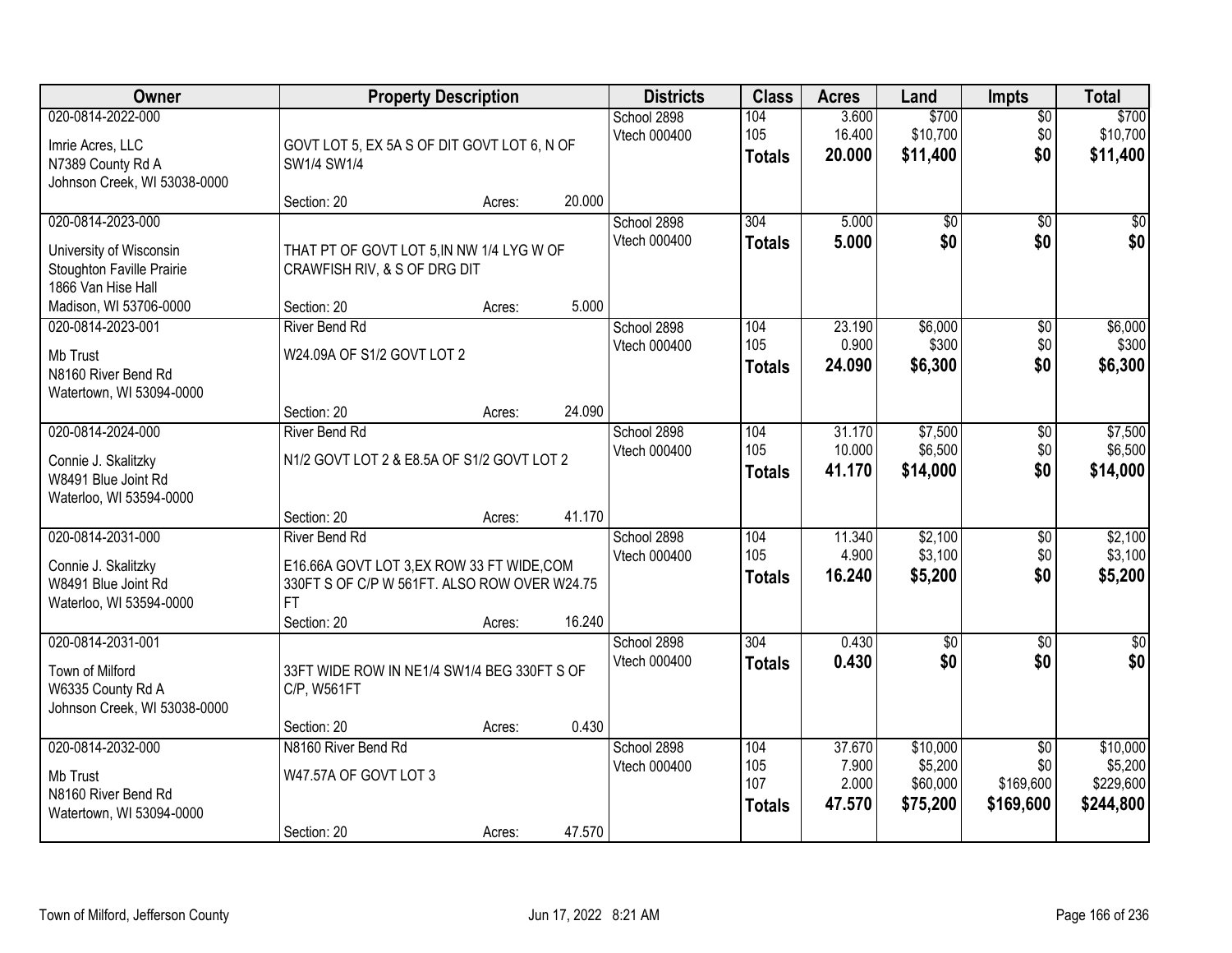| Owner                                                                                                    |                                                                                                | <b>Property Description</b> |        | <b>Districts</b>            | <b>Class</b>                | <b>Acres</b>               | Land                          | <b>Impts</b>                  | <b>Total</b>                  |
|----------------------------------------------------------------------------------------------------------|------------------------------------------------------------------------------------------------|-----------------------------|--------|-----------------------------|-----------------------------|----------------------------|-------------------------------|-------------------------------|-------------------------------|
| 020-0814-2033-000<br>Mb Trust<br>N8160 River Bend Rd<br>Watertown, WI 53094-0000                         | W24.10A OF GOVT LOT 4                                                                          |                             |        | School 2898<br>Vtech 000400 | 104<br>105<br><b>Totals</b> | 23.000<br>1.100<br>24.100  | \$4,300<br>\$700<br>\$5,000   | $\overline{50}$<br>\$0<br>\$0 | \$4,300<br>\$700<br>\$5,000   |
|                                                                                                          | Section: 20                                                                                    | Acres:                      | 24.100 |                             |                             |                            |                               |                               |                               |
| 020-0814-2033-001<br>Wayne C Magnussen Trust<br>Sharon L Magnussen Trust<br>923 S Ferry Dr               | THAT PT OF GOVT LOT 6, LY S OF N/L SW1/4 SW1/4.                                                |                             |        | School 2898<br>Vtech 000400 | 104<br>105<br><b>Totals</b> | 1.000<br>1.750<br>2.750    | \$200<br>\$1,200<br>\$1,400   | $\overline{50}$<br>\$0<br>\$0 | \$200<br>\$1,200<br>\$1,400   |
| Lake Mills, WI 53551-0000                                                                                | Section: 20                                                                                    | Acres:                      | 2.750  |                             |                             |                            |                               |                               |                               |
| 020-0814-2034-000<br>Wintford J. Campbell<br>Pamela J. Campbell<br>N6447 Harold St                       | <b>River Bend Rd</b><br>E40A GOVT LOT 4, ALSO 24.75 FT ROW N TO RIV RD                         |                             |        | School 2898<br>Vtech 000400 | 105<br><b>Totals</b>        | 40.000<br>40.000           | \$10,000<br>\$10,000          | \$0<br>\$0                    | \$10,000<br>\$10,000          |
| Lake Mills, WI 53551-0000                                                                                | Section: 20                                                                                    | Acres:                      | 40.000 |                             |                             |                            |                               |                               |                               |
| 020-0814-2041-000<br>Eggert Acres, LLC<br>W7816 Island Rd<br>Waterloo, WI 53594-0000                     | West Rd<br>NE1/4 SE1/4.                                                                        |                             |        | School 2898<br>Vtech 000400 | 104<br>105<br><b>Totals</b> | 21.000<br>19.000<br>40.000 | \$4,000<br>\$4,800<br>\$8,800 | \$0<br>\$0<br>\$0             | \$4,000<br>\$4,800<br>\$8,800 |
|                                                                                                          | Section: 20                                                                                    | Acres:                      | 40.000 |                             |                             |                            |                               |                               |                               |
| 020-0814-2042-000<br>Iona Wolff M. Le et al<br>N8334 Wolff Rd<br>Watertown, WI 53094-0000                | NE1/4 NW1/4 SE1/4. E1/2 N1/2 S1/2 NW1/4 SE1/4. N1/2<br>S1/2 S1/2 NW1/4 SE1/4<br>Section: 20    | Acres:                      | 20.000 | School 2898<br>Vtech 000400 | 106<br><b>Totals</b>        | 20.000<br>20,000           | \$60,000<br>\$60,000          | \$0<br>\$0                    | \$60,000<br>\$60,000          |
| 020-0814-2042-001                                                                                        |                                                                                                |                             |        | School 2898                 | 106                         | 9.000                      | \$27,000                      | $\sqrt{$0}$                   | \$27,000                      |
| Jeremy J. Kluz<br>Amanda J. Kluz<br>N8292 Riverbend Rd                                                   | NW1/4 NW1/4 SE1/4. EX 147.50 FT N&S BY 295FT<br>E&W IN NW/C                                    |                             |        | Vtech 000400                | <b>Totals</b>               | 9.000                      | \$27,000                      | \$0                           | \$27,000                      |
| Watertown, WI 53094-0000                                                                                 | Section: 20                                                                                    | Acres:                      | 9.000  |                             |                             |                            |                               |                               |                               |
| 020-0814-2042-002<br>Jeremy J. Kluz<br>Amanda J. Kluz<br>N8292 River Bend Rd<br>Watertown, WI 53094-0000 | N8292 River Bend Rd<br>BEG CEN/P E295FT, S147.50FT, W295FT, N147.50FT<br>TO POB<br>Section: 20 | Acres:                      | 0.999  | School 2898<br>Vtech 000400 | 101<br><b>Totals</b>        | 0.999<br>0.999             | \$55,000<br>\$55,000          | \$252,200<br>\$252,200        | \$307,200<br>\$307,200        |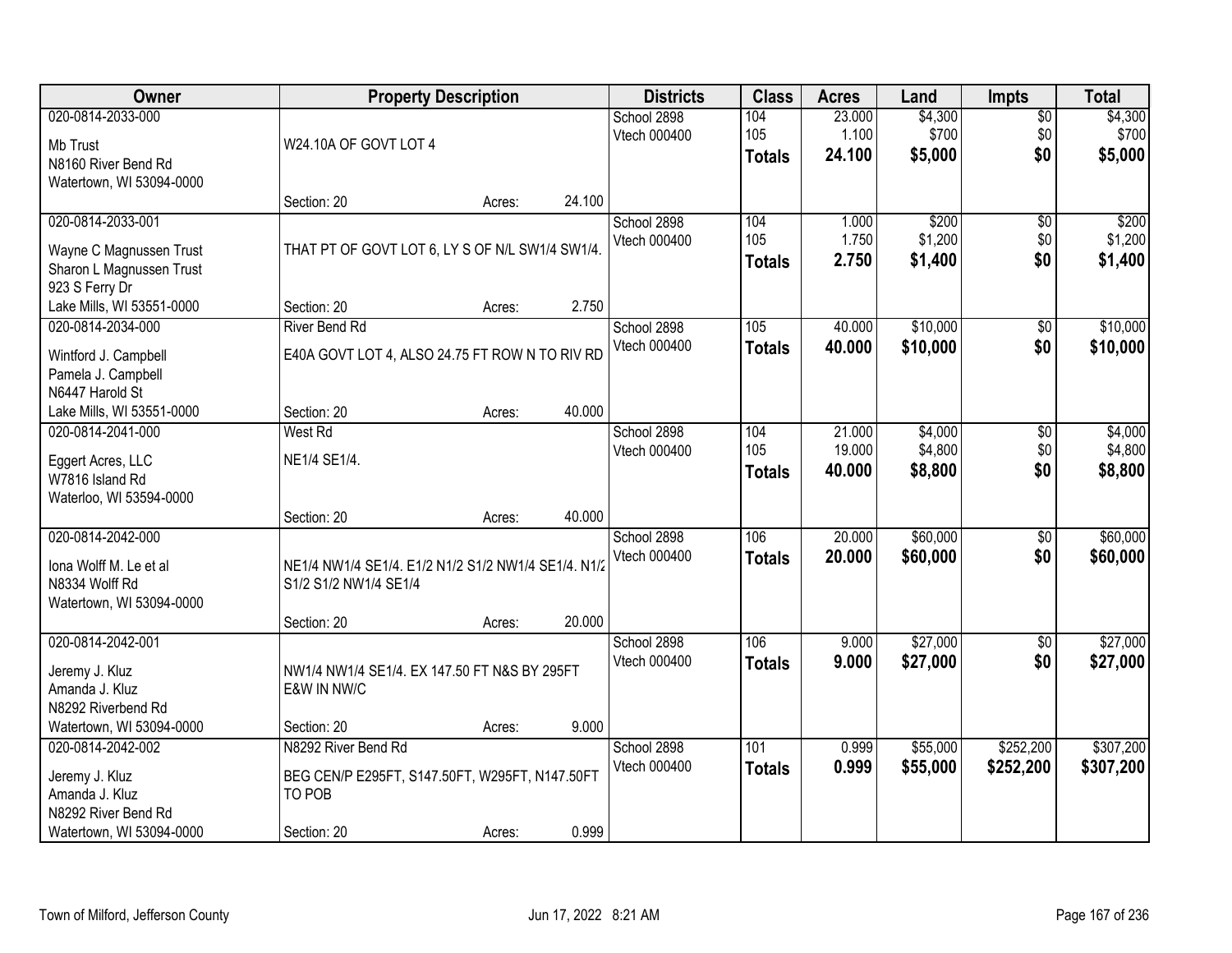| Owner                                                                                                      | <b>Property Description</b>                                                                  |        |        | <b>Districts</b>            | <b>Class</b>                       | <b>Acres</b>                      | Land                                     | <b>Impts</b>                         | <b>Total</b>                               |
|------------------------------------------------------------------------------------------------------------|----------------------------------------------------------------------------------------------|--------|--------|-----------------------------|------------------------------------|-----------------------------------|------------------------------------------|--------------------------------------|--------------------------------------------|
| 020-0814-2042-003<br>Mb Trust<br>N8160 River Bend Rd<br>Watertown, WI 53094-0000                           | W1/2 N1/2 S1/2 NW1/4 SE1/4. ALSO ROW BEG 330FT<br>OF C/P, S330FT, W24.75FT, N330FT, E TO POB |        |        | School 2898<br>Vtech 000400 | 106<br><b>Totals</b>               | 5.190<br>5.190                    | \$15,600<br>\$15,600                     | $\overline{50}$<br>\$0               | \$15,600<br>\$15,600                       |
|                                                                                                            | Section: 20                                                                                  | Acres: | 5.190  |                             |                                    |                                   |                                          |                                      |                                            |
| 020-0814-2043-000<br>Dean G Weichmann Trust<br>N7851 County Rd Q<br>Johnson Creek, WI 53038-0000           | LOT 1, CSM 760-3-149.                                                                        |        |        | School 2898<br>Vtech 000400 | 104<br><b>Totals</b>               | 40.000<br>40.000                  | \$9,800<br>\$9,800                       | \$0<br>\$0                           | \$9,800<br>\$9,800                         |
|                                                                                                            | Section: 20                                                                                  | Acres: | 40.000 |                             |                                    |                                   |                                          |                                      |                                            |
| 020-0814-2043-001<br>Adrian A. Zirbel<br>Melissa A. Zirbel<br>W6611 West Rd                                | W6608 West Rd<br>LOT 2, CSM 760-3-149, DOC 729829.                                           |        |        | School 2898<br>Vtech 000400 | 101<br>104<br>105<br><b>Totals</b> | 0.500<br>1.500<br>2.830<br>4.830  | \$27,500<br>\$400<br>\$1,800<br>\$29,700 | \$2,400<br>\$0<br>\$0<br>\$2,400     | \$29,900<br>\$400<br>\$1,800<br>\$32,100   |
| Watertown, WI 53094-0000                                                                                   | Section: 20                                                                                  | Acres: | 4.830  |                             |                                    |                                   |                                          |                                      |                                            |
| 020-0814-2044-000<br>Eggert Acres, LLC<br>W7816 Island Rd<br>Waterloo, WI 53594-0000                       | West Rd<br>E3/4 SE1/4 SE1/4                                                                  |        |        | School 2898<br>Vtech 000400 | 104<br>105<br><b>Totals</b>        | 25.900<br>4.100<br>30.000         | \$6,100<br>\$2,200<br>\$8,300            | $\sqrt[6]{3}$<br>\$0<br>\$0          | \$6,100<br>\$2,200<br>\$8,300              |
|                                                                                                            | Section: 20                                                                                  | Acres: | 30.000 |                             |                                    |                                   |                                          |                                      |                                            |
| 020-0814-2044-001<br><b>Brian A Rauch Trust</b><br>W6588 West Rd<br>Watertown, WI 53094-0000               | W6588 West Rd<br>W1/4 SE1/4 SE1/4<br>Section: 20                                             | Acres: | 10.000 | School 2898<br>Vtech 000400 | 101<br>104<br>105<br><b>Totals</b> | 1.000<br>3.000<br>6.000<br>10.000 | \$55,000<br>\$900<br>\$3,900<br>\$59,800 | \$168,800<br>\$0<br>\$0<br>\$168,800 | \$223,800<br>\$900<br>\$3,900<br>\$228,600 |
| 020-0814-2111-000                                                                                          | Navan Rd                                                                                     |        |        | School 2898                 | 104                                | 39.200                            | \$9,400                                  | $\overline{$0}$                      | \$9,400                                    |
| Eugene R Mess Trust<br>Mary Beth Mess Trust<br>W6071 Navan Rd                                              | <b>NE1/4 NE1/4</b>                                                                           |        |        | Vtech 000400                | 105<br><b>Totals</b>               | 0.800<br>40.000                   | \$100<br>\$9,500                         | \$0<br>\$0                           | \$100<br>\$9,500                           |
| Watertown, WI 53094-0000                                                                                   | Section: 21                                                                                  | Acres: | 40.000 |                             |                                    |                                   |                                          |                                      |                                            |
| 020-0814-2112-000<br>Scott R. Zimmerman<br>Tami L. Zimmerman<br>W6430 Navan Rd<br>Watertown, WI 53094-0000 | County Rd Q<br>NW1/4 NE1/4. EX CSM 5885-34-040, DOC 1397931.<br>Section: 21                  | Acres: | 34.647 | School 2898<br>Vtech 000400 | 104<br>105<br><b>Totals</b>        | 33.500<br>1.147<br>34.647         | \$8,600<br>\$100<br>\$8,700              | $\overline{60}$<br>\$0<br>\$0        | \$8,600<br>\$100<br>\$8,700                |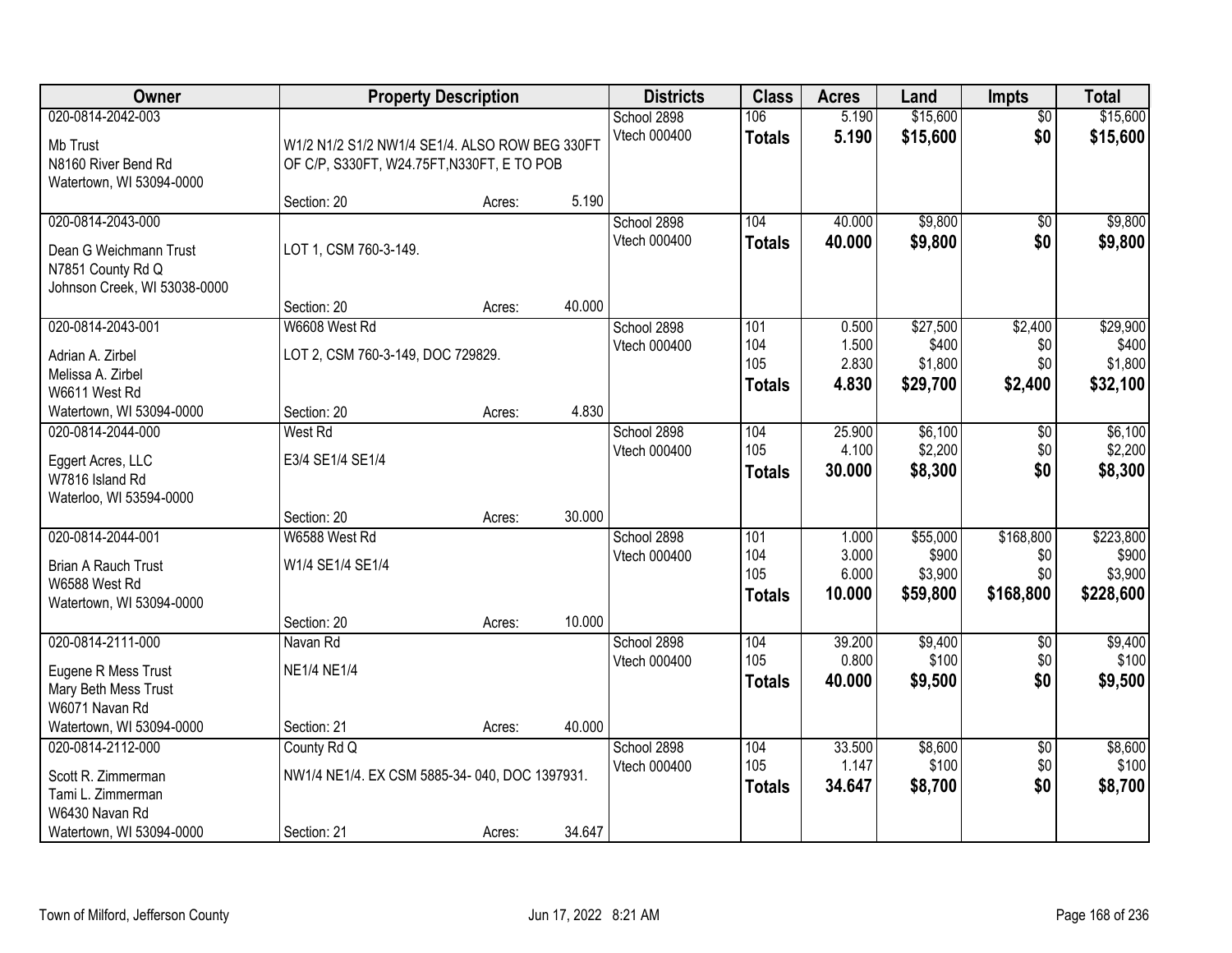| <b>Owner</b>                                           |                                                 | <b>Property Description</b> |        | <b>Districts</b> | <b>Class</b>  | <b>Acres</b> | Land     | Impts           | <b>Total</b> |
|--------------------------------------------------------|-------------------------------------------------|-----------------------------|--------|------------------|---------------|--------------|----------|-----------------|--------------|
| 020-0814-2112-001                                      | County Rd Q                                     |                             |        | School 2898      | 104           | 4.900        | \$1,300  | $\overline{50}$ | \$1,300      |
| Scott R. Zimmerman                                     | LOT 1, CSM 5885-34-040, DOC 1397931.            |                             |        | Vtech 000400     | 105           | 0.453        | \$100    | \$0             | \$100        |
| Tami L. Zimmerman                                      |                                                 |                             |        |                  | <b>Totals</b> | 5.353        | \$1,400  | \$0             | \$1,400      |
| N6430 Navan Rd                                         |                                                 |                             |        |                  |               |              |          |                 |              |
| Watertown, WI 53094-0000                               | Section: 21                                     | Acres:                      | 5.353  |                  |               |              |          |                 |              |
| 020-0814-2113-000                                      | County Rd Q                                     |                             |        | School 2898      | 104           | 36.500       | \$7,500  | $\overline{50}$ | \$7,500      |
|                                                        |                                                 |                             |        | Vtech 000400     | 105           | 3.500        | \$800    | \$0             | \$800        |
| Eggert Acres, LLC                                      | SW1/4 NE1/4                                     |                             |        |                  | <b>Totals</b> | 40.000       | \$8,300  | \$0             | \$8,300      |
| W7816 Island Rd                                        |                                                 |                             |        |                  |               |              |          |                 |              |
| Waterloo, WI 53594-0000                                | Section: 21                                     |                             | 40.000 |                  |               |              |          |                 |              |
| 020-0814-2114-000                                      | Navan Rd                                        | Acres:                      |        | School 2898      | 104           | 37.702       | \$8,900  | $\overline{50}$ | \$8,900      |
|                                                        |                                                 |                             |        | Vtech 000400     | 105           | 2.300        | \$1,500  | \$0             | \$1,500      |
| Eugene R Mess Trust                                    | SE1/4 NE1/4. ALSO COM E1/4/C S00DG51'W 617.75FT |                             |        |                  |               | 40.002       | \$10,400 | \$0             | \$10,400     |
| Mary Beth Mess Trust                                   | S87DG02' W 343.26FT, S89DG20'W 362.47 FT,       |                             |        |                  | <b>Totals</b> |              |          |                 |              |
| W6071 Navan Rd                                         | N16DG23'W 198.13FT, N04 DG38'E 140.97FT,        |                             |        |                  |               |              |          |                 |              |
| Watertown, WI 53094-0000                               | Section: 21                                     | Acres:                      | 40.002 |                  |               |              |          |                 |              |
| 020-0814-2121-000                                      | N8485 County Rd Q                               |                             |        | School 2898      | 104           | 34.400       | \$10,000 | \$0             | \$10,000     |
| <b>Clarence P Mess Trust</b>                           | NE1/4 NW1/4.                                    |                             |        | Vtech 000400     | 107           | 5.600        | \$68,000 | \$159,000       | \$227,000    |
| Catherine a Mess Trust                                 |                                                 |                             |        |                  | <b>Totals</b> | 40.000       | \$78,000 | \$159,000       | \$237,000    |
| N8485 County Rd Q                                      |                                                 |                             |        |                  |               |              |          |                 |              |
| Watertown, WI 53094-0000                               | Section: 21                                     | Acres:                      | 40.000 |                  |               |              |          |                 |              |
| 020-0814-2122-000                                      |                                                 |                             |        | School 2898      | 104           | 19.500       | \$5,000  | $\overline{50}$ | \$5,000      |
|                                                        |                                                 |                             |        | Vtech 000400     | 105           | 0.500        | \$400    | \$0             | \$400        |
| <b>Clarence P Mess Trust</b><br>Catherine a Mess Trust | E1/2 NW1/4 NW1/4.                               |                             |        |                  | <b>Totals</b> | 20.000       | \$5,400  | \$0             | \$5,400      |
| N8485 County Rd Q                                      |                                                 |                             |        |                  |               |              |          |                 |              |
| Watertown, WI 53094-0000                               | Section: 21                                     | Acres:                      | 20.000 |                  |               |              |          |                 |              |
| 020-0814-2122-001                                      |                                                 |                             |        | School 2898      | 104           | 19.500       | \$4,500  | $\sqrt{6}$      | \$4,500      |
|                                                        |                                                 |                             |        | Vtech 000400     | 105           | 0.500        | \$100    | \$0             | \$100        |
| Iona Wolff M. Le et al                                 | W1/2 NW1/4 NW1/4                                |                             |        |                  | <b>Totals</b> | 20.000       | \$4,600  | \$0             | \$4,600      |
| N8334 Wolff Rd                                         |                                                 |                             |        |                  |               |              |          |                 |              |
| Watertown, WI 53094-0000                               |                                                 |                             |        |                  |               |              |          |                 |              |
|                                                        | Section: 21                                     | Acres:                      | 20.000 |                  |               |              |          |                 |              |
| 020-0814-2123-000                                      | N8334 Wolff Rd                                  |                             |        | School 2898      | 104           | 18.000       | \$5,300  | $\overline{50}$ | \$5,300      |
| Iona Wolff M. Le et al                                 | W1/2 SW1/4 NW1/4                                |                             |        | Vtech 000400     | 107           | 2.000        | \$50,000 | \$195,400       | \$245,400    |
| N8334 Wolff Rd                                         |                                                 |                             |        |                  | <b>Totals</b> | 20.000       | \$55,300 | \$195,400       | \$250,700    |
| Watertown, WI 53094-0000                               |                                                 |                             |        |                  |               |              |          |                 |              |
|                                                        | Section: 21                                     | Acres:                      | 20.000 |                  |               |              |          |                 |              |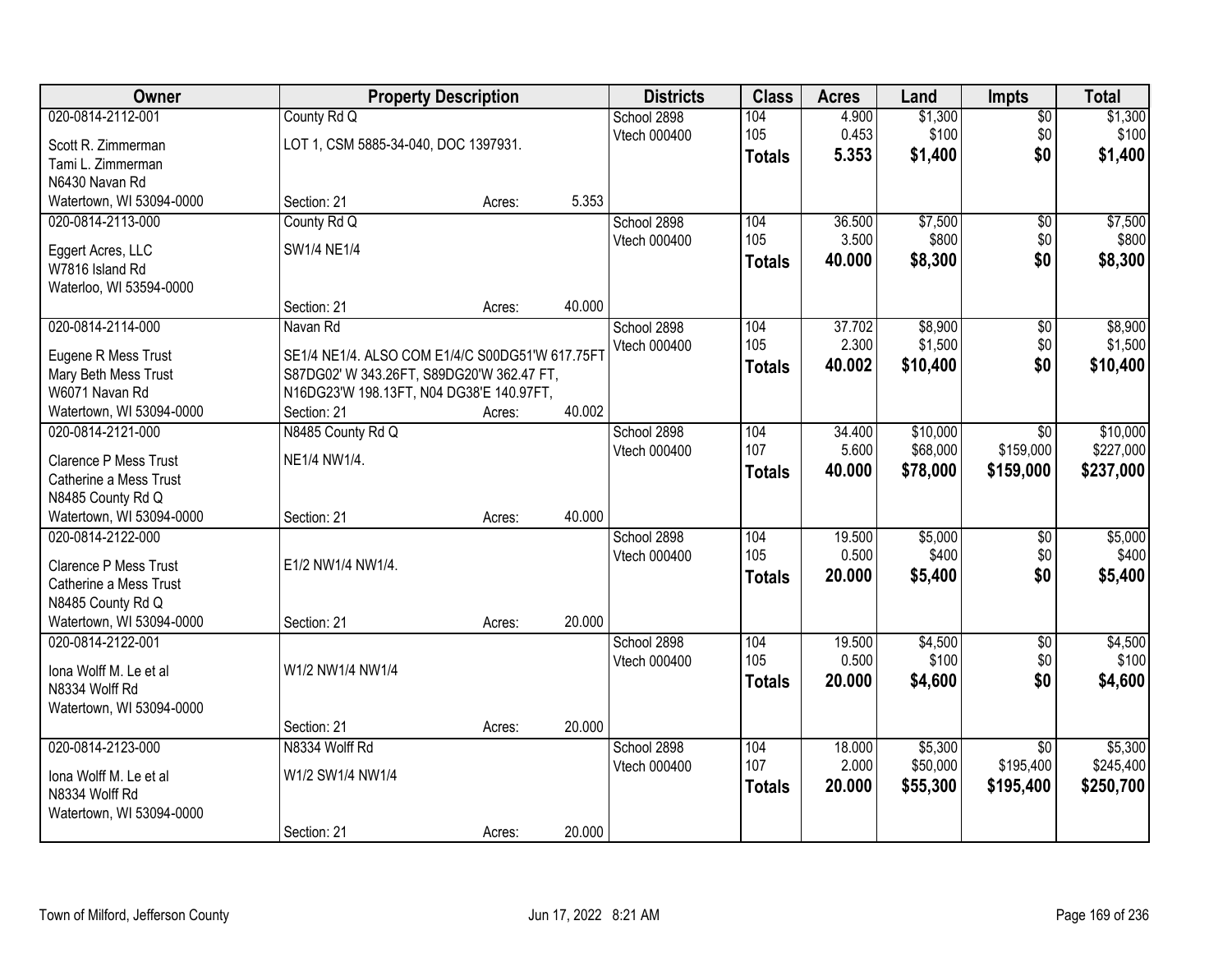| Owner                        |                                               | <b>Property Description</b> |        | <b>Districts</b> | <b>Class</b>  | <b>Acres</b> | Land     | <b>Impts</b>    | <b>Total</b> |
|------------------------------|-----------------------------------------------|-----------------------------|--------|------------------|---------------|--------------|----------|-----------------|--------------|
| 020-0814-2123-001            |                                               |                             |        | School 2898      | 104           | 20.000       | \$5,200  | $\overline{50}$ | \$5,200      |
| <b>Clarence P Mess Trust</b> | E1/2 SW1/4 NW1/4.                             |                             |        | Vtech 000400     | <b>Totals</b> | 20.000       | \$5,200  | \$0             | \$5,200      |
| Catherine a Mess Trust       |                                               |                             |        |                  |               |              |          |                 |              |
| N8485 County Rd Q            |                                               |                             |        |                  |               |              |          |                 |              |
| Watertown, WI 53094-0000     | Section: 21                                   | Acres:                      | 20.000 |                  |               |              |          |                 |              |
| 020-0814-2124-000            | County Rd Q                                   |                             |        | School 2898      | 104           | 39.000       | \$8,600  | $\overline{50}$ | \$8,600      |
| <b>Clarence P Mess Trust</b> | SE1/4 NW1/4.                                  |                             |        | Vtech 000400     | 105           | 1.000        | \$100    | \$0             | \$100        |
| Catherine a Mess Trust       |                                               |                             |        |                  | <b>Totals</b> | 40.000       | \$8,700  | \$0             | \$8,700      |
| N8485 County Rd Q            |                                               |                             |        |                  |               |              |          |                 |              |
| Watertown, WI 53094-0000     | Section: 21                                   | Acres:                      | 40.000 |                  |               |              |          |                 |              |
| 020-0814-2131-000            | County Rd Q                                   |                             |        | School 2898      | 104           | 33.790       | \$7,200  | \$0             | \$7,200      |
|                              |                                               |                             |        | Vtech 000400     | 105           | 2.700        | \$1,600  | \$0             | \$1,600      |
| Eggert Acres, LLC            | NE1/4 SW1/4. EX CSM 5993-35-014, DOC 1410368. |                             |        |                  | <b>Totals</b> | 36.490       | \$8,800  | \$0             | \$8,800      |
| W7816 Island Rd              |                                               |                             |        |                  |               |              |          |                 |              |
| Waterloo, WI 53594-0000      |                                               |                             |        |                  |               |              |          |                 |              |
|                              | Section: 21                                   | Acres:                      | 36.490 |                  |               |              |          |                 |              |
| 020-0814-2131-001            | County Rd Q                                   |                             |        | School 2898      | 104           | 3.798        | \$1,000  | $\sqrt[6]{3}$   | \$1,000      |
| Thomas J. Gitto              | LOT 2, CSM 5993-35-014, DOC 1410368.          |                             |        | Vtech 000400     | 105           | 0.500        | \$100    | \$0             | \$100        |
| Shannon R. Gitto             |                                               |                             |        |                  | 107           | 1.300        | \$43,000 | \$125,600       | \$168,600    |
| N8187 County Rd Q            |                                               |                             |        |                  | <b>Totals</b> | 5.598        | \$44,100 | \$125,600       | \$169,700    |
| Watertown, WI 53094-0000     | Section: 21                                   | Acres:                      | 5.598  |                  |               |              |          |                 |              |
| 020-0814-2132-000            | County Rd Q                                   |                             |        | School 2898      | 104           | 37.900       | \$8,200  | $\overline{50}$ | \$8,200      |
| Eggert Acres, LLC            | NW1/4 SW1/4.                                  |                             |        | Vtech 000400     | 105           | 1.200        | \$300    | \$0             | \$300        |
| W7816 Island Rd              |                                               |                             |        |                  | <b>15M</b>    | 0.900        | \$1,400  | \$0             | \$1,400      |
| Waterloo, WI 53594-0000      |                                               |                             |        |                  | <b>Totals</b> | 40.000       | \$9,900  | \$0             | \$9,900      |
|                              | Section: 21                                   | Acres:                      | 40.000 |                  |               |              |          |                 |              |
| 020-0814-2133-000            |                                               |                             |        | School 2898      | 104           | 28.496       | \$6,300  | $\overline{50}$ | \$6,300      |
|                              |                                               |                             |        | Vtech 000400     | 105           | 0.600        | \$100    | \$0             | \$100        |
| Eggert Acres, LLC            | SW1/4 SW1/4. EX CSM 6130-35-399, DOC 1436784. |                             |        |                  | <b>15M</b>    | 0.773        | \$1,200  | \$0             | \$1,200      |
| W7816 Island Rd              |                                               |                             |        |                  | <b>Totals</b> | 29.869       | \$7,600  | \$0             | \$7,600      |
| Waterloo, WI 53594-0000      |                                               |                             | 29.869 |                  |               |              |          |                 |              |
| 020-0814-2133-001            | Section: 21<br>W6480 West Rd                  | Acres:                      |        | School 2898      | 101           | 1.500        | \$60,000 | \$319,800       | \$379,800    |
|                              |                                               |                             |        | Vtech 000400     | 104           | 1.504        | \$400    | \$0             | \$400        |
| John Seng                    | LOT 1, CSM 6130-35-399, DOC 1436784.          |                             |        |                  |               | 3.004        |          | \$319,800       | \$380,200    |
| Chelsea Reuter-Seng          |                                               |                             |        |                  | <b>Totals</b> |              | \$60,400 |                 |              |
| 226 1/2 Church St            |                                               |                             |        |                  |               |              |          |                 |              |
| Lake Mills, WI 53551-0000    | Section: 21                                   | Acres:                      | 3.004  |                  |               |              |          |                 |              |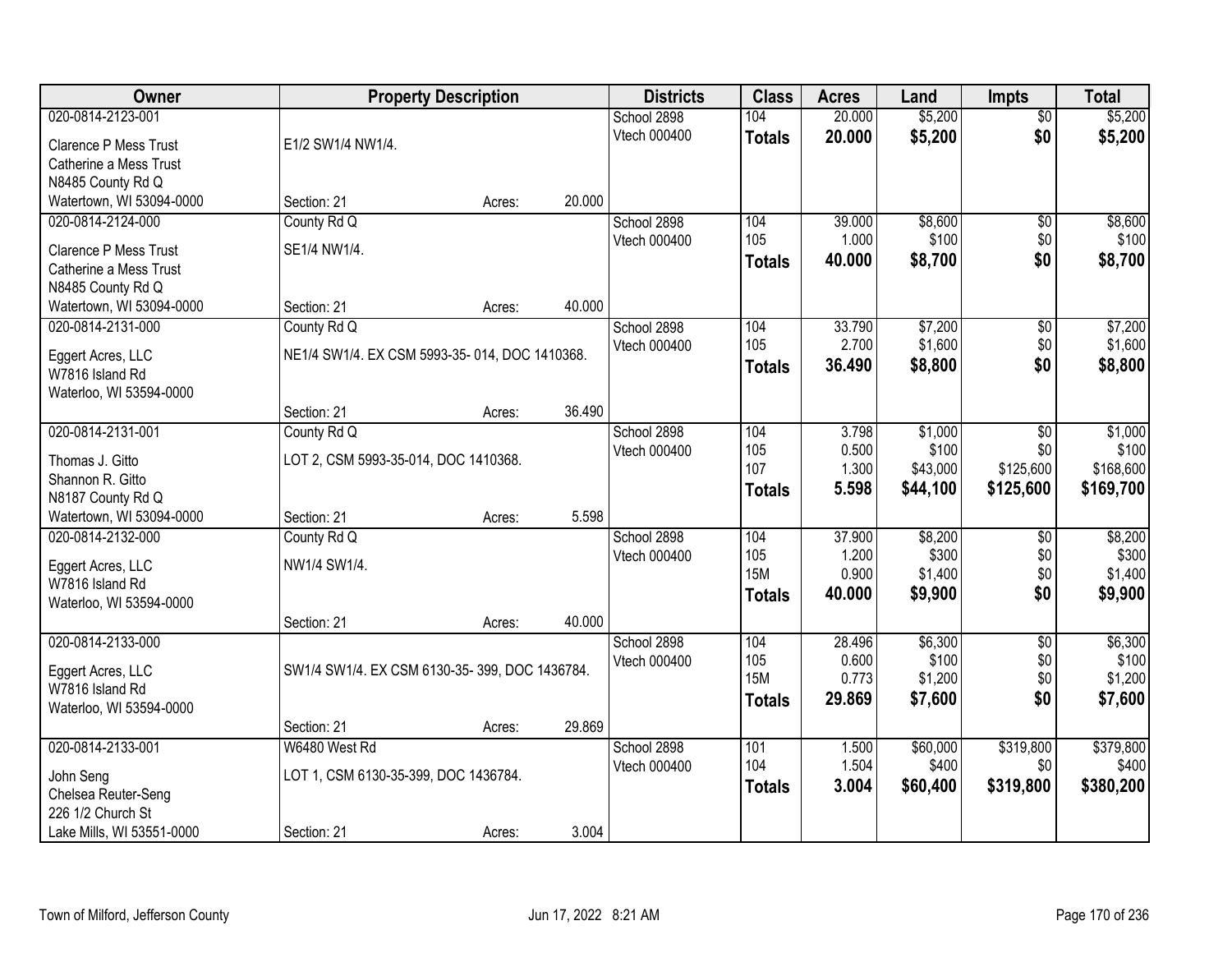| Owner                                                                                                     |                                                                          | <b>Property Description</b>                                                                            | <b>Districts</b>                     | <b>Class</b>                | <b>Acres</b>              | Land                        | Impts                         | <b>Total</b>                |
|-----------------------------------------------------------------------------------------------------------|--------------------------------------------------------------------------|--------------------------------------------------------------------------------------------------------|--------------------------------------|-----------------------------|---------------------------|-----------------------------|-------------------------------|-----------------------------|
| 020-0814-2133-002<br>John Seng<br>Chelsea Reuter-Seng<br>226 1/2 Church St                                | OUTLOT 1, CSM 6130-35-399, DOC 1436784.                                  |                                                                                                        | School 2898<br>Vtech 000400          | 106<br><b>Totals</b>        | 7.128<br>7.128            | \$21,400<br>\$21,400        | $\overline{50}$<br>\$0        | \$21,400<br>\$21,400        |
| Lake Mills, WI 53551-0000                                                                                 | Section: 21                                                              | Acres:                                                                                                 | 7.128                                |                             |                           |                             |                               |                             |
| 020-0814-2134-000<br>Thomas J. Gitto<br>Shannon R. Gitto<br>N8187 County Rd Q<br>Watertown, WI 53094-0000 | N8187 County Rd Q<br>LOT 1, CSM 5993-35-014, DOC 1410638.<br>Section: 21 | Acres:                                                                                                 | School 2898<br>Vtech 000400<br>1.000 | 107<br><b>Totals</b>        | 1.000<br>1.000            | \$40,000<br>\$40,000        | \$167,900<br>\$167,900        | \$207,900<br>\$207,900      |
| 020-0814-2134-001                                                                                         | N8107 County Rd Q                                                        |                                                                                                        | School 2898                          | 101                         | 1.840                     | \$63,400                    | \$118,800                     | \$182,200                   |
| Jeffrey Kienast<br>Cherise Kienast<br>N8107 County Rd Q                                                   | LOT 1, CSM 5896-34-069, DOC 1398824.                                     |                                                                                                        | Vtech 000400                         | <b>Totals</b>               | 1.840                     | \$63,400                    | \$118,800                     | \$182,200                   |
| Watertown, WI 53094-0000                                                                                  | Section: 21                                                              | Acres:                                                                                                 | 1.840                                |                             |                           |                             |                               |                             |
| 020-0814-2134-002<br>Randall L. Schultz<br>W6334 West Rd<br>Watertown, WI 53094-0000                      | West Rd<br>LOT 2, CSM 5896-34-069, DOC 1398824.                          |                                                                                                        | School 2898<br>Vtech 000400          | 107<br><b>Totals</b>        | 0.881<br>0.881            | \$35,200<br>\$35,200        | \$117,900<br>\$117,900        | \$153,100<br>\$153,100      |
|                                                                                                           | Section: 21                                                              | Acres:                                                                                                 | 0.881                                |                             |                           |                             |                               |                             |
| 020-0814-2134-003<br>Randall L. Schultz<br>W6334 West Rd<br>Watertown, WI 53094-0000                      | W6334 West Rd<br>LOT 3, CSM 5896-34-069, DOC 1398824.<br>Section: 21     | Acres:                                                                                                 | School 2898<br>Vtech 000400<br>1.167 | 101<br><b>Totals</b>        | 1.167<br>1.167            | \$56,700<br>\$56,700        | \$306,600<br>\$306,600        | \$363,300<br>\$363,300      |
| 020-0814-2134-004<br>Eggert Acres, LLC<br>W7816 Island Rd<br>Waterloo, WI 53594-0000                      | County Rd Q<br>CSM 5993-35-014, DOC 1410638.                             | SE1/4 SW1/4, EX CSM 5896-34-069, DOC 1398824. EX                                                       | School 2898<br>Vtech 000400          | 104<br>105<br><b>Totals</b> | 32.324<br>0.700<br>33.024 | \$9,400<br>\$100<br>\$9,500 | $\overline{60}$<br>\$0<br>\$0 | \$9,400<br>\$100<br>\$9,500 |
| 020-0814-2141-000                                                                                         | Section: 21<br>County Rd Q                                               | Acres:                                                                                                 | 33.024<br>School 2898                | 104                         | 37.698                    | \$9,700                     | $\overline{50}$               | \$9,700                     |
| Eggert Acres, LLC<br>W7816 Island Rd<br>Waterloo, WI 53594-0000                                           | N16DG23'W 198.13FT, N04 DG38'E 140.97FT,<br>Section: 21                  | NE1/4 SE1/4. EX COM E1/4/C, S00DG51'W 617.75FT,<br>S87DG02' W 343.26FT, S89DG20'W 362.47 FT,<br>Acres: | Vtech 000400<br>39.998               | 105<br><b>Totals</b>        | 2.300<br>39.998           | \$600<br>\$10,300           | \$0<br>\$0                    | \$600<br>\$10,300           |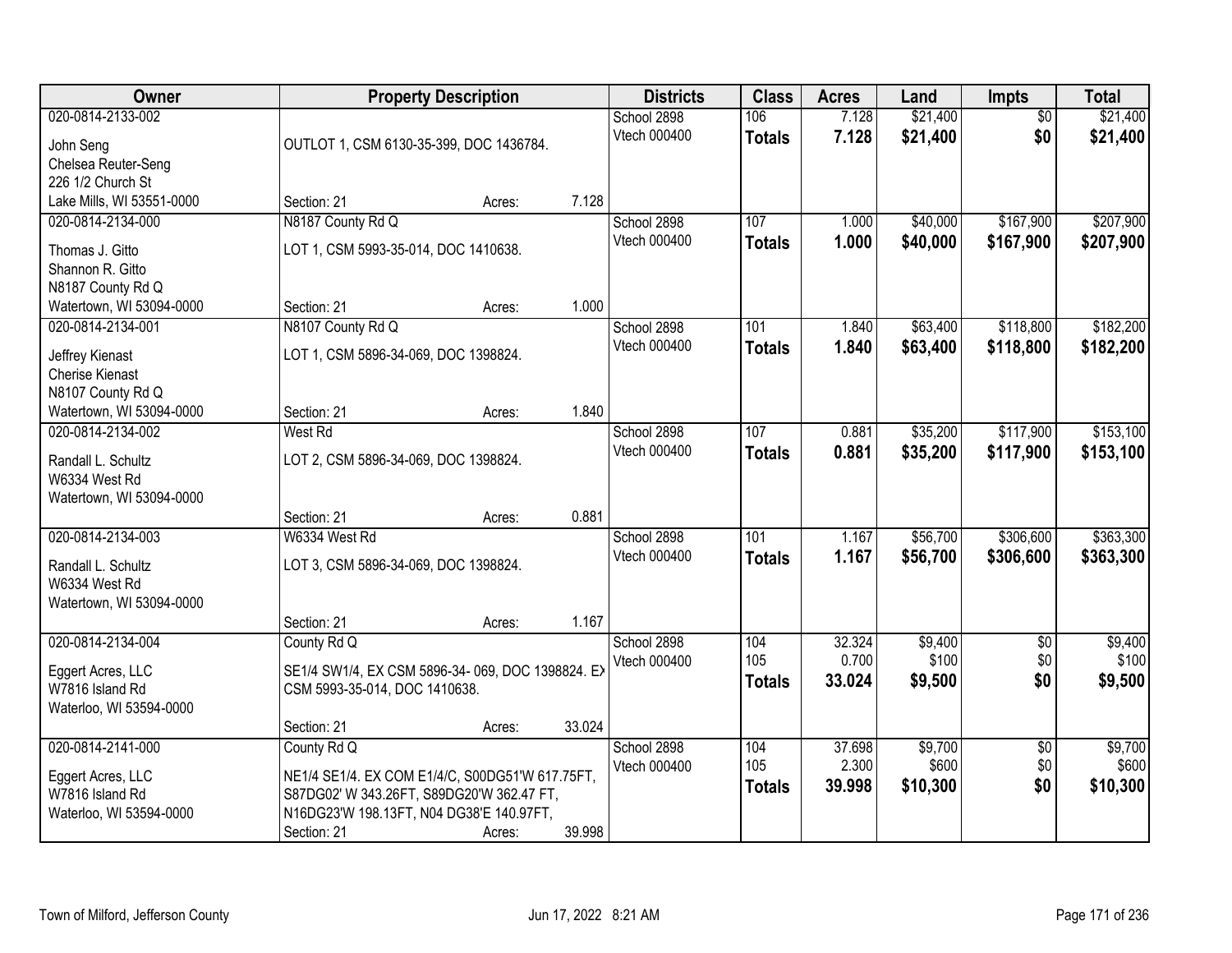| Owner                        |                   | <b>Property Description</b> |        | <b>Districts</b> | <b>Class</b>  | <b>Acres</b>   | Land              | <b>Impts</b>     | <b>Total</b>       |
|------------------------------|-------------------|-----------------------------|--------|------------------|---------------|----------------|-------------------|------------------|--------------------|
| 020-0814-2142-000            |                   |                             |        | School 2898      | 104           | 38.800         | \$9,800           | \$0              | \$9,800            |
| Eggert Acres, LLC            | NW1/4 SE1/4       |                             |        | Vtech 000400     | 105           | 1.200          | \$100             | \$0              | \$100              |
| W7816 Island Rd              |                   |                             |        |                  | <b>Totals</b> | 40.000         | \$9,900           | \$0              | \$9,900            |
| Waterloo, WI 53594-0000      |                   |                             |        |                  |               |                |                   |                  |                    |
|                              | Section: 21       | Acres:                      | 40.000 |                  |               |                |                   |                  |                    |
| 020-0814-2143-000            | N8142 County Rd Q |                             |        | School 2898      | 104           | 31.100         | \$9,200           | $\overline{50}$  | \$9,200            |
| Gregory T. Gitto             | SW1/4 SE1/4.      |                             |        | Vtech 000400     | 105<br>107    | 2.200<br>6.700 | \$100<br>\$73,500 | \$0<br>\$196,100 | \$100<br>\$269,600 |
| Carol E. Gitto               |                   |                             |        |                  |               | 40.000         | \$82,800          | \$196,100        | \$278,900          |
| N8142 County Rd Q            |                   |                             |        |                  | <b>Totals</b> |                |                   |                  |                    |
| Watertown, WI 53094-0000     | Section: 21       | Acres:                      | 40.000 |                  |               |                |                   |                  |                    |
| 020-0814-2144-000            | County Rd Q       |                             |        | School 2898      | 104           | 36.900         | \$8,900           | \$0              | \$8,900            |
| Dean G. Weichmann            | SE1/4 SE1/4       |                             |        | Vtech 000400     | 105           | 3.100          | \$1,600           | \$0              | \$1,600            |
| N7850 County Rd Q            |                   |                             |        |                  | <b>Totals</b> | 40.000         | \$10,500          | \$0              | \$10,500           |
| Johnson Creek, WI 53038-0000 |                   |                             |        |                  |               |                |                   |                  |                    |
|                              | Section: 21       | Acres:                      | 40.000 |                  |               |                |                   |                  |                    |
| 020-0814-2211-000            | W5731 Navan Rd    |                             |        | School 2898      | 101           | 1.000          | \$55,000          | \$198,300        | \$253,300          |
| Rodney A Lemke Trust         | E1/2 NE1/4 NE1/4  |                             |        | Vtech 000400     | 105           | 12.000         | \$7,800           | \$0              | \$7,800            |
| W5731 Navan Rd               |                   |                             |        |                  | 106           | 7.000          | \$21,000          | \$0              | \$21,000           |
| Watertown, WI 53094-0000     |                   |                             |        |                  | <b>Totals</b> | 20.000         | \$83,800          | \$198,300        | \$282,100          |
|                              | Section: 22       | Acres:                      | 20.000 |                  |               |                |                   |                  |                    |
| 020-0814-2211-001            |                   |                             |        | School 2898      | 104           | 17.400         | \$4,000           | \$0              | \$4,000            |
| Navan Construction, LLC      | W1/2 NE1/4 NE1/4  |                             |        | Vtech 000400     | 105           | 2.600          | \$1,500           | \$0              | \$1,500            |
| W5891 Navan Rd               |                   |                             |        |                  | <b>Totals</b> | 20.000         | \$5,500           | \$0              | \$5,500            |
| Watertown, WI 53094-0000     |                   |                             |        |                  |               |                |                   |                  |                    |
|                              | Section: 22       | Acres:                      | 20.000 |                  |               |                |                   |                  |                    |
| 020-0814-2212-000            |                   |                             |        | School 2898      | 104           | 19.500         | \$3,700           | $\overline{60}$  | \$3,700            |
| Navan Construction, LLC      | E1/2 NW1/4 NE1/4  |                             |        | Vtech 000400     | 105           | 0.500          | \$400             | \$0              | \$400              |
| W5891 Navan Rd               |                   |                             |        |                  | <b>Totals</b> | 20,000         | \$4,100           | \$0              | \$4,100            |
| Watertown, WI 53094-0000     |                   |                             |        |                  |               |                |                   |                  |                    |
|                              | Section: 22       | Acres:                      | 20.000 |                  |               |                |                   |                  |                    |
| 020-0814-2212-001            | W5891 Navan Rd    |                             |        | School 2898      | 101           | 3.000          | \$72,000          | \$34,700         | \$106,700          |
| William H. Buss Jr           | W1/2 NW1/4 NE1/4  |                             |        | Vtech 000400     | 104           | 9.800          | \$2,800           | \$0              | \$2,800            |
| W5891 Navan Rd               |                   |                             |        |                  | 105           | 7.200          | \$4,500           | \$0              | \$4,500            |
| Watertown, WI 53094-0000     |                   |                             |        |                  | <b>Totals</b> | 20.000         | \$79,300          | \$34,700         | \$114,000          |
|                              | Section: 22       | Acres:                      | 20.000 |                  |               |                |                   |                  |                    |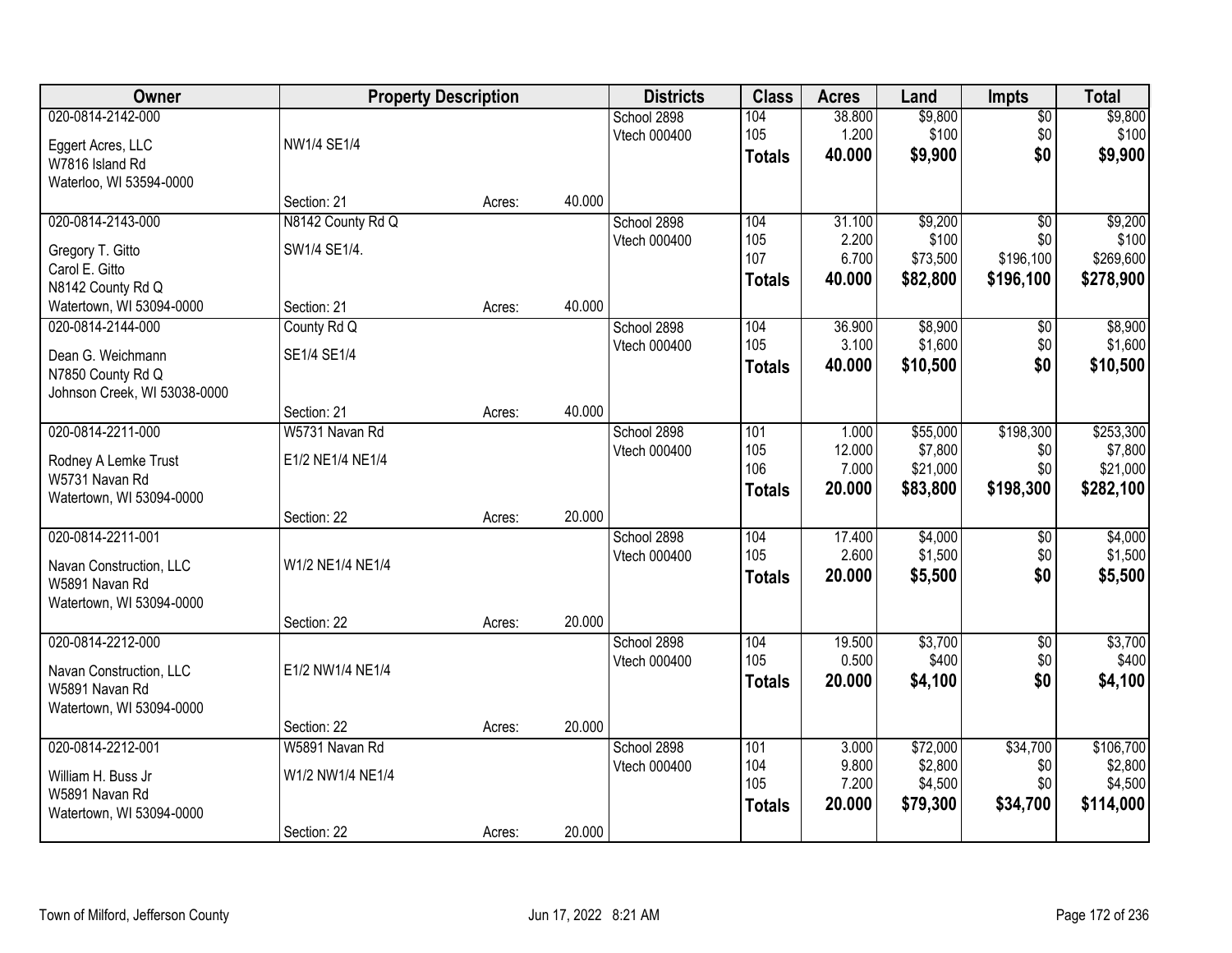| Owner                        |                                                | <b>Property Description</b> |        | <b>Districts</b> | <b>Class</b>  | <b>Acres</b>     | Land                 | <b>Impts</b>    | <b>Total</b>        |
|------------------------------|------------------------------------------------|-----------------------------|--------|------------------|---------------|------------------|----------------------|-----------------|---------------------|
| 020-0814-2213-000            |                                                |                             |        | School 2898      | 104           | 2.700            | \$500                | $\overline{50}$ | \$500               |
| Kurt M Koellen Trust         | SW1/4 NE1/4.                                   |                             |        | Vtech 000400     | 105           | 37.300<br>40.000 | \$24,300<br>\$24,800 | \$0<br>\$0      | \$24,300            |
| Monica L Koellen Trust       |                                                |                             |        |                  | <b>Totals</b> |                  |                      |                 | \$24,800            |
| N8302 West Rd                |                                                |                             |        |                  |               |                  |                      |                 |                     |
| Watertown, WI 53094-0000     | Section: 22                                    | Acres:                      | 40.000 |                  |               |                  |                      |                 |                     |
| 020-0814-2214-000            |                                                |                             |        | School 2898      | 104           | 14.800           | \$3,800              | $\overline{50}$ | \$3,800             |
| D&L Shoot, LLC               | SE1/4 NE1/4 & 16.5FT TRI ROW IN NE/C OF NE1/4  |                             |        | Vtech 000400     | 105<br>106    | 15.200<br>10.000 | \$9,900<br>\$30,000  | \$0<br>\$0      | \$9,900<br>\$30,000 |
| W5670 French Rd              | <b>SE1/4</b>                                   |                             |        |                  |               | 40.000           | \$43,700             | \$0             | \$43,700            |
| Johnson Creek, WI 53038-0000 |                                                |                             |        |                  | <b>Totals</b> |                  |                      |                 |                     |
|                              | Section: 22                                    | Acres:                      | 40.000 |                  |               |                  |                      |                 |                     |
| 020-0814-2221-000            | N8472 West Rd                                  |                             |        | School 2898      | 101           | 1.508            | \$60,100             | \$141,900       | \$202,000           |
| Jason D. Hoffman             | LOT 1, CSM 4156-20-204.                        |                             |        | Vtech 000400     | <b>Totals</b> | 1.508            | \$60,100             | \$141,900       | \$202,000           |
| Krista M. Hoffman            |                                                |                             |        |                  |               |                  |                      |                 |                     |
| N8472 West Rd                |                                                |                             |        |                  |               |                  |                      |                 |                     |
| Watertown, WI 53094-0000     | Section: 22                                    | Acres:                      | 1.508  |                  |               |                  |                      |                 |                     |
| 020-0814-2221-001            |                                                |                             |        | School 2898      | 104           | 34.292           | \$7,200              | \$0             | \$7,200             |
| Navan Construction, LLC      | NE1/4 NW1/4. EX CSM 4156-20-204.               |                             |        | Vtech 000400     | 105           | 4.200            | \$2,800              | \$0             | \$2,800             |
| W5891 Navan Rd               |                                                |                             |        |                  | <b>Totals</b> | 38.492           | \$10,000             | \$0             | \$10,000            |
| Watertown, WI 53094-0000     |                                                |                             |        |                  |               |                  |                      |                 |                     |
|                              | Section: 22                                    | Acres:                      | 38.492 |                  |               |                  |                      |                 |                     |
| 020-0814-2222-000            | W6071 Navan Rd                                 |                             |        | School 2898      | 104           | 36.600           | \$10,400             | $\overline{30}$ | \$10,400            |
| Eugene R Mess Trust          | NW1/4 NW1/4                                    |                             |        | Vtech 000400     | 105           | 0.900            | \$100                | \$0             | \$100               |
| Mary Beth Mess Trust         |                                                |                             |        |                  | 107           | 2.500            | \$52,500             | \$148,800       | \$201,300           |
| W6071 Navan Rd               |                                                |                             |        |                  | <b>Totals</b> | 40.000           | \$63,000             | \$148,800       | \$211,800           |
| Watertown, WI 53094-0000     | Section: 22                                    | Acres:                      | 40.000 |                  |               |                  |                      |                 |                     |
| 020-0814-2223-000            |                                                |                             |        | School 2898      | 104           | 36.000           | \$7,500              | $\sqrt{6}$      | \$7,500             |
| Eugene R Mess Trust          | SW1/4 NW1/4.                                   |                             |        | Vtech 000400     | 105           | 4.000            | \$2,600              | \$0             | \$2,600             |
| Mary Beth Mess Trust         |                                                |                             |        |                  | <b>Totals</b> | 40.000           | \$10,100             | \$0             | \$10,100            |
| W6071 Navan Rd               |                                                |                             |        |                  |               |                  |                      |                 |                     |
| Watertown, WI 53094-0000     | Section: 22                                    | Acres:                      | 40.000 |                  |               |                  |                      |                 |                     |
| 020-0814-2224-000            | N8302 West Rd                                  |                             |        | School 2898      | 104           | 32.800           | \$7,700              | $\overline{50}$ | \$7,700             |
| Kurt M Koellen Trust         | SE1/4 NW1/4. ALSO COM W1/4/C S89DG34'E         |                             |        | Vtech 000400     | 105           | 6.438            | \$3,600              | \$0             | \$3,600             |
| Monica L Koellen Trust       | 1338.49FT TO POB, S89DG34'E 1338.29FT, S00DG13 |                             |        |                  | 107           | 2.600            | \$53,000             | \$135,200       | \$188,200           |
| N8302 West Rd                | 'E 44.08FT, N88DG31'W 1057. 75FT TO POB.       |                             |        |                  | <b>Totals</b> | 41.838           | \$64,300             | \$135,200       | \$199,500           |
| Watertown, WI 53094-0000     | Section: 22                                    | Acres:                      | 41.838 |                  |               |                  |                      |                 |                     |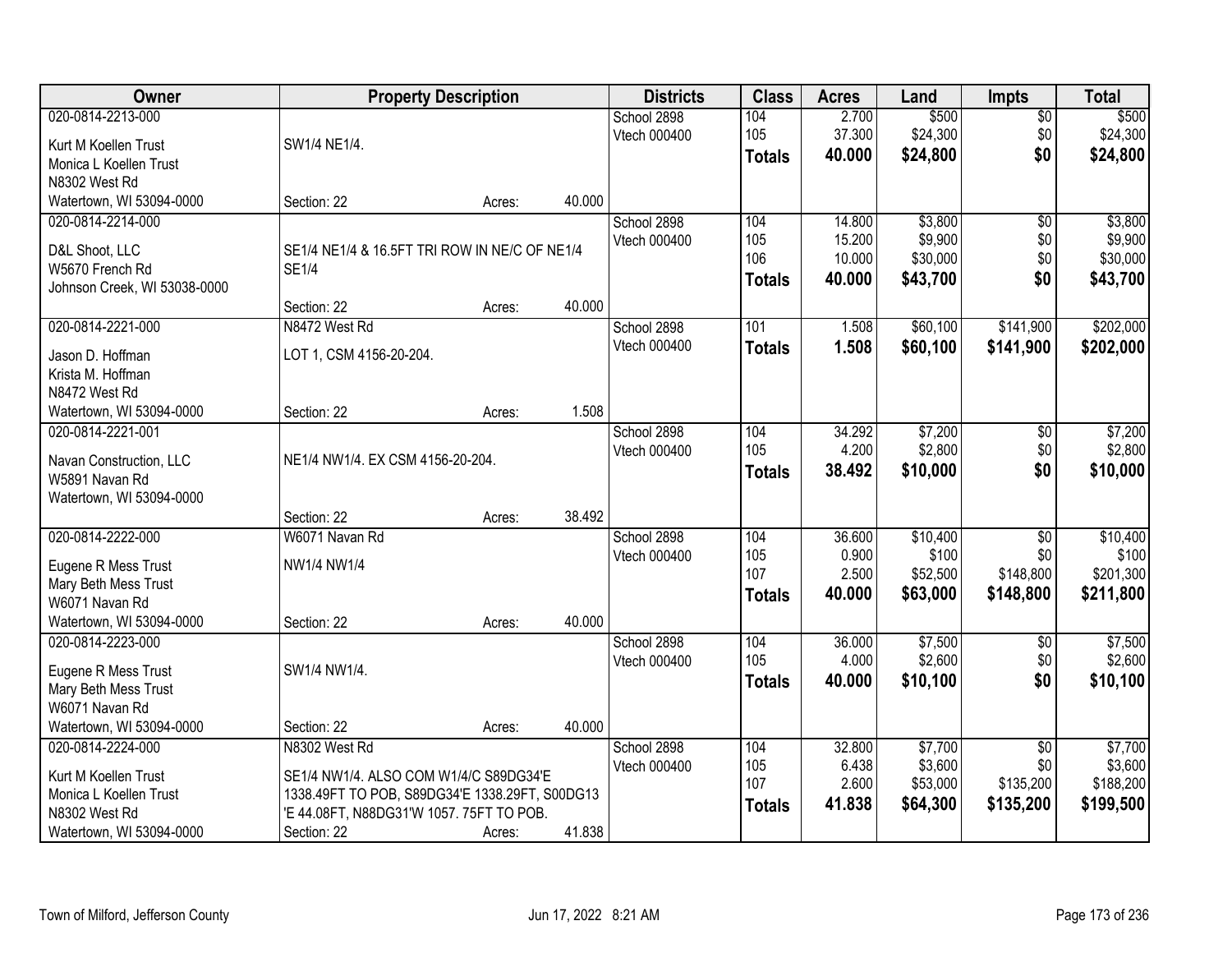| Owner                               |                                                | <b>Property Description</b> |        | <b>Districts</b> | <b>Class</b>  | <b>Acres</b> | Land     | <b>Impts</b>    | <b>Total</b> |
|-------------------------------------|------------------------------------------------|-----------------------------|--------|------------------|---------------|--------------|----------|-----------------|--------------|
| 020-0814-2231-000                   |                                                |                             |        | School 2898      | 104           | 16.000       | \$3,000  | $\sqrt{$0}$     | \$3,000      |
| Daniel Brzowski                     | COM W1/4/C, S89DG34'E 1338. 49FT TO POB,       |                             |        | Vtech 000400     | 105           | 3.124        | \$2,100  | \$0             | \$2,100      |
| Angela Brzowski                     | S84DG30'E 282. 36FT, S88DG31'E 1057.75FT,      |                             |        |                  | <b>Totals</b> | 19.124       | \$5,100  | \$0             | \$5,100      |
| 250 Ridgeview Dr                    | S00DG16'E 837.28FT, N72DG45' W 1258.80FT,      |                             |        |                  |               |              |          |                 |              |
| Lake Mills, WI 53551-0000           | Section: 22                                    | Acres:                      | 19.124 |                  |               |              |          |                 |              |
| 020-0814-2231-002                   | <b>West Rd</b>                                 |                             |        | School 2898      | 101           | 1.359        | \$58,600 | \$0             | \$58,600     |
| Daniel Brzowski                     | LOT 1, CSM 4688-24-101, DOC 1163912.           |                             |        | Vtech 000400     | <b>Totals</b> | 1.359        | \$58,600 | \$0             | \$58,600     |
| Angela Brzowski                     |                                                |                             |        |                  |               |              |          |                 |              |
| 250 Ridgeview Dr                    |                                                |                             |        |                  |               |              |          |                 |              |
| Lake Mills, WI 53551-0000           | Section: 22                                    | Acres:                      | 1.359  |                  |               |              |          |                 |              |
| 020-0814-2231-003                   |                                                |                             |        | School 2898      | 104           | 19.551       | \$4,400  | \$0             | \$4,400      |
| Ronald Le et al                     | NE1/4 SW1/4 LYG S STOVEHASE LN. EX PT IN CSM   |                             |        | Vtech 000400     | <b>Totals</b> | 19.551       | \$4,400  | \$0             | \$4,400      |
| N8146 West Rd                       | 4740-24-215                                    |                             |        |                  |               |              |          |                 |              |
| Watertown, WI 53094-0000            |                                                |                             |        |                  |               |              |          |                 |              |
|                                     | Section: 22                                    | Acres:                      | 19.551 |                  |               |              |          |                 |              |
| 020-0814-2232-000                   |                                                |                             |        | School 2898      | 104           | 38.000       | \$8,400  | \$0             | \$8,400      |
| Ronald Le et al                     | NW1/4 SW1/4 EX PT LYG N STOVEHASE LN. EX PT IN |                             |        | Vtech 000400     | 105           | 0.453        | \$100    | \$0             | \$100        |
| N8146 West Rd                       | CSM 4740-24-215.                               |                             |        |                  | <b>Totals</b> | 38.453       | \$8,500  | \$0             | \$8,500      |
| Watertown, WI 53094-0000            |                                                |                             |        |                  |               |              |          |                 |              |
|                                     | Section: 22                                    | Acres:                      | 38.453 |                  |               |              |          |                 |              |
| 020-0814-2232-001                   | 8252 N West Rd                                 |                             |        | School 2898      | 101           | 1.359        | \$58,600 | \$244,900       | \$303,500    |
|                                     |                                                |                             |        | Vtech 000400     | <b>Totals</b> | 1.359        | \$58,600 | \$244,900       | \$303,500    |
| Benjamin R. Wenninger               | LOT 1, CSM 4740-24-215, DOC 1170045.           |                             |        |                  |               |              |          |                 |              |
| Molly B. Wenninger<br>N8252 West Rd |                                                |                             |        |                  |               |              |          |                 |              |
| Watertown, WI 53094-0000            | Section: 22                                    | Acres:                      | 1.359  |                  |               |              |          |                 |              |
| 020-0814-2233-000                   | N8146 West Rd                                  |                             |        | School 2898      | 104           | 30.800       | \$6,700  | $\overline{50}$ | \$6,700      |
|                                     |                                                |                             |        | Vtech 000400     | 105           | 0.700        | \$100    | \$0             | \$100        |
| Ronald Le et al                     | SW1/4 SW1/4, EX CSM 488-2-280                  |                             |        |                  | 107           | 4.000        | \$60,000 | \$234,200       | \$294,200    |
| N8146 West Rd                       |                                                |                             |        |                  | <b>Totals</b> | 35.500       | \$66,800 | \$234,200       | \$301,000    |
| Watertown, WI 53094-0000            | Section: 22                                    | Acres:                      | 35.500 |                  |               |              |          |                 |              |
| 020-0814-2233-001                   | N8138 West Rd                                  |                             |        | School 2898      | 101           | 1.131        | \$56,300 | \$129,900       | \$186,200    |
|                                     |                                                |                             |        | Vtech 000400     | <b>Totals</b> | 1.131        | \$56,300 | \$129,900       | \$186,200    |
| Harold M. Zirbel                    | LOT 1, CSM 5664-32-014, DOC 1363327. ALSO      |                             |        |                  |               |              |          |                 |              |
| Dana A. Zirbel                      | AFFIDAVIT OF CORRECTION IN DOC 1364164.        |                             |        |                  |               |              |          |                 |              |
| N8138 West Rd                       |                                                |                             |        |                  |               |              |          |                 |              |
| Watertown, WI 53094-0000            | Section: 22                                    | Acres:                      | 1.131  |                  |               |              |          |                 |              |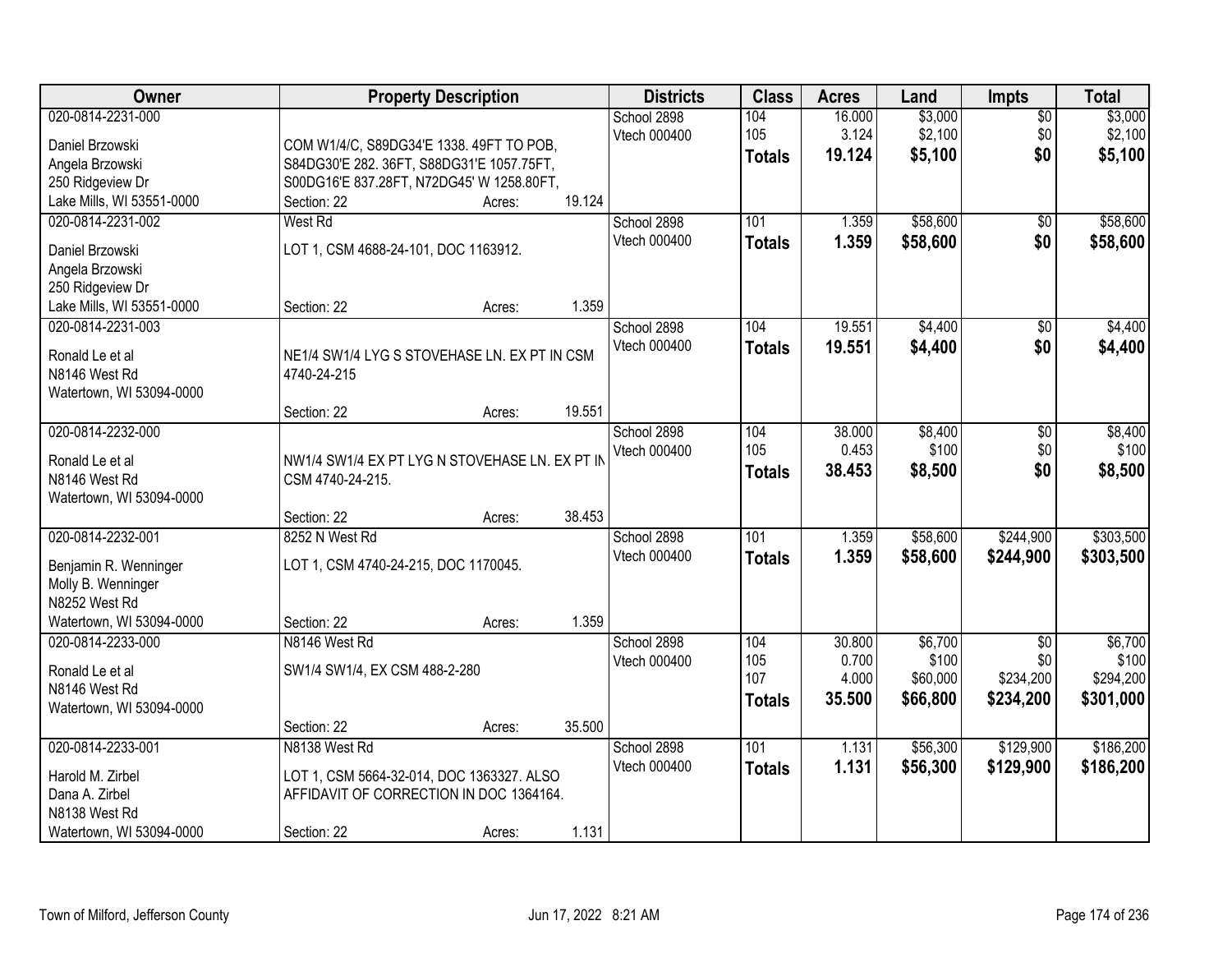| Owner                                                             |                                                                                      | <b>Property Description</b> |        | <b>Districts</b>            | <b>Class</b>                | <b>Acres</b>                        | Land                                         | <b>Impts</b>                         | <b>Total</b>                                  |
|-------------------------------------------------------------------|--------------------------------------------------------------------------------------|-----------------------------|--------|-----------------------------|-----------------------------|-------------------------------------|----------------------------------------------|--------------------------------------|-----------------------------------------------|
| 020-0814-2233-002<br><b>Courtney Saniter</b>                      | N8122 West Rd<br>LOT 2, CSM 5664-32-014, DOC 1363327. ALSO                           |                             |        | School 2898<br>Vtech 000400 | 101<br><b>Totals</b>        | 1.500<br>1.500                      | \$60,000<br>\$60,000                         | \$225,700<br>\$225,700               | \$285,700<br>\$285,700                        |
| N8122 West Rd<br>Watertown, WI 53094-0000                         | AFFIDAVIT OF CORRECTION IN DOC 1364164.                                              |                             |        |                             |                             |                                     |                                              |                                      |                                               |
|                                                                   | Section: 22                                                                          | Acres:                      | 1.500  |                             |                             |                                     |                                              |                                      |                                               |
| 020-0814-2233-003                                                 | N8110 West Rd                                                                        |                             |        | School 2898<br>Vtech 000400 | 101<br><b>Totals</b>        | 1.865<br>1.865                      | \$63,700<br>\$63,700                         | \$183,500<br>\$183,500               | \$247,200<br>\$247,200                        |
| Edlyn, LLC<br>901 American Way<br>Lake Mills, WI 53551-0000       | LOT 3, CSM 5664-32-014, DOC 1363327. ALSO<br>AFFIDAVIT OF CORRECTION IN DOC 1364164. |                             |        |                             |                             |                                     |                                              |                                      |                                               |
|                                                                   | Section: 22                                                                          | Acres:                      | 1.865  |                             |                             |                                     |                                              |                                      |                                               |
| 020-0814-2234-000<br>Ronald Le et al<br>N8146 West Rd             | SE1/4 SW1/4                                                                          |                             |        | School 2898<br>Vtech 000400 | 104<br>105<br><b>Totals</b> | 29.500<br>10.500<br>40.000          | \$6,300<br>\$6,900<br>\$13,200               | \$0<br>\$0<br>\$0                    | \$6,300<br>\$6,900<br>\$13,200                |
| Watertown, WI 53094-0000                                          | Section: 22                                                                          | Acres:                      | 40.000 |                             |                             |                                     |                                              |                                      |                                               |
| 020-0814-2241-000<br>D&L Shoot, LLC                               | NE1/4 SE1/4. ALSO 16.5FT ROW ALSO ROW                                                |                             |        | School 2898<br>Vtech 000400 | 104<br>105                  | 8.800<br>20.496                     | \$1,700<br>\$13,300                          | \$0<br>\$0                           | \$1,700<br>\$13,300                           |
| W5670 French Rd<br>Johnson Creek, WI 53038-0000                   | AGREEMENT 813-491.                                                                   |                             |        |                             | 107<br><b>15M</b>           | 0.100<br>11.600                     | \$4,000<br>\$17,400                          | \$2,400<br>\$0                       | \$6,400<br>\$17,400                           |
|                                                                   | Section: 22                                                                          | Acres:                      | 40.996 |                             | <b>Totals</b>               | 40.996                              | \$36,400                                     | \$2,400                              | \$38,800                                      |
| 020-0814-2242-000                                                 | W5881 Stovehase Ln                                                                   |                             |        | School 2898<br>Vtech 000400 | 104<br>105                  | 21.000<br>19.000                    | \$5,400<br>\$12,400                          | $\overline{50}$<br>\$0               | \$5,400<br>\$12,400                           |
| D&L Shoot, LLC<br>W5670 French Rd<br>Johnson Creek, WI 53038-0000 | NW1/4 SE1/4                                                                          |                             |        |                             | <b>Totals</b>               | 40.000                              | \$17,800                                     | \$0                                  | \$17,800                                      |
|                                                                   | Section: 22                                                                          | Acres:                      | 40.000 |                             |                             |                                     |                                              |                                      |                                               |
| 020-0814-2243-000                                                 | W5881 Stovehase Ln                                                                   |                             |        | School 2898                 | 104                         | 12.700                              | \$3,600                                      | $\overline{50}$                      | \$3,600                                       |
| D&L Shoot, LLC<br>W5670 French Rd                                 | SW1/4 SE1/4                                                                          |                             |        | Vtech 000400                | 105<br>107<br><b>15M</b>    | 7.700<br>0.100<br>19.500            | \$5,000<br>\$4,000<br>\$29,300               | \$0<br>\$600<br>\$0                  | \$5,000<br>\$4,600<br>\$29,300                |
| Johnson Creek, WI 53038-0000                                      | Section: 22                                                                          | Acres:                      | 40.000 |                             | <b>Totals</b>               | 40.000                              | \$41,900                                     | \$600                                | \$42,500                                      |
| 020-0814-2244-000<br>D&L Shoot, LLC<br>W5670 French Rd            | SE1/4 SE1/4. SUBJ TO ROW IN 813-491.                                                 |                             |        | School 6125<br>Vtech 000400 | 102<br>104<br>105           | 6.800<br>12.700<br>20.500<br>40.000 | \$98,600<br>\$2,400<br>\$13,400<br>\$114,400 | \$286,600<br>\$0<br>\$0<br>\$286,600 | \$385,200<br>\$2,400<br>\$13,400<br>\$401,000 |
| Johnson Creek, WI 53038-0000                                      | Section: 22                                                                          | Acres:                      | 40.000 |                             | <b>Totals</b>               |                                     |                                              |                                      |                                               |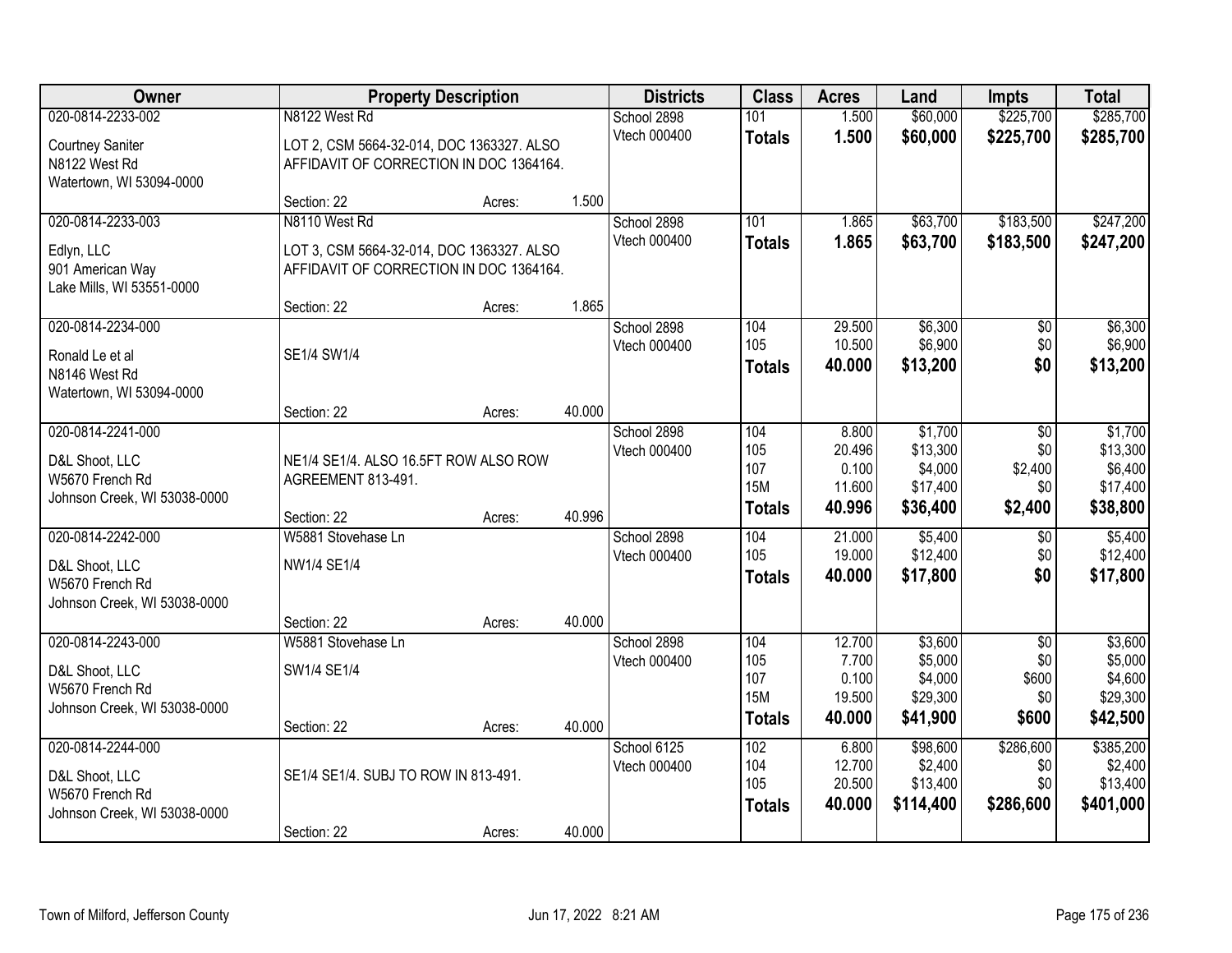| Owner                                           |                                                  | <b>Property Description</b> |        | <b>Districts</b>            | <b>Class</b>  | <b>Acres</b>    | Land                | <b>Impts</b>           | <b>Total</b>        |
|-------------------------------------------------|--------------------------------------------------|-----------------------------|--------|-----------------------------|---------------|-----------------|---------------------|------------------------|---------------------|
| 020-0814-2311-000                               |                                                  |                             |        | School 6125<br>Vtech 000400 | 104<br>105    | 17.000<br>2.750 | \$3,900<br>\$1,300  | $\overline{50}$<br>\$0 | \$3,900<br>\$1,300  |
| Michael R Walter Trust                          | N1/2 NE1/4 NE1/4, EX E16.5FT                     |                             |        |                             | <b>Totals</b> | 19.750          | \$5,200             | \$0                    | \$5,200             |
| Sarah S Walter Trust                            |                                                  |                             |        |                             |               |                 |                     |                        |                     |
| W5340 French Rd<br>Johnson Creek, WI 53038-0000 | Section: 23                                      |                             | 19.750 |                             |               |                 |                     |                        |                     |
| 020-0814-2311-001                               |                                                  | Acres:                      |        | School 6125                 | 104           | 6.950           | \$1,300             | $\overline{50}$        | \$1,300             |
|                                                 |                                                  |                             |        | Vtech 000400                | 105           | 13.300          | \$8,700             | \$0                    | \$8,700             |
| Patricia L. Richart                             | S1/2 NE1/4 NE1/4. ALSO 16.5 FT ROW ON E SIDE N1/ |                             |        |                             | <b>Totals</b> | 20.250          | \$10,000            | \$0                    | \$10,000            |
| 320 Ferris St                                   | <b>NE1/4 NE1/4</b>                               |                             |        |                             |               |                 |                     |                        |                     |
| Dixon, IL 61021-0000                            |                                                  |                             |        |                             |               |                 |                     |                        |                     |
|                                                 | Section: 23                                      | Acres:                      | 20.250 |                             |               |                 |                     |                        |                     |
| 020-0814-2312-000                               | N8479 Thoren Ln                                  |                             |        | School 6125                 | 101           | 0.500           | \$45,000            | \$196,400              | \$241,400           |
| D&L Shoot, LLC                                  | BEG N1/4/C, N89DG59'E 826.14FT, S09DG17'W        |                             |        | Vtech 000400                | 104<br>105    | 7.000<br>3.431  | \$1,300<br>\$11,200 | \$0<br>\$0             | \$1,300<br>\$11,200 |
| W5670 French Rd                                 | 410.44FT N80DG42'W 290.40FT, S9DG17'W            |                             |        |                             |               | 10.931          | \$57,500            | \$196,400              | \$253,900           |
| Johnson Creek, WI 53038-0000                    | 150.17FT, S80DG41'E 290.40FT N9DG17'E 60.17FT,   |                             |        |                             | <b>Totals</b> |                 |                     |                        |                     |
|                                                 | Section: 23                                      | Acres:                      | 10.931 |                             |               |                 |                     |                        |                     |
| 020-0814-2312-001                               |                                                  |                             |        | School 6125                 | Assessed with |                 |                     |                        |                     |
| Town of Milford                                 | BEG 826.03FT E OF N1/4/C, S09DG17'W 500FT,       |                             |        | Vtech 000400                |               |                 |                     |                        |                     |
| Thoren Ln                                       | E50.16FT, N09DG17'E 500FT, W50.16FT TO POB.      |                             |        |                             |               |                 |                     |                        |                     |
| W6335 County Rd A                               |                                                  |                             |        |                             |               |                 |                     |                        |                     |
| Johnson Creek, WI 53038-0000                    | Section: 23                                      | Acres:                      | 0.570  |                             |               |                 |                     |                        |                     |
| 020-0814-2312-002                               | N8471 Thoren Ln                                  |                             |        | School 6125                 | 101           | 1.000           | \$55,000            | \$133,700              | \$188,700           |
| James A. Weston                                 | LOT 1, CSM 1984-6-245.                           |                             |        | Vtech 000400                | <b>Totals</b> | 1.000           | \$55,000            | \$133,700              | \$188,700           |
| N8471 Thoren Ln                                 |                                                  |                             |        |                             |               |                 |                     |                        |                     |
| Watertown, WI 53094-0000                        |                                                  |                             |        |                             |               |                 |                     |                        |                     |
|                                                 | Section: 23                                      | Acres:                      | 1.000  |                             |               |                 |                     |                        |                     |
| 020-0814-2312-003                               |                                                  |                             |        | School 6125                 | 104           | 25.373          | \$5,100             | $\overline{50}$        | \$5,100             |
| Michael R Walter Trust                          | NW1/4 NE1/4. EX CSM 1984-6 -245. EX BEG N1/4/C.  |                             |        | Vtech 000400                | 105           | 0.200           | \$100               | \$0                    | \$100               |
| Sarah S Walter Trust                            | N89DG59'E 826.14FT, S9DG17'W 410.44FT,           |                             |        |                             | <b>Totals</b> | 25.573          | \$5,200             | \$0                    | \$5,200             |
| W5340 French Rd                                 | N80DG42'W 290.40FT S09DG17'W                     |                             |        |                             |               |                 |                     |                        |                     |
| Johnson Creek, WI 53038-0000                    | Section: 23                                      | Acres:                      | 25.573 |                             |               |                 |                     |                        |                     |
| 020-0814-2312-004                               | Navan Rd                                         |                             |        | School 6125                 | 104           | 2.864           | \$800               | $\overline{50}$        | \$800               |
|                                                 | LOT 1, CSM 4484-22-282.                          |                             |        | Vtech 000400                | 105           | 0.062           | \$100               | \$0                    | \$100               |
| James A. Weston<br>N8471 Thoren Ln              |                                                  |                             |        |                             | 107           | 1.000           | \$40,000            | \$32,100               | \$72,100            |
| Watertown, WI 53094-0000                        |                                                  |                             |        |                             | <b>Totals</b> | 3.926           | \$40,900            | \$32,100               | \$73,000            |
|                                                 | Section: 23                                      | Acres:                      | 3.926  |                             |               |                 |                     |                        |                     |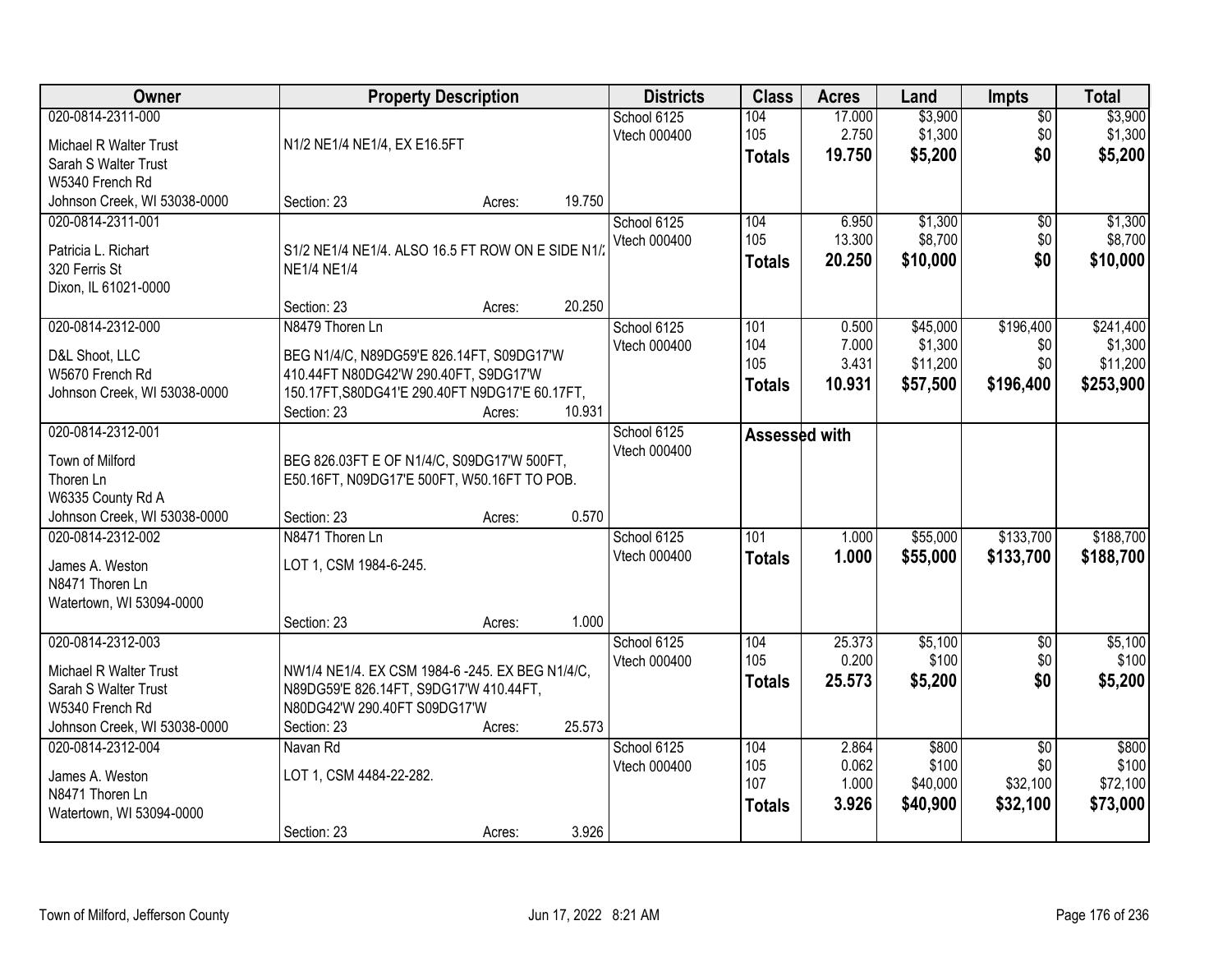| Owner                                         |                                              | <b>Property Description</b> |        | <b>Districts</b> | <b>Class</b>  | <b>Acres</b> | Land      | Impts           | <b>Total</b> |
|-----------------------------------------------|----------------------------------------------|-----------------------------|--------|------------------|---------------|--------------|-----------|-----------------|--------------|
| 020-0814-2313-000                             |                                              |                             |        | School 6125      | 104           | 35.400       | \$7,400   | $\overline{50}$ | \$7,400      |
| Michael R Walter Trust                        | SW1/4 NE1/4                                  |                             |        | Vtech 000400     | 105           | 4.600        | \$1,200   | \$0             | \$1,200      |
| Sarah S Walter Trust                          |                                              |                             |        |                  | <b>Totals</b> | 40.000       | \$8,600   | \$0             | \$8,600      |
| W5340 French Rd                               |                                              |                             |        |                  |               |              |           |                 |              |
| Johnson Creek, WI 53038-0000                  | Section: 23                                  | Acres:                      | 40.000 |                  |               |              |           |                 |              |
| 020-0814-2314-000                             |                                              |                             |        | School 6125      | 104           | 10.600       | \$2,000   | $\overline{50}$ | \$2,000      |
| Michael R Walter Trust                        | N1/2 SE1/4 NE1/4                             |                             |        | Vtech 000400     | 105           | 9.400        | \$6,100   | \$0             | \$6,100      |
| Sarah S Walter Trust                          |                                              |                             |        |                  | <b>Totals</b> | 20.000       | \$8,100   | \$0             | \$8,100      |
| W5340 French Rd                               |                                              |                             |        |                  |               |              |           |                 |              |
| Johnson Creek, WI 53038-0000                  | Section: 23                                  | Acres:                      | 20.000 |                  |               |              |           |                 |              |
| 020-0814-2314-001                             | W5376 Reichart Ln                            |                             |        | School 6125      | 101           | 2.000        | \$65,000  | \$127,500       | \$192,500    |
|                                               |                                              |                             |        | Vtech 000400     | 104           | 12.739       | \$3,300   | \$0             | \$3,300      |
| Michael P. Narlock                            | LOT 2, CSM 687-3-47. EX CSM 5068-27-066, DOC |                             |        |                  | <b>Totals</b> | 14.739       | \$68,300  | \$127,500       | \$195,800    |
| W5376 Reichart Ln<br>Watertown, WI 53094-0000 | 1221680.                                     |                             |        |                  |               |              |           |                 |              |
|                                               | Section: 23                                  | Acres:                      | 14.739 |                  |               |              |           |                 |              |
| 020-0814-2314-002                             | W5320 Reichart Ln                            |                             |        | School 6125      | 101           | 1.818        | \$63,200  | \$110,300       | \$173,500    |
|                                               |                                              |                             |        | Vtech 000400     | <b>Totals</b> | 1.818        | \$63,200  | \$110,300       | \$173,500    |
| Mitchell L. Keeser                            | LOT 2, CSM 5068-27-066, DOC 1221680.         |                             |        |                  |               |              |           |                 |              |
| Addy K. Keeser                                |                                              |                             |        |                  |               |              |           |                 |              |
| W5320 Reichart Ln<br>Watertown, WI 53094-0000 | Section: 23                                  |                             | 1.818  |                  |               |              |           |                 |              |
| 020-0814-2314-003                             | W5324 Reichart Ln                            | Acres:                      |        | School 6125      | 101           | 3.004        | \$72,000  | \$394,200       | \$466,200    |
|                                               |                                              |                             |        | Vtech 000400     |               | 3.004        | \$72,000  | \$394,200       | \$466,200    |
| Brent R. Schmutzler                           | LOT 1, CSM 5068-27-066, DOC 1221680.         |                             |        |                  | <b>Totals</b> |              |           |                 |              |
| Maria B. Schmutzler                           |                                              |                             |        |                  |               |              |           |                 |              |
| W5324 Reichart Ln                             |                                              |                             |        |                  |               |              |           |                 |              |
| Watertown, WI 53094-0000                      | Section: 23                                  | Acres:                      | 3.004  |                  |               |              |           |                 |              |
| 020-0814-2321-000                             |                                              |                             |        | School 6125      | 104           | 27.000       | \$5,900   | $\overline{50}$ | \$5,900      |
| D&L Shoot, LLC                                | <b>NE1/4 NW1/4</b>                           |                             |        | Vtech 000400     | 105           | 13.000       | \$8,500   | \$0             | \$8,500      |
| W5670 French Rd                               |                                              |                             |        |                  | <b>Totals</b> | 40.000       | \$14,400  | \$0             | \$14,400     |
| Johnson Creek, WI 53038-0000                  |                                              |                             |        |                  |               |              |           |                 |              |
|                                               | Section: 23                                  | Acres:                      | 40.000 |                  |               |              |           |                 |              |
| 020-0814-2322-000                             | N8444 Krakow Ln                              |                             |        | School 2898      | 105           | 38.500       | \$91,400  | $\overline{50}$ | \$91,400     |
| D&L Shoot, LLC                                | NW1/4 NW1/4                                  |                             |        | Vtech 000400     | 107           | 1.500        | \$45,000  | \$10,300        | \$55,300     |
| W5670 French Rd                               |                                              |                             |        |                  | <b>Totals</b> | 40.000       | \$136,400 | \$10,300        | \$146,700    |
| Johnson Creek, WI 53038-0000                  |                                              |                             |        |                  |               |              |           |                 |              |
|                                               | Section: 23                                  | Acres:                      | 40.000 |                  |               |              |           |                 |              |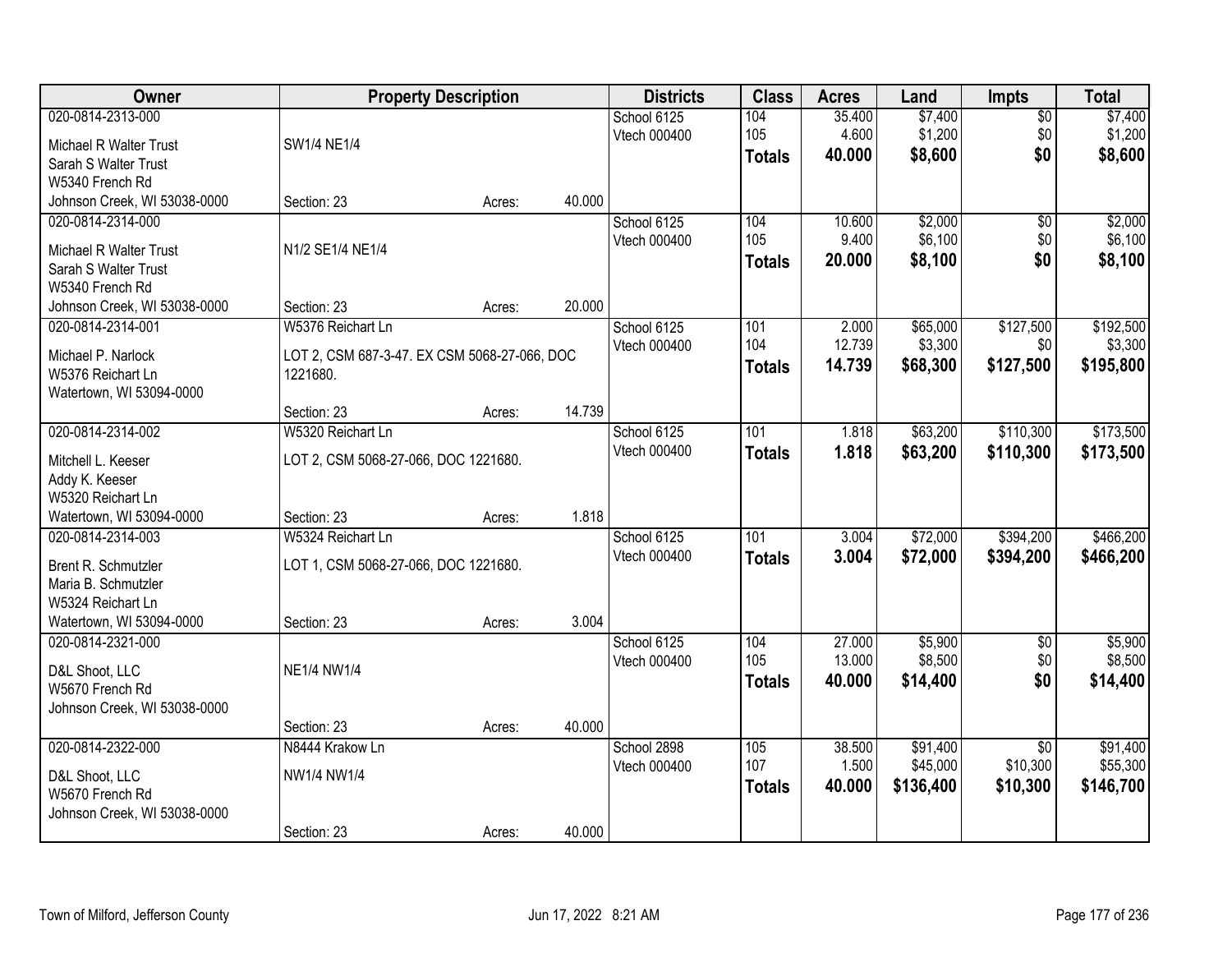| Owner                                           |                                                                        | <b>Property Description</b> |        | <b>Districts</b>            | <b>Class</b>      | <b>Acres</b>    | Land     | <b>Impts</b>    | <b>Total</b>        |
|-------------------------------------------------|------------------------------------------------------------------------|-----------------------------|--------|-----------------------------|-------------------|-----------------|----------|-----------------|---------------------|
| 020-0814-2323-000                               |                                                                        |                             |        | School 2898                 | 104               | 4.600           | \$1,200  | $\overline{50}$ | \$1,200             |
| D&L Shoot, LLC                                  | SW1/4 NW1/4                                                            |                             |        | Vtech 000400                | 105               | 35.400          | \$23,000 | \$0             | \$23,000            |
| W5670 French Rd                                 |                                                                        |                             |        |                             | <b>Totals</b>     | 40.000          | \$24,200 | \$0             | \$24,200            |
| Johnson Creek, WI 53038-0000                    |                                                                        |                             |        |                             |                   |                 |          |                 |                     |
|                                                 | Section: 23                                                            | Acres:                      | 40.000 |                             |                   |                 |          |                 |                     |
| 020-0814-2324-000                               |                                                                        |                             |        | School 6125                 | 105               | 24.000          | \$15,600 | $\overline{50}$ | \$15,600            |
| Bradley J. Hering                               | SE1/4 NW1/4. MFL 933-120. MFL 1143797.                                 |                             |        | Vtech 000400                | 106               | 16.000          | \$41,600 | \$0             | \$41,600            |
| Kerry L. Hering                                 |                                                                        |                             |        |                             | <b>Totals</b>     | 40.000          | \$57,200 | \$0             | \$57,200            |
| N7458 County Rd Q                               |                                                                        |                             |        |                             |                   |                 |          |                 |                     |
| Johnson Creek, WI 53038-0000                    | Section: 23                                                            | Acres:                      | 40.000 |                             |                   |                 |          |                 |                     |
| 020-0814-2331-000                               |                                                                        |                             |        | School 6125                 | 104               | 0.400           | \$100    | \$0             | \$100               |
|                                                 |                                                                        |                             |        | Vtech 000400                | <b>15M</b>        | 27.100          | \$40,700 | \$0             | \$40,700            |
| Bradley J. Hering<br>Kerry L. Hering            | N660FT & E495FT OF S660FT OF NE1/4 SW1/4. MFL<br>933-120. MFL 1143797. |                             |        |                             | <b>Totals</b>     | 27.500          | \$40,800 | \$0             | \$40,800            |
| N7458 County Rd Q                               |                                                                        |                             |        |                             |                   |                 |          |                 |                     |
| Johnson Creek, WI 53038-0000                    | Section: 23                                                            | Acres:                      | 27.500 |                             |                   |                 |          |                 |                     |
| 020-0814-2331-001                               |                                                                        |                             |        | School 6125                 | 104               | 9.000           | \$1,700  | \$0             | \$1,700             |
|                                                 |                                                                        |                             |        | Vtech 000400                | 105               | 3.500           | \$2,300  | \$0             | \$2,300             |
| Peter J Mathwig Trust                           | W825FT S660FT OF NE1/4 SW1/4                                           |                             |        |                             | <b>Totals</b>     | 12.500          | \$4,000  | \$0             | \$4,000             |
| W5665 French Rd<br>Johnson Creek, WI 53038-0000 |                                                                        |                             |        |                             |                   |                 |          |                 |                     |
|                                                 | Section: 23                                                            | Acres:                      | 12.500 |                             |                   |                 |          |                 |                     |
| 020-0814-2332-000                               | W5670 French Rd                                                        |                             |        | School 6125                 | 102               | 1.000           | \$55,000 | \$634,500       | \$689,500           |
|                                                 |                                                                        |                             |        | Vtech 000400                | 104               | 17.500          | \$4,900  | \$0             | \$4,900             |
| D&L Shoot, LLC                                  | NW1/4 SW1/4                                                            |                             |        |                             | 105               | 13.000          | \$8,000  | \$0             | \$8,000             |
| W5670 French Rd                                 |                                                                        |                             |        |                             | <b>15M</b>        | 8.500           | \$12,800 | \$0             | \$12,800            |
| Johnson Creek, WI 53038-0000                    |                                                                        |                             |        |                             | <b>Totals</b>     | 40.000          | \$80,700 | \$634,500       | \$715,200           |
|                                                 | Section: 23                                                            | Acres:                      | 40.000 |                             | 102               |                 | \$38,400 |                 |                     |
| 020-0814-2333-000                               |                                                                        |                             |        | School 6125<br>Vtech 000400 | 104               | 6.400<br>30.200 | \$6,300  | \$8,400<br>\$0  | \$46,800<br>\$6,300 |
| D&L Shoot, LLC                                  | SW1/4 SW1/4, EX 16.5FT ROW, BEG NW/C E330FT &                          |                             |        |                             | <b>15M</b>        | 3.400           | \$5,100  | \$0             | \$5,100             |
| W5670 French Rd                                 | S1320FT                                                                |                             |        |                             | <b>Totals</b>     | 40.000          | \$49,800 | \$8,400         | \$58,200            |
| Johnson Creek, WI 53038-0000                    |                                                                        |                             |        |                             |                   |                 |          |                 |                     |
|                                                 | Section: 23                                                            | Acres:                      | 40.000 |                             |                   |                 |          |                 |                     |
| 020-0814-2334-000                               |                                                                        |                             |        | School 6125                 | 104<br><b>15M</b> | 20.600          | \$4,500  | $\overline{50}$ | \$4,500             |
| Peter J Mathwig Trust                           | W825FT OF SE1/4 SW1/4                                                  |                             |        | Vtech 000400                |                   | 4.400           | \$6,600  | \$0             | \$6,600             |
| W5665 French Rd                                 |                                                                        |                             |        |                             | <b>Totals</b>     | 25.000          | \$11,100 | \$0             | \$11,100            |
| Johnson Creek, WI 53038-0000                    |                                                                        |                             |        |                             |                   |                 |          |                 |                     |
|                                                 | Section: 23                                                            | Acres:                      | 25.000 |                             |                   |                 |          |                 |                     |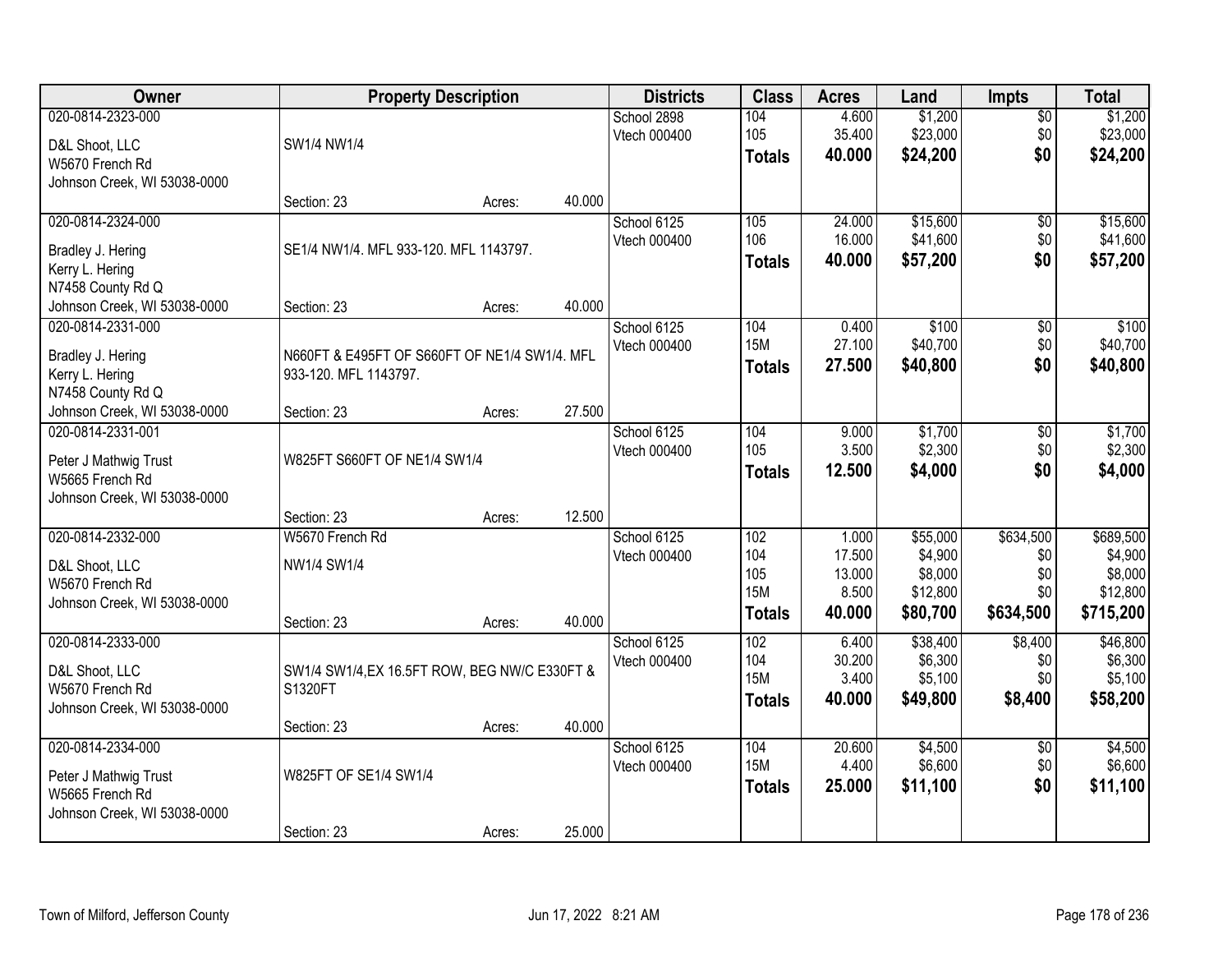| Owner                        | <b>Property Description</b>                       |        |        | <b>Districts</b> | <b>Class</b>  | <b>Acres</b> | Land      | <b>Impts</b>    | <b>Total</b> |
|------------------------------|---------------------------------------------------|--------|--------|------------------|---------------|--------------|-----------|-----------------|--------------|
| 020-0814-2334-001            | W5560 French Rd                                   |        |        | School 6125      | 105           | 15.000       | \$9,800   | $\overline{50}$ | \$9,800      |
| Bradley J. Hering            | E495FT SE1/4 SW1/4                                |        |        | Vtech 000400     | <b>Totals</b> | 15.000       | \$9,800   | \$0             | \$9,800      |
| Kerry L. Hering              |                                                   |        |        |                  |               |              |           |                 |              |
| N7458 County Rd Q            |                                                   |        |        |                  |               |              |           |                 |              |
| Johnson Creek, WI 53038-0000 | Section: 23                                       | Acres: | 15.000 |                  |               |              |           |                 |              |
| 020-0814-2341-000            |                                                   |        |        | School 6125      | 104           | 26.881       | \$8,200   | \$0             | \$8,200      |
| Michael R Walter Trust       | NE1/4 SE1/4. EX CSM 5068-27-066, DOC 1221680.     |        |        | Vtech 000400     | <b>15M</b>    | 13.000       | \$19,500  | \$0             | \$19,500     |
| Sarah S Walter Trust         |                                                   |        |        |                  | <b>Totals</b> | 39.881       | \$27,700  | \$0             | \$27,700     |
| W5340 French Rd              |                                                   |        |        |                  |               |              |           |                 |              |
| Johnson Creek, WI 53038-0000 | Section: 23                                       | Acres: | 39.881 |                  |               |              |           |                 |              |
| 020-0814-2342-000            |                                                   |        |        | School 6125      | 104           | 10.000       | \$2,800   | \$0             | \$2,800      |
| Steven Rhodes                | NW1/4 SE1/4                                       |        |        | Vtech 000400     | 105           | 29.463       | \$19,200  | \$0             | \$19,200     |
| Mary M. Rhodes               |                                                   |        |        |                  | <b>Totals</b> | 39.463       | \$22,000  | \$0             | \$22,000     |
| W5410 French Rd              |                                                   |        |        |                  |               |              |           |                 |              |
| Johnson Creek, WI 53038-0000 | Section: 23                                       | Acres: | 39.463 |                  |               |              |           |                 |              |
| 020-0814-2343-000            | W5410 French Rd                                   |        |        | School 6125      | 101           | 2.000        | \$65,000  | \$334,300       | \$399,300    |
| Steven Rhodes                | SW1/4 SE1/4                                       |        |        | Vtech 000400     | 104           | 15.445       | \$4,400   | \$0             | \$4,400      |
| Mary M. Rhodes               |                                                   |        |        |                  | 105           | 14.000       | \$9,100   | \$0             | \$9,100      |
| W5410 French Rd              |                                                   |        |        |                  | 106           | 8.000        | \$24,000  | \$0             | \$24,000     |
| Johnson Creek, WI 53038-0000 | Section: 23                                       | Acres: | 39.445 |                  | <b>Totals</b> | 39.445       | \$102,500 | \$334,300       | \$436,800    |
| 020-0814-2344-000            |                                                   |        |        | School 6125      | 104           | 38.000       | \$9,200   | \$0             | \$9,200      |
| Michael R Walter Trust       | SE1/4 SE1/4                                       |        |        | Vtech 000400     | <b>15M</b>    | 2.000        | \$3,000   | \$0             | \$3,000      |
| Sarah S Walter Trust         |                                                   |        |        |                  | <b>Totals</b> | 40.000       | \$12,200  | \$0             | \$12,200     |
| W5340 French Rd              |                                                   |        |        |                  |               |              |           |                 |              |
| Johnson Creek, WI 53038-0000 | Section: 23                                       | Acres: | 40.000 |                  |               |              |           |                 |              |
| 020-0814-2411-000            | N8456 County Rd A                                 |        |        | School 6125      | 101           | 2.000        | \$65,000  | \$196,900       | \$261,900    |
| Roland Zabel F. Le           | NE1/4 NE1/4, EX BEG SW/C, SD 1/4 1/4, N 474.37FT, |        |        | Vtech 000400     | 104           | 20.196       | \$6,200   | \$0             | \$6,200      |
| Lois Zabel V. Le             | NE TO HGY, S539.55FT, S81DGW TO POB. EX 3.14A     |        |        |                  | 105           | 6.000        | \$6,000   | \$0             | \$6,000      |
| <b>Walter Trust</b>          | IN CTH A IN DOC 909861. EX CSM 3836-18-134, DOC   |        |        |                  | <b>Totals</b> | 28.196       | \$77,200  | \$196,900       | \$274,100    |
| W5340 French Rd              | Section: 24                                       | Acres: | 28.196 |                  |               |              |           |                 |              |
| Johnson Creek, WI 53038-0000 |                                                   |        |        |                  |               |              |           |                 |              |
| 020-0814-2411-001            | W4983 Navan Rd                                    |        |        | School 6125      | 101           | 2.564        | \$68,900  | \$306,000       | \$374,900    |
| Ricky R. Olson               | LOT 1, CSM 3836-18-134.                           |        |        | Vtech 000400     | <b>Totals</b> | 2.564        | \$68,900  | \$306,000       | \$374,900    |
| Vicki L. Olson               |                                                   |        |        |                  |               |              |           |                 |              |
| W4983 Navan Rd               |                                                   |        |        |                  |               |              |           |                 |              |
| Watertown, WI 53094-0000     | Section: 24                                       | Acres: | 2.564  |                  |               |              |           |                 |              |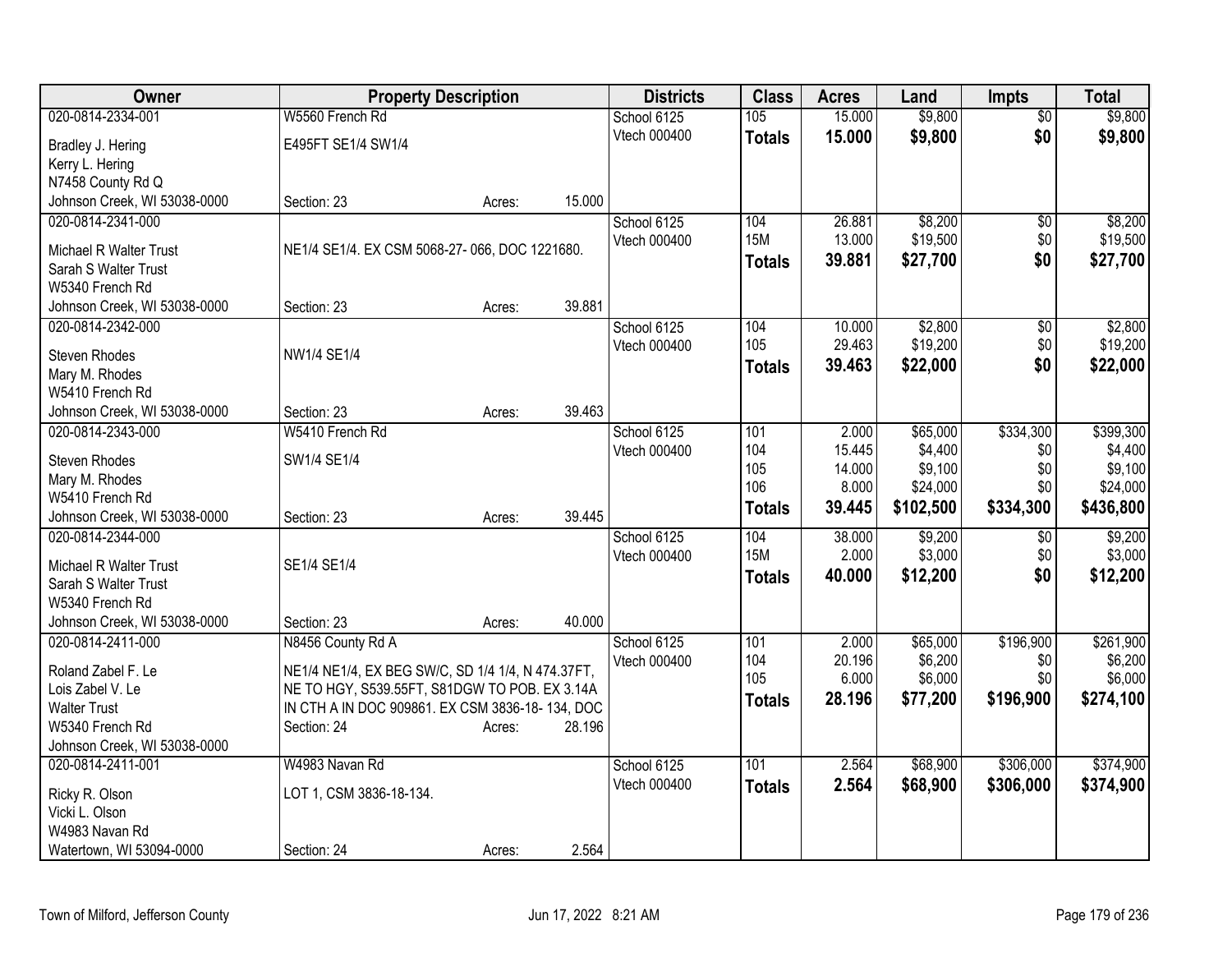| Owner                        | <b>Property Description</b>                         | <b>Districts</b> | <b>Class</b>     | <b>Acres</b>    | Land                | <b>Impts</b>           | <b>Total</b>        |
|------------------------------|-----------------------------------------------------|------------------|------------------|-----------------|---------------------|------------------------|---------------------|
| 020-0814-2411-002            | N8467 County Rd A                                   | School 6125      | 101              | 3.100           | \$72,700            | \$129,800              | \$202,500           |
| Dennis H. Erickson           | LOT 2, CSM 3836-18-134.                             | Vtech 000400     | <b>Totals</b>    | 3.100           | \$72,700            | \$129,800              | \$202,500           |
| Patricia A. Erickson         |                                                     |                  |                  |                 |                     |                        |                     |
| N8467 County Rd A            |                                                     |                  |                  |                 |                     |                        |                     |
| Watertown, WI 53094-0000     | 3.100<br>Section: 24<br>Acres:                      |                  |                  |                 |                     |                        |                     |
| 020-0814-2412-000            |                                                     | School 6125      | 104              | 17.820          | \$5,300             | $\overline{30}$        | \$5,300             |
| Michael R Walter Trust       | NW1/4 NE1/4, EX BEG 134FT E&W BY 118FT N&S          | Vtech 000400     | 105              | 7.800           | \$5,100             | \$0                    | \$5,100             |
| Sarah S Walter Trust         | COM 260FT E OF NW/C SD 1/4 1/4. ALSO BEG SW/C       |                  | <b>Totals</b>    | 25.620          | \$10,400            | \$0                    | \$10,400            |
| W5340 French Rd              | NE1/4 NE1/4, N474.37FT, NE TO HGY, S ON HGY         |                  |                  |                 |                     |                        |                     |
| Johnson Creek, WI 53038-0000 | 25.620<br>Section: 24<br>Acres:                     |                  |                  |                 |                     |                        |                     |
| 020-0814-2412-001            | W5065 Navan Rd                                      | School 6125      | 101              | 2.500           | \$68,500            | \$162,300              | \$230,800           |
|                              |                                                     | Vtech 000400     | <b>Totals</b>    | 2.500           | \$68,500            | \$162,300              | \$230,800           |
| Matthew J. Novotny           | COM N1/4, N86DG57'E 160FT TO POB, S3DG3'E           |                  |                  |                 |                     |                        |                     |
| Jennifer L. Novotny          | 175FT, S73DG15' E 178FT, S52DG15'E 233FT, N         |                  |                  |                 |                     |                        |                     |
| W5065 Navan Rd               | 11DG53'E 401.09FT, S86DG57'W TO POB. ALSO<br>2.500  |                  |                  |                 |                     |                        |                     |
| Watertown, WI 53094-0000     | Section: 24<br>Acres:                               |                  |                  |                 |                     |                        |                     |
| 020-0814-2412-002            | Navan Rd                                            | School 6125      | 105<br>106       | 1.500<br>12.760 | \$1,000<br>\$30,600 | $\overline{50}$<br>\$0 | \$1,000<br>\$30,600 |
| Matthew J. Novotny           | LOT 1, CSM 5272-28-247, DOC 1274630. ALSO           | Vtech 000400     |                  | 14.260          |                     | \$0                    |                     |
| Jennifer L. Novotny          | AGREEMENT IN DOC 1312168.                           |                  | <b>Totals</b>    |                 | \$31,600            |                        | \$31,600            |
| W5065 Navan Rd               |                                                     |                  |                  |                 |                     |                        |                     |
| Watertown, WI 53094-0000     | 14.260<br>Section: 24<br>Acres:                     |                  |                  |                 |                     |                        |                     |
| 020-0814-2413-000            |                                                     | School 6125      | 104              | 26.828          | \$8,200             | \$0                    | \$8,200             |
| Jeffrey G Schaefer Trust     | SW1/4 NE1/4, EX PT OF CTH A EX S8.25FT IN TWN       | Vtech 000400     | 105              | 4.700           | \$2,700             | \$0                    | \$2,700             |
| Susan R Schaefer Trust       | RD IN 188-17, EX 22.5FT OFF E SIDE FR SD CTH A      |                  | <b>Totals</b>    | 31.528          | \$10,900            | \$0                    | \$10,900            |
| N9429 Horseshoe Rd           | TO N/L SD 1/4 1/4 IN 107-184.EX 5A IN SE/C EX .132A |                  |                  |                 |                     |                        |                     |
| Watertown, WI 53094-0000     | 31.528<br>Section: 24<br>Acres:                     |                  |                  |                 |                     |                        |                     |
| 020-0814-2413-001            | N8301 County Rd A                                   | School 6125      | $\overline{101}$ | 4.174           | \$80,200            | \$167,300              | \$247,500           |
| Daniel Desmond et al         | BEG W1/4/P, E3392FT TO A POB E243FT TO C/L CTH      | Vtech 000400     | <b>Totals</b>    | 4.174           | \$80,200            | \$167,300              | \$247,500           |
| N8301 County Rd A            | A, N21DG 55'E ALG SD C/L 648FT, W548.3 FT,          |                  |                  |                 |                     |                        |                     |
| Watertown, WI 53094-0000     | S3DG55'W 552FT TO POB ALSO DRG ESMT. EX .046/       |                  |                  |                 |                     |                        |                     |
|                              | 4.174<br>Section: 24<br>Acres:                      |                  |                  |                 |                     |                        |                     |
| 020-0814-2414-000            |                                                     | School 6125      | 104              | 7.000           | \$1,600             | $\overline{50}$        | \$1,600             |
|                              |                                                     | Vtech 000400     | <b>15M</b>       | 19.820          | \$29,800            | \$0                    | \$29,800            |
| Roland Zabel F. Le           | BEG AT E1/4/P, W696FT, N21DG W TO CTH A, N TO       |                  | <b>Totals</b>    | 26.820          | \$31,400            | \$0                    | \$31,400            |
| Lois Zabel V. Le             | 1/4 1/4/L, E TO E/S/L, S TO POB.EX .18A IN CTH A IN |                  |                  |                 |                     |                        |                     |
| <b>Walter Trust</b>          | 851-167.                                            |                  |                  |                 |                     |                        |                     |
| W5340 French Rd              | Section: 24<br>26.820<br>Acres:                     |                  |                  |                 |                     |                        |                     |
| Johnson Creek, WI 53038-0000 |                                                     |                  |                  |                 |                     |                        |                     |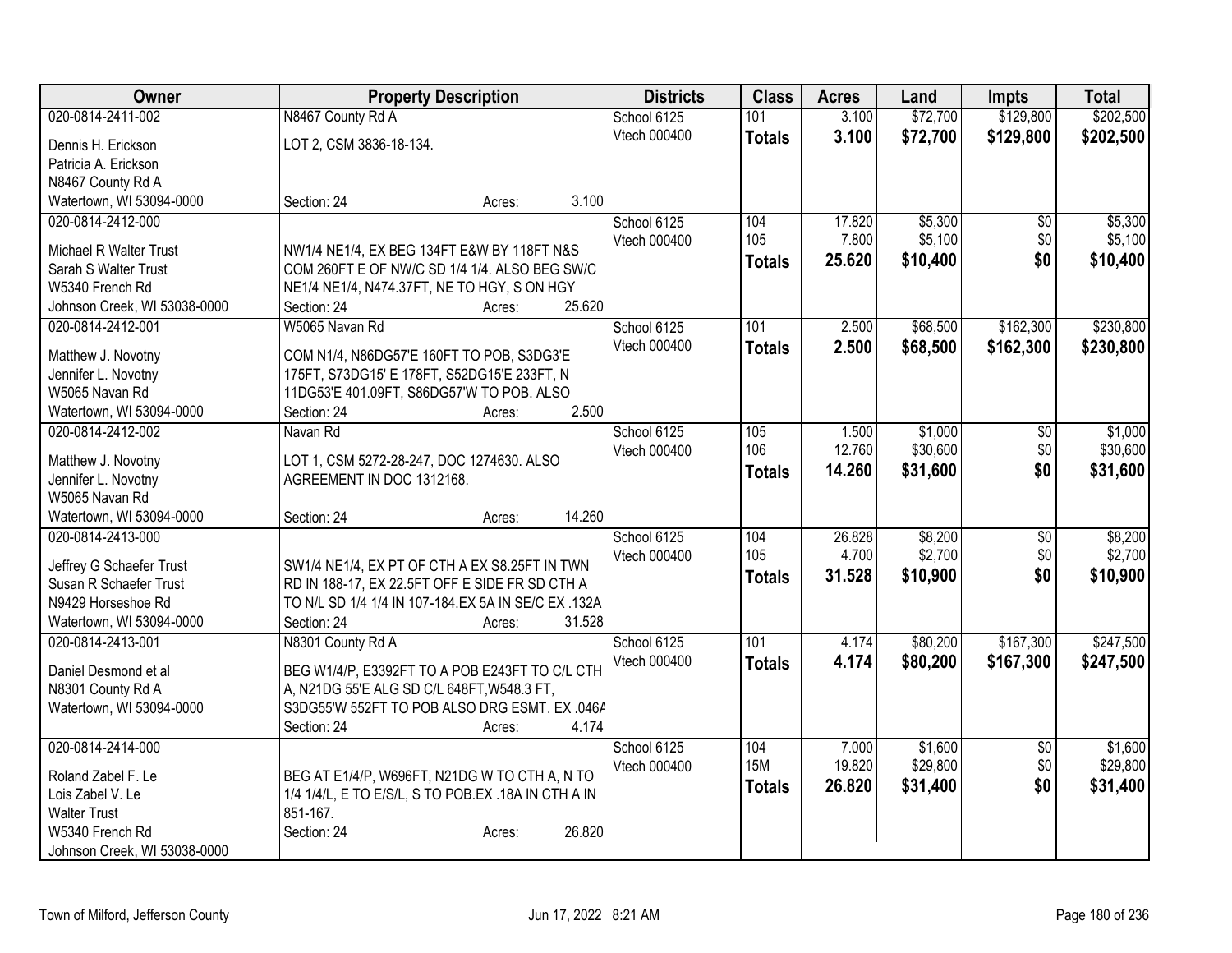| Owner                                   | <b>Property Description</b>                     |                  | <b>Districts</b>            | <b>Class</b>  | <b>Acres</b> | Land      | Impts           | <b>Total</b> |
|-----------------------------------------|-------------------------------------------------|------------------|-----------------------------|---------------|--------------|-----------|-----------------|--------------|
| 020-0814-2414-001                       | N8348 County Rd A                               |                  | School 6125                 | 104           | 5.330        | \$1,500   | $\overline{50}$ | \$1,500      |
| Steven Ensor                            | BEG SE/C SE1/4 NE1/4, E624.25 FT, N21DGW        |                  | Vtech 000400                | 105           | 5.300        | \$3,500   | \$0             | \$3,500      |
| Julie Ann Ensor                         | 1291.62FT, SW ON RD TO 1/4/L, E TO POB. 13.5A   |                  |                             | 107           | 2.000        | \$50,000  | \$258,900       | \$308,900    |
| N8348 County Rd A                       | ALSO BEG SE/C NW1/4 NE1/4,N 81DGE 231FT, S ON   |                  |                             | <b>Totals</b> | 12.630       | \$55,000  | \$258,900       | \$313,900    |
| Watertown, WI 53022                     | Section: 24                                     | 12.630<br>Acres: |                             |               |              |           |                 |              |
| 020-0814-2414-002                       | N8370 County Rd A                               |                  | School 6125                 | 101           | 1.002        | \$55,000  | \$121,100       | \$176,100    |
|                                         |                                                 |                  | Vtech 000400                | <b>Totals</b> | 1.002        | \$55,000  | \$121,100       | \$176,100    |
| <b>Schroeder Trust</b>                  | LOT 1, CSM 4065-19-331, DOC 1049640.            |                  |                             |               |              |           |                 |              |
| N8370 County Rd A                       |                                                 |                  |                             |               |              |           |                 |              |
| Watertown, WI 53094-0000                |                                                 |                  |                             |               |              |           |                 |              |
|                                         | Section: 24                                     | 1.002<br>Acres:  |                             |               |              |           |                 |              |
| 020-0814-2421-000                       | N8449 Baurichter Ln                             |                  | School 6125                 | 104           | 37.700       | \$8,600   | $\overline{50}$ | \$8,600      |
| Michael R Walter Trust                  | <b>NE1/4 NW1/4</b>                              |                  | Vtech 000400                | 107           | 2.300        | \$51,500  | \$242,300       | \$293,800    |
| Sarah S Walter Trust                    |                                                 |                  |                             | <b>Totals</b> | 40.000       | \$60,100  | \$242,300       | \$302,400    |
| W5340 French Rd                         |                                                 |                  |                             |               |              |           |                 |              |
| Johnson Creek, WI 53038-0000            | Section: 24                                     | 40.000<br>Acres: |                             |               |              |           |                 |              |
| 020-0814-2422-000                       |                                                 |                  | School 6125                 | 104           | 24.000       | \$7,300   | \$0             | \$7,300      |
|                                         |                                                 |                  | Vtech 000400                | 105           | 1.000        | \$700     | \$0             | \$700        |
| Michael R Walter Trust                  | NW1/4 NW1/4, EX 10A IN NW/C EX CSM 3821-18-100. |                  |                             | <b>Totals</b> | 25.000       | \$8,000   | \$0             | \$8,000      |
| Sarah S Walter Trust<br>W5340 French Rd | EX CSM 4427-22-157.                             |                  |                             |               |              |           |                 |              |
| Johnson Creek, WI 53038-0000            | Section: 24                                     | 25.000           |                             |               |              |           |                 |              |
| 020-0814-2422-001                       | W5245 Navan Rd                                  | Acres:           |                             | 101           | 10.000       | \$121,000 | \$124,200       | \$245,200    |
|                                         |                                                 |                  | School 6125<br>Vtech 000400 |               |              |           |                 |              |
| Daniel Simarron Tecalero                | BEG NW/S/C, E894.60FT, S2DG 25'W 487.75FT,      |                  |                             | <b>Totals</b> | 10.000       | \$121,000 | \$124,200       | \$245,200    |
| Paola Rodriguez Perez                   | W894.60FT, N2DG25'E 487.75FT TO POB             |                  |                             |               |              |           |                 |              |
| W5245 Navan Rd                          |                                                 |                  |                             |               |              |           |                 |              |
| Watertown, WI 53094-0000                | Section: 24                                     | 10.000<br>Acres: |                             |               |              |           |                 |              |
| 020-0814-2422-002                       | 5201 W Navan Rd                                 |                  | School 6125                 | 101           | 4.000        | \$79,000  | \$282,100       | \$361,100    |
| Robert V Kunert Trust                   | LOT 1, CSM 3821-18-100, DOC 1018215.            |                  | Vtech 000400                | <b>Totals</b> | 4.000        | \$79,000  | \$282,100       | \$361,100    |
| Jodi J Kunert Trust                     |                                                 |                  |                             |               |              |           |                 |              |
| W5201 Navan Rd                          |                                                 |                  |                             |               |              |           |                 |              |
| Watertown, WI 53094-0000                | Section: 24                                     | 4.000<br>Acres:  |                             |               |              |           |                 |              |
| 020-0814-2422-003                       | Navan Rd                                        |                  | School 6125                 | 101           | 1.000        | \$55,000  | $\overline{50}$ | \$55,000     |
|                                         |                                                 |                  | Vtech 000400                | <b>Totals</b> | 1.000        | \$55,000  | \$0             | \$55,000     |
| <b>Timothy Gitto</b>                    | LOT 1, CSM 4427-22-157, DOC 1123427.            |                  |                             |               |              |           |                 |              |
| Rebecca Gitto                           |                                                 |                  |                             |               |              |           |                 |              |
| 16 William St                           |                                                 |                  |                             |               |              |           |                 |              |
| Watertown, WI 53094-0000                | Section: 24                                     | 1.000<br>Acres:  |                             |               |              |           |                 |              |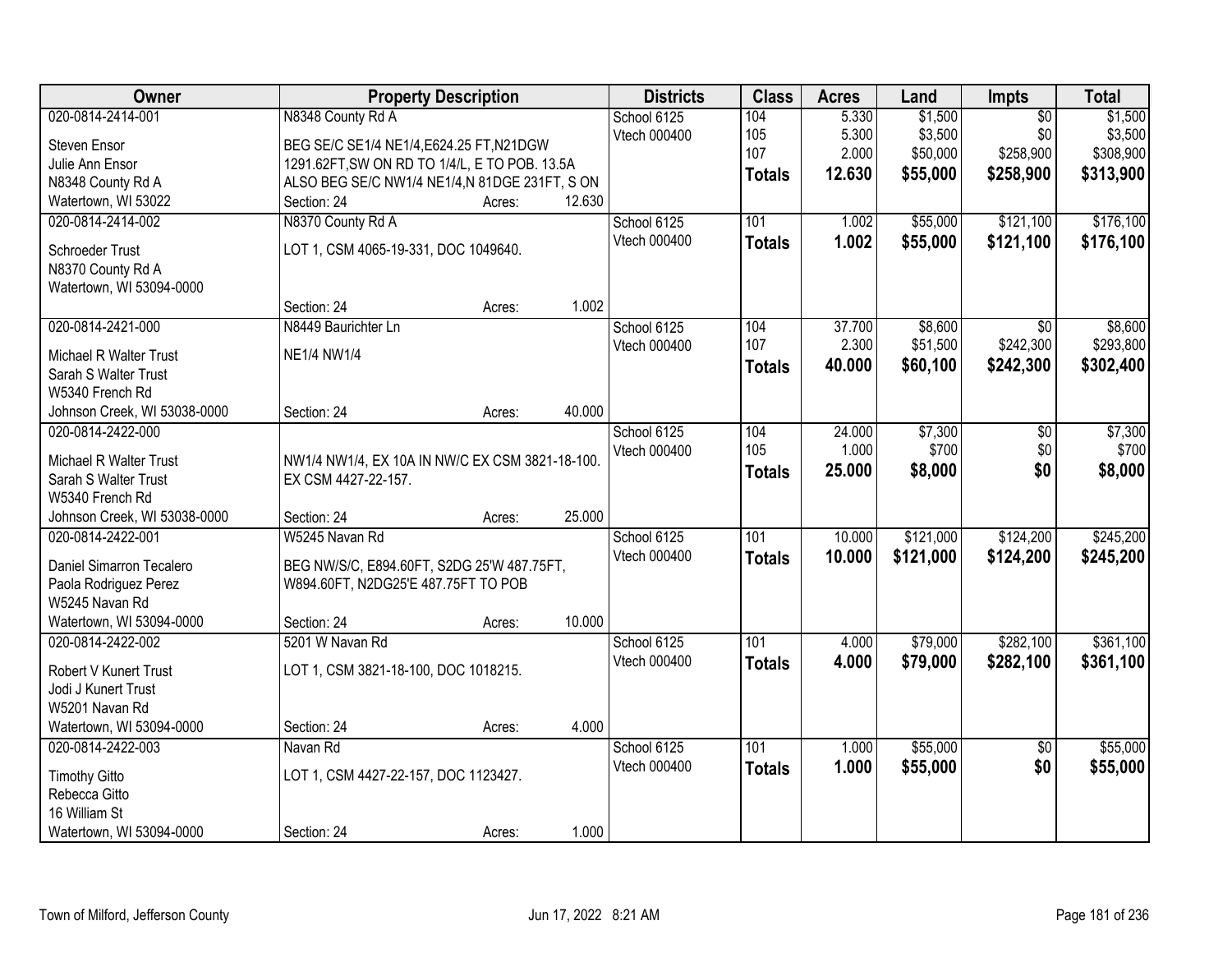| Owner                        |                                                   | <b>Property Description</b> |        | <b>Districts</b> | <b>Class</b>  | <b>Acres</b> | Land     | <b>Impts</b>    | <b>Total</b> |
|------------------------------|---------------------------------------------------|-----------------------------|--------|------------------|---------------|--------------|----------|-----------------|--------------|
| 020-0814-2423-000            | Reichart Ln                                       |                             |        | School 6125      | 101           | 1.600        | \$61,000 | $\sqrt{$0}$     | \$61,000     |
| Michael R Walter Trust       | LOT 1, CSM 5304-29-021, DOC 1280958.              |                             |        | Vtech 000400     | 104           | 0.400        | \$100    | \$0             | \$100        |
| Sarah S Walter Trust         |                                                   |                             |        |                  | <b>Totals</b> | 2.000        | \$61,100 | \$0             | \$61,100     |
| W5340 French Rd              |                                                   |                             |        |                  |               |              |          |                 |              |
| Johnson Creek, WI 53038-0000 | Section: 24                                       | Acres:                      | 2.000  |                  |               |              |          |                 |              |
| 020-0814-2423-001            |                                                   |                             |        | School 6125      | 104           | 28.350       | \$8,300  | $\overline{50}$ | \$8,300      |
| Michael R Walter Trust       | SW1/4 NW1/4, EX .75A IN RICHART LN IN 188-19, EX  |                             |        | Vtech 000400     | 105           | 2.800        | \$1,800  | \$0             | \$1,800      |
| Sarah S Walter Trust         | CSM 5304-29-021, DOC 1280958.                     |                             |        |                  | <b>15M</b>    | 6.100        | \$9,200  | \$0             | \$9,200      |
| W5340 French Rd              |                                                   |                             |        |                  | <b>Totals</b> | 37.250       | \$19,300 | \$0             | \$19,300     |
| Johnson Creek, WI 53038-0000 | Section: 24                                       | Acres:                      | 37.250 |                  |               |              |          |                 |              |
| 020-0814-2424-000            |                                                   |                             |        | School 6125      | 104           | 20.000       | \$6,000  | \$0             | \$6,000      |
| Gertrude A Moss Trust        | E25A OF SE1/4 NW1/4, EX S24.75FT EX .469A IN      |                             |        | Vtech 000400     | 106           | 4.531        | \$13,600 | \$0             | \$13,600     |
| N8258 County Rd A            | RICHART LA IN 188-18                              |                             |        |                  | <b>Totals</b> | 24.531       | \$19,600 | \$0             | \$19,600     |
| Watertown, WI 53094-0000     |                                                   |                             |        |                  |               |              |          |                 |              |
|                              | Section: 24                                       | Acres:                      | 24.531 |                  |               |              |          |                 |              |
| 020-0814-2424-001            |                                                   |                             |        | School 6125      | 104           | 4.719        | \$1,400  | $\sqrt[6]{3}$   | \$1,400      |
| Michael R Walter Trust       | W15A SE1/4 NW1/4. EX .281A IN RICHART LA IN       |                             |        | Vtech 000400     | <b>15M</b>    | 10.000       | \$15,000 | \$0             | \$15,000     |
| Sarah S Walter Trust         | 188-19                                            |                             |        |                  | <b>Totals</b> | 14.719       | \$16,400 | \$0             | \$16,400     |
| W5340 French Rd              |                                                   |                             |        |                  |               |              |          |                 |              |
| Johnson Creek, WI 53038-0000 | Section: 24                                       | Acres:                      | 14.719 |                  |               |              |          |                 |              |
| 020-0814-2431-001            | N8175 County Rd A                                 |                             |        | School 6125      | 101           | 5.458        | \$89,200 | \$104,000       | \$193,200    |
| Dennis F. Breselow           | LOT 1, CSM 1676-5-271. EX .052A IN CTH A IN       |                             |        | Vtech 000400     | Totals        | 5.458        | \$89,200 | \$104,000       | \$193,200    |
| Patricia A. Breselow         | 860-353                                           |                             |        |                  |               |              |          |                 |              |
| N8175 County Rd A            |                                                   |                             |        |                  |               |              |          |                 |              |
| Watertown, WI 53094-0000     | Section: 24                                       | Acres:                      | 5.458  |                  |               |              |          |                 |              |
| 020-0814-2431-002            | W5163 Reichart Ln                                 |                             |        | School 6125      | 101           | 4.683        | \$83,800 | \$277,500       | \$361,300    |
| Beverly F. Walter            | LOT 1, CSM 2534-9-148. EX .166A IN RICHART LN IN  |                             |        | Vtech 000400     | 104           | 0.400        | \$100    | \$0             | \$100        |
| W5163 Richart Ln             | V188 P20.                                         |                             |        |                  | <b>Totals</b> | 5.083        | \$83,900 | \$277,500       | \$361,400    |
| Watertown, WI 53094-0000     |                                                   |                             |        |                  |               |              |          |                 |              |
|                              | Section: 24                                       | Acres:                      | 5.083  |                  |               |              |          |                 |              |
| 020-0814-2432-000            |                                                   |                             |        | School 6125      | 104           | 84.197       | \$17,700 | $\overline{60}$ | \$17,700     |
| Michael R. Walter            | LOT 1, CSM 2533-9-146. EX .047A IN RICHART LA IN  |                             |        | Vtech 000400     | <b>15M</b>    | 3.200        | \$4,800  | \$0             | \$4,800      |
| Sarah S. Walter              | 188-20. EX S 1299.77FT IN SEC25. EX .75A IN CTH A |                             |        |                  | <b>Totals</b> | 87.397       | \$22,500 | \$0             | \$22,500     |
| W5340 French Rd              | IN 851-147.                                       |                             |        |                  |               |              |          |                 |              |
| Johnson Creek, WI 53038-0000 | Section: 24                                       | Acres:                      | 87.397 |                  |               |              |          |                 |              |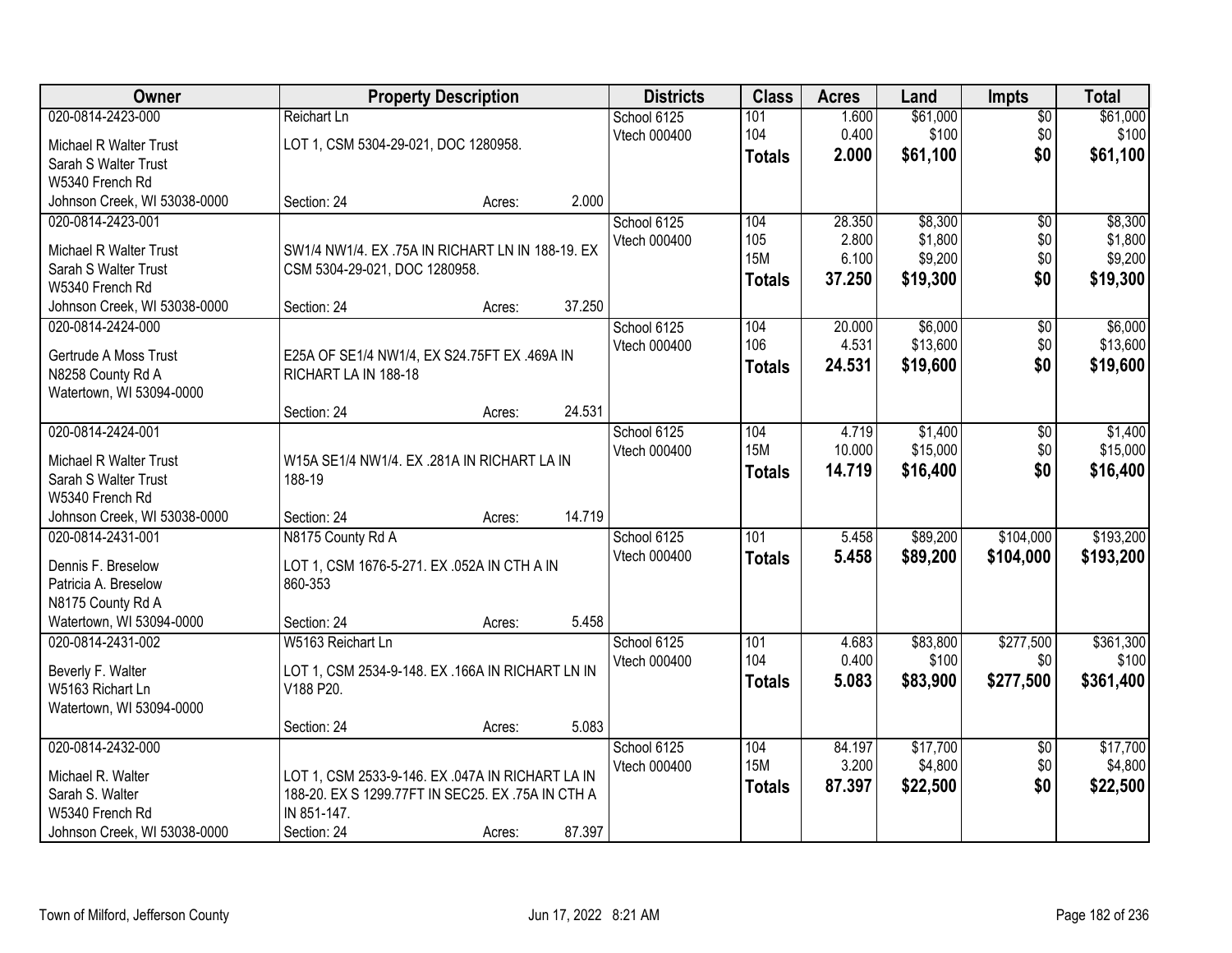| Owner                                         | <b>Property Description</b>                      | <b>Districts</b> | <b>Class</b>  | <b>Acres</b> | Land     | Impts           | <b>Total</b> |
|-----------------------------------------------|--------------------------------------------------|------------------|---------------|--------------|----------|-----------------|--------------|
| 020-0814-2434-000                             | County Rd A                                      | School 6125      | 104           | 26.885       | \$6,800  | $\overline{50}$ | \$6,800      |
| Jimmy L. Walter                               | SW1/4, EX CSM 2533-9-146. EX CSM 2534-9-148. EX  | Vtech 000400     | <b>15M</b>    | 5.000        | \$7,500  | \$0             | \$7,500      |
| Nancy K. Walter                               | CSM 1676-5-271. EX S2A OF SE1/4 SW1/4 LYG W OF   |                  | <b>Totals</b> | 31.885       | \$14,300 | \$0             | \$14,300     |
| N8055 County Rd A                             | CTH A. EX BEG SE/C SW1/4, N528FT, W TO PT        |                  |               |              |          |                 |              |
| Watertown, WI 53094-0000                      | 31.885<br>Section: 24<br>Acres:                  |                  |               |              |          |                 |              |
| 020-0814-2434-001                             | N8152 County Rd A                                | School 6125      | 101           | 2.000        | \$45,000 | \$4,900         | \$49,900     |
|                                               |                                                  | Vtech 000400     | 105           | 4.041        | \$2,100  | \$0             | \$2,100      |
| Scott M. Bocher                               | BEG SE/C SW1/4, N528FT, W TO PT 127.875FT E OF   |                  | <b>Totals</b> | 6.041        | \$47,100 | \$4,900         | \$52,000     |
| Ellen K. Brown                                | HGY, N TO HGY, SWLY ON HGY TO S/SEC/L, E TO      |                  |               |              |          |                 |              |
| 14338 Glenda Dr                               | POB. EX S2A. EX 1.06A IN CTH A IN 875-660 EX CSM |                  |               |              |          |                 |              |
| Apple Valley, MN 55124-0000                   | 6.041<br>Section: 24<br>Acres:                   |                  |               |              |          |                 |              |
| 020-0814-2434-003                             | N8107 County Rd A                                | School 6125      | 101           | 1.800        | \$63,000 | \$300           | \$63,300     |
| Chelsea Crawford                              | BND S BY S/SEC/L,E BY HGY, W BY W/L OF SE1/4     | Vtech 000400     | <b>Totals</b> | 1.800        | \$63,000 | \$300           | \$63,300     |
| N8107 County Rd A                             | SW1/4, N BY A L FAR ENOUGH TO MAKE 2A EX .20A    |                  |               |              |          |                 |              |
| Watertown, WI 53094-0000                      | IN CTH A IN 870-669.                             |                  |               |              |          |                 |              |
|                                               | 1.800<br>Section: 24<br>Acres:                   |                  |               |              |          |                 |              |
| 020-0814-2434-004                             |                                                  | School 6125      | 101           | 0.400        | \$22,000 | $\overline{60}$ | \$22,000     |
|                                               |                                                  | Vtech 000400     | 105           | 1.400        | \$900    | \$0             | \$900        |
| Chelsea Crawford                              | 2A BND ON S BY SEC/L, ON E BY E/L SW1/4 ON W BY  |                  | <b>Totals</b> | 1.800        | \$22,900 | \$0             | \$22,900     |
| N8107 County Rd A                             | HGY, ON N BY A L PAR ENOUGH TO MAKE 2A EX        |                  |               |              |          |                 |              |
| Watertown, WI 53094-0000                      | 20A IN CTH A IN 870-669.                         |                  |               |              |          |                 |              |
|                                               | 1.800<br>Section: 24<br>Acres:                   |                  |               |              |          |                 |              |
| 020-0814-2434-005                             | N8113 County Rd A                                | School 6125      | 101           | 2.750        | \$70,300 | \$185,500       | \$255,800    |
| Kristopher J. Kallas                          | LOT 1, CSM 3877-18-218.                          | Vtech 000400     | <b>Totals</b> | 2.750        | \$70,300 | \$185,500       | \$255,800    |
| N8113 County Rd A                             |                                                  |                  |               |              |          |                 |              |
| Watertown, WI 53094-0000                      |                                                  |                  |               |              |          |                 |              |
|                                               | 2.750<br>Section: 24<br>Acres:                   |                  |               |              |          |                 |              |
| 020-0814-2434-006                             | County Rd A                                      | School 6125      | 101           | 2.000        | \$65,000 | $\overline{60}$ | \$65,000     |
|                                               |                                                  | Vtech 000400     | <b>Totals</b> | 2.000        | \$65,000 | \$0             | \$65,000     |
| Patricia A. Breselow<br>Dennis F. Breselow    | LOT 1, CSM 4160-20-212.                          |                  |               |              |          |                 |              |
|                                               |                                                  |                  |               |              |          |                 |              |
| N8175 County Rd A<br>Watertown, WI 53094-0000 | 2.000                                            |                  |               |              |          |                 |              |
|                                               | Section: 24<br>Acres:                            |                  |               |              |          |                 |              |
| 020-0814-2434-007                             | County Rd A                                      | School 6125      | 101           | 1.149        | \$56,500 | $\overline{50}$ | \$56,500     |
| Scott M. Bocher                               | LOT 1, CSM 4168-20-229, DOC 1067762.             | Vtech 000400     | <b>Totals</b> | 1.149        | \$56,500 | \$0             | \$56,500     |
| Ellen K. Brown                                |                                                  |                  |               |              |          |                 |              |
| 14338 Glenda Dr                               |                                                  |                  |               |              |          |                 |              |
| Apple Valley, MN 55124-0000                   | 1.149<br>Section: 24<br>Acres:                   |                  |               |              |          |                 |              |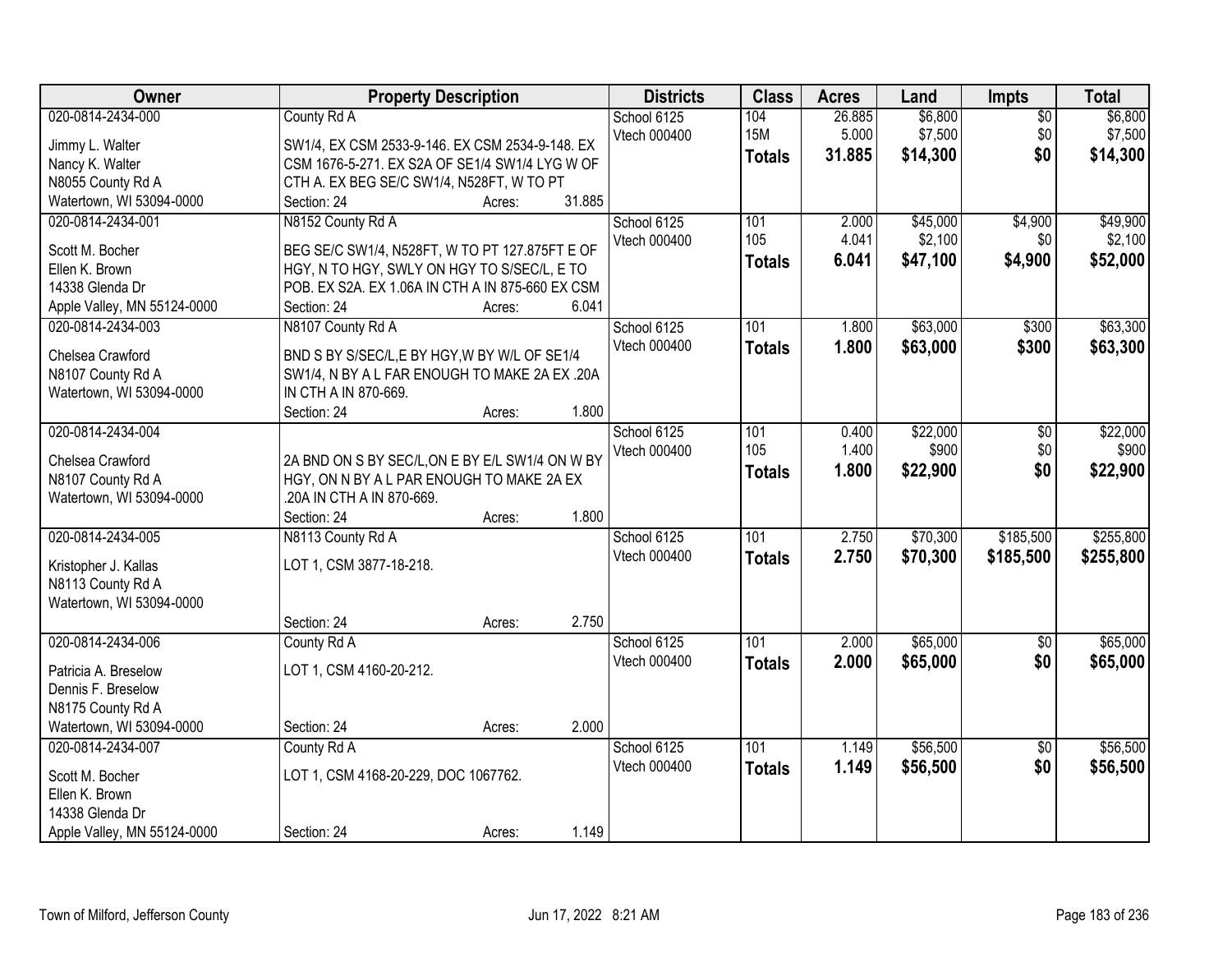| <b>Owner</b>                               | <b>Property Description</b>                                                           | <b>Districts</b> | <b>Class</b>  | <b>Acres</b> | Land     | <b>Impts</b>    | <b>Total</b> |
|--------------------------------------------|---------------------------------------------------------------------------------------|------------------|---------------|--------------|----------|-----------------|--------------|
| 020-0814-2434-008                          | N8184 County Rd A                                                                     | School 6125      | 101           | 1.000        | \$10,000 | \$29,400        | \$39,400     |
| Andy D. Williams                           | PT SW1/4 LYG E CTH A. EX S528FT. EX COM NW/C                                          | Vtech 000400     | 104           | 2.917        | \$500    | \$0             | \$500        |
| Elizabeth A. Williams                      | OF EX PARCEL & C/L CTH A, E121.10 FT, N PAR                                           |                  | 105           | 1.500        | \$1,000  | \$0             | \$1,000      |
| N8182 County Rd A                          | WITH C/L CTH A TO C/L CTH A, SWLY ALG C/L-POB.                                        |                  | <b>Totals</b> | 5.417        | \$11,500 | \$29,400        | \$40,900     |
| Watertown, WI 53094-0000                   | 5.417<br>Section: 24<br>Acres:                                                        |                  |               |              |          |                 |              |
| 020-0814-2434-009                          | County Rd A                                                                           | School 6125      | 101           | 2.000        | \$65,000 | \$0             | \$65,000     |
|                                            |                                                                                       | Vtech 000400     | <b>Totals</b> | 2.000        | \$65,000 | \$0             | \$65,000     |
| Dennis F. Breselow                         | LOT 1, CSM 4396-22-092.                                                               |                  |               |              |          |                 |              |
| Patricia A. Breselow                       |                                                                                       |                  |               |              |          |                 |              |
| N8175 County Rd A                          | 2.000                                                                                 |                  |               |              |          |                 |              |
| Watertown, WI 53094-0000                   | Section: 24<br>Acres:                                                                 |                  |               |              |          |                 |              |
| 020-0814-2434-010                          | N8182 County Rd A                                                                     | School 6125      | 101           | 2.000        | \$70,000 | \$216,500       | \$286,500    |
| Andy D. Williams                           | LOT 1, CSM 4503-23-007. ALSO AFFIDAVIT IN DOC                                         | Vtech 000400     | <b>Totals</b> | 2.000        | \$70,000 | \$216,500       | \$286,500    |
| Elizabeth A. Williams                      | 1142255.                                                                              |                  |               |              |          |                 |              |
| N8182 County Rd A                          |                                                                                       |                  |               |              |          |                 |              |
| Watertown, WI 53094-0000                   | 2.000<br>Section: 24<br>Acres:                                                        |                  |               |              |          |                 |              |
| 020-0814-2441-000                          |                                                                                       | School 6125      | 104           | 22.300       | \$4,800  | \$0             | \$4,800      |
| Kurtis A Schaefer Trust                    | NE1/4 SE1/4. ALSO 24.75FT STRIP EXT E429FT, FR                                        | Vtech 000400     | 105           | 19.385       | \$12,600 | \$0             | \$12,600     |
| W6162 Navan Rd                             | C/L CTH A ALG S/L SW1/4 NE1/4 & SE1/4 NE1/4.                                          |                  | <b>Totals</b> | 41.685       | \$17,400 | \$0             | \$17,400     |
| Watertown, WI 53094-0000                   |                                                                                       |                  |               |              |          |                 |              |
|                                            | 41.685<br>Section: 24<br>Acres:                                                       |                  |               |              |          |                 |              |
| 020-0814-2442-000                          | N8258 County Rd A                                                                     | School 6125      | 104           | 14.100       | \$4,000  | $\overline{50}$ | \$4,000      |
|                                            |                                                                                       | Vtech 000400     | 105           | 9.436        | \$6,200  | \$0             | \$6,200      |
| Gertrude A Moss Trust                      | NW1/4 SE1/4, EX BEG SW/C NW 1/4 SE1/4, E1293.6FT                                      |                  | 107           | 1.700        | \$47,000 | \$67,600        | \$114,600    |
| N8258 County Rd A                          | N297FT S82DG15'W 594FT, N67DGW 396 FT,                                                |                  | <b>Totals</b> | 25.236       | \$57,200 | \$67,600        | \$124,800    |
| Watertown, WI 53094-0000                   | S29DG45'W 522FT TO POB EX .534A IN 188-18 IN                                          |                  |               |              |          |                 |              |
|                                            | 25.236<br>Section: 24<br>Acres:                                                       |                  |               |              |          |                 |              |
| 020-0814-2442-001                          | N8214 County Rd A                                                                     | School 6125      | 101           | 2.000        | \$65,000 | \$157,800       | \$222,800    |
| Rosemary Krueger                           | BEG SW/C NW1/4 SE1/4, E1293. 6FT, N297FT,                                             | Vtech 000400     | 104           | 7.770        | \$1,700  | \$0             | \$1,700      |
| Carl E. Krueger                            | S82DG15'W 594FT, N67DGW 396FT, S29DG45'W 522                                          |                  | <b>Totals</b> | 9.770        | \$66,700 | \$157,800       | \$224,500    |
| N8214 County Rd A                          | FT TO POB.                                                                            |                  |               |              |          |                 |              |
| Watertown, WI 53094-0000                   | 9.770<br>Section: 24<br>Acres:                                                        |                  |               |              |          |                 |              |
| 020-0814-2443-000                          | W4997 Schmied Ln                                                                      | School 6125      | 104           | 17.500       | \$4,900  | $\overline{50}$ | \$4,900      |
|                                            |                                                                                       | Vtech 000400     | 105           | 19.880       | \$12,900 | \$0             | \$12,900     |
| Kurtis A Schaefer Trust                    | SW1/4 SE1/4. ALSO COM SW/C NW1/4 SE1/4, NTO S/L                                       |                  | 107           | 2.800        | \$64,000 | \$105,900       | \$169,900    |
| W6162 Navan Rd<br>Watertown, WI 53094-0000 | OF MILFORD RD, INTERSECTING SD 1/4 1/4,<br>E16.5FT, S TO S/L 1/4 1/4, W16.5FT TO POB. |                  | <b>Totals</b> | 40.180       | \$81,800 | \$105,900       | \$187,700    |
|                                            | 40.180                                                                                |                  |               |              |          |                 |              |
|                                            | Section: 24<br>Acres:                                                                 |                  |               |              |          |                 |              |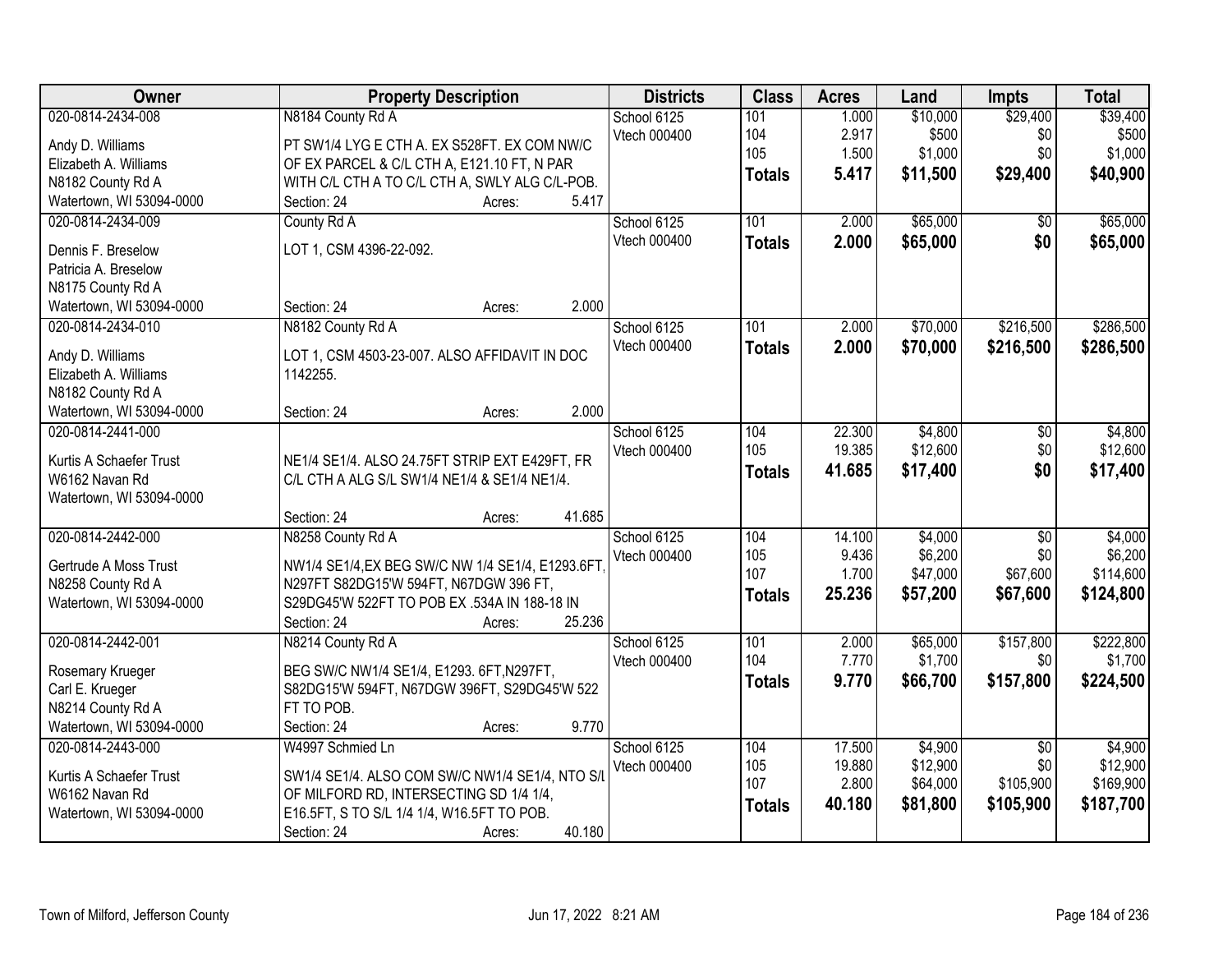| Owner                                                                                                    |                                                                                                                                                                               | <b>Property Description</b> |        | <b>Districts</b>            | <b>Class</b>                | <b>Acres</b>               | Land                             | <b>Impts</b>                  | <b>Total</b>                     |
|----------------------------------------------------------------------------------------------------------|-------------------------------------------------------------------------------------------------------------------------------------------------------------------------------|-----------------------------|--------|-----------------------------|-----------------------------|----------------------------|----------------------------------|-------------------------------|----------------------------------|
| 020-0814-2444-000<br>Kurtis A Schaefer Trust                                                             | SE1/4 SE1/4.                                                                                                                                                                  |                             |        | School 6125<br>Vtech 000400 | 104<br>105<br><b>Totals</b> | 5.000<br>35.000<br>40.000  | \$900<br>\$22,800<br>\$23,700    | $\overline{50}$<br>\$0<br>\$0 | \$900<br>\$22,800<br>\$23,700    |
| W6162 Navan Rd<br>Watertown, WI 53094-0000                                                               | Section: 24                                                                                                                                                                   | Acres:                      | 40.000 |                             |                             |                            |                                  |                               |                                  |
| 020-0814-2511-000<br>Kurtis A Schaefer Trust<br>W6162 Navan Rd<br>Watertown, WI 53094-0000               | NE1/4 NE1/4.                                                                                                                                                                  |                             |        | School 6125<br>Vtech 000400 | 105<br>106<br><b>Totals</b> | 30.000<br>10.000<br>40.000 | \$19,500<br>\$30,000<br>\$49,500 | \$0<br>\$0<br>\$0             | \$19,500<br>\$30,000<br>\$49,500 |
|                                                                                                          | Section: 25                                                                                                                                                                   | Acres:                      | 40.000 |                             |                             |                            |                                  |                               |                                  |
| 020-0814-2512-000<br>Kurtis A Schaefer Trust<br>W6162 Navan Rd<br>Watertown, WI 53094-0000               | NW1/2 NE1/4. AERIAL ACRES 17.36A                                                                                                                                              |                             |        | School 6125<br>Vtech 000400 | 105<br><b>Totals</b>        | 15.000<br>15.000           | \$3,800<br>\$3,800               | $\overline{50}$<br>\$0        | \$3,800<br>\$3,800               |
|                                                                                                          | Section: 25                                                                                                                                                                   | Acres:                      | 15.000 |                             |                             |                            |                                  |                               |                                  |
| 020-0814-2513-000<br>Kurtis A Schaefer Trust<br>W6162 Navan Rd<br>Watertown, WI 53094-0000               | THAT PT OF SW1/4 NE1/4 THAT LIES E OF HAHN'S<br>LAKE & N&E OF RIV. AERIAL ACRES 6.26A.                                                                                        |                             |        | School 6125<br>Vtech 000400 | 105<br><b>Totals</b>        | 12.000<br>12.000           | \$3,000<br>\$3,000               | $\sqrt[6]{}$<br>\$0           | \$3,000<br>\$3,000               |
|                                                                                                          | Section: 25                                                                                                                                                                   | Acres:                      | 12.000 |                             |                             |                            |                                  |                               |                                  |
| 020-0814-2514-000<br>Kurtis A Schaefer Trust<br>W6162 Navan Rd<br>Watertown, WI 53094-0000               | GOVT LOT 1. AERIAL ACRES 60.1A                                                                                                                                                |                             |        | School 6125<br>Vtech 000400 | 104<br>105<br><b>Totals</b> | 8.300<br>59.500<br>67.800  | \$1,600<br>\$25,200<br>\$26,800  | \$0<br>\$0<br>\$0             | \$1,600<br>\$25,200<br>\$26,800  |
| 020-0814-2521-000                                                                                        | Section: 25<br>N8018 County Rd A                                                                                                                                              | Acres:                      | 67.800 | School 6125                 | 101                         | 0.911                      | \$58,200                         | \$149,000                     | \$207,200                        |
| Duane S. Amacher<br>Carol A. Amacher<br>N8018 County Rd A                                                | LOT 1, CSM 3257-14-101.                                                                                                                                                       |                             |        | Vtech 000400                | <b>Totals</b>               | 0.911                      | \$58,200                         | \$149,000                     | \$207,200                        |
| Watertown, WI 53094-0000                                                                                 | Section: 25                                                                                                                                                                   | Acres:                      | 0.911  |                             |                             |                            |                                  |                               |                                  |
| 020-0814-2521-001<br>Donald Prusinski<br>Rita Prusinski<br>1603 Sherwood Dr<br>New Berlin, WI 53151-0000 | N8002 County Rd A<br>COM ON HGY ON S/L OF NE1/4 NW1/4, N83DG30'E<br>462FT, N 223.87FT TO POB, N87DG30'E 133FT,<br>N373.13FT, S83DG30'W 133FT, S373.13FT TO POB<br>Section: 25 | Acres:                      | 1.110  | School 6125<br>Vtech 000400 | 101<br><b>Totals</b>        | 1.110<br>1.110             | \$73,000<br>\$73,000             | \$24,800<br>\$24,800          | \$97,800<br>\$97,800             |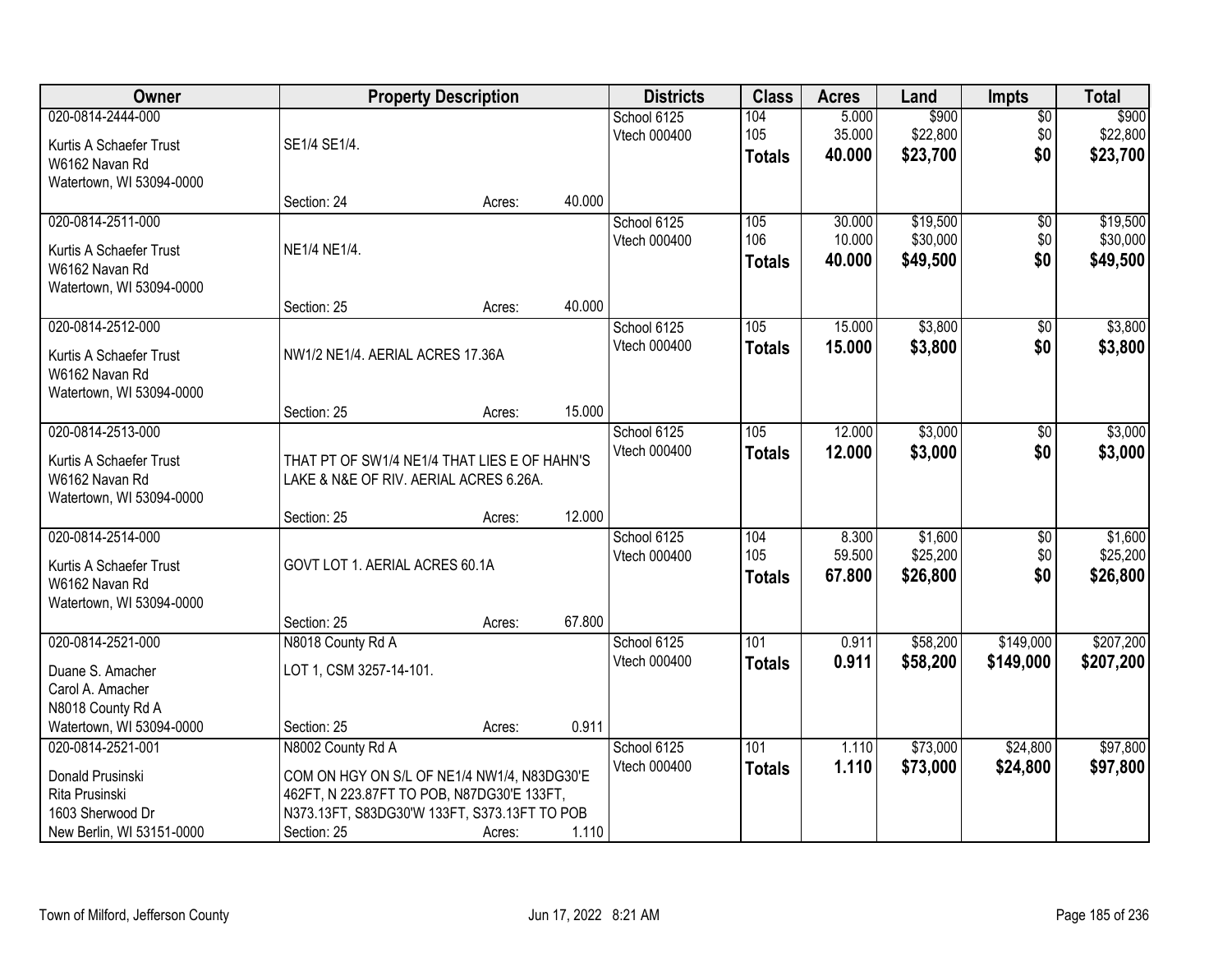| Owner                                                                                                               | <b>Property Description</b>                                                                                                                                                                            | <b>Districts</b>            | <b>Class</b>                | <b>Acres</b>              | Land                              | <b>Impts</b>                              | <b>Total</b>                       |
|---------------------------------------------------------------------------------------------------------------------|--------------------------------------------------------------------------------------------------------------------------------------------------------------------------------------------------------|-----------------------------|-----------------------------|---------------------------|-----------------------------------|-------------------------------------------|------------------------------------|
| 020-0814-2521-002<br>Adam L. Kelly<br>Nicole L. Kelly<br>N7998 County Rd N                                          | N7998 County Rd N<br>LOT 1, CSM 3443-15-181, DOC 972712. ALSO ROW IN<br>DOC 1401940.                                                                                                                   | School 6125<br>Vtech 000400 | 101<br><b>Totals</b>        | 1.839<br>1.839            | \$79,600<br>\$79,600              | \$108,000<br>\$108,000                    | \$187,600<br>\$187,600             |
| Watertown, WI 53094-0000                                                                                            | 1.839<br>Section: 25<br>Acres:                                                                                                                                                                         |                             |                             |                           |                                   |                                           |                                    |
| 020-0814-2521-003<br>Dennis L. Justmann<br>Timothy E. Justmann<br>N7967 County Rd A<br>Johnson Creek, WI 53038-0000 | County Rd A<br>BEG ON CTH A ON S/L OF NE1/4 NW1/4, N83DG30'E<br>595FT, N ON RIV 149.25FT, S83DG30'W 133 FT,<br>S132.75FT, S83DGW 462FT, S ON HGY 16.50FT TO<br>0.470<br>Section: 25<br>Acres:          | School 6125<br>Vtech 000400 | 101<br><b>Totals</b>        | 0.470<br>0.470            | \$36,100<br>\$36,100              | $\overline{50}$<br>\$0                    | \$36,100<br>\$36,100               |
| 020-0814-2521-004<br>Melissa A. Hayes<br>Franklin C W. Hobbs<br>N8046 County Rd A<br>Watertown, WI 53094-0000       | N8046 County Rd A<br>NE1/4 NW1/4 LYG E OF CTH A EX BEG INTR S/L SD<br>1/4 1/4 & C/L SD HWY, S83DG30'E 595FT, N ON<br>HAHN'S LAKE 597FT, N83DG30'W 133FT, S01 DG30'W<br>29.211<br>Section: 25<br>Acres: | School 6125<br>Vtech 000400 | 101<br>106<br><b>Totals</b> | 2.000<br>27.211<br>29.211 | \$90,000<br>\$81,600<br>\$171,600 | \$217,600<br>\$0<br>\$217,600             | \$307,600<br>\$81,600<br>\$389,200 |
| 020-0814-2521-006<br>P&S Nass Trust<br>N8030 County Rd A<br>Watertown, WI 53094-0000                                | N8030 County Rd A<br>LOT 2, CSM 3365-15-39, DOC 965186.<br>1.005<br>Section: 25<br>Acres:                                                                                                              | School 6125<br>Vtech 000400 | 101<br><b>Totals</b>        | 1.005<br>1.005            | \$60,100<br>\$60,100              | \$258,900<br>\$258,900                    | \$319,000<br>\$319,000             |
| 020-0814-2521-007<br>Wesley R. Oren<br>Rebecca E. Swearingen<br>N8034 County Rd A<br>Watertown, WI 53094-0000       | N8034 County Rd A<br>LOT 3, CSM 3365-15-39, DOC 965186.<br>1.001<br>Section: 25<br>Acres:                                                                                                              | School 6125<br>Vtech 000400 | 101<br><b>Totals</b>        | 1.001<br>1.001            | \$60,000<br>\$60,000              | \$251,100<br>\$251,100                    | \$311,100<br>\$311,100             |
| 020-0814-2522-000<br>Jimmy L. Walter<br>Nancy K. Walter<br>N8055 County Rd A<br>Watertown, WI 53094-0000            | N8055 County Rd A<br>N1/2 NW1/4 W OF CTH A, EX 0.43A IN SE/C. EX THAT<br>PT OF CSM 2533-9-146.EX 1.792A IN CTH A IN<br>851-152.<br>19.802<br>Section: 25<br>Acres:                                     | School 6125<br>Vtech 000400 | 104<br>107<br><b>Totals</b> | 17.302<br>2.500<br>19.802 | \$4,300<br>\$52,500<br>\$56,800   | $\overline{50}$<br>\$134,500<br>\$134,500 | \$4,300<br>\$187,000<br>\$191,300  |
| 020-0814-2522-001                                                                                                   | N8005 County Rd A<br>BEG SE/C NW1/4 NW1/4 W155.76 FT, N120.12FT,<br>E155.76FT, S120.12FT TO POB SUBJ TO HWY ESMT<br>IN 876-529.<br>0.402<br>Section: 25<br>Acres:                                      | School 6125<br>Vtech 000400 | 101<br><b>Totals</b>        | 0.402<br>0.402            | \$41,000<br>\$41,000              | \$91,500<br>\$91,500                      | \$132,500<br>\$132,500             |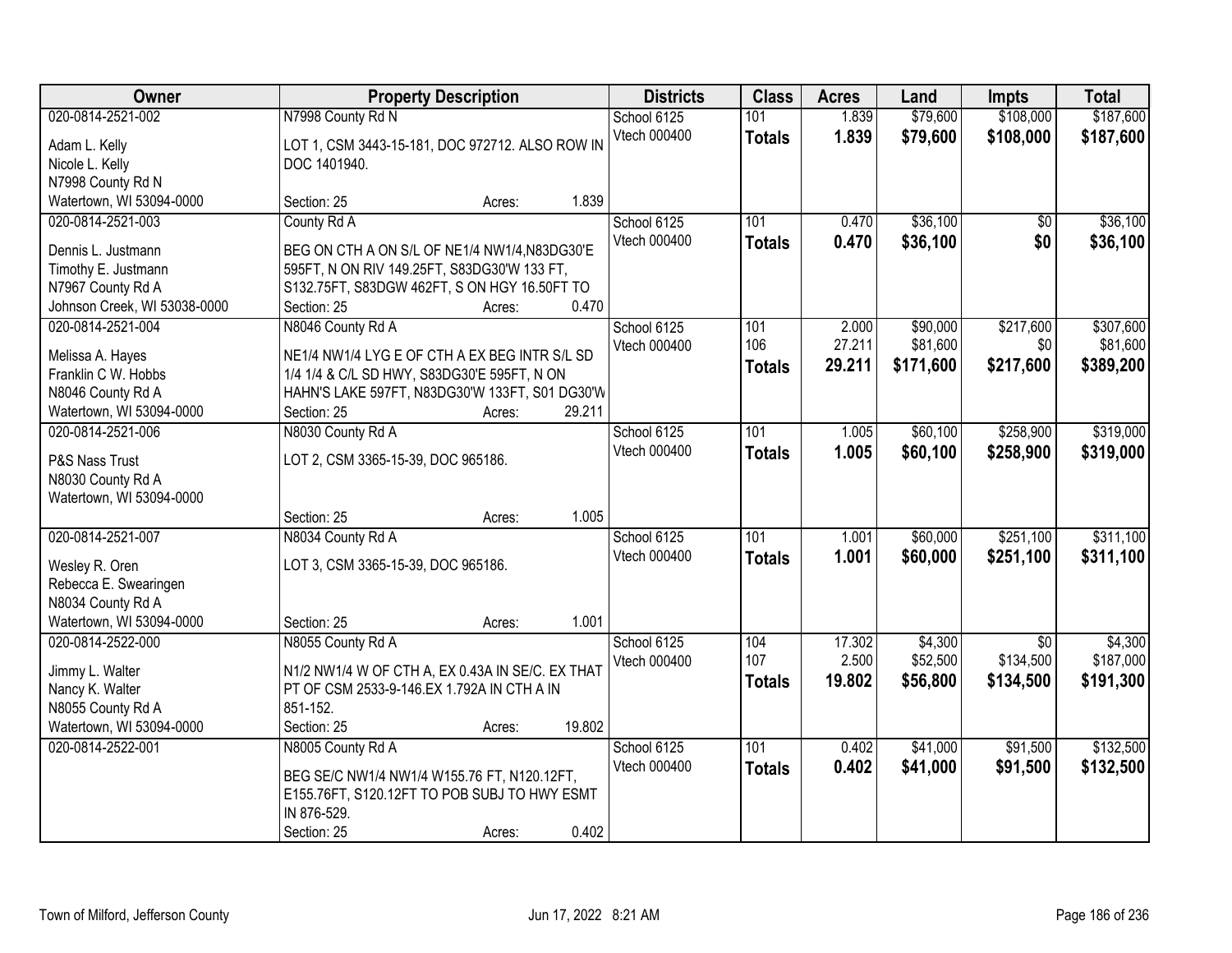| Owner                        |                                                 | <b>Property Description</b> | <b>Districts</b> | <b>Class</b>  | <b>Acres</b> | Land     | <b>Impts</b>    | <b>Total</b>    |
|------------------------------|-------------------------------------------------|-----------------------------|------------------|---------------|--------------|----------|-----------------|-----------------|
| 020-0814-2522-002            |                                                 |                             | School 6125      | 104           | 22.976       | \$5,900  | $\overline{50}$ | \$5,900         |
| Michael R. Walter            | THAT PT OF CSM 2533-9-146 LYG IN SEC 25         |                             | Vtech 000400     | <b>Totals</b> | 22.976       | \$5,900  | \$0             | \$5,900         |
| Sarah S. Walter              |                                                 |                             |                  |               |              |          |                 |                 |
| W5340 French Rd              |                                                 |                             |                  |               |              |          |                 |                 |
| Johnson Creek, WI 53038-0000 | Section: 25                                     | 22.976<br>Acres:            |                  |               |              |          |                 |                 |
| 020-0814-2523-000            |                                                 |                             | School 2898      | 104           | 13.170       | \$3,600  | \$0             | \$3,600         |
| Jeffrey M Koellen Trust      | PT OF SW1/4 NW1/4 NW OF CTH A, EX BEG NE/C, W   |                             | Vtech 000400     | <b>15M</b>    | 14.290       | \$21,500 | \$0             | \$21,500        |
| Laurie A Koellen Trust       | 165FT S445.5FT, NLY 495FT TO POB. EX BEG        |                             |                  | <b>Totals</b> | 27.460       | \$25,100 | \$0             | \$25,100        |
| N7845 Zoern Ln               | 651.4FT E & 639.65FT NLY OF W1/4/P, NLY 308FT,  |                             |                  |               |              |          |                 |                 |
| Johnson Creek, WI 53038-0000 | Section: 25                                     | 27.460<br>Acres:            |                  |               |              |          |                 |                 |
| 020-0814-2523-001            | N7995 County Rd A                               |                             | School 6125      | 303           | 1.740        | \$0      | $\sqrt[6]{3}$   | $\overline{50}$ |
|                              |                                                 |                             | Vtech 000400     | <b>Totals</b> | 1.740        | \$0      | \$0             | \$0             |
| Jefferson County             | BEG NE/C OF SW1/4 NW1/4, W ON HGY 165FT,        |                             |                  |               |              |          |                 |                 |
| Land in Cth a                | S445.50FT, NE ON HGY 495FT TO POB               |                             |                  |               |              |          |                 |                 |
| 311 S Center Ave             |                                                 |                             |                  |               |              |          |                 |                 |
| Jefferson, WI 53549-0000     | Section: 25                                     | 1.740<br>Acres:             |                  |               |              |          |                 |                 |
| 020-0814-2523-002            | N7967 County Rd A                               |                             | School 2898      | 101           | 0.412        | \$41,400 | \$81,200        | \$122,600       |
| Dennis Justman L. Le         | COM AT W1/4/P, EN89DG35'E 651.40FT, N29DG22'E   |                             | Vtech 000400     | <b>Totals</b> | 0.412        | \$41,400 | \$81,200        | \$122,600       |
| Robert R. Hinzman            | 435FT, N32DG08'E 204.65FT TO POB, N32DG08'E     |                             |                  |               |              |          |                 |                 |
| N7967 County Rd A            | 308FT, N81DG29'W 127.30FT. S07DG43'W 282.23FT   |                             |                  |               |              |          |                 |                 |
| Johnson Creek, WI 53038-0000 | Section: 25                                     | 0.412<br>Acres:             |                  |               |              |          |                 |                 |
| 020-0814-2523-003            | N7971 County Rd N                               |                             | School 2898      | 101           | 1.150        | \$42,400 | \$124,400       | \$166,800       |
| Matthew J. Heine             | COM W1/4/C, N89DG35'E 651.40 FT, N29DG22'E      |                             | Vtech 000400     | <b>Totals</b> | 1.150        | \$42,400 | \$124,400       | \$166,800       |
| N7971 County Rd N            | 435FT, N32DG08 'E 435.80FT TO POB, N32DG08' E   |                             |                  |               |              |          |                 |                 |
| Johnson Creek, WI 53038-0000 | 447.35FT, S ALG C/L OF RIV RD 414FT, N81DG35'W  |                             |                  |               |              |          |                 |                 |
|                              | Section: 25                                     | 1.150<br>Acres:             |                  |               |              |          |                 |                 |
| 020-0814-2523-004            |                                                 |                             | School 2898      | 104           | 4.050        | \$1,200  | $\overline{50}$ | \$1,200         |
|                              |                                                 |                             | Vtech 000400     | 105           | 0.300        | \$100    | \$0             | \$100           |
| <b>Edwin P Messmer Trust</b> | PT OF SW1/4 NW1/4 SE OF CTH A. EX BEG INT CTH / |                             |                  | <b>Totals</b> | 4.350        | \$1,300  | \$0             | \$1,300         |
| Kathleen A Messmer Trust     | & CTH N ON E/L OF SD 1/4 1/4, S414 FT, NW       |                             |                  |               |              |          |                 |                 |
| W5394 Finder Rd              | 240.52FT, N32DG08'E 447.35FT TO POB. EX LD IN   | 4.350                       |                  |               |              |          |                 |                 |
| Johnson Creek, WI 53038-0000 | Section: 25                                     | Acres:                      |                  |               |              |          |                 | \$184,400       |
| 020-0814-2523-005            | N7947 County Rd N                               |                             | School 2898      | 101           | 1.000        | \$55,000 | \$129,400       |                 |
| Steven C. Schroeder          | LOT 1, CSM 2121-7-101. SUBJ TO HWY ESMT IN      |                             | Vtech 000400     | <b>Totals</b> | 1.000        | \$55,000 | \$129,400       | \$184,400       |
| Michelle Schroeder           | 870-667                                         |                             |                  |               |              |          |                 |                 |
| N7947 County Rd N            |                                                 |                             |                  |               |              |          |                 |                 |
| Johnson Creek, WI 53038-0000 | Section: 25                                     | 1.000<br>Acres:             |                  |               |              |          |                 |                 |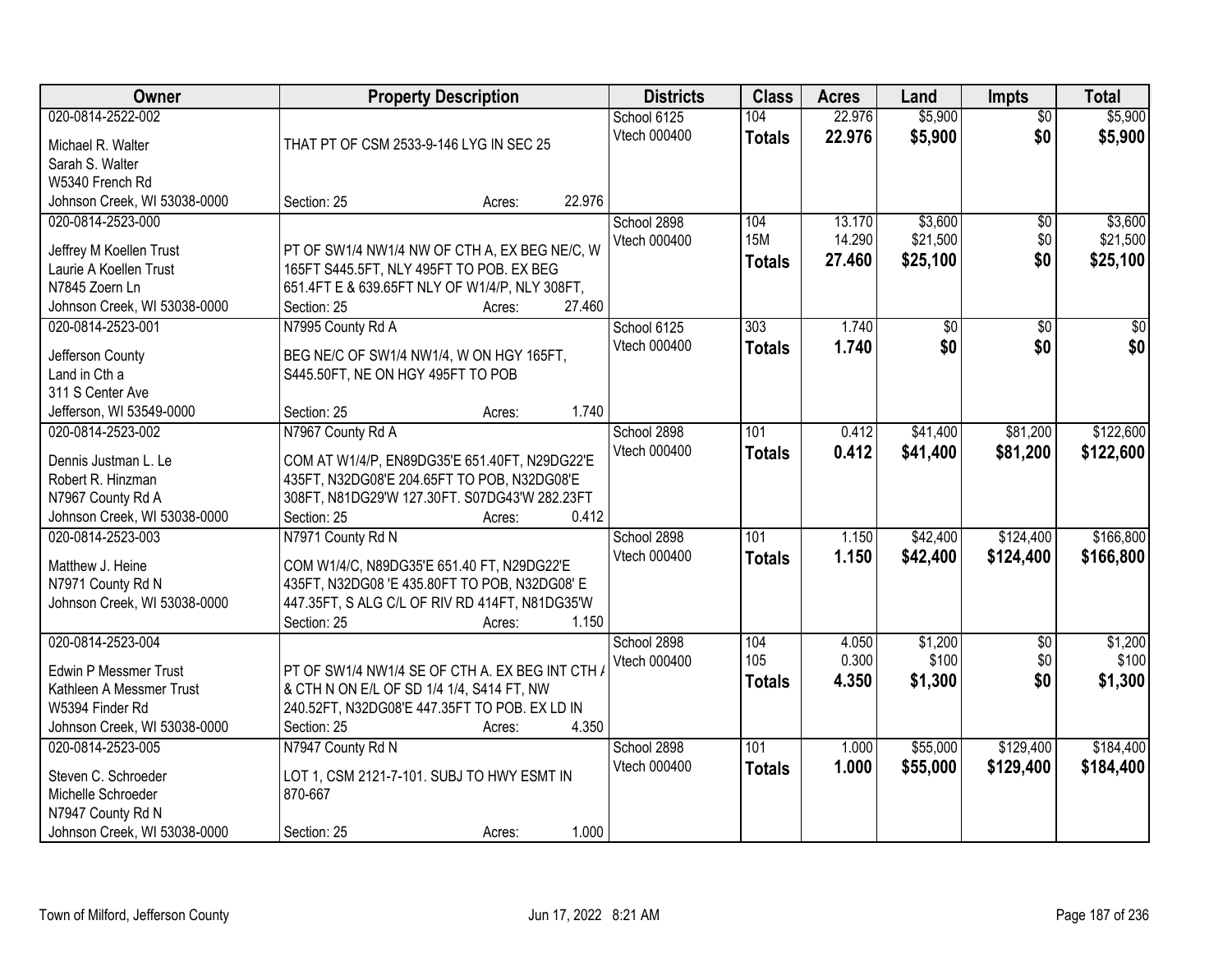| Owner                              | <b>Property Description</b>                                                                | <b>Districts</b> | <b>Class</b>  | <b>Acres</b> | Land     | <b>Impts</b>    | <b>Total</b> |
|------------------------------------|--------------------------------------------------------------------------------------------|------------------|---------------|--------------|----------|-----------------|--------------|
| 020-0814-2523-006                  | N7931 County Rd N                                                                          | School 2898      | 101           | 2.000        | \$65,000 | \$267,500       | \$332,500    |
| Kurt R. Kautzer                    | LOT 1, CSM 3551-16-102.                                                                    | Vtech 000400     | <b>Totals</b> | 2.000        | \$65,000 | \$267,500       | \$332,500    |
| Pamela C. Kautzer                  |                                                                                            |                  |               |              |          |                 |              |
| N7931 County Rd N                  |                                                                                            |                  |               |              |          |                 |              |
| Johnson Creek, WI 53038-0000       | 2.000<br>Section: 25<br>Acres:                                                             |                  |               |              |          |                 |              |
| 020-0814-2524-000                  | N7972 County Rd N                                                                          | School 6125      | 101           | 4.500        | \$95,700 | \$225,600       | \$321,300    |
|                                    |                                                                                            | Vtech 000400     | 104           | 2.000        | \$500    | \$0             | \$500        |
| Dennis J. Stilling                 | COM W1/4/C, N87DG15'E 1332. 65FT, N01DG47'W                                                |                  | <b>Totals</b> | 6.500        | \$96,200 | \$225,600       | \$321,800    |
| Helen M. Stilling                  | 785.88FT TO POB, N01DG47'W 72.16FT, N87 DG15'E                                             |                  |               |              |          |                 |              |
| N5490 County Rd Q                  | 19.02FT, N10DG38'E 191.14FT, N21DG02'E 149.54FT                                            |                  |               |              |          |                 |              |
| Jefferson, WI 53549-0000           | Section: 25<br>6.500<br>Acres:                                                             |                  |               |              |          |                 |              |
| 020-0814-2524-001                  | N8004 County Rd A                                                                          | School 6125      | 102           | 1.106        | \$61,100 | \$164,900       | \$226,000    |
| Linda A. Graunke                   | LOT 1, CSM 1055-3-581, DOC 746428. SUBJ TO ESMT                                            | Vtech 000400     | <b>Totals</b> | 1.106        | \$61,100 | \$164,900       | \$226,000    |
| N8004 County Rd A                  | IN DOC 756603. SUBJ TO LIM PERM ESMT IN CTH A                                              |                  |               |              |          |                 |              |
| Watertown, WI 53094-0000           | IN DOC 909849. SUBJ TO ESMT IN DOC 1401940.                                                |                  |               |              |          |                 |              |
|                                    | 1.106<br>Section: 25<br>Acres:                                                             |                  |               |              |          |                 |              |
| 020-0814-2524-002                  | N7944 County Rd N                                                                          | School 2898      | 101           | 2.080        | \$70,600 | \$182,600       | \$253,200    |
|                                    |                                                                                            | Vtech 000400     | <b>Totals</b> | 2.080        | \$70,600 | \$182,600       | \$253,200    |
| Leroy E. Nell<br>N7944 County Rd N | BEG ON W/L SE1/4 NW1/4 326FT N OF SW/C, E330FT<br>N275FT, W330FT, S275FT TO POB. ALSO ESMT |                  |               |              |          |                 |              |
| Johnson Creek, WI 53038-0000       | DESC: COM W1/4/C, N87DG 15'E 1332.65FT,                                                    |                  |               |              |          |                 |              |
|                                    | 2.080<br>Section: 25<br>Acres:                                                             |                  |               |              |          |                 |              |
| 020-0814-2524-003                  | N7954 County Rd N                                                                          | School 6125      | 101           | 3.190        | \$89,800 | \$40,700        | \$130,500    |
|                                    |                                                                                            | Vtech 000400     |               | 3.190        | \$89,800 | \$40,700        | \$130,500    |
| Dennis J. Stilling                 | LOT 1, CSM 1270-4-203                                                                      |                  | <b>Totals</b> |              |          |                 |              |
| Helen M. Stilling                  |                                                                                            |                  |               |              |          |                 |              |
| N5490 County Rd Q                  |                                                                                            |                  |               |              |          |                 |              |
| Jefferson, WI 53549-0000           | 3.190<br>Section: 25<br>Acres:                                                             |                  |               |              |          |                 |              |
| 020-0814-2524-004                  |                                                                                            | School 6125      | 101           | 0.300        | \$2,100  | $\overline{60}$ | \$2,100      |
| Leroy E. Nell                      | COM W1/4/C, N87DG15'E 1332. 65FT, N01DG47'W                                                | Vtech 000400     | 104           | 0.863        | \$200    | \$0             | \$200        |
| N7944 County Rd N                  | 325.66FT, N86DG53'E 328.49FT TO POB, N86DG53'E                                             |                  | <b>Totals</b> | 1.163        | \$2,300  | \$0             | \$2,300      |
| Johnson Creek, WI 53038-0000       | 158.45FT, N02DG12' W 241.91FT, N86DG55'E 215.02                                            |                  |               |              |          |                 |              |
|                                    | 1.163<br>Section: 25<br>Acres:                                                             |                  |               |              |          |                 |              |
| 020-0814-2524-005                  | N7902 County Rd N                                                                          | School 6125      | 104           | 3.200        | \$600    | $\overline{50}$ | \$600        |
|                                    |                                                                                            | Vtech 000400     | 105           | 0.500        | \$400    | \$0             | \$400        |
| Robert H. Zoellick                 | COM W1/4/C, N87DG15'E 1332. 65FT TO                                                        |                  | <b>15M</b>    | 8.800        | \$13,200 | \$0             | \$13,200     |
| Robin Ann Zoellick                 | POB, N01DG47'W 325.66 FT, N86DG53'E 468.94FT,                                              |                  | <b>Totals</b> | 12.500       | \$14,200 | \$0             | \$14,200     |
| W4739 County Rd T                  | N02DG 12W 241.91FT, N86DG55'E 215.02FT,                                                    |                  |               |              |          |                 |              |
| Watertown, WI 53094-0000           | 12.500<br>Section: 25<br>Acres:                                                            |                  |               |              |          |                 |              |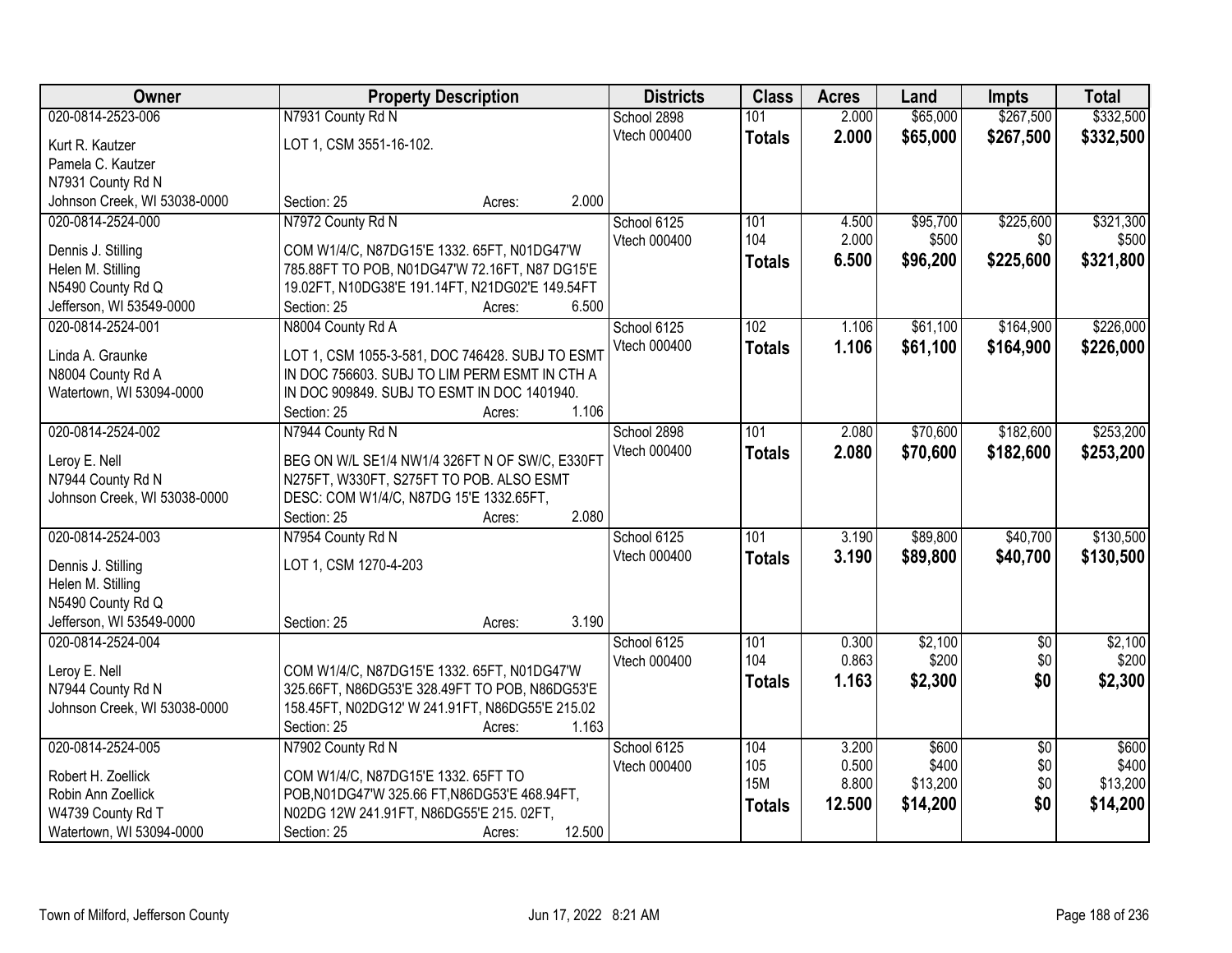| Owner                        |                                                   | <b>Property Description</b> |        | <b>Districts</b> | <b>Class</b>  | <b>Acres</b> | Land     | Impts           | <b>Total</b> |
|------------------------------|---------------------------------------------------|-----------------------------|--------|------------------|---------------|--------------|----------|-----------------|--------------|
| 020-0814-2531-000            | County Rd N                                       |                             |        | School 2898      | 104           | 34.129       | \$8,400  | $\overline{50}$ | \$8,400      |
| Ralph D. Froelich            | NE1/4 SW1/4. EX CSM 1854-6 51.                    |                             |        | Vtech 000400     | 105           | 5.000        | \$3,300  | \$0             | \$3,300      |
| 533 W Main St Apt 304        |                                                   |                             |        |                  | 107           | 0.700        | \$28,000 | \$27,800        | \$55,800     |
| Madison, WI 53703-0000       |                                                   |                             |        |                  | <b>Totals</b> | 39.829       | \$39,700 | \$27,800        | \$67,500     |
|                              | Section: 25                                       | Acres:                      | 39.829 |                  |               |              |          |                 |              |
| 020-0814-2531-001            | N7870 County Rd N                                 |                             |        | School 2898      | 101           | 0.880        | \$52,600 | \$150,800       | \$203,400    |
| Ralph D. Froelich            | LOT 1, CSM 1854-6-51.                             |                             |        | Vtech 000400     | <b>Totals</b> | 0.880        | \$52,600 | \$150,800       | \$203,400    |
| 533 W Main St Apt 304        |                                                   |                             |        |                  |               |              |          |                 |              |
| Madison, WI 53703-0000       |                                                   |                             |        |                  |               |              |          |                 |              |
|                              | Section: 25                                       | Acres:                      | 0.880  |                  |               |              |          |                 |              |
| 020-0814-2532-000            |                                                   |                             |        | School 2898      | 104           | 27.180       | \$5,300  | $\overline{50}$ | \$5,300      |
| <b>Edwin P Messmer Trust</b> | PT OF NW1/4 SW1/4 SE OF CTH A IN 502-242. EX LOT  |                             |        | Vtech 000400     | <b>Totals</b> | 27.180       | \$5,300  | \$0             | \$5,300      |
| Kathleen A Messmer Trust     | 1, CSM 1564-5-88.                                 |                             |        |                  |               |              |          |                 |              |
| W5394 Finder Rd              |                                                   |                             |        |                  |               |              |          |                 |              |
| Johnson Creek, WI 53038-0000 | Section: 25                                       | Acres:                      | 27.180 |                  |               |              |          |                 |              |
| 020-0814-2532-001            | N7876 County Rd A                                 |                             |        | School 2898      | 101           | 4.000        | \$67,200 | \$143,400       | \$210,600    |
| Jesus L. Martinez            | LOT 1, CSM 1564-5-88, DOC 778700.                 |                             |        | Vtech 000400     | <b>Totals</b> | 4.000        | \$67,200 | \$143,400       | \$210,600    |
| Margaret K. Martinez         |                                                   |                             |        |                  |               |              |          |                 |              |
| N7876 County Rd A            |                                                   |                             |        |                  |               |              |          |                 |              |
| Johnson Creek, WI 53038-0000 | Section: 25                                       | Acres:                      | 4.000  |                  |               |              |          |                 |              |
| 020-0814-2532-002            |                                                   |                             |        | School 2898      | 104           | 2.000        | \$500    | $\overline{50}$ | \$500        |
| Jeffrey M Koellen Trust      | PT OF NW1/4 SW1/4 NW OF CTH A IN 502-242.         |                             |        | Vtech 000400     | <b>15M</b>    | 4.000        | \$6,000  | \$0             | \$6,000      |
| Laurie A Koellen Trust       |                                                   |                             |        |                  | <b>Totals</b> | 6.000        | \$6,500  | \$0             | \$6,500      |
| N7845 Zoern Ln               |                                                   |                             |        |                  |               |              |          |                 |              |
| Johnson Creek, WI 53038-0000 | Section: 25                                       | Acres:                      | 6.000  |                  |               |              |          |                 |              |
| 020-0814-2533-000            |                                                   |                             |        | School 2898      | 104           | 31.100       | \$9,000  | $\overline{60}$ | \$9,000      |
| <b>Edwin P Messmer Trust</b> | SW1/4 SW1/4 EX LD IN CTH A IN 502-242             |                             |        | Vtech 000400     | 106           | 8.600        | \$25,800 | \$0             | \$25,800     |
| Kathleen A Messmer Trust     |                                                   |                             |        |                  | <b>Totals</b> | 39.700       | \$34,800 | \$0             | \$34,800     |
| W5394 Finder Rd              |                                                   |                             |        |                  |               |              |          |                 |              |
| Johnson Creek, WI 53038-0000 | Section: 25                                       | Acres:                      | 39.700 |                  |               |              |          |                 |              |
| 020-0814-2534-000            |                                                   |                             |        | School 2730      | 104           | 17.214       | \$4,800  | $\overline{50}$ | \$4,800      |
| Frey Family Properties, LLC  | E1/2 SW1/4. EX N51A. EX CSM 1139-4-1, DOC 751685. |                             |        | Vtech 000400     | 105           | 0.800        | \$500    | \$0             | \$500        |
| 161 E Pine St                | EX CSM 1907-6-129, DOC 814867.                    |                             |        |                  | <b>15M</b>    | 3.700        | \$5,600  | \$0             | \$5,600      |
| Lake Mills, WI 53551-0000    |                                                   |                             |        |                  | <b>Totals</b> | 21.714       | \$10,900 | \$0             | \$10,900     |
|                              | Section: 25                                       | Acres:                      | 21.714 |                  |               |              |          |                 |              |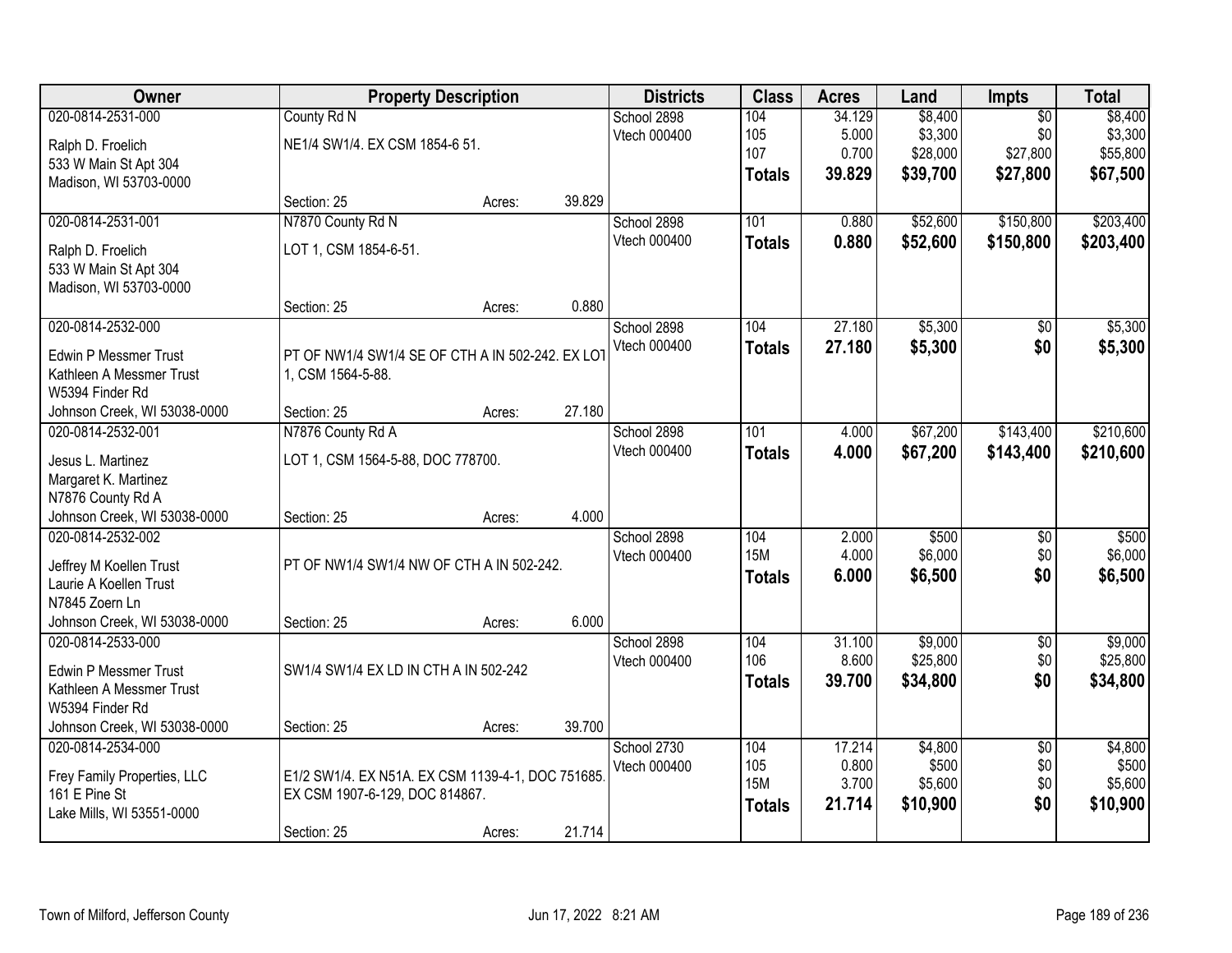| Owner                                                                                     | <b>Property Description</b>                 |        |        | <b>Districts</b>            | <b>Class</b>                       | <b>Acres</b>                     | Land                                     | Impts                                            | <b>Total</b>                               |
|-------------------------------------------------------------------------------------------|---------------------------------------------|--------|--------|-----------------------------|------------------------------------|----------------------------------|------------------------------------------|--------------------------------------------------|--------------------------------------------|
| 020-0814-2534-001<br>Ralph D. Froelich<br>533 W Main St Apt 304                           | N11A OF GOVT LOT 4                          |        |        | School 2898<br>Vtech 000400 | 104<br>106<br><b>Totals</b>        | 10.000<br>1.051<br>11.051        | \$2,700<br>\$3,200<br>\$5,900            | $\overline{50}$<br>\$0<br>\$0                    | \$2,700<br>\$3,200<br>\$5,900              |
| Madison, WI 53703-0000                                                                    | Section: 25                                 | Acres: | 11.051 |                             |                                    |                                  |                                          |                                                  |                                            |
| 020-0814-2534-002<br>Terry B. Frey<br>Debra A. Frey<br>N7768 County Rd N                  | N7768 County Rd N<br>LOT 1, CSM 1139-4-1    |        |        | School 2730<br>Vtech 000400 | 101<br><b>Totals</b>               | 1.260<br>1.260                   | \$57,600<br>\$57,600                     | \$161,300<br>\$161,300                           | \$218,900<br>\$218,900                     |
| Johnson Creek, WI 53038-0000                                                              | Section: 25                                 | Acres: | 1.260  |                             |                                    |                                  |                                          |                                                  |                                            |
| 020-0814-2534-003<br>Jeffrey L. Frey<br>Julie M. Frey<br>N7704 County Rd N                | N7704 County Rd N<br>LOT 1, CSM 1907-6-129. |        |        | School 2730<br>Vtech 000400 | 101<br><b>Totals</b>               | 1.760<br>1.760                   | \$62,600<br>\$62,600                     | \$175,700<br>\$175,700                           | \$238,300<br>\$238,300                     |
| Johnson Creek, WI 53038-0000                                                              | Section: 25                                 | Acres: | 1.760  |                             |                                    |                                  |                                          |                                                  |                                            |
| 020-0814-2542-000<br>Ralph D. Froelich<br>533 W Main St Apt 304<br>Madison, WI 53703-0000 | GOVT LOT 2.                                 |        |        | School 2898<br>Vtech 000400 | 104<br>105<br><b>Totals</b>        | 2.500<br>30.478<br>32.978        | \$600<br>\$19,800<br>\$20,400            | \$0<br>\$0<br>\$0                                | \$600<br>\$19,800<br>\$20,400              |
|                                                                                           | Section: 25                                 | Acres: | 32.978 |                             |                                    |                                  |                                          |                                                  |                                            |
| 020-0814-2543-000<br>Ralph D. Froelich<br>533 W Main St Apt 304<br>Madison, WI 53703-0000 | GOVT LOT 5.                                 |        | 48.182 | School 2898<br>Vtech 000400 | 105<br><b>Totals</b>               | 48.182<br>48.182                 | \$31,400<br>\$31,400                     | $\overline{50}$<br>\$0                           | \$31,400<br>\$31,400                       |
| 020-0814-2611-000                                                                         | Section: 25                                 | Acres: |        | School 6125                 | 104                                | 32.860                           | \$9,200                                  | $\overline{60}$                                  | \$9,200                                    |
| Michael R Walter Trust<br>Sarah S Walter Trust<br>W5340 French Rd                         | NE1/4 NE1/4, EX CSM 1172-4-48               |        |        | Vtech 000400                | <b>Totals</b>                      | 32.860                           | \$9,200                                  | \$0                                              | \$9,200                                    |
| Johnson Creek, WI 53038-0000                                                              | Section: 26                                 | Acres: | 32.860 |                             |                                    |                                  |                                          |                                                  |                                            |
| 020-0814-2611-001<br>Michael R Walter Trust<br>Sarah S Walter Trust<br>W5340 French Rd    | W5340 French Rd<br>LOT 1, CSM 1172-4-48     |        |        | School 6125<br>Vtech 000400 | 104<br>105<br>107<br><b>Totals</b> | 4.540<br>0.600<br>2.000<br>7.140 | \$1,000<br>\$400<br>\$50,000<br>\$51,400 | $\overline{50}$<br>\$0<br>\$503,300<br>\$503,300 | \$1,000<br>\$400<br>\$553,300<br>\$554,700 |
| Johnson Creek, WI 53038-0000                                                              | Section: 26                                 | Acres: | 7.140  |                             |                                    |                                  |                                          |                                                  |                                            |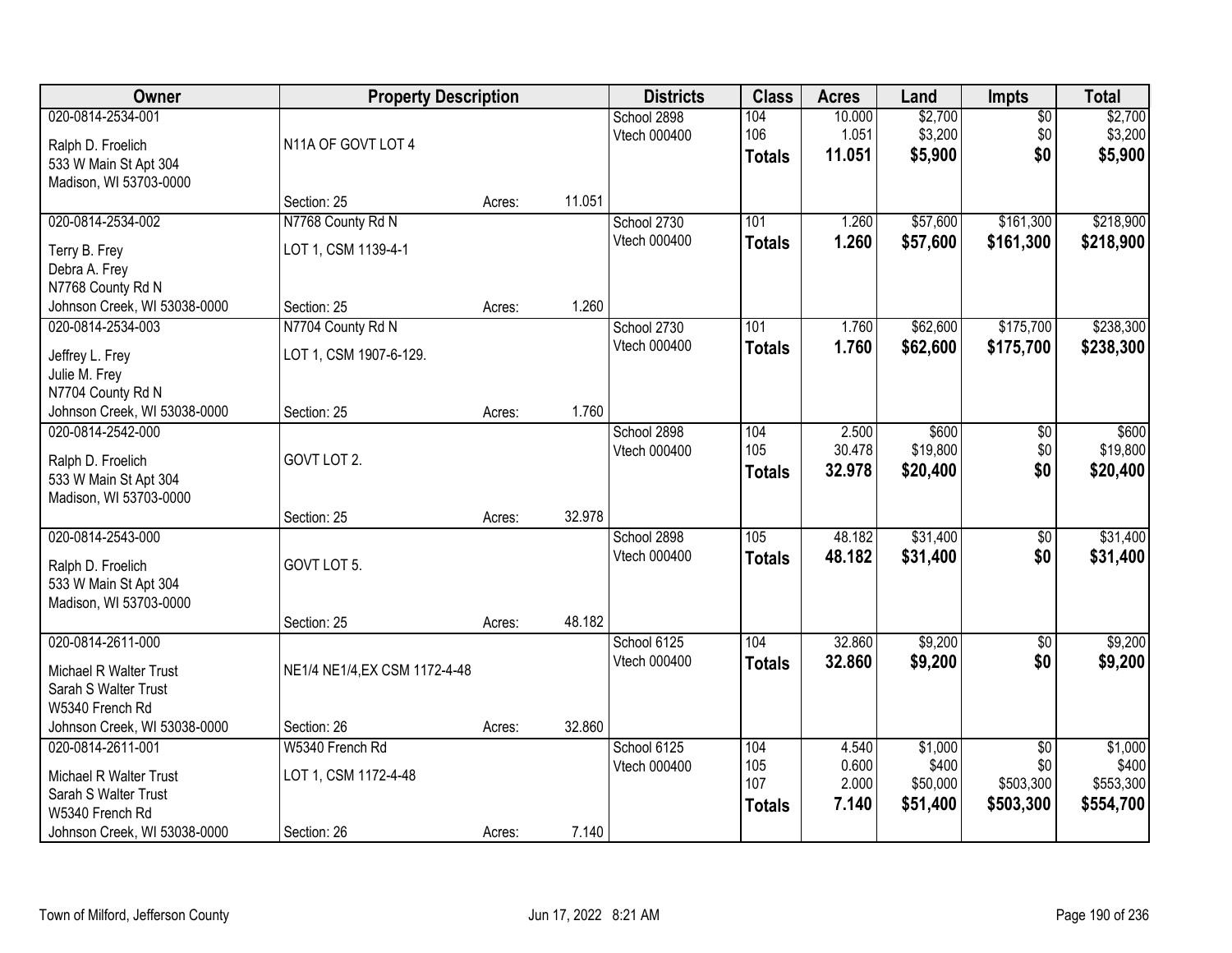| Owner                             |                                                                                                  | <b>Property Description</b> | <b>Districts</b> | <b>Class</b>  | <b>Acres</b> | Land     | Impts           | <b>Total</b> |
|-----------------------------------|--------------------------------------------------------------------------------------------------|-----------------------------|------------------|---------------|--------------|----------|-----------------|--------------|
| 020-0814-2612-000                 | French Rd                                                                                        |                             | School 6125      | 101           | 1.000        | \$5,500  | $\overline{50}$ | \$5,500      |
| Steven Rhodes                     | NW1/4 NE1/4, EX CSM 573-2-389                                                                    |                             | Vtech 000400     | 104           | 32.870       | \$9,500  | \$0             | \$9,500      |
| Mary M. Rhodes                    |                                                                                                  |                             |                  | 105           | 0.600        | \$100    | \$0             | \$100        |
| W5410 French Rd                   |                                                                                                  |                             |                  | <b>Totals</b> | 34.470       | \$15,100 | \$0             | \$15,100     |
| Johnson Creek, WI 53038-0000      | Section: 26                                                                                      | Acres:                      | 34.470           |               |              |          |                 |              |
| 020-0814-2612-001                 | W5440 French Rd                                                                                  |                             | School 6125      | 101           | 1.000        | \$55,000 | \$9,100         | \$64,100     |
|                                   | LOT 1, CSM 2152-7-160.                                                                           |                             | Vtech 000400     | <b>Totals</b> | 1.000        | \$55,000 | \$9,100         | \$64,100     |
| Patricia C. De Falla              |                                                                                                  |                             |                  |               |              |          |                 |              |
| Cheri L. Casey<br>W5420 French Rd |                                                                                                  |                             |                  |               |              |          |                 |              |
| Johnson Creek, WI 53038-0000      | Section: 26                                                                                      | Acres:                      | 1.000            |               |              |          |                 |              |
| 020-0814-2612-002                 | W5420 French Rd                                                                                  |                             | School 6125      | 101           | 4.527        | \$82,700 | \$40,700        | \$123,400    |
|                                   |                                                                                                  |                             | Vtech 000400     | <b>Totals</b> | 4.527        | \$82,700 | \$40,700        | \$123,400    |
| Patricia C. De Falla              | LOT 2, CSM 2152-7-160.                                                                           |                             |                  |               |              |          |                 |              |
| Cheri L. Casey                    |                                                                                                  |                             |                  |               |              |          |                 |              |
| W5420 French Rd                   |                                                                                                  |                             |                  |               |              |          |                 |              |
| Johnson Creek, WI 53038-0000      | Section: 26                                                                                      | Acres:                      | 4.527            |               |              |          |                 |              |
| 020-0814-2613-000                 | W5419 French Rd                                                                                  |                             | School 6125      | 101           | 2.030        | \$65,200 | \$150,700       | \$215,900    |
| Ronald K. Hertig                  | LOT 1, CSM 3319-14-231.                                                                          |                             | Vtech 000400     | <b>Totals</b> | 2.030        | \$65,200 | \$150,700       | \$215,900    |
| Linda L. Hertig                   |                                                                                                  |                             |                  |               |              |          |                 |              |
| W5419 French Rd                   |                                                                                                  |                             |                  |               |              |          |                 |              |
| Johnson Creek, WI 53038-0000      | Section: 26                                                                                      | Acres:                      | 2.030            |               |              |          |                 |              |
| 020-0814-2613-001                 |                                                                                                  |                             | School 6125      | 104           | 26.208       | \$7,100  | $\overline{50}$ | \$7,100      |
| Jonathan S Duwe Trust             |                                                                                                  |                             | Vtech 000400     | <b>Totals</b> | 26.208       | \$7,100  | \$0             | \$7,100      |
| Debra S Duwe Trust                | BEG S01DG13'E 1330.33FT OF N1/4/C, N87DG02'E<br>910.53FT, S0DG51'W 1289.56FT, S87DG0'W 863.65FT, |                             |                  |               |              |          |                 |              |
| W5574 Rupprecht Ln                | N TO POB.                                                                                        |                             |                  |               |              |          |                 |              |
| Johnson Creek, WI 53038-0000      | Section: 26                                                                                      | Acres:                      | 26.208           |               |              |          |                 |              |
| 020-0814-2613-002                 | French Rd                                                                                        |                             | School 6125      | 104           | 9.269        | \$2,800  | \$0             | \$2,800      |
|                                   |                                                                                                  |                             | Vtech 000400     | 107           | 1.000        | \$40,000 | \$1,500         | \$41,500     |
| Jeffrey M Koellen Trust           | COM N1/4/C, S01DG13'E 1330.33 FT, N87DG02'E                                                      |                             |                  | <b>Totals</b> | 10.269       | \$42,800 | \$1,500         | \$44,300     |
| Laurie A Koellen Trust            | 1117.43FT TO POB, N87DG02'E 184.57FT, S01DG21'E                                                  |                             |                  |               |              |          |                 |              |
| N7845 Zoern Ln                    | 1286.95FT, S87DG0'W 441.39FT, N0DG51'E 887.16FT                                                  |                             |                  |               |              |          |                 |              |
| Johnson Creek, WI 53038-0000      | Section: 26                                                                                      | Acres:                      | 10.269           |               |              |          |                 |              |
| 020-0814-2614-000                 |                                                                                                  |                             | School 6125      | 104           | 20.000       | \$4,200  | $\overline{50}$ | \$4,200      |
| Jeffrey M Koellen Trust           | W1/2 SE1/4 NE1/4                                                                                 |                             | Vtech 000400     | <b>Totals</b> | 20.000       | \$4,200  | \$0             | \$4,200      |
| Laurie A Koellen Trust            |                                                                                                  |                             |                  |               |              |          |                 |              |
| N7845 Zoern Ln                    |                                                                                                  |                             |                  |               |              |          |                 |              |
| Johnson Creek, WI 53038-0000      | Section: 26                                                                                      | Acres:                      | 20.000           |               |              |          |                 |              |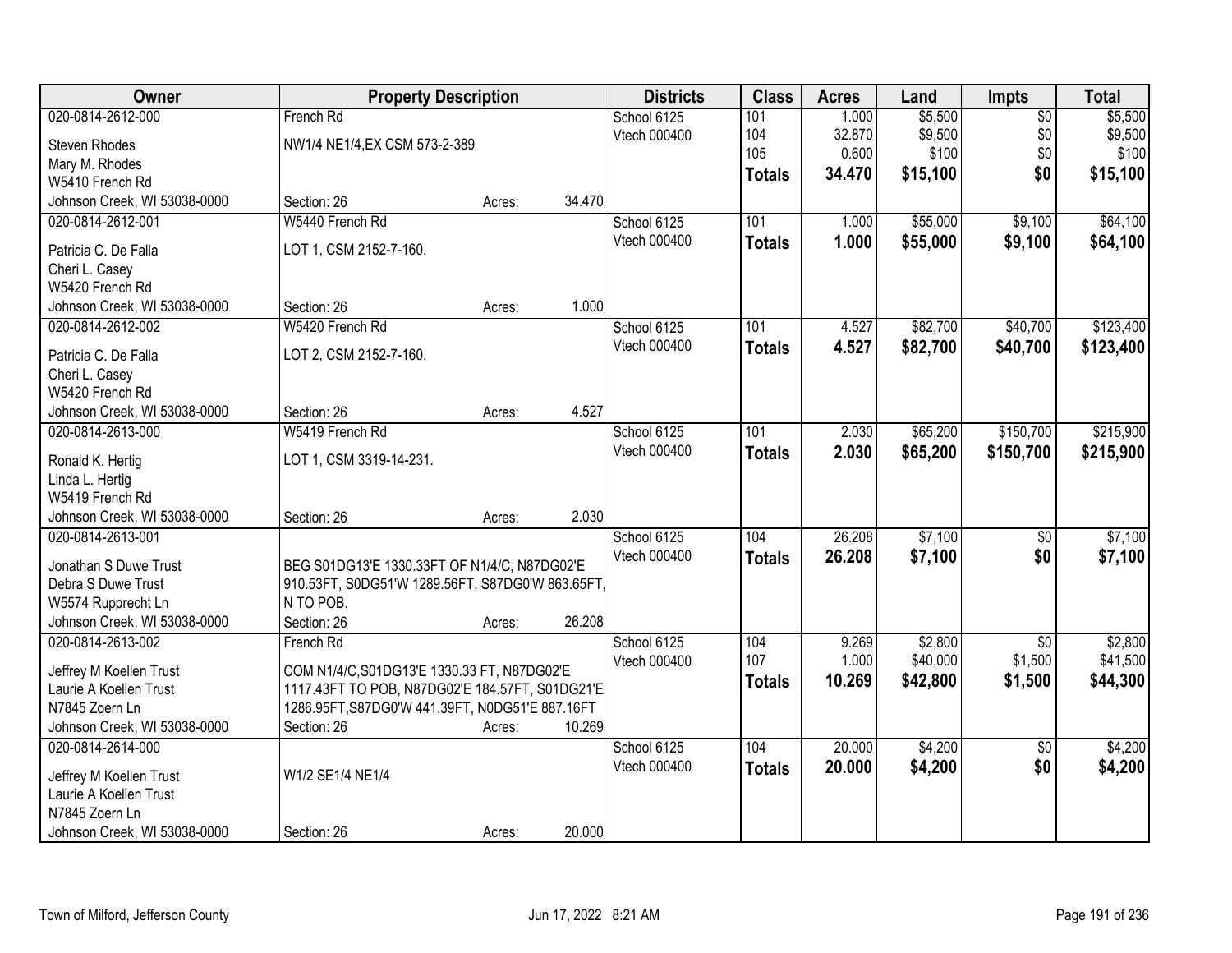| Owner                                                                                                          | <b>Property Description</b>                                                                                                                                                              | <b>Districts</b>            | <b>Class</b>                       | <b>Acres</b>               | Land                            | <b>Impts</b>                  | <b>Total</b>                      |
|----------------------------------------------------------------------------------------------------------------|------------------------------------------------------------------------------------------------------------------------------------------------------------------------------------------|-----------------------------|------------------------------------|----------------------------|---------------------------------|-------------------------------|-----------------------------------|
| 020-0814-2614-001<br>Jeffrey M Koellen Trust<br>Laurie A Koellen Trust<br>N7845 Zoern Ln                       | E1/2 SE1/4 NE1/4, EX CSM 313-2-50                                                                                                                                                        | School 6125<br>Vtech 000400 | 104<br><b>15M</b><br><b>Totals</b> | 13.810<br>4.800<br>18.610  | \$4,200<br>\$7,200<br>\$11,400  | $\overline{50}$<br>\$0<br>\$0 | \$4,200<br>\$7,200<br>\$11,400    |
| Johnson Creek, WI 53038-0000                                                                                   | 18.610<br>Section: 26<br>Acres:                                                                                                                                                          |                             |                                    |                            |                                 |                               |                                   |
| 020-0814-2614-002<br>Adam R. Walter<br>Heather M. Walter<br>W5301 French Rd                                    | W5301 French Rd<br>CSM 313-2-50                                                                                                                                                          | School 6125<br>Vtech 000400 | 101<br><b>Totals</b>               | 1.390<br>1.390             | \$58,900<br>\$58,900            | \$201,700<br>\$201,700        | \$260,600<br>\$260,600            |
| Johnson Creek, WI 53038-0000                                                                                   | 1.390<br>Section: 26<br>Acres:                                                                                                                                                           |                             |                                    |                            |                                 |                               |                                   |
| 020-0814-2621-000<br>Peter J Mathwig Trust<br>W5665 French Rd<br>Johnson Creek, WI 53038-0000                  | NE1/4 NW1/4, EX BEG 340FT E OF SW/C, N208.75FT,<br>E208.75 FT, S208.75FT, W208.75FT TO POB. EX<br>E16.5FT<br>Section: 26<br>38.500<br>Acres:                                             | School 6125<br>Vtech 000400 | 104<br>105<br><b>Totals</b>        | 25.500<br>13.000<br>38.500 | \$6,800<br>\$3,300<br>\$10,100  | \$0<br>\$0<br>\$0             | \$6,800<br>\$3,300<br>\$10,100    |
| 020-0814-2621-001                                                                                              | W5562 French Rd                                                                                                                                                                          | School 6125                 | 101                                | 1.000                      | \$55,000                        | \$217,400                     | \$272,400                         |
| Brian Ryan<br>Nancy Ryan<br>W5562 French Rd<br>Johnson Creek, WI 53038-0000                                    | BEG 340FT E OF SW/C OF NE1/4 NW1/4, N208.75FT,<br>E208.75FT, S208.75FT, W208.75FT TO POB<br>1.000<br>Section: 26<br>Acres:                                                               | Vtech 000400                | <b>Totals</b>                      | 1.000                      | \$55,000                        | \$217,400                     | \$272,400                         |
| 020-0814-2621-002<br>Bradley J. Hering<br>Kerry L. Hering<br>N7458 County Rd Q<br>Johnson Creek, WI 53038-0000 | E16.5FT NE1/4 NW1/4<br>0.500<br>Section: 26<br>Acres:                                                                                                                                    | School 6125<br>Vtech 000400 | 105<br><b>Totals</b>               | 0.500<br>0.500             | \$400<br>\$400                  | $\overline{50}$<br>\$0        | \$400<br>\$400                    |
| 020-0814-2622-000                                                                                              | W5670 French Rd                                                                                                                                                                          | School 6125                 | 104                                | 9.800                      | \$2,500                         | $\sqrt{6}$                    | \$2,500                           |
| D&L Shoot, LLC<br>W5670 French Rd<br>Johnson Creek, WI 53038-0000                                              | NW1/4 NW1/4, EX W10A. ALSO EX BEG 1320FT<br>S&1186FT N89DG 30'E OF NW/S/C, N89DG30'E 116FT<br>N726.05FT, S88DG30'W 100FT, S435.75FT, S3DG15'W<br>28.284<br>Section: 26<br>Acres:         | Vtech 000400                | 105<br>107<br><b>Totals</b>        | 11.284<br>7.200<br>28.284  | \$7,400<br>\$76,000<br>\$85,900 | \$0<br>\$77,900<br>\$77,900   | \$7,400<br>\$153,900<br>\$163,800 |
| 020-0814-2622-001<br>Slavens Properties, LLC<br>N7730 French Rd<br>Johnson Creek, WI 53038-0000                | W5608 French Rd<br>BEG 1320FT S& 1186FT N89DG30 'E OF NW/S/C.<br>N89DG30'E 116 FT, N726.05FT, S88DG30'W100 FT,<br>S435.75FT, S3DG15'W 289. 18FT TO POB<br>1.716<br>Section: 26<br>Acres: | School 6125<br>Vtech 000400 | 101<br><b>Totals</b>               | 1.716<br>1.716             | \$62,200<br>\$62,200            | \$101,600<br>\$101,600        | \$163,800<br>\$163,800            |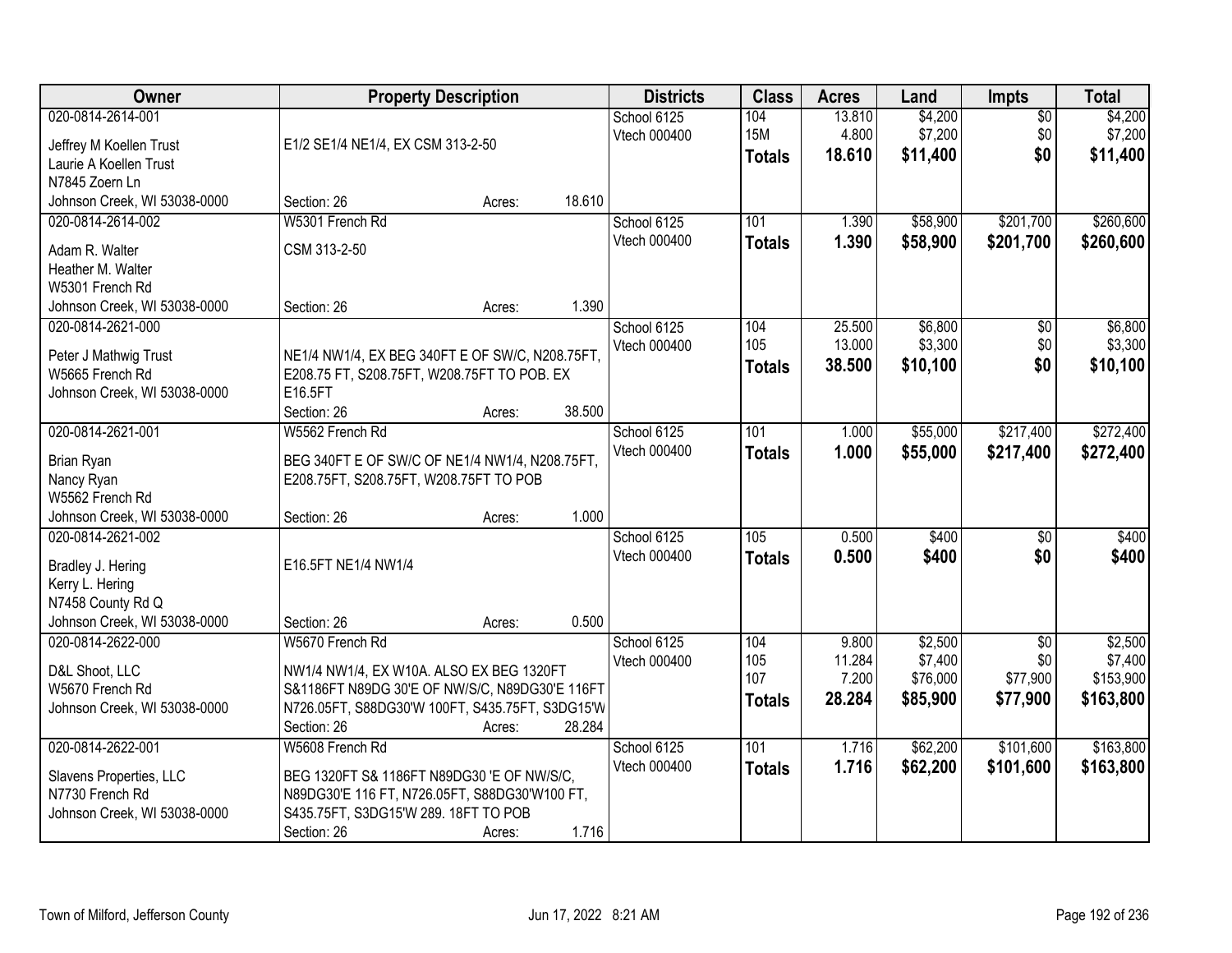| Owner                                                                                                                  | <b>Property Description</b>                              |        |        | <b>Districts</b>            | <b>Class</b>                              | <b>Acres</b>                       | Land                                        | <b>Impts</b>                                     | <b>Total</b>                                  |
|------------------------------------------------------------------------------------------------------------------------|----------------------------------------------------------|--------|--------|-----------------------------|-------------------------------------------|------------------------------------|---------------------------------------------|--------------------------------------------------|-----------------------------------------------|
| 020-0814-2622-002<br>Peter J Mathwig Trust<br>W5665 French Rd<br>Johnson Creek, WI 53038-0000                          | W1/4 NW1/4 NW1/4 EX 16.5FT ROW ALG E SIDE E/L<br>SD W1/4 |        |        | School 6125<br>Vtech 000400 | 104<br><b>Totals</b>                      | 10.000<br>10.000                   | \$3,100<br>\$3,100                          | $\overline{50}$<br>\$0                           | \$3,100<br>\$3,100                            |
|                                                                                                                        | Section: 26                                              | Acres: | 10.000 |                             |                                           |                                    |                                             |                                                  |                                               |
| 020-0814-2623-000<br>Peter J Mathwig Trust<br>W5665 French Rd<br>Johnson Creek, WI 53038-0000                          | W5665 French Rd<br>SW1/4 NW1/4                           |        |        | School 6125<br>Vtech 000400 | 104<br>105<br>107<br><b>Totals</b>        | 36.800<br>1.200<br>2.000<br>40.000 | \$9,600<br>\$100<br>\$50,000<br>\$59,700    | \$0<br>\$0<br>\$171,500<br>\$171,500             | \$9,600<br>\$100<br>\$221,500<br>\$231,200    |
| 020-0814-2624-000                                                                                                      | Section: 26                                              | Acres: | 40.000 |                             | 104                                       |                                    |                                             |                                                  |                                               |
| Peter J Mathwig Trust<br>W5665 French Rd<br>Johnson Creek, WI 53038-0000                                               | W1/2 SE1/4 NW1/4                                         |        |        | School 6125<br>Vtech 000400 | <b>15M</b><br><b>Totals</b>               | 14.000<br>6.000<br>20.000          | \$4,300<br>\$9,000<br>\$13,300              | \$0<br>\$0<br>\$0                                | \$4,300<br>\$9,000<br>\$13,300                |
|                                                                                                                        | Section: 26                                              | Acres: | 20.000 |                             |                                           |                                    |                                             |                                                  |                                               |
| 020-0814-2624-001<br>Jonathan S Duwe Trust<br>Debra S Duwe Trust<br>W5574 Rupprecht Ln                                 | E1/2 SE1/4 NW1/4                                         |        |        | School 6125<br>Vtech 000400 | 104<br>105<br><b>15M</b><br><b>Totals</b> | 8.500<br>0.500<br>10.264<br>19.264 | \$2,200<br>\$400<br>\$15,400<br>\$18,000    | \$0<br>\$0<br>\$0<br>\$0                         | \$2,200<br>\$400<br>\$15,400<br>\$18,000      |
| Johnson Creek, WI 53038-0000                                                                                           | Section: 26                                              | Acres: | 19.264 |                             |                                           |                                    |                                             |                                                  |                                               |
| 020-0814-2631-000<br>Jonathan S Duwe Trust<br>Debra S Duwe Trust<br>W5574 Rupprecht Ln<br>Johnson Creek, WI 53038-0000 | W5574 Rupprecht Ln<br><b>NE1/4 SW1/4</b><br>Section: 26  | Acres: | 40.000 | School 2898<br>Vtech 000400 | 104<br>106<br>107<br><b>Totals</b>        | 30.900<br>6.900<br>2.200<br>40.000 | \$9,000<br>\$20,700<br>\$51,000<br>\$80,700 | $\overline{50}$<br>\$0<br>\$179,100<br>\$179,100 | \$9,000<br>\$20,700<br>\$230,100<br>\$259,800 |
| 020-0814-2632-000<br>Jonathan S Duwe Trust<br>Debra S Duwe Trust<br>W5574 Rupprecht Ln<br>Johnson Creek, WI 53038-0000 | NW1/4 SW1/4<br>Section: 26                               | Acres: | 40.000 | School 2898<br>Vtech 000400 | 104<br><b>15M</b><br><b>Totals</b>        | 39.000<br>1.000<br>40.000          | \$10,900<br>\$1,500<br>\$12,400             | $\overline{50}$<br>\$0<br>\$0                    | \$10,900<br>\$1,500<br>\$12,400               |
| 020-0814-2633-000                                                                                                      | N7730 French Rd                                          |        |        | School 2898                 | 101                                       | 6.900                              | \$99,300                                    | \$205,000                                        | \$304,300                                     |
| Timothy C Slavens Trust<br>Juliet a Slavens Trust<br>N7730 French Rd<br>Johnson Creek, WI 53038-0000                   | 17.10A PCL IN CSM 213-1-268.<br>Section: 26              | Acres: | 17.100 | Vtech 000400                | 106<br><b>Totals</b>                      | 10.200<br>17.100                   | \$30,600<br>\$129,900                       | \$0<br>\$205,000                                 | \$30,600<br>\$334,900                         |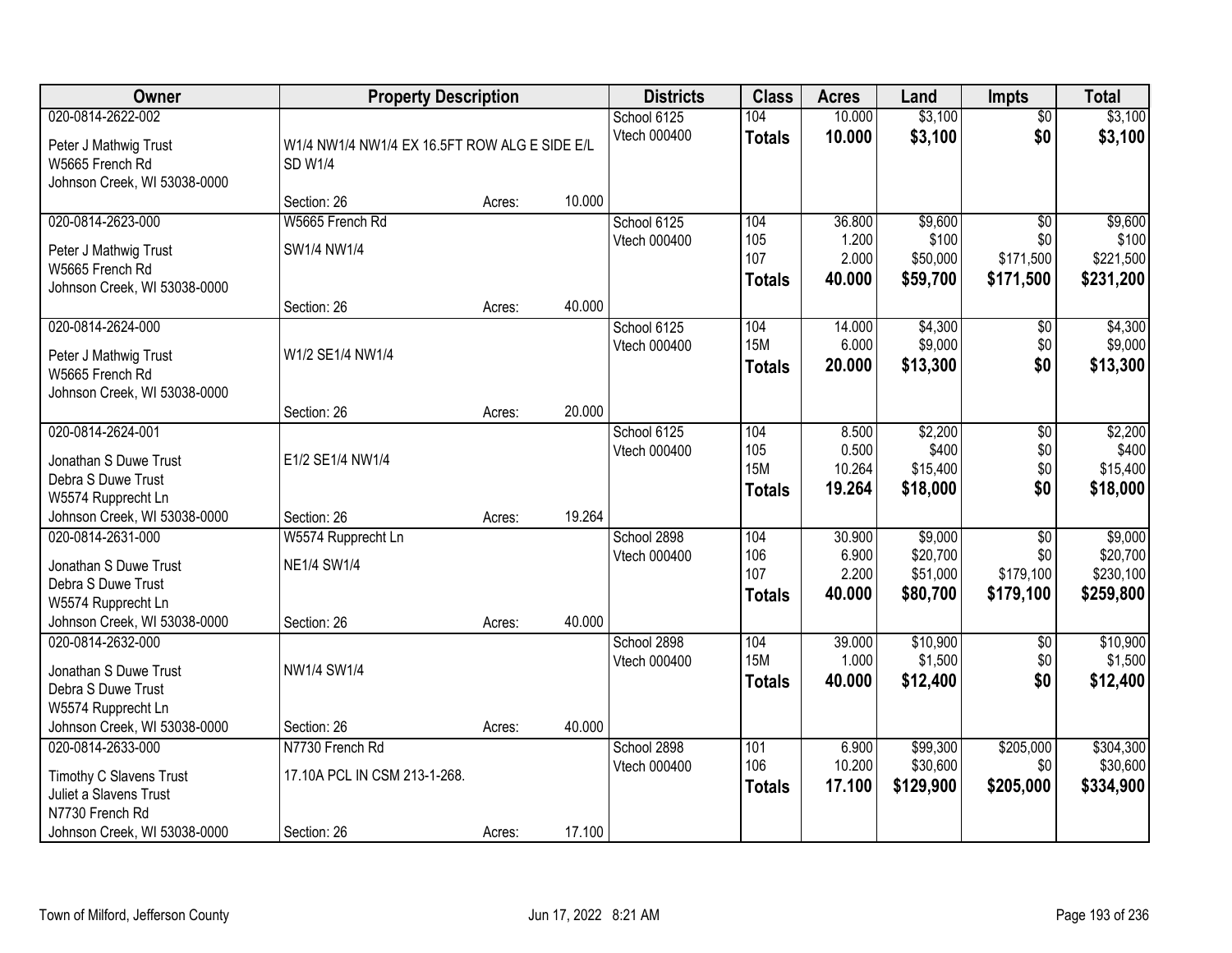| Owner                                                                                                                                             |                                                                                                                                                                                      | <b>Property Description</b> |                 | <b>Districts</b>            | <b>Class</b>                       | <b>Acres</b>              | Land                            | Impts                                     | <b>Total</b>                      |
|---------------------------------------------------------------------------------------------------------------------------------------------------|--------------------------------------------------------------------------------------------------------------------------------------------------------------------------------------|-----------------------------|-----------------|-----------------------------|------------------------------------|---------------------------|---------------------------------|-------------------------------------------|-----------------------------------|
| 020-0814-2634-000<br>Duwe Farms, LLC<br>N7204 County Rd A                                                                                         | 62.787A PCL ON CSM 213-1-268 DOC 706298.                                                                                                                                             |                             |                 | School 2898<br>Vtech 000400 | 104<br><b>Totals</b>               | 62.787<br>62.787          | \$19,100<br>\$19,100            | $\overline{50}$<br>\$0                    | \$19,100<br>\$19,100              |
| Johnson Creek, WI 53038-0000                                                                                                                      | Section: 26                                                                                                                                                                          | Acres:                      | 62.787          |                             |                                    |                           |                                 |                                           |                                   |
| 020-0814-2641-000<br>Jeffrey M Koellen Trust<br>Laurie A Koellen Trust<br>N7845 Zoern Ln<br>Johnson Creek, WI 53038-0000                          | N7845 Zoern Ln<br>NE1/4 SE1/4, EX STRIP 17FT N&S BY 1229.25FT E&W<br>OFF S SIDE. ALSO COM NE/C SE1/4 SE1/4, W90.75FT<br>S TO HWY NE ON HWY TO E/S/L,N TO POB EX LD IN<br>Section: 26 | Acres:                      | 38.990          | School 2898<br>Vtech 000400 | 104<br>107<br><b>Totals</b>        | 36.190<br>2.800<br>38.990 | \$8,900<br>\$54,000<br>\$62,900 | $\overline{50}$<br>\$282,100<br>\$282,100 | \$8,900<br>\$336,100<br>\$345,000 |
| 020-0814-2642-000<br>Donald Meschke Trust<br>Judith Meschke Trust<br>N7628 County Rd A<br>Johnson Creek, WI 53038-0000                            | NW1/4 SE1/4<br>Section: 26                                                                                                                                                           | Acres:                      | 40.000          | School 2898<br>Vtech 000400 | 104<br><b>Totals</b>               | 40.000<br>40.000          | \$9,100<br>\$9,100              | \$0<br>\$0                                | \$9,100<br>\$9,100                |
| 020-0814-2643-000<br>Donald Meschke Trust<br>Judith Meschke Trust<br>N7628 County Rd A                                                            | N7766 Meyer Ln<br>SW1/4 SE1/4, EX E5A                                                                                                                                                |                             |                 | School 2898<br>Vtech 000400 | 104<br>107<br><b>Totals</b>        | 33.500<br>1.500<br>35.000 | \$9,700<br>\$45,000<br>\$54,700 | \$0<br>\$267,500<br>\$267,500             | \$9,700<br>\$312,500<br>\$322,200 |
| Johnson Creek, WI 53038-0000<br>020-0814-2644-000<br>Mark A. Lambrecht<br>Debra K. Lambrecht<br>N7749 County Rd A<br>Johnson Creek, WI 53038-0000 | Section: 26<br>N7749 County Rd A<br>LOT 1, CSM 3139-13-146.<br>Section: 26                                                                                                           | Acres:<br>Acres:            | 35.000<br>3.488 | School 2898<br>Vtech 000400 | 101<br><b>Totals</b>               | 3.488<br>3.488            | \$75,400<br>\$75,400            | \$198,200<br>\$198,200                    | \$273,600<br>\$273,600            |
| 020-0814-2644-001<br>Robert H. Zoellick<br>W4739 County Rd T<br>Watertown, WI 53094-0000                                                          | SE1/4 SE1/4 LYG S OF CTH A, ALSO NE1/4 NE1/4 SEO<br>35. EX CSM 1086-3-629. EX PT IN CSM 3291-14-174.<br>Section: 26                                                                  | Acres:                      | 11.958          | School 2898<br>Vtech 000400 | 104<br><b>15M</b><br><b>Totals</b> | 7.958<br>4.000<br>11.958  | \$1,500<br>\$6,000<br>\$7,500   | $\overline{50}$<br>\$0<br>\$0             | \$1,500<br>\$6,000<br>\$7,500     |
| 020-0814-2644-002<br>Steven B. Schwark<br>N7739 County Rd A<br>Johnson Creek, WI 53038-0000                                                       | N7739 County Rd A<br>LOT 1, CSM 2404-8-261, DOC 865749.<br>Section: 26                                                                                                               | Acres:                      | 1.030           | School 2898<br>Vtech 000400 | 101<br><b>Totals</b>               | 1.030<br>1.030            | \$55,300<br>\$55,300            | \$161,200<br>\$161,200                    | \$216,500<br>\$216,500            |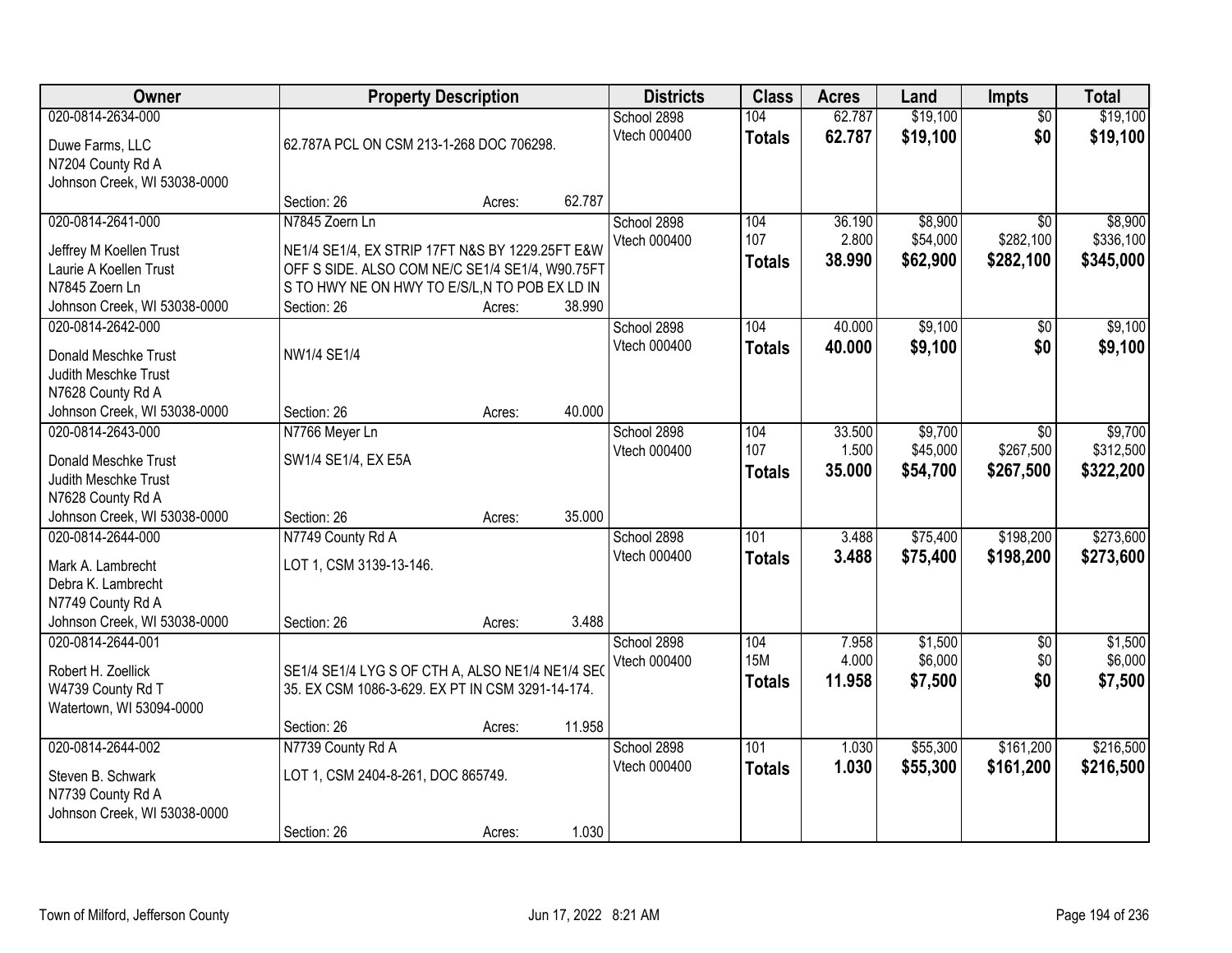| Owner                                    | <b>Property Description</b>                     | <b>Districts</b> | <b>Class</b>     | <b>Acres</b> | Land     | <b>Impts</b>    | <b>Total</b> |
|------------------------------------------|-------------------------------------------------|------------------|------------------|--------------|----------|-----------------|--------------|
| 020-0814-2644-003                        | N7769 County Rd A                               | School 2898      | 101              | 1.000        | \$55,000 | \$112,200       | \$167,200    |
| Justin Lambrecht                         | SE1/4 SE1/4 LGY N OF CTH A ALSO S17FT OF NE1/4  | Vtech 000400     | 104              | 1.400        | \$400    | \$0             | \$400        |
| N7769 County Rd A                        | SE1/4 W OF ZOERN RD. ALSO E165FT SW1/4 SE1/4.   |                  | 105              | 4.400        | \$2,900  | \$0             | \$2,900      |
| Johnson Creek, WI 53038-0000             | EX LOT 1, CSM 2404-8-261, DOC 865749. EX CSM    |                  | <b>15M</b>       | 14.332       | \$21,500 | \$0             | \$21,500     |
|                                          | 21.132<br>Section: 26<br>Acres:                 |                  | <b>Totals</b>    | 21.132       | \$79,800 | \$112,200       | \$192,000    |
| 020-0814-2644-004                        | N7778 County Rd A                               | School 2898      | 101              | 1.644        | \$61,400 | \$288,700       | \$350,100    |
| Nicholas White                           | LOT 1, CSM 4704-24-133, DOC 1166305. ALSO COM   | Vtech 000400     | <b>Totals</b>    | 1.644        | \$61,400 | \$288,700       | \$350,100    |
| Laurel White                             | NLY/C SD CSM S44DG19'W 337.52FT, S45 DG05'W     |                  |                  |              |          |                 |              |
| N7778 County Rd A                        | 22.89FT, N49DG46'W 27.93FT, N35DG57'E 348.45FT, |                  |                  |              |          |                 |              |
| Johnson Creek, WI 53038-0000             | 1.644<br>Section: 26<br>Acres:                  |                  |                  |              |          |                 |              |
| 020-0814-2711-000                        |                                                 | School 6125      | 104              | 39.500       | \$11,800 | $\overline{50}$ | \$11,800     |
|                                          |                                                 | Vtech 000400     | <b>Totals</b>    | 39.500       | \$11,800 | \$0             | \$11,800     |
| Peter J Mathwig Trust                    | NE1/4 NE1/4, EX 16.5FT ROW N OF S/L. ALSO ESMT  |                  |                  |              |          |                 |              |
| W5665 French Rd                          | IN DOC 1322053 & 1341375.                       |                  |                  |              |          |                 |              |
| Johnson Creek, WI 53038-0000             |                                                 |                  |                  |              |          |                 |              |
|                                          | 39.500<br>Section: 27<br>Acres:                 |                  |                  |              |          |                 |              |
| 020-0814-2712-000                        |                                                 | School 6125      | 105              | 20.750       | \$13,500 | $\overline{50}$ | \$13,500     |
| Joel Hilgendorf                          | N1/2 NW1/4 NE1/4. ALSO 16.5 FT ROW OVER E END   | Vtech 000400     | <b>Totals</b>    | 20.750       | \$13,500 | \$0             | \$13,500     |
| W8378 State Rd 19                        | OF S1/2 NW1/4 NE1/4 & OVER S END OF NE1/4 NE1/4 |                  |                  |              |          |                 |              |
| Watertown, WI 53098-0000                 |                                                 |                  |                  |              |          |                 |              |
|                                          | 20.750<br>Section: 27<br>Acres:                 |                  |                  |              |          |                 |              |
| 020-0814-2712-001                        | W5698 French Rd                                 | School 6125      | $\overline{105}$ | 19.750       | \$12,900 | $\overline{50}$ | \$12,900     |
|                                          |                                                 | Vtech 000400     | <b>Totals</b>    | 19.750       | \$12,900 | \$0             | \$12,900     |
| Richard L. Rumary                        | S1/2 NW1/4 NE1/4. ALSO 1 ROD ROW OVER S/L NE1/  |                  |                  |              |          |                 |              |
| David L. Rumary                          | NE1/4. EX 16.5FT ROW OVER E END.                |                  |                  |              |          |                 |              |
| 1316 River Dr                            |                                                 |                  |                  |              |          |                 |              |
| Watertown, WI 53094-0000                 | 19.750<br>Section: 27<br>Acres:                 |                  |                  |              |          |                 |              |
| 020-0814-2713-000                        |                                                 | School 6125      | 105              | 14.240       | \$9,300  | $\overline{50}$ | \$9,300      |
| David L. Rumary                          | NW1/2 SW1/4 NE1/4. EX COM SW/C SW1/4 NE1/4,     | Vtech 000400     | 106              | 5.000        | \$15,000 | \$0             | \$15,000     |
| Patricia A. Rumary                       | N01DG14'E 1319.95FT, S88DG34'E 33.80FT          |                  | <b>Totals</b>    | 19.240       | \$24,300 | \$0             | \$24,300     |
| 704 N Water St                           | S01DG51'W 665.61FT, S03DG38' E 274.81FT,        |                  |                  |              |          |                 |              |
| Watertown, WI 53098-0000                 | 19.240<br>Section: 27<br>Acres:                 |                  |                  |              |          |                 |              |
| 020-0814-2713-001                        |                                                 | School 6125      | 104              | 13.000       | \$2,400  | $\overline{30}$ | \$2,400      |
|                                          | SE1/2 SW1/4 NE1/4. ALSO ESMT IN DOC 1322053.    | Vtech 000400     | 105              | 7.000        | \$4,600  | \$0             | \$4,600      |
| Peter J Mathwig Trust<br>W5665 French Rd |                                                 |                  | <b>Totals</b>    | 20.000       | \$7,000  | \$0             | \$7,000      |
| Johnson Creek, WI 53038-0000             |                                                 |                  |                  |              |          |                 |              |
|                                          | 20.000<br>Section: 27<br>Acres:                 |                  |                  |              |          |                 |              |
|                                          |                                                 |                  |                  |              |          |                 |              |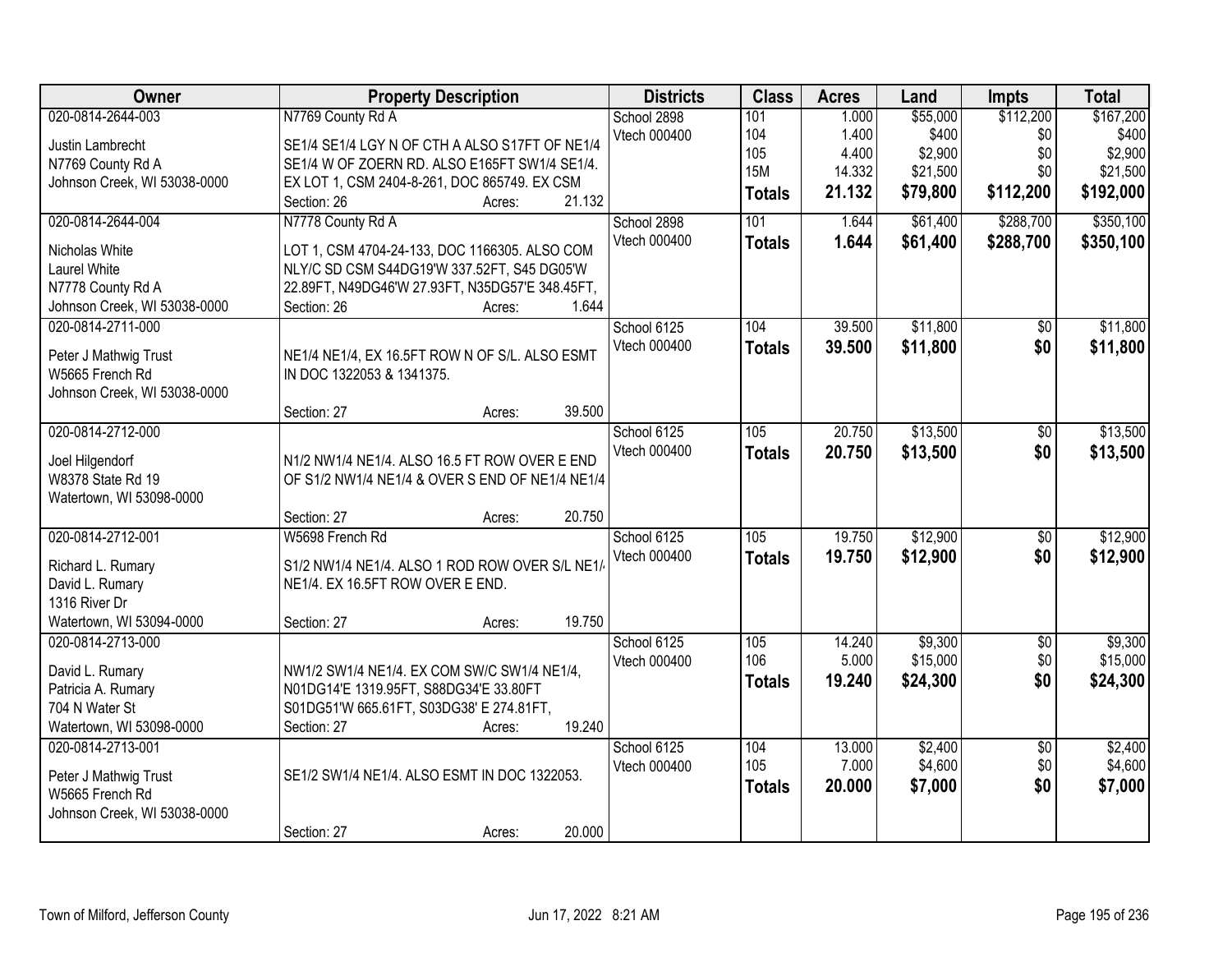| Owner                                                  |                                                | <b>Property Description</b> |        | <b>Districts</b> | <b>Class</b>  | <b>Acres</b> | Land     | <b>Impts</b>    | <b>Total</b> |
|--------------------------------------------------------|------------------------------------------------|-----------------------------|--------|------------------|---------------|--------------|----------|-----------------|--------------|
| 020-0814-2713-002                                      |                                                |                             |        | School 6125      | 104           | 0.720        | \$200    | \$0             | \$200        |
| Gilbert D Schmidt Trust                                | COM SW/C SW1/4 NE1/4, N01DG 14'E 1319.95FT,    |                             |        | Vtech 000400     | 105           | 0.500        | \$400    | \$0             | \$400        |
| Mary a Schmidt Trust                                   | S88DG34'E 33.80FT, S01DG51'W 665.61FT,         |                             |        |                  | <b>Totals</b> | 1.220        | \$600    | \$0             | \$600        |
| N8098 West Rd                                          | S03DG38'E 274.81FT, S06DG27' E 132.76FT,       |                             |        |                  |               |              |          |                 |              |
| Watertown, WI 53094-0000                               | Section: 27                                    | Acres:                      | 1.220  |                  |               |              |          |                 |              |
| 020-0814-2714-000                                      |                                                |                             |        | School 6125      | 104           | 39.500       | \$9,400  | \$0             | \$9,400      |
| Peter J Mathwig Trust                                  | SE1/4 NE1/4, EX ESMT IN DOC 1322053 & 1341375. |                             |        | Vtech 000400     | <b>Totals</b> | 39.500       | \$9,400  | \$0             | \$9,400      |
| W5665 French Rd                                        |                                                |                             |        |                  |               |              |          |                 |              |
| Johnson Creek, WI 53038-0000                           |                                                |                             |        |                  |               |              |          |                 |              |
|                                                        | Section: 27                                    | Acres:                      | 39.500 |                  |               |              |          |                 |              |
| 020-0814-2721-000                                      |                                                |                             |        | School 2898      | 104           | 37.000       | \$8,700  | \$0             | \$8,700      |
| <b>Gilbert D Schmidt Trust</b>                         | <b>NE1/4 NW1/4</b>                             |                             |        | Vtech 000400     | 106           | 3.000        | \$9,000  | \$0             | \$9,000      |
| Mary a Schmidt Trust                                   |                                                |                             |        |                  | <b>Totals</b> | 40.000       | \$17,700 | \$0             | \$17,700     |
| N8098 West Rd                                          |                                                |                             |        |                  |               |              |          |                 |              |
| Watertown, WI 53094-0000                               | Section: 27                                    | Acres:                      | 40.000 |                  |               |              |          |                 |              |
| 020-0814-2722-000                                      | N8098 West Rd                                  |                             |        | School 2898      | 104           | 37.400       | \$9,400  | $\sqrt[6]{}$    | \$9,400      |
|                                                        |                                                |                             |        | Vtech 000400     | 107           | 2.600        | \$53,000 | \$128,300       | \$181,300    |
| <b>Gilbert D Schmidt Trust</b><br>Mary a Schmidt Trust | NW1/4 NW1/4                                    |                             |        |                  | <b>Totals</b> | 40.000       | \$62,400 | \$128,300       | \$190,700    |
| N8098 West Rd                                          |                                                |                             |        |                  |               |              |          |                 |              |
| Watertown, WI 53094-0000                               | Section: 27                                    | Acres:                      | 40.000 |                  |               |              |          |                 |              |
| 020-0814-2723-000                                      |                                                |                             |        | School 2898      | 104           | 38.000       | \$8,400  | \$0             | \$8,400      |
|                                                        |                                                |                             |        | Vtech 000400     | 106           | 2.000        | \$6,000  | \$0             | \$6,000      |
| <b>Gilbert D Schmidt Trust</b>                         | SW1/4 NW1/4                                    |                             |        |                  | <b>Totals</b> | 40.000       | \$14,400 | \$0             | \$14,400     |
| Mary a Schmidt Trust<br>N8098 West Rd                  |                                                |                             |        |                  |               |              |          |                 |              |
| Watertown, WI 53094-0000                               | Section: 27                                    | Acres:                      | 40.000 |                  |               |              |          |                 |              |
| 020-0814-2724-000                                      |                                                |                             |        | School 2898      | 104           | 38.600       | \$8,000  | $\sqrt{6}$      | \$8,000      |
|                                                        |                                                |                             |        | Vtech 000400     | <b>15M</b>    | 1.400        | \$2,100  | \$0             | \$2,100      |
| <b>Gilbert D Schmidt Trust</b>                         | SE1/4 NW1/4                                    |                             |        |                  | <b>Totals</b> | 40.000       | \$10,100 | \$0             | \$10,100     |
| Mary a Schmidt Trust<br>N8098 West Rd                  |                                                |                             |        |                  |               |              |          |                 |              |
| Watertown, WI 53094-0000                               | Section: 27                                    | Acres:                      | 40.000 |                  |               |              |          |                 |              |
| 020-0814-2731-000                                      |                                                |                             |        | School 2898      | 104           | 18.000       | \$3,400  | $\overline{50}$ | \$3,400      |
|                                                        |                                                |                             |        | Vtech 000400     | 105           | 18.000       | \$9,000  | \$0             | \$9,000      |
| Duwe Farms, LLC                                        | <b>NE1/4 SW1/4</b>                             |                             |        |                  | <b>15M</b>    | 4.000        | \$6,000  | \$0             | \$6,000      |
| N7204 County Rd A                                      |                                                |                             |        |                  | <b>Totals</b> | 40.000       | \$18,400 | \$0             | \$18,400     |
| Johnson Creek, WI 53038-0000                           |                                                |                             |        |                  |               |              |          |                 |              |
|                                                        | Section: 27                                    | Acres:                      | 40.000 |                  |               |              |          |                 |              |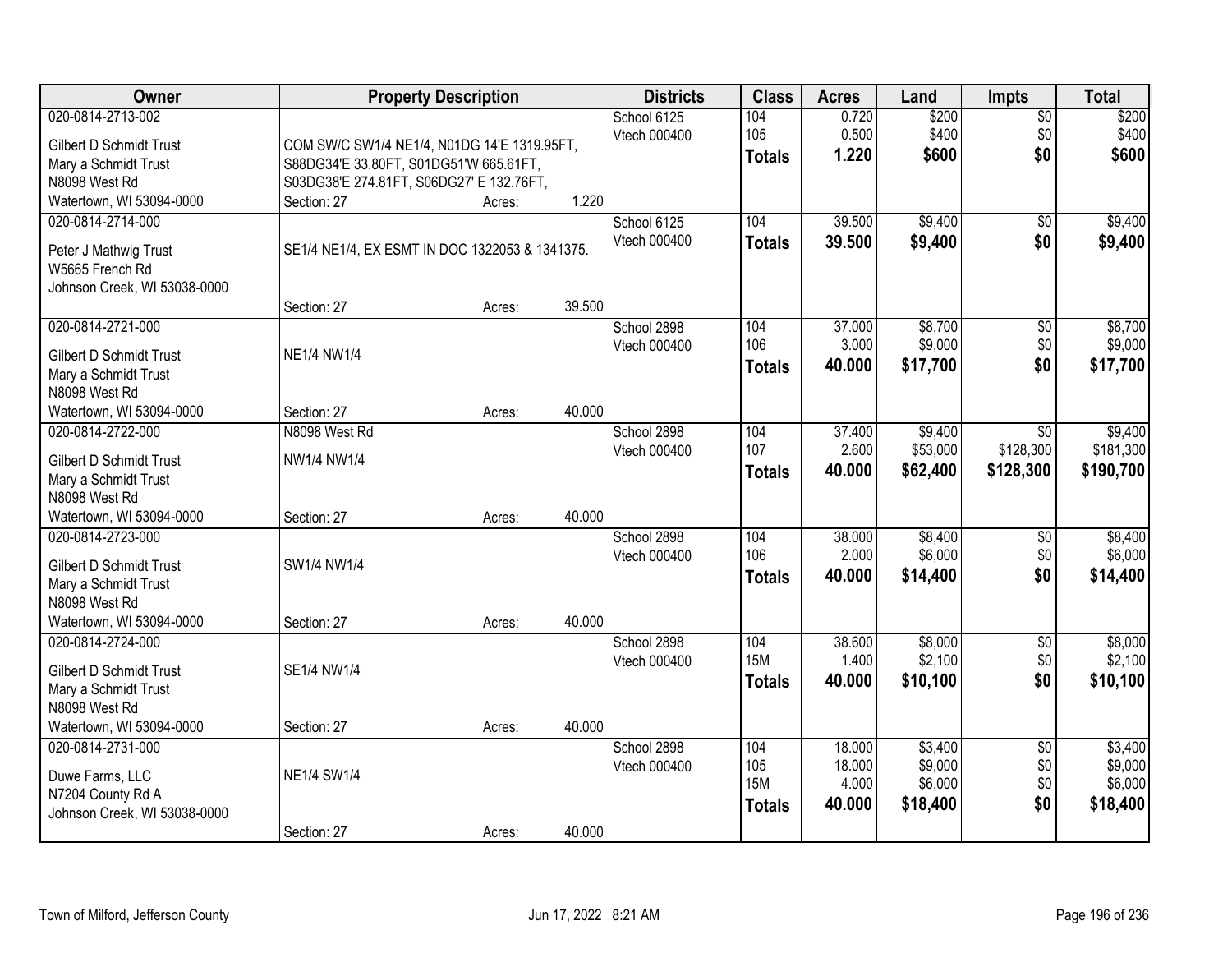| <b>Owner</b>                                      |                                      | <b>Property Description</b> |        | <b>Districts</b>            | <b>Class</b>      | <b>Acres</b>     | Land                | Impts                  | <b>Total</b>        |
|---------------------------------------------------|--------------------------------------|-----------------------------|--------|-----------------------------|-------------------|------------------|---------------------|------------------------|---------------------|
| 020-0814-2732-000                                 |                                      |                             |        | School 2898<br>Vtech 000400 | 104<br><b>15M</b> | 28.000<br>12.000 | \$6,800<br>\$18,000 | $\overline{50}$<br>\$0 | \$6,800<br>\$18,000 |
| Duwe Farms, LLC                                   | NW1/4 SW1/4                          |                             |        |                             | <b>Totals</b>     | 40.000           | \$24,800            | \$0                    | \$24,800            |
| N7204 County Rd A<br>Johnson Creek, WI 53038-0000 |                                      |                             |        |                             |                   |                  |                     |                        |                     |
|                                                   | Section: 27                          | Acres:                      | 40.000 |                             |                   |                  |                     |                        |                     |
| 020-0814-2733-000                                 |                                      |                             |        | School 2898                 | 104               | 40.000           | \$7,900             | $\overline{50}$        | \$7,900             |
| Duwe Farms, LLC                                   | SW1/4 SW1/4                          |                             |        | Vtech 000400                | <b>Totals</b>     | 40.000           | \$7,900             | \$0                    | \$7,900             |
| N7204 County Rd A                                 |                                      |                             |        |                             |                   |                  |                     |                        |                     |
| Johnson Creek, WI 53038-0000                      |                                      |                             |        |                             |                   |                  |                     |                        |                     |
|                                                   | Section: 27                          | Acres:                      | 40.000 |                             |                   |                  |                     |                        |                     |
| 020-0814-2734-000                                 |                                      |                             |        | School 2898                 | 104               | 36.000           | \$7,900             | \$0                    | \$7,900             |
| Elizabeth M Smith Trust                           | SE1/4 SW1/4                          |                             |        | Vtech 000400                | 105               | 4.000<br>40.000  | \$2,600<br>\$10,500 | \$0<br>\$0             | \$2,600<br>\$10,500 |
| N7639 French Rd                                   |                                      |                             |        |                             | <b>Totals</b>     |                  |                     |                        |                     |
| Johnson Creek, WI 53038-0000                      |                                      |                             |        |                             |                   |                  |                     |                        |                     |
| 020-0814-2741-000                                 | Section: 27<br>N7855 French Rd       | Acres:                      | 40.000 |                             | 104               |                  |                     |                        |                     |
|                                                   |                                      |                             |        | School 2898<br>Vtech 000400 | 105               | 16.300<br>7.700  | \$4,200<br>\$12,800 | \$0<br>\$0             | \$4,200<br>\$12,800 |
| Derek D. Hein                                     | NE1/4 SE1/4. EX CSM 4761-24-259.     |                             |        |                             | 107               | 1.000            | \$40,000            | \$345,700              | \$385,700           |
| Sarah E. Hein                                     |                                      |                             |        |                             | <b>15M</b>        | 12.698           | \$16,500            | \$0                    | \$16,500            |
| N7855 French Rd<br>Johnson Creek, WI 53038-0000   | Section: 27                          |                             | 37.698 |                             | <b>Totals</b>     | 37.698           | \$73,500            | \$345,700              | \$419,200           |
| 020-0814-2741-001                                 | N7837 French Rd                      | Acres:                      |        | School 2898                 | 101               | 1.151            | \$56,500            | \$297,700              | \$354,200           |
|                                                   |                                      |                             |        | Vtech 000400                | <b>Totals</b>     | 1.151            | \$56,500            | \$297,700              | \$354,200           |
| Vincent D. Pagliaro                               | LOT 1, CSM 4761-24-259, DOC 1172440. |                             |        |                             |                   |                  |                     |                        |                     |
| Nicole R. Pagliaro<br>N7837 French Rd             |                                      |                             |        |                             |                   |                  |                     |                        |                     |
| Johnson Creek, WI 53038-0000                      | Section: 27                          | Acres:                      | 1.151  |                             |                   |                  |                     |                        |                     |
| 020-0814-2741-002                                 | N7823 French Rd                      |                             |        | School 2898                 | 101               | 1.151            | \$56,500            | \$316,000              | \$372,500           |
|                                                   |                                      |                             |        | Vtech 000400                | <b>Totals</b>     | 1.151            | \$56,500            | \$316,000              | \$372,500           |
| <b>Tracy Suber</b><br>Jerry Suber                 | LOT 2, CSM 4761-24-259, DOC 1172440. |                             |        |                             |                   |                  |                     |                        |                     |
| N7823 French Rd                                   |                                      |                             |        |                             |                   |                  |                     |                        |                     |
| Johnson Creek, WI 53038-0000                      | Section: 27                          | Acres:                      | 1.151  |                             |                   |                  |                     |                        |                     |
| 020-0814-2742-000                                 |                                      |                             |        | School 2898                 | 104               | 26.000           | \$2,000             | $\overline{50}$        | \$2,000             |
| Derek D. Hein                                     | NW1/4 SE1/4                          |                             |        | Vtech 000400                | 105               | 14.000           | \$9,100             | \$0                    | \$9,100             |
| Sarah E. Hein                                     |                                      |                             |        |                             | <b>Totals</b>     | 40.000           | \$11,100            | \$0                    | \$11,100            |
| N7855 French Rd                                   |                                      |                             |        |                             |                   |                  |                     |                        |                     |
| Johnson Creek, WI 53038-0000                      | Section: 27                          | Acres:                      | 40.000 |                             |                   |                  |                     |                        |                     |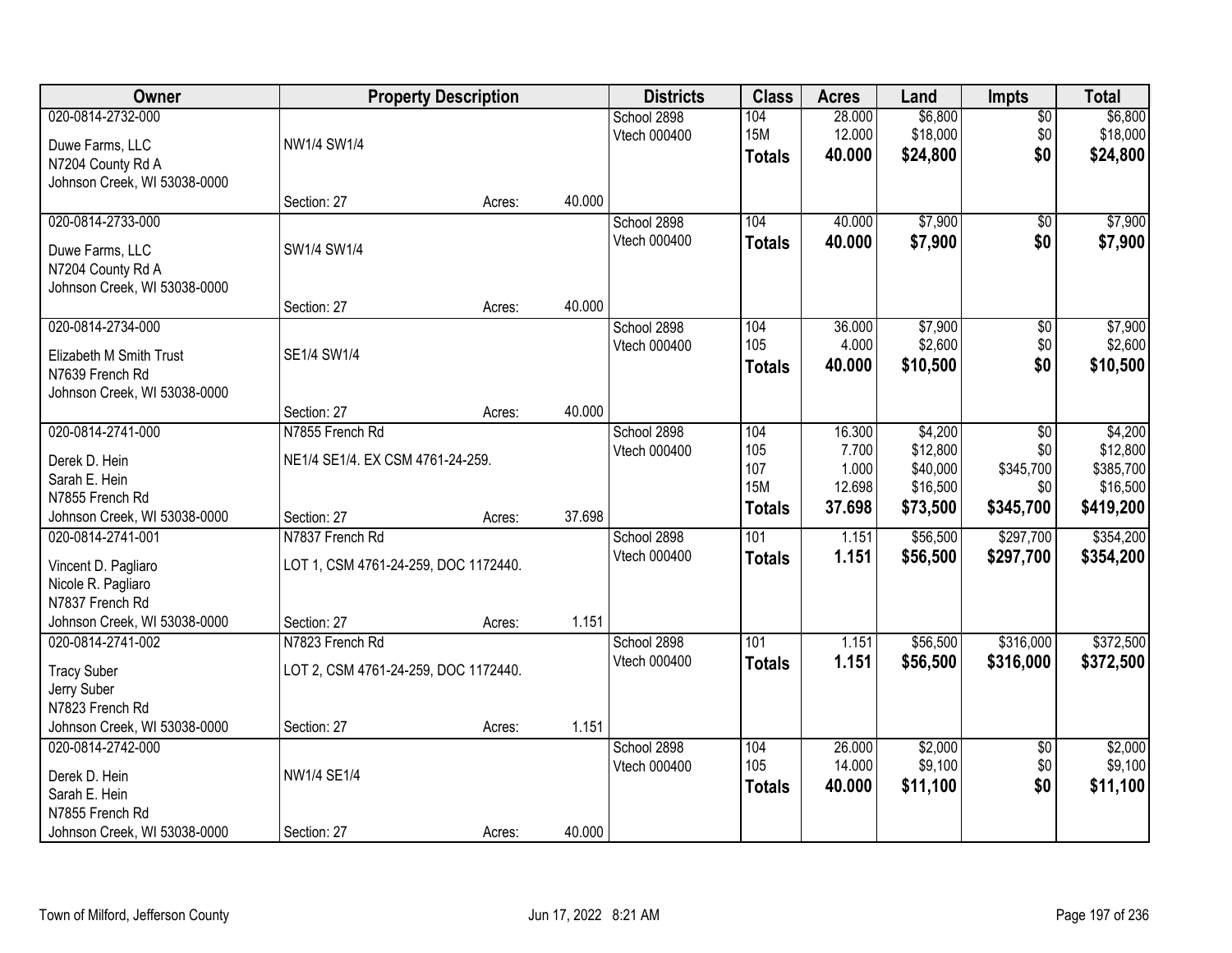| Owner                        |                                               | <b>Property Description</b> |        | <b>Districts</b> | <b>Class</b>  | <b>Acres</b> | Land       | <b>Impts</b>    | <b>Total</b> |
|------------------------------|-----------------------------------------------|-----------------------------|--------|------------------|---------------|--------------|------------|-----------------|--------------|
| 020-0814-2743-000            | N7651 French Rd                               |                             |        | School 2898      | 101           | 1.000        | \$55,000   | \$167,500       | \$222,500    |
| Sheila A. Haberman           | LOT 1, CSM 2973-12-82.                        |                             |        | Vtech 000400     | 104           | 14.730       | \$1,900    | \$0             | \$1,900      |
| N7651 French Rd              |                                               |                             |        |                  | 105           | 5.000        | \$3,300    | \$0             | \$3,300      |
| Johnson Creek, WI 53038-0000 |                                               |                             |        |                  | <b>Totals</b> | 20.730       | \$60,200   | \$167,500       | \$227,700    |
|                              | Section: 27                                   | Acres:                      | 20.730 |                  |               |              |            |                 |              |
| 020-0814-2743-001            |                                               |                             |        | School 2898      | 104           | 14.570       | \$2,700    | \$0             | \$2,700      |
| Elizabeth M Smith Trust      | SW1/4 SE1/4 EX CSM 2973-12-82.                |                             |        | Vtech 000400     | 105           | 4.800        | \$3,100    | \$0             | \$3,100      |
| N7639 French Rd              |                                               |                             |        |                  | <b>Totals</b> | 19.370       | \$5,800    | \$0             | \$5,800      |
| Johnson Creek, WI 53038-0000 |                                               |                             |        |                  |               |              |            |                 |              |
|                              | Section: 27                                   | Acres:                      | 19.370 |                  |               |              |            |                 |              |
| 020-0814-2744-000            | N7669 French Rd                               |                             |        | School 2898      | 105           | 1.452        | \$2,900    | \$0             | \$2,900      |
| Nancy Graff Schultz          | LOT 1, CSM 5904-34-092, DOC 1400260.          |                             |        | Vtech 000400     | 107           | 1.000        | \$40,000   | \$63,600        | \$103,600    |
| Scott A. Schultz             |                                               |                             |        |                  | <b>Totals</b> | 2.452        | \$42,900   | \$63,600        | \$106,500    |
| N8077 County Rd Q            |                                               |                             |        |                  |               |              |            |                 |              |
| Watertown, WI 53094-0000     | Section: 27                                   | Acres:                      | 2.452  |                  |               |              |            |                 |              |
| 020-0814-2744-001            | N7657 French Rd                               |                             |        | School 2898      | 101           | 1.136        | \$56,400   | \$264,000       | \$320,400    |
| Debra A. Stults              | LOT 2, CSM 5904-34-092, DOC 1400260.          |                             |        | Vtech 000400     | <b>Totals</b> | 1.136        | \$56,400   | \$264,000       | \$320,400    |
| N7657 French Rd              |                                               |                             |        |                  |               |              |            |                 |              |
| Johnson Creek, WI 53038-0000 |                                               |                             |        |                  |               |              |            |                 |              |
|                              | Section: 27                                   | Acres:                      | 1.136  |                  |               |              |            |                 |              |
| 020-0814-2744-002            | French Rd                                     |                             |        | School 2898      | 104           | 28.864       | \$8,400    | $\overline{50}$ | \$8,400      |
| Nancy Graff Schultz          | SE1/4 SE1/4. EX CSM 5904-34-092, DOC 1400260. |                             |        | Vtech 000400     | 105           | 7.548        | \$13,800   | \$0             | \$13,800     |
| Scott A. Schultz             |                                               |                             |        |                  | <b>Totals</b> | 36.412       | \$22,200   | \$0             | \$22,200     |
| N8077 County Rd Q            |                                               |                             |        |                  |               |              |            |                 |              |
| Watertown, WI 53094-0000     | Section: 27                                   | Acres:                      | 36.412 |                  |               |              |            |                 |              |
| 020-0814-2811-000            | West Rd                                       |                             |        | School 2898      | 104           | 34.000       | \$8,000    | $\overline{50}$ | \$8,000      |
| Duwe Farms, LLC              | NE1/4 NE1/4. MFL 983571. MFL 1039794. MFL     |                             |        | Vtech 000400     | 208           | 6.000        | (\$18,000) | \$0             | \$0          |
| N7204 County Rd A            | 1333299. MFL 1380656 & 1381663.               |                             |        |                  | <b>Totals</b> | 40.000       | \$8,000    | \$0             | \$8,000      |
| Johnson Creek, WI 53038-0000 |                                               |                             |        |                  |               |              |            |                 |              |
|                              | Section: 28                                   | Acres:                      | 40.000 |                  |               |              |            |                 |              |
| 020-0814-2812-000            | N8066 County Rd Q                             |                             |        | School 2898      | 101           | 2.900        | \$71,300   | \$62,400        | \$133,700    |
| Carey L. Behm et al          | LOT 1, CSM 5533-30-270, DOC 1340316.          |                             |        | Vtech 000400     | <b>Totals</b> | 2.900        | \$71,300   | \$62,400        | \$133,700    |
| N8066 County Rd Q            |                                               |                             |        |                  |               |              |            |                 |              |
| Watertown, WI 53094-0000     |                                               |                             |        |                  |               |              |            |                 |              |
|                              | Section: 28                                   | Acres:                      | 2.900  |                  |               |              |            |                 |              |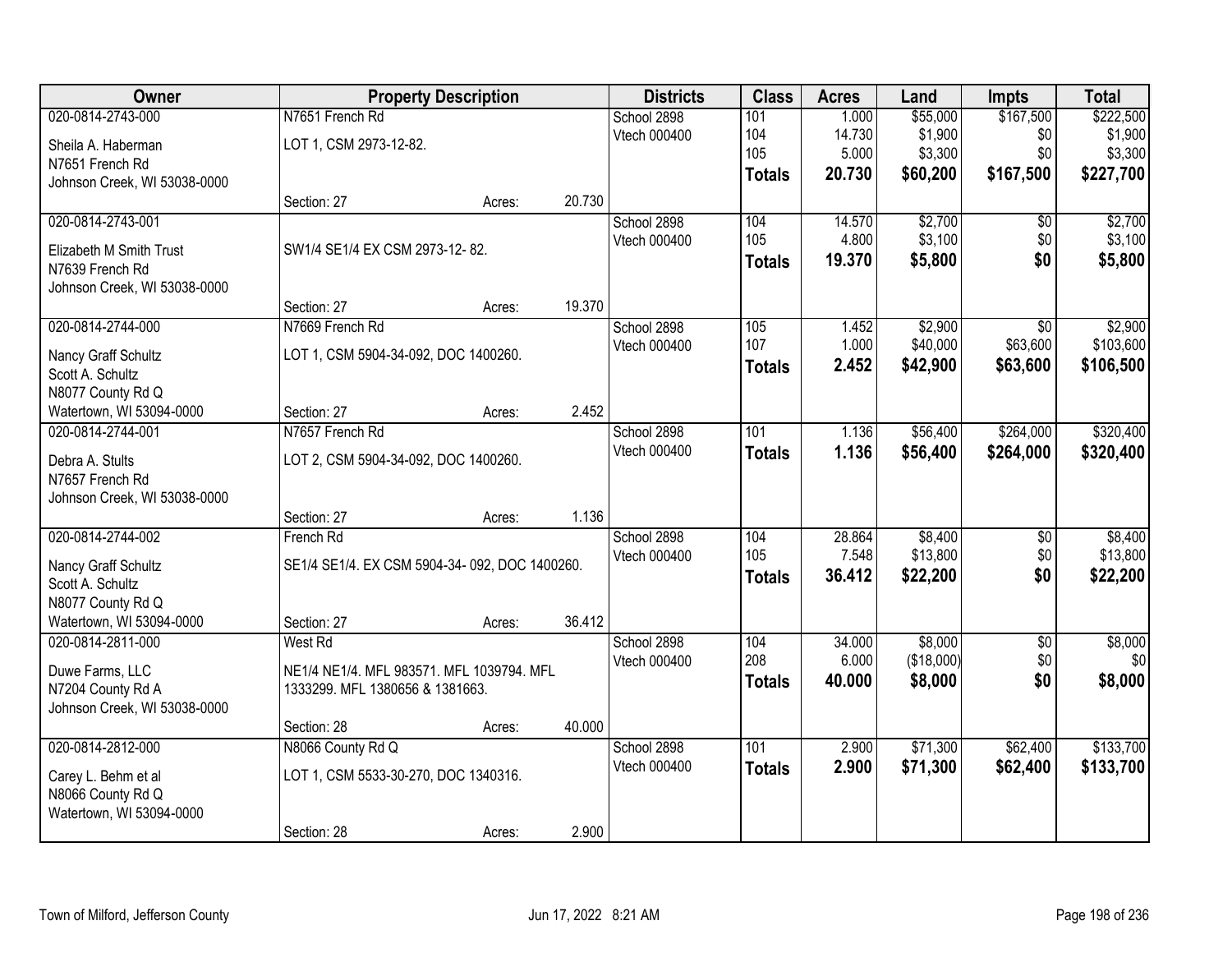| Owner                                                                                                            |                                                                                                                                                                 | <b>Property Description</b> |        | <b>Districts</b>                   | <b>Class</b>                | <b>Acres</b>              | Land                             | <b>Impts</b>                  | <b>Total</b>                      |
|------------------------------------------------------------------------------------------------------------------|-----------------------------------------------------------------------------------------------------------------------------------------------------------------|-----------------------------|--------|------------------------------------|-----------------------------|---------------------------|----------------------------------|-------------------------------|-----------------------------------|
| 020-0814-2812-001<br>Duwe Farms, LLC<br>N7204 County Rd A<br>Johnson Creek, WI 53038-0000                        | County Rd Q<br>NW1/4 NE1/4. EX CSM 5533-30-270, DOC 1340316.                                                                                                    |                             |        | School 2898<br>Vtech 000400        | 104<br>105<br><b>Totals</b> | 35.600<br>1.500<br>37.100 | \$9,900<br>\$100<br>\$10,000     | $\overline{50}$<br>\$0<br>\$0 | \$9,900<br>\$100<br>\$10,000      |
|                                                                                                                  | Section: 28                                                                                                                                                     | Acres:                      | 37.100 |                                    |                             |                           |                                  |                               |                                   |
| 020-0814-2813-000<br>Duwe Farms, LLC<br>N7204 County Rd A<br>Johnson Creek, WI 53038-0000                        | N1/2 SW1/4 NE1/4                                                                                                                                                |                             |        | School 2898<br>Vtech 000400        | 104<br><b>Totals</b>        | 20.000<br>20.000          | \$4,400<br>\$4,400               | $\overline{50}$<br>\$0        | \$4,400<br>\$4,400                |
|                                                                                                                  | Section: 28                                                                                                                                                     | Acres:                      | 20.000 |                                    |                             |                           |                                  |                               |                                   |
| 020-0814-2813-001<br>James P. Fuller<br>Susan K. Fuller<br>8305 69th St S                                        | County Rd Q<br>S1/2 SW1/4 NE1/4 EX CSM 2826-11-84.                                                                                                              |                             |        | School 2898<br>Vtech 000400        | 104<br>105<br>Totals        | 14.711<br>2.300<br>17.011 | \$3,600<br>\$1,500<br>\$5,100    | $\overline{50}$<br>\$0<br>\$0 | \$3,600<br>\$1,500<br>\$5,100     |
| Cottage Grove, MN 55016-0000                                                                                     | Section: 28                                                                                                                                                     | Acres:                      | 17.011 |                                    |                             |                           |                                  |                               |                                   |
| 020-0814-2813-002<br>James P. Fuller<br>Susan K. Fuller<br>8305 69th St S                                        | N7944 County Rd Q<br>LOT 1, CSM 2826-11-84.                                                                                                                     |                             |        | School 2898<br>Vtech 000400        | 101<br><b>Totals</b>        | 2.989<br>2.989            | \$71,900<br>\$71,900             | \$264,900<br>\$264,900        | \$336,800<br>\$336,800            |
| Cottage Grove, MN 55016-0000                                                                                     | Section: 28                                                                                                                                                     | Acres:                      | 2.989  |                                    |                             |                           |                                  |                               |                                   |
| 020-0814-2814-000<br>Duwe Farms, LLC<br>N7204 County Rd A<br>Johnson Creek, WI 53038-0000                        | West Rd<br>N1/2 SE1/4 NE1/4. MFL 983571 MFL 1039794. MFL<br>1333299. MFL 1380656 & 1381663.<br>Section: 28                                                      | Acres:                      | 20.000 | School 2898<br><b>Vtech 000400</b> | 104<br>208<br>Totals        | 11.000<br>9.000<br>20.000 | \$2,800<br>(\$27,000)<br>\$2,800 | \$0<br>\$0<br>\$0             | \$2,800<br>\$0<br>\$2,800         |
| 020-0814-2814-001                                                                                                |                                                                                                                                                                 |                             |        | School 2898                        | 104                         | 18.800                    | \$5,700                          | $\overline{60}$               | \$5,700                           |
| James P. Fuller<br>Susan K. Fuller<br>8305 69th St S                                                             | S1/2 SE1/4 NE1/4                                                                                                                                                |                             |        | Vtech 000400                       | 105<br><b>Totals</b>        | 1.200<br>20.000           | \$800<br>\$6,500                 | \$0<br>\$0                    | \$800<br>\$6,500                  |
| Cottage Grove, MN 55016-0000                                                                                     | Section: 28                                                                                                                                                     | Acres:                      | 20.000 |                                    |                             |                           |                                  |                               |                                   |
| 020-0814-2821-000<br>Scott A. Schultz<br>Nancy J. Graff-Schultz<br>N8077 County Rd Q<br>Watertown, WI 53094-0000 | N8077 County Rd Q<br>BEG NE/C NE1/4 NW1/4, S1327. 30FT, S88DG50'W<br>278FT, N1327 .50FT, N88DG50'E 278FT TO POB SUBJ<br>TO 33FT ESMT OVER E SIDE<br>Section: 28 | Acres:                      | 8.470  | School 2898<br>Vtech 000400        | 101<br>104<br><b>Totals</b> | 1.000<br>7.470<br>8.470   | \$55,000<br>\$1,900<br>\$56,900  | \$157,800<br>\$0<br>\$157,800 | \$212,800<br>\$1,900<br>\$214,700 |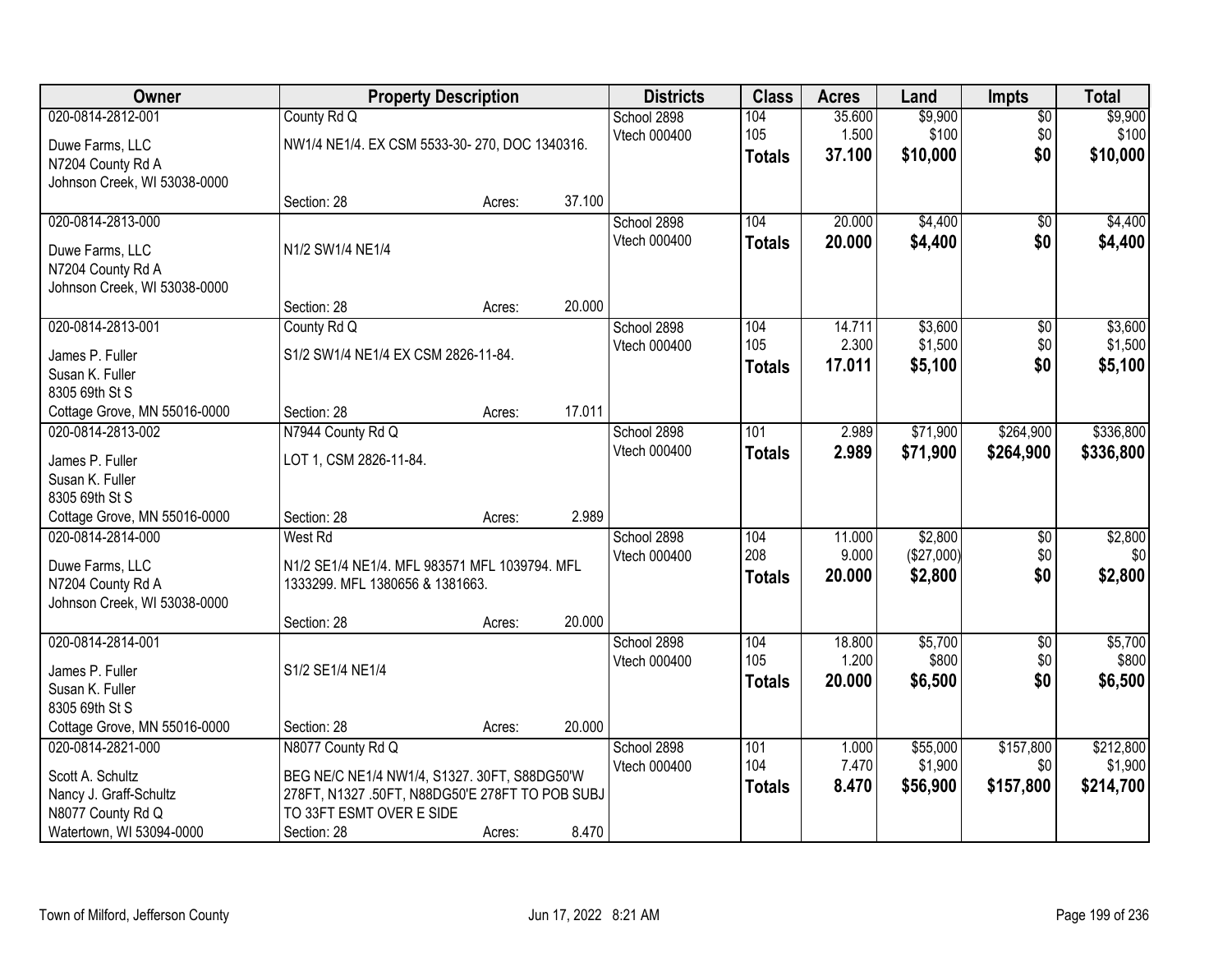| Owner                                                                                                 | <b>Property Description</b>                                                                                                                       |        |        | <b>Districts</b>            | <b>Class</b>                       | <b>Acres</b>                       | Land                                     | Impts                                            | <b>Total</b>                               |
|-------------------------------------------------------------------------------------------------------|---------------------------------------------------------------------------------------------------------------------------------------------------|--------|--------|-----------------------------|------------------------------------|------------------------------------|------------------------------------------|--------------------------------------------------|--------------------------------------------|
| 020-0814-2821-001<br>Duwe Farms, LLC<br>N7204 County Rd A<br>Johnson Creek, WI 53038-0000             | NE1/4 NW1/4, EX 278FT ALSO 33FT ROW OFF E SIDE<br>OF NW1/4 NW1/4                                                                                  |        |        | School 2898<br>Vtech 000400 | 104<br>105<br><b>Totals</b>        | 32.000<br>0.530<br>32.530          | \$7,700<br>\$100<br>\$7,800              | $\overline{50}$<br>\$0<br>\$0                    | \$7,700<br>\$100<br>\$7,800                |
|                                                                                                       | Section: 28                                                                                                                                       | Acres: | 32.530 |                             |                                    |                                    |                                          |                                                  |                                            |
| 020-0814-2822-000<br>Dean G Weichmann Trust<br>N7851 County Rd Q<br>Johnson Creek, WI 53038-0000      | THAT PT OF LOT 1, CSM 1572-5-106 IN NW 1/4 NW<br>1/4.                                                                                             |        | 14.150 | School 2898<br>Vtech 000400 | 104<br>105<br><b>Totals</b>        | 13.650<br>0.500<br>14.150          | \$3,500<br>\$100<br>\$3,600              | $\overline{60}$<br>\$0<br>\$0                    | \$3,500<br>\$100<br>\$3,600                |
| 020-0814-2822-001                                                                                     | Section: 28<br>N8039 Trieloff Dr                                                                                                                  | Acres: |        | School 2898                 | 104                                | 18.670                             | \$5,700                                  | $\overline{50}$                                  | \$5,700                                    |
| Liza G. Brandt<br>N8028 Trieloff Dr<br>Watertown, WI 53094-0000                                       | S1/2 NW1/4 NW1/4. PT OF N 1/2 NW 1/4 NW 1/4 LYG E<br>OF C/L TRIELOFF LN. EX E 33FT. SUBJ TO ESMT IN<br>720-712. EX CSM 2195-7-225.<br>Section: 28 | Acres: | 21.970 | Vtech 000400                | 107<br><b>15M</b><br><b>Totals</b> | 2.200<br>1.100<br>21.970           | \$51,000<br>\$1,700<br>\$58,400          | \$100<br>\$0<br>\$100                            | \$51,100<br>\$1,700<br>\$58,500            |
| 020-0814-2822-002                                                                                     | N8028 Trieloff Dr                                                                                                                                 |        |        | School 2898                 | 101                                | 2.000                              | \$65,000                                 | \$54,000                                         | \$119,000                                  |
| Liza G. Brandt<br>N8028 Trieloff Dr<br>Watertown, WI 53094-0000                                       | LOT 1, CSM 2195-7-225.                                                                                                                            |        |        | Vtech 000400                | 104<br><b>Totals</b>               | 0.880<br>2.880                     | \$300<br>\$65,300                        | \$0<br>\$54,000                                  | \$300<br>\$119,300                         |
|                                                                                                       | Section: 28                                                                                                                                       | Acres: | 2.880  |                             |                                    |                                    |                                          |                                                  |                                            |
| 020-0814-2823-000<br>Dean G Weichmann Trust<br>N7851 County Rd Q<br>Johnson Creek, WI 53038-0000      | SW1/4 NW1/4.                                                                                                                                      |        |        | School 2898<br>Vtech 000400 | 104<br><b>15M</b><br><b>Totals</b> | 30.000<br>10.000<br>40.000         | \$9,200<br>\$15,000<br>\$24,200          | $\overline{50}$<br>\$0<br>\$0                    | \$9,200<br>\$15,000<br>\$24,200            |
|                                                                                                       | Section: 28                                                                                                                                       | Acres: | 40.000 |                             |                                    |                                    |                                          |                                                  |                                            |
| 020-0814-2824-000<br>Dean G Weichmann Trust<br>N7851 County Rd Q<br>Johnson Creek, WI 53038-0000      | SE1/4 NW1/4                                                                                                                                       |        |        | School 2898<br>Vtech 000400 | 104<br><b>Totals</b>               | 40.000<br>40.000                   | \$8,100<br>\$8,100                       | $\overline{60}$<br>\$0                           | \$8,100<br>\$8,100                         |
|                                                                                                       | Section: 28                                                                                                                                       | Acres: | 40.000 |                             |                                    |                                    |                                          |                                                  |                                            |
| 020-0814-2831-000<br><b>Brandon James Wachal</b><br>N7851 County Rd Q<br>Johnson Creek, WI 53038-0000 | N7851 County Rd Q<br><b>NE1/4 SW1/4</b><br>Section: 28                                                                                            | Acres: | 40.000 | School 2898<br>Vtech 000400 | 104<br>105<br>107<br><b>Totals</b> | 32.200<br>3.000<br>4.800<br>40.000 | \$9,100<br>\$200<br>\$64,000<br>\$73,300 | $\overline{50}$<br>\$0<br>\$192,600<br>\$192,600 | \$9,100<br>\$200<br>\$256,600<br>\$265,900 |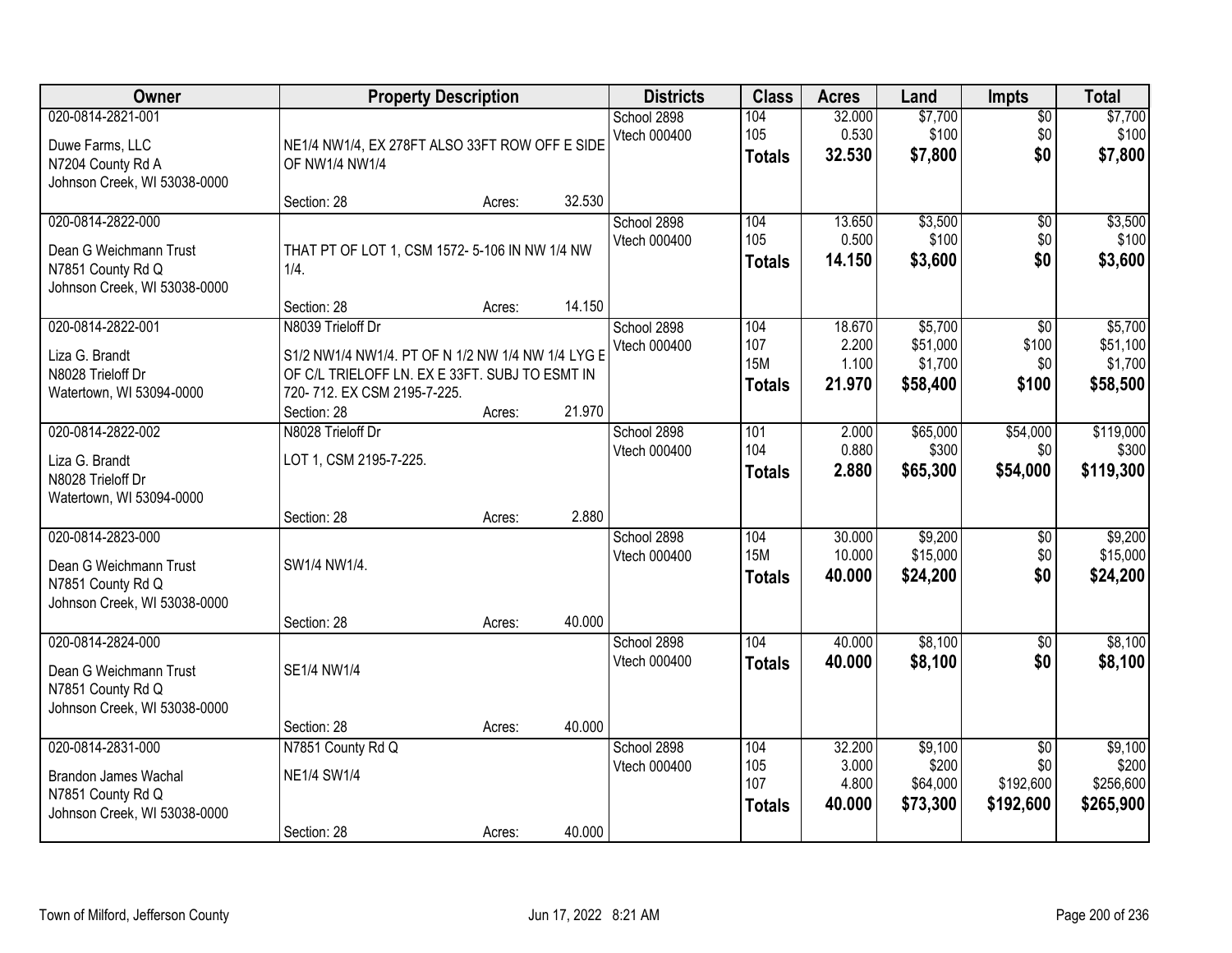| Owner                                                                                             |                                                                                                                                                                           | <b>Property Description</b> |        | <b>Districts</b>            | <b>Class</b>                       | <b>Acres</b>                       | Land                                     | <b>Impts</b>                       | <b>Total</b>                               |
|---------------------------------------------------------------------------------------------------|---------------------------------------------------------------------------------------------------------------------------------------------------------------------------|-----------------------------|--------|-----------------------------|------------------------------------|------------------------------------|------------------------------------------|------------------------------------|--------------------------------------------|
| 020-0814-2832-000<br>Christopher G. Weichmann<br>W6442 Schmidt Rd<br>Johnson Creek, WI 53038-0000 | W6442 Schmidt Rd<br>NW1/4 SW1/4. EX COM W1/4/P, S1304.60FT,<br>N88DG42'E 362.67 FT TO POB, N88DG42'E 330FT,<br>N00DG04'E 660FT, S88DG42'W 330FT, S00DG04'W<br>Section: 28 | Acres:                      | 35.000 | School 2898<br>Vtech 000400 | 101<br>104<br>105<br><b>Totals</b> | 1.000<br>33.500<br>0.500<br>35.000 | \$55,000<br>\$9,200<br>\$100<br>\$64,300 | \$93,400<br>\$0<br>\$0<br>\$93,400 | \$148,400<br>\$9,200<br>\$100<br>\$157,700 |
| 020-0814-2832-001<br>Jane C. Lenius<br>W6468 Schmidt Rd<br>Johnson Creek, WI 53038-0000           | W6468 Schmidt Rd<br>BEG 1304.60FT S& 362.67FT E OF W1/4/P, E330FT,<br>N600FT, W 330FT, S660FT TO POB<br>Section: 28                                                       | Acres:                      | 5.000  | School 2898<br>Vtech 000400 | 101<br>104<br><b>Totals</b>        | 2.300<br>2.700<br>5.000            | \$67,100<br>\$700<br>\$67,800            | \$172,700<br>\$0<br>\$172,700      | \$239,800<br>\$700<br>\$240,500            |
| 020-0814-2833-000<br>Todd A. Schmidt<br>W6469 Schmidt Rd<br>Johnson Creek, WI 53038-0000          | W6469 Schmidt Rd<br>LOT 1, CSM 3748-17-215.<br>Section: 28                                                                                                                | Acres:                      | 3.000  | School 2898<br>Vtech 000400 | 101<br>104<br>105<br><b>Totals</b> | 1.100<br>1.600<br>0.300<br>3.000   | \$56,000<br>\$200<br>\$100<br>\$56,300   | \$56,900<br>\$0<br>\$0<br>\$56,900 | \$112,900<br>\$200<br>\$100<br>\$113,200   |
| 020-0814-2833-001<br>Daniel R. Hepp<br>N7625 County Rd Q<br>Johnson Creek, WI 53038-0000          | Schmidt Rd<br>SW1/4 SW1/4 EX CSM 3748-17-215.<br>Section: 28                                                                                                              | Acres:                      | 37.000 | School 2898<br>Vtech 000400 | 104<br>105<br><b>Totals</b>        | 36.100<br>0.900<br>37.000          | \$9,500<br>\$100<br>\$9,600              | \$0<br>\$0<br>\$0                  | \$9,500<br>\$100<br>\$9,600                |
| 020-0814-2834-000<br>Daniel R. Hepp<br>N7625 County Rd Q<br>Johnson Creek, WI 53038-0000          | SE1/4 SW1/4<br>Section: 28                                                                                                                                                | Acres:                      | 40.000 | School 2898<br>Vtech 000400 | 104<br><b>Totals</b>               | 40.000<br>40.000                   | \$11,300<br>\$11,300                     | $\overline{50}$<br>\$0             | \$11,300<br>\$11,300                       |
| 020-0814-2841-000<br>Duwe Farms, LLC<br>N7204 County Rd A<br>Johnson Creek, WI 53038-0000         | NE1/4 SE1/4 EX 20FT TRI IN NE/C<br>Section: 28                                                                                                                            | Acres:                      | 40.000 | School 2898<br>Vtech 000400 | 104<br><b>Totals</b>               | 40.000<br>40.000                   | \$10,500<br>\$10,500                     | $\overline{60}$<br>\$0             | \$10,500<br>\$10,500                       |
| 020-0814-2842-000<br>Duwe Farms, LLC<br>N7204 County Rd A<br>Johnson Creek, WI 53038-0000         | County Rd Q<br>NW1/4 SE1/4, EX BEG 1820.62 FT N OF S1/4P,<br>N835FT, E1004 3.68FT, S835FT, W1043.68FT TO POB<br>Section: 28                                               | Acres:                      | 19.968 | School 2898<br>Vtech 000400 | 104<br><b>15M</b><br><b>Totals</b> | 19.468<br>0.500<br>19.968          | \$4,300<br>\$800<br>\$5,100              | $\overline{50}$<br>\$0<br>\$0      | \$4,300<br>\$800<br>\$5,100                |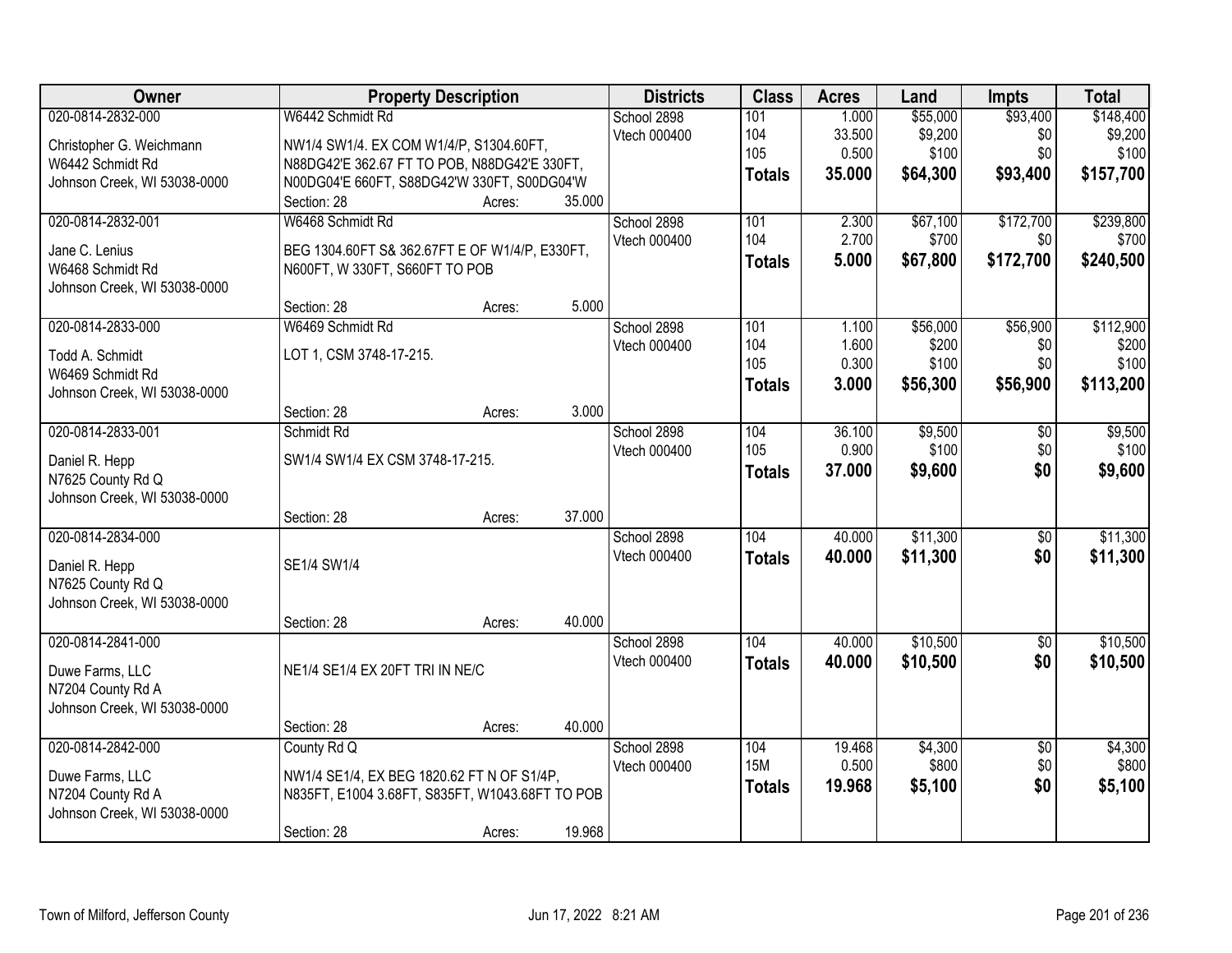| Owner                                             | <b>Property Description</b>                                                                      |        |        | <b>Districts</b>            | <b>Class</b>  | <b>Acres</b>    | Land                | <b>Impts</b>           | <b>Total</b>         |
|---------------------------------------------------|--------------------------------------------------------------------------------------------------|--------|--------|-----------------------------|---------------|-----------------|---------------------|------------------------|----------------------|
| 020-0814-2842-001                                 | N7850 County Rd Q                                                                                |        |        | School 2898<br>Vtech 000400 | 101<br>104    | 2.000<br>12.958 | \$65,000<br>\$3,800 | \$137,300<br>\$0       | \$202,300<br>\$3,800 |
| Dean G Weichmann Trust                            | BEG 1820.62FT N OF S1/4/P, N835FT, E1043.68FT,<br>S835FT, W1043.68FT TO POB. EX CSM 5114-27-169, |        |        |                             | <b>Totals</b> | 14.958          | \$68,800            | \$137,300              | \$206,100            |
| N7851 County Rd Q<br>Johnson Creek, WI 53038-0000 | DOC 1232067.                                                                                     |        |        |                             |               |                 |                     |                        |                      |
|                                                   | Section: 28                                                                                      | Acres: | 14.958 |                             |               |                 |                     |                        |                      |
| 020-0814-2842-002                                 | N7884 County Rd Q                                                                                |        |        | School 2898                 | 101           | 2.179           | \$66,300            | \$345,400              | \$411,700            |
|                                                   |                                                                                                  |        |        | Vtech 000400                | 106           | 2.863           | \$8,600             | \$0                    | \$8,600              |
| Clinton A. Lenz                                   | LOT 1 & OUTLOT 1, CSM 5114-27-169, DOC 1232067.                                                  |        |        |                             | <b>Totals</b> | 5.042           | \$74,900            | \$345,400              | \$420,300            |
| N7884 County Rd Q<br>Johnson Creek, WI 53038-0000 |                                                                                                  |        |        |                             |               |                 |                     |                        |                      |
|                                                   | Section: 28                                                                                      | Acres: | 5.042  |                             |               |                 |                     |                        |                      |
| 020-0814-2843-000                                 | N7758 County Rd Q                                                                                |        |        | School 2898                 | 101           | 6.000           | \$93,000            | \$146,500              | \$239,500            |
|                                                   |                                                                                                  |        |        | Vtech 000400                | <b>Totals</b> | 6.000           | \$93,000            | \$146,500              | \$239,500            |
| <b>Patrick Mess</b>                               | LOT 1, CSM 3979-19-138.                                                                          |        |        |                             |               |                 |                     |                        |                      |
| N7758 County Rd Q                                 |                                                                                                  |        |        |                             |               |                 |                     |                        |                      |
| Johnson Creek, WI 53038-0000                      | Section: 28                                                                                      | Acres: | 6.000  |                             |               |                 |                     |                        |                      |
| 020-0814-2843-001                                 | N7758 County Rd Q                                                                                |        |        | School 2898                 | 104           | 33.000          | \$9,100             | \$0                    | \$9,100              |
|                                                   |                                                                                                  |        |        | Vtech 000400                | 105           | 1.000           | \$100               | \$0                    | \$100                |
| Duwe Farms, LLC                                   | SW1/4 SE1/4. EX CSM 3979-19-138, DOC 1040535.                                                    |        |        |                             | <b>Totals</b> | 34.000          | \$9,200             | \$0                    | \$9,200              |
| N7204 County Rd A                                 |                                                                                                  |        |        |                             |               |                 |                     |                        |                      |
| Johnson Creek, WI 53038-0000                      |                                                                                                  |        |        |                             |               |                 |                     |                        |                      |
| 020-0814-2844-000                                 | Section: 28                                                                                      | Acres: | 34.000 |                             | 104           | 39.400          | \$9,700             |                        | \$9,700              |
|                                                   | County Rd Q                                                                                      |        |        | School 2898<br>Vtech 000400 | 105           | 0.600           | \$400               | $\overline{50}$<br>\$0 | \$400                |
| Duwe Farms, LLC                                   | SE1/4 SE1/4                                                                                      |        |        |                             | <b>Totals</b> | 40.000          | \$10,100            | \$0                    | \$10,100             |
| N7204 County Rd A                                 |                                                                                                  |        |        |                             |               |                 |                     |                        |                      |
| Johnson Creek, WI 53038-0000                      |                                                                                                  |        |        |                             |               |                 |                     |                        |                      |
|                                                   | Section: 28                                                                                      | Acres: | 40.000 |                             |               |                 |                     |                        |                      |
| 020-0814-2911-000                                 | West Rd                                                                                          |        |        | School 2898                 | 104           | 7.270           | \$1,800             | $\overline{50}$        | \$1,800              |
| Liza G. Brandt                                    | NE1/4 NE1/4. EX PT IN CSM 1572-5-106. SUBJ TO                                                    |        |        | Vtech 000400                | <b>15M</b>    | 3.200           | \$4,800             | \$0<br>\$0             | \$4,800              |
| N8028 Trieloff Dr                                 | ROW IN NW/C. SUBJ TO ESMT IN 720-712.                                                            |        |        |                             | <b>Totals</b> | 10.470          | \$6,600             |                        | \$6,600              |
| Watertown, WI 53094-0000                          |                                                                                                  |        |        |                             |               |                 |                     |                        |                      |
|                                                   | Section: 29                                                                                      | Acres: | 10.470 |                             |               |                 |                     |                        |                      |
| 020-0814-2911-001                                 |                                                                                                  |        |        | School 2898                 | 104           | 28.530          | \$8,000             | $\overline{50}$        | \$8,000              |
| Dean G Weichmann Trust                            | PT OF LOT 1, CSM 1572-5-106 IN NE 1/4 NE 1/4.                                                    |        |        | Vtech 000400                | 105           | 1.000           | \$700               | \$0                    | \$700                |
| N7851 County Rd Q                                 |                                                                                                  |        |        |                             | <b>Totals</b> | 29.530          | \$8,700             | \$0                    | \$8,700              |
| Johnson Creek, WI 53038-0000                      |                                                                                                  |        |        |                             |               |                 |                     |                        |                      |
|                                                   | Section: 29                                                                                      | Acres: | 29.530 |                             |               |                 |                     |                        |                      |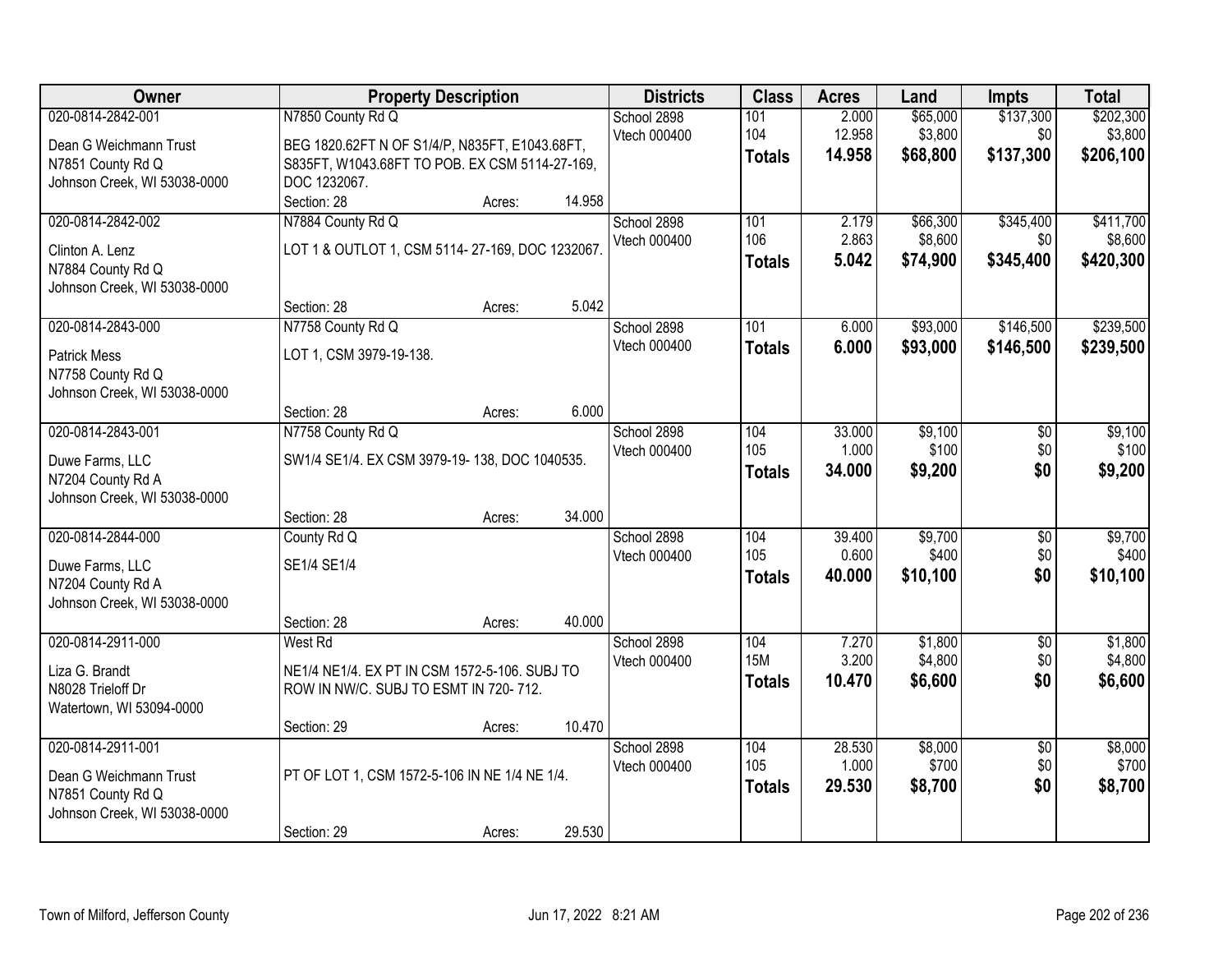| Owner                                                                                            |                                                                                                                              | <b>Property Description</b> |        | <b>Districts</b>            | <b>Class</b>                | <b>Acres</b>               | Land                           | Impts                         | <b>Total</b>                   |
|--------------------------------------------------------------------------------------------------|------------------------------------------------------------------------------------------------------------------------------|-----------------------------|--------|-----------------------------|-----------------------------|----------------------------|--------------------------------|-------------------------------|--------------------------------|
| 020-0814-2912-000<br>Adrian A. Zirbel<br>Melissa A. Zirbel<br>W6611 West Rd                      | <b>West Rd</b><br>N30A OF NW1/4 NE1/4. EX CSM 5452-30-072, DOC<br>1319257.                                                   |                             |        | School 2898<br>Vtech 000400 | 105<br><b>Totals</b>        | 27.792<br>27.792           | \$18,100<br>\$18,100           | $\overline{50}$<br>\$0        | \$18,100<br>\$18,100           |
| Watertown, WI 53094-0000                                                                         | Section: 29                                                                                                                  | Acres:                      | 27.792 |                             |                             |                            |                                |                               |                                |
| 020-0814-2912-001<br>Liza G. Brandt<br>N8028 Trieloff Dr<br>Watertown, WI 53094-0000             | S1/4 NW1/4 NE1/4 SUBJ TO ROW OVER N66FT. SUBJ<br>TO ESMT IN 720-712.                                                         |                             |        | School 2898<br>Vtech 000400 | 105<br><b>Totals</b>        | 10.000<br>10.000           | \$6,600<br>\$6,600             | \$0<br>\$0                    | \$6,600<br>\$6,600             |
|                                                                                                  | Section: 29                                                                                                                  | Acres:                      | 10.000 |                             |                             |                            |                                |                               |                                |
| 020-0814-2912-002<br>Adrian A. Zirbel<br>Melissa A. Zirbel<br>W6611 West Rd                      | W6611 West Rd<br>LOT 1, CSM 5452-30-072, DOC 1319257.                                                                        |                             |        | School 2898<br>Vtech 000400 | 101<br><b>Totals</b>        | 2.208<br>2.208             | \$66,500<br>\$66,500           | \$373,500<br>\$373,500        | \$440,000<br>\$440,000         |
| Watertown, WI 53094-0000                                                                         | Section: 29                                                                                                                  | Acres:                      | 2.208  |                             |                             |                            |                                |                               |                                |
| 020-0814-2913-000<br>Dean G Weichmann Trust<br>N7851 County Rd Q<br>Johnson Creek, WI 53038-0000 | SW1/4 NE1/4.                                                                                                                 |                             |        | School 2898<br>Vtech 000400 | 104<br>105<br><b>Totals</b> | 34.200<br>5.800<br>40.000  | \$7,500<br>\$3,800<br>\$11,300 | \$0<br>\$0<br>\$0             | \$7,500<br>\$3,800<br>\$11,300 |
|                                                                                                  | Section: 29                                                                                                                  | Acres:                      | 40.000 |                             |                             |                            |                                |                               |                                |
| 020-0814-2914-000<br>Dean G Weichmann Trust<br>N7851 County Rd Q<br>Johnson Creek, WI 53038-0000 | SE1/4 NE1/4.                                                                                                                 |                             |        | School 2898<br>Vtech 000400 | 104<br>105<br><b>Totals</b> | 32.000<br>8.000<br>40.000  | \$7,600<br>\$5,200<br>\$12,800 | $\overline{50}$<br>\$0<br>\$0 | \$7,600<br>\$5,200<br>\$12,800 |
|                                                                                                  | Section: 29                                                                                                                  | Acres:                      | 40.000 |                             |                             |                            |                                |                               |                                |
| 020-0814-2921-000<br>Jane C. Lenius<br>W6468 Schmidt Rd<br>Johnson Creek, WI 53038-0000          | West Rd<br>NE1/4 NW1/4 ALSO ROW W66FT OF N1056FT NE1/4<br>NE1/4 & N66 FT OF S330FT NW1/4 NE1/4. ALSO<br>ESMT.<br>Section: 29 | Acres:                      | 40.000 | School 2898<br>Vtech 000400 | 104<br>105<br><b>Totals</b> | 1.400<br>38.600<br>40.000  | \$300<br>\$14,100<br>\$14,400  | $\sqrt{6}$<br>\$0 <br>\$0     | \$300<br>\$14,100<br>\$14,400  |
| 020-0814-2922-000<br><b>Brian Zubke</b><br>N7689 Vandre Rd<br>Johnson Creek, WI 53038-0000       | West Rd<br>GOVT LOT 1<br>Section: 29                                                                                         | Acres:                      | 38.300 | School 2898<br>Vtech 000400 | 104<br>105<br><b>Totals</b> | 17.300<br>21.000<br>38.300 | \$3,300<br>\$7,300<br>\$10,600 | $\overline{50}$<br>\$0<br>\$0 | \$3,300<br>\$7,300<br>\$10,600 |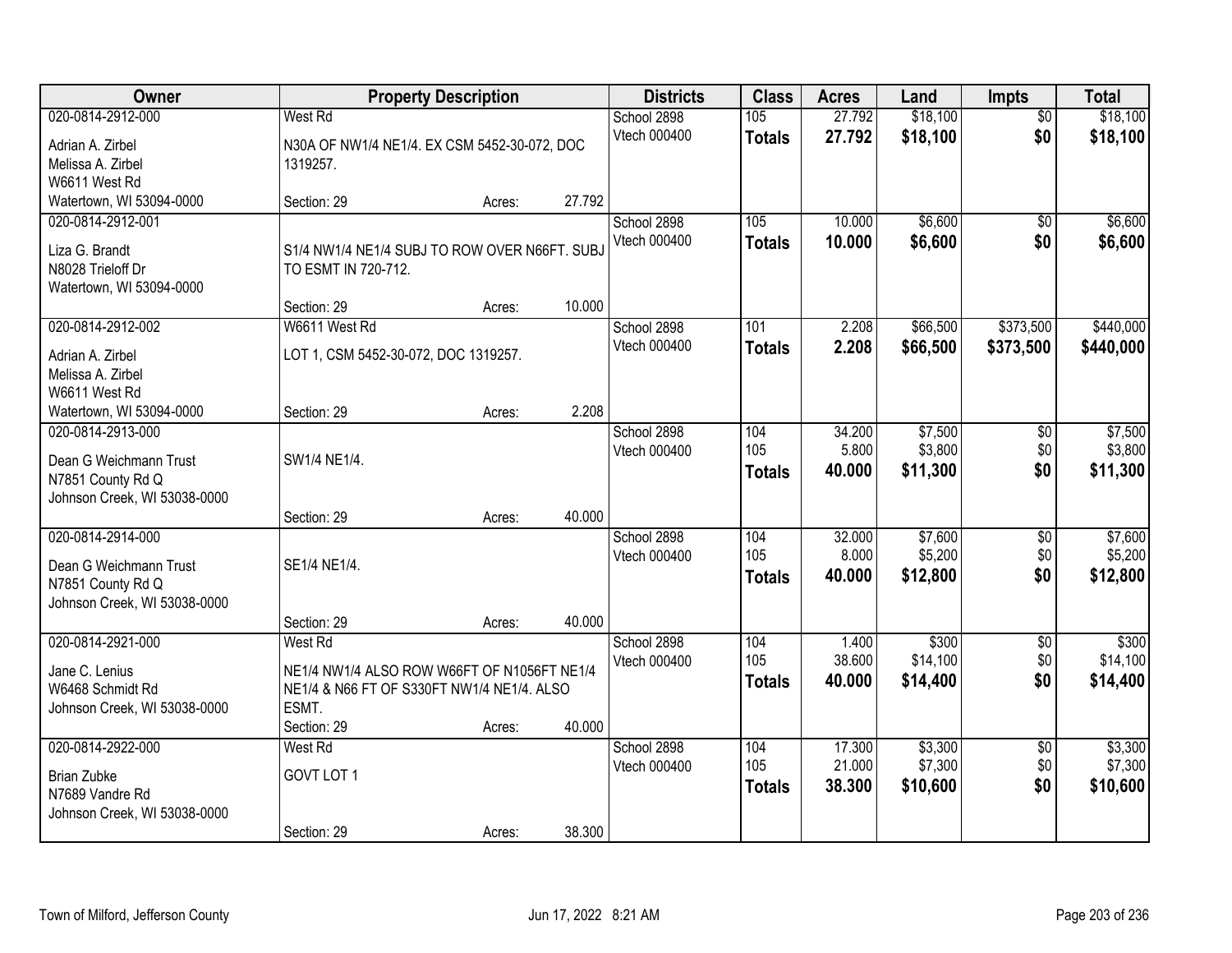| Owner                        |                                                 | <b>Property Description</b> |        | <b>Districts</b> | <b>Class</b>  | <b>Acres</b> | Land     | <b>Impts</b>    | <b>Total</b> |
|------------------------------|-------------------------------------------------|-----------------------------|--------|------------------|---------------|--------------|----------|-----------------|--------------|
| 020-0814-2923-000            |                                                 |                             |        | School 2898      | 105           | 4.000        | \$1,800  | $\overline{30}$ | \$1,800      |
| Matthew R. Kaminski          | SW1/4 NW/4.                                     |                             |        | Vtech 000400     | 106           | 36.000       | \$86,400 | \$0             | \$86,400     |
| Kimberley C. Kaminski        |                                                 |                             |        |                  | <b>Totals</b> | 40.000       | \$88,200 | \$0             | \$88,200     |
| N7797 Vandre Rd              |                                                 |                             |        |                  |               |              |          |                 |              |
| Johnson Creek, WI 53038-0000 | Section: 29                                     | Acres:                      | 40.000 |                  |               |              |          |                 |              |
| 020-0814-2924-000            | <b>West Rd</b>                                  |                             |        | School 2898      | 104           | 4.800        | \$900    | $\overline{50}$ | \$900        |
| Jane C. Lenius               | SE1/4 NW1/4.                                    |                             |        | Vtech 000400     | 105           | 35.200       | \$19,700 | \$0             | \$19,700     |
| W6468 Schmidt Rd             |                                                 |                             |        |                  | <b>Totals</b> | 40.000       | \$20,600 | \$0             | \$20,600     |
| Johnson Creek, WI 53038-0000 |                                                 |                             |        |                  |               |              |          |                 |              |
|                              | Section: 29                                     | Acres:                      | 40.000 |                  |               |              |          |                 |              |
| 020-0814-2931-000            | W6772 Schmidt Rd                                |                             |        | School 2898      | 101           | 3.000        | \$72,000 | \$69,900        | \$141,900    |
| Francis B. Firkus            | NE1/4 SW1/4, EX CSM 1126-3-683                  |                             |        | Vtech 000400     | 104           | 32.000       | \$8,200  | \$0             | \$8,200      |
| W6772 Schmidt Rd             |                                                 |                             |        |                  | 105           | 1.000        | \$1,000  | \$0             | \$1,000      |
| Johnson Creek, WI 53038-0000 |                                                 |                             |        |                  | <b>15M</b>    | 3.000        | \$3,900  | \$0             | \$3,900      |
|                              | Section: 29                                     | Acres:                      | 39.000 |                  | <b>Totals</b> | 39.000       | \$85,100 | \$69,900        | \$155,000    |
| 020-0814-2931-001            | W6784 Schmidt Rd                                |                             |        | School 2898      | 101           | 1.000        | \$55,000 | \$41,600        | \$96,600     |
| Jerome N. Firkus             | LOT 1, CSM 1126-3-683                           |                             |        | Vtech 000400     | <b>Totals</b> | 1.000        | \$55,000 | \$41,600        | \$96,600     |
| W6784 Schmidt Rd             |                                                 |                             |        |                  |               |              |          |                 |              |
| Johnson Creek, WI 53038-0000 |                                                 |                             |        |                  |               |              |          |                 |              |
|                              | Section: 29                                     | Acres:                      | 1.000  |                  |               |              |          |                 |              |
| 020-0814-2932-000            |                                                 |                             |        | School 2898      | 104           | 11.800       | \$2,200  | \$0             | \$2,200      |
| Matthew R. Kaminski          | NW1/4 SW1/4, EX 660FT, N&S BY 462FT E&W IN SE/C |                             |        | Vtech 000400     | 105           | 21.200       | \$5,300  | \$0             | \$5,300      |
| Kimberley C. Kaminski        |                                                 |                             |        |                  | <b>Totals</b> | 33.000       | \$7,500  | \$0             | \$7,500      |
| N7797 Vandre Rd              |                                                 |                             |        |                  |               |              |          |                 |              |
| Johnson Creek, WI 53038-0000 | Section: 29                                     | Acres:                      | 33.000 |                  |               |              |          |                 |              |
| 020-0814-2932-001            |                                                 |                             |        | School 2898      | 104           | 7.000        | \$1,300  | $\sqrt{6}$      | \$1,300      |
| Francis B. Firkus            | 660FT N&S BY 462FT E&W IN SE/C NW1/4 SW1/4      |                             |        | Vtech 000400     | <b>Totals</b> | 7.000        | \$1,300  | \$0             | \$1,300      |
| W6772 Schmidt Rd             |                                                 |                             |        |                  |               |              |          |                 |              |
| Johnson Creek, WI 53038-0000 |                                                 |                             |        |                  |               |              |          |                 |              |
|                              | Section: 29                                     | Acres:                      | 7.000  |                  |               |              |          |                 |              |
| 020-0814-2933-000            | N7797 Vandre Rd                                 |                             |        | School 2898      | 107           | 1.699        | \$41,600 | \$60,700        | \$102,300    |
| Matthew R. Kaminski          | LOT 1, CSM 5865-33-331, DOC 1395252.            |                             |        | Vtech 000400     | <b>Totals</b> | 1.699        | \$41,600 | \$60,700        | \$102,300    |
| Kimberley C. Kaminski        |                                                 |                             |        |                  |               |              |          |                 |              |
| N7797 Vandre Rd              |                                                 |                             |        |                  |               |              |          |                 |              |
| Johnson Creek, WI 53038-0000 | Section: 29                                     | Acres:                      | 1.699  |                  |               |              |          |                 |              |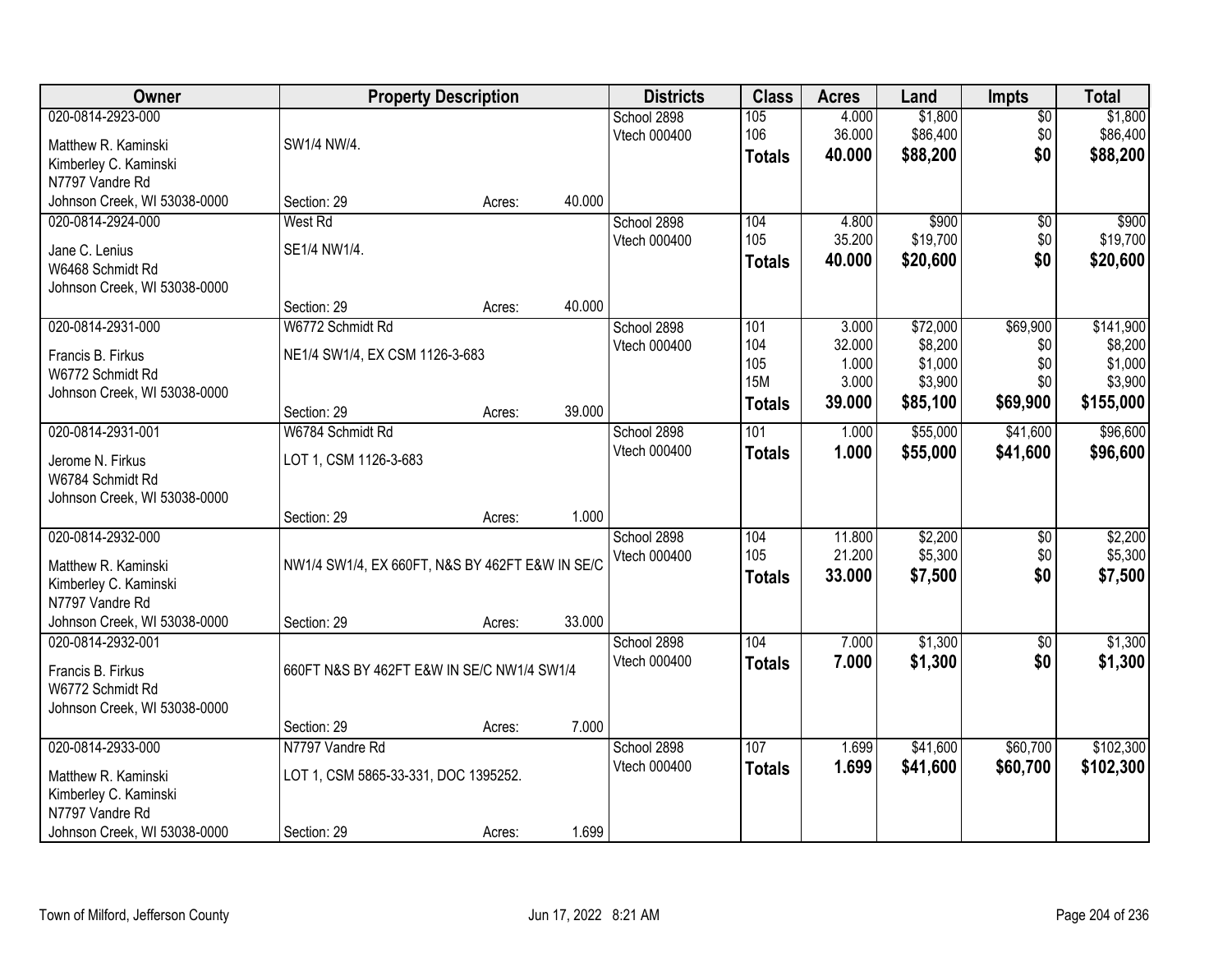| Owner                        | <b>Property Description</b>                      |        |        | <b>Districts</b> | <b>Class</b>  | <b>Acres</b> | Land     | <b>Impts</b>    | <b>Total</b> |
|------------------------------|--------------------------------------------------|--------|--------|------------------|---------------|--------------|----------|-----------------|--------------|
| 020-0814-2933-001            | N7751 Vandre Rd                                  |        |        | School 2898      | 101           | 2.970        | \$71,800 | \$221,800       | \$293,600    |
| Laverne W Woolever Trust     | LOT 1, CSM 995-3-489                             |        |        | Vtech 000400     | <b>Totals</b> | 2.970        | \$71,800 | \$221,800       | \$293,600    |
| Barbara R Woolever Trust     |                                                  |        |        |                  |               |              |          |                 |              |
| N7751 Vandre Rd              |                                                  |        |        |                  |               |              |          |                 |              |
| Johnson Creek, WI 53038-0000 | Section: 29                                      | Acres: | 2.970  |                  |               |              |          |                 |              |
| 020-0814-2933-002            | N7689 Vandre Rd                                  |        |        | School 2898      | 101           | 5.000        | \$86,000 | \$182,300       | \$268,300    |
| <b>Brian Zubke</b>           | LOT 1, CSM 555-2-365                             |        |        | Vtech 000400     | <b>Totals</b> | 5.000        | \$86,000 | \$182,300       | \$268,300    |
| Heather Zubke                |                                                  |        |        |                  |               |              |          |                 |              |
| N7689 Vandre Rd              |                                                  |        |        |                  |               |              |          |                 |              |
| Johnson Creek, WI 53038-0000 | Section: 29                                      | Acres: | 5.000  |                  |               |              |          |                 |              |
| 020-0814-2933-003            | Vandre Rd                                        |        |        | School 2898      | 104           | 14.180       | \$3,000  | \$0             | \$3,000      |
| Matthew R. Kaminski          | GOVT LOT 2, EX CSM 555-2-365 EX CSM 995-3-489.   |        |        | Vtech 000400     | 105           | 0.500        | \$400    | \$0             | \$400        |
| Kimberley C. Kaminski        | ALSO PT OF SE1/4 SE1/4 SEC 30 LYG ELY OF RIV. E) |        |        |                  | 107           | 0.300        | \$10,100 | \$100           | \$10,200     |
| N7797 Vandre Rd              | PT IN CSM 5536-30 -280, DOC 1340759. EX CSM      |        |        |                  | <b>Totals</b> | 14.980       | \$13,500 | \$100           | \$13,600     |
| Johnson Creek, WI 53038-0000 | Section: 29                                      | Acres: | 14.980 |                  |               |              |          |                 |              |
| 020-0814-2934-000            |                                                  |        |        | School 2898      | 104           | 26.000       | \$5,600  | \$0             | \$5,600      |
| David a Jackson Trust        | SE1/4 SW1/4                                      |        |        | Vtech 000400     | 105           | 6.000        | \$3,500  | \$0             | \$3,500      |
| Alice L Jackson Trust        |                                                  |        |        |                  | <b>15M</b>    | 8.000        | \$12,000 | \$0             | \$12,000     |
| W6515 Schmidt Rd             |                                                  |        |        |                  | <b>Totals</b> | 40.000       | \$21,100 | \$0             | \$21,100     |
| Johnson Creek, WI 53038-0000 | Section: 29                                      | Acres: | 40.000 |                  |               |              |          |                 |              |
| 020-0814-2941-000            |                                                  |        |        | School 2898      | 104           | 20.000       | \$5,200  | $\overline{30}$ | \$5,200      |
| Dean G Weichmann Trust       | N1/2 NE1/4 SE1/4.                                |        |        | Vtech 000400     | <b>Totals</b> | 20.000       | \$5,200  | \$0             | \$5,200      |
| N7851 County Rd Q            |                                                  |        |        |                  |               |              |          |                 |              |
| Johnson Creek, WI 53038-0000 |                                                  |        |        |                  |               |              |          |                 |              |
|                              | Section: 29                                      | Acres: | 20.000 |                  |               |              |          |                 |              |
| 020-0814-2941-001            | Schmidt Rd                                       |        |        | School 2898      | 104           | 18.300       | \$4,200  | $\overline{60}$ | \$4,200      |
| Daniel R. Hepp               | S1/2 NE1/4 SE1/4                                 |        |        | Vtech 000400     | 105           | 1.700        | \$300    | \$0             | \$300        |
| N7625 County Rd Q            |                                                  |        |        |                  | <b>Totals</b> | 20,000       | \$4,500  | \$0             | \$4,500      |
| Johnson Creek, WI 53038-0000 |                                                  |        |        |                  |               |              |          |                 |              |
|                              | Section: 29                                      | Acres: | 20.000 |                  |               |              |          |                 |              |
| 020-0814-2942-000            |                                                  |        |        | School 2898      | 104           | 40.000       | \$7,500  | $\overline{50}$ | \$7,500      |
| Daniel R. Hepp               | NW1/4 SE1/4                                      |        |        | Vtech 000400     | <b>Totals</b> | 40.000       | \$7,500  | \$0             | \$7,500      |
| N7625 County Rd Q            |                                                  |        |        |                  |               |              |          |                 |              |
| Johnson Creek, WI 53038-0000 |                                                  |        |        |                  |               |              |          |                 |              |
|                              | Section: 29                                      | Acres: | 40.000 |                  |               |              |          |                 |              |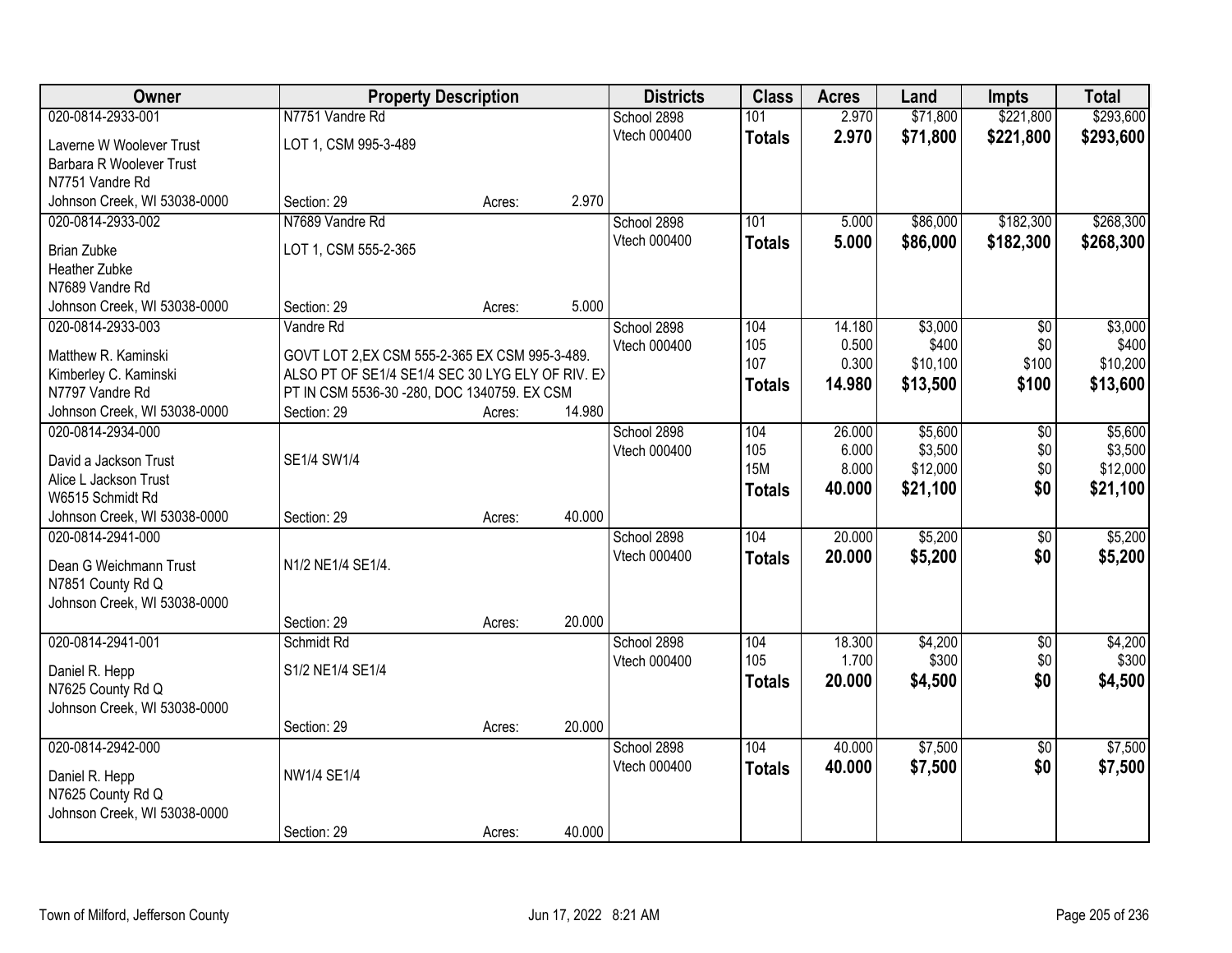| Owner                                               |                                        | <b>Property Description</b> |        | <b>Districts</b>            | <b>Class</b>  | <b>Acres</b>    | Land             | <b>Impts</b>           | <b>Total</b>     |
|-----------------------------------------------------|----------------------------------------|-----------------------------|--------|-----------------------------|---------------|-----------------|------------------|------------------------|------------------|
| 020-0814-2943-000                                   | Schmidt Rd                             |                             |        | School 2898                 | 104           | 16.800          | \$3,200          | $\overline{30}$        | \$3,200          |
| David a Jackson Trust                               | SW1/4 SE1/4                            |                             |        | Vtech 000400                | 105           | 23.200          | \$15,100         | \$0                    | \$15,100         |
| Alice L Jackson Trust                               |                                        |                             |        |                             | <b>Totals</b> | 40.000          | \$18,300         | \$0                    | \$18,300         |
| W6515 Schmidt Rd                                    |                                        |                             |        |                             |               |                 |                  |                        |                  |
| Johnson Creek, WI 53038-0000                        | Section: 29                            | Acres:                      | 40.000 |                             |               |                 |                  |                        |                  |
| 020-0814-2944-000                                   | W6515 Schmidt Rd                       |                             |        | School 2898                 | 104           | 15.800          | \$4,100          | $\overline{50}$        | \$4,100          |
| David a Jackson Trust                               | SE1/4 SE1/4                            |                             |        | Vtech 000400                | 105           | 23.200          | \$14,400         | \$0                    | \$14,400         |
| Alice L Jackson Trust                               |                                        |                             |        |                             | 107           | 1.000           | \$40,000         | \$144,800              | \$184,800        |
| W6515 Schmidt Rd                                    |                                        |                             |        |                             | <b>Totals</b> | 40.000          | \$58,500         | \$144,800              | \$203,300        |
| Johnson Creek, WI 53038-0000                        | Section: 29                            | Acres:                      | 40.000 |                             |               |                 |                  |                        |                  |
| 020-0814-3011-000                                   |                                        |                             |        | School 2898                 | 104           | 61.000          | \$11,500         | \$0                    | \$11,500         |
|                                                     |                                        |                             |        | Vtech 000400                | 105           | 8.600           | \$5,600          | \$0                    | \$5,600          |
| Wayne C Magnussen Trust<br>Sharon L Magnussen Trust | GOVT LOT 4, AERIAL ACRES 73.8A         |                             |        |                             | <b>Totals</b> | 69.600          | \$17,100         | \$0                    | \$17,100         |
| 923 S Ferry Dr                                      |                                        |                             |        |                             |               |                 |                  |                        |                  |
| Lake Mills, WI 53551-0000                           | Section: 30                            | Acres:                      | 69.600 |                             |               |                 |                  |                        |                  |
| 020-0814-3012-000                                   | Prairie Ln                             |                             |        | School 2898                 | 104           | 20.400          | \$3,800          | \$0                    | \$3,800          |
|                                                     |                                        |                             |        | Vtech 000400                | 105           | 8.800           | \$5,700          | \$0                    | \$5,700          |
| <b>Brian Zubke</b>                                  | GOVT LOT 1, AERIAL ACRES 24.03A        |                             |        |                             | <b>Totals</b> | 29.200          | \$9,500          | \$0                    | \$9,500          |
| N7689 Vandre Rd<br>Johnson Creek, WI 53038-0000     |                                        |                             |        |                             |               |                 |                  |                        |                  |
|                                                     | Section: 30                            | Acres:                      | 29.200 |                             |               |                 |                  |                        |                  |
| 020-0814-3013-000                                   |                                        |                             |        | School 2898                 | 104           | 18.000          | \$3,400          | \$0                    | \$3,400          |
|                                                     |                                        |                             |        | Vtech 000400                | 105           | 23.900          | \$15,600         | \$0                    | \$15,600         |
| <b>Brian Zubke</b>                                  | GOVT LOT 2, EX E10A AERIAL ACRES 44.8A |                             |        |                             | <b>Totals</b> | 41.900          | \$19,000         | \$0                    | \$19,000         |
| N7689 Vandre Rd                                     |                                        |                             |        |                             |               |                 |                  |                        |                  |
| Johnson Creek, WI 53038-0000                        |                                        |                             | 41.900 |                             |               |                 |                  |                        |                  |
| 020-0814-3014-000                                   | Section: 30                            | Acres:                      |        | School 2898                 | 105           | 1.000           | \$300            | $\sqrt{6}$             | \$300            |
|                                                     |                                        |                             |        | Vtech 000400                | 106           | 9.000           | \$21,600         | \$0                    | \$21,600         |
| Matthew R. Kaminski                                 | E10A OF GOVT LOT 2                     |                             |        |                             | <b>Totals</b> | 10.000          | \$21,900         | \$0                    | \$21,900         |
| Kimberley C. Kaminski                               |                                        |                             |        |                             |               |                 |                  |                        |                  |
| N7797 Vandre Rd                                     |                                        |                             |        |                             |               |                 |                  |                        |                  |
| Johnson Creek, WI 53038-0000                        | Section: 30                            | Acres:                      | 10.000 |                             |               |                 |                  |                        |                  |
| 020-0814-3022-000                                   | Prairie Ln                             |                             |        | School 2898<br>Vtech 000400 | 104<br>105    | 29.780<br>1.600 | \$5,600<br>\$700 | $\overline{50}$<br>\$0 | \$5,600<br>\$700 |
| Wayne C Magnussen Trust                             | NWFRL1/4 NWFRL1/4                      |                             |        |                             |               | 31.380          | \$6,300          | \$0                    | \$6,300          |
| Sharon L Magnussen Trust                            |                                        |                             |        |                             | <b>Totals</b> |                 |                  |                        |                  |
| 923 S Ferry Dr                                      |                                        |                             |        |                             |               |                 |                  |                        |                  |
| Lake Mills, WI 53551-0000                           | Section: 30                            | Acres:                      | 31.380 |                             |               |                 |                  |                        |                  |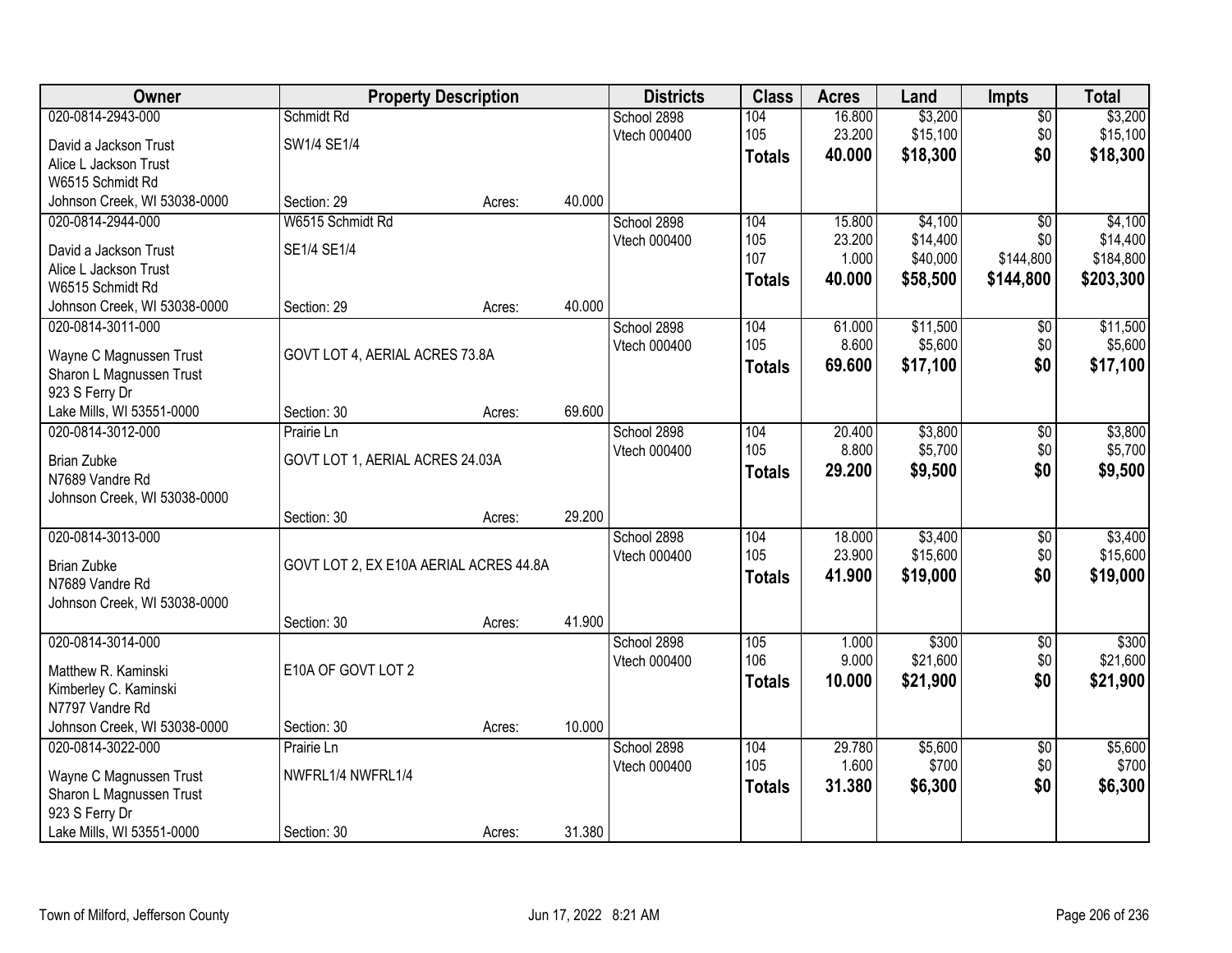| Owner                                                                                             | <b>Property Description</b>                                            |        |        | <b>Districts</b>            | <b>Class</b>                       | <b>Acres</b>              | Land                            | Impts                         | <b>Total</b>                    |
|---------------------------------------------------------------------------------------------------|------------------------------------------------------------------------|--------|--------|-----------------------------|------------------------------------|---------------------------|---------------------------------|-------------------------------|---------------------------------|
| 020-0814-3023-000<br>Larry L Peter Trust<br>Mary A Peter Trust                                    | SWFRL1/4 NWFRL1/4                                                      |        |        | School 2898<br>Vtech 000400 | 104<br>105<br><b>Totals</b>        | 28.480<br>2.900<br>31.380 | \$7,100<br>\$1,900<br>\$9,000   | $\overline{50}$<br>\$0<br>\$0 | \$7,100<br>\$1,900<br>\$9,000   |
| N7977 County Rd G<br>Lake Mills, WI 53551-0000                                                    | Section: 30                                                            | Acres: | 31.380 |                             |                                    |                           |                                 |                               |                                 |
| 020-0814-3024-000<br>Larry L Peter Trust<br>Mary A Peter Trust                                    | GOVT LOT 5                                                             |        |        | School 2898<br>Vtech 000400 | 104<br>105<br><b>Totals</b>        | 47.000<br>5.100<br>52.100 | \$11,300<br>\$3,300<br>\$14,600 | \$0<br>\$0<br>\$0             | \$11,300<br>\$3,300<br>\$14,600 |
| N7977 County Rd G<br>Lake Mills, WI 53551-0000                                                    | Section: 30                                                            | Acres: | 52.100 |                             |                                    |                           |                                 |                               |                                 |
| 020-0814-3032-000<br>L&Nm Enterprises, LLC<br>N68 W35460 County Rd K<br>Oconomowoc, WI 53066-0000 | NWFRL1/4 SWFRL1/4, EX BEG W1/4/P, E660FT,<br>S363FT, W 660FT, N TO POB |        |        | School 2898<br>Vtech 000400 | 104<br><b>15M</b><br><b>Totals</b> | 21.720<br>5.200<br>26.920 | \$6,100<br>\$7,800<br>\$13,900  | $\overline{50}$<br>\$0<br>\$0 | \$6,100<br>\$7,800<br>\$13,900  |
|                                                                                                   | Section: 30                                                            | Acres: | 26.920 |                             |                                    |                           |                                 |                               |                                 |
| 020-0814-3032-001<br>Larry L Peter Trust<br>Mary A Peter Trust<br>N7977 County Rd G               | BEG W1/4/P, E660FT, S363FT, W660FT, N TO POB.                          |        |        | School 2898<br>Vtech 000400 | 106<br><b>Totals</b>               | 5.500<br>5.500            | \$16,500<br>\$16,500            | \$0<br>\$0                    | \$16,500<br>\$16,500            |
| Lake Mills, WI 53551-0000                                                                         | Section: 30                                                            | Acres: | 5.500  |                             |                                    |                           |                                 |                               |                                 |
| 020-0814-3033-000<br>L&Nm Enterprises, LLC<br>N68 W35460 County Rd K<br>Oconomowoc, WI 53066-0000 | SWFRL1/4 SWFRL1/4                                                      |        |        | School 2898<br>Vtech 000400 | 104<br><b>15M</b><br><b>Totals</b> | 29.000<br>1.000<br>30.000 | \$7,500<br>\$1,500<br>\$9,000   | \$0<br>\$0<br>\$0             | \$7,500<br>\$1,500<br>\$9,000   |
| 020-0814-3034-000                                                                                 | Section: 30                                                            | Acres: | 30.000 | School 2898                 | 104                                | 40.000                    | \$10,300                        | $\overline{60}$               | \$10,300                        |
| L&Nm Enterprises, LLC<br>N68 W35460 County Rd K<br>Oconomowoc, WI 53066-0000                      | SE1/4 SWFRL1/4                                                         |        |        | Vtech 000400                | <b>Totals</b>                      | 40.000                    | \$10,300                        | \$0                           | \$10,300                        |
|                                                                                                   | Section: 30                                                            | Acres: | 40.000 |                             |                                    |                           |                                 |                               |                                 |
| 020-0814-3041-000<br>Matthew R. Kaminski<br>Kimberley C. Kaminski<br>N7797 Vandre Rd              | Manske Rd<br>GOVT LOT 3, AERIAL ACRES 13.5A                            |        |        | School 2898<br>Vtech 000400 | 105<br><b>Totals</b>               | 27.300<br>27.300          | \$8,700<br>\$8,700              | $\overline{50}$<br>\$0        | \$8,700<br>\$8,700              |
| Johnson Creek, WI 53038-0000                                                                      | Section: 30                                                            | Acres: | 27.300 |                             |                                    |                           |                                 |                               |                                 |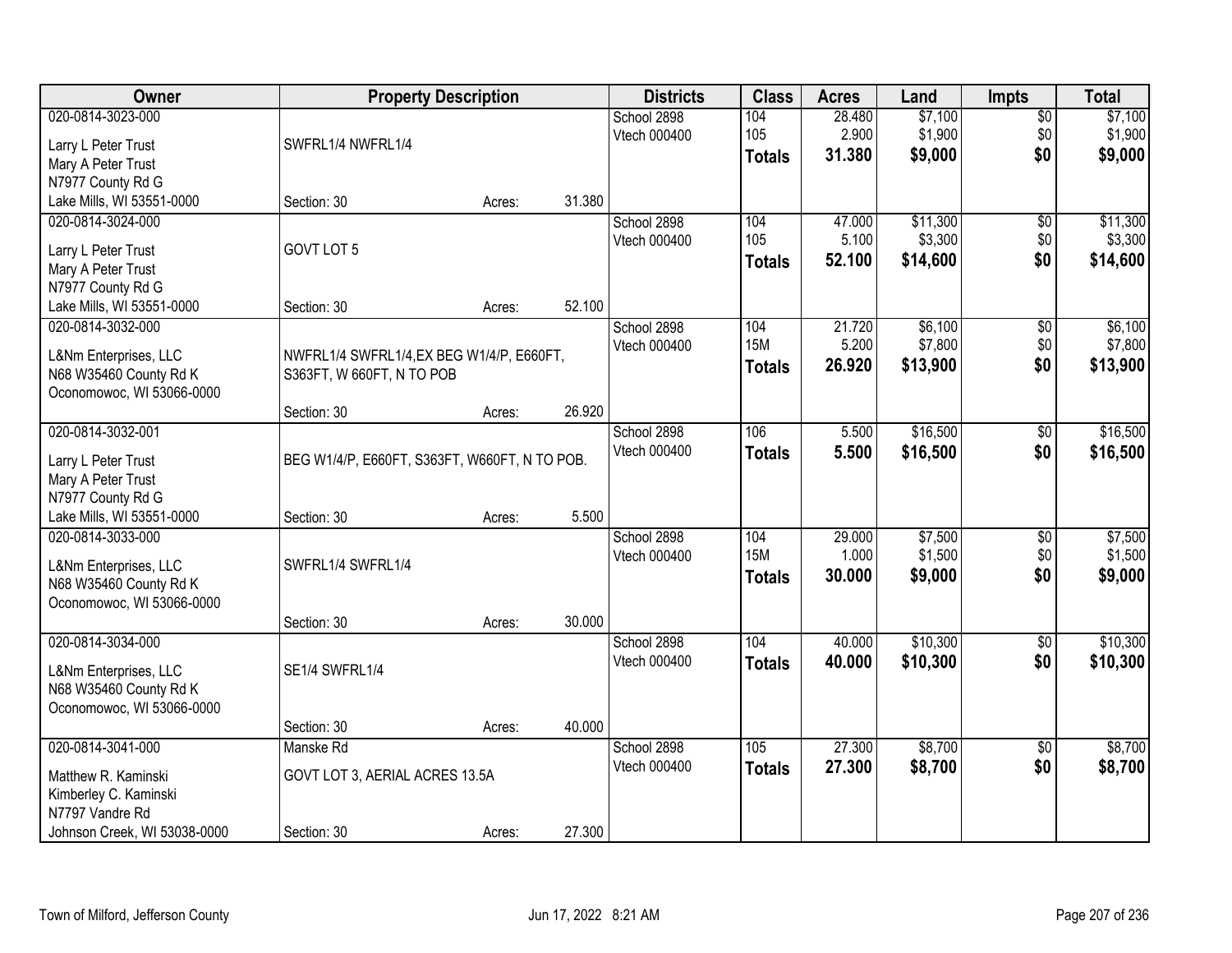| Owner                        |                                                 | <b>Property Description</b> |        | <b>Districts</b> | <b>Class</b>  | <b>Acres</b> | Land     | <b>Impts</b>    | <b>Total</b> |
|------------------------------|-------------------------------------------------|-----------------------------|--------|------------------|---------------|--------------|----------|-----------------|--------------|
| 020-0814-3042-000            | Manske Rd                                       |                             |        | School 2898      | 104           | 66.200       | \$17,000 | $\sqrt{$0}$     | \$17,000     |
| L&Nm Enterprises, LLC        | GOVT LOT 6                                      |                             |        | Vtech 000400     | 105           | 2.500        | \$1,700  | \$0             | \$1,700      |
| N68 W35460 County Rd K       |                                                 |                             |        |                  | <b>Totals</b> | 68.700       | \$18,700 | \$0             | \$18,700     |
| Oconomowoc, WI 53066-0000    |                                                 |                             |        |                  |               |              |          |                 |              |
|                              | Section: 30                                     | Acres:                      | 68.700 |                  |               |              |          |                 |              |
| 020-0814-3044-000            | Manske Rd                                       |                             |        | School 2898      | 104           | 50.700       | \$11,600 | \$0             | \$11,600     |
| L&Nm Enterprises, LLC        | GOVT LOT 7                                      |                             |        | Vtech 000400     | 105           | 16.800       | \$10,900 | \$0             | \$10,900     |
| N68 W35460 County Rd K       |                                                 |                             |        |                  | <b>Totals</b> | 67.500       | \$22,500 | \$0             | \$22,500     |
| Oconomowoc, WI 53066-0000    |                                                 |                             |        |                  |               |              |          |                 |              |
|                              | Section: 30                                     | Acres:                      | 67.500 |                  |               |              |          |                 |              |
| 020-0814-3111-000            |                                                 |                             |        | School 2898      | 106           | 2.500        | \$7,500  | \$0             | \$7,500      |
| Matthew R. Kaminski          | BEG AT NE/S/C, S306.90FT, W TO E BK OF          |                             |        | Vtech 000400     | <b>Totals</b> | 2.500        | \$7,500  | \$0             | \$7,500      |
| Kimberley C. Kaminski        | CRAWFISH RIV, N TO N/SEC/L, E TO POB            |                             |        |                  |               |              |          |                 |              |
| N7797 Vandre Rd              |                                                 |                             |        |                  |               |              |          |                 |              |
| Johnson Creek, WI 53038-0000 | Section: 31                                     | Acres:                      | 2.500  |                  |               |              |          |                 |              |
| 020-0814-3111-001            |                                                 |                             |        | School 2898      | 105           | 1.057        | \$700    | \$0             | \$700        |
| Timothy J. Windl             | NEFRL1/4 NEFRL1/4 E OF RIV, EX N2.5A. EX S3.5A. |                             |        | Vtech 000400     | 106           | 8.000        | \$24,000 | \$0             | \$24,000     |
| Helen A. Zahn                | MFL 972-492 & DOC 1368191 & 1376511.            |                             |        |                  | <b>Totals</b> | 9.057        | \$24,700 | \$0             | \$24,700     |
| N8455 River Bend Rd          |                                                 |                             |        |                  |               |              |          |                 |              |
| Watertown, WI 53094-0000     | Section: 31                                     | Acres:                      | 9.057  |                  |               |              |          |                 |              |
| 020-0814-3111-002            |                                                 |                             |        | School 2898      | 15M           | 3.500        | \$5,300  | $\overline{50}$ | \$5,300      |
| Arnold A Vandre Trust        | BEG AT SE/C OF NEFRL1/4 NEFRL1/4, N267.30FT, W  |                             |        | Vtech 000400     | <b>Totals</b> | 3.500        | \$5,300  | \$0             | \$5,300      |
| N7548 Vandre Rd              | TO CRAWFSIH RIV, S ON RIV TO 1/8/L, E TO POB    |                             |        |                  |               |              |          |                 |              |
| Johnson Creek, WI 53038-0000 |                                                 |                             |        |                  |               |              |          |                 |              |
|                              | Section: 31                                     | Acres:                      | 3.500  |                  |               |              |          |                 |              |
| 020-0814-3112-000            | Manske Rd                                       |                             |        | School 2898      | 104           | 37.100       | \$9,600  | \$0             | \$9,600      |
| Mark Christenson Trust       | GOVT LOT 1                                      |                             |        | Vtech 000400     | 105           | 19.150       | \$12,500 | \$0             | \$12,500     |
| Dorothy Christenson Trust    |                                                 |                             |        |                  | <b>Totals</b> | 56.250       | \$22,100 | \$0             | \$22,100     |
| W7004 Manske Rd              |                                                 |                             |        |                  |               |              |          |                 |              |
| Lake Mills, WI 53551-0000    | Section: 31                                     | Acres:                      | 56.250 |                  |               |              |          |                 |              |
| 020-0814-3113-000            | W7004 Manske Rd                                 |                             |        | School 2898      | 104           | 47.700       | \$11,800 | $\overline{50}$ | \$11,800     |
| Mark Christenson Trust       | GOVT LOT 2. EX CSM 282-2-9, DOC 709610. EX CSM  |                             |        | Vtech 000400     | 105           | 3.613        | \$2,400  | \$0             | \$2,400      |
| Dorothy Christenson Trust    | 1298-4-247, DOC 761512.                         |                             |        |                  | 107           | 4.200        | \$71,000 | \$210,900       | \$281,900    |
| W7004 Manske Rd              |                                                 |                             |        |                  | <b>Totals</b> | 55.513       | \$85,200 | \$210,900       | \$296,100    |
| Lake Mills, WI 53551-0000    | Section: 31                                     | Acres:                      | 55.513 |                  |               |              |          |                 |              |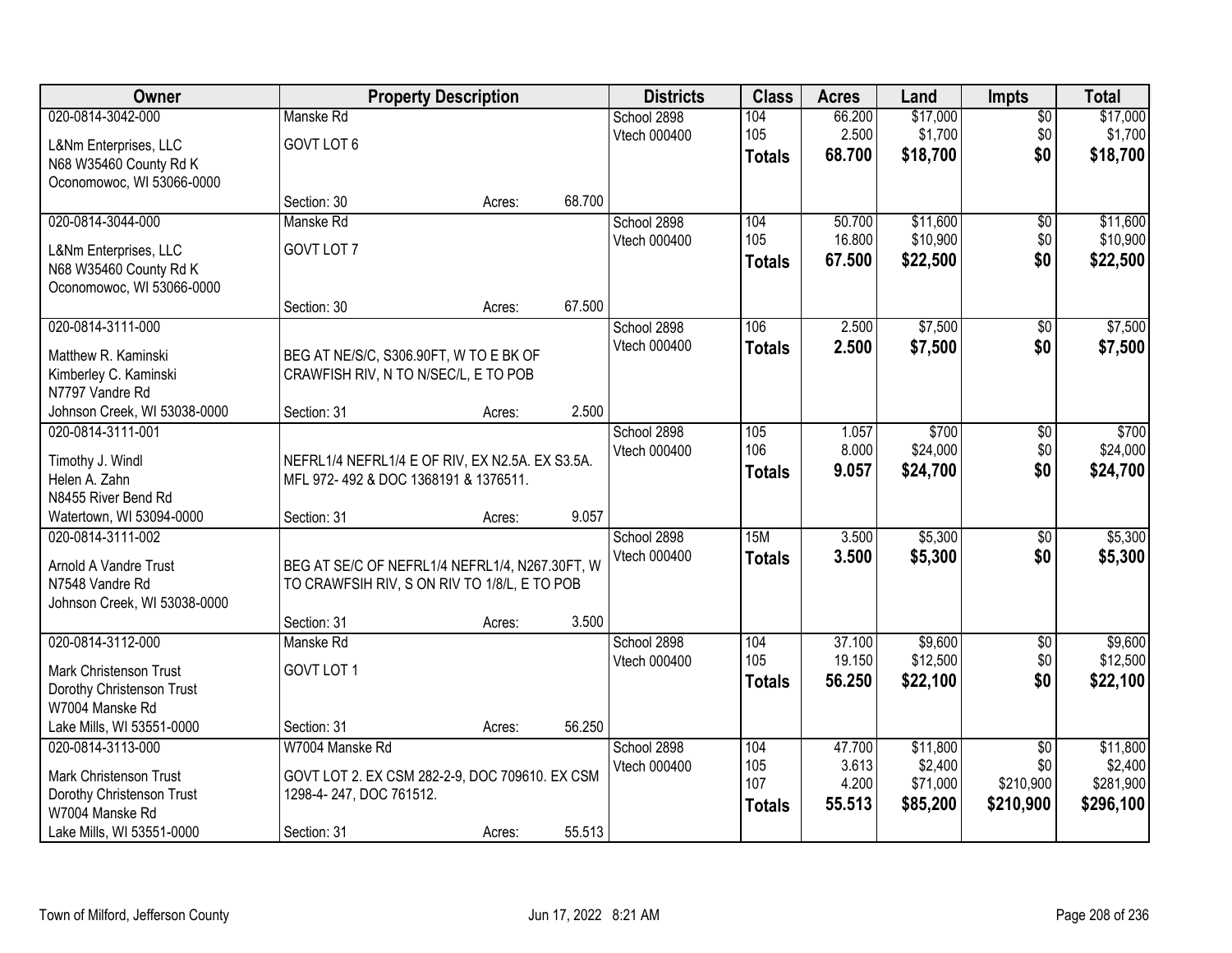| Owner                         |                                                 | <b>Property Description</b> |        | <b>Districts</b>    | <b>Class</b>  | <b>Acres</b> | Land     | <b>Impts</b>    | <b>Total</b> |
|-------------------------------|-------------------------------------------------|-----------------------------|--------|---------------------|---------------|--------------|----------|-----------------|--------------|
| 020-0814-3113-001             | W7052 Manske Rd                                 |                             |        | School 2898         | 101           | 1.260        | \$57,600 | \$199,000       | \$256,600    |
| Paul L. Wright                | CSM 282-2-9                                     |                             |        | Vtech 000400        | <b>Totals</b> | 1.260        | \$57,600 | \$199,000       | \$256,600    |
| Marilynn J. Wright            |                                                 |                             |        |                     |               |              |          |                 |              |
| W7052 Manske Rd               |                                                 |                             |        |                     |               |              |          |                 |              |
| Lake Mills, WI 53551-0000     | Section: 31                                     | Acres:                      | 1.260  |                     |               |              |          |                 |              |
| 020-0814-3113-002             | W7030 Manske Rd                                 |                             |        | School 2898         | 101           | 2.227        | \$66,600 | \$174,500       | \$241,100    |
| <b>Brian Herzfeldt</b>        | LOT 1, CSM 1298-4-247, DOC 761512.              |                             |        | <b>Vtech 000400</b> | <b>Totals</b> | 2.227        | \$66,600 | \$174,500       | \$241,100    |
| Amy Herzfeldt                 |                                                 |                             |        |                     |               |              |          |                 |              |
| W7030 Manske Rd               |                                                 |                             |        |                     |               |              |          |                 |              |
| Lake Mills, WI 53551-0000     | Section: 31                                     | Acres:                      | 2.227  |                     |               |              |          |                 |              |
| 020-0814-3114-000             |                                                 |                             |        | School 2898         | 104           | 6.000        | \$1,500  | $\overline{50}$ | \$1,500      |
| <b>Arnold A Vandre Trust</b>  | S7A GOVT LOT 4                                  |                             |        | Vtech 000400        | 105           | 1.000        | \$700    | \$0             | \$700        |
| N7548 Vandre Rd               |                                                 |                             |        |                     | <b>Totals</b> | 7.000        | \$2,200  | \$0             | \$2,200      |
| Johnson Creek, WI 53038-0000  |                                                 |                             |        |                     |               |              |          |                 |              |
|                               | Section: 31                                     | Acres:                      | 7.000  |                     |               |              |          |                 |              |
| 020-0814-3121-000             |                                                 |                             |        | School 2898         | 104           | 20.000       | \$4,800  | \$0             | \$4,800      |
| L&Nm Enterprises, LLC         | W1/2 NE1/4 NWFRL1/4                             |                             |        | Vtech 000400        | <b>Totals</b> | 20.000       | \$4,800  | \$0             | \$4,800      |
| N68 W35460 County Rd K        |                                                 |                             |        |                     |               |              |          |                 |              |
| Oconomowoc, WI 53066-0000     |                                                 |                             |        |                     |               |              |          |                 |              |
|                               | Section: 31                                     | Acres:                      | 20.000 |                     |               |              |          |                 |              |
| 020-0814-3121-001             |                                                 |                             |        | School 2898         | 104           | 19.000       | \$4,900  | $\overline{50}$ | \$4,900      |
| <b>Mark Christenson Trust</b> | E1/2 NE1/4 NWFRL1/4                             |                             |        | Vtech 000400        | 105           | 1.000        | \$700    | \$0             | \$700        |
| Dorothy Christenson Trust     |                                                 |                             |        |                     | <b>Totals</b> | 20.000       | \$5,600  | \$0             | \$5,600      |
| W7004 Manske Rd               |                                                 |                             |        |                     |               |              |          |                 |              |
| Lake Mills, WI 53551-0000     | Section: 31                                     | Acres:                      | 20.000 |                     |               |              |          |                 |              |
| 020-0814-3122-000             | Manske Rd                                       |                             |        | School 2898         | 104           | 30.360       | \$7,200  | $\overline{60}$ | \$7,200      |
| L&Nm Enterprises, LLC         | NWFRL1/4 NWFRL1/4                               |                             |        | Vtech 000400        | 105           | 0.700        | \$500    | \$0<br>\$0      | \$500        |
| N68 W35460 County Rd K        |                                                 |                             |        |                     | <b>Totals</b> | 31.060       | \$7,700  |                 | \$7,700      |
| Oconomowoc, WI 53066-0000     |                                                 |                             |        |                     |               |              |          |                 |              |
|                               | Section: 31                                     | Acres:                      | 31.060 |                     |               |              |          |                 |              |
| 020-0814-3123-000             |                                                 |                             |        | School 2898         | 104           | 18.450       | \$4,800  | $\overline{50}$ | \$4,800      |
| L&Nm Enterprises, LLC         | SWFRL1/4 NWFRL1/4 EX CSM 2678-10-129. EX BEG    |                             |        | Vtech 000400        | <b>Totals</b> | 18.450       | \$4,800  | \$0             | \$4,800      |
| N68 W35460 County Rd K        | W1/4/C SEC 31. N0DG21'E 1173.23FT N88DG53'E     |                             |        |                     |               |              |          |                 |              |
| Oconomowoc, WI 53066-0000     | 291.04FT S01DG7'E 690.84FT, N88DG53'E 355.90FT, |                             |        |                     |               |              |          |                 |              |
|                               | Section: 31                                     | Acres:                      | 18.450 |                     |               |              |          |                 |              |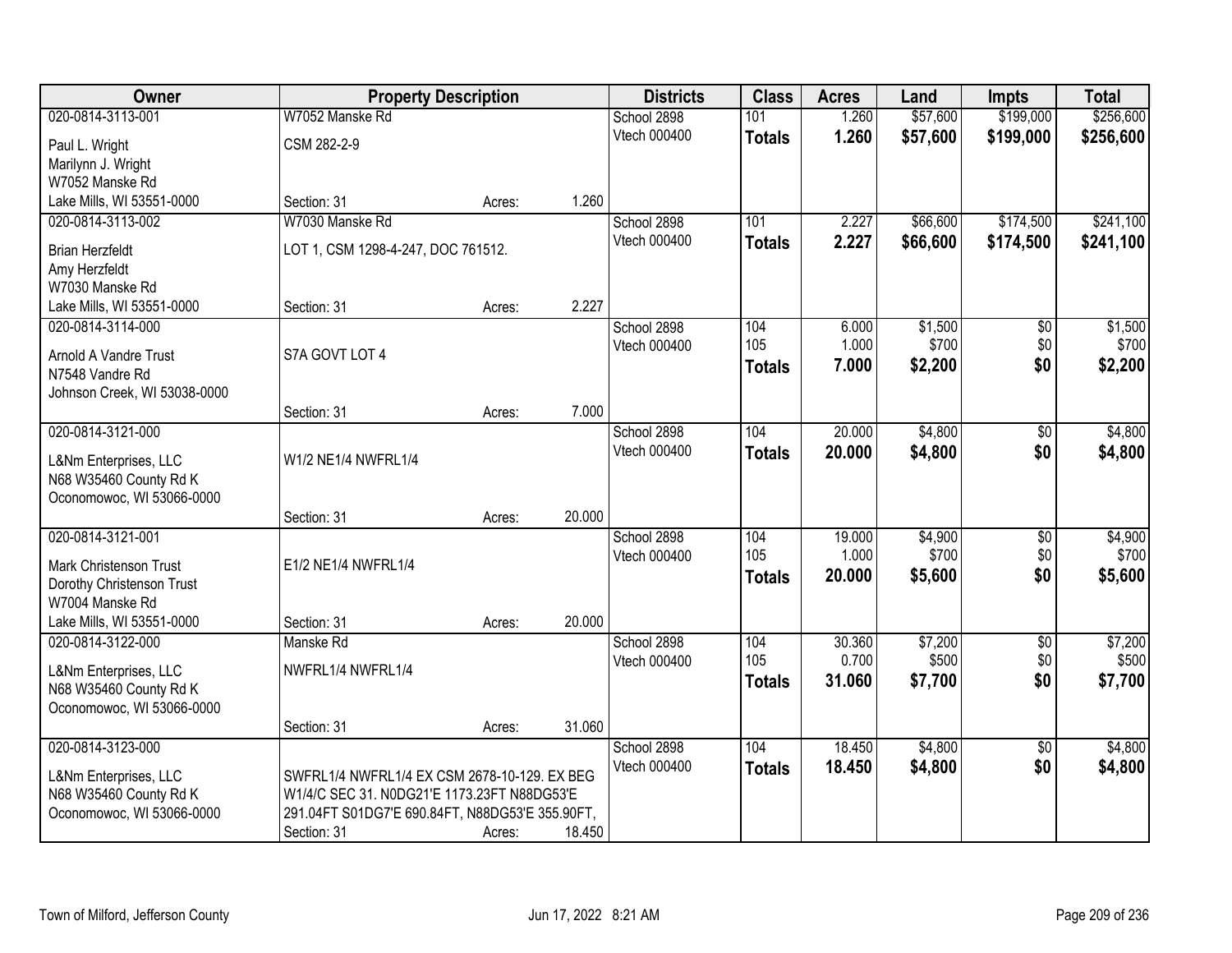| Owner                                          |                                                  | <b>Property Description</b> |        | <b>Districts</b> | <b>Class</b>  | <b>Acres</b> | Land     | <b>Impts</b>    | <b>Total</b> |
|------------------------------------------------|--------------------------------------------------|-----------------------------|--------|------------------|---------------|--------------|----------|-----------------|--------------|
| 020-0814-3123-001                              | W7254 Manske Rd                                  |                             |        | School 2898      | 101           | 1.339        | \$58,400 | \$145,900       | \$204,300    |
| Kevin L. Lucas                                 | LOT 1, CSM 2678-10-139.                          |                             |        | Vtech 000400     | <b>Totals</b> | 1.339        | \$58,400 | \$145,900       | \$204,300    |
| Paula L. Lucas                                 |                                                  |                             |        |                  |               |              |          |                 |              |
| W7254 Manske Rd                                |                                                  |                             |        |                  |               |              |          |                 |              |
| Lake Mills, WI 53551-0000                      | Section: 31                                      | Acres:                      | 1.339  |                  |               |              |          |                 |              |
| 020-0814-3123-002                              | W7280 Manske Rd                                  |                             |        | School 2898      | 101           | 2.237        | \$66,700 | \$64,600        | \$131,300    |
|                                                | LOT 1, CSM 3454-15-206, DOC 973541. EX COM       |                             |        | Vtech 000400     | <b>Totals</b> | 2.237        | \$66,700 | \$64,600        | \$131,300    |
| Christopher Jardine<br>N7204 Faville Rd        | W1/4/C, N88DG 53'E 555FT, N01DG06'W 176.14 FT TO |                             |        |                  |               |              |          |                 |              |
| Lake Mills, WI 53551-0000                      | POB, N01DG06'W 148.86 FT, N88DG53'E 122FT,       |                             |        |                  |               |              |          |                 |              |
|                                                | Section: 31                                      | Acres:                      | 2.237  |                  |               |              |          |                 |              |
| 020-0814-3123-003                              | Manske Rd                                        |                             |        | School 2898      | 105           | 4.273        | \$13,900 | \$0             | \$13,900     |
|                                                |                                                  |                             |        | Vtech 000400     | <b>Totals</b> | 4.273        | \$13,900 | \$0             | \$13,900     |
| Christopher Jardine                            | LOT 1, CSM 5957-34-229, DOC 1406293 LYG IN T     |                             |        |                  |               |              |          |                 |              |
| N7204 Faville Rd<br>Lake Mills, WI 53551-0000  | <b>MILFORD</b>                                   |                             |        |                  |               |              |          |                 |              |
|                                                | Section: 31                                      | Acres:                      | 4.273  |                  |               |              |          |                 |              |
| 020-0814-3123-004                              |                                                  |                             |        | School 2898      | 104           | 4.700        | \$1,200  | $\sqrt{6}$      | \$1,200      |
|                                                |                                                  |                             |        | Vtech 000400     | 107           | 0.059        | \$2,400  | \$500           | \$2,900      |
| Daniel A. Zastrow                              | BEG W1/4/C SEC 31, NODG21'E 1173.23FT            |                             |        |                  | <b>Totals</b> | 4.759        | \$3,600  | \$500           | \$4,100      |
| Toni D. Zastrow                                | N88DG53'E 291.04FT S01DG7'E 690.84FT, N88DG53'E  |                             |        |                  |               |              |          |                 |              |
| N5307 Mud Lake Rd                              | 355.9FT, SO1DG7'E 157.01FT, S88DG53'W 122FT,     |                             |        |                  |               |              |          |                 |              |
| Lake Mills, WI 53551-0000<br>020-0814-3124-000 | Section: 31                                      | Acres:                      | 4.759  |                  | 104           | 20.000       | \$5,200  |                 | \$5,200      |
|                                                |                                                  |                             |        | School 2898      |               |              |          | $\overline{50}$ |              |
| L&Nm Enterprises, LLC                          | W1/2 SE1/4 NWFRL1/4                              |                             |        | Vtech 000400     | <b>Totals</b> | 20.000       | \$5,200  | \$0             | \$5,200      |
| N68 W35460 County Rd K                         |                                                  |                             |        |                  |               |              |          |                 |              |
| Oconomowoc, WI 53066-0000                      |                                                  |                             |        |                  |               |              |          |                 |              |
|                                                | Section: 31                                      | Acres:                      | 20.000 |                  |               |              |          |                 |              |
| 020-0814-3124-001                              | Manske Rd                                        |                             |        | School 2898      | 104           | 13.700       | \$3,500  | $\overline{50}$ | \$3,500      |
| Mark Christenson Trust                         | E1/2 SE1/4 NWFRL1/4                              |                             |        | Vtech 000400     | 105           | 6.300        | \$4,100  | \$0             | \$4,100      |
| Dorothy Christenson Trust                      |                                                  |                             |        |                  | <b>Totals</b> | 20,000       | \$7,600  | \$0             | \$7,600      |
| W7004 Manske Rd                                |                                                  |                             |        |                  |               |              |          |                 |              |
| Lake Mills, WI 53551-0000                      | Section: 31                                      | Acres:                      | 20.000 |                  |               |              |          |                 |              |
| 020-0814-3131-000                              | Manske Rd                                        |                             |        | School 2898      | 104           | 29.270       | \$7,500  | $\overline{50}$ | \$7,500      |
| Steven J. Smith                                | N31.27A NE1/4 SWFRL1/4                           |                             |        | Vtech 000400     | 105           | 2.000        | \$1,300  | \$0             | \$1,300      |
| W7606 Karberg Ln                               |                                                  |                             |        |                  | <b>Totals</b> | 31.270       | \$8,800  | \$0             | \$8,800      |
| Lake Mills, WI 53551                           |                                                  |                             |        |                  |               |              |          |                 |              |
|                                                | Section: 31                                      | Acres:                      | 31.270 |                  |               |              |          |                 |              |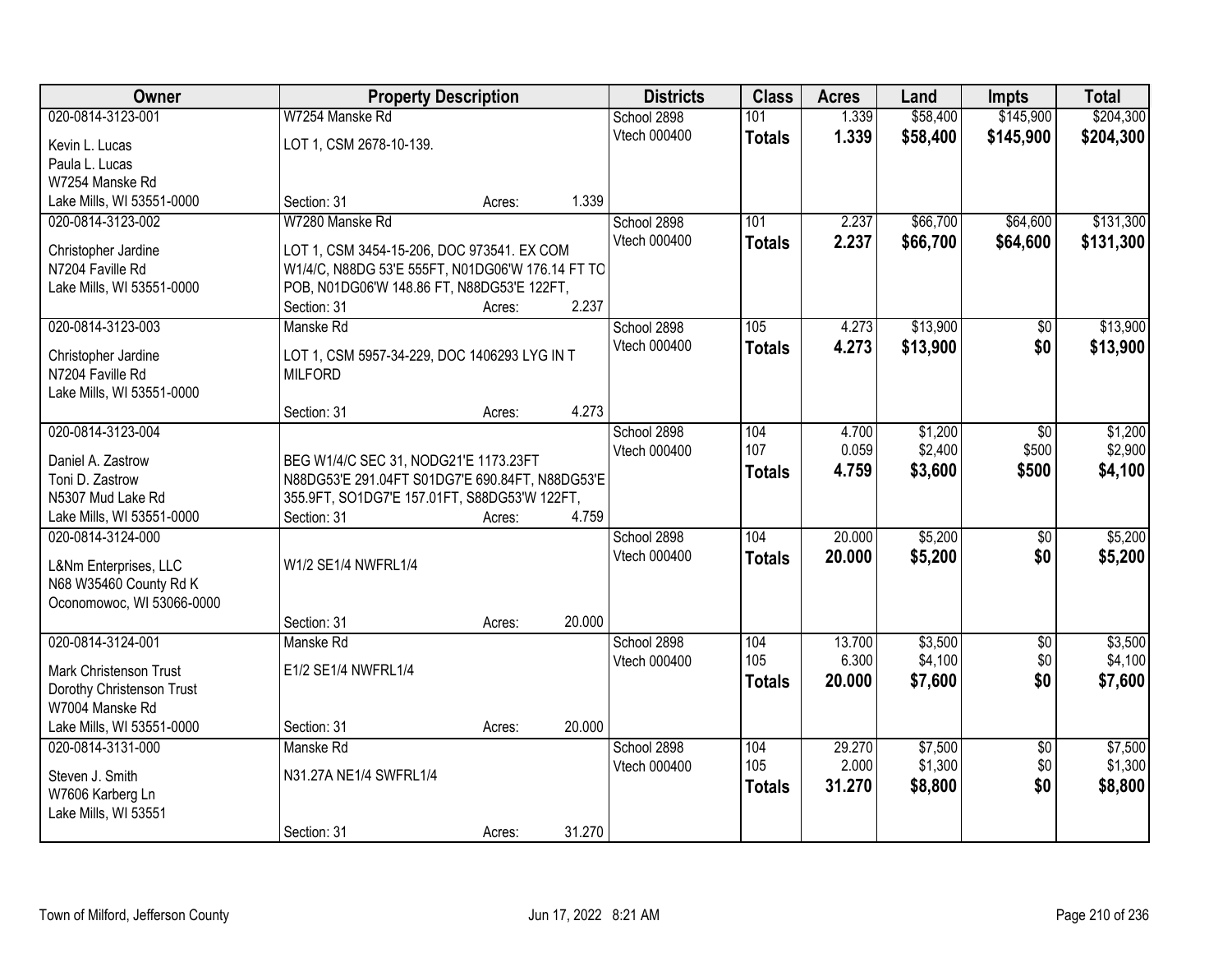| Owner                                          |                                                 | <b>Property Description</b> |        | <b>Districts</b> | <b>Class</b>  | <b>Acres</b> | Land        | Impts           | <b>Total</b>    |
|------------------------------------------------|-------------------------------------------------|-----------------------------|--------|------------------|---------------|--------------|-------------|-----------------|-----------------|
| 020-0814-3132-000                              | W7235 Manske Rd                                 |                             |        | School 2898      | 104           | 11.010       | \$2,900     | $\overline{50}$ | \$2,900         |
| Steven J. Smith                                | N24.91A NWFRL1/4 SWFRL1/4                       |                             |        | Vtech 000400     | 105           | 9.900        | \$5,500     | \$0             | \$5,500         |
| W7606 Karberg Ln                               |                                                 |                             |        |                  | 107           | 4.000        | \$60,000    | \$58,600        | \$118,600       |
| Lake Mills, WI 53551                           |                                                 |                             |        |                  | <b>Totals</b> | 24.910       | \$68,400    | \$58,600        | \$127,000       |
|                                                | Section: 31                                     | Acres:                      | 24.910 |                  |               |              |             |                 |                 |
| 020-0814-3133-000                              | N7300 Faville Rd                                |                             |        | School 2898      | 104           | 30.670       | \$9,000     | $\overline{50}$ | \$9,000         |
|                                                |                                                 |                             |        | Vtech 000400     | 105           | 3.200        | \$1,400     | \$0             | \$1,400         |
| Carey C. Perschke<br>Mary Jane Perschke Le     | SWFRL1/4 SWFRL1/4. ALSO S6. 77A NWFRL1/4        |                             |        |                  | 107           | 1.000        | \$40,000    | \$150,300       | \$190,300       |
|                                                | SWFRL1/4, EX 1.58 IN 341-125 TO TWN OF MILFORD. |                             |        |                  | <b>Totals</b> | 34.870       | \$50,400    | \$150,300       | \$200,700       |
| N7300 Faville Rd                               | EX CSM 4840-25-121.                             |                             | 34.870 |                  |               |              |             |                 |                 |
| Lake Mills, WI 53551-0000<br>020-0814-3133-001 | Section: 31                                     | Acres:                      |        | School 2898      | 304           | 1.580        |             | $\overline{50}$ | $\overline{50}$ |
|                                                |                                                 |                             |        |                  |               |              | $\sqrt{50}$ |                 |                 |
| Town of Milford                                | BEG 665FT N OF SW/S/C, E1200 FT, S50FT,         |                             |        | Vtech 000400     | <b>Totals</b> | 1.580        | \$0         | \$0             | \$0             |
| Perschke Ln                                    | W1200FT, N50FT TO POB                           |                             |        |                  |               |              |             |                 |                 |
| W6335 County Rd A                              |                                                 |                             |        |                  |               |              |             |                 |                 |
| Lake Mills, WI 53551-0000                      | Section: 31                                     | Acres:                      | 1.580  |                  |               |              |             |                 |                 |
| 020-0814-3133-002                              | W7261 W Perschke Ln                             |                             |        | School 2898      | 101           | 1.000        | \$55,000    | \$265,700       | \$320,700       |
|                                                |                                                 |                             |        | Vtech 000400     | 104           | 1.000        | \$300       | \$0             | \$300           |
| Carey C. Perschke                              | LOT 1, CSM 4840-25-121.                         |                             |        |                  | <b>Totals</b> | 2.000        | \$55,300    | \$265,700       | \$321,000       |
| Lynn A. Perschke<br>W7261 Perschke Ln          |                                                 |                             |        |                  |               |              |             |                 |                 |
| Lake Mills, WI 53551-0000                      | Section: 31                                     |                             | 2.000  |                  |               |              |             |                 |                 |
| 020-0814-3134-000                              | W7225 Perschke Ln                               | Acres:                      |        |                  | 104           | 21.000       | \$6,100     | $\overline{50}$ | \$6,100         |
|                                                |                                                 |                             |        | School 2898      | 105           | 26.730       | \$17,400    | \$0             | \$17,400        |
| Carey C. Perschke                              | SE1/4 SWFRL1/4 & S8.73A OF THE NE1/4 SWFRL1/4   |                             |        | Vtech 000400     | 107           | 1.000        | \$40,000    | \$73,100        | \$113,100       |
| Mary Jane Perschke Le                          |                                                 |                             |        |                  |               | 48.730       |             | \$73,100        |                 |
| N7300 Faville Rd                               |                                                 |                             |        |                  | <b>Totals</b> |              | \$63,500    |                 | \$136,600       |
| Lake Mills, WI 53551-0000                      | Section: 31                                     | Acres:                      | 48.730 |                  |               |              |             |                 |                 |
| 020-0814-3141-000                              | N7450 Manske Rd                                 |                             |        | School 2898      | 104           | 23.900       | \$6,700     | $\sqrt{6}$      | \$6,700         |
| Dennis R. Weidenfeller                         | NEFRL1/4 SEFRL1/4 LYG E OF MANSKE RD. SUBJ TO   |                             |        | Vtech 000400     | 105           | 5.600        | \$3,700     | \$0             | \$3,700         |
| N7450 Manske Rd                                | ESMT IN 1024778.                                |                             |        |                  | 107           | 1.500        | \$52,500    | \$220,700       | \$273,200       |
| Lake Mills, WI 53551-0000                      |                                                 |                             |        |                  | <b>Totals</b> | 31.000       | \$62,900    | \$220,700       | \$283,600       |
|                                                | Section: 31                                     | Acres:                      | 31.000 |                  |               |              |             |                 |                 |
| 020-0814-3141-001                              | N7439 Manske Rd                                 |                             |        | School 2898      | 101           | 1.420        | \$59,200    | \$78,400        | \$137,600       |
|                                                |                                                 |                             |        | Vtech 000400     |               | 1.420        | \$59,200    | \$78,400        | \$137,600       |
| Brent P. Hafenstein                            | COM SE1/4/C, S88DG27'W 834. 38FT, N17DG29'W     |                             |        |                  | <b>Totals</b> |              |             |                 |                 |
| N7439 Manske Rd                                | 1150.97FT, N08DG41'W 360.80FT, N04DG10' E       |                             |        |                  |               |              |             |                 |                 |
| Lake Mills, WI 53551-0000                      | 392.65FT TO POB, N05DG48'E 195FT, N84DG12'W     |                             |        |                  |               |              |             |                 |                 |
|                                                | Section: 31                                     | Acres:                      | 1.420  |                  |               |              |             |                 |                 |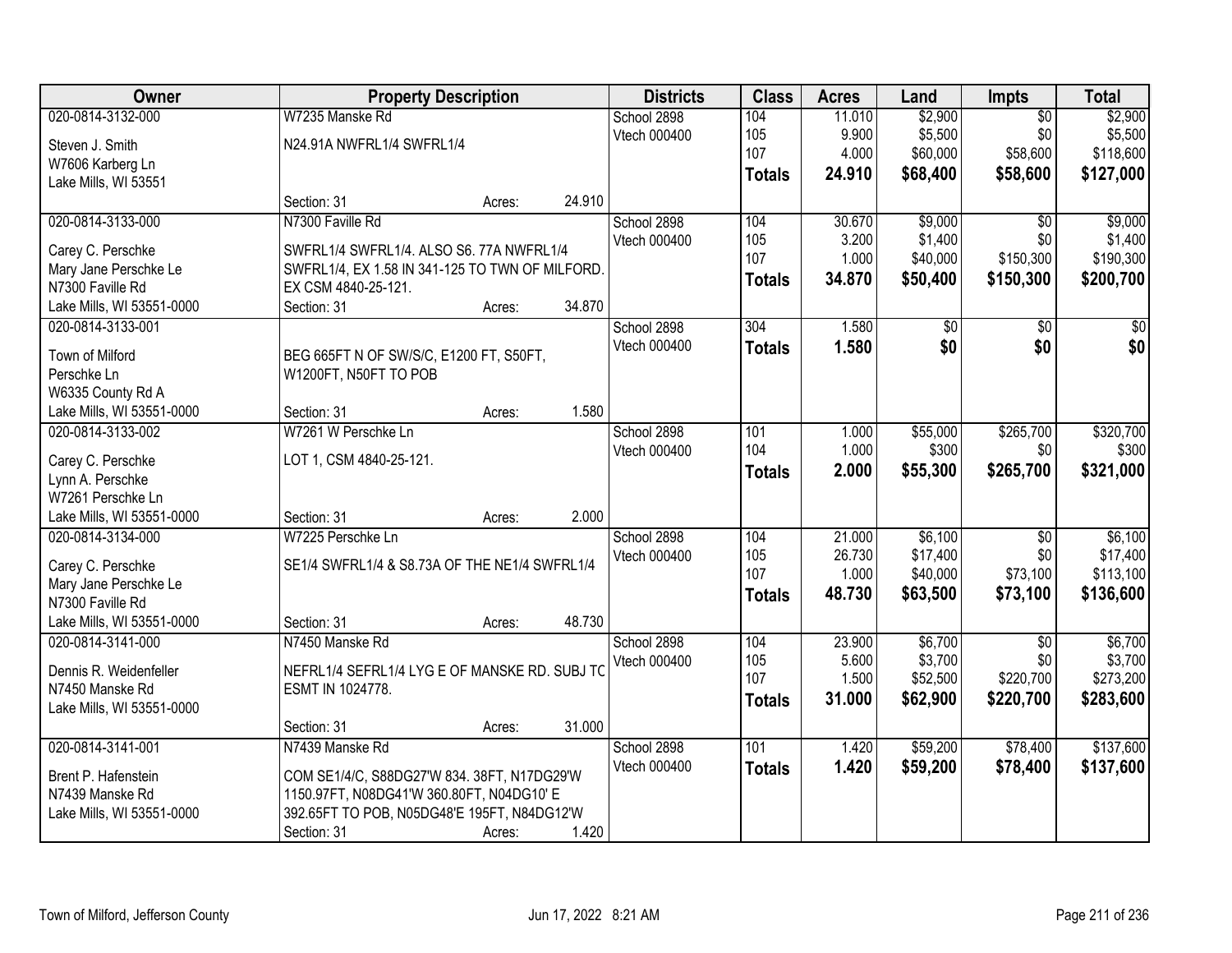| Owner                                                                                                          | <b>Property Description</b>                                                                                                                                                                        | <b>Districts</b>            | <b>Class</b>                              | <b>Acres</b>                        | Land                                     | <b>Impts</b>                         | <b>Total</b>                             |
|----------------------------------------------------------------------------------------------------------------|----------------------------------------------------------------------------------------------------------------------------------------------------------------------------------------------------|-----------------------------|-------------------------------------------|-------------------------------------|------------------------------------------|--------------------------------------|------------------------------------------|
| 020-0814-3141-002<br>Mj and Sk Trust                                                                           | N7415 Manske Rd<br>CSM 70-1-92, DOC 698408. ALSO OL 3, CSM                                                                                                                                         | School 2898<br>Vtech 000400 | 101<br>104<br><b>Totals</b>               | 2.102<br>3.400<br>5.502             | \$65,700<br>\$900<br>\$66,600            | \$176,100<br>\$0<br>\$176,100        | \$241,800<br>\$900<br>\$242,700          |
| N7415 Manske Rd<br>Lake Mills, WI 53551-0000                                                                   | 3804-18-57, DOC 1016057.<br>5.502<br>Section: 31<br>Acres:                                                                                                                                         |                             |                                           |                                     |                                          |                                      |                                          |
| 020-0814-3142-000<br>Eugene Topel<br>N7435 Manske Rd<br>Lake Mills, WI 53551-0000                              | N7435 Manske Rd<br>LOT 2, CSM 3804-18-57. ALSO DRVWY AGRMT IN<br>971-297.                                                                                                                          | School 2898<br>Vtech 000400 | 101<br><b>Totals</b>                      | 2.987<br>2.987                      | \$71,900<br>\$71,900                     | \$54,100<br>\$54,100                 | \$126,000<br>\$126,000                   |
| 020-0814-3142-001<br>Delos D. Behling et al<br>W7059 Manske Rd<br>Lake Mills, WI 53551-0000                    | 2.987<br>Section: 31<br>Acres:<br>LOT 1, CSM 3804-18-57. EX CSM 4571-23-165.<br>48.798<br>Section: 31<br>Acres:                                                                                    | School 2898<br>Vtech 000400 | 104<br>105<br><b>15M</b><br><b>Totals</b> | 5.000<br>11.500<br>32.298<br>48.798 | \$900<br>\$2,900<br>\$42,000<br>\$45,800 | $\overline{50}$<br>\$0<br>\$0<br>\$0 | \$900<br>\$2,900<br>\$42,000<br>\$45,800 |
| 020-0814-3142-002<br>Delos D. Behling et al<br>W7059 Manske Rd<br>Lake Mills, WI 53551-0000                    | W7059 Manske Rd<br>LOT 1, CSM 4571-23-165.<br>1.000<br>Section: 31<br>Acres:                                                                                                                       | School 2898<br>Vtech 000400 | 101<br><b>Totals</b>                      | 1.000<br>1.000                      | \$55,000<br>\$55,000                     | \$248,500<br>\$248,500               | \$303,500<br>\$303,500                   |
| 020-0814-3142-003<br>Delos D. Behling et al<br>W7059 Manske Rd<br>Lake Mills, WI 53551-0000                    | W7051 Manske Rd<br>LOT 2, CSM 4571-23-165.<br>1.000<br>Section: 31<br>Acres:                                                                                                                       | School 2898<br>Vtech 000400 | $\overline{101}$<br><b>Totals</b>         | 1.000<br>1.000                      | \$55,000<br>\$55,000                     | \$0<br>\$0                           | \$55,000<br>\$55,000                     |
| 020-0814-3143-000<br>David G. Schroeder<br>Diana L. Schroeder<br>N5163 County Rd A<br>Cambridge, WI 53523-0000 | Manske Rd<br>BEG 429FT S OF NW/C SFRL1/2 SEFRL1/4, E TO C/L<br>MANSKE RD SELY ALG SD C/L TO S/S/L, W TO SW/C<br>SFRL1/2 SEFRL1/4, N TO POB. EX CSM 3755-17-232,<br>31.427<br>Section: 31<br>Acres: | School 2898<br>Vtech 000400 | 104<br>105<br><b>Totals</b>               | 30.987<br>0.440<br>31.427           | \$8,300<br>\$300<br>\$8,600              | $\overline{50}$<br>\$0<br>\$0        | \$8,300<br>\$300<br>\$8,600              |
| 020-0814-3144-000<br>David G. Schroeder<br>Diana L. Schroeder<br>N5163 County Rd A<br>Cambridge, WI 53523-0000 | BEG 429FT S OF NE/C SE1/4 SE1/4, W TO C/L<br>MANSKE RD, SELY ALG SD C/L TO S/SEC/L, E TO<br>SE/SEC/C, N TO POB<br>19.000<br>Section: 31<br>Acres:                                                  | School 2898<br>Vtech 000400 | 104<br>105<br><b>Totals</b>               | 18.500<br>0.500<br>19.000           | \$4,700<br>\$100<br>\$4,800              | $\overline{50}$<br>\$0<br>\$0        | \$4,700<br>\$100<br>\$4,800              |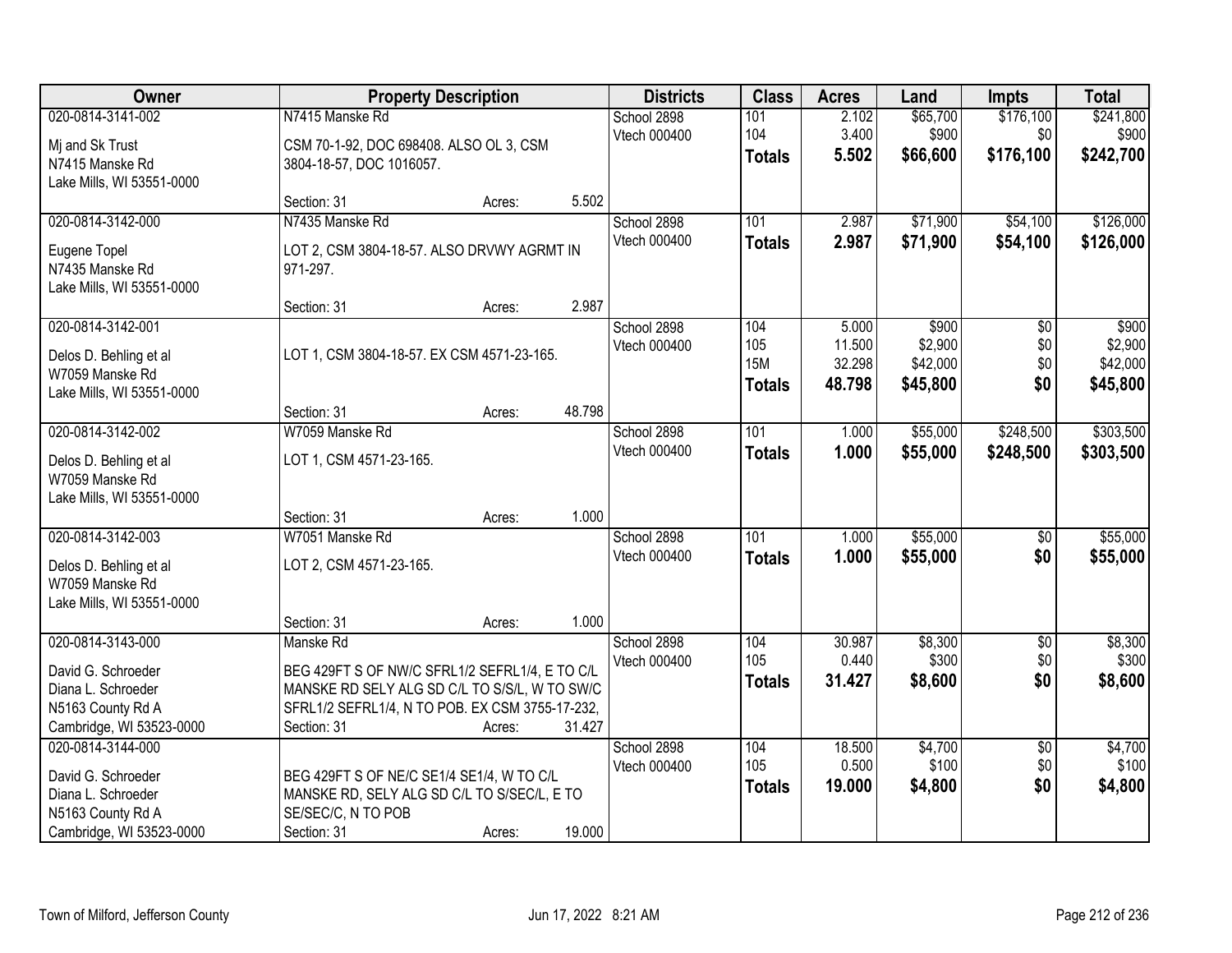| Owner                                                                                       | <b>Property Description</b>                                       |        |        | <b>Districts</b>            | <b>Class</b>                | <b>Acres</b>              | Land                           | Impts                         | <b>Total</b>                   |
|---------------------------------------------------------------------------------------------|-------------------------------------------------------------------|--------|--------|-----------------------------|-----------------------------|---------------------------|--------------------------------|-------------------------------|--------------------------------|
| 020-0814-3144-001<br>Dennis R. Weidenfeller<br>N7450 Manske Rd<br>Lake Mills, WI 53551-0000 | N26A S1/2 SE1/4 LYG ELY OF MANSKE RD. SUBJ TO<br>ESMT IN 1024778. |        |        | School 2898<br>Vtech 000400 | 104<br><b>Totals</b>        | 11.300<br>11.300          | \$2,900<br>\$2,900             | $\overline{50}$<br>\$0        | \$2,900<br>\$2,900             |
|                                                                                             | Section: 31                                                       | Acres: | 11.300 |                             |                             |                           |                                |                               |                                |
| 020-0814-3144-002<br>Carlton E. Kutzke Jr<br>Linda S. Kutzke<br>N7333 Manske Rd             | N7333 Manske Rd<br>LOT 1, CSM 3755-17-232.                        |        |        | School 2898<br>Vtech 000400 | 101<br><b>Totals</b>        | 1.536<br>1.536            | \$60,400<br>\$60,400           | \$167,900<br>\$167,900        | \$228,300<br>\$228,300         |
| Lake Mills, WI 53551-0000                                                                   | Section: 31                                                       | Acres: | 1.536  |                             |                             |                           |                                |                               |                                |
| 020-0814-3144-003<br>Carlton E. Kutzke Jr<br>Linda S. Kutzke<br>N7333 Manske Rd             | Manske Rd<br>LOT 2, CSM 3755-17-232.                              |        |        | School 2898<br>Vtech 000400 | 101<br><b>Totals</b>        | 1.525<br>1.525            | \$60,300<br>\$60,300           | \$200<br>\$200                | \$60,500<br>\$60,500           |
| Lake Mills, WI 53551-0000                                                                   | Section: 31                                                       | Acres: | 1.525  |                             |                             |                           |                                |                               |                                |
| 020-0814-3144-004<br>Teresa Peterson<br>N7359 Manske Rd<br>Lake Mills, WI 53551-0000        | N7359 Manske Rd<br>LOT 1, CSM 4198-20-293, DOC 1074308.           |        |        | School 2898<br>Vtech 000400 | 101<br><b>Totals</b>        | 1.013<br>1.013            | \$55,100<br>\$55,100           | \$270,800<br>\$270,800        | \$325,900<br>\$325,900         |
|                                                                                             | Section: 31                                                       | Acres: | 1.013  |                             |                             |                           |                                |                               |                                |
| 020-0814-3211-000<br>Daniel R. Hepp<br>N7625 County Rd Q<br>Johnson Creek, WI 53038-0000    | Vandre Rd<br><b>NE1/4 NE1/4</b><br>Section: 32                    | Acres: | 40.000 | School 2898<br>Vtech 000400 | 104<br>105<br><b>Totals</b> | 36.400<br>3.600<br>40.000 | \$8,100<br>\$2,400<br>\$10,500 | $\overline{50}$<br>\$0<br>\$0 | \$8,100<br>\$2,400<br>\$10,500 |
| 020-0814-3212-000<br>Daniel R. Hepp<br>N7625 County Rd Q<br>Johnson Creek, WI 53038-0000    | Vandre Rd<br>E1/2 NW1/4 NE1/4<br>Section: 32                      | Acres: | 20.000 | School 2898<br>Vtech 000400 | 104<br>105<br><b>Totals</b> | 15.300<br>4.700<br>20,000 | \$3,100<br>\$3,100<br>\$6,200  | $\overline{50}$<br>\$0<br>\$0 | \$3,100<br>\$3,100<br>\$6,200  |
| 020-0814-3212-001<br>Njrm Trust<br>W6542 Vandre Rd<br>Johnson Creek, WI 53038-0000          | Vandre Rd<br>E1/2 W1/2 NW1/4 NE1/4<br>Section: 32                 | Acres: | 10.000 | School 2898<br>Vtech 000400 | 104<br><b>Totals</b>        | 10.000<br>10.000          | \$1,700<br>\$1,700             | $\overline{50}$<br>\$0        | \$1,700<br>\$1,700             |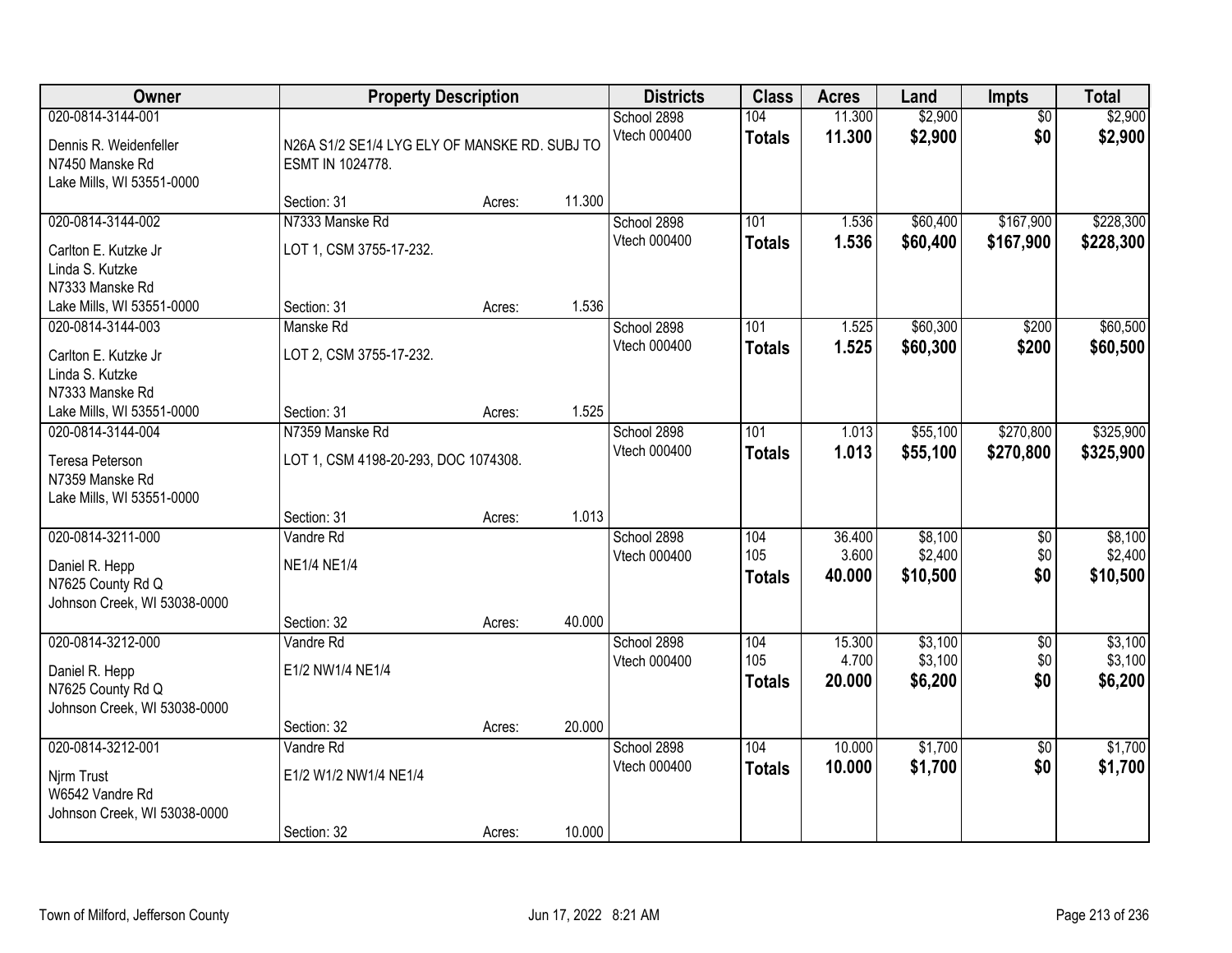| Owner                        |                                                   | <b>Property Description</b> |        | <b>Districts</b> | <b>Class</b>  | <b>Acres</b> | Land    | <b>Impts</b>    | <b>Total</b> |
|------------------------------|---------------------------------------------------|-----------------------------|--------|------------------|---------------|--------------|---------|-----------------|--------------|
| 020-0814-3212-002            |                                                   |                             |        | School 2898      | 104           | 10.000       | \$1,900 | $\overline{50}$ | \$1,900      |
| Arnold A Vandre Trust        | W1/4 NW1/4 NE1/4                                  |                             |        | Vtech 000400     | <b>Totals</b> | 10.000       | \$1,900 | \$0             | \$1,900      |
| N7548 Vandre Rd              |                                                   |                             |        |                  |               |              |         |                 |              |
| Johnson Creek, WI 53038-0000 |                                                   |                             |        |                  |               |              |         |                 |              |
|                              | Section: 32                                       | Acres:                      | 10.000 |                  |               |              |         |                 |              |
| 020-0814-3213-000            |                                                   |                             |        | School 2898      | 104           | 6.200        | \$1,200 | $\overline{50}$ | \$1,200      |
| Edwin C Wollin Trust         | BEG 1056FT E OF C/P, N TO 1/8/L, E 299.64FT, S TO |                             |        | Vtech 000400     | 105           | 2.800        | \$1,800 | \$0             | \$1,800      |
| Kathryn K Wollin Trust       | 1/4/L, E TO POB                                   |                             |        |                  | <b>Totals</b> | 9.000        | \$3,000 | \$0             | \$3,000      |
| W6562 Wollin Rd              |                                                   |                             |        |                  |               |              |         |                 |              |
| Johnson Creek, WI 53038-0000 | Section: 32                                       | Acres:                      | 9.000  |                  |               |              |         |                 |              |
| 020-0814-3213-001            | Vandre Rd                                         |                             |        | School 2898      | 104           | 3.300        | \$600   | \$0             | \$600        |
| Edwin C. Wollin              | BEG 889FT E OF CEN/P, N TO 1/8/L, E167FT, S TO    |                             |        | Vtech 000400     | 105           | 1.700        | \$1,100 | \$0             | \$1,100      |
| Kathryn K. Wollin            | 1/4/L, W TO POB                                   |                             |        |                  | <b>Totals</b> | 5.000        | \$1,700 | \$0             | \$1,700      |
| W6697 Wollin Rd              |                                                   |                             |        |                  |               |              |         |                 |              |
| Johnson Creek, WI 53038-0000 | Section: 32                                       | Acres:                      | 5.000  |                  |               |              |         |                 |              |
| 020-0814-3213-002            |                                                   |                             |        | School 2898      | 104           | 3.400        | \$600   | \$0             | \$600        |
| Edwin C. Wollin              | BEG 722FT E OF CEN/P, N TO 1/8/L, E167FT, S TO    |                             |        | Vtech 000400     | 105           | 1.600        | \$1,100 | \$0             | \$1,100      |
| Kathryn K. Wollin            | 1/4/L, W TO POB                                   |                             |        |                  | <b>Totals</b> | 5.000        | \$1,700 | \$0             | \$1,700      |
| W6697 Wollin Rd              |                                                   |                             |        |                  |               |              |         |                 |              |
| Johnson Creek, WI 53038-0000 | Section: 32                                       | Acres:                      | 5.000  |                  |               |              |         |                 |              |
| 020-0814-3213-003            |                                                   |                             |        | School 2898      | 104           | 3.800        | \$700   | $\overline{60}$ | \$700        |
| Njrm Trust                   | E167FT OF W722FT OF SW1/4 NE1/4                   |                             |        | Vtech 000400     | 105           | 1.200        | \$800   | \$0             | \$800        |
| W6542 Vandre Rd              |                                                   |                             |        |                  | <b>Totals</b> | 5.000        | \$1,500 | \$0             | \$1,500      |
| Johnson Creek, WI 53038-0000 |                                                   |                             |        |                  |               |              |         |                 |              |
|                              | Section: 32                                       | Acres:                      | 5.000  |                  |               |              |         |                 |              |
| 020-0814-3213-004            | Vandre Rd                                         |                             |        | School 2898      | 104           | 3.000        | \$600   | \$0             | \$600        |
| Edwin C Wollin Trust         | BEG 388.08FT E OF CEN/P, N TO 1/8/L, E167FT, S TO |                             |        | Vtech 000400     | 105           | 2.000        | \$1,300 | \$0             | \$1,300      |
| Kathryn K Wollin Trust       | 1/4/L W TO POB                                    |                             |        |                  | <b>Totals</b> | 5.000        | \$1,900 | \$0             | \$1,900      |
| W6562 Wollin Rd              |                                                   |                             |        |                  |               |              |         |                 |              |
| Johnson Creek, WI 53038-0000 | Section: 32                                       | Acres:                      | 5.000  |                  |               |              |         |                 |              |
| 020-0814-3213-005            |                                                   |                             |        | School 2898      | 104           | 11.080       | \$2,100 | $\overline{50}$ | \$2,100      |
| Arnold A Vandre Trust        | W388.08FT OF SW1/4 NE1/4                          |                             |        | Vtech 000400     | 105           | 0.700        | \$500   | \$0             | \$500        |
| N7548 Vandre Rd              |                                                   |                             |        |                  | <b>Totals</b> | 11.780       | \$2,600 | \$0             | \$2,600      |
| Johnson Creek, WI 53038-0000 |                                                   |                             |        |                  |               |              |         |                 |              |
|                              | Section: 32                                       | Acres:                      | 11.780 |                  |               |              |         |                 |              |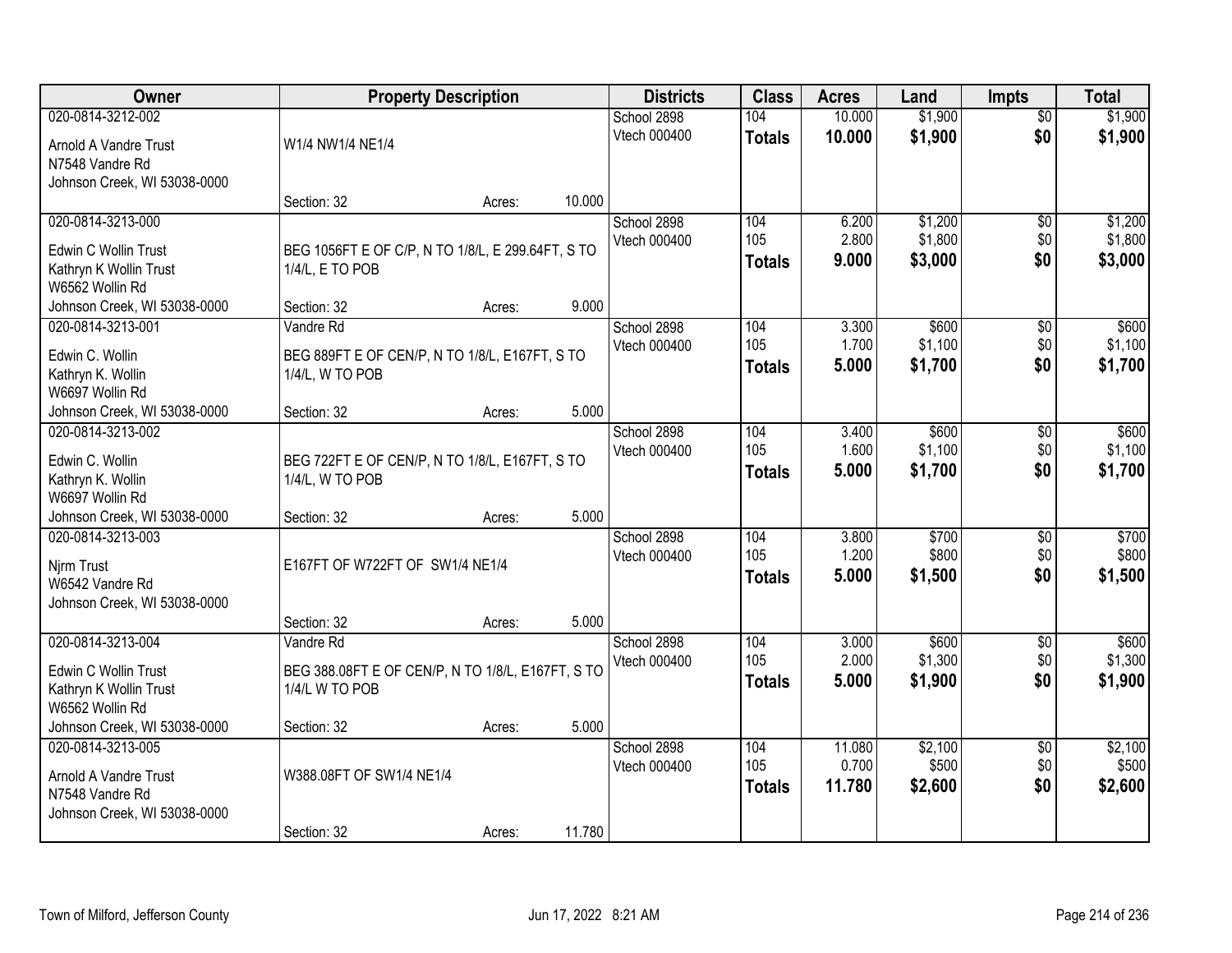| <b>Owner</b>                          | <b>Property Description</b>                                                     |        |        | <b>Districts</b> | <b>Class</b>  | <b>Acres</b> | Land     | Impts           | <b>Total</b> |
|---------------------------------------|---------------------------------------------------------------------------------|--------|--------|------------------|---------------|--------------|----------|-----------------|--------------|
| 020-0814-3214-000                     | W6542 Vandre Rd                                                                 |        |        | School 2898      | 104           | 16.600       | \$5,100  | $\overline{50}$ | \$5,100      |
| Njrm Trust                            | E24A OF SE1/4 NE1/4                                                             |        |        | Vtech 000400     | 105           | 0.500        | \$100    | \$0             | \$100        |
| W6542 Vandre Rd                       |                                                                                 |        |        |                  | 107           | 2.800        | \$54,000 | \$162,900       | \$216,900    |
| Johnson Creek, WI 53038-0000          |                                                                                 |        |        |                  | <b>15M</b>    | 4.100        | \$6,200  | \$0             | \$6,200      |
|                                       | Section: 32                                                                     | Acres: | 24.000 |                  | <b>Totals</b> | 24.000       | \$65,400 | \$162,900       | \$228,300    |
| 020-0814-3214-001                     |                                                                                 |        |        | School 2898      | 104           | 0.800        | \$100    | $\overline{50}$ | \$100        |
| Njrm Trust                            | BEG 792FT W OF SE/C NE1/4, N1320FT, W132FT                                      |        |        | Vtech 000400     | <b>15M</b>    | 3.200        | \$4,800  | \$0             | \$4,800      |
| W6542 Vandre Rd                       | S1320FT, E132FT TO POB                                                          |        |        |                  | <b>Totals</b> | 4.000        | \$4,900  | \$0             | \$4,900      |
| Johnson Creek, WI 53038-0000          |                                                                                 |        |        |                  |               |              |          |                 |              |
|                                       | Section: 32                                                                     | Acres: | 4.000  |                  |               |              |          |                 |              |
| 020-0814-3214-002                     |                                                                                 |        |        | School 2898      | 15M           | 7.000        | \$10,500 | $\overline{50}$ | \$10,500     |
| Arnold A Vandre Trust                 | BEG 924FT W OF SE/C OF NE1/4 N1320FT, W231FT,                                   |        |        | Vtech 000400     | <b>Totals</b> | 7.000        | \$10,500 | \$0             | \$10,500     |
| N7548 Vandre Rd                       | S1320FT, E231FT TO POB                                                          |        |        |                  |               |              |          |                 |              |
| Johnson Creek, WI 53038-0000          |                                                                                 |        |        |                  |               |              |          |                 |              |
|                                       | Section: 32                                                                     | Acres: | 7.000  |                  |               |              |          |                 |              |
| 020-0814-3214-003                     |                                                                                 |        |        | School 2898      | 104           | 0.200        | \$100    | \$0             | \$100        |
|                                       |                                                                                 |        |        | Vtech 000400     | <b>15M</b>    | 3.800        | \$5,700  | \$0             | \$5,700      |
| Imrie Acres, LLC<br>N7389 County Rd A | BEG 35.64FT E OF SW/C OF SE1/4 NE1/4, E132FT,<br>N1320FT W132FT, S1320FT TO POB |        |        |                  | <b>Totals</b> | 4.000        | \$5,800  | \$0             | \$5,800      |
| Johnson Creek, WI 53038-0000          |                                                                                 |        |        |                  |               |              |          |                 |              |
|                                       | Section: 32                                                                     | Acres: | 4.000  |                  |               |              |          |                 |              |
| 020-0814-3221-000                     |                                                                                 |        |        | School 2898      | 104           | 25.000       | \$5,800  | $\overline{50}$ | \$5,800      |
|                                       |                                                                                 |        |        | Vtech 000400     | <b>Totals</b> | 25.000       | \$5,800  | \$0             | \$5,800      |
| Arnold A Vandre Trust                 | S25A NE1/4 NW1/4                                                                |        |        |                  |               |              |          |                 |              |
| N7548 Vandre Rd                       |                                                                                 |        |        |                  |               |              |          |                 |              |
| Johnson Creek, WI 53038-0000          |                                                                                 |        | 25.000 |                  |               |              |          |                 |              |
| 020-0814-3221-001                     | Section: 32                                                                     | Acres: |        | School 2898      | 15M           | 5.000        | \$7,500  | $\sqrt{6}$      | \$7,500      |
|                                       |                                                                                 |        |        | Vtech 000400     |               | 5.000        | \$7,500  | \$0             | \$7,500      |
| <b>Charles F Brink Trust</b>          | S5A OF N15A OF NE1/4 NW1/4                                                      |        |        |                  | <b>Totals</b> |              |          |                 |              |
| Virginia M Brink Trust                |                                                                                 |        |        |                  |               |              |          |                 |              |
| N1536 Miway Rd                        |                                                                                 |        |        |                  |               |              |          |                 |              |
| Hortonville, WI 54944-0000            | Section: 32                                                                     | Acres: | 5.000  |                  |               |              |          |                 |              |
| 020-0814-3221-002                     |                                                                                 |        |        | School 2898      | 106           | 5.000        | \$15,000 | $\overline{50}$ | \$15,000     |
| <b>Renee Wilkes</b>                   | S5A OF N10A OF NE1/4 NW1/4                                                      |        |        | Vtech 000400     | <b>Totals</b> | 5.000        | \$15,000 | \$0             | \$15,000     |
| Rory A. Schmidt                       |                                                                                 |        |        |                  |               |              |          |                 |              |
| 516 S Main St                         |                                                                                 |        |        |                  |               |              |          |                 |              |
| Lake Mills, WI 53551-0000             | Section: 32                                                                     | Acres: | 5.000  |                  |               |              |          |                 |              |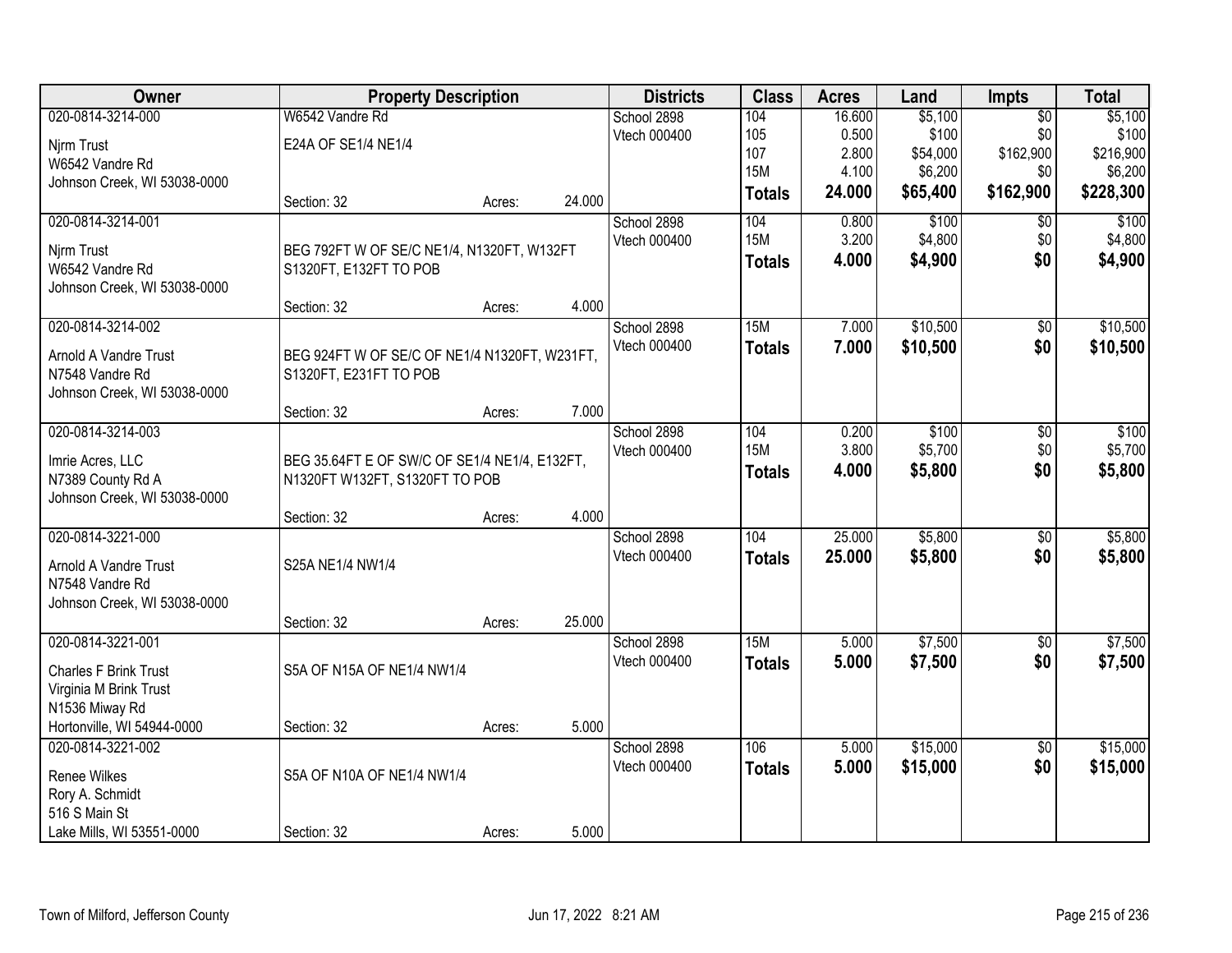| Owner                        |                                                 | <b>Property Description</b> |        | <b>Districts</b>            | <b>Class</b>  | <b>Acres</b>    | Land             | <b>Impts</b>           | <b>Total</b>     |
|------------------------------|-------------------------------------------------|-----------------------------|--------|-----------------------------|---------------|-----------------|------------------|------------------------|------------------|
| 020-0814-3221-003            | N7686 Vandre Rd                                 |                             |        | School 2898                 | 106           | 4.929           | \$14,800         | $\overline{50}$        | \$14,800         |
| Marion J. Homann             | N5A OF NE1/4 NW1/4                              |                             |        | Vtech 000400                | <b>Totals</b> | 4.929           | \$14,800         | \$0                    | \$14,800         |
| PO Box 34                    |                                                 |                             |        |                             |               |                 |                  |                        |                  |
| Lake Mills, WI 53551-0000    |                                                 |                             |        |                             |               |                 |                  |                        |                  |
|                              | Section: 32                                     | Acres:                      | 4.929  |                             |               |                 |                  |                        |                  |
| 020-0814-3222-000            |                                                 |                             |        | School 2898                 | 104           | 40.474          | \$7,600          | $\overline{50}$        | \$7,600          |
| <b>Tim Windl</b>             | LOT 1, CSM 5536-30-280, DOC 1340759.            |                             |        | Vtech 000400                | <b>Totals</b> | 40.474          | \$7,600          | \$0                    | \$7,600          |
| Helen Zahn                   |                                                 |                             |        |                             |               |                 |                  |                        |                  |
| N8455 Riverbend Rd           |                                                 |                             |        |                             |               |                 |                  |                        |                  |
| Watertown, WI 53094-0000     | Section: 32                                     | Acres:                      | 40.474 |                             |               |                 |                  |                        |                  |
| 020-0814-3222-001            | N7681 Vandre Rd                                 |                             |        | School 2898                 | 101           | 3.150           | \$73,100         | $\overline{50}$        | \$73,100         |
| Arnold A Vandre Trust        | CSM 195-1-246, DOC 705335.                      |                             |        | Vtech 000400                | 105           | 0.400           | \$100            | \$0                    | \$100            |
| N7548 Vandre Rd              |                                                 |                             |        |                             | <b>Totals</b> | 3.550           | \$73,200         | \$0                    | \$73,200         |
| Johnson Creek, WI 53038-0000 |                                                 |                             |        |                             |               |                 |                  |                        |                  |
|                              | Section: 32                                     | Acres:                      | 3.550  |                             |               |                 |                  |                        |                  |
| 020-0814-3222-002            |                                                 |                             |        | School 2898                 | 106           | 2.500           | \$7,500          | \$0                    | \$7,500          |
| Matthew R. Kaminski          | BEG NW/SEC/C, E330FT, S306.9 FT, W330FT, N TO   |                             |        | Vtech 000400                | <b>Totals</b> | 2.500           | \$7,500          | \$0                    | \$7,500          |
| Kimberley C. Kaminski        | <b>POB</b>                                      |                             |        |                             |               |                 |                  |                        |                  |
| N7797 Vandre Rd              |                                                 |                             |        |                             |               |                 |                  |                        |                  |
| Johnson Creek, WI 53038-0000 | Section: 32                                     | Acres:                      | 2.500  |                             |               |                 |                  |                        |                  |
| 020-0814-3222-003            |                                                 |                             |        | School 2898                 | 106           | 5.543           | \$16,600         | $\overline{50}$        | \$16,600         |
| Timothy J. Windl             | BEG 306.48FT, S OF NW/SEC/C, S743.48FT, E330FT, |                             |        | Vtech 000400                | <b>Totals</b> | 5.543           | \$16,600         | \$0                    | \$16,600         |
| Helen A. Zahn                | N743.48FT W TO POB. MFL 972-492 & DOC 1368191.  |                             |        |                             |               |                 |                  |                        |                  |
| N8455 River Bend Rd          |                                                 |                             |        |                             |               |                 |                  |                        |                  |
| Watertown, WI 53094-0000     | Section: 32                                     | Acres:                      | 5.543  |                             |               |                 |                  |                        |                  |
| 020-0814-3222-004            |                                                 |                             |        | School 2898                 | 15M           | 2.500           | \$3,800          | \$0                    | \$3,800          |
| Arnold A Vandre Trust        | BEG SW/C NW1/4 NW1/4, E318. 12FT, N267.30FT, W  |                             |        | Vtech 000400                | <b>Totals</b> | 2.500           | \$3,800          | \$0                    | \$3,800          |
| N7548 Vandre Rd              | TO W/SEC/L, S TO POB                            |                             |        |                             |               |                 |                  |                        |                  |
| Johnson Creek, WI 53038-0000 |                                                 |                             |        |                             |               |                 |                  |                        |                  |
|                              | Section: 32                                     | Acres:                      | 2.500  |                             |               |                 |                  |                        |                  |
| 020-0814-3223-000            | Vandre Rd                                       |                             |        | School 2898<br>Vtech 000400 | 104<br>105    | 39.100<br>0.900 | \$7,400<br>\$100 | $\overline{50}$<br>\$0 | \$7,400<br>\$100 |
| Arnold A Vandre Trust        | SW1/4 NW1/4                                     |                             |        |                             |               | 40.000          |                  | \$0                    | \$7,500          |
| N7548 Vandre Rd              |                                                 |                             |        |                             | <b>Totals</b> |                 | \$7,500          |                        |                  |
| Johnson Creek, WI 53038-0000 |                                                 |                             |        |                             |               |                 |                  |                        |                  |
|                              | Section: 32                                     | Acres:                      | 40.000 |                             |               |                 |                  |                        |                  |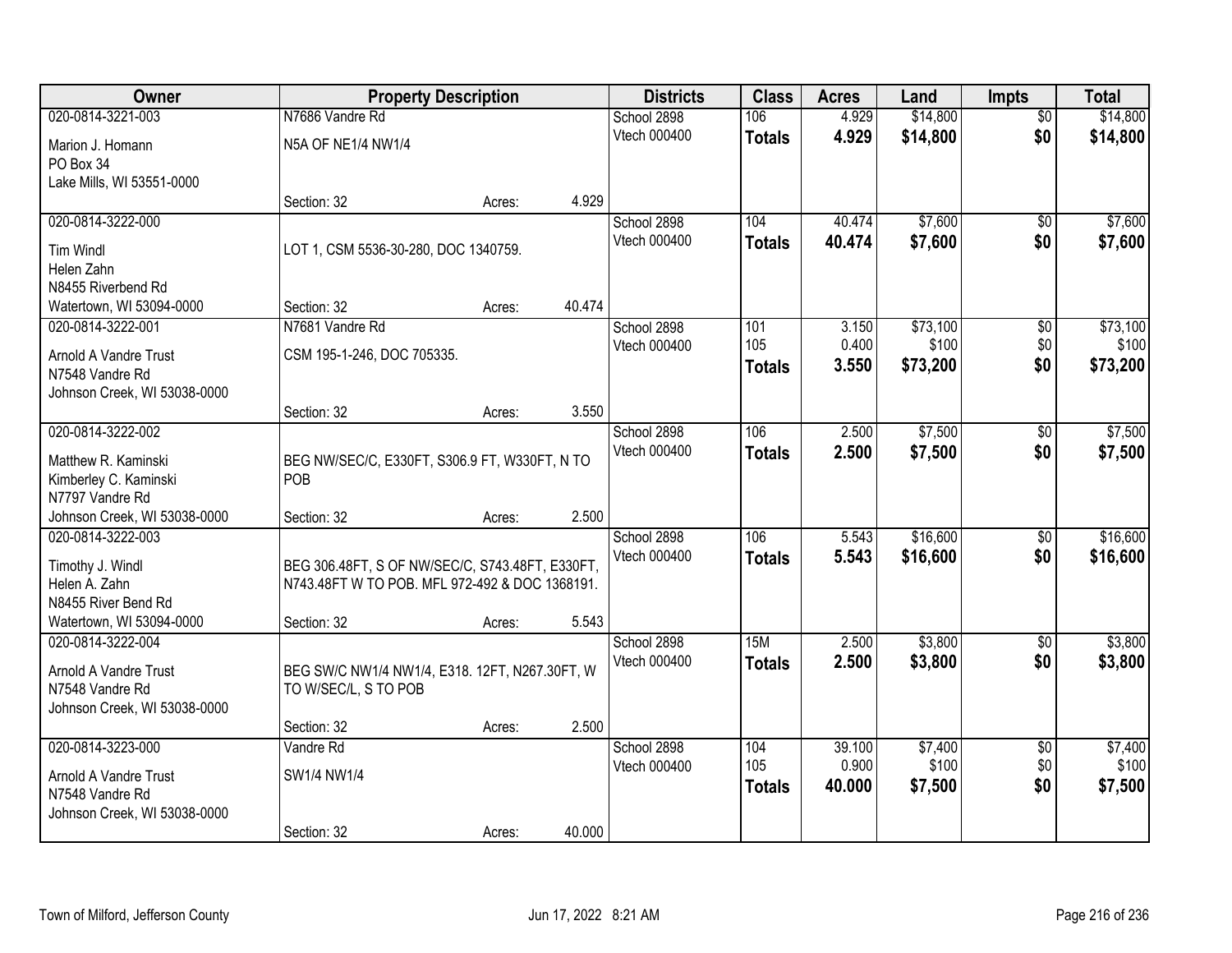| Owner                        | <b>Property Description</b>                     |                  | <b>Districts</b> | <b>Class</b>  | <b>Acres</b> | Land     | <b>Impts</b>    | <b>Total</b> |
|------------------------------|-------------------------------------------------|------------------|------------------|---------------|--------------|----------|-----------------|--------------|
| 020-0814-3224-000            | N7848 Schmidt Rd                                |                  | School 2898      | 104           | 37.400       | \$10,500 | $\overline{50}$ | \$10,500     |
| Arnold A Vandre Trust        | SE1/4 NW1/4                                     |                  | Vtech 000400     | 107           | 2.600        | \$53,000 | \$206,100       | \$259,100    |
| N7548 Vandre Rd              |                                                 |                  |                  | <b>Totals</b> | 40.000       | \$63,500 | \$206,100       | \$269,600    |
| Johnson Creek, WI 53038-0000 |                                                 |                  |                  |               |              |          |                 |              |
|                              | Section: 32                                     | 40.000<br>Acres: |                  |               |              |          |                 |              |
| 020-0814-3231-000            | Vandre Rd                                       |                  | School 2898      | 104           | 60.600       | \$16,700 | $\overline{50}$ | \$16,700     |
| Marcia M. Blane              | GOVT LOT 1. ALSO N10A OF S1/2 SWFRL1/4 E OF     |                  | Vtech 000400     | 105           | 3.400        | \$2,200  | \$0             | \$2,200      |
| W6891 Vandre Rd              | RIV, EX CSM 997-3-491                           |                  |                  | <b>15M</b>    | 11.500       | \$17,300 | \$0             | \$17,300     |
| Johnson Creek, WI 53038-0000 |                                                 |                  |                  | <b>Totals</b> | 75.500       | \$36,200 | \$0             | \$36,200     |
|                              | Section: 32                                     | 75.500<br>Acres: |                  |               |              |          |                 |              |
| 020-0814-3231-001            | W6891 Vandre Rd                                 |                  | School 2898      | 101           | 1.500        | \$60,000 | \$360,600       | \$420,600    |
| Marcia M. Blane              | LOT 1, CSM 997-3-491. INCLUDES CSM 4723-24-178. |                  | Vtech 000400     | 104           | 1.000        | \$300    | \$0             | \$300        |
| Richard R. Blane             |                                                 |                  |                  | <b>Totals</b> | 2.500        | \$60,300 | \$360,600       | \$420,900    |
| W6891 Vandre Rd              |                                                 |                  |                  |               |              |          |                 |              |
| Johnson Creek, WI 53038-0000 | Section: 32                                     | 2.500<br>Acres:  |                  |               |              |          |                 |              |
| 020-0814-3232-000            | Vandre Rd                                       |                  | School 2898      | 15M           | 1.000        | \$1,300  | $\sqrt[6]{}$    | \$1,300      |
| Dennis R. Weidenfeller       | THAT PT OF GOVT LOT 3 N OF 16TH/L. SUBJ TO      |                  | Vtech 000400     | <b>Totals</b> | 1.000        | \$1,300  | \$0             | \$1,300      |
| N7450 Manske Rd              | ESMT IN 1024778.                                |                  |                  |               |              |          |                 |              |
| Lake Mills, WI 53551-0000    |                                                 |                  |                  |               |              |          |                 |              |
|                              | Section: 32                                     | 1.000<br>Acres:  |                  |               |              |          |                 |              |
| 020-0814-3233-000            |                                                 |                  | School 2898      | 104           | 13.100       | \$2,800  | $\overline{50}$ | \$2,800      |
| David G. Schroeder           | BEG ON W/SEC/L, 429FT S OF NW/C S1/2 SWFRL1/4,  |                  | Vtech 000400     | 105           | 2.900        | \$1,900  | \$0             | \$1,900      |
| Diana L. Schroeder           | E TO CRAWFISH RIV, SLY ON SD RIV TO S/SEC/L, W  |                  |                  | <b>Totals</b> | 16.000       | \$4,700  | \$0             | \$4,700      |
| N5163 County Rd A            | TO SW/SEC/C, N TO POB                           |                  |                  |               |              |          |                 |              |
| Cambridge, WI 53523-0000     | Section: 32                                     | 16.000<br>Acres: |                  |               |              |          |                 |              |
| 020-0814-3233-001            |                                                 |                  | School 2898      | 104           | 2.600        | \$500    | $\overline{$0}$ | \$500        |
| Dennis R. Weidenfeller       | BEG NW/C SW1/4 SW1/4, S429FT E TO CRAWFISH      |                  | Vtech 000400     | 105           | 1.400        | \$900    | \$0             | \$900        |
| N7450 Manske Rd              | RIV, NWLY ALG RIV TO PT E OF POB, W TO POB      |                  |                  | <b>Totals</b> | 4.000        | \$1,400  | \$0             | \$1,400      |
| Lake Mills, WI 53551-0000    | SUBJ TO ESMT IN 1024778.                        |                  |                  |               |              |          |                 |              |
|                              | Section: 32                                     | 4.000<br>Acres:  |                  |               |              |          |                 |              |
| 020-0814-3234-000            |                                                 |                  | School 2898      | 104           | 6.500        | \$1,200  | $\overline{60}$ | \$1,200      |
| Edwin C. Wollin et al        | S20A OF N30A OF S1/2 SWFRL 1/4 LYG E OF         |                  | Vtech 000400     | <b>15M</b>    | 13.500       | \$20,300 | \$0             | \$20,300     |
| W6697 Wollin Rd              | <b>CRAWFISH RIV</b>                             |                  |                  | <b>Totals</b> | 20.000       | \$21,500 | \$0             | \$21,500     |
| Johnson Creek, WI 53038-0000 |                                                 |                  |                  |               |              |          |                 |              |
|                              | Section: 32                                     | 20.000<br>Acres: |                  |               |              |          |                 |              |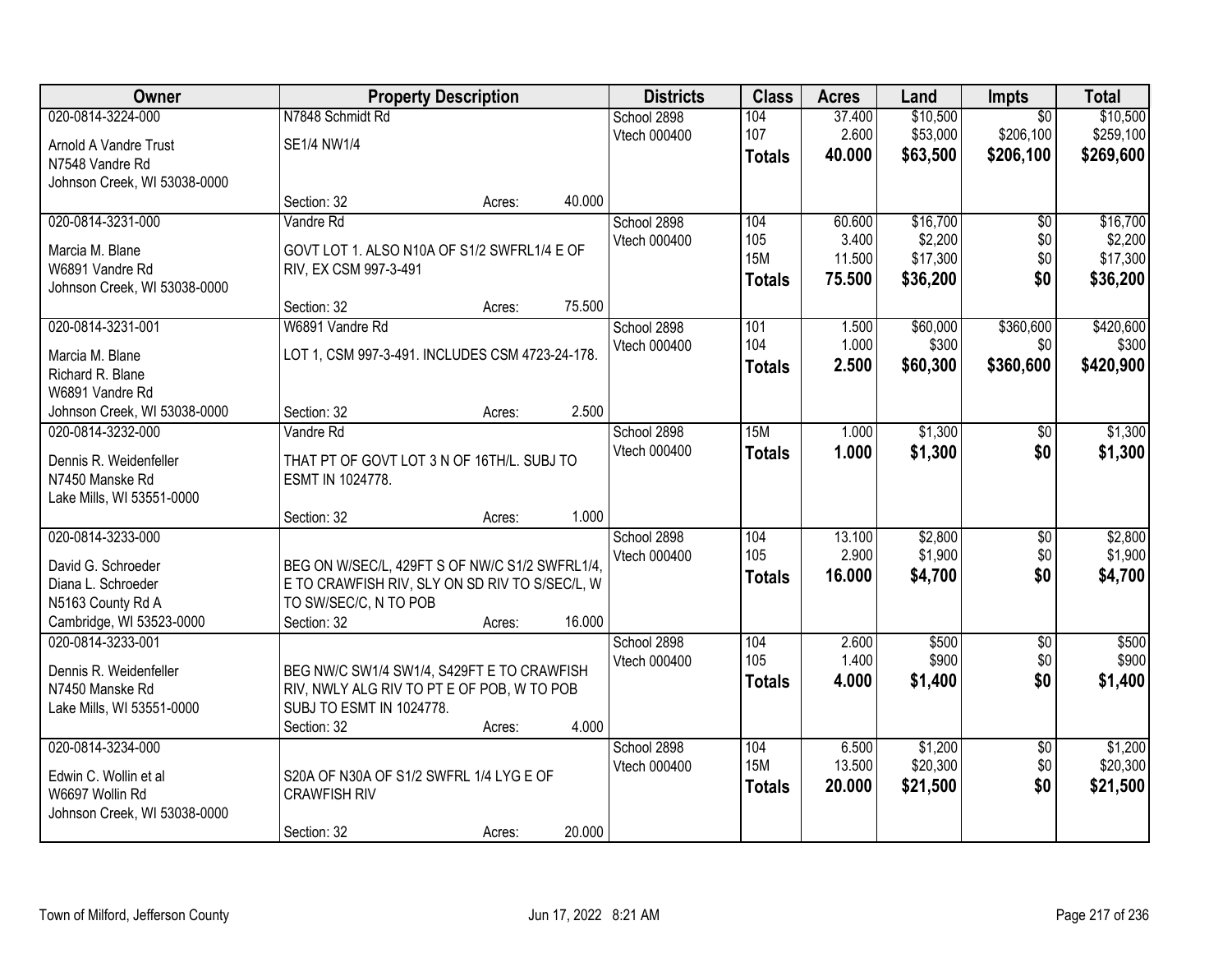| Owner                                                                                                        |                                                                                                                    | <b>Property Description</b> |        | <b>Districts</b>            | <b>Class</b>                              | <b>Acres</b>                       | Land                                     | <b>Impts</b>                         | <b>Total</b>                             |
|--------------------------------------------------------------------------------------------------------------|--------------------------------------------------------------------------------------------------------------------|-----------------------------|--------|-----------------------------|-------------------------------------------|------------------------------------|------------------------------------------|--------------------------------------|------------------------------------------|
| 020-0814-3234-001<br>Laura Bohlman et al<br>222 O'Neil St<br>Lake Mills, WI 53551-0000                       | BEG 421.74FT N OF S1/4/C, N99FT, W TO CRAWFISH<br>RIV, S ON RIV 99FT, E TO POB                                     |                             |        | School 2898<br>Vtech 000400 | 106<br><b>Totals</b>                      | 3.500<br>3.500                     | \$10,500<br>\$10,500                     | $\overline{30}$<br>\$0               | \$10,500<br>\$10,500                     |
|                                                                                                              | Section: 32                                                                                                        | Acres:                      | 3.500  |                             |                                           |                                    |                                          |                                      |                                          |
| 020-0814-3234-002<br>Edwin C. Wollin<br>Kathryn K. Wollin<br>W6697 Wollin Rd<br>Johnson Creek, WI 53038-0000 | <b>Wollin Rd</b><br>BEG S1/4/C, N421.74FT, W TO CRAWFISH RIV, S ON<br>RIV TO S S/L, E TO POB.<br>Section: 32       | Acres:                      | 12.500 | School 2898<br>Vtech 000400 | 101<br><b>Totals</b>                      | 12.500<br>12.500                   | \$71,300<br>\$71,300                     | \$0<br>\$0                           | \$71,300<br>\$71,300                     |
| 020-0814-3241-000                                                                                            | Vandre Rd                                                                                                          |                             |        | School 2898                 | 104                                       | 5.526                              | \$1,300                                  | \$0                                  | \$1,300                                  |
| Erich C. Wollin<br>Kyle M. Wollin<br>N7156 County Rd Q                                                       | BEG AT E1/4/P, S1486.32FT, W264FT, N1486.32FT, E<br>TO POB EX CSM 6237-36-317, DOC 1455130.                        |                             |        | Vtech 000400                | <b>Totals</b>                             | 5.526                              | \$1,300                                  | \$0                                  | \$1,300                                  |
| Johnson Creek, WI 53038-0000                                                                                 | Section: 32                                                                                                        | Acres:                      | 5.526  |                             |                                           |                                    |                                          |                                      |                                          |
| 020-0814-3241-001<br>Erik G. Miller<br>Trisha Q. Miller<br>W6543 Vandre Rd                                   | W6543 Vandre Rd<br>LOT 1, CSM 5718-32-157, DOC 1371467.                                                            |                             |        | School 2898<br>Vtech 000400 | 101<br><b>Totals</b>                      | 1.210<br>1.210                     | \$57,100<br>\$57,100                     | \$299,200<br>\$299,200               | \$356,300<br>\$356,300                   |
| Johnson Creek, WI 53038-0000                                                                                 | Section: 32                                                                                                        | Acres:                      | 1.210  |                             |                                           |                                    |                                          |                                      |                                          |
| 020-0814-3241-002<br>Kyle M. Wollin<br>Erika N. Wollin<br>W6562 N Wollin Rd<br>Johnson Creek, WI 53038       | SW1/4 NE1/4 SE1/4<br>Section: 32                                                                                   | Acres:                      | 10.000 | School 2898<br>Vtech 000400 | 104<br><b>Totals</b>                      | 10.000<br>10.000                   | \$2,600<br>\$2,600                       | $\overline{50}$<br>\$0               | \$2,600<br>\$2,600                       |
| 020-0814-3241-003<br>Timothy M. Medenwaldt<br>W6336 Vandre Rd<br>Johnson Creek, WI 53038-0000                | BEG 264FT W OF E1/4/P, W1518 FT, S660FT, E<br>1518FT, N TO POB. EX CSM 5718-32-157, DOC<br>1371467.<br>Section: 32 | Acres:                      | 21.790 | School 2898<br>Vtech 000400 | 104<br>105<br><b>Totals</b>               | 20.790<br>1.000<br>21.790          | \$4,600<br>\$700<br>\$5,300              | $\overline{50}$<br>\$0<br>\$0        | \$4,600<br>\$700<br>\$5,300              |
| 020-0814-3242-000<br>Timothy M. Medenwaldt<br>W6336 Vandre Rd<br>Johnson Creek, WI 53038-0000                | <b>Wollin Rd</b><br>S1/2 NW1/4 SE1/4<br>Section: 32                                                                | Acres:                      | 20.000 | School 2898<br>Vtech 000400 | 104<br>105<br><b>15M</b><br><b>Totals</b> | 15,800<br>3.400<br>0.800<br>20.000 | \$4,100<br>\$2,200<br>\$1,000<br>\$7,300 | $\overline{50}$<br>\$0<br>\$0<br>\$0 | \$4,100<br>\$2,200<br>\$1,000<br>\$7,300 |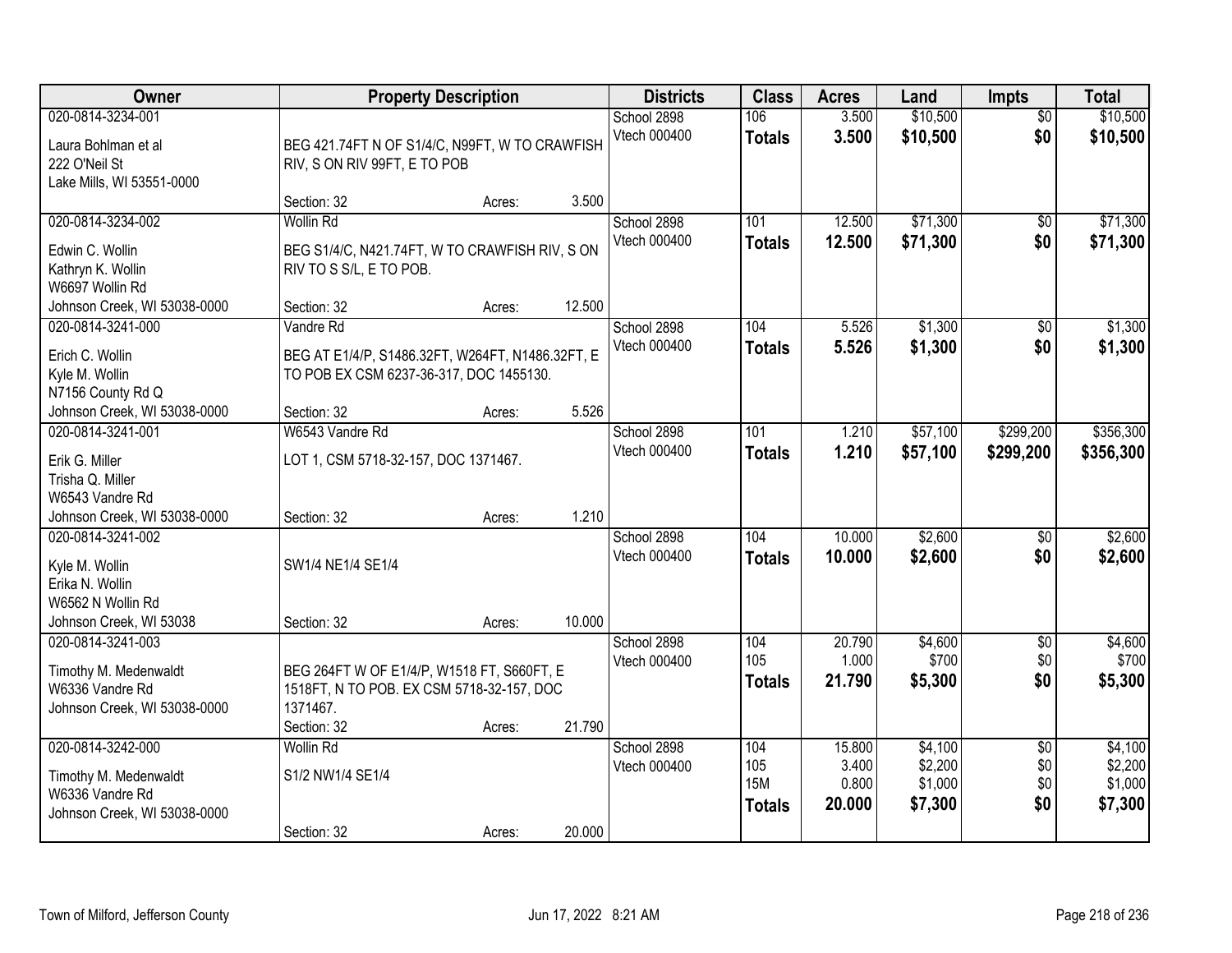| Owner                                                                                                                      | <b>Property Description</b>                                                                                                                                                     | <b>Districts</b>            | <b>Class</b>                              | <b>Acres</b>                     | Land                                 | <b>Impts</b>                         | <b>Total</b>                         |
|----------------------------------------------------------------------------------------------------------------------------|---------------------------------------------------------------------------------------------------------------------------------------------------------------------------------|-----------------------------|-------------------------------------------|----------------------------------|--------------------------------------|--------------------------------------|--------------------------------------|
| 020-0814-3242-001<br>Timothy M. Medenwaldt<br>W6336 Vandre Rd<br>Johnson Creek, WI 53038-0000                              | BEG 1782FT W OF NE/C SE1/4, S660FT, W396FT,<br>N660FT, E396FT TO POB                                                                                                            | School 2898<br>Vtech 000400 | 104<br><b>15M</b><br><b>Totals</b>        | 0.700<br>5.300<br>6.000          | \$200<br>\$8,000<br>\$8,200          | $\sqrt{$0}$<br>\$0<br>\$0            | \$200<br>\$8,000<br>\$8,200          |
|                                                                                                                            | 6.000<br>Section: 32<br>Acres:                                                                                                                                                  |                             |                                           |                                  |                                      |                                      |                                      |
| 020-0814-3242-002<br>Timothy M. Medenwaldt<br>W6336 Vandre Rd<br>Johnson Creek, WI 53038-0000                              | COM AT SEC/CEN, E441.54FT, S643.50FT,<br>W443.50FT, N-POB<br>6.630                                                                                                              | School 2898<br>Vtech 000400 | 104<br>105<br><b>15M</b><br><b>Totals</b> | 0.800<br>0.700<br>5.130<br>6.630 | \$200<br>\$500<br>\$7,700<br>\$8,400 | $\overline{50}$<br>\$0<br>\$0<br>\$0 | \$200<br>\$500<br>\$7,700<br>\$8,400 |
| 020-0814-3243-000                                                                                                          | Section: 32<br>Acres:<br><b>Wollin Rd</b>                                                                                                                                       | School 2898                 | 104                                       | 10.000                           | \$2,600                              | $\overline{60}$                      | \$2,600                              |
| Timothy M. Medenwaldt<br>W6336 Vandre Rd<br>Johnson Creek, WI 53038-0000                                                   | N12.50A OF SW1/4 SE1/4                                                                                                                                                          | Vtech 000400                | 105<br><b>15M</b><br><b>Totals</b>        | 0.700<br>1.800<br>12.500         | \$500<br>\$2,200<br>\$5,300          | \$0<br>\$0<br>\$0                    | \$500<br>\$2,200<br>\$5,300          |
|                                                                                                                            | 12.500<br>Section: 32<br>Acres:                                                                                                                                                 |                             |                                           |                                  |                                      |                                      |                                      |
| 020-0814-3243-001<br>Edwin C. Wollin<br>Kathryn K. Wollin<br>W6697 Wollin Rd<br>Johnson Creek, WI 53038-0000               | BEG 217.80FT N OF S1/4/P, E 1201.20FT, S217.80FT,<br>E124. 08FT, N904.20FT, W1325.28FT, S TO POB<br>22.500<br>Section: 32<br>Acres:                                             | School 2898<br>Vtech 000400 | 104<br><b>15M</b><br><b>Totals</b>        | 15.100<br>7.400<br>22.500        | \$3,400<br>\$11,100<br>\$14,500      | \$0<br>\$0<br>\$0                    | \$3,400<br>\$11,100<br>\$14,500      |
| 020-0814-3243-002<br>Howard J Straub Trust<br>Linda L Straub Trust<br>1124 Peterson St<br>Fort Atkinson, WI 53538-0000     | BEG AT S1/4/P, E1201.20FT, N217.8FT, W TO N&S<br>CEN/L, S TO POB<br>6.000<br>Section: 32<br>Acres:                                                                              | School 2898<br>Vtech 000400 | 15M<br><b>Totals</b>                      | 6.000<br>6.000                   | \$9,000<br>\$9,000                   | $\overline{50}$<br>\$0               | \$9,000<br>\$9,000                   |
| 020-0814-3244-000<br>Kyle M. Wollin<br>Erika N. Wollin<br>W6562 N Wollin Rd<br>Johnson Creek, WI 53038                     | W6562 Wollin Rd<br>W1/2 SE1/4 SE1/4, EX ON S/SEC/L, 1379.50FT E OF<br>1/4/P N159FT, N87DG13E 273.96FT, S159FT,<br>S87DG13'W 273.96FT, TO POB<br>19.000<br>Section: 32<br>Acres: | School 2898<br>Vtech 000400 | 104<br>107<br><b>Totals</b>               | 16.700<br>2.300<br>19.000        | \$4,000<br>\$51,500<br>\$55,500      | \$0<br>\$199,000<br>\$199,000        | \$4,000<br>\$250,500<br>\$254,500    |
| 020-0814-3244-001<br>Timothy R. Zimmerman<br>Mary K. Mcginn-Zimmerman<br>W6580 N Wollin Rd<br>Johnson Creek, WI 53038-0000 | W6580 Wollin Rd<br>BEG ON S/SEC/L 1379.50FT E OF S1/4/P, N159FT,<br>N87DG13'E 273.96FT, S159FT, S87DG13'W 273.96FT<br>TO POB.<br>1.000<br>Section: 32<br>Acres:                 | School 2898<br>Vtech 000400 | 101<br><b>Totals</b>                      | 1.000<br>1.000                   | \$55,000<br>\$55,000                 | \$146,900<br>\$146,900               | \$201,900<br>\$201,900               |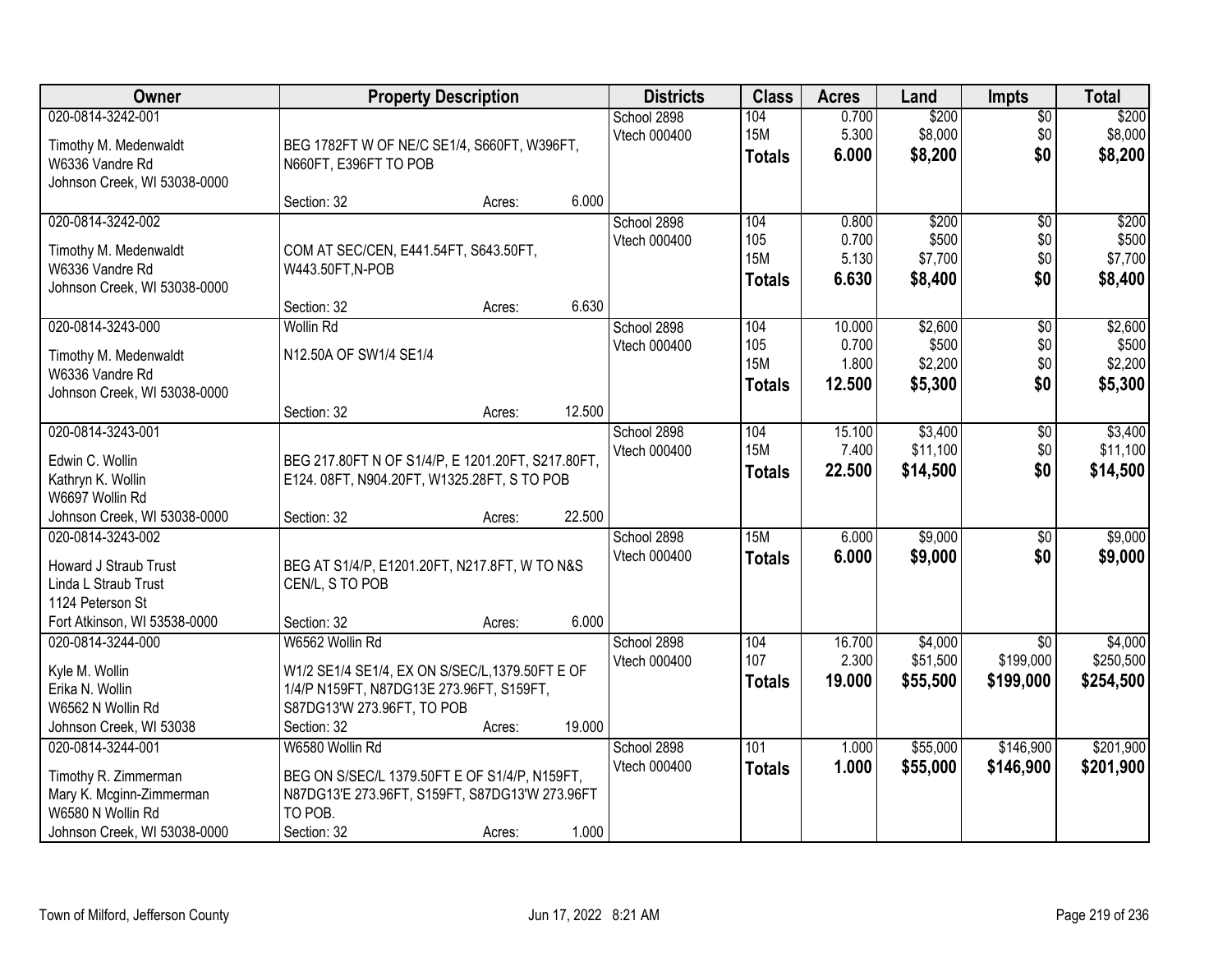| Owner                         |                                                   | <b>Property Description</b> |        | <b>Districts</b> | <b>Class</b>  | <b>Acres</b> | Land     | <b>Impts</b>    | <b>Total</b> |
|-------------------------------|---------------------------------------------------|-----------------------------|--------|------------------|---------------|--------------|----------|-----------------|--------------|
| 020-0814-3244-002             | W6520 Wollin Rd                                   |                             |        | School 2898      | 101           | 2.000        | \$65,000 | \$111,000       | \$176,000    |
| Karissa Wollin                | LOT 1, CSM 5214-28-097, DOC 1260725.              |                             |        | Vtech 000400     | <b>Totals</b> | 2.000        | \$65,000 | \$111,000       | \$176,000    |
| W6520 N Wollin Rd             |                                                   |                             |        |                  |               |              |          |                 |              |
| Johnson Creek, WI 53038-0000  |                                                   |                             |        |                  |               |              |          |                 |              |
|                               | Section: 32                                       | Acres:                      | 2.000  |                  |               |              |          |                 |              |
| 020-0814-3244-003             |                                                   |                             |        | School 2898      | 104           | 23.000       | \$5,900  | \$0             | \$5,900      |
| Kyle M. Wollin                | S30A OF E1/2 E1/2 SE1/4, EX BEG 264FT W & 660FT \ |                             |        | Vtech 000400     | <b>Totals</b> | 23.000       | \$5,900  | \$0             | \$5,900      |
| Erika N. Wollin               | OF E1/4/C, S826.32FT, E264FT, N826.32FT, W TO     |                             |        |                  |               |              |          |                 |              |
| W6001 Church Rd               | POB. EX CSM 5214-28-097, DOC 1260725.             |                             |        |                  |               |              |          |                 |              |
| Johnson Creek, WI 53038-0000  | Section: 32                                       | Acres:                      | 23.000 |                  |               |              |          |                 |              |
| 020-0814-3311-000             | County Rd Q                                       |                             |        | School 2898      | 104           | 33.800       | \$7,500  | \$0             | \$7,500      |
| Gregory T. Davies             | <b>NE1/4 NE1/4</b>                                |                             |        | Vtech 000400     | 105           | 6.200        | \$4,100  | \$0             | \$4,100      |
| 8111 Butternut Ct             |                                                   |                             |        |                  | <b>Totals</b> | 40.000       | \$11,600 | \$0             | \$11,600     |
| Kewaskum, WI 53040-0000       |                                                   |                             |        |                  |               |              |          |                 |              |
|                               | Section: 33                                       | Acres:                      | 40.000 |                  |               |              |          |                 |              |
| 020-0814-3312-000             | County Rd Q                                       |                             |        | School 2898      | 104           | 40.000       | \$8,900  | \$0             | \$8,900      |
| Gregory T. Davies             | W1/2 NE1/4.EX CSM 2732-10-227, DOC 903206.        |                             |        | Vtech 000400     | <b>15M</b>    | 2.700        | \$4,100  | \$0             | \$4,100      |
| 8111 Butternut Ct             |                                                   |                             |        |                  | <b>Totals</b> | 42.700       | \$13,000 | \$0             | \$13,000     |
| Kewaskum, WI 53040-0000       |                                                   |                             |        |                  |               |              |          |                 |              |
|                               | Section: 33                                       | Acres:                      | 42.700 |                  |               |              |          |                 |              |
| 020-0814-3313-000             | N7590 County Rd Q                                 |                             |        | School 2898      | 101           | 2.700        | \$53,500 | \$193,300       | \$246,800    |
| <b>Richard H Davies Trust</b> | LOT 1, CSM 2732-10-227, DOC 903206.               |                             |        | Vtech 000400     | 104           | 31.400       | \$6,700  | \$0             | \$6,700      |
| 8111 Butternut Ct             |                                                   |                             |        |                  | 105           | 2.200        | \$100    | \$0             | \$100        |
| Kewaskum, WI 53040-0000       |                                                   |                             |        |                  | <b>Totals</b> | 36.300       | \$60,300 | \$193,300       | \$253,600    |
|                               | Section: 33                                       | Acres:                      | 36.300 |                  |               |              |          |                 |              |
| 020-0814-3313-001             | N7510 County Rd Q                                 |                             |        | School 2898      | 101           | 1.000        | \$55,000 | \$133,800       | \$188,800    |
| Megan J. Hepp                 | BEG AT SEC/CEN, N264FT, E165 FT, S264FT,          |                             |        | Vtech 000400     | <b>Totals</b> | 1.000        | \$55,000 | \$133,800       | \$188,800    |
| Chris E. Marshall             | W165FT TO POB                                     |                             |        |                  |               |              |          |                 |              |
| N7510 County Rd Q             |                                                   |                             |        |                  |               |              |          |                 |              |
| Johnson Creek, WI 53038-0000  | Section: 33                                       | Acres:                      | 1.000  |                  |               |              |          |                 |              |
| 020-0814-3314-000             | Vandre Rd                                         |                             |        | School 2898      | 104           | 16.400       | \$3,900  | $\overline{50}$ | \$3,900      |
| Gregory T. Davies             | <b>SE1/4 NE1/4</b>                                |                             |        | Vtech 000400     | <b>15M</b>    | 23.600       | \$35,400 | \$0             | \$35,400     |
| 8111 Butternut Ct             |                                                   |                             |        |                  | <b>Totals</b> | 40.000       | \$39,300 | \$0             | \$39,300     |
| Kewaskum, WI 53040-0000       |                                                   |                             |        |                  |               |              |          |                 |              |
|                               | Section: 33                                       | Acres:                      | 40.000 |                  |               |              |          |                 |              |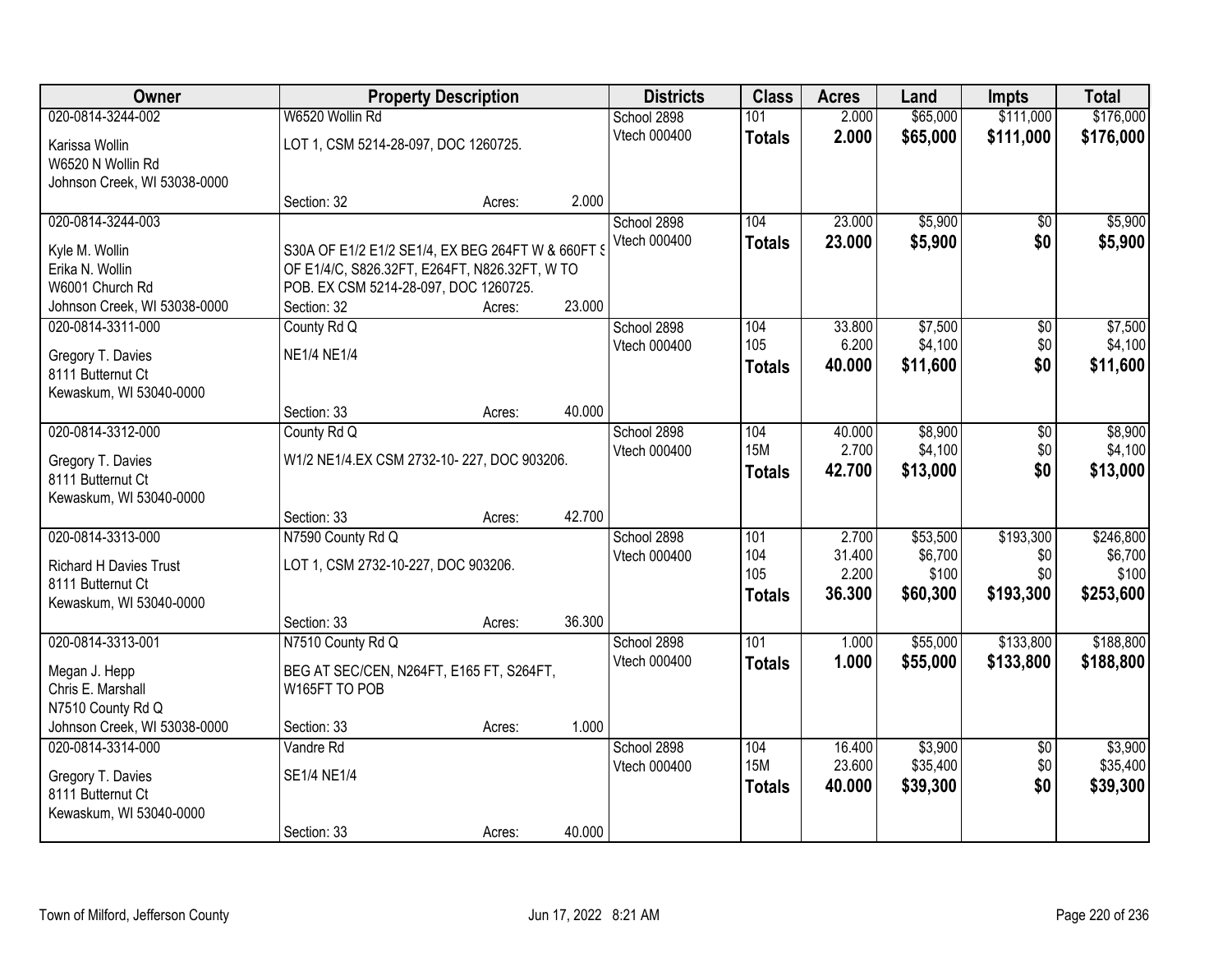| Owner                        |                                                | <b>Property Description</b> |        | <b>Districts</b> | <b>Class</b>  | <b>Acres</b> | Land     | Impts           | <b>Total</b> |
|------------------------------|------------------------------------------------|-----------------------------|--------|------------------|---------------|--------------|----------|-----------------|--------------|
| 020-0814-3321-000            | N7627 Schmidt Rd                               |                             |        | School 2898      | 104           | 33.500       | \$8,900  | $\overline{50}$ | \$8,900      |
| Daniel R. Hepp               | <b>NE1/4 NW1/4</b>                             |                             |        | Vtech 000400     | 105           | 1.500        | \$500    | \$0             | \$500        |
| N7625 County Rd Q            |                                                |                             |        |                  | 107           | 5.000        | \$65,000 | \$211,200       | \$276,200    |
| Johnson Creek, WI 53038-0000 |                                                |                             |        |                  | <b>Totals</b> | 40.000       | \$74,400 | \$211,200       | \$285,600    |
|                              | Section: 33                                    | Acres:                      | 40.000 |                  |               |              |          |                 |              |
| 020-0814-3322-000            |                                                |                             |        | School 2898      | 104           | 40.000       | \$10,600 | \$0             | \$10,600     |
| Daniel R. Hepp               | NW1/4 NW1/4                                    |                             |        | Vtech 000400     | <b>Totals</b> | 40.000       | \$10,600 | \$0             | \$10,600     |
| N7625 County Rd Q            |                                                |                             |        |                  |               |              |          |                 |              |
| Johnson Creek, WI 53038-0000 |                                                |                             |        |                  |               |              |          |                 |              |
|                              | Section: 33                                    | Acres:                      | 40.000 |                  |               |              |          |                 |              |
| 020-0814-3323-000            |                                                |                             |        | School 2898      | 104           | 39.895       | \$10,300 | \$0             | \$10,300     |
| Njrm Trust                   | SW1/4 NW1/4. EX PT IN CSM 5348-29-121, DOC     |                             |        | Vtech 000400     | <b>Totals</b> | 39.895       | \$10,300 | \$0             | \$10,300     |
| W6542 Vandre Rd              | 1294636                                        |                             |        |                  |               |              |          |                 |              |
| Johnson Creek, WI 53038-0000 |                                                |                             |        |                  |               |              |          |                 |              |
|                              | Section: 33                                    | Acres:                      | 39.895 |                  |               |              |          |                 |              |
| 020-0814-3324-000            |                                                |                             |        | School 2898      | 104           | 23.225       | \$4,400  | \$0             | \$4,400      |
| Njrm Trust                   | SE1/4 NW1/4. EX CSM 1221-4-120, DOC 756731. EX |                             |        | Vtech 000400     | 105           | 1.800        | \$1,200  | \$0             | \$1,200      |
| W6542 Vandre Rd              | COM N1/4/C, S01DG21'W 1304.86FT TO POB,        |                             |        |                  | <b>Totals</b> | 25.025       | \$5,600  | \$0             | \$5,600      |
| Johnson Creek, WI 53038-0000 | S01DG21'W 589.32FT, S89DG27'W 174.32FT,        |                             |        |                  |               |              |          |                 |              |
|                              | Section: 33                                    | Acres:                      | 25.025 |                  |               |              |          |                 |              |
| 020-0814-3324-001            | N7597 County Rd Q                              |                             |        | School 2898      | 101           | 2.336        | \$67,400 | \$151,100       | \$218,500    |
| Jennifer N Maple Trust       | COM N1/4/C, S01DG21'W 1304. 86FT TO POB,       |                             |        | Vtech 000400     | <b>Totals</b> | 2.336        | \$67,400 | \$151,100       | \$218,500    |
| N7597 County Rd Q            | S01DG21'W 589. 32FT, S89DG27'W 174.32FT,       |                             |        |                  |               |              |          |                 |              |
| Johnson Creek, WI 53038-0000 | N02DG01'E 321.77FT, N00DG25' E 269.76FT,       |                             |        |                  |               |              |          |                 |              |
|                              | Section: 33                                    | Acres:                      | 2.336  |                  |               |              |          |                 |              |
| 020-0814-3324-002            | N7529 County Rd Q                              |                             |        | School 2898      | 101           | 3.500        | \$75,500 | \$218,400       | \$293,900    |
| Jody A. Medenwaldt           | LOT 1, CSM 1221-4-120                          |                             |        | Vtech 000400     | 104           | 7.250        | \$1,400  | \$0             | \$1,400      |
| N7529 County Rd Q            |                                                |                             |        |                  | <b>Totals</b> | 10.750       | \$76,900 | \$218,400       | \$295,300    |
| Johnson Creek, WI 53038-0000 |                                                |                             |        |                  |               |              |          |                 |              |
|                              | Section: 33                                    | Acres:                      | 10.750 |                  |               |              |          |                 |              |
| 020-0814-3324-003            | W6404 Vandre Rd                                |                             |        | School 2898      | 101           | 1.000        | \$55,000 | \$339,000       | \$394,000    |
| Tabatha C. Medenwaldt        | LOT 1, CSM 5348-29-121, DOC 1294636.           |                             |        | Vtech 000400     | <b>Totals</b> | 1.000        | \$55,000 | \$339,000       | \$394,000    |
| W6404 Vandre Rd              |                                                |                             |        |                  |               |              |          |                 |              |
| Johnson Creek, WI 53038-0000 |                                                |                             |        |                  |               |              |          |                 |              |
|                              | Section: 33                                    | Acres:                      | 1.000  |                  |               |              |          |                 |              |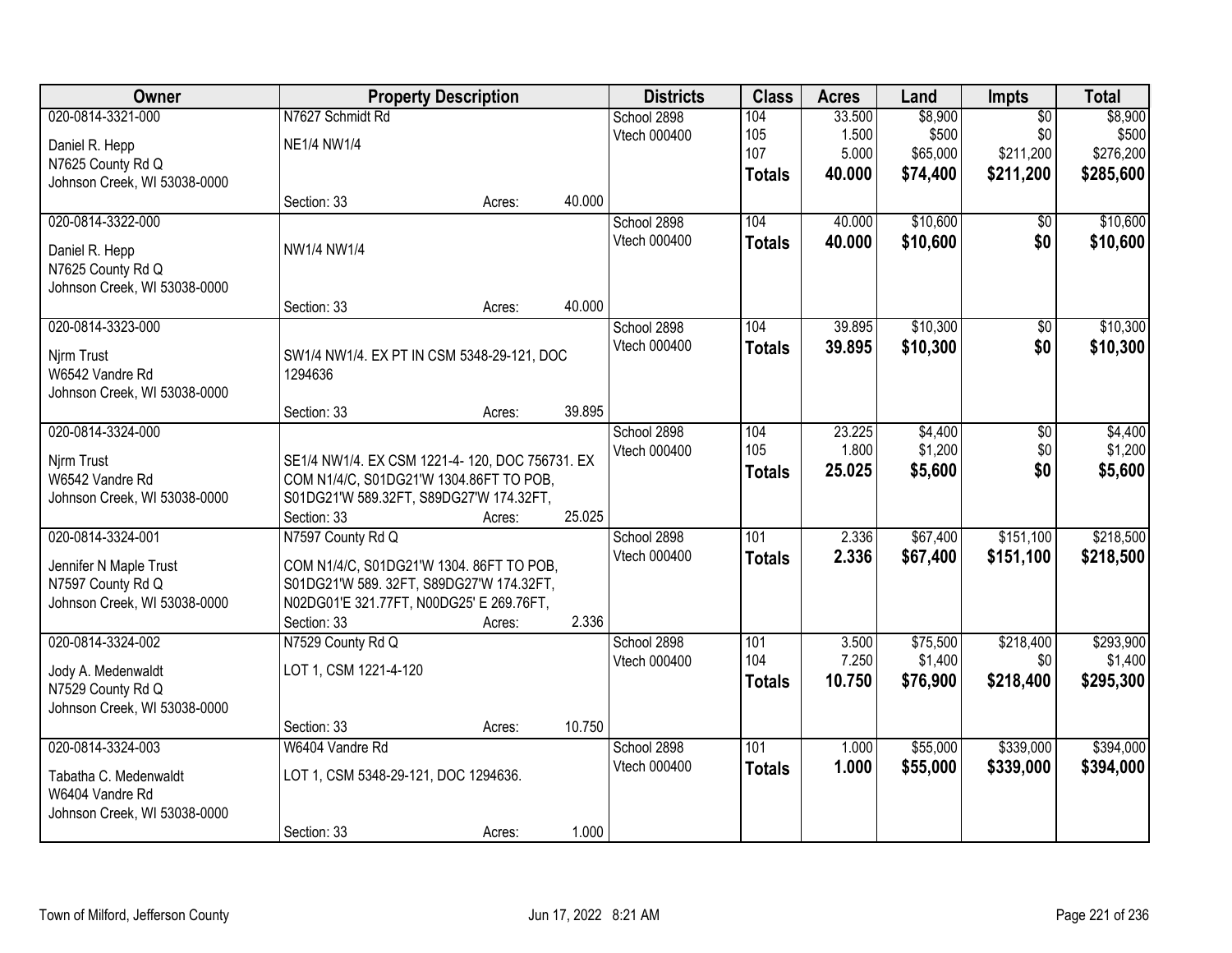| Owner                                           |                                                                             | <b>Property Description</b> |        | <b>Districts</b> | <b>Class</b>  | <b>Acres</b> | Land     | <b>Impts</b>    | <b>Total</b> |
|-------------------------------------------------|-----------------------------------------------------------------------------|-----------------------------|--------|------------------|---------------|--------------|----------|-----------------|--------------|
| 020-0814-3331-000                               | County Rd Q                                                                 |                             |        | School 2898      | 104           | 32.350       | \$8,300  | $\overline{50}$ | \$8,300      |
| Erich C. Wollin                                 | NE1/4 SW1/4, EX W5.25A, EX PT OF CSM 604-2-430                              |                             |        | Vtech 000400     | 105           | 1.600        | \$100    | \$0             | \$100        |
| Kyle M. Wollin                                  |                                                                             |                             |        |                  | <b>Totals</b> | 33.950       | \$8,400  | \$0             | \$8,400      |
| N7156 County Rd Q                               |                                                                             |                             |        |                  |               |              |          |                 |              |
| Johnson Creek, WI 53038-0000                    | Section: 33                                                                 | Acres:                      | 33.950 |                  |               |              |          |                 |              |
| 020-0814-3332-000                               | W6497 Vandre Rd                                                             |                             |        | School 2898      | 104           | 1.007        | \$200    | $\overline{50}$ | \$200        |
| Gregory T. Gitto                                | LOT 1, CSM 6237-36-317, DOC 1455130.                                        |                             |        | Vtech 000400     | 105           | 1.300        | \$100    | \$0             | \$100        |
| Carol E. Gitto                                  |                                                                             |                             |        |                  | 107           | 1.700        | \$47,000 | \$140,900       | \$187,900    |
| W6497 Vandre Rd                                 |                                                                             |                             |        |                  | <b>Totals</b> | 4.007        | \$47,300 | \$140,900       | \$188,200    |
| Johnson Creek, WI 53038-0000                    | Section: 33                                                                 | Acres:                      | 4.007  |                  |               |              |          |                 |              |
| 020-0814-3332-001                               | Vandre Rd                                                                   |                             |        | School 2898      | 104           | 41.776       | \$9,500  | \$0             | \$9,500      |
| Erich C. Wollin                                 | W5.25A OF NE1/4 SW1/4. ALSO NW1/4 SW1/4. EX CSI                             |                             |        | Vtech 000400     | <b>Totals</b> | 41.776       | \$9,500  | \$0             | \$9,500      |
| Kyle M. Wollin                                  | 6237-36-317, DOC 1455130.                                                   |                             |        |                  |               |              |          |                 |              |
| N7156 County Rd Q                               |                                                                             |                             |        |                  |               |              |          |                 |              |
| Johnson Creek, WI 53038-0000                    | Section: 33                                                                 | Acres:                      | 41.776 |                  |               |              |          |                 |              |
| 020-0814-3333-000                               |                                                                             |                             |        | School 2898      | 104           | 15.000       | \$3,900  | \$0             | \$3,900      |
| Erich C. Wollin                                 | BEG 2080FT W OF SE/C SW1/4, N894.3FT, E761.64FT                             |                             |        | Vtech 000400     | 105           | 0.670        | \$100    | \$0             | \$100        |
| Kyle M. Wollin                                  | S894.3 FT, W TO POB                                                         |                             |        |                  | <b>Totals</b> | 15.670       | \$4,000  | \$0             | \$4,000      |
| N7156 County Rd Q                               |                                                                             |                             |        |                  |               |              |          |                 |              |
| Johnson Creek, WI 53038-0000                    | Section: 33                                                                 | Acres:                      | 15.670 |                  |               |              |          |                 |              |
| 020-0814-3333-001                               |                                                                             |                             |        | School 2898      | 104           | 21.000       | \$5,400  | $\overline{30}$ | \$5,400      |
|                                                 |                                                                             |                             |        | Vtech 000400     | 105           | 0.250        | \$100    | \$0             | \$100        |
| Erich C. Wollin                                 | BEG 190.08FT E OF SW/SEC/C, N1148.0FT,                                      |                             |        |                  | <b>Totals</b> | 21.250       | \$5,500  | \$0             | \$5,500      |
| Kyle M. Wollin<br>N7156 County Rd Q             | W190.08FT, N TO 1/8/L, E1503.81FT, S384.78FT<br>W924.99FT, S894.30FT, W-POB |                             |        |                  |               |              |          |                 |              |
| Johnson Creek, WI 53038-0000                    | Section: 33                                                                 | Acres:                      | 21.250 |                  |               |              |          |                 |              |
| 020-0814-3333-002                               |                                                                             |                             |        | School 2898      | 104           | 5.000        | \$1,300  | $\sqrt{6}$      | \$1,300      |
|                                                 |                                                                             |                             |        | Vtech 000400     | <b>Totals</b> | 5.000        | \$1,300  | \$0             | \$1,300      |
| Kyle M. Wollin                                  | BEG SW/SEC/C, N1148.40FT, E190.08FT, S1148.40FT                             |                             |        |                  |               |              |          |                 |              |
| Erika N. Wollin                                 | W190.08FT TO POB                                                            |                             |        |                  |               |              |          |                 |              |
| W6001 Church Rd<br>Johnson Creek, WI 53038-0000 | Section: 33                                                                 | Acres:                      | 5.000  |                  |               |              |          |                 |              |
| 020-0814-3334-000                               | County Rd Q                                                                 |                             |        | School 2898      | 104           | 33.000       | \$8,100  | $\overline{50}$ | \$8,100      |
|                                                 |                                                                             |                             |        | Vtech 000400     | 105           | 1.380        | \$100    | \$0             | \$100        |
| Erich C. Wollin                                 | SE1/4 SW1/4, EX CSM 604-2-430. EX PCL 163.35FT                              |                             |        |                  | <b>Totals</b> | 34.380       | \$8,200  | \$0             | \$8,200      |
| Kyle M. Wollin                                  | E&W BY 384.78FT N&S IN NW/C                                                 |                             |        |                  |               |              |          |                 |              |
| N7156 County Rd Q                               |                                                                             |                             |        |                  |               |              |          |                 |              |
| Johnson Creek, WI 53038-0000                    | Section: 33                                                                 | Acres:                      | 34.380 |                  |               |              |          |                 |              |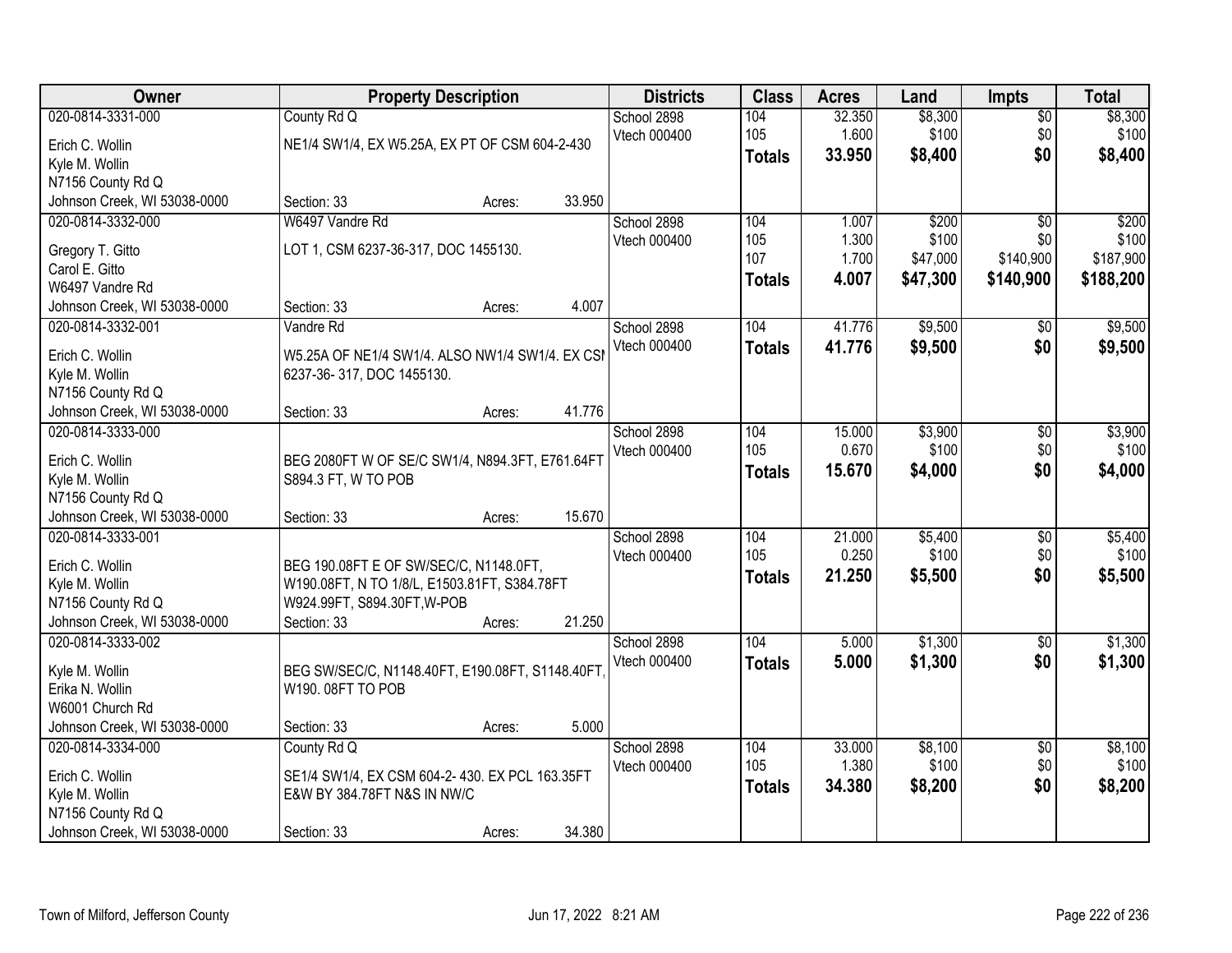| 020-0814-3334-001<br>N7397 County Rd Q<br>\$86,000<br>\$147,200<br>School 2898<br>101<br>5.000                                   | \$233,200 |
|----------------------------------------------------------------------------------------------------------------------------------|-----------|
|                                                                                                                                  |           |
| Vtech 000400<br>5.000<br>\$86,000<br>\$147,200<br><b>Totals</b><br>LOT 1, CSM 604-2-430<br>Daniel J. Bollig<br>N7397 County Rd Q | \$233,200 |
| Johnson Creek, WI 53038-0000                                                                                                     |           |
| 5.000<br>Section: 33<br>Acres:                                                                                                   |           |
| 020-0814-3341-000<br>\$7,100<br>School 2898<br>104<br>Vandre Rd<br>35.500<br>\$0                                                 | \$7,100   |
| 105<br>4.500<br>\$3,000<br>\$0<br>Vtech 000400<br><b>NE1/4 SE1/4</b><br>Christopher G. Weichmann                                 | \$3,000   |
| \$0<br>40.000<br>\$10,100<br><b>Totals</b><br>W6442 Schmidt Rd                                                                   | \$10,100  |
| Johnson Creek, WI 53038-0000                                                                                                     |           |
| 40.000<br>Section: 33<br>Acres:                                                                                                  |           |
| 020-0814-3342-000<br>33.388<br>\$7,000<br>School 2898<br>104<br>\$0                                                              | \$7,000   |
| \$0<br>105<br>1.100<br>\$100<br>Vtech 000400<br>NW1/4 SE1/4. EX CSM 4623-23-280, DOC 1157034. EX<br>Christopher G. Weichmann     | \$100     |
| \$7,100<br>\$0<br>34.488<br><b>Totals</b><br>COM S1/4/C, N2202.45FT TO POB, N439FT, ELY<br>W6442 Schmidt Rd                      | \$7,100   |
| Johnson Creek, WI 53038-0000<br>348.5FT, S TO NE/C CSM 4623-23-280, W348. 48FT                                                   |           |
| 34.488<br>Section: 33<br>Acres:                                                                                                  |           |
| \$530,600<br>020-0814-3342-001<br>N7458 County Rd Q<br>School 2898<br>101<br>\$68,600<br>2.512                                   | \$599,200 |
| 3.000<br>104<br>\$800<br>\$0<br>Vtech 000400<br>LOT 1, CSM 4623-23-280, DOC 1157034. ALSO COM<br>Bradley J. Hering               | \$800     |
| 5.512<br>\$530,600<br>\$69,400<br><b>Totals</b><br>Kerry L. Hering<br>S1/4/C, N2202.45FT TO POB, N439FT, ELY 348.5FT, S          | \$600,000 |
| N7458 County Rd Q<br>TO NE/C SD CSM, W348.48FT TO POB.                                                                           |           |
| 5.512<br>Johnson Creek, WI 53038-0000<br>Section: 33<br>Acres:                                                                   |           |
| N7396 County Rd Q<br>\$100<br>020-0814-3343-000<br>105<br>0.106<br>$\overline{50}$<br>School 2898                                | \$100     |
| 107<br>\$118,100<br>1.500<br>\$45,000<br>Vtech 000400                                                                            | \$163,100 |
| LOT 1, CSM 6200-36-209, DOC 1449456.<br>Diane L. Franks<br>1.606<br>\$118,100<br>\$45,100<br><b>Totals</b><br>N7396 County Rd Q  | \$163,200 |
| Johnson Creek, WI 53038-0000                                                                                                     |           |
| 1.606<br>Section: 33<br>Acres:                                                                                                   |           |
| 020-0814-3343-001<br>School 2898<br>104<br>36.700<br>\$10,900<br>$\sqrt{6}$                                                      | \$10,900  |
| \$0 <br><b>15M</b><br>1.694<br>\$2,600<br>Vtech 000400                                                                           | \$2,600   |
| SW1/4 SE1/4. EX CSM 6200-36-209, DOC 1449456.<br>Christopher G. Weichmann<br>\$13,500<br>\$0<br>38.394<br><b>Totals</b>          | \$13,500  |
| W6442 Schmidt Rd<br>Johnson Creek, WI 53038-0000                                                                                 |           |
| 38.394<br>Section: 33<br>Acres:                                                                                                  |           |
| 020-0814-3344-000<br>\$7,400<br>104<br>35.300<br>$\overline{50}$<br>School 2898                                                  | \$7,400   |
| \$0<br>106<br>4.700<br>\$14,100<br>Vtech 000400                                                                                  | \$14,100  |
| SE1/4 SE1/4<br>Christopher G. Weichmann<br>\$0<br>40.000<br>\$21,500<br><b>Totals</b>                                            | \$21,500  |
| W6442 Schmidt Rd<br>Johnson Creek, WI 53038-0000                                                                                 |           |
| 40.000<br>Section: 33<br>Acres:                                                                                                  |           |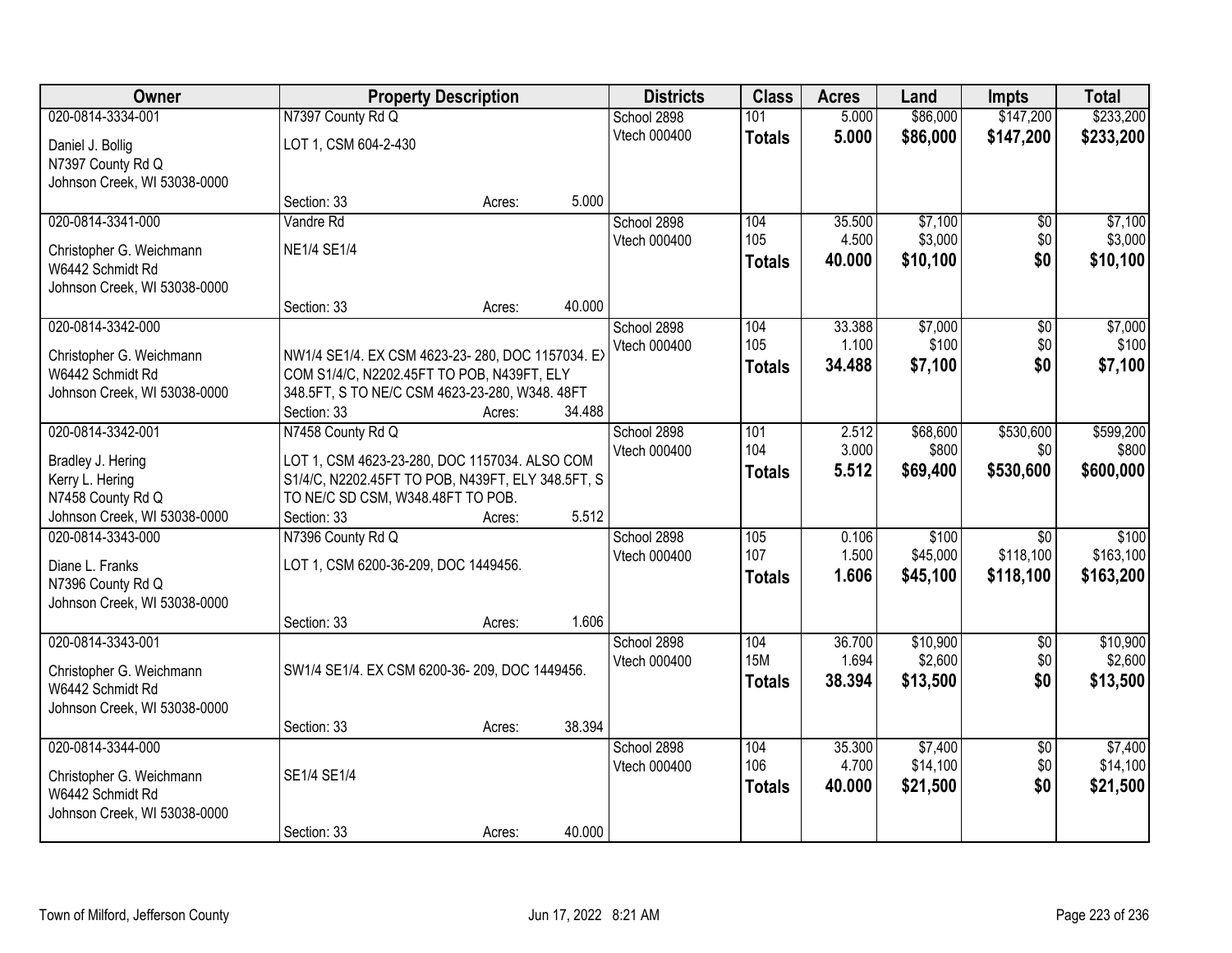| Owner                        | <b>Property Description</b>                                                                  |        |        | <b>Districts</b> | <b>Class</b>  | <b>Acres</b> | Land      | Impts           | <b>Total</b> |
|------------------------------|----------------------------------------------------------------------------------------------|--------|--------|------------------|---------------|--------------|-----------|-----------------|--------------|
| 020-0814-3411-000            |                                                                                              |        |        | School 2898      | 104           | 34.100       | \$7,900   | $\overline{50}$ | \$7,900      |
| Jonathan S Duwe Trust        | <b>NE1/4 NE1/4</b>                                                                           |        |        | Vtech 000400     | 105           | 2.900        | \$800     | \$0             | \$800        |
| Debra S Duwe Trust           |                                                                                              |        |        |                  | <b>15M</b>    | 3.000        | \$4,500   | \$0             | \$4,500      |
| W5574 Rupprecht Ln           |                                                                                              |        |        |                  | <b>Totals</b> | 40.000       | \$13,200  | \$0             | \$13,200     |
| Johnson Creek, WI 53038-0000 | Section: 34                                                                                  | Acres: | 40.000 |                  |               |              |           |                 |              |
| 020-0814-3412-000            | N7639 French Rd                                                                              |        |        | School 2898      | 101           | 8.040        | \$107,300 | \$223,700       | \$331,000    |
|                              |                                                                                              |        |        | Vtech 000400     | 104           | 2.000        | \$600     | \$0             | \$600        |
| Elizabeth M Smith Trust      | NW1/4 NE1/4 N OF CSM 2881-11 -182. EX PT IN CSM                                              |        |        |                  | <b>Totals</b> | 10.040       | \$107,900 | \$223,700       | \$331,600    |
| N7639 French Rd              | 2973-12-82.                                                                                  |        |        |                  |               |              |           |                 |              |
| Johnson Creek, WI 53038-0000 | Section: 34                                                                                  | Acres: | 10.040 |                  |               |              |           |                 |              |
| 020-0814-3412-001            |                                                                                              |        |        | School 2898      | 104           | 63.900       | \$15,300  | \$0             | \$15,300     |
|                              |                                                                                              |        |        | Vtech 000400     | <b>Totals</b> | 63.900       | \$15,300  | \$0             | \$15,300     |
| Imrie Acres, LLC             | LOT 1, CSM 2881-11-182.                                                                      |        |        |                  |               |              |           |                 |              |
| N7389 County Rd A            |                                                                                              |        |        |                  |               |              |           |                 |              |
| Johnson Creek, WI 53038-0000 |                                                                                              |        |        |                  |               |              |           |                 |              |
|                              | Section: 34                                                                                  | Acres: | 63.900 |                  |               |              |           |                 |              |
| 020-0814-3413-000            | N7435 County Rd A                                                                            |        |        | School 2898      | 101           | 4.410        | \$81,900  | \$248,100       | \$330,000    |
| Darren A. Riskedal           | LOT 2, CSM 2881-11-182, DOC 921000.                                                          |        |        | Vtech 000400     | 104           | 0.400        | \$100     | \$0             | \$100        |
| Kendall L. Riskedal          |                                                                                              |        |        |                  | <b>Totals</b> | 4.810        | \$82,000  | \$248,100       | \$330,100    |
| N7435 County Rd A            |                                                                                              |        |        |                  |               |              |           |                 |              |
| Johnson Creek, WI 53038-0000 | Section: 34                                                                                  | Acres: | 4.810  |                  |               |              |           |                 |              |
| 020-0814-3414-000            | N7522 French Rd                                                                              |        |        | School 2898      | 104           | 23.890       | \$6,700   | $\overline{50}$ | \$6,700      |
| Jonathan S Duwe Trust        |                                                                                              |        |        | Vtech 000400     | 107           | 1.000        | \$40,000  | \$7,100         | \$47,100     |
| Debra S Duwe Trust           | W35A OF SE1/4 NE1/4, EX PCL 247.5FT N&S & 561FT<br>E&W IN SW/C. EX .89A IN CTH A IN 656-613. |        |        |                  | <b>15M</b>    | 6.030        | \$7,900   | \$0             | \$7,900      |
| W5574 Rupprecht Ln           |                                                                                              |        |        |                  | <b>Totals</b> | 30.920       | \$54,600  | \$7,100         | \$61,700     |
| Johnson Creek, WI 53038-0000 | Section: 34                                                                                  | Acres: | 30.920 |                  |               |              |           |                 |              |
| 020-0814-3414-001            |                                                                                              |        |        | School 2898      | 104           | 4.480        | \$800     | $\sqrt{6}$      | \$800        |
|                              |                                                                                              |        |        | Vtech 000400     | <b>Totals</b> | 4.480        | \$800     | \$0             | \$800        |
| Daniel Meschke               | E5A SE1/4 NE1/4, SD 5A TO BE 1320FT N&S BY                                                   |        |        |                  |               |              |           |                 |              |
| Nicole Meschke               | 165FT E&W. EX .26A IN CTH A IN 656-615. EX PT IN                                             |        |        |                  |               |              |           |                 |              |
| N7766 Meyer Ln               | CSM 5437-30-036, DOC 1315550.                                                                |        |        |                  |               |              |           |                 |              |
| Johnson Creek, WI 53038-0000 | Section: 34                                                                                  | Acres: | 4.480  |                  |               |              |           |                 |              |
| 020-0814-3414-002            | N7451 County Rd A                                                                            |        |        | School 2898      | 101           | 1.603        | \$61,000  | \$101,800       | \$162,800    |
| Daniel D. Frey               | LOT 2, CSM 3736-17-183.                                                                      |        |        | Vtech 000400     | <b>Totals</b> | 1.603        | \$61,000  | \$101,800       | \$162,800    |
| N7451 County Rd A            |                                                                                              |        |        |                  |               |              |           |                 |              |
| Johnson Creek, WI 53038-0000 |                                                                                              |        |        |                  |               |              |           |                 |              |
|                              | Section: 34                                                                                  | Acres: | 1.603  |                  |               |              |           |                 |              |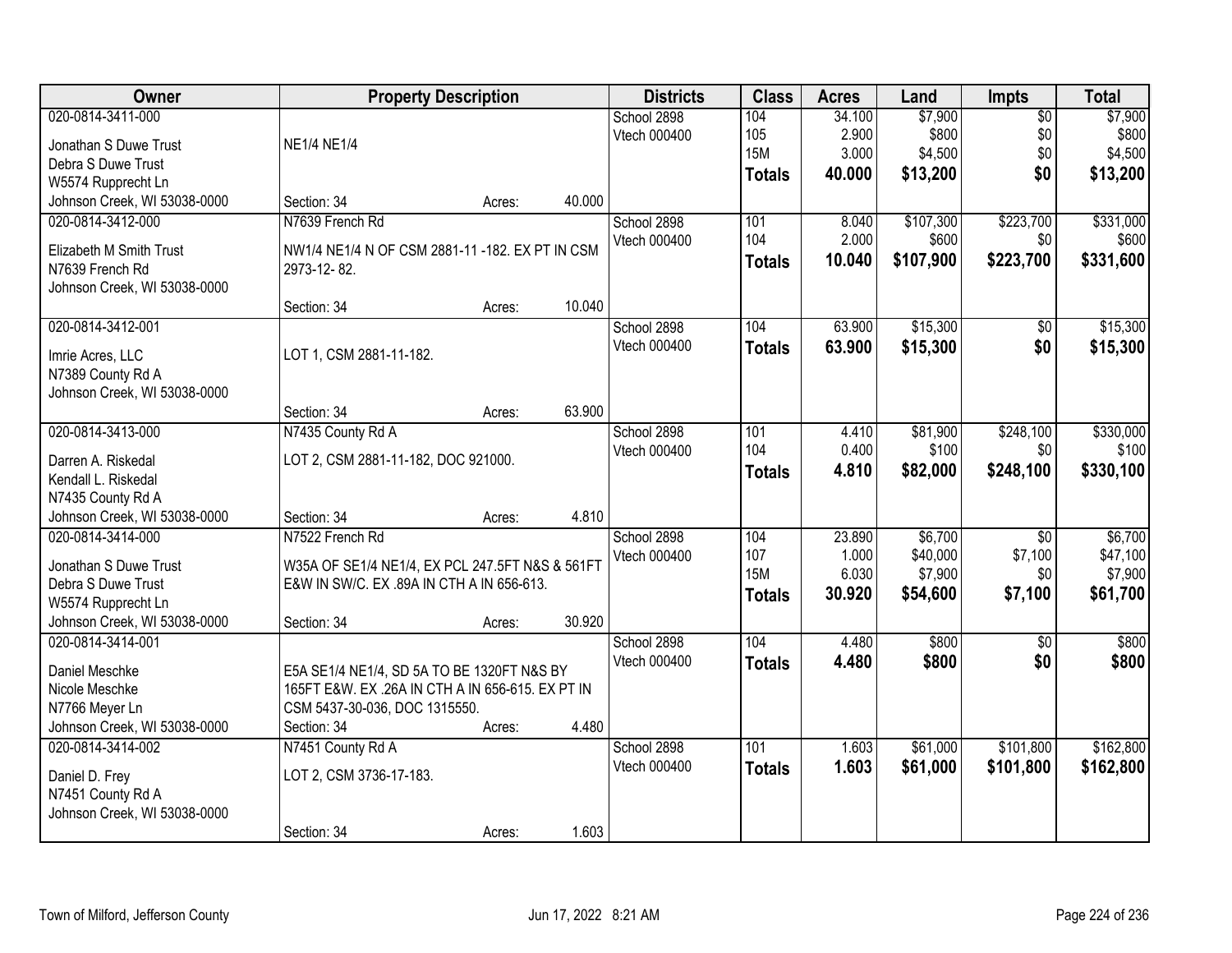| Owner                                        |                                                | <b>Property Description</b> |        | <b>Districts</b>            | <b>Class</b>         | <b>Acres</b>    | Land               | <b>Impts</b>           | <b>Total</b>       |
|----------------------------------------------|------------------------------------------------|-----------------------------|--------|-----------------------------|----------------------|-----------------|--------------------|------------------------|--------------------|
| 020-0814-3414-003                            | N7510 French Rd                                |                             |        | School 2898                 | 101                  | 1.000           | \$55,000           | \$30,600               | \$85,600           |
| Daniel D. Frey                               | LOT 1, CSM 3736-17-183.                        |                             |        | Vtech 000400                | <b>Totals</b>        | 1.000           | \$55,000           | \$30,600               | \$85,600           |
| N7451 County Rd A                            |                                                |                             |        |                             |                      |                 |                    |                        |                    |
| Johnson Creek, WI 53038-0000                 |                                                |                             |        |                             |                      |                 |                    |                        |                    |
|                                              | Section: 34                                    | Acres:                      | 1.000  |                             |                      |                 |                    |                        |                    |
| 020-0814-3421-000                            | Vandre Rd                                      |                             |        | School 2898                 | 104                  | 37.300          | \$8,100            | \$0                    | \$8,100            |
| Imrie Acres, LLC                             | <b>NE1/4 NW1/4</b>                             |                             |        | Vtech 000400                | 105<br><b>Totals</b> | 2.700<br>40.000 | \$1,800<br>\$9,900 | \$0<br>\$0             | \$1,800<br>\$9,900 |
| N7389 County Rd A                            |                                                |                             |        |                             |                      |                 |                    |                        |                    |
| Johnson Creek, WI 53038-0000                 |                                                |                             |        |                             |                      |                 |                    |                        |                    |
| 020-0814-3422-000                            | Section: 34                                    | Acres:                      | 40.000 |                             | 104                  | 36.000          | \$8,000            |                        |                    |
|                                              |                                                |                             |        | School 2898<br>Vtech 000400 | 105                  | 4.000           | \$2,600            | \$0<br>\$0             | \$8,000<br>\$2,600 |
| Dettmann Dairy Farms, LLC                    | NW1/4 NW1/4                                    |                             |        |                             | <b>Totals</b>        | 40.000          | \$10,600           | \$0                    | \$10,600           |
| W5331 Vesper Ln                              |                                                |                             |        |                             |                      |                 |                    |                        |                    |
| Johnson Creek, WI 53038-0000                 | Section: 34                                    | Acres:                      | 40.000 |                             |                      |                 |                    |                        |                    |
| 020-0814-3423-000                            |                                                |                             |        | School 2898                 | 104                  | 34.000          | \$8,200            | \$0                    | \$8,200            |
|                                              |                                                |                             |        | Vtech 000400                | 105                  | 2.751           | \$1,800            | \$0                    | \$1,800            |
| Dettmann Dairy Farms, LLC<br>W5331 Vesper Ln | SW1/4 NW1/4 EX CSM 1301-4-253                  |                             |        |                             | <b>Totals</b>        | 36.751          | \$10,000           | \$0                    | \$10,000           |
| Johnson Creek, WI 53038-0000                 |                                                |                             |        |                             |                      |                 |                    |                        |                    |
|                                              | Section: 34                                    | Acres:                      | 36.751 |                             |                      |                 |                    |                        |                    |
| 020-0814-3423-001                            | W6024 Vandre Rd                                |                             |        | School 2898                 | 101                  | 3.249           | \$73,700           | \$132,600              | \$206,300          |
| Thomas D. Pollich et al                      | LOT 1, CSM 1301-4-253, DOC 761523.             |                             |        | Vtech 000400                | <b>Totals</b>        | 3.249           | \$73,700           | \$132,600              | \$206,300          |
| W6024 Vandre Rd                              |                                                |                             |        |                             |                      |                 |                    |                        |                    |
| Johnson Creek, WI 53038                      |                                                |                             |        |                             |                      |                 |                    |                        |                    |
|                                              | Section: 34                                    | Acres:                      | 3.249  |                             |                      |                 |                    |                        |                    |
| 020-0814-3424-000                            | W5918 Vandre Rd                                |                             |        | School 2898                 | 104                  | 36.500          | \$10,800           | $\overline{50}$        | \$10,800           |
| Imrie Acres, LLC                             | SE1/4 NW1/4                                    |                             |        | Vtech 000400                | 107                  | 3.500           | \$57,500           | \$165,100              | \$222,600          |
| N7389 County Rd A                            |                                                |                             |        |                             | <b>Totals</b>        | 40.000          | \$68,300           | \$165,100              | \$233,400          |
| Johnson Creek, WI 53038-0000                 |                                                |                             |        |                             |                      |                 |                    |                        |                    |
|                                              | Section: 34                                    | Acres:                      | 40.000 |                             |                      |                 |                    |                        |                    |
| 020-0814-3431-000                            | N7389 County Rd A                              |                             |        | School 2898                 | 104<br>105           | 25.453<br>1.000 | \$6,300<br>\$700   | $\overline{30}$<br>\$0 | \$6,300<br>\$700   |
| Imrie Acres, LLC                             | THAT PT OF NE1/4 SW1/4 W OF CTH A. ALSO N1/2   |                             |        | Vtech 000400                | 107                  | 1.000           | \$40,000           | \$143,800              | \$183,800          |
| N7389 County Rd A                            | NE1/4 SW1/4 E OF SD HGY. EX 2.817A IN CTH A IN |                             |        |                             | <b>Totals</b>        | 27.453          | \$47,000           | \$143,800              | \$190,800          |
| Johnson Creek, WI 53038-0000                 | 657-250.                                       |                             |        |                             |                      |                 |                    |                        |                    |
|                                              | Section: 34                                    | Acres:                      | 27.453 |                             |                      |                 |                    |                        |                    |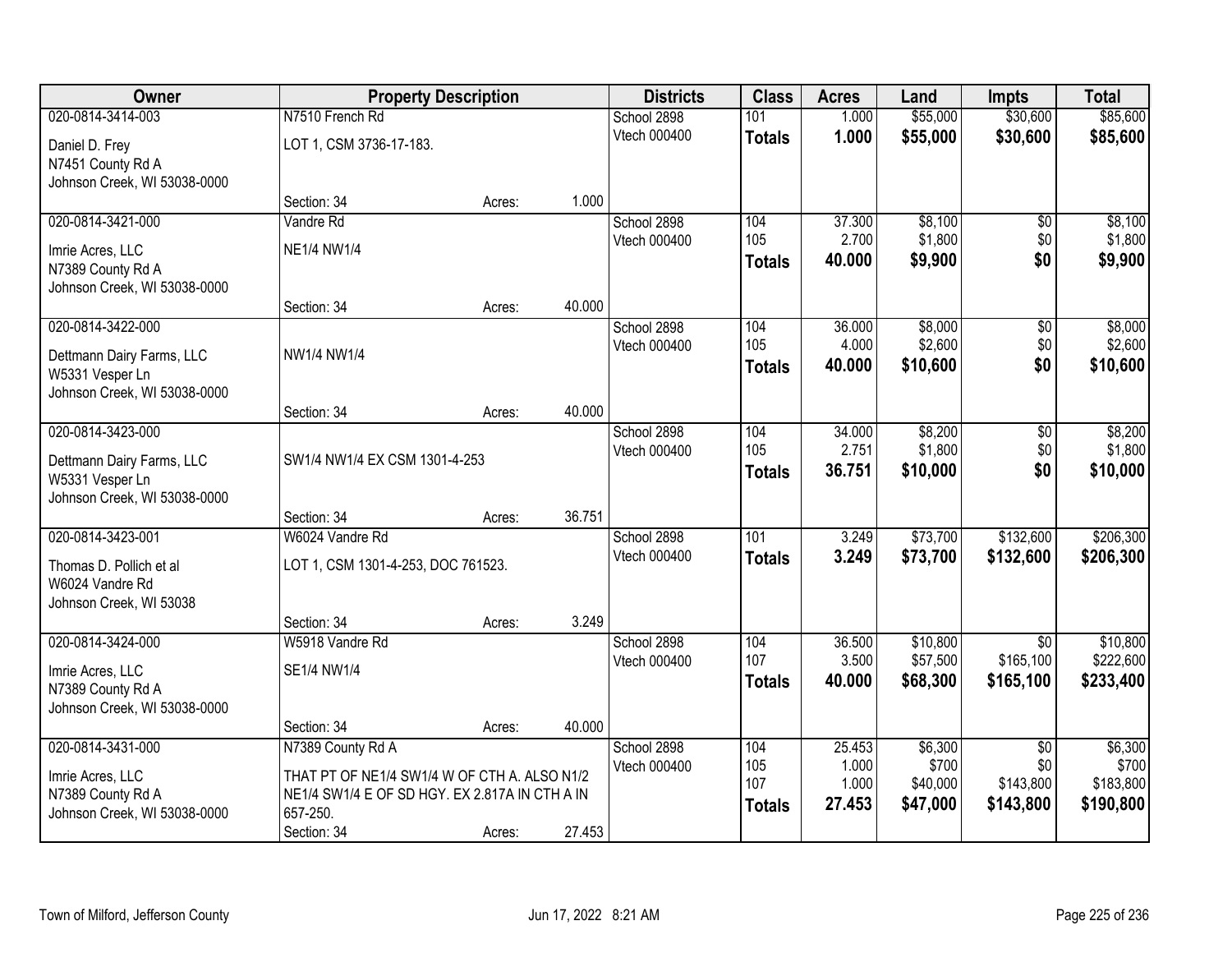| Owner                                             | <b>Property Description</b>                                                                 |        |        | <b>Districts</b>            | <b>Class</b>     | <b>Acres</b>    | Land             | <b>Impts</b>           | <b>Total</b>     |
|---------------------------------------------------|---------------------------------------------------------------------------------------------|--------|--------|-----------------------------|------------------|-----------------|------------------|------------------------|------------------|
| 020-0814-3431-001                                 | N7354 County Rd A                                                                           |        |        | School 2898                 | 101              | 8.070           | \$107,500        | \$185,300              | \$292,800        |
| John P. Fitzsimmons                               | LOT 1, CSM 890-3-335, DOC 738599. EX CSM                                                    |        |        | Vtech 000400                | <b>Totals</b>    | 8.070           | \$107,500        | \$185,300              | \$292,800        |
| Vicki L. Fitzsimmons                              | 5431-30-023, DOC 1313726. EX .93A IN CTH A IN                                               |        |        |                             |                  |                 |                  |                        |                  |
| N7354 County Rd A                                 | 656-921.                                                                                    |        |        |                             |                  |                 |                  |                        |                  |
| Johnson Creek, WI 53038-0000                      | Section: 34                                                                                 | Acres: | 8.070  |                             |                  |                 |                  |                        |                  |
| 020-0814-3431-002                                 | N7378 County Rd A                                                                           |        |        | School 2898                 | 101              | 1.000           | \$55,000         | \$154,500              | \$209,500        |
| Lola A Klatt Trust                                | LOT 1, CSM 5431-30-023, DOC 1313726.                                                        |        |        | Vtech 000400                | <b>Totals</b>    | 1.000           | \$55,000         | \$154,500              | \$209,500        |
| N7378 County Rd A                                 |                                                                                             |        |        |                             |                  |                 |                  |                        |                  |
| Johnson Creek, WI 53038-0000                      |                                                                                             |        |        |                             |                  |                 |                  |                        |                  |
|                                                   | Section: 34                                                                                 | Acres: | 1.000  |                             |                  |                 |                  |                        |                  |
| 020-0814-3432-000                                 | Vandre Rd                                                                                   |        |        | School 2898                 | 104              | 38.800          | \$7,900          | $\sqrt[6]{}$           | \$7,900          |
| Imrie Acres, LLC                                  | NW1/4 SW1/4                                                                                 |        |        | Vtech 000400                | 105              | 1.200           | \$100            | \$0                    | \$100            |
| N7389 County Rd A                                 |                                                                                             |        |        |                             | <b>Totals</b>    | 40.000          | \$8,000          | \$0                    | \$8,000          |
| Johnson Creek, WI 53038-0000                      |                                                                                             |        |        |                             |                  |                 |                  |                        |                  |
|                                                   | Section: 34                                                                                 | Acres: | 40.000 |                             |                  |                 |                  |                        |                  |
| 020-0814-3433-000                                 | N7319 County Rd A                                                                           |        |        | School 2898                 | 104              | 32.700          | \$9,400          | \$0                    | \$9,400          |
|                                                   |                                                                                             |        |        | Vtech 000400                | 105              | 3.750           | \$2,500          | \$0                    | \$2,500          |
| Rodney M. Bergholz<br>Patricia A. Biederman       | S1/2 SW1/4 W OF CTH A. EX.86A IN CTH A IN<br>661-679. EX .99A IN CTH A IN 1013084.          |        |        |                             | 107              | 1.700           | \$47,000         | \$140,300              | \$187,300        |
| N7319 County Rd A                                 |                                                                                             |        |        |                             | <b>Totals</b>    | 38.150          | \$58,900         | \$140,300              | \$199,200        |
| Johnson Creek, WI 53038-0000                      | Section: 34                                                                                 | Acres: | 38.150 |                             |                  |                 |                  |                        |                  |
| 020-0814-3434-000                                 | County Rd A                                                                                 |        |        | School 2898                 | 104              | 38.120          | \$9,600          | $\overline{60}$        | \$9,600          |
|                                                   |                                                                                             |        |        | Vtech 000400                | <b>Totals</b>    | 38.120          | \$9,600          | \$0                    | \$9,600          |
| Duwe Farms, LLC                                   | S1/2 NE1/4 SW1/4, E OF CTH A ALSO S1/2 SW1/4 LYG                                            |        |        |                             |                  |                 |                  |                        |                  |
| N7204 County Rd A<br>Johnson Creek, WI 53038-0000 | SE OF SD HGY, EX CSM 890-3-335. EX .78A IN CTH A<br>IN 656-918. EX.83A IN CTH A IN 1014466. |        |        |                             |                  |                 |                  |                        |                  |
|                                                   | Section: 34                                                                                 | Acres: | 38.120 |                             |                  |                 |                  |                        |                  |
| 020-0814-3441-000                                 | N7456 County Rd A                                                                           |        |        | School 2898                 | $\overline{101}$ | 3.000           | \$72,000         | \$118,500              | \$190,500        |
|                                                   |                                                                                             |        |        | Vtech 000400                | <b>Totals</b>    | 3.000           | \$72,000         | \$118,500              | \$190,500        |
| Todd R. Pooler                                    | LOT 1, CSM 3831-18-126.                                                                     |        |        |                             |                  |                 |                  |                        |                  |
| Susan L. Pooler                                   |                                                                                             |        |        |                             |                  |                 |                  |                        |                  |
| N7456 County Rd A                                 |                                                                                             |        |        |                             |                  |                 |                  |                        |                  |
| Johnson Creek, WI 53038-0000<br>020-0814-3441-001 | Section: 34                                                                                 | Acres: | 3.000  |                             |                  |                 |                  |                        |                  |
|                                                   | County Rd A                                                                                 |        |        | School 2898<br>Vtech 000400 | 104<br>105       | 34.008<br>1.200 | \$7,100<br>\$800 | $\overline{60}$<br>\$0 | \$7,100<br>\$800 |
| Duwe Farms, LLC                                   | NE1/4 SE1/4. EX 1.792A IN CTH A IN 653-341. EX CSM                                          |        |        |                             | <b>Totals</b>    | 35.208          | \$7,900          | \$0                    | \$7,900          |
| N7204 County Rd A                                 | 3831-18-126, DOC 1019703.                                                                   |        |        |                             |                  |                 |                  |                        |                  |
| Johnson Creek, WI 53038-0000                      |                                                                                             |        |        |                             |                  |                 |                  |                        |                  |
|                                                   | Section: 34                                                                                 | Acres: | 35.208 |                             |                  |                 |                  |                        |                  |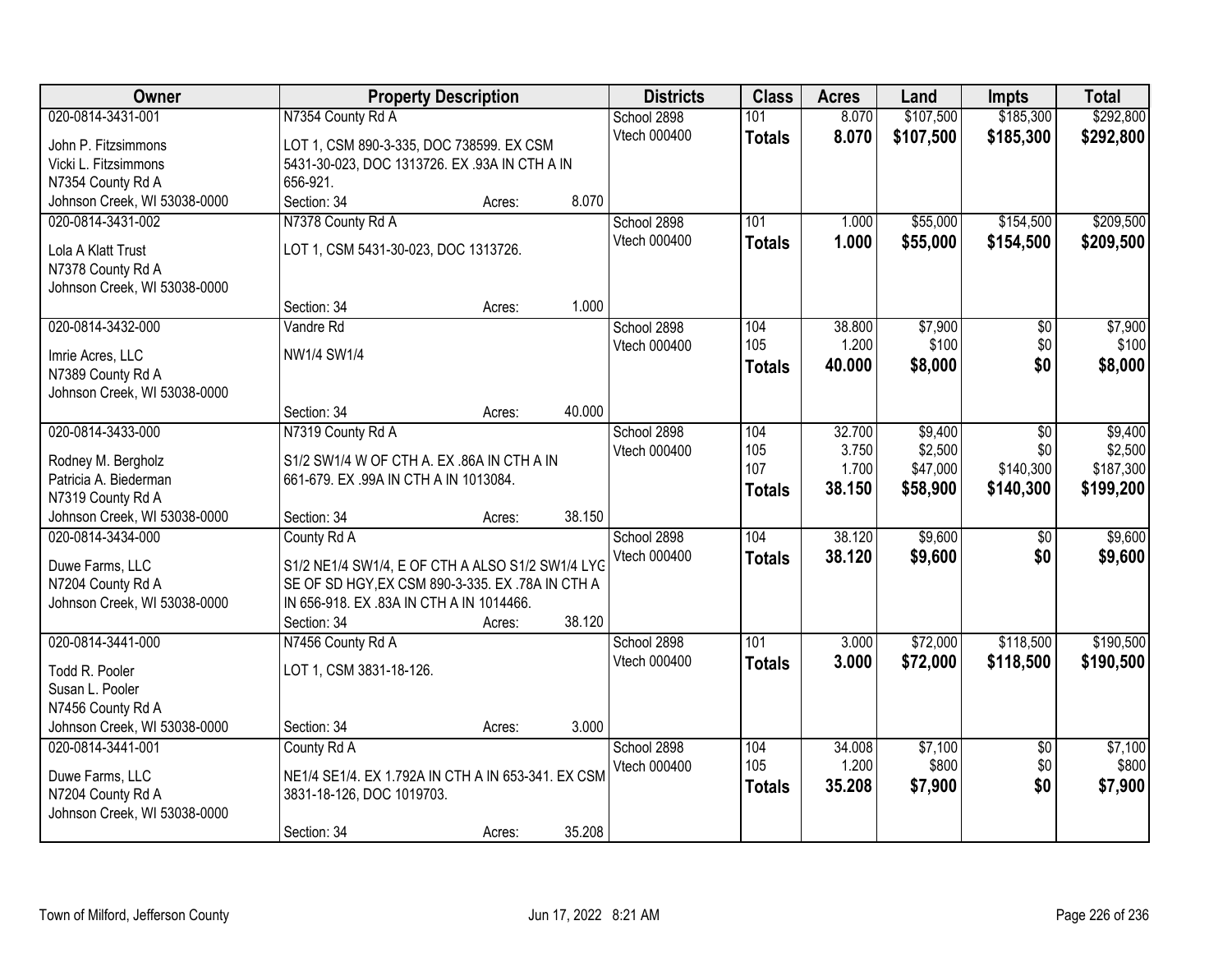| Owner                        |                                                  | <b>Property Description</b> |        | <b>Districts</b>            | <b>Class</b>  | <b>Acres</b>    | Land     | <b>Impts</b>    | <b>Total</b> |
|------------------------------|--------------------------------------------------|-----------------------------|--------|-----------------------------|---------------|-----------------|----------|-----------------|--------------|
| 020-0814-3442-000            | County Rd A                                      |                             |        | School 2898                 | 104           | 17.897          | \$4,200  | $\overline{50}$ | \$4,200      |
| Imrie Acres, LLC             | N1/2 NW1/4 SE1/4. EX 2.103A IN CTH A IN 657-250. |                             |        | Vtech 000400                | <b>Totals</b> | 17.897          | \$4,200  | \$0             | \$4,200      |
| N7389 County Rd A            |                                                  |                             |        |                             |               |                 |          |                 |              |
| Johnson Creek, WI 53038-0000 |                                                  |                             |        |                             |               |                 |          |                 |              |
|                              | Section: 34                                      | Acres:                      | 17.897 |                             |               |                 |          |                 |              |
| 020-0814-3442-001            | County Rd A                                      |                             |        | School 2898                 | 104           | 19.000          | \$4,300  | \$0             | \$4,300      |
| Duwe Farms, LLC              | S1/2 NW1/4 SE1/4                                 |                             |        | Vtech 000400                | 105           | 1.000           | \$700    | \$0             | \$700        |
| N7204 County Rd A            |                                                  |                             |        |                             | <b>Totals</b> | 20.000          | \$5,000  | \$0             | \$5,000      |
| Johnson Creek, WI 53038-0000 |                                                  |                             |        |                             |               |                 |          |                 |              |
|                              | Section: 34                                      | Acres:                      | 20.000 |                             |               |                 |          |                 |              |
| 020-0814-3443-000            | County Rd A                                      |                             |        | School 2898                 | 104           | 38.700          | \$8,100  | \$0             | \$8,100      |
| Duwe Farms, LLC              | SW1/4 SE1/4                                      |                             |        | Vtech 000400                | 105           | 1.300           | \$400    | \$0             | \$400        |
| N7204 County Rd A            |                                                  |                             |        |                             | <b>Totals</b> | 40.000          | \$8,500  | \$0             | \$8,500      |
| Johnson Creek, WI 53038-0000 |                                                  |                             |        |                             |               |                 |          |                 |              |
|                              | Section: 34                                      | Acres:                      | 40.000 |                             |               |                 |          |                 |              |
| 020-0814-3444-000            | County Rd A                                      |                             |        | School 2898                 | 104           | 38.600          | \$8,700  | \$0             | \$8,700      |
| Duwe Farms, LLC              | SE1/4 SE1/4                                      |                             |        | Vtech 000400                | 105           | 1.400<br>40,000 | \$900    | \$0<br>\$0      | \$900        |
| N7204 County Rd A            |                                                  |                             |        |                             | <b>Totals</b> |                 | \$9,600  |                 | \$9,600      |
| Johnson Creek, WI 53038-0000 |                                                  |                             |        |                             |               |                 |          |                 |              |
|                              | Section: 34                                      | Acres:                      | 40.000 |                             |               |                 |          |                 |              |
| 020-0814-3511-000            | County Rd A                                      |                             |        | School 2898                 | 104           | 33.756          | \$7,600  | \$0             | \$7,600      |
| Scott M Koellen Trust        | LOT 1, CSM 3291-14-174, DOC 958303. EX CSM       |                             |        | Vtech 000400                | <b>Totals</b> | 33.756          | \$7,600  | \$0             | \$7,600      |
| Lisa A Koellen Trust         | 4704-24-133, DOC 1166305.                        |                             |        |                             |               |                 |          |                 |              |
| N7607 County Rd N            |                                                  |                             |        |                             |               |                 |          |                 |              |
| Johnson Creek, WI 53038-0000 | Section: 35                                      | Acres:                      | 33.756 |                             |               |                 |          |                 |              |
| 020-0814-3512-000            | N7682 County Rd A                                |                             |        | School 2898                 | 101           | 1.882           | \$63,800 | \$253,700       | \$317,500    |
| Craig J. Hanus               | LOT 1, CSM 5318-29-053, DOC 1289232. SUBJ TO     |                             |        | Vtech 000400                | <b>Totals</b> | 1.882           | \$63,800 | \$253,700       | \$317,500    |
| Erin K. Hanus                | ESMT IN DOC 1298447.                             |                             |        |                             |               |                 |          |                 |              |
| N7682 County Rd A            |                                                  |                             |        |                             |               |                 |          |                 |              |
| Johnson Creek, WI 53038-0000 | Section: 35                                      | Acres:                      | 1.882  |                             |               |                 |          |                 |              |
| 020-0814-3512-001            | N7734 County Rd A                                |                             |        | School 2898<br>Vtech 000400 | 101           | 3.035           | \$72,200 | \$67,500        | \$139,700    |
| Amanda J. Brynman            | LOT 1, CSM 1086-3-629, DOC 748522.               |                             |        |                             | <b>Totals</b> | 3.035           | \$72,200 | \$67,500        | \$139,700    |
| Aaron J. Brynman             |                                                  |                             |        |                             |               |                 |          |                 |              |
| N7734 County Rd A            |                                                  |                             |        |                             |               |                 |          |                 |              |
| Johnson Creek, WI 53038-0000 | Section: 35                                      | Acres:                      | 3.035  |                             |               |                 |          |                 |              |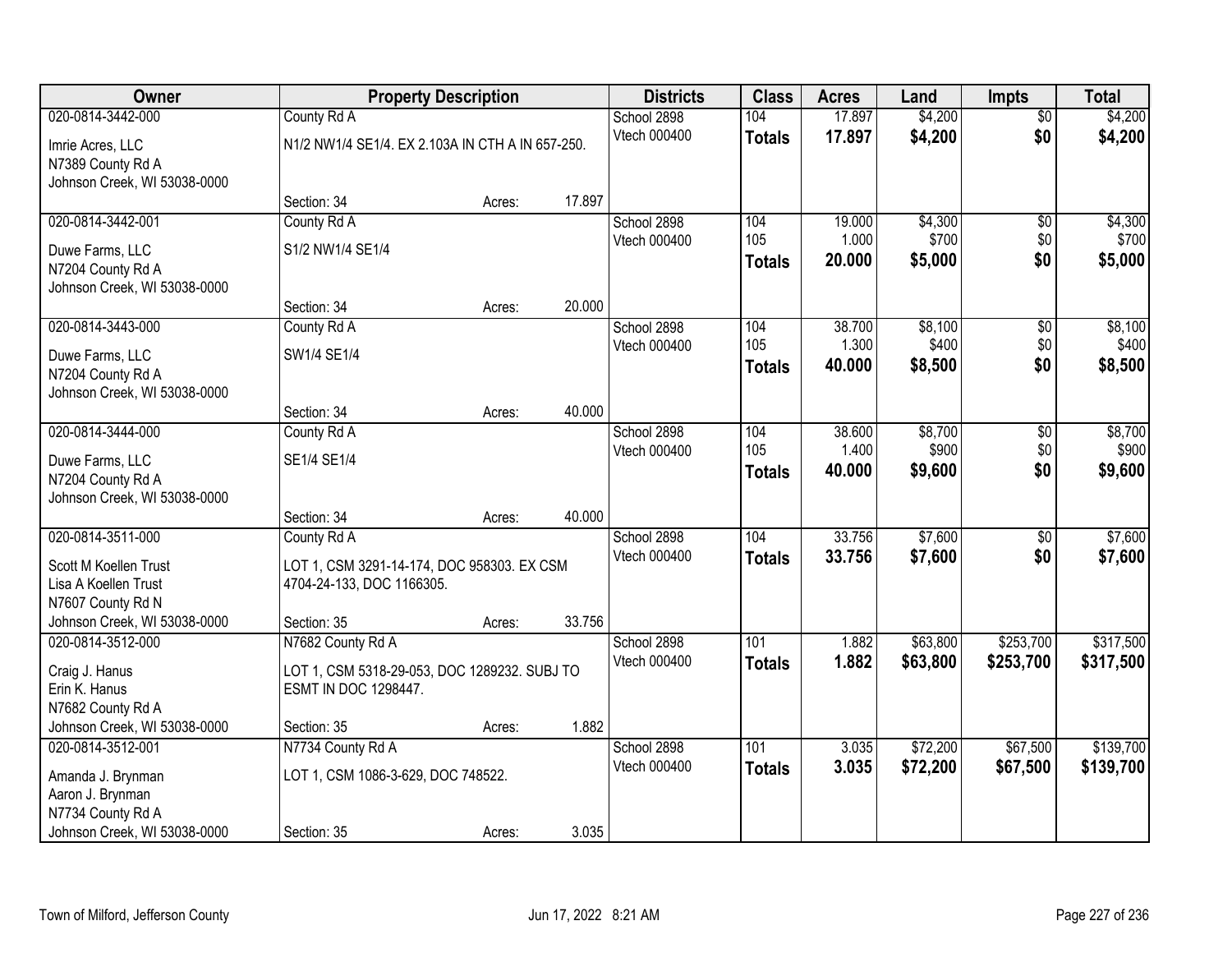| Owner                                                                                                                  | <b>Property Description</b>                                                                                                                                                                      | <b>Districts</b>                   | <b>Class</b>                       | <b>Acres</b>               | Land                            | <b>Impts</b>                  | <b>Total</b>                    |
|------------------------------------------------------------------------------------------------------------------------|--------------------------------------------------------------------------------------------------------------------------------------------------------------------------------------------------|------------------------------------|------------------------------------|----------------------------|---------------------------------|-------------------------------|---------------------------------|
| 020-0814-3512-002<br>Donald Meschke Trust<br>Judith Meschke Trust<br>N7628 County Rd A                                 | THAT PT OF NW1/4 NE1/4 LYG N&W OF CTH A. EX<br>3.21A IN CTH A IN 656-922.                                                                                                                        | School 2898<br>Vtech 000400        | 104<br><b>Totals</b>               | 13.150<br>13.150           | \$3,100<br>\$3,100              | $\overline{50}$<br>\$0        | \$3,100<br>\$3,100              |
| Johnson Creek, WI 53038-0000                                                                                           | 13.150<br>Section: 35<br>Acres:                                                                                                                                                                  |                                    |                                    |                            |                                 |                               |                                 |
| 020-0814-3512-003<br>German Methodist Cemetery<br>Town of Milford<br>Johnson Creek, WI 53038-0000                      | BEG 137FT, W& 174.40FT S50DG W OF NE/S/C,<br>S50DG W300FT, S76DG35'E 111.11FT, N50DGE<br>156.34FT, NE 118.30FT, TO POB ALSO ESMT IN DOC<br>0.580<br>Section: 35<br>Acres:                        | School 2898<br><b>Vtech 000400</b> | 304<br><b>Totals</b>               | 0.580<br>0.580             | \$0<br>\$0                      | $\overline{50}$<br>\$0        | $\overline{50}$<br>\$0          |
| 020-0814-3512-004<br>Robert H. Zoellick<br>W4739 County Rd T<br>Watertown, WI 53094-0000                               | County Rd A<br>THAT PT OF NW1/4 SE OF HGY, EX 2A IN NE/C. EX<br>1.14A IN CTH A IN 656-612. EX CSM 5318-29-053,<br>DOC 1289232.<br>19.618<br>Section: 35<br>Acres:                                | School 2898<br>Vtech 000400        | 104<br><b>15M</b><br><b>Totals</b> | 16.718<br>2.900<br>19.618  | \$3,600<br>\$4,400<br>\$8,000   | $\overline{50}$<br>\$0<br>\$0 | \$3,600<br>\$4,400<br>\$8,000   |
| 020-0814-3513-000<br>Robert H. Zoellick<br>W4739 County Rd T<br>Watertown, WI 53094-0000                               | Zabel Ln<br>SW1/4 NE1/4, EX BEG 629FT N OF CEN/P, N 225FT,<br>E167.50FT, S 255FT, W167.50FT TO POB EX CSM<br>2914-11-238. EX BEG NE/C SD CSM N87DG16'E<br>38.173<br>Section: 35<br>Acres:        | School 2898<br>Vtech 000400        | 104<br><b>15M</b><br><b>Totals</b> | 23.873<br>14.300<br>38.173 | \$4,900<br>\$20,600<br>\$25,500 | \$0<br>\$0<br>\$0             | \$4,900<br>\$20,600<br>\$25,500 |
| 020-0814-3513-001<br>Larry R. Chwala<br>Tammy J. Chwala<br>N7546 Zabel Ln<br>Johnson Creek, WI 53038-0000              | N7546 Zabel Ln<br>BEG 629FT N OF C/P, N255FT, E167.50FT, S225FT,<br>W167.50FT TO POB.ALSO CSM 2914-11-238. ALSO<br>BEG NE/C SD CSM N87DG16'E 9.41FT, S00DG43'E<br>1.827<br>Section: 35<br>Acres: | School 2898<br>Vtech 000400        | 101<br><b>Totals</b>               | 1.827<br>1.827             | \$63,300<br>\$63,300            | \$167,800<br>\$167,800        | \$231,100<br>\$231,100          |
| 020-0814-3514-000<br>Tyler M. Koellen<br>N7607 County Rd N<br>Johnson Creek, WI 53038-0000                             | SE1/4 NE1/4. EX CSM 6169-36-117, DOC 1445290.<br>31.929<br>Section: 35<br>Acres:                                                                                                                 | School 2730<br>Vtech 000400        | 104<br>105<br><b>Totals</b>        | 20.000<br>11.929<br>31.929 | \$4,700<br>\$7,800<br>\$12,500  | $\overline{60}$<br>\$0<br>\$0 | \$4,700<br>\$7,800<br>\$12,500  |
| 020-0814-3521-000<br>Donald Meschke Trust<br>Judith Meschke Trust<br>N7628 County Rd A<br>Johnson Creek, WI 53038-0000 | NE1/4 NW1/4, EX CSM 398-2-175 EX .52A IN CTH A IN<br>656-617.<br>38.980<br>Section: 35<br>Acres:                                                                                                 | School 2898<br>Vtech 000400        | 104<br><b>Totals</b>               | 38.980<br>38.980           | \$9,800<br>\$9,800              | $\overline{50}$<br>\$0        | \$9,800<br>\$9,800              |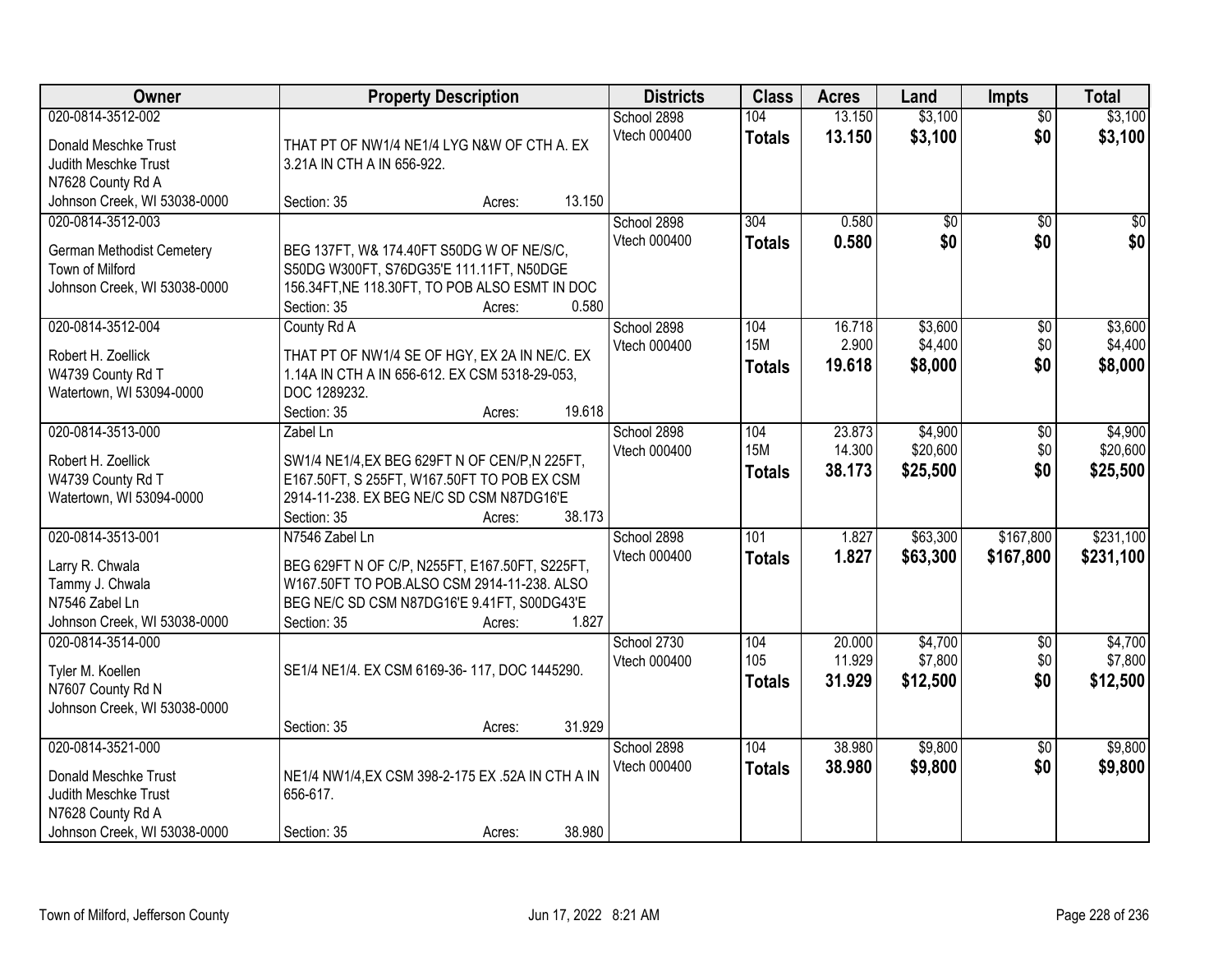| <b>Owner</b>                                       | <b>Property Description</b>                       |        |        | <b>Districts</b> | <b>Class</b>  | <b>Acres</b> | Land     | Impts           | <b>Total</b> |
|----------------------------------------------------|---------------------------------------------------|--------|--------|------------------|---------------|--------------|----------|-----------------|--------------|
| 020-0814-3522-000                                  | French Rd                                         |        |        | School 2898      | 104           | 29.300       | \$6,400  | $\overline{50}$ | \$6,400      |
| Daniel Meschke                                     | NW1/4 NW1/4, EX W5A                               |        |        | Vtech 000400     | 105           | 5.700        | \$3,700  | \$0             | \$3,700      |
| Nicole Meschke                                     |                                                   |        |        |                  | <b>Totals</b> | 35.000       | \$10,100 | \$0             | \$10,100     |
| N7766 Meyer Ln                                     |                                                   |        |        |                  |               |              |          |                 |              |
| Johnson Creek, WI 53038-0000                       | Section: 35                                       | Acres: | 35.000 |                  |               |              |          |                 |              |
| 020-0814-3522-001                                  | French Rd                                         |        |        | School 2898      | 104           | 2.800        | \$700    | $\overline{50}$ | \$700        |
|                                                    |                                                   |        |        | Vtech 000400     | <b>15M</b>    | 2.200        | \$3,300  | \$0             | \$3,300      |
| Jonathan S Duwe Trust                              | W5A NW1/4 NW1/4 BEING 165FT, E&W BY 1320FT        |        |        |                  | <b>Totals</b> | 5.000        | \$4,000  | \$0             | \$4,000      |
| Debra S Duwe Trust                                 | N&S                                               |        |        |                  |               |              |          |                 |              |
| W5574 Rupprecht Ln<br>Johnson Creek, WI 53038-0000 | Section: 35                                       | Acres: | 5.000  |                  |               |              |          |                 |              |
| 020-0814-3523-000                                  | N7491 County Rd A                                 |        |        | School 2898      | 104           | 1.200        | \$300    | $\overline{50}$ | \$300        |
|                                                    |                                                   |        |        | Vtech 000400     | 107           | 1.270        | \$42,700 | \$137,800       | \$180,500    |
| Alice C Meschke Trust                              | LOT 1, CSM 5437-30-036, DOC 1315550.              |        |        |                  |               | 2.470        | \$43,000 | \$137,800       | \$180,800    |
| N7491 County Rd A                                  |                                                   |        |        |                  | <b>Totals</b> |              |          |                 |              |
| Johnson Creek, WI 53038-0000                       |                                                   |        |        |                  |               |              |          |                 |              |
|                                                    | Section: 35                                       | Acres: | 2.470  |                  |               |              |          |                 |              |
| 020-0814-3523-001                                  | N7522 County Rd A                                 |        |        | School 2898      | 101           | 2.540        | \$68,800 | \$33,300        | \$102,100    |
| Sean A. Pooler                                     | SW1/4 NW1/4 LYG SE OF CTH A. EX 2.73A IN CTH A    |        |        | Vtech 000400     | <b>Totals</b> | 2.540        | \$68,800 | \$33,300        | \$102,100    |
| Laura A. Pooler                                    | IN DOC 804966. EX CSM 5357-29-137, DOC 1296115.   |        |        |                  |               |              |          |                 |              |
| N7520 County Rd A                                  |                                                   |        |        |                  |               |              |          |                 |              |
| Johnson Creek, WI 53038-0000                       | Section: 35                                       | Acres: | 2.540  |                  |               |              |          |                 |              |
| 020-0814-3523-002                                  | N7520 County Rd A                                 |        |        | School 2898      | 101           | 2.000        | \$65,000 | \$317,600       | \$382,600    |
|                                                    |                                                   |        |        | Vtech 000400     | <b>Totals</b> | 2.000        | \$65,000 | \$317,600       | \$382,600    |
| Sean A. Pooler                                     | LOT 1, CSM 5357-29-137, DOC 1296115.              |        |        |                  |               |              |          |                 |              |
| Laura A. Pooler                                    |                                                   |        |        |                  |               |              |          |                 |              |
| N7520 County Rd A                                  |                                                   |        |        |                  |               |              |          |                 |              |
| Johnson Creek, WI 53038-0000                       | Section: 35                                       | Acres: | 2.000  |                  |               |              |          |                 |              |
| 020-0814-3523-003                                  |                                                   |        |        | School 2898      | 104           | 30.520       | \$7,700  | $\overline{50}$ | \$7,700      |
| Daniel Meschke                                     | SW1/4 NW1/4 LYG NW OF CTH A. EX 2.73A IN CTH A    |        |        | Vtech 000400     | <b>Totals</b> | 30.520       | \$7,700  | \$0             | \$7,700      |
| Nicole Meschke                                     | IN 656-615 EX PT IN CSM 5437-30-036, DOC 1315550. |        |        |                  |               |              |          |                 |              |
| N7766 Meyer Ln                                     |                                                   |        |        |                  |               |              |          |                 |              |
| Johnson Creek, WI 53038-0000                       | Section: 35                                       | Acres: | 30.520 |                  |               |              |          |                 |              |
| 020-0814-3524-000                                  | N7628 County Rd A                                 |        |        | School 2898      | 104           | 24.584       | \$6,400  | $\overline{50}$ | \$6,400      |
| Donald Meschke Trust                               | SE1/4 NW1/4, EX BEG SW/C SE 1/4 NW1/4, N651.30FT  |        |        | Vtech 000400     | 107           | 0.800        | \$32,000 | \$16,600        | \$48,600     |
| Judith Meschke Trust                               | TO C/L CTH A, NE ON SD C/L 659.60FT S1DG27'W      |        |        |                  | <b>Totals</b> | 25.384       | \$38,400 | \$16,600        | \$55,000     |
| N7628 County Rd A                                  | 1022.68FT, N88DG47' W 516.80FT TO POB. EX CSM     |        |        |                  |               |              |          |                 |              |
| Johnson Creek, WI 53038-0000                       | Section: 35                                       | Acres: | 25.384 |                  |               |              |          |                 |              |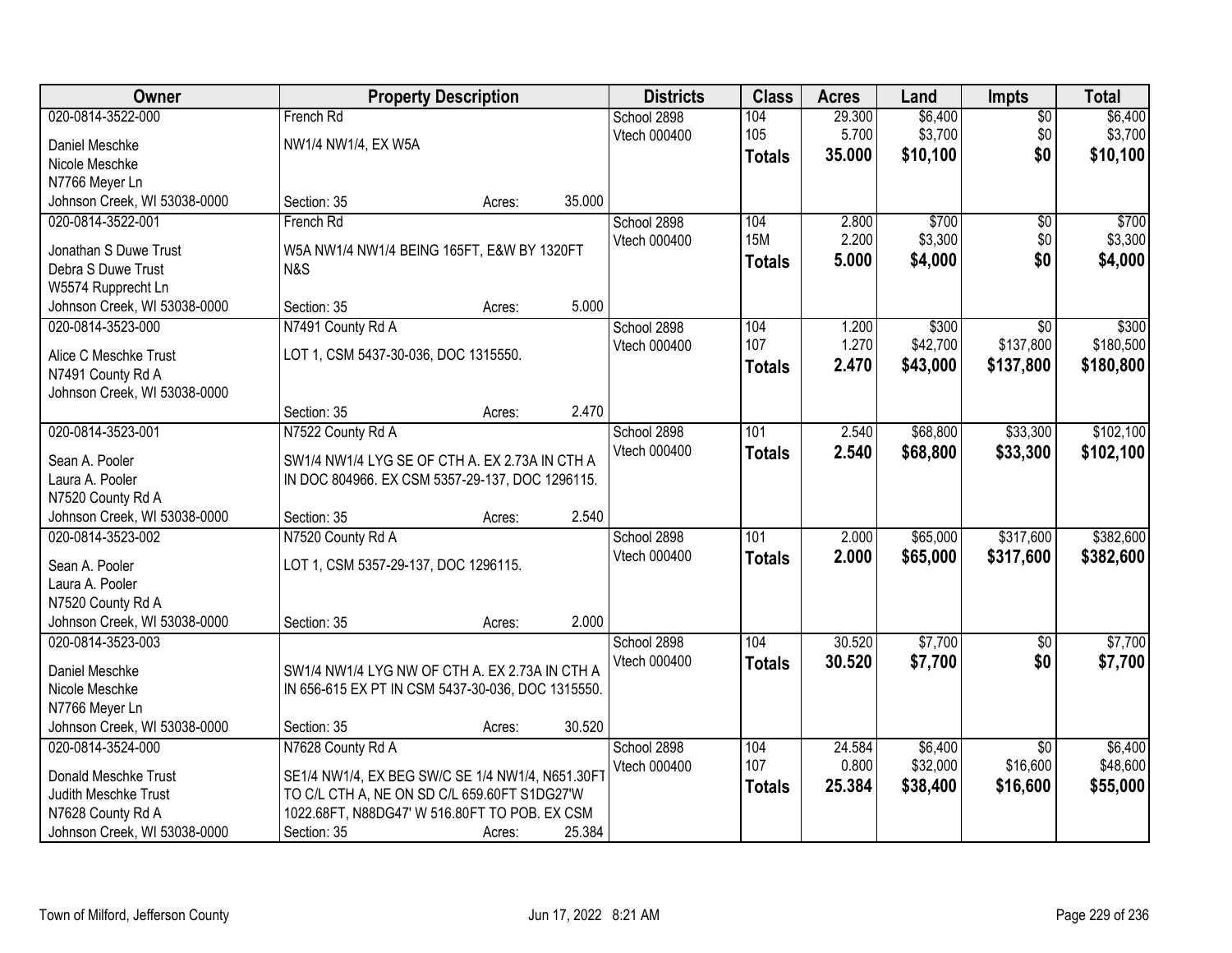| Owner                                             | <b>Property Description</b>                    |        |        | <b>Districts</b>    | <b>Class</b>     | <b>Acres</b> | Land      | <b>Impts</b> | <b>Total</b> |
|---------------------------------------------------|------------------------------------------------|--------|--------|---------------------|------------------|--------------|-----------|--------------|--------------|
| 020-0814-3524-001                                 | N7554 County Rd A                              |        |        | School 2898         | 101              | 9.900        | \$120,300 | \$207,900    | \$328,200    |
| Brandon J. Held                                   | BEG SW/C SE1/4 NW1/4, N651. 30FT TO C/L CTH A, |        |        | Vtech 000400        | <b>Totals</b>    | 9.900        | \$120,300 | \$207,900    | \$328,200    |
| Pauline A. Held                                   | NE ON SD C/L 659.60FT, S1DG27'W 1022. 68FT,    |        |        |                     |                  |              |           |              |              |
| N7554 County Rd A                                 | N88DG47'W 516.80FT-POB EX .62A IN CTH A IN     |        |        |                     |                  |              |           |              |              |
| Johnson Creek, WI 53038-0000                      | Section: 35                                    | Acres: | 9.900  |                     |                  |              |           |              |              |
| 020-0814-3524-002                                 | N7628 County Rd A                              |        |        | School 2898         | 101              | 1.126        | \$56,300  | \$142,200    | \$198,500    |
| Donald Meschke                                    | LOT 1, CSM 398-2-175                           |        |        | <b>Vtech 000400</b> | <b>Totals</b>    | 1.126        | \$56,300  | \$142,200    | \$198,500    |
| Judith Meschke                                    |                                                |        |        |                     |                  |              |           |              |              |
| N7628 County Rd A                                 |                                                |        |        |                     |                  |              |           |              |              |
| Johnson Creek, WI 53038-0000                      | Section: 35                                    | Acres: | 1.126  |                     |                  |              |           |              |              |
| 020-0814-3524-003                                 | N7584 County Rd A                              |        |        | School 2898         | 101              | 1.000        | \$55,000  | \$220,400    | \$275,400    |
|                                                   |                                                |        |        | Vtech 000400        | <b>Totals</b>    | 1.000        | \$55,000  | \$220,400    | \$275,400    |
| Alison J. Meschke                                 | LOT 1, CSM 4581-23-187.                        |        |        |                     |                  |              |           |              |              |
| Robert P. Raduenz                                 |                                                |        |        |                     |                  |              |           |              |              |
| N7584 County Rd A<br>Johnson Creek, WI 53038-0000 | Section: 35                                    | Acres: | 1.000  |                     |                  |              |           |              |              |
| 020-0814-3531-000                                 |                                                |        |        | School 2898         | 104              | 20.495       | \$4,800   | \$0          | \$4,800      |
|                                                   |                                                |        |        | Vtech 000400        | <b>Totals</b>    | 20.495       | \$4,800   | \$0          | \$4,800      |
| Donald Meschke Trust                              | W1171.5FT OF N1402.5FT OF E1/2 SW1/4, EX       |        |        |                     |                  |              |           |              |              |
| Judith Meschke Trust                              | W516.80FT & S66FT OF E662FT                    |        |        |                     |                  |              |           |              |              |
| N7628 County Rd A                                 |                                                |        |        |                     |                  |              |           |              |              |
| Johnson Creek, WI 53038-0000                      | Section: 35                                    | Acres: | 20.495 |                     |                  |              |           |              |              |
| 020-0814-3531-001                                 | W5601 Bade Ln                                  |        |        | School 2898         | $\overline{101}$ | 4.970        | \$85,800  | \$131,900    | \$217,700    |
| Wendy Roloff Trust                                | LOT 1, CSM 933-3-393                           |        |        | Vtech 000400        | <b>Totals</b>    | 4.970        | \$85,800  | \$131,900    | \$217,700    |
| W5601 Bade Ln                                     |                                                |        |        |                     |                  |              |           |              |              |
| Johnson Creek, WI 53038-0000                      |                                                |        |        |                     |                  |              |           |              |              |
|                                                   | Section: 35                                    | Acres: | 4.970  |                     |                  |              |           |              |              |
| 020-0814-3531-002                                 | W5571 Bade Ln                                  |        |        | School 2898         | $\overline{101}$ | 7.490        | \$103,400 | \$344,900    | \$448,300    |
| David T. Kriege                                   | LOT 2, CSM 933-3-393, DOC 741215.              |        |        | Vtech 000400        | <b>Totals</b>    | 7.490        | \$103,400 | \$344,900    | \$448,300    |
| Elizabeth M. Kriege                               |                                                |        |        |                     |                  |              |           |              |              |
| W5571 Bade Ln                                     |                                                |        |        |                     |                  |              |           |              |              |
| Johnson Creek, WI 53038-0000                      | Section: 35                                    | Acres: | 7.490  |                     |                  |              |           |              |              |
| 020-0814-3531-003                                 | W5561 Bade Ln                                  |        |        | School 2898         | 101              | 3.000        | \$72,000  | \$180,200    | \$252,200    |
|                                                   | LOT 1, CSM 437-2-220                           |        |        | Vtech 000400        | <b>Totals</b>    | 3.000        | \$72,000  | \$180,200    | \$252,200    |
| Marvin A. Ripp<br>Judith L. Ripp                  |                                                |        |        |                     |                  |              |           |              |              |
| W5561 Bade Ln                                     |                                                |        |        |                     |                  |              |           |              |              |
| Johnson Creek, WI 53038-0000                      | Section: 35                                    | Acres: | 3.000  |                     |                  |              |           |              |              |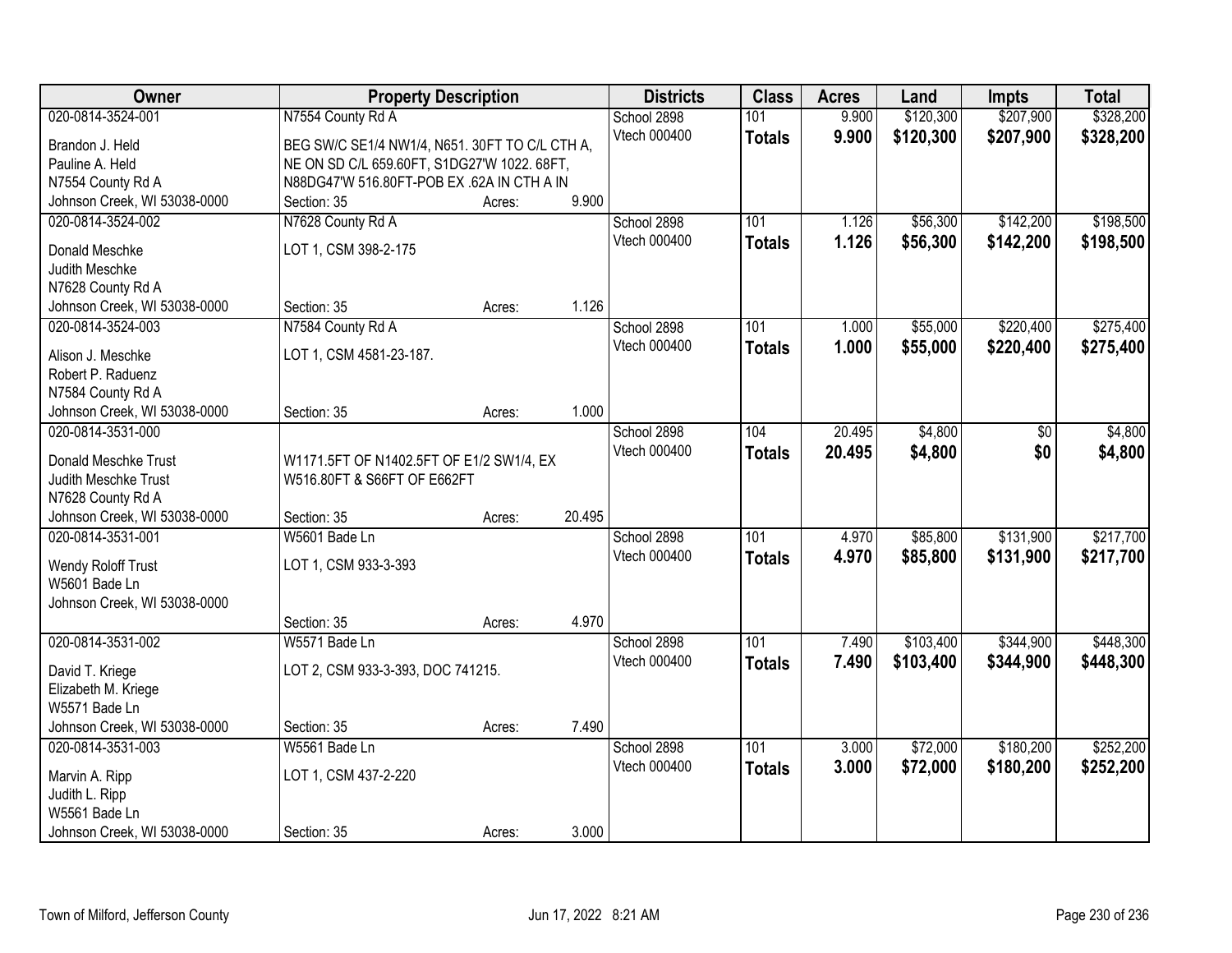| Owner                                                                                                |                                                                                                                      | <b>Property Description</b> |                  | <b>Districts</b>            | <b>Class</b>                       | <b>Acres</b>               | Land                            | Impts                                     | <b>Total</b>                      |
|------------------------------------------------------------------------------------------------------|----------------------------------------------------------------------------------------------------------------------|-----------------------------|------------------|-----------------------------|------------------------------------|----------------------------|---------------------------------|-------------------------------------------|-----------------------------------|
| 020-0814-3531-004<br>Town of Milford<br>W6335 County Rd A<br>Johnson Creek, WI 53038-0000            | ROW 33FT WIDE BEG AT CEN/P, W127FT, S1402FT.<br>ALSO BEG 127FT W OF CEN/P E50FT, SW TO E/L OF<br>ROW, NW 50FT, - POB |                             |                  | School 2898<br>Vtech 000400 | 304<br><b>Totals</b>               | 0.960<br>0.960             | $\overline{50}$<br>\$0          | $\overline{50}$<br>\$0                    | \$0<br>\$0                        |
| 020-0814-3532-000<br>Duwe Farms, LLC<br>N7204 County Rd A<br>Johnson Creek, WI 53038-0000            | Section: 35<br>County Rd A<br>NW1/4 SW1/4. EX .708A IN CTH A IN 653-341. EX CSM<br>3314-14-222, DOC 960512.          | Acres:                      | 0.960            | School 2898<br>Vtech 000400 | 104<br><b>15M</b><br><b>Totals</b> | 24.292<br>12.000<br>36.292 | \$4,900<br>\$15,600<br>\$20,500 | $\overline{50}$<br>\$0<br>\$0             | \$4,900<br>\$15,600<br>\$20,500   |
| 020-0814-3532-001<br><b>Brassfield Trust</b><br>N7490 County Rd A<br>Johnson Creek, WI 53038-0000    | Section: 35<br>N7490 County Rd A<br>LOT 1, CSM 3314-14-222, DOC 960512.                                              | Acres:                      | 36.292           | School 2898<br>Vtech 000400 | 101<br><b>Totals</b>               | 3.000<br>3.000             | \$72,000<br>\$72,000            | \$198,700<br>\$198,700                    | \$270,700<br>\$270,700            |
| 020-0814-3533-000<br>Duwe Farms, LLC<br>N7204 County Rd A<br>Johnson Creek, WI 53038-0000            | Section: 35<br>Bade Ln<br>SW1/4 SW1/4                                                                                | Acres:                      | 3.000            | School 2898<br>Vtech 000400 | 104<br>105<br><b>Totals</b>        | 37.000<br>3.000<br>40.000  | \$8,400<br>\$2,000<br>\$10,400  | \$0<br>\$0<br>\$0                         | \$8,400<br>\$2,000<br>\$10,400    |
| 020-0814-3534-000<br>David Lea<br>W5553 Bade Ln<br>Johnson Creek, WI 53038-0000                      | Section: 35<br>W5553 Bade Ln<br>LOT 1, CSM 3583-16-175.<br>Section: 35                                               | Acres:<br>Acres:            | 40.000<br>35.000 | School 2898<br>Vtech 000400 | 104<br>107<br><b>Totals</b>        | 34,000<br>1.000<br>35.000  | \$7,400<br>\$40,000<br>\$47,400 | $\overline{50}$<br>\$255,300<br>\$255,300 | \$7,400<br>\$295,300<br>\$302,700 |
| 020-0814-3534-001<br>Town of Milford<br>Bade Ln<br>W6335 County Rd A<br>Johnson Creek, WI 53038-0000 | BADE LA CSM 437-2-220<br>Section: 35                                                                                 | Acres:                      | 2.030            | School 2898<br>Vtech 000400 | $\overline{304}$<br><b>Totals</b>  | 2.030<br>2.030             | $\sqrt{50}$<br>\$0              | $\overline{50}$<br>\$0                    | $\overline{50}$<br>\$0            |
| 020-0814-3541-000<br>Tyler M. Koellen<br>N7607 County Rd N<br>Johnson Creek, WI 53038-0000           | N1/2 NE1/4 SE1/4. EX CSM 6169-36-117, DOC<br>1445290.<br>Section: 35                                                 | Acres:                      | 5.635            | School 2730<br>Vtech 000400 | 104<br>105<br><b>Totals</b>        | 4.835<br>0.800<br>5.635    | \$1,200<br>\$500<br>\$1,700     | $\overline{50}$<br>\$0<br>\$0             | \$1,200<br>\$500<br>\$1,700       |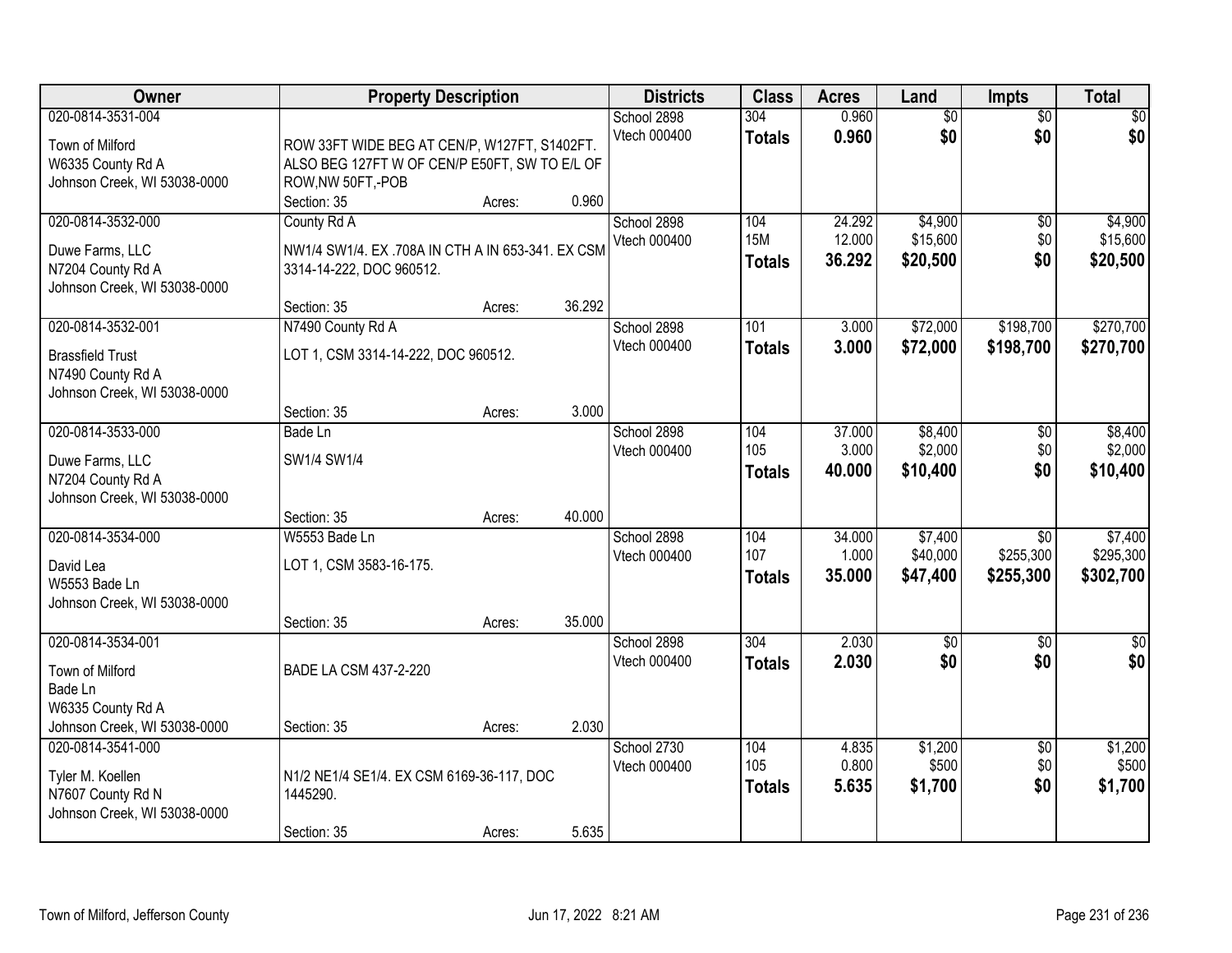| Owner                                                                                                                   |                                                                                                                                | <b>Property Description</b> |        | <b>Districts</b>            | <b>Class</b>                              | <b>Acres</b>                        | Land                                        | <b>Impts</b>                              | <b>Total</b>                                  |
|-------------------------------------------------------------------------------------------------------------------------|--------------------------------------------------------------------------------------------------------------------------------|-----------------------------|--------|-----------------------------|-------------------------------------------|-------------------------------------|---------------------------------------------|-------------------------------------------|-----------------------------------------------|
| 020-0814-3541-001<br>Schweighardt Properties, LLC<br>N7415 County Rd N<br>Johnson Creek, WI 53038-0000                  | S1/2 NE1/4 SE1/4.                                                                                                              |                             |        | School 2730<br>Vtech 000400 | 104<br><b>15M</b><br><b>Totals</b>        | 5.000<br>15.000<br>20.000           | \$1,300<br>\$22,500<br>\$23,800             | $\overline{30}$<br>\$0<br>\$0             | \$1,300<br>\$22,500<br>\$23,800               |
|                                                                                                                         | Section: 35                                                                                                                    | Acres:                      | 20.000 |                             |                                           |                                     |                                             |                                           |                                               |
| 020-0814-3542-000<br>Mary Ann Mueller<br>1310 Utah St<br>Watertown, WI 53094-0000                                       | N7420 Zabel Ln<br>N42.50A OF W1/2 SE1/4 &E 148.5FT OF N1402.5FT<br>E1/2 SW1/4, EX 0.96A ROW OVER W SIDE 573-242<br>Section: 35 | Acres:                      | 46.040 | School 2898<br>Vtech 000400 | 101<br>104<br><b>15M</b><br><b>Totals</b> | 1.600<br>32.200<br>12.240<br>46.040 | \$61,000<br>\$8,800<br>\$18,400<br>\$88,200 | \$79,500<br>\$0<br>\$0<br>\$79,500        | \$140,500<br>\$8,800<br>\$18,400<br>\$167,700 |
| 020-0814-3543-000<br>Jonathan Radke<br>Ali Radke<br>N7358 Zabel Ln                                                      | N7358 Zabel Ln<br>S37.50A SW1/4 SE1/4. ALSO S37.50A SE1/4 SW1/4. EX<br>CSM 3583-16-175, DOC 987636.                            |                             |        | School 2898<br>Vtech 000400 | 104<br>107<br><b>15M</b><br><b>Totals</b> | 31.180<br>2.700<br>6.120<br>40.000  | \$6,500<br>\$53,500<br>\$9,200<br>\$69,200  | \$0<br>\$360,500<br>\$0<br>\$360,500      | \$6,500<br>\$414,000<br>\$9,200<br>\$429,700  |
| Johnson Creek, WI 53038-0000                                                                                            | Section: 35                                                                                                                    | Acres:                      | 40.000 |                             |                                           |                                     |                                             |                                           |                                               |
| 020-0814-3544-000<br>Dettmann Dairy Farms, LLC<br>W5331 Vesper Ln<br>Johnson Creek, WI 53038-0000                       | N7397 County Rd N<br>SE1/4 SE1/4                                                                                               |                             |        | School 2730<br>Vtech 000400 | 104<br>107<br><b>Totals</b>               | 34.500<br>5.500<br>40.000           | \$8,700<br>\$67,500<br>\$76,200             | $\overline{50}$<br>\$161,400<br>\$161,400 | \$8,700<br>\$228,900<br>\$237,600             |
|                                                                                                                         | Section: 35                                                                                                                    | Acres:                      | 40.000 |                             |                                           |                                     |                                             |                                           |                                               |
| 020-0814-3611-001<br>Ralph D. Froelich<br>533 W Main St Apt 304<br>Madison, WI 53703-0000                               | NE1/4 LYG N OF ROCK RIVER.                                                                                                     |                             |        | School 2730<br>Vtech 000400 | 105<br><b>Totals</b>                      | 6.900<br>6.900                      | \$4,500<br>\$4,500                          | $\overline{50}$<br>\$0                    | \$4,500<br>\$4,500                            |
|                                                                                                                         | Section: 36                                                                                                                    | Acres:                      | 6.900  |                             |                                           |                                     |                                             |                                           |                                               |
| 020-0814-3621-000<br>Frey Family Properties, LLC<br>161 E Pine St<br>Lake Mills, WI 53551-0000                          | County Rd N<br>GOVT LOT 4. EX PT IN CSM 1907-6-129, DOC 814867                                                                 |                             |        | School 2730<br>Vtech 000400 | 104<br>105<br><b>Totals</b>               | 29.566<br>2.900<br>32.466           | \$6,500<br>\$1,400<br>\$7,900               | $\overline{50}$<br>\$0<br>\$0             | \$6,500<br>\$1,400<br>\$7,900                 |
|                                                                                                                         | Section: 36                                                                                                                    | Acres:                      | 32.466 |                             |                                           |                                     |                                             |                                           |                                               |
| 020-0814-3622-000<br>Scott M Koellen Trust<br>Lisa A Koellen Trust<br>N7607 County Rd N<br>Johnson Creek, WI 53038-0000 | County Rd N<br>LOT 2, CSM 3291-14-174, DOC 958303.<br>Section: 36                                                              | Acres:                      | 35.000 | School 2730<br>Vtech 000400 | 104<br>105<br><b>Totals</b>               | 33.800<br>1.200<br>35.000           | \$4,400<br>\$300<br>\$4,700                 | $\overline{50}$<br>\$0<br>\$0             | \$4,400<br>\$300<br>\$4,700                   |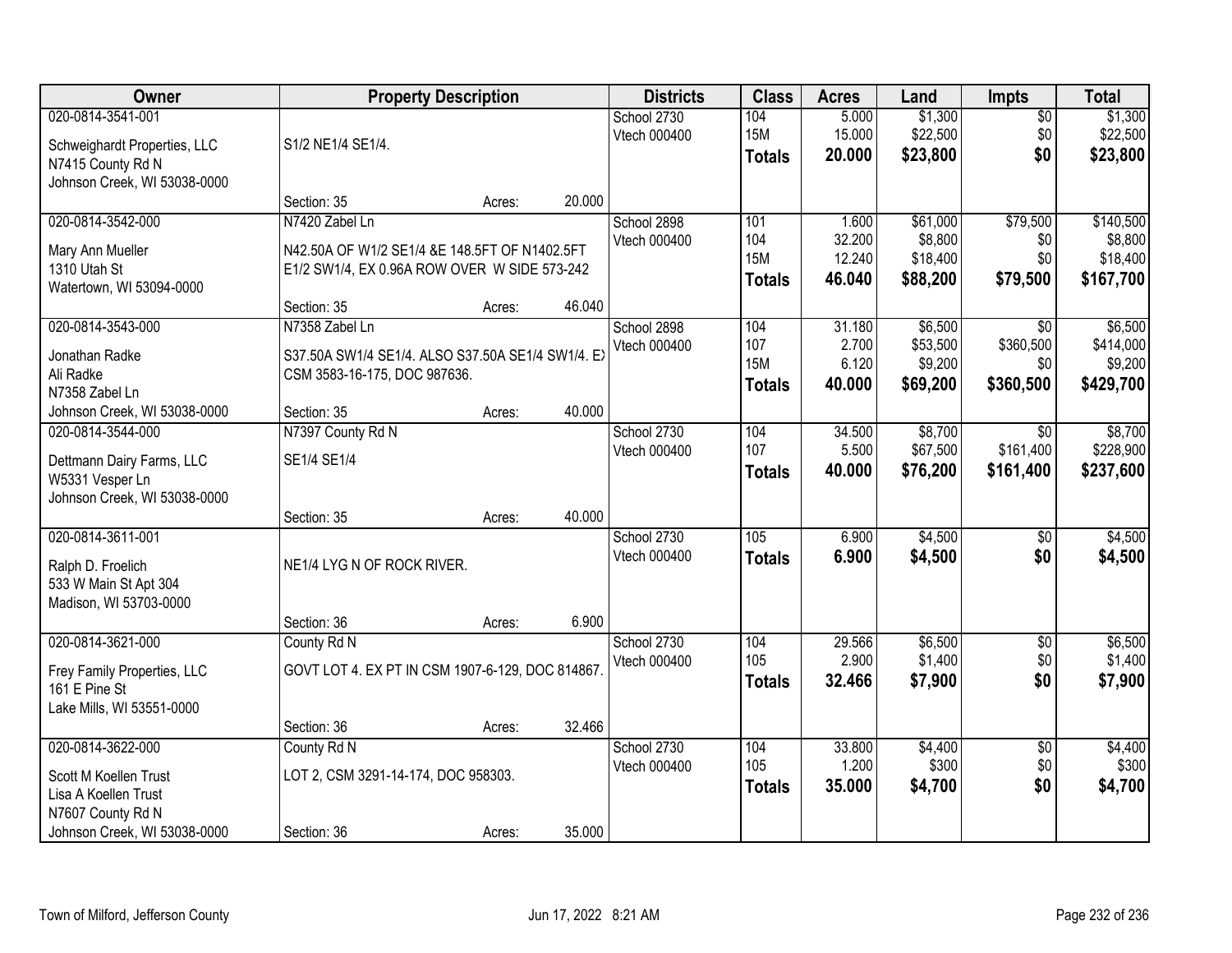| Owner                                             |                                                 | <b>Property Description</b> |        | <b>Districts</b> | <b>Class</b>  | <b>Acres</b>   | Land                | Impts           | <b>Total</b>         |
|---------------------------------------------------|-------------------------------------------------|-----------------------------|--------|------------------|---------------|----------------|---------------------|-----------------|----------------------|
| 020-0814-3622-001                                 | N7607 County Rd N                               |                             |        | School 2730      | 104           | 8.510          | \$600               | $\overline{50}$ | \$600                |
| Scott M Koellen Trust                             | LOT 1, CSM 1492-4-568, DOC 774371.              |                             |        | Vtech 000400     | 105           | 1.000          | \$100               | \$0             | \$100                |
| Lisa A Koellen Trust                              |                                                 |                             |        |                  | 107           | 3.000          | \$44,000            | \$276,400       | \$320,400            |
| N7607 County Rd N                                 |                                                 |                             |        |                  | <b>Totals</b> | 12.510         | \$44,700            | \$276,400       | \$321,100            |
| Johnson Creek, WI 53038-0000                      | Section: 36                                     | Acres:                      | 12.510 |                  |               |                |                     |                 |                      |
| 020-0814-3623-000                                 | N7565 County Rd N                               |                             |        | School 2730      | 101           | 2.447          | \$68,100            | \$41,000        | \$109,100            |
| Ellsworth E James Trust                           | LOT 2, CSM 6169-36-117, DOC 1445290.            |                             |        | Vtech 000400     | <b>Totals</b> | 2.447          | \$68,100            | \$41,000        | \$109,100            |
| Ethel James Trust (Le)                            |                                                 |                             |        |                  |               |                |                     |                 |                      |
| N3091 County Rd D                                 |                                                 |                             |        |                  |               |                |                     |                 |                      |
| Jefferson, WI 53549-0000                          | Section: 36                                     | Acres:                      | 2.447  |                  |               |                |                     |                 |                      |
| 020-0814-3623-001                                 | N7563 County Rd N                               |                             |        | School 2730      | 104           | 21.698         | \$4,100             | $\overline{50}$ | \$4,100              |
| Ellsworth E James Trust                           | LOT 1, CSM 6169-36-117, DOC 1445290.            |                             |        | Vtech 000400     | 105           | 6.771          | \$4,500             | \$0             | \$4,500              |
| <b>Ethel James Trust</b>                          |                                                 |                             |        |                  | 107           | 0.553          | \$22,100            | \$200           | \$22,300             |
| N3091 County Rd D                                 |                                                 |                             |        |                  | <b>15M</b>    | 12.000         | \$18,000            | \$0             | \$18,000             |
| Jefferson, WI 53549-0000                          | Section: 36                                     | Acres:                      | 41.022 |                  | <b>Totals</b> | 41.022         | \$48,700            | \$200           | \$48,900             |
| 020-0814-3623-002                                 | County Rd N                                     |                             |        | School 2730      | 104           | 24.851         | \$6,400             | \$0             | \$6,400              |
|                                                   |                                                 |                             |        | Vtech 000400     | 105           | 2.300          | \$800               | \$0             | \$800                |
| Tyler M. Koellen                                  | SW1/4 NWFRL1/4. EX CSM 6169-36-117, DOC         |                             |        |                  | <b>Totals</b> | 27.151         | \$7,200             | \$0             | \$7,200              |
| N7607 County Rd N<br>Johnson Creek, WI 53038-0000 | 1445290.                                        |                             |        |                  |               |                |                     |                 |                      |
|                                                   | Section: 36                                     | Acres:                      | 27.151 |                  |               |                |                     |                 |                      |
| 020-0814-3624-000                                 | N7512 County Rd N                               |                             |        | School 2730      | 101           | 1.527          | \$60,300            | \$135,600       | \$195,900            |
|                                                   |                                                 |                             |        | Vtech 000400     | <b>Totals</b> | 1.527          | \$60,300            | \$135,600       | \$195,900            |
| Joshua Fuchs                                      | LOT 2, CSM 3854-18-169, DOC 1024354.            |                             |        |                  |               |                |                     |                 |                      |
| <b>Ashely Hines</b>                               |                                                 |                             |        |                  |               |                |                     |                 |                      |
| N7512 County Rd N                                 |                                                 |                             |        |                  |               |                |                     |                 |                      |
| Johnson Creek, WI 53038-0000                      | Section: 36                                     | Acres:                      | 1.527  |                  |               |                |                     |                 |                      |
| 020-0814-3624-001                                 | N7536 County Rd N                               |                             |        | School 2730      | 101<br>104    | 1.000<br>8.268 | \$56,000<br>\$1,600 | \$173,200       | \$229,200<br>\$1,600 |
| Timothy L. Frey                                   | LOT 1, CSM 3854-18-169.                         |                             |        | Vtech 000400     | 105           | 31.350         | \$20,400            | \$0<br>\$0      | \$20,400             |
| Jacqueline A. Frey                                |                                                 |                             |        |                  |               | 40.618         | \$78,000            | \$173,200       | \$251,200            |
| N7536 County Rd N                                 |                                                 |                             |        |                  | <b>Totals</b> |                |                     |                 |                      |
| Johnson Creek, WI 53038-0000                      | Section: 36                                     | Acres:                      | 40.618 |                  |               |                |                     |                 |                      |
| 020-0814-3624-002                                 | County Rd N                                     |                             |        | School 2730      | 104           | 16.305         | \$3,300             | $\overline{50}$ | \$3,300              |
| Frey Family Properties, LLC                       | GOVT LOT 5 LYG N OF SD L: COM NW/C GOV LOT 5.   |                             |        | Vtech 000400     | 105           | 1.900          | \$1,300             | \$0             | \$1,300              |
| 161 E Pine St                                     | S00DG14' W 709.33FT TO POB, S89DG35'E 711.45FT, |                             |        |                  | <b>Totals</b> | 18.205         | \$4,600             | \$0             | \$4,600              |
| Lake Mills, WI 53551-0000                         | N52DG31'E 246.92FT N76DG06'E 457.33FT TO RIV.   |                             |        |                  |               |                |                     |                 |                      |
|                                                   | Section: 36                                     | Acres:                      | 18.205 |                  |               |                |                     |                 |                      |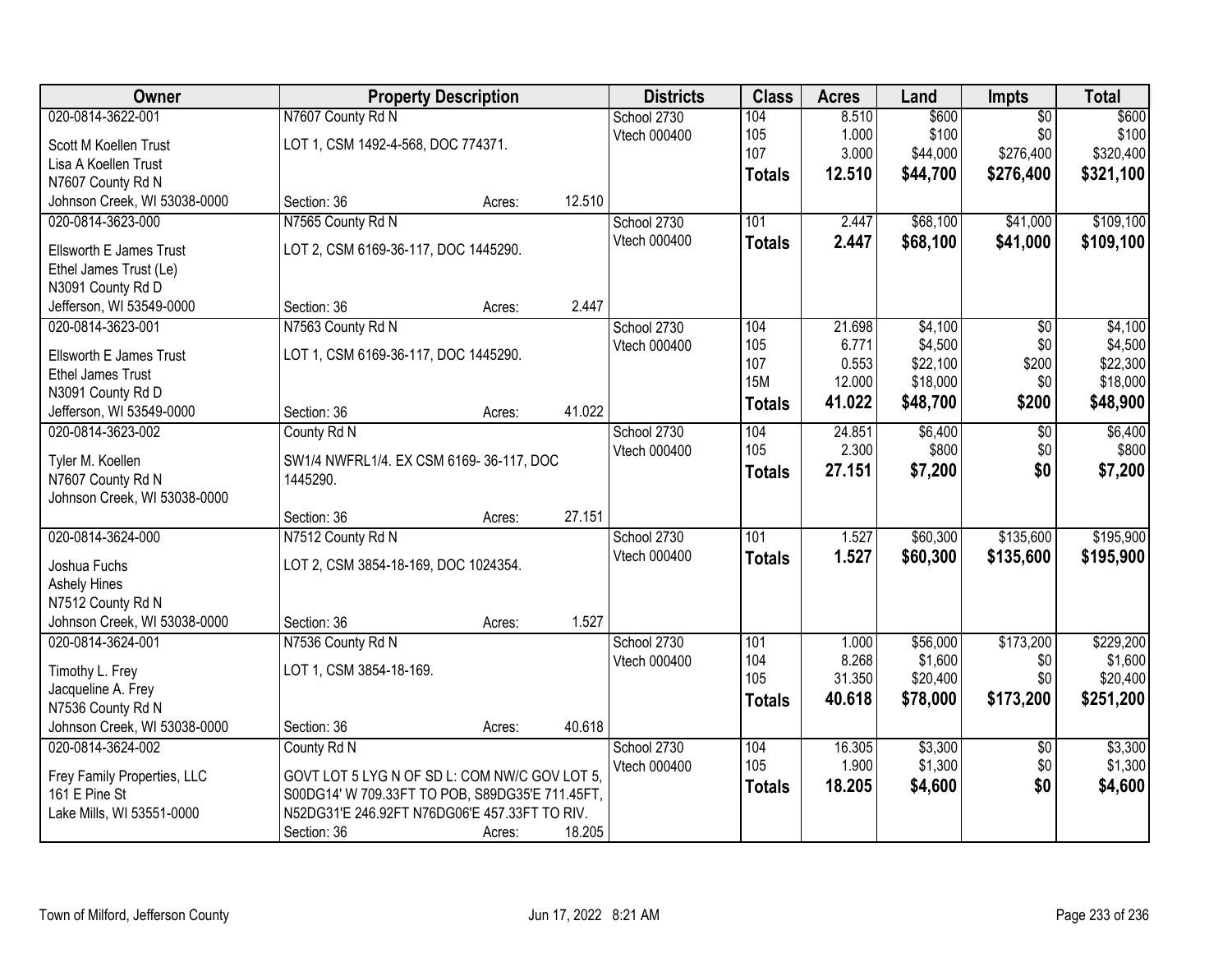| Owner                                             | <b>Property Description</b>                   |        |        | <b>Districts</b> | <b>Class</b>  | <b>Acres</b>    | Land             | <b>Impts</b>    | <b>Total</b>     |
|---------------------------------------------------|-----------------------------------------------|--------|--------|------------------|---------------|-----------------|------------------|-----------------|------------------|
| 020-0814-3631-000                                 | County Rd N                                   |        |        | School 2730      | 104           | 5.100           | \$1,000          | $\overline{50}$ | \$1,000          |
| Amin K. Hamdan                                    | S15A OF N30A OF GOVT LOT 6                    |        |        | Vtech 000400     | 105           | 9.900           | \$6,500          | \$0             | \$6,500          |
| Najwa A. Hamdan                                   |                                               |        |        |                  | <b>Totals</b> | 15.000          | \$7,500          | \$0             | \$7,500          |
| W294 N8461 Camp Whitcomb                          |                                               |        |        |                  |               |                 |                  |                 |                  |
| Hartland, WI 53029-0000                           | Section: 36                                   | Acres: | 15.000 |                  |               |                 |                  |                 |                  |
| 020-0814-3631-001                                 | N7462 County Rd N                             |        |        | School 2730      | 101           | 2.690           | \$96,900         | \$145,500       | \$242,400        |
|                                                   |                                               |        |        | Vtech 000400     | 104           | 1.000           | \$300            | \$0             | \$300            |
| Jordan L. Frey                                    | BEG CEN CTH N 1351.30FT E & 2071.50FT N OF    |        |        |                  | 105           | 3.900           | \$2,600          | \$0             | \$2,600          |
| Ashley E. Frey                                    | SW/S/C, N279 FT, E1181.30FT TO ROCK RIV SLY   |        |        |                  | <b>Totals</b> | 7.590           | \$99,800         | \$145,500       | \$245,300        |
| N7462 County Rd N                                 | 288.67FT, W1156.15FT-POB<br>Section: 36       | Acres: | 7.590  |                  |               |                 |                  |                 |                  |
| Johnson Creek, WI 53038-0000<br>020-0814-3631-002 | N7490 County Rd N                             |        |        | School 2730      | 101           | 1.550           | \$85,500         | \$421,500       | \$507,000        |
|                                                   |                                               |        |        | Vtech 000400     | 104           | 2.800           | \$700            | \$0             | \$700            |
| Craig Marx                                        | BEG CEN CTH N1351.30FT W & 2350.50FT N OF     |        |        |                  | 105           | 3.500           | \$2,300          | \$0             | \$2,300          |
| <b>Emily Marx</b>                                 | SW/S/C, N279 FT, E1234.12FT TO ROC RIV, SLY   |        |        |                  | <b>Totals</b> | 7.850           | \$88,500         | \$421,500       | \$510,000        |
| N125 Summer Hill Ct                               | 292.50FT, W1181.30FT-POB                      |        |        |                  |               |                 |                  |                 |                  |
| Watertown, WI 53098-0000                          | Section: 36                                   | Acres: | 7.850  |                  |               |                 |                  |                 |                  |
| 020-0814-3632-000                                 | County Rd N                                   |        |        | School 2730      | 104           | 9.969           | \$2,500          | \$0             | \$2,500          |
| Tyler M. Koellen                                  | N1/2 NW1/4 SW1/4 EX 2.01A 306FT E&W, 286.50FT |        |        | Vtech 000400     | <b>Totals</b> | 9.969           | \$2,500          | \$0             | \$2,500          |
| N7607 County Rd N                                 | N&S IN SE/C. EX CSM 6169-36-117, DOC 1445290. |        |        |                  |               |                 |                  |                 |                  |
| Johnson Creek, WI 53038-0000                      |                                               |        |        |                  |               |                 |                  |                 |                  |
|                                                   | Section: 36                                   | Acres: | 9.969  |                  |               |                 |                  |                 |                  |
| 020-0814-3632-001                                 | N7455 County Rd N                             |        |        | School 2730      | 101           | 2.010           | \$65,100         | \$99,200        | \$164,300        |
|                                                   |                                               |        |        | Vtech 000400     | <b>Totals</b> | 2.010           | \$65,100         | \$99,200        | \$164,300        |
| Andrea M. Gorsline                                | S286.50FT OF E306FT OF N1/2 NW1/4 SW1/4.      |        |        |                  |               |                 |                  |                 |                  |
| N7455 County Rd N                                 |                                               |        |        |                  |               |                 |                  |                 |                  |
| Johnson Creek, WI 53038-0000                      |                                               |        |        |                  |               |                 |                  |                 |                  |
|                                                   | Section: 36                                   | Acres: | 2.010  |                  |               |                 |                  |                 |                  |
| 020-0814-3632-002                                 | N7443 County Rd N                             |        |        | School 2730      | 101           | 1.000           | \$55,000         | \$564,600       | \$619,600        |
| Schweighardt Concrete, LLC                        | S1/2 NW1/4 SW1/4. EX CSM 5815-33-124, DOC     |        |        | Vtech 000400     | 104<br>105    | 14.350<br>0.500 | \$4,000<br>\$400 | \$0<br>\$0      | \$4,000<br>\$400 |
| Stacy A. Schweighardt                             | 1386654.                                      |        |        |                  |               | 15.850          | \$59,400         | \$564,600       | \$624,000        |
| N7415 County Rd N                                 |                                               |        |        |                  | <b>Totals</b> |                 |                  |                 |                  |
| Johnson Creek, WI 53038-0000                      | Section: 36                                   | Acres: | 15.850 |                  |               |                 |                  |                 |                  |
| 020-0814-3632-003                                 | N7415 County Rd N                             |        |        | School 2730      | 102           | 3.530           | \$75,700         | \$208,900       | \$284,600        |
| Schweighardt Properties, LLC                      | LOT 1, CSM 5815-33-124, DOC 1386654.          |        |        | Vtech 000400     | <b>Totals</b> | 3.530           | \$75,700         | \$208,900       | \$284,600        |
| N7415 County Rd N                                 |                                               |        |        |                  |               |                 |                  |                 |                  |
| Johnson Creek, WI 53038-0000                      |                                               |        |        |                  |               |                 |                  |                 |                  |
|                                                   | Section: 36                                   | Acres: | 3.530  |                  |               |                 |                  |                 |                  |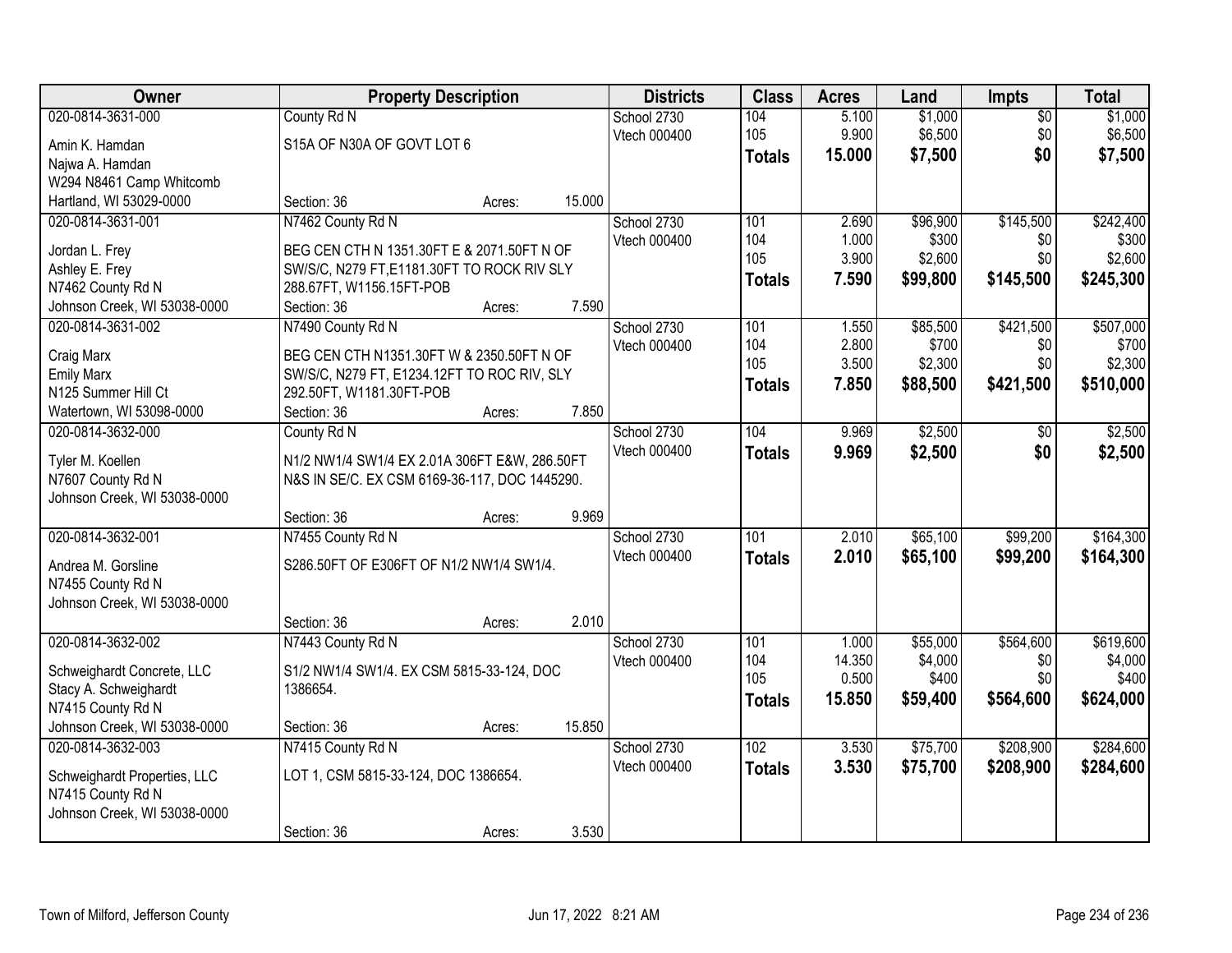| Owner                                                                                             | <b>Property Description</b>                                                                                                                                                                              | <b>Districts</b>            | <b>Class</b>                              | <b>Acres</b>                        | Land                                      | Impts                                            | <b>Total</b>                               |
|---------------------------------------------------------------------------------------------------|----------------------------------------------------------------------------------------------------------------------------------------------------------------------------------------------------------|-----------------------------|-------------------------------------------|-------------------------------------|-------------------------------------------|--------------------------------------------------|--------------------------------------------|
| 020-0814-3633-000<br>Dettmann Dairy Farms, LLC<br>W5331 Vesper Ln<br>Johnson Creek, WI 53038-0000 | N7397 County Rd N<br>SW1/4 SWFRL1/4, EX 2A IN SE/C, 206.35FT E&W BY<br>422.20 FT N&S. EX CSM 1304-4-257                                                                                                  | School 2730<br>Vtech 000400 | 104<br>105<br>107<br><b>Totals</b>        | 25.330<br>0.600<br>10.700<br>36.630 | \$6,500<br>\$100<br>\$93,500<br>\$100,100 | $\overline{50}$<br>\$0<br>\$406,600<br>\$406,600 | \$6,500<br>\$100<br>\$500,100<br>\$506,700 |
|                                                                                                   | 36.630<br>Section: 36<br>Acres:                                                                                                                                                                          |                             |                                           |                                     |                                           |                                                  |                                            |
| 020-0814-3633-001<br>Michael T. Dettmann<br>Susan E. Dettmann<br>N7307 County Rd N                | N7307 County Rd N<br>LOT 2, CSM 3071-13-15. ALSO DRVWY AGREMT IN<br>916-407                                                                                                                              | School 2730<br>Vtech 000400 | 101<br><b>Totals</b>                      | 1.000<br>1.000                      | \$55,000<br>\$55,000                      | \$177,200<br>\$177,200                           | \$232,200<br>\$232,200                     |
| Johnson Creek, WI 53038-0000<br>020-0814-3633-002                                                 | 1.000<br>Section: 36<br>Acres:<br>N7339 County Rd N                                                                                                                                                      | School 2730                 | 101                                       | 1.370                               | \$58,700                                  | \$182,700                                        | \$241,400                                  |
| Bradley R. Seidl<br>Pamela T. Seidl<br>N7339 County Rd N                                          | LOT 1, CSM 1304-4-257                                                                                                                                                                                    | Vtech 000400                | <b>Totals</b>                             | 1.370                               | \$58,700                                  | \$182,700                                        | \$241,400                                  |
| Johnson Creek, WI 53038-0000                                                                      | 1.370<br>Section: 36<br>Acres:                                                                                                                                                                           |                             |                                           |                                     |                                           |                                                  |                                            |
| 020-0814-3633-003<br>Ryan B. Seidl<br>Kayla A. Seidl<br>N7309 County Rd N                         | N7309 County Rd N<br>LOT 1, CSM 3071-13-15, DOC 938812. ALSO DRWY<br>AGREE IN IN 916-407                                                                                                                 | School 2730<br>Vtech 000400 | 101<br><b>Totals</b>                      | 1.000<br>1.000                      | \$55,000<br>\$55,000                      | \$141,600<br>\$141,600                           | \$196,600<br>\$196,600                     |
| Johnson Creek, WI 53038-0000                                                                      | 1.000<br>Section: 36<br>Acres:                                                                                                                                                                           |                             |                                           |                                     |                                           |                                                  |                                            |
| 020-0814-3634-000<br>Dettmann Dairy Farms, LLC<br>W5331 Vesper Ln<br>Johnson Creek, WI 53038-0000 | N7380 County Rd N<br>BEG S1/4/P, W1328.25FT, N 1076.62FT, E1324.12FT, S<br>TO POB. ALSO BEG S1/4/P, E285FT N660FT,<br>NW294FT TO 1/4/L, S TO POB. EX 280FT E&W BY 460<br>14.758<br>Section: 36<br>Acres: | School 2730<br>Vtech 000400 | 101<br>104<br><b>Totals</b>               | 1.000<br>13.758<br>14.758           | \$55,000<br>\$3,800<br>\$58,800           | \$184,700<br>\$0<br>\$184,700                    | \$239,700<br>\$3,800<br>\$243,500          |
| 020-0814-3634-001<br>Brennan Family Farm<br>33 E Bellevue PI 2e<br>Chicago, IL 60611-0000         | County Rd N<br>BEG 1072.8FT N OF S1/4/P, W 1324.25FT, N412.5FT,<br>E TO ROCK RIV, S ON SD RIV TO 1/4 L, SW TO POB.<br>12.500<br>Section: 36<br>Acres:                                                    | School 2730<br>Vtech 000400 | 104<br>105<br><b>15M</b><br><b>Totals</b> | 3.500<br>1.100<br>7.900<br>12.500   | \$800<br>\$700<br>\$11,900<br>\$13,400    | $\sqrt{6}$<br>\$0<br>\$0<br>\$0                  | \$800<br>\$700<br>\$11,900<br>\$13,400     |
| 020-0814-3634-002                                                                                 | N7314 County Rd N                                                                                                                                                                                        | School 2730<br>Vtech 000400 | 101<br><b>Totals</b>                      | 2.956<br>2.956                      | \$71,700<br>\$71,700                      | \$148,700<br>\$148,700                           | \$220,400<br>\$220,400                     |
| Karen J. Williams<br>N7314 County Rd N<br>Johnson Creek, WI 53038-0000                            | BEG 1351.30FT E OF SW/S/C, E 280FT,<br>N460FT, W280FT, S-POB                                                                                                                                             |                             |                                           |                                     |                                           |                                                  |                                            |
|                                                                                                   | 2.956<br>Section: 36<br>Acres:                                                                                                                                                                           |                             |                                           |                                     |                                           |                                                  |                                            |